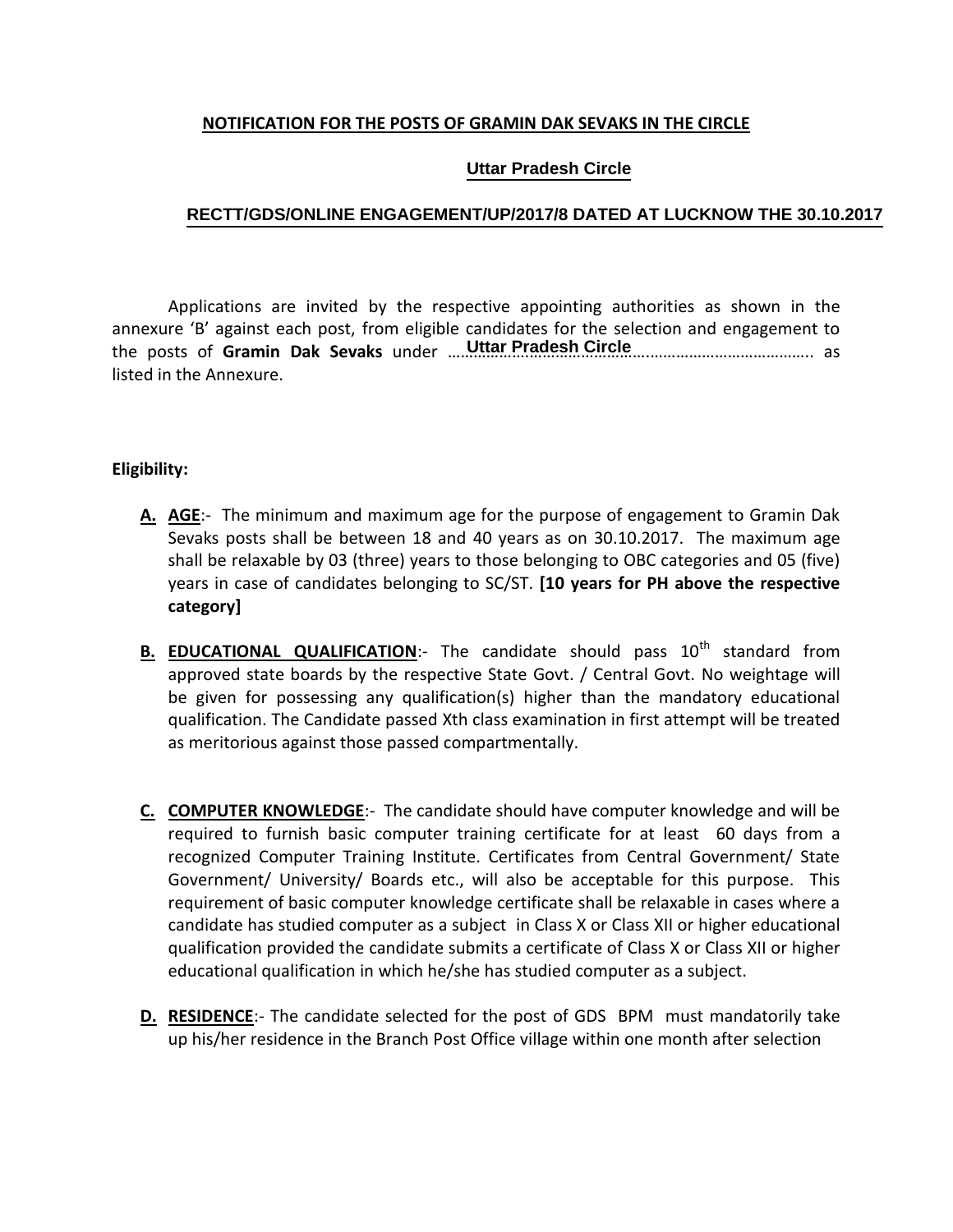but before engagement as Gramin Dak Sevak Branch Postmaster. The candidate shall submit a declaration to this effect in the application. The candidate selected for the post of other than GDS BPM should reside in post village/delivery jurisdiction.

- **E.** ADEQUATE MEANS OF LIVELIHOOD:- The candidate applying for the post shall note that he/ she will have adequate means of livelihood to support himself/ herself and his/ her family from other sources so as to have to supplement his/her income. However, this shall not be a pre requisite for candidates for the purpose. Selected candidate shall be required to comply with this condition within 30 days after selection but before engagement. The candidate shall furnish an undertaking in the application itself that he/ she has other sources of income besides the allowances to be paid by the Government for adequate means of livelihood for himself/ herself and his/her family. The candidate after selection as Gramin Dak Sevak shall have to give the undertaking again before engagement.
- **F. FURNISHING OF SECURITY:-** The candidate applying for the post shall note that he/she shall furnish security amount of Rs. 25,000/- in the event of his/her engagement for the post of BPM and Rs. 10,000/- for other categories. The security shall be in the form of Fidelity Guarantee bond or National Savings Certificate pledged to the Department of Posts in the name of the President of India.
- G. ACCOMODATION FOR LOCATING BRANCH POST OFFICE:- The candidate selected for the engagement of BPM shall have to provide centrally located accommodation in the Branch Post Office village within 30 days for use as Post Office premises and the expenditure of the hiring if any needs to be borne by the candidates.
- H. No person holding an elective office will be considered for engagement to the post.
- I. The candidate selected as Gramin Dak Sevak shall not engage in any activity with any outside agency which would be detrimental to the business or interest of the Post Office.
- J. Past experience or service of any kind will not be considered for selection.
- K. Cycling knowledge is a pre-requisite condition for GDS posts attached with outdoor duties.
- L. A Gramin Dak Sevak shall be outside the Civil Service of the Union and governed by GDS (Conduct and Engagement) Rules 2011 as amended from time to time.
- M. PERMISSIBLE DISABILITY FOR PHYSICALLY HANDICAPPED CANDIDATES

For GDSBPM, GDSMD, GDS PACKER, GDSMM & GDSSV Posts: One Arm affected (OA), One Leg affected (OL), Low Vision (LV), Hearing impaired (HH)

For GDS Mail Carrier Post: One Leg affected (OL), Low Vision (LV), Hearing impaired (HH).

(1) Production of disability certificate as applicable and in the prescribed format for employment in central government would be compulsory.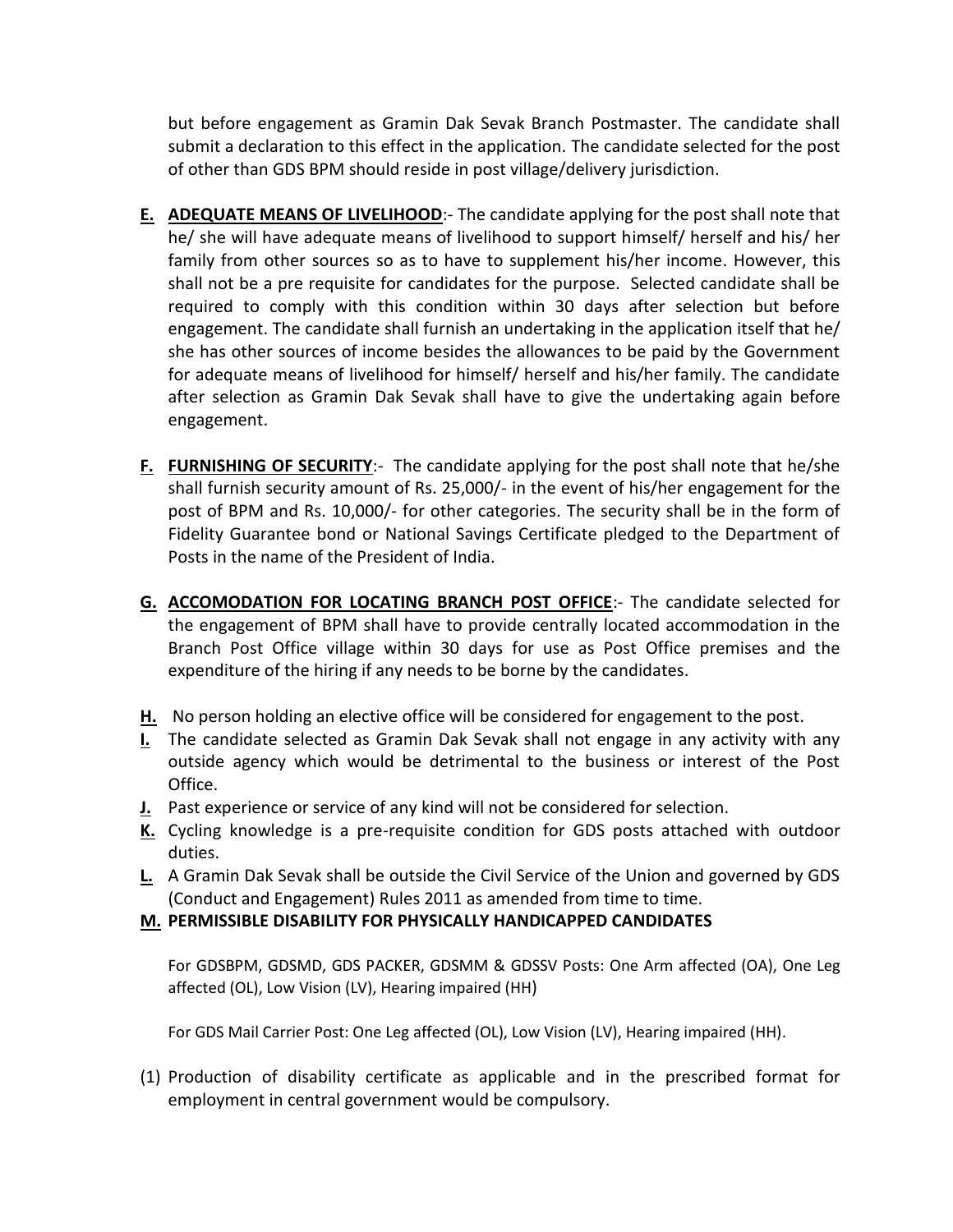# N. SELECTION CRITERIA:-.

- 1. Selection will be made as per the automatic generated merit list as per the rules based on the candidates online submitted applications.
- 2. No weightage will be given for higher educational qualification. Only marks obtained in 10<sup>th</sup> standard of approved Boards aggregated to percentage to the accuracy of 4 decimals will be the criteria for finalizing the selection. Passing of all the subjects as per the respective approved board norms is mandatory for taking candidate into account for calculating the merit.
- 3. In case candidates get the same marks, the merit order would be taken as DOB(higher age as merit), ST female, SC female, OBC female, UR female, ST Male, SC Male, OBC male, UR male.
- 4. Candidate can opt any choice of eligible posts in circle/circles and preference of priority will be made circle wise as per the order of posts applied as appeared in the submitted application. Selection will be made circle wise and preference will be given as per order of choice in the circle. In case if the candidate is selected in more than one choice of posts with in a circle, selection will be offered to the first selected post in the choice of preference in order for the circle and candidature for all other selected posts will be forfeited for the circle. Same is applicable to all circles for the candidate applied. However one post is offered for each circle if applied and selected for one or more posts in each circle.

Ex: If a candidate opts for five posts with preference post1, post2, post3, post4, post5 etc and selected as meritorious in more than one post, the post in the order of preference will be offered and the candidature for all the remaining posts will be forfeited.

- 5. In case candidate willfully uploads wrong documents/information and unnecessary documents, his candidature will not be considered. Similarly in case the candidate enter marks erroneously either high or low with reference to marks list uploaded then the candidature will also not be considered.
- 6. The candidate will get an SMS on his provisional selection on the prescribed date after selection. Mere getting SMS or any other communication on selection will not entitle the candidate to claim for regular selection/appointment. The final selection/appointment will be based on satisfactory completion of verification and genuineness of all educational & other documents produced by the candidates by the concerned authorities.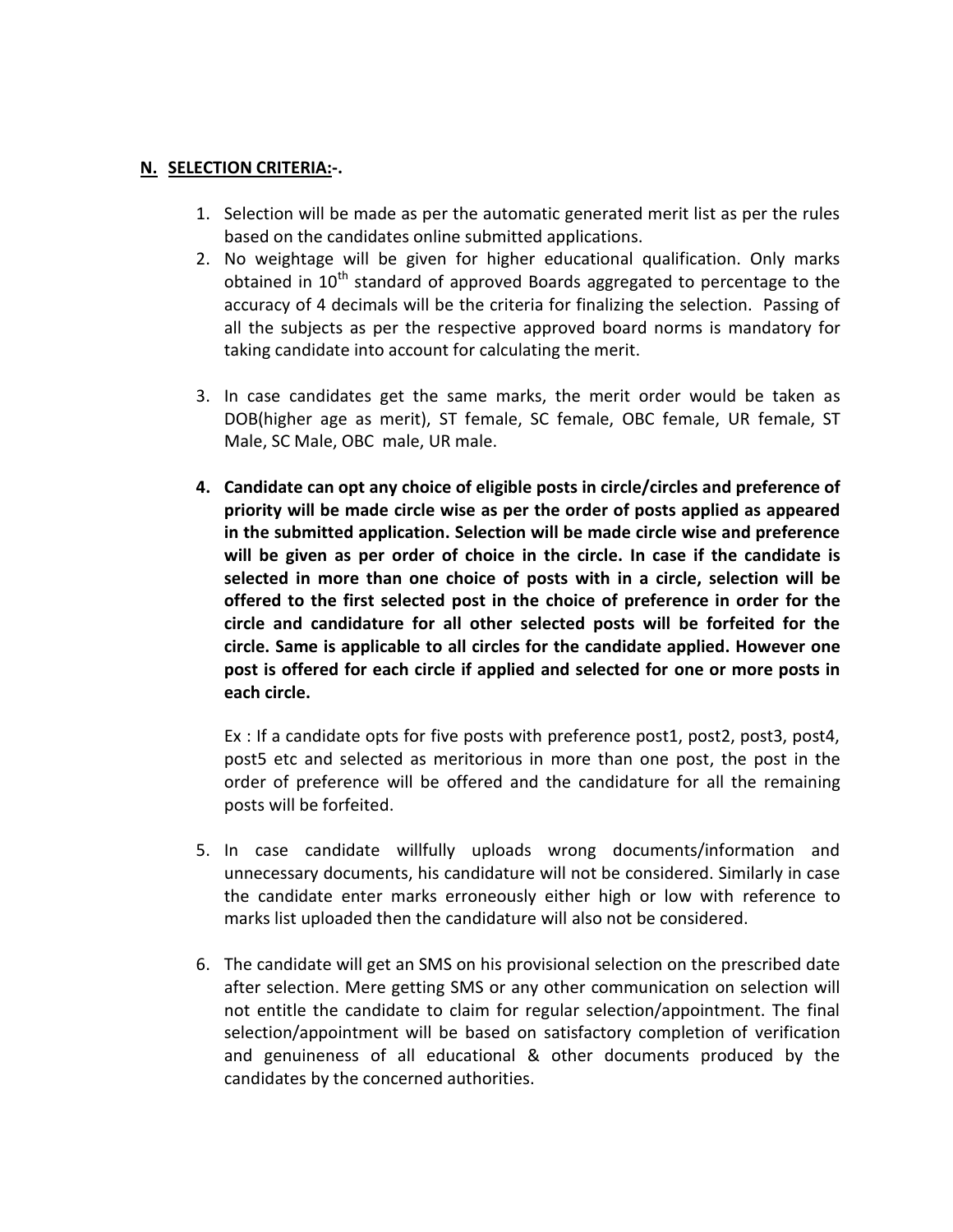- a) Department is not responsible for non-receipt of email/SMS by the candidate due to any specific reason or without any reason arising out of providers services and other dependencies. However, a physical communication in regard to provisional selection intimation will be sent by respective recruiting authorities in due course as per the selection procedure.
- b) Applicants submitted applications without complete data will also be rejected from consideration.
- 7. Candidate can view his/her result status in the website by providing the reference number till the results are announced, once results are declared and post is filled, it can be viewed in the results status which provides all details of the candidates applied for that post.

O. How to apply:- Candidate who desires to apply online will have to register himself / herself in the portal through https://indiapost.gov.in or http://appost.in/gdsonline with the basic details to obtain the Registration Number.

1. For registering the candidature, the candidate should have the following essential data.

- $i)$ Name (In capital letter as per X class certificate Marks Memo including spaces)
- ii) **Father Name**
- $iii)$ Mobile Number
- Date of Birth iv)
- $V)$ Gender
- vi) Community
- PH Type of Disability (HH/OH/VH)- Percentage of disability vii)
- State in which Xth class passed viii)
- ix) Board in which Xth class passed
- x) Year of Passing Xth class
- xi) Xth Class Certificate Number / Roll Number (optional)

2. Any candidate will be allowed to register only one time in the portal. With this registration number he/she may apply to any of the Circles or any number of optional posts. Candidate should not attempt willful duplicate registrations since duplicate registration entitles disqualification of the registration.

# P. Fee Payment:-

1. Applicant of category OC/OBC Male should pay a fee of Rs. 100/- (Rupees one hundred) for each set of five options. Candidate who requires to make the payment has to visit any identified Post Offices in the circle where online notification is current to make the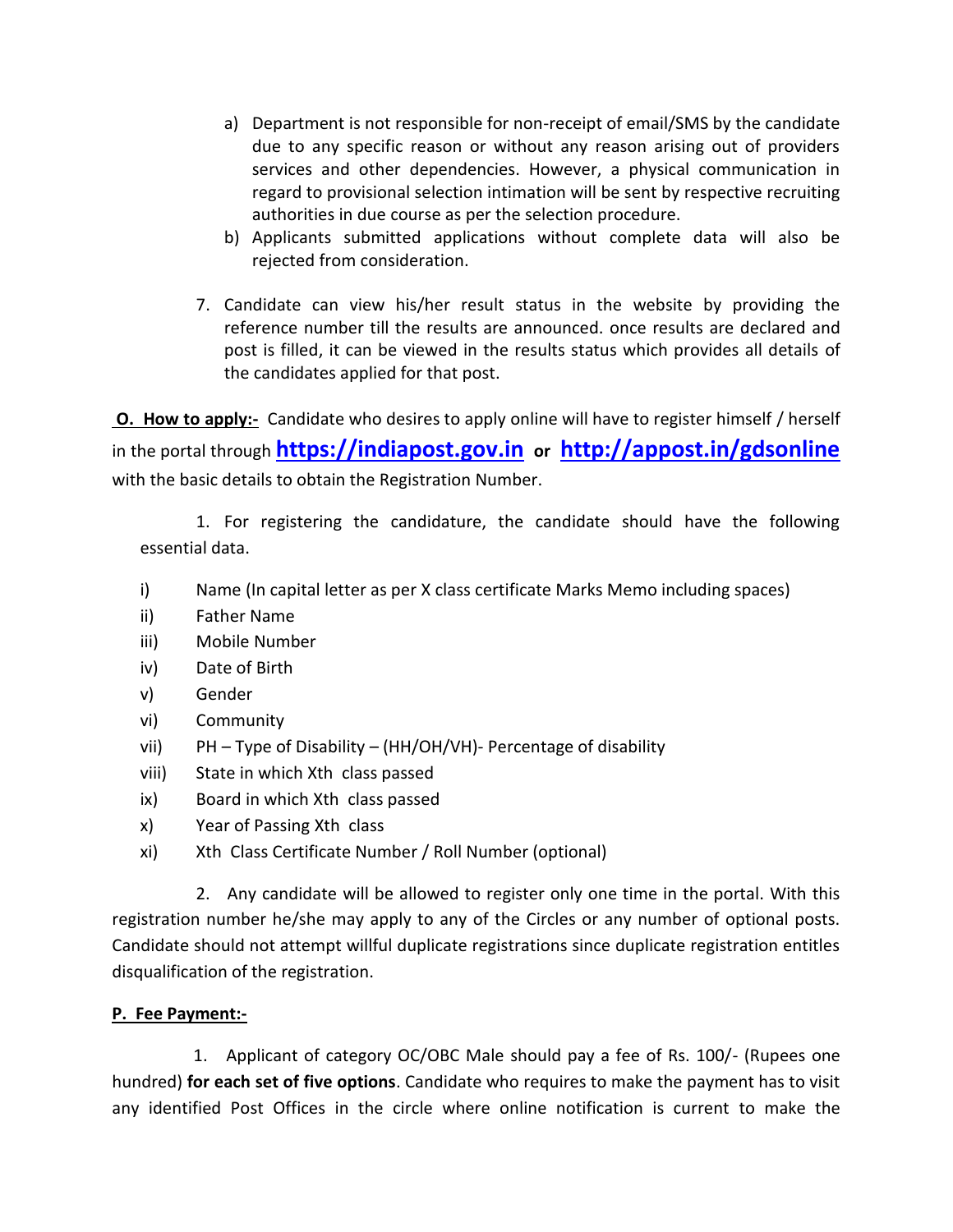payment. Names of the offices are available in the website http://appost.in/gdsonline. For making the payment candidate should inform Registration Number at the PO Counter.

2. However, payment of fee is exempted for all Female, SC/ST and PH candidates. They may apply online directly through the provided link in the Website.

3. For applying online candidate should submit the application by providing information of Registration Number (and Fee payment Number once, in case of fee to be paid) to proceed to fill up the subsequent information. Documents once uploaded against one registration number will remain, hence for submission of subsequent posts or for other Circles, candidates need not upload any documents further. The candidates need to upload documents in the following format.

| SI.No. | <b>Name of the Document</b> | <b>Uploading</b><br>file format | <b>Permitted file size</b> | Is the upload<br>mandatory or not |
|--------|-----------------------------|---------------------------------|----------------------------|-----------------------------------|
| 1.     | SSC Marks<br>Memo           | .jpg/.jpeg                      | 200kb;<br>not l            | Mandatory                         |
|        | Certificate                 |                                 | exceeding A4 size          |                                   |
| 2.     | Additional SSC Marks        | .jpg/.jpeg                      | 200kb;<br>not              | Not Mandatory                     |
|        | Memo1(for<br>candidate      |                                 | exceeding A4 size          |                                   |
|        | not qualified in single     |                                 |                            |                                   |
|        | attempt)                    |                                 |                            |                                   |
| 3.     | Additional SSC Marks        | .jpg/.jpeg                      | 600kb;<br>not              | Mandatory.<br>Not                 |
|        | Memo2(for<br>candidate      |                                 | exceeding A4 size          | Marks memos more                  |
|        | not qualified in single     |                                 |                            | than two need to                  |
|        | attempt having more         |                                 |                            | upload once here                  |
|        | than two marks memo)        |                                 |                            |                                   |
| 4.     | <b>Computer Certificate</b> | .jpg/.jpeg                      | 200kb;<br>not              | Not<br>Mandatory                  |
|        |                             |                                 | exceeding A4 size          | May be submitted to               |
|        |                             |                                 |                            | the<br>appointing                 |
|        |                             |                                 |                            | authority at the time             |
|        |                             |                                 |                            | of appointment if got             |
|        |                             |                                 |                            | selected                          |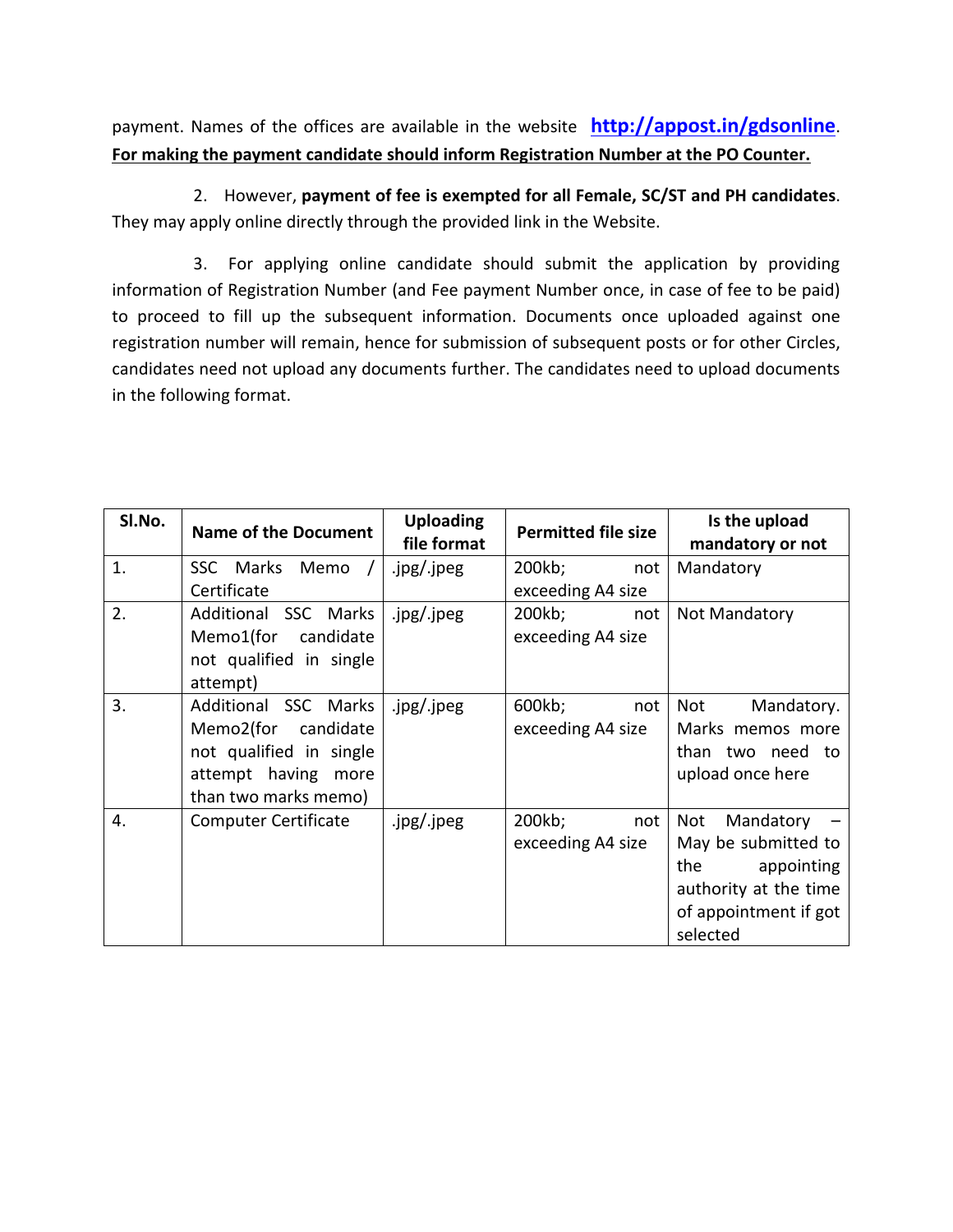| SI.No. | Name of the                      | <b>Uploading</b> | <b>Permitted file size</b> | Is the upload           |
|--------|----------------------------------|------------------|----------------------------|-------------------------|
|        | <b>Document</b>                  | file format      |                            | mandatory or not        |
| 5.     | <b>Community Certificate</b>     | .jpg/.jpeg       | 200kb;<br>not              | Mandatory for all       |
|        |                                  |                  | exceeding A4 size          | categories except for   |
|        |                                  |                  |                            | Reserved<br>Un          |
|        |                                  |                  |                            | <b>OBC</b><br>category. |
|        |                                  |                  |                            | Certificate should be   |
|        |                                  |                  |                            | in the<br>prescribed    |
|        |                                  |                  |                            | format<br>for           |
|        |                                  |                  |                            | employment<br>- in      |
|        |                                  |                  |                            | Central Government      |
|        |                                  |                  |                            | with<br>approved        |
|        |                                  |                  |                            | layer<br>creamy         |
|        |                                  |                  |                            | certificate.            |
| 6.     | Photo                            | .jpg/.jpeg       | 50kb;<br>200x230           | Mandatory               |
|        |                                  |                  | pixels preferable          |                         |
| 7.     | Signature                        | .jpg/.jpeg       | 50kb;<br>200x230           | Mandatory               |
|        |                                  |                  | pixels preferable          |                         |
| 8.     | <b>Certificate of Disability</b> | .jpg/.jpeg       | 200kb;<br>not              | Mandatory for PH        |
|        |                                  |                  | exceeding A4 size          | candidates only as      |
|        |                                  |                  |                            | applicable and in the   |
|        |                                  |                  |                            | prescribed<br>format    |
|        |                                  |                  |                            | for employment in       |
|        |                                  |                  |                            | Central Government.     |

# Q. IMPORTANT INSTRUCTIONS:

The appointing authority of each post reserves the right to modify or cancel the notification of a post at any time without assigning any reason.

# This document is computer generated no signature is required.

Help Desk number for UP Circle : 0522-2619754

All queries of candidates may be mailed to *upgdsenquiry@gmail.com* and queries related to website may be given to dopgdsenquiry@gmail.com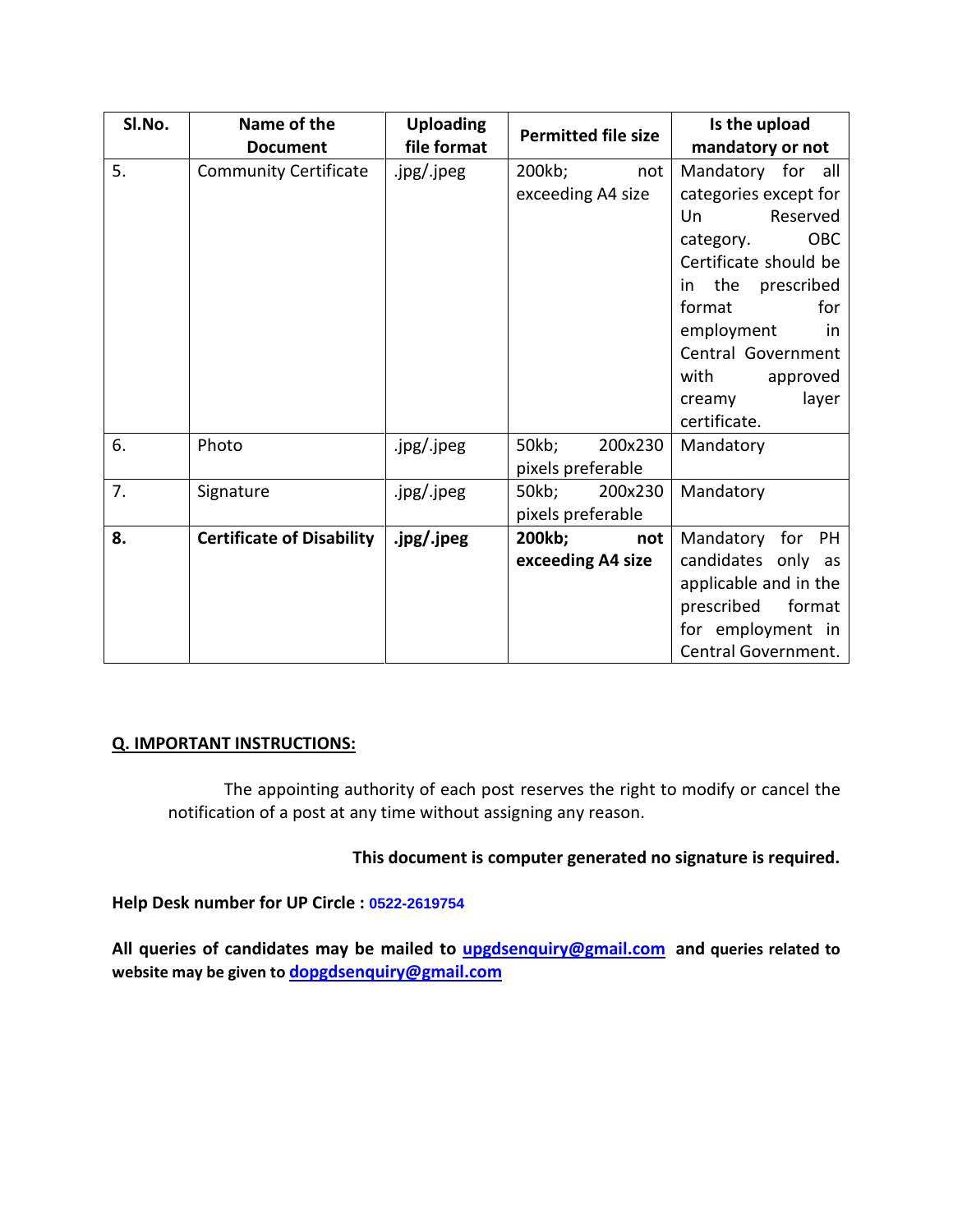#### **ANNEXURE-B**

### **Gramin Dak Sevak Vacancy Position for Uttar Pradesh Circle**

**For All Posts:**

**Application online Submission Start Date: 30/10/2017**

**Apppication online Submission End Date: 29/11/2017**

| S.No                    | <b>Division</b> | <b>HO Name</b>       | <b>SO Name</b>          | <b>BO Name</b>                 | <b>Post Name</b>  | Categor   No of<br>v | <b>Posts</b> | Scale of<br>Pay  | Recruiting<br><b>Authority</b>                     |
|-------------------------|-----------------|----------------------|-------------------------|--------------------------------|-------------------|----------------------|--------------|------------------|----------------------------------------------------|
| 1                       | Agra            | Agra Fort H.O        | Bah S.O                 | <b>Bamrauli</b><br>kayasth     | <b>GDS BPM</b>    | <b>SC</b>            | 1            | 2745-50-<br>4245 | SSP, Agra                                          |
| $\overline{\mathbf{2}}$ | Agra            | Agra Fort H.O        | Bah S.O                 | <b>Bamrauli</b><br>kayasth     | <b>GDS MD</b>     | <b>UR</b>            | 1            | 3330-60-<br>5130 | IP, Agra South<br><b>Sub Division</b>              |
| 3                       | Agra            | Agra Fort H.O        | Bah S.O                 | <b>Bateshwar</b><br>B.O        | <b>GDS MD</b>     | <b>UR</b>            | 1            | 3330-60-<br>5130 | IP, Agra South<br><b>Sub Division</b>              |
| 4                       | Agra            | Agra Fort H.O        | Bah S.O                 | Maloni B.O                     | <b>GDS MD</b>     | <b>OBC</b>           | 1            | 4220-75-<br>6470 | IP, Agra South<br><b>Sub Division</b>              |
| 5                       | Agra            | Agra Fort H.O        | Bah S.O                 | <b>Pura Guman</b><br>Singh B.O | <b>GDS MC</b>     | PH-VH                | 1            | 3635-65-<br>5585 | IP, Agra South<br><b>Sub Division</b>              |
| 6                       | Agra            | Agra Fort H.O        | <b>Bah S.O</b>          | <b>Pura Tinnet</b><br>B.O      | <b>GDS MD</b>     | <b>SC</b>            | 1            | 3330-60-<br>5130 | IP, Agra South<br><b>Sub Division</b>              |
| $\overline{7}$          | Agra            | Agra Fort H.O        | <b>Barhan S.O</b>       | <b>Murthar Alipur</b><br>B.O   | <b>GDS BPM</b>    | <b>UR</b>            | 1            | 2745-50-<br>4245 | SSP, Agra                                          |
| 8                       | Agra            | Agra Fort H.O        | <b>Bhadrauli S.O</b>    | <b>Bichola B.O</b>             | <b>GDS BPM</b>    | <b>UR</b>            | 1            | 2745-50-<br>4245 | SSP, Agra                                          |
| 9                       | Agra            | Agra Fort H.O        | <b>Bhadrauli S.O</b>    | <b>Bitholi B.O</b>             | <b>GDS MC</b>     | <b>UR</b>            | 1            | 2870-50-<br>4370 | IP, Agra South<br><b>Sub Division</b>              |
| 10                      | Agra            | Agra Fort H.O        | <b>Bhadrauli S.O</b>    | Rajora B.O                     | <b>GDS MC</b>     | <b>UR</b>            | 1            | 3635-65-<br>5585 | IP, Agra South<br><b>Sub Division</b>              |
| 11                      | Agra            | Agra Fort H.O        | Dayal Bagh<br>S.O       | Jaganpur B.O                   | <b>GDS BPM</b>    | <b>SC</b>            | 1            | 3660-70-<br>5760 | SSP, Agra                                          |
| 12                      | Agra            | Agra Fort H.O        | Dayal Bagh<br>S.Ó       | K.H.Sansthan<br>S.O            | <b>GDS Packer</b> | <b>UR</b>            | 1            | 2870-50-<br>4370 | <b>IP, Agra East</b><br><b>Sub Division</b>        |
| 13                      | Agra            | Agra Fort H.O        | <b>Etmadpur S.O</b>     | Behrampur<br><b>B.O</b>        | <b>GDS BPM</b>    | <b>UR</b>            | 1            | 3660-70-<br>5760 | SSP, Agra                                          |
| 14                      | Agra            | Agra Fort H.O        | <b>Etmadpur S.O</b>     | <b>Behrampur</b><br>B.O        | <b>GDS MD</b>     | <b>SC</b>            | 1            | 4220-75-<br>6470 | IP, Agra East<br><b>Sub Division</b>               |
| 15                      | Agra            | Agra Fort H.O        | Fatehabad<br>S.O (Agra) | Gubroth B.O                    | <b>GDS BPM</b>    | <b>OBC</b>           | 1            | 3660-70-<br>5760 | SSP, Agra                                          |
| 16                      | Agra            | Agra Fort H.O        | Fatehabad<br>S.O (Agra) | Jarari B.O                     | <b>GDS MC</b>     | <b>UR</b>            | 1            | 2870-50-<br>4370 | ASP, Agra<br><b>Central Sub</b><br><b>Division</b> |
| 17                      | Agra            | Agra Fort H.O        | Fatehabad<br>S.O (Agra) | Nibohara B.O                   | <b>GDS MD</b>     | <b>UR</b>            | 1            | 4220-75-<br>6470 | ASP, Agra<br><b>Central Sub</b><br><b>Division</b> |
| 18                      | Agra            | Agra Fort H.O        | Fatehabad<br>S.O (Agra) | Swara B.O                      | <b>GDS MD</b>     | <b>SC</b>            | 1            | 4220-75-<br>6470 | ASP, Agra<br><b>Central Sub</b><br><b>Division</b> |
| 19                      | Agra            | <b>Agra Fort H.O</b> | Fatehabad<br>S.O (Agra) | <b>Tanora</b><br>Noorpur B.O   | <b>GDS MD</b>     | UR                   | 1            | 3330-60-<br>5130 | ASP, Agra<br><b>Central Sub</b><br><b>Division</b> |
| 20                      | Agra            | <b>Agra Fort H.O</b> | Fatehabad<br>S.O (Agra) | <b>Tarauli Gujar</b><br>B.O    | <b>GDS MD</b>     | <b>SC</b>            | 1            | 4220-75-<br>6470 | ASP, Agra<br><b>Central Sub</b><br><b>Division</b> |
| 21                      | Agra            | <b>Agra Fort H.O</b> | Fatehabad<br>S.O (Agra) | Tiwaha B.O                     | <b>GDS BPM</b>    | <b>UR</b>            | 1            | 2745-50-<br>4245 | SSP, Agra                                          |
| 22                      | Agra            | <b>Agra Fort H.O</b> | Fatehabad<br>S.O (Agra) | Tiwaha B.O                     | <b>GDS MD</b>     | <b>UR</b>            | 1            | 4220-75-<br>6470 | ASP, Agra<br><b>Central Sub</b><br><b>Division</b> |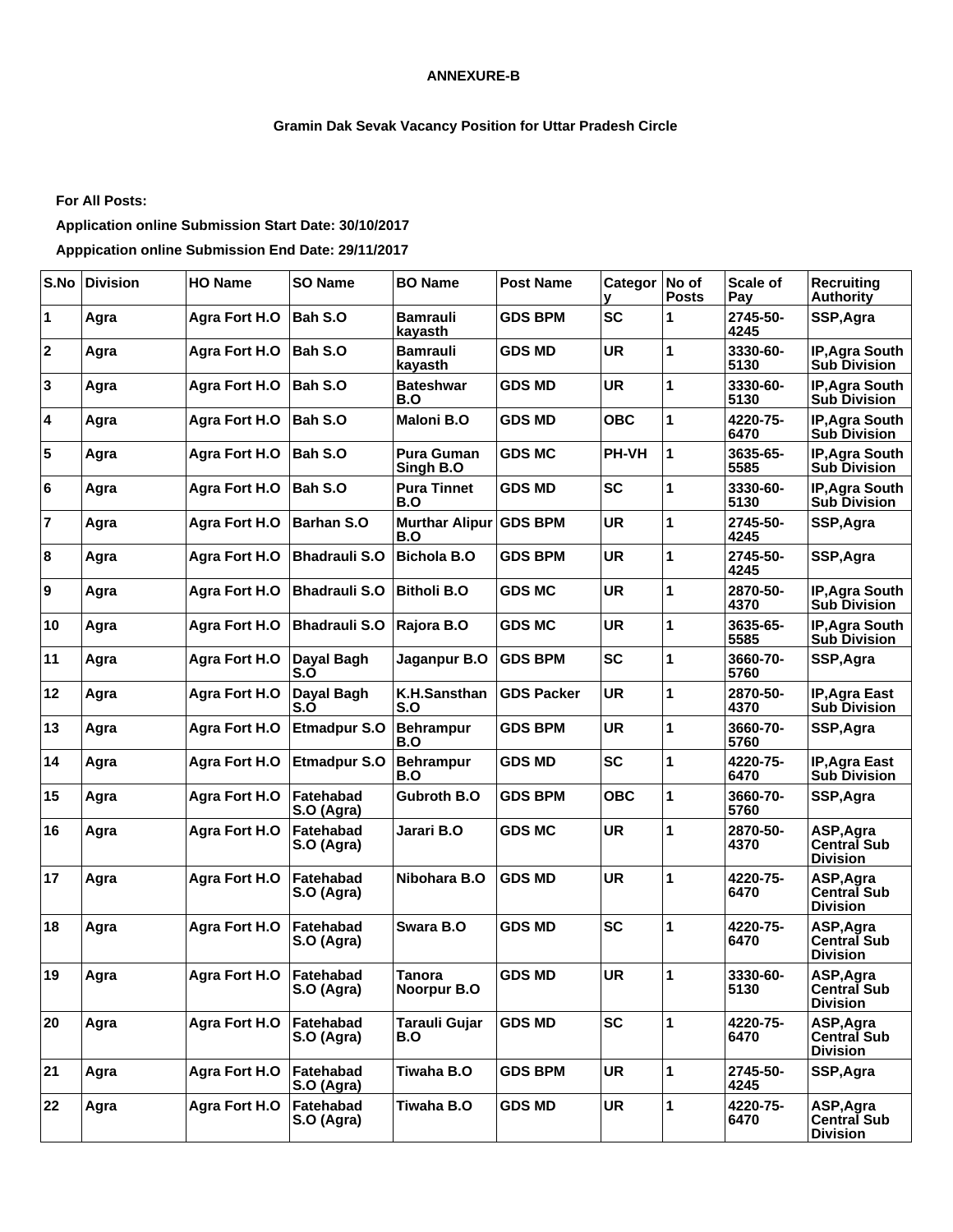| 23 | Agra | <b>Agra Fort H.O</b> | Fatehabad<br>S.O (Agra) | wazidpur B.O             | <b>GDS MC</b>  | <b>UR</b>  | 1            | 2870-50-<br>4370 | ASP, Agra<br><b>Central Sub</b><br><b>Division</b> |
|----|------|----------------------|-------------------------|--------------------------|----------------|------------|--------------|------------------|----------------------------------------------------|
| 24 | Agra | Agra Fort H.O        | Jaitpur S.O<br>(Agra)   | <b>Chitra Hat B.O</b>    | <b>GDS MD</b>  | <b>OBC</b> | 1            | 4220-75-<br>6470 | IP, Agra South<br><b>Sub Division</b>              |
| 25 | Agra | Agra Fort H.O        | Jaitpur S.O<br>(Agra)   | Jaitpur S.O<br>(Agra)    | <b>GDS MC</b>  | <b>SC</b>  | 1            | 3635-65-<br>5585 | IP, Agra South<br><b>Sub Division</b>              |
| 26 | Agra | Agra Fort H.O        | Jaitpur S.O<br>(Agra)   | Khilawali B.O            | <b>GDS MD</b>  | <b>UR</b>  | 1            | 3330-60-<br>5130 | IP, Agra South<br><b>Sub Division</b>              |
| 27 | Agra | Agra Fort H.O        | Jaitpur S.O<br>(Agra)   | Mau B.O                  | <b>GDS BPM</b> | <b>UR</b>  | 1            | 2745-50-<br>4245 | SSP, Agra                                          |
| 28 | Agra | Agra Fort H.O        | Jaitpur S.O<br>(Agra)   | Mau B.O                  | <b>GDS MC</b>  | <b>UR</b>  | 1            | 2870-50-<br>4370 | <b>IP.Agra South</b><br><b>Sub Division</b>        |
| 29 | Agra | Agra Fort H.O        | Jaitpur S.O<br>(Agra)   | Naugawan<br>B.O          | <b>GDS MC</b>  | <b>UR</b>  | 1            | 2870-50-<br>4370 | IP, Agra South<br><b>Sub Division</b>              |
| 30 | Agra | Agra Fort H.O        | Jaitpur S.O<br>(Agra)   | Sanjeti B.O              | <b>GDS MC</b>  | <b>OBC</b> | 1            | 2870-50-<br>4370 | IP, Agra South<br><b>Sub Division</b>              |
| 31 | Agra | Agra Fort H.O        | Jaitpur S.O<br>(Agra)   | Shiaupura B.O GDS MC     |                | <b>OBC</b> | 1            | 2870-50-<br>4370 | IP, Agra South<br><b>Sub Division</b>              |
| 32 | Agra | Agra Fort H.O        | Khandauli S.O           | <b>Hasanpur B.O</b>      | <b>GDS BPM</b> | <b>UR</b>  | 1            | 2745-50-<br>4245 | SSP, Agra                                          |
| 33 | Agra | Agra Fort H.O        | Khandauli S.O           | Hazipur khera            | <b>GDS BPM</b> | <b>OBC</b> | 1            | 2745-50-<br>4245 | SSP, Agra                                          |
| 34 | Agra | Agra Fort H.O        | Khandauli S.O           | Sorai B.O                | <b>GDS BPM</b> | <b>UR</b>  | 1            | 4575-85-<br>7125 | SSP, Agra                                          |
| 35 | Agra | Agra Fort H.O        | Khandauli S.O           | Uncha B.O                | <b>GDS MD</b>  | <b>UR</b>  | 1            | 4220-75-<br>6470 | IP, Agra East<br><b>Sub Division</b>               |
| 36 | Agra | Agra Fort H.O        | <b>Pinahat S.O</b>      | <b>Barenda B.O</b>       | <b>GDS MC</b>  | <b>UR</b>  | 1            | 3635-65-<br>5585 | IP, Agra South<br><b>Sub Division</b>              |
| 37 | Agra | Agra Fort H.O        | <b>Pinahat S.O</b>      | <b>Barenda B.O</b>       | <b>GDS MD</b>  | <b>OBC</b> | 1            | 4220-75-<br>6470 | IP, Agra South<br><b>Sub Division</b>              |
| 38 | Agra | Agra Fort H.O        | <b>Pinahat S.O</b>      | <b>Basoni B.O</b>        | <b>GDS MD</b>  | <b>SC</b>  | 1            | 3330-60-<br>5130 | IP, Agra South<br><b>Sub Division</b>              |
| 39 | Agra | Agra Fort H.O        | <b>Pinahat S.O</b>      | Gajaura B.O              | <b>GDS BPM</b> | <b>UR</b>  | 1            | 2745-50-<br>4245 | SSP, Agra                                          |
| 40 | Agra | Agra Fort H.O        | Pinahat S.O             | <b>Kukthari B.O</b>      | <b>GDS MD</b>  | <b>UR</b>  | 1            | 3330-60-<br>5130 | IP, Agra South<br><b>Sub Division</b>              |
| 41 | Agra | Agra Fort H.O        | <b>Pinahat S.O</b>      | <b>Manikpura</b><br>B.O  | <b>GDS BPM</b> | OBC        | 1            | 2745-50-<br>4245 | SSP, Agra                                          |
| 42 | Agra | Agra Fort H.O        | Pinahat S.O             | <b>Manikpura</b><br>B.O  | <b>GDS MD</b>  | <b>SC</b>  | 1            | 3330-60-<br>5130 | IP, Agra South<br><b>Sub Division</b>              |
| 43 | Agra | Agra Fort H.O        | Pinahat S.O             | Reha B.O                 | <b>GDS MD</b>  | <b>UR</b>  | $\mathbf{1}$ | 3330-60-<br>5130 | IP, Agra South<br><b>Sub Division</b>              |
| 44 | Agra | <b>Agra Fort H.O</b> | <b>Pinahat S.O</b>      | Umretha B.O              | <b>GDS MD</b>  | <b>UR</b>  | 1            | 3330-60-<br>5130 | IP, Agra South<br><b>Sub Division</b>              |
| 45 | Agra | <b>Agra Fort H.O</b> | Sikandra S.O<br>(Agra)  | Artoni B.O               | <b>GDS MD</b>  | <b>UR</b>  | 1            | 3330-60-<br>5130 | IP, Agra East<br>Sub Division                      |
| 46 | Agra | Agra Fort H.O        | Sikandra S.O<br>(Agra)  | Keetham B.O              | <b>GDS MD</b>  | <b>UR</b>  | 1            | 4220-75-<br>6470 | IP, Agra East<br><b>Sub Division</b>               |
| 47 | Agra | Agra H.O             | Achnera S.O             | <b>Arrua Khas</b><br>B.O | <b>GDS MD</b>  | <b>UR</b>  | 1            | 3330-60-<br>5130 | IP, Agra North<br><b>Sub Division</b>              |
| 48 | Agra | Agra H.O             | Achnera S.O             | <b>Baharawati</b><br>B.O | <b>GDS MD</b>  | PH-OH      | 1            | 3330-60-<br>5130 | IP, Agra North<br><b>Sub Division</b>              |
| 49 | Agra | Agra H.O             | Achnera S.O             | Hansela B.O              | <b>GDS MD</b>  | <b>OBC</b> | $\mathbf{1}$ | 4220-75-<br>6470 | IP, Agra North<br><b>Sub Division</b>              |
| 50 | Agra | Agra H.O             | Achnera S.O             | Kathwari B.O             | <b>GDS BPM</b> | <b>UR</b>  | 1            | 3660-70-<br>5760 | SSP, Agra                                          |
| 51 | Agra | Agra H.O             | Achnera S.O             | Kathwari B.O             | <b>GDS MC</b>  | <b>OBC</b> | 1            | 3635-65-<br>5585 | IP, Agra North<br><b>Sub Division</b>              |
| 52 | Agra | Agra H.O             | Achnera S.O             | Sandhan B.O              | <b>GDS BPM</b> | <b>UR</b>  | 1            | 3660-70-<br>5760 | SSP, Agra                                          |
| 53 | Agra | Agra H.O             | Achnera S.O             | Sandhan B.O              | <b>GDS MD</b>  | <b>UR</b>  | 1            | 4220-75-<br>6470 | IP, Agra North<br><b>Sub Division</b>              |
| 54 | Agra | Agra H.O             | Achnera S.O             | Turkia B.O               | <b>GDS BPM</b> | <b>OBC</b> | 1            | 3660-70-<br>5760 | SSP, Agra                                          |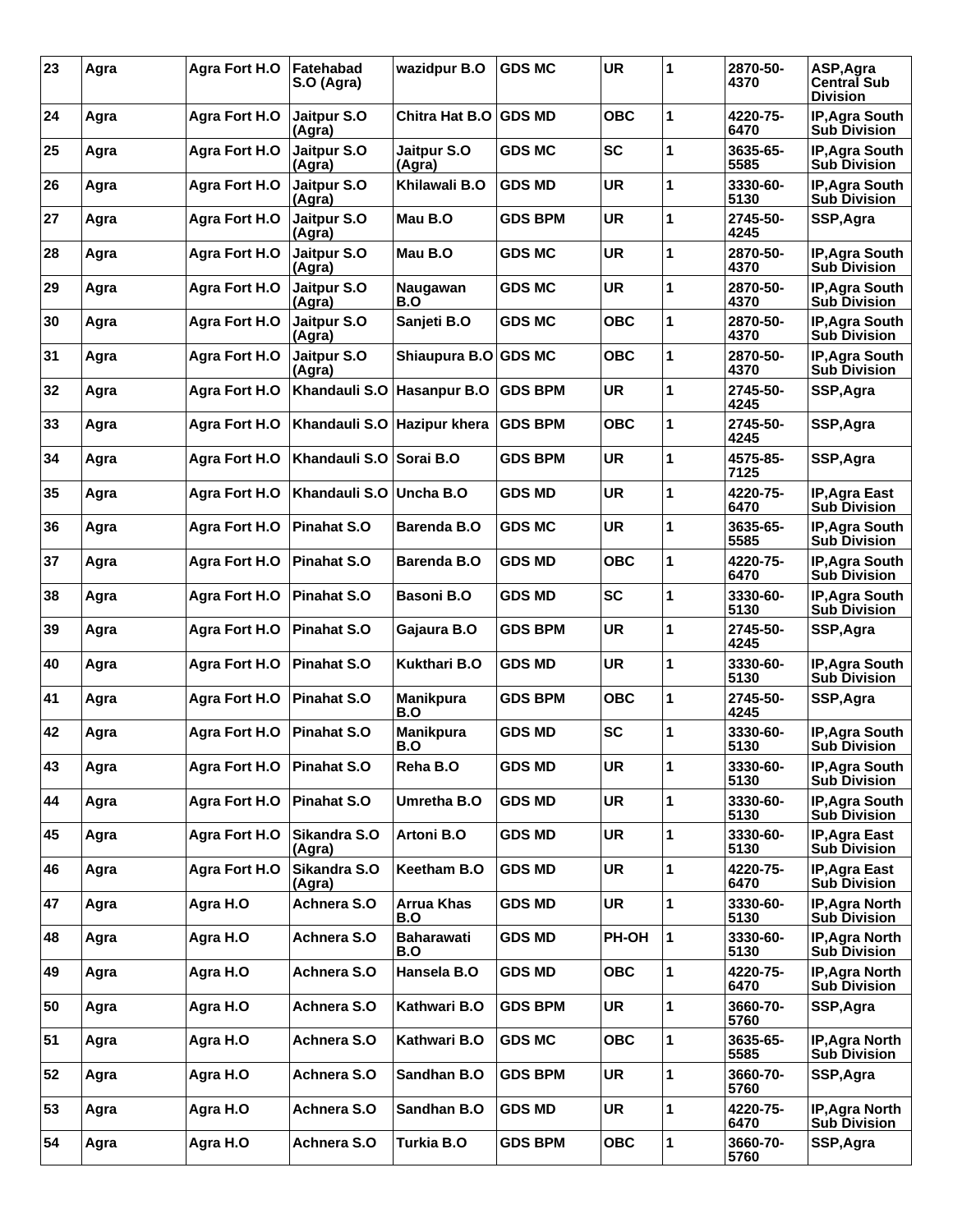| 55 | Agra | Agra H.O | Akola S.O<br>(Agra)                   | Akola S.O<br>(Agra)        | <b>GDS Packer</b> | <b>SC</b>  | 1 | 3635-65-<br>5585 | IP, Agra North<br><b>Sub Division</b>        |
|----|------|----------|---------------------------------------|----------------------------|-------------------|------------|---|------------------|----------------------------------------------|
| 56 | Agra | Agra H.O | Akola S.O<br>(Agra)                   | <b>Berichahar</b><br>B.O   | <b>GDS MD</b>     | <b>UR</b>  | 1 | 3330-60-<br>5130 | IP, Agra North<br><b>Sub Division</b>        |
| 57 | Agra | Agra H.O | Akola S.O<br>(Agra)                   | <b>Bisalpur B.O</b>        | <b>GDS BPM</b>    | <b>UR</b>  | 1 | 2745-50-<br>4245 | SSP, Agra                                    |
| 58 | Agra | Agra H.O | Akola S.O<br>(Agra)                   | Garsani B.O                | <b>GDS BPM</b>    | <b>SC</b>  | 1 | 3660-70-<br>5760 | SSP, Agra                                    |
| 59 | Agra | Agra H.O | Akola S.O<br>(Agra)                   | Garsani B.O                | <b>GDS MD</b>     | <b>UR</b>  | 1 | 3330-60-<br>5130 | <b>IP, Agra North</b><br><b>Sub Division</b> |
| 60 | Agra | Agra H.O | Akola S.O<br>(Agra)                   | Jarua Katra<br>B.O         | <b>GDS BPM</b>    | <b>OBC</b> | 1 | 3660-70-<br>5760 | SSP, Agra                                    |
| 61 | Agra | Agra H.O | Akola S.O<br>(Agra)                   | Murkia B.O                 | <b>GDS MD</b>     | <b>UR</b>  | 1 | 3330-60-<br>5130 | IP, Agra North<br><b>Sub Division</b>        |
| 62 | Agra | Agra H.O | Akola S.O<br>(Agra)                   | Ujarai B.O                 | <b>GDS BPM</b>    | <b>UR</b>  | 1 | 2745-50-<br>4245 | SSP, Agra                                    |
| 63 | Agra | Agra H.O | <b>B.V. Bichpuri</b><br>S.O           | Karahara B.O               | <b>GDS MD</b>     | <b>UR</b>  | 1 | 3330-60-<br>5130 | IP, Agra North<br><b>Sub Division</b>        |
| 64 | Agra | Agra H.O | <b>B.V. Bichpuri</b><br>S.O           | <b>Midhakur B.O</b>        | <b>GDS BPM</b>    | <b>SC</b>  | 1 | 3660-70-<br>5760 | SSP, Agra                                    |
| 65 | Agra | Agra H.O | <b>B.V. Bichpuri</b><br>S.O           | Shahi B.O                  | <b>GDS MD</b>     | <b>SC</b>  | 1 | 4220-75-<br>6470 | IP, Agra North<br><b>Sub Division</b>        |
| 66 | Agra | Agra H.O | <b>B.V. Bichpuri</b><br>S.O           | <b>Vayu Vihar</b><br>S.O   | <b>GDS Packer</b> | <b>UR</b>  | 1 | 2870-50-<br>4370 | IP, Agra North<br><b>Sub Division</b>        |
| 67 | Agra | Agra H.O | <b>C.O.D. S.O</b>                     | Kakua B.O                  | <b>GDS MD</b>     | <b>UR</b>  | 1 | 4220-75-<br>6470 | IP, Agra West<br><b>Sub Division</b>         |
| 68 | Agra | Agra H.O | <b>C.O.D. S.O</b>                     | Karodhana<br>Kala B.O      | <b>GDS BPM</b>    | <b>OBC</b> | 1 | 3660-70-<br>5760 | SSP, Agra                                    |
| 69 | Agra | Agra H.O | Fatehapursika Arhera B.O<br>ri S.O    |                            | <b>GDS MD</b>     | <b>OBC</b> | 1 | 4220-75-<br>6470 | IP, Agra North<br><b>Sub Division</b>        |
| 70 | Agra | Agra H.O | Fatehapursika Bharkol B.O<br>ri S.O   |                            | <b>GDS MC</b>     | <b>OBC</b> | 1 | 3635-65-<br>5585 | IP, Agra North<br><b>Sub Division</b>        |
| 71 | Agra | Agra H.O | Fatehapursika Churiyari B.O<br>ri S.O |                            | <b>GDS BPM</b>    | <b>UR</b>  | 1 | 3660-70-<br>5760 | SSP, Agra                                    |
| 72 | Agra | Agra H.O | Fatehapursika Jajau B.O<br>ri S.O     |                            | <b>GDS MC</b>     | <b>OBC</b> | 1 | 3635-65-<br>5585 | IP, Agra North<br><b>Sub Division</b>        |
| 73 | Agra | Agra H.O | Fatehapursika Jajauli B.O<br>ri S.O   |                            | <b>GDS MC</b>     | <b>SC</b>  | 1 | 2870-50-<br>4370 | IP, Agra North<br><b>Sub Division</b>        |
| 74 | Agra | Agra H.O | Fatehapursika Korai B.O<br>ri S.O     |                            | <b>GDS BPM</b>    | <b>OBC</b> | 1 | 2745-50-<br>4245 | SSP, Agra                                    |
| 75 | Agra | Agra H.O | Fatehapursika Mehdau B.O<br>ri S.O    |                            | <b>GDS BPM</b>    | UR         | 1 | 2745-50-<br>4245 | SSP, Agra                                    |
| 76 | Agra | Agra H.O | Fatehapursika   Patsal B.O<br>ri S.O  |                            | <b>GDS BPM</b>    | <b>SC</b>  | 1 | 3660-70-<br>5760 | SSP, Agra                                    |
| 77 | Agra | Agra H.O | Fatehapursika Patsal B.O<br>ri S.O    |                            | <b>GDS MC</b>     | <b>UR</b>  | 1 | 3635-65-<br>5585 | IP, Agra North<br><b>Sub Division</b>        |
| 78 | Agra | Agra H.O | Fatehapursika<br>ri S.O               | Samara B.O                 | <b>GDS MD</b>     | <b>OBC</b> | 1 | 3330-60-<br>5130 | IP, Agra North<br><b>Sub Division</b>        |
| 79 | Agra | Agra H.O | Fatehapursika<br>ri S.O               | Sikraondha<br>B.O          | <b>GDS MD</b>     | <b>UR</b>  | 1 | 4220-75-<br>6470 | IP, Agra North<br><b>Sub Division</b>        |
| 80 | Agra | Agra H.O | Fatehapursika<br>ri S.O               | Undera B.O                 | <b>GDS MD</b>     | <b>UR</b>  | 1 | 4220-75-<br>6470 | IP, Agra North<br><b>Sub Division</b>        |
| 81 | Agra | Agra H.O | <b>Iradat Nagar</b><br>S.O            | <b>Iradat Nagar</b><br>S.O | <b>GDS Packer</b> | <b>OBC</b> | 1 | 3635-65-<br>5585 | ASP, Agra<br>Central Sub<br><b>Division</b>  |
| 82 | Agra | Agra H.O | <b>Iradat Nagar</b><br>S.O            | Nagla Patam<br>B.O         | <b>GDS BPM</b>    | <b>OBC</b> | 1 | 3660-70-<br>5760 | SSP, Agra                                    |
| 83 | Agra | Agra H.O | Jagner S.O                            | Noni B.O                   | <b>GDS BPM</b>    | <b>SC</b>  | 1 | 3660-70-<br>5760 | SSP, Agra                                    |
| 84 | Agra | Agra H.O | Jagner S.O                            | Richhoha B.O               | <b>GDS MD</b>     | <b>OBC</b> | 1 | 4220-75-<br>6470 | IP, Agra West<br><b>Sub Division</b>         |
| 85 | Agra | Agra H.O | Kagrol S.O                            | Waha B.O                   | <b>GDS MD</b>     | <b>UR</b>  | 1 | 4220-75-<br>6470 | IP, Agra West<br><b>Sub Division</b>         |
| 86 | Agra | Agra H.O | Kiraoli S.O                           | Jaingara B.O               | <b>GDS MC</b>     | <b>SC</b>  | 1 | 3635-65-<br>5585 | IP, Agra North<br><b>Sub Division</b>        |
|    |      |          |                                       |                            |                   |            |   |                  |                                              |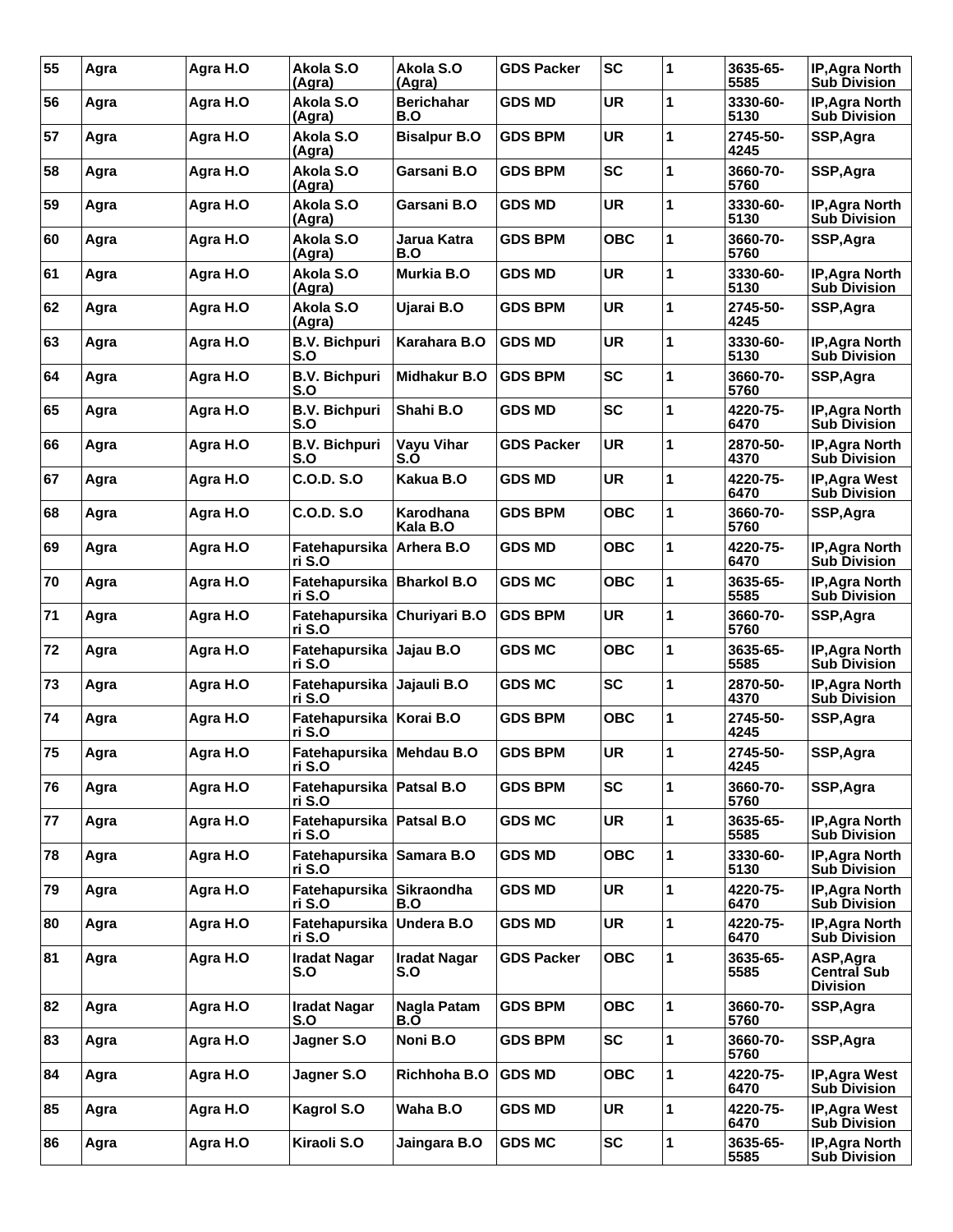| 87  | Agra    | Agra H.O    | Kiraoli S.O                      | Nahchani B.O                           | <b>GDS BPM</b>    | <b>UR</b>  | 1 | 3660-70-<br>5760 | SSP, Agra                                             |
|-----|---------|-------------|----------------------------------|----------------------------------------|-------------------|------------|---|------------------|-------------------------------------------------------|
| 88  | Agra    | Agra H.O    | Kiraoli S.O                      | <b>Salemabad</b><br>B.O                | <b>GDS BPM</b>    | <b>SC</b>  | 1 | 2745-50-<br>4245 | SSP, Agra                                             |
| 89  | Agra    | Agra H.O    | Kiraoli S.O                      | <b>Salemabad</b><br>B.O                | <b>GDS MD</b>     | <b>UR</b>  | 1 | 3330-60-<br>5130 | IP, Agra North<br><b>Sub Division</b>                 |
| 90  | Agra    | Agra H.O    | Saiyan S.O                       | <b>Birai B.O</b>                       | <b>GDS MD</b>     | <b>UR</b>  | 1 | 4220-75-<br>6470 | IP, Agra West<br><b>Sub Division</b>                  |
| 91  | Agra    | Agra H.O    | Saiyan S.O                       | Dankasha B.O                           | <b>GDS MD</b>     | <b>UR</b>  | 1 | 4220-75-<br>6470 | IP, Agra West<br><b>Sub Division</b>                  |
| 92  | Agra    | Agra H.O    | Saiyan S.O                       | Jajau B.O                              | <b>GDS BPM</b>    | <b>UR</b>  | 1 | 3660-70-<br>5760 | SSP, Agra                                             |
| 93  | Agra    | Agra H.O    | Saiyan S.O                       | Ladhu Khera<br>B.O                     | <b>GDS BPM</b>    | <b>UR</b>  | 1 | 2745-50-<br>4245 | SSP, Agra                                             |
| 94  | Agra    | Agra H.O    | Saiyan S.O                       | Nadeem B.O                             | <b>GDS MD</b>     | <b>SC</b>  | 1 | 4220-75-<br>6470 | IP, Agra West<br><b>Sub Division</b>                  |
| 95  | Agra    | Agra H.O    | <b>Samsabad</b><br>S.O           | <b>Dhim Shree</b><br>B.O               | <b>GDS MD</b>     | <b>UR</b>  | 1 | 3330-60-<br>5130 | ASP, Agra<br><b>Central Sub</b><br><b>Division</b>    |
| 96  | Agra    | Agra H.O    | <b>Samsabad</b><br>S.O           | Garhi Lal<br>Kalan B.O                 | <b>GDS MD</b>     | <b>OBC</b> | 1 | 3330-60-<br>5130 | ASP, Agra<br><b>Central Sub</b><br><b>Division</b>    |
| 97  | Agra    | Agra H.O    | <b>Samsabad</b><br>S.O           | Gutila B.O                             | <b>GDS BPM</b>    | PH-HH      | 1 | 2745-50-<br>4245 | SSP, Agra                                             |
| 98  | Agra    | Agra H.O    | <b>Samsabad</b><br>S.O           | <b>Gutila B.O</b>                      | <b>GDS MD</b>     | <b>OBC</b> | 1 | 4220-75-<br>6470 | ASP, Agra<br>Central Sub<br><b>Division</b>           |
| 99  | Agra    | Agra H.O    | <b>Samsabad</b><br>S.O           | Lahra B.O                              | <b>GDS MC</b>     | <b>UR</b>  | 1 | 2870-50-<br>4370 | ASP, Agra<br><b>Central Sub</b><br><b>Division</b>    |
| 100 | Agra    | Agra H.O    | Sikandra S.O<br>(Agra)           | <b>Avas Vikas</b><br><b>Colony S.O</b> | <b>GDS Packer</b> | <b>UR</b>  | 1 | 3635-65-<br>5585 | IP, Agra North<br><b>Sub Division</b>                 |
| 101 | Aligarh | Aligarh H.O | <b>Akrabad S.O</b>               | Jiroli Hira<br>Singh B.O               | <b>GDS BPM</b>    | <b>OBC</b> | 1 | 2745-50-<br>4245 | SSP, Aligarh                                          |
| 102 | Aligarh | Aligarh H.O | <b>Akrabad S.O</b>               | Jiroli Hira<br>Singh B.O               | <b>GDS MD</b>     | <b>UR</b>  | 1 | 2665-50-<br>4165 | IP, Aligarh<br>East Šub<br><b>Division</b>            |
| 103 | Aligarh | Aligarh H.O | <b>Akrabad S.O</b>               | <b>Mandanpur</b><br>B.O                | <b>GDS BPM</b>    | <b>OBC</b> | 1 | 2745-50-<br>4245 | SSP, Aligarh                                          |
| 104 | Aligarh | Aligarh H.O | Akrabad S.O                      | <b>Mandanpur</b><br>B.O                | <b>GDS MD</b>     | <b>UR</b>  | 1 | 2665-50-<br>4165 | IP, Aligarh<br>East Sub<br><b>Division</b>            |
| 105 | Aligarh | Aligarh H.O | <b>Akrabad S.O</b>               | Pilkhana B.O                           | <b>GDS MD</b>     | <b>SC</b>  | 1 | 2665-50-<br>4165 | IP, Aligarh<br>East Šub<br><b>Division</b>            |
| 106 | Aligarh | Aligarh H.O | <b>Akrabad S.O</b>               | Suhawali B.O                           | <b>GDS MD</b>     | <b>UR</b>  | 1 | 2665-50-<br>4165 | IP, Aligarh<br>East Sub<br><b>Division</b>            |
| 107 | Aligarh | Aligarh H.O | <b>Aligarh Dairy</b><br>Farm S.O | Amrauli B.O                            | <b>GDS MD</b>     | UR         | 1 | 2665-50-<br>4165 | IP, Aligarh<br><b>North Sub</b><br><b>Division</b>    |
| 108 | Aligarh | Aligarh H.O | <b>Aligarh Dairy</b><br>Farm S.O | Pala Kastali<br>B.O                    | <b>GDS MD</b>     | <b>UR</b>  | 1 | 2665-50-<br>4165 | IP, Aligarh<br><b>North Sub</b><br><b>Division</b>    |
| 109 | Aligarh | Aligarh H.O | <b>Aligarh Dairy</b><br>Farm S.O | Sikandarpur<br>Kota B.O                | <b>GDS BPM</b>    | <b>UR</b>  | 1 | 2745-50-<br>4245 | SSP, Aligarh                                          |
| 110 | Aligarh | Aligarh H.O | <b>Aligarh Dairy</b><br>Farm S.O | Siya Khas B.O                          | <b>GDS BPM</b>    | UR         | 1 | 2745-50-<br>4245 | SSP, Aligarh                                          |
| 111 | Aligarh | Aligarh H.O | Aligarh H.O                      | <b>Bannadevi</b><br>S.O                | <b>GDS Packer</b> | <b>UR</b>  | 1 | 2295-45-<br>3695 | IP, Aligarh<br>North Sub<br><b>Division</b>           |
| 112 | Aligarh | Aligarh H.O | Aligarh H.O                      | ITI Road S.O                           | <b>GDS Packer</b> | <b>UR</b>  | 1 | 2295-45-<br>3695 | IP, Aligarh<br><b>North Sub</b><br><b>Division</b>    |
| 113 | Aligarh | Aligarh H.O | Aligarh H.O                      | <b>Madar</b><br>Darwaja S.O            | <b>GDS Packer</b> | <b>UR</b>  | 1 | 2295-45-<br>3695 | ASP, Aligarh<br><b>Central Sub</b><br><b>Division</b> |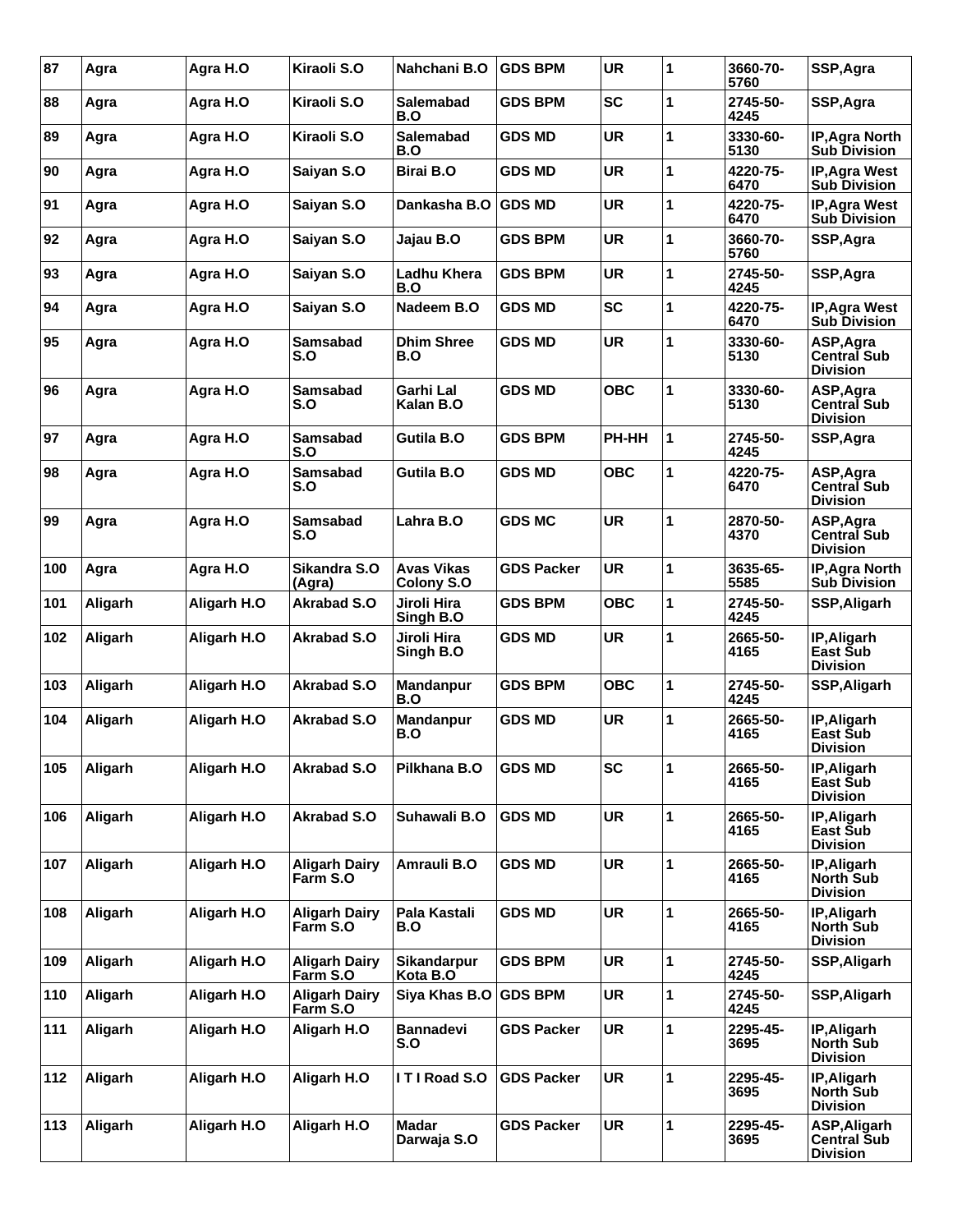| 114 | Aligarh | Aligarh H.O | Aligarh H.O                                       | <b>Manik Chowk</b><br>S.O             | <b>GDS Packer</b> | <b>UR</b>    | 1 | 2295-45-<br>3695 | ASP, Aligarh<br>Central Sub<br><b>Division</b>        |
|-----|---------|-------------|---------------------------------------------------|---------------------------------------|-------------------|--------------|---|------------------|-------------------------------------------------------|
| 115 | Aligarh | Aligarh H.O | Aligarh H.O                                       | Sarai Khirni<br>S.O                   | <b>GDS Packer</b> | <b>SC</b>    | 1 | 2295-45-<br>3695 | ASP, Aligarh<br><b>Central Sub</b><br><b>Division</b> |
| 116 | Aligarh | Aligarh H.O | Aligarh<br><b>Muslim</b><br><b>University S.O</b> | Ahmedpur<br>B.O                       | <b>GDS MD</b>     | <b>UR</b>    | 1 | 2665-50-<br>4165 | ASP, Aligarh<br>Central Sub<br><b>Division</b>        |
| 117 | Aligarh | Aligarh H.O | Aligarh<br><b>Muslim</b><br><b>University S.O</b> | Aisi B.O                              | <b>GDS BPM</b>    | <b>UR</b>    | 1 | 2745-50-<br>4245 | SSP, Aligarh                                          |
| 118 | Aligarh | Aligarh H.O | Aligarh<br><b>Muslim</b><br><b>University S.O</b> | Allahdadpur<br>Aisi B.O               | <b>GDS BPM</b>    | <b>UR</b>    | 1 | 2745-50-<br>4245 | SSP, Aligarh                                          |
| 119 | Aligarh | Aligarh H.O | Aligarh<br><b>Muslim</b><br><b>University S.O</b> | <b>Bhankri</b><br>Niranjankot<br> B.O | <b>GDS BPM</b>    | <b>OBC</b>   | 1 | 2745-50-<br>4245 | SSP, Aligarh                                          |
| 120 | Aligarh | Aligarh H.O | Aligarh<br>Muslim<br><b>University S.O</b>        | <b>Bhankri</b><br>Niranjankot<br>B.O  | <b>GDS MD</b>     | <b>PH-VH</b> | 1 | 2665-50-<br>4165 | ASP, Aligarh<br>Central Sub<br><b>Division</b>        |
| 121 | Aligarh | Aligarh H.O | Aligarh<br><b>Muslim</b><br><b>University S.O</b> | <b>Bidirka B.O</b>                    | <b>GDS BPM</b>    | <b>OBC</b>   | 1 | 2745-50-<br>4245 | SSP, Aligarh                                          |
| 122 | Aligarh | Aligarh H.O | Aligarh<br><b>Muslim</b><br><b>University S.O</b> | <b>Bidirka B.O</b>                    | <b>GDS MD</b>     | <b>UR</b>    | 1 | 2665-50-<br>4165 | ASP, Aligarh<br><b>Central Sub</b><br><b>Division</b> |
| 123 | Aligarh | Aligarh H.O | Aligarh<br><b>Muslim</b><br><b>University S.O</b> | <b>Dhanipur B.O</b>                   | <b>GDS MD</b>     | OBC          | 1 | 2665-50-<br>4165 | ASP, Aligarh<br><b>Central Sub</b><br><b>Division</b> |
| 124 | Aligarh | Aligarh H.O | Aligarh<br><b>Muslim</b><br><b>University S.O</b> | <b>Govindpur</b><br>Fagoi B.O         | <b>GDS BPM</b>    | <b>OBC</b>   | 1 | 2745-50-<br>4245 | SSP, Aligarh                                          |
| 125 | Aligarh | Aligarh H.O | Aligarh<br><b>Muslim</b><br><b>University S.O</b> | <b>Govindpur</b><br>Fagoi B.O         | <b>GDS MD</b>     | <b>UR</b>    | 1 | 2665-50-<br>4165 | ASP, Aligarh<br><b>Central Sub</b><br><b>Division</b> |
| 126 | Aligarh | Aligarh H.O | Aligarh<br>Muslim<br><b>University S.O</b>        | Jallupur<br>Sehore B.O                | <b>GDS MD</b>     | <b>UR</b>    | 1 | 2665-50-<br>4165 | ASP, Aligarh<br><b>Central Sub</b><br><b>Division</b> |
| 127 | Aligarh | Aligarh H.O | Aligarh<br><b>Muslim</b><br><b>University S.O</b> | <b>Kamalpur B.O</b>                   | <b>GDS BPM</b>    | <b>UR</b>    | 1 | 2745-50-<br>4245 | SSP, Aligarh                                          |
| 128 | Aligarh | Aligarh H.O | Aligarh<br><b>Muslim</b><br><b>University S.O</b> | Konchhor B.O                          | <b>GDS BPM</b>    | <b>OBC</b>   | 1 | 2745-50-<br>4245 | SSP, Aligarh                                          |
| 129 | Aligarh | Aligarh H.O | Aligarh<br><b>Muslim</b><br><b>University S.O</b> | Mahua B.O                             | <b>GDS MD</b>     | <b>UR</b>    | 1 | 2665-50-<br>4165 | ASP, Aligarh<br><b>Central Sub</b><br><b>Division</b> |
| 130 | Aligarh | Aligarh H.O | Aligarh<br><b>Muslim</b><br><b>University S.O</b> | <b>Mehrawal B.O</b>                   | <b>GDS MD</b>     | <b>SC</b>    | 1 | 2665-50-<br>4165 | ASP, Aligarh<br><b>Central Sub</b><br><b>Division</b> |
| 131 | Aligarh | Aligarh H.O | Aligarh<br><b>Muslim</b><br><b>University S.O</b> | <b>Mukandpur</b><br>B.O               | <b>GDS BPM</b>    | <b>UR</b>    | 1 | 2745-50-<br>4245 | SSP, Aligarh                                          |
| 132 | Aligarh | Aligarh H.O | Aligarh<br>Muslim<br><b>University S.O</b>        | <b>Mukandpur</b><br>B.O               | <b>GDS MD</b>     | <b>OBC</b>   | 1 | 2665-50-<br>4165 | ASP, Aligarh<br><b>Central Sub</b><br><b>Division</b> |
| 133 | Aligarh | Aligarh H.O | Aligarh<br>Muslim<br><b>University S.O</b>        | Pala Aisi B.O                         | <b>GDS BPM</b>    | <b>OBC</b>   | 1 | 2745-50-<br>4245 | SSP, Aligarh                                          |
| 134 | Aligarh | Aligarh H.O | Atrauli S.O                                       | <b>Bahrabad B.O</b>                   | <b>GDS MD</b>     | <b>UR</b>    | 1 | 2665-50-<br>4165 | IP, Aligarh<br><b>North Sub</b><br><b>Division</b>    |
| 135 | Aligarh | Aligarh H.O | Atrauli S.O                                       | Chhabilpur<br>B.O                     | <b>GDS BPM</b>    | <b>SC</b>    | 1 | 2745-50-<br>4245 | SSP, Aligarh                                          |
| 136 | Aligarh | Aligarh H.O | Atrauli S.O                                       | Izzatpur B.O                          | <b>GDS BPM</b>    | <b>SC</b>    | 1 | 2745-50-<br>4245 | SSP, Aligarh                                          |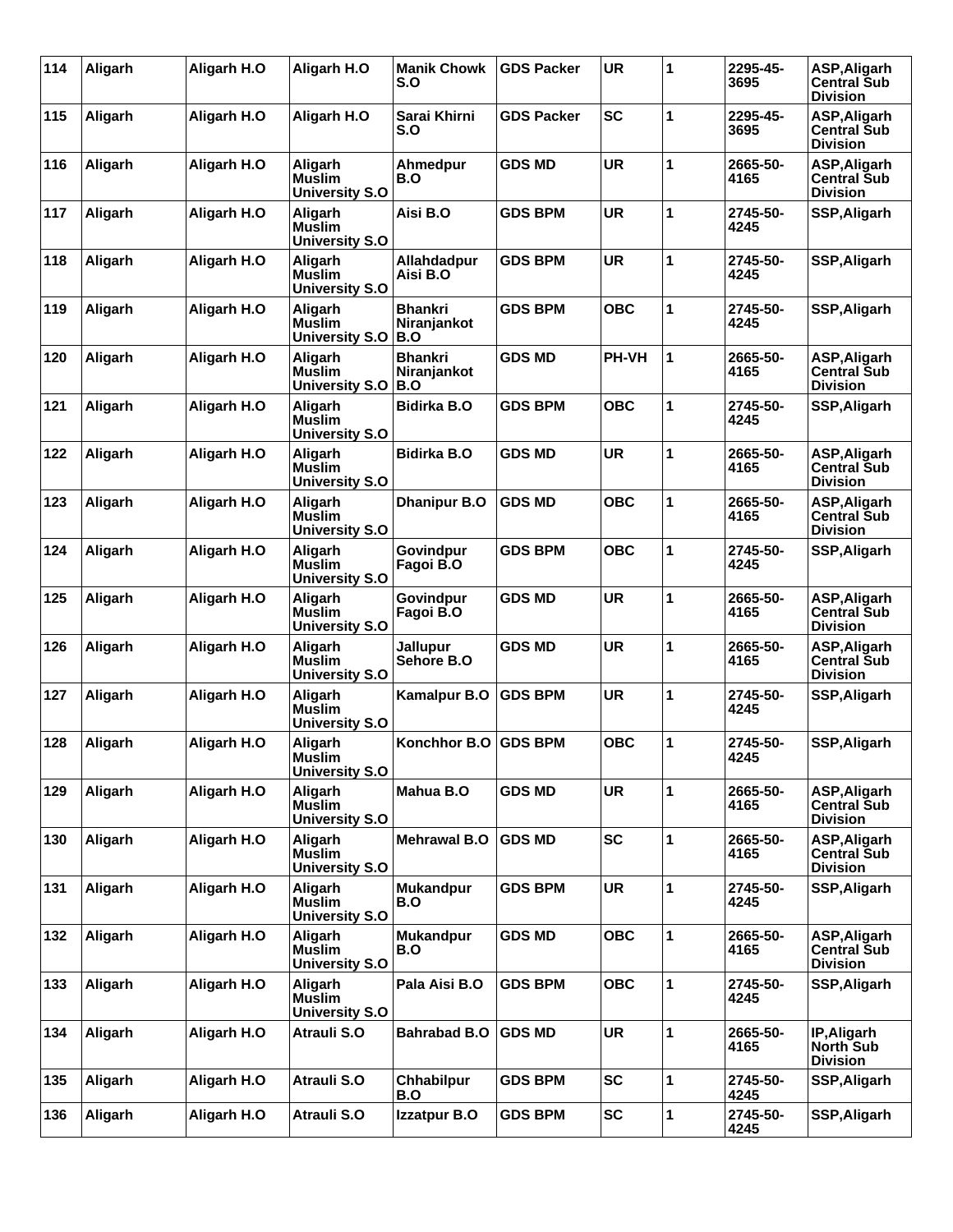| 137 | Aligarh | Aligarh H.O | <b>Atrauli S.O</b>   | Jhijharka B.O           | <b>GDS MD</b>  | UR         | 1 | 2665-50-<br>4165 | IP, Aligarh<br><b>North Sub</b><br><b>Division</b> |
|-----|---------|-------------|----------------------|-------------------------|----------------|------------|---|------------------|----------------------------------------------------|
| 138 | Aligarh | Aligarh H.O | <b>Atrauli S.O</b>   | <b>Pureni B.O</b>       | <b>GDS BPM</b> | <b>UR</b>  | 1 | 2745-50-<br>4245 | SSP, Aligarh                                       |
| 139 | Aligarh | Aligarh H.O | <b>Atrauli S.O</b>   | Teothu B.O              | <b>GDS MD</b>  | <b>SC</b>  | 1 | 2665-50-<br>4165 | IP, Aligarh<br><b>North Sub</b><br><b>Division</b> |
| 140 | Aligarh | Aligarh H.O | Beswan S.O           | <b>Bhangra B.O</b>      | <b>GDS MC</b>  | <b>SC</b>  | 1 | 2295-45-<br>3695 | IP, Aligarh<br>South Sub<br><b>Division</b>        |
| 141 | Aligarh | Aligarh H.O | Beswan S.O           | Jamaun B.O              | <b>GDS MD</b>  | <b>UR</b>  | 1 | 2665-50-<br>4165 | IP, Aligarh<br>South Sub<br><b>Division</b>        |
| 142 | Aligarh | Aligarh H.O | <b>Beswan S.O</b>    | Jatwar B.O              | <b>GDS MD</b>  | <b>UR</b>  | 1 | 2665-50-<br>4165 | IP, Aligarh<br><b>South Sub</b><br><b>Division</b> |
| 143 | Aligarh | Aligarh H.O | <b>Beswan S.O</b>    | Khirsauli B.O           | <b>GDS BPM</b> | <b>UR</b>  | 1 | 2745-50-<br>4245 | SSP, Aligarh                                       |
| 144 | Aligarh | Aligarh H.O | <b>Beswan S.O</b>    | Maisubhasgra<br>$m$ B.O | <b>GDS BPM</b> | <b>OBC</b> | 1 | 2745-50-<br>4245 | SSP, Aligarh                                       |
| 145 | Aligarh | Aligarh H.O | <b>Beswan S.O</b>    | Sathini B.O             | <b>GDS MC</b>  | <b>UR</b>  | 1 | 2295-45-<br>3695 | IP, Aligarh<br><b>South Sub</b><br><b>Division</b> |
| 146 | Aligarh | Aligarh H.O | <b>Beswan S.O</b>    | Tamotia B.O             | <b>GDS BPM</b> | <b>UR</b>  | 1 | 2745-50-<br>4245 | SSP, Aligarh                                       |
| 147 | Aligarh | Aligarh H.O | Bijaigarh S.O        | Bijaigarh S.O           | <b>GDS MD</b>  | <b>OBC</b> | 1 | 2665-50-<br>4165 | IP, Aligarh<br>South Sub<br><b>Division</b>        |
| 148 | Aligarh | Aligarh H.O | <b>Bijaigarh S.O</b> | <b>Bijaigarh S.O</b>    | <b>GDS MD</b>  | <b>SC</b>  | 1 | 2665-50-<br>4165 | IP, Aligarh<br><b>South Sub</b><br><b>Division</b> |
| 149 | Aligarh | Aligarh H.O | <b>Bijaigarh S.O</b> | <b>Bijaigarh S.O</b>    | <b>GDS MD</b>  | <b>UR</b>  | 1 | 2665-50-<br>4165 | IP, Aligarh<br><b>South Sub</b><br><b>Division</b> |
| 150 | Aligarh | Aligarh H.O | Bijaigarh S.O        | <b>Bistauli B.O</b>     | <b>GDS BPM</b> | <b>UR</b>  | 1 | 2745-50-<br>4245 | SSP, Aligarh                                       |
| 151 | Aligarh | Aligarh H.O | <b>Bijaigarh S.O</b> | <b>Bistauli B.O</b>     | <b>GDS MD</b>  | PH-OH      | 1 | 2665-50-<br>4165 | IP, Aligarh<br><b>South Sub</b><br><b>Division</b> |
| 152 | Aligarh | Aligarh H.O | <b>Bijauli S.O</b>   | Pali Mukimpur<br>B.O    | <b>GDS MD</b>  | UR         | 1 | 2665-50-<br>4165 | IP, Aligarh<br>East Sub<br><b>Division</b>         |
| 153 | Aligarh | Aligarh H.O | <b>Birpura S.O</b>   | <b>Bhimpur B.O</b>      | <b>GDS BPM</b> | ОВС        | 1 | 2745-50-<br>4245 | SSP, Aligarh                                       |
| 154 | Aligarh | Aligarh H.O | <b>Birpura S.O</b>   | Nagla Sarua<br>B.O      | <b>GDS BPM</b> | <b>SC</b>  | 1 | 2745-50-<br>4245 | SSP, Aligarh                                       |
| 155 | Aligarh | Aligarh H.O | <b>Chandaus S.O</b>  | <b>Amritpur B.O</b>     | <b>GDS BPM</b> | <b>SC</b>  | 1 | 2745-50-<br>4245 | SSP, Aligarh                                       |
| 156 | Aligarh | Aligarh H.O | <b>Chandaus S.O</b>  | <b>Bhagatpur</b><br>B.O | <b>GDS BPM</b> | UR         | 1 | 2745-50-<br>4245 | SSP, Aligarh                                       |
| 157 | Aligarh | Aligarh H.O | <b>Chandaus S.O</b>  | <b>Bhagatpur</b><br>B.O | <b>GDS MC</b>  | <b>OBC</b> | 1 | 2295-45-<br>3695 | IP, Aligarh<br><b>West Sub</b><br><b>Division</b>  |
| 158 | Aligarh | Aligarh H.O | <b>Chandaus S.O</b>  | Sudeshpur<br>B.O        | <b>GDS MC</b>  | <b>OBC</b> | 1 | 2295-45-<br>3695 | IP, Aligarh<br><b>West Sub</b><br><b>Division</b>  |
| 159 | Aligarh | Aligarh H.O | Chharra S.O          | Chharra S.O             | <b>GDS MC</b>  | <b>SC</b>  | 1 | 2295-45-<br>3695 | IP, Aligarh<br><b>East Sub</b><br><b>Division</b>  |
| 160 | Aligarh | Aligarh H.O | Chharra S.O          | Chharra S.O             | <b>GDS MD</b>  | <b>UR</b>  | 1 | 2665-50-<br>4165 | IP, Aligarh<br><b>East Sub</b><br><b>Division</b>  |
| 161 | Aligarh | Aligarh H.O | Chharra S.O          | Dhansari B.O            | <b>GDS MD</b>  | <b>UR</b>  | 1 | 2665-50-<br>4165 | IP, Aligarh<br>East Sub<br><b>Division</b>         |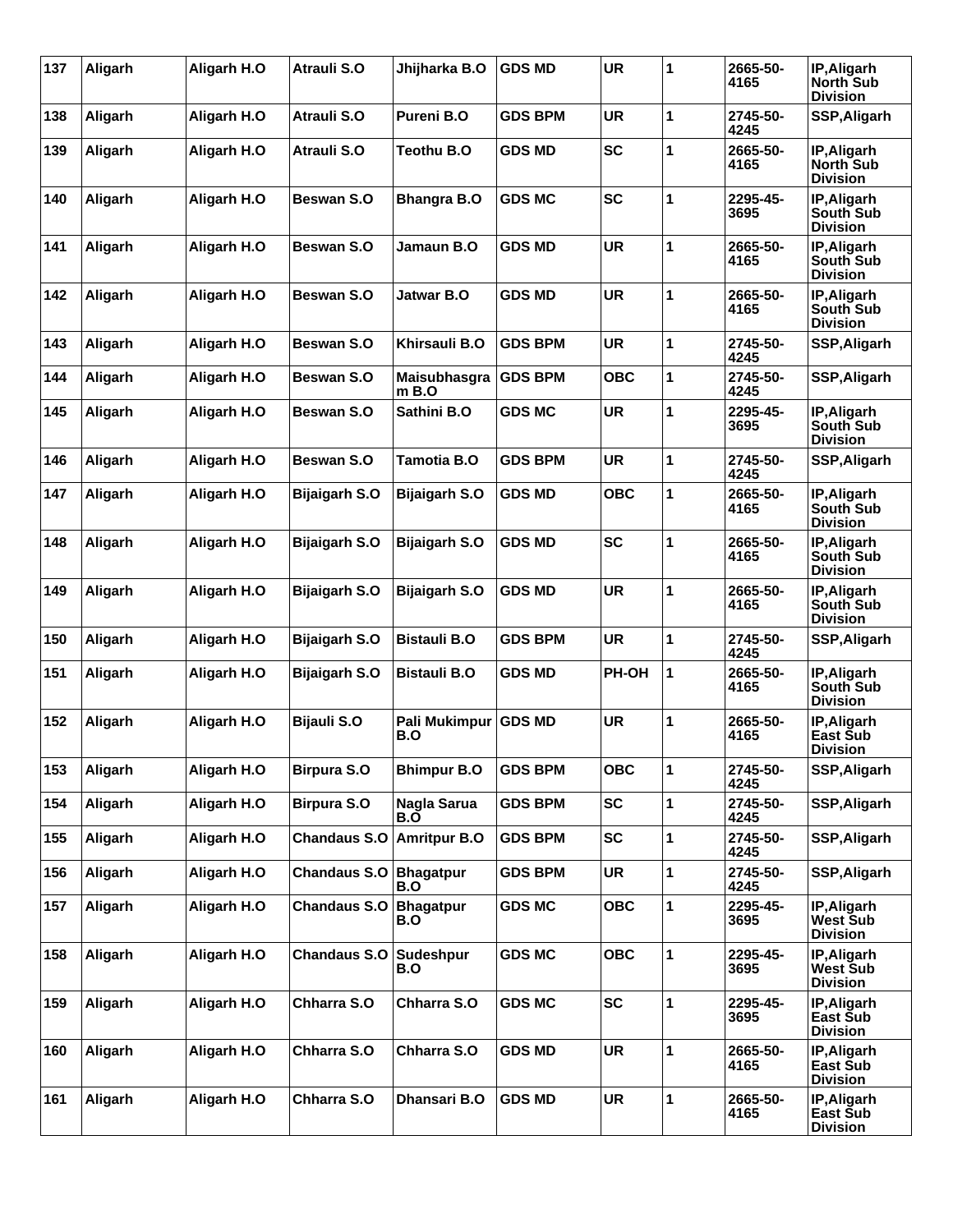| 162 | Aligarh | Aligarh H.O | <b>Chharra S.O</b> | Habibganj B.O GDS MD                |                | <b>UR</b>  | 1            | 2665-50-<br>4165 | IP, Aligarh<br>East Sub<br><b>Division</b>         |
|-----|---------|-------------|--------------------|-------------------------------------|----------------|------------|--------------|------------------|----------------------------------------------------|
| 163 | Aligarh | Aligarh H.O | Dadon S.O          | <b>Bonai B.O</b>                    | <b>GDS MD</b>  | <b>UR</b>  | 1            | 2665-50-<br>4165 | IP, Aligarh<br>East Sub<br><b>Division</b>         |
| 164 | Aligarh | Aligarh H.O | Dadon S.O          | Dinapur B.O                         | <b>GDS MD</b>  | <b>UR</b>  | 1            | 2665-50-<br>4165 | IP, Aligarh<br>East Šub<br><b>Division</b>         |
| 165 | Aligarh | Aligarh H.O | Dadon S.O          | Jirauli B.O                         | <b>GDS BPM</b> | <b>SC</b>  | 1            | 2745-50-<br>4245 | SSP, Aligarh                                       |
| 166 | Aligarh | Aligarh H.O | Dadon S.O          | Jirauli B.O                         | GDS MC         | <b>UR</b>  | 1            | 2295-45-<br>3695 | IP, Aligarh<br>East Sub<br><b>Division</b>         |
| 167 | Aligarh | Aligarh H.O | Dadon S.O          | Lehra B.O                           | <b>GDS BPM</b> | <b>SC</b>  | 1            | 2745-50-<br>4245 | SSP, Aligarh                                       |
| 168 | Aligarh | Aligarh H.O | Dadon S.O          | Narupura B.O                        | <b>GDS MC</b>  | <b>SC</b>  | 1            | 2295-45-<br>3695 | IP, Aligarh<br>East Sub<br><b>Division</b>         |
| 169 | Aligarh | Aligarh H.O | Dadon S.O          | Ramnagar B.O GDS BPM                |                | <b>SC</b>  | 1            | 2745-50-<br>4245 | SSP, Aligarh                                       |
| 170 | Aligarh | Aligarh H.O | Dadon S.O          | Ramnagar B.O GDS MD                 |                | <b>UR</b>  | 1            | 2665-50-<br>4165 | IP, Aligarh<br>East Sub<br><b>Division</b>         |
| 171 | Aligarh | Aligarh H.O | Dadon S.O          | Sankra B.O                          | <b>GDS BPM</b> | <b>UR</b>  | 1            | 2745-50-<br>4245 | SSP, Aligarh                                       |
| 172 | Aligarh | Aligarh H.O | Dayal Nagar<br>S.Ó | <b>Bharatpur B.O</b>                | <b>GDS MD</b>  | <b>UR</b>  | 1            | 2665-50-<br>4165 | IP, Aligarh<br><b>West Sub</b><br><b>Division</b>  |
| 173 | Aligarh | Aligarh H.O | Dayal Nagar<br>S.O | Karanpur B.O                        | <b>GDS BPM</b> | <b>OBC</b> | 1            | 2745-50-<br>4245 | SSP, Aligarh                                       |
| 174 | Aligarh | Aligarh H.O | Dayal Nagar<br>S.O | <b>Narainpur B.O</b>                | <b>GDS BPM</b> | <b>UR</b>  | 1            | 2745-50-<br>4245 | SSP, Aligarh                                       |
| 175 | Aligarh | Aligarh H.O | Dayal Nagar<br>S.O | Rajpur B.O                          | <b>GDS MD</b>  | <b>SC</b>  | 1            | 2665-50-<br>4165 | IP, Aligarh<br>West Sub<br><b>Division</b>         |
| 176 | Aligarh | Aligarh H.O | Dayal Nagar<br>S.Ó | Ranjeet Garhi<br>B.O                | <b>GDS MD</b>  | <b>OBC</b> | 1            | 2665-50-<br>4165 | IP, Aligarh<br>West Sub<br><b>Division</b>         |
| 177 | Aligarh | Aligarh H.O | Dayal Nagar<br>S.O | Sahajpur B.O                        | <b>GDS BPM</b> | <b>OBC</b> | 1            | 2745-50-<br>4245 | SSP, Aligarh                                       |
| 178 | Aligarh | Aligarh H.O | Dayal Nagar<br>ວ.ບ | Sahajpur B.O                        | <b>GDS MD</b>  | <b>UR</b>  | 1            | 2665-50-<br>4165 | IP, Aligarh<br>West Sub<br><b>Division</b>         |
| 179 | Aligarh | Aligarh H.O | Dayal Nagar<br>S.O | Salpur B.O                          | <b>GDS BPM</b> | <b>UR</b>  | $\mathbf{1}$ | 2745-50-<br>4245 | SSP, Aligarh                                       |
| 180 | Aligarh | Aligarh H.O | Dayal Nagar<br>S.O | Salpur B.O                          | <b>GDS MD</b>  | <b>UR</b>  | 1            | 2665-50-<br>4165 | IP, Aligarh<br><b>West Sub</b><br><b>Division</b>  |
| 181 | Aligarh | Aligarh H.O | Dayal Nagar<br>S.Ó | Sujanpur B.O                        | <b>GDS MD</b>  | <b>OBC</b> | 1            | 2665-50-<br>4165 | IP, Aligarh<br><b>West Sub</b><br><b>Division</b>  |
| 182 | Aligarh | Aligarh H.O | Dayal Nagar<br>S.O | Umri B.O                            | <b>GDS BPM</b> | <b>UR</b>  | 1            | 2745-50-<br>4245 | SSP, Aligarh                                       |
| 183 | Aligarh | Aligarh H.O | Gabhana S.O        | Kanoi B.O                           | <b>GDS BPM</b> | <b>OBC</b> | 1            | 2745-50-<br>4245 | SSP, Aligarh                                       |
| 184 | Aligarh | Aligarh H.O | Gabhana S.O        | Korah<br>Rustampur<br>B.O           | <b>GDS MD</b>  | <b>UR</b>  | 1            | 2665-50-<br>4165 | IP, Aligarh<br><b>North Sub</b><br><b>Division</b> |
| 185 | Aligarh | Aligarh H.O | Gabhana S.O        | Pothi B.O                           | <b>GDS BPM</b> | <b>UR</b>  | 1            | 2745-50-<br>4245 | SSP, Aligarh                                       |
| 186 | Aligarh | Aligarh H.O | Gangiri S.O        | <b>Badhari</b><br><b>Bujurg B.O</b> | <b>GDS MD</b>  | <b>UR</b>  | 1            | 2665-50-<br>4165 | IP, Aligarh<br>East Sub<br><b>Division</b>         |
| 187 | Aligarh | Aligarh H.O | Gangiri S.O        | <b>Bilona</b><br>Chitsari B.O       | <b>GDS MC</b>  | PH-OH      | 1            | 2295-45-<br>3695 | IP, Aligarh<br>East Sub<br><b>Division</b>         |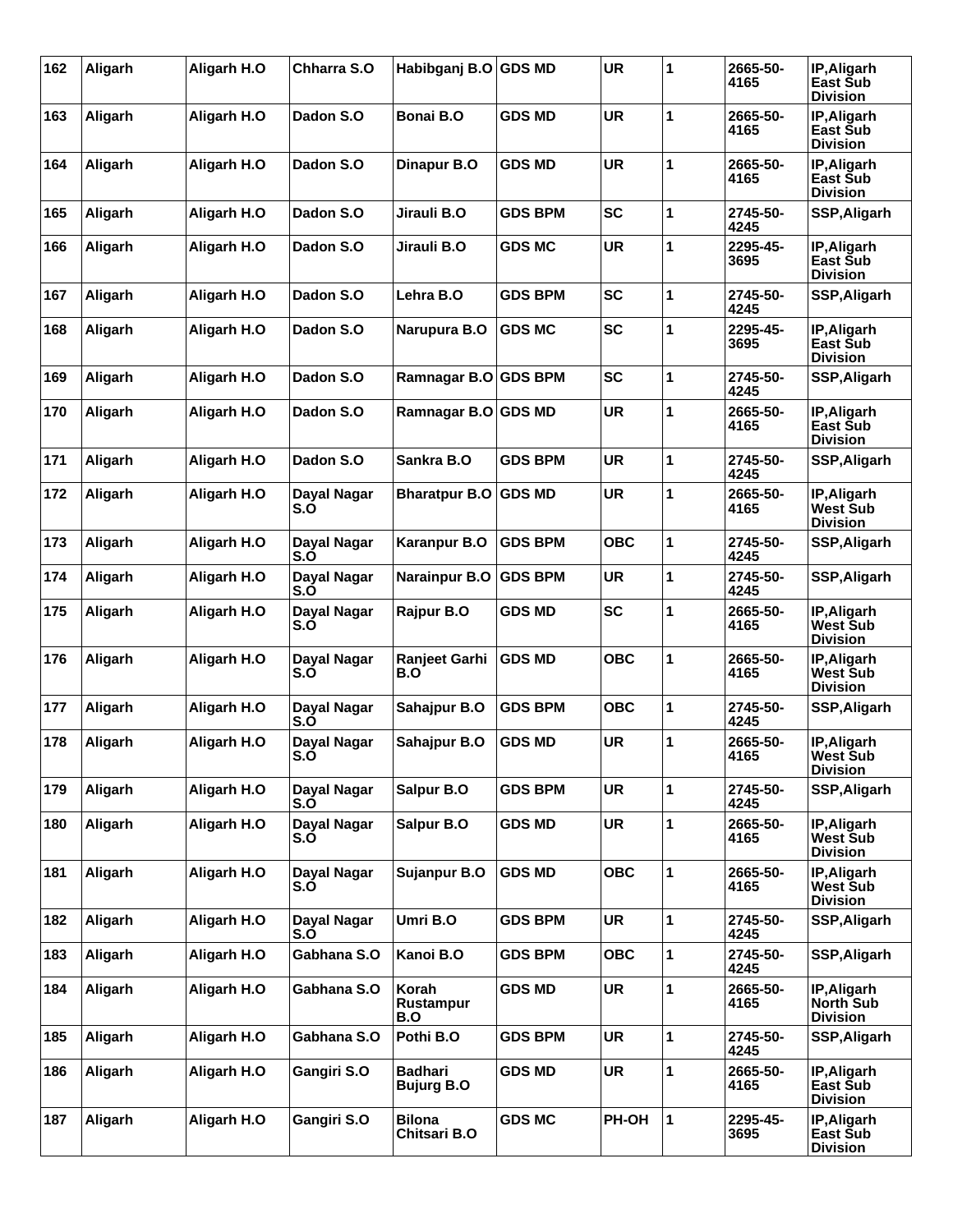| 188 | Aligarh | Aligarh H.O | Gangiri S.O       | <b>Budha Gaon</b><br>B.O   | <b>GDS MC</b>  | <b>SC</b>  | 1 | 2295-45-<br>3695 | IP, Aligarh<br>East Sub<br><b>Division</b>            |
|-----|---------|-------------|-------------------|----------------------------|----------------|------------|---|------------------|-------------------------------------------------------|
| 189 | Aligarh | Aligarh H.O | Gangiri S.O       | <b>Rukhala B.O</b>         | <b>GDS MD</b>  | <b>SC</b>  | 1 | 2665-50-<br>4165 | IP, Aligarh<br>East Sub<br><b>Division</b>            |
| 190 | Aligarh | Aligarh H.O | Gomat S.O         | Fatehgarhi<br>B.O          | <b>GDS MD</b>  | <b>UR</b>  | 1 | 2665-50-<br>4165 | IP, Aligarh<br>West Sub<br><b>Division</b>            |
| 191 | Aligarh | Aligarh H.O | Gomat S.O         | <b>Khera Sattu</b><br>B.O  | <b>GDS BPM</b> | <b>UR</b>  | 1 | 2745-50-<br>4245 | SSP, Aligarh                                          |
| 192 | Aligarh | Aligarh H.O | Gomat S.O         | <b>Madanpur B.O</b>        | <b>GDS MD</b>  | <b>UR</b>  | 1 | 2665-50-<br>4165 | IP, Aligarh<br>West Sub<br><b>Division</b>            |
| 193 | Aligarh | Aligarh H.O | Gonda S.O         | Digsari B.O                | <b>GDS MD</b>  | <b>UR</b>  | 1 | 2665-50-<br>4165 | IP, Aligarh<br>South Sub<br><b>Division</b>           |
| 194 | Aligarh | Aligarh H.O | Gonda S.O         | Gonda S.O                  | <b>GDS MD</b>  | <b>UR</b>  | 1 | 2665-50-<br>4165 | IP, Aligarh<br>South Sub<br><b>Division</b>           |
| 195 | Aligarh | Aligarh H.O | Gonda S.O         | Pachawari<br>B.O           | <b>GDS BPM</b> | <b>SC</b>  | 1 | 2745-50-<br>4245 | SSP, Aligarh                                          |
| 196 | Aligarh | Aligarh H.O | Gonda S.O         | Pachawari<br>B.O           | <b>GDS MD</b>  | <b>OBC</b> | 1 | 2665-50-<br>4165 | IP, Aligarh<br>South Sub<br><b>Division</b>           |
| 197 | Aligarh | Aligarh H.O | Gonda S.O         | Rajawal B.O                | <b>GDS BPM</b> | <b>UR</b>  | 1 | 2745-50-<br>4245 | SSP, Aligarh                                          |
| 198 | Aligarh | Aligarh H.O | Gonda S.O         | Rajawal B.O                | <b>GDS MC</b>  | <b>SC</b>  | 1 | 2295-45-<br>3695 | IP, Aligarh<br>South Sub<br><b>Division</b>           |
| 199 | Aligarh | Aligarh H.O | Gonda S.O         | Rajawal B.O                | <b>GDS MD</b>  | <b>OBC</b> | 1 | 2665-50-<br>4165 | IP, Aligarh<br>South Sub<br><b>Division</b>           |
| 200 | Aligarh | Aligarh H.O | Harduaganj<br>S.O | <b>Budhansi B.O</b>        | <b>GDS BPM</b> | <b>UR</b>  | 1 | 2745-50-<br>4245 | SSP, Aligarh                                          |
| 201 | Aligarh | Aligarh H.O | Harduaganj<br>S.O | Gurushikhara<br>$n$ B.O    | <b>GDS BPM</b> | <b>SC</b>  | 1 | 2745-50-<br>4245 | SSP, Aligarh                                          |
| 202 | Aligarh | Aligarh H.O | Harduaganj<br>S.O | Gurushikhara<br>n B.O      | <b>GDS MC</b>  | <b>UR</b>  | 1 | 2295-45-<br>3695 | ASP, Aligarh<br><b>Central Sub</b><br><b>Division</b> |
| 203 | Aligarh | Aligarh H.O | Harduaganj<br>S.O | Harduaganj<br>S.O          | <b>GDS MD</b>  | <b>UR</b>  | 1 | 2665-50-<br>4165 | ASP, Aligarh<br><b>Central Sub</b><br><b>Division</b> |
| 204 | Aligarh | Aligarh H.O | Harduaganj<br>S.O | <b>Sadhu</b><br>Ashram B.O | <b>GDS MD</b>  | ОВС        | 1 | 2665-50-<br>4165 | ASP, Aligarh<br><b>Central Sub</b><br><b>Division</b> |
| 205 | Aligarh | Aligarh H.O | Harduaganj<br>S.O | <b>Sadhu</b><br>Ashram B.O | <b>GDS MD</b>  | <b>SC</b>  | 1 | 2665-50-<br>4165 | ASP, Aligarh<br>Central Sub<br><b>Division</b>        |
| 206 | Aligarh | Aligarh H.O | Hasayan S.O       | Bapandai B.O               | <b>GDS MD</b>  | <b>UR</b>  | 1 | 2665-50-<br>4165 | <b>ASP, Hathras</b><br><b>Sub Division</b>            |
| 207 | Aligarh | Aligarh H.O | Hasayan S.O       | <b>Bwarwana</b><br>B.O     | <b>GDS MD</b>  | UR         | 1 | 2665-50-<br>4165 | <b>ASP, Hathras</b><br><b>Sub Division</b>            |
| 208 | Aligarh | Aligarh H.O | Hasayan S.O       | <b>Gangapur B.O</b>        | <b>GDS BPM</b> | UR         | 1 | 2745-50-<br>4245 | SSP, Aligarh                                          |
| 209 | Aligarh | Aligarh H.O | Hasayan S.O       | Guarau Kalan<br>B.O        | <b>GDS MD</b>  | <b>UR</b>  | 1 | 2665-50-<br>4165 | <b>ASP, Hathras</b><br><b>Sub Division</b>            |
| 210 | Aligarh | Aligarh H.O | Hasayan S.O       | Maho B.O                   | <b>GDS BPM</b> | UR         | 1 | 2745-50-<br>4245 | SSP, Aligarh                                          |
| 211 | Aligarh | Aligarh H.O | Hasayan S.O       | Maho B.O                   | <b>GDS MD</b>  | <b>SC</b>  | 1 | 2665-50-<br>4165 | <b>ASP, Hathras</b><br><b>Sub Division</b>            |
| 212 | Aligarh | Aligarh H.O | Hasayan S.O       | Nagla Danda<br>B.O         | <b>GDS BPM</b> | <b>OBC</b> | 1 | 2745-50-<br>4245 | SSP, Aligarh                                          |
| 213 | Aligarh | Aligarh H.O | Hasayan S.O       | Rati Ka Nagla<br>B.O       | <b>GDS MC</b>  | ОВС        | 1 | 2295-45-<br>3695 | <b>ASP, Hathras</b><br><b>Sub Division</b>            |
| 214 | Aligarh | Aligarh H.O | Hasayan S.O       | Shankerpur<br>B.O          | <b>GDS BPM</b> | <b>UR</b>  | 1 | 2745-50-<br>4245 | SSP, Aligarh                                          |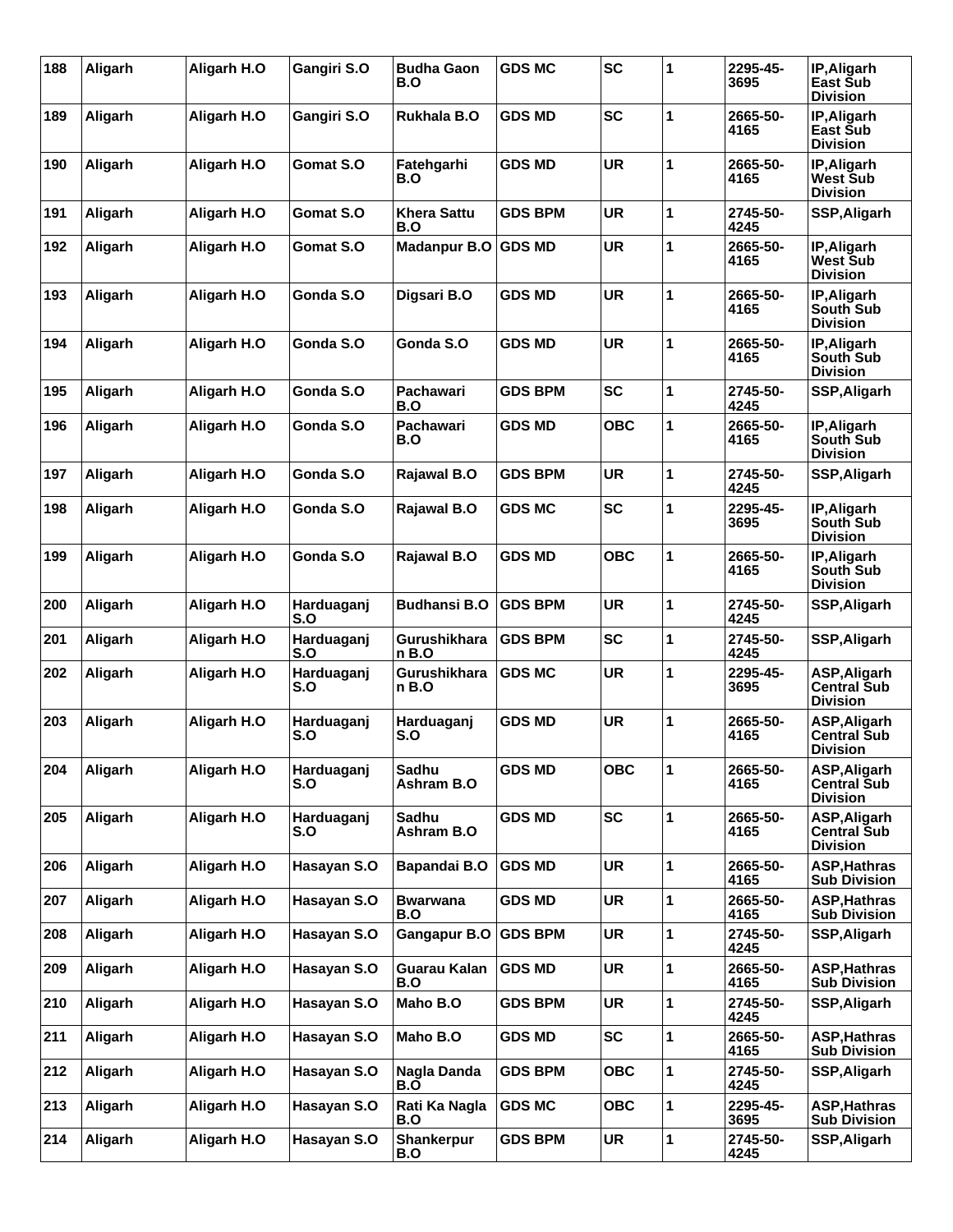| 215 | Aligarh | Aligarh H.O | Hasayan S.O          | Shankerpur<br>B.O                      | <b>GDS MD</b>     | <b>SC</b>  | 1            | 2665-50-<br>4165 | <b>ASP, Hathras</b><br><b>Sub Division</b>         |
|-----|---------|-------------|----------------------|----------------------------------------|-------------------|------------|--------------|------------------|----------------------------------------------------|
| 216 | Aligarh | Aligarh H.O | Hasayan S.O          | Siktara B.O                            | <b>GDS BPM</b>    | <b>UR</b>  | 1            | 2745-50-<br>4245 | SSP, Aligarh                                       |
| 217 | Aligarh | Aligarh H.O | Hathras Jn RS<br>S.O | Dariyapur B.O                          | <b>GDS MD</b>     | <b>UR</b>  | 1            | 2665-50-<br>4165 | IP, Aligarh<br>South Sub<br><b>Division</b>        |
| 218 | Aligarh | Aligarh H.O | <b>Hathras S.O</b>   | <b>Allehpur B.O</b>                    | <b>GDS MD</b>     | <b>UR</b>  | 1            | 2665-50-<br>4165 | <b>ASP, Hathras</b><br><b>Sub Division</b>         |
| 219 | Aligarh | Aligarh H.O | Hathras S.O          | Arjunpur B.O                           | <b>GDS BPM</b>    | <b>UR</b>  | 1            | 2745-50-<br>4245 | SSP, Aligarh                                       |
| 220 | Aligarh | Aligarh H.O | <b>Hathras S.O</b>   | Gangcholi B.O GDS BPM                  |                   | <b>OBC</b> | 1            | 2745-50-<br>4245 | SSP, Aligarh                                       |
| 221 | Aligarh | Aligarh H.O | <b>Hathras S.O</b>   | Gangcholi B.O GDS MD                   |                   | <b>SC</b>  | 1            | 2665-50-<br>4165 | <b>ASP, Hathras</b><br><b>Sub Division</b>         |
| 222 | Aligarh | Aligarh H.O | <b>Hathras S.O</b>   | I A Hathras<br>S.O                     | <b>GDS Packer</b> | <b>UR</b>  | 1            | 2295-45-<br>3695 | IP, Aligarh<br>South Sub<br><b>Division</b>        |
| 223 | Aligarh | Aligarh H.O | <b>Hathras S.O</b>   | Kunwarpur<br>B.O                       | <b>GDS MD</b>     | PH-VH      | 1            | 2665-50-<br>4165 | <b>ASP, Hathras</b><br><b>Sub Division</b>         |
| 224 | Aligarh | Aligarh H.O | <b>Hathras S.O</b>   | L C Hathras<br>B.O                     | <b>GDS BPM</b>    | <b>SC</b>  | 1            | 2745-50-<br>4245 | SSP, Aligarh                                       |
| 225 | Aligarh | Aligarh H.O | <b>Hathras S.O</b>   | Ladpur B.O                             | <b>GDS BPM</b>    | <b>UR</b>  | 1            | 2745-50-<br>4245 | SSP, Aligarh                                       |
| 226 | Aligarh | Aligarh H.O | Hathras S.O          | Lakhnu B.O                             | <b>GDS BPM</b>    | <b>UR</b>  | 1            | 2745-50-<br>4245 | SSP, Aligarh                                       |
| 227 | Aligarh | Aligarh H.O | Hathras S.O          | Lakhnu B.O                             | <b>GDS MD</b>     | <b>SC</b>  | 1            | 2665-50-<br>4165 | <b>ASP.Hathras</b><br><b>Sub Division</b>          |
| 228 | Aligarh | Aligarh H.O | <b>Hathras S.O</b>   | Meetai B.O                             | <b>GDS BPM</b>    | <b>UR</b>  | 1            | 2745-50-<br>4245 | SSP, Aligarh                                       |
| 229 | Aligarh | Aligarh H.O | Hathras S.O          | Meetai B.O                             | <b>GDS MD</b>     | <b>OBC</b> | 1            | 2665-50-<br>4165 | <b>ASP, Hathras</b><br><b>Sub Division</b>         |
| 230 | Aligarh | Aligarh H.O | Hathras S.O          | Tochhigarh<br>B.O                      | <b>GDS BPM</b>    | <b>UR</b>  | 1            | 2745-50-<br>4245 | SSP, Aligarh                                       |
| 231 | Aligarh | Aligarh H.O | Hathras S.O          | Tochhigarh<br>B.O                      | <b>GDS MD</b>     | <b>UR</b>  | 1            | 2665-50-<br>4165 | <b>ASP, Hathras</b><br><b>Sub Division</b>         |
| 232 | Aligarh | Aligarh H.O | Hathras S.O          | Tuksan B.O                             | <b>GDS BPM</b>    | <b>UR</b>  | 1            | 2745-50-<br>4245 | SSP, Aligarh                                       |
| 233 | Aligarh | Aligarh H.O | Iglas S.O            | Gidauli B.O                            | <b>GDS MD</b>     | <b>UR</b>  | 1            | 2665-50-<br>4165 | IP, Aligarh<br>South Sub<br><b>Division</b>        |
| 234 | Aligarh | Aligarh H.O | Iglas S.O            | Gurusena B.O   GDS MD                  |                   | <b>OBC</b> | 1            | 2665-50-<br>4165 | IP, Aligarh<br>South Sub<br><b>Division</b>        |
| 235 | Aligarh | Aligarh H.O | Iglas S.O            | <b>Hastpur</b><br>Chandfari B.O        | <b>GDS MD</b>     | <b>OBC</b> | $\mathbf{1}$ | 2665-50-<br>4165 | IP, Aligarh<br><b>South Sub</b><br><b>Division</b> |
| 236 | Aligarh | Aligarh H.O | Iglas S.O            | <b>Hastpur</b><br><b>Chandfari B.O</b> | <b>GDS MD</b>     | <b>UR</b>  | 1            | 2665-50-<br>4165 | IP, Aligarh<br>South Sub<br><b>Division</b>        |
| 237 | Aligarh | Aligarh H.O | Iglas S.O            | Kajrauth B.O                           | <b>GDS MD</b>     | <b>SC</b>  | 1            | 2665-50-<br>4165 | IP, Aligarh<br>South Sub<br><b>Division</b>        |
| 238 | Aligarh | Aligarh H.O | Iglas S.O            | <b>Kalua Bhilet</b><br>B.O             | <b>GDS MD</b>     | <b>OBC</b> | 1            | 2665-50-<br>4165 | IP, Aligarh<br><b>South Sub</b><br><b>Division</b> |
| 239 | Aligarh | Aligarh H.O | Iglas S.O            | Matroi B.O                             | <b>GDS MD</b>     | <b>UR</b>  | 1            | 2665-50-<br>4165 | IP, Aligarh<br>South Sub<br><b>Division</b>        |
| 240 | Aligarh | Aligarh H.O | Iglas S.O            | Simardhari<br>B.O                      | <b>GDS BPM</b>    | <b>UR</b>  | 1            | 2745-50-<br>4245 | SSP, Aligarh                                       |
| 241 | Aligarh | Aligarh H.O | JD Singh S.O         | <b>Bembirpur</b><br>B.O                | <b>GDS MC</b>     | <b>UR</b>  | 1            | 2295-45-<br>3695 | IP, Aligarh<br><b>North Sub</b><br><b>Division</b> |
| 242 | Aligarh | Aligarh H.O | J D Singh S.O        | J D Singh S.O                          | <b>GDS Packer</b> | <b>UR</b>  | 1            | 2295-45-<br>3695 | IP, Aligarh<br><b>North Sub</b><br><b>Division</b> |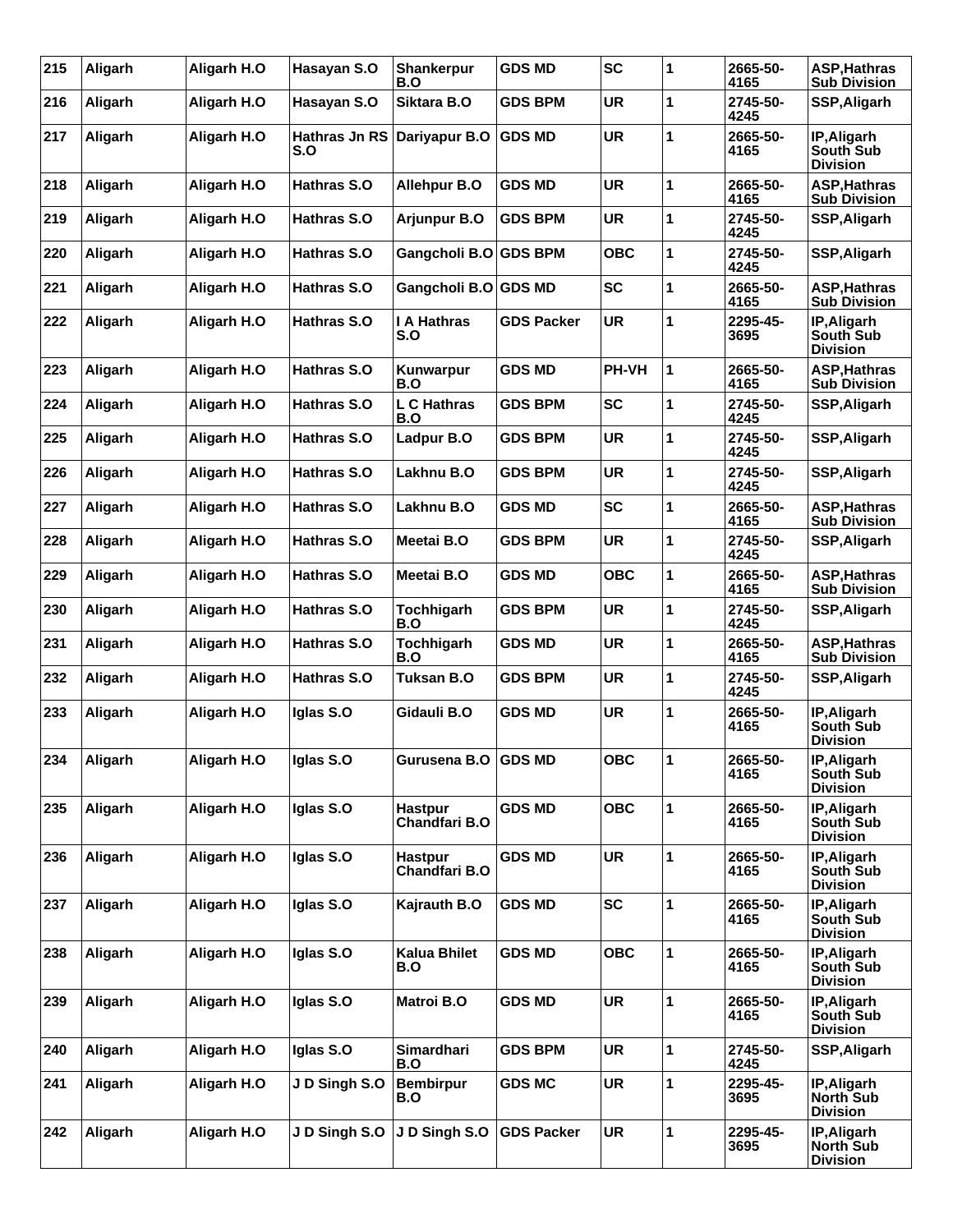| 243 | Aligarh | Aligarh H.O | Jalali S.O                | Changeri B.O                     | <b>GDS BPM</b> | <b>OBC</b> | 1           | 2745-50-<br>4245 | SSP, Aligarh                                       |
|-----|---------|-------------|---------------------------|----------------------------------|----------------|------------|-------------|------------------|----------------------------------------------------|
| 244 | Aligarh | Aligarh H.O | Jalali S.O                | <b>Rehsupur B.O</b>              | <b>GDS BPM</b> | <b>SC</b>  | 1           | 2745-50-<br>4245 | SSP, Aligarh                                       |
| 245 | Aligarh | Aligarh H.O | Jattari S.O               | <b>Hetalpur B.O</b>              | <b>GDS MD</b>  | <b>UR</b>  | 1           | 2665-50-<br>4165 | IP, Aligarh<br><b>West Sub</b><br><b>Division</b>  |
| 246 | Aligarh | Aligarh H.O | Jattari S.O               | Palsera B.O                      | <b>GDS MD</b>  | <b>UR</b>  | 1           | 2665-50-<br>4165 | IP, Aligarh<br><b>West Sub</b><br><b>Division</b>  |
| 247 | Aligarh | Aligarh H.O | Jattari S.O               | Pempur B.O                       | <b>GDS BPM</b> | <b>UR</b>  | 1           | 2745-50-<br>4245 | SSP, Aligarh                                       |
| 248 | Aligarh | Aligarh H.O | Jattari S.O               | <b>Shadipur B.O</b>              | <b>GDS BPM</b> | <b>OBC</b> | 1           | 2745-50-<br>4245 | SSP, Aligarh                                       |
| 249 | Aligarh | Aligarh H.O | Jawan S.O                 | <b>Baraula B.O</b>               | <b>GDS MD</b>  | <b>UR</b>  | 1           | 2665-50-<br>4165 | IP, Aligarh<br><b>North Sub</b><br><b>Division</b> |
| 250 | Aligarh | Aligarh H.O | Jawan S.O                 | <b>Barauli B.O</b>               | <b>GDS MD</b>  | <b>SC</b>  | 1           | 2665-50-<br>4165 | IP, Aligarh<br><b>North Sub</b><br><b>Division</b> |
| 251 | Aligarh | Aligarh H.O | Jawan S.O                 | Daupur B.O                       | <b>GDS BPM</b> | <b>UR</b>  | 1           | 2745-50-<br>4245 | SSP, Aligarh                                       |
| 252 | Aligarh | Aligarh H.O | Jawan S.O                 | Jawan S.O                        | <b>GDS MD</b>  | <b>SC</b>  | 1           | 2665-50-<br>4165 | IP, Aligarh<br><b>North Sub</b><br><b>Division</b> |
| 253 | Aligarh | Aligarh H.O | Jawan S.O                 | Songra B.O                       | <b>GDS MC</b>  | <b>UR</b>  | 1           | 2295-45-<br>3695 | IP, Aligarh<br><b>North Sub</b><br><b>Division</b> |
| 254 | Aligarh | Aligarh H.O | K G W Sasni<br>S.O        | Chandaiya<br>B.O                 | <b>GDS BPM</b> | <b>UR</b>  | 1           | 2745-50-<br>4245 | SSP, Aligarh                                       |
| 255 | Aligarh | Aligarh H.O | <b>K G W Sasni</b><br>S.O | Chandaiya<br>B.O                 | <b>GDS MD</b>  | <b>UR</b>  | 1           | 2665-50-<br>4165 | IP, Aligarh<br>South Sub<br><b>Division</b>        |
| 256 | Aligarh | Aligarh H.O | <b>K G W Sasni</b><br>S.O | Komari B.O                       | <b>GDS MD</b>  | <b>UR</b>  | 1           | 2665-50-<br>4165 | IP, Aligarh<br>South Sub<br><b>Division</b>        |
| 257 | Aligarh | Aligarh H.O | Kachaura S.O              | <b>Bhatikara B.O</b>             | <b>GDS MD</b>  | <b>UR</b>  | 1           | 2665-50-<br>4165 | <b>ASP, Hathras</b><br><b>Sub Division</b>         |
| 258 | Aligarh | Aligarh H.O | Kachaura S.O              | <b>Bhisi Mirjapur</b><br>B.O     | <b>GDS MD</b>  | <b>OBC</b> | 1           | 2665-50-<br>4165 | <b>ASP, Hathras</b><br><b>Sub Division</b>         |
| 259 | Aligarh | Aligarh H.O | Kachaura S.O              | Dandesari B.O                    | <b>GDS MD</b>  | <b>UR</b>  | 1           | 2665-50-<br>4165 | <b>ASP, Hathras</b><br><b>Sub Division</b>         |
| 260 | Aligarh | Aligarh H.O | Kachaura S.O              | Pachaun B.O                      | <b>GDS MD</b>  | <b>UR</b>  | 1           | 2665-50-<br>4165 | <b>ASP, Hathras</b><br><b>Sub Division</b>         |
| 261 | Aligarh | Aligarh H.O | Kasimpur S.O              | <b>Chhalesar B.O</b>             | <b>GDS MD</b>  | PH-HH      | 1           | 2665-50-<br>4165 | IP, Aligarh<br><b>North Sub</b><br><b>Division</b> |
| 262 | Aligarh | Aligarh H.O | Kasimpur S.O              | Godha B.O                        | <b>GDS BPM</b> | <b>OBC</b> | 1           | 2745-50-<br>4245 | SSP, Aligarh                                       |
| 263 | Aligarh | Aligarh H.O | Kasimpur S.O              | Parki B.O                        | <b>GDS MD</b>  | <b>UR</b>  | 1           | 2665-50-<br>4165 | IP, Aligarh<br><b>North Sub</b><br><b>Division</b> |
| 264 | Aligarh | Aligarh H.O | Kasimpur S.O              | Sikharna B.O                     | <b>GDS MD</b>  | <b>UR</b>  | 1           | 2665-50-<br>4165 | IP, Aligarh<br><b>North Sub</b><br><b>Division</b> |
| 265 | Aligarh | Aligarh H.O | Kauriyaganj<br>S.O        | <b>Alampur Rani</b><br>Barla B.O | <b>GDS MC</b>  | UR         | 1           | 2295-45-<br>3695 | IP, Aligarh<br>East Sub<br><b>Division</b>         |
| 266 | Aligarh | Aligarh H.O | Kauriyaganj<br>S.O        | Datawali B.O                     | <b>GDS MD</b>  | <b>UR</b>  | $\mathbf 2$ | 2665-50-<br>4165 | IP, Aligarh<br>East Sub<br><b>Division</b>         |
| 267 | Aligarh | Aligarh H.O | Kauriyaganj<br>S.O        | Hasona<br>Jagmohanpur<br>B.O     | <b>GDS MD</b>  | <b>UR</b>  | 1           | 2665-50-<br>4165 | IP, Aligarh<br>East Sub<br><b>Division</b>         |
| 268 | Aligarh | Aligarh H.O | Kauriyaganj<br>S.O        | Kutubour<br><b>Amarpur B.O</b>   | <b>GDS MD</b>  | <b>UR</b>  | 1           | 2665-50-<br>4165 | IP, Aligarh<br>East Sub<br><b>Division</b>         |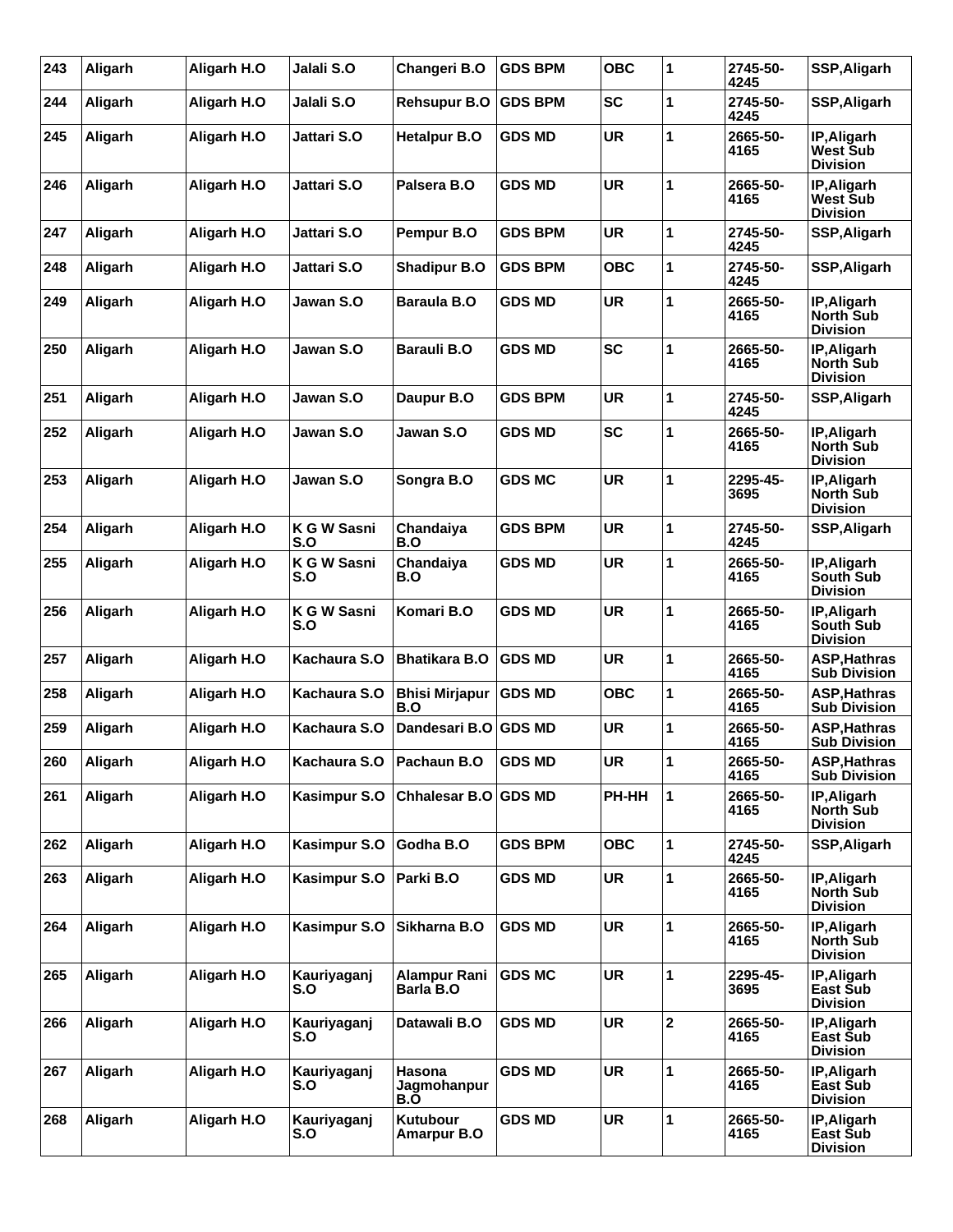| 269 | Aligarh | Aligarh H.O | Kauriyaganj<br>S.O             | Pahari Pur<br>B.O             | <b>GDS BPM</b> | UR         | 1 | 2745-50-<br>4245 | SSP, Aligarh                                          |
|-----|---------|-------------|--------------------------------|-------------------------------|----------------|------------|---|------------------|-------------------------------------------------------|
| 270 | Aligarh | Aligarh H.O | Kauriyaganj<br>S.O             | Phusauli B.O                  | <b>GDS BPM</b> | <b>OBC</b> | 1 | 2745-50-<br>4245 | SSP, Aligarh                                          |
| 271 | Aligarh | Aligarh H.O | Kauriyaganj<br>S.O             | Pipoli B.O                    | <b>GDS MD</b>  | <b>UR</b>  | 1 | 2665-50-<br>4165 | IP, Aligarh<br>East Sub<br><b>Division</b>            |
| 272 | Aligarh | Aligarh H.O | Kauriyaganj<br>S.O             | Shahagarh<br>B.O              | <b>GDS BPM</b> | <b>UR</b>  | 1 | 2745-50-<br>4245 | SSP, Aligarh                                          |
| 273 | Aligarh | Aligarh H.O | Kauriyaganj<br>S.O             | Utra B.O                      | <b>GDS BPM</b> | <b>OBC</b> | 1 | 2745-50-<br>4245 | SSP, Aligarh                                          |
| 274 | Aligarh | Aligarh H.O | Kauriyaganj<br>S.O             | Utra B.O                      | <b>GDS MD</b>  | <b>UR</b>  | 1 | 2665-50-<br>4165 | IP, Aligarh<br>East Sub<br><b>Division</b>            |
| 275 | Aligarh | Aligarh H.O | Khair S.O                      | <b>Bamani B.O</b>             | GDS MD         | <b>UR</b>  | 1 | 2665-50-<br>4165 | IP, Aligarh<br>West Sub<br><b>Division</b>            |
| 276 | Aligarh | Aligarh H.O | Khair S.O                      | <b>Bamoti B.O</b>             | <b>GDS BPM</b> | <b>SC</b>  | 1 | 2745-50-<br>4245 | SSP, Aligarh                                          |
| 277 | Aligarh | Aligarh H.O | Khair S.O                      | <b>Bisara B.O</b>             | <b>GDS BPM</b> | <b>UR</b>  | 1 | 2745-50-<br>4245 | SSP, Aligarh                                          |
| 278 | Aligarh | Aligarh H.O | Khair S.O                      | Jarara B.O                    | <b>GDS BPM</b> | <b>SC</b>  | 1 | 2745-50-<br>4245 | SSP, Aligarh                                          |
| 279 | Aligarh | Aligarh H.O | Khair S.O                      | Usram B.O                     | <b>GDS MD</b>  | <b>OBC</b> | 1 | 2665-50-<br>4165 | IP, Aligarh<br>West Sub<br><b>Division</b>            |
| 280 | Aligarh | Aligarh H.O | Lodha S.O                      | <b>Bhanuli</b>                | <b>GDS BPM</b> | <b>SC</b>  | 1 | 2745-50-<br>4245 | SSP, Aligarh                                          |
| 281 | Aligarh | Aligarh H.O | Lodha S.O                      | <b>Ismailpur B.O</b>          | GDS MD         | <b>UR</b>  | 1 | 2665-50-<br>4165 | ASP, Aligarh<br><b>Central Sub</b><br><b>Division</b> |
| 282 | Aligarh | Aligarh H.O | Lodha S.O                      | Jiroli Dor B.O                | <b>GDS BPM</b> | <b>SC</b>  | 1 | 2745-50-<br>4245 | SSP, Aligarh                                          |
| 283 | Aligarh | Aligarh H.O | Lodha S.O                      | Kesopur Jafri<br>B.O          | <b>GDS BPM</b> | <b>OBC</b> | 1 | 2745-50-<br>4245 | SSP, Aligarh                                          |
| 284 | Aligarh | Aligarh H.O | Lodha S.O                      | <b>Majupur B.O</b>            | GDS BPM        | <b>UR</b>  | 1 | 2745-50-<br>4245 | SSP, Aligarh                                          |
| 285 | Aligarh | Aligarh H.O | Lodha S.O                      | Rait B.O                      | <b>GDS BPM</b> | <b>OBC</b> | 1 | 2745-50-<br>4245 | SSP, Aligarh                                          |
| 286 | Aligarh | Aligarh H.O | Malviya Nagar<br>S.O (Aligarh) | <b>Badholi B.O</b>            | <b>GDS BPM</b> | <b>UR</b>  | 1 | 2745-50-<br>4245 | SSP, Aligarh                                          |
| 287 | Aligarh | Aligarh H.O | Mursan S.O                     | <b>Bardwari B.O</b>           | <b>GDS MD</b>  | UR         |   | 2665-50-<br>4165 | IP, Aligarh<br>South Sub<br><b>Division</b>           |
| 288 | Aligarh | Aligarh H.O | Mursan S.O                     | Jawar B.O                     | <b>GDS BPM</b> | <b>UR</b>  | 1 | 2745-50-<br>4245 | SSP, Aligarh                                          |
| 289 | Aligarh | Aligarh H.O | Mursan S.O                     | Mursan S.O                    | <b>GDS MD</b>  | <b>OBC</b> | 1 | 2665-50-<br>4165 | IP, Aligarh<br>South Sub<br><b>Division</b>           |
| 290 | Aligarh | Aligarh H.O | Palirajapur<br>S.O             | <b>Bhankri</b><br>Ahiwasi B.O | <b>GDS MD</b>  | <b>UR</b>  | 1 | 2665-50-<br>4165 | ASP, Aligarh<br><b>Central Sub</b><br><b>Division</b> |
| 291 | Aligarh | Aligarh H.O | Palirajapur<br>S.O             | Dedamai B.O                   | <b>GDS MC</b>  | <b>SC</b>  | 1 | 2295-45-<br>3695 | ASP, Aligarh<br><b>Central Sub</b><br><b>Division</b> |
| 292 | Aligarh | Aligarh H.O | Palirajapur<br>S.O             | Dedamai B.O                   | <b>GDS MD</b>  | <b>OBC</b> | 1 | 2665-50-<br>4165 | ASP, Aligarh<br><b>Central Sub</b><br><b>Division</b> |
| 293 | Aligarh | Aligarh H.O | Palirajapur<br>S.O             | Gadrana B.O                   | <b>GDS BPM</b> | ST         | 1 | 2745-50-<br>4245 | SSP, Aligarh                                          |
| 294 | Aligarh | Aligarh H.O | Palirajapur<br>S.O             | <b>Tatarpur B.O</b>           | <b>GDS MD</b>  | <b>OBC</b> | 1 | 2665-50-<br>4165 | ASP, Aligarh<br><b>Central Sub</b><br><b>Division</b> |
| 295 | Aligarh | Aligarh H.O | Pisawah S.O                    | Jalalpur B.O                  | <b>GDS BPM</b> | UR         | 1 | 2745-50-<br>4245 | SSP, Aligarh                                          |
| 296 | Aligarh | Aligarh H.O | Pisawah S.O                    | Jalokhari B.O                 | <b>GDS BPM</b> | UR         | 1 | 2745-50-<br>4245 | SSP, Aligarh                                          |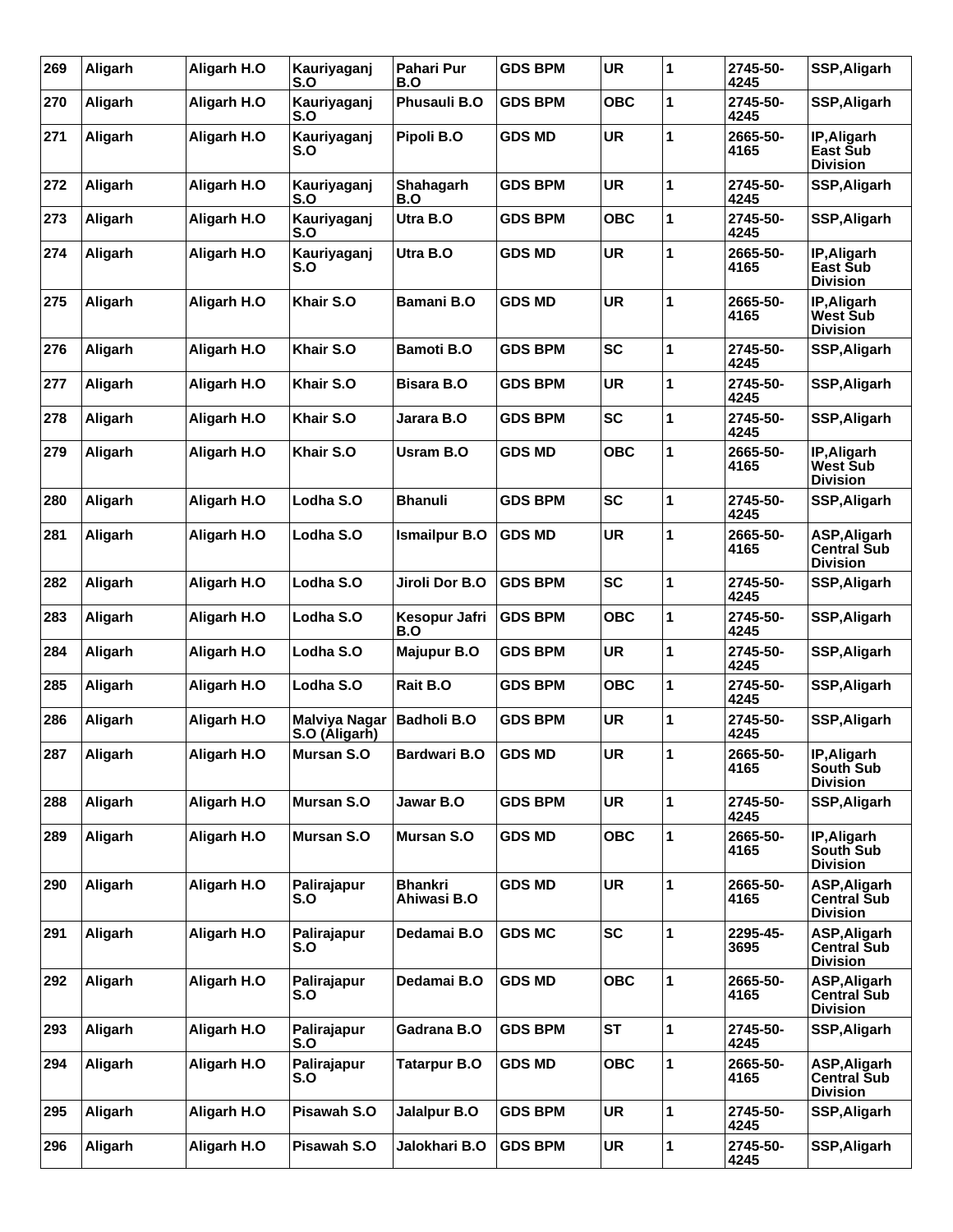| 297 | Aligarh        | Aligarh H.O | Pisawah S.O          | Jalokhari B.O                        | <b>GDS MD</b>     | <b>SC</b>    | 1 | 2665-50-<br>4165 | IP, Aligarh<br>West Sub<br><b>Division</b>        |
|-----|----------------|-------------|----------------------|--------------------------------------|-------------------|--------------|---|------------------|---------------------------------------------------|
| 298 | Aligarh        | Aligarh H.O | Pisawah S.O          | Madha<br>Habibpur B.O                | <b>GDS BPM</b>    | <b>SC</b>    | 1 | 2745-50-<br>4245 | SSP, Aligarh                                      |
| 299 | Aligarh        | Aligarh H.O | Pisawah S.O          | <b>Mehgora B.O</b>                   | <b>GDS MC</b>     | <b>UR</b>    | 1 | 2295-45-<br>3695 | IP, Aligarh<br>West Sub<br><b>Division</b>        |
| 300 | Aligarh        | Aligarh H.O | Pisawah S.O          | Mehgora B.O                          | <b>GDS MD</b>     | <b>UR</b>    | 1 | 2665-50-<br>4165 | IP, Aligarh<br>West Sub<br><b>Division</b>        |
| 301 | Aligarh        | Aligarh H.O | Pisawah S.O          | <b>Mirpur Khas</b><br>B.O            | <b>GDS BPM</b>    | <b>UR</b>    | 1 | 2745-50-<br>4245 | SSP, Aligarh                                      |
| 302 | Aligarh        | Aligarh H.O | Pisawah S.O          | <b>Mirpur Khas</b><br>B.O            | <b>GDS MD</b>     | PH-HH        | 1 | 2665-50-<br>4165 | IP, Aligarh<br>West Sub<br><b>Division</b>        |
| 303 | Aligarh        | Aligarh H.O | Pisawah S.O          | Pisawah S.O                          | <b>GDS Packer</b> | ОВС          | 1 | 2295-45-<br>3695 | IP, Aligarh<br>West Sub<br><b>Division</b>        |
| 304 | Aligarh        | Aligarh H.O | Pisawah S.O          | Sabalpur B.O                         | <b>GDS MD</b>     | <b>UR</b>    | 1 | 2665-50-<br>4165 | IP, Aligarh<br>West Sub<br><b>Division</b>        |
| 305 | Aligarh        | Aligarh H.O | <b>Purdilpur S.O</b> | <b>Bhenkuri B.O</b>                  | <b>GDS BPM</b>    | <b>SC</b>    | 1 | 2745-50-<br>4245 | SSP, Aligarh                                      |
| 306 | Aligarh        | Aligarh H.O | <b>Purdilpur S.O</b> | Jansoi B.O                           | <b>GDS BPM</b>    | <b>SC</b>    | 1 | 2745-50-<br>4245 | SSP, Aligarh                                      |
| 307 | Aligarh        | Aligarh H.O | Sasni S.O            | Basgoi B.O                           | <b>GDS MD</b>     | <b>SC</b>    | 1 | 2665-50-<br>4165 | IP, Aligarh<br>South Sub<br>Division              |
| 308 | Aligarh        | Aligarh H.O | Sasni S.O            | Jiroli B.O                           | <b>GDS BPM</b>    | <b>UR</b>    | 1 | 2745-50-<br>4245 | SSP, Aligarh                                      |
| 309 | Aligarh        | Aligarh H.O | Sasni S.O            | <b>Mohariya B.O</b>                  | <b>GDS BPM</b>    | PH-HH        | 1 | 2745-50-<br>4245 | SSP, Aligarh                                      |
| 310 | Aligarh        | Aligarh H.O | Sasni S.O            | Parhil B.O                           | <b>GDS BPM</b>    | <b>UR</b>    | 1 | 2745-50-<br>4245 | SSP, Aligarh                                      |
| 311 | Aligarh        | Aligarh H.O | Sikandra Rao<br>S.O  | Ama Madapur<br>B.O                   | <b>GDS MD</b>     | <b>UR</b>    | 1 | 2665-50-<br>4165 | <b>ASP, Hathras</b><br><b>Sub Division</b>        |
| 312 | Aligarh        | Aligarh H.O | Sikandra Rao<br>S.O  | Arnot B.O                            | <b>GDS MD</b>     | <b>UR</b>    | 1 | 2665-50-<br>4165 | <b>ASP, Hathras</b><br><b>Sub Division</b>        |
| 313 | Aligarh        | Aligarh H.O | Sikandra Rao<br>S.O  | <b>Barai Shahpur</b><br>B.O          | <b>GDS MD</b>     | <b>UR</b>    | 1 | 2665-50-<br>4165 | <b>ASP, Hathras</b><br><b>Sub Division</b>        |
| 314 | <b>Aligarh</b> | Aligarh H.O | Sikandra Rao<br>S.O  | <b>Basai Babas</b><br>B.O            | <b>GDS MC</b>     | <b>UR</b>    | 1 | 2295-45-<br>3695 | <b>ASP, Hathras</b><br><b>Sub Division</b>        |
| 315 | Aligarh        | Aligarh H.O | Sikandra Rao<br>S.O  | Chandpur<br>Mirza B.O                | <b>GDS MD</b>     | <b>UR</b>    | 1 | 2665-50-<br>4165 | <b>ASP, Hathras</b><br><b>Sub Division</b>        |
| 316 | Aligarh        | Aligarh H.O | Sikandra Rao<br>S.O  | Ginoli<br>Kishanpur<br>B.O           | <b>GDS MD</b>     | <b>OBC</b>   | 1 | 2665-50-<br>4165 | <b>ASP, Hathras</b><br><b>Sub Division</b>        |
| 317 | Aligarh        | Aligarh H.O | Sikandra Rao<br>S.O  | Gopi B.O                             | <b>GDS MC</b>     | <b>OBC</b>   | 1 | 2295-45-<br>3695 | <b>ASP, Hathras</b><br><b>Sub Division</b>        |
| 318 | Aligarh        | Aligarh H.O | Sikandra Rao<br>S.O  | Kapasiya B.O                         | <b>GDS MD</b>     | <b>SC</b>    | 1 | 2665-50-<br>4165 | <b>ASP, Hathras</b><br><b>Sub Division</b>        |
| 319 | Aligarh        | Aligarh H.O | Sikandra Rao<br>S.O  | <b>Mau Chirayal</b><br>B.O           | <b>GDS MD</b>     | <b>OBC</b>   | 1 | 2665-50-<br>4165 | <b>ASP, Hathras</b><br><b>Sub Division</b>        |
| 320 | Aligarh        | Aligarh H.O | Sikandra Rao<br>S.O  | Ratanpur<br><b>Hussainpur</b><br>B.O | <b>GDS BPM</b>    | <b>UR</b>    | 1 | 2745-50-<br>4245 | SSP, Aligarh                                      |
| 321 | Aligarh        | Aligarh H.O | Somna S.O            | <b>Balwant</b><br>Nagaria B.O        | <b>GDS BPM</b>    | <b>OBC</b>   | 1 | 2745-50-<br>4245 | SSP, Aligarh                                      |
| 322 | Aligarh        | Aligarh H.O | Somna S.O            | Deorau B.O                           | <b>GDS BPM</b>    | PH-OH        | 1 | 2745-50-<br>4245 | SSP, Aligarh                                      |
| 323 | Aligarh        | Aligarh H.O | Somna S.O            | Madhaula B.O                         | <b>GDS BPM</b>    | <b>PH-VH</b> | 1 | 2745-50-<br>4245 | SSP, Aligarh                                      |
| 324 | Aligarh        | Aligarh H.O | Somna S.O            | Pahawati B.O                         | <b>GDS MD</b>     | <b>SC</b>    | 1 | 2665-50-<br>4165 | IP, Aligarh<br><b>West Sub</b><br><b>Division</b> |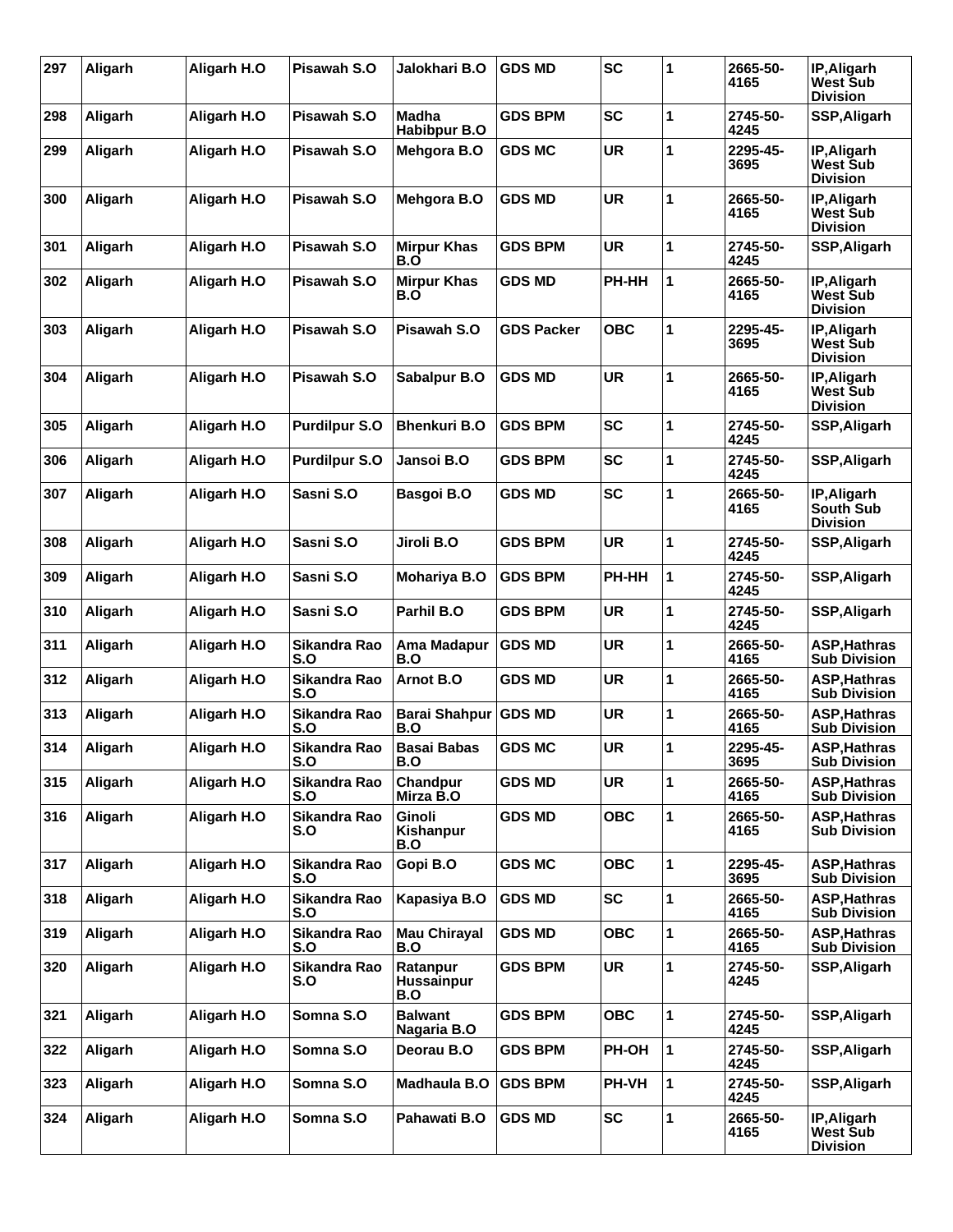| 325 | Aligarh             | Aligarh H.O               | <b>Tappal S.O</b>                    | Gharbara B.O                            | <b>GDS MD</b>     | <b>OBC</b> | 1 | 2665-50-<br>4165 | IP, Aligarh<br>West Sub<br><b>Division</b>         |
|-----|---------------------|---------------------------|--------------------------------------|-----------------------------------------|-------------------|------------|---|------------------|----------------------------------------------------|
| 326 | Aligarh             | Aligarh H.O               | <b>Tappal S.O</b>                    | Jaidpura B.O                            | <b>GDS MC</b>     | <b>SC</b>  | 1 | 2295-45-<br>3695 | IP, Aligarh<br>West Sub<br><b>Division</b>         |
| 327 | Aligarh             | Aligarh H.O               | <b>Tappal S.O</b>                    | Jaidpura B.O                            | <b>GDS MD</b>     | <b>SC</b>  | 1 | 2665-50-<br>4165 | IP, Aligarh<br><b>West Sub</b><br><b>Division</b>  |
| 328 | Aligarh             | Aligarh H.O               | <b>Tappal S.O</b>                    | Siarol B.O                              | <b>GDS BPM</b>    | <b>OBC</b> | 1 | 2745-50-<br>4245 | SSP, Aligarh                                       |
| 329 | Aligarh             | Aligarh H.O               | <b>Tappal S.O</b>                    | Simrauthi B.O                           | <b>GDS BPM</b>    | PH-HH      | 1 | 2745-50-<br>4245 | SSP, Aligarh                                       |
| 330 | Aligarh             | Aligarh H.O               | <b>Tappal S.O</b>                    | Simrauthi B.O                           | <b>GDS MC</b>     | <b>UR</b>  | 1 | 2295-45-<br>3695 | IP, Aligarh<br><b>West Sub</b><br><b>Division</b>  |
| 331 | Aligarh             | Aligarh H.O               | <b>Tappal S.O</b>                    | Simrauthi B.O                           | <b>GDS MD</b>     | UR.        | 1 | 2665-50-<br>4165 | IP, Aligarh<br>West Sub<br><b>Division</b>         |
| 332 | <b>Bulandshahar</b> | <b>Bulandshahr</b><br>H.O | Ag School<br>$S_{0}$                 | Ag School<br>S <sub>0</sub>             | <b>GDS Packer</b> | <b>UR</b>  | 1 | 2295-45-<br>3695 | ASP, Bulandsh<br>ahar North<br><b>Sub Division</b> |
| 333 | <b>Bulandshahar</b> | <b>Bulandshahr</b><br>H.O | Ag School<br>S <sub>0</sub>          | Shikhera B.O                            | <b>GDS MD</b>     | <b>OBC</b> | 1 | 2665-50-<br>4165 | ASP, Bulandsh<br>ahar North<br><b>Sub Division</b> |
| 334 | <b>Bulandshahar</b> | Bulandshahr<br>H.O        | Anupshahr<br>S.O                     | <b>Malakpur B.O</b>                     | <b>GDS MD</b>     | <b>UR</b>  | 1 | 2665-50-<br>4165 | IP, Anupshaha<br>r Sub Division                    |
| 335 | <b>Bulandshahar</b> | <b>Bulandshahr</b><br>H.O | Anupshahr<br>S.O                     | Parly B.O                               | <b>GDS MD</b>     | <b>UR</b>  | 1 | 2665-50-<br>4165 | IP, Anupshaha<br>r Sub Division                    |
| 336 | <b>Bulandshahar</b> | <b>Bulandshahr</b><br>H.O | Anupshahr<br>S.O                     | Roop Wash<br>B.O                        | <b>GDS BPM</b>    | <b>UR</b>  | 1 | 2745-50-<br>4245 | SP, Bulandsha<br>har                               |
| 337 | <b>Bulandshahar</b> | <b>Bulandshahr</b><br>H.O | Anupshahr<br>S.O                     | Sirora Banger GDS MD<br>B.O             |                   | <b>UR</b>  | 1 | 2665-50-<br>4165 | IP, Anupshaha<br>r Sub Division                    |
| 338 | <b>Bulandshahar</b> | <b>Bulandshahr</b><br>H.O | Bb Nagar S.O                         | <b>Banhpur B.O</b>                      | <b>GDS BPM</b>    | <b>SC</b>  | 1 | 2745-50-<br>4245 | SP, Bulandsha<br>har                               |
| 339 | <b>Bulandshahar</b> | <b>Bulandshahr</b><br>H.O | Bb Nagar S.O                         | Kuchesar B.O                            | <b>GDS BPM</b>    | <b>UR</b>  | 1 | 2745-50-<br>4245 | SP, Bulandsha<br>har                               |
| 340 | <b>Bulandshahar</b> | <b>Bulandshahr</b><br>H.O | <b>Bugrasi S.O</b>                   | <b>Hazipur B.O</b>                      | <b>GDS MD</b>     | PH-HH      | 1 | 2665-50-<br>4165 | IP, Bulandshah<br>ar South Sub<br><b>Division</b>  |
| 341 | <b>Bulandshahar</b> | <b>Bulandshahr</b><br>H.O | <b>Bulandshahr</b><br>H.O            | <b>Bhoor S.O</b>                        | <b>GDS Packer</b> | <b>UR</b>  | 1 | 2295-45-<br>3695 | ASP, Bulandsh<br>ahar North<br><b>Sub Division</b> |
| 342 | <b>Bulandshahar</b> | <b>Bulandshahr</b><br>H.O | <b>Bulandshahr</b><br>H.O            | Dhamera<br><b>Keerat B.O</b>            | <b>GDS BPM</b>    | <b>OBC</b> | 1 | 2745-50-<br>4245 | SP, Bulandsha<br>har                               |
| 343 | <b>Bulandshahar</b> | Bulandshahr<br>H.O        | <b>Bulandshahr</b><br>H.O            | <b>Dhamera</b><br>Keerat B.O            | <b>GDS MD</b>     | <b>UR</b>  | 1 | 2665-50-<br>4165 | ASP, Bulandsh<br>ahar North<br><b>Sub Division</b> |
| 344 | <b>Bulandshahar</b> | <b>Bulandshahr</b><br>H.O | <b>Bulandshahr</b><br>H.O            | Ghunghraoli<br><b>Banwaripur</b><br>B.O | <b>GDS MD</b>     | <b>UR</b>  | 1 | 2665-50-<br>4165 | ASP, Bulandsh<br>ahar North<br><b>Sub Division</b> |
| 345 | <b>Bulandshahar</b> | <b>Bulandshahr</b><br>H.O | <b>Bulandshahr</b><br>H.O            | <b>Surjawaly B.O</b>                    | <b>GDS MD</b>     | <b>UR</b>  | 1 | 2665-50-<br>4165 | ASP, Bulandsh<br>ahar North<br><b>Sub Division</b> |
| 346 | <b>Bulandshahar</b> | <b>Bulandshahr</b><br>H.O | Gulaothi S.O                         | Asfabad<br>Chandpura<br>B.O             | <b>GDS MD</b>     | <b>SC</b>  | 1 | 2665-50-<br>4165 | ASP, Bulandsh<br>ahar North<br><b>Sub Division</b> |
| 347 | <b>Bulandshahar</b> | <b>Bulandshahr</b><br>H.O | Gulaothi S.O                         | Garhiya<br><b>Manpur B.O</b>            | <b>GDS MD</b>     | <b>OBC</b> | 1 | 2665-50-<br>4165 | ASP, Bulandsh<br>ahar North<br><b>Sub Division</b> |
| 348 | <b>Bulandshahar</b> | <b>Bulandshahr</b><br>H.O | Gulaothi S.O                         | Gulaothi S.O                            | <b>GDS MD</b>     | <b>UR</b>  | 1 | 2665-50-<br>4165 | ASP, Bulandsh<br>ahar North<br><b>Sub Division</b> |
| 349 | <b>Bulandshahar</b> | Bulandshahr<br>H.O        | Jahangirabad<br>S.O<br>(Bulandshahr) | Guraoli B.O                             | <b>GDS BPM</b>    | <b>SC</b>  | 1 | 2745-50-<br>4245 | SP, Bulandsha<br>har                               |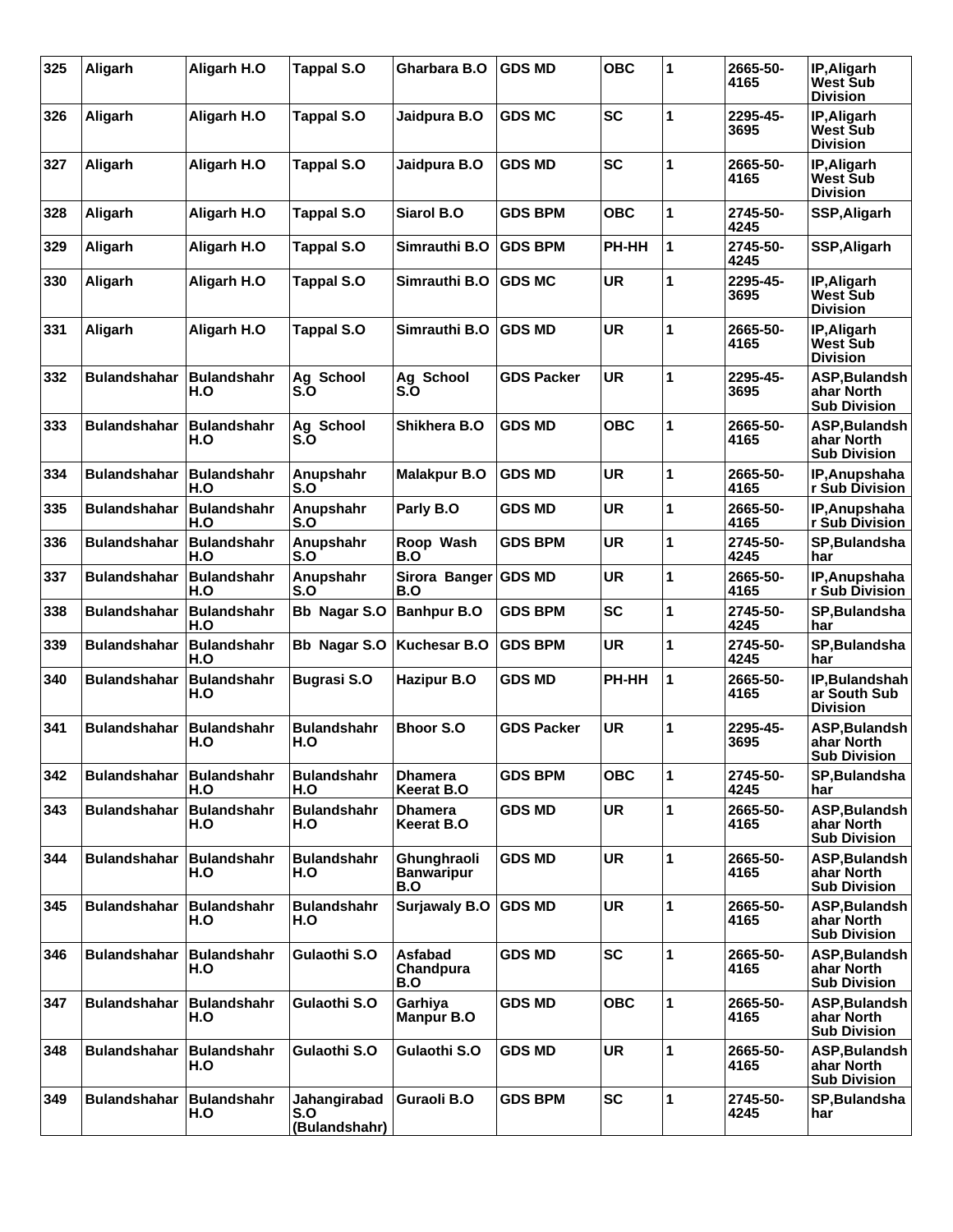| 350 | <b>Bulandshahar</b>        | Bulandshahr<br>H.O        | Jahangirabad<br>S.O<br>(Bulandshahr) | Jakheta B.O                                | <b>GDS MD</b>  | UR         | 1            | 2665-50-<br>4165 | IP, Bulandshah<br>ar South Sub<br><b>Division</b>  |
|-----|----------------------------|---------------------------|--------------------------------------|--------------------------------------------|----------------|------------|--------------|------------------|----------------------------------------------------|
| 351 | <b>Bulandshahar</b>        | <b>Bulandshahr</b><br>H.O | Jahangirabad<br>S.O<br>(Bulandshahr) | Jatpura B.O                                | <b>GDS BPM</b> | <b>UR</b>  | 1            | 2745-50-<br>4245 | SP, Bulandsha<br>har                               |
| 352 | <b>Bulandshahar</b>        | <b>Bulandshahr</b><br>H.O | Jahangirabad<br>S.O<br>(Bulandshahr) | Jatpura B.O                                | <b>GDS MD</b>  | <b>UR</b>  | 1            | 2665-50-<br>4165 | IP, Bulandshah<br>ar South Sub<br><b>Division</b>  |
| 353 | <b>Bulandshahar</b>        | Bulandshahr<br>H.O        | Jahangirabad<br>S.O<br>(Bulandshahr) | Kakrai B.O                                 | <b>GDS BPM</b> | <b>UR</b>  | 1            | 2745-50-<br>4245 | SP, Bulandsha<br>har                               |
| 354 | <b>Bulandshahar</b>        | Bulandshahr<br>H.O        | Jahangirabad<br>S.O<br>(Bulandshahr) | Navi Nagar<br>B.O                          | <b>GDS MD</b>  | <b>UR</b>  | 1            | 2665-50-<br>4165 | IP, Bulandshah<br>ar South Sub<br><b>Division</b>  |
| 355 | <b>Bulandshahar</b>        | <b>Bulandshahr</b><br>H.O | Khanpur S.O<br>(Bulandshahr)         | <b>Chithera B.O</b>                        | <b>GDS BPM</b> | <b>UR</b>  | 1            | 2745-50-<br>4245 | SP, Bulandsha<br>har                               |
| 356 | <b>Bulandshahar</b>        | Bulandshahr<br>H.O        | Khanpur S.O<br>(Bulandshahr)         | Giroura B.O                                | <b>GDS BPM</b> | <b>UR</b>  | 1            | 2745-50-<br>4245 | SP, Bulandsha<br>har                               |
| 357 | <b>Bulandshahar</b>        | <b>Bulandshahr</b><br>H.O | Khanpur S.O<br>(Bulandshahr)         | Giroura B.O                                | <b>GDS MD</b>  | <b>SC</b>  | 1            | 2665-50-<br>4165 | IP, Bulandshah<br>ar South Sub<br><b>Division</b>  |
| 358 | <b>Bulandshahar</b>        | <b>Bulandshahr</b><br>H.O | Khanpur S.O<br>(Bulandshahr)         | Raghunathpur<br>B.O                        | <b>GDS BPM</b> | <b>UR</b>  | 1            | 2745-50-<br>4245 | SP, Bulandsha<br>har                               |
| 359 | <b>Bulandshahar</b>        | <b>Bulandshahr</b><br>H.O | Khanpur S.O<br>(Bulandshahr)         | Raghunathpur<br>B.O                        | <b>GDS MD</b>  | <b>SC</b>  | 1            | 2665-50-<br>4165 | IP, Bulandshah<br>ar South Sub<br><b>Division</b>  |
| 360 | <b>Bulandshahar</b>        | <b>Bulandshahr</b><br>H.O | Khanpur S.O<br>(Bulandshahr)         | Sonjhana<br>Jhaya B.O                      | <b>GDS BPM</b> | <b>OBC</b> | 1            | 2745-50-<br>4245 | SP, Bulandsha<br>har                               |
| 361 | <b>Bulandshahar</b>        | <b>Bulandshahr</b><br>H.O | <b>KSC Mill</b><br>Anupshahr<br>S.O  | <b>Andhiyar B.O</b>                        | <b>GDS MD</b>  | <b>UR</b>  | 1            | 2665-50-<br>4165 | IP, Anupshaha<br><b>r Sub Division</b>             |
| 362 | <b>Bulandshahar</b>        | Bulandshahr<br>H.O        | <b>KSC Mill</b><br>Anupshahr<br>S.O  | <b>Bhaipur B.O</b>                         | <b>GDS MD</b>  | UR.        | 1            | 2665-50-<br>4165 | IP, Anupshaha<br>r Sub Division                    |
| 363 | <b>Bulandshahar</b>        | <b>Bulandshahr</b><br>H.O | <b>KSC Mill</b><br>Anupshahr<br>S.O  | Rewara B.O                                 | <b>GDS MD</b>  | <b>UR</b>  | 1            | 2665-50-<br>4165 | IP, Anupshaha<br>r Sub Division                    |
| 364 | <b>Bulandshahar</b>        | Bulandshahr<br>H.O        | Lakhaoti S.O                         | Nimchana B.O                               | <b>GDS MD</b>  | <b>UR</b>  | 1            | 2665-50-<br>4165 | IP, Bulandshah<br>ar South Sub<br><b>Division</b>  |
| 365 | Bulandshahar   Bulandshahr | H.O                       | Lakhaoti S.O                         | Parwana B.O                                | <b>GDS MD</b>  | <b>UR</b>  | 1            | 2665-50-<br>4165 | IP, Bulandshah<br>ar South Sub<br><b>Division</b>  |
| 366 | <b>Bulandshahar</b>        | Bulandshahr<br>H.O        | Lakhaoti S.O                         | Sega<br>Jagatpur B.O                       | <b>GDS BPM</b> | <b>OBC</b> | 1            | 2745-50-<br>4245 | SP, Bulandsha<br>har                               |
| 367 | <b>Bulandshahar</b>        | <b>Bulandshahr</b><br>H.O | Saidpur S.O<br>(Bulandshahr)   B.O   | <b>Bhanshrouli</b>                         | <b>GDS BPM</b> | <b>UR</b>  | $\mathbf{1}$ | 2745-50-<br>4245 | SP, Bulandsha<br>har                               |
| 368 | <b>Bulandshahar</b>        | <b>Bulandshahr</b><br>H.O | Saidpur S.O                          | Saidpur S.O<br>(Bulandshahr) (Bulandshahr) | <b>GDS MD</b>  | <b>OBC</b> | 1            | 2665-50-<br>4165 | ASP, Bulandsh<br>ahar North<br><b>Sub Division</b> |
| 369 | <b>Bulandshahar</b>        | <b>Bulandshahr</b><br>H.O | Saidpur S.O<br>(Bulandshahr)         | Saidpur S.O<br>(Bulandshahr)               | <b>GDS MD</b>  | <b>UR</b>  | 1            | 2665-50-<br>4165 | ASP, Bulandsh<br>ahar North<br><b>Sub Division</b> |
| 370 | <b>Bulandshahar</b>        | <b>Bulandshahr</b><br>H.O | <b>Sarai</b><br>Chhabila S.O         | <b>Balka B.O</b>                           | <b>GDS MD</b>  | <b>UR</b>  | 1            | 2665-50-<br>4165 | IP, Bulandshah<br>ar South Sub<br><b>Division</b>  |
| 371 | <b>Bulandshahar</b>        | Bulandshahr<br>H.O        | <b>Sarai</b><br>Chhabila S.O         | <b>Utrouly B.O</b>                         | <b>GDS BPM</b> | <b>OBC</b> | 1            | 2745-50-<br>4245 | SP, Bulandsha<br>har                               |
| 372 | <b>Bulandshahar</b>        | <b>Bulandshahr</b><br>H.O | Shahkarinagar Ashwari B.O<br>S.O     |                                            | <b>GDS MD</b>  | <b>UR</b>  | 1            | 2665-50-<br>4165 | IP, Bulandshah<br>ar South Sub<br><b>Division</b>  |
| 373 | <b>Bulandshahar</b>        | <b>Bulandshahr</b><br>H.O | Shahkarinagar Raura B.O<br>S.O       |                                            | <b>GDS MD</b>  | <b>OBC</b> | 1            | 2665-50-<br>4165 | IP, Bulandshah<br>ar South Sub<br><b>Division</b>  |
| 374 | <b>Bulandshahar</b>        | Bulandshahr<br>H.O        | Shahkarinagar Rehamapur<br>S.O       | Siyawali B.O                               | <b>GDS MD</b>  | <b>UR</b>  | 1            | 2665-50-<br>4165 | IP, Bulandshah<br>ar South Sub<br><b>Division</b>  |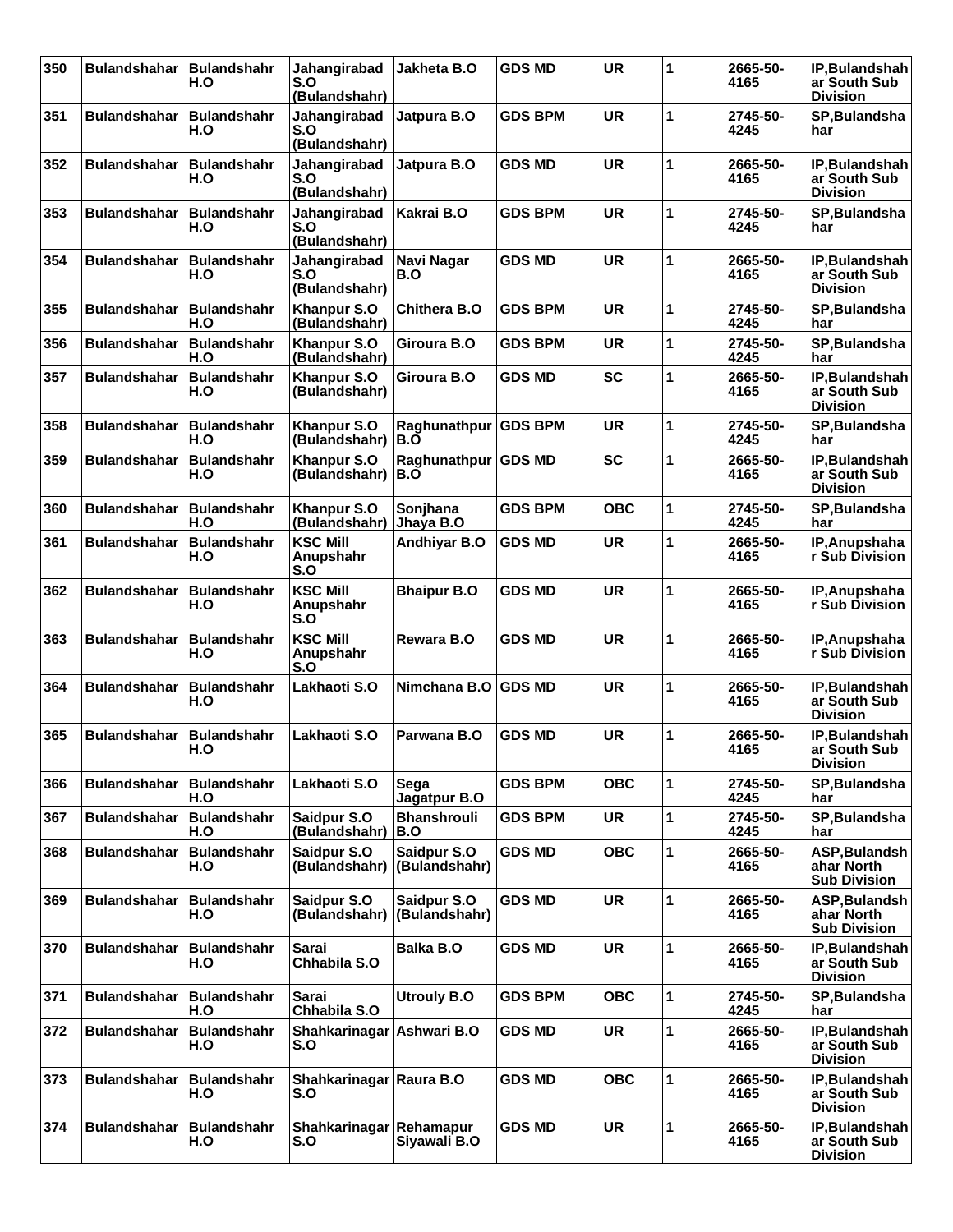| 375 | <b>Bulandshahar</b>       | Bulandshahr<br>H.O        | <b>Sikandrabad</b><br>S.O<br>(Bulandshahr) | Aurangabad<br>Aheer B.O             | <b>GDS MD</b>  | <b>SC</b>    | 1 | 2665-50-<br>4165 | ASP, Bulandsh<br>ahar North<br><b>Sub Division</b>      |
|-----|---------------------------|---------------------------|--------------------------------------------|-------------------------------------|----------------|--------------|---|------------------|---------------------------------------------------------|
| 376 | <b>Bulandshahar</b>       | <b>Bulandshahr</b><br>H.O | Sikandrabad<br>S.O<br>(Bulandshahr)        | Geshupur B.O                        | <b>GDS BPM</b> | <b>SC</b>    | 1 | 2745-50-<br>4245 | SP, Bulandsha<br>har                                    |
| 377 | <b>Bulandshahar</b>       | <b>Bulandshahr</b><br>H.O | <b>Sikandrabad</b><br>S.O<br>(Bulandshahr) | Kanwra B.O                          | <b>GDS BPM</b> | <b>UR</b>    | 1 | 2745-50-<br>4245 | SP, Bulandsha<br>har                                    |
| 378 | <b>Bulandshahar</b>       | Bulandshahr<br>H.O        | <b>Sikandrabad</b><br>S.O<br>(Bulandshahr) | Mahepa B.O                          | <b>GDS BPM</b> | <b>UR</b>    | 1 | 2745-50-<br>4245 | SP, Bulandsha<br>har                                    |
| 379 | <b>Bulandshahar</b>       | <b>Bulandshahr</b><br>H.O | Siyana S.O                                 | <b>Barouli</b><br>Basdev Pur<br>B.O | <b>GDS BPM</b> | <b>UR</b>    | 1 | 2745-50-<br>4245 | SP, Bulandsha<br>har                                    |
| 380 | <b>Bulandshahar</b>       | <b>Bulandshahr</b><br>H.O | Siyana S.O                                 | Khad Mohan<br>Nagar B.O             | <b>GDS MD</b>  | <b>SC</b>    | 1 | 2665-50-<br>4165 | IP, Bulandshah<br>ar South Sub<br><b>Division</b>       |
| 381 | <b>Bulandshahar</b>       | Bulandshahr<br>H.O        | Uncha Gaon<br>S.O                          | Ahar B.O                            | <b>GDS MD</b>  | <b>OBC</b>   | 1 | 2665-50-<br>4165 | IP, Bulandshah<br>ar South Sub<br><b>Division</b>       |
| 382 | <b>Bulandshahar</b>       | <b>Bulandshahr</b><br>H.O | Uncha Gaon<br>S.O                          | Darawer B.O                         | <b>GDS BPM</b> | <b>OBC</b>   | 1 | 2745-50-<br>4245 | SP, Bulandsha<br>har                                    |
| 383 | <b>Bulandshahar</b>       | <b>Bulandshahr</b><br>H.O | <b>Uncha Gaon</b><br>S.O                   | Khandoi B.O                         | <b>GDS MD</b>  | <b>OBC</b>   | 1 | 2665-50-<br>4165 | IP, Bulandshah<br>ar South Sub<br><b>Division</b>       |
| 384 | <b>Bulandshahar</b>       | <b>Bulandshahr</b><br>H.O | Uncha Gaon<br>S.O                          | Shikoi B.O                          | <b>GDS MD</b>  | <b>OBC</b>   | 1 | 2665-50-<br>4165 | <b>IP.Bulandshah</b><br>ar South Sub<br><b>Division</b> |
| 385 | <b>Bulandshahar</b>       | Khurja H.O                | Danpur S.O<br>(Bulandshahr)                | <b>Choundhera</b><br>B.O            | <b>GDS BPM</b> | <b>UR</b>    | 1 | 2745-50-<br>4245 | SP, Bulandsha<br>har                                    |
| 386 | <b>Bulandshahar</b>       | Khurja H.O                | Danpur S.O<br>(Bulandshahr)                | Khakhunda<br>B.O                    | <b>GDS MD</b>  | <b>SC</b>    | 1 | 2665-50-<br>4165 | IP, Anupshaha<br>r Sub Division                         |
| 387 | <b>Bulandshahar</b>       | Khurja H.O                | Debai S.O                                  | <b>Asadpur Gher</b><br>B.O          | <b>GDS MD</b>  | <b>OBC</b>   | 1 | 2665-50-<br>4165 | IP, Anupshaha<br>r Sub Division                         |
| 388 | <b>Bulandshahar</b>       | Khurja H.O                | Debai S.O                                  | Daurau B.O                          | <b>GDS BPM</b> | <b>UR</b>    | 1 | 2745-50-<br>4245 | SP, Bulandsha<br>har                                    |
| 389 | <b>Bulandshahar</b>       | Khurja H.O                | Debai S.O                                  | Karanbash<br>B.O                    | <b>GDS BPM</b> | <b>UR</b>    | 1 | 2745-50-<br>4245 | SP, Bulandsha<br>har                                    |
| 390 | <b>Bulandshahar</b>       | Khurja H.O                | Debai S.O                                  | Kaser Kalan<br>B.O                  | <b>GDS MD</b>  | <b>PH-VH</b> | 1 | 2665-50-<br>4165 | IP, Anupshaha<br>r Sub Division                         |
| 391 | Bulandshahar   Khurja H.O |                           | Debai S.O                                  | Kaser Khurd<br>6.U                  | <b>GDS MD</b>  | <b>UR</b>    | 1 | 2665-50-<br>4165 | IP, Anupshaha<br>r Sub Division                         |
| 392 | <b>Bulandshahar</b>       | Khurja H.O                | Debai S.O                                  | Khushalabad<br>B.O                  | <b>GDS MD</b>  | <b>UR</b>    | 1 | 2665-50-<br>4165 | IP, Anupshaha<br>r Sub Division                         |
| 393 | Bulandshahar   Khurja H.O |                           | Debai S.O                                  | Raj Ghat B.O                        | <b>GDS BPM</b> | SC           | 1 | 2745-50-<br>4245 | SP, Bulandsha<br>har                                    |
| 394 | <b>Bulandshahar</b>       | Khurja H.O                | Debai S.O                                  | Satoha B.O                          | <b>GDS BPM</b> | <b>OBC</b>   | 1 | 2745-50-<br>4245 | SP, Bulandsha<br>har                                    |
| 395 | <b>Bulandshahar</b>       | Khurja H.O                | Debai S.O                                  | Talwar B.O                          | <b>GDS MD</b>  | <b>UR</b>    | 1 | 2665-50-<br>4165 | IP, Anupshaha<br>r Sub Division                         |
| 396 | Bulandshahar   Khurja H.O |                           | <b>Gurukul</b><br>Sikandrabad<br>S.O       | Salempur<br>Gujar B.O               | <b>GDS BPM</b> | <b>UR</b>    | 1 | 2745-50-<br>4245 | SP, Bulandsha<br>har                                    |
| 397 | <b>Bulandshahar</b>       | Khurja H.O                | Jahangirpur<br>S.O                         | Gotheny B.O                         | <b>GDS MD</b>  | <b>UR</b>    | 1 | 2665-50-<br>4165 | ASP, Khurja<br><b>Sub Division</b>                      |
| 398 | <b>Bulandshahar</b>       | Khurja H.O                | Jahangirpur<br>S.O                         | Narmohamad<br>pur B.O               | <b>GDS BPM</b> | <b>OBC</b>   | 1 | 2745-50-<br>4245 | SP, Bulandsha<br>har                                    |
| 399 | <b>Bulandshahar</b>       | Khurja H.O                | Jewar S.O                                  | Dayanatpur<br>B.O                   | <b>GDS MD</b>  | UR           | 1 | 2665-50-<br>4165 | ASP, Khurja<br><b>Sub Division</b>                      |
| 400 | <b>Bulandshahar</b>       | Khurja H.O                | Kakore S.O                                 | <b>Biroundi</b><br>Tajpur B.O       | <b>GDS MD</b>  | <b>UR</b>    | 1 | 2665-50-<br>4165 | ASP, Khurja<br><b>Sub Division</b>                      |
| 401 | Bulandshahar   Khurja H.O |                           | Kakore S.O                                 | Khabra<br><b>Khanpur B.O</b>        | <b>GDS BPM</b> | <b>UR</b>    | 1 | 2745-50-<br>4245 | SP, Bulandsha<br>har                                    |
| 402 | <b>Bulandshahar</b>       | Khurja H.O                | Kakore S.O                                 | Wailana B.O                         | <b>GDS BPM</b> | PH-OH        | 1 | 2745-50-<br>4245 | SP, Bulandsha<br>har                                    |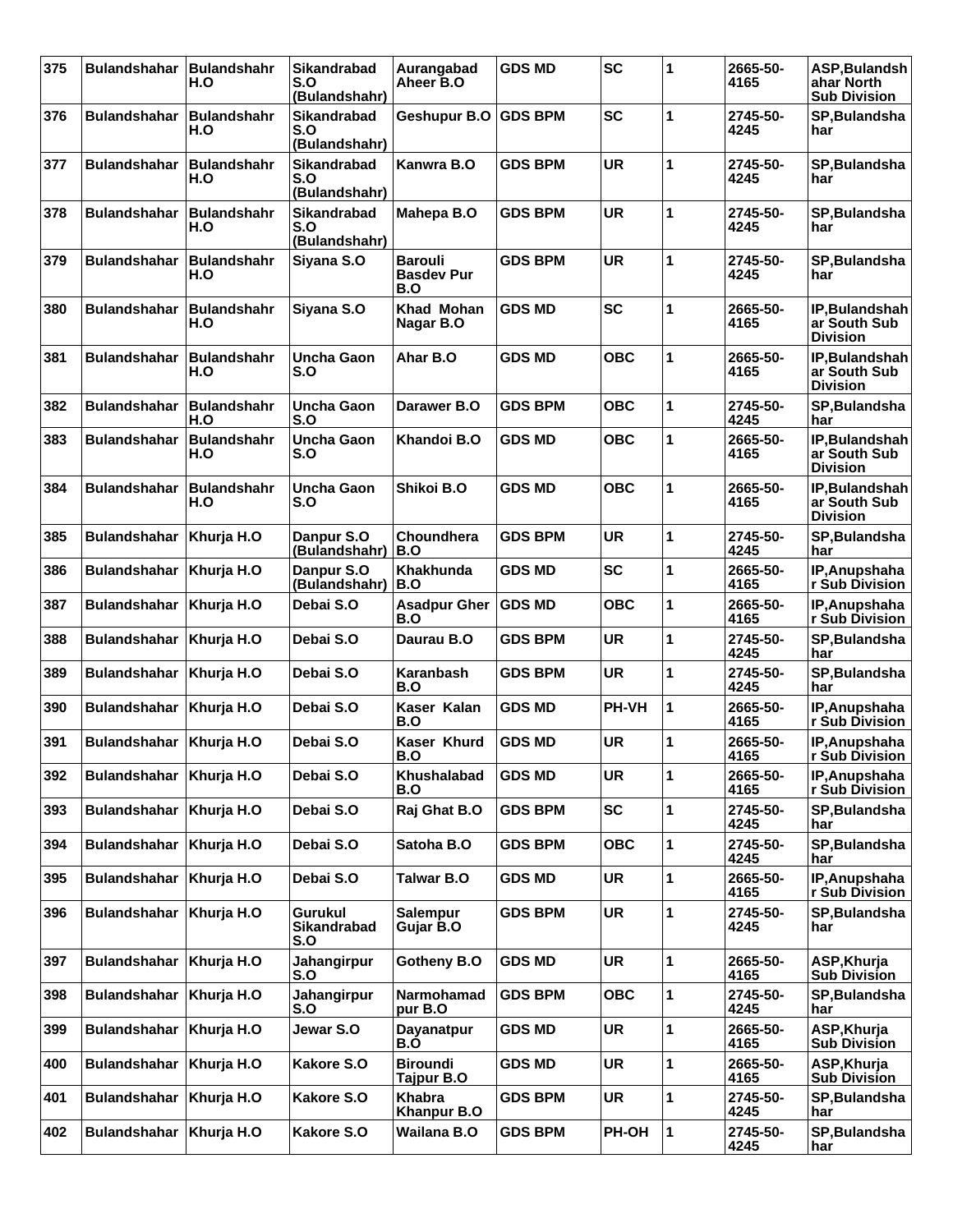| 403 | <b>Bulandshahar</b> | Khurja H.O | Karora S.O                          | Aterna B.O                                | <b>GDS BPM</b> | <b>UR</b>  | 1 | 2745-50-<br>4245 | SP, Bulandsha<br>har                        |
|-----|---------------------|------------|-------------------------------------|-------------------------------------------|----------------|------------|---|------------------|---------------------------------------------|
| 404 | <b>Bulandshahar</b> | Khurja H.O | Karora S.O                          | <b>Gwarauly B.O</b>                       | <b>GDS BPM</b> | <b>UR</b>  | 1 | 2745-50-<br>4245 | SP, Bulandsha<br>har                        |
| 405 | <b>Bulandshahar</b> | Khurja H.O | Khurja Jn RS<br>S.O                 | Asgarpur B.O                              | <b>GDS MD</b>  | <b>UR</b>  | 1 | 2665-50-<br>4165 | ASP, Khurja<br><b>Sub Division</b>          |
| 406 | <b>Bulandshahar</b> | Khurja H.O | Khurja Jn RS<br>S.O                 | <b>Bhadaura</b><br><b>Kamalpur B.O</b>    | <b>GDS MD</b>  | <b>OBC</b> | 1 | 2665-50-<br>4165 | ASP, Khurja<br><b>Sub Division</b>          |
| 407 | <b>Bulandshahar</b> | Khurja H.O | Khurja Jn RS<br>S.O                 | Dabar B.O                                 | <b>GDS BPM</b> | <b>SC</b>  | 1 | 2745-50-<br>4245 | SP, Bulandsha<br>har                        |
| 408 | <b>Bulandshahar</b> | Khurja H.O | Khurja Jn RS<br>S.O                 | Dabar B.O                                 | <b>GDS MD</b>  | <b>SC</b>  | 1 | 2665-50-<br>4165 | ASP, Khurja<br><b>Sub Division</b>          |
| 409 | <b>Bulandshahar</b> | Khurja H.O | Khurja H.O                          | <b>Dashhera</b><br>Kherli B.O             | GDS BPM        | <b>SC</b>  | 1 | 2745-50-<br>4245 | SP, Bulandsha<br>har                        |
| 410 | <b>Bulandshahar</b> | Khurja H.O | Khurja H.O                          | <b>Dharpa</b><br><b>Chuhar Pur</b><br>B.O | <b>GDS BPM</b> | <b>UR</b>  | 1 | 2745-50-<br>4245 | SP, Bulandsha<br>har                        |
| 411 | <b>Bulandshahar</b> | Khurja H.O | Khurja H.O                          | Kehroula B.O                              | <b>GDS MD</b>  | <b>OBC</b> | 1 | 2665-50-<br>4165 | ASP, Khurja<br><b>Sub Division</b>          |
| 412 | <b>Bulandshahar</b> | Khurja H.O | Khurja H.O                          | Kirra B.O                                 | GDS BPM        | <b>UR</b>  | 1 | 2745-50-<br>4245 | SP, Bulandsha<br>har                        |
| 413 | <b>Bulandshahar</b> | Khurja H.O | Khurja H.O                          | Roop Wash<br>Pachgain B.O                 | <b>GDS BPM</b> | <b>OBC</b> | 1 | 2745-50-<br>4245 | SP, Bulandsha<br>har                        |
| 414 | <b>Bulandshahar</b> | Khurja H.O | <b>NAPP S.O</b>                     | Belon B.O                                 | <b>GDS BPM</b> | <b>SC</b>  | 1 | 2745-50-<br>4245 | SP, Bulandsha<br>har                        |
| 415 | <b>Bulandshahar</b> | Khurja H.O | <b>NAPP S.O</b>                     | Belon B.O                                 | <b>GDS MD</b>  | <b>OBC</b> | 1 | 2665-50-<br>4165 | IP, Anupshaha<br>r Sub Division             |
| 416 | <b>Bulandshahar</b> | Khurja H.O | NAPP S.O                            | <b>NAPP S.O</b>                           | <b>GDS MD</b>  | <b>OBC</b> | 1 | 2665-50-<br>4165 | IP, Anupshaha<br>r Sub Division             |
| 417 | <b>Bulandshahar</b> | Khurja H.O | <b>NAPP S.O</b>                     | Rampur B.O                                | <b>GDS BPM</b> | <b>OBC</b> | 1 | 2745-50-<br>4245 | SP, Bulandsha<br>har                        |
| 418 | <b>Bulandshahar</b> | Khurja H.O | Pahasu S.O                          | Dighi B.O                                 | <b>GDS MD</b>  | <b>SC</b>  | 1 | 2665-50-<br>4165 | IP, Anupshaha<br>r Sub Division             |
| 419 | <b>Bulandshahar</b> | Khurja H.O | Pahasu S.O                          | Ganga Garh<br>B.O                         | <b>GDS MD</b>  | <b>SC</b>  | 1 | 2665-50-<br>4165 | IP, Anupshaha<br>r Sub Division             |
| 420 | <b>Bulandshahar</b> | Khurja H.O | Ramghat S.O<br>(Bulandshahr)        | <b>Chiroury B.O</b>                       | <b>GDS MD</b>  | <b>OBC</b> | 1 | 2665-50-<br>4165 | IP, Anupshaha<br>r Sub Division             |
| 421 | <b>Bulandshahar</b> | Khurja H.O | <b>Ramghat S.O</b><br>(Bulandshahr) | Jargawan B.O                              | <b>GDS MD</b>  | <b>UR</b>  | 1 | 2665-50-<br>4165 | IP, Anupshaha<br>r Sub Division             |
| 422 | <b>Bulandshahar</b> | Khurja H.O | Thora S.O                           | <b>Kishore Pur</b><br>B.O                 | <b>GDS MD</b>  | <b>UR</b>  | 1 | 2665-50-<br>4165 | ASP, Khurja<br><b>Sub Division</b>          |
| 423 | <b>Bulandshahar</b> | Khurja H.O | Thora S.O                           | Neemka B.O                                | <b>GDS MD</b>  | <b>UR</b>  | 1 | 2665-50-<br>4165 | ASP, Khurja<br><b>Sub Division</b>          |
| 424 | Etah                | Etah H.O   | Aliganj S.O<br>(Etah)               | Aliganj S.O<br>(Etah)                     | <b>GDS MD</b>  | <b>UR</b>  | 1 | 4220-75-<br>6470 | <b>IP, Etah East</b><br><b>Sub Division</b> |
| 425 | Etah                | Etah H.O   | Aliganj S.O<br>(Etah)               | Angriya B.O                               | <b>GDS BPM</b> | <b>SC</b>  | 1 | 2745-50-<br>4245 | SP, Etah                                    |
| 426 | Etah                | Etah H.O   | Aliganj S.O<br>(Etah)               | Daheliyapooth GDS MD<br>B.O               |                | UR         | 1 | 4220-75-<br>6470 | <b>IP, Etah East</b><br><b>Sub Division</b> |
| 427 | Etah                | Etah H.O   | Aliganj S.O<br>(Etah)               | <b>Jasrathpur</b><br>B.O                  | <b>GDS MD</b>  | <b>OBC</b> | 1 | 4220-75-<br>6470 | <b>IP, Etah East</b><br><b>Sub Division</b> |
| 428 | Etah                | Etah H.O   | Aliganj S.O<br>(Etah)               | Junedpur B.O                              | <b>GDS MD</b>  | <b>SC</b>  | 1 | 4220-75-<br>6470 | <b>IP, Etah East</b><br><b>Sub Division</b> |
| 429 | Etah                | Etah H.O   | Aliganj S.O<br>(Etah)               | Nadrala B.O                               | <b>GDS MC</b>  | UR         | 1 | 3635-65-<br>5585 | IP, Etah East<br><b>Sub Division</b>        |
| 430 | Etah                | Etah H.O   | Aliganj S.O<br>(Etah)               | Nagla Gajpat<br>B.O                       | <b>GDS MD</b>  | <b>UR</b>  | 1 | 4220-75-<br>6470 | <b>IP, Etah East</b><br><b>Sub Division</b> |
| 431 | Etah                | Etah H.O   | Aliganj S.O<br>(Etah)               | Sarutiya B.O                              | <b>GDS BPM</b> | <b>OBC</b> | 1 | 2745-50-<br>4245 | SP, Etah                                    |
| 432 | Etah                | Etah H.O   | Amanpur S.O                         | Arjunpur<br>Nauabad B.O                   | <b>GDS MD</b>  | <b>UR</b>  | 1 | 4220-75-<br>6470 | ASP, Kasganj<br><b>Sub Division</b>         |
| 433 | Etah                | Etah H.O   | <b>Amanpur S.O</b>                  | Nadarmai B.O                              | <b>GDS MD</b>  | <b>OBC</b> | 1 | 4220-75-<br>6470 | ASP, Kasganj<br><b>Sub Division</b>         |
| 434 | Etah                | Etah H.O   | <b>Amanpur S.O</b>                  | Partappur B.O                             | <b>GDS MD</b>  | <b>UR</b>  | 1 | 4220-75-<br>6470 | ASP, Kasganj<br><b>Sub Division</b>         |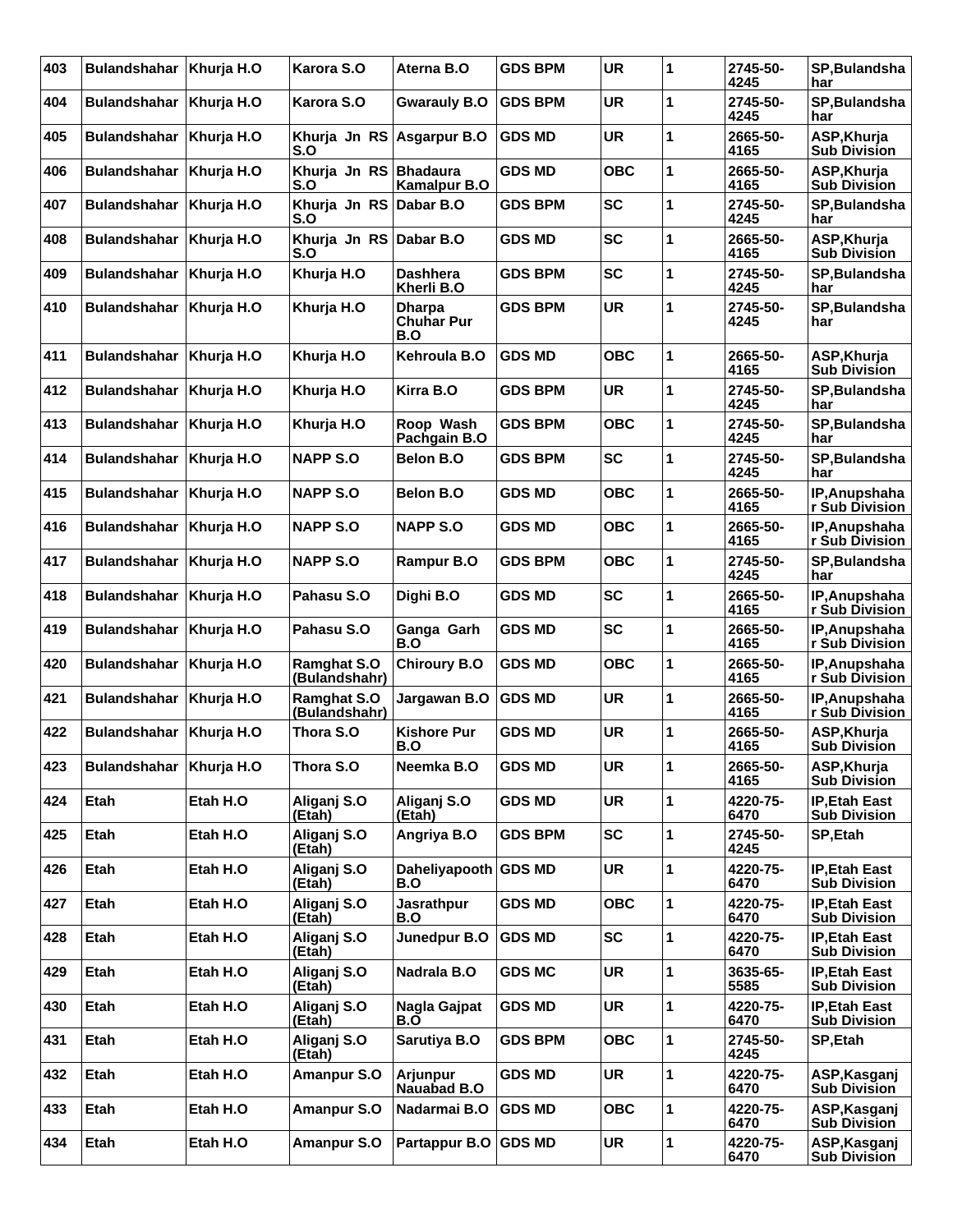| 435 | Etah        | Etah H.O | <b>Amanpur S.O</b>          | <b>Tharachithara</b><br>B.O                 | <b>GDS MD</b>  | <b>SC</b>  | 1 | 4220-75-<br>6470 | ASP, Kasganj<br><b>Sub Division</b>             |
|-----|-------------|----------|-----------------------------|---------------------------------------------|----------------|------------|---|------------------|-------------------------------------------------|
| 436 | Etah        | Etah H.O | Aruna Nagar<br>S.O          | Datai B.O                                   | <b>GDS MD</b>  | <b>SC</b>  | 1 | 4220-75-<br>6470 | ASP, Etah<br><b>West Sub</b><br><b>Division</b> |
| 437 | Etah        | Etah H.O | Aruna Nagar<br>S.O          | Kakrawali B.O                               | <b>GDS MD</b>  | <b>UR</b>  | 1 | 4220-75-<br>6470 | ASP, Etah<br><b>West Sub</b><br><b>Division</b> |
| 438 | Etah        | Etah H.O | Aruna Nagar<br>S.O          | <b>Marthara</b><br><b>Bhagwandas</b><br>B.O | <b>GDS MD</b>  | <b>UR</b>  | 1 | 4220-75-<br>6470 | ASP, Etah<br><b>West Sub</b><br><b>Division</b> |
| 439 | Etah        | Etah H.O | Aruna Nagar<br>S.O          | Nagla Galu<br>B.O                           | <b>GDS MD</b>  | <b>UR</b>  | 1 | 4220-75-<br>6470 | ASP, Etah<br><b>West Sub</b><br><b>Division</b> |
| 440 | Etah        | Etah H.O | Aruna Nagar<br>S.O          | Nagla Pawal<br>B.O                          | <b>GDS BPM</b> | <b>OBC</b> | 1 | 2745-50-<br>4245 | SP, Etah                                        |
| 441 | Etah        | Etah H.O | Aruna Nagar<br>S.O          | <b>Nagla Pawal</b><br>B.O                   | <b>GDS MD</b>  | <b>SC</b>  | 1 | 4220-75-<br>6470 | ASP, Etah<br><b>West Sub</b><br><b>Division</b> |
| 442 | Etah        | Etah H.O | Aruna Nagar<br>S.O          | Phaphotu B.O                                | <b>GDS MD</b>  | <b>OBC</b> | 1 | 4220-75-<br>6470 | ASP, Etah<br><b>West Sub</b><br><b>Division</b> |
| 443 | Etah        | Etah H.O | Aruna Nagar<br>S.O          | Rajpur B.O                                  | <b>GDS MD</b>  | <b>UR</b>  | 1 | 4220-75-<br>6470 | ASP, Etah<br><b>West Sub</b><br><b>Division</b> |
| 444 | Etah        | Etah H.O | Aruna Nagar<br>S.O          | Rarpatti B.O                                | <b>GDS MC</b>  | PH-HH      | 1 | 3635-65-<br>5585 | ASP, Etah<br><b>West Sub</b><br><b>Division</b> |
| 445 | Etah        | Etah H.O | Aruna Nagar<br>S.O          | Rijore B.O                                  | <b>GDS MD</b>  | <b>UR</b>  | 1 | 4220-75-<br>6470 | ASP, Etah<br><b>West Sub</b><br><b>Division</b> |
| 446 | Etah        | Etah H.O | Aruna Nagar<br>S.O          | Sarvoday<br>Asharam B.O                     | <b>GDS BPM</b> | PH-OH      | 1 | 2745-50-<br>4245 | SP, Etah                                        |
| 447 | Etah        | Etah H.O | Awagarh S.O                 | <b>Barabhodela</b><br>B.O                   | <b>GDS BPM</b> | <b>UR</b>  | 1 | 2745-50-<br>4245 | SP, Etah                                        |
| 448 | Etah        | Etah H.O | Awagarh S.O                 | <b>Baraikalyanpu</b><br>r B.O               | <b>GDS BPM</b> | <b>UR</b>  | 1 | 2745-50-<br>4245 | SP, Etah                                        |
| 449 | Etah        | Etah H.O | Awagarh S.O                 | <b>Baraikalyanpu</b><br>r B.O               | <b>GDS MD</b>  | <b>UR</b>  | 1 | 4220-75-<br>6470 | ASP, Etah<br><b>West Sub</b><br><b>Division</b> |
| 450 | <b>Etah</b> | Etah H.O | Awagarh S.O                 | Pipehra B.O                                 | <b>GDS MD</b>  | <b>UR</b>  | 1 | 4220-75-<br>6470 | ASP, Etah<br><b>West Sub</b><br><b>Division</b> |
| 451 | Etah        | Etah H.O | Awagarh S.O                 | Rohina<br>Mirjapur B.O                      | <b>GDS BPM</b> | <b>SC</b>  | 1 | 2745-50-<br>4245 | SP, Etah                                        |
| 452 | Etah        | Etah H.O | Awagarh S.O                 | <b>Tikathar B.O</b>                         | <b>GDS MD</b>  | <b>OBC</b> | 1 | 4220-75-<br>6470 | ASP, Etah<br><b>West Sub</b><br><b>Division</b> |
| 453 | Etah        | Etah H.O | <b>Bilram S.O</b>           | Harsena B.O                                 | <b>GDS BPM</b> | UR         | 1 | 2745-50-<br>4245 | SP, Etah                                        |
| 454 | Etah        | Etah H.O | <b>Bilram S.O</b>           | Kisarauli B.O                               | <b>GDS BPM</b> | <b>SC</b>  | 1 | 2745-50-<br>4245 | SP, Etah                                        |
| 455 | Etah        | Etah H.O | <b>Brahm</b><br>Sajiwan S.O | <b>BAGHWALA</b><br>B.O                      | <b>GDS BPM</b> | <b>UR</b>  | 1 | 2745-50-<br>4245 | SP, Etah                                        |
| 456 | Etah        | Etah H.O | <b>Brahm</b><br>Sajiwan S.O | <b>BAGHWALA</b><br>B.O                      | <b>GDS MD</b>  | <b>OBC</b> | 1 | 4220-75-<br>6470 | <b>IP, Etah East</b><br><b>Sub Division</b>     |
| 457 | Etah        | Etah H.O | <b>Brahm</b><br>Sajiwan S.O | <b>BARAULI B.O</b>                          | <b>GDS BPM</b> | <b>OBC</b> | 1 | 2745-50-<br>4245 | SP, Etah                                        |
| 458 | Etah        | Etah H.O | <b>Brahm</b><br>Sajiwan S.O | <b>CHACHHENA</b><br>B.O                     | <b>GDS BPM</b> | <b>UR</b>  | 1 | 2745-50-<br>4245 | SP, Etah                                        |
| 459 | Etah        | Etah H.O | Brahm<br>Sajiwan S.O        | <b>GARHIYA</b><br><b>SHEELAM B.O</b>        | <b>GDS MD</b>  | UR         | 1 | 4220-75-<br>6470 | <b>IP, Etah East</b><br><b>Sub Division</b>     |
| 460 | Etah        | Etah H.O | <b>Brahm</b><br>Sajiwan S.O | <b>HIRONDI B.O</b>                          | <b>GDS BPM</b> | <b>OBC</b> | 1 | 2745-50-<br>4245 | SP, Etah                                        |
| 461 | Etah        | Etah H.O | <b>Brahm</b><br>Sajiwan S.O | <b>JAMALAPUR</b><br>B.O                     | <b>GDS BPM</b> | <b>UR</b>  | 1 | 2745-50-<br>4245 | SP, Etah                                        |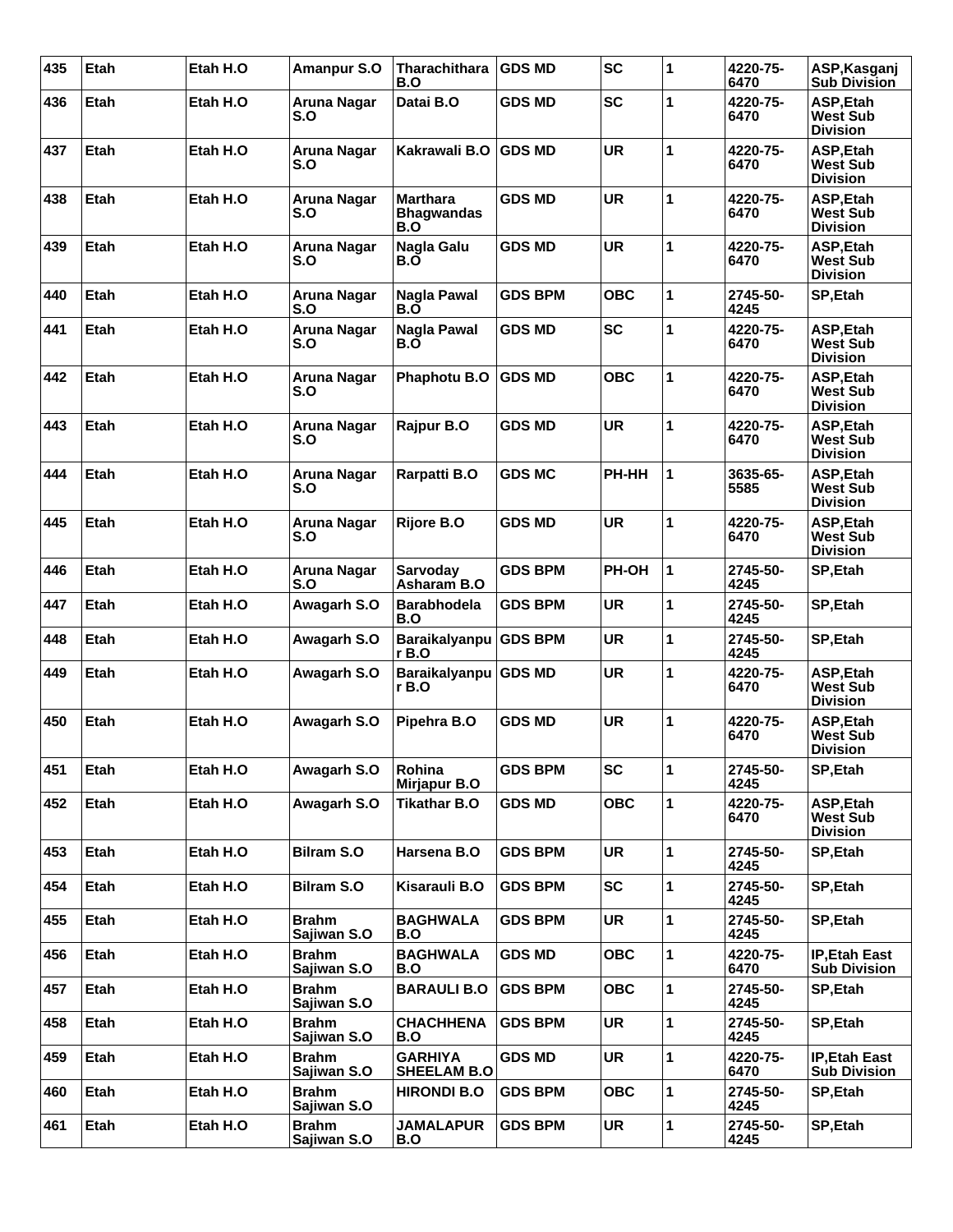| 462 | Etah | Etah H.O | <b>Brahm</b><br>Sajiwan S.O | <b>JEESUKHPUR</b><br>B.O       | <b>GDS MD</b>  | <b>UR</b>  | 1   | 4220-75-<br>6470 | <b>IP, Etah East</b><br><b>Sub Division</b>     |
|-----|------|----------|-----------------------------|--------------------------------|----------------|------------|-----|------------------|-------------------------------------------------|
| 463 | Etah | Etah H.O | <b>Brahm</b><br>Sajiwan S.O | <b>KANGROL</b><br>B.O          | <b>GDS BPM</b> | <b>UR</b>  | 1   | 2745-50-<br>4245 | SP, Etah                                        |
| 464 | Etah | Etah H.O | <b>Brahm</b><br>Sajiwan S.O | <b>KANSURI B.O</b>             | <b>GDS MD</b>  | <b>OBC</b> | 1   | 4220-75-<br>6470 | <b>IP, Etah East</b><br><b>Sub Division</b>     |
| 465 | Etah | Etah H.O | <b>Brahm</b><br>Sajiwan S.O | <b>KARTALA B.O</b>             | <b>GDS MD</b>  | <b>OBC</b> | 1   | 4220-75-<br>6470 | <b>IP, Etah East</b><br><b>Sub Division</b>     |
| 466 | Etah | Etah H.O | <b>Brahm</b><br>Sajiwan S.O | <b>KASON B.O</b>               | <b>GDS MD</b>  | <b>SC</b>  | 1   | 4220-75-<br>6470 | <b>IP, Etah East</b><br><b>Sub Division</b>     |
| 467 | Etah | Etah H.O | <b>Brahm</b><br>Sajiwan S.O | <b>MALAWAN</b><br>B.O          | <b>GDS BPM</b> | <b>UR</b>  | 1   | 2745-50-<br>4245 | SP, Etah                                        |
| 468 | Etah | Etah H.O | Brahm<br>Sajiwan S.O        | <b>MANIKPUR</b><br>B.O         | <b>GDS BPM</b> | <b>OBC</b> | 1   | 2745-50-<br>4245 | <b>SP, Etah</b>                                 |
| 469 | Etah | Etah H.O | <b>Brahm</b><br>Sajiwan S.O | <b>PAMAS B.O</b>               | <b>GDS MD</b>  | <b>UR</b>  | 1   | 4220-75-<br>6470 | <b>IP, Etah East</b><br><b>Sub Division</b>     |
| 470 | Etah | Etah H.O | <b>Brahm</b><br>Sajiwan S.O | <b>PARSON B.O</b>              | <b>GDS BPM</b> | <b>OBC</b> | 1   | 2745-50-<br>4245 | SP, Etah                                        |
| 471 | Etah | Etah H.O | <b>Brahm</b><br>Sajiwan S.O | <b>SHEETALPUR</b><br>B.O       | <b>GDS MD</b>  | <b>UR</b>  | 1   | 4220-75-<br>6470 | <b>IP, Etah East</b><br><b>Sub Division</b>     |
| 472 | Etah | Etah H.O | Dhumri S.O                  | <b>Fagnaul B.O</b>             | <b>GDS BPM</b> | <b>UR</b>  | 1   | 2745-50-<br>4245 | SP, Etah                                        |
| 473 | Etah | Etah H.O | Dhumri S.O                  | <b>Jalalpur</b><br>Santhal B.O | <b>GDS MD</b>  | <b>OBC</b> | 1   | 4220-75-<br>6470 | <b>IP, Etah East</b><br><b>Sub Division</b>     |
| 474 | Etah | Etah H.O | Dhumri S.O                  | Rupdhani B.O                   | <b>GDS MC</b>  | <b>UR</b>  | 1   | 3635-65-<br>5585 | <b>IP, Etah East</b><br><b>Sub Division</b>     |
| 475 | Etah | Etah H.O | Dhumri S.O                  | <b>Udaipura B.O</b>            | <b>GDS BPM</b> | <b>OBC</b> | 1   | 2745-50-<br>4245 | SP, Etah                                        |
| 476 | Etah | Etah H.O | Dhumri S.O                  | <b>Udaipura B.O</b>            | <b>GDS MD</b>  | <b>SC</b>  | 1   | 4220-75-<br>6470 | <b>IP, Etah East</b><br><b>Sub Division</b>     |
| 477 | Etah | Etah H.O | Etah H.O                    | Etah H.O                       | GDS MD         | <b>OBC</b> | 1   | 4220-75-<br>6470 | ASP, Etah<br><b>West Sub</b><br><b>Division</b> |
| 478 | Etah | Etah H.O | Gunjdundwar<br>a S.O        | <b>Bastarmau</b><br>B.O        | <b>GDS MD</b>  | <b>OBC</b> | 1   | 4220-75-<br>6470 | ASP, Kasganj<br><b>Sub Division</b>             |
| 479 | Etah | Etah H.O | Gunidundwar<br>a S.O        | Garka B.O                      | <b>GDS MD</b>  | <b>SC</b>  | 1   | 4220-75-<br>6470 | ASP, Kasganj<br><b>Sub Division</b>             |
| 480 | Etah | Etah H.O | Gunidundwar<br>a S.Ò        | Kadarganj B.O GDS BPM          |                | <b>OBC</b> | 1   | 2745-50-<br>4245 | SP, Etah                                        |
| 481 | Etah | Etah H.O | <b>Gunidundwar</b><br>a S.O | Kadarganj B.O GDS MC           |                | <b>OBC</b> | 1   | 3635-65-<br>5585 | ASP, Kasganj<br><b>Sub Division</b>             |
| 482 | Etah | Etah H.O | Gunjdundwar<br>a S.O        | Mohanpur B.O GDS MC            |                | PH-OH      | ∣1∣ | 3635-65-<br>5585 | ASP, Kasganj<br><b>Sub Division</b>             |
| 483 | Etah | Etah H.O | Gunidundwar<br>a S.O        | Mohanpur B.O GDS MC            |                | UR         | 1   | 3635-65-<br>5585 | ASP, Kasganj<br><b>Sub Division</b>             |
| 484 | Etah | Etah H.O | Gunjdundwar<br>a S.O        | Mohanpur B.O GDS MD            |                | UR         | 1   | 4220-75-<br>6470 | ASP, Kasganj<br><b>Sub Division</b>             |
| 485 | Etah | Etah H.O | Gunjdundwar<br>a S.O        | Nagla<br><b>Bhimsen B.O</b>    | <b>GDS BPM</b> | UR         | 1   | 2745-50-<br>4245 | SP, Etah                                        |
| 486 | Etah | Etah H.O | Gunjdundwar<br>a S.O        | Samaspur B.O GDS MD            |                | UR         | 1   | 4220-75-<br>6470 | ASP, Kasganj<br><b>Sub Division</b>             |
| 487 | Etah | Etah H.O | Jaithra S.O                 | <b>Bhalol B.O</b>              | <b>GDS BPM</b> | UR         | 1   | 2745-50-<br>4245 | SP, Etah                                        |
| 488 | Etah | Etah H.O | Jaithra S.O                 | <b>Bhaupura B.O</b>            | <b>GDS BPM</b> | UR         | 1   | 2745-50-<br>4245 | SP,Etah                                         |
| 489 | Etah | Etah H.O | Jaithra S.O                 | <b>Meidupura</b><br>B.O        | <b>GDS MD</b>  | <b>OBC</b> | 1   | 4220-75-<br>6470 | IP, Etah East<br><b>Sub Division</b>            |
| 490 | Etah | Etah H.O | Jaithra S.O                 | Nagla<br>Leeladhar B.O         | <b>GDS MD</b>  | <b>UR</b>  | 1   | 4220-75-<br>6470 | <b>IP, Etah East</b><br><b>Sub Division</b>     |
| 491 | Etah | Etah H.O | Jaithra S.O                 | Pinjari B.O                    | <b>GDS MD</b>  | <b>OBC</b> | 1   | 4220-75-<br>6470 | <b>IP, Etah East</b><br><b>Sub Division</b>     |
| 492 | Etah | Etah H.O | Jalesar S.O                 | Berni B.O                      | <b>GDS BPM</b> | <b>OBC</b> | 1   | 2745-50-<br>4245 | SP, Etah                                        |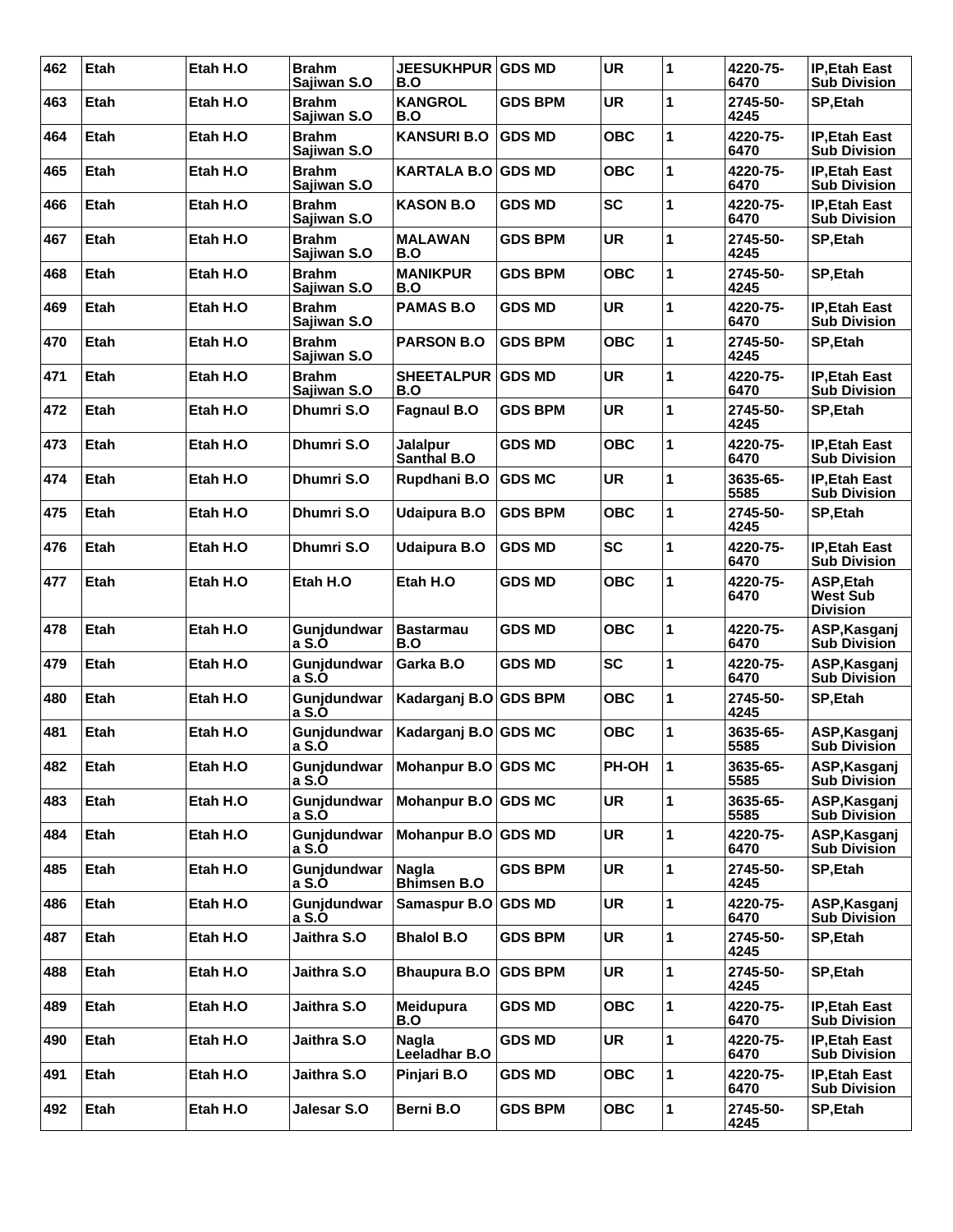| 493 | Etah        | Etah H.O | <b>Jalesar S.O</b>   | Berni B.O                     | <b>GDS MD</b>     | <b>SC</b>  | 1 | 4220-75-<br>6470 | ASP, Etah<br>West Sub<br><b>Division</b>        |
|-----|-------------|----------|----------------------|-------------------------------|-------------------|------------|---|------------------|-------------------------------------------------|
| 494 | Etah        | Etah H.O | Jalesar S.O          | Chirgawan<br>B.O              | <b>GDS BPM</b>    | <b>SC</b>  | 1 | 2745-50-<br>4245 | SP, Etah                                        |
| 495 | <b>Etah</b> | Etah H.O | Jalesar S.O          | Ganehspur<br>B.O              | <b>GDS MC</b>     | <b>UR</b>  | 1 | 3635-65-<br>5585 | ASP, Etah<br>West Sub<br><b>Division</b>        |
| 496 | Etah        | Etah H.O | Jalesar S.O          | Jainpura B.O                  | <b>GDS MD</b>     | UR         | 1 | 4220-75-<br>6470 | ASP, Etah<br>West Sub<br><b>Division</b>        |
| 497 | Etah        | Etah H.O | Jalesar S.O          | Jalesar S.O                   | <b>GDS MD</b>     | <b>OBC</b> | 1 | 4220-75-<br>6470 | ASP, Etah<br><b>West Sub</b><br><b>Division</b> |
| 498 | Etah        | Etah H.O | <b>Jalesar S.O</b>   | <b>Maksud Pur</b><br>B.O      | <b>GDS BPM</b>    | <b>UR</b>  | 1 | 2745-50-<br>4245 | SP, Etah                                        |
| 499 | Etah        | Etah H.O | <b>Jalesar S.O</b>   | Misauli B.O                   | <b>GDS MD</b>     | <b>SC</b>  | 1 | 4220-75-<br>6470 | ASP, Etah<br>West Sub<br><b>Division</b>        |
| 500 | Etah        | Etah H.O | Jalesar S.O          | Nagla Anni<br>B.O             | <b>GDS BPM</b>    | <b>SC</b>  | 1 | 2745-50-<br>4245 | <b>SP.Etah</b>                                  |
| 501 | Etah        | Etah H.O | <b>Jalesar S.O</b>   | <b>Punhera B.O</b>            | <b>GDS BPM</b>    | <b>UR</b>  | 1 | 2745-50-<br>4245 | <b>SP.Etah</b>                                  |
| 502 | Etah        | Etah H.O | Jalesar S.O          | Shakrauli B.O                 | GDS BPM           | <b>UR</b>  | 1 | 2745-50-<br>4245 | SP, Etah                                        |
| 503 | Etah        | Etah H.O | Kasganj S.O          | <b>Behta B.O</b>              | <b>GDS MD</b>     | <b>UR</b>  | 1 | 4220-75-<br>6470 | ASP, Kasganj<br><b>Sub Division</b>             |
| 504 | <b>Etah</b> | Etah H.O | Kasganj S.O          | Kasganj S.O                   | <b>GDS Packer</b> | <b>SC</b>  | 1 | 3635-65-<br>5585 | ASP, Kasganj<br><b>Sub Division</b>             |
| 505 | Etah        | Etah H.O | Kasganj S.O          | Nadarai B.O                   | <b>GDS MD</b>     | OBC        | 1 | 4220-75-<br>6470 | ASP, Kasganj<br><b>Sub Division</b>             |
| 506 | Etah        | Etah H.O | Kasganj S.O          | <b>Wazirpur B.O</b>           | <b>GDS MD</b>     | <b>UR</b>  | 1 | 4220-75-<br>6470 | ASP, Kasganj<br><b>Sub Division</b>             |
| 507 | Etah        | Etah H.O | Marehara S.O         | <b>Kantore B.O</b>            | <b>GDS BPM</b>    | <b>UR</b>  | 1 | 2745-50-<br>4245 | <b>SP.Etah</b>                                  |
| 508 | Etah        | Etah H.O | Marehara S.O         | <b>Kutukpur</b><br>Kaseri B.O | <b>GDS MD</b>     | <b>UR</b>  | 1 | 4220-75-<br>6470 | ASP, Kasganj<br><b>Sub Division</b>             |
| 509 | Etah        | Etah H.O | Marehara S.O         | Marehara S.O                  | <b>GDS MC</b>     | <b>UR</b>  | 1 | 3635-65-<br>5585 | ASP, Kasganj<br><b>Sub Division</b>             |
| 510 | Etah        | Etah H.O | Mirehachi S.O        | Gobra B.O                     | <b>GDS BPM</b>    | <b>UR</b>  | 1 | 2745-50-<br>4245 | SP, Etah                                        |
| 511 | Etah        | Etah H.O |                      | Mirehachi S.O Mirehachi S.O   | <b>GDS MD</b>     | <b>OBC</b> | 1 | 4220-75-<br>6470 | ASP, Kasganj<br><b>Sub Division</b>             |
| 512 | Etah        | Etah H.O | Mirehachi S.O        | Naya Bans<br>B.O              | <b>GDS BPM</b>    | <b>SC</b>  | 1 | 2745-50-<br>4245 | SP, Etah                                        |
| 513 | Etah        | Etah H.O | Nidholi Kalan<br>S.O | <b>Dholeswar</b><br>B.O       | <b>GDS BPM</b>    | <b>UR</b>  | 1 | 2745-50-<br>4245 | SP, Etah                                        |
| 514 | Etah        | Etah H.O | Nidholi Kalan<br>S.O | Gahaitoo B.O                  | <b>GDS MD</b>     | <b>UR</b>  | 1 | 4220-75-<br>6470 | ASP, Etah<br><b>West Sub</b><br><b>Division</b> |
| 515 | Etah        | Etah H.O | Nidholi Kalan<br>S.O | Jhinwar B.O                   | <b>GDS MD</b>     | <b>OBC</b> | 1 | 4220-75-<br>6470 | ASP, Etah<br><b>West Sub</b><br><b>Division</b> |
| 516 | Etah        | Etah H.O | Patiali S.O          | <b>Bahdola B.O</b>            | <b>GDS MD</b>     | <b>UR</b>  | 1 | 4220-75-<br>6470 | ASP, Kasganj<br><b>Sub Division</b>             |
| 517 | Etah        | Etah H.O | Patiali S.O          | <b>Bahora B.O</b>             | <b>GDS MD</b>     | <b>UR</b>  | 1 | 4220-75-<br>6470 | ASP, Kasganj<br><b>Sub Division</b>             |
| 518 | Etah        | Etah H.O | Patiali S.O          | Jagpura B.O                   | <b>GDS MD</b>     | UR         | 1 | 4220-75-<br>6470 | ASP, Kasganj<br><b>Sub Division</b>             |
| 519 | Etah        | Etah H.O | Patiali S.O          | Khaduya B.O                   | <b>GDS MD</b>     | <b>OBC</b> | 1 | 4220-75-<br>6470 | ASP, Kasganj<br><b>Sub Division</b>             |
| 520 | Etah        | Etah H.O | Patiali S.O          | Nardoli B.O                   | <b>GDS BPM</b>    | UR         | 1 | 2745-50-<br>4245 | SP, Etah                                        |
| 521 | Etah        | Etah H.O | Patiali S.O          | <b>Narthar B.O</b>            | <b>GDS MD</b>     | <b>UR</b>  | 1 | 4220-75-<br>6470 | ASP, Kasganj<br><b>Sub Division</b>             |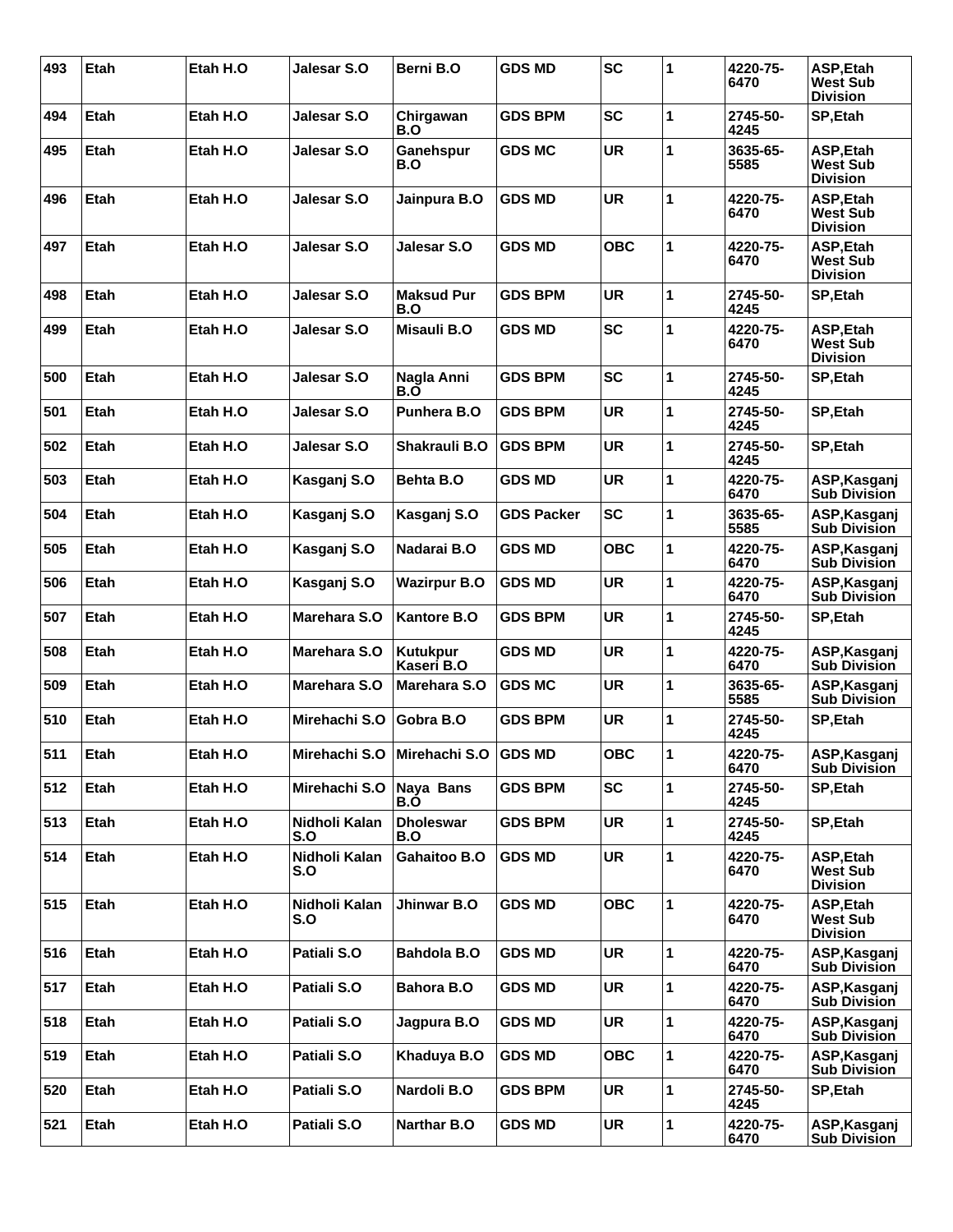| 522 | Etah        | Etah H.O | Patiali S.O                  | Sahori B.O                               | <b>GDS MD</b>  | <b>OBC</b> | 1            | 4220-75-<br>6470 | ASP, Kasganj<br><b>Sub Division</b>             |
|-----|-------------|----------|------------------------------|------------------------------------------|----------------|------------|--------------|------------------|-------------------------------------------------|
| 523 | Etah        | Etah H.O | Pilua S.O                    | Jitauli B.O                              | <b>GDS MD</b>  | <b>UR</b>  | 1            | 4220-75-<br>6470 | ASP, Etah<br><b>West Sub</b><br><b>Division</b> |
| 524 | Etah        | Etah H.O | Raja Ka<br>Rampur S.O        | <b>Alliyapur B.O</b>                     | <b>GDS MD</b>  | <b>UR</b>  | 1            | 4220-75-<br>6470 | <b>IP, Etah East</b><br><b>Sub Division</b>     |
| 525 | Etah        | Etah H.O | Raja Ka<br><b>Rampur S.O</b> | Gariya<br>Jagannath<br>B.O               | <b>GDS MD</b>  | <b>UR</b>  | 1            | 4220-75-<br>6470 | <b>IP, Etah East</b><br><b>Sub Division</b>     |
| 526 | Etah        | Etah H.O | Raja Ka<br>Rampur S.O        | Majhola B.O                              | <b>GDS MD</b>  | <b>OBC</b> | 1            | 4220-75-<br>6470 | <b>IP, Etah East</b><br><b>Sub Division</b>     |
| 527 | <b>Etah</b> | Etah H.O | Raja Ka<br><b>Rampur S.O</b> | Raja Ka<br><b>Rampur S.O</b>             | <b>GDS MC</b>  | <b>UR</b>  | 1            | 3635-65-<br>5585 | <b>IP, Etah East</b><br><b>Sub Division</b>     |
| 528 | Etah        | Etah H.O | Raja Ka<br><b>Rampur S.O</b> | Shahpur Tehla GDS MD<br>B.O              |                | <b>UR</b>  | 1            | 4220-75-<br>6470 | <b>IP, Etah East</b><br><b>Sub Division</b>     |
| 529 | Etah        | Etah H.O | Sahawar S.O                  | Amirasa B.O                              | <b>GDS BPM</b> | <b>OBC</b> | 1            | 2745-50-<br>4245 | SP, Etah                                        |
| 530 | Etah        | Etah H.O | Sahawar S.O                  | Faroli B.O                               | <b>GDS BPM</b> | <b>UR</b>  | 1            | 2745-50-<br>4245 | SP, Etah                                        |
| 531 | Etah        | Etah H.O | Sahawar S.O                  | Jahangirpur<br>B.O                       | <b>GDS MD</b>  | UR         | 1            | 4220-75-<br>6470 | ASP, Kasganj<br><b>Sub Division</b>             |
| 532 | Etah        | Etah H.O | Sahawar S.O                  | <b>Myasur B.O</b>                        | GDS BPM        | <b>UR</b>  | 1            | 2745-50-<br>4245 | SP, Etah                                        |
| 533 | <b>Etah</b> | Etah H.O | Sahawar S.O                  | <b>Myasur B.O</b>                        | <b>GDS MD</b>  | <b>SC</b>  | 1            | 4220-75-<br>6470 | ASP, Kasganj<br><b>Sub Division</b>             |
| 534 | Etah        | Etah H.O | Sahawar S.O                  | Yakootganj<br>B.O                        | <b>GDS MD</b>  | <b>SC</b>  | 1            | 4220-75-<br>6470 | ASP, Kasganj<br><b>Sub Division</b>             |
| 535 | Etah        | Etah H.O | Sakeet S.O                   | Ambarpur<br>Rejor B.O                    | <b>GDS MD</b>  | <b>SC</b>  | 1            | 4220-75-<br>6470 | <b>IP, Etah East</b><br><b>Sub Division</b>     |
| 536 | Etah        | Etah H.O | Sakeet S.O                   | Kawar B.O                                | <b>GDS MD</b>  | <b>UR</b>  | 1            | 4220-75-<br>6470 | <b>IP, Etah East</b><br><b>Sub Division</b>     |
| 537 | Etah        | Etah H.O | Sakeet S.O                   | Lothra B.O                               | <b>GDS BPM</b> | <b>UR</b>  | 1            | 2745-50-<br>4245 | SP, Etah                                        |
| 538 | Etah        | Etah H.O | Sakeet S.O                   | Peepal Khairia GDS BPM<br>B.O            |                | <b>SC</b>  | 1            | 2745-50-<br>4245 | <b>SP.Etah</b>                                  |
| 539 | <b>Etah</b> | Etah H.O | Sakeet S.O                   | Peepal Khairia GDS MD<br>B.O             |                | <b>OBC</b> | 1            | 4220-75-<br>6470 | <b>IP, Etah East</b><br><b>Sub Division</b>     |
| 540 | Etah        | Etah H.O | Sakeet S.O                   | Saina Kalan<br>B.O                       | <b>GDS MD</b>  | <b>UR</b>  | 1            | 4220-75-<br>6470 | <b>IP.Etah East</b><br><b>Sub Division</b>      |
| 541 | Etah        | Etah H.O | Sakeet S.O                   | Sakeet S.O                               | <b>GDS MD</b>  | PH-HH      | 1            | 4220-75-<br>6470 | IP, Etah East<br><b>Sub Division</b>            |
| 542 | Etah        | Etah H.O | Sarai Aghat<br>S.O           | Kalua Teel Pur GDS BPM<br>B.O            |                | PH-VH      | $\mathbf{1}$ | 2745-50-<br>4245 | SP, Etah                                        |
| 543 | Etah        | Etah H.O | Sarai Aghat<br>S.O           | Kharsulia B.O                            | <b>GDS MD</b>  | <b>UR</b>  | 1            | 4220-75-<br>6470 | <b>IP, Etah East</b><br><b>Sub Division</b>     |
| 544 | Etah        | Etah H.O | Sarai Aghat<br>S.O           | Sarai Aghat<br>S.O                       | <b>GDS MD</b>  | <b>SC</b>  | 1            | 4220-75-<br>6470 | <b>IP, Etah East</b><br><b>Sub Division</b>     |
| 545 | Etah        | Etah H.O | Sirhpura S.O                 | <b>Bhujpura B.O</b>                      | <b>GDS MD</b>  | <b>SC</b>  | 1            | 4220-75-<br>6470 | <b>IP, Etah East</b><br><b>Sub Division</b>     |
| 546 | Etah        | Etah H.O | Sirhpura S.O                 | <b>Dhondhara</b><br>B.O                  | <b>GDS BPM</b> | UR         | 1            | 2745-50-<br>4245 | SP, Etah                                        |
| 547 | Etah        | Etah H.O | Sirhpura S.O                 | Naugaon B.O                              | <b>GDS MD</b>  | <b>UR</b>  | 1            | 4220-75-<br>6470 | <b>IP, Etah East</b><br><b>Sub Division</b>     |
| 548 | Etah        | Etah H.O | Sirhpura S.O                 | Pilkhuni B.O                             | <b>GDS MD</b>  | <b>UR</b>  | 1            | 4220-75-<br>6470 | <b>IP, Etah East</b><br><b>Sub Division</b>     |
| 549 | Etah        | Etah H.O | Sirhpura S.O                 | <b>Pithanpur B.O</b>                     | <b>GDS MD</b>  | <b>SC</b>  | 1            | 4220-75-<br>6470 | <b>IP, Etah East</b><br><b>Sub Division</b>     |
| 550 | Etah        | Etah H.O | Sirhpura S.O                 | <b>Sultanpur B.O</b>                     | <b>GDS BPM</b> | <b>SC</b>  | 1            | 2745-50-<br>4245 | SP, Etah                                        |
| 551 | Etah        | Etah H.O | Soron S.O                    | Badria B.O                               | <b>GDS BPM</b> | <b>SC</b>  | 1            | 2745-50-<br>4245 | SP, Etah                                        |
| 552 | Etah        | Etah H.O | Soron S.O                    | <b>Mehmood Pur</b><br><b>Pukhata B.O</b> | <b>GDS MC</b>  | <b>UR</b>  | 1            | 3635-65-<br>5585 | ASP, Kasganj<br><b>Sub Division</b>             |
|     |             |          |                              |                                          |                |            |              |                  |                                                 |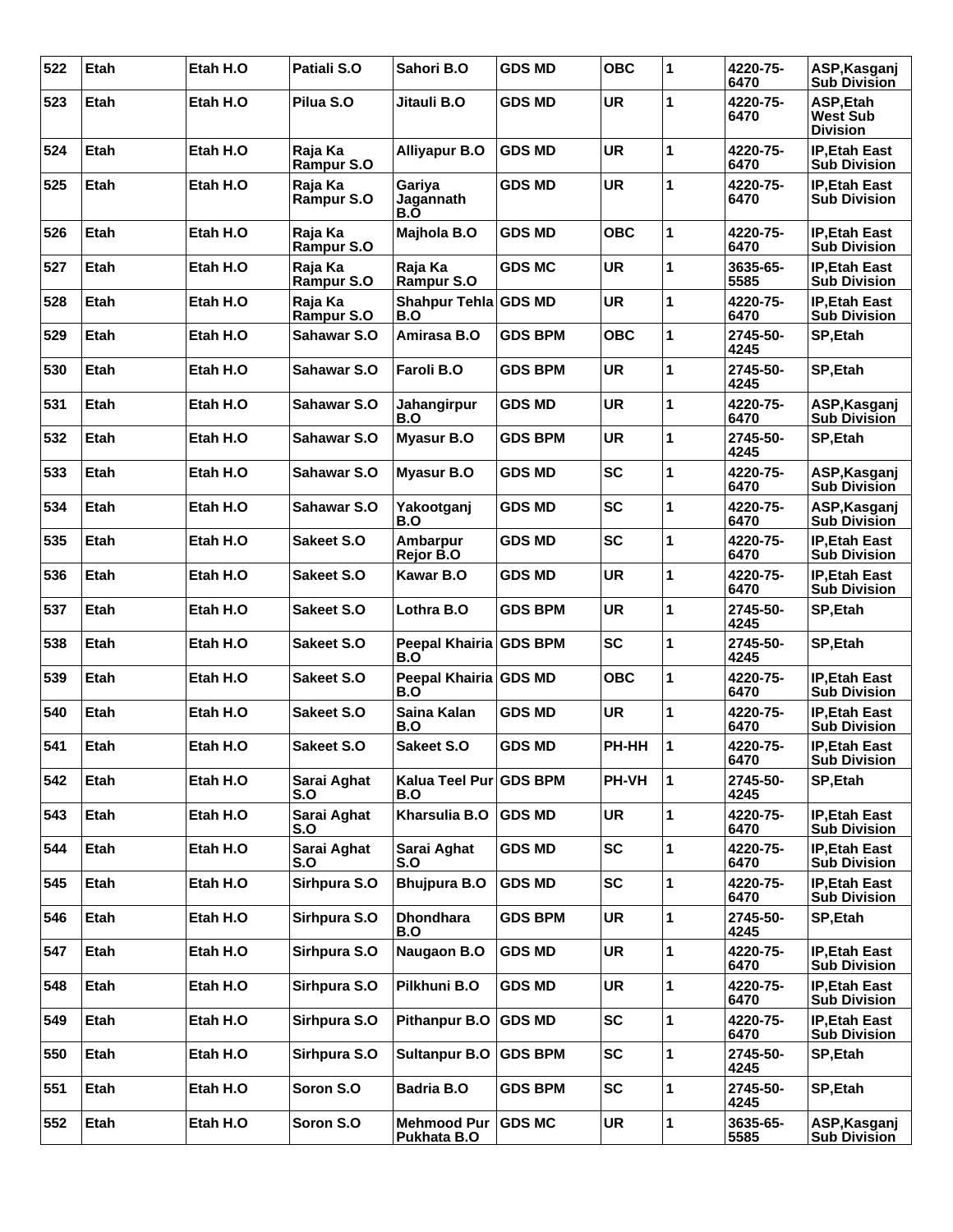| 553 | <b>Etah</b>   | Etah H.O    | Soron S.O          | Sirawali B.O                     | <b>GDS MC</b>     | OBC        | 1                    | 3635-65-<br>5585 | ASP, Kasganj<br><b>Sub Division</b>        |
|-----|---------------|-------------|--------------------|----------------------------------|-------------------|------------|----------------------|------------------|--------------------------------------------|
| 554 | Etah          | Etah H.O    | Soron S.O          | Sirawali B.O                     | <b>GDS MD</b>     | <b>UR</b>  | 1                    | 4220-75-<br>6470 | ASP, Kasganj<br><b>Sub Division</b>        |
| 555 | <b>Etah</b>   | Etah H.O    | Soron S.O          | Soron S.O                        | <b>GDS Packer</b> | <b>UR</b>  | 1                    | 3635-65-<br>5585 | ASP, Kasganj<br><b>Sub Division</b>        |
| 556 | <b>Etawah</b> | Auraiya H.O | Achhalda S.O       | Achhalda S.O                     | <b>GDS MC</b>     | UR         | 1                    | 3635-65-<br>5585 | IP, Dibiyapur<br><b>Sub Division</b>       |
| 557 | Etawah        | Auraiya H.O | Achhalda S.O       | Achhalda S.O                     | <b>GDS MD</b>     | <b>SC</b>  | 1                    | 3330-60-<br>5130 | IP, Dibiyapur<br><b>Sub Division</b>       |
| 558 | <b>Etawah</b> | Auraiya H.O | Achhalda S.O       | <b>Bhainsol B.O</b>              | <b>GDS MD</b>     | <b>OBC</b> | 1                    | 4220-75-<br>6470 | IP, Dibiyapur<br><b>Sub Division</b>       |
| 559 | Etawah        | Auraiya H.O | Achhalda S.O       | <b>Chhachhund</b><br>B.O         | <b>GDS BPM</b>    | SC         | 1                    | 3660-70-<br>5760 | <b>SP, Etawah</b>                          |
| 560 | Etawah        | Auraiya H.O | Achhalda S.O       | Chhachhund<br>B.O                | <b>GDS MD</b>     | <b>UR</b>  | 1                    | 4220-75-<br>6470 | IP, Dibiyapur<br><b>Sub Division</b>       |
| 561 | <b>Etawah</b> | Auraiya H.O | Achhalda S.O       | Ghasara B.O                      | <b>GDS MD</b>     | <b>SC</b>  | 1                    | 4220-75-<br>6470 | IP, Dibiyapur<br><b>Sub Division</b>       |
| 562 | <b>Etawah</b> | Auraiya H.O | Achhalda S.O       | <b>Itailly B.O</b>               | <b>GDS MD</b>     | UR         | 1                    | 4220-75-<br>6470 | IP, Dibiyapur<br><b>Sub Division</b>       |
| 563 | <b>Etawah</b> | Auraiya H.O | Achhalda S.O       | Muhammdaba<br>d B.O              | <b>GDS MD</b>     | <b>OBC</b> | 1                    | 4220-75-<br>6470 | IP, Dibiyapur<br><b>Sub Division</b>       |
| 564 | <b>Etawah</b> | Auraiya H.O | Achhalda S.O       | Muhammdaba<br>d B.O              | <b>GDS MD</b>     | <b>UR</b>  | 1                    | 4220-75-<br>6470 | IP, Dibiyapur<br><b>Sub Division</b>       |
| 565 | <b>Etawah</b> | Auraiya H.O | Achhalda S.O       | Pata R.S. B.O                    | <b>GDS BPM</b>    | OBC        | 1                    | 3660-70-<br>5760 | <b>SP, Etawah</b>                          |
| 566 | Etawah        | Auraiya H.O | Achhalda S.O       | Pata R.S. B.O                    | <b>GDS MD</b>     | <b>UR</b>  | 1                    | 4220-75-<br>6470 | IP, Dibiyapur<br><b>Sub Division</b>       |
| 567 | Etawah        | Auraiya H.O | Airwa Katra<br>S.O | Airwa Katra<br>S.O               | <b>GDS MD</b>     | <b>SC</b>  | 1                    | 4220-75-<br>6470 | IP, Dibiyapur<br><b>Sub Division</b>       |
| 568 | <b>Etawah</b> | Auraiya H.O | Airwa Katra<br>S.O | Airwa Katra<br>S.O               | <b>GDS MD</b>     | <b>UR</b>  | 1                    | 4220-75-<br>6470 | IP, Dibiyapur<br><b>Sub Division</b>       |
| 569 | <b>Etawah</b> | Auraiya H.O | Airwa Katra<br>S.O | <b>Badhin B.O</b>                | <b>GDS MD</b>     | <b>UR</b>  | 1                    | 4220-75-<br>6470 | IP, Dibiyapur<br><b>Sub Division</b>       |
| 570 | <b>Etawah</b> | Auraiya H.O | Airwa Katra<br>S.O | <b>Umrain B.O</b>                | <b>GDS MC</b>     | <b>OBC</b> | 1                    | 3635-65-<br>5585 | IP, Dibiyapur<br><b>Sub Division</b>       |
| 571 | <b>Etawah</b> | Auraiya H.O | Airwa Katra<br>S.O | Umrain B.O                       | <b>GDS MD</b>     | UR         | 1                    | 4220-75-<br>6470 | IP, Dibiyapur<br><b>Sub Division</b>       |
| 572 | <b>Etawah</b> | Auraiya H.O | <b>Ajitmal S.O</b> | <b>Babain B.O</b>                | <b>GDS MD</b>     | <b>UR</b>  | 1                    | 4220-75-<br>6470 | ASP, Auraiya<br><b>Sub Division</b>        |
| 573 | Etawah        | Auraiya H.O | <b>Ajitmal S.O</b> | <b>Babarpur S.O</b><br>(Auraiya) | <b>GDS Packer</b> | <b>SC</b>  | $\ddot{\phantom{0}}$ | 2870-50-<br>4370 | ASP, Auraiya<br><b>Sub Division</b>        |
| 574 | Etawah        | Auraiya H.O | Ajitmal S.O        | <b>Ballapur B.O</b>              | <b>GDS MD</b>     | <b>UR</b>  | 1                    | 4220-75-<br>6470 | ASP, Auraiya<br><b>Sub Division</b>        |
| 575 | Etawah        | Auraiya H.O | <b>Ajitmal S.O</b> | <b>Bilawan B.O</b>               | <b>GDS MD</b>     | <b>UR</b>  | 1                    | 4220-75-<br>6470 | ASP, Auraiya<br><b>Sub Division</b>        |
| 576 | Etawah        | Auraiya H.O | <b>Ajitmal S.O</b> | Gada Kasda<br>B.O                | <b>GDS MD</b>     | <b>UR</b>  | 1                    | 4220-75-<br>6470 | ASP, Auraiya<br><b>Sub Division</b>        |
| 577 | Etawah        | Auraiya H.O | Ajitmal S.O        | Gauhani<br>Kalan B.O             | <b>GDS BPM</b>    | <b>UR</b>  | 1                    | 2745-50-<br>4245 | SP, Etawah                                 |
| 578 | Etawah        | Auraiya H.O | <b>Ajitmal S.O</b> | Janishnagar<br>B.O               | <b>GDS MD</b>     | <b>UR</b>  | 1                    | 3330-60-<br>5130 | <b>ASP, Auraiya</b><br><b>Sub Division</b> |
| 579 | Etawah        | Auraiya H.O | <b>Ajitmal S.O</b> | Juhikha B.O                      | <b>GDS MD</b>     | <b>UR</b>  | 1                    | 4220-75-<br>6470 | ASP, Auraiya<br><b>Sub Division</b>        |
| 580 | Etawah        | Auraiya H.O | <b>Ajitmal S.O</b> | Kariawali B.O                    | <b>GDS BPM</b>    | <b>OBC</b> | 1                    | 2745-50-<br>4245 | SP, Etawah                                 |
| 581 | Etawah        | Auraiya H.O | <b>Ajitmal S.O</b> | Kariawali B.O                    | <b>GDS MC</b>     | <b>OBC</b> | 1                    | 3635-65-<br>5585 | ASP, Auraiya<br><b>Sub Division</b>        |
| 582 | Etawah        | Auraiya H.O | <b>Ajitmal S.O</b> | Kariawali B.O                    | <b>GDS MD</b>     | <b>UR</b>  | 1                    | 3330-60-<br>5130 | ASP, Auraiya<br><b>Sub Division</b>        |
| 583 | Etawah        | Auraiya H.O | Ajitmal S.O        | Khetupur B.O                     | <b>GDS BPM</b>    | UR         | 1                    | 3660-70-<br>5760 | SP, Etawah                                 |
| 584 | Etawah        | Auraiya H.O | <b>Ajitmal S.O</b> | <b>Khetupur B.O</b>              | <b>GDS MD</b>     | <b>SC</b>  | 1                    | 4220-75-<br>6470 | ASP, Auraiya<br><b>Sub Division</b>        |
|     |               |             |                    |                                  |                   |            |                      |                  |                                            |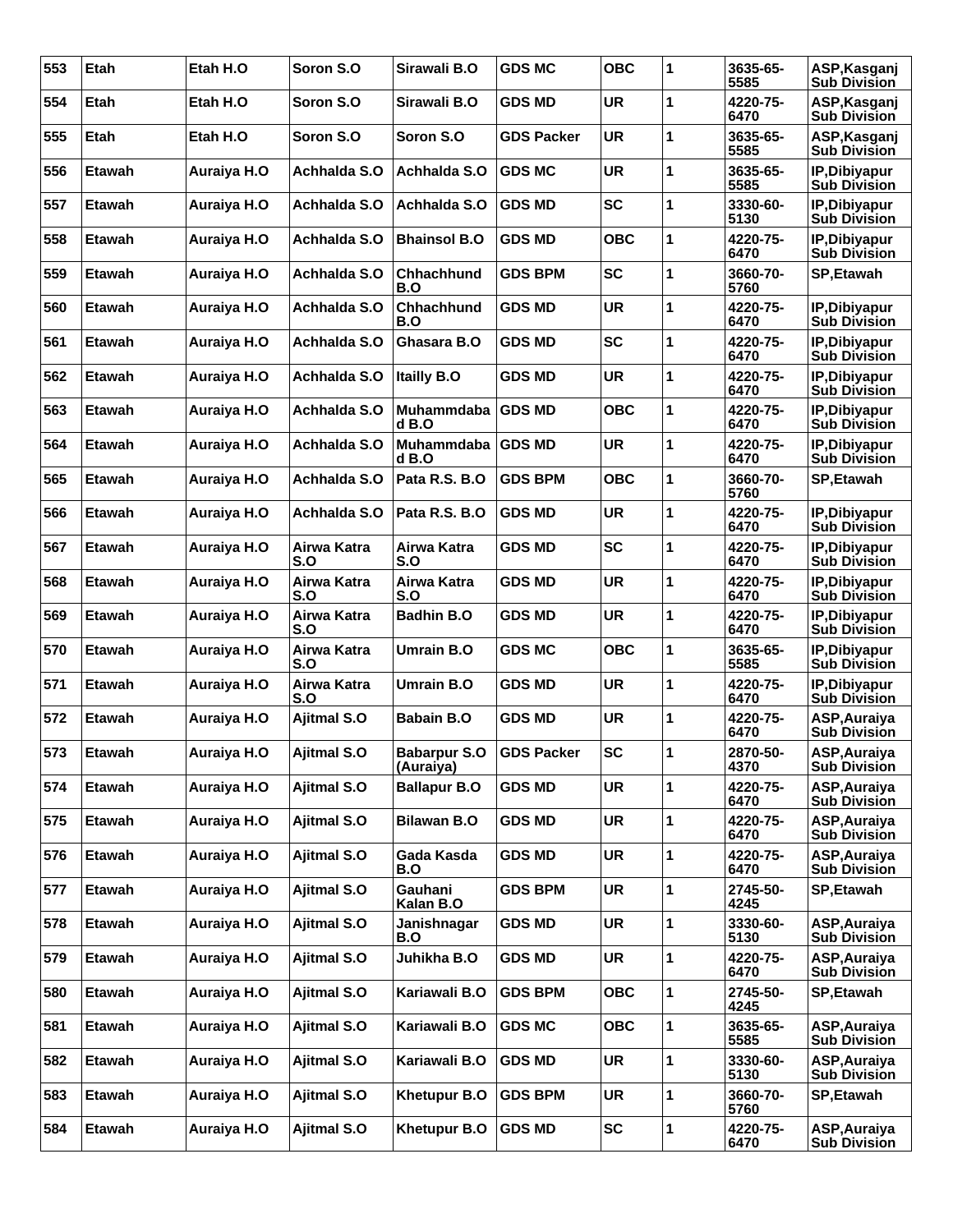| 585 | Etawah        | Auraiya H.O | <b>Ajitmal S.O</b>    | Senganpur<br>B.O                  | <b>GDS BPM</b>    | <b>UR</b>  | 1 | 3660-70-<br>5760 | <b>SP.Etawah</b>                     |
|-----|---------------|-------------|-----------------------|-----------------------------------|-------------------|------------|---|------------------|--------------------------------------|
| 586 | <b>Etawah</b> | Auraiya H.O | <b>Ajitmal S.O</b>    | Sohari Garhia<br>B.O              | <b>GDS BPM</b>    | <b>SC</b>  | 1 | 3660-70-<br>5760 | <b>SP.Etawah</b>                     |
| 587 | Etawah        | Auraiya H.O | Auraiya H.O           | <b>Bamuripur</b><br>B.O           | <b>GDS BPM</b>    | <b>OBC</b> | 1 | 3660-70-<br>5760 | <b>SP.Etawah</b>                     |
| 588 | Etawah        | Auraiya H.O | Auraiya H.O           | <b>Bamuripur</b><br>B.O           | <b>GDS MD</b>     | <b>SC</b>  | 1 | 4220-75-<br>6470 | ASP, Auraiya<br><b>Sub Division</b>  |
| 589 | <b>Etawah</b> | Auraiya H.O | Auraiya H.O           | <b>Bhaupur B.O</b>                | <b>GDS MD</b>     | <b>UR</b>  | 1 | 4220-75-<br>6470 | ASP, Auraiya<br><b>Sub Division</b>  |
| 590 | Etawah        | Auraiya H.O | Auraiya H.O           | Kakhaotoo<br>B.O                  | <b>GDS MD</b>     | <b>UR</b>  | 1 | 4220-75-<br>6470 | ASP, Auraiya<br><b>Sub Division</b>  |
| 591 | Etawah        | Auraiya H.O | Auraiya H.O           | <b>Keontra B.O</b>                | GDS BPM           | <b>UR</b>  | 1 | 3660-70-<br>5760 | <b>SP, Etawah</b>                    |
| 592 | <b>Etawah</b> | Auraiya H.O | Auraiya H.O           | Kharka B.O                        | <b>GDS BPM</b>    | <b>UR</b>  | 1 | 3660-70-<br>5760 | <b>SP.Etawah</b>                     |
| 593 | Etawah        | Auraiya H.O | Auraiya H.O           | Luhiapur B.O                      | <b>GDS BPM</b>    | <b>UR</b>  | 1 | 3660-70-<br>5760 | <b>SP.Etawah</b>                     |
| 594 | Etawah        | Auraiya H.O | Auraiya H.O           | <b>Narainpur S.O</b><br>(Auraiya) | <b>GDS Packer</b> | <b>UR</b>  | 1 | 3635-65-<br>5585 | ASP, Auraiya<br><b>Sub Division</b>  |
| 595 | <b>Etawah</b> | Auraiya H.O | Auraiya H.O           | Panhar B.O                        | GDS BPM           | <b>SC</b>  | 1 | 3660-70-<br>5760 | SP, Etawah                           |
| 596 | <b>Etawah</b> | Auraiya H.O | Auraiya H.O           | Panhar B.O                        | <b>GDS MD</b>     | <b>UR</b>  | 1 | 4220-75-<br>6470 | ASP, Auraiya<br><b>Sub Division</b>  |
| 597 | Etawah        | Auraiya H.O | Auraiya H.O           | Sahabda B.O                       | <b>GDS MD</b>     | <b>OBC</b> | 1 | 4220-75-<br>6470 | ASP, Auraiya<br><b>Sub Division</b>  |
| 598 | <b>Etawah</b> | Auraiya H.O | Auraiya H.O           | Tilak Nagar<br>B.O                | <b>GDS BPM</b>    | UR         | 1 | 4575-85-<br>7125 | <b>SP.Etawah</b>                     |
| 599 | Etawah        | Auraiya H.O | Bela S.O<br>(Auraiya) | <b>Gailly B.O</b>                 | <b>GDS MD</b>     | <b>OBC</b> | 1 | 4220-75-<br>6470 | IP, Dibiyapur<br><b>Sub Division</b> |
| 600 | <b>Etawah</b> | Auraiya H.O | Bela S.O<br>(Auraiya) | Hardoo B.O                        | <b>GDS MD</b>     | <b>UR</b>  | 1 | 4220-75-<br>6470 | IP, Dibiyapur<br><b>Sub Division</b> |
| 601 | <b>Etawah</b> | Auraiya H.O | Bela S.O<br>(Auraiya) | Mahoo B.O                         | <b>GDS MD</b>     | <b>SC</b>  | 1 | 4220-75-<br>6470 | IP, Dibiyapur<br><b>Sub Division</b> |
| 602 | <b>Etawah</b> | Auraiya H.O | <b>Bidhuna S.O</b>    | Asjana B.O                        | <b>GDS BPM</b>    | <b>SC</b>  | 1 | 2745-50-<br>4245 | SP, Etawah                           |
| 603 | Etawah        | Auraiya H.O | <b>Bidhuna S.O</b>    | <b>Banthara B.O</b>               | <b>GDS BPM</b>    | <b>UR</b>  | 1 | 3660-70-<br>5760 | <b>SP.Etawah</b>                     |
| 604 | <b>Etawah</b> | Auraiya H.O | Bidhuna S.O           | <b>Bidhuna S.O</b>                | <b>GDS MD</b>     | <b>UR</b>  | 1 | 4220-75-<br>6470 | IP, Dibiyapur<br><b>Sub Division</b> |
| 605 | <b>Etawah</b> | Auraiya H.O | <b>Bidhuna S.O</b>    | Dondapur B.O GDS MD               |                   | <b>OBC</b> | 1 | 4220-75-<br>6470 | IP, Dibiyapur<br><b>Sub Division</b> |
| 606 | Etawah        | Auraiya H.O | <b>Bidhuna S.O</b>    | Indapamau<br>B.O                  | <b>GDS BPM</b>    | SC         | 1 | 2745-50-<br>4245 | SP, Etawah                           |
| 607 | <b>Etawah</b> | Auraiya H.O | <b>Bidhuna S.O</b>    | Pusauli B.O                       | <b>GDS MD</b>     | <b>SC</b>  | 1 | 4220-75-<br>6470 | IP, Dibiyapur<br><b>Sub Division</b> |
| 608 | Etawah        | Auraiya H.O | <b>Bidhuna S.O</b>    | Rathgaon B.O                      | <b>GDS MD</b>     | <b>UR</b>  | 1 | 4220-75-<br>6470 | IP, Dibiyapur<br><b>Sub Division</b> |
| 609 | Etawah        | Auraiya H.O | Dibiapur S.O          | Aghara B.O                        | <b>GDS MC</b>     | UR         | 1 | 3635-65-<br>5585 | IP, Dibiyapur<br><b>Sub Division</b> |
| 610 | Etawah        | Auraiya H.O | Dibiapur S.O          | Aghara B.O                        | <b>GDS MD</b>     | <b>SC</b>  | 1 | 4220-75-<br>6470 | IP, Dibiyapur<br><b>Sub Division</b> |
| 611 | Etawah        | Auraiya H.O | Dibiapur S.O          | Bijhai B.O                        | <b>GDS MD</b>     | <b>UR</b>  | 1 | 4220-75-<br>6470 | IP, Dibiyapur<br><b>Sub Division</b> |
| 612 | Etawah        | Auraiya H.O | Dibiapur S.O          | Dakhlipur B.O                     | <b>GDS BPM</b>    | ОВС        | 1 | 3660-70-<br>5760 | SP, Etawah                           |
| 613 | Etawah        | Auraiya H.O | Dibiapur S.O          | Dakhlipur B.O                     | <b>GDS MC</b>     | <b>UR</b>  | 1 | 3635-65-<br>5585 | IP, Dibiyapur<br><b>Sub Division</b> |
| 614 | Etawah        | Auraiya H.O | Dibiapur S.O          | Dakhlipur B.O                     | <b>GDS MD</b>     | <b>OBC</b> | 1 | 4220-75-<br>6470 | IP, Dibiyapur<br><b>Sub Division</b> |
| 615 | Etawah        | Auraiya H.O | Dibiapur S.O          | Dibiapur S.O                      | <b>GDS MC</b>     | <b>OBC</b> | 1 | 3635-65-<br>5585 | IP, Dibiyapur<br><b>Sub Division</b> |
| 616 | Etawah        | Auraiya H.O | Dibiapur S.O          | Dibiapur S.O                      | <b>GDS MD</b>     | UR         | 1 | 4220-75-<br>6470 | IP, Dibiyapur<br><b>Sub Division</b> |
|     |               |             |                       |                                   |                   |            |   |                  |                                      |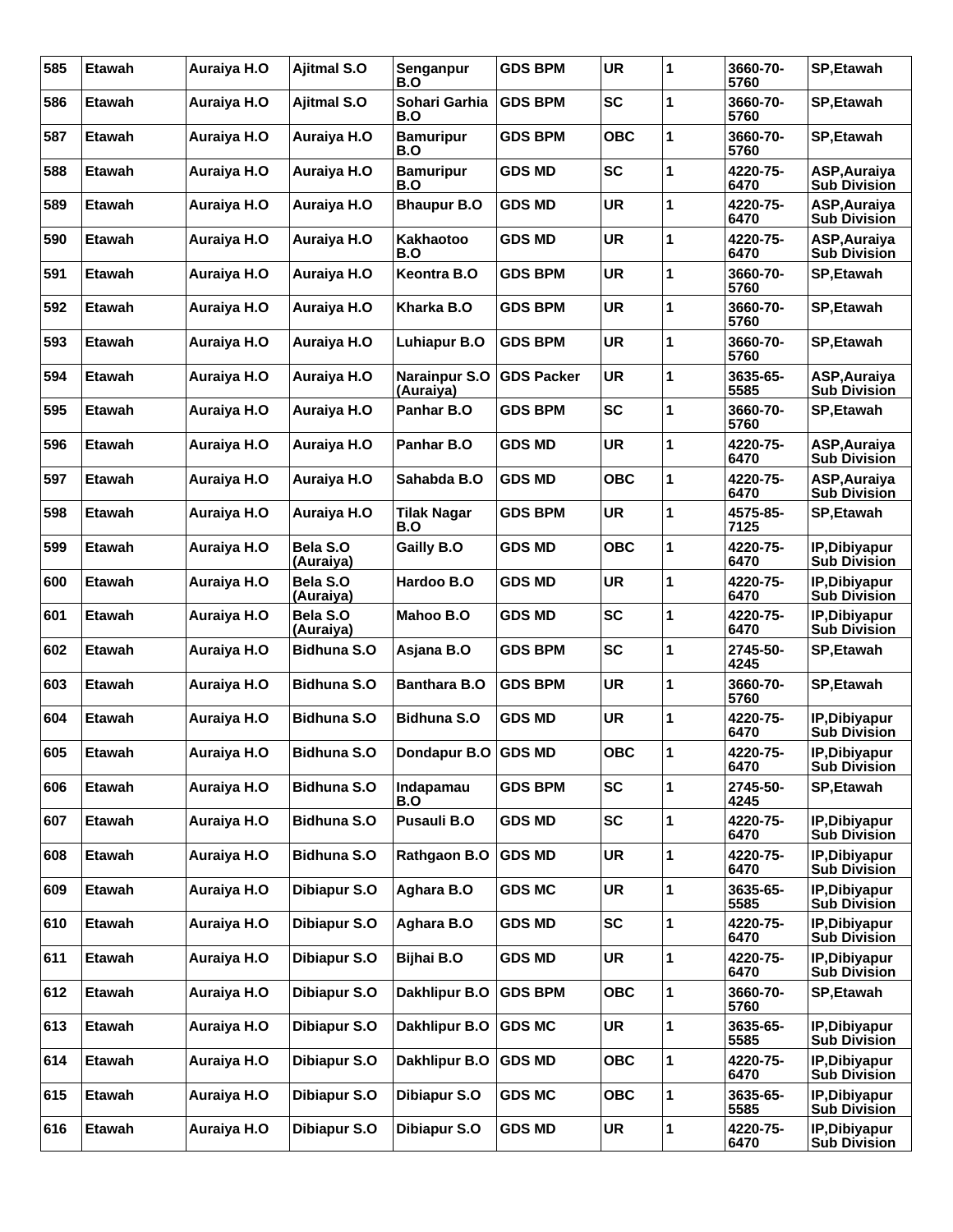| <b>Etawah</b> | Auraiya H.O | Dibiapur S.O                        | Nauli B.O                     | <b>GDS MD</b>                        | <b>SC</b>           | 1 | 4220-75-<br>6470 | IP, Dibiyapur<br><b>Sub Division</b>       |
|---------------|-------------|-------------------------------------|-------------------------------|--------------------------------------|---------------------|---|------------------|--------------------------------------------|
| <b>Etawah</b> | Auraiya H.O | Dibiapur S.O                        | <b>Purakalan B.O.</b>         | <b>GDS BPM</b>                       | <b>UR</b>           | 1 | 3660-70-<br>5760 | <b>SP, Etawah</b>                          |
| <b>Etawah</b> | Auraiya H.O | Dibiapur S.O                        | Sondhemau<br>B.O              | <b>GDS MC</b>                        | ОВС                 | 1 | 3635-65-<br>5585 | IP.Dibiyapur<br><b>Sub Division</b>        |
| <b>Etawah</b> | Auraiya H.O | Dibiapur S.O                        | Umri B.O                      | <b>GDS MD</b>                        | <b>UR</b>           | 1 | 4220-75-<br>6470 | IP, Dibiyapur<br><b>Sub Division</b>       |
| <b>Etawah</b> | Auraiya H.O | <b>Harchandpur</b><br>S.O (Auraiya) | Deoraon B.O                   | <b>GDS BPM</b>                       | <b>UR</b>           | 1 | 3660-70-<br>5760 | SP, Etawah                                 |
| <b>Etawah</b> | Auraiya H.O | <b>Harchandpur</b><br>S.O (Auraiya) | Deoraon B.O                   | <b>GDS MD</b>                        | <b>UR</b>           | 1 | 4220-75-<br>6470 | IP.Dibiyapur<br><b>Sub Division</b>        |
| <b>Etawah</b> | Auraiya H.O | Harchandpur<br>S.O (Auraiya)        | Kamara B.O                    | <b>GDS MD</b>                        | UR                  | 1 | 4220-75-<br>6470 | IP, Dibiyapur<br><b>Sub Division</b>       |
| <b>Etawah</b> | Auraiya H.O | Harchandpur<br>S.O (Auraiya)        |                               |                                      | <b>OBC</b>          | 1 | 4220-75-<br>6470 | IP, Dibiyapur<br><b>Sub Division</b>       |
| <b>Etawah</b> | Auraiya H.O | Kanchausi<br><b>Bazar S.O</b>       | Dahgaon B.O                   | <b>GDS BPM</b>                       | <b>UR</b>           | 1 | 2745-50-<br>4245 | <b>SP, Etawah</b>                          |
| <b>Etawah</b> | Auraiya H.O | Kanchausi<br>Bazar S.O              | Dahgaon B.O                   | <b>GDS MD</b>                        | <b>UR</b>           | 1 | 3330-60-<br>5130 | IP, Dibiyapur<br><b>Sub Division</b>       |
| Etawah        | Auraiya H.O | Kanchausi<br>Bazar S.O              | Kanchausi<br><b>Bazar S.O</b> | <b>GDS MD</b>                        | <b>SC</b>           | 1 | 4220-75-<br>6470 | IP, Dibiyapur<br><b>Sub Division</b>       |
| <b>Etawah</b> | Auraiya H.O | Kanchausi<br><b>Bazar S.O</b>       | Madhwapur<br>B.O              | <b>GDS BPM</b>                       | <b>OBC</b>          | 1 | 3660-70-<br>5760 | <b>SP, Etawah</b>                          |
| <b>Etawah</b> | Auraiya H.O | Kanchausi<br><b>Bazar S.O</b>       | <b>Madhwapur</b><br>B.O       | <b>GDS MD</b>                        | <b>UR</b>           | 1 | 4220-75-<br>6470 | IP, Dibiyapur<br><b>Sub Division</b>       |
| <b>Etawah</b> | Auraiya H.O | Kanchausi<br>Bazar S.O              | Navgawan<br>B.O               | <b>GDS MD</b>                        | ОВС                 | 1 | 4220-75-<br>6470 | IP, Dibiyapur<br><b>Sub Division</b>       |
| <b>Etawah</b> | Auraiya H.O | <b>Malhosi S.O</b>                  | Jalalpur B.O                  | <b>GDS BPM</b>                       | <b>UR</b>           | 1 | 3660-70-<br>5760 | <b>SP.Etawah</b>                           |
| <b>Etawah</b> | Auraiya H.O | Muradganj<br>S.O                    | Ayana B.O                     | <b>GDS MD</b>                        | <b>UR</b>           | 1 | 4220-75-<br>6470 | ASP,Auraiya<br><b>Sub Division</b>         |
| <b>Etawah</b> | Auraiya H.O | Muradganj<br>S.O                    | <b>Bakhriya B.O</b>           | <b>GDS MD</b>                        | <b>UR</b>           | 1 | 4220-75-<br>6470 | ASP, Auraiya<br><b>Sub Division</b>        |
| <b>Etawah</b> | Auraiya H.O | Muradganj<br>S.O                    | <b>Bhason B.O</b>             | <b>GDS BPM</b>                       | <b>UR</b>           | 1 | 2745-50-<br>4245 | <b>SP, Etawah</b>                          |
| <b>Etawah</b> | Auraiya H.O | Muradganj<br>S.O                    | <b>Bhason B.O</b>             | <b>GDS MD</b>                        | ОВС                 | 1 | 4220-75-<br>6470 | <b>ASP.Auraiva</b><br><b>Sub Division</b>  |
| <b>Etawah</b> | Auraiya H.O | Muradganj<br>S.O                    | Chapta B.O                    | <b>GDS BPM</b>                       | <b>UR</b>           | 1 | 3660-70-<br>5760 | <b>SP.Etawah</b>                           |
| <b>Etawah</b> | Auraiya H.O | Muradganj<br>S.O                    | Phariha B.O                   | <b>GDS MD</b>                        | UR                  | 1 | 4220-75-<br>6470 | ASP, Auraiya<br><b>Sub Division</b>        |
| Etawah        | Auraiya H.O | Muradganj<br>S.O                    | Sikharna B.O                  | <b>GDS MD</b>                        | <b>OBC</b>          | 1 | 4220-75-<br>6470 | <b>ASP, Auraiva</b><br><b>Sub Division</b> |
| Etawah        | Auraiya H.O | Muradganj<br>S.O                    | Ucha B.O                      | <b>GDS BPM</b>                       | <b>OBC</b>          | 1 | 3660-70-<br>5760 | SP, Etawah                                 |
| Etawah        | Auraiya H.O | Muradganj<br>S.O                    | Ucha B.O                      | <b>GDS MD</b>                        | <b>OBC</b>          | 1 | 4220-75-<br>6470 | ASP, Auraiya<br><b>Sub Division</b>        |
| Etawah        | Auraiya H.O | Phaphund S.O                        | Ata B.O                       | <b>GDS MD</b>                        | <b>OBC</b>          | 1 | 4220-75-<br>6470 | ASP, Auraiya<br><b>Sub Division</b>        |
| Etawah        | Auraiya H.O |                                     | <b>Fatehpur Beni</b><br>B.O   | <b>GDS BPM</b>                       | <b>OBC</b>          | 1 | 3660-70-<br>5760 | SP, Etawah                                 |
| Etawah        | Auraiya H.O |                                     |                               | <b>GDS MD</b>                        | <b>SC</b>           | 1 | 4220-75-<br>6470 | ASP, Auraiya<br><b>Sub Division</b>        |
| Etawah        | Auraiya H.O | Phaphund S.O                        | Salhapur B.O                  | <b>GDS MD</b>                        | <b>OBC</b>          | 1 | 4220-75-<br>6470 | ASP, Auraiya<br><b>Sub Division</b>        |
| Etawah        | Auraiya H.O | Ruruganj S.O                        | <b>Barahar B.O</b>            | <b>GDS MD</b>                        | <b>UR</b>           | 1 | 4220-75-<br>6470 | IP, Dibiyapur<br><b>Sub Division</b>       |
| Etawah        | Auraiya H.O | Ruruganj S.O                        | Kalabhoj B.O                  | <b>GDS BPM</b>                       | <b>UR</b>           | 1 | 2745-50-<br>4245 | SP, Etawah                                 |
| Etawah        | Auraiya H.O | Ruruganj S.O                        | Kalabhoj B.O                  | <b>GDS MD</b>                        | <b>OBC</b>          | 1 | 4220-75-<br>6470 | IP, Dibiyapur<br><b>Sub Division</b>       |
| <b>Etawah</b> | Auraiya H.O | Ruruganj S.O                        | <b>Kudarkot B.O</b>           | <b>GDS MD</b>                        | <b>UR</b>           | 1 | 4220-75-<br>6470 | IP, Dibiyapur<br><b>Sub Division</b>       |
|               |             |                                     |                               | Phaphund S.O<br>Phaphund S.O Jua B.O | Rajaumau B.O GDS MD |   |                  |                                            |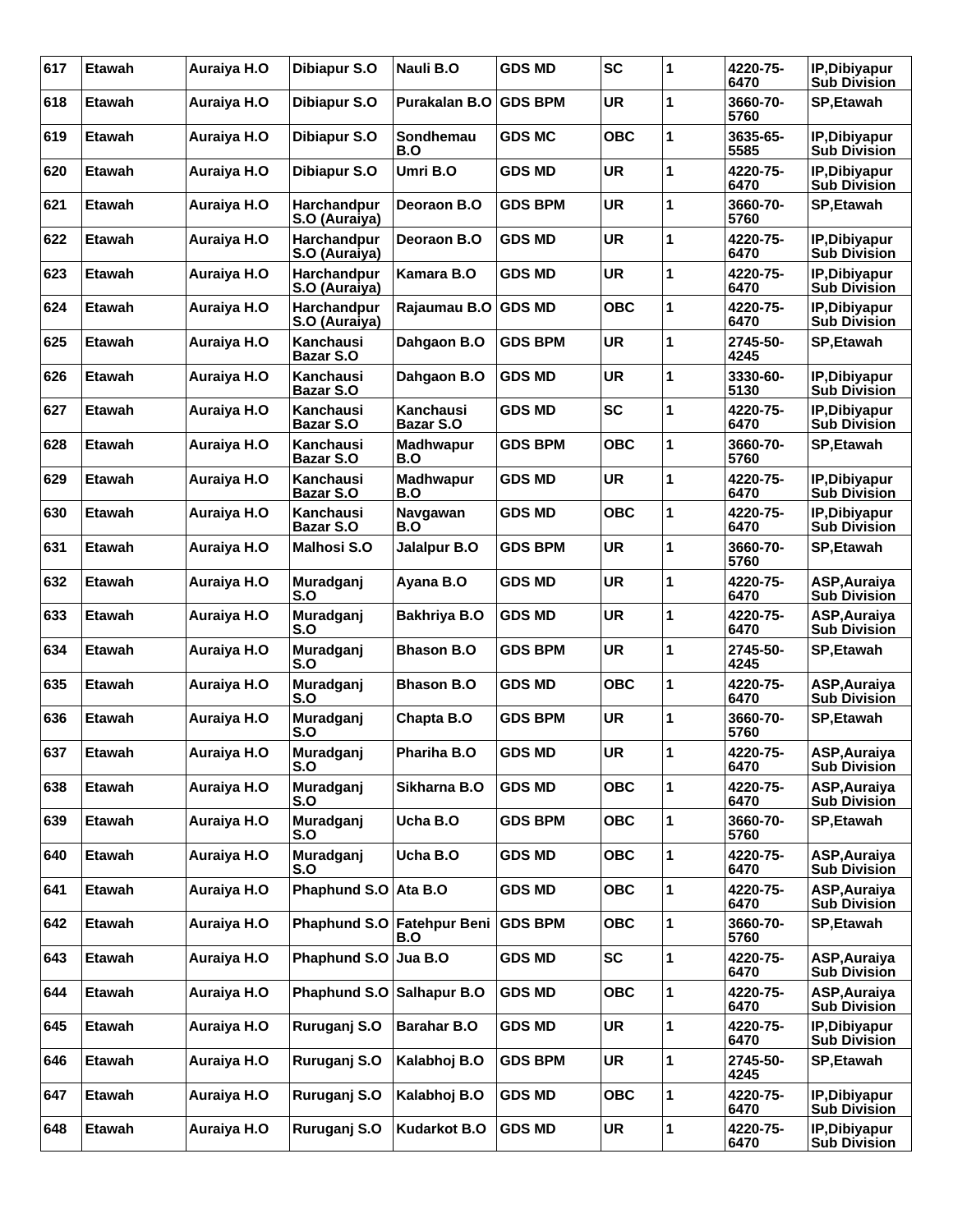| 649 | Etawah        | Auraiya H.O | Ruruganj S.O               | <b>Masoodpur</b><br>B.O            | <b>GDS MD</b>  | PH-OH      | 1 | 4220-75-<br>6470 | IP, Dibiyapur<br><b>Sub Division</b>      |
|-----|---------------|-------------|----------------------------|------------------------------------|----------------|------------|---|------------------|-------------------------------------------|
| 650 | <b>Etawah</b> | Auraiya H.O | Ruruganj S.O               | Ruruganj S.O                       | <b>GDS MD</b>  | <b>SC</b>  | 1 | 4220-75-<br>6470 | IP, Dibiyapur<br><b>Sub Division</b>      |
| 651 | <b>Etawah</b> | Auraiya H.O | Ruruganj S.O               | <b>Rurukalan B.O</b>               | <b>GDS MD</b>  | <b>UR</b>  | 1 | 4220-75-<br>6470 | IP, Dibiyapur<br><b>Sub Division</b>      |
| 652 | <b>Etawah</b> | Auraiya H.O | Ruruganj S.O               | <b>Sarai</b><br>Sheesgram<br>B.O   | <b>GDS MD</b>  | <b>UR</b>  | 1 | 4220-75-<br>6470 | IP, Dibiyapur<br><b>Sub Division</b>      |
| 653 | <b>Etawah</b> | Auraiya H.O | Sahar S.O<br>(Auraiya)     | Kursi B.O                          | <b>GDS BPM</b> | ОВС        | 1 | 2745-50-<br>4245 | <b>SP, Etawah</b>                         |
| 654 | <b>Etawah</b> | Auraiya H.O | Sahar S.O<br>(Auraiya)     | Purva Jain<br>B.O                  | <b>GDS MD</b>  | PH-VH      | 1 | 4220-75-<br>6470 | IP, Dibiyapur<br><b>Sub Division</b>      |
| 655 | <b>Etawah</b> | Auraiya H.O | Sahar S.O<br>(Auraiya)     | Shivganj B.O                       | <b>GDS MC</b>  | <b>UR</b>  | 1 | 2870-50-<br>4370 | IP, Dibiyapur<br><b>Sub Division</b>      |
| 656 | <b>Etawah</b> | Etawah H.O  | <b>Aheripur S.O</b>        | <b>Aheripur S.O</b>                | <b>GDS MC</b>  | <b>UR</b>  | 1 | 3635-65-<br>5585 | ASP, Auraiya<br><b>Sub Division</b>       |
| 657 | <b>Etawah</b> | Etawah H.O  | Aheripur S.O               | Aheripur S.O                       | <b>GDS MD</b>  | <b>OBC</b> | 1 | 4220-75-<br>6470 | ASP, Auraiya<br><b>Sub Division</b>       |
| 658 | <b>Etawah</b> | Etawah H.O  | <b>Aheripur S.O</b>        | <b>Bhadsan B.O</b>                 | <b>GDS BPM</b> | <b>UR</b>  | 1 | 3660-70-<br>5760 | SP, Etawah                                |
| 659 | <b>Etawah</b> | Etawah H.O  | <b>Aheripur S.O</b>        | <b>Bhadsan B.O</b>                 | <b>GDS MD</b>  | <b>SC</b>  | 1 | 4220-75-<br>6470 | <b>ASP.Auraiva</b><br><b>Sub Division</b> |
| 660 | <b>Etawah</b> | Etawah H.O  | <b>Aheripur S.O</b>        | Bojha B.O                          | <b>GDS MD</b>  | PH-HH      | 1 | 4220-75-<br>6470 | ASP, Auraiya<br><b>Sub Division</b>       |
| 661 | <b>Etawah</b> | Etawah H.O  | Aheripur S.O               | Darbatpur B.O                      | <b>GDS MD</b>  | <b>UR</b>  | 1 | 4220-75-<br>6470 | ASP, Auraiya<br><b>Sub Division</b>       |
| 662 | <b>Etawah</b> | Etawah H.O  | <b>Aheripur S.O</b>        | Niwarikalan<br>B.O                 | <b>GDS MD</b>  | UR         | 1 | 4220-75-<br>6470 | ASP, Auraiya<br><b>Sub Division</b>       |
| 663 | <b>Etawah</b> | Etawah H.O  | <b>Bakewar S.O</b>         | Ludhiani B.O                       | <b>GDS MD</b>  | UR         | 1 | 4220-75-<br>6470 | IP, Bharthana<br><b>Sub Division</b>      |
| 664 | <b>Etawah</b> | Etawah H.O  | <b>Bakewar S.O</b>         | Prithvirampur<br>B.O               | <b>GDS BPM</b> | ОВС        | 1 | 3660-70-<br>5760 | SP, Etawah                                |
| 665 | <b>Etawah</b> | Etawah H.O  | <b>Baralokpur</b><br>S.O   | Moonj B.O                          | <b>GDS MD</b>  | <b>OBC</b> | 1 | 4220-75-<br>6470 | IP, Bharthana<br><b>Sub Division</b>      |
| 666 | <b>Etawah</b> | Etawah H.O  | <b>Basrehar S.O</b>        | Abhinaypur<br><b>Pathakpur B.O</b> | <b>GDS MD</b>  | UR         | 1 | 4220-75-<br>6470 | IP.Bharthana<br><b>Sub Division</b>       |
| 667 | <b>Etawah</b> | Etawah H.O  | <b>Basrehar S.O</b>        | <b>Baroli Khurd</b><br>B.O         | GDS BPM        | <b>SC</b>  | 1 | 3660-70-<br>5760 | <b>SP, Etawah</b>                         |
| 668 | <b>Etawah</b> | Etawah H.O  | Basrehar S.O               | Chakwa<br><b>Bujurg B.O</b>        | <b>GDS MD</b>  | PH-HH      | 1 | 4220-75-<br>6470 | IP, Bharthana<br><b>Sub Division</b>      |
| 669 | Etawah        | Etawah H.O  | <b>Basrehar S.O</b>        | Rahin B.O                          | <b>GDS BPM</b> | <b>UR</b>  | 1 | 2745-50-<br>4245 | <b>SP, Etawah</b>                         |
| 670 | Etawah        | Etawah H.O  | Bharthana S.O Baharpura    | B.O                                | <b>GDS MC</b>  | <b>UR</b>  | 1 | 3635-65-<br>5585 | IP, Bharthana<br><b>Sub Division</b>      |
| 671 | Etawah        | Etawah H.O  | <b>Bharthana S.O</b>       | Girdharipura<br>B.O                | <b>GDS BPM</b> | <b>UR</b>  | 1 | 3660-70-<br>5760 | SP, Etawah                                |
| 672 | Etawah        | Etawah H.O  | <b>Bharthana S.O</b>       | Purana<br><b>Bharthana</b><br>B.O  | <b>GDS MD</b>  | <b>UR</b>  | 1 | 4220-75-<br>6470 | IP, Bharthana<br><b>Sub Division</b>      |
| 673 | Etawah        | Etawah H.O  | <b>Bharthana S.O</b>       | Sarawa B.O                         | <b>GDS MC</b>  | UR         | 1 | 3635-65-<br>5585 | IP, Bharthana<br><b>Sub Division</b>      |
| 674 | Etawah        | Etawah H.O  | <b>Chakar Nagar</b><br>S.O | Bachheri B.O                       | <b>GDS BPM</b> | <b>UR</b>  | 1 | 2745-50-<br>4245 | SP, Etawah                                |
| 675 | Etawah        | Etawah H.O  | <b>Chakar Nagar</b><br>S.O | <b>Bachheri B.O</b>                | <b>GDS MD</b>  | <b>SC</b>  | 1 | 4220-75-<br>6470 | IP, Etawah Sub<br><b>Division</b>         |
| 676 | Etawah        | Etawah H.O  | <b>Chakar Nagar</b><br>S.O | <b>Bithauli B.O</b>                | <b>GDS BPM</b> | <b>OBC</b> | 1 | 2745-50-<br>4245 | SP, Etawah                                |
| 677 | Etawah        | Etawah H.O  | <b>Chakar Nagar</b><br>S.O | Chaurela B.O                       | <b>GDS MD</b>  | <b>SC</b>  | 1 | 4220-75-<br>6470 | IP, Etawah Sub<br><b>Division</b>         |
| 678 | Etawah        | Etawah H.O  | <b>Chakar Nagar</b><br>S.O | Jagtauli B.O                       | <b>GDS MD</b>  | <b>OBC</b> | 1 | 4220-75-<br>6470 | IP, Etawah Sub<br><b>Division</b>         |
| 679 | Etawah        | Etawah H.O  | <b>Chakar Nagar</b><br>S.O | Rajpur B.O                         | <b>GDS MD</b>  | UR         | 1 | 4220-75-<br>6470 | IP, Etawah Sub<br><b>Division</b>         |
|     |               |             |                            |                                    |                |            |   |                  |                                           |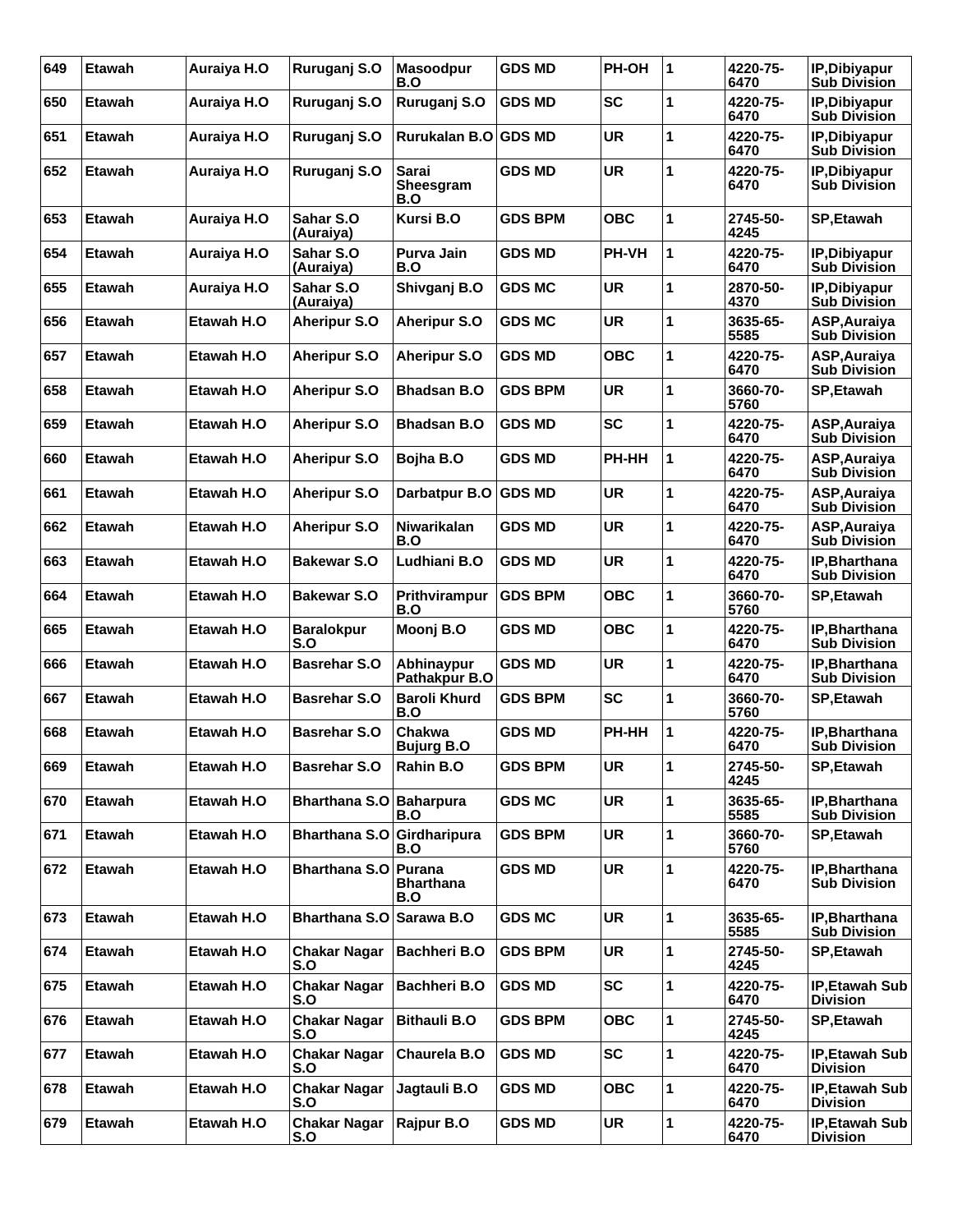| 680 | <b>Etawah</b> | Etawah H.O | <b>Chakar Nagar</b><br>S.O         | <b>Sahson B.O</b>                  | <b>GDS MC</b>     | <b>UR</b>  | 1 | 3635-65-<br>5585 | <b>IP, Etawah Sub</b><br><b>Division</b>   |
|-----|---------------|------------|------------------------------------|------------------------------------|-------------------|------------|---|------------------|--------------------------------------------|
| 681 | Etawah        | Etawah H.O | <b>Chakar Nagar</b><br>S.O         | Sindaus B.O                        | <b>GDS MD</b>     | <b>UR</b>  | 1 | 4220-75-<br>6470 | <b>IP.Etawah Sub</b><br><b>Division</b>    |
| 682 | <b>Etawah</b> | Etawah H.O | <b>Chakar Nagar</b><br>S.O         | Titawali B.O                       | <b>GDS MD</b>     | <b>UR</b>  | 1 | 4220-75-<br>6470 | <b>IP, Etawah Sub</b><br><b>Division</b>   |
| 683 | <b>Etawah</b> | Etawah H.O | Ekdil S.O                          | <b>Birari B.O</b>                  | <b>GDS MD</b>     | <b>SC</b>  | 1 | 4220-75-<br>6470 | IP, Bharthana<br><b>Sub Division</b>       |
| 684 | <b>Etawah</b> | Etawah H.O | Ekdil S.O                          | Ekdil S.O                          | <b>GDS MD</b>     | <b>UR</b>  | 1 | 4220-75-<br>6470 | IP, Bharthana<br><b>Sub Division</b>       |
| 685 | Etawah        | Etawah H.O | Ekdil S.O                          | Ekdil S.O                          | <b>GDS Packer</b> | <b>UR</b>  | 1 | 3635-65-<br>5585 | IP, Bharthana<br><b>Sub Division</b>       |
| 686 | <b>Etawah</b> | Etawah H.O | Ekdil S.O                          | <b>Prithvipur B.O</b>              | <b>GDS BPM</b>    | <b>SC</b>  | 1 | 2745-50-<br>4245 | <b>SP, Etawah</b>                          |
| 687 | Etawah        | Etawah H.O | Etawah H.O                         | <b>Ashok Nagar</b><br>S.O (Etawah) | <b>GDS Packer</b> | <b>UR</b>  | 1 | 3635-65-<br>5585 | IP, Etawah Sub<br><b>Division</b>          |
| 688 | <b>Etawah</b> | Etawah H.O | Etawah H.O                         | <b>Etawah New</b><br>City S.O      | <b>GDS Packer</b> | <b>UR</b>  | 1 | 3635-65-<br>5585 | IP, Etawah Sub<br><b>Division</b>          |
| 689 | <b>Etawah</b> | Etawah H.O | Etawah H.O                         | Lalpura<br>Etawah S.O              | <b>GDS Packer</b> | <b>OBC</b> | 1 | 3635-65-<br>5585 | IP, Etawah Sub<br>Division                 |
| 690 | Etawah        | Etawah H.O | Jaswant<br>Nagar S.O               | <b>Balrai B.O</b>                  | <b>GDS MD</b>     | <b>SC</b>  | 1 | 4220-75-<br>6470 | IP, Etawah Sub<br><b>Division</b>          |
| 691 | <b>Etawah</b> | Etawah H.O | <b>Jaswant</b><br>Nagar S.O        | <b>Bibamau B.O</b>                 | <b>GDS BPM</b>    | PH-HH      | 1 | 3660-70-<br>5760 | <b>SP, Etawah</b>                          |
| 692 | <b>Etawah</b> | Etawah H.O | Jaswant<br>Nagar S.O               | dhanua B.O.                        | <b>GDS MC</b>     | овс        | 1 | 3635-65-<br>5585 | <b>IP, Etawah Sub</b><br><b>Division</b>   |
| 693 | Etawah        | Etawah H.O | Jaswant<br>Nagar S.O               | Garhi Ram<br>Dhan B.O              | <b>GDS MD</b>     | <b>UR</b>  | 1 | 4220-75-<br>6470 | IP, Etawah Sub<br><b>Division</b>          |
| 694 | <b>Etawah</b> | Etawah H.O | Jaswant<br>Nagar S.O               | Jagsora B.O                        | <b>GDS MC</b>     | <b>SC</b>  | 1 | 3635-65-<br>5585 | IP, Etawah Sub<br><b>Division</b>          |
| 695 | <b>Etawah</b> | Etawah H.O | Jaswant<br>Nagar S.O               | Jhabrapura<br>B.O                  | <b>GDS MD</b>     | <b>UR</b>  | 1 | 4220-75-<br>6470 | <b>IP, Etawah Sub</b><br><b>Division</b>   |
| 696 | <b>Etawah</b> | Etawah H.O | <b>Jaswant</b><br>Nagar S.O        | Malajani B.O                       | <b>GDS MC</b>     | <b>UR</b>  | 1 | 3635-65-<br>5585 | IP, Etawah Sub<br><b>Division</b>          |
| 697 | <b>Etawah</b> | Etawah H.O | <b>Jaswant</b><br>Nagar S.O        | Nagla Ram<br>Sunder B.O            | <b>GDS MD</b>     | <b>OBC</b> | 1 | 4220-75-<br>6470 | IP, Etawah Sub<br><b>Division</b>          |
| 698 | <b>Etawah</b> | Etawah H.O | Jaswant<br>Nagar S.O               | Nagla Taur<br>B.O                  | <b>GDS MD</b>     | <b>OBC</b> | 1 | 4220-75-<br>6470 | IP, Etawah Sub<br><b>Division</b>          |
| 699 | Etawah        | Etawah H.O | Jaswant<br>Nagar S.O               | Niloi B.O                          | <b>GDS MD</b>     | <b>UR</b>  | 1 | 4220-75-<br>6470 | IP, Etawah Sub<br><b>Division</b>          |
| 700 | <b>Etawah</b> | Etawah H.O | <b>Jaswant</b><br>Nagar S.O        | Sishat B.O                         | <b>GDS MD</b>     | UR         | 1 | 3330-60-<br>5130 | IP, Etawah Sub<br><b>Division</b>          |
| 701 | Etawah        | Etawah H.O | Lakhana S.O                        | Bahadurpurgh GDS MC<br>ar B.O      |                   | <b>OBC</b> | 1 | 3635-65-<br>5585 | IP, Bharthana<br><b>Sub Division</b>       |
| 702 | Etawah        | Etawah H.O | Lakhana S.O                        | <b>Bidhipura B.O</b>               | <b>GDS MD</b>     | <b>SC</b>  | 1 | 4220-75-<br>6470 | IP, Bharthana<br><b>Sub Division</b>       |
| 703 | Etawah        | Etawah H.O | Lakhana S.O                        | <b>Eknaur B.O</b>                  | <b>GDS MC</b>     | <b>OBC</b> | 1 | 3635-65-<br>5585 | IP, Bharthana<br><b>Sub Division</b>       |
| 704 | Etawah        | Etawah H.O | Lakhana S.O                        | Lavedi B.O                         | <b>GDS MD</b>     | UR         | 1 | 4220-75-<br>6470 | <b>IP.Bharthana</b><br><b>Sub Division</b> |
| 705 | Etawah        | Etawah H.O | <b>Mandir</b><br>Mahewa S.O        | <b>Jagannathpur</b><br>B.O         | <b>GDS BPM</b>    | PH-OH      | 1 | 3660-70-<br>5760 | SP, Etawah                                 |
| 706 | Etawah        | Etawah H.O | <b>Mandir</b><br><b>Mahewa S.O</b> | Jagannathpur<br>B.O                | <b>GDS MD</b>     | <b>UR</b>  | 1 | 4220-75-<br>6470 | ASP, Auraiya<br><b>Sub Division</b>        |
| 707 | Etawah        | Etawah H.O | <b>Mandir</b><br>Mahewa S.O        | <b>Mandir</b><br>Mahewa S.O        | <b>GDS MD</b>     | ОВС        | 1 | 4220-75-<br>6470 | ASP, Auraiya<br><b>Sub Division</b>        |
| 708 | Etawah        | Etawah H.O | <b>Mandir</b><br>Mahewa S.O        | Puraoli B.O                        | <b>GDS MD</b>     | <b>SC</b>  | 1 | 4220-75-<br>6470 | ASP, Auraiya<br><b>Sub Division</b>        |
| 709 | Etawah        | Etawah H.O | <b>Mandir</b><br>Mahewa S.O        | Ujhiani B.O                        | <b>GDS MD</b>     | <b>SC</b>  | 1 | 4220-75-<br>6470 | ASP, Auraiya<br><b>Sub Division</b>        |
| 710 | Etawah        | Etawah H.O | Ram Lila Road<br>S.O               | Chitbhawan<br>B.O                  | <b>GDS MD</b>     | овс        | 1 | 4220-75-<br>6470 | IP, Etawah Sub<br><b>Division</b>          |
| 711 | Etawah        | Etawah H.O | Ram Lila Road Pilkhar B.O<br>S.O   |                                    | <b>GDS MD</b>     | <b>UR</b>  | 1 | 4220-75-<br>6470 | IP, Etawah Sub<br><b>Division</b>          |
|     |               |            |                                    |                                    |                   |            |   |                  |                                            |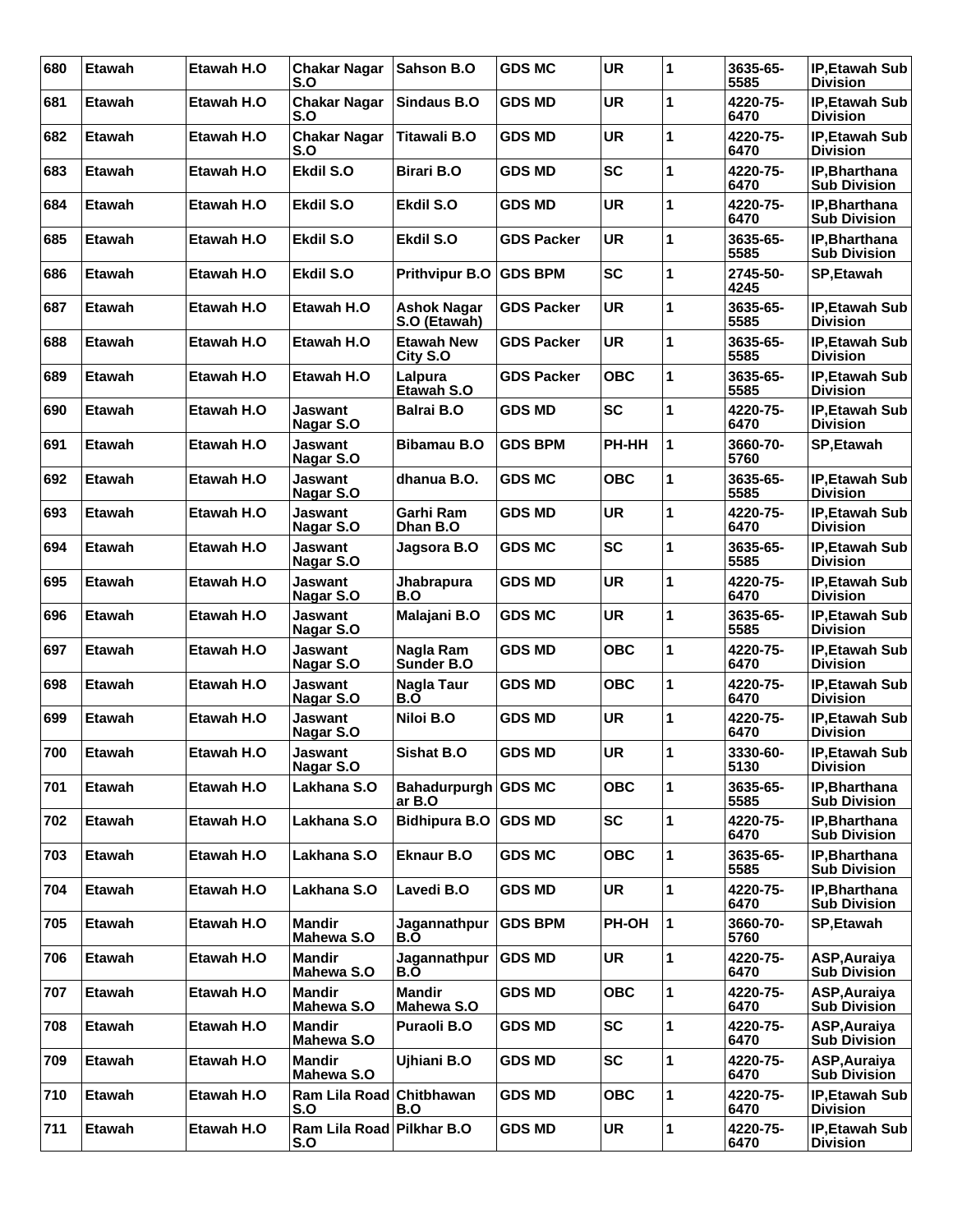| Etawah        | Etawah H.O | Saifai S.O                      | Saifai S.O                         | <b>GDS MD</b>     | PH-OH                                       | 1            | 4220-75-<br>6470 | <b>IP, Etawah Sub</b><br><b>Division</b>           |
|---------------|------------|---------------------------------|------------------------------------|-------------------|---------------------------------------------|--------------|------------------|----------------------------------------------------|
| Etawah        | Etawah H.O | Udi S.O                         | <b>Bahuri B.O</b>                  | <b>GDS MD</b>     | <b>UR</b>                                   | 1            | 4220-75-<br>6470 | <b>IP.Etawah Sub</b><br><b>Division</b>            |
| <b>Etawah</b> | Etawah H.O | Udi S.O                         | <b>Barauli</b><br>Jamunapar<br>B.O | <b>GDS BPM</b>    | <b>SC</b>                                   | 1            | 3660-70-<br>5760 | <b>SP, Etawah</b>                                  |
| Etawah        | Etawah H.O | Udi S.O                         | Garhaita B.O                       | <b>GDS MD</b>     | <b>OBC</b>                                  | 1            | 4220-75-<br>6470 | <b>IP.Etawah Sub</b><br><b>Division</b>            |
| <b>Etawah</b> | Etawah H.O | Udi S.O                         | Gati B.O                           | <b>GDS MD</b>     | <b>SC</b>                                   | 1            | 4220-75-<br>6470 | IP, Etawah Sub<br>Division                         |
| <b>Etawah</b> | Etawah H.O | Udi S.O                         | Jarhauli B.O                       | <b>GDS MD</b>     | <b>UR</b>                                   | 1            | 4220-75-<br>6470 | IP, Etawah Sub<br><b>Division</b>                  |
| <b>Etawah</b> | Etawah H.O | Udi S.O                         | <b>Kamet B.O</b>                   | <b>GDS MD</b>     | <b>SC</b>                                   | 1            | 4220-75-<br>6470 | <b>IP, Etawah Sub</b><br><b>Division</b>           |
| <b>Etawah</b> | Etawah H.O | Udi S.O                         | Pachhayagao<br>n B.O               | <b>GDS MD</b>     | OBC                                         | 1            | 4220-75-<br>6470 | IP, Etawah Sub<br><b>Division</b>                  |
| <b>Etawah</b> | Etawah H.O | Udi S.O                         | Udi S.O                            | <b>GDS MD</b>     | <b>UR</b>                                   | 1            | 4220-75-<br>6470 | <b>IP.Etawah Sub</b><br><b>Division</b>            |
| Jhansi        | Jhansi H.O | <b>Babina Cantt.</b><br>S.O     | <b>Burhpura B.O</b>                | <b>GDS MD</b>     | <b>UR</b>                                   | 1            | 2665-50-<br>4165 | IP, Jhansi<br><b>South Sub</b><br><b>Division</b>  |
| Jhansi        | Jhansi H.O | <b>Babina Cantt.</b><br>S.O     | Ghisauli B.O                       | <b>GDS BPM</b>    | <b>UR</b>                                   | 1            | 2745-50-<br>4245 | SSP, Jhansi                                        |
| <b>Jhansi</b> | Jhansi H.O | <b>Babina Cantt.</b><br>S.O     | Manpura B.O                        | <b>GDS MD</b>     | <b>UR</b>                                   | 1            | 2665-50-<br>4165 | IP, Jhansi<br><b>South Sub</b><br><b>Division</b>  |
| Jhansi        | Jhansi H.O | <b>Baragaon S.O</b><br>(Jhansi) | Jonri Buzurg<br>B.O                | <b>GDS MD</b>     | <b>UR</b>                                   | 1            | 2665-50-<br>4165 | ASP, Jhansi<br><b>North Sub</b><br><b>Division</b> |
| <b>Jhansi</b> | Jhansi H.O | <b>Baragaon S.O</b><br>(Jhansi) | Ujyan B.O                          | <b>GDS MD</b>     | <b>UR</b>                                   | 1            | 2665-50-<br>4165 | ASP, Jhansi<br><b>North Sub</b><br><b>Division</b> |
| <b>Jhansi</b> | Jhansi H.O | <b>Barwasagar</b><br>S.O        | <b>Barwasagar</b><br>S.O           | <b>GDS MD</b>     | <b>OBC</b>                                  | 1            | 2665-50-<br>4165 | IP, Mauranipur<br><b>Sub Division</b>              |
| Jhansi        | Jhansi H.O | <b>Bhattagaon</b><br>S.O        | B.O                                |                   | <b>OBC</b>                                  | 1            | 2745-50-<br>4245 | SSP, Jhansi                                        |
| <b>Jhansi</b> | Jhansi H.O | <b>Bhattagaon</b><br>S.O        | <b>Bhattagaon</b><br>S.O           | <b>GDS MD</b>     | <b>SC</b>                                   | 1            | 2665-50-<br>4165 | ASP, Jhansi<br><b>North Sub</b><br><b>Division</b> |
| Jhansi        | Jhansi H.O | <b>BHEL S.O</b><br>(Jhansi)     | Chamrauwa<br><b>B.O</b>            | <b>GDS BPM</b>    | <b>UR</b>                                   | 1            | 2745-50-<br>4245 | SSP, Jhansi                                        |
| Jhansi        | Jhansi H.O | <b>BHEL S.O</b><br>(Jhansi)     | Khajraha<br><b>Buzurg B.O</b>      | <b>GDS MD</b>     | <b>OBC</b>                                  | 1            | 2665-50-<br>4165 | IP, Jhansi<br>South Sub<br><b>Division</b>         |
| Jhansi        | Jhansi H.O | <b>BHEL S.O</b><br>(Jhansi)     | Khajraha<br>Khurd B.O              | <b>GDS BPM</b>    | <b>UR</b>                                   | 1            | 2745-50-<br>4245 | SSP, Jhansi                                        |
| Jhansi        | Jhansi H.O | <b>BHEL S.O</b><br>(Jhansi)     | Khajraha<br>Khurd B.O              | <b>GDS MD</b>     | PH-HH                                       | $\mathbf{1}$ | 2665-50-<br>4165 | IP, Jhansi<br>South Sub<br><b>Division</b>         |
| Jhansi        | Jhansi H.O | Chirgaon S.O<br>(Jhansi)        | Jaryai B.O                         | <b>GDS MD</b>     | <b>UR</b>                                   | 1            | 2665-50-<br>4165 | ASP, Jhansi<br><b>North Sub</b><br><b>Division</b> |
| Jhansi        | Jhansi H.O | Chirgaon S.O<br>(Jhansi)        |                                    |                   | <b>UR</b>                                   | 1            | 2665-50-<br>4165 | ASP, Jhansi<br><b>North Sub</b><br><b>Division</b> |
| Jhansi        | Jhansi H.O | Chirgaon S.O<br>(Jhansi)        | <b>Ram Nagar</b><br>B.O            | <b>GDS BPM</b>    | <b>UR</b>                                   | 1            | 2745-50-<br>4245 | SSP, Jhansi                                        |
| Jhansi        | Jhansi H.O | Erich S.O                       | Ahiraura B.O                       | <b>GDS BPM</b>    | <b>OBC</b>                                  | 1            | 2745-50-<br>4245 | SSP, Jhansi                                        |
| Jhansi        | Jhansi H.O | Erich S.O                       | Erich S.O                          | <b>GDS MD</b>     | <b>SC</b>                                   | 1            | 2665-50-<br>4165 | IP, Mauranipur<br><b>Sub Division</b>              |
| Jhansi        | Jhansi H.O | Erich S.O                       | Erich S.O                          | <b>GDS Packer</b> | <b>UR</b>                                   | 1            | 2295-45-<br>3695 | IP, Mauranipur<br><b>Sub Division</b>              |
| Jhansi        | Jhansi H.O | Erich S.O                       | <b>Iskil B.O</b>                   | <b>GDS MD</b>     | <b>SC</b>                                   | 1            | 2665-50-<br>4165 | IP, Mauranipur<br><b>Sub Division</b>              |
|               |            |                                 |                                    |                   | Bhagwantpura GDS BPM<br>Karguwan B.O GDS MD |              |                  |                                                    |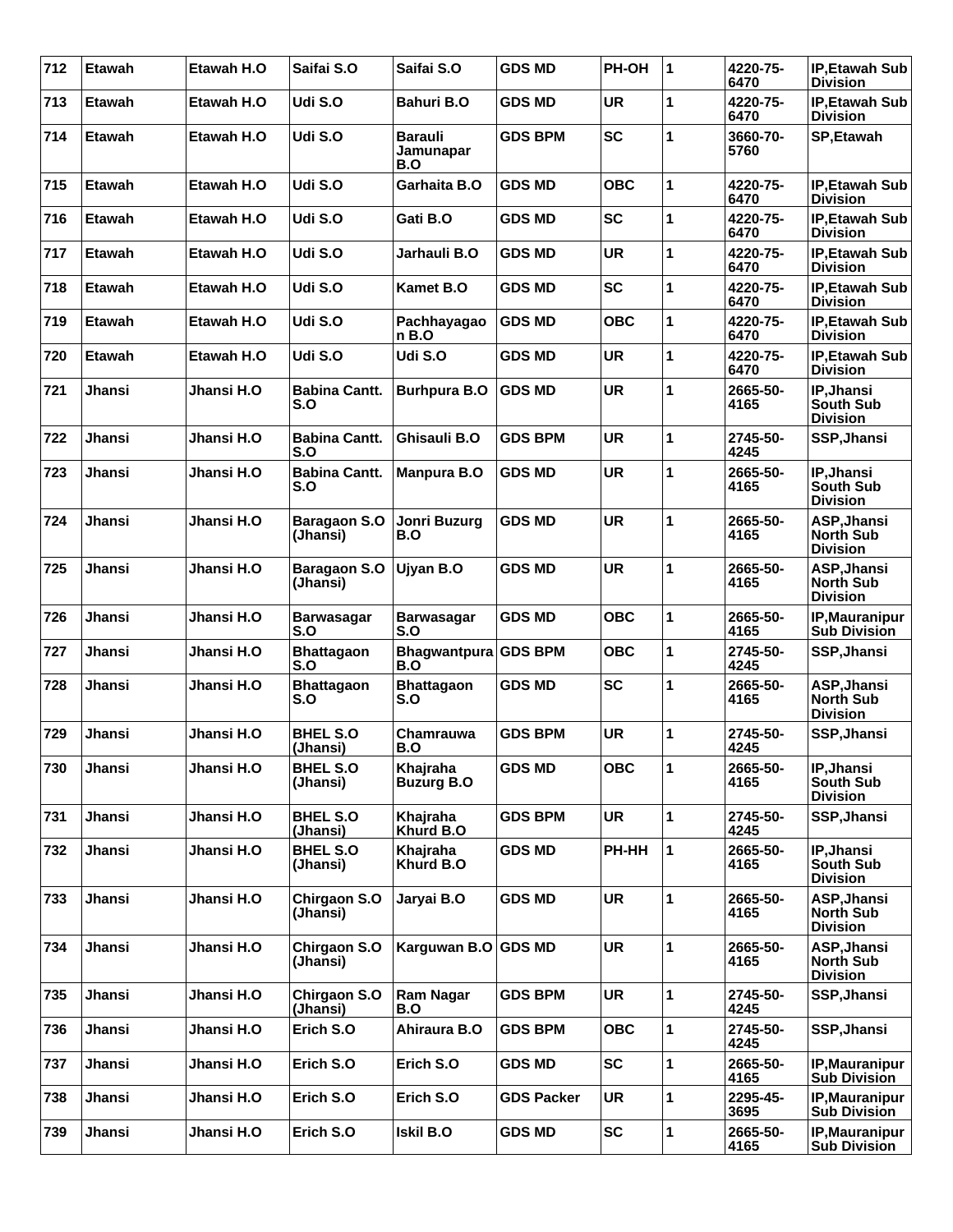| 740 | Jhansi        | Jhansi H.O | Erich S.O                | Labhera B.O                              | <b>GDS MD</b>     | <b>OBC</b> | 1 | 2665-50-<br>4165 | IP, Mauranipur<br><b>Sub Division</b>        |
|-----|---------------|------------|--------------------------|------------------------------------------|-------------------|------------|---|------------------|----------------------------------------------|
| 741 | Jhansi        | Jhansi H.O | Garautha S.O             | Kachir B.O                               | <b>GDS MD</b>     | <b>UR</b>  | 1 | 2665-50-<br>4165 | IP, Mauranipur<br><b>Sub Division</b>        |
| 742 | Jhansi        | Jhansi H.O | Garautha S.O             | Khadaura B.O                             | <b>GDS MD</b>     | <b>UR</b>  | 1 | 2665-50-<br>4165 | <b>IP, Mauranipur</b><br><b>Sub Division</b> |
| 743 | Jhansi        | Jhansi H.O | Garautha S.O             | Simardha B.O                             | <b>GDS BPM</b>    | <b>UR</b>  | 1 | 2745-50-<br>4245 | SSP, Jhansi                                  |
| 744 | <b>Jhansi</b> | Jhansi H.O | Gursarai S.O             | Asta B.O                                 | <b>GDS MD</b>     | <b>UR</b>  | 1 | 2665-50-<br>4165 | <b>IP, Mauranipur</b><br><b>Sub Division</b> |
| 745 | Jhansi        | Jhansi H.O | Gursarai S.O             | Bangra Bangri GDS MD<br>B.O              |                   | <b>OBC</b> | 1 | 2665-50-<br>4165 | <b>IP, Mauranipur</b><br><b>Sub Division</b> |
| 746 | Jhansi        | Jhansi H.O | Gursarai S.O             | Dhanaura B.O                             | <b>GDS MD</b>     | <b>UR</b>  | 1 | 2665-50-<br>4165 | <b>IP, Mauranipur</b><br><b>Sub Division</b> |
| 747 | Jhansi        | Jhansi H.O | Gursarai S.O             | Gokul B.O                                | GDS BPM           | <b>UR</b>  | 1 | 2745-50-<br>4245 | SSP, Jhansi                                  |
| 748 | <b>Jhansi</b> | Jhansi H.O | Gursarai S.O             | Gursarai S.O                             | <b>GDS Packer</b> | <b>OBC</b> | 1 | 2295-45-<br>3695 | <b>IP, Mauranipur</b><br><b>Sub Division</b> |
| 749 | Jhansi        | Jhansi H.O | Gursarai S.O             | Sarsenda B.O                             | <b>GDS BPM</b>    | <b>SC</b>  | 1 | 2745-50-<br>4245 | SSP, Jhansi                                  |
| 750 | Jhansi        | Jhansi H.O | <b>Mauranipur</b><br>S.O | <b>Banka Pahari</b><br>B.O               | <b>GDS MD</b>     | <b>SC</b>  | 1 | 2665-50-<br>4165 | IP, Mauranipur<br><b>Sub Division</b>        |
| 751 | Jhansi        | Jhansi H.O | <b>Mauranipur</b><br>S.O | Bhadarwara<br>B.O                        | <b>GDS MD</b>     | <b>UR</b>  | 1 | 2665-50-<br>4165 | IP, Mauranipur<br><b>Sub Division</b>        |
| 752 | Jhansi        | Jhansi H.O | <b>Mauranipur</b><br>S.O | <b>Bhandra</b><br>Khilara B.O            | GDS BPM           | <b>OBC</b> | 1 | 2745-50-<br>4245 | SSP, Jhansi                                  |
| 753 | Jhansi        | Jhansi H.O | <b>Mauranipur</b><br>S.O | <b>Bhandra</b><br>Khilara B.O            | <b>GDS MD</b>     | <b>UR</b>  | 1 | 2665-50-<br>4165 | IP, Mauranipur<br><b>Sub Division</b>        |
| 754 | Jhansi        | Jhansi H.O | <b>Mauranipur</b><br>S.O | <b>Bhasneh B.O</b>                       | <b>GDS MD</b>     | <b>OBC</b> | 1 | 2665-50-<br>4165 | <b>IP, Mauranipur</b><br><b>Sub Division</b> |
| 755 | Jhansi        | Jhansi H.O | Mauranipur<br>S.O        | <b>Bijaura B.O</b>                       | <b>GDS MD</b>     | <b>SC</b>  | 1 | 2665-50-<br>4165 | IP, Mauranipur<br><b>Sub Division</b>        |
| 756 | <b>Jhansi</b> | Jhansi H.O | <b>Mauranipur</b><br>S.O | Bonda B.O                                | <b>GDS MD</b>     | <b>UR</b>  | 1 | 2665-50-<br>4165 | <b>IP,Mauranipur</b><br><b>Sub Division</b>  |
| 757 | Jhansi        | Jhansi H.O | <b>Mauranipur</b><br>S.O | Dhawakar B.O                             | <b>GDS MD</b>     | <b>UR</b>  | 1 | 2665-50-<br>4165 | <b>IP, Mauranipur</b><br><b>Sub Division</b> |
| 758 | Jhansi        | Jhansi H.O | <b>Mauranipur</b><br>S.O | Eoni B.O                                 | <b>GDS BPM</b>    | <b>UR</b>  | 1 | 2745-50-<br>4245 | SSP, Jhansi                                  |
| 759 | Jhansi        | Jhansi H.O | <b>Mauranipur</b><br>S.O | Haiwatpura<br>B.O                        | <b>GDS MD</b>     | <b>UR</b>  | 1 | 2665-50-<br>4165 | IP, Mauranipur<br><b>Sub Division</b>        |
| 760 | Jhansi        | Jhansi H.O | <b>Mauranipur</b><br>S.O | Itayal B.O                               | <b>GDS MD</b>     | PH-HH      | 1 | 2665-50-<br>4165 | IP, Mauranipur<br><b>Sub Division</b>        |
| 761 | <b>Jhansi</b> | Jhansi H.O | <b>Mauranipur</b><br>S.O | Kakwara B.O                              | <b>GDS MD</b>     | SC         | 1 | 2665-50-<br>4165 | IP, Mauranipur<br><b>Sub Division</b>        |
| 762 | Jhansi        | Jhansi H.O | <b>Mauranipur</b><br>S.O | Kurencha B.O                             | <b>GDS BPM</b>    | <b>UR</b>  | 1 | 2745-50-<br>4245 | SSP, Jhansi                                  |
| 763 | Jhansi        | Jhansi H.O | <b>Mauranipur</b><br>S.O | Kurencha B.O                             | <b>GDS MD</b>     | <b>UR</b>  | 1 | 2665-50-<br>4165 | IP, Mauranipur<br><b>Sub Division</b>        |
| 764 | Jhansi        | Jhansi H.O | <b>Mauranipur</b><br>S.O | Mahewa B.O                               | <b>GDS BPM</b>    | <b>OBC</b> | 1 | 2745-50-<br>4245 | SSP, Jhansi                                  |
| 765 | Jhansi        | Jhansi H.O | <b>Mauranipur</b><br>S.O | Markuan B.O                              | <b>GDS MD</b>     | <b>OBC</b> | 1 | 2665-50-<br>4165 | <b>IP.Mauranipur</b><br><b>Sub Division</b>  |
| 766 | Jhansi        | Jhansi H.O | <b>Mauranipur</b><br>S.O | Patha<br><b>Dhakarwara</b><br><b>B.O</b> | <b>GDS BPM</b>    | <b>SC</b>  | 1 | 2745-50-<br>4245 | SSP, Jhansi                                  |
| 767 | Jhansi        | Jhansi H.O | <b>Mauranipur</b><br>S.O | Patha<br><b>Dhakarwara</b><br>B.O        | <b>GDS MD</b>     | <b>OBC</b> | 1 | 2665-50-<br>4165 | IP, Mauranipur<br><b>Sub Division</b>        |
| 768 | Jhansi        | Jhansi H.O | <b>Mauranipur</b><br>S.O | Roni<br><b>Baragaon B.O</b>              | <b>GDS MD</b>     | <b>UR</b>  | 1 | 2665-50-<br>4165 | <b>IP, Mauranipur</b><br><b>Sub Division</b> |
| 769 | Jhansi        | Jhansi H.O | <b>Mauranipur</b><br>S.O | Rora Bhatpura GDS BPM<br>B.O             |                   | <b>UR</b>  | 1 | 2745-50-<br>4245 | SSP, Jhansi                                  |
| 770 | Jhansi        | Jhansi H.O | <b>Mauranipur</b><br>S.O | Saipura B.O                              | <b>GDS MD</b>     | UR         | 1 | 2665-50-<br>4165 | IP, Mauranipur<br><b>Sub Division</b>        |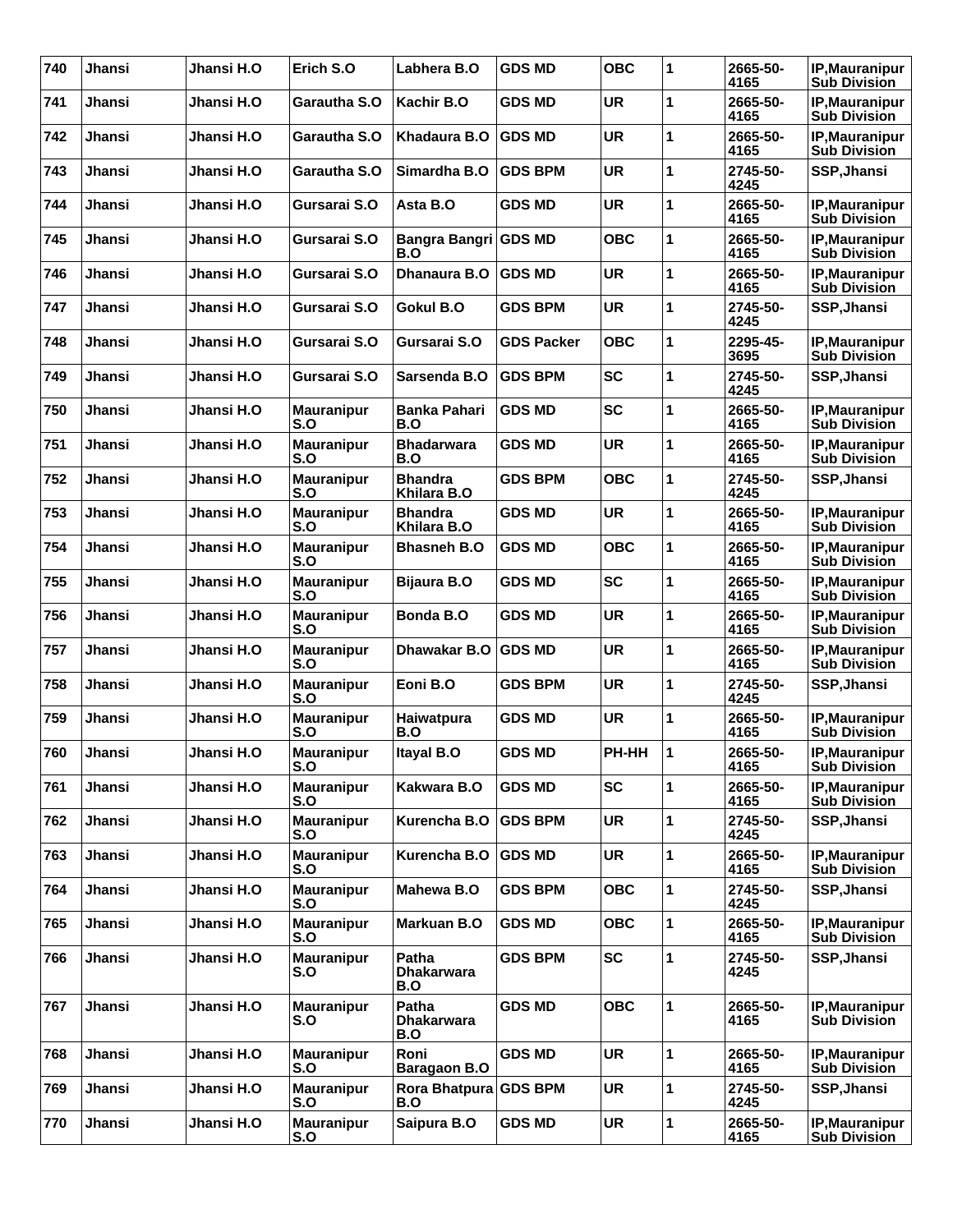| 771 | <b>Jhansi</b> | Jhansi H.O | <b>MIb Medical</b><br>College S.O | Kochha<br><b>Bhanwar B.O</b>      | <b>GDS MD</b>     | <b>OBC</b> | 1            | 2665-50-<br>4165 | ASP, Jhansi<br><b>North Sub</b><br><b>Division</b> |
|-----|---------------|------------|-----------------------------------|-----------------------------------|-------------------|------------|--------------|------------------|----------------------------------------------------|
| 772 | Jhansi        | Jhansi H.O | <b>MIb Medical</b><br>College S.O | <b>MIb Medical</b><br>College S.O | <b>GDS MD</b>     | <b>UR</b>  | 1            | 2665-50-<br>4165 | ASP, Jhansi<br><b>North Sub</b><br><b>Division</b> |
| 773 | Jhansi        | Jhansi H.O | Moth S.O                          | Amrokh B.O                        | <b>GDS MD</b>     | <b>OBC</b> | 1            | 2665-50-<br>4165 | ASP, Jhansi<br><b>North Sub</b><br><b>Division</b> |
| 774 | <b>Jhansi</b> | Jhansi H.O | Moth S.O                          | Atariya B.O                       | <b>GDS MD</b>     | <b>UR</b>  | 1            | 2665-50-<br>4165 | ASP, Jhansi<br>North Sub<br><b>Division</b>        |
| 775 | Jhansi        | Jhansi H.O | Moth S.O                          | <b>Bakuwa</b><br><b>Buzurg</b>    | <b>GDS MD</b>     | <b>SC</b>  | 1            | 2665-50-<br>4165 | ASP, Jhansi<br><b>North Sub</b><br><b>Division</b> |
| 776 | Jhansi        | Jhansi H.O | Moth S.O                          | <b>Belma Kalan</b><br>B.O         | <b>GDS MD</b>     | <b>UR</b>  | 1            | 2665-50-<br>4165 | ASP, Jhansi<br><b>North Sub</b><br><b>Division</b> |
| 777 | Jhansi        | Jhansi H.O | Moth S.O                          | <b>Bharosa B.O</b>                | <b>GDS MD</b>     | <b>OBC</b> | 1            | 2665-50-<br>4165 | ASP, Jhansi<br><b>North Sub</b><br><b>Division</b> |
| 778 | <b>Jhansi</b> | Jhansi H.O | Moth S.O                          | Jaunra B.O                        | <b>GDS MD</b>     | <b>UR</b>  | 1            | 2665-50-<br>4165 | ASP, Jhansi<br>North Sub<br><b>Division</b>        |
| 779 | Jhansi        | Jhansi H.O | Moth S.O                          | Karkos B.O                        | <b>GDS BPM</b>    | <b>UR</b>  | 1            | 2745-50-<br>4245 | SSP, Jhansi                                        |
| 780 | Jhansi        | Jhansi H.O | Moth S.O                          | Karkos B.O                        | GDS MD            | <b>UR</b>  | 1            | 2665-50-<br>4165 | ASP, Jhansi<br><b>North Sub</b><br><b>Division</b> |
| 781 | <b>Jhansi</b> | Jhansi H.O | Moth S.O                          | Kumhariya<br>B.O                  | <b>GDS MD</b>     | <b>SC</b>  | 1            | 2665-50-<br>4165 | ASP, Jhansi<br>North Sub<br><b>Division</b>        |
| 782 | Jhansi        | Jhansi H.O | Moth S.O                          | Kumhrar B.O                       | <b>GDS BPM</b>    | <b>SC</b>  | 1            | 2745-50-<br>4245 | SSP, Jhansi                                        |
| 783 | Jhansi        | Jhansi H.O | Moth S.O                          | Lawan B.O                         | GDS BPM           | <b>OBC</b> | 1            | 2745-50-<br>4245 | SSP, Jhansi                                        |
| 784 | Jhansi        | Jhansi H.O | Moth S.O                          | Moth S.O                          | <b>GDS Packer</b> | <b>OBC</b> | 1            | 2295-45-<br>3695 | ASP, Jhansi<br><b>North Sub</b><br><b>Division</b> |
| 785 | Jhansi        | Jhansi H.O | Moth S.O                          | Pandori B.O                       | <b>GDS MD</b>     | <b>SC</b>  | 1            | 2665-50-<br>4165 | ASP, Jhansi<br><b>North Sub</b><br><b>Division</b> |
| 786 | Jhansi        | Jhansi H.O | Moth S.O                          | Reo B.O                           | <b>GDS MD</b>     | <b>SC</b>  | 1            | 2665-50-<br>4165 | ASP, Jhansi<br><b>North Sub</b><br><b>Division</b> |
| 787 | Jhansi        | Jhansi H.O | Moth S.O                          | Shahjahanpur<br>B.O               | <b>GDS MD</b>     | <b>OBC</b> | 1            | 2665-50-<br>4165 | ASP, Jhansi<br><b>North Sub</b><br><b>Division</b> |
| 788 | Jhansi        | Jhansi H.O | Moth S.O                          | Simiriya B.O                      | <b>GDS MD</b>     | <b>UR</b>  | 1            | 2665-50-<br>4165 | ASP, Jhansi<br><b>North Sub</b><br><b>Division</b> |
| 789 | Jhansi        | Jhansi H.O | Poonchh S.O                       | Amgaon B.O                        | <b>GDS BPM</b>    | <b>UR</b>  | 1            | 2745-50-<br>4245 | SSP, Jhansi                                        |
| 790 | Jhansi        | Jhansi H.O | Poonchh S.O                       | Poonchh S.O                       | <b>GDS MD</b>     | <b>OBC</b> | 1            | 2665-50-<br>4165 | IP, Konch Sub<br><b>Division</b>                   |
| 791 | Jhansi        | Jhansi H.O | Raksa S.O                         | Ambabai B.O                       | <b>GDS BPM</b>    | <b>SC</b>  | 1            | 2745-50-<br>4245 | SSP, Jhansi                                        |
| 792 | Jhansi        | Jhansi H.O | Raksa S.O                         | Ambabai B.O                       | <b>GDS MD</b>     | <b>UR</b>  | 1            | 2665-50-<br>4165 | ASP, Jhansi<br><b>North Sub</b><br><b>Division</b> |
| 793 | Jhansi        | Jhansi H.O | Raksa S.O                         | Rajapur B.O                       | <b>GDS MD</b>     | <b>UR</b>  | 1            | 2665-50-<br>4165 | ASP, Jhansi<br><b>North Sub</b><br><b>Division</b> |
| 794 | Jhansi        | Jhansi H.O | Raksa S.O                         | Raksa S.O                         | <b>GDS Packer</b> | PH-OH      | $\mathbf{1}$ | 2295-45-<br>3695 | ASP, Jhansi<br><b>North Sub</b><br><b>Division</b> |
| 795 | Jhansi        | Jhansi H.O | <b>Ranipur S.O</b><br>(Jhansi)    | Kachneo B.O                       | <b>GDS MD</b>     | UR         | 1            | 2665-50-<br>4165 | IP, Mauranipur<br><b>Sub Division</b>              |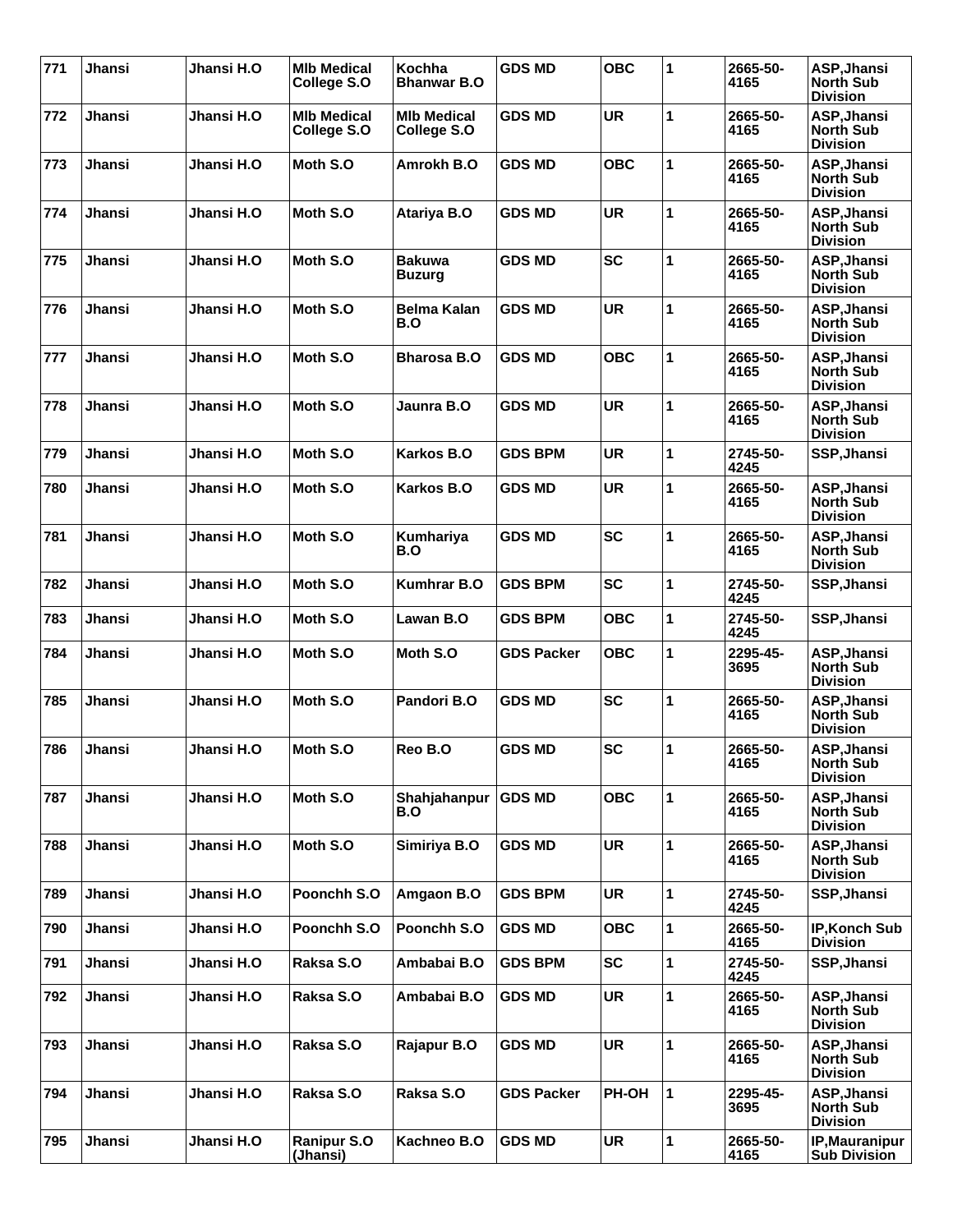| 796 | Jhansi        | Jhansi H.O          | <b>Ranipur S.O</b><br>(Jhansi)  | Khisni Buzurg<br>B.O            | <b>GDS MD</b>  | <b>SC</b>  | 1                       | 2665-50-<br>4165 | IP, Mauranipur<br><b>Sub Division</b>              |
|-----|---------------|---------------------|---------------------------------|---------------------------------|----------------|------------|-------------------------|------------------|----------------------------------------------------|
| 797 | Jhansi        | Jhansi H.O          | <b>Ranipur S.O</b><br>(Jhansi)  | Sakrar B.O                      | <b>GDS MD</b>  | <b>OBC</b> | 1                       | 2665-50-<br>4165 | IP, Mauranipur<br><b>Sub Division</b>              |
| 798 | <b>Jhansi</b> | Jhansi H.O          | <b>Samthar S.O</b>              | Chirgaon<br>Khurd B.O           | <b>GDS MD</b>  | <b>UR</b>  | 1                       | 2665-50-<br>4165 | IP, Konch Sub<br><b>Division</b>                   |
| 799 | Jhansi        | Jhansi H.O          | <b>Samthar S.O</b>              | <b>Samthar S.O</b>              | <b>GDS MD</b>  | <b>UR</b>  | 1                       | 2665-50-<br>4165 | IP, Konch Sub<br>Division                          |
| 800 | Jhansi        | Jhansi H.O          | Sipri Bazar<br>S.O              | Garhiagaon<br>B.O               | <b>GDS MD</b>  | <b>OBC</b> | 1                       | 2665-50-<br>4165 | ASP, Jhansi<br><b>North Sub</b><br><b>Division</b> |
| 801 | Jhansi        | Jhansi H.O          | Sipri Bazar<br>S.O              | <b>Lal Kurti</b><br>Bazar B.O   | <b>GDS BPM</b> | <b>UR</b>  | 1                       | 2745-50-<br>4245 | SSP, Jhansi                                        |
| 802 | Jhansi        | Jhansi H.O          | <b>Tori Fatehpur</b><br>S.O     | <b>Barhwar B.O</b>              | <b>GDS MD</b>  | <b>UR</b>  | 1                       | 2665-50-<br>4165 | IP, Mauranipur<br><b>Sub Division</b>              |
| 803 | Jhansi        | Jhansi H.O          | <b>Tori Fatehpur</b><br>S.O     | Pandwaha<br>B.O                 | <b>GDS MD</b>  | <b>UR</b>  | 1                       | 2665-50-<br>4165 | IP, Mauranipur<br><b>Sub Division</b>              |
| 804 | Jhansi        | Jhansi H.O          | <b>Tori Fatehpur</b><br>S.O     | Pasaura B.O                     | <b>GDS MD</b>  | <b>UR</b>  | 1                       | 2665-50-<br>4165 | IP, Mauranipur<br><b>Sub Division</b>              |
| 805 | Jhansi        | <b>Lalitpur H.O</b> | <b>Banpur S.O</b><br>(Lalitpur) | <b>Banpur S.O</b><br>(Lalitpur) | <b>GDS MD</b>  | <b>UR</b>  | 1                       | 2665-50-<br>4165 | <b>ASP, Lalitpur</b><br><b>Sub Division</b>        |
| 806 | Jhansi        | <b>Lalitpur H.O</b> | <b>Banpur S.O</b><br>(Lalitpur) | Pura Kakdari<br>B.O             | <b>GDS MD</b>  | <b>UR</b>  | 1                       | 2665-50-<br>4165 | <b>ASP, Lalitpur</b><br><b>Sub Division</b>        |
| 807 | Jhansi        | <b>Lalitpur H.O</b> | <b>Banpur S.O</b><br>(Lalitpur) | Sunwaha B.O                     | <b>GDS BPM</b> | PH-HH      | 1                       | 2745-50-<br>4245 | SSP, Jhansi                                        |
| 808 | Jhansi        | <b>Lalitpur H.O</b> | <b>Banpur S.O</b><br>(Lalitpur) | Sunwaha B.O                     | <b>GDS MD</b>  | <b>OBC</b> | 1                       | 2665-50-<br>4165 | <b>ASP, Lalitpur</b><br><b>Sub Division</b>        |
| 809 | Jhansi        | <b>Lalitpur H.O</b> | <b>Banpur S.O</b><br>(Lalitpur) | Udaipura B.O                    | <b>GDS BPM</b> | <b>SC</b>  | 1                       | 2745-50-<br>4245 | SSP, Jhansi                                        |
| 810 | Jhansi        | <b>Lalitpur H.O</b> | Bansi S.O<br>(Lalitpur)         | Asaupura B.O                    | <b>GDS BPM</b> | <b>OBC</b> | 1                       | 2745-50-<br>4245 | SSP, Jhansi                                        |
| 811 | Jhansi        | <b>Lalitpur H.O</b> | <b>Bansi S.O</b><br>(Lalitpur)  | Asaupura B.O                    | <b>GDS MD</b>  | <b>UR</b>  | 1                       | 2665-50-<br>4165 | IP, Jhansi<br>South Sub<br><b>Division</b>         |
| 812 | Jhansi        | <b>Lalitpur H.O</b> | <b>Bansi S.O</b><br>(Lalitpur)  | <b>Bansi S.O</b><br>(Lalitpur)  | <b>GDS MD</b>  | <b>OBC</b> | $\overline{\mathbf{2}}$ | 2665-50-<br>4165 | IP, Jhansi<br><b>South Sub</b><br><b>Division</b>  |
| 813 | <b>Jhansi</b> | <b>Lalitpur H.O</b> | <b>Bansi S.O</b><br>(Lalitpur)  | <b>Basatguwan</b><br>B.O        | <b>GDS BPM</b> | <b>UR</b>  | 1                       | 2745-50-<br>4245 | SSP, Jhansi                                        |
| 814 | Jhansi        | <b>Lalitpur H.O</b> | <b>Bansi S.O</b><br>(Lalitpur)  | Deoran B.O                      | <b>GDS MD</b>  | <b>SC</b>  | 1                       | 2665-50-<br>4165 | IP, Jhansi<br>South Sub<br><b>Division</b>         |
| 815 | Jhansi        | <b>Lalitpur H.O</b> | <b>Bansi S.O</b><br>(Lalitpur)  | Gadiya B.O                      | <b>GDS BPM</b> | <b>OBC</b> | 1                       | 2745-50-<br>4245 | SSP, Jhansi                                        |
| 816 | Jhansi        | <b>Lalitpur H.O</b> | Bansi S.O<br>(Lalitpur)         | Gadiya B.O                      | <b>GDS MD</b>  | <b>SC</b>  | 1                       | 2665-50-<br>4165 | IP, Jhansi<br>South Sub<br><b>Division</b>         |
| 817 | Jhansi        | <b>Lalitpur H.O</b> | Bansi S.O<br>(Lalitpur)         | Muhara B.O                      | <b>GDS MD</b>  | <b>UR</b>  | 1                       | 2665-50-<br>4165 | IP, Jhansi<br>South Sub<br><b>Division</b>         |
| 818 | Jhansi        | <b>Lalitpur H.O</b> | Barh S.O<br>(Lalitpur)          | Baghaura B.O                    | <b>GDS MD</b>  | <b>UR</b>  | 1                       | 2665-50-<br>4165 | IP, Jhansi<br>South Sub<br><b>Division</b>         |
| 819 | Jhansi        | <b>Lalitpur H.O</b> | Barh S.O<br>(Lalitpur)          | <b>Bamhori</b><br>Khandet B.O   | <b>GDS BPM</b> | <b>SC</b>  | 1                       | 2745-50-<br>4245 | SSP, Jhansi                                        |
| 820 | Jhansi        | <b>Lalitpur H.O</b> | Barh S.O<br>(Lalitpur)          | <b>Baroda Daang</b><br>B.O      | <b>GDS MD</b>  | <b>SC</b>  | 1                       | 2665-50-<br>4165 | IP, Jhansi<br>South Sub<br><b>Division</b>         |
| 821 | Jhansi        | <b>Lalitpur H.O</b> | Barh S.O<br>(Lalitpur)          | <b>Bhailoni Lodh</b><br>B.O     | <b>GDS MD</b>  | <b>UR</b>  | 1                       | 2665-50-<br>4165 | IP, Jhansi<br>South Sub<br><b>Division</b>         |
| 822 | Jhansi        | <b>Lalitpur H.O</b> | Barh S.O<br>(Lalitpur)          | Dasrara B.O                     | <b>GDS BPM</b> | <b>UR</b>  | 1                       | 2745-50-<br>4245 | SSP, Jhansi                                        |
| 823 | Jhansi        | <b>Lalitpur H.O</b> | Barh S.O<br>(Lalitpur)          | Nagara B.O                      | <b>GDS MD</b>  | <b>UR</b>  | 1                       | 2665-50-<br>4165 | IP, Jhansi<br><b>South Sub</b><br><b>Division</b>  |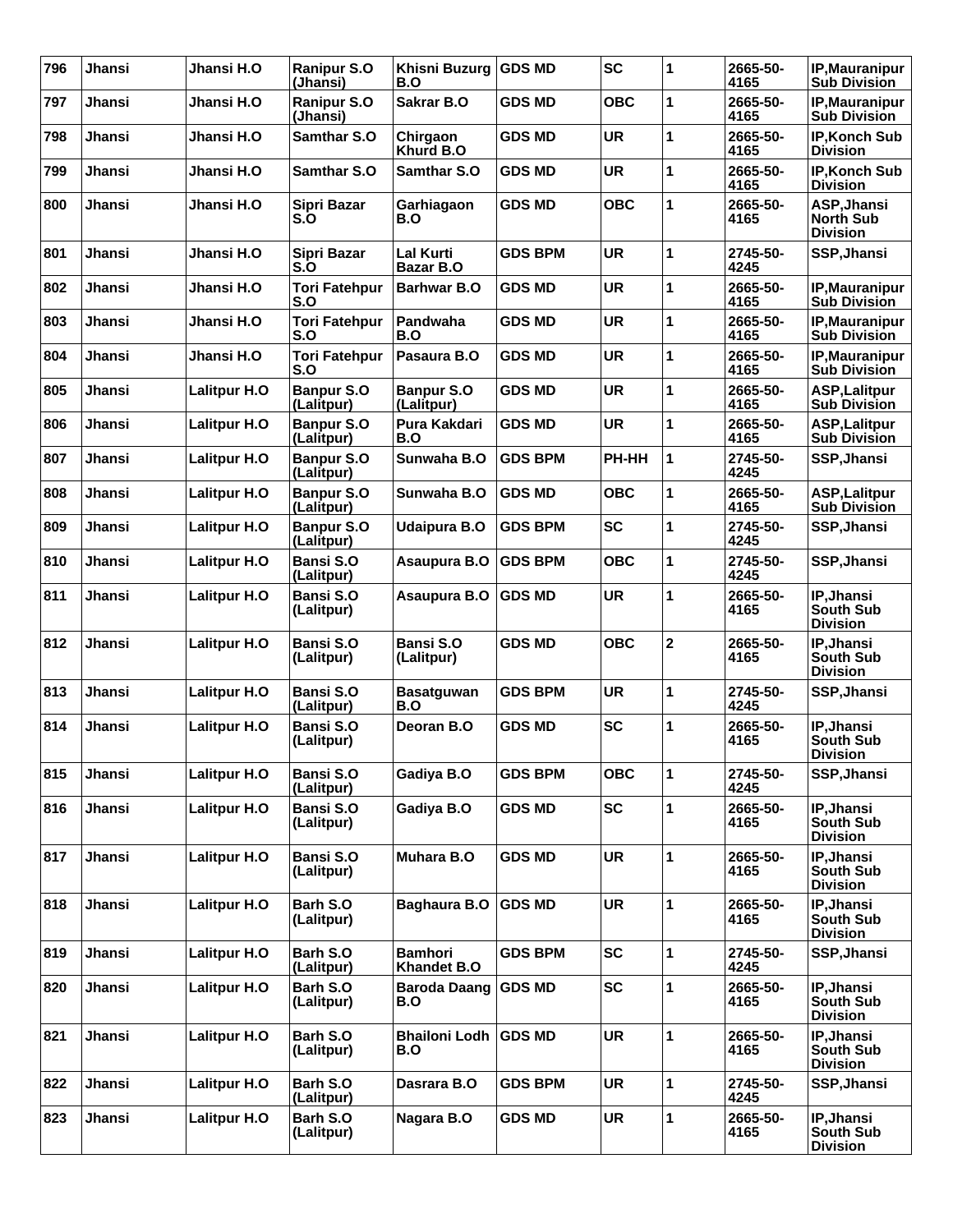| 824 | Jhansi        | <b>Lalitpur H.O</b> | Jakhaura S.O        | Baroda Swami GDS MD<br>B.O                    |                   | <b>UR</b>  | 1 | 2665-50-<br>4165 | IP, Jhansi<br><b>South Sub</b><br><b>Division</b> |
|-----|---------------|---------------------|---------------------|-----------------------------------------------|-------------------|------------|---|------------------|---------------------------------------------------|
| 825 | Jhansi        | <b>Lalitpur H.O</b> | Jakhaura S.O        | Ghisauli B.O                                  | <b>GDS MD</b>     | <b>SC</b>  | 1 | 2665-50-<br>4165 | IP, Jhansi<br>South Sub<br><b>Division</b>        |
| 826 | <b>Jhansi</b> | <b>Lalitpur H.O</b> | Jakhaura S.O        | <b>Kisalwans B.O</b>                          | <b>GDS MD</b>     | <b>UR</b>  | 1 | 2665-50-<br>4165 | IP, Jhansi<br><b>South Sub</b><br><b>Division</b> |
| 827 | <b>Jhansi</b> | <b>Lalitpur H.O</b> | Jakhaura S.O        | <b>Pipra Raipur</b><br>B.O                    | <b>GDS MD</b>     | <b>UR</b>  | 1 | 2665-50-<br>4165 | IP, Jhansi<br>South Sub<br><b>Division</b>        |
| 828 | Jhansi        | <b>Lalitpur H.O</b> | Jakhaura S.O        | Sirsi B.O                                     | <b>GDS BPM</b>    | <b>SC</b>  | 1 | 2745-50-<br>4245 | SSP, Jhansi                                       |
| 829 | <b>Jhansi</b> | <b>Lalitpur H.O</b> | Jakhaura S.O        | Sirsi B.O                                     | <b>GDS MD</b>     | <b>OBC</b> | 1 | 2665-50-<br>4165 | IP, Jhansi<br><b>South Sub</b><br><b>Division</b> |
| 830 | <b>Jhansi</b> | <b>Lalitpur H.O</b> | <b>Lalitpur H.O</b> | Chadhraoo<br>B.O                              | <b>GDS MD</b>     | <b>OBC</b> | 1 | 2665-50-<br>4165 | <b>ASP, Lalitpur</b><br><b>Sub Division</b>       |
| 831 | Jhansi        | <b>Lalitpur H.O</b> | <b>Lalitpur H.O</b> | Dailwara B.O                                  | <b>GDS MD</b>     | <b>UR</b>  | 1 | 2665-50-<br>4165 | <b>ASP, Lalitpur</b><br><b>Sub Division</b>       |
| 832 | Jhansi        | <b>Lalitpur H.O</b> | <b>Lalitpur H.O</b> | Daoni B.O                                     | <b>GDS BPM</b>    | <b>UR</b>  | 1 | 2745-50-<br>4245 | SSP, Jhansi                                       |
| 833 | <b>Jhansi</b> | <b>Lalitpur H.O</b> | <b>Lalitpur H.O</b> | Ghatwar B.O                                   | <b>GDS MD</b>     | <b>SC</b>  | 1 | 2665-50-<br>4165 | <b>ASP, Lalitpur</b><br><b>Sub Division</b>       |
| 834 | <b>Jhansi</b> | <b>Lalitpur H.O</b> | <b>Lalitpur H.O</b> | Jamuniya B.O                                  | <b>GDS MD</b>     | UR         | 1 | 2665-50-<br>4165 | <b>ASP, Lalitpur</b><br><b>Sub Division</b>       |
| 835 | Jhansi        | <b>Lalitpur H.O</b> | <b>Lalitpur H.O</b> | Kachnauda<br>Kalan B.O                        | <b>GDS MD</b>     | <b>UR</b>  | 1 | 2665-50-<br>4165 | <b>ASP, Lalitpur</b><br><b>Sub Division</b>       |
| 836 | Jhansi        | <b>Lalitpur H.O</b> | <b>Lalitpur H.O</b> | Kalyanpura<br>B.O                             | <b>GDS MD</b>     | <b>UR</b>  | 1 | 2665-50-<br>4165 | <b>ASP, Lalitpur</b><br><b>Sub Division</b>       |
| 837 | Jhansi        | <b>Lalitpur H.O</b> | <b>Lalitpur H.O</b> | Khiriya<br><b>Chhatara B.O</b>                | <b>GDS BPM</b>    | <b>OBC</b> | 1 | 2745-50-<br>4245 | SSP, Jhansi                                       |
| 838 | Jhansi        | <b>Lalitpur H.O</b> | <b>Lalitpur H.O</b> | Khiriya<br>Chhatara B.O                       | <b>GDS MD</b>     | <b>UR</b>  | 1 | 2665-50-<br>4165 | <b>ASP, Lalitpur</b><br><b>Sub Division</b>       |
| 839 | Jhansi        | <b>Lalitpur H.O</b> | <b>Lalitpur H.O</b> | <b>Lalitpur H.O</b>                           | <b>GDS MD</b>     | <b>OBC</b> | 1 | 2665-50-<br>4165 | <b>ASP, Lalitpur</b><br><b>Sub Division</b>       |
| 840 | <b>Jhansi</b> | <b>Lalitpur H.O</b> | <b>Lalitpur H.O</b> | <b>Lalitpur H.O</b>                           | <b>GDS MD</b>     | <b>UR</b>  | 1 | 2665-50-<br>4165 | <b>ASP.Lalitpur</b><br><b>Sub Division</b>        |
| 841 | Jhansi        | <b>Lalitpur H.O</b> | <b>Lalitpur H.O</b> | <b>Masaura</b><br>Khurd B.O                   | GDS BPM           | <b>OBC</b> | 1 | 2745-50-<br>4245 | SSP, Jhansi                                       |
| 842 | Jhansi        | <b>Lalitpur H.O</b> | <b>Lalitpur H.O</b> | Padna B.O                                     | <b>GDS BPM</b>    | <b>OBC</b> | 1 | 2745-50-<br>4245 | SSP, Jhansi                                       |
| 843 | Jhansi        | <b>Lalitpur H.O</b> | Lalitpur H.O        | Tera B.O                                      | <b>GDS BPM</b>    | UR         | 1 | 2745-50-<br>4245 | SSP, Jhansi                                       |
| 844 | Jhansi        | <b>Lalitpur H.O</b> | Madawra S.O         | <b>Dhauri Sagar</b><br>B.O                    | <b>GDS BPM</b>    | <b>UR</b>  | 1 | 2745-50-<br>4245 | SSP, Jhansi                                       |
| 845 | Jhansi        | <b>Lalitpur H.O</b> | Madawra S.O         | Dhawa B.O                                     | <b>GDS MD</b>     | <b>OBC</b> | 1 | 2665-50-<br>4165 | <b>ASP, Lalitpur</b><br><b>Sub Division</b>       |
| 846 | Jhansi        | Lalitpur H.O        | Madawra S.O         | Didonia B.O                                   | <b>GDS MD</b>     | SC         | 1 | 2665-50-<br>4165 | <b>ASP, Lalitpur</b><br><b>Sub Division</b>       |
| 847 | Jhansi        | <b>Lalitpur H.O</b> | Madawra S.O         | Madawra S.O                                   | <b>GDS Packer</b> | <b>UR</b>  | 1 | 2295-45-<br>3695 | <b>ASP, Lalitpur</b><br><b>Sub Division</b>       |
| 848 | Jhansi        | <b>Lalitpur H.O</b> | Madawra S.O         | Saidpur B.O                                   | <b>GDS MD</b>     | <b>UR</b>  | 1 | 2665-50-<br>4165 | <b>ASP, Lalitpur</b><br><b>Sub Division</b>       |
| 849 | Jhansi        | <b>Lalitpur H.O</b> | <b>Mahroni S.O</b>  | <b>Bamhori</b><br><b>Bahadur</b><br>Singh B.O | <b>GDS BPM</b>    | ОВС        | 1 | 2745-50-<br>4245 | SSP, Jhansi                                       |
| 850 | Jhansi        | <b>Lalitpur H.O</b> | <b>Mahroni S.O</b>  | <b>Bamhori</b><br><b>Bahadur</b><br>Singh B.O | <b>GDS MD</b>     | <b>SC</b>  | 1 | 2665-50-<br>4165 | <b>ASP, Lalitpur</b><br><b>Sub Division</b>       |
| 851 | Jhansi        | <b>Lalitpur H.O</b> | <b>Mahroni S.O</b>  | Khajuriya B.O                                 | <b>GDS MD</b>     | <b>SC</b>  | 1 | 2665-50-<br>4165 | <b>ASP, Lalitpur</b><br><b>Sub Division</b>       |
| 852 | Jhansi        | <b>Lalitpur H.O</b> | <b>Mahroni S.O</b>  | <b>Khiriya</b><br>Latkanju B.O                | <b>GDS BPM</b>    | <b>SC</b>  | 1 | 2745-50-<br>4245 | SSP, Jhansi                                       |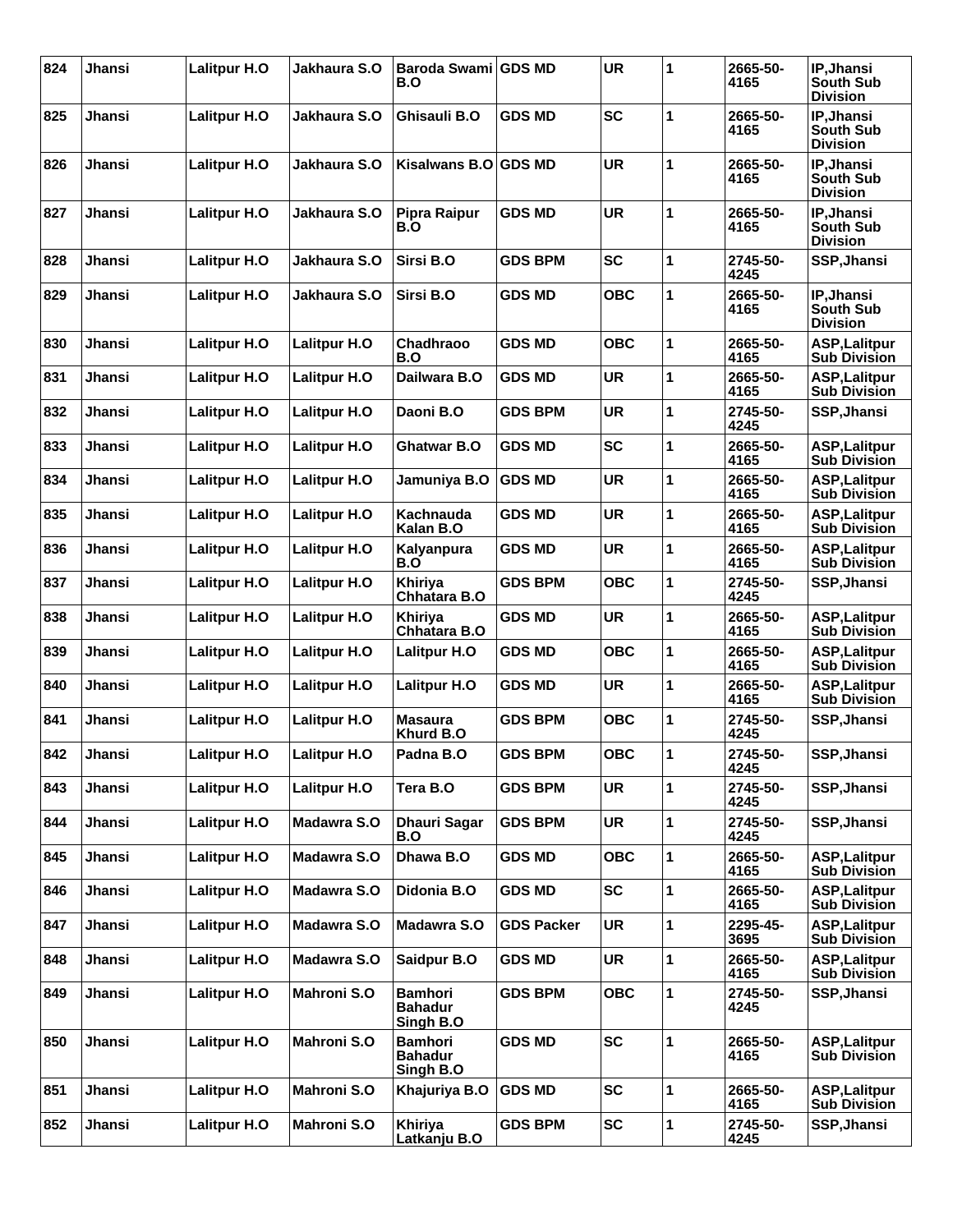| 853 | Jhansi        | <b>Lalitpur H.O</b> | <b>Mahroni S.O</b>                       | <b>Khiriya</b><br>Latkanju B.O           | <b>GDS MD</b>     | <b>UR</b>  | 1            | 2665-50-<br>4165 | <b>ASP, Lalitpur</b><br><b>Sub Division</b>       |
|-----|---------------|---------------------|------------------------------------------|------------------------------------------|-------------------|------------|--------------|------------------|---------------------------------------------------|
| 854 | <b>Jhansi</b> | <b>Lalitpur H.O</b> | <b>Mahroni S.O</b>                       | Kumheri B.O                              | <b>GDS BPM</b>    | <b>UR</b>  | 1            | 2745-50-<br>4245 | SSP, Jhansi                                       |
| 855 | Jhansi        | <b>Lalitpur H.O</b> | <b>Mahroni S.O</b>                       | Nainwara B.O                             | <b>GDS MD</b>     | <b>OBC</b> | 1            | 2665-50-<br>4165 | <b>ASP, Lalitpur</b><br><b>Sub Division</b>       |
| 856 | Jhansi        | <b>Lalitpur H.O</b> | <b>Mahroni S.O</b>                       | Patha B.O                                | <b>GDS BPM</b>    | <b>UR</b>  | 1            | 2745-50-<br>4245 | SSP, Jhansi                                       |
| 857 | <b>Jhansi</b> | <b>Lalitpur H.O</b> | <b>Mahroni S.O</b>                       | Patha B.O                                | <b>GDS MD</b>     | <b>OBC</b> | 1            | 2665-50-<br>4165 | <b>ASP, Lalitpur</b><br><b>Sub Division</b>       |
| 858 | Jhansi        | <b>Lalitpur H.O</b> | <b>Mahroni S.O</b>                       | Silawan B.O                              | <b>GDS MD</b>     | <b>UR</b>  | 1            | 2665-50-<br>4165 | <b>ASP, Lalitpur</b><br><b>Sub Division</b>       |
| 859 | Jhansi        | <b>Lalitpur H.O</b> | <b>Mahroni S.O</b>                       | Sindwaha B.O                             | <b>GDS MD</b>     | UR         | 1            | 2665-50-<br>4165 | <b>ASP, Lalitpur</b><br><b>Sub Division</b>       |
| 860 | Jhansi        | <b>Lalitpur H.O</b> | Narahat S.O                              | Dongra Khurd<br>B.O                      | <b>GDS MD</b>     | <b>UR</b>  | 1            | 2665-50-<br>4165 | <b>ASP, Lalitpur</b><br><b>Sub Division</b>       |
| 861 | Jhansi        | <b>Lalitpur H.O</b> | <b>Narahat S.O</b>                       | <b>Mahauli B.O</b>                       | <b>GDS MD</b>     | <b>OBC</b> | 1            | 2665-50-<br>4165 | <b>ASP, Lalitpur</b><br><b>Sub Division</b>       |
| 862 | Jhansi        | <b>Lalitpur H.O</b> | Narahat S.O                              | Narahat S.O                              | <b>GDS Packer</b> | <b>UR</b>  | 1            | 2295-45-<br>3695 | <b>ASP, Lalitpur</b><br><b>Sub Division</b>       |
| 863 | <b>Jhansi</b> | <b>Lalitpur H.O</b> | Narahat S.O                              | Paraul B.O                               | <b>GDS MD</b>     | <b>UR</b>  | 1            | 2665-50-<br>4165 | <b>ASP, Lalitpur</b><br><b>Sub Division</b>       |
| 864 | Jhansi        | <b>Lalitpur H.O</b> | Narahat S.O                              | Patna B.O                                | <b>GDS MD</b>     | <b>UR</b>  | 1            | 2665-50-<br>4165 | <b>ASP, Lalitpur</b><br><b>Sub Division</b>       |
| 865 | Jhansi        | <b>Lalitpur H.O</b> | <b>Rajghat Dam</b><br>Project S.O        | Deori B.O                                | <b>GDS MD</b>     | <b>OBC</b> | 1            | 2665-50-<br>4165 | <b>ASP, Lalitpur</b><br><b>Sub Division</b>       |
| 866 | Jhansi        | <b>Lalitpur H.O</b> | <b>Rajghat Dam</b><br><b>Project S.O</b> | Lagaun B.O                               | <b>GDS MD</b>     | <b>SC</b>  | 1            | 2665-50-<br>4165 | <b>ASP, Lalitpur</b><br><b>Sub Division</b>       |
| 867 | Jhansi        | <b>Lalitpur H.O</b> | <b>Rajghat Dam</b><br><b>Project S.O</b> | <b>Rajghat Dam</b><br><b>Project S.O</b> | <b>GDS MD</b>     | <b>SC</b>  | 1            | 2665-50-<br>4165 | <b>ASP, Lalitpur</b><br><b>Sub Division</b>       |
| 868 | Jhansi        | <b>Lalitpur H.O</b> | <b>Rajghat Dam</b><br>Project S.O        | Thanwara B.O                             | <b>GDS BPM</b>    | <b>SC</b>  | 1            | 2745-50-<br>4245 | SSP, Jhansi                                       |
| 869 | <b>Jhansi</b> | <b>Lalitpur H.O</b> | Rajghat Dam<br>Project S.O               | Thanwara B.O                             | <b>GDS MD</b>     | PH-HH      | 1            | 2665-50-<br>4165 | <b>ASP, Lalitpur</b><br><b>Sub Division</b>       |
| 870 | Jhansi        | <b>Lalitpur H.O</b> | Talbehat S.O                             | <b>Bamhori Sarr</b><br>B.O               | <b>GDS MD</b>     | <b>UR</b>  | 1            | 2665-50-<br>4165 | IP, Jhansi<br>South Sub<br><b>Division</b>        |
| 871 | Jhansi        | <b>Lalitpur H.O</b> | Talbehat S.O                             | Pawa B.O                                 | <b>GDS MD</b>     | <b>UR</b>  | 1            | 2665-50-<br>4165 | IP, Jhansi<br><b>South Sub</b><br><b>Division</b> |
| 872 | Jhansi        | <b>Lalitpur H.O</b> | Talbehat S.O                             | Rajawan B.O                              | <b>GDS BPM</b>    | <b>UR</b>  | 1            | 2745-50-<br>4245 | SSP, Jhansi                                       |
| 873 | Jhansi        | <b>Lalitpur H.O</b> | Talbehat S.O                             | Rajawan B.O                              | <b>GDS MD</b>     | <b>OBC</b> | 1            | 2665-50-<br>4165 | IP, Jhansi<br><b>South Sub</b><br><b>Division</b> |
| 874 | Jhansi        | Orai H.O            | Ait S.O                                  | Ait S.O                                  | <b>GDS MC</b>     | PH-HH      | $\mathbf{1}$ | 2295-45-<br>3695 | IP, Konch Sub<br><b>Division</b>                  |
| 875 | Jhansi        | Orai H.O            | Ait S.O                                  | <b>Birguwan</b><br>Khurd B.O             | <b>GDS BPM</b>    | <b>OBC</b> | 1            | 2745-50-<br>4245 | SSP, Jhansi                                       |
| 876 | Jhansi        | Orai H.O            | Ait S.O                                  | Dhagwan<br>Kalan B.O                     | <b>GDS MD</b>     | UR         | 1            | 2665-50-<br>4165 | IP, Konch Sub<br><b>Division</b>                  |
| 877 | Jhansi        | Orai H.O            | Ait S.O                                  | Somai B.O                                | <b>GDS MD</b>     | <b>UR</b>  | 1            | 2665-50-<br>4165 | IP, Konch Sub<br><b>Division</b>                  |
| 878 | Jhansi        | Orai H.O            | Ata S.O                                  | Ata S.O                                  | <b>GDS Packer</b> | <b>SC</b>  | 1            | 2295-45-<br>3695 | <b>ASP, Orai Sub</b><br><b>Division</b>           |
| 879 | Jhansi        | Orai H.O            | Ata S.O                                  | Imiliya Buzurg<br>B.O                    | <b>GDS BPM</b>    | UR         | 1            | 2745-50-<br>4245 | SSP, Jhansi                                       |
| 880 | Jhansi        | Orai H.O            | Ata S.O                                  | Karamchandp<br>ur B.O                    | <b>GDS BPM</b>    | <b>UR</b>  | 1            | 2745-50-<br>4245 | SSP, Jhansi                                       |
| 881 | Jhansi        | Orai H.O            | Ata S.O                                  | Parasan B.O                              | <b>GDS MD</b>     | <b>UR</b>  | 1            | 2665-50-<br>4165 | <b>ASP, Orai Sub</b><br><b>Division</b>           |
| 882 | Jhansi        | Orai H.O            | Ata S.O                                  | Sandhi B.O                               | <b>GDS BPM</b>    | <b>OBC</b> | 1            | 2745-50-<br>4245 | SSP, Jhansi                                       |
| 883 | Jhansi        | Orai H.O            | Ata S.O                                  | Usargaon B.O                             | <b>GDS MD</b>     | <b>OBC</b> | 1            | 2665-50-<br>4165 | ASP, Orai Sub<br><b>Division</b>                  |
|     |               |                     |                                          |                                          |                   |            |              |                  |                                                   |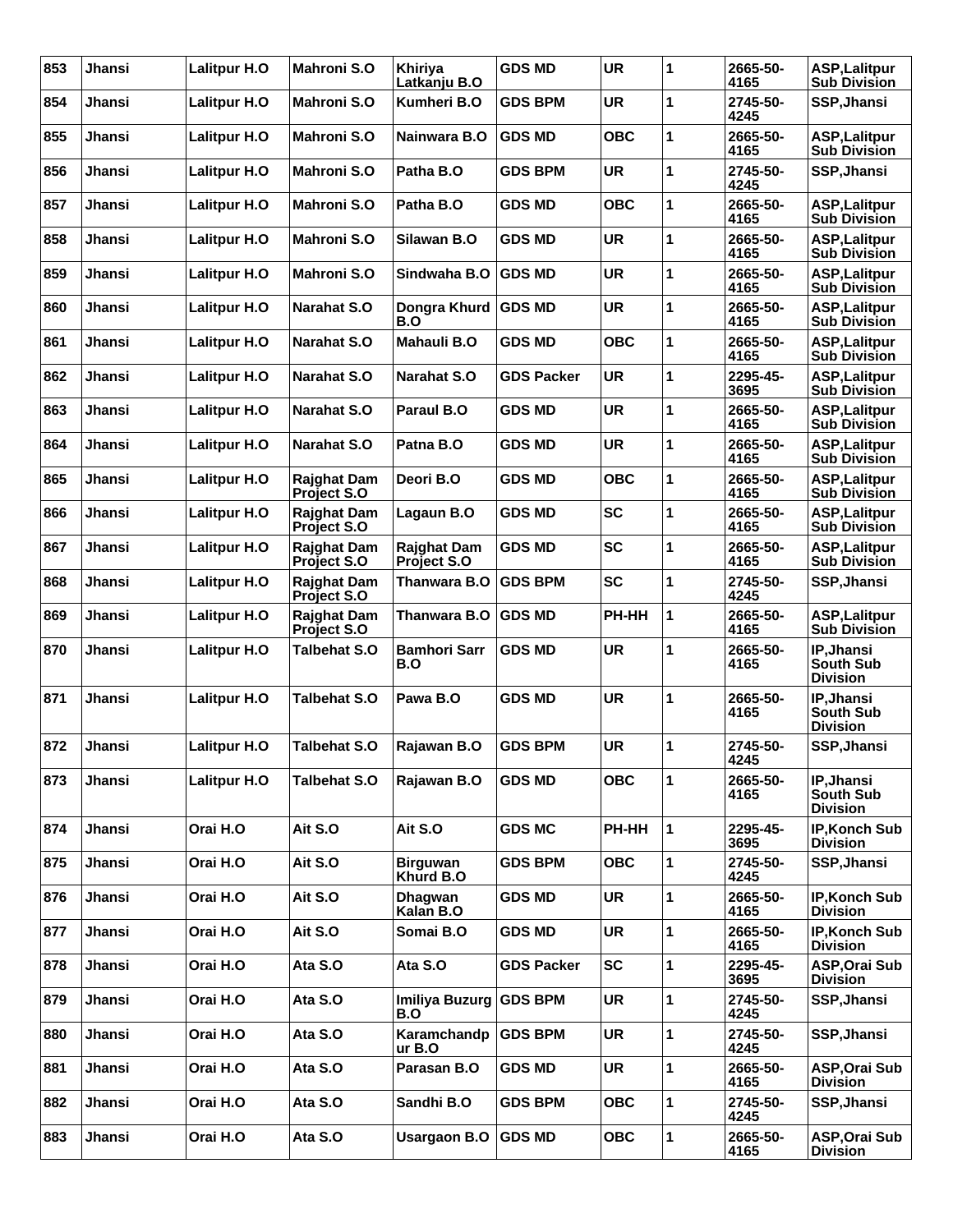| 884 | Jhansi        | Orai H.O | <b>Bangra S.O</b>                 | Ingui B.O                     | <b>GDS BPM</b>    | <b>UR</b>  | 1           | 2745-50-<br>4245 | SSP, Jhansi                              |
|-----|---------------|----------|-----------------------------------|-------------------------------|-------------------|------------|-------------|------------------|------------------------------------------|
| 885 | Jhansi        | Orai H.O | Bangra S.O                        | Jugrajpura<br>B.O             | <b>GDS MD</b>     | <b>SC</b>  | 1           | 2665-50-<br>4165 | <b>IP.Konch Sub</b><br><b>Division</b>   |
| 886 | Jhansi        | Orai H.O | Bangra S.O                        | Kuthonda B.O                  | <b>GDS BPM</b>    | <b>UR</b>  | 1           | 2745-50-<br>4245 | SSP, Jhansi                              |
| 887 | Jhansi        | Orai H.O | <b>Bangra S.O</b>                 | <b>Manpura B.O</b>            | GDS BPM           | <b>UR</b>  | 1           | 2745-50-<br>4245 | <b>SSP, Jhansi</b>                       |
| 888 | <b>Jhansi</b> | Orai H.O | Bangra S.O                        | <b>Rendhar B.O</b>            | <b>GDS BPM</b>    | <b>SC</b>  | 1           | 2745-50-<br>4245 | SSP, Jhansi                              |
| 889 | <b>Jhansi</b> | Orai H.O | <b>Baoni Estate</b><br>S.O        | <b>Baoni Estate</b><br>S.O    | <b>GDS MD</b>     | <b>UR</b>  | 1           | 2665-50-<br>4165 | <b>ASP, Orai Sub</b><br><b>Division</b>  |
| 890 | Jhansi        | Orai H.O | <b>Baoni Estate</b><br>S.O        | <b>Barkhera B.O</b>           | <b>GDS BPM</b>    | <b>UR</b>  | 1           | 2745-50-<br>4245 | SSP, Jhansi                              |
| 891 | Jhansi        | Orai H.O | <b>Baoni Estate</b><br>S.O        | Beri B.O                      | <b>GDS MD</b>     | <b>OBC</b> | 1           | 2665-50-<br>4165 | <b>ASP, Orai Sub</b><br><b>Division</b>  |
| 892 | <b>Jhansi</b> | Orai H.O | <b>Baoni Estate</b><br>S.O        | <b>Bhendi B.O</b>             | <b>GDS MD</b>     | <b>UR</b>  | 1           | 2665-50-<br>4165 | <b>ASP, Orai Sub</b><br><b>Division</b>  |
| 893 | Jhansi        | Orai H.O | <b>Baoni Estate</b><br>S.O        | Harchandpur<br>B.O            | GDS BPM           | <b>SC</b>  | 1           | 2745-50-<br>4245 | SSP, Jhansi                              |
| 894 | <b>Jhansi</b> | Orai H.O | <b>Baoni Estate</b><br>S.O        | Harchandpur<br>B.O            | <b>GDS MD</b>     | <b>UR</b>  | 1           | 2665-50-<br>4165 | ASP, Orai Sub<br><b>Division</b>         |
| 895 | <b>Jhansi</b> | Orai H.O | <b>Baoni Estate</b><br>S.O        | Margayan B.O                  | <b>GDS MD</b>     | <b>UR</b>  | 1           | 2665-50-<br>4165 | <b>ASP, Orai Sub</b><br><b>Division</b>  |
| 896 | Jhansi        | Orai H.O | Dakore S.O                        | Dakore S.O                    | <b>GDS MD</b>     | <b>SC</b>  | 1           | 2665-50-<br>4165 | <b>ASP, Orai Sub</b><br><b>Division</b>  |
| 897 | Jhansi        | Orai H.O | Dakore S.O                        | Kusmiliya B.O                 | <b>GDS BPM</b>    | <b>UR</b>  | 1           | 2745-50-<br>4245 | SSP, Jhansi                              |
| 898 | Jhansi        | Orai H.O | Hadrukh S.O                       | <b>Bhaoupura</b><br>B.O       | <b>GDS MD</b>     | <b>UR</b>  | 1           | 2665-50-<br>4165 | IP, Jalaun Sub<br><b>Division</b>        |
| 899 | Jhansi        | Orai H.O | Hadrukh S.O                       | Kartalapur<br>B.O             | <b>GDS MD</b>     | <b>UR</b>  | 1           | 2665-50-<br>4165 | IP, Jalaun Sub<br>Division               |
| 900 | <b>Jhansi</b> | Orai H.O | Jagammanpur<br>S.O                | <b>Bahadurpur</b><br>B.O      | <b>GDS MD</b>     | <b>UR</b>  | 1           | 2665-50-<br>4165 | IP, Jalaun Sub<br><b>Division</b>        |
| 901 | <b>Jhansi</b> | Orai H.O | Jagammanpur<br>S.O                | <b>Bilond B.O.</b>            | <b>GDS MD</b>     | <b>UR</b>  | 1           | 2665-50-<br>4165 | IP, Jalaun Sub<br><b>Division</b>        |
| 902 | Jhansi        | Orai H.O | Jagammanpur<br>S.O                | Jagammanpur<br>S.O            | <b>GDS Packer</b> | <b>UR</b>  | 1           | 2295-45-<br>3695 | IP, Jalaun Sub<br><b>Division</b>        |
| 903 | Jhansi        | Orai H.O | Jagammanpur<br>S.O                | Jaigha B.O                    | <b>GDS MD</b>     | <b>SC</b>  | 1           | 2665-50-<br>4165 | <b>IP, Jalaun Sub</b><br><b>Division</b> |
| 904 | Jhansi        | Orai H.O | Jagammanpur   Lidaupur B.O<br>S.O |                               | <b>GDS MD</b>     | UR         | 1           | 2665-50-<br>4165 | IP, Jalaun Sub<br><b>Division</b>        |
| 905 | Jhansi        | Orai H.O | Jalaun S.O                        | Atariya B.O                   | <b>GDS MD</b>     | SC         | 1           | 2665-50-<br>4165 | IP, Jalaun Sub<br><b>Division</b>        |
| 906 | Jhansi        | Orai H.O | Jalaun S.O                        | Babai B.O                     | <b>GDS MD</b>     | <b>OBC</b> | 1           | 2665-50-<br>4165 | IP, Jalaun Sub<br><b>Division</b>        |
| 907 | Jhansi        | Orai H.O | Jalaun S.O                        | Chaki B.O                     | <b>GDS MD</b>     | <b>SC</b>  | $\mathbf 1$ | 2665-50-<br>4165 | IP, Jalaun Sub<br><b>Division</b>        |
| 908 | Jhansi        | Orai H.O | Jalaun S.O                        | Churkhi B.O                   | <b>GDS BPM</b>    | SC         | 1           | 2745-50-<br>4245 | SSP, Jhansi                              |
| 909 | Jhansi        | Orai H.O | Jalaun S.O                        | Itahiya B.O                   | <b>GDS MD</b>     | <b>SC</b>  | 1           | 2665-50-<br>4165 | <b>IP.Jalaun Sub</b><br><b>Division</b>  |
| 910 | Jhansi        | Orai H.O | Jalaun S.O                        | Jalaun S.O                    | <b>GDS Packer</b> | <b>SC</b>  | 1           | 2295-45-<br>3695 | IP, Jalaun Sub<br><b>Division</b>        |
| 911 | Jhansi        | Orai H.O | Jalaun S.O                        | Kuthonda<br><b>Buzurg B.O</b> | <b>GDS MD</b>     | UR         | 1           | 2665-50-<br>4165 | IP, Jalaun Sub<br><b>Division</b>        |
| 912 | Jhansi        | Orai H.O | Jalaun S.O                        | <b>Musmariya</b><br>B.O       | <b>GDS MD</b>     | <b>OBC</b> | 1           | 2665-50-<br>4165 | IP, Jalaun Sub<br><b>Division</b>        |
| 913 | Jhansi        | Orai H.O | Jalaun S.O                        | Parwatpura<br>B.O             | <b>GDS BPM</b>    | PH-OH      | 1           | 2745-50-<br>4245 | SSP, Jhansi                              |
| 914 | Jhansi        | Orai H.O | Jalaun S.O                        | Parwatpura<br>B.O             | <b>GDS MD</b>     | <b>OBC</b> | 1           | 2665-50-<br>4165 | IP, Jalaun Sub<br><b>Division</b>        |
| 915 | Jhansi        | Orai H.O | Jalaun S.O                        | Sikri Raja B.O                | <b>GDS BPM</b>    | <b>UR</b>  | 1           | 2745-50-<br>4245 | SSP, Jhansi                              |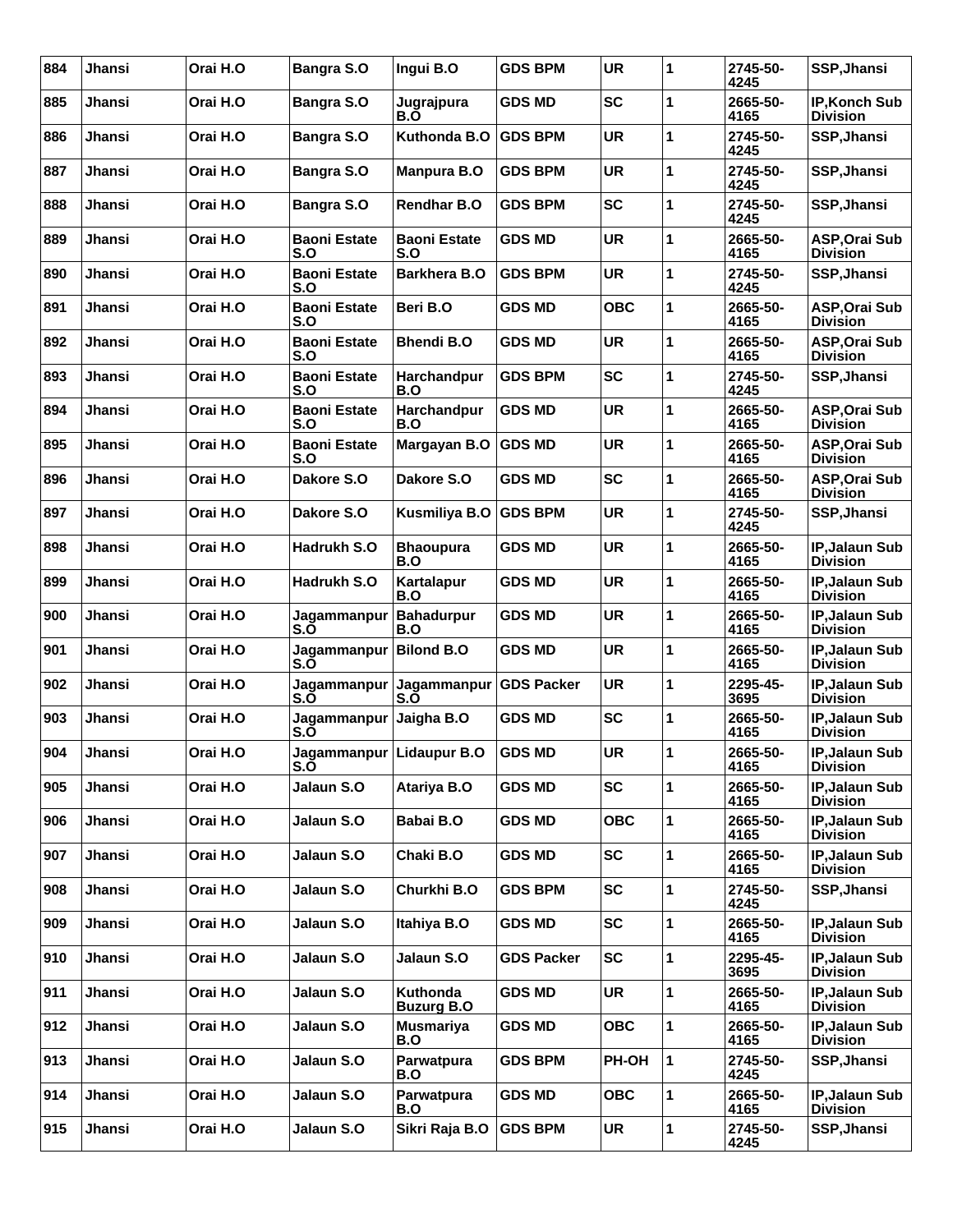| 916 | Jhansi        | Orai H.O | Kalpi S.O             | Gulaoli B.O                    | <b>GDS MD</b>     | <b>UR</b>  | 1 | 2665-50-<br>4165 | <b>ASP, Orai Sub</b><br><b>Division</b> |
|-----|---------------|----------|-----------------------|--------------------------------|-------------------|------------|---|------------------|-----------------------------------------|
| 917 | <b>Jhansi</b> | Orai H.O | Kalpi S.O             | Kalpi S.O                      | <b>GDS Packer</b> | PH-OH      | 1 | 2295-45-<br>3695 | <b>ASP, Orai Sub</b><br><b>Division</b> |
| 918 | <b>Jhansi</b> | Orai H.O | Kalpi S.O             | <b>Magraul B.O</b>             | <b>GDS BPM</b>    | <b>SC</b>  | 1 | 2745-50-<br>4245 | SSP, Jhansi                             |
| 919 | Jhansi        | Orai H.O | Kalpi S.O             | Mahewa B.O                     | <b>GDS MD</b>     | <b>OBC</b> | 1 | 2665-50-<br>4165 | <b>ASP, Orai Sub</b><br>Division        |
| 920 | <b>Jhansi</b> | Orai H.O | Kalpi S.O             | <b>Mainupur B.O</b>            | <b>GDS BPM</b>    | <b>OBC</b> | 1 | 2745-50-<br>4245 | SSP, Jhansi                             |
| 921 | Jhansi        | Orai H.O | Kalpi S.O             | Nibahna B.O                    | <b>GDS MD</b>     | <b>UR</b>  | 1 | 2665-50-<br>4165 | <b>ASP, Orai Sub</b><br><b>Division</b> |
| 922 | Jhansi        | Orai H.O | Konch S.O<br>(Jalaun) | <b>Bhend B.O</b>               | <b>GDS BPM</b>    | <b>UR</b>  | 1 | 2745-50-<br>4245 | SSP, Jhansi                             |
| 923 | <b>Jhansi</b> | Orai H.O | Konch S.O<br>(Jalaun) | <b>Bhend B.O</b>               | <b>GDS MC</b>     | <b>SC</b>  | 1 | 2295-45-<br>3695 | <b>IP, Konch Sub</b><br><b>Division</b> |
| 924 | <b>Jhansi</b> | Orai H.O | Konch S.O<br>(Jalaun) | <b>Chamend B.O</b>             | <b>GDS MD</b>     | <b>UR</b>  | 1 | 2665-50-<br>4165 | IP, Konch Sub<br><b>Division</b>        |
| 925 | Jhansi        | Orai H.O | Konch S.O<br>(Jalaun) | Diraoti B.O                    | <b>GDS BPM</b>    | <b>UR</b>  | 1 | 2745-50-<br>4245 | SSP, Jhansi                             |
| 926 | <b>Jhansi</b> | Orai H.O | Konch S.O<br>(Jalaun) | Jaitpura B.O                   | <b>GDS MD</b>     | <b>OBC</b> | 1 | 2665-50-<br>4165 | IP, Konch Sub<br><b>Division</b>        |
| 927 | Jhansi        | Orai H.O | Konch S.O<br>(Jalaun) | Kailiya B.O                    | <b>GDS BPM</b>    | <b>OBC</b> | 1 | 2745-50-<br>4245 | SSP, Jhansi                             |
| 928 | Jhansi        | Orai H.O | Konch S.O<br>(Jalaun) | Kailiya B.O                    | <b>GDS MD</b>     | <b>OBC</b> | 1 | 2665-50-<br>4165 | <b>IP, Konch Sub</b><br>Division        |
| 929 | <b>Jhansi</b> | Orai H.O | Konch S.O<br>(Jalaun) | Kainth B.O                     | <b>GDS MD</b>     | <b>UR</b>  | 1 | 2665-50-<br>4165 | IP, Konch Sub<br><b>Division</b>        |
| 930 | <b>Jhansi</b> | Orai H.O | Konch S.O<br>(Jalaun) | Kanasi B.O                     | <b>GDS MD</b>     | <b>UR</b>  | 1 | 2665-50-<br>4165 | IP, Konch Sub<br><b>Division</b>        |
| 931 | Jhansi        | Orai H.O | Konch S.O<br>(Jalaun) | Khairi B.O                     | GDS BPM           | <b>UR</b>  | 1 | 2745-50-<br>4245 | SSP, Jhansi                             |
| 932 | <b>Jhansi</b> | Orai H.O | Konch S.O<br>(Jalaun) | Khutaila B.O                   | <b>GDS MD</b>     | <b>UR</b>  | 1 | 2665-50-<br>4165 | IP, Konch Sub<br><b>Division</b>        |
| 933 | <b>Jhansi</b> | Orai H.O | Konch S.O<br>(Jalaun) | Pachipuri B.O                  | <b>GDS MD</b>     | <b>OBC</b> | 1 | 2665-50-<br>4165 | IP, Konch Sub<br><b>Division</b>        |
| 934 | Jhansi        | Orai H.O | Konch S.O<br>(Jalaun) | Salaiyya<br><b>Buzurg B.O</b>  | <b>GDS MD</b>     | <b>UR</b>  | 1 | 2665-50-<br>4165 | IP, Konch Sub<br>Division               |
| 935 | Jhansi        | Orai H.O | Konch S.O<br>(Jalaun) | Sunaya B.O                     | <b>GDS MD</b>     | <b>SC</b>  | 1 | 2665-50-<br>4165 | IP, Konch Sub<br><b>Division</b>        |
| 936 | Jhansi        | Orai H.O | Konch S.O<br>(Jalaun) | Titra Khalilpur GDS BPM<br>B.O |                   | UR         | 1 | 2745-50-<br>4245 | SSP, Jhansi                             |
| 937 | Jhansi        | Orai H.O | Kotra S.O<br>(Jalaun) | <b>Barsar B.O</b>              | <b>GDS BPM</b>    | UR         | 1 | 2745-50-<br>4245 | SSP, Jhansi                             |
| 938 | Jhansi        | Orai H.O | Kuthond S.O           | Bawli B.O                      | <b>GDS MD</b>     | <b>UR</b>  | 1 | 2665-50-<br>4165 | IP, Jalaun Sub<br><b>Division</b>       |
| 939 | Jhansi        | Orai H.O | Kuthond S.O           | Kuthond S.O                    | <b>GDS MC</b>     | <b>UR</b>  | 1 | 2295-45-<br>3695 | IP, Jalaun Sub<br><b>Division</b>       |
| 940 | Jhansi        | Orai H.O | Kuthond S.O           | <b>Kuthond S.O</b>             | <b>GDS MD</b>     | UR         | 1 | 2665-50-<br>4165 | IP, Jalaun Sub<br><b>Division</b>       |
| 941 | Jhansi        | Orai H.O | Kuthond S.O           | Lohai B.O                      | <b>GDS MD</b>     | <b>SC</b>  | 1 | 2665-50-<br>4165 | IP, Jalaun Sub<br><b>Division</b>       |
| 942 | Jhansi        | Orai H.O | Kuthond S.O           | Rampura<br>Kirwaha B.O         | <b>GDS MD</b>     | <b>UR</b>  | 1 | 2665-50-<br>4165 | IP, Jalaun Sub<br><b>Division</b>       |
| 943 | Jhansi        | Orai H.O | Kuthond S.O           | <b>Romai Mustkil</b><br>B.O    | <b>GDS BPM</b>    | ОВС        | 1 | 2745-50-<br>4245 | SSP, Jhansi                             |
| 944 | Jhansi        | Orai H.O | Kuthond S.O           | Roora Jaitiya<br>B.O           | <b>GDS MD</b>     | <b>SC</b>  | 1 | 2665-50-<br>4165 | IP, Jalaun Sub<br><b>Division</b>       |
| 945 | Jhansi        | Orai H.O | Kuthond S.O           | Shankarpur<br>B.O              | <b>GDS MD</b>     | <b>UR</b>  | 1 | 2665-50-<br>4165 | IP, Jalaun Sub<br><b>Division</b>       |
| 946 | Jhansi        | Orai H.O | Kuthond S.O           | <b>Sheikhpur</b><br>Ahir B.O   | <b>GDS MD</b>     | <b>OBC</b> | 1 | 2665-50-<br>4165 | IP, Jalaun Sub<br><b>Division</b>       |
| 947 | Jhansi        | Orai H.O | <b>Madaripur S.O</b>  | Abhedepur<br>B.O               | <b>GDS MD</b>     | <b>UR</b>  | 1 | 2665-50-<br>4165 | IP, Jalaun Sub<br><b>Division</b>       |
|     |               |          |                       |                                |                   |            |   |                  |                                         |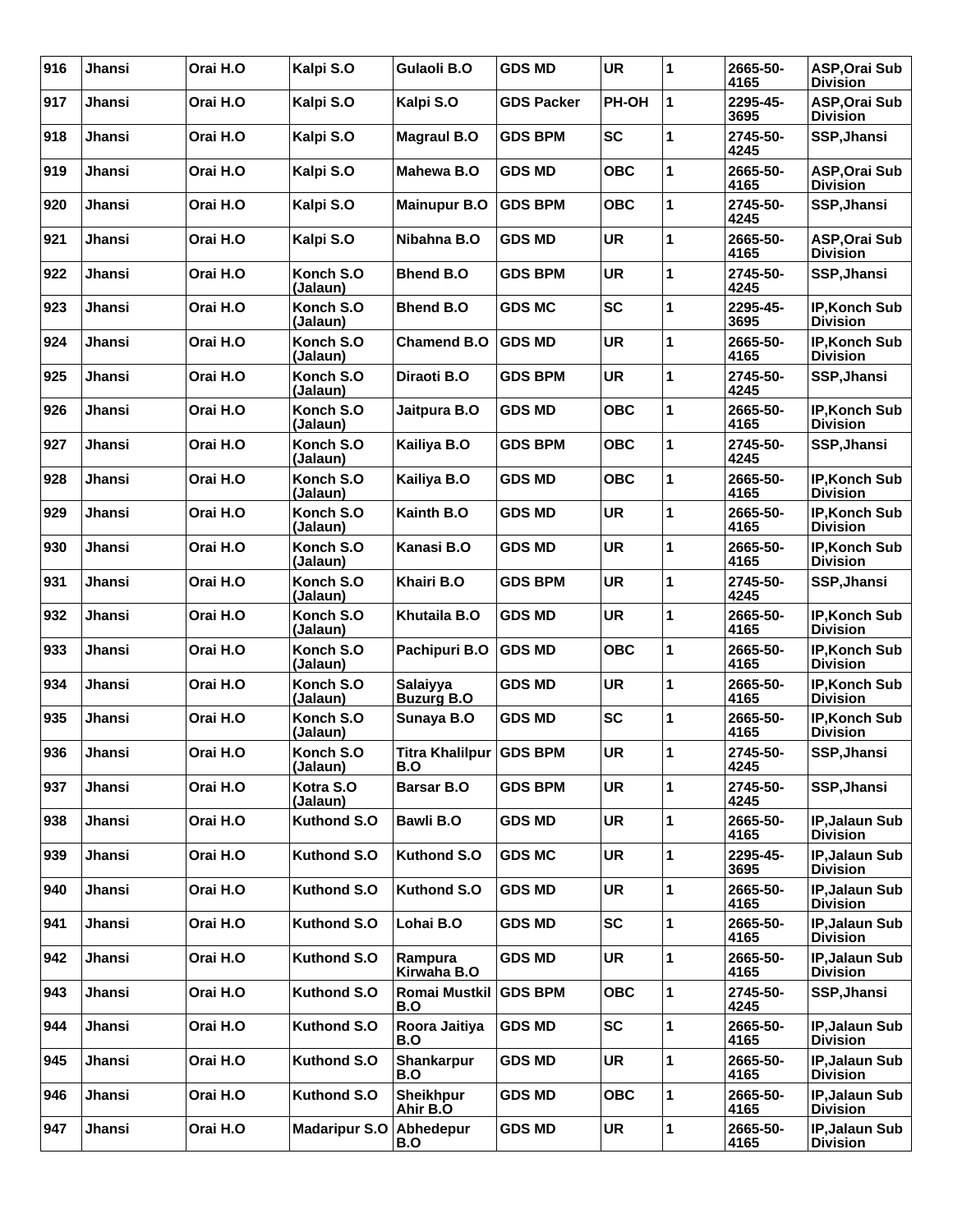| 948 | Jhansi          | Orai H.O                      | Madaripur S.O Bichauli B.O    |                              | <b>GDS MD</b>  | <b>OBC</b> | 1            | 2665-50-<br>4165 | IP, Jalaun Sub<br><b>Division</b>        |
|-----|-----------------|-------------------------------|-------------------------------|------------------------------|----------------|------------|--------------|------------------|------------------------------------------|
| 949 | Jhansi          | Orai H.O                      | Madaripur S.O Eikon B.O       |                              | <b>GDS MD</b>  | <b>UR</b>  | 1            | 2665-50-<br>4165 | IP, Jalaun Sub<br><b>Division</b>        |
| 950 | Jhansi          | Orai H.O                      | <b>Madaripur S.O</b>          | ∣Jakha B.O                   | <b>GDS MD</b>  | <b>OBC</b> | 1            | 2665-50-<br>4165 | IP, Jalaun Sub<br><b>Division</b>        |
| 951 | Jhansi          | Orai H.O                      | <b>Madaripur S.O</b>          | <b>Madaripur S.O</b>         | <b>GDS MD</b>  | <b>OBC</b> | 1            | 2665-50-<br>4165 | <b>IP.Jalaun Sub</b><br><b>Division</b>  |
| 952 | Jhansi          | Orai H.O                      | Madaripur S.O Nipaniya B.O    |                              | <b>GDS BPM</b> | <b>OBC</b> | 1            | 2745-50-<br>4245 | SSP, Jhansi                              |
| 953 | Jhansi          | Orai H.O                      | <b>Madaripur S.O</b>          | Pipri<br>Athgaiyan B.O       | <b>GDS MD</b>  | <b>UR</b>  | 1            | 2665-50-<br>4165 | IP, Jalaun Sub<br><b>Division</b>        |
| 954 | Jhansi          | Orai H.O                      | <b>Madaripur S.O</b>          | Sirsa Kalar<br>B.O           | <b>GDS MD</b>  | <b>OBC</b> | 1            | 2665-50-<br>4165 | IP, Jalaun Sub<br><b>Division</b>        |
| 955 | Jhansi          | Orai H.O                      | Madhogarh<br>S.O (Jalaun)     | Harauli B.O                  | <b>GDS MD</b>  | <b>OBC</b> | 1            | 2665-50-<br>4165 | IP, Jalaun Sub<br><b>Division</b>        |
| 956 | Jhansi          | Orai H.O                      | Madhogarh<br>S.O (Jalaun)     | Madhogarh<br>S.O (Jalaun)    | <b>GDS MD</b>  | <b>UR</b>  | 1            | 2665-50-<br>4165 | IP, Jalaun Sub<br><b>Division</b>        |
| 957 | <b>Jhansi</b>   | Orai H.O                      | Madhogarh<br>S.O (Jalaun)     | Ramhetpura<br>B.O            | <b>GDS BPM</b> | <b>SC</b>  | 1            | 2745-50-<br>4245 | SSP, Jhansi                              |
| 958 | Jhansi          | Orai H.O                      | Nadigaon S.O                  | <b>Ghillaur B.O</b>          | <b>GDS MD</b>  | <b>UR</b>  | 1            | 2665-50-<br>4165 | IP, Konch Sub<br><b>Division</b>         |
| 959 | Jhansi          | Orai H.O                      | Orai H.O                      | Garhar B.O                   | <b>GDS BPM</b> | <b>UR</b>  | 1            | 2745-50-<br>4245 | SSP, Jhansi                              |
| 960 | Jhansi          | Orai H.O                      | Orai H.O                      | Kukargaon<br>B.O             | <b>GDS MD</b>  | <b>UR</b>  | 1            | 2665-50-<br>4165 | <b>ASP, Orai Sub</b><br><b>Division</b>  |
| 961 | Jhansi          | Orai H.O                      | Orai H.O                      | Orai H.O                     | <b>GDS MD</b>  | <b>OBC</b> | 1            | 2665-50-<br>4165 | <b>ASP, Orai Sub</b><br><b>Division</b>  |
| 962 | Jhansi          | Orai H.O                      | Orai H.O                      | Roora Addu<br>B.O            | <b>GDS BPM</b> | <b>OBC</b> | 1            | 2745-50-<br>4245 | SSP, Jhansi                              |
| 963 | <b>Jhansi</b>   | Orai H.O                      | Orai H.O                      | Roora Addu<br>B.O            | <b>GDS MD</b>  | <b>SC</b>  | 1            | 2665-50-<br>4165 | <b>ASP, Orai Sub</b><br><b>Division</b>  |
| 964 | Jhansi          | Orai H.O                      | Rampura S.O<br>(Jalaun)       | <b>Teehar B.O</b>            | <b>GDS MD</b>  | <b>UR</b>  | 1            | 2665-50-<br>4165 | <b>IP, Jalaun Sub</b><br><b>Division</b> |
| 965 | Jhansi          | Orai H.O                      | Umri S.O<br>(Jalaun)          | Nawar B.O                    | <b>GDS BPM</b> | <b>UR</b>  | 1            | 2745-50-<br>4245 | SSP, Jhansi                              |
| 966 | <b>Jhansi</b>   | Orai H.O                      | Umri S.O<br>(Jalaun)          | Nawar B.O                    | <b>GDS MD</b>  | PH-HH      | 1            | 2665-50-<br>4165 | <b>IP, Jalaun Sub</b><br><b>Division</b> |
| 967 | Jhansi          | Orai H.O                      | Umri S.O<br>(Jalaun)          | Umri S.O<br>(Jalaun)         | <b>GDS MC</b>  | <b>UR</b>  | 1            | 2295-45-<br>3695 | IP, Jalaun Sub<br><b>Division</b>        |
| 968 | Mainpuri        | Firozabad H.O   Eka S.O       |                               | <b>Bhadana B.O</b>           | <b>GDS MD</b>  | <b>OBC</b> | $\mathbf{1}$ | 2665-50-<br>4165 | IP, Shikohbad<br><b>Sub Division</b>     |
| 969 | <b>Mainpuri</b> | Firozabad H.O   Eka S.O       |                               | Eka S.O                      | <b>GDS MC</b>  | UR         | 1            | 2295-45-<br>3695 | IP,Shikohbad<br><b>Sub Division</b>      |
| 970 | <b>Mainpuri</b> | Firozabad H.O   Eka S.O       |                               | <b>Gopalpur B.O</b>          | <b>GDS MD</b>  | <b>SC</b>  | 1            | 2665-50-<br>4165 | IP,Shikohbad<br><b>Sub Division</b>      |
| 971 | <b>Mainpuri</b> | Firozabad H.O   Eka S.O       |                               | Pendat B.O                   | <b>GDS BPM</b> | <b>OBC</b> | 1            | 2745-50-<br>4245 | SP, Mainpuri                             |
| 972 | <b>Mainpuri</b> | Firozabad H.O                 | Eka S.O                       | Suraya B.O                   | <b>GDS MD</b>  | <b>OBC</b> | $\mathbf{1}$ | 2665-50-<br>4165 | IP, Shikohbad<br><b>Sub Division</b>     |
| 973 | <b>Mainpuri</b> | Firozabad H.O   Eka S.O       |                               | <b>Udesar</b>                | <b>GDS BPM</b> | <b>UR</b>  | 1            | 2745-50-<br>4245 | SP, Mainpuri                             |
| 974 | <b>Mainpuri</b> | Firozabad H.O Firozabad H.O   |                               | Asafabad B.O                 | <b>GDS BPM</b> | <b>OBC</b> | 1            | 2745-50-<br>4245 | SP, Mainpuri                             |
| 975 | <b>Mainpuri</b> |                               | Firozabad H.O Firozabad H.O   | Asan B.O                     | <b>GDS MD</b>  | <b>OBC</b> | 1            | 2665-50-<br>4165 | ASP, Firozaba<br>d Sub Division          |
| 976 | <b>Mainpuri</b> |                               | Firozabad H.O Firozabad H.O   | Datawali B.O                 | <b>GDS BPM</b> | <b>OBC</b> | 1            | 2745-50-<br>4245 | <b>SP,Mainpuri</b>                       |
| 977 | <b>Mainpuri</b> | Firozabad H.O   Firozabad H.O |                               | Datawali B.O                 | <b>GDS MD</b>  | <b>UR</b>  | 1            | 2665-50-<br>4165 | ASP, Firozaba<br>d Sub Division          |
| 978 | <b>Mainpuri</b> | Firozabad H.O   Firozabad H.O |                               | Firozabad H.O                | <b>GDS MD</b>  | <b>SC</b>  | 1            | 2665-50-<br>4165 | ASP, Firozaba<br>d Sub Division          |
| 979 | <b>Mainpuri</b> |                               | Firozabad H.O   Firozabad H.O | Garhi Sauram<br>Allahadadpur | <b>GDS BPM</b> | <b>UR</b>  | 1            | 2745-50-<br>4245 | SP, Mainpuri                             |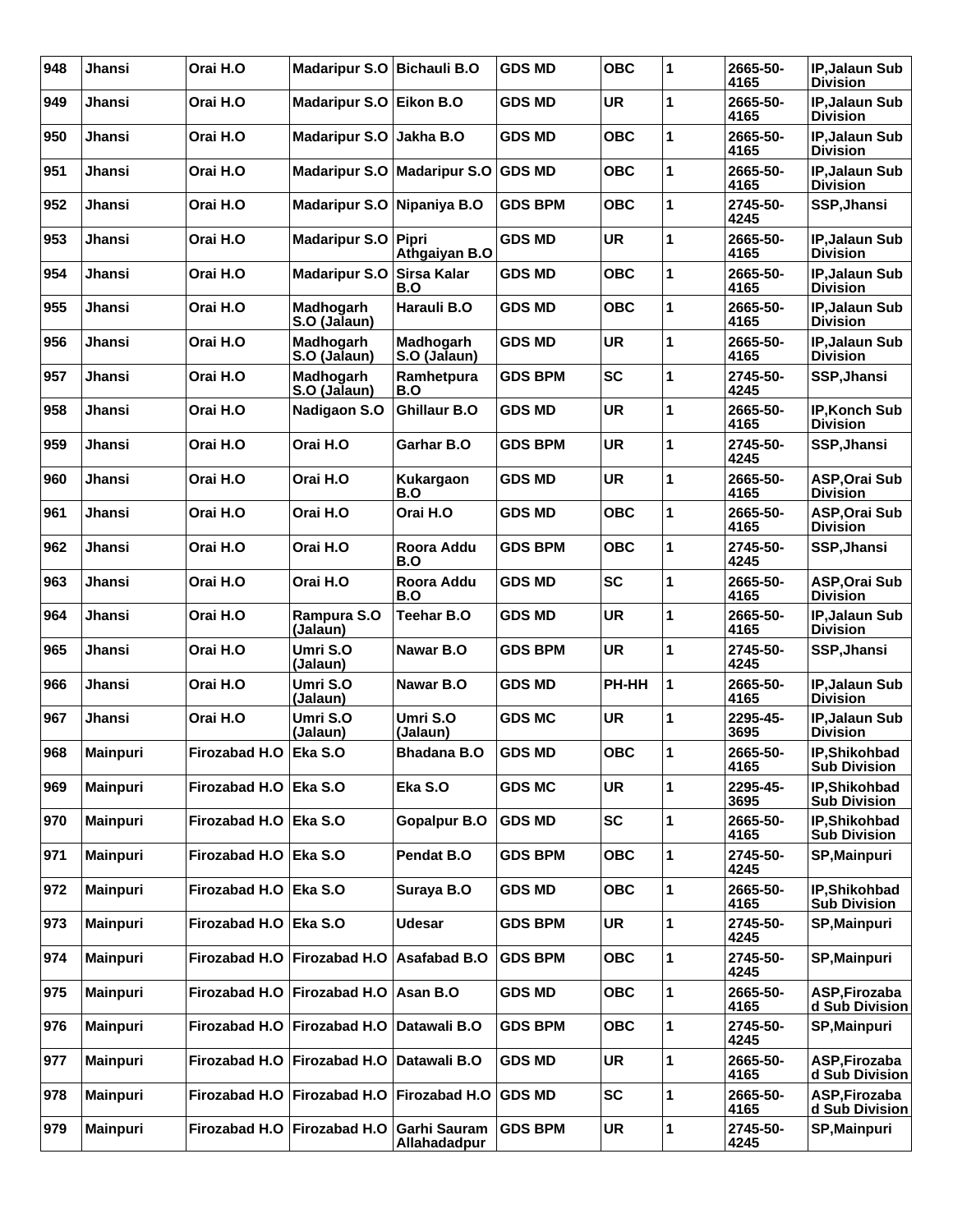| 980  | <b>Mainpuri</b> | <b>Firozabad H.O.</b>       | <b>Firozabad H.O</b>     | Gudaun B.O                            | <b>GDS MD</b>     | <b>UR</b>  | 1 | 2665-50-<br>4165 | ASP.Firozaba<br>d Sub Division                      |
|------|-----------------|-----------------------------|--------------------------|---------------------------------------|-------------------|------------|---|------------------|-----------------------------------------------------|
| 981  | <b>Mainpuri</b> | <b>Firozabad H.O.</b>       | <b>Firozabad H.O</b>     | <b>Matsena B.O</b>                    | <b>GDS MD</b>     | <b>UR</b>  | 1 | 2665-50-<br>4165 | ASP,Firozaba<br>d Sub Division                      |
| 982  | <b>Mainpuri</b> | <b>Firozabad H.O.</b>       | Firozabad H.O            | <b>Muiddinpur</b><br>B.O              | <b>GDS MD</b>     | <b>SC</b>  | 1 | 2665-50-<br>4165 | ASP, Firozaba<br>d Sub Division                     |
| 983  | <b>Mainpuri</b> | <b>Firozabad H.O.</b>       | <b>Firozabad H.O</b>     | Nepai B.O                             | <b>GDS MD</b>     | <b>UR</b>  | 1 | 2665-50-<br>4165 | ASP, Firozaba<br>d Sub Division                     |
| 984  | <b>Mainpuri</b> | <b>Firozabad H.O.</b>       | <b>Ghiror S.O</b>        | <b>Badshahpur</b><br>B.O              | <b>GDS MD</b>     | <b>UR</b>  | 1 | 2665-50-<br>4165 | ASP, Mainpuri<br>West Sub<br><b>Division</b>        |
| 985  | <b>Mainpuri</b> | <b>Firozabad H.O.</b>       | <b>Ghiror S.O</b>        | Ghiror S.O                            | <b>GDS MD</b>     | <b>UR</b>  | 1 | 2665-50-<br>4165 | ASP, Mainpuri<br><b>West Sub</b><br><b>Division</b> |
| 986  | <b>Mainpuri</b> | Firozabad H.O               | <b>Ghiror S.O</b>        | Pachawer B.O                          | <b>GDS MD</b>     | ОВС        | 1 | 2665-50-<br>4165 | ASP, Mainpuri<br>West Sub<br><b>Division</b>        |
| 987  | <b>Mainpuri</b> | <b>Firozabad H.O</b>        | Ghiror S.O               | Shahjahanpur<br>B.O                   | <b>GDS BPM</b>    | <b>UR</b>  | 1 | 2745-50-<br>4245 | <b>SP,Mainpuri</b>                                  |
| 988  | <b>Mainpuri</b> | <b>Firozabad H.O</b>        | Jasrana S.O              | <b>Bahat B.O</b>                      | <b>GDS MD</b>     | <b>UR</b>  | 1 | 2665-50-<br>4165 | IP, Shikohbad<br><b>Sub Division</b>                |
| 989  | <b>Mainpuri</b> | Firozabad H.O               | Jasrana S.O              | Kaurara<br><b>Bujurga B.O</b>         | <b>GDS MD</b>     | <b>UR</b>  | 1 | 2665-50-<br>4165 | IP, Shikohbad<br><b>Sub Division</b>                |
| 990  | <b>Mainpuri</b> | <b>Firozabad H.O</b>        | Jasrana S.O              | <b>Milawali B.O</b>                   | <b>GDS MD</b>     | <b>UR</b>  | 1 | 2665-50-<br>4165 | IP, Shikohbad<br><b>Sub Division</b>                |
| 991  | <b>Mainpuri</b> | <b>Firozabad H.O.</b>       | Jasrana S.O              | Salempur B.O                          | <b>GDS BPM</b>    | <b>UR</b>  | 1 | 2745-50-<br>4245 | <b>SP,Mainpuri</b>                                  |
| 992  | <b>Mainpuri</b> | Firozabad H.O   Kotla S.O   | (Firozabad)              | Jatau B.O                             | <b>GDS MD</b>     | <b>UR</b>  | 1 | 2665-50-<br>4165 | ASP, Firozaba<br>d Sub Division                     |
| 993  | <b>Mainpuri</b> | <b>Firozabad H.O</b>        | <b>Makkhanpur</b><br>S.O | Kanwara B.O                           | <b>GDS MD</b>     | <b>OBC</b> | 1 | 2665-50-<br>4165 | IP, Shikohbad<br><b>Sub Division</b>                |
| 994  | <b>Mainpuri</b> | Firozabad H.O               | Makkhanpur<br>S.O        | Khairgarh B.O                         | <b>GDS BPM</b>    | <b>OBC</b> | 1 | 2745-50-<br>4245 | <b>SP,Mainpuri</b>                                  |
| 995  | <b>Mainpuri</b> | Firozabad H.O               | Makkhanpur<br>S.O        | <b>Makkhanpur</b><br>S.O              | <b>GDS MD</b>     | <b>UR</b>  | 1 | 2665-50-<br>4165 | IP, Shikohbad<br><b>Sub Division</b>                |
| 996  | <b>Mainpuri</b> | <b>Firozabad H.O</b>        | <b>Makkhanpur</b><br>S.O | <b>Makkhanpur</b><br>S.O              | <b>GDS Packer</b> | <b>OBC</b> | 1 | 2295-45-<br>3695 | IP, Shikohbad<br><b>Sub Division</b>                |
| 997  | <b>Mainpuri</b> | Firozabad H.O               | Makkhanpur<br>S.O        | Sadoopur                              | <b>GDS BPM</b>    | <b>SC</b>  | 1 | 2745-50-<br>4245 | <b>SP, Mainpuri</b>                                 |
| 998  | <b>Mainpuri</b> | <b>Firozabad H.O.</b>       | Makkhanpur<br>S.O        | Sadoopur                              | <b>GDS MD</b>     | <b>UR</b>  | 1 | 2665-50-<br>4165 | IP, Shikohbad<br><b>Sub Division</b>                |
| 999  | <b>Mainpuri</b> | Firozabad H.O Makkhanpur    | S.O                      | <b>Sekhupur</b><br><b>Hatwant B.O</b> | <b>GDS BPM</b>    | <b>UR</b>  | 1 | 2745-50-<br>4245 | <b>SP,Mainpuri</b>                                  |
| 1000 | <b>Mainpuri</b> | Firozabad H.O               | Oef Firozabad<br>S.O     | Hirangaon<br>B.O                      | <b>GDS MD</b>     | <b>OBC</b> | 1 | 2665-50-<br>4165 | ASP, Firozaba<br>d Sub Division                     |
| 1001 | <b>Mainpuri</b> | <b>Firozabad H.O.</b>       | Oef Firozabad<br>S.O     | Usayani B.O                           | <b>GDS MD</b>     | <b>SC</b>  | 1 | 2665-50-<br>4165 | ASP, Firozaba<br>d Sub Division                     |
| 1002 | Mainpuri        | Firozabad H.O               | Parham S.O               | <b>Bara Gaon</b><br>B.O               | <b>GDS MD</b>     | <b>SC</b>  | 1 | 2665-50-<br>4165 | IP,Shikohbad<br><b>Sub Division</b>                 |
| 1003 | <b>Mainpuri</b> | Firozabad H.O Parham S.O    |                          | Kadipur B.O                           | <b>GDS BPM</b>    | <b>OBC</b> | 1 | 2745-50-<br>4245 | <b>SP,Mainpuri</b>                                  |
| 1004 | Mainpuri        | Firozabad H.O   Parham S.O  |                          | Nagla<br>Kanchan B.O                  | <b>GDS BPM</b>    | <b>SC</b>  | 1 | 2745-50-<br>4245 | SP, Mainpuri                                        |
| 1005 | <b>Mainpuri</b> | Firozabad H.O   Parham S.O  |                          | Parham S.O                            | <b>GDS MC</b>     | PH-HH      | 1 | 2295-45-<br>3695 | IP,Shikohbad<br><b>Sub Division</b>                 |
| 1006 | <b>Mainpuri</b> | Firozabad H.O Parham S.O    |                          | Parham S.O                            | <b>GDS MD</b>     | <b>OBC</b> | 1 | 2665-50-<br>4165 | IP, Shikohbad<br><b>Sub Division</b>                |
| 1007 | <b>Mainpuri</b> | Firozabad H.O   Parham S.O  |                          | Usneedha B.O                          | <b>GDS MC</b>     | <b>UR</b>  | 1 | 2295-45-<br>3695 | IP, Shikohbad<br><b>Sub Division</b>                |
| 1008 | <b>Mainpuri</b> | <b>Firozabad H.O</b>        | Phariha S.O              | Konder B.O                            | <b>GDS BPM</b>    | <b>UR</b>  | 1 | 2745-50-<br>4245 | SP, Mainpuri                                        |
| 1009 | <b>Mainpuri</b> | Firozabad H.O Phariha S.O   |                          | Phariha S.O                           | <b>GDS MD</b>     | <b>UR</b>  | 1 | 2665-50-<br>4165 | IP,Shikohbad<br><b>Sub Division</b>                 |
| 1010 | Mainpuri        | Firozabad H.O   Phariha S.O |                          | Pilakhatar B.O                        | <b>GDS BPM</b>    | PH-HH      | 1 | 2745-50-<br>4245 | SP, Mainpuri                                        |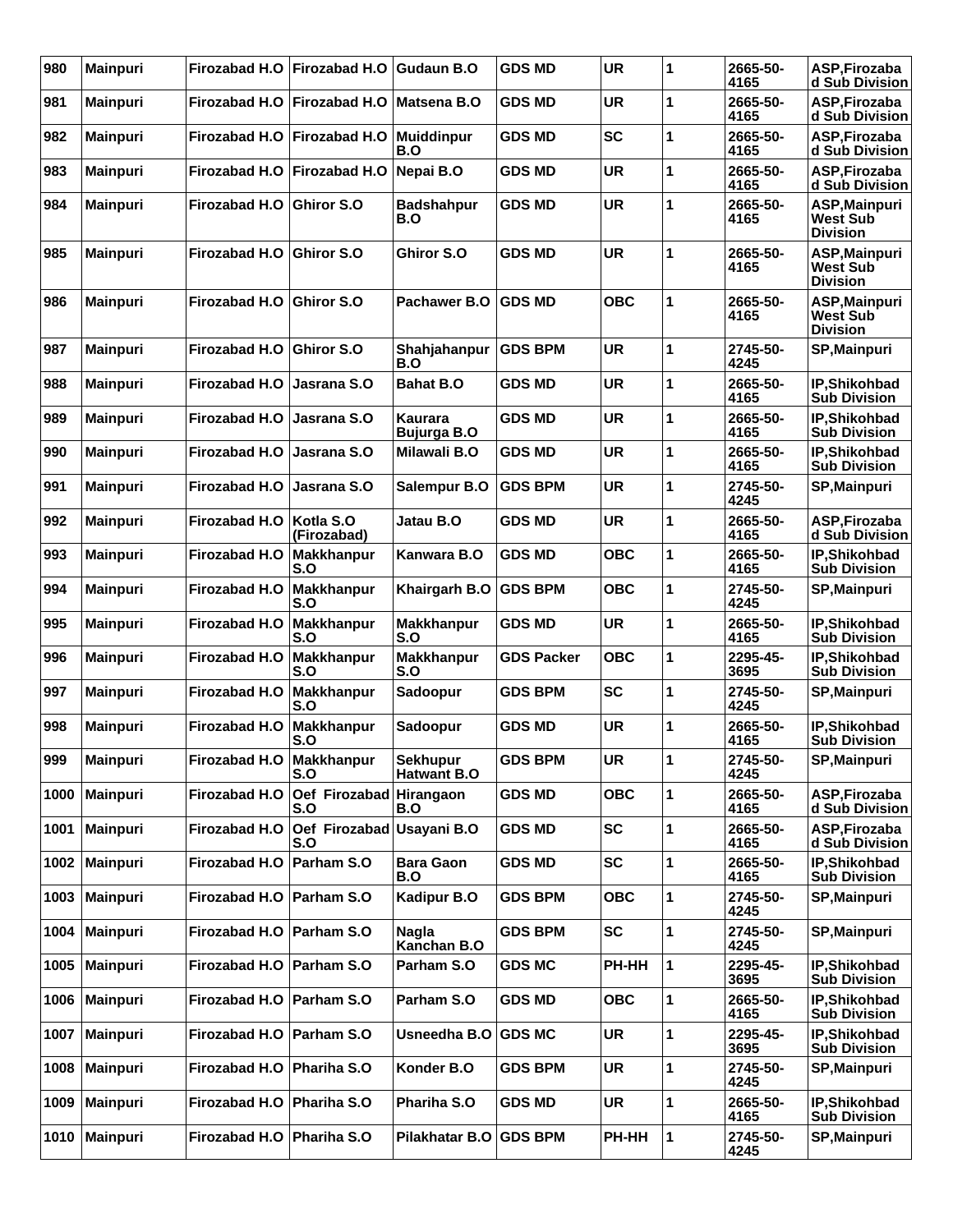| 1011 | <b>Mainpuri</b> | <b>Firozabad H.O</b>        | <b>Phariha S.O</b>                 | Pilakhatar B.O              | <b>GDS MD</b>     | ОВС        | 1 | 2665-50-<br>4165 | IP, Shikohbad<br><b>Sub Division</b>               |
|------|-----------------|-----------------------------|------------------------------------|-----------------------------|-------------------|------------|---|------------------|----------------------------------------------------|
| 1012 | <b>Mainpuri</b> | Firozabad H.O Shikohabad    | <b>RS S.O</b>                      | Asua B.O                    | <b>GDS BPM</b>    | <b>SC</b>  | 1 | 2745-50-<br>4245 | <b>SP,Mainpuri</b>                                 |
| 1013 | Mainpuri        | <b>Firozabad H.O.</b>       | Shikohabad<br><b>RS S.O</b>        | Gurha B.O                   | <b>GDS BPM</b>    | <b>UR</b>  | 1 | 2745-50-<br>4245 | <b>SP, Mainpuri</b>                                |
| 1014 | <b>Mainpuri</b> | Firozabad H.O               | <b>Shikohabad</b><br><b>RS S.O</b> | Gurha B.O                   | <b>GDS MD</b>     | UR         | 1 | 2665-50-<br>4165 | IP, Shikohbad<br><b>Sub Division</b>               |
| 1015 | <b>Mainpuri</b> | <b>Firozabad H.O.</b>       | Shikohabad<br><b>RS S.O</b>        | Harha B.O                   | <b>GDS MD</b>     | <b>UR</b>  | 1 | 2665-50-<br>4165 | IP, Shikohbad<br><b>Sub Division</b>               |
| 1016 | Mainpuri        | <b>Firozabad H.O</b>        | <b>Shikohabad</b><br><b>RS S.O</b> | Keshari B.O                 | <b>GDS MD</b>     | <b>SC</b>  | 1 | 2665-50-<br>4165 | IP, Shikohbad<br><b>Sub Division</b>               |
| 1017 | <b>Mainpuri</b> | Firozabad H.O               | Shikohabad<br>S.O                  | Dhatari B.O                 | <b>GDS BPM</b>    | ОВС        | 1 | 2745-50-<br>4245 | <b>SP, Mainpuri</b>                                |
| 1018 | <b>Mainpuri</b> | Firozabad H.O               | Shikohabad<br>S.O                  | Thanumai B.O                | <b>IGDS MD</b>    | <b>UR</b>  | 1 | 2665-50-<br>4165 | IP, Shikohbad<br><b>Sub Division</b>               |
| 1019 | <b>Mainpuri</b> | Firozabad H.O               | Sirsaganj S.O                      | A G M Bhawali GDS MD<br>B.O |                   | <b>UR</b>  | 1 | 2665-50-<br>4165 | IP, Shikohbad<br><b>Sub Division</b>               |
| 1020 | <b>Mainpuri</b> | <b>Firozabad H.O</b>        | Sirsaganj S.O                      | Karhara B.O                 | <b>GDS MD</b>     | <b>UR</b>  | 1 | 2665-50-<br>4165 | IP, Shikohbad<br><b>Sub Division</b>               |
| 1021 | <b>Mainpuri</b> | <b>Firozabad H.O</b>        | Sirsaganj S.O                      | Paigu B.O                   | <b>GDS MD</b>     | <b>UR</b>  | 1 | 2665-50-<br>4165 | IP, Shikohbad<br><b>Sub Division</b>               |
| 1022 | <b>Mainpuri</b> | <b>Firozabad H.O</b>        | Sirsaganj S.O                      | Tilyani B.O                 | <b>GDS BPM</b>    | <b>SC</b>  | 1 | 2745-50-<br>4245 | <b>SP,Mainpuri</b>                                 |
| 1023 | <b>Mainpuri</b> | Firozabad H.O Sirsaganj S.O |                                    | Tilyani B.O                 | <b>GDS MD</b>     | <b>SC</b>  | 1 | 2665-50-<br>4165 | IP, Shikohbad<br><b>Sub Division</b>               |
| 1024 | <b>Mainpuri</b> | Firozabad H.O               | Tundla S.O                         | <b>Bachhagaon</b><br>B.O    | <b>GDS BPM</b>    | <b>UR</b>  | 1 | 2745-50-<br>4245 | <b>SP,Mainpuri</b>                                 |
| 1025 | <b>Mainpuri</b> | Firozabad H.O               | Tundla S.O                         | <b>Bachhagaon</b><br>B.O    | <b>GDS MD</b>     | <b>UR</b>  | 1 | 2665-50-<br>4165 | ASP, Firozaba<br>d Sub Division                    |
| 1026 | <b>Mainpuri</b> | Firozabad H.O               | Tundla S.O                         | <b>Bhondela</b>             | <b>GDS MD</b>     | PH-HH      | 1 | 2665-50-<br>4165 | ASP, Firozaba<br>d Sub Division                    |
| 1027 | <b>Mainpuri</b> | <b>Firozabad H.O.</b>       | <b>Tundla S.O</b>                  | Gwari Nagla<br>Singhi B.O   | <b>GDS BPM</b>    | <b>OBC</b> | 1 | 2745-50-<br>4245 | <b>SP, Mainpuri</b>                                |
| 1028 | <b>Mainpuri</b> | <b>Firozabad H.O</b>        | Tundla S.O                         | Himmatpur<br>B.O            | <b>GDS MD</b>     | <b>UR</b>  | 1 | 2665-50-<br>4165 | ASP, Firozaba<br>d Sub Division                    |
| 1029 | <b>Mainpuri</b> | <b>Firozabad H.O.</b>       | Tundla S.O                         | Jaundhary<br>B.O            | <b>GDS MD</b>     | UR         | 1 | 2665-50-<br>4165 | ASP.Firozaba<br>d Sub Division                     |
| 1030 | <b>Mainpuri</b> | Firozabad H.O Tundla S.O    |                                    | Pachokhara<br>B.O           | <b>GDS MD</b>     | <b>UR</b>  | 1 | 2665-50-<br>4165 | ASP,Firozaba<br>d Sub Division                     |
| 1031 | Mainpuri        | Firozabad H.O Tundla S.O    |                                    | Rajawali                    | <b>GDS BPM</b>    | <b>SC</b>  | 1 | 2745-50-<br>4245 | <b>SP, Mainpuri</b>                                |
|      | 1032 Mainpuri   | Firozabad H.O               | Tundla S.O                         | Tundla S.O                  | <b>GDS MD</b>     | <b>UR</b>  | 1 | 2665-50-<br>4165 | ASP, Firozaba<br>d Sub Division                    |
| 1033 | Mainpuri        | <b>Mainpuri H.O</b>         | Ajitganj S.O                       | Allau B.O                   | <b>GDS MD</b>     | <b>UR</b>  | 1 | 2665-50-<br>4165 | IP, Mainpuri<br><b>East Sub</b><br><b>Division</b> |
| 1034 | Mainpuri        | <b>Mainpuri H.O</b>         | Ajitganj S.O                       | <b>Pundari B.O</b>          | <b>GDS MD</b>     | <b>UR</b>  | 1 | 2665-50-<br>4165 | IP, Mainpuri<br><b>East Sub</b><br><b>Division</b> |
| 1035 | Mainpuri        | <b>Mainpuri H.O</b>         | <b>Baranahal S.O</b>               | Chandikara<br>B.O           | <b>GDS BPM</b>    | <b>OBC</b> | 1 | 2745-50-<br>4245 | <b>SP,Mainpuri</b>                                 |
| 1036 | Mainpuri        | <b>Mainpuri H.O</b>         | <b>Baranahal S.O</b>               | Dalupur B.O                 | <b>GDS BPM</b>    | <b>UR</b>  | 1 | 2745-50-<br>4245 | <b>SP,Mainpuri</b>                                 |
| 1037 | Mainpuri        | <b>Mainpuri H.O</b>         | <b>Baranahal S.O</b>               | <b>Sukurullapur</b><br>B.O  | <b>GDS BPM</b>    | <b>UR</b>  | 1 | 2745-50-<br>4245 | <b>SP,Mainpuri</b>                                 |
| 1038 | Mainpuri        | <b>Mainpuri H.O</b>         | <b>Baranahal S.O</b>               | <b>Sukurullapur</b><br>B.O  | <b>GDS MD</b>     | <b>OBC</b> | 1 | 2665-50-<br>4165 | ASP, Mainpuri<br>West Sub<br><b>Division</b>       |
| 1039 | <b>Mainpuri</b> | <b>Mainpuri H.O</b>         | Bewar S.O<br>(Mainpuri)            | <b>Bewar Bazar</b><br>S.O   | <b>GDS Packer</b> | <b>OBC</b> | 1 | 2295-45-<br>3695 | IP, Mainpuri<br><b>East Sub</b><br><b>Division</b> |
| 1040 | <b>Mainpuri</b> | <b>Mainpuri H.O</b>         | Bewar S.O<br>(Mainpuri)            | Garhia<br>Chhinkaura<br>B.O | <b>GDS BPM</b>    | <b>UR</b>  | 1 | 2745-50-<br>4245 | <b>SP,Mainpuri</b>                                 |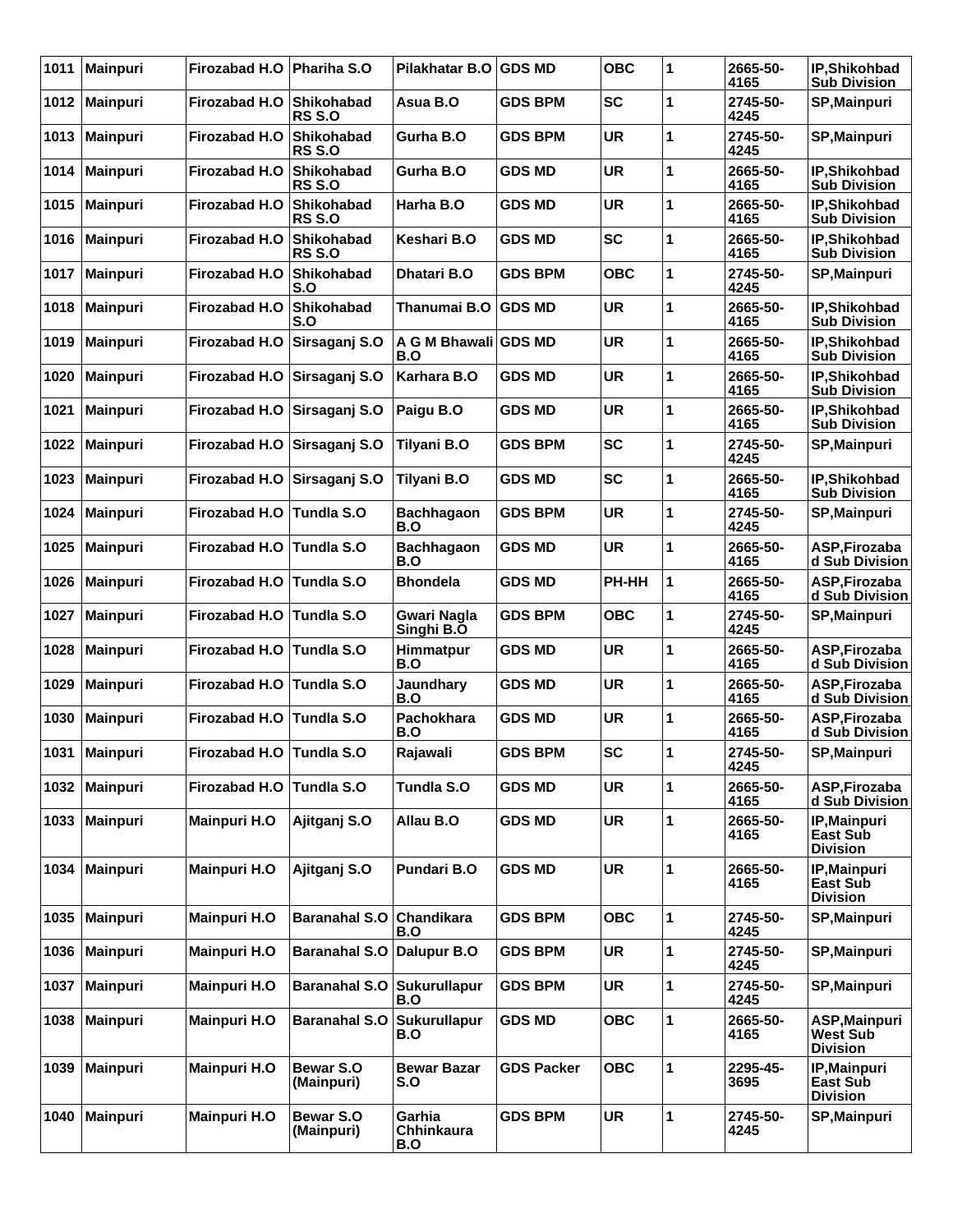| 1041 | <b>Mainpuri</b> | <b>Mainpuri H.O</b> | Bewar S.O<br>(Mainpuri)        | Garhia<br>Chhinkaura<br>B.O         | <b>GDS MC</b>     | <b>UR</b>  | 1                       | 2295-45-<br>3695 | IP, Mainpuri<br>East Sub<br><b>Division</b>         |
|------|-----------------|---------------------|--------------------------------|-------------------------------------|-------------------|------------|-------------------------|------------------|-----------------------------------------------------|
| 1042 | <b>Mainpuri</b> | <b>Mainpuri H.O</b> | <b>Bewar S.O</b><br>(Mainpuri) | Mudai                               | <b>GDS MD</b>     | <b>SC</b>  | 1                       | 2665-50-<br>4165 | IP, Mainpuri<br>East Sub<br><b>Division</b>         |
| 1043 | <b>Mainpuri</b> | <b>Mainpuri H.O</b> | Bewar S.O<br>(Mainpuri)        | Nabiganj B.O                        | <b>GDS BPM</b>    | <b>UR</b>  | 1                       | 2745-50-<br>4245 | <b>SP,Mainpuri</b>                                  |
| 1044 | <b>Mainpuri</b> | <b>Mainpuri H.O</b> |                                | Bhongaon S.O Aramsarai B.O          | <b>GDS BPM</b>    | <b>OBC</b> | 1                       | 2745-50-<br>4245 | <b>SP, Mainpuri</b>                                 |
| 1045 | <b>Mainpuri</b> | <b>Mainpuri H.O</b> | Bhongaon S.O Aung B.O          |                                     | <b>GDS MD</b>     | <b>UR</b>  | 1                       | 2665-50-<br>4165 | IP, Mainpuri<br><b>East Sub</b><br><b>Division</b>  |
| 1046 | <b>Mainpuri</b> | <b>Mainpuri H.O</b> |                                | Bhongaon S.O Chhachha B.O           | <b>GDS BPM</b>    | <b>UR</b>  | 1                       | 2745-50-<br>4245 | <b>SP,Mainpuri</b>                                  |
| 1047 | <b>Mainpuri</b> | <b>Mainpuri H.O</b> | Bhongaon S.O Himaunpur         | B.O                                 | <b>GDS MD</b>     | <b>OBC</b> | 1                       | 2665-50-<br>4165 | IP, Mainpuri<br>East Sub<br><b>Division</b>         |
| 1048 | <b>Mainpuri</b> | <b>Mainpuri H.O</b> | Bhongaon S.O Rakari B.O        |                                     | <b>GDS MD</b>     | <b>UR</b>  | 1                       | 2665-50-<br>4165 | IP, Mainpuri<br><b>East Sub</b><br><b>Division</b>  |
| 1049 | <b>Mainpuri</b> | <b>Mainpuri H.O</b> | Bhongaon S.O Vinodpur B.O      |                                     | <b>GDS MD</b>     | <b>OBC</b> | 1                       | 2665-50-<br>4165 | IP, Mainpuri<br>East Sub<br><b>Division</b>         |
| 1050 | <b>Mainpuri</b> | <b>Mainpuri H.O</b> | Jeonti S.O                     | Aunchha                             | <b>GDS BPM</b>    | <b>SC</b>  | 1                       | 2745-50-<br>4245 | <b>SP, Mainpuri</b>                                 |
| 1051 | <b>Mainpuri</b> | <b>Mainpuri H.O</b> | Jeonti S.O                     | Chetai B.O                          | <b>GDS BPM</b>    | <b>UR</b>  | 1                       | 2745-50-<br>4245 | <b>SP, Mainpuri</b>                                 |
| 1052 | Mainpuri        | <b>Mainpuri H.O</b> | Jeonti S.O                     | Chetai B.O                          | <b>GDS MD</b>     | <b>UR</b>  | 1                       | 2665-50-<br>4165 | ASP, Mainpuri<br>West Sub<br><b>Division</b>        |
| 1053 | <b>Mainpuri</b> | <b>Mainpuri H.O</b> | Jeonti S.O                     | <b>Isai Gopalpur</b><br>B.O         | <b>GDS MD</b>     | <b>SC</b>  | 1                       | 2665-50-<br>4165 | ASP, Mainpuri<br>West Sub<br><b>Division</b>        |
| 1054 | <b>Mainpuri</b> | <b>Mainpuri H.O</b> | Jeonti S.O                     | Jeonti S.O                          | <b>GDS Packer</b> | PH-HH      | 1                       | 2295-45-<br>3695 | ASP, Mainpuri<br>West Sub<br><b>Division</b>        |
| 1055 | <b>Mainpuri</b> | <b>Mainpuri H.O</b> | Jeonti S.O                     | <b>Madhan B.O</b>                   | <b>GDS BPM</b>    | <b>UR</b>  | 1                       | 2745-50-<br>4245 | <b>SP,Mainpuri</b>                                  |
| 1056 | <b>Mainpuri</b> | <b>Mainpuri H.O</b> | Jeonti S.O                     | Thorwa B.O                          | <b>GDS MD</b>     | <b>UR</b>  | 1                       | 2665-50-<br>4165 | ASP, Mainpuri<br>West Sub<br><b>Division</b>        |
|      | 1057 Mainpuri   | <b>Mainpuri H.O</b> | Jeonti S.O                     | Ujhaiya-<br><b>Fakirpur B.O</b>     | <b>GDS MD</b>     | SC         | 1                       | 2665-50-<br>4165 | ASP, Mainpuri<br><b>West Sub</b><br><b>Division</b> |
| 1058 | Mainpuri        | <b>Mainpuri H.O</b> | Karhal S.O<br>(Mainpuri)       | Karhal S.O<br>(Mainpuri)            | <b>GDS MD</b>     | <b>UR</b>  | $\overline{\mathbf{2}}$ | 2665-50-<br>4165 | ASP, Mainpuri<br><b>West Sub</b><br><b>Division</b> |
| 1059 | Mainpuri        | <b>Mainpuri H.O</b> | Karhal S.O<br>(Mainpuri)       | Nakau B.O                           | <b>GDS MD</b>     | <b>OBC</b> | 1                       | 2665-50-<br>4165 | ASP, Mainpuri<br>West Sub<br><b>Division</b>        |
| 1060 | Mainpuri        | <b>Mainpuri H.O</b> | Karhal S.O<br>(Mainpuri)       | <b>Pairar</b><br><b>Shahpur B.O</b> | <b>GDS BPM</b>    | <b>OBC</b> | 1                       | 2745-50-<br>4245 | <b>SP,Mainpuri</b>                                  |
| 1061 | <b>Mainpuri</b> | <b>Mainpuri H.O</b> | Karhal S.O<br>(Mainpuri)       | Shjhajipur B.O GDS MD               |                   | ОВС        | 1                       | 2665-50-<br>4165 | ASP, Mainpuri<br><b>West Sub</b><br><b>Division</b> |
| 1062 | Mainpuri        | <b>Mainpuri H.O</b> | Kishni S.O                     | Chauraipur<br>B.O                   | <b>GDS BPM</b>    | <b>OBC</b> | 1                       | 2745-50-<br>4245 | <b>SP,Mainpuri</b>                                  |
| 1063 | <b>Mainpuri</b> | <b>Mainpuri H.O</b> | Kishni S.O                     | Maholi<br>Shamserganj<br>B.O        | <b>GDS BPM</b>    | <b>UR</b>  | 1                       | 2745-50-<br>4245 | <b>SP, Mainpuri</b>                                 |
| 1064 | Mainpuri        | <b>Mainpuri H.O</b> | Kishni S.O                     | Maholi<br>Shamserganj<br>B.O        | <b>GDS MC</b>     | <b>SC</b>  | 1                       | 2295-45-<br>3695 | IP, Mainpuri<br><b>East Sub</b><br><b>Division</b>  |
| 1065 | <b>Mainpuri</b> | <b>Mainpuri H.O</b> | Kishni S.O                     | Naigwan -<br>kheria B.O             | <b>GDS MD</b>     | <b>UR</b>  | 1                       | 2665-50-<br>4165 | IP, Mainpuri<br>East Sub<br><b>Division</b>         |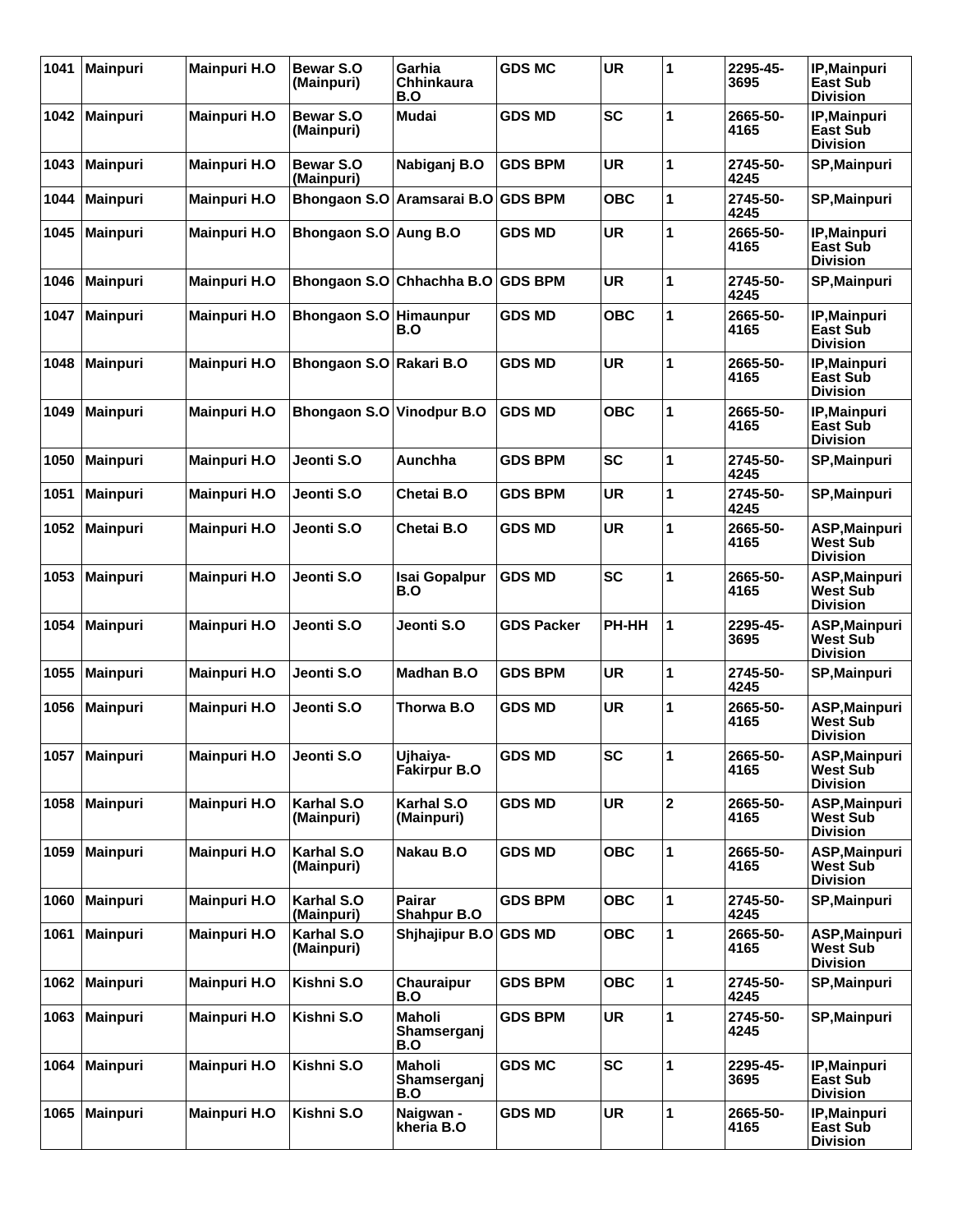| 1066 | <b>Mainpuri</b> | <b>Mainpuri H.O</b> | Kuraoli S.O         | Alupura B.O                               | <b>GDS BPM</b>    | <b>UR</b>  | 1 | 2745-50-<br>4245 | <b>SP,Mainpuri</b>                                  |
|------|-----------------|---------------------|---------------------|-------------------------------------------|-------------------|------------|---|------------------|-----------------------------------------------------|
| 1067 | <b>Mainpuri</b> | <b>Mainpuri H.O</b> | Kuraoli S.O         | Kuraoli S.O                               | <b>GDS MD</b>     | <b>UR</b>  | 1 | 2665-50-<br>4165 | ASP, Mainpuri<br><b>West Sub</b><br><b>Division</b> |
| 1068 | <b>Mainpuri</b> | <b>Mainpuri H.O</b> | Kurra S.O           | Kurra S.O                                 | <b>GDS MD</b>     | <b>UR</b>  | 1 | 2665-50-<br>4165 | IP, Mainpuri<br><b>East Sub</b><br><b>Division</b>  |
| 1069 | <b>Mainpuri</b> | <b>Mainpuri H.O</b> | Kurra S.O           | Kurra S.O                                 | <b>GDS Packer</b> | PH-HH      | 1 | 2295-45-<br>3695 | IP, Mainpuri<br><b>East Sub</b><br><b>Division</b>  |
| 1070 | <b>Mainpuri</b> | <b>Mainpuri H.O</b> | Kurra S.O           | Mohabbatpur<br>B.O                        | GDS BPM           | <b>UR</b>  | 1 | 2745-50-<br>4245 | <b>SP, Mainpuri</b>                                 |
| 1071 | <b>Mainpuri</b> | <b>Mainpuri H.O</b> | Kurra S.O           | Patara B.O                                | <b>GDS BPM</b>    | <b>SC</b>  | 1 | 2745-50-<br>4245 | <b>SP,Mainpuri</b>                                  |
| 1072 | <b>Mainpuri</b> | <b>Mainpuri H.O</b> | Kurra S.O           | <b>Ranipur B.O</b>                        | <b>GDS BPM</b>    | <b>UR</b>  | 1 | 2745-50-<br>4245 | <b>SP, Mainpuri</b>                                 |
| 1073 | <b>Mainpuri</b> | <b>Mainpuri H.O</b> | Kurra S.O           | <b>Ranipur B.O</b>                        | <b>GDS MC</b>     | <b>UR</b>  | 1 | 2295-45-<br>3695 | IP, Mainpuri<br><b>East Sub</b><br><b>Division</b>  |
| 1074 | Mainpuri        | <b>Mainpuri H.O</b> | Kusmara S.O         | <b>KOONDI</b>                             | <b>GDS MD</b>     | <b>UR</b>  | 1 | 2665-50-<br>4165 | IP, Mainpuri<br><b>East Sub</b><br><b>Division</b>  |
| 1075 | <b>Mainpuri</b> | <b>Mainpuri H.O</b> | Kusmara S.O         | <b>Madhukarpur</b><br>B.O                 | <b>GDS MD</b>     | <b>OBC</b> | 1 | 2665-50-<br>4165 | IP, Mainpuri<br>East Sub<br><b>Division</b>         |
| 1076 | <b>Mainpuri</b> | <b>Mainpuri H.O</b> | <b>Kusmara S.O</b>  | <b>Mudausi B.O</b>                        | <b>GDS BPM</b>    | <b>UR</b>  | 1 | 2745-50-<br>4245 | <b>SP, Mainpuri</b>                                 |
| 1077 | <b>Mainpuri</b> | <b>Mainpuri H.O</b> | Kusmara S.O         | Mudausi B.O                               | <b>GDS MD</b>     | <b>OBC</b> | 1 | 2665-50-<br>4165 | IP, Mainpuri<br><b>East Sub</b><br><b>Division</b>  |
| 1078 | <b>Mainpuri</b> | <b>Mainpuri H.O</b> | <b>Kusmara S.O</b>  | Sakra B.O                                 | <b>GDS MD</b>     | <b>SC</b>  | 1 | 2665-50-<br>4165 | IP, Mainpuri<br>East Sub<br><b>Division</b>         |
| 1079 | <b>Mainpuri</b> | <b>Mainpuri H.O</b> | <b>Mainpuri H.O</b> | Ahirwa B.O                                | <b>GDS MD</b>     | <b>UR</b>  | 1 | 2665-50-<br>4165 | ASP, Mainpuri<br><b>West Sub</b><br><b>Division</b> |
| 1080 | <b>Mainpuri</b> | <b>Mainpuri H.O</b> | <b>Mainpuri H.O</b> | Anjani B.O                                | <b>GDS BPM</b>    | <b>UR</b>  | 1 | 2745-50-<br>4245 | <b>SP, Mainpuri</b>                                 |
| 1081 | <b>Mainpuri</b> | <b>Mainpuri H.O</b> | <b>Mainpuri H.O</b> | Auden<br><b>Mandan B.O</b>                | <b>GDS BPM</b>    | <b>SC</b>  | 1 | 2745-50-<br>4245 | <b>SP, Mainpuri</b>                                 |
|      | 1082 Mainpuri   | Mainpuri H.O        | <b>Mainpuri H.O</b> | Auden<br>Padaria B.O                      | <b>GDS MD</b>     | <b>UR</b>  | 1 | 2665-50-<br>4165 | ASP, Mainpuri<br>West Sub<br><b>Division</b>        |
| 1083 | Mainpuri        | <b>Mainpuri H.O</b> | <b>Mainpuri H.O</b> | Daulatpur B.O                             | <b>GDS MD</b>     | <b>OBC</b> | 1 | 2665-50-<br>4165 | ASP, Mainpuri<br><b>West Sub</b><br><b>Division</b> |
| 1084 | Mainpuri        | <b>Mainpuri H.O</b> | <b>Mainpuri H.O</b> | Dharau B.O                                | <b>GDS MD</b>     | <b>UR</b>  | 1 | 2665-50-<br>4165 | ASP, Mainpuri<br>West Sub<br><b>Division</b>        |
| 1085 | <b>Mainpuri</b> | <b>Mainpuri H.O</b> | <b>Mainpuri H.O</b> | Ghitauli B.O                              | <b>GDS MD</b>     | <b>SC</b>  | 1 | 2665-50-<br>4165 | ASP, Mainpuri<br>West Sub<br><b>Division</b>        |
| 1086 | Mainpuri        | <b>Mainpuri H.O</b> | <b>Mainpuri H.O</b> | Kapoorpur<br>B.O                          | <b>GDS MD</b>     | <b>OBC</b> | 1 | 2665-50-<br>4165 | ASP, Mainpuri<br><b>West Sub</b><br><b>Division</b> |
| 1087 | <b>Mainpuri</b> | <b>Mainpuri H.O</b> | <b>Mainpuri H.O</b> | <b>Karhal Gate</b><br><b>Mainpuri B.O</b> | <b>GDS BPM</b>    | <b>SC</b>  | 1 | 2745-50-<br>4245 | SP, Mainpuri                                        |
| 1088 | <b>Mainpuri</b> | <b>Mainpuri H.O</b> | <b>Mainpuri H.O</b> | Karimganj B.O GDS MD                      |                   | <b>SC</b>  | 1 | 2665-50-<br>4165 | ASP, Mainpuri<br><b>West Sub</b><br><b>Division</b> |
| 1089 | <b>Mainpuri</b> | <b>Mainpuri H.O</b> | <b>Mainpuri H.O</b> | <b>Mainpuri H.O</b>                       | <b>GDS MD</b>     | <b>UR</b>  | 1 | 2665-50-<br>4165 | ASP, Mainpuri<br><b>West Sub</b><br><b>Division</b> |
| 1090 | <b>Mainpuri</b> | <b>Mainpuri H.O</b> | <b>Mainpuri H.O</b> | Nagla Jula<br>B.O                         | <b>GDS MD</b>     | <b>UR</b>  | 1 | 2665-50-<br>4165 | IP, Mainpuri<br><b>East Sub</b><br><b>Division</b>  |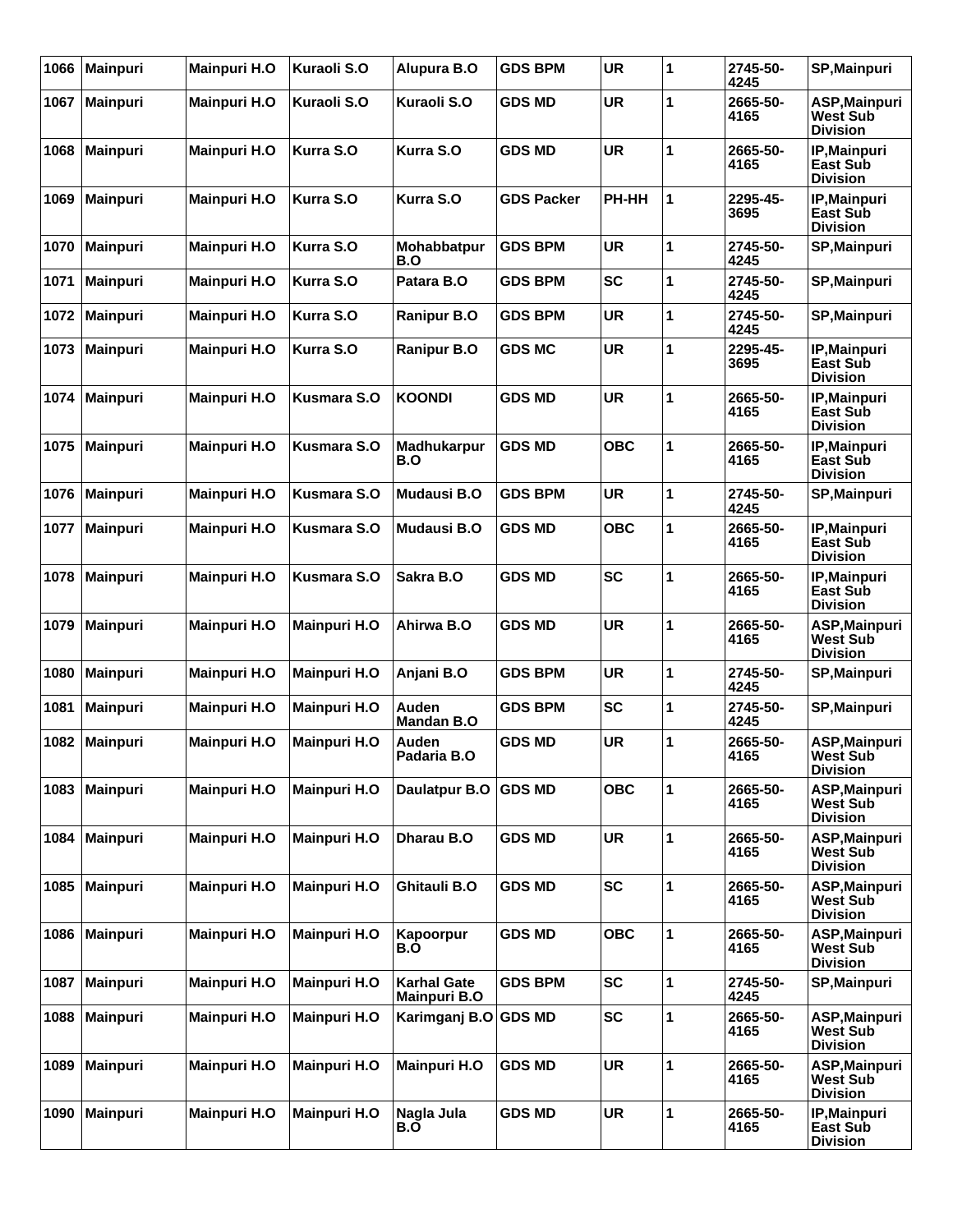| 1091 | <b>Mainpuri</b> | <b>Mainpuri H.O</b> | <b>Mainpuri H.O</b>          | Nauner B.O                    | <b>GDS BPM</b>    | <b>UR</b>  | 1                       | 2745-50-<br>4245 | <b>SP,Mainpuri</b>                                  |
|------|-----------------|---------------------|------------------------------|-------------------------------|-------------------|------------|-------------------------|------------------|-----------------------------------------------------|
| 1092 | <b>Mainpuri</b> | <b>Mainpuri H.O</b> | <b>Mainpuri H.O</b>          | Sagauni B.O                   | <b>GDS MD</b>     | <b>OBC</b> | 1                       | 2665-50-<br>4165 | ASP, Mainpuri<br>West Sub<br><b>Division</b>        |
| 1093 | <b>Mainpuri</b> | <b>Mainpuri H.O</b> | <b>Mainpuri H.O</b>          | Sikandarpur<br>B.O            | <b>GDS BPM</b>    | <b>UR</b>  | 1                       | 2745-50-<br>4245 | SP, Mainpuri                                        |
| 1094 | <b>Mainpuri</b> | <b>Mainpuri H.O</b> | Sultanganj<br>S.O (Mainpuri) | <b>Dalippur</b><br>Kailai B.O | <b>GDS MD</b>     | <b>UR</b>  | 1                       | 2665-50-<br>4165 | ASP, Mainpuri<br>West Sub<br><b>Division</b>        |
| 1095 | <b>Mainpuri</b> | <b>Mainpuri H.O</b> | Sultanganj<br>S.O (Mainpuri) | Kinhawar B.O                  | <b>GDS MD</b>     | <b>UR</b>  | 1                       | 2665-50-<br>4165 | ASP, Mainpuri<br>West Sub<br><b>Division</b>        |
| 1096 | <b>Mainpuri</b> | <b>Mainpuri H.O</b> | Sultanganj<br>S.O (Mainpuri) | Nagla Semar<br>B.O            | <b>GDS BPM</b>    | <b>UR</b>  | 1                       | 2745-50-<br>4245 | SP, Mainpuri                                        |
| 1097 | <b>Mainpuri</b> | <b>Mainpuri H.O</b> | Sultanganj<br>S.O (Mainpuri) | Sultanganj<br>S.O (Mainpuri)  | <b>GDS MD</b>     | <b>SC</b>  | 1                       | 2665-50-<br>4165 | ASP, Mainpuri<br>West Sub<br><b>Division</b>        |
| 1098 | <b>Mainpuri</b> | <b>Mainpuri H.O</b> | Sultanganj<br>S.O (Mainpuri) | Sultanganj<br>S.O (Mainpuri)  | <b>GDS Packer</b> | <b>OBC</b> | 1                       | 2295-45-<br>3695 | ASP, Mainpuri<br>West Sub<br><b>Division</b>        |
| 1099 | <b>Mainpuri</b> | <b>Mainpuri H.O</b> | <b>Tindauli S.O</b>          | Gangsi B.O                    | <b>GDS MD</b>     | <b>UR</b>  | 1                       | 2665-50-<br>4165 | ASP, Mainpuri<br>West Sub<br><b>Division</b>        |
| 1100 | <b>Mainpuri</b> | <b>Mainpuri H.O</b> | Tindauli S.O                 | Jabapur B.O                   | <b>GDS BPM</b>    | PH-OH      | 1                       | 2745-50-<br>4245 | <b>SP, Mainpuri</b>                                 |
| 1101 | <b>Mainpuri</b> | <b>Mainpuri H.O</b> | Tindauli S.O                 | Jabapur B.O                   | <b>GDS MD</b>     | <b>SC</b>  | 1                       | 2665-50-<br>4165 | ASP, Mainpuri<br><b>West Sub</b><br><b>Division</b> |
| 1102 | <b>Mainpuri</b> | <b>Mainpuri H.O</b> | Tindauli S.O                 | <b>Tindauli S.O</b>           | <b>GDS MD</b>     | <b>UR</b>  | $\overline{\mathbf{2}}$ | 2665-50-<br>4165 | ASP, Mainpuri<br>West Sub<br><b>Division</b>        |
| 1103 | <b>Mathura</b>  | <b>Mathura H.O</b>  | Aring S.O                    | Jikhangaon<br>B.O             | <b>GDS BPM</b>    | <b>SC</b>  | 1                       | 2745-50-<br>4245 | SP, Mathura                                         |
| 1104 | <b>Mathura</b>  | <b>Mathura H.O</b>  | Aring S.O                    | Jikhangaon<br>B.O             | <b>GDS MD</b>     | <b>OBC</b> | 1                       | 3330-60-<br>5130 | ASP, Mathura<br>West Sub<br><b>Division</b>         |
| 1105 | <b>Mathura</b>  | <b>Mathura H.O</b>  | Aring S.O                    | <b>Junsity B.O.</b>           | <b>GDS BPM</b>    | <b>SC</b>  | 1                       | 2745-50-<br>4245 | <b>SP, Mathura</b>                                  |
| 1106 | <b>Mathura</b>  | <b>Mathura H.O</b>  | Bajna S.O<br>(Mathura)       | Kolahar B.O                   | <b>GDS BPM</b>    | <b>UR</b>  | 1                       | 2745-50-<br>4245 | SP, Mathura                                         |
| 1107 | Mathura         | Mathura H.O         | Bajna S.O<br>(Mathura)       | Kolahar B.O                   | <b>GDS MD</b>     | <b>UR</b>  | 1                       | 3330-60-<br>5130 | IP, Mathura<br><b>North Sub</b><br><b>Division</b>  |
| 1108 | Mathura         | Mathura H.O         | Bajna S.O<br>(Mathura)       | Managarhi<br>B.O              | <b>GDS BPM</b>    | <b>UR</b>  | $\mathbf{1}$            | 2745-50-<br>4245 | SP, Mathura                                         |
| 1109 | <b>Mathura</b>  | Mathura H.O         | Bajna S.O<br>(Mathura)       | Mitholi B.O                   | <b>GDS BPM</b>    | <b>OBC</b> | 1                       | 2745-50-<br>4245 | SP, Mathura                                         |
| 1110 | <b>Mathura</b>  | Mathura H.O         | Bajna S.O<br>(Mathura)       | Parasoli B.O                  | <b>GDS BPM</b>    | <b>UR</b>  | 1                       | 2745-50-<br>4245 | <b>SP, Mathura</b>                                  |
| 1111 | <b>Mathura</b>  | Mathura H.O         | Bajna S.O<br>(Mathura)       | Pchahara B.O                  | <b>GDS BPM</b>    | <b>UR</b>  | 1                       | 2745-50-<br>4245 | SP, Mathura                                         |
| 1112 | <b>Mathura</b>  | Mathura H.O         | Bajna S.O<br>(Mathura)       | Shall B.O                     | <b>GDS BPM</b>    | <b>UR</b>  | 1                       | 2745-50-<br>4245 | SP, Mathura                                         |
| 1113 | <b>Mathura</b>  | Mathura H.O         | Bajna S.O<br>(Mathura)       | Shall B.O                     | <b>GDS MD</b>     | <b>UR</b>  | 1                       | 3330-60-<br>5130 | IP, Mathura<br><b>North Sub</b><br><b>Division</b>  |
| 1114 | <b>Mathura</b>  | <b>Mathura H.O</b>  | <b>Baldeo S.O</b>            | <b>Bandi B.O</b>              | <b>GDS BPM</b>    | <b>OBC</b> | 1                       | 2745-50-<br>4245 | SP, Mathura                                         |
| 1115 | <b>Mathura</b>  | Mathura H.O         | <b>Baldeo S.O</b>            | Daulatpur B.O                 | <b>GDS MD</b>     | <b>UR</b>  | 1                       | 3330-60-<br>5130 | IP, Mathura<br><b>East Sub</b><br><b>Division</b>   |
| 1116 | <b>Mathura</b>  | Mathura H.O         | <b>Baldeo S.O</b>            | Madaura B.O                   | <b>GDS MC</b>     | <b>UR</b>  | 1                       | 2870-50-<br>4370 | IP, Mathura<br><b>East Sub</b><br><b>Division</b>   |
| 1117 | <b>Mathura</b>  | Mathura H.O         | <b>Baldeo S.O</b>            | Madaura B.O                   | <b>GDS MD</b>     | <b>UR</b>  | 1                       | 3330-60-<br>5130 | IP, Mathura<br><b>East Sub</b><br><b>Division</b>   |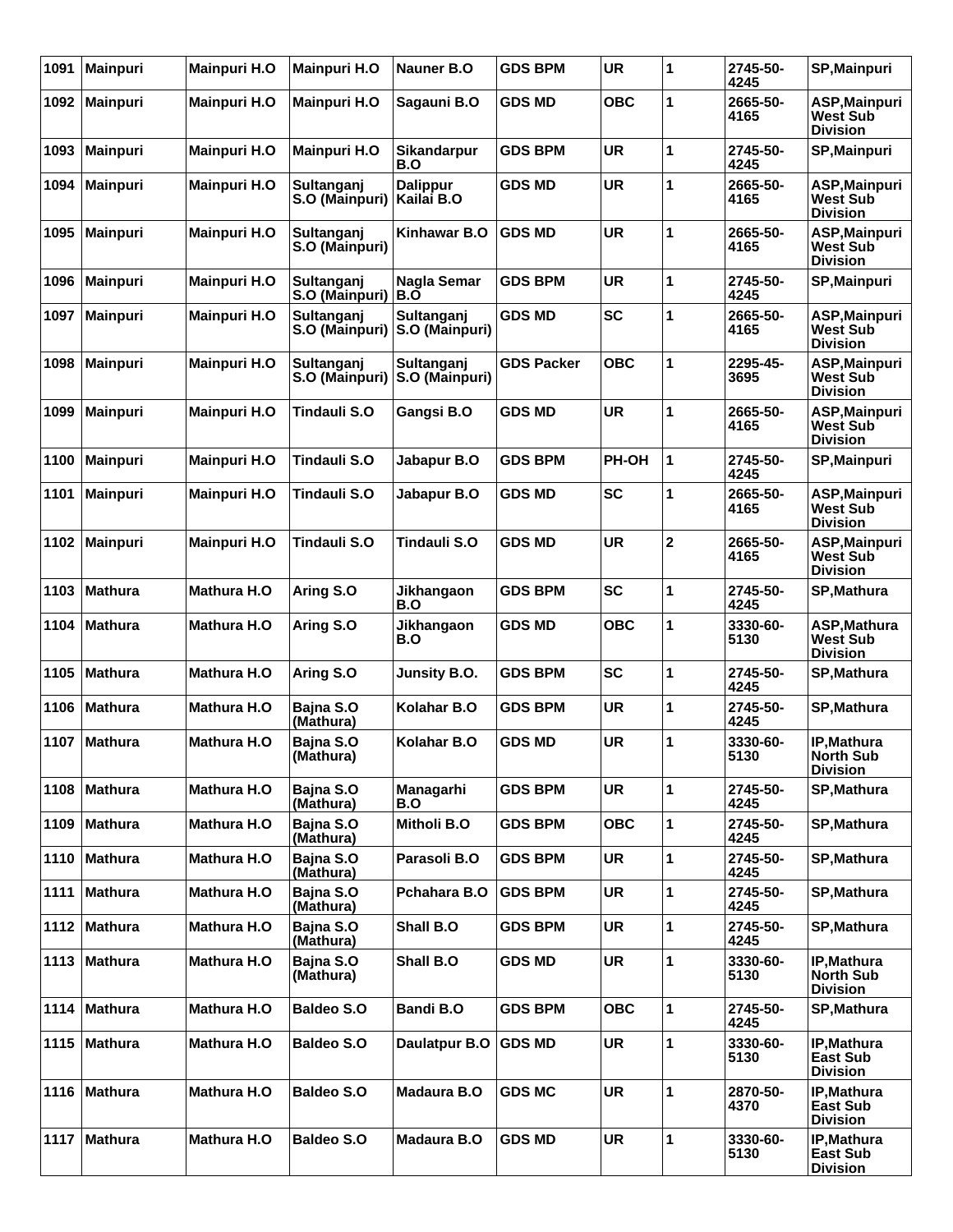| 1118 | Mathura        | <b>Mathura H.O</b> | <b>Baldeo S.O</b>                 | Magna B.O                   | <b>GDS BPM</b>    | <b>UR</b>  | $\mathbf{1}$ | 2745-50-<br>4245 | SP, Mathura                                        |
|------|----------------|--------------------|-----------------------------------|-----------------------------|-------------------|------------|--------------|------------------|----------------------------------------------------|
| 1119 | ∣Mathura       | <b>Mathura H.O</b> | <b>Baldeo S.O</b>                 | Nera B.O                    | <b>GDS BPM</b>    | <b>OBC</b> | 1            | 2745-50-<br>4245 | <b>SP, Mathura</b>                                 |
| 1120 | ∣Mathura       | <b>Mathura H.O</b> | Barsana S.O                       | Maharana B.O                | <b>GDS MD</b>     | <b>UR</b>  | 1            | 3330-60-<br>5130 | ASP, Mathura<br>West Sub<br><b>Division</b>        |
| 1121 | ∣Mathura       | <b>Mathura H.O</b> | <b>Bisawar S.O</b>                | Baramai B.O                 | <b>GDS MD</b>     | <b>UR</b>  | 1            | 3330-60-<br>5130 | IP, Mathura<br>East Sub<br><b>Division</b>         |
| 1122 | ∣Mathura       | <b>Mathura H.O</b> | <b>Bisawar S.O</b>                | <b>Bharatia B.O</b>         | <b>GDS BPM</b>    | <b>UR</b>  | 1            | 2745-50-<br>4245 | SP, Mathura                                        |
| 1123 | ∣Mathura       | <b>Mathura H.O</b> | <b>Bisawar S.O</b>                | Mai B.O                     | <b>GDS MD</b>     | <b>UR</b>  | 1            | 3330-60-<br>5130 | IP, Mathura<br><b>East Sub</b><br><b>Division</b>  |
| 1124 | ∣Mathura       | <b>Mathura H.O</b> | Chaumuhan<br>S.O                  | Chaumuhan<br>S.O            | <b>GDS Packer</b> | <b>UR</b>  | 1            | 2870-50-<br>4370 | ASP, Mathura<br>West Sub<br><b>Division</b>        |
| 1125 | Mathura        | <b>Mathura H.O</b> | Chaumuhan<br>S.O                  | Parkhamgujar<br>B.O         | <b>GDS BPM</b>    | <b>OBC</b> | 1            | 2745-50-<br>4245 | SP, Mathura                                        |
| 1126 | Mathura        | <b>Mathura H.O</b> | Chaumuhan<br>S.O                  | Sehi B.O                    | <b>GDS MC</b>     | <b>SC</b>  | 1            | 2870-50-<br>4370 | ASP, Mathura<br><b>West Sub</b><br><b>Division</b> |
| 1127 | ∣Mathura       | <b>Mathura H.O</b> | Chaumuhan<br>S.O                  | Tarauli B.O                 | <b>GDS BPM</b>    | <b>UR</b>  | 1            | 2745-50-<br>4245 | <b>SP, Mathura</b>                                 |
| 1128 | Mathura        | <b>Mathura H.O</b> | Chhata S.O<br>(Mathura)           | Khaira B.O                  | <b>GDS MD</b>     | <b>SC</b>  | 1            | 3330-60-<br>5130 | ASP, Mathura<br>West Sub<br><b>Division</b>        |
| 1129 | ∣Mathura       | <b>Mathura H.O</b> | Chhata S.O<br>(Mathura)           | Paigaon B.O                 | <b>GDS BPM</b>    | <b>OBC</b> | 1            | 2745-50-<br>4245 | SP, Mathura                                        |
| 1130 | l Mathura      | <b>Mathura H.O</b> | Chhata S.O<br>(Mathura)           | Paigaon B.O                 | <b>GDS MD</b>     | <b>UR</b>  | 1            | 3330-60-<br>5130 | ASP, Mathura<br>West Sub<br><b>Division</b>        |
| 1131 | <b>Mathura</b> | <b>Mathura H.O</b> | Farah S.O                         | <b>Bhaderua B.O</b>         | <b>GDS BPM</b>    | <b>SC</b>  | 1            | 2745-50-<br>4245 | SP, Mathura                                        |
| 1132 | Mathura        | <b>Mathura H.O</b> | Farah S.O                         | Dhanajeewana GDS BPM<br>B.O |                   | <b>UR</b>  | 1            | 2745-50-<br>4245 | SP, Mathura                                        |
| 1133 | l Mathura      | <b>Mathura H.O</b> | Farah S.O                         | Farah S.O                   | <b>GDS Packer</b> | <b>OBC</b> | 1            | 2870-50-<br>4370 | IP, Mathura<br>East Sub<br><b>Division</b>         |
| 1134 | <b>Mathura</b> | Mathura H.O        | Gayatri Tapo<br><b>Bhoomi S.O</b> | <b>Chhatikara</b>           | <b>GDS BPM</b>    | <b>UR</b>  | 1            | 2745-50-<br>4245 | SP, Mathura                                        |
|      | 1135 Mathura   | <b>Mathura H.O</b> | Goverdhan<br>S.O                  | <b>Bhagosa B.O</b>          | <b>GDS BPM</b>    | PH-OH      | 11           | 2745-50-<br>4245 | SP, Mathura                                        |
| 1136 | <b>Mathura</b> | <b>Mathura H.O</b> | Goverdhan<br>S.O                  | Jatipura B.O                | <b>GDS MD</b>     | <b>OBC</b> | 1            | 3330-60-<br>5130 | ASP, Mathura<br>West Sub<br><b>Division</b>        |
| 1137 | Mathura        | Mathura H.O        | Goverdhan<br>S.O                  | Mahmadpur<br>Parasoli B.O   | <b>GDS MD</b>     | <b>UR</b>  | 1            | 3330-60-<br>5130 | ASP, Mathura<br>West Sub<br><b>Division</b>        |
| 1138 | Mathura        | <b>Mathura H.O</b> | Goverdhan<br>S.O                  | <b>Mudseras B.O</b>         | <b>GDS MD</b>     | <b>OBC</b> | 1            | 3330-60-<br>5130 | ASP, Mathura<br>West Sub<br><b>Division</b>        |
| 1139 | Mathura        | Mathura H.O        | Goverdhan<br>S.O                  | Paintha B.O                 | <b>GDS BPM</b>    | <b>UR</b>  | $\mathbf{1}$ | 2745-50-<br>4245 | SP, Mathura                                        |
| 1140 | Mathura        | <b>Mathura H.O</b> | Jalesar R.S.<br>S.O               | Unchagaon<br>B.O            | <b>GDS MD</b>     | <b>UR</b>  | 1            | 3330-60-<br>5130 | IP, Mathura<br><b>North Sub</b><br><b>Division</b> |
| 1141 | Mathura        | <b>Mathura H.O</b> | Jugasana S.O                      | Beyonhi B.O                 | <b>GDS BPM</b>    | <b>OBC</b> | $\mathbf{1}$ | 2745-50-<br>4245 | SP, Mathura                                        |
| 1142 | <b>Mathura</b> | <b>Mathura H.O</b> | Kosi Kalan<br>S.O                 | <b>Barchawali</b><br>B.O    | <b>GDS BPM</b>    | <b>UR</b>  | 1            | 2745-50-<br>4245 | SP, Mathura                                        |
| 1143 | Mathura        | <b>Mathura H.O</b> | Kosi Kalan<br>S.O                 | <b>Bathain Kalan</b><br>B.O | <b>GDS MC</b>     | <b>OBC</b> | 1            | 2870-50-<br>4370 | ASP, Mathura<br>West Sub<br><b>Division</b>        |
| 1144 | Mathura        | <b>Mathura H.O</b> | Kosi Kalan<br>S.O                 | Dahgaon B.O                 | <b>GDS BPM</b>    | <b>UR</b>  | $\mathbf{1}$ | 2745-50-<br>4245 | SP, Mathura                                        |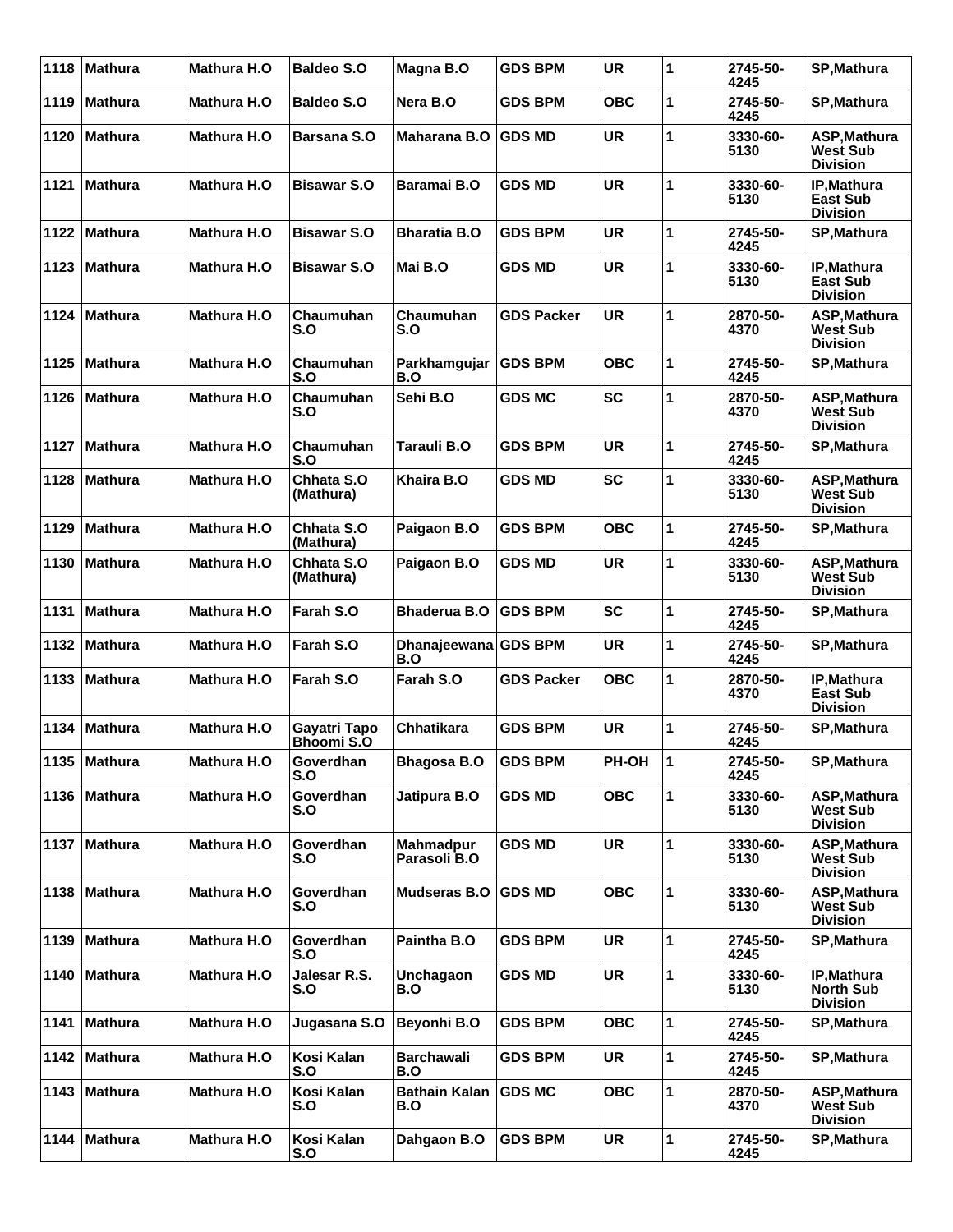| 1145 | <b>Mathura</b> | Mathura H.O        | Kosi Kalan<br>S.O                     | Gidoh B.O                             | <b>GDS MD</b>     | <b>OBC</b> | 1            | 3330-60-<br>5130 | <b>ASP.Mathura</b><br>West Sub<br><b>Division</b>  |
|------|----------------|--------------------|---------------------------------------|---------------------------------------|-------------------|------------|--------------|------------------|----------------------------------------------------|
| 1146 | <b>Mathura</b> | <b>Mathura H.O</b> | Kosi Kalan<br>S.O                     | Kamar B.O.                            | <b>GDS BPM</b>    | <b>OBC</b> | 1            | 2745-50-<br>4245 | SP, Mathura                                        |
| 1147 | <b>Mathura</b> | <b>Mathura H.O</b> | Kosi Kalan<br>S.O                     | Kamar B.O.                            | <b>GDS MD</b>     | <b>UR</b>  | 1            | 3330-60-<br>5130 | ASP, Mathura<br>West Sub<br><b>Division</b>        |
| 1148 | <b>Mathura</b> | <b>Mathura H.O</b> | Kosi Kalan<br>S.O                     | <b>Roop Nagar</b><br>B.O              | <b>GDS BPM</b>    | <b>UR</b>  | 1            | 2745-50-<br>4245 | <b>SP, Mathura</b>                                 |
| 1149 | <b>Mathura</b> | <b>Mathura H.O</b> | Kosi Kalan<br>S.O                     | <b>Roop Nagar</b><br>B.O              | <b>GDS MD</b>     | <b>UR</b>  | 1            | 3330-60-<br>5130 | ASP, Mathura<br><b>West Sub</b><br><b>Division</b> |
| 1150 | <b>Mathura</b> | <b>Mathura H.O</b> | <b>Krishna Nagar</b><br>S.O (Mathura) | Krishna Nagar<br>S.O (Mathura)        | <b>GDS MD</b>     | <b>SC</b>  | 1            | 3330-60-<br>5130 | ASP, Mathura<br>West Sub<br><b>Division</b>        |
| 1151 | <b>Mathura</b> | <b>Mathura H.O</b> | Krishna Nagar<br>S.O (Mathura)        | Maholi B.O                            | <b>GDS BPM</b>    | <b>SC</b>  | 1            | 2745-50-<br>4245 | SP, Mathura                                        |
| 1152 | <b>Mathura</b> | <b>Mathura H.O</b> | Krishna Nagar<br>S.O (Mathura)        | Usfar B.O                             | <b>GDS BPM</b>    | <b>UR</b>  | 1            | 2745-50-<br>4245 | SP, Mathura                                        |
| 1153 | <b>Mathura</b> | Mathura H.O        | Krishna Nagar<br>S.O (Mathura)        | Usfar B.O                             | <b>GDS MD</b>     | <b>UR</b>  | 1            | 3330-60-<br>5130 | ASP, Mathura<br>West Sub<br><b>Division</b>        |
| 1154 | <b>Mathura</b> | Mathura H.O        | <b>Mahaban S.O</b>                    | Sihora B.O                            | <b>GDS BPM</b>    | <b>UR</b>  | 1            | 2745-50-<br>4245 | <b>SP, Mathura</b>                                 |
| 1155 | <b>Mathura</b> | <b>Mathura H.O</b> | <b>Mant S.O</b>                       | Arrua B.O                             | <b>GDS MD</b>     | <b>SC</b>  | 1            | 3330-60-<br>5130 | IP, Mathura<br><b>North Sub</b><br><b>Division</b> |
| 1156 | <b>Mathura</b> | <b>Mathura H.O</b> | <b>Mant S.O</b>                       | <b>Harnaul B.O</b>                    | <b>GDS MD</b>     | <b>OBC</b> | 1            | 3330-60-<br>5130 | IP, Mathura<br><b>North Sub</b><br><b>Division</b> |
| 1157 | <b>Mathura</b> | <b>Mathura H.O</b> | <b>Mant S.O</b>                       | Tentigaon B.O GDS BPM                 |                   | <b>UR</b>  | 1            | 2745-50-<br>4245 | <b>SP, Mathura</b>                                 |
| 1158 | <b>Mathura</b> | <b>Mathura H.O</b> | <b>Mathura</b><br><b>Refinery S.O</b> | <b>Barari B.O</b>                     | <b>GDS MD</b>     | <b>OBC</b> | 1            | 3330-60-<br>5130 | IP, Mathura<br><b>East Sub</b><br><b>Division</b>  |
| 1159 | <b>Mathura</b> | <b>Mathura H.O</b> | <b>Mathura</b><br><b>Refinery S.O</b> | <b>Bhainsa B.O</b>                    | <b>GDS MD</b>     | <b>OBC</b> | 1            | 3330-60-<br>5130 | IP, Mathura<br><b>East Sub</b><br><b>Division</b>  |
| 1160 | <b>Mathura</b> | <b>Mathura H.O</b> | <b>Mathura</b><br><b>Refinery S.O</b> | Dhangaon B.O GDS MD                   |                   | <b>UR</b>  | 1            | 3330-60-<br>5130 | IP, Mathura<br>East Sub<br><b>Division</b>         |
|      | 1161 Mathura   | <b>Mathura H.O</b> | Mathura<br><b>Refinery S.O</b>        | Kosi Khurd<br>B.O                     | <b>GDS MD</b>     | <b>SC</b>  | 1            | 3330-60-<br>5130 | IP, Mathura<br><b>East Sub</b><br><b>Division</b>  |
|      | 1162 Mathura   | Mathura H.O        | <b>Mathura</b><br><b>Refinery S.O</b> | <b>Mathura</b><br><b>Refinery S.O</b> | <b>GDS MC</b>     | <b>UR</b>  | 1            | 2870-50-<br>4370 | IP, Mathura<br>East Sub<br><b>Division</b>         |
| 1163 | <b>Mathura</b> | Mathura H.O        | Nauhjhil S.O                          | Nauhjhil S.O                          | <b>GDS Packer</b> | <b>SC</b>  | 1            | 2870-50-<br>4370 | IP, Mathura<br><b>North Sub</b><br><b>Division</b> |
| 1164 | Mathura        | Mathura H.O        | Radhakund<br>S.O                      | Ral B.O                               | <b>GDS MD</b>     | PH-VH      | $\mathbf{1}$ | 3330-60-<br>5130 | ASP, Mathura<br>West Sub<br><b>Division</b>        |
| 1165 | Mathura        | Mathura H.O        | Raya S.O                              | Airakhera B.O                         | <b>GDS MD</b>     | <b>UR</b>  | 1            | 3330-60-<br>5130 | IP, Mathura<br><b>North Sub</b><br><b>Division</b> |
| 1166 | <b>Mathura</b> | Mathura H.O        | Raya S.O                              | Karab B.O                             | <b>GDS MD</b>     | PH-HH      | $\mathbf{1}$ | 3330-60-<br>5130 | IP, Mathura<br><b>North Sub</b><br><b>Division</b> |
| 1167 | <b>Mathura</b> | Mathura H.O        | Raya S.O                              | Khirari B.O                           | <b>GDS BPM</b>    | <b>SC</b>  | $\mathbf{1}$ | 2745-50-<br>4245 | SP, Mathura                                        |
| 1168 | Mathura        | Mathura H.O        | Raya S.O                              | Khirari B.O                           | <b>GDS MD</b>     | <b>OBC</b> | 1            | 3330-60-<br>5130 | IP, Mathura<br><b>North Sub</b><br><b>Division</b> |
| 1169 | <b>Mathura</b> | Mathura H.O        | Raya S.O                              | Lohban B.O                            | <b>GDS MD</b>     | <b>SC</b>  | $\mathbf{1}$ | 3330-60-<br>5130 | IP, Mathura<br><b>North Sub</b><br><b>Division</b> |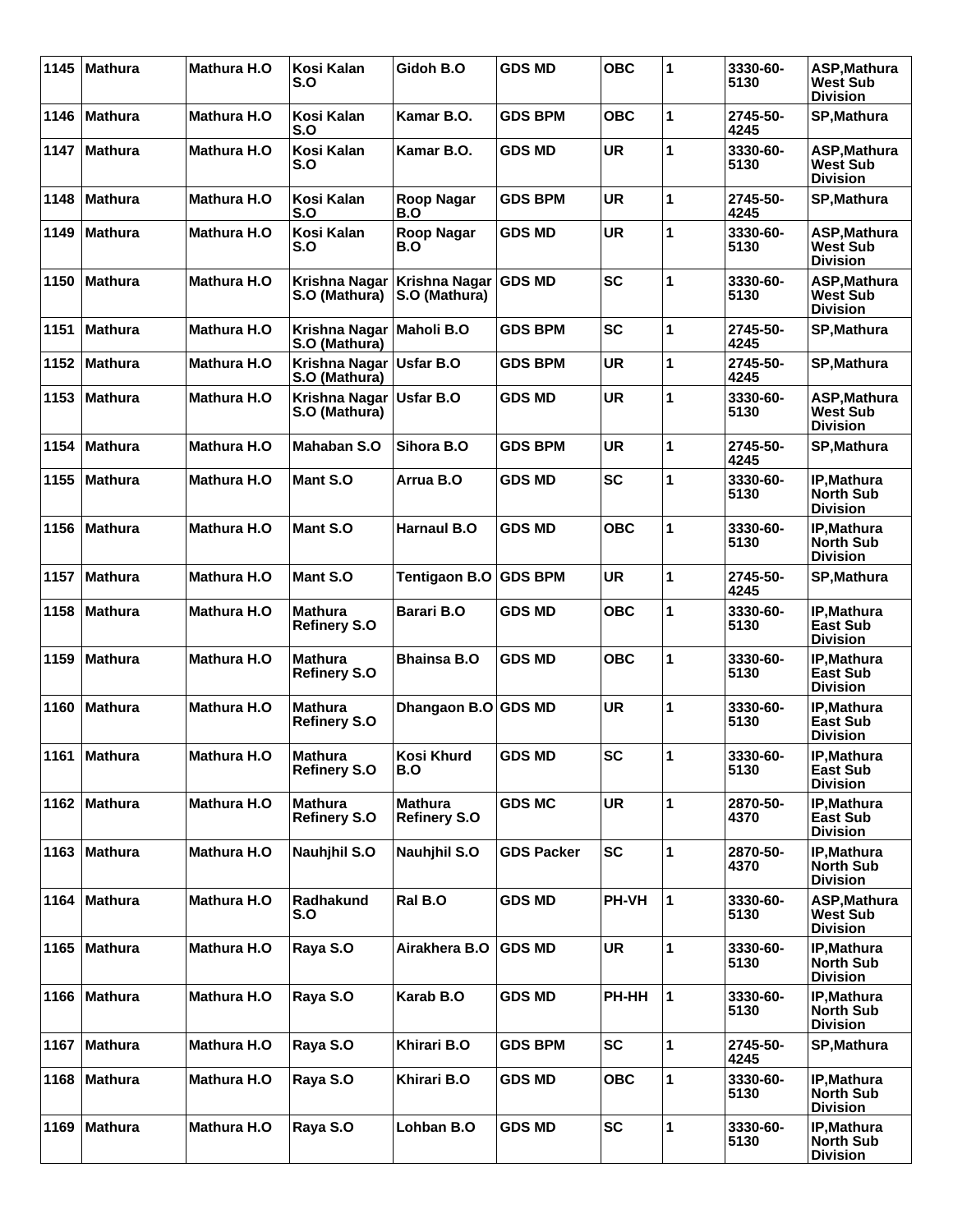| 1170 | <b>Mathura</b> | <b>Mathura H.O</b> | Raya S.O                     | Madem B.O                 | <b>GDS BPM</b>    | <b>UR</b>  | $\mathbf{1}$ | 2745-50-<br>4245 | <b>SP, Mathura</b>                                 |
|------|----------------|--------------------|------------------------------|---------------------------|-------------------|------------|--------------|------------------|----------------------------------------------------|
| 1171 | <b>Mathura</b> | <b>Mathura H.O</b> | Raya S.O                     | <b>Manila Balu</b><br>B.O | <b>GDS BPM</b>    | <b>SC</b>  | 1            | 2745-50-<br>4245 | SP, Mathura                                        |
| 1172 | <b>Mathura</b> | <b>Mathura H.O</b> | Raya S.O                     | Neemgaon<br>B.O           | <b>GDS MD</b>     | <b>UR</b>  | 1            | 3330-60-<br>5130 | IP, Mathura<br><b>North Sub</b><br><b>Division</b> |
| 1173 | <b>Mathura</b> | <b>Mathura H.O</b> | Raya S.O                     | Siriya Ki<br>Nagaria B.O  | <b>GDS BPM</b>    | <b>ST</b>  | 1            | 2745-50-<br>4245 | SP, Mathura                                        |
| 1174 | <b>Mathura</b> | <b>Mathura H.O</b> | Raya S.O                     | Siriya Ki<br>Nagaria B.O  | <b>GDS MD</b>     | <b>SC</b>  | 1            | 3330-60-<br>5130 | IP, Mathura<br><b>North Sub</b><br><b>Division</b> |
| 1175 | <b>Mathura</b> | <b>Mathura H.O</b> | Raya S.O                     | <b>Udhar B.O</b>          | <b>GDS BPM</b>    | <b>OBC</b> | 1            | 2745-50-<br>4245 | SP, Mathura                                        |
| 1176 | <b>Mathura</b> | Mathura H.O        | <b>Refinery</b><br>Nagar S.O | Adooki B.O                | <b>GDS BPM</b>    | <b>SC</b>  | 1            | 2745-50-<br>4245 | <b>SP, Mathura</b>                                 |
| 1177 | <b>Mathura</b> | <b>Mathura H.O</b> | <b>Refinery</b><br>Nagar S.O | Aurangabad<br>B.O         | <b>GDS BPM</b>    | <b>SC</b>  | 1            | 2745-50-<br>4245 | SP, Mathura                                        |
| 1178 | <b>Mathura</b> | <b>Mathura H.O</b> | <b>Refinery</b><br>Nagar S.O | Aurangabad<br>B.O         | <b>GDS MD</b>     | <b>OBC</b> | 1            | 3330-60-<br>5130 | IP, Mathura<br><b>East Sub</b><br><b>Division</b>  |
| 1179 | Mathura        | <b>Mathura H.O</b> | <b>Refinery</b><br>Nagar S.O | Bad B.O                   | <b>GDS BPM</b>    | <b>UR</b>  | 1            | 2745-50-<br>4245 | <b>SP, Mathura</b>                                 |
| 1180 | <b>Mathura</b> | <b>Mathura H.O</b> | Sadabad S.O                  | <b>Basamaroo</b><br>B.O   | <b>GDS BPM</b>    | <b>UR</b>  | 1            | 2745-50-<br>4245 | <b>SP, Mathura</b>                                 |
| 1181 | <b>Mathura</b> | <b>Mathura H.O</b> | Sadabad S.O                  | <b>Basamaroo</b><br>B.O   | <b>GDS MD</b>     | <b>UR</b>  | 1            | 3330-60-<br>5130 | IP, Mathura<br><b>East Sub</b><br><b>Division</b>  |
| 1182 | <b>Mathura</b> | <b>Mathura H.O</b> | Sadabad S.O                  | Jarau B.O                 | <b>GDS BPM</b>    | <b>UR</b>  | 1            | 2745-50-<br>4245 | SP, Mathura                                        |
| 1183 | <b>Mathura</b> | <b>Mathura H.O</b> | Sadabad S.O                  | Kursanda B.O              | <b>GDS MD</b>     | <b>SC</b>  | 1            | 3330-60-<br>5130 | IP, Mathura<br><b>East Sub</b><br><b>Division</b>  |
| 1184 | <b>Mathura</b> | <b>Mathura H.O</b> | Sadabad S.O                  | Samadpur B.O GDS BPM      |                   | <b>UR</b>  | 1            | 2745-50-<br>4245 | SP, Mathura                                        |
| 1185 | <b>Mathura</b> | <b>Mathura H.O</b> | Sahpau S.O                   | Arti B.O                  | <b>GDS MD</b>     | <b>UR</b>  | 1            | 3330-60-<br>5130 | IP, Mathura<br><b>North Sub</b><br><b>Division</b> |
| 1186 | <b>Mathura</b> | <b>Mathura H.O</b> | Sahpau S.O                   | Dhadau B.O                | <b>GDS BPM</b>    | <b>UR</b>  | 1            | 2745-50-<br>4245 | <b>SP, Mathura</b>                                 |
| 1187 | <b>Mathura</b> | Mathura H.O        | Sahpau S.O                   | Gutehara B.O              | <b>GDS BPM</b>    | <b>SC</b>  | 1            | 2745-50-<br>4245 | <b>SP, Mathura</b>                                 |
| 1188 | <b>Mathura</b> | <b>Mathura H.O</b> | Sahpau S.O                   | Hasanpurbaru<br>B.O       | <b>GDS BPM</b>    | <b>OBC</b> | 1            | 2745-50-<br>4245 | SP, Mathura                                        |
| 1189 | <b>Mathura</b> | Mathura H.O        | Sahpau S.O                   | Karkauli B.O              | <b>GDS BPM</b>    | <b>SC</b>  | 1            | 2745-50-<br>4245 | SP, Mathura                                        |
| 1190 | <b>Mathura</b> | Mathura H.O        | Sahpau S.O                   | Khonda B.O                | <b>GDS BPM</b>    | <b>UR</b>  | 1            | 2745-50-<br>4245 | SP, Mathura                                        |
| 1191 | <b>Mathura</b> | <b>Mathura H.O</b> | Sahpau S.O                   | Naglaberu B.O GDS MD      |                   | <b>OBC</b> | 1            | 3330-60-<br>5130 | IP, Mathura<br><b>North Sub</b><br><b>Division</b> |
| 1192 | Mathura        | Mathura H.O        | Shergarh S.O<br>(Mathura)    | Agaryala B.O              | <b>GDS BPM</b>    | <b>UR</b>  | 1            | 2745-50-<br>4245 | SP, Mathura                                        |
| 1193 | <b>Mathura</b> | Mathura H.O        | Shergarh S.O<br>(Mathura)    | Jatwari B.O               | <b>GDS BPM</b>    | <b>OBC</b> | 1            | 2745-50-<br>4245 | SP, Mathura                                        |
| 1194 | <b>Mathura</b> | Mathura H.O        | Sonai S.O<br>(Mathura)       | Gajoo B.O                 | <b>GDS MD</b>     | <b>UR</b>  | 1            | 3330-60-<br>5130 | IP, Mathura<br>North Sub<br><b>Division</b>        |
| 1195 | <b>Mathura</b> | Mathura H.O        | Sonai S.O<br>(Mathura)       | Sonai S.O<br>(Mathura)    | <b>GDS Packer</b> | <b>UR</b>  | 1            | 2870-50-<br>4370 | IP, Mathura<br><b>North Sub</b><br><b>Division</b> |
| 1196 | <b>Mathura</b> | Mathura H.O        | Sonkh S.O                    | Fonder B.O                | <b>GDS MD</b>     | <b>UR</b>  | 1            | 3330-60-<br>5130 | ASP, Mathura<br><b>West Sub</b><br><b>Division</b> |
| 1197 | <b>Mathura</b> | <b>Mathura H.O</b> | Sonkh S.O                    | Khonthra B.O              | <b>GDS BPM</b>    | PH-HH      | 1            | 2745-50-<br>4245 | SP, Mathura                                        |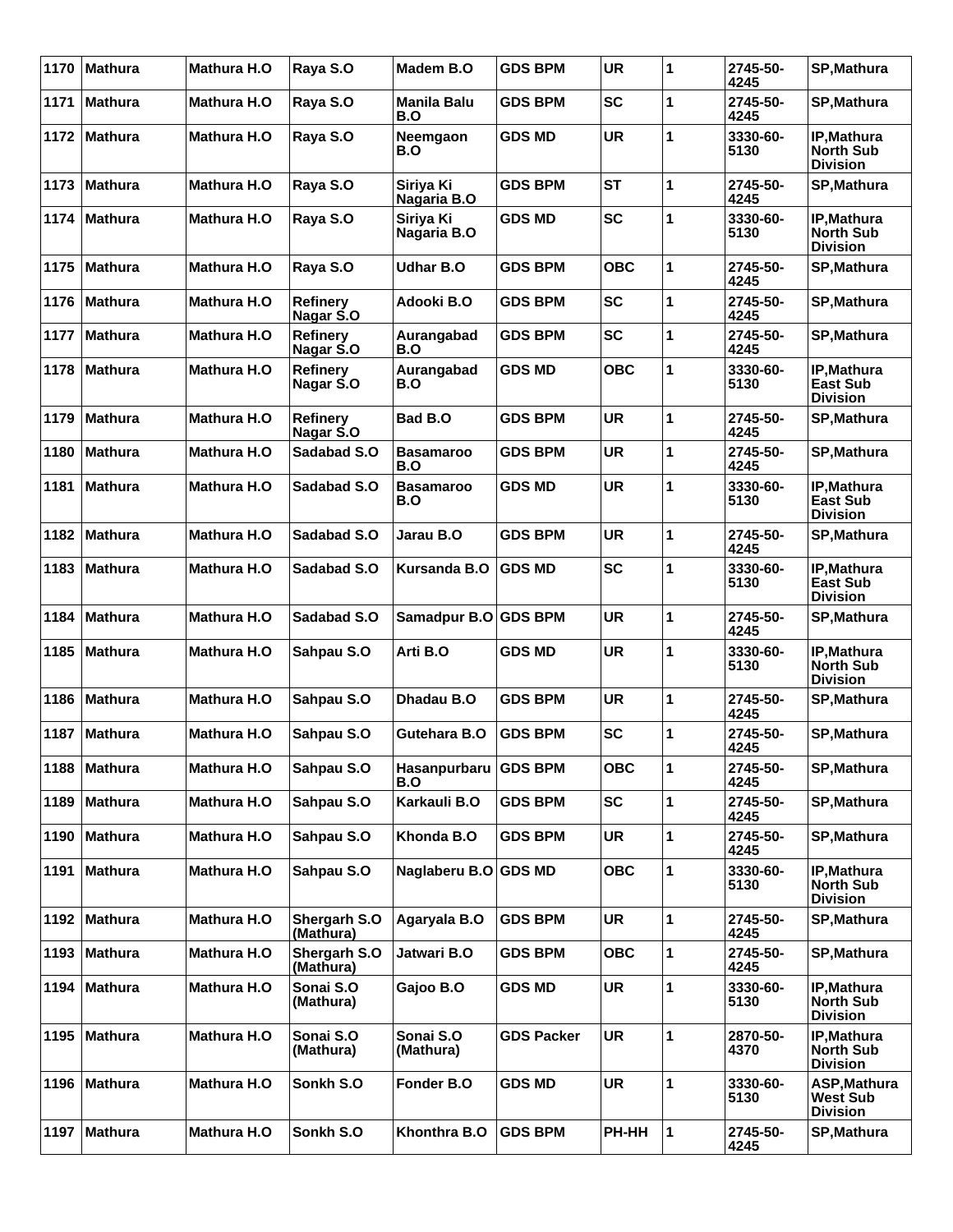| 1198 | <b>Mathura</b>                        | Mathura H.O              | Sonkh S.O                          | Son B.O                              | <b>GDS MD</b>      | <b>UR</b>  | 1                       | 3330-60-<br>5130 | ASP, Mathura<br>West Sub<br><b>Division</b>        |
|------|---------------------------------------|--------------------------|------------------------------------|--------------------------------------|--------------------|------------|-------------------------|------------------|----------------------------------------------------|
| 1199 | ∣Mathura                              | <b>Mathura H.O</b>       | Surir S.O                          | Khairakothi<br>B.O                   | <b>GDS MD</b>      | OBC        | 1                       | 3330-60-<br>5130 | IP, Mathura<br><b>North Sub</b><br><b>Division</b> |
| 1200 | <b>Mathura</b>                        | <b>Mathura H.O</b>       | Surir S.O                          | Lohai B.O                            | <b>GDS MD</b>      | <b>OBC</b> | 1                       | 3330-60-<br>5130 | IP, Mathura<br><b>North Sub</b><br><b>Division</b> |
| 1201 | Mathura                               | <b>Mathura H.O</b>       | Surir S.O                          | Rajagarhi<br>Khawal B.O              | <b>GDS MD</b>      | <b>UR</b>  | 1                       | 3330-60-<br>5130 | IP, Mathura<br><b>North Sub</b><br><b>Division</b> |
|      | 1202 Mathura                          | <b>Mathura H.O</b>       | Surir S.O                          | <b>Surir Jarara</b><br>line B.O      | <b>GDS MC</b>      | <b>UR</b>  | 1                       | 2870-50-<br>4370 | IP, Mathura<br><b>North Sub</b><br><b>Division</b> |
| 1203 | <b>RMS X Dn</b><br>Jhansi<br>(Jhansi) | <b>HRO Jhansi</b>        | <b>HRO Jhansi</b>                  | Jhansi RMS/2                         | <b>GDS Mailman</b> | <b>UR</b>  | 1                       | 2295-45-<br>3695 | HRO, HRO<br>Jhansi                                 |
| 1204 | <b>RMS X Dn</b><br>Jhansi<br>(Jhansi) | <b>HRO Jhansi</b>        | <b>SRO Agra</b>                    | <b>Agra Cantt</b><br>RMS MA/1        | <b>GDS Mailman</b> | <b>SC</b>  | $\overline{\mathbf{2}}$ | 2295-45-<br>3695 | <b>SRO, SRO</b><br>Agra                            |
| 1205 | <b>RMS X Dn</b><br>Jhansi<br>(Jhansi) | HRO Jhansi               | <b>SRO Agra</b>                    | <b>Agra fort RMS</b><br>$M\bar{G}/1$ | <b>GDS Mailman</b> | <b>OBC</b> | $\overline{\mathbf{2}}$ | 2295-45-<br>3695 | <b>SRO, SRO</b><br>Agra                            |
| 1206 | <b>RMS X Dn</b><br>Jhansi<br>(Jhansi) | <b>HRO Jhansi</b>        | <b>SRO Agra</b>                    | <b>Agra fort RMS</b><br>$M\bar{G}/2$ | <b>GDS Mailman</b> | <b>OBC</b> | 1                       | 2295-45-<br>3695 | <b>SRO, SRO</b><br>Agra                            |
| 1207 | <b>RMS X Dn</b><br>Jhansi<br>(Jhansi) | <b>HRO Jhansi</b>        | <b>SRO Agra</b>                    | <b>Agra fort RMS</b><br><b>MG/2</b>  | <b>GDS Mailman</b> | <b>UR</b>  | 1                       | 2295-45-<br>3695 | <b>SRO, SRO</b><br>Agra                            |
| 1208 | <b>RMS X Dn</b><br>Jhansi<br>(Jhansi) | <b>HRO Jhansi</b>        | <b>SRO Agra</b>                    | Agra fort<br>RM <sub>S</sub> /1      | <b>GDS Mailman</b> | <b>UR</b>  | 4                       | 2295-45-<br>3695 | <b>SRO, SRO</b><br>Agra                            |
| 1209 | <b>RMS X Dn</b><br>Jhansi<br>(Jhansi) | <b>HRO Jhansi</b>        | <b>SRO Agra</b>                    | Agra fort<br>RMS/2                   | <b>GDS Mailman</b> | <b>UR</b>  | $\overline{\mathbf{2}}$ | 2295-45-<br>3695 | <b>SRO, SRO</b><br>Agra                            |
| 1210 | <b>RMS X Dn</b><br>Jhansi<br>(Jhansi) | <b>HRO Jhansi</b>        | <b>SRO Banda</b>                   | <b>Banda RMS</b><br>MG Br.           | <b>GDS Mailman</b> | <b>UR</b>  | 1                       | 2295-45-<br>3695 | <b>SRO, SRO</b><br>Banda                           |
| 1211 | Allahabad                             | Allahabad H.O            | <b>Bamrauli S.O</b>                | Shergarh B.O                         | <b>GDS BPM</b>     | <b>UR</b>  | 1                       | 2745-50-<br>4245 | SSP, Allahaba<br>d                                 |
| 1212 | Allahabad                             | Allahabad H.O            | Bharatganj<br>S.O                  | <b>Bhanjanpur</b><br>B.O             | <b>GDS BPM</b>     | <b>OBC</b> | 1                       | 2745-50-<br>4245 | SSP, Allahaba<br>d                                 |
|      | 1213 Allahabad                        | Allahabad H.O Bharatganj | S.O                                | Hata B.O                             | <b>GDS BPM</b>     | <b>UR</b>  | 1                       | 2745-50-<br>4245 | SSP, Allahaba<br>d                                 |
| 1214 | Allahabad                             | Allahabad H.O            | Bharatganj<br>S.O                  | Majhigaown<br>B.O                    | <b>GDS BPM</b>     | UR         | 1                       | 2745-50-<br>4245 | SSP, Allahaba<br>d                                 |
| 1215 | Allahabad                             | Allahabad H.O            | Bharatganj<br>S.O                  | <b>Trisentulapur</b><br>B.O          | <b>GDS BPM</b>     | <b>SC</b>  | 1                       | 2745-50-<br>4245 | SSP, Allahaba<br>d                                 |
|      | 1216 Allahabad                        | Allahabad H.O            | <b>Bharwari S.O</b><br>(Kaushambi) | <b>Bharwari S.O</b><br>(Kaushambi)   | <b>GDS MD</b>      | <b>UR</b>  | 1                       | 2665-50-<br>4165 | IP, Bharwari<br><b>Sub Division</b>                |
| 1217 | Allahabad                             | Allahabad H.O            | Chail S.O<br>(Kaushambi)           | Amirsa B.O                           | <b>GDS BPM</b>     | UR         | 1                       | 2745-50-<br>4245 | SSP, Allahaba<br>d                                 |
| 1218 | Allahabad                             | Allahabad H.O            | Chail S.O<br>(Kaushambi)           | <b>Bikhpur</b><br><b>Mendwara</b>    | <b>GDS MD</b>      | <b>UR</b>  | 1                       | 2665-50-<br>4165 | ASP, Allahaba<br>d Central Sub<br><b>Division</b>  |
| 1219 | Allahabad                             | Allahabad H.O            | Chail S.O<br>(Kaushambi)           | <b>Jalalpur Sana</b><br>B.O          | <b>GDS BPM</b>     | UR         | 1                       | 2745-50-<br>4245 | SSP, Allahaba<br>d                                 |
| 1220 | Allahabad                             | Allahabad H.O            | Charwa S.O                         | Charwa S.O                           | <b>GDS Packer</b>  | UR         | 1                       | 2295-45-<br>3695 | ASP, Allahaba<br>d Central Sub<br><b>Division</b>  |
| 1221 | Allahabad                             | Allahabad H.O            | Charwa S.O                         | Kaju B.O                             | <b>GDS BPM</b>     | <b>OBC</b> | 1                       | 2745-50-<br>4245 | SSP, Allahaba<br>d                                 |
| 1222 | Allahabad                             | Allahabad H.O            | Charwa S.O                         | Khandeora<br>B.O                     | <b>GDS BPM</b>     | <b>SC</b>  | 1                       | 2745-50-<br>4245 | SSP, Allahaba<br>d                                 |
| 1223 | Allahabad                             | Allahabad H.O            | Dandupur S.O                       | Bagbana B.O                          | <b>GDS BPM</b>     | <b>OBC</b> | 1                       | 2745-50-<br>4245 | SSP, Allahaba<br>d                                 |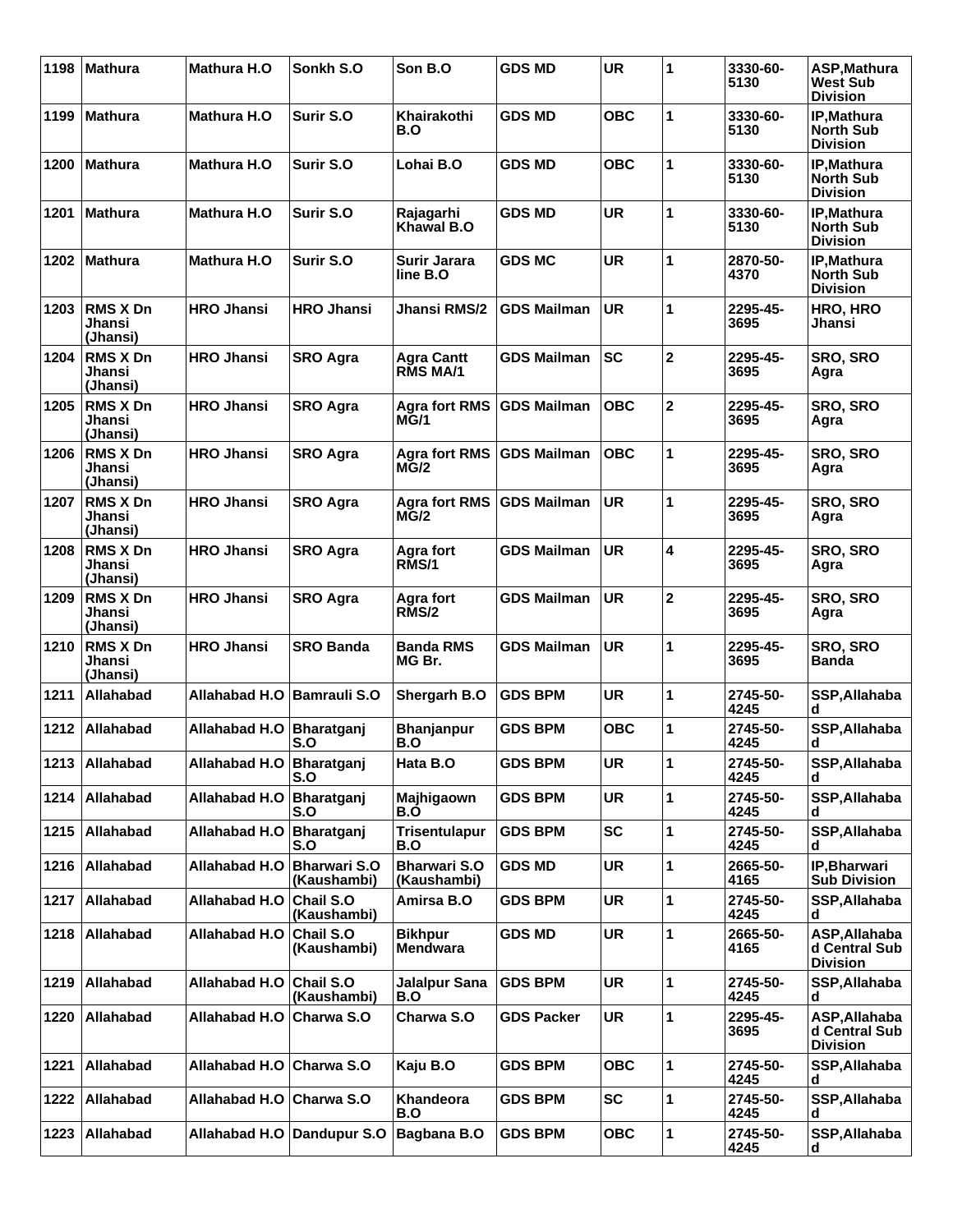| 1224 | Allahabad        | Allahabad H.O             | Daranagar S.O Jahangirabad<br>(Allahabad) | B.O                 | <b>GDS MD</b>     | <b>OBC</b> | 1            | 2665-50-<br>4165 | <b>IP, Bharwari</b><br><b>Sub Division</b>        |
|------|------------------|---------------------------|-------------------------------------------|---------------------|-------------------|------------|--------------|------------------|---------------------------------------------------|
| 1225 | Allahabad        | Allahabad H.O             | Dhoomanganj<br>S.O                        | Dhoomanganj<br>S.O  | <b>GDS MD</b>     | <b>SC</b>  | 1            | 2665-50-<br>4165 | ASP, Allahaba<br>d Central Sub<br><b>Division</b> |
| 1226 | Allahabad        | Allahabad H.O             | Dhoomanganj<br>S.O                        | Dhoomanganj<br>S.O  | <b>GDS MD</b>     | <b>UR</b>  | 1            | 2665-50-<br>4165 | ASP, Allahaba<br>d Central Sub<br><b>Division</b> |
| 1227 | Allahabad        | Allahabad H.O             | Jari Bazar S.O                            | Kapraura B.O        | <b>GDS MD</b>     | <b>UR</b>  | 1            | 2665-50-<br>4165 | ASP, Allahaba<br>d South Sub<br><b>Division</b>   |
| 1228 | <b>Allahabad</b> | Allahabad H.O             | Jari Bazar S.O                            | Khiri B.O           | <b>GDS BPM</b>    | <b>SC</b>  | 1            | 2745-50-<br>4245 | SSP, Allahaba<br>d                                |
| 1229 | Allahabad        | Allahabad H.O             | Jari Bazar S.O Lendiyari B.O              |                     | <b>GDS BPM</b>    | <b>OBC</b> | 1            | 2745-50-<br>4245 | SSP, Allahaba<br>d                                |
| 1230 | Allahabad        | Allahabad H.O             | Jari Bazar S.O   Panwari B.O              |                     | <b>GDS BPM</b>    | <b>UR</b>  | 1            | 2745-50-<br>4245 | SSP, Allahaba<br>d                                |
| 1231 | Allahabad        | Allahabad H.O             | <b>Jasra S.O</b>                          | Belamundi<br>B.O    | <b>GDS MD</b>     | <b>UR</b>  | 1            | 2665-50-<br>4165 | ASP, Allahaba<br>d South Sub<br><b>Division</b>   |
| 1232 | Allahabad        | Allahabad H.O             | Jasra S.O                                 | Chilla B.O          | <b>GDS MD</b>     | <b>OBC</b> | 1            | 2665-50-<br>4165 | ASP, Allahaba<br>d South Sub<br><b>Division</b>   |
| 1233 | Allahabad        | Allahabad H.O             | ∣Jasra S.O                                | Jasra S.O           | <b>GDS Packer</b> | UR         | 1            | 2295-45-<br>3695 | ASP, Allahaba<br>d South Sub<br><b>Division</b>   |
| 1234 | Allahabad        | Allahabad H.O             | Jasra S.O                                 | <b>Manpur B.O</b>   | <b>GDS MD</b>     | <b>SC</b>  | 1            | 2665-50-<br>4165 | ASP, Allahaba<br>d South Sub<br><b>Division</b>   |
| 1235 | Allahabad        | Allahabad H.O             | Jasra S.O                                 | Panduwa B.O         | <b>GDS BPM</b>    | <b>UR</b>  | 1            | 2745-50-<br>4245 | SSP, Allahaba<br>d                                |
| 1236 | Allahabad        | Allahabad H.O             | <b>Jasra S.O</b>                          | Panwar B.O          | <b>GDS BPM</b>    | <b>SC</b>  | 1            | 2745-50-<br>4245 | SSP, Allahaba<br>d                                |
| 1237 | Allahabad        | Allahabad H.O             | <b>Jasra S.O</b>                          | Panwar B.O          | <b>GDS MD</b>     | <b>SC</b>  | 1            | 2665-50-<br>4165 | ASP, Allahaba<br>d South Sub<br><b>Division</b>   |
| 1238 | Allahabad        | Allahabad H.O             | Jasra S.O                                 | Tatarganj B.O       | <b>GDS BPM</b>    | <b>OBC</b> | 1            | 2745-50-<br>4245 | SSP, Allahaba<br>d                                |
| 1239 | <b>Allahabad</b> | Allahabad H.O             | Karchhana<br>S.O                          | Baraon B.O          | <b>GDS BPM</b>    | ОВС        | 1            | 2745-50-<br>4245 | SSP, Allahaba<br>d                                |
| 1240 | Allahabad        | Allahabad H.O             | Karchhana<br>S.O                          | Karchha R.S.<br>B.O | <b>GDS BPM</b>    | <b>SC</b>  | 1            | 2745-50-<br>4245 | SSP, Allahaba<br>d                                |
| 1241 | Allahabad        | Allahabad H.O   Karchhana | S.O                                       | Karchha R.S.<br>B.O | <b>GDS MD</b>     | <b>UR</b>  | 1            | 2665-50-<br>4165 | IP, Meja Sub<br><b>Division</b>                   |
| 1242 | Allahabad        | Allahabad H.O             | Karchhana<br>S.O                          | Konhdar B.O         | <b>GDS BPM</b>    | <b>OBC</b> | 1            | 2745-50-<br>4245 | SSP, Allahaba                                     |
| 1243 | Allahabad        | Allahabad H.O   Karchhana | S.O                                       | Mungari B.O         | <b>GDS BPM</b>    | <b>UR</b>  | 1            | 2745-50-<br>4245 | SSP, Allahaba<br>d                                |
| 1244 | Allahabad        | Allahabad H.O             | Karchhana<br>S.O                          | Pathra B.O          | <b>GDS BPM</b>    | <b>UR</b>  | $\mathbf{1}$ | 2745-50-<br>4245 | SSP, Allahaba                                     |
| 1245 | Allahabad        | Allahabad H.O             | Karchhana<br>S.O                          | Pindi B.O           | <b>GDS MD</b>     | UR         | 1            | 2665-50-<br>4165 | IP, Meja Sub<br><b>Division</b>                   |
| 1246 | Allahabad        | Allahabad H.O   Karchhana | S.O                                       | Sonai B.O           | <b>GDS BPM</b>    | <b>SC</b>  | 1            | 2745-50-<br>4245 | SSP, Allahaba<br>d                                |
| 1247 | Allahabad        | Allahabad H.O             | Khain S.O                                 | <b>Bhunda B.O</b>   | <b>GDS BPM</b>    | <b>UR</b>  | $\mathbf{1}$ | 2745-50-<br>4245 | SSP, Allahaba<br>d                                |
| 1248 | Allahabad        | Allahabad H.O             | Koraon S.O                                | Beri B.O            | <b>GDS BPM</b>    | SC         | 1            | 2745-50-<br>4245 | SSP, Allahaba<br>d                                |
| 1249 | Allahabad        | Allahabad H.O Koraon S.O  |                                           | Deoghat B.O         | <b>GDS BPM</b>    | <b>ST</b>  | 1            | 2745-50-<br>4245 | SSP, Allahaba<br>d                                |
| 1250 | Allahabad        | Allahabad H.O Koraon S.O  |                                           | <b>Nathupur B.O</b> | <b>GDS BPM</b>    | <b>UR</b>  | 1            | 2745-50-<br>4245 | SSP, Allahaba<br>d                                |
| 1251 | Allahabad        | Allahabad H.O Koraon S.O  |                                           | Pachera B.O         | <b>GDS BPM</b>    | SC         | 1            | 2745-50-<br>4245 | SSP, Allahaba                                     |
| 1252 | Allahabad        | Allahabad H.O Koraon S.O  |                                           | Paintiha B.O        | <b>GDS BPM</b>    | PH-OH      | $\mathbf{1}$ | 2745-50-<br>4245 | SSP, Allahaba<br>d                                |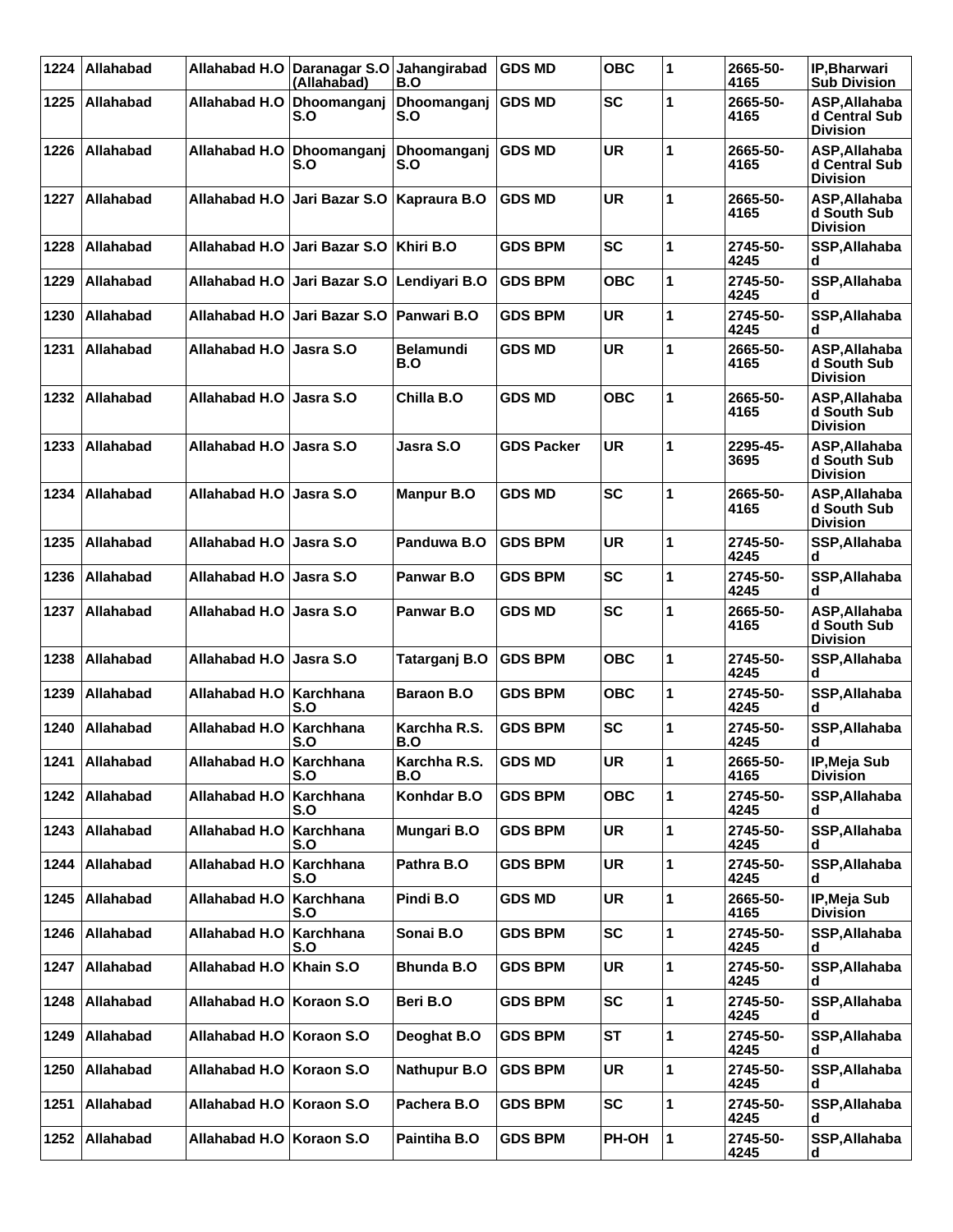| 1253 | Allahabad        | Allahabad H.O                | Koraon S.O               | Rampur Kalan   GDS MD<br>B.O         |                   | <b>SC</b>  | 1            | 2665-50-<br>4165 | IP, Meja Sub<br><b>Division</b>                   |
|------|------------------|------------------------------|--------------------------|--------------------------------------|-------------------|------------|--------------|------------------|---------------------------------------------------|
| 1254 | Allahabad        | Allahabad H.O Mahgaon S.O    |                          | <b>Alam Chand</b><br>B.O             | <b>GDS BPM</b>    | <b>OBC</b> | 1            | 2745-50-<br>4245 | SSP, Allahaba<br>d                                |
| 1255 | Allahabad        | Allahabad H.O Mahgaon S.O    |                          | <b>Gauspur B.O</b>                   | <b>GDS BPM</b>    | <b>UR</b>  | 1            | 2745-50-<br>4245 | SSP, Allahaba<br>d                                |
| 1256 | Allahabad        | Allahabad H.O                | Mahgaon S.O              | <b>Mahgaon S.O</b>                   | <b>GDS Packer</b> | ОВС        | 1            | 2295-45-<br>3695 | ASP, Allahaba<br>d Central Sub<br><b>Division</b> |
| 1257 | Allahabad        | Allahabad H.O Mahgaon S.O    |                          | Sayed<br>Serawan B.O                 | <b>GDS BPM</b>    | <b>OBC</b> | 1            | 2745-50-<br>4245 | SSP, Allahaba<br>d                                |
| 1258 | Allahabad        | Allahabad H.O                | Manauri S.O              | Manauri S.O                          | <b>GDS MD</b>     | <b>UR</b>  | 1            | 2665-50-<br>4165 | ASP, Allahaba<br>d Central Sub<br><b>Division</b> |
| 1259 | Allahabad        | Allahabad H.O                | <b>Manauri S.O</b>       | <b>Mohdpur</b><br>Taluka B.O         | <b>GDS BPM</b>    | <b>SC</b>  | 1            | 2745-50-<br>4245 | SSP, Allahaba<br>d                                |
| 1260 | Allahabad        | Allahabad H.O                | Manauri S.O              | Pura Mufti ED<br>B.O                 | <b>GDS BPM</b>    | <b>UR</b>  | 1            | 2745-50-<br>4245 | SSP, Allahaba<br>d                                |
| 1261 | Allahabad        | Allahabad H.O Manauri S.O    |                          | <b>Shaikhpur</b><br>Rasoolpur<br>B.O | <b>GDS BPM</b>    | <b>OBC</b> | 1            | 2745-50-<br>4245 | SSP, Allahaba<br>d                                |
| 1262 | Allahabad        | Allahabad H.O Manjhanpur     | S.O                      | Kumbhiyawan<br>B.O                   | <b>GDS BPM</b>    | <b>OBC</b> | 1            | 2745-50-<br>4245 | SSP, Allahaba<br>d                                |
| 1263 | Allahabad        | Allahabad H.O                | <b>Manjhanpur</b><br>S.O | Sarswan B.O                          | <b>GDS MD</b>     | <b>SC</b>  | 1            | 2665-50-<br>4165 | IP, Bharwari<br><b>Sub Division</b>               |
| 1264 | Allahabad        | Allahabad H.O                | Manjhanpur<br>S.O        | Ten Shah<br>Aimabad B.O              | <b>GDS BPM</b>    | <b>UR</b>  | 1            | 2745-50-<br>4245 | SSP, Allahaba<br>d                                |
| 1265 | Allahabad        | Allahabad H.O                | Manjhanpur<br>S.O        | Ten Shah<br>Aimabad B.O              | <b>GDS MD</b>     | <b>UR</b>  | 1            | 2665-50-<br>4165 | IP, Bharwari<br><b>Sub Division</b>               |
| 1266 | Allahabad        | Allahabad H.O                | Manjhanpur<br>S.O        | Tewa B.O                             | <b>GDS BPM</b>    | <b>UR</b>  | 1            | 2745-50-<br>4245 | SSP, Allahaba<br>d                                |
| 1267 | Allahabad        | Allahabad H.O                | Meja Road<br>S.O         | Achhola B.O                          | <b>GDS MD</b>     | <b>UR</b>  | 1            | 2665-50-<br>4165 | IP, Meja Sub<br><b>Division</b>                   |
| 1268 | Allahabad        | Allahabad H.O                | Meja Road<br>S.O         | Babhani<br>Hethar B.O                | <b>GDS BPM</b>    | <b>OBC</b> | 1            | 2745-50-<br>4245 | SSP, Allahaba<br>d                                |
| 1269 | Allahabad        | Allahabad H.O                | Meja Road<br>S.O         | Masauli B.O                          | <b>GDS MD</b>     | <b>OBC</b> | 1            | 2665-50-<br>4165 | IP, Meja Sub<br><b>Division</b>                   |
| 1270 | Allahabad        | Allahabad H.O                | <b>Meja Road</b><br>S.O  | Newadhiya<br>B.O                     | <b>GDS MD</b>     | <b>OBC</b> | 1            | 2665-50-<br>4165 | IP, Meja Sub<br><b>Division</b>                   |
| 1271 | <b>Allahabad</b> | Allahabad H.O                | Meja Road<br>S.O         | Uruwa B.O                            | <b>GDS MD</b>     | <b>SC</b>  | 1            | 2665-50-<br>4165 | IP, Meja Sub<br><b>Division</b>                   |
|      | 1272   Allahabad | Allahabad H.O Meja S.O       |                          | Basahra B.O                          | <b>GDS BPM</b>    | <b>UR</b>  | 1            | 2745-50-<br>4245 | SSP, Allahaba<br>d                                |
| 1273 | Allahabad        | Allahabad H.O Meja S.O       |                          | Dari B.O                             | <b>GDS MD</b>     | <b>UR</b>  | $\mathbf{1}$ | 2665-50-<br>4165 | IP, Meja Sub<br><b>Division</b>                   |
| 1274 | Allahabad        | Allahabad H.O Naini S.O      | (Allahabad)              | Chaka B.O                            | <b>GDS BPM</b>    | <b>OBC</b> | 1            | 2745-50-<br>4245 | SSP, Allahaba<br>d                                |
| 1275 | Allahabad        | Allahabad H.O                | Naini S.O<br>(Allahabad) | Naini S.O<br>(Allahabad)             | <b>GDS MD</b>     | <b>UR</b>  | $\mathbf 2$  | 2665-50-<br>4165 | ASP, Allahaba<br>d South Sub<br><b>Division</b>   |
| 1276 | Allahabad        | Allahabad H.O                | Naini S.O<br>(Allahabad) | Nibi B.O                             | <b>GDS BPM</b>    | <b>UR</b>  | $\mathbf{1}$ | 2745-50-<br>4245 | SSP, Allahaba<br>d                                |
| 1277 | Allahabad        | Allahabad H.O                | Sarai Akil S.O           | <b>Dharampur</b><br>B.O              | <b>GDS BPM</b>    | <b>UR</b>  | 1            | 2745-50-<br>4245 | SSP, Allahaba<br>d                                |
| 1278 | Allahabad        | Allahabad H.O Sarai Akil S.O |                          | <b>Dharampur</b><br>B.O              | <b>GDS MD</b>     | <b>UR</b>  | 1            | 2665-50-<br>4165 | IP, Bharwari<br><b>Sub Division</b>               |
| 1279 | Allahabad        | Allahabad H.O Sarai Akil S.O |                          | Kanaili B.O                          | <b>GDS BPM</b>    | <b>UR</b>  | 1            | 2745-50-<br>4245 | SSP, Allahaba<br>d                                |
| 1280 | Allahabad        | Allahabad H.O Sarai Akil S.O |                          | Mahila B.O                           | <b>GDS BPM</b>    | UR         | 1            | 2745-50-<br>4245 | SSP, Allahaba<br>d                                |
| 1281 | Allahabad        | Allahabad H.O Sarai Akil S.O |                          | Mahila B.O                           | <b>GDS MD</b>     | <b>UR</b>  | 1            | 2665-50-<br>4165 | IP, Bharwari<br><b>Sub Division</b>               |
| 1282 | Allahabad        | Allahabad H.O Sarai Akil S.O |                          | Mohiuddinpur<br>B.O                  | <b>GDS BPM</b>    | PH-OH      | $\mathbf{1}$ | 2745-50-<br>4245 | SSP, Allahaba<br>d                                |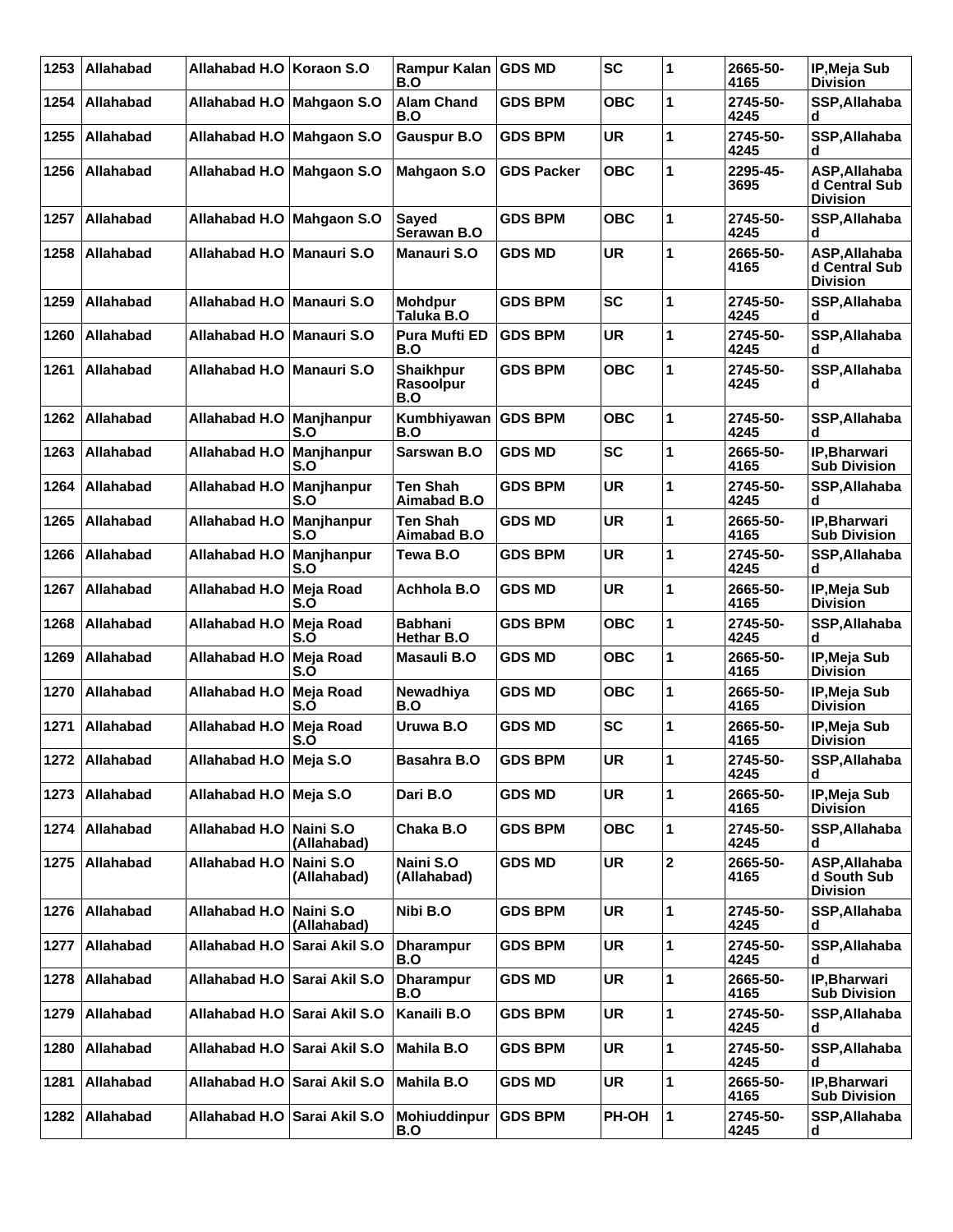| 1283 | Allahabad        | Allahabad H.O Shankargarh          | S.O                 | <b>Basahra</b><br><b>Uparhar B.O</b>        | <b>GDS MD</b>     | <b>UR</b>  | 1 | 2665-50-<br>4165 | ASP, Allahaba<br>d South Sub<br>Division            |
|------|------------------|------------------------------------|---------------------|---------------------------------------------|-------------------|------------|---|------------------|-----------------------------------------------------|
| 1284 | Allahabad        | Allahabad H.O                      | Shankargarh<br>S.O  | <b>Newadhiva</b><br><b>Uparhar B.O</b>      | GDS BPM           | <b>UR</b>  | 1 | 2745-50-<br>4245 | SSP, Allahaba<br>d                                  |
| 1285 | <b>Allahabad</b> | Allahabad H.O                      | Sirathu S.O         | Afjalpurwari<br>B.O                         | <b>GDS BPM</b>    | <b>UR</b>  | 1 | 2745-50-<br>4245 | SSP, Allahaba                                       |
| 1286 | Allahabad        | Allahabad H.O                      | ∣Sirathu S.O        | Dorma B.O                                   | <b>GDS BPM</b>    | <b>SC</b>  | 1 | 2745-50-<br>4245 | SSP, Allahaba<br>d                                  |
| 1287 | Allahabad        | Allahabad H.O                      | Sirathu S.O         | Dorma B.O                                   | <b>GDS MD</b>     | <b>OBC</b> | 1 | 2665-50-<br>4165 | <b>IP, Bharwari</b><br><b>Sub Division</b>          |
| 1288 | Allahabad        | Allahabad H.O                      | Sirathu S.O         | Kanwar B.O                                  | <b>GDS BPM</b>    | <b>UR</b>  | 1 | 2745-50-<br>4245 | SSP.Allahaba<br>d                                   |
| 1289 | Allahabad        | Allahabad H.O Sirsa S.O            |                     | <b>Madra</b><br><b>Mukundpur</b><br>B.O     | <b>GDS BPM</b>    | <b>UR</b>  | 1 | 2745-50-<br>4245 | SSP, Allahaba<br>d                                  |
| 1290 | <b>Allahabad</b> | Allahabad H.O                      | Sirsa S.O           | <b>Paranipur B.O</b>                        | <b>GDS BPM</b>    | <b>UR</b>  | 1 | 2745-50-<br>4245 | SSP, Allahaba<br>d                                  |
| 1291 | Allahabad        | Allahabad H.O                      | Sirsa S.O           | <b>Shukulpur ED</b><br>B.O                  | <b>GDS BPM</b>    | <b>UR</b>  | 1 | 2745-50-<br>4245 | SSP, Allahaba<br>d                                  |
| 1292 | Allahabad        | Allahabad H.O                      | Subedarganj<br>S.O  | Subedarganj<br>S.O                          | <b>GDS MD</b>     | <b>OBC</b> | 1 | 2665-50-<br>4165 | ASP.Allahaba<br>d Central Sub<br><b>Division</b>    |
| 1293 | Allahabad        | Allahabad H.O                      | Subedarganj<br>S.O  | Subedarganj<br>S.O                          | <b>GDS MD</b>     | <b>UR</b>  | 1 | 2665-50-<br>4165 | ASP, Allahaba<br>d Central Sub<br><b>Division</b>   |
| 1294 | Allahabad        | Allahabad H.O                      | Subedarganj<br>S.O  | Subedarganj<br>S.O                          | <b>GDS Packer</b> | <b>SC</b>  | 1 | 2295-45-<br>3695 | ASP, Allahaba<br>d Central Sub<br><b>Division</b>   |
| 1295 | Allahabad        | Allahabad H.O   T S L S.O          |                     | <b>KHANDESAR</b><br>Α                       | <b>GDS BPM</b>    | <b>UR</b>  | 1 | 2745-50-<br>4245 | SSP, Allahaba<br>d                                  |
| 1296 | Allahabad        | Allahabad H.O I                    | <b>TSLS.O</b>       | <b>KHANDESAR</b><br>А                       | <b>GDS MD</b>     | <b>UR</b>  | 1 | 2665-50-<br>4165 | ASP, Allahaba<br>d South Sub<br><b>Division</b>     |
| 1297 | Allahabad        | Allahabad H.O   T S L S.O          |                     | <b>TSLS.O</b>                               | <b>GDS MD</b>     | <b>OBC</b> | 1 | 2665-50-<br>4165 | ASP, Allahaba<br>d South Sub<br><b>Division</b>     |
| 1298 | Allahabad        | Allahabad H.O Tilhapur S.O         |                     | <b>Audhan B.O</b>                           | <b>GDS BPM</b>    | <b>UR</b>  | 1 | 2745-50-<br>4245 | SSP, Allahaba<br>d                                  |
| 1299 | Allahabad        | Allahabad H.O                      | <b>Tilhapur S.O</b> | Imli Gaon B.O                               | GDS BPM           | <b>UR</b>  | 1 | 2745-50-<br>4245 | SSP, Allahaba<br>d                                  |
| 1300 | Allahabad        | Allahabad Kty. Anapur S.O<br>H.O   |                     | Aladadpur<br>B.O                            | <b>GDS MD</b>     | <b>UR</b>  | 1 | 2665-50-<br>4165 | IP, Allahaba<br><b>North Sub</b><br><b>Division</b> |
| 1301 | Allahabad        | Allahabad Kty. Anapur S.O<br>H.O   |                     | <b>Prem Misirpur</b><br>Korali B.O          | <b>GDS BPM</b>    | <b>OBC</b> | 1 | 2745-50-<br>4245 | SSP, Allahaba<br>d                                  |
| 1302 | Allahabad        | Allahabad Kty. Atrampur S.O<br>H.O |                     | <b>Balraj Nagar</b><br>B.O                  | <b>GDS BPM</b>    | <b>UR</b>  | 1 | 2745-50-<br>4245 | SSP, Allahaba<br>d                                  |
| 1303 | Allahabad        | Allahabad Kty. Atrampur S.O<br>H.O |                     | Pachdeora<br>B.O                            | <b>GDS MD</b>     | <b>UR</b>  | 1 | 2665-50-<br>4165 | IP, Allahaba<br><b>North Sub</b><br><b>Division</b> |
| 1304 | Allahabad        | Allahabad Kty. Atrampur S.O<br>H.O |                     | <b>Saraswatipur</b><br>Urf Kaudhiyar<br>B.O | <b>GDS BPM</b>    | <b>UR</b>  | 1 | 2745-50-<br>4245 | SSP, Allahaba<br>d                                  |
| 1305 | Allahabad        | Allahabad Kty. Baraut S.O<br>H.O   |                     | Atraura B.O                                 | <b>GDS BPM</b>    | <b>SC</b>  | 1 | 2745-50-<br>4245 | SSP, Allahaba<br>d                                  |
| 1306 | Allahabad        | Allahabad Kty. Baraut S.O<br>H.O   |                     | Atraura B.O                                 | <b>GDS MD</b>     | <b>OBC</b> | 1 | 2665-50-<br>4165 | IP, Handia Sub<br>Division                          |
| 1307 | Allahabad        | Allahabad Kty. Baraut S.O<br>H.O   |                     | Dhobaha B.O                                 | <b>GDS BPM</b>    | ОВС        | 1 | 2745-50-<br>4245 | SSP,Allahaba<br>d                                   |
| 1308 | Allahabad        | Allahabad Kty. Baraut S.O<br>H.O   |                     | Lokmanpur<br>B.O                            | <b>GDS BPM</b>    | <b>SC</b>  | 1 | 2745-50-<br>4245 | SSP, Allahaba<br>d                                  |
| 1309 | Allahabad        | Allahabad Kty. Handia S.O<br>H.O   |                     | <b>Bhopatpur</b><br>B.O                     | <b>GDS BPM</b>    | <b>OBC</b> | 1 | 2745-50-<br>4245 | SSP, Allahaba<br>d                                  |
| 1310 | Allahabad        | Allahabad Kty. Handia S.O<br>H.O   |                     | Jagdishpur<br>B.O                           | <b>GDS BPM</b>    | UR         | 1 | 2745-50-<br>4245 | SSP,Allahaba<br>d                                   |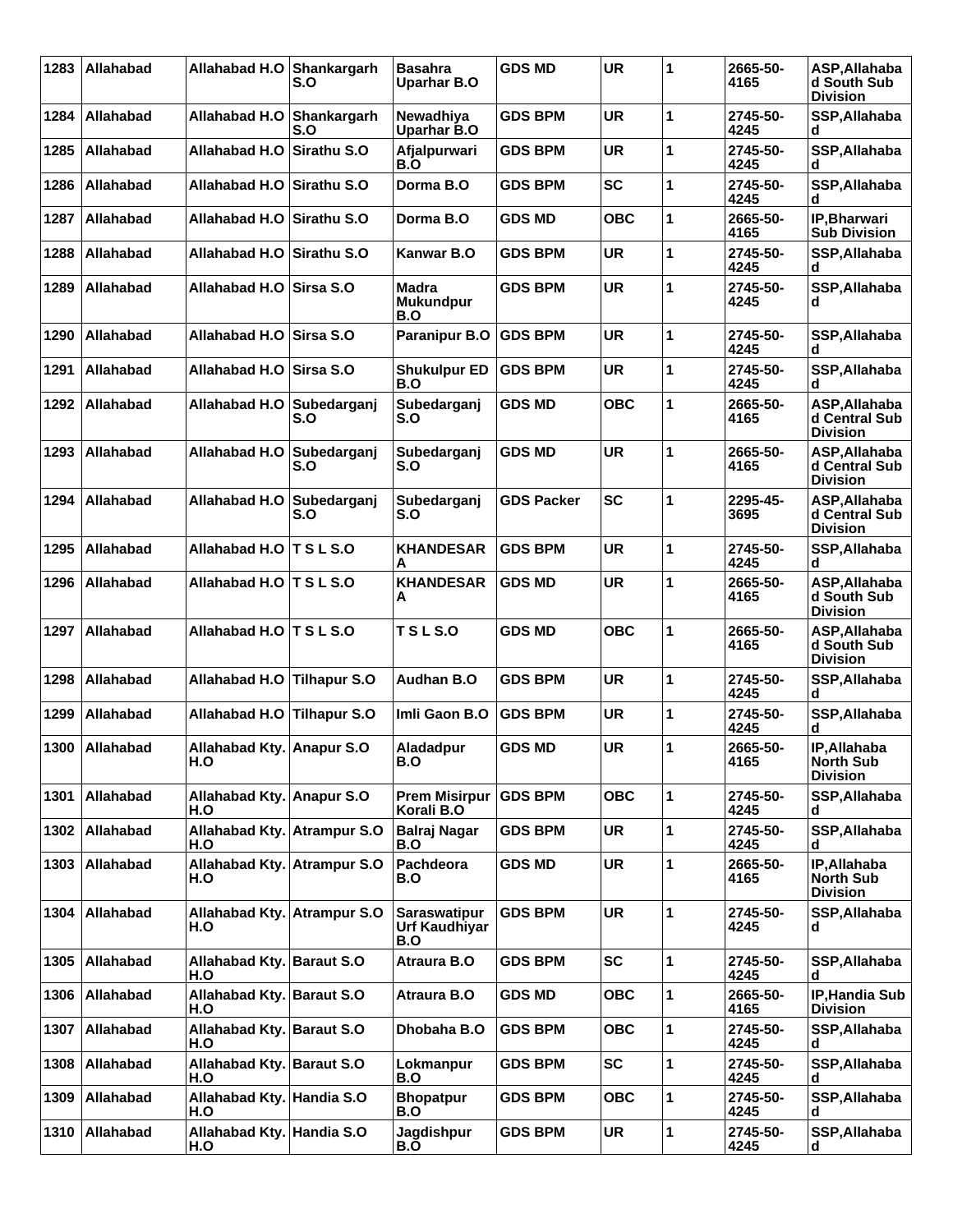| 1311 | Allahabad        | Allahabad Kty. Handia S.O<br>H.O   |                                                  | Katahra B.O                    | <b>GDS BPM</b> | <b>UR</b>  | 1            | 2745-50-<br>4245 | SSP, Allahaba<br>d                                  |
|------|------------------|------------------------------------|--------------------------------------------------|--------------------------------|----------------|------------|--------------|------------------|-----------------------------------------------------|
| 1312 | Allahabad        | Allahabad Kty. Handia S.O<br>H.O   |                                                  | <b>Sirsa</b><br>Chauraha B.O   | <b>GDS BPM</b> | <b>UR</b>  | 1            | 2745-50-<br>4245 | SSP, Allahaba<br>d                                  |
| 1313 | Allahabad        | H.O                                | Allahabad Kty. Hanumanganj<br>S.O<br>(Allahabad) | <b>Dubawal B.O</b>             | <b>GDS BPM</b> | <b>UR</b>  | 1            | 2745-50-<br>4245 | SSP, Allahaba<br>d                                  |
| 1314 | ∣Allahabad       | Allahabad Kty.<br>H.O              | Hanumanganj<br>S.O<br>(Allahabad)                | <b>Dubawal B.O</b>             | <b>GDS MD</b>  | <b>OBC</b> | 1            | 2665-50-<br>4165 | IP, Handia Sub<br><b>Division</b>                   |
| 1315 | <b>Allahabad</b> | Allahabad Kty.<br>H.O              | Hanumanganj<br>S.O<br>(Allahabad)                | <b>Hetapur B.O</b>             | <b>GDS BPM</b> | <b>OBC</b> | 1            | 2745-50-<br>4245 | SSP, Allahaba<br>d                                  |
| 1316 | Allahabad        | Allahabad Kty.<br>H.O              | Hanumanganj<br>S.O<br>(Allahabad)                | <b>Ramaipur B.O</b>            | <b>GDS BPM</b> | <b>OBC</b> | 1            | 2745-50-<br>4245 | SSP, Allahaba<br>d                                  |
| 1317 | Allahabad        | Allahabad Kty.<br>H.O              | Holagarh S.O                                     | Barai Harakh<br>B.O            | <b>GDS MD</b>  | <b>UR</b>  | 1            | 2665-50-<br>4165 | IP, Allahaba<br><b>North Sub</b><br><b>Division</b> |
| 1318 | Allahabad        | Allahabad Kty. Holagarh S.O<br>H.O |                                                  | Niyayipur B.O                  | <b>GDS MD</b>  | <b>SC</b>  | 1            | 2665-50-<br>4165 | IP, Allahaba<br><b>North Sub</b><br><b>Division</b> |
| 1319 | Allahabad        | H.O                                | Allahabad Kty. Janghai Bazar Anuwa B.O<br>S.O    |                                | <b>GDS BPM</b> | <b>SC</b>  | 1            | 2745-50-<br>4245 | SSP, Allahaba<br>d                                  |
| 1320 | Allahabad        | Allahabad Kty.<br>H.O              | Janghai Bazar<br>S.O                             | <b>Chanethu B.O</b>            | <b>GDS BPM</b> | <b>SC</b>  | 1            | 2745-50-<br>4245 | SSP, Allahaba<br>d                                  |
| 1321 | Allahabad        | Allahabad Kty.<br>H.O              | Janghai Bazar<br>S.O                             | Chanethu B.O                   | <b>GDS MD</b>  | <b>SC</b>  | 1            | 2665-50-<br>4165 | IP, Handia Sub<br><b>Division</b>                   |
| 1322 | Allahabad        | Allahabad Kty.<br>H.O              | Janghai Bazar<br>S.O                             | Mandwa Bazar<br>B.O            | <b>GDS BPM</b> | <b>UR</b>  | 1            | 2745-50-<br>4245 | SSP, Allahaba<br>d                                  |
| 1323 | Allahabad        | Allahabad Kty.<br>H.O              | Janghai Bazar<br>S.O                             | Nindula B.O                    | <b>GDS BPM</b> | <b>OBC</b> | 1            | 2745-50-<br>4245 | SSP, Allahaba<br>d                                  |
| 1324 | Allahabad        | Allahabad Kty.<br>H.O              | Janghai Bazar<br>S.O                             | Patwa B.O                      | <b>GDS MD</b>  | <b>UR</b>  | $\mathbf{1}$ | 2665-50-<br>4165 | IP, Handia Sub<br><b>Division</b>                   |
| 1325 | Allahabad        | Allahabad Kty.<br>H.O              | Janghai Bazar<br>S.O                             | Pipari B.O                     | <b>GDS BPM</b> | <b>SC</b>  | 1            | 2745-50-<br>4245 | SSP, Allahaba<br>d                                  |
| 1326 | Allahabad        | Allahabad Kty.<br>H.O              | Jhunsi S.O                                       | Chhibaiya B.O                  | <b>GDS MD</b>  | <b>UR</b>  | 1            | 2665-50-<br>4165 | ASP, Allahaba<br>d South Sub<br><b>Division</b>     |
| 1327 | Allahabad        | Allahabad Kty.<br>H.O              | Lalgopal Ganj<br>S.O                             | Nindura B.O                    | <b>GDS MD</b>  | <b>UR</b>  | 1            | 2665-50-<br>4165 | IP, Allahaba<br><b>North Sub</b><br><b>Division</b> |
| 1328 | Allahabad        | H.O                                | Allahabad Kty. Lalgopal Ganj<br>S.O              | Parewa<br><b>Narainpur B.O</b> | <b>GDS BPM</b> | <b>SC</b>  | 1            | 2745-50-<br>4245 | SSP, Allahaba<br>d                                  |
| 1329 | Allahabad        | Allahabad Kty.<br>H.O              | Lalgopal Ganj<br>S.O                             | Parewa<br><b>Narainpur B.O</b> | <b>GDS MD</b>  | <b>UR</b>  | 1            | 2665-50-<br>4165 | IP, Allahaba<br><b>North Sub</b><br><b>Division</b> |
| 1330 | Allahabad        | H.O                                | Allahabad Kty. Mau Aima S.O                      | Newada B.O                     | <b>GDS BPM</b> | UR         | 1            | 2745-50-<br>4245 | SSP, Allahaba<br>d                                  |
| 1331 | Allahabad        | H.O                                | Allahabad Kty. Mau Aima S.O Siswan B.O           |                                | <b>GDS BPM</b> | <b>UR</b>  | 1            | 2745-50-<br>4245 | SSP, Allahaba<br>d                                  |
| 1332 | Allahabad        | H.O                                | Allahabad Kty. Mau Aima S.O                      | Tejpur B.O                     | <b>GDS BPM</b> | <b>OBC</b> | 1            | 2745-50-<br>4245 | SSP, Allahaba<br>d                                  |
| 1333 | Allahabad        | H.O                                | Allahabad Kty. Mau Aima S.O                      | Umariasari<br>B.O              | <b>GDS BPM</b> | UR         | 1            | 2745-50-<br>4245 | SSP.Allahaba<br>d                                   |
| 1334 | Allahabad        | H.O                                | Allahabad Kty. Mau Aima S.O                      | Umariasari<br>B.O              | <b>GDS MD</b>  | <b>UR</b>  | 1            | 2665-50-<br>4165 | IP, Allahaba<br><b>North Sub</b><br><b>Division</b> |
| 1335 | Allahabad        | Allahabad Kty. Phaphamau<br>H.O    | S.O                                              | Gohari B.O                     | <b>GDS MD</b>  | <b>OBC</b> | 1            | 2665-50-<br>4165 | IP, Allahaba<br><b>North Sub</b><br><b>Division</b> |
| 1336 | Allahabad        | Allahabad Kty.<br>H.O              | Phaphamau<br>S.O                                 | Hathigahan<br>B.O              | <b>GDS BPM</b> | PH-OH      | 1            | 2745-50-<br>4245 | SSP, Allahaba<br>d                                  |
| 1337 | Allahabad        | Allahabad Kty.<br>H.O              | Phaphamau<br>S.O                                 | Hathigahan<br>B.O              | <b>GDS MD</b>  | <b>UR</b>  | 1            | 2665-50-<br>4165 | IP, Allahaba<br><b>North Sub</b><br><b>Division</b> |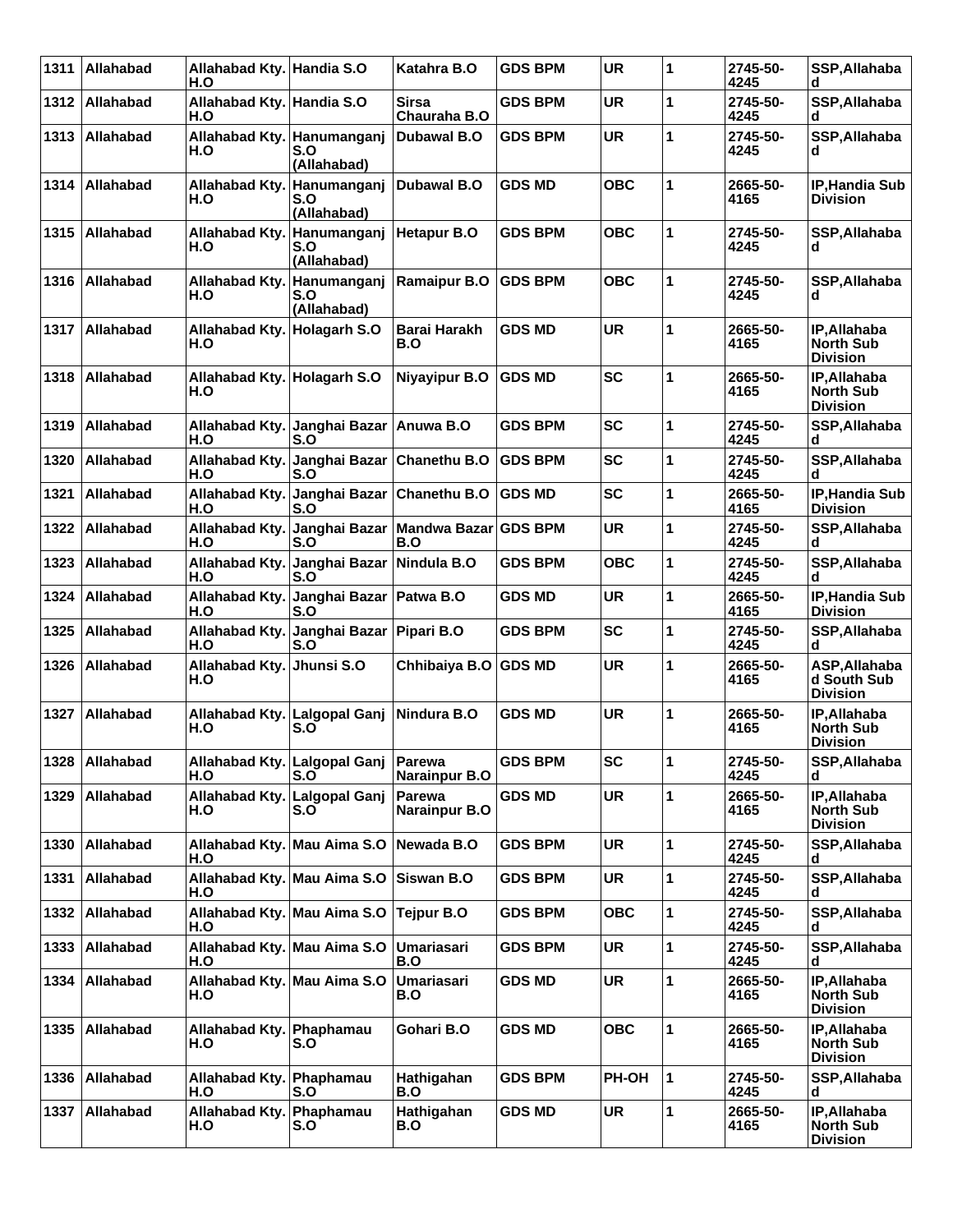| 1338 | Allahabad        | Allahabad Kty. Phaphamau<br>H.O    | S.O                         | Ismailganj B.O GDS BPM                 |                | <b>UR</b>  | 1 | 2745-50-<br>4245 | SSP, Allahaba<br>d                                  |
|------|------------------|------------------------------------|-----------------------------|----------------------------------------|----------------|------------|---|------------------|-----------------------------------------------------|
| 1339 | Allahabad        | Allahabad Kty.<br>H.O              | Phaphamau<br>S.O            | Jagdishpur<br>B.O                      | <b>GDS MD</b>  | <b>OBC</b> | 1 | 2665-50-<br>4165 | IP, Allahaba<br><b>North Sub</b><br><b>Division</b> |
| 1340 | Allahabad        | Allahabad Kty. Phaphamau<br>H.O    | S.O                         | Sewaith B.O                            | <b>GDS BPM</b> | <b>OBC</b> | 1 | 2745-50-<br>4245 | SSP, Allahaba<br>d                                  |
| 1341 | Allahabad        | Allahabad Kty. Phoolpur S.O<br>H.O |                             | Chamrupur<br><b>Urf Nantaut</b><br>B.O | <b>GDS MD</b>  | <b>UR</b>  | 1 | 2665-50-<br>4165 | IP, Handia Sub<br><b>Division</b>                   |
| 1342 | Allahabad        | Allahabad Kty. Phoolpur S.O<br>H.O |                             | Katrauli B.O                           | <b>GDS BPM</b> | PH-OH      | 1 | 2745-50-<br>4245 | SSP, Allahaba<br>d                                  |
| 1343 | Allahabad        | Allahabad Kty. Phoolpur S.O<br>H.O |                             | Katrauli B.O                           | <b>GDS MD</b>  | <b>UR</b>  | 1 | 2665-50-<br>4165 | IP, Handia Sub<br><b>Division</b>                   |
| 1344 | Allahabad        | Allahabad Kty. Phoolpur S.O<br>H.O |                             | <b>Mailahan B.O</b>                    | <b>GDS BPM</b> | <b>OBC</b> | 1 | 2745-50-<br>4245 | SSP, Allahaba<br>d                                  |
| 1345 | Allahabad        | Allahabad Kty. Phoolpur S.O<br>H.O |                             | Pratappur B.O                          | <b>GDS BPM</b> | <b>UR</b>  | 1 | 2745-50-<br>4245 | SSP, Allahaba<br>d                                  |
| 1346 | <b>Allahabad</b> | Allahabad Kty. Phoolpur S.O<br>H.O |                             | Ramgarh<br>Kothari B.O                 | <b>GDS MD</b>  | <b>SC</b>  | 1 | 2665-50-<br>4165 | IP, Handia Sub<br><b>Division</b>                   |
| 1347 | <b>Allahabad</b> | Allahabad Kty. Phoolpur S.O<br>H.O |                             | <b>SehuwaDeeh</b>                      | <b>GDS BPM</b> | <b>SC</b>  | 1 | 2745-50-<br>4245 | SSP, Allahaba<br>d                                  |
| 1348 | <b>Allahabad</b> | Allahabad Kty. Sahson S.O<br>H.O   |                             | Belwa B.O                              | <b>GDS BPM</b> | <b>SC</b>  | 1 | 2745-50-<br>4245 | SSP, Allahaba<br>d                                  |
| 1349 | Allahabad        | Allahabad Kty. Sahson S.O<br>H.O   |                             | Hetapatti B.O                          | <b>GDS MD</b>  | <b>UR</b>  | 1 | 2665-50-<br>4165 | IP, Handia Sub<br><b>Division</b>                   |
| 1350 | Allahabad        | Allahabad Kty. Sahson S.O<br>H.O   |                             | Mendewa B.O                            | <b>GDS BPM</b> | <b>UR</b>  | 1 | 2745-50-<br>4245 | SSP, Allahaba<br>d                                  |
| 1351 | Allahabad        | Allahabad Kty. Sahson S.O<br>H.O   |                             | Sahson S.O                             | <b>GDS MD</b>  | <b>UR</b>  | 1 | 2665-50-<br>4165 | IP, Handia Sub<br><b>Division</b>                   |
| 1352 | Allahabad        | Allahabad Kty. Sahson S.O<br>H.O   |                             | Singra Mau<br>B.O                      | <b>GDS BPM</b> | <b>OBC</b> | 1 | 2745-50-<br>4245 | SSP, Allahaba<br>d                                  |
| 1353 | Allahabad        | Allahabad Kty.<br>H.O              | Saidabad S.O<br>(Allahabad) | Arahkala B.O                           | <b>GDS MD</b>  | <b>OBC</b> | 1 | 2665-50-<br>4165 | IP, Handia Sub<br><b>Division</b>                   |
| 1354 | Allahabad        | Allahabad Kty.<br>H.O              | Saidabad S.O<br>(Allahabad) | Dumduma B.O GDS BPM                    |                | <b>UR</b>  | 1 | 2745-50-<br>4245 | SSP, Allahaba<br>d                                  |
| 1355 | <b>Allahabad</b> | Allahabad Kty.<br>H.O              | Saidabad S.O<br>(Allahabad) | Utraon B.O                             | <b>GDS BPM</b> | <b>UR</b>  | 1 | 2745-50-<br>4245 | SSP, Allahaba<br>d                                  |
| 1356 | <b>Allahabad</b> | Allahabad Kty.<br>H.O              | Sikandra S.O<br>(Allahabad) | Kahli B.O                              | <b>GDS MD</b>  | <b>SC</b>  | 1 | 2665-50-<br>4165 | IP, Allahaba<br><b>North Sub</b><br><b>Division</b> |
|      | 1357 Allahabad   | Allahabad Kty. Sikandra S.O<br>H.O | (Allahabad)                 | Karnaipur B.O GDS MD                   |                | <b>SC</b>  | 1 | 2665-50-<br>4165 | IP, Allahaba<br><b>North Sub</b><br><b>Division</b> |
| 1358 | Allahabad        | Allahabad Kty.<br>H.O              | Sikandra S.O<br>(Allahabad) | Kumhawa B.O GDS MD                     |                | <b>UR</b>  | 1 | 2665-50-<br>4165 | IP, Allahaba<br><b>North Sub</b><br><b>Division</b> |
| 1359 | Allahabad        | Allahabad Kty. Soraon S.O<br>H.O   |                             | Bari B.O                               | <b>GDS MD</b>  | <b>OBC</b> | 1 | 2665-50-<br>4165 | IP, Allahaba<br><b>North Sub</b><br><b>Division</b> |
| 1360 | Allahabad        | Allahabad Kty. Soraon S.O<br>H.O   |                             | Khargapur<br>B.O                       | <b>GDS BPM</b> | <b>OBC</b> | 1 | 2745-50-<br>4245 | SSP, Allahaba<br>d                                  |
| 1361 | Allahabad        | Allahabad Kty. Soraon S.O<br>H.O   |                             | Shivgarh B.O                           | <b>GDS MD</b>  | <b>OBC</b> | 1 | 2665-50-<br>4165 | IP, Allahaba<br><b>North Sub</b><br><b>Division</b> |
| 1362 | Allahabad        | Allahabad Kty. Ugrasen Pur<br>H.O  | S.O                         | Basna B.O                              | <b>GDS MD</b>  | <b>UR</b>  | 1 | 2665-50-<br>4165 | <b>IP, Handia Sub</b><br><b>Division</b>            |
| 1363 | Allahabad        | Allahabad Kty.<br>H.O              | <b>Ugrasen Pur</b><br>S.O   | Khakhaicha<br>B.O                      | <b>GDS MD</b>  | UR         | 1 | 2665-50-<br>4165 | IP, Handia Sub<br><b>Division</b>                   |
| 1364 | Mirzapur         | Mirzapur H.O                       | <b>Adalhat S.O</b>          | <b>Adalhat S.O</b>                     | <b>GDS MD</b>  | <b>UR</b>  | 1 | 2665-50-<br>4165 | <b>IP, Chunar Sub</b><br><b>Division</b>            |
| 1365 | Mirzapur         | Mirzapur H.O                       | <b>Adalhat S.O</b>          | Ghanshyampu GDS BPM<br>r B.O           |                | <b>UR</b>  | 1 | 2745-50-<br>4245 | SP, Mirzapur                                        |
| 1366 | Mirzapur         | Mirzapur H.O                       | <b>Adalhat S.O</b>          | Gothaura B.O                           | <b>GDS MD</b>  | UR         | 1 | 2665-50-<br>4165 | IP, Chunar Sub<br><b>Division</b>                   |
|      |                  |                                    |                             |                                        |                |            |   |                  |                                                     |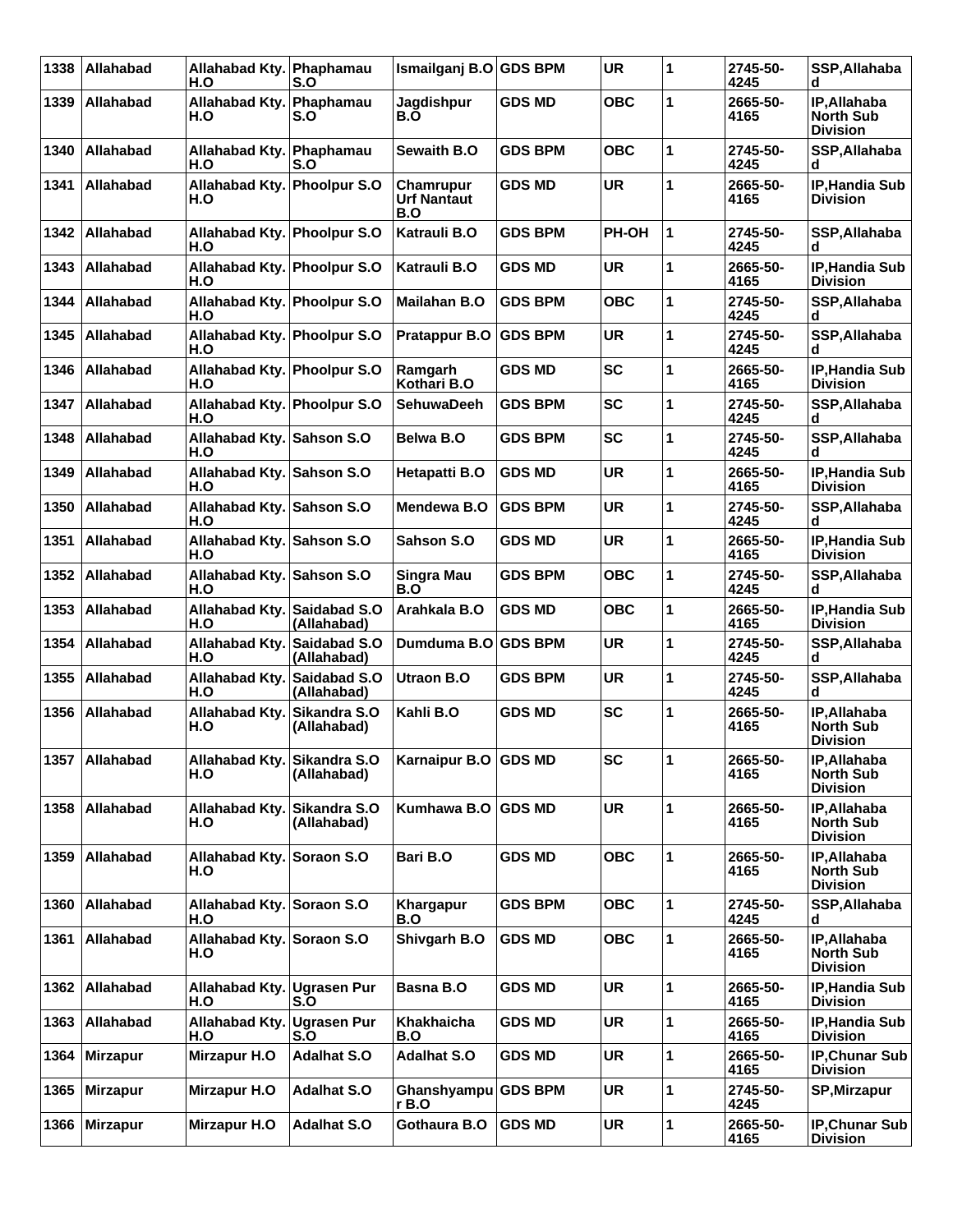| 1367 | <b>Mirzapur</b> | Mirzapur H.O        | <b>Adalhat S.O</b>                | Jamalpur B.O                           | <b>GDS MD</b>     | <b>OBC</b> | 1 | 2665-50-<br>4165 | <b>IP, Chunar Sub</b><br><b>Division</b>       |
|------|-----------------|---------------------|-----------------------------------|----------------------------------------|-------------------|------------|---|------------------|------------------------------------------------|
| 1368 | <b>Mirzapur</b> | Mirzapur H.O        | <b>Adalhat S.O</b>                | Pachegada<br>B.O                       | <b>GDS BPM</b>    | <b>UR</b>  | 1 | 2745-50-<br>4245 | <b>SP, Mirzapur</b>                            |
| 1369 | <b>Mirzapur</b> | Mirzapur H.O        | <b>Adalhat S.O</b>                | Pachegada<br>B.O                       | <b>GDS MD</b>     | <b>SC</b>  | 1 | 2665-50-<br>4165 | <b>IP.Chunar Sub</b><br><b>Division</b>        |
| 1370 | <b>Mirzapur</b> | Mirzapur H.O        | <b>Adalhat S.O</b>                | Sherwa B.O                             | <b>GDS MD</b>     | <b>OBC</b> | 1 | 2665-50-<br>4165 | <b>IP.Chunar Sub</b><br><b>Division</b>        |
| 1371 | <b>Mirzapur</b> | Mirzapur H.O        | <b>Adalhat S.O</b>                | Surahan B.O                            | <b>GDS MD</b>     | <b>UR</b>  | 1 | 2665-50-<br>4165 | <b>IP, Chunar Sub</b><br><b>Division</b>       |
| 1372 | <b>Mirzapur</b> | Mirzapur H.O        | Ahraura S.O                       | Hussainpur<br><b>B.O LWE</b>           | <b>GDS MD</b>     | <b>SC</b>  | 1 | 2665-50-<br>4165 | IP, Chunar Sub<br><b>Division</b>              |
| 1373 | <b>Mirzapur</b> | Mirzapur H.O        | <b>Anpara Tps</b><br>S.O          | <b>Bairpan B.O</b><br>LWE              | <b>GDS MD</b>     | <b>OBC</b> | 1 | 2665-50-<br>4165 | IP, Robertganj<br><b>Sub Division</b>          |
| 1374 | <b>Mirzapur</b> | Mirzapur H.O        | <b>Anpara Tps</b><br>S.O          | Dibulgani B.O<br>LWE                   | <b>GDS MD</b>     | <b>UR</b>  | 1 | 2665-50-<br>4165 | IP, Robertganj<br><b>Sub Division</b>          |
| 1375 | <b>Mirzapur</b> | Mirzapur H.O        | Beej Pur S.O                      | <b>Bachara B.O</b><br><b>LWE</b>       | <b>GDS BPM</b>    | <b>UR</b>  | 1 | 2745-50-<br>4245 | <b>SP, Mirzapur</b>                            |
| 1376 | <b>Mirzapur</b> | Mirzapur H.O        | Beej Pur S.O                      | Jarhan B.O<br><b>LWE</b>               | <b>GDS MD</b>     | PH-OH      | 1 | 2665-50-<br>4165 | IP, Robertganj<br><b>Sub Division</b>          |
| 1377 | <b>Mirzapur</b> | Mirzapur H.O        | <b>Bijaipur S.O</b><br>(Mirzapur) | <b>Bijaipur S.O</b><br>(Mirzapur)      | <b>GDS MD</b>     | <b>OBC</b> | 1 | 2665-50-<br>4165 | ASP, Mirazapu<br>r West Sub<br><b>Division</b> |
| 1378 | <b>Mirzapur</b> | Mirzapur H.O        | <b>Bijaipur S.O</b><br>(Mirzapur) | <b>Bijaipur S.O</b><br>(Mirzapur)      | <b>GDS MD</b>     | <b>UR</b>  | 1 | 2665-50-<br>4165 | ASP, Mirazapu<br>r West Sub<br><b>Division</b> |
| 1379 | <b>Mirzapur</b> | Mirzapur H.O        | <b>Bijaipur S.O</b><br>(Mirzapur) | <b>Bijaipur S.O</b><br>(Mirzapur)      | <b>GDS Packer</b> | OBC        | 1 | 2295-45-<br>3695 | ASP, Mirazapu<br>r West Sub<br><b>Division</b> |
| 1380 | <b>Mirzapur</b> | Mirzapur H.O        | <b>Bijaipur S.O</b><br>(Mirzapur) | Biraura B.O                            | <b>GDS BPM</b>    | OBC        | 1 | 2745-50-<br>4245 | SP, Mirzapur                                   |
| 1381 | <b>Mirzapur</b> | Mirzapur H.O        | <b>Bijaipur S.O</b><br>(Mirzapur) | <b>Birohi B.O</b>                      | <b>GDS MD</b>     | <b>UR</b>  | 1 | 2665-50-<br>4165 | ASP, Mirazapu<br>r West Sub<br><b>Division</b> |
| 1382 | <b>Mirzapur</b> | Mirzapur H.O        | <b>Bijaipur S.O</b><br>(Mirzapur) | Nadini B.O                             | <b>GDS MD</b>     | <b>UR</b>  | 1 | 2665-50-<br>4165 | ASP, Mirazapu<br>r West Sub<br><b>Division</b> |
| 1383 | <b>Mirzapur</b> | Mirzapur H.O        | Chilh S.O                         | Mowaiya B.O                            | <b>GDS MD</b>     | <b>OBC</b> | 1 | 2665-50-<br>4165 | ASP, Mirazapu<br>r West Sub<br><b>Division</b> |
| 1384 | Mirzapur        | Mirzapur H.O        | Chopan S.O                        | <b>Chatarvar B.O</b>                   | <b>GDS MD</b>     | <b>OBC</b> | 1 | 2665-50-<br>4165 | IP, Chunar Sub<br><b>Division</b>              |
| 1385 | <b>Mirzapur</b> | <b>Mirzapur H.O</b> | Chopan S.O                        | Jugail B.O                             | <b>GDS MD</b>     | <b>OBC</b> | 1 | 2665-50-<br>4165 | <b>IP, Chunar Sub</b><br><b>Division</b>       |
| 1386 | Mirzapur        | Mirzapur H.O        | Chopan S.O                        | Newari B.O                             | <b>GDS MD</b>     | <b>SC</b>  | 1 | 2665-50-<br>4165 | <b>IP, Chunar Sub</b><br><b>Division</b>       |
| 1387 | Mirzapur        | Mirzapur H.O        | Chopan S.O                        | Sinduria B.O<br><b>LWE</b>             | <b>GDS MD</b>     | <b>SC</b>  | 1 | 2665-50-<br>4165 | IP, Robertganj<br><b>Sub Division</b>          |
| 1388 | <b>Mirzapur</b> | Mirzapur H.O        | Chunar S.O                        | <b>Bharehata B.O</b>                   | <b>GDS MD</b>     | <b>SC</b>  | 1 | 2665-50-<br>4165 | <b>IP, Chunar Sub</b><br><b>Division</b>       |
| 1389 | <b>Mirzapur</b> | Mirzapur H.O        | Chunar S.O                        | <b>Chunar S.O</b>                      | <b>GDS MD</b>     | <b>UR</b>  | 1 | 2665-50-<br>4165 | <b>IP, Chunar Sub</b><br><b>Division</b>       |
| 1390 | Mirzapur        | Mirzapur H.O        | Chunar S.O                        | Darhiram B.O                           | <b>GDS MD</b>     | <b>UR</b>  | 1 | 2665-50-<br>4165 | IP, Chunar Sub<br><b>Division</b>              |
| 1391 | <b>Mirzapur</b> | Mirzapur H.O        | Chunar S.O                        | <b>Mohanpur</b><br><b>Bhavrakh B.O</b> | <b>GDS BPM</b>    | <b>OBC</b> | 1 | 2745-50-<br>4245 | SP, Mirzapur                                   |
| 1392 | Mirzapur        | Mirzapur H.O        | Chunar S.O                        | Padari B.O                             | <b>GDS MD</b>     | <b>OBC</b> | 1 | 2665-50-<br>4165 | ASP, Mirazapu<br>r West Sub<br><b>Division</b> |
| 1393 | <b>Mirzapur</b> | Mirzapur H.O        | <b>Chunar S.O</b>                 | Shakteshgarh<br>B.O                    | <b>GDS MD</b>     | <b>UR</b>  | 1 | 2665-50-<br>4165 | <b>IP, Chunar Sub</b><br><b>Division</b>       |
| 1394 | <b>Mirzapur</b> | Mirzapur H.O        | Chunar S.O                        | Tendua Kala<br>B.O                     | <b>GDS MD</b>     | <b>UR</b>  | 1 | 2665-50-<br>4165 | <b>IP, Chunar Sub</b><br><b>Division</b>       |
| 1395 | Mirzapur        | <b>Mirzapur H.O</b> | Churk S.O                         | Cherui B.O<br>LWE                      | <b>GDS BPM</b>    | <b>OBC</b> | 1 | 2745-50-<br>4245 | SP, Mirzapur                                   |
|      |                 |                     |                                   |                                        |                   |            |   |                  |                                                |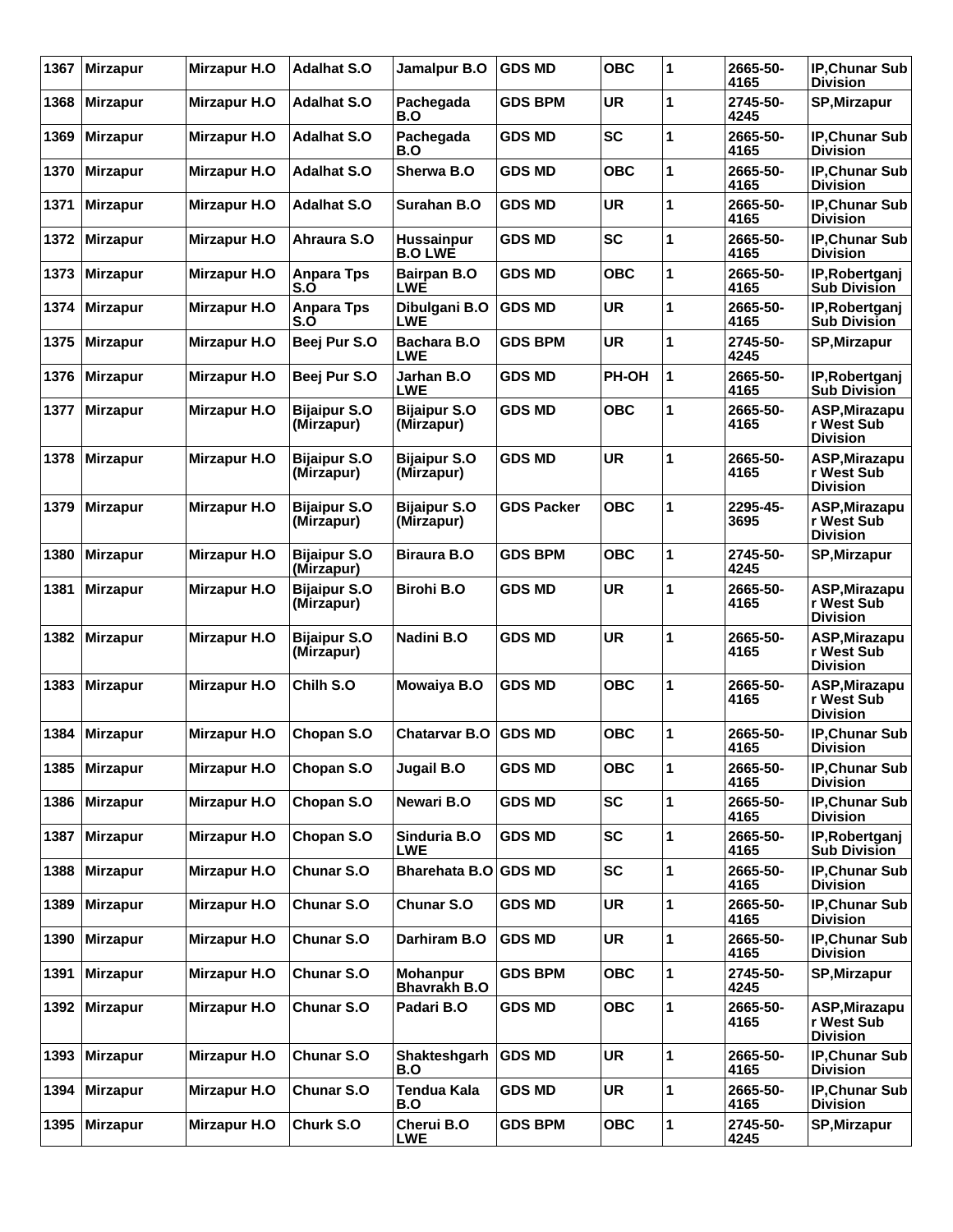| 1396 | Mirzapur        | Mirzapur H.O        | Dalla S.O                       | Gurmura B.O<br>LWE        | <b>GDS MD</b>  | <b>UR</b>  | 1 | 2665-50-<br>4165 | IP, Robertganj<br><b>Sub Division</b>          |
|------|-----------------|---------------------|---------------------------------|---------------------------|----------------|------------|---|------------------|------------------------------------------------|
| 1397 | Mirzapur        | Mirzapur H.O        | Dalla S.O                       | Padarachh<br>B.O LWE      | <b>GDS MD</b>  | <b>UR</b>  | 1 | 2665-50-<br>4165 | IP, Robertganj<br><b>Sub Division</b>          |
| 1398 | Mirzapur        | Mirzapur H.O        | Dudhi S.O                       | Jharo Khurd<br>B.O LWE    | <b>GDS MD</b>  | <b>UR</b>  | 1 | 2665-50-<br>4165 | IP, Robertganj<br><b>Sub Division</b>          |
| 1399 | Mirzapur        | Mirzapur H.O        | Dudhi S.O                       | Karahia B.O<br><b>LWE</b> | <b>GDS BPM</b> | <b>SC</b>  | 1 | 2745-50-<br>4245 | SP, Mirzapur                                   |
| 1400 | Mirzapur        | Mirzapur H.O        | Dudhi S.O                       | Pakari B.O<br>LWE         | <b>GDS MD</b>  | <b>OBC</b> | 1 | 2665-50-<br>4165 | IP, Robertganj<br><b>Sub Division</b>          |
| 1401 | Mirzapur        | Mirzapur H.O        | Ghorawal S.O                    | Amilaudha<br>B.O          | <b>GDS BPM</b> | OBC        | 1 | 2745-50-<br>4245 | SP, Mirzapur                                   |
| 1402 | Mirzapur        | Mirzapur H.O        | Ghorawal S.O                    | Baghaura B.O              | <b>GDS MD</b>  | <b>SC</b>  | 1 | 2665-50-<br>4165 | <b>IP.Chunar Sub</b><br><b>Division</b>        |
| 1403 | Mirzapur        | Mirzapur H.O        | <b>Ghorawal S.O</b>             | Hinauta B.O               | <b>GDS MD</b>  | <b>OBC</b> | 1 | 2665-50-<br>4165 | ASP, Mirazapu<br>r West Sub<br><b>Division</b> |
| 1404 | Mirzapur        | Mirzapur H.O        | <b>Ghorawal S.O</b>             | Kalwari Mafi<br>B.O       | <b>GDS MD</b>  | <b>SC</b>  | 1 | 2665-50-<br>4165 | ASP, Mirazapu<br>r West Sub<br><b>Division</b> |
| 1405 | <b>Mirzapur</b> | <b>Mirzapur H.O</b> | Ghorawal S.O                    | Lohadi B.O                | <b>GDS MD</b>  | <b>UR</b>  | 1 | 2665-50-<br>4165 | ASP, Mirazapu<br>r West Sub<br><b>Division</b> |
| 1406 | <b>Mirzapur</b> | Mirzapur H.O        | <b>Ghorawal S.O</b>             | Rajgarh B.O               | <b>GDS MD</b>  | <b>UR</b>  | 1 | 2665-50-<br>4165 | <b>IP, Chunar Sub</b><br><b>Division</b>       |
| 1407 | Mirzapur        | Mirzapur H.O        | Ghorawal S.O                    | Shivdwar B.O              | <b>GDS MD</b>  | <b>OBC</b> | 1 | 2665-50-<br>4165 | ASP, Mirazapu<br>r West Sub<br><b>Division</b> |
| 1408 | <b>Mirzapur</b> | Mirzapur H.O        | Jamua S.O<br>(Mirzapur)         | Jamua S.O<br>(Mirzapur)   | <b>GDS MD</b>  | PH-OH      | 1 | 2665-50-<br>4165 | <b>IP.Chunar Sub</b><br><b>Division</b>        |
| 1409 | <b>Mirzapur</b> | Mirzapur H.O        | Jigna RS S.O                    | Dugauli B.O               | <b>GDS BPM</b> | <b>UR</b>  | 1 | 2745-50-<br>4245 | SP, Mirzapur                                   |
| 1410 | Mirzapur        | Mirzapur H.O        | Jigna RS S.O                    | Gaura B.O                 | <b>GDS MD</b>  | <b>UR</b>  | 1 | 2665-50-<br>4165 | ASP, Mirazapu<br>r West Sub<br><b>Division</b> |
| 1411 | Mirzapur        | Mirzapur H.O        | Jigna RS S.O                    | <b>Khaira B.O</b>         | <b>GDS MD</b>  | <b>UR</b>  | 1 | 2665-50-<br>4165 | ASP, Mirazapu<br>r West Sub<br><b>Division</b> |
| 1412 | Mirzapur        | Mirzapur H.O        | Jigna RS S.O                    | Sri Niwas<br>Dham B.O     | <b>GDS MD</b>  | <b>UR</b>  | 1 | 2665-50-<br>4165 | ASP, Mirazapu<br>r West Sub<br><b>Division</b> |
| 1413 | Mirzapur        | <b>Mirzapur H.O</b> | Kachhwa S.O<br>(Mirzapur)       | Meoli B.O                 | <b>GDS MD</b>  | <b>UR</b>  | 1 | 2665-50-<br>4165 | ASP,Mirazapu<br>r West Sub<br><b>Division</b>  |
| 1414 | Mirzapur        | Mirzapur H.O        | Kachhwa S.O<br>(Mirzapur)       | Neorhia Ghat<br>B.O       | <b>GDS MC</b>  | <b>UR</b>  | 1 | 2295-45-<br>3695 | ASP, Mirazapu<br>r West Sub<br><b>Division</b> |
| 1415 | Mirzapur        | <b>Mirzapur H.O</b> | Kubari<br>Patehara S.O          | Rampur Atari<br>B.O       | <b>GDS MD</b>  | <b>SC</b>  | 1 | 2665-50-<br>4165 | ASP, Mirazapu<br>r West Sub<br><b>Division</b> |
| 1416 | Mirzapur        | Mirzapur H.O        | Kubari<br>Patehara S.O          | Sirsi B.O                 | <b>GDS MD</b>  | <b>SC</b>  | 1 | 2665-50-<br>4165 | ASP, Mirazapu<br>r West Sub<br><b>Division</b> |
| 1417 | Mirzapur        | Mirzapur H.O        | Lalganj<br>(Mirzapur) S.O       | Dubarkala B.O GDS MD      |                | <b>UR</b>  | 1 | 2665-50-<br>4165 | ASP, Mirazapu<br>r West Sub<br><b>Division</b> |
| 1418 | Mirzapur        | Mirzapur H.O        | Lalganj<br>(Mirzapur) S.O   B.O | Pavari Kala               | <b>GDS MD</b>  | <b>SC</b>  | 1 | 2665-50-<br>4165 | ASP, Mirazapu<br>r West Sub<br><b>Division</b> |
| 1419 | <b>Mirzapur</b> | Mirzapur H.O        | Lalganj<br>(Mirzapur) S.O       | Pipra B.O                 | <b>GDS BPM</b> | <b>UR</b>  | 1 | 2745-50-<br>4245 | SP, Mirzapur                                   |
| 1420 | Mirzapur        | Mirzapur H.O        | Lalganj<br>(Mirzapur) S.O       | Usari<br>Khamaria B.O     | <b>GDS MD</b>  | <b>SC</b>  | 1 | 2665-50-<br>4165 | ASP, Mirazapu<br>r West Sub<br><b>Division</b> |
| 1421 | Mirzapur        | Mirzapur H.O        | Narainpur S.O<br>(Mirzapur)     | <b>Agarsand B.O</b>       | <b>GDS MD</b>  | <b>OBC</b> | 1 | 2665-50-<br>4165 | <b>IP, Chunar Sub</b><br><b>Division</b>       |
| 1422 | Mirzapur        | Mirzapur H.O        | Rajpur S.O<br>(Sonbhadra)       | Dohari B.O                | <b>GDS BPM</b> | UR         | 1 | 2745-50-<br>4245 | SP, Mirzapur                                   |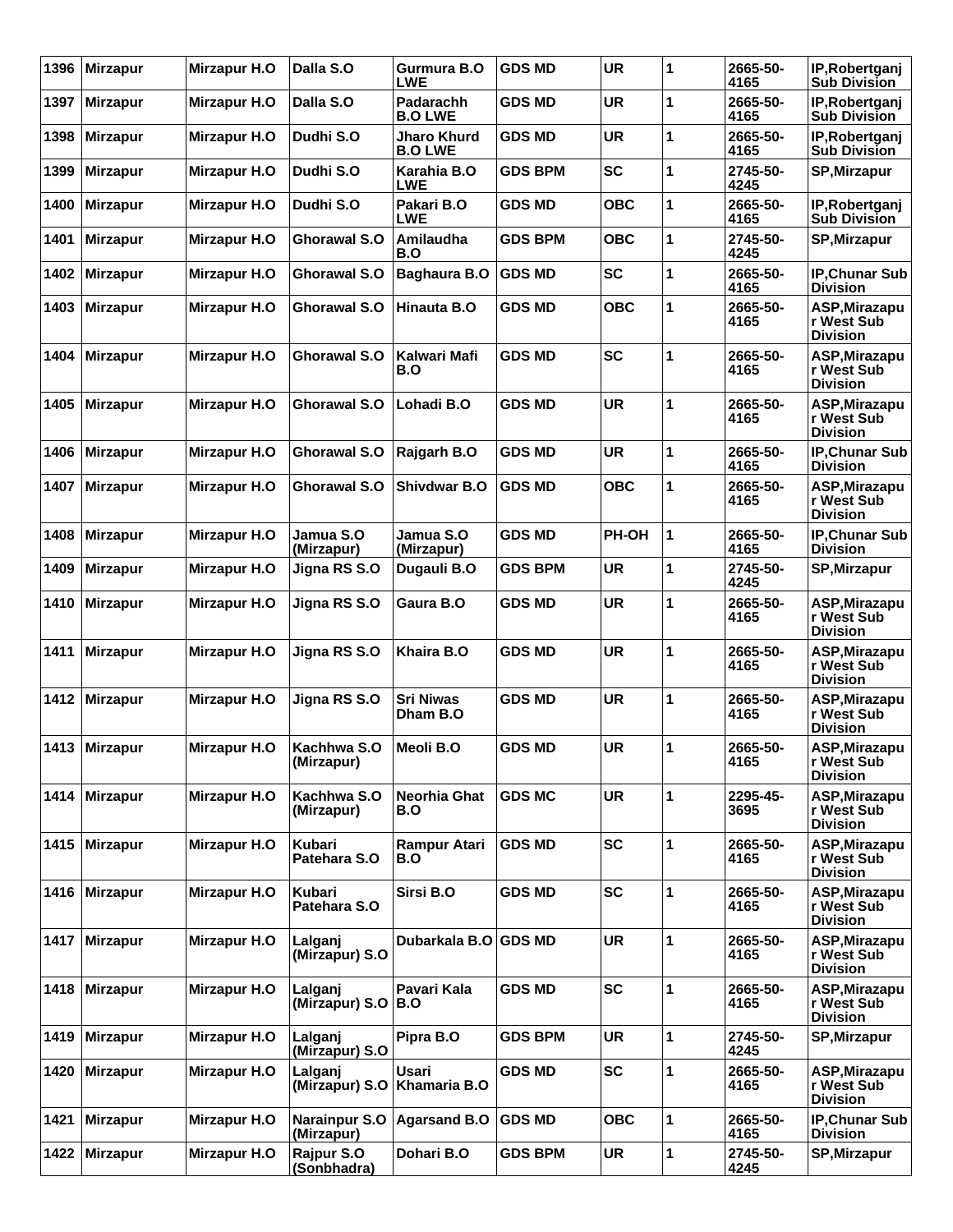| 1423 | <b>Mirzapur</b> | <b>Mirzapur H.O</b> | <b>Rajpur S.O</b><br>(Sonbhadra) | Jamgaon B.O                                      | <b>GDS MC</b>     | <b>UR</b>  | 1           | 2295-45-<br>3695 | <b>IP.Chunar Sub</b><br><b>Division</b>        |
|------|-----------------|---------------------|----------------------------------|--------------------------------------------------|-------------------|------------|-------------|------------------|------------------------------------------------|
| 1424 | <b>Mirzapur</b> | Mirzapur H.O        | Rajpur S.O<br>(Sonbhadra)        | Shahganj B.O                                     | <b>GDS MD</b>     | <b>UR</b>  | 1           | 2665-50-<br>4165 | <b>IP, Chunar Sub</b><br><b>Division</b>       |
| 1425 | <b>Mirzapur</b> | <b>Mirzapur H.O</b> | Ram Garh S.O                     | Nandana B.O<br><b>LWE</b>                        | <b>GDS MD</b>     | <b>SC</b>  | 1           | 2665-50-<br>4165 | IP, Robertganj<br>Sub Division                 |
| 1426 | <b>Mirzapur</b> | Mirzapur H.O        | <b>Ram Garh S.O</b>              | Pakarhat B.O<br>LWE                              | <b>GDS MD</b>     | <b>UR</b>  | 1           | 2665-50-<br>4165 | IP, Robertganj<br><b>Sub Division</b>          |
| 1427 | <b>Mirzapur</b> | Mirzapur H.O        | Ram Garh S.O                     | <b>Retikala B.O</b><br><b>LWE</b>                | <b>GDS MD</b>     | <b>SC</b>  | 1           | 2665-50-<br>4165 | IP, Robertganj<br><b>Sub Division</b>          |
| 1428 | <b>Mirzapur</b> | Mirzapur H.O        | Ram Garh S.O                     | Sandi B.O<br>LWE                                 | <b>GDS MD</b>     | <b>UR</b>  | 1           | 2665-50-<br>4165 | IP, Robertganj<br><b>Sub Division</b>          |
| 1429 | <b>Mirzapur</b> | Mirzapur H.O        | <b>Renukoot S.O</b>              | <b>Belhatthi B.O</b><br>LWE                      | <b>GDS BPM</b>    | <b>SC</b>  | 1           | 2745-50-<br>4245 | <b>SP, Mirzapur</b>                            |
| 1430 | <b>Mirzapur</b> | Mirzapur H.O        | <b>Renukoot S.O</b>              | <b>Belhatthi B.O</b><br><b>LWE</b>               | <b>GDS MD</b>     | <b>OBC</b> | 1           | 2665-50-<br>4165 | IP, Robertganj<br>Sub Division                 |
| 1431 | <b>Mirzapur</b> | Mirzapur H.O        | <b>Renukoot S.O</b>              | <b>Sukhdevanan</b><br>d Ashram B.O<br><b>LWE</b> | <b>GDS MD</b>     | OBC        | 1           | 2665-50-<br>4165 | IP, Robertganj<br><b>Sub Division</b>          |
| 1432 | <b>Mirzapur</b> | Mirzapur H.O        | Robertsganj<br>S.O               | Akchhor B.O<br><b>LWE</b>                        | <b>GDS MD</b>     | <b>UR</b>  | 1           | 2665-50-<br>4165 | IP, Robertganj<br><b>Sub Division</b>          |
| 1433 | <b>Mirzapur</b> | Mirzapur H.O        | Robertsganj<br>S.O               | Kaithi B.O<br>LWE                                | <b>GDS MD</b>     | <b>OBC</b> | 1           | 2665-50-<br>4165 | IP, Robertganj<br><b>Sub Division</b>          |
| 1434 | <b>Mirzapur</b> | <b>Mirzapur H.O</b> | Robertsganj<br>S.O               | Karma B.O                                        | <b>GDS MD</b>     | <b>OBC</b> | 1           | 2665-50-<br>4165 | <b>IP, Chunar Sub</b><br><b>Division</b>       |
| 1435 | <b>Mirzapur</b> | Mirzapur H.O        | Robertsganj<br>S.O               | Oeni Mishra<br><b>B.O LWE</b>                    | <b>GDS MD</b>     | <b>OBC</b> | 1           | 2665-50-<br>4165 | IP, Robertganj<br>Sub Division                 |
| 1436 | <b>Mirzapur</b> | Mirzapur H.O        | Robertsganj<br>S.O               | Robertsganj<br><b>S.O LWE</b>                    | <b>GDS MD</b>     | <b>UR</b>  | $\mathbf 2$ | 2665-50-<br>4165 | IP, Robertganj<br><b>Sub Division</b>          |
| 1437 | <b>Mirzapur</b> | Mirzapur H.O        | Robertsganj<br>S.O               | Tarawan B.O<br>LWE                               | <b>GDS MD</b>     | <b>SC</b>  | 1           | 2665-50-<br>4165 | IP, Robertganj<br><b>Sub Division</b>          |
| 1438 | <b>Mirzapur</b> | Mirzapur H.O        | Vindhyachal<br>S.O               | Akodhi B.O                                       | <b>GDS BPM</b>    | <b>UR</b>  | 1           | 2745-50-<br>4245 | <b>SP, Mirzapur</b>                            |
| 1439 | <b>Mirzapur</b> | <b>Mirzapur H.O</b> | Vindhyachal<br>S.O               | Amoi B.O                                         | <b>GDS MD</b>     | PH-OH      | 1           | 2665-50-<br>4165 | ASP, Mirazapu<br>r West Sub<br><b>Division</b> |
| 1440 | <b>Mirzapur</b> | Mirzapur H.O        | Vindhyachal<br>S.O               | Chhatahan<br>B.O                                 | <b>GDS MD</b>     | <b>UR</b>  | 1           | 2665-50-<br>4165 | ASP, Mirazapu<br>r West Sub<br><b>Division</b> |
| 1441 | <b>Mirzapur</b> | Mirzapur H.O        | Wyndhamganj<br>S.O               | Chachikalan<br><b>B.O LWE</b>                    | <b>GDS MD</b>     | <b>SC</b>  | 1           | 2665-50-<br>4165 | IP, Robertganj<br><b>Sub Division</b>          |
|      | 1442 Mirzapur   | Mirzapur H.O        | Wyndhamganj Kachnarwa<br>S.O     | <b>B.O LWE</b>                                   | <b>GDS MD</b>     | <b>OBC</b> | 1           | 2665-50-<br>4165 | IP, Robertganj<br><b>Sub Division</b>          |
| 1443 | Mirzapur        | Mirzapur H.O        | Wyndhamganj<br>S.O               | <b>Kewal B.O</b><br>LWE                          | <b>GDS MD</b>     | <b>UR</b>  | 1           | 2665-50-<br>4165 | IP, Robertganj<br><b>Sub Division</b>          |
| 1444 | <b>Mirzapur</b> | Mirzapur H.O        | Wyndhamganj<br>S.O               | Kudwan B.O<br><b>LWE</b>                         | <b>GDS BPM</b>    | <b>SC</b>  | 1           | 2745-50-<br>4245 | SP, Mirzapur                                   |
| 1445 | Mirzapur        | Mirzapur H.O        | Wyndhamganj<br>S.O               | <b>Naudiha</b><br>Ramgarh B.O<br><b>LWE</b>      | <b>GDS MD</b>     | <b>UR</b>  | 1           | 2665-50-<br>4165 | IP, Robertganj<br>Sub Division                 |
| 1446 | Pratapgarh      | Pratapgarh<br>H.O   | Ajgara S.O                       | Ajgara S.O                                       | <b>GDS Packer</b> | <b>UR</b>  | 1           | 2295-45-<br>3695 | IP, Lalganj Sub<br><b>Division</b>             |
| 1447 | Pratapgarh      | Pratapgarh<br>H.O   | Ajgara S.O                       | Chamrupur<br>B.O                                 | <b>GDS BPM</b>    | <b>SC</b>  | 1           | 2745-50-<br>4245 | SSP, Pratapgar<br>h                            |
| 1448 | Pratapgarh      | Pratapgarh<br>H.O   | Ajgara S.O                       | Puranpur<br>Khajoor B.O                          | <b>GDS MD</b>     | <b>SC</b>  | 1           | 2665-50-<br>4165 | IP, Lalganj Sub<br><b>Division</b>             |
| 1449 | Pratapgarh      | Pratapgarh<br>H.O   | Amargarh S.O<br>(Pratapgarh)     | Amargarh S.O<br>(Pratapgarh)                     | <b>GDS MD</b>     | <b>OBC</b> | 1           | 2665-50-<br>4165 | <b>IP.Patti Sub</b><br><b>Division</b>         |
| 1450 | Pratapgarh      | Pratapgarh<br>H.O   | Amargarh S.O<br>(Pratapgarh)     | <b>Dhaurahra</b><br>B.O                          | <b>GDS MD</b>     | <b>UR</b>  | 1           | 2665-50-<br>4165 | <b>IP.Patti Sub</b><br><b>Division</b>         |
| 1451 | Pratapgarh      | Pratapgarh<br>H.O   | Amargarh S.O<br>(Pratapgarh)     | <b>Pure Dhani</b><br>B.O                         | <b>GDS MD</b>     | <b>SC</b>  | 1           | 2665-50-<br>4165 | IP, Patti Sub<br><b>Division</b>               |
| 1452 | Pratapgarh      | Pratapgarh<br>H.O   | Antu S.O                         | <b>Bhawanipur</b><br>B.O                         | <b>GDS MD</b>     | <b>UR</b>  | 1           | 2665-50-<br>4165 | IP, Lalganj Sub<br><b>Division</b>             |
| 1453 | Pratapgarh      | Pratapgarh<br>H.O   | Antu S.O                         | Dubeypur B.O                                     | <b>GDS BPM</b>    | <b>UR</b>  | 1           | 2745-50-<br>4245 | SSP, Pratapgar<br>h.                           |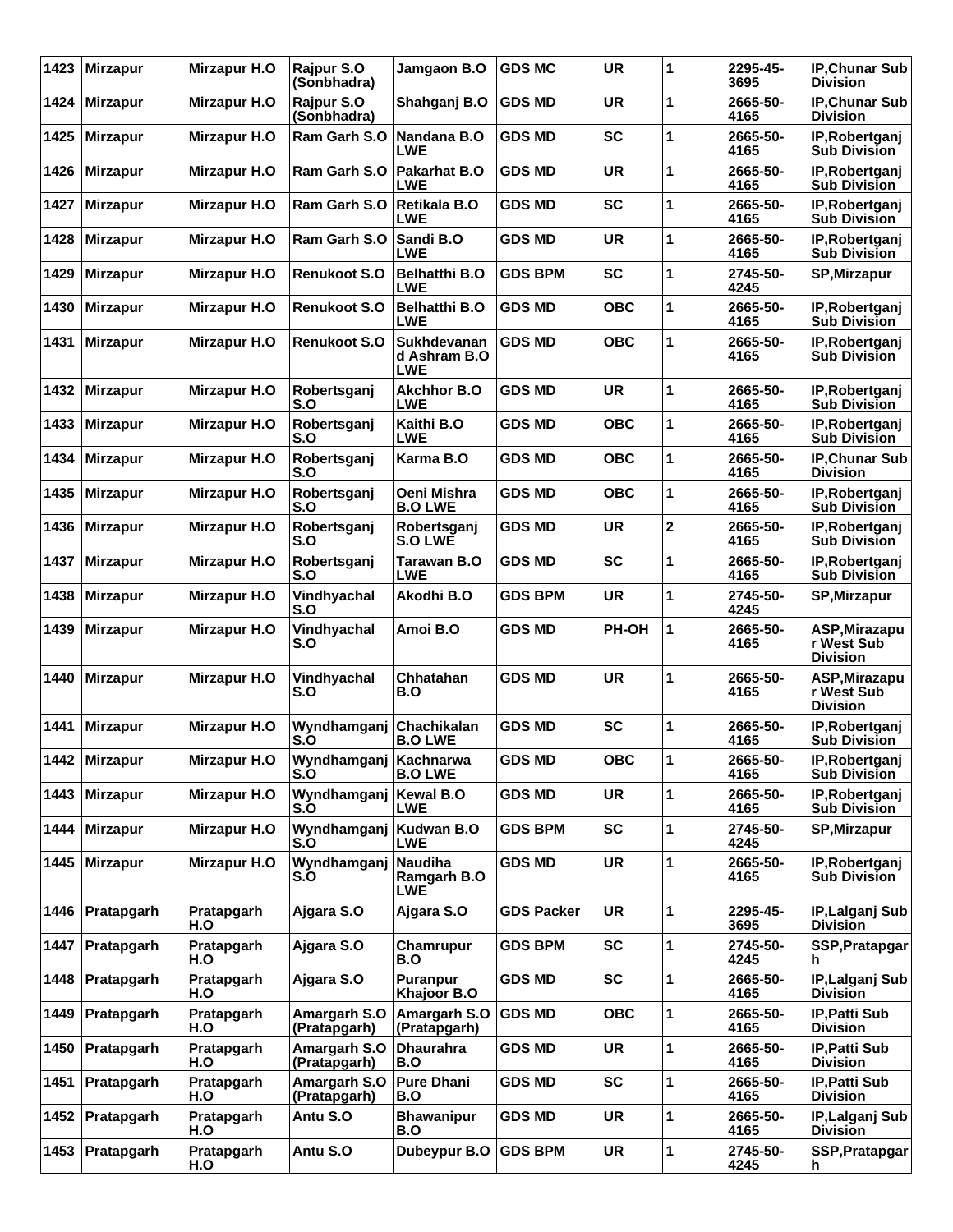| 1454 | Pratapgarh        | Pratapgarh<br>H.O | Antu S.O                     | Sangrampur<br>B.O                          | <b>GDS BPM</b>    | <b>SC</b>  | 1 | 2745-50-<br>4245 | SSP, Pratapgar<br>h                                     |
|------|-------------------|-------------------|------------------------------|--------------------------------------------|-------------------|------------|---|------------------|---------------------------------------------------------|
| 1455 | Pratapgarh        | Pratapgarh<br>H.O | Antu S.O                     | Sangrampur<br>B.O                          | <b>GDS MD</b>     | <b>OBC</b> | 1 | 2665-50-<br>4165 | IP, Lalganj Sub<br><b>Division</b>                      |
| 1456 | Pratapgarh        | Pratapgarh<br>H.O | Atheha S.O                   | Atheha S.O                                 | <b>GDS Packer</b> | <b>UR</b>  | 1 | 2295-45-<br>3695 | IP, Lalganj Sub<br><b>Division</b>                      |
| 1457 | Pratapgarh        | Pratapgarh<br>H.O | Atheha S.O                   | Deori B.O                                  | <b>GDS MD</b>     | PH-OH      | 1 | 2665-50-<br>4165 | IP,Lalganj Sub<br><b>Division</b>                       |
| 1458 | Pratapgarh        | Pratapgarh<br>H.O | Atheha S.O                   | Jariyari B.O                               | <b>GDS BPM</b>    | <b>UR</b>  | 1 | 2745-50-<br>4245 | SSP, Pratapgar<br>h                                     |
| 1459 | Pratapgarh        | Pratapgarh<br>H.O | Atheha S.O                   | Muraini B.O                                | <b>GDS MD</b>     | <b>UR</b>  | 1 | 2665-50-<br>4165 | IP, Lalganj Sub<br><b>Division</b>                      |
| 1460 | Pratapgarh        | Pratapgarh<br>H.O | Atheha S.O                   | <b>Pure Bhagwat</b><br>B.O                 | <b>GDS MD</b>     | <b>OBC</b> | 1 | 2665-50-<br>4165 | IP, Lalganj Sub<br><b>Division</b>                      |
| 1461 | Pratapgarh        | Pratapgarh<br>H.O | Babaganj S.O                 | <b>Dakhwapur</b><br>B.O                    | <b>GDS BPM</b>    | <b>UR</b>  | 1 | 2745-50-<br>4245 | SSP, Pratapgar<br>h                                     |
| 1462 | Pratapgarh        | Pratapgarh<br>H.O | Babaganj S.O                 | Gujwar B.O                                 | <b>GDS BPM</b>    | OBC        | 1 | 2745-50-<br>4245 | SSP, Pratapgar<br>h                                     |
| 1463 | Pratapgarh        | Pratapgarh<br>H.O | Babaganj S.O                 | Purmeisultanp<br>ur B.O                    | <b>GDS BPM</b>    | <b>UR</b>  | 1 | 2745-50-<br>4245 | SSP, Pratapgar<br>h                                     |
| 1464 | Pratapgarh        | Pratapgarh<br>H.O | <b>Bhadri S.O</b>            | <b>Bisahiya B.O</b>                        | <b>GDS MD</b>     | <b>OBC</b> | 1 | 2665-50-<br>4165 | IP, Kunda Sub<br><b>Division</b>                        |
| 1465 | Pratapgarh        | Pratapgarh<br>H.O | <b>Bhadri S.O</b>            | <b>Parsipur B.O</b>                        | <b>GDS MD</b>     | <b>UR</b>  | 1 | 2665-50-<br>4165 | IP, Kunda Sub<br><b>Division</b>                        |
| 1466 | Pratapgarh        | Pratapgarh<br>H.O | <b>Bhadri S.O</b>            | <b>Sakardaha</b><br>B.O                    | <b>GDS MD</b>     | <b>UR</b>  | 1 | 2665-50-<br>4165 | IP, Kunda Sub<br>Division                               |
| 1467 | Pratapgarh        | Pratapgarh<br>H.O | <b>Bhadri S.O</b>            | Samaspur B.O                               | <b>GDS BPM</b>    | <b>OBC</b> | 1 | 2745-50-<br>4245 | SSP, Pratapgar<br>h                                     |
| 1468 | Pratapgarh        | Pratapgarh<br>H.O | <b>Bhadri S.O</b>            | <b>Tikuri</b><br><b>Dashrathpur</b><br>B.O | <b>GDS MD</b>     | <b>UR</b>  | 1 | 2665-50-<br>4165 | IP, Kunda Sub<br><b>Division</b>                        |
| 1469 | Pratapgarh        | Pratapgarh<br>H.O | <b>Bhadri S.O</b>            | Umari Kotila<br>B.O                        | <b>GDS MD</b>     | <b>SC</b>  | 1 | 2665-50-<br>4165 | IP, Kunda Sub<br><b>Division</b>                        |
| 1470 | Pratapgarh        | Pratapgarh<br>H.O | Dalippur S.O<br>(Pratapgarh) | <b>Bashirpur B.O</b>                       | <b>GDS MD</b>     | <b>UR</b>  | 1 | 2665-50-<br>4165 | IP, Pratapgarh<br><b>Central Sub</b><br><b>Division</b> |
| 1471 | Pratapgarh        | Pratapgarh<br>H.O | Dalippur S.O<br>(Pratapgarh) | <b>Dandupur</b><br><b>Mufrid B.O</b>       | <b>GDS BPM</b>    | <b>OBC</b> | 1 | 2745-50-<br>4245 | SSP, Pratapgar<br>h                                     |
| 1472 | Pratapgarh        | Pratapgarh<br>H.O | Dalippur S.O<br>(Pratapgarh) | <b>Kadipur B.O</b>                         | <b>GDS MD</b>     | <b>SC</b>  | 1 | 2665-50-<br>4165 | IP, Pratapgarh<br><b>Central Sub</b><br><b>Division</b> |
|      | 1473   Pratapgarh | Pratapgarh<br>H.O | Dalippur S.O<br>(Pratapgarh) | Premdhar<br>Patti B.O                      | <b>GDS BPM</b>    | SC         | 1 | 2745-50-<br>4245 | SSP, Pratapgar<br>h                                     |
| 1474 | Pratapgarh        | Pratapgarh<br>H.O | Dalippur S.O<br>(Pratapgarh) | <b>Premdhar</b><br>Patti B.O               | <b>GDS MD</b>     | UR.        | 1 | 2665-50-<br>4165 | IP, Pratapgarh<br><b>Central Sub</b><br><b>Division</b> |
| 1475 | Pratapgarh        | Pratapgarh<br>H.O | Darchhut S.O                 | Wari Kalan<br>B.O                          | <b>GDS BPM</b>    | <b>OBC</b> | 1 | 2745-50-<br>4245 | SSP, Pratapgar<br>h                                     |
| 1476 | Pratapgarh        | Pratapgarh<br>H.O | Derwa S.O                    | <b>Chitamanpur</b><br>Patna B.O            | <b>GDS MD</b>     | <b>SC</b>  | 1 | 2665-50-<br>4165 | IP, Kunda Sub<br><b>Division</b>                        |
| 1477 | Pratapgarh        | Pratapgarh<br>H.O | Derwa S.O                    | Dhingwas B.O                               | <b>GDS BPM</b>    | <b>UR</b>  | 1 | 2745-50-<br>4245 | SSP, Pratapgar<br>h                                     |
| 1478 | Pratapgarh        | Pratapgarh<br>H.O | Derwa S.O                    | Kushaha B.O                                | <b>GDS MD</b>     | <b>UR</b>  | 1 | 2665-50-<br>4165 | IP, Kunda Sub<br><b>Division</b>                        |
| 1479 | Pratapgarh        | Pratapgarh<br>H.O | Derwa S.O                    | Raigarh B.O                                | <b>GDS MD</b>     | <b>OBC</b> | 1 | 2665-50-<br>4165 | IP, Kunda Sub<br><b>Division</b>                        |
| 1480 | Pratapgarh        | Pratapgarh<br>H.O | Garhi<br><b>Manikpur S.O</b> | <b>Bajaha Bheet</b><br>B.O                 | <b>GDS BPM</b>    | <b>OBC</b> | 1 | 2745-50-<br>4245 | SSP, Pratapgar<br>h                                     |
| 1481 | Pratapgarh        | Pratapgarh<br>H.O | Garhi<br><b>Manikpur S.O</b> | <b>Bajaha Bheet</b><br>B.O                 | <b>GDS MD</b>     | UR         | 1 | 2665-50-<br>4165 | IP, Kunda Sub<br><b>Division</b>                        |
| 1482 | Pratapgarh        | Pratapgarh<br>H.O | Garhi<br><b>Manikpur S.O</b> | Gotani B.O                                 | <b>GDS BPM</b>    | <b>SC</b>  | 1 | 2745-50-<br>4245 | SSP, Pratapgar<br>h                                     |
| 1483 | Pratapgarh        | Pratapgarh<br>H.O | Garhi<br><b>Manikpur S.O</b> | Radhauli B.O                               | <b>GDS BPM</b>    | <b>UR</b>  | 1 | 2745-50-<br>4245 | SSP, Pratapgar<br>h                                     |
| 1484 | Pratapgarh        | Pratapgarh<br>H.O | Garhi<br><b>Manikpur S.O</b> | Radhauli B.O                               | <b>GDS MD</b>     | UR         | 1 | 2665-50-<br>4165 | IP,Kunda Sub<br><b>Division</b>                         |
|      |                   |                   |                              |                                            |                   |            |   |                  |                                                         |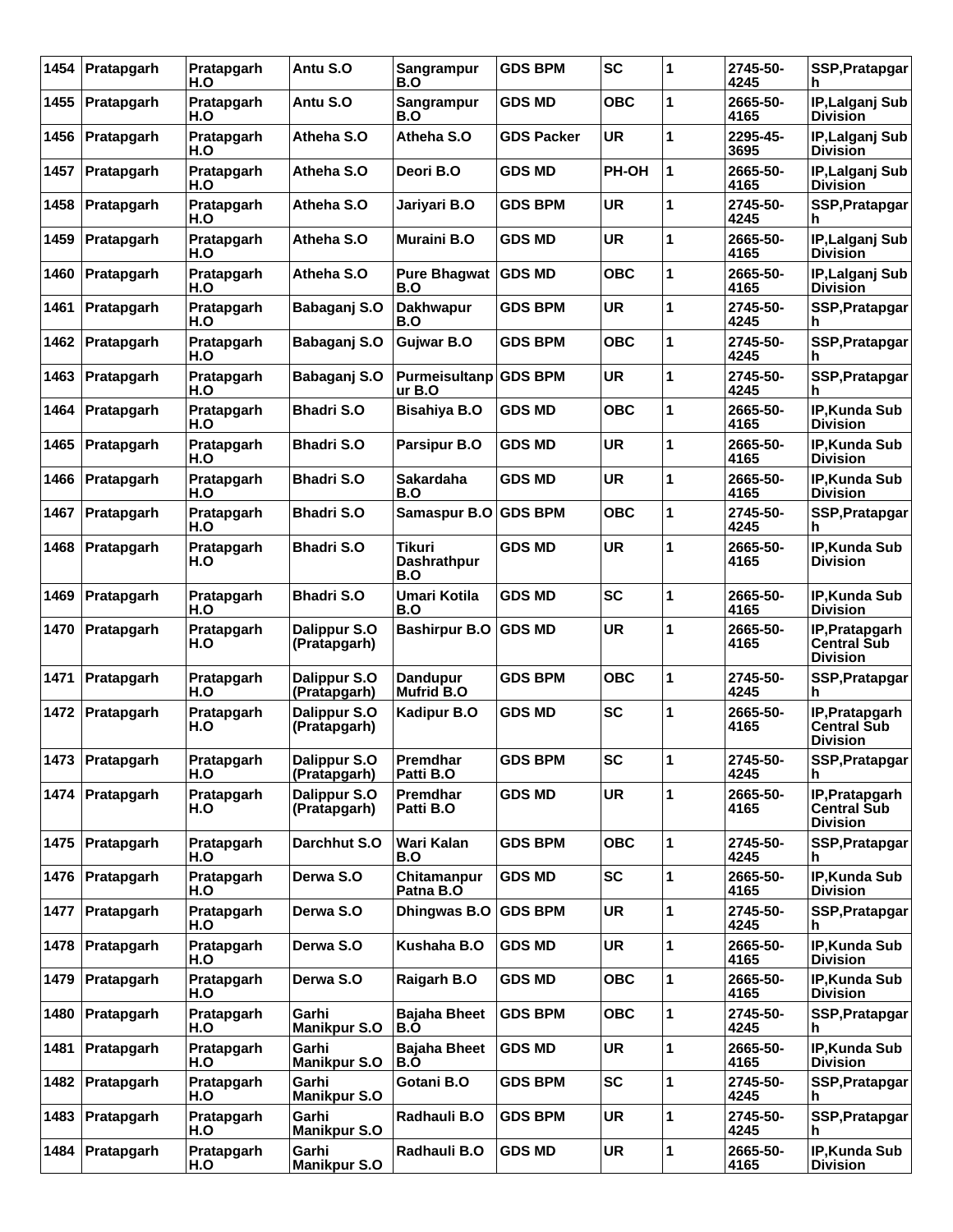| 1485 | Pratapgarh      | Pratapgarh<br>H.O | Garhi<br><b>Manikpur S.O</b> | <b>Tiwaripur B.O</b>                 | <b>GDS MD</b>     | <b>OBC</b> | 1            | 2665-50-<br>4165 | <b>IP, Kunda Sub</b><br><b>Division</b>                 |
|------|-----------------|-------------------|------------------------------|--------------------------------------|-------------------|------------|--------------|------------------|---------------------------------------------------------|
| 1486 | Pratapgarh      | Pratapgarh<br>H.O | Garwara S.O                  | Gobari B.O                           | <b>GDS MD</b>     | <b>UR</b>  | 1            | 2665-50-<br>4165 | IP, Pratapgarh<br><b>Central Sub</b><br><b>Division</b> |
| 1487 | Pratapgarh      | Pratapgarh<br>H.O | Garwara S.O                  | Upadhyaypur<br>B.O                   | <b>GDS MD</b>     | <b>UR</b>  | 1            | 2665-50-<br>4165 | IP, Pratapgarh<br><b>Central Sub</b><br><b>Division</b> |
| 1488 | Pratapgarh      | Pratapgarh<br>H.O | Gaura R S S.O                | <b>Amapur Berra</b><br>B.O           | <b>GDS MD</b>     | UR         | 1            | 2665-50-<br>4165 | <b>IP, Patti Sub</b><br><b>Division</b>                 |
| 1489 | Pratapgarh      | Pratapgarh<br>H.O | Gaura R S S.O                | Dhanuha B.O                          | <b>GDS MD</b>     | <b>SC</b>  | 1            | 2665-50-<br>4165 | <b>IP.Patti Sub</b><br><b>Division</b>                  |
| 1490 | Pratapgarh      | Pratapgarh<br>H.O | Gaura R S S.O                | Kahla B.O                            | <b>GDS MD</b>     | <b>UR</b>  | 1            | 2665-50-<br>4165 | IP, Patti Sub<br><b>Division</b>                        |
| 1491 | Pratapgarh      | Pratapgarh<br>H.O | Jamtali S.O                  | <b>Misiddhipur</b><br>B.O            | <b>GDS BPM</b>    | <b>UR</b>  | 1            | 2745-50-<br>4245 | SSP, Pratapgar<br>h                                     |
| 1492 | Pratapgarh      | Pratapgarh<br>H.O | Jamtali S.O                  | <b>Misiddhipur</b><br>B.O            | <b>GDS MD</b>     | <b>SC</b>  | 1            | 2665-50-<br>4165 | IP, Patti Sub<br><b>Division</b>                        |
| 1493 | Pratapgarh      | Pratapgarh<br>H.O | Jamtali S.O                  | Sheogarh B.O                         | <b>GDS MD</b>     | PH-OH      | 1            | 2665-50-<br>4165 | <b>IP, Patti Sub</b><br><b>Division</b>                 |
| 1494 | Pratapgarh      | Pratapgarh<br>H.O | Jethwara S.O                 | Dhansari B.O                         | <b>GDS BPM</b>    | <b>SC</b>  | 1            | 2745-50-<br>4245 | SSP, Pratapgar                                          |
| 1495 | Pratapgarh      | Pratapgarh<br>H.O | Jethwara S.O                 | Kamolibirbha<br>npur B.O             | <b>GDS BPM</b>    | <b>UR</b>  | 1            | 2745-50-<br>4245 | SSP, Pratapgar<br>h                                     |
| 1496 | Pratapgarh      | Pratapgarh<br>H.O | Jethwara S.O                 | <b>Malawan</b><br>Chhajaipur<br>B.O  | <b>GDS MD</b>     | <b>OBC</b> | 1            | 2665-50-<br>4165 | IP, Kunda Sub<br><b>Division</b>                        |
| 1497 | Pratapgarh      | Pratapgarh<br>H.O | Kaithola S.O                 | Agai B.O                             | <b>GDS MD</b>     | <b>UR</b>  | 1            | 2665-50-<br>4165 | IP, Lalganj Sub<br><b>Division</b>                      |
| 1498 | Pratapgarh      | Pratapgarh<br>H.O | Kaithola S.O                 | <b>Bhatni B.O</b>                    | <b>GDS MD</b>     | <b>OBC</b> | 1            | 2665-50-<br>4165 | IP, Lalganj Sub<br><b>Division</b>                      |
| 1499 | Pratapgarh      | Pratapgarh<br>H.O | Kalakankar<br>S.O            | Jhokwara B.O                         | <b>GDS BPM</b>    | <b>UR</b>  | 1            | 2745-50-<br>4245 | SSP, Pratapgar                                          |
| 1500 | Pratapgarh      | Pratapgarh<br>H.O | Kalakankar<br>S.O            | Panigo                               | <b>GDS BPM</b>    | <b>UR</b>  | 1            | 2745-50-<br>4245 | SSP, Pratapgar<br>h                                     |
| 1501 | Pratapgarh      | Pratapgarh<br>H.O | Kalakankar<br>S.O            | Pariyawan<br>B.O                     | <b>GDS MD</b>     | <b>UR</b>  | 1            | 2665-50-<br>4165 | IP, Kunda Sub<br><b>Division</b>                        |
| 1502 | Pratapgarh      | Pratapgarh<br>H.O | Katra                        | Katra<br>Medniganj S.O Medniganj S.O | <b>GDS MD</b>     | <b>OBC</b> | 1            | 2665-50-<br>4165 | IP, Pratapgarh<br><b>Central Sub</b><br><b>Division</b> |
| 1503 | Pratapgarh      | Pratapgarh<br>H.O | Katra                        | Katra<br>Medniganj S.O Medniganj S.O | <b>GDS Packer</b> | <b>UR</b>  | 1            | 2295-45-<br>3695 | IP, Pratapgarh<br><b>Central Sub</b><br><b>Division</b> |
| 1504 | Pratapgarh      | Pratapgarh<br>H.O | Kishunganj<br>S.O            | Dharauli B.O                         | <b>GDS BPM</b>    | <b>UR</b>  | $\mathbf{1}$ | 2745-50-<br>4245 | SSP, Pratapgar<br>h.                                    |
| 1505 | Pratapgarh      | Pratapgarh<br>H.O | Kishunganj<br>S.O            | Dharauli B.O                         | <b>GDS MD</b>     | <b>UR</b>  | $\mathbf{1}$ | 2665-50-<br>4165 | IP, Lalganj Sub<br><b>Division</b>                      |
| 1506 | Pratapgarh      | Pratapgarh<br>H.O | Kishunganj<br>S.O            | Katehati B.O                         | <b>GDS BPM</b>    | <b>OBC</b> | $\mathbf{1}$ | 2745-50-<br>4245 | SSP, Pratapgar<br>h.                                    |
| 1507 | Pratapgarh      | Pratapgarh<br>H.O | Kishunganj<br>S.O            | Kithawar B.O                         | <b>GDS BPM</b>    | <b>SC</b>  | $\mathbf{1}$ | 2745-50-<br>4245 | SSP, Pratapgar<br>h                                     |
| 1508 | Pratapgarh      | Pratapgarh<br>H.O | Kishunganj<br>S.O            | Kolbajhan B.O GDS BPM                |                   | <b>OBC</b> | $\mathbf{1}$ | 2745-50-<br>4245 | SSP, Pratapgar                                          |
| 1509 | Pratapgarh      | Pratapgarh<br>H.O | Kohdaur S.O                  | <b>Atarsand B.O</b>                  | <b>GDS BPM</b>    | <b>OBC</b> | $\mathbf{1}$ | 2745-50-<br>4245 | SSP, Pratapgar                                          |
| 1510 | Pratapgarh      | Pratapgarh<br>H.O | Kohdaur S.O                  | <b>Atarsand B.O</b>                  | <b>GDS MD</b>     | <b>UR</b>  | 1            | 2665-50-<br>4165 | IP, Pratapgarh<br><b>Central Sub</b><br><b>Division</b> |
| 1511 | Pratapgarh      | Pratapgarh<br>H.O | Kohdaur S.O                  | Kandharpur<br>B.O                    | <b>GDS MD</b>     | <b>UR</b>  | 1            | 2665-50-<br>4165 | IP, Pratapgarh<br><b>Central Sub</b><br><b>Division</b> |
|      | 1512 Pratapgarh | Pratapgarh<br>H.O | Kohdaur S.O                  | Katari B.O                           | <b>GDS BPM</b>    | <b>UR</b>  | 1            | 2745-50-<br>4245 | SSP, Pratapgar<br>h                                     |
| 1513 | Pratapgarh      | Pratapgarh<br>H.O | Kohdaur S.O                  | Katari B.O                           | <b>GDS MD</b>     | <b>UR</b>  | 1            | 2665-50-<br>4165 | IP, Pratapgarh<br><b>Central Sub</b><br><b>Division</b> |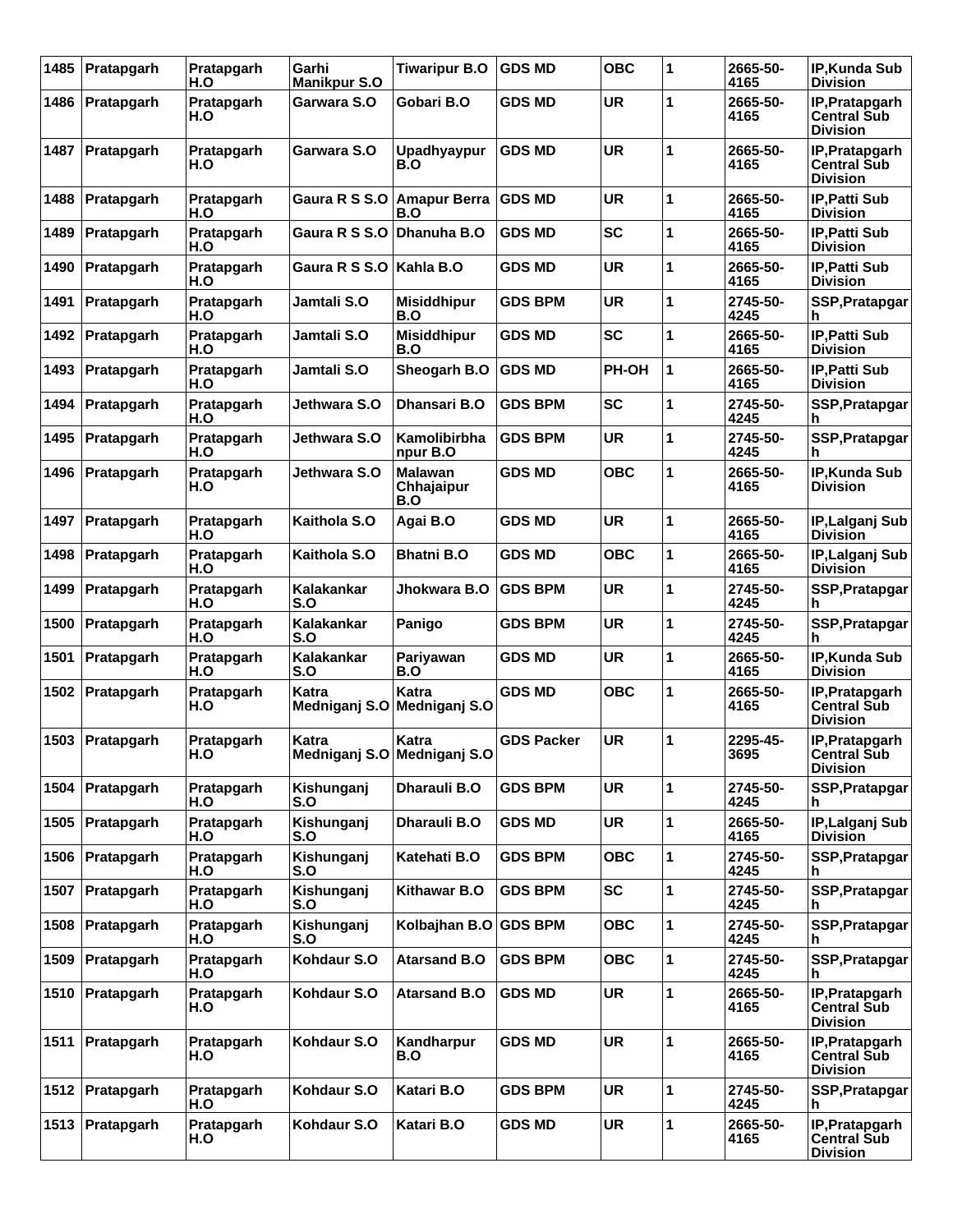| 1514 | Pratapgarh      | Pratapgarh<br>H.O | Kohdaur S.O                                        | Sarai Shankar<br>B.O             | <b>GDS MD</b>     | <b>OBC</b> | 1                       | 2665-50-<br>4165 | IP, Pratapgarh<br>Central Sub<br><b>Division</b>        |
|------|-----------------|-------------------|----------------------------------------------------|----------------------------------|-------------------|------------|-------------------------|------------------|---------------------------------------------------------|
| 1515 | Pratapgarh      | Pratapgarh<br>H.O | Kohdaur S.O                                        | <b>Shivpur B.O</b>               | <b>GDS MD</b>     | <b>SC</b>  | 1                       | 2665-50-<br>4165 | IP, Pratapgarh<br><b>Central Sub</b><br><b>Division</b> |
| 1516 | Pratapgarh      | Pratapgarh<br>H.O | Kunda S.O<br>(Pratapgarh)                          | Baswahi B.O                      | <b>GDS MD</b>     | <b>UR</b>  | 1                       | 2665-50-<br>4165 | IP, Kunda Sub<br><b>Division</b>                        |
| 1517 | Pratapgarh      | Pratapgarh<br>H.O | Kunda S.O<br>(Pratapgarh)                          | Jamethi B.O                      | <b>GDS MD</b>     | <b>OBC</b> | 1                       | 2665-50-<br>4165 | <b>IP.Kunda Sub</b><br>Division                         |
| 1518 | Pratapgarh      | Pratapgarh<br>H.O | Kunda S.O<br>(Pratapgarh)                          | <b>Khemipur B.O</b>              | <b>GDS MD</b>     | <b>UR</b>  | 1                       | 2665-50-<br>4165 | IP, Kunda Sub<br><b>Division</b>                        |
| 1519 | Pratapgarh      | Pratapgarh<br>H.O | Kunda S.O<br>(Pratapgarh)                          | Maghi B.O                        | <b>GDS MD</b>     | <b>SC</b>  | 1                       | 2665-50-<br>4165 | IP, Kunda Sub<br><b>Division</b>                        |
| 1520 | Pratapgarh      | Pratapgarh<br>H.O | Kunda S.O<br>(Pratapgarh)                          | Sujauli B.O                      | <b>GDS BPM</b>    | <b>SC</b>  | 1                       | 2745-50-<br>4245 | SSP, Pratapgar<br>h                                     |
| 1521 | Pratapgarh      | Pratapgarh<br>H.O | Lalganj<br>(Pratapgarh)<br>S.O                     | Amawan B.O                       | <b>GDS MD</b>     | <b>SC</b>  | 1                       | 2665-50-<br>4165 | IP, Lalganj Sub<br><b>Division</b>                      |
| 1522 | Pratapgarh      | Pratapgarh<br>H.O | Lalqani<br>(Pratapgarh)<br>$\mathsf{S}.\mathsf{O}$ | Belaha B.O                       | <b>GDS MD</b>     | <b>SC</b>  | 1                       | 2665-50-<br>4165 | IP, Lalganj Sub<br><b>Division</b>                      |
| 1523 | Pratapgarh      | Pratapgarh<br>H.O | Lalganj<br>(Pratapgarh)<br>$\mathsf{S}.\mathsf{O}$ | Dawapur B.O                      | <b>GDS MD</b>     | <b>UR</b>  | 1                       | 2665-50-<br>4165 | IP,Lalganj Sub<br><b>Division</b>                       |
| 1524 | Pratapgarh      | Pratapgarh<br>H.O | Lalganj<br>(Pratapgarh)<br>$\mathsf{S}.\mathsf{O}$ | Jalesharganj<br>B.O              | <b>GDS BPM</b>    | <b>UR</b>  | 1                       | 2745-50-<br>4245 | SSP, Pratapgar<br>h                                     |
| 1525 | Pratapgarh      | Pratapgarh<br>H.O | Lalganj<br>(Pratapgarh)<br>S.O                     | Jashmedha<br>B.O                 | <b>GDS BPM</b>    | <b>UR</b>  | 1                       | 2745-50-<br>4245 | SSP, Pratapgar<br>h                                     |
| 1526 | Pratapgarh      | Pratapgarh<br>H.O | Lalganj<br>(Pratapgarh)<br>S.O                     | <b>Kumbhapur</b><br>B.O          | <b>GDS BPM</b>    | <b>OBC</b> | 1                       | 2745-50-<br>4245 | SSP, Pratapgar<br>h                                     |
| 1527 | Pratapgarh      | Pratapgarh<br>H.O | Madhoganj<br>S.O<br>(Pratapgarh)                   | Hanumanganj<br>B.O               | <b>GDS BPM</b>    | <b>UR</b>  | 1                       | 2745-50-<br>4245 | SSP, Pratapgar<br>h                                     |
| 1528 | Pratapgarh      | Pratapgarh<br>H.O | Madhoganj<br>S.O<br>(Pratapgarh)                   | Kanpa B.O                        | <b>GDS MD</b>     | <b>SC</b>  | 1                       | 2665-50-<br>4165 | IP, Pratapgarh<br><b>Central Sub</b><br><b>Division</b> |
| 1529 | Pratapgarh      | Pratapgarh<br>H.O | Madhoganj<br>S.O<br>(Pratapgarh)                   | Madhoganj<br>S.O<br>(Pratapgarh) | <b>GDS Packer</b> | <b>UR</b>  | 1                       | 2295-45-<br>3695 | IP, Pratapgarh<br><b>Central Sub</b><br><b>Division</b> |
|      | 1530 Pratapgarh | Pratapgarh<br>H.O | Madhoganj<br>S.O<br>(Pratapgarh)                   | Sarai Ganai<br>B.O               | <b>GDS BPM</b>    | <b>UR</b>  | 1                       | 2745-50-<br>4245 | SSP, Pratapgar<br>h                                     |
| 1531 | Pratapgarh      | Pratapgarh<br>H.O | Mandhata S.O                                       | Harakhpur<br>B.O                 | <b>GDS MD</b>     | PH-OH      | $\vert$ 1               | 2665-50-<br>4165 | IP, Pratapgarh<br><b>Central Sub</b><br><b>Division</b> |
| 1532 | Pratapgarh      | Pratapgarh<br>H.O | Mandhata S.O                                       | Kalyanpur B.O GDS BPM            |                   | <b>UR</b>  | 1                       | 2745-50-<br>4245 | SSP, Pratapgar<br>h                                     |
|      | 1533 Pratapgarh | Pratapgarh<br>H.O | Mandhata S.O                                       | Sarai Nahar<br>Rai B.O           | <b>GDS MD</b>     | <b>OBC</b> | 1                       | 2665-50-<br>4165 | IP, Pratapgarh<br><b>Central Sub</b><br><b>Division</b> |
| 1534 | Pratapgarh      | Pratapgarh<br>H.O | Oraiyadeeh<br>S.O                                  | Gadauri B.O                      | <b>GDS MD</b>     | <b>OBC</b> | 1                       | 2665-50-<br>4165 | IP, Patti Sub<br><b>Division</b>                        |
| 1535 | Pratapgarh      | Pratapgarh<br>H.O | Oraiyadeeh<br>S.O                                  | Gajariya B.O                     | <b>GDS MD</b>     | UR         | 1                       | 2665-50-<br>4165 | IP, Patti Sub<br><b>Division</b>                        |
| 1536 | Pratapgarh      | Pratapgarh<br>H.O | Oraiyadeeh<br>S.O                                  | Oraiyadeeh<br>S.O                | GDS Packer        | <b>OBC</b> | 1                       | 2295-45-<br>3695 | IP, Patti Sub<br><b>Division</b>                        |
| 1537 | Pratapgarh      | Pratapgarh<br>H.O | Oraiyadeeh<br>S.O                                  | <b>Pure Dhana</b><br>B.O         | <b>GDS MD</b>     | <b>OBC</b> | 1                       | 2665-50-<br>4165 | IP, Patti Sub<br><b>Division</b>                        |
| 1538 | Pratapgarh      | Pratapgarh<br>H.O | Patti S.O<br>(Pratapgarh)                          | <b>Bahuta B.O</b>                | <b>GDS MD</b>     | <b>OBC</b> | 1                       | 2665-50-<br>4165 | IP, Patti Sub<br><b>Division</b>                        |
| 1539 | Pratapgarh      | Pratapgarh<br>H.O | Patti S.O<br>(Pratapgarh)                          | <b>Fatehpur B.O</b>              | <b>GDS MD</b>     | <b>OBC</b> | 1                       | 2665-50-<br>4165 | IP, Patti Sub<br><b>Division</b>                        |
| 1540 | Pratapgarh      | Pratapgarh<br>H.O | Patti S.O<br>(Pratapgarh)                          | Kanja Sarai<br>Gulami B.O        | <b>GDS BPM</b>    | PH-OH      | $\overline{\mathbf{1}}$ | 2745-50-<br>4245 | SSP, Pratapgar<br>h.                                    |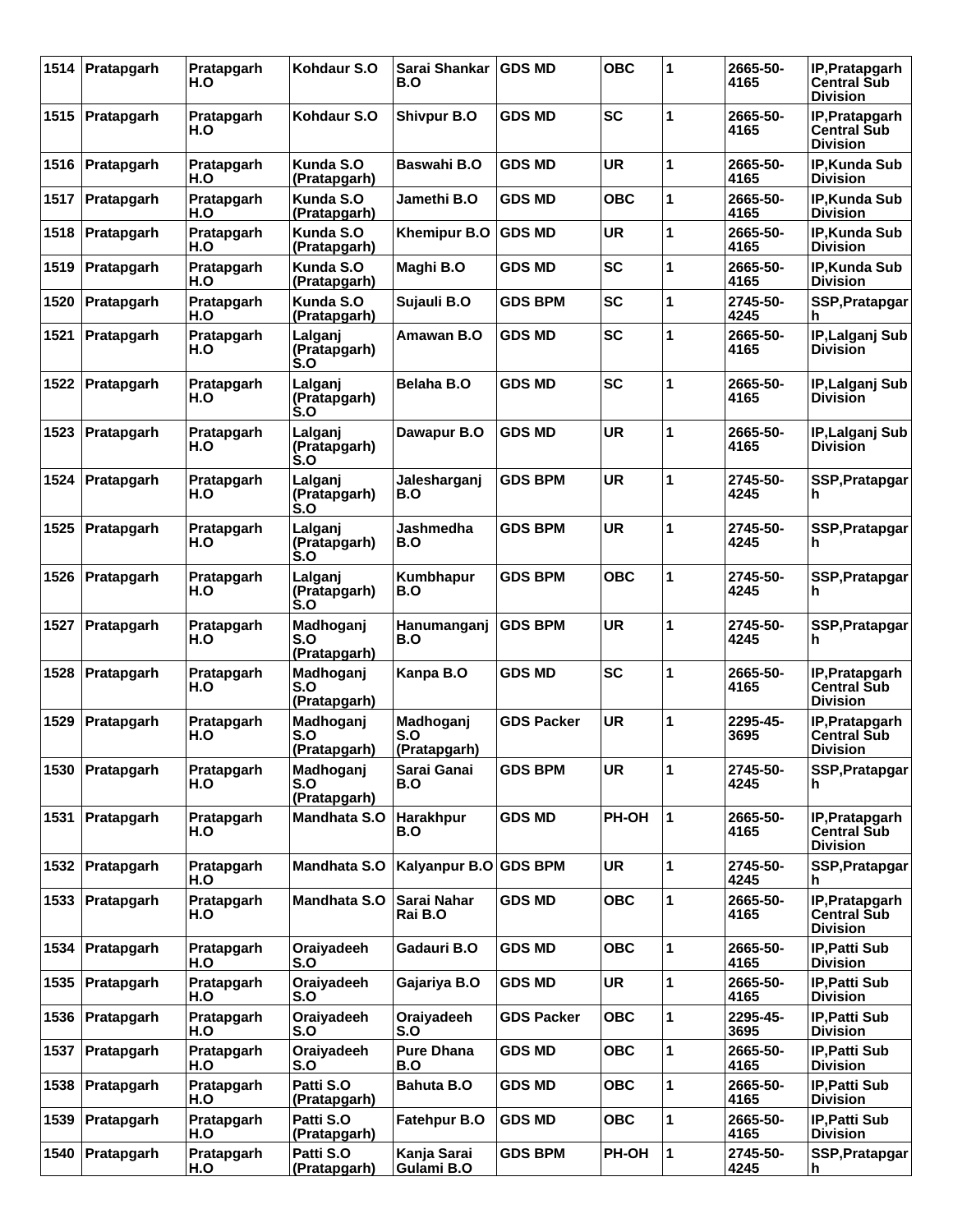| 1541 | Pratapgarh       | Pratapgarh<br>H.O | Patti S.O<br>(Pratapgarh)          | Kansapatti<br>B.O                | <b>GDS MD</b>     | <b>UR</b>  | 1            | 2665-50-<br>4165 | IP.Patti Sub<br><b>Division</b>                         |
|------|------------------|-------------------|------------------------------------|----------------------------------|-------------------|------------|--------------|------------------|---------------------------------------------------------|
| 1542 | Pratapgarh       | Pratapgarh<br>H.O | Pratapgarh<br>City S.O             | Pratapgarh<br>City S.O           | <b>GDS MD</b>     | <b>OBC</b> | 1            | 2665-50-<br>4165 | IP, Pratapgarh<br><b>Central Sub</b><br><b>Division</b> |
| 1543 | Pratapgarh       | Pratapgarh<br>H.O | Prithviganj<br>Bazar               | Besar B.O                        | <b>GDS MD</b>     | <b>OBC</b> | 1            | 2665-50-<br>4165 | <b>IP.Patti Sub</b><br><b>Division</b>                  |
| 1544 | Pratapgarh       | Pratapgarh<br>H.O | Pura Dhakwa<br>Chauraha S.O        | <b>Binaika B.O</b>               | <b>GDS BPM</b>    | <b>UR</b>  | 1            | 2745-50-<br>4245 | SSP, Pratapgar                                          |
| 1545 | Pratapgarh       | Pratapgarh<br>H.O | Pura Dhakwa<br>Chauraha S.O        | Chhatauna<br>B.O                 | <b>GDS BPM</b>    | <b>OBC</b> | 1            | 2745-50-<br>4245 | SSP, Pratapgar<br>h                                     |
| 1546 | Pratapgarh       | Pratapgarh<br>H.O | Pura Dhakwa<br>Chauraha S.O        | Chhatauna<br>B.O                 | <b>GDS MD</b>     | <b>UR</b>  | 1            | 2665-50-<br>4165 | IP, Patti Sub<br><b>Division</b>                        |
| 1547 | Pratapgarh       | Pratapgarh<br>H.O | Pura Dhakwa<br>Chauraha S.O        | Gaura Mafi<br>B.O                | <b>GDS MD</b>     | <b>UR</b>  | 1            | 2665-50-<br>4165 | <b>IP.Patti Sub</b><br><b>Division</b>                  |
| 1548 | Pratapgarh       | Pratapgarh<br>H.O | <b>Pura Dhakwa</b><br>Chauraha S.O | Ramganj<br>Bazar                 | <b>GDS BPM</b>    | PH-VH      | 1            | 2745-50-<br>4245 | SSP, Pratapgar<br>h                                     |
| 1549 | Pratapgarh       | Pratapgarh<br>H.O | Pura Dhakwa<br>Chauraha S.O        | Ramganj<br><b>Bazar</b>          | <b>GDS MD</b>     | <b>UR</b>  | 1            | 2665-50-<br>4165 | <b>IP.Patti Sub</b><br><b>Division</b>                  |
| 1550 | Pratapgarh       | Pratapgarh<br>H.O | Raniganj S.O<br>(Pratapgarh)       | <b>Shahpur B.O</b>               | <b>GDS BPM</b>    | <b>UR</b>  | 1            | 2745-50-<br>4245 | SSP, Pratapgar<br>h                                     |
| 1551 | Pratapgarh       | Pratapgarh<br>H.O | Raniganj S.O<br>(Pratapgarh)       | Sipah Maheri<br>B.O              | <b>GDS MD</b>     | <b>SC</b>  | 1            | 2665-50-<br>4165 | IP, Patti Sub<br><b>Division</b>                        |
| 1552 | Pratapgarh       | Pratapgarh<br>H.O | Sagra S.O<br>(Pratapgarh)          | Paharpur B.O                     | <b>GDS BPM</b>    | <b>UR</b>  | 1            | 2745-50-<br>4245 | SSP, Pratapgar<br>h                                     |
| 1553 | Pratapgarh       | Pratapgarh<br>H.O | Sahabganj<br>S.O<br>(Pratapgarh)   | Kataiya B.O                      | <b>GDS BPM</b>    | <b>SC</b>  | 1            | 2745-50-<br>4245 | SSP, Pratapgar<br>h                                     |
| 1554 | Pratapgarh       | Pratapgarh<br>H.O | Sahabganj<br>S.O<br>(Pratapgarh)   | Sahabganj<br>S.O<br>(Pratapgarh) | <b>GDS Packer</b> | <b>OBC</b> | 1            | 2295-45-<br>3695 | IP, Lalganj Sub<br><b>Division</b>                      |
| 1555 | Pratapgarh       | Pratapgarh<br>H.O | Saifabad S.O                       | Saifabad S.O                     | <b>GDS Packer</b> | <b>UR</b>  | 1            | 2295-45-<br>3695 | IP, Patti Sub<br><b>Division</b>                        |
| 1556 | Pratapgarh       | Pratapgarh<br>H.O | <b>Sangipur S.O</b>                | <b>Benimadho</b><br>Nagar B.O    | <b>GDS BPM</b>    | <b>UR</b>  | 1            | 2745-50-<br>4245 | SSP, Pratapgar<br>h                                     |
| 1557 | Pratapgarh       | Pratapgarh<br>H.O | Sangipur S.O                       | <b>Benimadho</b><br>Nagar B.O    | <b>GDS MD</b>     | <b>UR</b>  | 1            | 2665-50-<br>4165 | IP, Lalganj Sub<br><b>Division</b>                      |
| 1558 | Pratapgarh       | Pratapgarh<br>H.O | <b>Sangipur S.O</b>                | Darra B.O                        | <b>GDS MD</b>     | <b>OBC</b> | 1            | 2665-50-<br>4165 | IP, Lalganj Sub<br><b>Division</b>                      |
| 1559 | Pratapgarh       | Pratapgarh<br>H.O | <b>Sangipur S.O</b>                | <b>Rahatikar B.O</b>             | <b>GDS BPM</b>    | <b>UR</b>  | 1            | 2745-50-<br>4245 | SSP, Pratapgar<br>h                                     |
|      | 1560 Pratapgarh  | Pratapgarh<br>H.O | Sangipur S.O                       | Ramganj B.O                      | <b>GDS BPM</b>    | <b>SC</b>  | 1            | 2745-50-<br>4245 | SSP, Pratapgar<br>h                                     |
| 1561 | Pratapgarh       | Pratapgarh<br>H.O | Sangramgarh<br>S.O                 | Sangramgarh<br>S.O               | <b>GDS MD</b>     | PH-OH      | $\mathbf{1}$ | 2665-50-<br>4165 | IP, Kunda Sub<br><b>Division</b>                        |
| 1562 | Pratapgarh       | Pratapgarh<br>H.O | Sangramgarh<br>S.O                 | Sangramgarh<br>S.O               | <b>GDS MD</b>     | <b>SC</b>  | 1            | 2665-50-<br>4165 | IP, Kunda Sub<br><b>Division</b>                        |
| 1563 | Pratapgarh       | Pratapgarh<br>H.O | Shitlaganj S.O                     | <b>Ishanpur B.O</b>              | <b>GDS MD</b>     | <b>UR</b>  | 1            | 2665-50-<br>4165 | IP, Patti Sub<br><b>Division</b>                        |
| 1564 | Pratapgarh       | Pratapgarh<br>H.O | Shitlaganj S.O                     | Shitlaganj S.O                   | <b>GDS Packer</b> | <b>UR</b>  | 1            | 2295-45-<br>3695 | IP, Patti Sub<br><b>Division</b>                        |
| 1565 | Pratapgarh       | Pratapgarh<br>H.O | Suwansa S.O                        | Kailidih B.O                     | <b>GDS BPM</b>    | <b>OBC</b> | 1            | 2745-50-<br>4245 | SSP, Pratapgar<br>h                                     |
| 1566 | Pratapgarh       | Pratapgarh<br>H.O | Suwansa S.O                        | Surwa<br><b>Mishirpur B.O</b>    | <b>GDS MD</b>     | <b>UR</b>  | 1            | 2665-50-<br>4165 | IP, Patti Sub<br><b>Division</b>                        |
| 1567 | Pratapgarh       | Pratapgarh<br>H.O | Vishwanathga<br>nj S.O             | Vishwanathga<br>nj S.O           | <b>GDS MD</b>     | <b>UR</b>  | 1            | 2665-50-<br>4165 | IP, Pratapgarh<br><b>Central Sub</b><br><b>Division</b> |
| 1568 | <b>Sultanpur</b> | Amethi H.O        | Aliganj Bazar<br>S.O               | Aliganj Bazar<br>S.O             | <b>GDS MD</b>     | <b>OBC</b> | 1            | 3330-60-<br>5130 | IP, Musafirkha<br>na Sub<br><b>Division</b>             |
| 1569 | <b>Sultanpur</b> | Amethi H.O        | Aliganj Bazar<br>S.O               | Haji Patti B.O                   | <b>GDS BPM</b>    | <b>SC</b>  | 1            | 2745-50-<br>4245 | <b>SP, Sultanpur</b>                                    |
| 1570 | <b>Sultanpur</b> | Amethi H.O        | Aliganj Bazar<br>S.O               | Haji Patti B.O                   | <b>GDS MD</b>     | UR         | 1            | 2665-50-<br>4165 | IP,Musafirkha<br>na Sub<br><b>Division</b>              |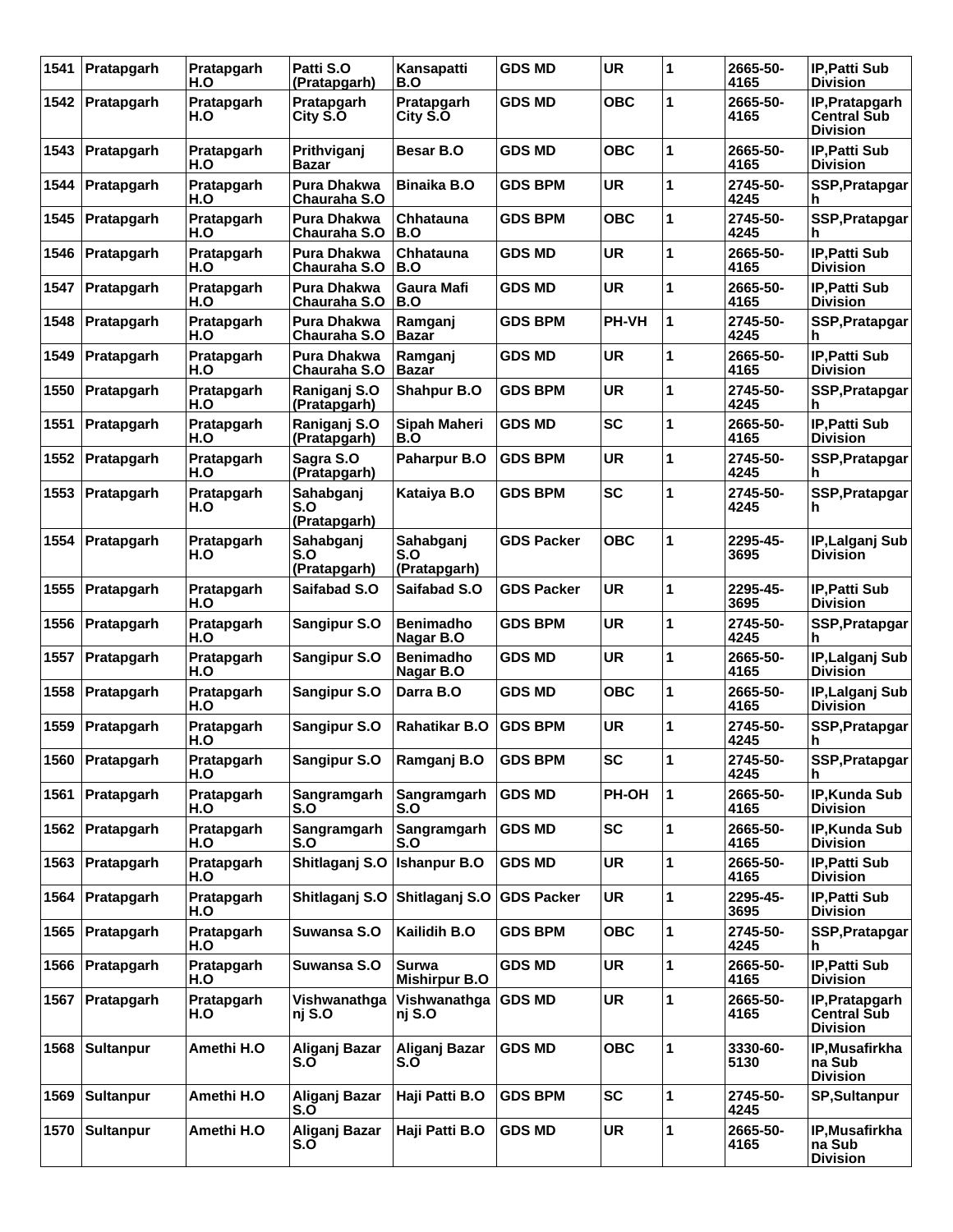| 1571 | <b>Sultanpur</b> | Amethi H.O | Aliganj Bazar<br>S.O      | Kotia B.O                  | <b>GDS BPM</b>    | <b>UR</b>  | 1 | 2745-50-<br>4245 | <b>SP, Sultanpur</b>                        |
|------|------------------|------------|---------------------------|----------------------------|-------------------|------------|---|------------------|---------------------------------------------|
| 1572 | <b>Sultanpur</b> | Amethi H.O | Aliganj Bazar<br>S.O      | Kotia B.O                  | <b>GDS MD</b>     | <b>UR</b>  | 1 | 3330-60-<br>5130 | IP, Musafirkha<br>na Sub<br><b>Division</b> |
| 1573 | <b>Sultanpur</b> | Amethi H.O | Aliganj Bazar<br>S.O      | Majhana B.O                | <b>GDS MD</b>     | <b>OBC</b> | 1 | 2665-50-<br>4165 | IP, Musafirkha<br>na Sub<br><b>Division</b> |
| 1574 | <b>Sultanpur</b> | Amethi H.O | Amethi H.O                | Darkha B.O                 | <b>GDS MD</b>     | <b>OBC</b> | 1 | 4220-75-<br>6470 | ASP, Amethi<br><b>Sub Division</b>          |
| 1575 | <b>Sultanpur</b> | Amethi H.O | Amethi H.O                | Naraini B.O                | <b>GDS MD</b>     | <b>UR</b>  | 1 | 4220-75-<br>6470 | ASP, Amethi<br><b>Sub Division</b>          |
| 1576 | <b>Sultanpur</b> | Amethi H.O | Amethi H.O                | Pandari B.O                | <b>GDS MD</b>     | <b>UR</b>  | 1 | 4220-75-<br>6470 | ASP, Amethi<br><b>Sub Division</b>          |
| 1577 | <b>Sultanpur</b> | Amethi H.O | Amethi H.O                | Rebha B.O                  | <b>GDS MD</b>     | <b>SC</b>  | 1 | 4220-75-<br>6470 | ASP, Amethi<br><b>Sub Division</b>          |
| 1578 | <b>Sultanpur</b> | Amethi H.O | <b>Bhadar S.O</b>         | Sawangi B.O                | <b>GDS BPM</b>    | <b>OBC</b> | 1 | 2745-50-<br>4245 | <b>SP, Sultanpur</b>                        |
| 1579 | <b>Sultanpur</b> | Amethi H.O | Bisesarganj<br>S.O        | Bisesarganj<br>S.O         | <b>GDS MD</b>     | <b>UR</b>  | 1 | 4220-75-<br>6470 | ASP, Amethi<br><b>Sub Division</b>          |
| 1580 | <b>Sultanpur</b> | Amethi H.O | <b>Dhammaur</b><br>S.O    | <b>Dhammaur</b><br>S.O     | <b>GDS MD</b>     | <b>OBC</b> | 1 | 4220-75-<br>6470 | ASP, Amethi<br><b>Sub Division</b>          |
| 1581 | <b>Sultanpur</b> | Amethi H.O | Gaura Jamon<br>S.O        | <b>Balbhadrapur</b><br>B.O | <b>GDS MD</b>     | <b>UR</b>  | 1 | 4220-75-<br>6470 | ASP, Amethi<br><b>Sub Division</b>          |
| 1582 | <b>Sultanpur</b> | Amethi H.O | Gaura Jamon<br>S.O        | <b>Baraulia B.O</b>        | <b>GDS BPM</b>    | <b>UR</b>  | 1 | 2745-50-<br>4245 | <b>SP, Sultanpur</b>                        |
| 1583 | <b>Sultanpur</b> | Amethi H.O | Gauriganj S.O             | Aindhi B.O                 | <b>GDS BPM</b>    | <b>UR</b>  | 1 | 2745-50-<br>4245 | <b>SP, Sultanpur</b>                        |
| 1584 | <b>Sultanpur</b> | Amethi H.O | Gauriganj S.O             | <b>Barna Tikar</b><br>B.O  | <b>GDS MD</b>     | <b>SC</b>  | 1 | 4220-75-<br>6470 | ASP, Amethi<br><b>Sub Division</b>          |
| 1585 | <b>Sultanpur</b> | Amethi H.O | Gauriganj S.O             | Basti Dei B.O              | <b>GDS MD</b>     | <b>OBC</b> | 1 | 4220-75-<br>6470 | <b>ASP.Amethi</b><br><b>Sub Division</b>    |
| 1586 | <b>Sultanpur</b> | Amethi H.O | Gauriganj S.O             | Gauriganj S.O              | <b>GDS Packer</b> | <b>SC</b>  | 1 | 2870-50-<br>4370 | ASP, Amethi<br><b>Sub Division</b>          |
| 1587 | <b>Sultanpur</b> | Amethi H.O | Gauriganj S.O             | Guawan B.O                 | <b>GDS BPM</b>    | <b>UR</b>  | 1 | 2745-50-<br>4245 | <b>SP, Sultanpur</b>                        |
| 1588 | <b>Sultanpur</b> | Amethi H.O | Gauriganj S.O             | Guawan B.O                 | <b>GDS MD</b>     | <b>UR</b>  | 1 | 4220-75-<br>6470 | ASP, Amethi<br><b>Sub Division</b>          |
| 1589 | <b>Sultanpur</b> | Amethi H.O | Gauriganj S.O             | Raghipur B.O               | <b>GDS MD</b>     | <b>UR</b>  | 1 | 4220-75-<br>6470 | <b>ASP.Amethi</b><br><b>Sub Division</b>    |
| 1590 | <b>Sultanpur</b> | Amethi H.O | Gauriganj S.O Saintha B.O |                            | <b>GDS BPM</b>    | <b>SC</b>  | 1 | 2745-50-<br>4245 | <b>SP, Sultanpur</b>                        |
| 1591 | <b>Sultanpur</b> | Amethi H.O | <b>HAL Korwa</b><br>S.O   | H A L Korwa<br>S.O         | <b>GDS MD</b>     | <b>OBC</b> | 1 | 4220-75-<br>6470 | ASP, Amethi<br><b>Sub Division</b>          |
| 1592 | <b>Sultanpur</b> | Amethi H.O | <b>Haliapur S.O</b>       | <b>Haliapur S.O</b>        | <b>GDS MD</b>     | <b>SC</b>  | 1 | 3330-60-<br>5130 | IP, Musafirkha<br>na Sub<br><b>Division</b> |
| 1593 | <b>Sultanpur</b> | Amethi H.O | <b>Haliapur S.O</b>       | <b>Haliapur S.O</b>        | <b>GDS Packer</b> | <b>OBC</b> | 1 | 2870-50-<br>4370 | IP, Musafirkha<br>na Sub<br><b>Division</b> |
| 1594 | <b>Sultanpur</b> | Amethi H.O | <b>Haliapur S.O</b>       | Jarai Kalan<br>B.O         | <b>GDS MD</b>     | <b>OBC</b> | 1 | 2665-50-<br>4165 | IP, Musafirkha<br>na Sub<br><b>Division</b> |
| 1595 | <b>Sultanpur</b> | Amethi H.O | <b>Haliapur S.O</b>       | Pichchooti<br>B.O          | <b>GDS MD</b>     | <b>UR</b>  | 1 | 2665-50-<br>4165 | IP, Musafirkha<br>na Sub<br><b>Division</b> |
| 1596 | <b>Sultanpur</b> | Amethi H.O | <b>Haliapur S.O</b>       | <b>Purab Gaon</b><br>B.O   | <b>GDS BPM</b>    | <b>OBC</b> | 1 | 2745-50-<br>4245 | <b>SP, Sultanpur</b>                        |
| 1597 | <b>Sultanpur</b> | Amethi H.O | <b>Haliapur S.O</b>       | Umara B.O                  | <b>GDS MD</b>     | <b>UR</b>  | 1 | 2665-50-<br>4165 | IP, Musafirkha<br>na Sub<br><b>Division</b> |
| 1598 | <b>Sultanpur</b> | Amethi H.O | Jagdishpur<br>S.O         | <b>Domadeeh</b><br>B.O     | <b>GDS MD</b>     | <b>OBC</b> | 1 | 2665-50-<br>4165 | IP, Musafirkha<br>na Sub<br><b>Division</b> |
| 1599 | <b>Sultanpur</b> | Amethi H.O | Jagdishpur<br>S.O         | Goriabad B.O               | <b>GDS BPM</b>    | <b>SC</b>  | 1 | 2745-50-<br>4245 | <b>SP, Sultanpur</b>                        |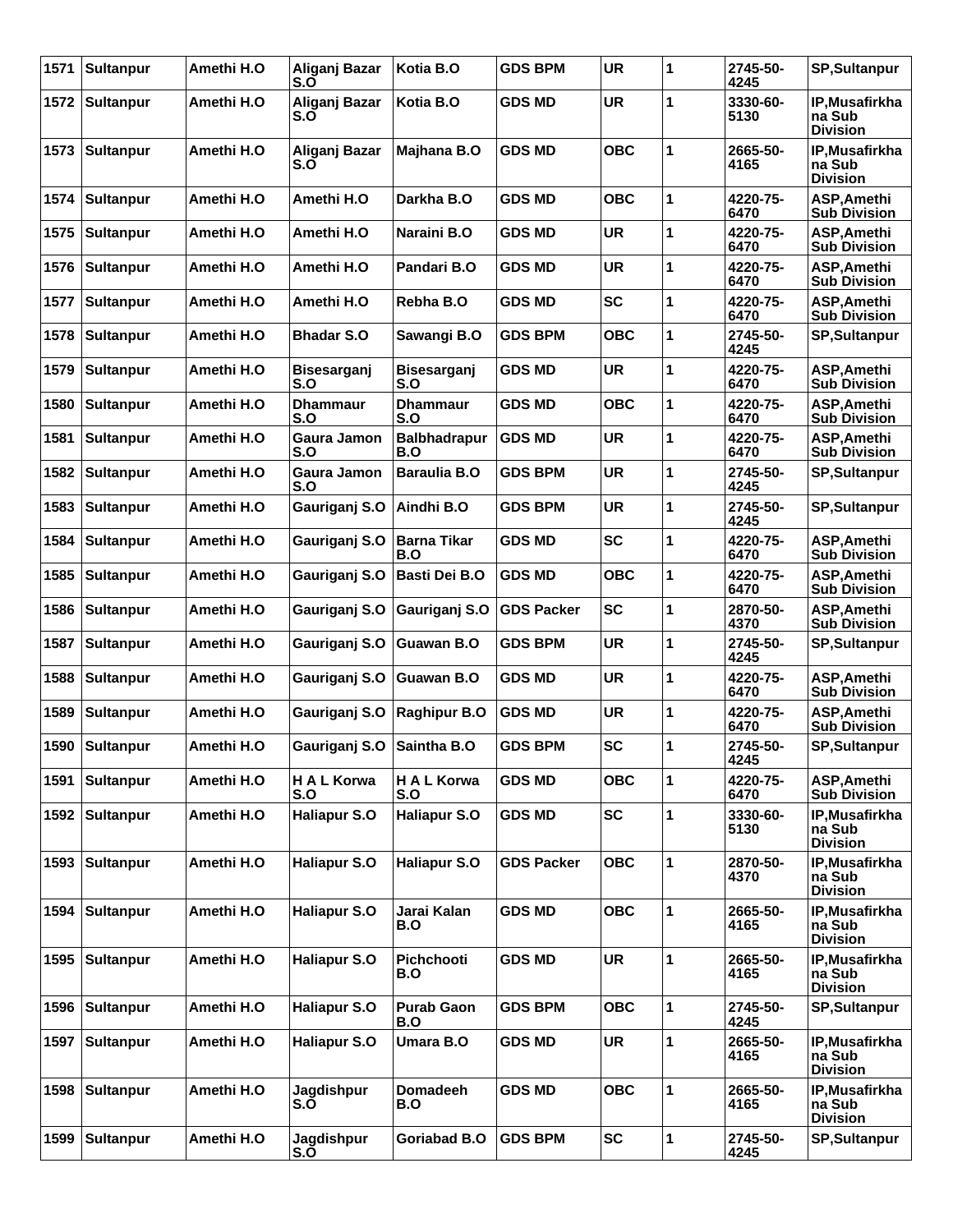| 1600 | <b>Sultanpur</b> | Amethi H.O | Jagdishpur<br>S.O                          | Jagdishpur<br>S.O                          | <b>GDS Packer</b> | PH-OH      | 1 | 2870-50-<br>4370 | IP, Musafirkha<br>na Sub<br><b>Division</b>          |
|------|------------------|------------|--------------------------------------------|--------------------------------------------|-------------------|------------|---|------------------|------------------------------------------------------|
| 1601 | <b>Sultanpur</b> | Amethi H.O | Jagdishpur<br>S.O                          | Kamrauli B.O                               | <b>GDS MD</b>     | <b>OBC</b> | 1 | 2665-50-<br>4165 | IP, Musafirkha<br>na Sub<br><b>Division</b>          |
| 1602 | <b>Sultanpur</b> | Amethi H.O | Jagdishpur<br>S.O                          | Mangauli B.O                               | <b>GDS MD</b>     | <b>UR</b>  | 1 | 4220-75-<br>6470 | IP, Musafirkha<br>na Sub<br><b>Division</b>          |
| 1603 | <b>Sultanpur</b> | Amethi H.O | Jagdishpur<br>S.O                          | <b>Naudand B.O</b>                         | <b>GDS MD</b>     | <b>UR</b>  | 1 | 2665-50-<br>4165 | <b>IP.Musafirkha</b><br>na Sub<br><b>Division</b>    |
| 1604 | <b>Sultanpur</b> | Amethi H.O | Jagdishpur<br>S.O                          | Rajkheta B.O                               | <b>GDS MD</b>     | <b>UR</b>  | 1 | 2665-50-<br>4165 | <b>IP.Musafirkha</b><br>na Sub<br><b>Division</b>    |
| 1605 | <b>Sultanpur</b> | Amethi H.O | Jagdishpur<br>S.O                          | Sidhiyawan<br>B.O                          | <b>GDS MD</b>     | <b>UR</b>  | 1 | 3330-60-<br>5130 | IP, Musafirkha<br>na Sub<br><b>Division</b>          |
| 1606 | <b>Sultanpur</b> | Amethi H.O | Jagdishpur<br>S.O                          | Sindurwa B.O                               | <b>GDS MD</b>     | <b>SC</b>  | 1 | 2665-50-<br>4165 | IP, Musafirkha<br>na Sub<br><b>Division</b>          |
| 1607 | <b>Sultanpur</b> | Amethi H.O | Jagdispur<br><b>Industrial</b><br>Area S.O | Jagdispur<br><b>Industrial</b><br>Area S.O | <b>GDS MC</b>     | <b>SC</b>  | 1 | 3635-65-<br>5585 | IP, Musafirkha<br>na Sub<br><b>Division</b>          |
| 1608 | <b>Sultanpur</b> | Amethi H.O | Kurwar S.O                                 | <b>Bansi B.O</b>                           | <b>GDS BPM</b>    | <b>SC</b>  | 1 | 2745-50-<br>4245 | <b>SP, Sultanpur</b>                                 |
| 1609 | <b>Sultanpur</b> | Amethi H.O | <b>Kurwar S.O</b>                          | <b>Bansi B.O</b>                           | <b>GDS MD</b>     | OBC        | 1 | 4220-75-<br>6470 | IP, Sultanpur<br><b>North Sub</b><br><b>Division</b> |
| 1610 | <b>Sultanpur</b> | Amethi H.O | <b>Kurwar S.O</b>                          | <b>Kurwar S.O</b>                          | <b>GDS Packer</b> | PH-OH      | 1 | 2870-50-<br>4370 | IP,Sultanpur<br><b>North Sub</b><br><b>Division</b>  |
| 1611 | <b>Sultanpur</b> | Amethi H.O | <b>Kurwar S.O</b>                          | Parsipur B.O                               | <b>GDS MD</b>     | <b>SC</b>  | 1 | 4220-75-<br>6470 | IP, Sultanpur<br><b>North Sub</b><br><b>Division</b> |
| 1612 | <b>Sultanpur</b> | Amethi H.O | <b>Kurwar S.O</b>                          | <b>Rupapur B.O</b>                         | <b>GDS MD</b>     | <b>OBC</b> | 1 | 2665-50-<br>4165 | IP,Sultanpur<br><b>North Sub</b><br><b>Division</b>  |
| 1613 | <b>Sultanpur</b> | Amethi H.O | <b>Kurwar S.O</b>                          | Sohgauli B.O                               | <b>GDS MD</b>     | <b>UR</b>  | 1 | 4220-75-<br>6470 | IP,Sultanpur<br><b>North Sub</b><br><b>Division</b>  |
| 1614 | <b>Sultanpur</b> | Amethi H.O | <b>Musafirkhana</b><br>S.O                 | <b>Adhanpur B.O</b>                        | <b>GDS MD</b>     | <b>OBC</b> | 1 | 2665-50-<br>4165 | IP, Musafirkha<br>na Sub<br><b>Division</b>          |
| 1615 | <b>Sultanpur</b> | Amethi H.O | <b>Musafirkhana</b><br>S.O                 | <b>Bhanauli B.O</b>                        | <b>GDS BPM</b>    | <b>UR</b>  | 1 | 2745-50-<br>4245 | <b>SP, Sultanpur</b>                                 |
| 1616 | <b>Sultanpur</b> | Amethi H.O | Musafirkhana<br>S.O                        | Para B.O                                   | <b>GDS MD</b>     | <b>UR</b>  | 1 | 3330-60-<br>5130 | IP, Musafirkha<br>na Sub<br><b>Division</b>          |
| 1617 | <b>Sultanpur</b> | Amethi H.O | <b>Musafirkhana</b><br>S.O                 | Rasulabad<br>B.O                           | <b>GDS BPM</b>    | <b>UR</b>  | 1 | 2745-50-<br>4245 | <b>SP, Sultanpur</b>                                 |
| 1618 | <b>Sultanpur</b> | Amethi H.O | <b>Musafirkhana</b><br>S.O                 | <b>Rudauli B.O</b>                         | <b>GDS MD</b>     | <b>UR</b>  | 1 | 3330-60-<br>5130 | IP, Musafirkha<br>na Sub<br><b>Division</b>          |
| 1619 | <b>Sultanpur</b> | Amethi H.O | Pindara S.O                                | <b>Bhikhipur B.O</b>                       | <b>GDS BPM</b>    | <b>UR</b>  | 1 | 2745-50-<br>4245 | <b>SP, Sultanpur</b>                                 |
| 1620 | <b>Sultanpur</b> | Amethi H.O | Pindara S.O                                | Pindara S.O                                | <b>GDS Packer</b> | <b>SC</b>  | 1 | 2295-45-<br>3695 | IP, Musafirkha<br>na Sub<br><b>Division</b>          |
| 1621 | <b>Sultanpur</b> | Amethi H.O | Ramganj S.O                                | Dhema B.O                                  | <b>GDS MD</b>     | <b>SC</b>  | 1 | 2665-50-<br>4165 | ASP, Sultanpu<br>r South Sub<br><b>Division</b>      |
| 1622 | <b>Sultanpur</b> | Amethi H.O | Ramganj S.O                                | Kenaura B.O                                | <b>GDS MD</b>     | <b>OBC</b> | 1 | 2665-50-<br>4165 | ASP, Sultanpu<br>r South Sub<br><b>Division</b>      |
| 1623 | <b>Sultanpur</b> | Amethi H.O | Ramganj S.O                                | Mangra B.O                                 | <b>GDS MD</b>     | <b>OBC</b> | 1 | 3330-60-<br>5130 | ASP, Sultanpu<br>r South Sub<br><b>Division</b>      |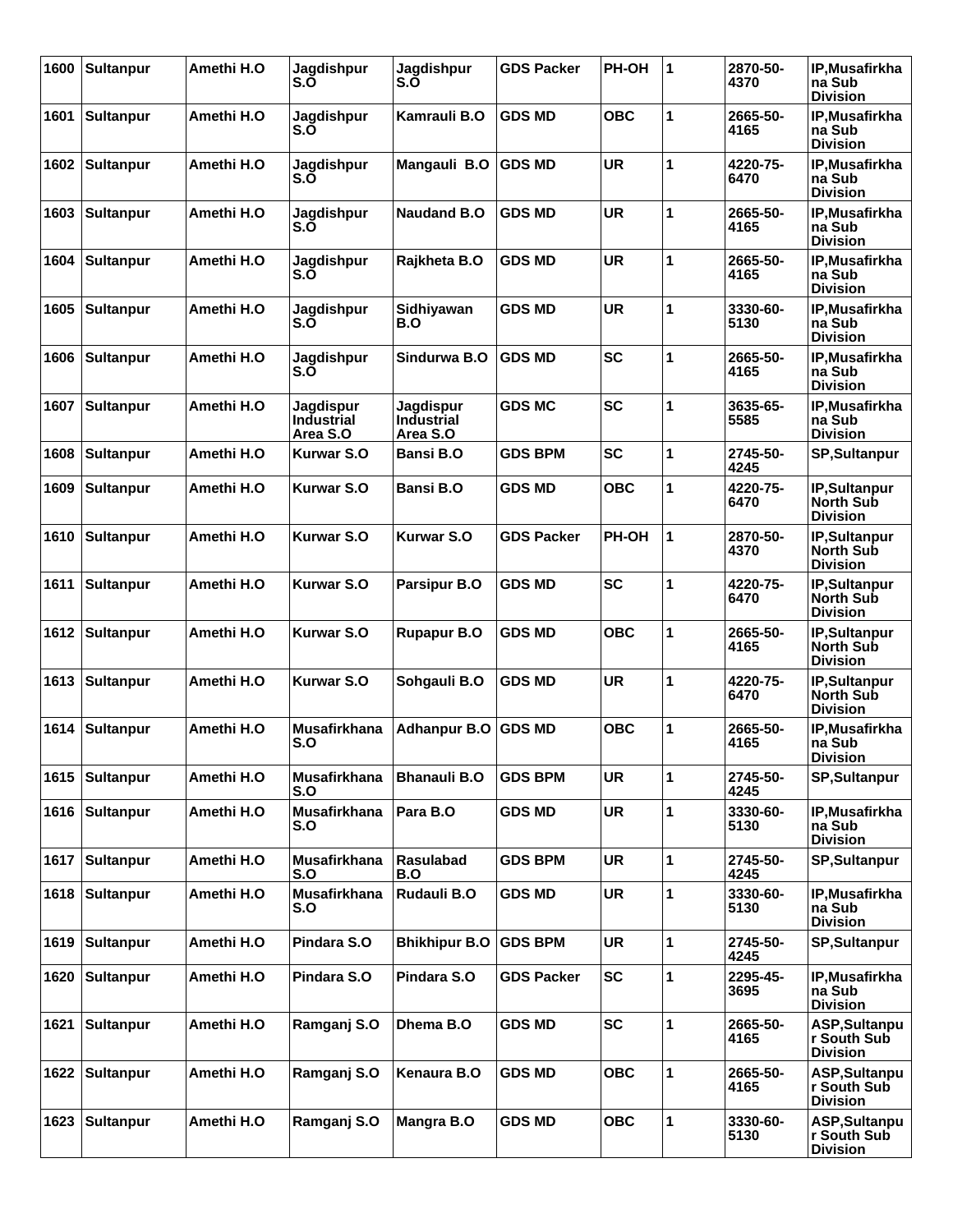| 1624 | <b>Sultanpur</b> | Amethi H.O                      | Ramganj S.O                  | Mochwa B.O                           | <b>GDS MD</b>     | <b>UR</b>  | 1 | 4220-75-<br>6470 | ASP, Sultanpu<br>r South Sub<br><b>Division</b>      |
|------|------------------|---------------------------------|------------------------------|--------------------------------------|-------------------|------------|---|------------------|------------------------------------------------------|
| 1625 | <b>Sultanpur</b> | Amethi H.O                      | Ramganj S.O                  | Ramganj S.O                          | <b>GDS MD</b>     | <b>UR</b>  | 1 | 3330-60-<br>5130 | ASP, Sultanpu<br>r South Sub<br><b>Division</b>      |
| 1626 | <b>Sultanpur</b> | Amethi H.O                      | Ramganj S.O                  | Semari<br><b>Pursottampur</b><br>B.O | <b>GDS MD</b>     | <b>SC</b>  | 1 | 4220-75-<br>6470 | ASP, Sultanpu<br>r South Sub<br><b>Division</b>      |
| 1627 | <b>Sultanpur</b> | Amethi H.O                      | Raniganj S.O                 | <b>Barsanda B.O</b>                  | <b>GDS MD</b>     | <b>UR</b>  | 1 | 2665-50-<br>4165 | IP, Musafirkha<br>na Sub<br><b>Division</b>          |
| 1628 | <b>Sultanpur</b> | Amethi H.O                      | Raniganj S.O                 | Mahemau B.O                          | <b>GDS MD</b>     | <b>UR</b>  | 1 | 2665-50-<br>4165 | IP, Musafirkha<br>na Sub<br><b>Division</b>          |
| 1629 | <b>Sultanpur</b> | Amethi H.O                      | Raniganj S.O                 | Mangrauli B.O GDS MD                 |                   | <b>UR</b>  | 1 | 3330-60-<br>5130 | IP, Musafirkha<br>na Sub<br><b>Division</b>          |
| 1630 | <b>Sultanpur</b> | Amethi H.O                      | Raniganj S.O                 | Raniganj S.O                         | <b>GDS MC</b>     | <b>UR</b>  | 1 | 3635-65-<br>5585 | IP, Musafirkha<br>na Sub<br><b>Division</b>          |
| 1631 | <b>Sultanpur</b> | Amethi H.O                      | Raniganj S.O                 | Tanda B.O                            | <b>GDS MD</b>     | <b>OBC</b> | 1 | 2665-50-<br>4165 | IP, Musafirkha<br>na Sub<br><b>Division</b>          |
| 1632 | <b>Sultanpur</b> | Amethi H.O                      | Shahgarh S.O                 | Kitiyawan B.O                        | <b>GDS BPM</b>    | <b>OBC</b> | 1 | 2745-50-<br>4245 | <b>SP, Sultanpur</b>                                 |
| 1633 | <b>Sultanpur</b> | Amethi H.O                      | Sukul Ka<br><b>Bazar S.O</b> | Sukul Ka<br><b>Bazar S.O</b>         | <b>GDS MD</b>     | <b>SC</b>  | 1 | 3330-60-<br>5130 | IP, Musafirkha<br>na Sub<br><b>Division</b>          |
| 1634 | <b>Sultanpur</b> | Amethi H.O                      | Sukul Ka<br>Bazar S.O        | Teonsi B.O                           | <b>GDS MD</b>     | <b>UR</b>  | 1 | 2665-50-<br>4165 | IP, Musafirkha<br>na Sub<br><b>Division</b>          |
| 1635 | <b>Sultanpur</b> | Amethi H.O                      | Tikarmafi S.O                | Karnaipur B.O GDS BPM                |                   | <b>UR</b>  | 1 | 2745-50-<br>4245 | <b>SP, Sultanpur</b>                                 |
| 1636 | <b>Sultanpur</b> | Amethi H.O                      | Tikarmafi S.O                | Tikarmafi S.O                        | <b>GDS MD</b>     | <b>UR</b>  | 1 | 4220-75-<br>6470 | ASP, Amethi<br><b>Sub Division</b>                   |
| 1637 | <b>Sultanpur</b> | Amethi H.O                      | <b>Wallipur S.O</b>          | <b>Wallipur S.O</b>                  | <b>GDS MD</b>     | <b>UR</b>  | 1 | 4220-75-<br>6470 | IP, Sultanpur<br><b>North Sub</b><br><b>Division</b> |
| 1638 | <b>Sultanpur</b> | Amethi H.O                      | <b>Wallipur S.O</b>          | <b>Wallipur S.O</b>                  | <b>GDS Packer</b> | <b>OBC</b> | 1 | 2870-50-<br>4370 | IP,Sultanpur<br><b>North Sub</b><br><b>Division</b>  |
| 1639 | <b>Sultanpur</b> | <b>Sultanpur</b><br>(Avadh) H.O | Akhandnagar<br>S.O           | Tajuddinpur<br>B.Ó                   | <b>GDS BPM</b>    | <b>OBC</b> | 1 | 2745-50-<br>4245 | <b>SP, Sultanpur</b>                                 |
| 1640 | <b>Sultanpur</b> | <b>Sultanpur</b><br>(Avadh) H.O | Atarsuma S.O                 | <b>Bingi B.O</b>                     | <b>GDS MD</b>     | <b>UR</b>  | 1 | 4220-75-<br>6470 | IP, Sultanpur<br><b>North Sub</b><br><b>Division</b> |
| 1641 | <b>Sultanpur</b> | <b>Sultanpur</b><br>(Avadh) H.O | Atarsuma S.O                 | Jajjaur B.O                          | <b>GDS BPM</b>    | <b>UR</b>  | 1 | 2745-50-<br>4245 | <b>SP, Sultanpur</b>                                 |
| 1642 | <b>Sultanpur</b> | <b>Sultanpur</b><br>(Avadh) H.O | Atarsuma S.O                 | Jajjaur B.O                          | <b>GDS MD</b>     | <b>UR</b>  | 1 | 2665-50-<br>4165 | IP, Sultanpur<br><b>North Sub</b><br><b>Division</b> |
| 1643 | <b>Sultanpur</b> | <b>Sultanpur</b><br>(Avadh) H.O | Atarsuma S.O                 | Murua B.O                            | <b>GDS MD</b>     | <b>UR</b>  | 1 | 4220-75-<br>6470 | IP, Sultanpur<br><b>North Sub</b><br><b>Division</b> |
| 1644 | <b>Sultanpur</b> | <b>Sultanpur</b><br>(Avadh) H.O | Atarsuma S.O                 | Pipargaon B.O GDS MD                 |                   | <b>UR</b>  | 1 | 4220-75-<br>6470 | IP, Sultanpur<br><b>North Sub</b><br><b>Division</b> |
| 1645 | <b>Sultanpur</b> | <b>Sultanpur</b><br>(Avadh) H.O | Ataula S.O                   | Ataula S.O                           | <b>GDS Packer</b> | <b>UR</b>  | 1 | 2870-50-<br>4370 | IP,Sultanpur<br><b>North Sub</b><br><b>Division</b>  |
| 1646 | <b>Sultanpur</b> | <b>Sultanpur</b><br>(Avadh) H.O | Ataula S.O                   | Deora B.O                            | <b>GDS MD</b>     | <b>SC</b>  | 1 | 4220-75-<br>6470 | IP, Sultanpur<br><b>North Sub</b><br><b>Division</b> |
| 1647 | <b>Sultanpur</b> | <b>Sultanpur</b><br>(Avadh) H.O | <b>Baraunsa S.O</b>          | Athaisi B.O                          | <b>GDS MD</b>     | PH-OH      | 1 | 4220-75-<br>6470 | IP, Kadipur<br><b>Sub Division</b>                   |
| 1648 | <b>Sultanpur</b> | <b>Sultanpur</b><br>(Avadh) H.O | Belahari S.O                 | Nanemau B.O                          | <b>GDS MD</b>     | UR         | 1 | 4220-75-<br>6470 | IP, Kadipur<br><b>Sub Division</b>                   |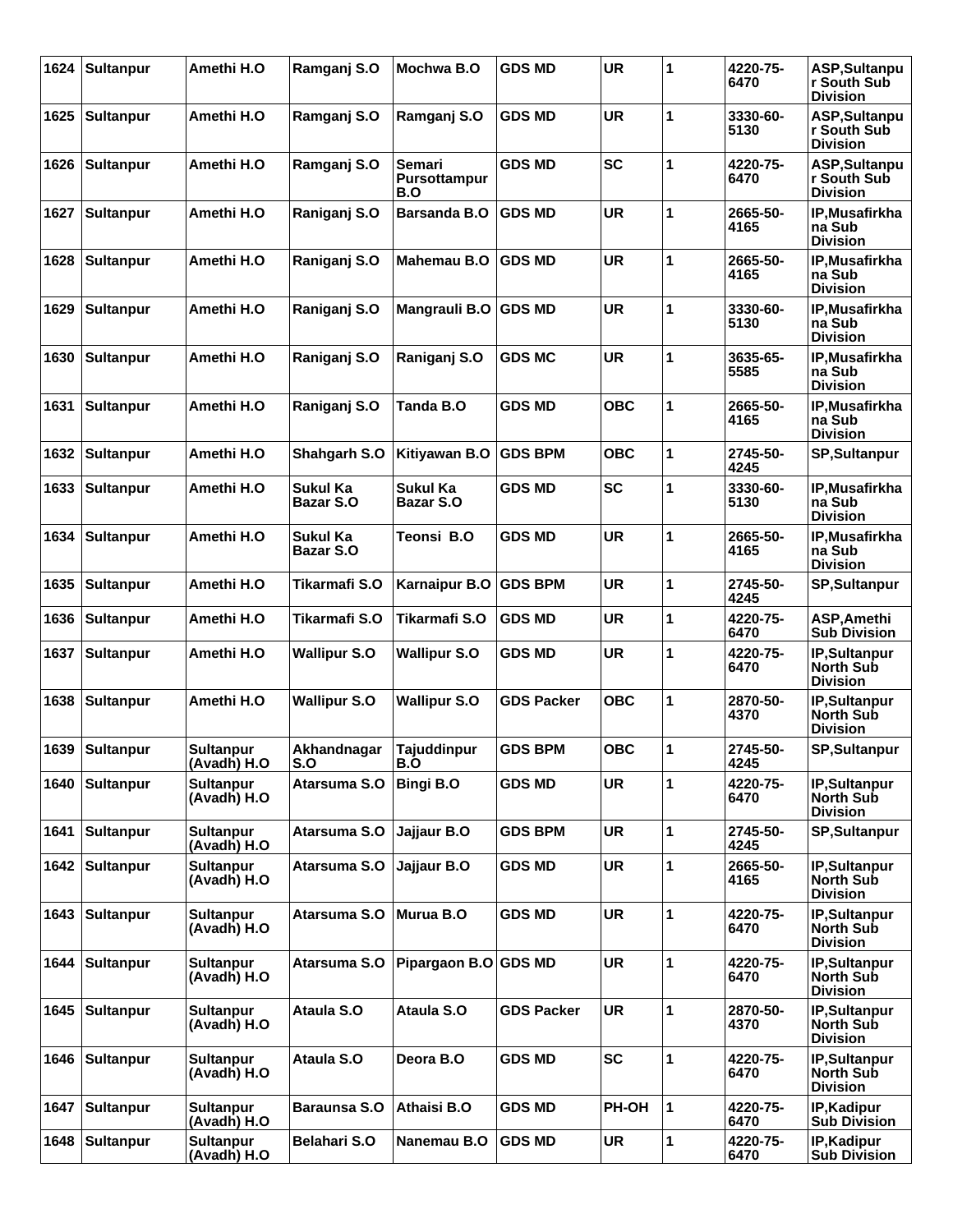| 1649 | <b>Sultanpur</b> | <b>Sultanpur</b><br>(Avadh) H.O | <b>Belwai S.O</b>                        | Bangawadeeh GDS MD<br>B.O          |                   | <b>UR</b>  | 1 | 4220-75-<br>6470 | IP, Kadipur<br><b>Sub Division</b>                   |
|------|------------------|---------------------------------|------------------------------------------|------------------------------------|-------------------|------------|---|------------------|------------------------------------------------------|
| 1650 | <b>Sultanpur</b> | <b>Sultanpur</b><br>(Avadh) H.O | <b>Belwai S.O</b>                        | <b>Bhelara B.O</b>                 | <b>GDS MD</b>     | <b>OBC</b> | 1 | 4220-75-<br>6470 | IP, Kadipur<br><b>Sub Division</b>                   |
| 1651 | <b>Sultanpur</b> | <b>Sultanpur</b><br>(Avadh) H.O | <b>Belwai S.O</b>                        | <b>Rupaipur B.O</b>                | <b>GDS MD</b>     | <b>OBC</b> | 1 | 2665-50-<br>4165 | IP, Kadipur<br><b>Sub Division</b>                   |
| 1652 | <b>Sultanpur</b> | <b>Sultanpur</b><br>(Avadh) H.O | <b>Bharkhare S.O</b>                     | Arjunpur B.O                       | <b>GDS MD</b>     | <b>UR</b>  | 1 | 2665-50-<br>4165 | ASP, Sultanpu<br>r South Sub<br><b>Division</b>      |
| 1653 | <b>Sultanpur</b> | <b>Sultanpur</b><br>(Avadh) H.O |                                          | Bharkhare S.O Ausanpur B.O         | <b>GDS BPM</b>    | <b>UR</b>  | 1 | 2745-50-<br>4245 | <b>SP, Sultanpur</b>                                 |
| 1654 | <b>Sultanpur</b> | <b>Sultanpur</b><br>(Avadh) H.O |                                          | Bharkhare S.O Bharkhare S.O GDS MC |                   | <b>OBC</b> | 1 | 2870-50-<br>4370 | ASP, Sultanpu<br>r South Sub<br><b>Division</b>      |
| 1655 | <b>Sultanpur</b> | <b>Sultanpur</b><br>(Avadh) H.O | <b>Bharkhare S.O</b>                     | Garayen B.O                        | <b>GDS BPM</b>    | <b>UR</b>  | 1 | 2745-50-<br>4245 | <b>SP, Sultanpur</b>                                 |
| 1656 | <b>Sultanpur</b> | <b>Sultanpur</b><br>(Avadh) H.O | Bharkhare S.O Harha B.O                  |                                    | <b>GDS BPM</b>    | <b>OBC</b> | 1 | 2745-50-<br>4245 | <b>SP, Sultanpur</b>                                 |
| 1657 | <b>Sultanpur</b> | <b>Sultanpur</b><br>(Avadh) H.O | <b>Bharkhare S.O</b>                     | Kandhaipur<br>B.O                  | <b>GDS MD</b>     | <b>UR</b>  | 1 | 4220-75-<br>6470 | ASP, Sultanpu<br>r South Sub<br><b>Division</b>      |
| 1658 | <b>Sultanpur</b> | <b>Sultanpur</b><br>(Avadh) H.O | <b>Bharkhare S.O</b>                     | <b>Suryabhan</b><br>Patti B.O      | <b>GDS BPM</b>    | <b>UR</b>  | 1 | 2745-50-<br>4245 | <b>SP,Sultanpur</b>                                  |
| 1659 | <b>Sultanpur</b> | <b>Sultanpur</b><br>(Avadh) H.O | Deara S.O                                | Ahda B.O                           | <b>GDS MD</b>     | <b>UR</b>  | 1 | 4220-75-<br>6470 | <b>IP, Kadipur</b><br><b>Sub Division</b>            |
| 1660 | <b>Sultanpur</b> | <b>Sultanpur</b><br>(Avadh) H.O | Deara S.O                                | <b>Hamzabad</b><br>B.O             | <b>GDS BPM</b>    | <b>UR</b>  | 1 | 2745-50-<br>4245 | <b>SP, Sultanpur</b>                                 |
| 1661 | <b>Sultanpur</b> | <b>Sultanpur</b><br>(Avadh) H.O | Deara S.O                                | Hamzabad<br>B.O                    | <b>GDS MD</b>     | <b>SC</b>  | 1 | 2665-50-<br>4165 | IP, Kadipur<br><b>Sub Division</b>                   |
| 1662 | <b>Sultanpur</b> | <b>Sultanpur</b><br>(Avadh) H.O | Deara S.O                                | Lama Bankata<br>B.O                | <b>GDS BPM</b>    | <b>SC</b>  | 1 | 2745-50-<br>4245 | <b>SP,Sultanpur</b>                                  |
| 1663 | <b>Sultanpur</b> | <b>Sultanpur</b><br>(Avadh) H.O | Dostpur S.O                              | Chhitepatti<br>B.O                 | <b>GDS BPM</b>    | <b>UR</b>  | 1 | 2745-50-<br>4245 | <b>SP, Sultanpur</b>                                 |
| 1664 | <b>Sultanpur</b> | <b>Sultanpur</b><br>(Avadh) H.O | Dostpur S.O                              | Chhitepatti<br>B.O                 | <b>GDS MD</b>     | <b>SC</b>  | 1 | 2665-50-<br>4165 | IP, Kadipur<br><b>Sub Division</b>                   |
| 1665 | <b>Sultanpur</b> | <b>Sultanpur</b><br>(Avadh) H.O | Dostpur S.O                              | Dostpur S.O                        | <b>GDS MD</b>     | <b>OBC</b> | 1 | 4220-75-<br>6470 | <b>IP, Kadipur</b><br><b>Sub Division</b>            |
| 1666 | <b>Sultanpur</b> | <b>Sultanpur</b><br>(Avadh) H.O | Dostpur S.O                              | Dostpur S.O                        | <b>GDS Packer</b> | <b>UR</b>  | 1 | 2870-50-<br>4370 | IP, Kadipur<br><b>Sub Division</b>                   |
| 1667 | <b>Sultanpur</b> | <b>Sultanpur</b><br>(Avadh) H.O | Dostpur S.O                              | Gosaisinghpu<br>r B.O              | <b>GDS BPM</b>    | <b>OBC</b> | 1 | 2745-50-<br>4245 | <b>SP, Sultanpur</b>                                 |
| 1668 | <b>Sultanpur</b> | <b>Sultanpur</b><br>(Avadh) H.O | Dostpur S.O                              | Kaithi Jalalpur GDS BPM<br>B.O     |                   | SC         | 1 | 2745-50-<br>4245 | <b>SP,Sultanpur</b>                                  |
| 1669 | <b>Sultanpur</b> | <b>Sultanpur</b><br>(Avadh) H.O | Dostpur S.O                              | Sarsawan B.O                       | <b>GDS BPM</b>    | <b>SC</b>  | 1 | 2745-50-<br>4245 | <b>SP,Sultanpur</b>                                  |
| 1670 | <b>Sultanpur</b> | <b>Sultanpur</b><br>(Avadh) H.O | Dwarikaganj<br>S.O                       | <b>Inayatpur B.O</b>               | <b>GDS MD</b>     | <b>UR</b>  | 1 | 4220-75-<br>6470 | IP, Sultanpur<br><b>North Sub</b><br><b>Division</b> |
| 1671 | <b>Sultanpur</b> | <b>Sultanpur</b><br>(Avadh) H.O | Dwarikaganj<br>S.O                       | Kanauli B.O                        | <b>GDS MD</b>     | <b>OBC</b> | 1 | 4220-75-<br>6470 | IP, Sultanpur<br><b>North Sub</b><br><b>Division</b> |
| 1672 | <b>Sultanpur</b> | <b>Sultanpur</b><br>(Avadh) H.O | Gosainganj<br>S.O<br>(Sultanpur)         | Gosainganj<br>S.O<br>(Sultanpur)   | <b>GDS Packer</b> | <b>OBC</b> | 1 | 2870-50-<br>4370 | IP, Sultanpur<br><b>North Sub</b><br><b>Division</b> |
| 1673 | <b>Sultanpur</b> | <b>Sultanpur</b><br>(Avadh) H.O | Gosainganj<br>S.O<br>(Sultanpur)         | Waidha B.O                         | <b>GDS MD</b>     | <b>OBC</b> | 1 | 4220-75-<br>6470 | IP, Sultanpur<br><b>North Sub</b><br><b>Division</b> |
| 1674 | <b>Sultanpur</b> | <b>Sultanpur</b><br>(Avadh) H.O | Hasanpur S.O<br>(Sultanpur)              | Hasanpur S.O<br>(Sultanpur)        | <b>GDS Packer</b> | <b>SC</b>  | 1 | 2870-50-<br>4370 | IP, Musafirkha<br>na Sub<br><b>Division</b>          |
| 1675 | <b>Sultanpur</b> | <b>Sultanpur</b><br>(Avadh) H.O | Jaisinghpur<br>S.O<br>(Sultanpur)        | <b>Mungar B.O</b>                  | <b>GDS MD</b>     | <b>UR</b>  | 1 | 4220-75-<br>6470 | IP, Kadipur<br><b>Sub Division</b>                   |
| 1676 | <b>Sultanpur</b> | <b>Sultanpur</b><br>(Avadh) H.O | <b>Jaisinghpur</b><br>S.O<br>(Sultanpur) | Numayen<br>Merai B.O               | <b>GDS MD</b>     | <b>UR</b>  | 1 | 4220-75-<br>6470 | IP, Kadipur<br><b>Sub Division</b>                   |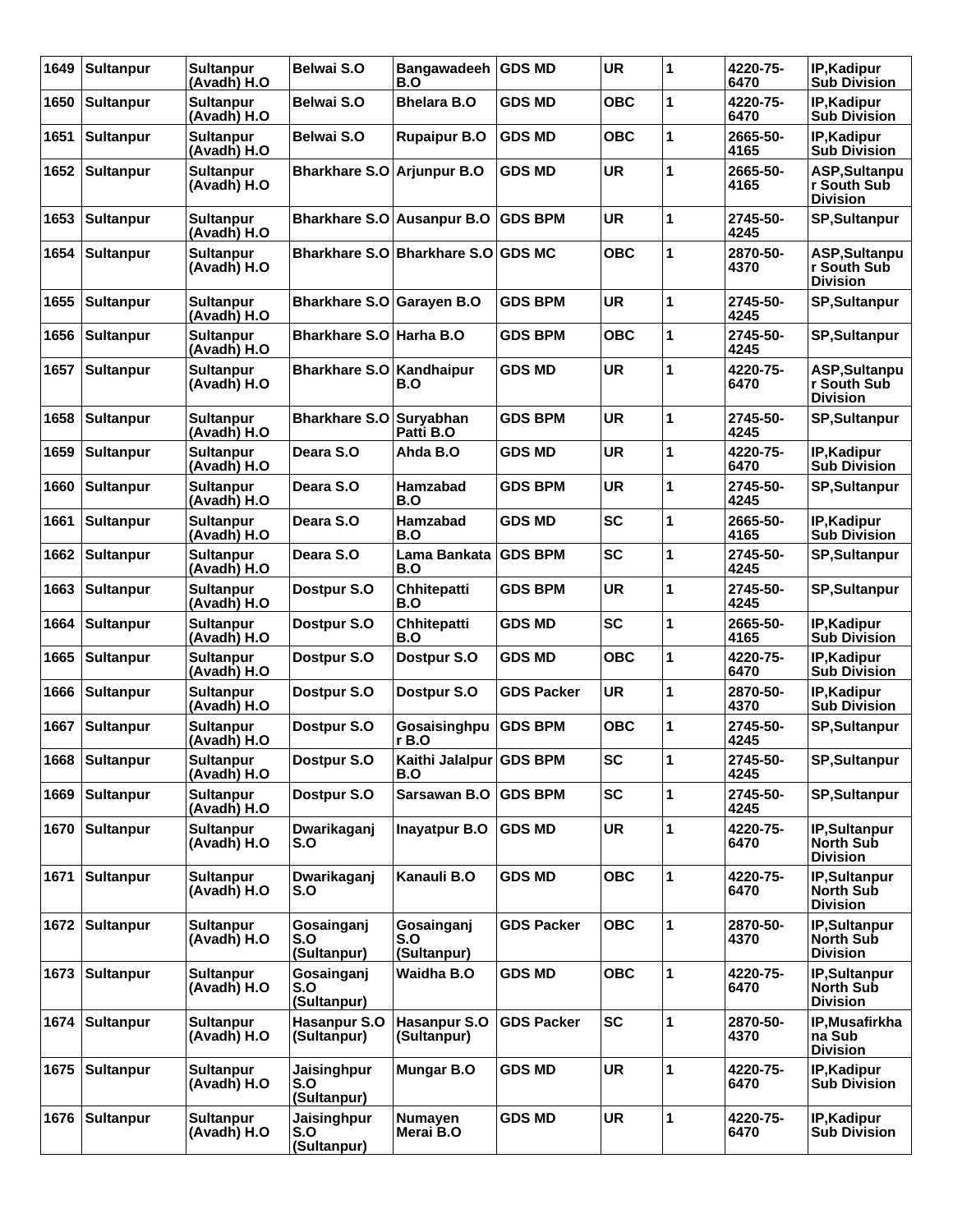| 1677 | <b>Sultanpur</b> | <b>Sultanpur</b><br>(Avadh) H.O | Jaisinghpur<br>S.O<br>(Sultanpur)   | Palia B.O                          | <b>GDS MD</b>     | <b>UR</b>  | 1            | 2665-50-<br>4165 | IP, Kadipur<br><b>Sub Division</b>                         |
|------|------------------|---------------------------------|-------------------------------------|------------------------------------|-------------------|------------|--------------|------------------|------------------------------------------------------------|
| 1678 | <b>Sultanpur</b> | <b>Sultanpur</b><br>(Avadh) H.O | <b>Kadipur S.O</b>                  | <b>Banke Gaon</b><br>B.O           | <b>GDS BPM</b>    | <b>OBC</b> | 1            | 2745-50-<br>4245 | <b>SP, Sultanpur</b>                                       |
| 1679 | <b>Sultanpur</b> | <b>Sultanpur</b><br>(Avadh) H.O | Kadipur S.O                         | Kadipur S.O                        | <b>GDS Packer</b> | <b>UR</b>  | 1            | 3635-65-<br>5585 | IP, Kadipur<br><b>Sub Division</b>                         |
| 1680 | <b>Sultanpur</b> | <b>Sultanpur</b><br>(Avadh) H.O | <b>Kadipur S.O</b>                  | Kisundaspur<br>B.O                 | <b>GDS MD</b>     | <b>UR</b>  | 1            | 4220-75-<br>6470 | IP, Kadipur<br><b>Sub Division</b>                         |
| 1681 | <b>Sultanpur</b> | <b>Sultanpur</b><br>(Avadh) H.O | Koiripur S.O                        | <b>Malhipur B.O</b>                | <b>GDS MD</b>     | <b>UR</b>  | 1            | 2665-50-<br>4165 | ASP, Sultanpu<br>r South Sub<br><b>Division</b>            |
| 1682 | <b>Sultanpur</b> | <b>Sultanpur</b><br>(Avadh) H.O | Koiripur S.O                        | Sonawan B.O                        | <b>GDS MD</b>     | <b>UR</b>  | 1            | 2665-50-<br>4165 | ASP, Sultanpu<br>r South Sub<br><b>Division</b>            |
| 1683 | <b>Sultanpur</b> | <b>Sultanpur</b><br>(Avadh) H.O | Kurebhar S.O                        | <b>Chakchurawa</b><br>npur B.O     | <b>GDS MD</b>     | <b>SC</b>  | 1            | 4220-75-<br>6470 | IP,Sultanpur<br><b>North Sub</b><br><b>Division</b>        |
| 1684 | <b>Sultanpur</b> | <b>Sultanpur</b><br>(Avadh) H.O | <b>Kurebhar S.O</b>                 | Chandipur<br>B.O                   | <b>GDS MD</b>     | <b>SC</b>  | 1            | 2665-50-<br>4165 | IP, Sultanpur<br><b>North Sub</b><br><b>Division</b>       |
| 1685 | <b>Sultanpur</b> | <b>Sultanpur</b><br>(Avadh) H.O | Kurebhar S.O                        | <b>Dhanjai</b><br>Keshavpur<br>B.O | <b>GDS MD</b>     | <b>SC</b>  | 1            | 2665-50-<br>4165 | IP, Sultanpur<br><b>North Sub</b><br><b>Division</b>       |
| 1686 | <b>Sultanpur</b> | <b>Sultanpur</b><br>(Avadh) H.O | <b>Kurebhar S.O</b>                 | Dhundhu B.O                        | <b>GDS BPM</b>    | OBC        | 1            | 2745-50-<br>4245 | <b>SP, Sultanpur</b>                                       |
| 1687 | <b>Sultanpur</b> | <b>Sultanpur</b><br>(Avadh) H.O | Kurebhar S.O                        | Jura Patti B.O                     | <b>GDS BPM</b>    | <b>OBC</b> | 1            | 2745-50-<br>4245 | <b>SP, Sultanpur</b>                                       |
| 1688 | <b>Sultanpur</b> | <b>Sultanpur</b><br>(Avadh) H.O | Kurebhar S.O                        | Jura Patti B.O                     | <b>GDS MD</b>     | <b>UR</b>  | 1            | 4220-75-<br>6470 | IP, Sultanpur<br><b>North Sub</b><br><b>Division</b>       |
| 1689 | <b>Sultanpur</b> | <b>Sultanpur</b><br>(Avadh) H.O | <b>Kurebhar S.O</b>                 | <b>Kotwa</b><br>Lahangrai B.O      | <b>GDS BPM</b>    | <b>UR</b>  | 1            | 2745-50-<br>4245 | <b>SP, Sultanpur</b>                                       |
| 1690 | <b>Sultanpur</b> | <b>Sultanpur</b><br>(Avadh) H.O | <b>Kurebhar S.O</b>                 | Rajupur Ikdala GDS MD<br>B.O       |                   | <b>UR</b>  | 1            | 4220-75-<br>6470 | <b>IP.Sultanpur</b><br><b>North Sub</b><br><b>Division</b> |
| 1691 | <b>Sultanpur</b> | <b>Sultanpur</b><br>(Avadh) H.O | Kurebhar S.O                        | <b>Saidkhanpur</b><br>B.O          | <b>GDS MD</b>     | <b>UR</b>  | 1            | 4220-75-<br>6470 | IP, Sultanpur<br><b>North Sub</b><br><b>Division</b>       |
| 1692 | <b>Sultanpur</b> | <b>Sultanpur</b><br>(Avadh) H.O | Lambhua S.O                         | <b>Barua B.O</b>                   | <b>GDS MD</b>     | <b>UR</b>  | 1            | 4220-75-<br>6470 | ASP, Sultanpu<br>r South Sub<br><b>Division</b>            |
|      | 1693 Sultanpur   | <b>Sultanpur</b><br>(Avadh) H.O | Lambhua S.O                         | Ghatampur<br>B.O                   | <b>GDS BPM</b>    | <b>UR</b>  | 1            | 2745-50-<br>4245 | <b>SP,Sultanpur</b>                                        |
| 1694 | <b>Sultanpur</b> | <b>Sultanpur</b><br>(Avadh) H.O | Lambhua S.O                         | Jamkhuri B.O                       | <b>GDS BPM</b>    | <b>UR</b>  | $\mathbf{1}$ | 2745-50-<br>4245 | <b>SP, Sultanpur</b>                                       |
| 1695 | <b>Sultanpur</b> | <b>Sultanpur</b><br>(Avadh) H.O | Lambhua S.O                         | Ramgarh B.O                        | <b>GDS MD</b>     | <b>SC</b>  | 1            | 2665-50-<br>4165 | ASP, Sultanpu<br>r South Sub<br><b>Division</b>            |
| 1696 | <b>Sultanpur</b> | <b>Sultanpur</b><br>(Avadh) H.O | Lambhua S.O                         | <b>Rikhpur B.O</b>                 | <b>GDS MD</b>     | <b>UR</b>  | 1            | 2665-50-<br>4165 | ASP, Sultanpu<br>r South Sub<br><b>Division</b>            |
| 1697 | <b>Sultanpur</b> | <b>Sultanpur</b><br>(Avadh) H.O | Lambhua S.O                         | <b>Shahpur</b><br>Harbansh B.O     | <b>GDS BPM</b>    | <b>UR</b>  | 1            | 2745-50-<br>4245 | <b>SP,Sultanpur</b>                                        |
| 1698 | <b>Sultanpur</b> | <b>Sultanpur</b><br>(Avadh) H.O | Lambhua S.O                         | <b>Shahpur</b><br>Harbansh B.O     | <b>GDS MD</b>     | <b>SC</b>  | 1            | 2665-50-<br>4165 | ASP, Sultanpu<br>r South Sub<br><b>Division</b>            |
| 1699 | <b>Sultanpur</b> | <b>Sultanpur</b><br>(Avadh) H.O | Lambhua S.O                         | Waini B.O                          | <b>GDS BPM</b>    | <b>UR</b>  | 1            | 2745-50-<br>4245 | <b>SP, Sultanpur</b>                                       |
| 1700 | <b>Sultanpur</b> | <b>Sultanpur</b><br>(Avadh) H.O | Maharani<br><b>Pachchhim</b><br>S.O | Chhapar B.O                        | <b>GDS BPM</b>    | <b>SC</b>  | 1            | 2745-50-<br>4245 | <b>SP, Sultanpur</b>                                       |
| 1701 | <b>Sultanpur</b> | <b>Sultanpur</b><br>(Avadh) H.O | Maharani<br><b>Pachchhim</b><br>S.O | Safipur B.O                        | <b>GDS MD</b>     | <b>UR</b>  | 1            | 2665-50-<br>4165 | ASP, Sultanpu<br>r South Sub<br><b>Division</b>            |
| 1702 | <b>Sultanpur</b> | <b>Sultanpur</b><br>(Avadh) H.O | <b>Maharani</b><br>Pachchhim<br>S.O | <b>Tamarsepur</b><br>B.O           | <b>GDS BPM</b>    | <b>SC</b>  | 1            | 2745-50-<br>4245 | <b>SP, Sultanpur</b>                                       |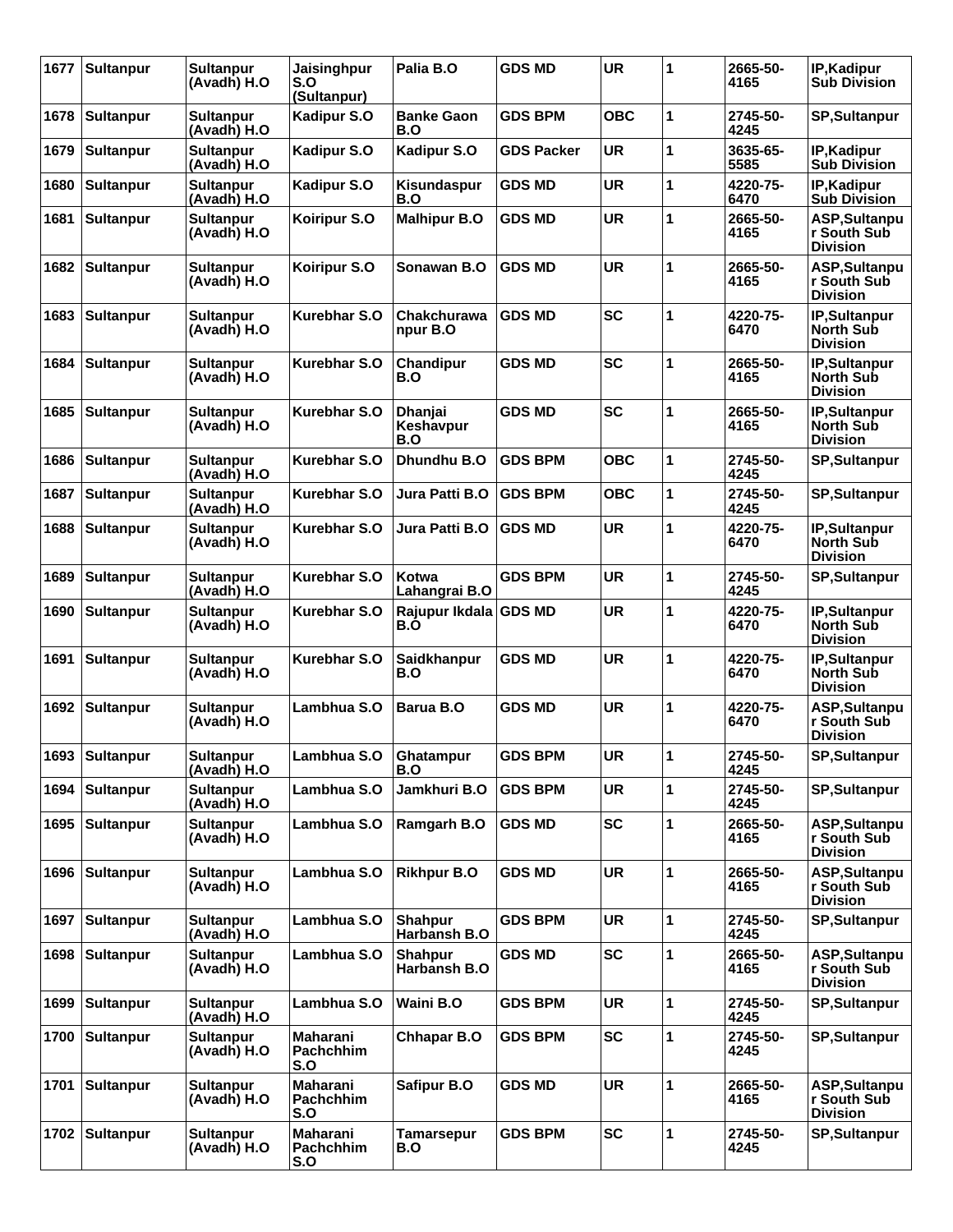| 1703 | <b>Sultanpur</b> | <b>Sultanpur</b><br>(Avadh) H.O | Mahmoodpur<br>Semri S.O         | Chorma B.O                     | <b>GDS MD</b>     | <b>SC</b>  | 1 | 4220-75-<br>6470 | <b>IP, Kadipur</b><br><b>Sub Division</b>                 |
|------|------------------|---------------------------------|---------------------------------|--------------------------------|-------------------|------------|---|------------------|-----------------------------------------------------------|
| 1704 | <b>Sultanpur</b> | <b>Sultanpur</b><br>(Avadh) H.O | Mahmoodpur<br>Semri S.O         | Kareban B.O                    | <b>GDS MD</b>     | <b>OBC</b> | 1 | 4220-75-<br>6470 | IP, Kadipur<br><b>Sub Division</b>                        |
| 1705 | <b>Sultanpur</b> | <b>Sultanpur</b><br>(Avadh) H.O | <b>Sultanpur</b><br>(Avadh) H.O | Abhiyakalan<br>B.O             | <b>GDS BPM</b>    | PH-OH      | 1 | 2745-50-<br>4245 | <b>SP, Sultanpur</b>                                      |
| 1706 | <b>Sultanpur</b> | <b>Sultanpur</b><br>(Avadh) H.O | <b>Sultanpur</b><br>(Avadh) H.O | <b>Bhapta B.O</b>              | <b>GDS BPM</b>    | PH-VH      | 1 | 2745-50-<br>4245 | <b>SP, Sultanpur</b>                                      |
| 1707 | <b>Sultanpur</b> | <b>Sultanpur</b><br>(Avadh) H.O | <b>Sultanpur</b><br>(Avadh) H.O | Khairabad S.O<br>(Sultanpur)   | <b>GDS Packer</b> | PH-OH      | 1 | 2295-45-<br>3695 | ASP, Sultanpu<br>r South Sub<br><b>Division</b>           |
| 1708 | <b>Sultanpur</b> | <b>Sultanpur</b><br>(Avadh) H.O | <b>Sultanpur</b><br>(Avadh) H.O | Ramnagar Kot GDS MD<br>B.O     |                   | <b>OBC</b> | 1 | 2665-50-<br>4165 | ASP, Sultanpu<br>r South Sub<br><b>Division</b>           |
| 1709 | <b>Sultanpur</b> | <b>Sultanpur</b><br>(Avadh) H.O | <b>Sultanpur</b><br>(Avadh) H.O | <b>Sultanpur City</b><br>S.O   | <b>GDS Packer</b> | UR         | 1 | 2295-45-<br>3695 | ASP, Sultanpu<br>r South Sub<br><b>Division</b>           |
| 1710 | <b>Sultanpur</b> | <b>Sultanpur</b><br>(Avadh) H.O | <b>Sultanpur</b><br>(Avadh) H.O | Uturi B.O                      | <b>GDS BPM</b>    | <b>OBC</b> | 1 | 2745-50-<br>4245 | <b>SP,Sultanpur</b>                                       |
| 1711 | <b>Sultanpur</b> | <b>Sultanpur</b><br>(Avadh) H.O | <b>Sultanpur</b><br>(Avadh) H.O | Uturi B.O                      | <b>GDS MD</b>     | <b>OBC</b> | 1 | 4220-75-<br>6470 | ASP, Sultanpu<br>r South Sub<br><b>Division</b>           |
| 1712 | <b>Sultanpur</b> | <b>Sultanpur</b><br>(Avadh) H.O | <b>Tawakkalpur</b><br>Nagra S.O | Mangrawan<br>B.O               | <b>GDS MD</b>     | <b>SC</b>  | 1 | 4220-75-<br>6470 | <b>IP, Kadipur</b><br><b>Sub Division</b>                 |
| 1713 | <b>Sultanpur</b> | <b>Sultanpur</b><br>(Avadh) H.O | <b>Tawakkalpur</b><br>Nagra S.O | Meopur B.O                     | <b>GDS MD</b>     | <b>OBC</b> | 1 | 3330-60-<br>5130 | IP, Kadipur<br><b>Sub Division</b>                        |
| 1714 | <b>Sultanpur</b> | <b>Sultanpur</b><br>(Avadh) H.O | <b>Tawakkalpur</b><br>Nagra S.O | Narayanpur<br>B.O              | <b>GDS MD</b>     | <b>OBC</b> | 1 | 4220-75-<br>6470 | IP, Kadipur<br><b>Sub Division</b>                        |
| 1715 | <b>Sultanpur</b> | <b>Sultanpur</b><br>(Avadh) H.O | <b>Tawakkalpur</b><br>Nagra S.O | Rawania B.O                    | <b>GDS MD</b>     | <b>UR</b>  | 1 | 2665-50-<br>4165 | IP, Kadipur<br><b>Sub Division</b>                        |
| 1716 | <b>Sultanpur</b> | <b>Sultanpur</b><br>(Avadh) H.O | <b>Tawakkalpur</b><br>Nagra S.O | Tawakkalpur<br>Nagra S.O       | <b>GDS Packer</b> | <b>OBC</b> | 1 | 2870-50-<br>4370 | IP, Kadipur<br><b>Sub Division</b>                        |
| 1717 | <b>Sultanpur</b> | <b>Sultanpur</b><br>(Avadh) H.O | <b>Tawakkalpur</b><br>Nagra S.O | <b>Trilokpur</b><br>Newada B.O | <b>GDS BPM</b>    | <b>UR</b>  | 1 | 2745-50-<br>4245 | <b>SP, Sultanpur</b>                                      |
| 1718 | <b>Bareilly</b>  | <b>Bareilly H.O</b>             | Aonla S.O                       | Aonla S.O                      | <b>GDS MC</b>     | <b>OBC</b> | 1 | 2295-45-<br>3695 | <b>IP, Bareilly</b><br><b>West Sub</b><br><b>Division</b> |
| 1719 | <b>Bareilly</b>  | <b>Bareilly H.O</b>             | Aonla S.O                       | Aonla S.O                      | <b>GDS MD</b>     | <b>UR</b>  | 1 | 2665-50-<br>4165 | IP, Bareilly<br><b>West Sub</b><br><b>Division</b>        |
| 1720 | <b>Bareilly</b>  | <b>Bareilly H.O</b>             | Aonla S.O                       | Aonla S.O                      | <b>GDS Packer</b> | <b>UR</b>  | 1 | 2295-45-<br>3695 | IP, Bareilly<br><b>West Sub</b><br><b>Division</b>        |
| 1721 | <b>Bareilly</b>  | <b>Bareilly H.O</b>             | Aonla S.O                       | Digoi B.O                      | <b>GDS BPM</b>    | <b>UR</b>  | 1 | 2745-50-<br>4245 | <b>SSP, Bareilly</b>                                      |
| 1722 | <b>Bareilly</b>  | <b>Bareilly H.O</b>             | <b>B R Factory</b><br>S.O       | Agras B.O                      | <b>GDS BPM</b>    | <b>OBC</b> | 1 | 2745-50-<br>4245 | <b>SSP, Bareilly</b>                                      |
| 1723 | <b>Bareilly</b>  | <b>Bareilly H.O</b>             | <b>B R Factory</b><br>S.O       | Aundh B.O                      | <b>GDS BPM</b>    | <b>UR</b>  | 1 | 2745-50-<br>4245 | <b>SSP, Bareilly</b>                                      |
| 1724 | <b>Bareilly</b>  | <b>Bareilly H.O</b>             | <b>B R Factory</b><br>S.O       | Soraha B.O                     | <b>GDS BPM</b>    | <b>SC</b>  | 1 | 2745-50-<br>4245 | <b>SSP, Bareilly</b>                                      |
| 1725 | <b>Bareilly</b>  | <b>Bareilly H.O</b>             | <b>Ballia S.O</b>               | <b>Ballia S.O</b>              | <b>GDS MD</b>     | <b>OBC</b> | 1 | 2665-50-<br>4165 | IP, Bareilly<br><b>West Sub</b><br><b>Division</b>        |
| 1726 | <b>Bareilly</b>  | <b>Bareilly H.O</b>             | <b>Ballia S.O</b>               | Singha B.O                     | <b>GDS BPM</b>    | <b>UR</b>  | 1 | 2745-50-<br>4245 | <b>SSP, Bareilly</b>                                      |
| 1727 | <b>Bareilly</b>  | <b>Bareilly H.O</b>             | <b>Bareilly H.O</b>             | <b>Bareilly Kty</b><br>S.O     | <b>GDS SV</b>     | <b>OBC</b> | 1 | 2665-50-<br>4165 | IP, Bareilly<br><b>West Sub</b><br><b>Division</b>        |
| 1728 | <b>Bareilly</b>  | <b>Bareilly H.O</b>             | <b>Bhamora S.O</b>              | Alampur<br>Jafarabad B.O       | <b>GDS BPM</b>    | <b>SC</b>  | 1 | 2745-50-<br>4245 | <b>SSP, Bareilly</b>                                      |
| 1729 | <b>Bareilly</b>  | <b>Bareilly H.O</b>             | <b>Bhojipura S.O</b>            | Pachdeora<br>Kalan B.O         | <b>GDS MD</b>     | <b>OBC</b> | 1 | 2665-50-<br>4165 | IP, Bareilly<br><b>North Sub</b><br><b>Division</b>       |
| 1730 | <b>Bareilly</b>  | <b>Bareilly H.O</b>             | Bisharatganj<br>S.O             | Aliganj B.O                    | <b>GDS BPM</b>    | UR         | 1 | 2745-50-<br>4245 | <b>SSP, Bareilly</b>                                      |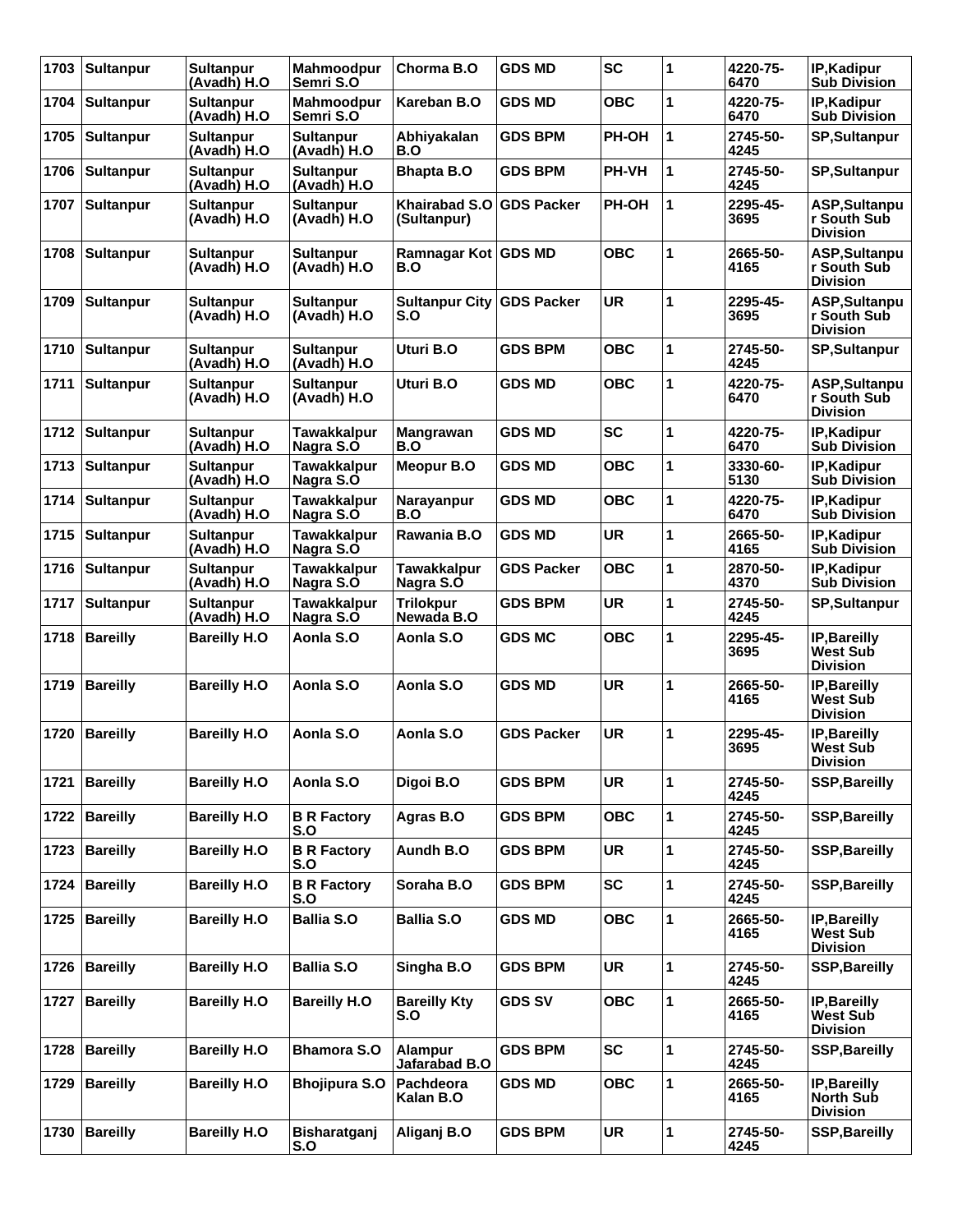| 1731 | <b>Bareilly</b> | <b>Bareilly H.O</b> | Bisharatganj<br>S.O                | Jitaur B.O                           | <b>GDS MC</b>     | <b>OBC</b> | 1 | 2295-45-<br>3695 | IP, Bareilly<br>West Sub<br><b>Division</b>                |
|------|-----------------|---------------------|------------------------------------|--------------------------------------|-------------------|------------|---|------------------|------------------------------------------------------------|
| 1732 | <b>Bareilly</b> | <b>Bareilly H.O</b> | C.B. Ganj S.O                      | Nandausi B.O                         | <b>GDS MD</b>     | <b>OBC</b> | 1 | 2665-50-<br>4165 | IP, Bareilly<br><b>North Sub</b><br><b>Division</b>        |
| 1733 | <b>Bareilly</b> | <b>Bareilly H.O</b> | Deorania S.O                       | <b>Basudharan</b><br>B.O             | <b>GDS MC</b>     | <b>SC</b>  | 1 | 2295-45-<br>3695 | IP, Bareilly<br><b>North Sub</b><br><b>Division</b>        |
| 1734 | <b>Bareilly</b> | <b>Bareilly H.O</b> | Deorania S.O                       | <b>Basudharan</b><br>B.O             | <b>GDS MD</b>     | <b>UR</b>  | 1 | 2665-50-<br>4165 | IP, Bareilly<br>North Sub<br><b>Division</b>               |
| 1735 | <b>Bareilly</b> | <b>Bareilly H.O</b> | <b>Faridpur S.O</b>                | Laungpur B.O                         | <b>GDS MD</b>     | <b>SC</b>  | 1 | 2665-50-<br>4165 | <b>ASP, Bareilly</b><br>East Sub<br><b>Division</b>        |
| 1736 | <b>Bareilly</b> | <b>Bareilly H.O</b> | <b>Faridpur S.O</b>                | <b>Nawada</b><br><b>Bilsandi B.O</b> | <b>GDS BPM</b>    | <b>UR</b>  | 1 | 2745-50-<br>4245 | <b>SSP, Bareilly</b>                                       |
| 1737 | <b>Bareilly</b> | <b>Bareilly H.O</b> | <b>Iffcotownship</b><br>S.O        | <b>Iffcotownship</b><br>S.O          | <b>GDS Packer</b> | <b>UR</b>  | 1 | 2295-45-<br>3695 | IP, Bareilly<br><b>West Sub</b><br><b>Division</b>         |
| 1738 | <b>Bareilly</b> | <b>Bareilly H.O</b> | <b>ITBP Bareilly</b><br>S.O        | Kareli B.O                           | <b>GDS MC</b>     | <b>UR</b>  | 1 | 2295-45-<br>3695 | <b>ASP, Bareilly</b><br>East Sub<br><b>Division</b>        |
| 1739 | <b>Bareilly</b> | <b>Bareilly H.O</b> | Izzat Nagar<br>S.O                 | <b>Bhandsar B.O</b>                  | <b>GDS MD</b>     | <b>UR</b>  | 1 | 2665-50-<br>4165 | IP, Bareilly<br><b>North Sub</b><br><b>Division</b>        |
| 1740 | <b>Bareilly</b> | <b>Bareilly H.O</b> | Meerganj S.O<br>(Bareilly)         | <b>Behroli B.O</b>                   | <b>GDS MC</b>     | OBC        | 1 | 2295-45-<br>3695 | <b>IP.Bareilly</b><br><b>West Sub</b><br><b>Division</b>   |
| 1741 | <b>Bareilly</b> | <b>Bareilly H.O</b> | Meerganj S.O<br>(Bareilly)         | <b>Behroli B.O</b>                   | <b>GDS MD</b>     | <b>SC</b>  | 1 | 2665-50-<br>4165 | IP, Bareilly<br><b>West Sub</b><br><b>Division</b>         |
| 1742 | <b>Bareilly</b> | <b>Bareilly H.O</b> | Meerganj S.O<br>(Bareilly)         | Dhaneta B.O                          | <b>GDS MC</b>     | <b>UR</b>  | 1 | 2295-45-<br>3695 | IP, Bareilly<br><b>West Sub</b><br><b>Division</b>         |
| 1743 | <b>Bareilly</b> | <b>Bareilly H.O</b> | Meerganj S.O<br>(Bareilly)         | Dhaneta B.O                          | <b>GDS MD</b>     | <b>UR</b>  | 1 | 2665-50-<br>4165 | IP, Bareilly<br>West Sub<br><b>Division</b>                |
| 1744 | <b>Bareilly</b> | <b>Bareilly H.O</b> | Meerganj S.O<br>(Bareilly)         | Dibna B.O                            | <b>GDS BPM</b>    | <b>SC</b>  | 1 | 2745-50-<br>4245 | <b>SSP, Bareilly</b>                                       |
| 1745 | <b>Bareilly</b> | <b>Bareilly H.O</b> | Meerganj S.O<br>(Bareilly)         | Meerganj S.O<br>(Bareilly)           | <b>GDS MD</b>     | <b>OBC</b> | 1 | 2665-50-<br>4165 | IP, Bareilly<br><b>West Sub</b><br><b>Division</b>         |
|      | 1746   Bareilly | <b>Bareilly H.O</b> | Meerganj S.O<br>(Bareilly)         | Meerganj S.O<br>(Bareilly)           | <b>GDS Packer</b> | <b>UR</b>  | 1 | 2295-45-<br>3695 | IP, Bareilly<br><b>West Sub</b><br><b>Division</b>         |
| 1747 | <b>Bareilly</b> | <b>Bareilly H.O</b> | P.A.C.Dso S.O                      | <b>Bithri</b><br><b>Chainpur B.O</b> | <b>GDS MC</b>     | <b>OBC</b> | 1 | 2295-45-<br>3695 | <b>ASP, Bareilly</b><br>East Sub<br><b>Division</b>        |
| 1748 | <b>Bareilly</b> | <b>Bareilly H.O</b> | P.A.C.Dso S.O                      | Kesarpur<br>Saidpur B.O              | <b>GDS BPM</b>    | <b>SC</b>  | 1 | 2745-50-<br>4245 | <b>SSP, Bareilly</b>                                       |
| 1749 | <b>Bareilly</b> | <b>Bareilly H.O</b> | R.K.University<br>S.O              | <b>Mahanagar</b><br>S.O              | <b>GDS Packer</b> | <b>UR</b>  | 1 | 2295-45-<br>3695 | <b>ASP, Bareilly</b><br>East Sub<br><b>Division</b>        |
| 1750 | <b>Bareilly</b> | <b>Bareilly H.O</b> | R.K.University<br>S.O              | <b>R.K.University</b><br>S.O         | <b>GDS Packer</b> | <b>OBC</b> | 1 | 2295-45-<br>3695 | <b>ASP, Bareilly</b><br>East Sub<br><b>Division</b>        |
| 1751 | <b>Bareilly</b> | <b>Bareilly H.O</b> | <b>Ram Nagar</b><br>S.O (Bareilly) | <b>Ram Nagar</b><br>S.O (Bareilly)   | <b>GDS MD</b>     | <b>UR</b>  | 1 | 2665-50-<br>4165 | IP, Bareilly<br><b>West Sub</b><br><b>Division</b>         |
| 1752 | <b>Bareilly</b> | <b>Bareilly H.O</b> | <b>Senthal S.O</b>                 | <b>Barhepura</b><br>B.O              | <b>GDS BPM</b>    | <b>OBC</b> | 1 | 2745-50-<br>4245 | <b>SSP, Bareilly</b>                                       |
| 1753 | <b>Bareilly</b> | <b>Bareilly H.O</b> | <b>Senthal S.O</b>                 | <b>Barhepura</b><br>B.O              | <b>GDS MD</b>     | <b>UR</b>  | 1 | 2665-50-<br>4165 | <b>ASP, Bareilly</b><br>East Sub<br><b>Division</b>        |
| 1754 | <b>Bareilly</b> | <b>Bareilly H.O</b> | Senthal S.O                        | Grem B.O                             | <b>GDS MC</b>     | <b>OBC</b> | 1 | 2295-45-<br>3695 | <b>ASP, Bareilly</b><br><b>East Sub</b><br><b>Division</b> |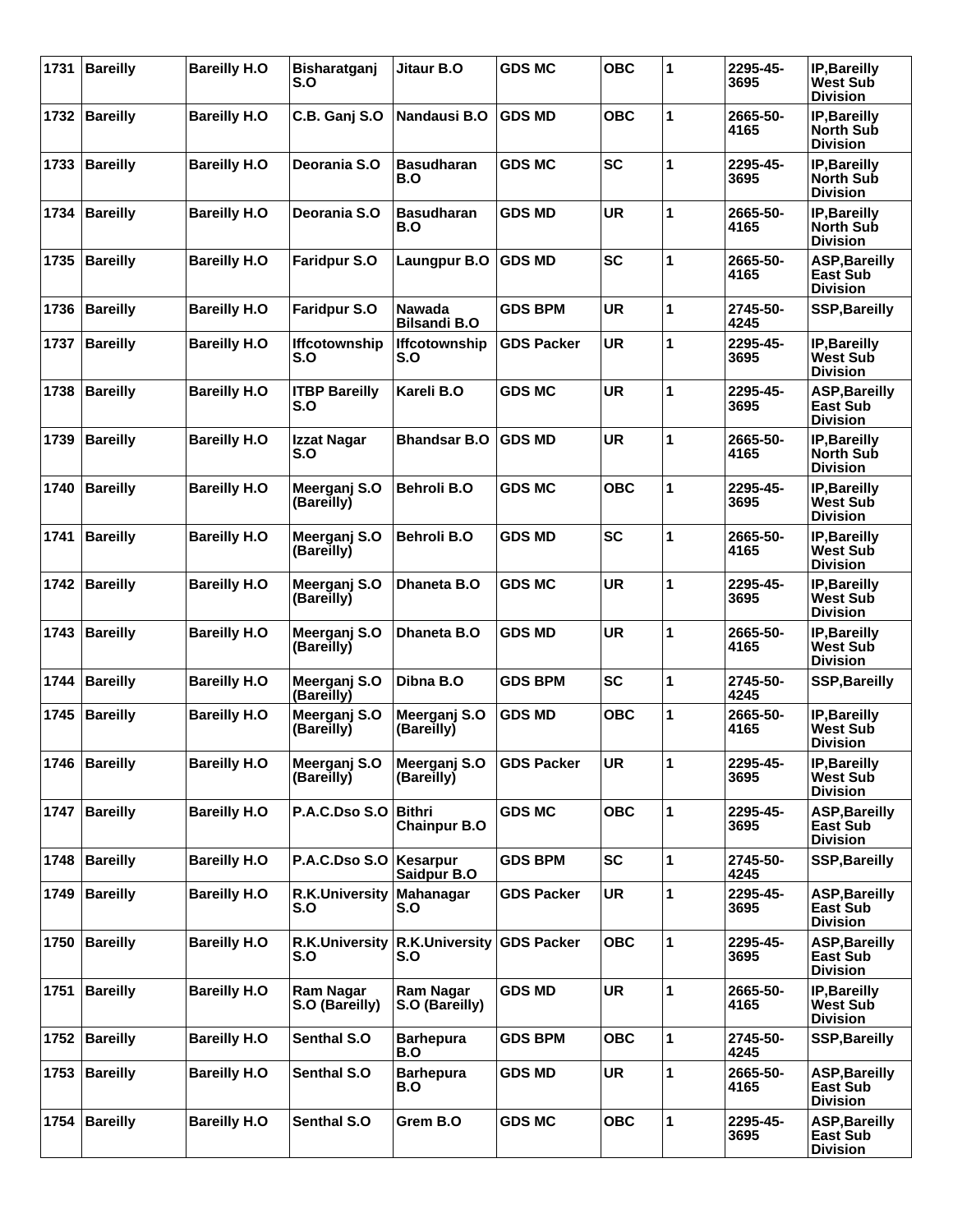| 1755 | <b>Bareilly</b> | <b>Bareilly H.O</b> | <b>Senthal S.O</b>         | Hafizganj B.O                 | <b>GDS MD</b>     | <b>UR</b>  | 1            | 2665-50-<br>4165 | <b>ASP, Bareilly</b><br>East Sub<br><b>Division</b>       |
|------|-----------------|---------------------|----------------------------|-------------------------------|-------------------|------------|--------------|------------------|-----------------------------------------------------------|
| 1756 | <b>Bareilly</b> | <b>Bareilly H.O</b> | <b>Senthal S.O</b>         | Paiga B.O                     | <b>GDS BPM</b>    | <b>SC</b>  | 1            | 2745-50-<br>4245 | <b>SSP, Bareilly</b>                                      |
| 1757 | <b>Bareilly</b> | <b>Bareilly H.O</b> | <b>Senthal S.O</b>         | Ratna B.O                     | <b>GDS BPM</b>    | <b>SC</b>  | 1            | 2745-50-<br>4245 | <b>SSP, Bareilly</b>                                      |
| 1758 | <b>Bareilly</b> | <b>Bareilly H.O</b> | Shahi S.O                  | Dunka B.O                     | <b>GDS BPM</b>    | <b>UR</b>  | 1            | 2745-50-<br>4245 | <b>SSP, Bareilly</b>                                      |
| 1759 | <b>Bareilly</b> | <b>Bareilly H.O</b> | Shahi S.O                  | Dunka B.O                     | <b>GDS MD</b>     | <b>UR</b>  | 1            | 2665-50-<br>4165 | IP, Bareilly<br>North Sub<br><b>Division</b>              |
| 1760 | <b>Bareilly</b> | <b>Bareilly H.O</b> | Shahi S.O                  | <b>Nagaria</b><br>Sobarni B.O | <b>GDS BPM</b>    | <b>UR</b>  | 1            | 2745-50-<br>4245 | <b>SSP, Bareilly</b>                                      |
| 1761 | <b>Bareilly</b> | <b>Bareilly H.O</b> | <b>Shamat Ganj</b><br>S.O  | Old City S.O                  | <b>GDS Packer</b> | <b>UR</b>  | 1            | 2295-45-<br>3695 | <b>ASP, Bareilly</b><br>East Sub<br><b>Division</b>       |
| 1762 | <b>Bareilly</b> | <b>Bareilly H.O</b> | <b>Tehsil Aonla</b><br>S.O | Aonla Katra<br>B.O            | <b>GDS BPM</b>    | <b>UR</b>  | 1            | 2745-50-<br>4245 | <b>SSP, Bareilly</b>                                      |
| 1763 | <b>Bareilly</b> | <b>Pilibhit H.O</b> | <b>Bilsanda S.O</b>        | Behti B.O.                    | <b>GDS MC</b>     | <b>OBC</b> | 1            | 2295-45-<br>3695 | IP, IP Pilibhit<br><b>Sub Division</b>                    |
| 1764 | <b>Bareilly</b> | Pilibhit H.O        | <b>Bisalpur S.O</b>        | <b>Bisalpur S.O</b>           | <b>GDS MD</b>     | <b>UR</b>  | 1            | 2665-50-<br>4165 | <b>IP.IP Pilibhit</b><br><b>Sub Division</b>              |
| 1765 | <b>Bareilly</b> | <b>Pilibhit H.O</b> | <b>Bisalpur S.O</b>        | Deohana B.O                   | <b>GDS MD</b>     | <b>UR</b>  | 1            | 2665-50-<br>4165 | <b>IP.IP Pilibhit</b><br><b>Sub Division</b>              |
| 1766 | <b>Bareilly</b> | <b>Pilibhit H.O</b> | <b>Bisalpur S.O</b>        | Dhakia B.O                    | <b>GDS BPM</b>    | <b>UR</b>  | 1            | 2745-50-<br>4245 | <b>SSP, Bareilly</b>                                      |
| 1767 | <b>Bareilly</b> | <b>Pilibhit H.O</b> | <b>Bisalpur S.O</b>        | Imalia Gangi<br>B.O           | <b>GDS MD</b>     | <b>OBC</b> | 1            | 2665-50-<br>4165 | <b>IP.IP Pilibhit</b><br><b>Sub Division</b>              |
| 1768 | <b>Bareilly</b> | <b>Pilibhit H.O</b> | <b>Bisalpur S.O</b>        | Rasiayankhan<br>pur B.O       | <b>GDS BPM</b>    | <b>SC</b>  | 1            | 2745-50-<br>4245 | <b>SSP, Bareilly</b>                                      |
| 1769 | <b>Bareilly</b> | <b>Pilibhit H.O</b> | <b>Pilibhit H.O</b>        | <b>Bhikaripur</b><br>B.O.     | <b>GDS MD</b>     | <b>UR</b>  | 1            | 2665-50-<br>4165 | ASP, ASP<br>Pilibhit Sub<br><b>Division</b>               |
| 1770 | <b>Bareilly</b> | <b>Pilibhit H.O</b> | <b>Pilibhit H.O</b>        | Jahanabad<br>B.O              | <b>GDS BPM</b>    | <b>UR</b>  | 1            | 2745-50-<br>4245 | <b>SSP, Bareilly</b>                                      |
| 1771 | <b>Bareilly</b> | Pilibhit H.O        | Pilibhit H.O               | <b>Pilibhit H.O.</b>          | <b>GDS SV</b>     | <b>OBC</b> | 1            | 2665-50-<br>4165 | <b>ASP, ASP</b><br>Pilibhit Sub<br><b>Division</b>        |
| 1772 | <b>Bareilly</b> | <b>Pilibhit H.O</b> | <b>Pilibhit H.O</b>        | Sakhaula B.O                  | <b>GDS MC</b>     | <b>SC</b>  | 1            | 2295-45-<br>3695 | <b>ASP, ASP</b><br><b>Pilibhit Sub</b><br><b>Division</b> |
| 1773 | <b>Bareilly</b> | Pilibhit H.O        | Pilibhit H.O               | Suhas B.O                     | <b>GDS MD</b>     | <b>UR</b>  | 1            | 2665-50-<br>4165 | <b>ASP, ASP</b><br>Pilibhit Sub<br><b>Division</b>        |
| 1774 | <b>Bareilly</b> | <b>Pilibhit H.O</b> | Pooranpur<br>S.O           | Rampura<br><b>Fakire B.O</b>  | <b>GDS MC</b>     | <b>UR</b>  | 1            | 2295-45-<br>3695 | <b>IP, IP Pilibhit</b><br><b>Sub Division</b>             |
| 1775 | <b>Bijnor</b>   | <b>Bijnor H.O</b>   | <b>Balawali</b>            | Kheerni<br><b>Barkatpur</b>   | <b>GDS BPM</b>    | UR         | 1            | 2745-50-<br>4245 | <b>SP, Bijnor</b>                                         |
| 1776 | <b>Bijnor</b>   | <b>Bijnor H.O</b>   | <b>Bashta S.O</b>          | <b>Bakaina B.O</b>            | <b>GDS BPM</b>    | <b>UR</b>  | 1            | 2745-50-<br>4245 | <b>SP, Bijnor</b>                                         |
| 1777 | <b>Bijnor</b>   | <b>Bijnor H.O</b>   | <b>Bijnor H.O</b>          | Gajrulla Shiv                 | <b>GDS MD</b>     | <b>UR</b>  | 1            | 2665-50-<br>4165 | IP, Bijnor<br>South Sub<br><b>Division</b>                |
| 1778 | <b>Bijnor</b>   | <b>Bijnor H.O.</b>  | <b>Bijnor H.O</b>          | <b>Nasiri</b>                 | <b>GDS BPM</b>    | <b>OBC</b> | 1            | 2745-50-<br>4245 | <b>SP, Bijnor</b>                                         |
| 1779 | <b>Bijnor</b>   | <b>Bijnor H.O</b>   | <b>Bijnor H.O</b>          | Sirdhani                      | <b>GDS BPM</b>    | <b>SC</b>  | 1            | 2745-50-<br>4245 | SP, Bijnor                                                |
| 1780 | <b>Bijnor</b>   | <b>Bijnor H.O.</b>  | <b>Bijnor H.O</b>          | Uladha                        | <b>GDS BPM</b>    | <b>OBC</b> | $\mathbf{1}$ | 2745-50-<br>4245 | SP, Bijnor                                                |
| 1781 | <b>Bijnor</b>   | <b>Bijnor H.O</b>   | <b>Chandpur S.O</b>        | Ajdev<br>Khanpur B.O          | <b>GDS BPM</b>    | <b>OBC</b> | 1            | 2745-50-<br>4245 | <b>SP, Bijnor</b>                                         |
| 1782 | <b>Bijnor</b>   | <b>Bijnor H.O</b>   | <b>Chandpur S.O</b>        | Datiyana B.O                  | <b>GDS BPM</b>    | UR         | 1            | 2745-50-<br>4245 | SP, Bijnor                                                |
| 1783 | <b>Bijnor</b>   | <b>Bijnor H.O</b>   | <b>Chandpur S.O</b>        | <b>Gandhore B.O</b>           | <b>GDS BPM</b>    | <b>OBC</b> | 1            | 2745-50-<br>4245 | <b>SP, Bijnor</b>                                         |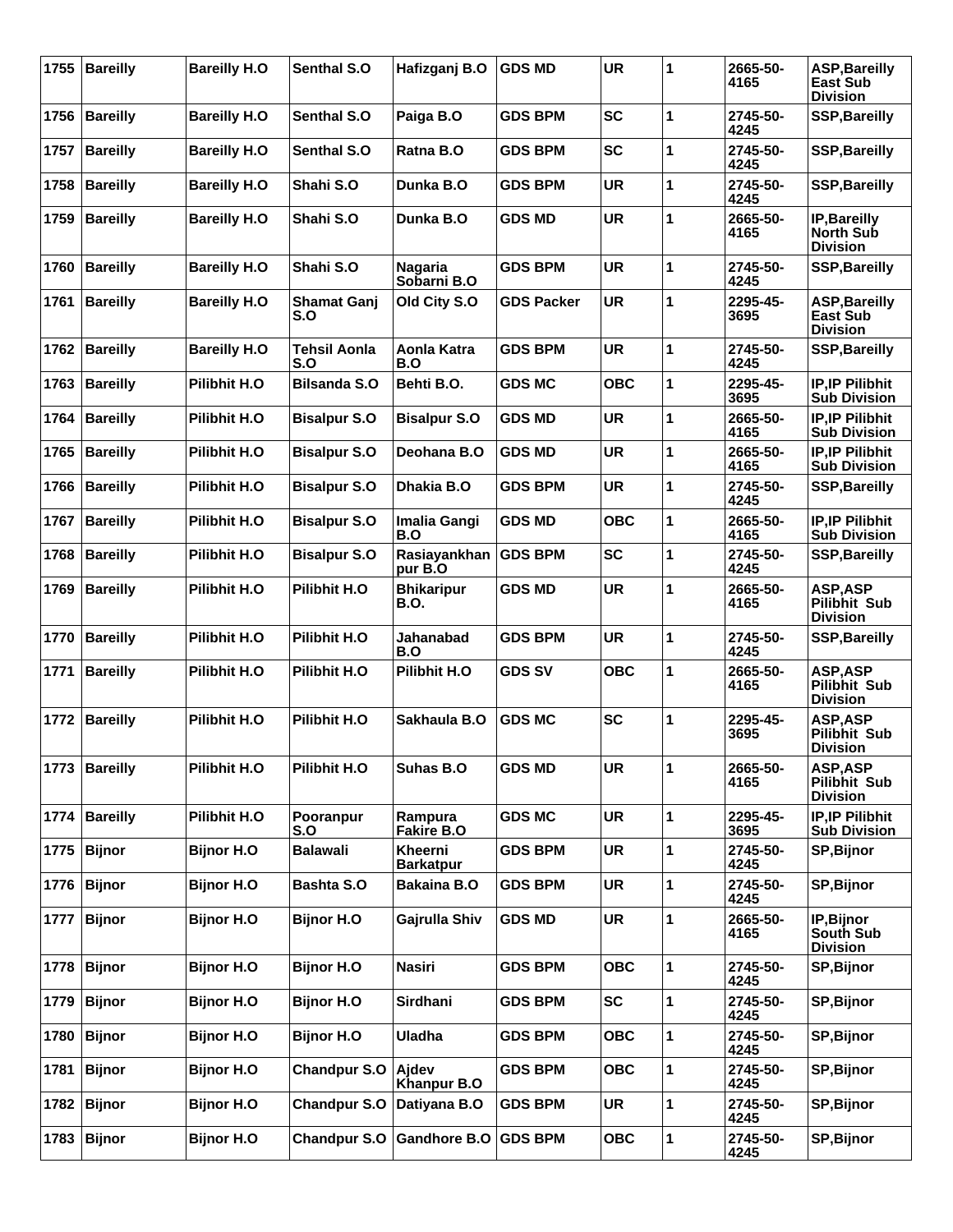| 1784 | <b>Bijnor</b> | <b>Bijnor H.O</b>  | <b>Chandpur S.O</b>                     | Singha B.O                                                 | <b>GDS BPM</b> | <b>OBC</b> | 1 | 2745-50-<br>4245 | <b>SP, Bijnor</b>                                 |
|------|---------------|--------------------|-----------------------------------------|------------------------------------------------------------|----------------|------------|---|------------------|---------------------------------------------------|
| 1785 | <b>Bijnor</b> | <b>Bijnor H.O.</b> | <b>Chandpur S.O</b>                     | <b>Sudnipur</b><br>Rawati B.O                              | <b>GDS BPM</b> | <b>SC</b>  | 1 | 2745-50-<br>4245 | <b>SP, Bijnor</b>                                 |
| 1786 | <b>Bijnor</b> | <b>Bijnor H.O</b>  | Chandpur<br><b>Sugar Factory</b><br>S.O | <b>Fazalpur</b><br>Dhaki B.O                               | <b>GDS BPM</b> | <b>UR</b>  | 1 | 2745-50-<br>4245 | <b>SP, Bijnor</b>                                 |
| 1787 | <b>Bijnor</b> | <b>Bijnor H.O</b>  | Chandpur<br><b>Sugar Factory</b><br>S.O | <b>Fazalpur</b><br>Dhaki B.O                               | <b>GDS MD</b>  | <b>UR</b>  | 1 | 2665-50-<br>4165 | IP, Bijnor<br>South Sub<br><b>Division</b>        |
| 1788 | <b>Bijnor</b> | <b>Bijnor H.O.</b> | Chandpur<br><b>Sugar Factory</b><br>S.O | Sisauna B.O                                                | <b>GDS BPM</b> | <b>OBC</b> | 1 | 2745-50-<br>4245 | SP, Bijnor                                        |
| 1789 | <b>Bijnor</b> | <b>Bijnor H.O.</b> | Haldaur S.O                             | <b>Bilai B.O</b>                                           | <b>GDS BPM</b> | PH-HH      | 1 | 2745-50-<br>4245 | <b>SP, Bijnor</b>                                 |
| 1790 | <b>Bijnor</b> | <b>Bijnor H.O</b>  | <b>Haldaur S.O</b>                      | Kumharpura<br><b>Urf Ibrahimpur</b><br>B.O                 | <b>GDS MD</b>  | <b>OBC</b> | 1 | 2665-50-<br>4165 | IP, Bijnor<br><b>South Sub</b><br><b>Division</b> |
| 1791 | <b>Bijnor</b> | <b>Bijnor H.O.</b> | <b>Haldaur S.O</b>                      | Mehamdabad<br>B.O                                          | <b>GDS MD</b>  | <b>UR</b>  | 1 | 2665-50-<br>4165 | IP, Bijnor<br>South Sub<br><b>Division</b>        |
| 1792 | <b>Bijnor</b> | <b>Bijnor H.O.</b> | <b>Haldaur S.O</b>                      | Nagal Jat B.O                                              | <b>GDS BPM</b> | <b>UR</b>  | 1 | 2745-50-<br>4245 | <b>SP, Bijnor</b>                                 |
| 1793 | <b>Bijnor</b> | <b>Bijnor H.O</b>  | Jhalu S.O                               | Umri B.O                                                   | <b>GDS BPM</b> | <b>OBC</b> | 1 | 2745-50-<br>4245 | SP, Bijnor                                        |
| 1794 | <b>Bijnor</b> | <b>Bijnor H.O</b>  | <b>Kiratpur S.O</b>                     | <b>Bahupura B.O</b>                                        | <b>GDS MD</b>  | <b>UR</b>  | 1 | 2665-50-<br>4165 | <b>IP.Najibabad</b><br><b>Sub Division</b>        |
| 1795 | <b>Bijnor</b> | <b>Bijnor H.O</b>  | <b>Kiratpur S.O</b>                     | <b>Barampur B.O</b>                                        | <b>GDS MD</b>  | <b>UR</b>  | 1 | 2665-50-<br>4165 | IP, Najibabad<br><b>Sub Division</b>              |
| 1796 | <b>Bijnor</b> | <b>Bijnor H.O.</b> | <b>Kiratpur S.O</b>                     | <b>Bhojpur B.O</b>                                         | <b>GDS MC</b>  | <b>OBC</b> | 1 | 2295-45-<br>3695 | <b>IP.Najibabad</b><br><b>Sub Division</b>        |
| 1797 | <b>Bijnor</b> | <b>Bijnor H.O.</b> | <b>Kiratpur S.O</b>                     | <b>Bhojpur B.O</b>                                         | <b>GDS MD</b>  | <b>UR</b>  | 1 | 2665-50-<br>4165 | IP, Najibabad<br><b>Sub Division</b>              |
| 1798 | <b>Bijnor</b> | <b>Bijnor H.O.</b> | <b>Kiratpur S.O</b>                     | <b>Hussainpur</b><br>B.O                                   | <b>GDS MD</b>  | <b>OBC</b> | 1 | 2665-50-<br>4165 | <b>IP.Najibabad</b><br><b>Sub Division</b>        |
| 1799 | <b>Bijnor</b> | <b>Bijnor H.O</b>  | Kotwali S.O<br>(Bijnor)                 | <b>Barooki B.O</b>                                         | <b>GDS BPM</b> | <b>OBC</b> | 1 | 2745-50-<br>4245 | <b>SP, Bijnor</b>                                 |
| 1800 | <b>Bijnor</b> | <b>Bijnor H.O</b>  | Kotwali S.O<br>(Bijnor)                 | Lakhuwala<br>B.O                                           | <b>GDS MD</b>  | <b>OBC</b> | 1 | 2665-50-<br>4165 | <b>IP.Naiibabad</b><br><b>Sub Division</b>        |
| 1801 | <b>Bijnor</b> | <b>Bijnor H.O</b>  | Kotwali S.O<br>(Bijnor)                 | <b>Mirzapur</b><br><b>Mahesh Urf</b><br><b>Bankpur B.O</b> | <b>GDS MD</b>  | <b>UR</b>  | 1 | 2665-50-<br>4165 | IP, Najibabad<br><b>Sub Division</b>              |
| 1802 | <b>Bijnor</b> | <b>Bijnor H.O</b>  | Kotwali S.O<br>(Bijnor)                 | <b>Shadipur B.O</b>                                        | <b>GDS MC</b>  | <b>UR</b>  | 1 | 2295-45-<br>3695 | IP, Najibabad<br><b>Sub Division</b>              |
| 1803 | <b>Bijnor</b> | <b>Bijnor H.O</b>  | Nagal S.O<br>(Bijnor)                   | Jalpur B.O                                                 | <b>GDS BPM</b> | <b>UR</b>  | 1 | 2745-50-<br>4245 | <b>SP, Bijnor</b>                                 |
| 1804 | <b>Bijnor</b> | <b>Bijnor H.O</b>  | Najibabad S.O                           | Chandanpura<br>B.O                                         | <b>GDS MD</b>  | <b>OBC</b> | 1 | 2665-50-<br>4165 | IP, Najibabad<br><b>Sub Division</b>              |
| 1805 | <b>Bijnor</b> | <b>Bijnor H.O</b>  | Najibabad S.O                           | Gaindi Khata<br>B.O                                        | <b>GDS BPM</b> | UR         | 1 | 2745-50-<br>4245 | <b>SP, Bijnor</b>                                 |
| 1806 | <b>Bijnor</b> | <b>Bijnor H.O</b>  | Najibabad S.O                           | Jogirampuri<br>B.O                                         | <b>GDS BPM</b> | <b>OBC</b> | 1 | 2745-50-<br>4245 | <b>SP, Bijnor</b>                                 |
| 1807 | <b>Bijnor</b> | <b>Bijnor H.O</b>  | Najibabad S.O                           | Mithi Beri B.O                                             | <b>GDS BPM</b> | <b>UR</b>  | 1 | 2745-50-<br>4245 | <b>SP, Bijnor</b>                                 |
| 1808 | <b>Bijnor</b> | Dhampur H.O        | Afzalgarh S.O                           | Sirwasuchand<br>B.O                                        | <b>GDS MD</b>  | UR         | 1 | 2665-50-<br>4165 | IP, Dhampur<br><b>Sub Division</b>                |
| 1809 | <b>Bijnor</b> | Dhampur H.O        | Dhampur H.O                             | Habibwala                                                  | <b>GDS BPM</b> | <b>OBC</b> | 1 | 2745-50-<br>4245 | <b>SP, Bijnor</b>                                 |
| 1810 | <b>Bijnor</b> | Dhampur H.O        | <b>Dhampur H.O</b>                      | <b>Peepal Sana</b>                                         | <b>GDS BPM</b> | <b>UR</b>  | 1 | 2745-50-<br>4245 | <b>SP, Bijnor</b>                                 |
| 1811 | <b>Bijnor</b> | Dhampur H.O        | Dhampur H.O                             | Saodebear                                                  | <b>GDS BPM</b> | UR         | 1 | 2745-50-<br>4245 | SP, Bijnor                                        |
| 1812 | <b>Bijnor</b> | Dhampur H.O        | Hassupura<br>S.O                        | Jheeran B.O                                                | <b>GDS BPM</b> | <b>SC</b>  | 1 | 2745-50-<br>4245 | <b>SP, Bijnor</b>                                 |
| 1813 | <b>Bijnor</b> | Dhampur H.O        | Nagina S.O<br>(Bijnor)                  | Medpura<br><b>Sultan B.O</b>                               | <b>GDS MD</b>  | <b>OBC</b> | 1 | 2665-50-<br>4165 | IP, Najibabad<br><b>Sub Division</b>              |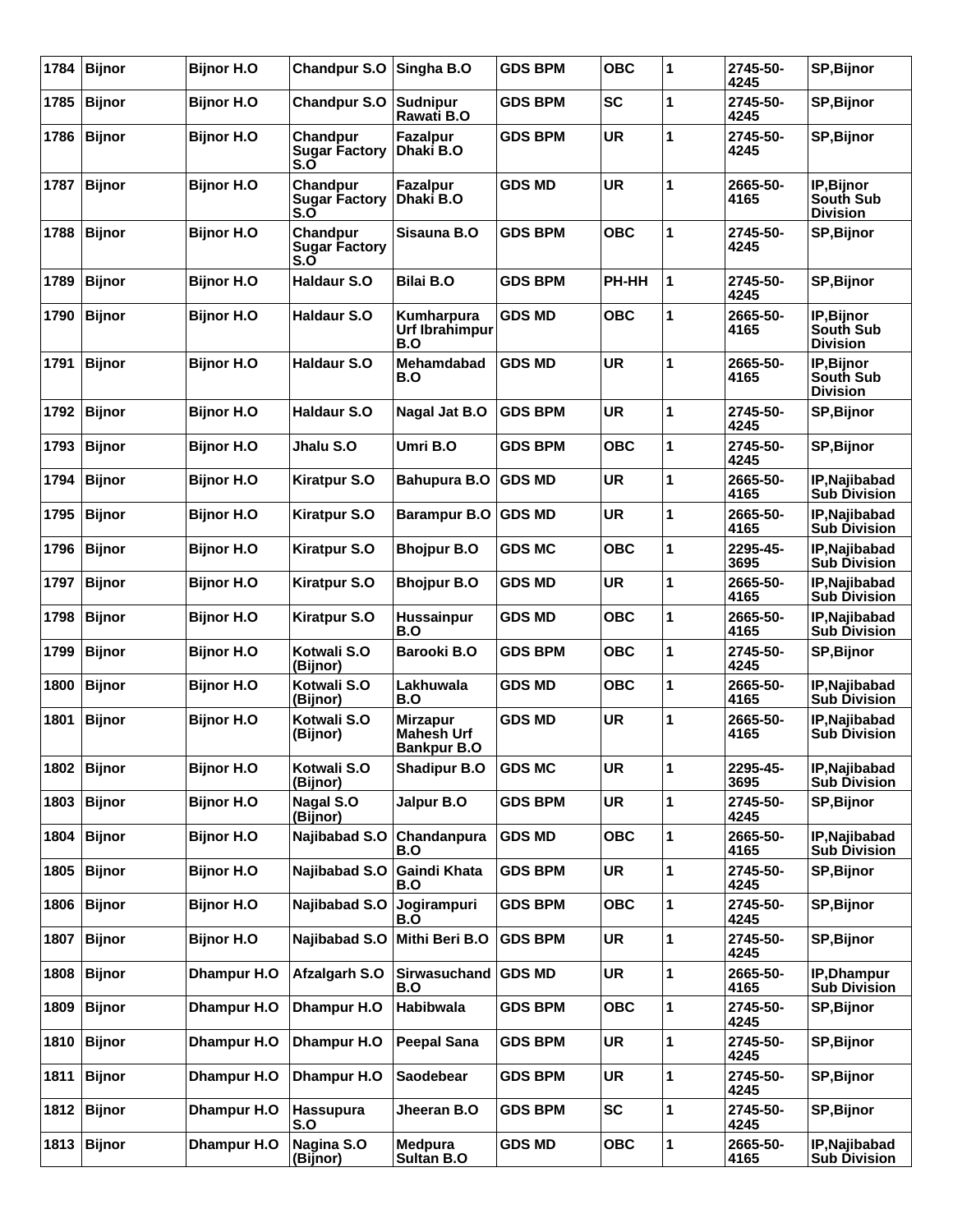| 1814 | <b>Bijnor</b> | Dhampur H.O        | <b>Nehtaur S.O</b>       | <b>Bairmabad</b><br>Garhi B.O           | <b>GDS BPM</b>    | <b>UR</b>  | 1            | 2745-50-<br>4245 | <b>SP, Bijnor</b>                                 |
|------|---------------|--------------------|--------------------------|-----------------------------------------|-------------------|------------|--------------|------------------|---------------------------------------------------|
| 1815 | <b>Bijnor</b> | Dhampur H.O        | <b>Nehtaur S.O</b>       | Mahua B.O                               | <b>GDS MD</b>     | <b>OBC</b> | 1            | 2665-50-<br>4165 | IP, Dhampur<br><b>Sub Division</b>                |
| 1816 | <b>Bijnor</b> | Dhampur H.O        | Nehtaur S.O              | <b>Rustampur</b><br>Sherpali Jat<br>B.O | <b>GDS BPM</b>    | <b>UR</b>  | 1            | 2745-50-<br>4245 | <b>SP, Bijnor</b>                                 |
| 1817 | <b>Bijnor</b> | <b>Dhampur H.O</b> | <b>Noorpur S.O</b>       | Aheerpura<br>B.O                        | <b>GDS BPM</b>    | <b>UR</b>  | 1            | 2745-50-<br>4245 | <b>SP, Bijnor</b>                                 |
| 1818 | Bijnor        | Dhampur H.O        | Noorpur S.O              | Aheerpura<br>B.O                        | <b>GDS MD</b>     | <b>OBC</b> | 1            | 2665-50-<br>4165 | IP, Bijnor<br>South Sub<br><b>Division</b>        |
| 1819 | <b>Bijnor</b> | Dhampur H.O        | Sahaspur S.O<br>(Bijnor) | Mehmoodpur<br>B.O                       | <b>GDS MD</b>     | <b>OBC</b> | 1            | 2665-50-<br>4165 | IP, Dhampur<br><b>Sub Division</b>                |
| 1820 | <b>Bijnor</b> | Dhampur H.O        | Seohara S.O              | <b>Sipahiwala</b><br>B.O                | <b>GDS MC</b>     | <b>UR</b>  | 1            | 2295-45-<br>3695 | IP, Dhampur<br><b>Sub Division</b>                |
| 1821 | <b>Budaun</b> | <b>Budaun H.O.</b> | <b>Allapur S.O</b>       | Mansanagla<br>B.O                       | <b>GDS MD</b>     | <b>OBC</b> | 1            | 2665-50-<br>4165 | ASP, Budaun<br>East Sub<br><b>Division</b>        |
| 1822 | <b>Budaun</b> | <b>Budaun H.O</b>  | <b>Allapur S.O</b>       | Marauri B.O                             | <b>GDS BPM</b>    | <b>SC</b>  | 1            | 2745-50-<br>4245 | SP, Budaun                                        |
| 1823 | <b>Budaun</b> | <b>Budaun H.O.</b> | <b>Allapur S.O</b>       | Usawan B.O                              | <b>GDS MD</b>     | <b>OBC</b> | 1            | 2665-50-<br>4165 | ASP, Budaun<br><b>East Sub</b><br><b>Division</b> |
| 1824 | <b>Budaun</b> | <b>Budaun H.O.</b> | <b>Asafpur S.O</b>       | <b>Bhoor Bisauli</b><br>B.O             | <b>GDS BPM</b>    | <b>SC</b>  | 1            | 2745-50-<br>4245 | <b>SP, Budaun</b>                                 |
| 1825 | <b>Budaun</b> | <b>Budaun H.O.</b> | <b>Asafpur S.O</b>       | Laxmipur B.O                            | <b>GDS MD</b>     | <b>UR</b>  | 1            | 2665-50-<br>4165 | IP, Bisauli Sub<br>Division                       |
| 1826 | <b>Budaun</b> | <b>Budaun H.O</b>  | <b>Asafpur S.O</b>       | Sangrampur<br>B.O                       | <b>GDS MC</b>     | <b>UR</b>  | 1            | 2295-45-<br>3695 | <b>IP, Bisauli Sub</b><br><b>Division</b>         |
| 1827 | <b>Budaun</b> | <b>Budaun H.O.</b> | <b>Asafpur S.O</b>       | Sikri B.O                               | <b>GDS BPM</b>    | <b>UR</b>  | 1            | 2745-50-<br>4245 | SP, Budaun                                        |
| 1828 | <b>Budaun</b> | <b>Budaun H.O</b>  | <b>Babrala S.O</b>       | <b>Babrala S.O</b>                      | <b>GDS Packer</b> | PH-HH      | $\mathbf{1}$ | 2295-45-<br>3695 | IP,Sahaswan<br><b>Sub Division</b>                |
| 1829 | <b>Budaun</b> | <b>Budaun H.O</b>  | <b>Babrala S.O</b>       | <b>Bhakrauli B.O</b>                    | <b>GDS BPM</b>    | <b>UR</b>  | 1            | 2745-50-<br>4245 | <b>SP, Budaun</b>                                 |
| 1830 | <b>Budaun</b> | <b>Budaun H.O.</b> | <b>Babrala S.O</b>       | <b>Bhakrauli B.O</b>                    | <b>GDS MD</b>     | <b>UR</b>  | 1            | 2665-50-<br>4165 | <b>IP.Sahaswan</b><br><b>Sub Division</b>         |
| 1831 | <b>Budaun</b> | <b>Budaun H.O</b>  | <b>Babrala S.O</b>       | Chhapra B.O                             | <b>GDS MD</b>     | <b>UR</b>  | 1            | 2665-50-<br>4165 | IP, Sahaswan<br><b>Sub Division</b>               |
|      | 1832 Budaun   | <b>Budaun H.O</b>  | <b>Babrala S.O</b>       | Dhanari B.O                             | <b>GDS MC</b>     | <b>UR</b>  | 1            | 2295-45-<br>3695 | IP, Sahaswan<br><b>Sub Division</b>               |
| 1833 | <b>Budaun</b> | <b>Budaun H.O</b>  | <b>Babrala S.O</b>       | Dhanari B.O                             | <b>GDS MD</b>     | <b>OBC</b> | 1            | 2665-50-<br>4165 | <b>IP.Sahaswan</b><br><b>Sub Division</b>         |
|      | 1834 Budaun   | <b>Budaun H.O</b>  | <b>Babrala S.O</b>       | Ikona B.O                               | <b>GDS BPM</b>    | <b>UR</b>  | $\mathbf{1}$ | 2745-50-<br>4245 | SP, Budaun                                        |
| 1835 | <b>Budaun</b> | <b>Budaun H.O</b>  | <b>Babrala S.O</b>       | Ikona B.O                               | <b>GDS MD</b>     | UR         | 1            | 2665-50-<br>4165 | IP,Sahaswan<br><b>Sub Division</b>                |
| 1836 | Budaun        | <b>Budaun H.O</b>  | <b>Babrala S.O</b>       | Mehmoodpur<br>B.O                       | <b>GDS MD</b>     | <b>UR</b>  | 1            | 2665-50-<br>4165 | IP,Sahaswan<br><b>Sub Division</b>                |
|      | 1837 Budaun   | <b>Budaun H.O.</b> | <b>Bilsi S.O</b>         | <b>Behta Gusain</b><br>B.O              | <b>GDS MD</b>     | <b>OBC</b> | 1            | 2665-50-<br>4165 | IP, Budaun<br>South Sub<br><b>Division</b>        |
| 1838 | Budaun        | <b>Budaun H.O</b>  | <b>Bilsi S.O</b>         | <b>Bilsi S.O</b>                        | <b>GDS MC</b>     | <b>UR</b>  | $\mathbf{1}$ | 2295-45-<br>3695 | IP, Budaun<br><b>South Sub</b><br><b>Division</b> |
| 1839 | <b>Budaun</b> | <b>Budaun H.O.</b> | <b>Bilsi S.O</b>         | Gudhani B.O                             | <b>GDS MD</b>     | <b>UR</b>  | 1            | 2665-50-<br>4165 | IP, Budaun<br><b>South Sub</b><br><b>Division</b> |
| 1840 | <b>Budaun</b> | <b>Budaun H.O</b>  | <b>Bilsi S.O</b>         | Khitaura B.O                            | <b>GDS BPM</b>    | <b>OBC</b> | 1            | 2745-50-<br>4245 | SP, Budaun                                        |
| 1841 | <b>Budaun</b> | <b>Budaun H.O</b>  | <b>Bilsi S.O</b>         | Nagarjhoona<br>B.O                      | <b>GDS MD</b>     | <b>OBC</b> | 1            | 2665-50-<br>4165 | IP, Budaun<br><b>South Sub</b><br><b>Division</b> |
| 1842 | Budaun        | <b>Budaun H.O</b>  | <b>Bilsi S.O</b>         | Sateti B.O                              | <b>GDS MD</b>     | <b>OBC</b> | $\mathbf{1}$ | 2665-50-<br>4165 | IP, Budaun<br>South Sub<br>Division               |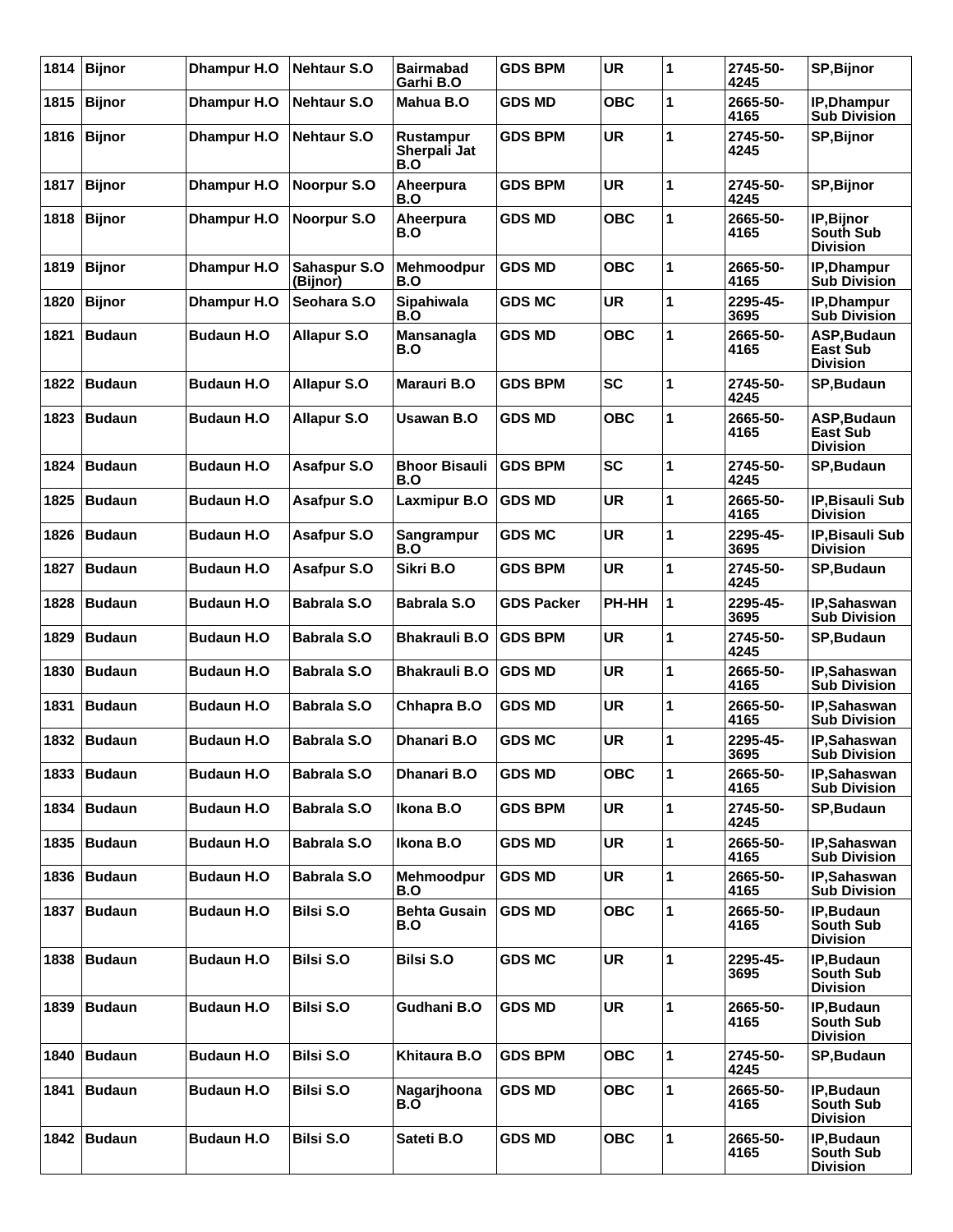| 1843 | <b>Budaun</b> | <b>Budaun H.O</b>  | <b>Bilsi S.O</b>   | <b>Sirasaul B.O</b>               | <b>GDS MD</b>     | <b>UR</b>  | 1           | 2665-50-<br>4165 | IP, Budaun<br><b>South Sub</b><br><b>Division</b> |
|------|---------------|--------------------|--------------------|-----------------------------------|-------------------|------------|-------------|------------------|---------------------------------------------------|
| 1844 | <b>Budaun</b> | <b>Budaun H.O</b>  | Binawar S.O        | Beor B.O                          | <b>GDS MD</b>     | <b>UR</b>  | 1           | 2665-50-<br>4165 | ASP, Budaun<br>East Sub<br><b>Division</b>        |
| 1845 | <b>Budaun</b> | <b>Budaun H.O</b>  | <b>Binawar S.O</b> | <b>Binawar S.O</b>                | <b>GDS MD</b>     | <b>OBC</b> | 1           | 2665-50-<br>4165 | ASP, Budaun<br><b>East Sub</b><br><b>Division</b> |
| 1846 | <b>Budaun</b> | <b>Budaun H.O</b>  | <b>Binawar S.O</b> | <b>Binawar S.O</b>                | <b>GDS MD</b>     | <b>SC</b>  | 1           | 2665-50-<br>4165 | ASP, Budaun<br>East Sub<br><b>Division</b>        |
| 1847 | <b>Budaun</b> | <b>Budaun H.O</b>  | Binawar S.O        | <b>Binawar S.O</b>                | <b>GDS MD</b>     | <b>UR</b>  | 1           | 2665-50-<br>4165 | ASP, Budaun<br><b>East Sub</b><br><b>Division</b> |
| 1848 | <b>Budaun</b> | <b>Budaun H.O</b>  | <b>Binawar S.O</b> | Sikrauri B.O                      | <b>GDS MD</b>     | <b>UR</b>  | 1           | 2665-50-<br>4165 | ASP, Budaun<br><b>East Sub</b><br><b>Division</b> |
| 1849 | <b>Budaun</b> | <b>Budaun H.O</b>  | <b>Bisauli S.O</b> | <b>Jasrathpur</b><br>B.O          | <b>GDS MC</b>     | <b>OBC</b> | 1           | 2295-45-<br>3695 | IP, Bisauli Sub<br><b>Division</b>                |
| 1850 | <b>Budaun</b> | <b>Budaun H.O</b>  | <b>Bisauli S.O</b> | Mohammadpu   GDS BPM<br>r Mai B.O |                   | <b>UR</b>  | 1           | 2745-50-<br>4245 | SP, Budaun                                        |
| 1851 | <b>Budaun</b> | <b>Budaun H.O</b>  | <b>Bisauli S.O</b> | <b>Mundia Dhure</b><br>Ki B.O     | <b>GDS BPM</b>    | <b>UR</b>  | 1           | 2745-50-<br>4245 | SP, Budaun                                        |
| 1852 | <b>Budaun</b> | <b>Budaun H.O</b>  | <b>Bisauli S.O</b> | <b>Mundia Dhure</b><br>Ki B.O     | <b>GDS MC</b>     | <b>UR</b>  | 1           | 2295-45-<br>3695 | IP, Bisauli Sub<br><b>Division</b>                |
| 1853 | <b>Budaun</b> | <b>Budaun H.O</b>  | <b>Bisauli S.O</b> | Prithvipur B.O GDS MC             |                   | <b>OBC</b> | 1           | 2295-45-<br>3695 | <b>IP, Bisauli Sub</b><br><b>Division</b>         |
| 1854 | <b>Budaun</b> | <b>Budaun H.O</b>  | <b>Budaun H.O</b>  | <b>Arifpur</b><br>Nawada B.O      | <b>GDS BPM</b>    | <b>UR</b>  | 1           | 2745-50-<br>4245 | SP, Budaun                                        |
| 1855 | <b>Budaun</b> | <b>Budaun H.O</b>  | <b>Budaun H.O</b>  | <b>Arifpur</b><br>Nawada B.O      | <b>GDS MC</b>     | <b>OBC</b> | 1           | 2295-45-<br>3695 | IP, Budaun<br>South Sub<br><b>Division</b>        |
| 1856 | <b>Budaun</b> | <b>Budaun H.O</b>  | <b>Budaun H.O</b>  | <b>Budaun Kty</b><br>S.O          | <b>GDS Packer</b> | <b>UR</b>  | 1           | 2295-45-<br>3695 | IP, Budaun<br><b>South Sub</b><br><b>Division</b> |
| 1857 | <b>Budaun</b> | <b>Budaun H.O</b>  | <b>Budaun H.O</b>  | Gauramai B.O                      | <b>GDS MD</b>     | <b>OBC</b> | 1           | 2665-50-<br>4165 | IP, Budaun<br><b>South Sub</b><br><b>Division</b> |
| 1858 | <b>Budaun</b> | <b>Budaun H.O</b>  | <b>Budaun H.O.</b> | Gidhaul B.O                       | <b>GDS BPM</b>    | <b>OBC</b> | 1           | 2745-50-<br>4245 | SP, Budaun                                        |
| 1859 | Budaun        | <b>Budaun H.O</b>  | <b>Budaun H.O</b>  | Jagat B.O                         | <b>GDS MD</b>     | ОВС        | 1           | 2665-50-<br>4165 | ASP, Budaun<br><b>East Sub</b><br><b>Division</b> |
| 1860 | <b>Budaun</b> | <b>Budaun H.O.</b> | <b>Budaun H.O</b>  | Kakora B.O                        | <b>GDS BPM</b>    | <b>OBC</b> | 1           | 2745-50-<br>4245 | SP, Budaun                                        |
| 1861 | <b>Budaun</b> | <b>Budaun H.O</b>  | <b>Budaun H.O</b>  | Katinna<br><b>Barchau B.O</b>     | <b>GDS MC</b>     | <b>OBC</b> | 1           | 2295-45-<br>3695 | IP, Budaun<br>South Sub<br><b>Division</b>        |
| 1862 | Budaun        | <b>Budaun H.O.</b> | <b>Budaun H.O.</b> | Qadarchowk<br>B.O                 | <b>GDS MC</b>     | UR         | 1           | 2295-45-<br>3695 | IP, Budaun<br>South Sub<br><b>Division</b>        |
| 1863 | <b>Budaun</b> | <b>Budaun H.O</b>  | <b>Budaun H.O</b>  | Ramzanpur<br>B.O                  | <b>GDS MD</b>     | <b>UR</b>  | 1           | 2665-50-<br>4165 | IP, Budaun<br>South Sub<br><b>Division</b>        |
| 1864 | <b>Budaun</b> | <b>Budaun H.O</b>  | <b>Budaun H.O.</b> | Rooppur B.O                       | <b>GDS BPM</b>    | PH-OH      | $\mathbf 1$ | 2745-50-<br>4245 | SP, Budaun                                        |
| 1865 | <b>Budaun</b> | <b>Budaun H.O.</b> | <b>Budaun H.O</b>  | <b>Sakri</b><br>Kasimpur B.O      | <b>GDS BPM</b>    | <b>OBC</b> | 1           | 2745-50-<br>4245 | SP, Budaun                                        |
| 1866 | <b>Budaun</b> | <b>Budaun H.O</b>  | <b>Budaun H.O</b>  | <b>Sakri</b><br>Kasimpur B.O      | <b>GDS MD</b>     | <b>UR</b>  | 1           | 2665-50-<br>4165 | IP, Budaun<br><b>South Sub</b><br><b>Division</b> |
| 1867 | <b>Budaun</b> | <b>Budaun H.O</b>  | <b>Budaun H.O</b>  | <b>Salarpur B.O</b>               | <b>GDS MD</b>     | <b>OBC</b> | 1           | 2665-50-<br>4165 | ASP, Budaun<br>East Sub<br><b>Division</b>        |
| 1868 | <b>Budaun</b> | <b>Budaun H.O.</b> | <b>Budaun H.O</b>  | Singraura B.O                     | <b>GDS MD</b>     | <b>UR</b>  | 1           | 2665-50-<br>4165 | ASP, Budaun<br><b>East Sub</b><br><b>Division</b> |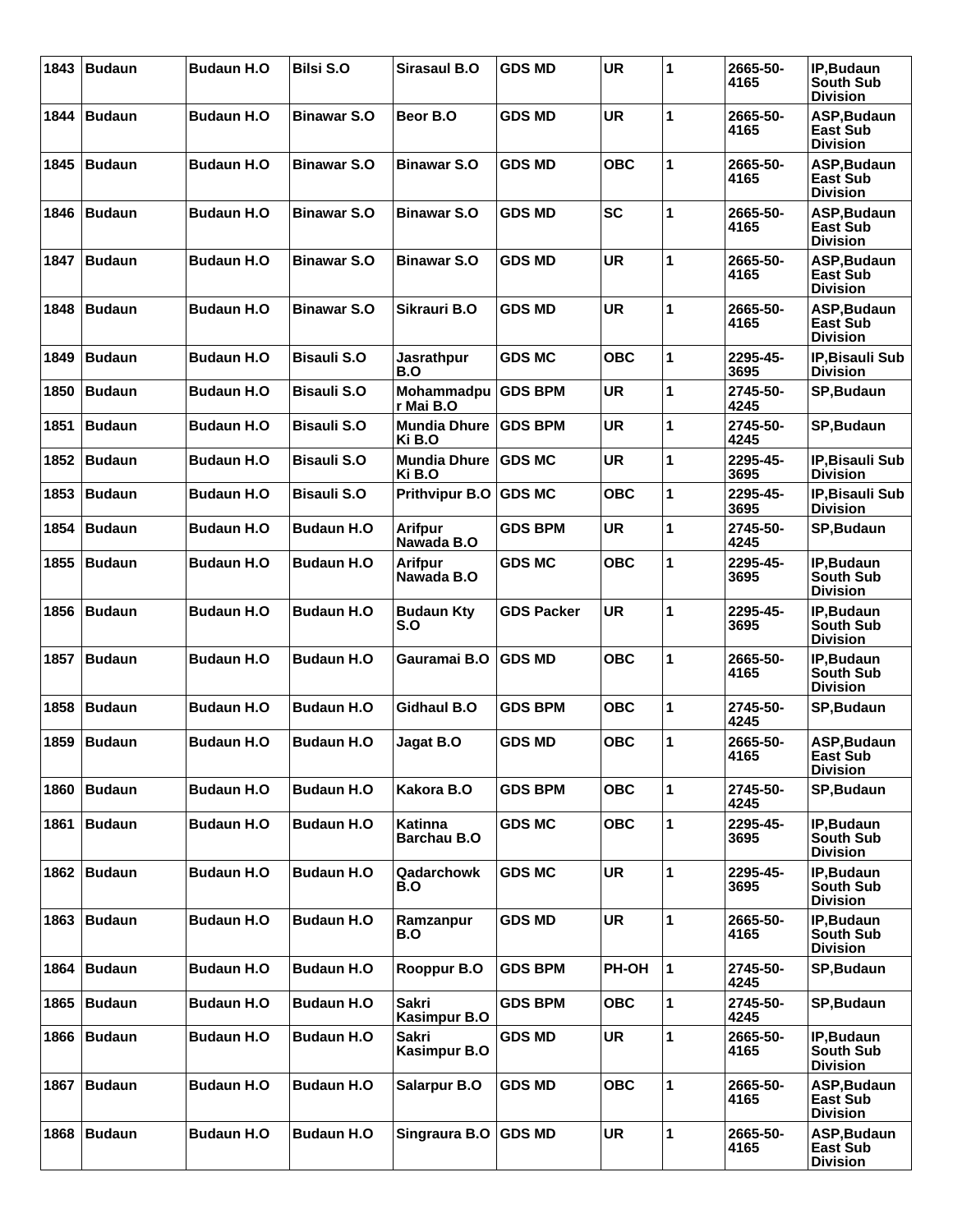| 1869 | <b>Budaun</b> | <b>Budaun H.O</b>  | Dataganj S.O        | <b>Azampur</b><br><b>Bisaria B.O</b> | <b>GDS BPM</b> | <b>UR</b>  | 1            | 2745-50-<br>4245 | SP, Budaun                                        |
|------|---------------|--------------------|---------------------|--------------------------------------|----------------|------------|--------------|------------------|---------------------------------------------------|
| 1870 | <b>Budaun</b> | <b>Budaun H.O.</b> | Dataganj S.O        | Ghilaur B.O                          | <b>GDS MD</b>  | <b>UR</b>  | 1            | 2665-50-<br>4165 | ASP, Budaun<br>East Sub<br><b>Division</b>        |
| 1871 | <b>Budaun</b> | <b>Budaun H.O.</b> | Dataganj S.O        | Jamalpur B.O                         | <b>GDS MD</b>  | <b>OBC</b> | 1            | 2665-50-<br>4165 | ASP, Budaun<br><b>East Sub</b><br><b>Division</b> |
| 1872 | <b>Budaun</b> | <b>Budaun H.O.</b> | Dataganj S.O        | <b>Mausampur</b><br>B.O              | <b>GDS BPM</b> | <b>OBC</b> | 1            | 2745-50-<br>4245 | SP, Budaun                                        |
| 1873 | <b>Budaun</b> | <b>Budaun H.O.</b> | Dataganj S.O        | Pipla B.O                            | <b>GDS MD</b>  | <b>UR</b>  | 1            | 2665-50-<br>4165 | ASP, Budaun<br><b>East Sub</b><br><b>Division</b> |
| 1874 | <b>Budaun</b> | <b>Budaun H.O.</b> | Dataganj S.O        | Prasidhpur<br>B.O                    | <b>GDS MD</b>  | <b>UR</b>  | 1            | 2665-50-<br>4165 | ASP, Budaun<br><b>East Sub</b><br><b>Division</b> |
| 1875 | <b>Budaun</b> | <b>Budaun H.O.</b> | Dataganj S.O        | Sarai Piparia<br>B.O                 | <b>GDS MD</b>  | <b>OBC</b> | 1            | 2665-50-<br>4165 | ASP, Budaun<br><b>East Sub</b><br><b>Division</b> |
| 1876 | <b>Budaun</b> | <b>Budaun H.O</b>  | <b>Gunnaur S.O</b>  | <b>Bairpur</b><br>Maharaji B.O       | <b>GDS MD</b>  | <b>OBC</b> | 1            | 2665-50-<br>4165 | IP,Sahaswan<br><b>Sub Division</b>                |
| 1877 | <b>Budaun</b> | <b>Budaun H.O.</b> | Gunnaur S.O         | <b>Dabthara</b><br>Harlal B.O        | <b>GDS MD</b>  | <b>UR</b>  | 1            | 2665-50-<br>4165 | IP,Sahaswan<br><b>Sub Division</b>                |
| 1878 | <b>Budaun</b> | <b>Budaun H.O</b>  | Gunnaur S.O         | <b>Dhandwara</b><br>B.O              | <b>GDS BPM</b> | <b>UR</b>  | 1            | 2745-50-<br>4245 | SP, Budaun                                        |
| 1879 | <b>Budaun</b> | <b>Budaun H.O</b>  | <b>Gunnaur S.O</b>  | <b>Dhandwara</b><br>B.O              | <b>GDS MD</b>  | <b>OBC</b> | 1            | 2665-50-<br>4165 | IP, Sahaswan<br><b>Sub Division</b>               |
| 1880 | <b>Budaun</b> | <b>Budaun H.O.</b> | Gunnaur S.O         | <b>Isampur</b><br>Danda B.O          | <b>GDS MD</b>  | <b>UR</b>  | 1            | 2665-50-<br>4165 | IP.Sahaswan<br><b>Sub Division</b>                |
| 1881 | <b>Budaun</b> | <b>Budaun H.O</b>  | <b>Gunnaur S.O</b>  | Lahra Nagla<br>Shyam B.O             | <b>GDS BPM</b> | <b>UR</b>  | 1            | 2745-50-<br>4245 | SP, Budaun                                        |
| 1882 | <b>Budaun</b> | <b>Budaun H.O</b>  | Gunnaur S.O         | Nadrauli B.O                         | <b>GDS MD</b>  | <b>UR</b>  | 1            | 2665-50-<br>4165 | IP,Sahaswan<br><b>Sub Division</b>                |
| 1883 | <b>Budaun</b> | <b>Budaun H.O.</b> | <b>Gunnaur S.O</b>  | Nagla Ajmeri<br>B.O                  | <b>GDS MD</b>  | <b>OBC</b> | 1            | 2665-50-<br>4165 | IP,Sahaswan<br><b>Sub Division</b>                |
| 1884 | <b>Budaun</b> | <b>Budaun H.O</b>  | <b>Gunnaur S.O</b>  | Pusawali B.O                         | <b>GDS MD</b>  | <b>UR</b>  | 1            | 2665-50-<br>4165 | IP,Sahaswan<br><b>Sub Division</b>                |
| 1885 | <b>Budaun</b> | <b>Budaun H.O</b>  | I.A. Babrala<br>S.O | I.A. Babrala<br>S.O                  | <b>GDS MD</b>  | <b>OBC</b> | 1            | 2665-50-<br>4165 | IP,Sahaswan<br><b>Sub Division</b>                |
| 1886 | <b>Budaun</b> | <b>Budaun H.O</b>  | I.A. Babrala<br>S.O | <b>Mehua</b><br>Hasanganj<br>B.O     | <b>GDS MD</b>  | <b>OBC</b> | 1            | 2665-50-<br>4165 | <b>IP.Sahaswan</b><br><b>Sub Division</b>         |
| 1887 | Budaun        | <b>Budaun H.O</b>  | Islamnagar<br>S.O   | Danpur B.O                           | <b>GDS BPM</b> | <b>UR</b>  | 1            | 2745-50-<br>4245 | SP, Budaun                                        |
| 1888 | Budaun        | <b>Budaun H.O</b>  | Islamnagar<br>S.O   | Jarwar B.O                           | <b>GDS BPM</b> | <b>UR</b>  | $\mathbf{1}$ | 2745-50-<br>4245 | SP, Budaun                                        |
| 1889 | Budaun        | <b>Budaun H.O.</b> | Islamnagar<br>S.O   | Kotha B.O                            | <b>GDS MC</b>  | <b>UR</b>  | 1            | 2295-45-<br>3695 | IP, Bisauli Sub<br><b>Division</b>                |
| 1890 | Budaun        | <b>Budaun H.O</b>  | Islamnagar<br>S.O   | Nadha B.O                            | <b>GDS MC</b>  | UR         | 1            | 2295-45-<br>3695 | IP, Bisauli Sub<br><b>Division</b>                |
| 1891 | Budaun        | <b>Budaun H.O</b>  | Islamnagar<br>S.O   | <b>Rajthal B.O</b>                   | <b>GDS MC</b>  | <b>OBC</b> | $\mathbf{1}$ | 2295-45-<br>3695 | IP, Bisauli Sub<br><b>Division</b>                |
| 1892 | Budaun        | <b>Budaun H.O</b>  | Islamnagar<br>S.O   | Sitholi B.O                          | <b>GDS MC</b>  | UR         | 1            | 2295-45-<br>3695 | IP, Bisauli Sub<br><b>Division</b>                |
| 1893 | Budaun        | <b>Budaun H.O</b>  | Kachhla S.O         | Bondri B.O                           | <b>GDS BPM</b> | SC         | 1            | 2745-50-<br>4245 | SP, Budaun                                        |
| 1894 | Budaun        | <b>Budaun H.O</b>  | Kachhla S.O         | <b>Husainpur</b><br>Pukhta B.O       | <b>GDS MD</b>  | <b>UR</b>  | $\mathbf{1}$ | 2665-50-<br>4165 | IP, Budaun<br>South Sub<br><b>Division</b>        |
| 1895 | Budaun        | <b>Budaun H.O</b>  | Kakrala S.O         | Gurhana B.O                          | <b>GDS MD</b>  | <b>SC</b>  | 1            | 2665-50-<br>4165 | IP, Budaun<br><b>South Sub</b><br><b>Division</b> |
| 1896 | Budaun        | <b>Budaun H.O</b>  | Kakrala S.O         | Kakrala S.O                          | <b>GDS MC</b>  | <b>OBC</b> | 1            | 2295-45-<br>3695 | IP, Budaun<br><b>South Sub</b><br><b>Division</b> |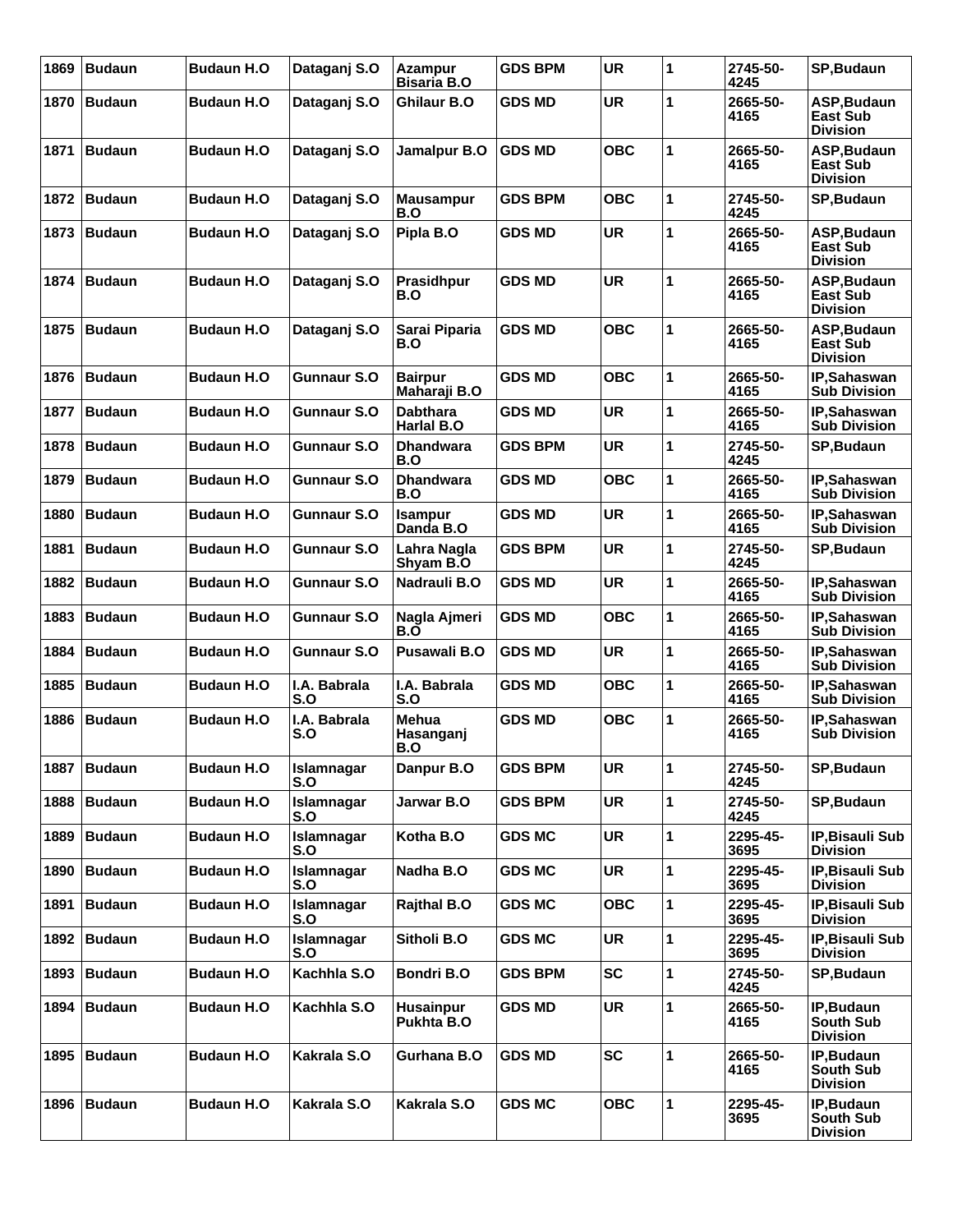| 1897 | <b>Budaun</b> | <b>Budaun H.O</b>  | Kakrala S.O               | Kakrala S.O                            | <b>GDS Packer</b> | <b>UR</b>  | 1 | 2295-45-<br>3695 | IP, Budaun<br><b>South Sub</b><br><b>Division</b> |
|------|---------------|--------------------|---------------------------|----------------------------------------|-------------------|------------|---|------------------|---------------------------------------------------|
| 1898 | <b>Budaun</b> | <b>Budaun H.O</b>  | Kakrala S.O               | Katiyan B.O                            | <b>GDS BPM</b>    | <b>UR</b>  | 1 | 2745-50-<br>4245 | <b>SP, Budaun</b>                                 |
| 1899 | <b>Budaun</b> | <b>Budaun H.O</b>  | Kakrala S.O               | <b>Mohammad</b><br>Ganj B.O            | <b>GDS MD</b>     | OBC        | 1 | 2665-50-<br>4165 | IP, Budaun<br>South Sub<br><b>Division</b>        |
| 1900 | <b>Budaun</b> | <b>Budaun H.O</b>  | Rajpura S.O<br>(Budaun)   | Gawan B.O                              | <b>GDS MC</b>     | <b>UR</b>  | 1 | 2295-45-<br>3695 | IP,Sahaswan<br><b>Sub Division</b>                |
| 1901 | <b>Budaun</b> | <b>Budaun H.O</b>  | Rajpura S.O<br>(Budaun)   | Singhauli<br>Kalloo B.O                | <b>GDS MD</b>     | <b>SC</b>  | 1 | 2665-50-<br>4165 | IP,Sahaswan<br><b>Sub Division</b>                |
| 1902 | <b>Budaun</b> | <b>Budaun H.O</b>  | <b>Rudain S.O</b>         | Chani B.O                              | <b>GDS MC</b>     | <b>SC</b>  | 1 | 2295-45-<br>3695 | IP, Bisauli Sub<br><b>Division</b>                |
| 1903 | <b>Budaun</b> | <b>Budaun H.O</b>  | <b>Rudain S.O</b>         | <b>Khanduwa</b><br>B.O                 | GDS BPM           | <b>SC</b>  | 1 | 2745-50-<br>4245 | <b>SP, Budaun</b>                                 |
| 1904 | <b>Budaun</b> | <b>Budaun H.O</b>  | <b>Rudain S.O</b>         | <b>Khanduwa</b><br>B.O                 | <b>GDS MC</b>     | <b>UR</b>  | 1 | 2295-45-<br>3695 | IP, Bisauli Sub<br><b>Division</b>                |
| 1905 | <b>Budaun</b> | <b>Budaun H.O</b>  | <b>Rudain S.O</b>         | <b>Pipri</b><br>Raghunathpur<br>B.O    | <b>GDS MC</b>     | <b>UR</b>  | 1 | 2295-45-<br>3695 | IP, Bisauli Sub<br><b>Division</b>                |
| 1906 | <b>Budaun</b> | <b>Budaun H.O</b>  | <b>Rudain S.O</b>         | <b>Rudain S.O</b>                      | <b>GDS MD</b>     | <b>UR</b>  | 1 | 2665-50-<br>4165 | IP, Bisauli Sub<br><b>Division</b>                |
| 1907 | <b>Budaun</b> | <b>Budaun H.O</b>  | Sahaswan S.O              | Afjalpur<br>Chhaganpur<br>B.O          | <b>GDS BPM</b>    | <b>UR</b>  | 1 | 2745-50-<br>4245 | <b>SP, Budaun</b>                                 |
| 1908 | <b>Budaun</b> | <b>Budaun H.O</b>  | Sahaswan S.O              | <b>Bhawanipur</b><br><b>Khairu B.O</b> | <b>GDS MD</b>     | <b>UR</b>  | 1 | 2665-50-<br>4165 | IP,Sahaswan<br><b>Sub Division</b>                |
| 1909 | <b>Budaun</b> | <b>Budaun H.O</b>  | Sahaswan S.O              | Dehgawan<br>B.O                        | <b>GDS MC</b>     | <b>UR</b>  | 1 | 2295-45-<br>3695 | IP,Sahaswan<br><b>Sub Division</b>                |
| 1910 | <b>Budaun</b> | <b>Budaun H.O</b>  |                           | Sahaswan S.O Kariyaben B.O GDS MD      |                   | <b>UR</b>  | 1 | 2665-50-<br>4165 | IP, Sahaswan<br><b>Sub Division</b>               |
| 1911 | <b>Budaun</b> | <b>Budaun H.O</b>  | Sahaswan S.O Kolhai B.O   |                                        | <b>GDS MD</b>     | OBC        | 1 | 2665-50-<br>4165 | IP,Sahaswan<br><b>Sub Division</b>                |
| 1912 | <b>Budaun</b> | <b>Budaun H.O</b>  | Sahaswan S.O              | Malpurtatera<br>B.O                    | <b>GDS MD</b>     | <b>UR</b>  | 1 | 2665-50-<br>4165 | IP,Sahaswan<br><b>Sub Division</b>                |
| 1913 | <b>Budaun</b> | <b>Budaun H.O</b>  | Sahaswan S.O              | Nadail B.O                             | <b>GDS MC</b>     | <b>OBC</b> | 1 | 2295-45-<br>3695 | IP,Sahaswan<br><b>Sub Division</b>                |
| 1914 | <b>Budaun</b> | <b>Budaun H.O</b>  | Sahaswan S.O Narsena B.O  |                                        | <b>GDS BPM</b>    | <b>UR</b>  | 1 | 2745-50-<br>4245 | SP, Budaun                                        |
| 1915 | <b>Budaun</b> | <b>Budaun H.O</b>  | Sahaswan S.O Narsena B.O  |                                        | <b>GDS MD</b>     | <b>SC</b>  | 1 | 2665-50-<br>4165 | IP,Sahaswan<br><b>Sub Division</b>                |
| 1916 | <b>Budaun</b> | <b>Budaun H.O</b>  | Sahaswan S.O Saqrai B.O   |                                        | <b>GDS MD</b>     | <b>SC</b>  | 1 | 2665-50-<br>4165 | IP,Sahaswan<br><b>Sub Division</b>                |
| 1917 | Budaun        | <b>Budaun H.O</b>  |                           | Sahaswan S.O Sahaswan S.O              | <b>GDS Packer</b> | <b>OBC</b> | 1 | 2295-45-<br>3695 | IP,Sahaswan<br><b>Sub Division</b>                |
| 1918 | <b>Budaun</b> | <b>Budaun H.O</b>  | Sahaswan S.O Shukrullapur | B.O                                    | <b>GDS MD</b>     | <b>SC</b>  | 1 | 2665-50-<br>4165 | IP,Sahaswan<br><b>Sub Division</b>                |
| 1919 | <b>Budaun</b> | <b>Budaun H.O</b>  | Sahaswan S.O Silhari B.O  |                                        | <b>GDS MD</b>     | <b>UR</b>  | 1 | 2665-50-<br>4165 | IP, Sahaswan<br><b>Sub Division</b>               |
| 1920 | <b>Budaun</b> | <b>Budaun H.O.</b> | Sahaswan S.O Sirsa Khurd  | B.O                                    | <b>GDS MD</b>     | <b>OBC</b> | 1 | 2665-50-<br>4165 | IP,Sahaswan<br><b>Sub Division</b>                |
| 1921 | <b>Budaun</b> | <b>Budaun H.O.</b> | Sahaswan S.O              | Tehra B.O                              | <b>GDS MD</b>     | <b>UR</b>  | 1 | 2665-50-<br>4165 | IP,Sahaswan<br><b>Sub Division</b>                |
| 1922 | <b>Budaun</b> | <b>Budaun H.O</b>  | Sahaswan S.O              | Tigra B.O                              | <b>GDS MD</b>     | <b>OBC</b> | 1 | 2665-50-<br>4165 | IP,Sahaswan<br><b>Sub Division</b>                |
| 1923 | <b>Budaun</b> | <b>Budaun H.O</b>  | Saidpur S.O<br>(Budaun)   | Akhtara B.O                            | <b>GDS MC</b>     | <b>OBC</b> | 1 | 2295-45-<br>3695 | IP, Bisauli Sub<br><b>Division</b>                |
| 1924 | <b>Budaun</b> | <b>Budaun H.O.</b> | Saidpur S.O<br>(Budaun)   | Karkheri B.O                           | <b>GDS MC</b>     | <b>SC</b>  | 1 | 2295-45-<br>3695 | IP, Bisauli Sub<br><b>Division</b>                |
| 1925 | <b>Budaun</b> | <b>Budaun H.O</b>  | Saidpur S.O<br>(Budaun)   | <b>Makrandpur</b><br>B.O               | <b>GDS MC</b>     | <b>OBC</b> | 1 | 2295-45-<br>3695 | IP, Bisauli Sub<br><b>Division</b>                |
| 1926 | <b>Budaun</b> | <b>Budaun H.O</b>  | Saidpur S.O<br>(Budaun)   | Pepal B.O                              | <b>GDS MC</b>     | <b>SC</b>  | 1 | 2295-45-<br>3695 | IP, Bisauli Sub<br><b>Division</b>                |
| 1927 | <b>Budaun</b> | <b>Budaun H.O</b>  | Saidpur S.O<br>(Budaun)   | Saidpur S.O<br>(Budaun)                | <b>GDS Packer</b> | <b>OBC</b> | 1 | 2295-45-<br>3695 | IP, Bisauli Sub<br><b>Division</b>                |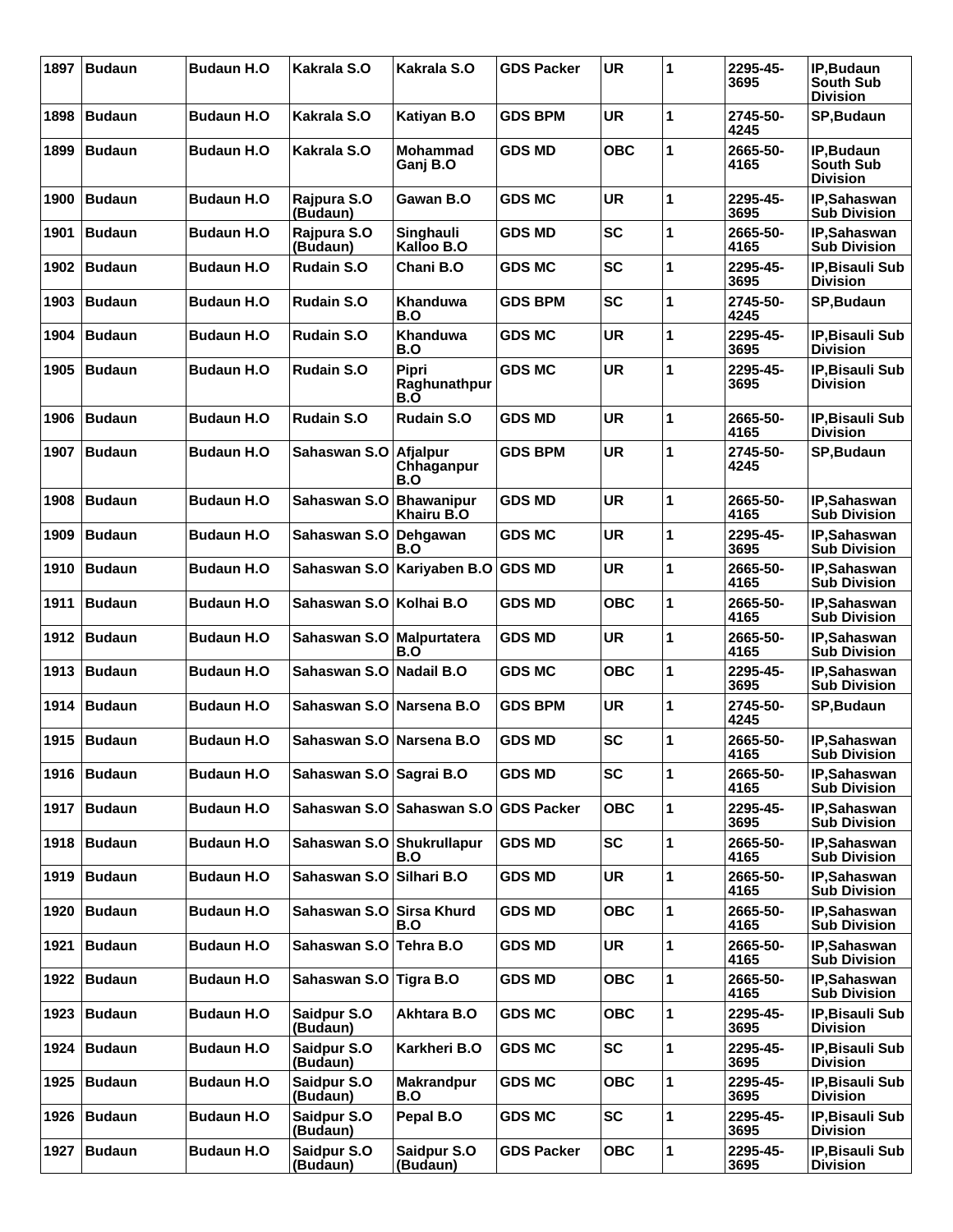| 1928 | <b>Budaun</b> | <b>Budaun H.O</b> | Samrer S.O                    | <b>Bhatauli B.O</b>                 | <b>GDS MD</b>     | <b>UR</b>  | 1            | 2665-50-<br>4165 | ASP, Budaun<br><b>East Sub</b><br><b>Division</b>   |
|------|---------------|-------------------|-------------------------------|-------------------------------------|-------------------|------------|--------------|------------------|-----------------------------------------------------|
| 1929 | <b>Budaun</b> | <b>Budaun H.O</b> | Samrer S.O                    | Gandah B.O                          | <b>GDS MD</b>     | <b>OBC</b> | 1            | 2665-50-<br>4165 | ASP, Budaun<br><b>East Sub</b><br><b>Division</b>   |
| 1930 | <b>Budaun</b> | <b>Budaun H.O</b> | Samrer S.O                    | Kama B.O                            | <b>GDS BPM</b>    | <b>OBC</b> | 1            | 2745-50-<br>4245 | SP, Budaun                                          |
| 1931 | <b>Budaun</b> | <b>Budaun H.O</b> | Samrer S.O                    | Samrer S.O                          | <b>GDS Packer</b> | <b>UR</b>  | 1            | 2295-45-<br>3695 | ASP, Budaun<br><b>East Sub</b><br><b>Division</b>   |
| 1932 | <b>Budaun</b> | <b>Budaun H.O</b> | Samrer S.O                    | <b>Sisaiya</b><br>Gusain B.O        | <b>GDS MD</b>     | <b>OBC</b> | 1            | 2665-50-<br>4165 | ASP, Budaun<br><b>East Sub</b><br><b>Division</b>   |
| 1933 | <b>Budaun</b> | <b>Budaun H.O</b> | Ujhani S.O                    | Abdulla Ganj<br>B.O                 | <b>GDS BPM</b>    | <b>OBC</b> | 1            | 2745-50-<br>4245 | SP, Budaun                                          |
| 1934 | <b>Budaun</b> | <b>Budaun H.O</b> | Ujhani S.O                    | Chhatuiya B.O GDS MD                |                   | <b>UR</b>  | 1            | 2665-50-<br>4165 | IP, Budaun<br><b>South Sub</b><br><b>Division</b>   |
| 1935 | <b>Budaun</b> | <b>Budaun H.O</b> | Ujhani S.O                    | <b>Isapur Baheria GDS MD</b><br>B.O |                   | <b>UR</b>  | 1            | 2665-50-<br>4165 | IP, Budaun<br>South Sub<br><b>Division</b>          |
| 1936 | <b>Budaun</b> | <b>Budaun H.O</b> | Ujhani S.O                    | Sakri Jangle<br>B.O                 | <b>GDS MD</b>     | <b>OBC</b> | 1            | 2665-50-<br>4165 | IP, Budaun<br><b>South Sub</b><br><b>Division</b>   |
| 1937 | <b>Budaun</b> | <b>Budaun H.O</b> | Ujhani S.O                    | Ujhani S.O                          | <b>GDS Packer</b> | <b>OBC</b> | 1            | 2295-45-<br>3695 | IP, Budaun<br>South Sub<br><b>Division</b>          |
| 1938 | <b>Budaun</b> | <b>Budaun H.O</b> | <b>Usehat S.O</b>             | Katra<br>Sadatganj B.O              | <b>GDS BPM</b>    | <b>OBC</b> | 1            | 2745-50-<br>4245 | SP, Budaun                                          |
| 1939 | <b>Budaun</b> | <b>Budaun H.O</b> | <b>Usehat S.O</b>             | Katra<br>Sadatganj B.O              | <b>GDS MD</b>     | <b>UR</b>  | 1            | 2665-50-<br>4165 | ASP, Budaun<br><b>East Sub</b><br><b>Division</b>   |
| 1940 | <b>Budaun</b> | <b>Budaun H.O</b> | Usehat S.O                    | Khera Jalalpur GDS MC<br>B.O        |                   | <b>UR</b>  | 1            | 2295-45-<br>3695 | ASP, Budaun<br><b>East Sub</b><br><b>Division</b>   |
| 1941 | <b>Budaun</b> | <b>Budaun H.O</b> | Usehat S.O                    | Usehat S.O                          | <b>GDS Packer</b> | <b>OBC</b> | 1            | 2295-45-<br>3695 | ASP, Budaun<br><b>East Sub</b><br><b>Division</b>   |
| 1942 | <b>Budaun</b> | <b>Budaun H.O</b> | Wazirganj S.O<br>(Budaun)     | <b>Bankota B.O</b>                  | <b>GDS MC</b>     | <b>UR</b>  | 1            | 2295-45-<br>3695 | IP, Bisauli Sub<br><b>Division</b>                  |
| 1943 | <b>Budaun</b> | <b>Budaun H.O</b> | Wazirganj S.O<br>(Budaun)     | Barategdar<br>B.O                   | <b>GDS MD</b>     | <b>UR</b>  | 1            | 2665-50-<br>4165 | IP, Bisauli Sub<br><b>Division</b>                  |
| 1944 | <b>Budaun</b> | <b>Budaun H.O</b> | Wazirganj S.O<br>(Budaun)     | Jinaura B.O                         | <b>GDS BPM</b>    | <b>OBC</b> | 1            | 2745-50-<br>4245 | SP, Budaun                                          |
| 1945 | <b>Budaun</b> | <b>Budaun H.O</b> | Wazirganj S.O<br>(Budaun)     | Rota B.O                            | <b>GDS BPM</b>    | <b>OBC</b> | $\mathbf{1}$ | 2745-50-<br>4245 | SP, Budaun                                          |
| 1946 | <b>Budaun</b> | <b>Budaun H.O</b> | Wazirganj S.O<br>(Budaun)     | Sohi B.O                            | <b>GDS MC</b>     | <b>OBC</b> | 1            | 2295-45-<br>3695 | IP, Bisauli Sub<br><b>Division</b>                  |
| 1947 | Hardoi        | Hardoi H.O        | Aihrori S.O                   | Atwa Kataiya<br>B.O                 | <b>GDS BPM</b>    | <b>SC</b>  | 1            | 2745-50-<br>4245 | SP, Hardoi                                          |
| 1948 | Hardoi        | Hardoi H.O        | Aihrori S.O                   | Gadeora B.O                         | <b>GDS MD</b>     | <b>OBC</b> | 1            | 2665-50-<br>4165 | IP, Hardoi<br><b>Central Sub</b><br><b>Division</b> |
| 1949 | <b>Hardoi</b> | Hardoi H.O        | <b>Barwan S.O</b><br>(Hardoi) | <b>Bamtapur B.O</b>                 | <b>GDS MD</b>     | <b>UR</b>  | 1            | 2665-50-<br>4165 | IP, Hardoi<br><b>West Sub</b><br><b>Division</b>    |
| 1950 | Hardoi        | Hardoi H.O        | Barwan S.O<br>(Hardoi)        | Lonar B.O                           | <b>GDS BPM</b>    | <b>OBC</b> | 1            | 2745-50-<br>4245 | SP, Hardoi                                          |
| 1951 | Hardoi        | Hardoi H.O        | <b>Barwan S.O</b><br>(Hardoi) | Lonar B.O                           | <b>GDS MD</b>     | <b>OBC</b> | 1            | 2665-50-<br>4165 | IP, Hardoi<br><b>West Sub</b><br><b>Division</b>    |
| 1952 | Hardoi        | Hardoi H.O        | <b>Behander S.O</b>           | <b>Bahlolpur B.O</b>                | <b>GDS MD</b>     | <b>UR</b>  | 1            | 2665-50-<br>4165 | ASP, Sandila<br><b>Sub Division</b>                 |
| 1953 | Hardoi        | Hardoi H.O        | <b>Behander S.O</b>           | <b>Bara Gaon</b><br><b>B.O</b>      | <b>GDS MD</b>     | <b>OBC</b> | $\mathbf{1}$ | 2665-50-<br>4165 | ASP, Sandila<br><b>Sub Division</b>                 |
| 1954 | Hardoi        | Hardoi H.O        | <b>Behander S.O</b>           | Hiya B.O                            | <b>GDS MD</b>     | <b>UR</b>  | 1            | 2665-50-<br>4165 | ASP, Sandila<br><b>Sub Division</b>                 |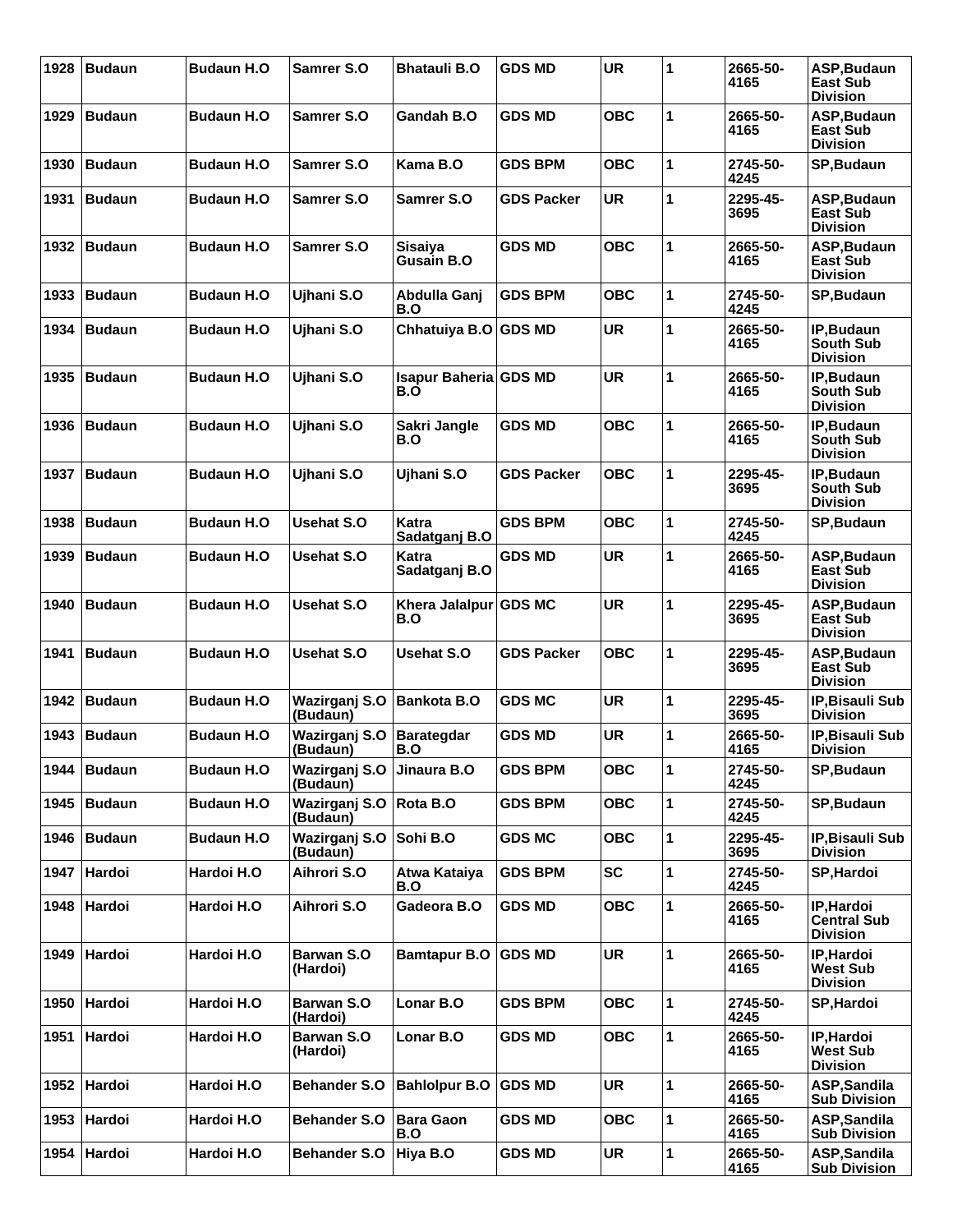| 1955 | Hardoi        | Hardoi H.O | <b>Behta Gokul</b><br>S.O | <b>Bahera</b><br>Rasoolpur<br>B.O | <b>GDS MD</b>  | <b>SC</b>  | 1 | 2665-50-<br>4165 | IP, Hardoi<br><b>North Sub</b><br><b>Division</b>   |
|------|---------------|------------|---------------------------|-----------------------------------|----------------|------------|---|------------------|-----------------------------------------------------|
| 1956 | <b>Hardoi</b> | Hardoi H.O | <b>Behta Gokul</b><br>S.O | <b>Behta Gokul</b><br>S.O         | <b>GDS MD</b>  | <b>OBC</b> | 1 | 2665-50-<br>4165 | IP, Hardoi<br><b>North Sub</b><br><b>Division</b>   |
| 1957 | Hardoi        | Hardoi H.O | <b>Behta Gokul</b><br>S.O | Majhila B.O                       | <b>GDS BPM</b> | <b>UR</b>  | 1 | 2745-50-<br>4245 | <b>SP, Hardoi</b>                                   |
| 1958 | Hardoi        | Hardoi H.O | <b>Behta Gokul</b><br>S.O | <b>Manpur B.O</b>                 | <b>GDS MD</b>  | <b>UR</b>  | 1 | 2665-50-<br>4165 | IP, Hardoi<br><b>North Sub</b><br><b>Division</b>   |
| 1959 | Hardoi        | Hardoi H.O | Beniganj S.O              | Jarauwa B.O                       | <b>GDS BPM</b> | <b>UR</b>  | 1 | 2745-50-<br>4245 | SP, Hardoi                                          |
| 1960 | Hardoi        | Hardoi H.O | Beniganj S.O              | Majhigawan<br>B.O                 | <b>GDS MD</b>  | <b>UR</b>  | 1 | 2665-50-<br>4165 | IP, Hardoi<br><b>Central Sub</b><br><b>Division</b> |
| 1961 | Hardoi        | Hardoi H.O | Beniganj S.O              | Nagwa B.O                         | <b>GDS MD</b>  | <b>UR</b>  | 1 | 2665-50-<br>4165 | IP, Hardoi<br><b>Central Sub</b><br><b>Division</b> |
| 1962 | Hardoi        | Hardoi H.O | <b>Bharawan S.O</b>       | Ajamatpur<br>B.O                  | <b>GDS BPM</b> | <b>UR</b>  | 1 | 2745-50-<br>4245 | SP, Hardoi                                          |
| 1963 | Hardoi        | Hardoi H.O | <b>Bharawan S.O</b>       | Kaudiya B.O                       | <b>GDS BPM</b> | <b>UR</b>  | 1 | 2745-50-<br>4245 | SP, Hardoi                                          |
| 1964 | Hardoi        | Hardoi H.O | <b>Bharawan S.O</b>       | Mahitha B.O                       | <b>GDS BPM</b> | <b>ST</b>  | 1 | 2745-50-<br>4245 | SP, Hardoi                                          |
| 1965 | Hardoi        | Hardoi H.O | Dhikunni S.O              | Dhikunni S.O                      | <b>GDS MD</b>  | <b>UR</b>  | 1 | 2665-50-<br>4165 | <b>ASP,Sandila</b><br><b>Sub Division</b>           |
| 1966 | Hardoi        | Hardoi H.O | Dhikunni S.O              | Goni Gondwa<br>B.O                | <b>GDS MD</b>  | <b>OBC</b> | 1 | 2665-50-<br>4165 | <b>ASP,Sandila</b><br><b>Sub Division</b>           |
| 1967 | Hardoi        | Hardoi H.O | Dhikunni S.O              | Jangaon B.O                       | <b>GDS MC</b>  | <b>UR</b>  | 1 | 2295-45-<br>3695 | ASP, Sandila<br><b>Sub Division</b>                 |
| 1968 | Hardoi        | Hardoi H.O | Dhikunni S.O              | Mohammadpu<br>r Belwaran<br>B.O   | <b>GDS MD</b>  | <b>UR</b>  | 1 | 2665-50-<br>4165 | ASP, Sandila<br><b>Sub Division</b>                 |
| 1969 | Hardoi        | Hardoi H.O | Gaus Ganj<br>S.O          | Subhan Khera<br>B.O               | <b>GDS MD</b>  | <b>OBC</b> | 1 | 2665-50-<br>4165 | ASP, Sandila<br><b>Sub Division</b>                 |
| 1970 | Hardoi        | Hardoi H.O | Gopamau S.O               | Gopamau S.O                       | <b>GDS MD</b>  | <b>OBC</b> | 1 | 2665-50-<br>4165 | IP, Hardoi<br><b>Central Sub</b><br><b>Division</b> |
| 1971 | Hardoi        | Hardoi H.O | Gopamau S.O               | Hariharpur<br>B.O                 | <b>GDS MD</b>  | <b>OBC</b> | 1 | 2665-50-<br>4165 | IP, Hardoi<br><b>Central Sub</b><br><b>Division</b> |
|      | 1972 Hardoi   | Hardoi H.O | Hardoi H.O                | Kakendi B.O                       | <b>GDS BPM</b> | <b>OBC</b> | 1 | 2745-50-<br>4245 | SP, Hardoi                                          |
| 1973 | ∣Hardoi       | Hardoi H.O | Hardoi H.O                | Khajurahara<br>B.O                | <b>GDS BPM</b> | <b>UR</b>  | 1 | 2745-50-<br>4245 | <b>SP, Hardoi</b>                                   |
|      | 1974 Hardoi   | Hardoi H.O | Hardoi H.O                | Lalpalpur B.O                     | <b>GDS MD</b>  | <b>OBC</b> | 1 | 2665-50-<br>4165 | IP, Hardoi<br><b>Central Sub</b><br><b>Division</b> |
| 1975 | Hardoi        | Hardoi H.O | Hardoi H.O                | <b>Malihamau</b><br>B.O           | <b>GDS BPM</b> | <b>UR</b>  | 1 | 2745-50-<br>4245 | SP, Hardoi                                          |
|      | 1976 Hardoi   | Hardoi H.O | Hardoi H.O                | Odra B.O                          | <b>GDS MD</b>  | <b>OBC</b> | 1 | 2665-50-<br>4165 | IP, Hardoi<br><b>Central Sub</b><br><b>Division</b> |
| 1977 | Hardoi        | Hardoi H.O | Hardoi H.O                | Poora<br><b>Bahadur B.O</b>       | <b>GDS MC</b>  | <b>UR</b>  | 1 | 2295-45-<br>3695 | IP, Hardoi<br><b>Central Sub</b><br><b>Division</b> |
|      | 1978 Hardoi   | Hardoi H.O | Hardoi H.O                | Sakara B.O                        | <b>GDS BPM</b> | <b>UR</b>  | 1 | 2745-50-<br>4245 | SP, Hardoi                                          |
| 1979 | Hardoi        | Hardoi H.O | Hardoi H.O                | Sathara B.O                       | <b>GDS MD</b>  | <b>OBC</b> | 1 | 2665-50-<br>4165 | IP, Hardoi<br><b>Central Sub</b><br><b>Division</b> |
| 1980 | Hardoi        | Hardoi H.O | Hardoi H.O                | Sursa B.O                         | <b>GDS MD</b>  | <b>UR</b>  | 1 | 2665-50-<br>4165 | IP, Hardoi<br><b>Central Sub</b><br><b>Division</b> |
| 1981 | Hardoi        | Hardoi H.O | Hariyawan<br>S.O          | <b>Bhadeora B.O</b>               | <b>GDS MD</b>  | <b>UR</b>  | 1 | 2665-50-<br>4165 | IP, Hardoi<br><b>Central Sub</b><br><b>Division</b> |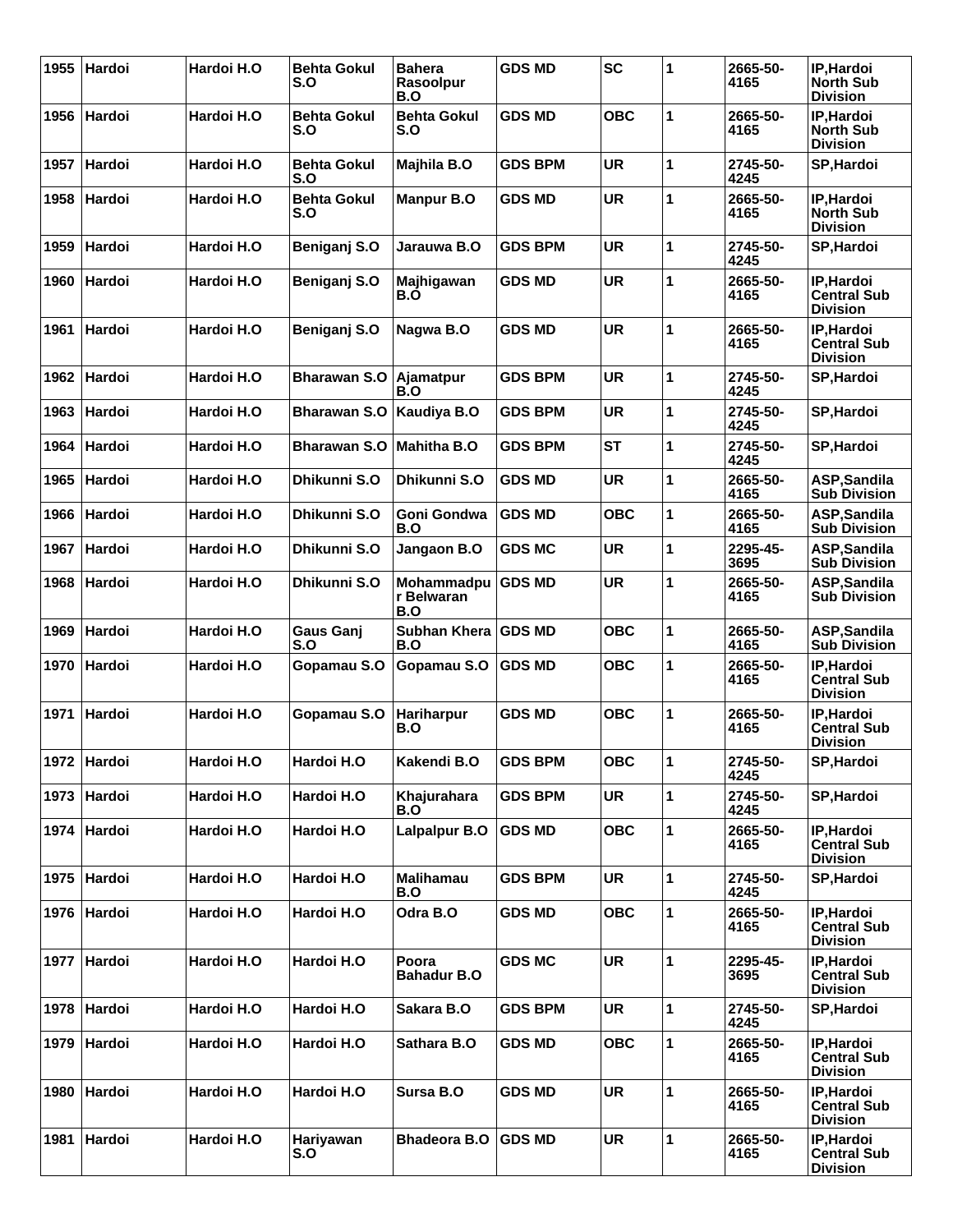| 1982 | Hardoi      | Hardoi H.O | Hariyawan<br>S.O          | Hariyawan<br>S.O                      | <b>GDS Packer</b> | <b>UR</b>  | 1 | 2295-45-<br>3695 | IP, Hardoi<br><b>Central Sub</b><br><b>Division</b>    |
|------|-------------|------------|---------------------------|---------------------------------------|-------------------|------------|---|------------------|--------------------------------------------------------|
| 1983 | Hardoi      | Hardoi H.O | Harpalpur S.O<br>(Hardoi) | Arjunpur B.O                          | <b>GDS MD</b>     | <b>UR</b>  | 1 | 2665-50-<br>4165 | IP, Hardoi<br><b>West Sub</b><br><b>Division</b>       |
| 1984 | Hardoi      | Hardoi H.O | Harpalpur S.O<br>(Hardoi) | <b>Barnai</b><br>Chatarkha B.O        | <b>GDS MD</b>     | <b>OBC</b> | 1 | 2665-50-<br>4165 | IP, Hardoi<br><b>West Sub</b><br><b>Division</b>       |
| 1985 | Hardoi      | Hardoi H.O | Harpalpur S.O<br>(Hardoi) | Barsohiya B.O GDS MD                  |                   | <b>UR</b>  | 1 | 2665-50-<br>4165 | IP, Hardoi<br><b>West Sub</b><br><b>Division</b>       |
| 1986 | Hardoi      | Hardoi H.O | Harpalpur S.O<br>(Hardoi) | Harpalpur S.O<br>(Hardoi)             | <b>GDS Packer</b> | <b>UR</b>  | 1 | 2295-45-<br>3695 | IP, Hardoi<br><b>West Sub</b><br><b>Division</b>       |
| 1987 | Hardoi      | Hardoi H.O | Harpalpur S.O<br>(Hardoi) | Khasaura B.O                          | <b>GDS MD</b>     | <b>OBC</b> | 1 | 2665-50-<br>4165 | IP, Hardoi<br><b>West Sub</b><br><b>Division</b>       |
| 1988 | Hardoi      | Hardoi H.O | Harpalpur S.O<br>(Hardoi) | Lamkan B.O                            | GDS MD            | <b>OBC</b> | 1 | 2665-50-<br>4165 | IP, Hardoi<br><b>West Sub</b><br><b>Division</b>       |
| 1989 | Hardoi      | Hardoi H.O | Harpalpur S.O<br>(Hardoi) | Semaria B.O                           | <b>GDS MD</b>     | <b>UR</b>  | 1 | 2665-50-<br>4165 | <b>IP.Hardoi</b><br><b>West Sub</b><br><b>Division</b> |
| 1990 | Hardoi      | Hardoi H.O | Harpalpur S.O<br>(Hardoi) | <b>Uncha Gaon</b><br>B.O              | <b>GDS BPM</b>    | <b>OBC</b> | 1 | 2745-50-<br>4245 | SP, Hardoi                                             |
| 1991 | Hardoi      | Hardoi H.O | Kachhauna<br>S.O          | <b>Barwa</b><br><b>Sarsand B.O</b>    | <b>GDS BPM</b>    | PH-OH      | 1 | 2745-50-<br>4245 | <b>SP, Hardoi</b>                                      |
| 1992 | Hardoi      | Hardoi H.O | <b>Kachhauna</b><br>S.O   | Gajoo B.O                             | <b>GDS MD</b>     | <b>OBC</b> | 1 | 2665-50-<br>4165 | ASP,Sandila<br><b>Sub Division</b>                     |
| 1993 | Hardoi      | Hardoi H.O | <b>Kachhauna</b><br>S.O   | Kalauli B.O                           | <b>GDS MD</b>     | <b>ST</b>  | 1 | 2665-50-<br>4165 | <b>ASP,Sandila</b><br><b>Sub Division</b>              |
| 1994 | Hardoi      | Hardoi H.O | <b>Kachhauna</b><br>S.O   | Samspur B.O                           | <b>GDS MD</b>     | <b>UR</b>  | 1 | 2665-50-<br>4165 | ASP, Sandila<br><b>Sub Division</b>                    |
| 1995 | Hardoi      | Hardoi H.O | Madhoganj<br>S.O (Hardoi) | <b>Shahpur</b><br>Basudeo B.O         | <b>GDS BPM</b>    | <b>SC</b>  | 1 | 2745-50-<br>4245 | SP, Hardoi                                             |
| 1996 | Hardoi      | Hardoi H.O | Madhoganj<br>S.O (Hardoi) | <b>Shuklapur</b><br><b>Bhagat B.O</b> | <b>GDS BPM</b>    | <b>OBC</b> | 1 | 2745-50-<br>4245 | SP, Hardoi                                             |
| 1997 | Hardoi      | Hardoi H.O | <b>Mallawan S.O</b>       | <b>Babatmau B.O</b>                   | <b>GDS MC</b>     | <b>UR</b>  | 1 | 2295-45-<br>3695 | ASP,Sandila<br><b>Sub Division</b>                     |
| 1998 | Hardoi      | Hardoi H.O | <b>Mallawan S.O</b>       | <b>Bhithai B.O</b>                    | <b>GDS BPM</b>    | <b>OBC</b> | 1 | 2745-50-<br>4245 | SP, Hardoi                                             |
|      | 1999 Hardoi | Hardoi H.O | <b>Mallawan S.O</b>       | <b>Bhithai B.O</b>                    | <b>GDS MD</b>     | <b>OBC</b> | 1 | 2665-50-<br>4165 | ASP, Sandila<br><b>Sub Division</b>                    |
| 2000 | Hardoi      | Hardoi H.O | <b>Mallawan S.O</b>       | <b>Matiyamau</b><br>B.O               | <b>GDS BPM</b>    | <b>SC</b>  | 1 | 2745-50-<br>4245 | <b>SP, Hardoi</b>                                      |
| 2001 | Hardoi      | Hardoi H.O | <b>Mallawan S.O</b>       | Phulai B.O                            | <b>GDS BPM</b>    | <b>UR</b>  | 1 | 2745-50-<br>4245 | <b>SP, Hardoi</b>                                      |
|      | 2002 Hardoi | Hardoi H.O | <b>Mallawan S.O</b>       | Raghopur B.O                          | <b>GDS BPM</b>    | <b>UR</b>  | 1 | 2745-50-<br>4245 | SP, Hardoi                                             |
| 2003 | Hardoi      | Hardoi H.O | <b>Mallawan S.O</b>       | Raghopur B.O                          | <b>GDS MD</b>     | <b>UR</b>  | 1 | 2665-50-<br>4165 | ASP, Sandila<br><b>Sub Division</b>                    |
| 2004 | Hardoi      | Hardoi H.O | Pali S.O<br>(Hardoi)      | <b>Baruwara B.O</b>                   | <b>GDS BPM</b>    | <b>UR</b>  | 1 | 2745-50-<br>4245 | SP, Hardoi                                             |
|      | 2005 Hardoi | Hardoi H.O | Pali S.O<br>(Hardoi)      | <b>Baruwara B.O</b>                   | <b>GDS MD</b>     | <b>OBC</b> | 1 | 2665-50-<br>4165 | IP, Hardoi<br><b>North Sub</b><br><b>Division</b>      |
| 2006 | Hardoi      | Hardoi H.O | Pali S.O<br>(Hardoi)      | <b>Bharakhani</b><br>B.O              | <b>GDS BPM</b>    | <b>UR</b>  | 1 | 2745-50-<br>4245 | SP, Hardoi                                             |
| 2007 | Hardoi      | Hardoi H.O | Pali S.O<br>(Hardoi)      | Dhani Nagla<br>B.O                    | <b>GDS MD</b>     | <b>UR</b>  | 1 | 2665-50-<br>4165 | IP, Hardoi<br>North Sub<br><b>Division</b>             |
|      | 2008 Hardoi | Hardoi H.O | Pali S.O<br>(Hardoi)      | Harha<br><b>Malikapur B.O</b>         | <b>GDS BPM</b>    | <b>UR</b>  | 1 | 2745-50-<br>4245 | SP, Hardoi                                             |
| 2009 | Hardoi      | Hardoi H.O | Pali S.O<br>(Hardoi)      | <b>Kamalpur B.O</b>                   | <b>GDS MD</b>     | <b>OBC</b> | 1 | 2665-50-<br>4165 | IP, Hardoi<br><b>North Sub</b><br><b>Division</b>      |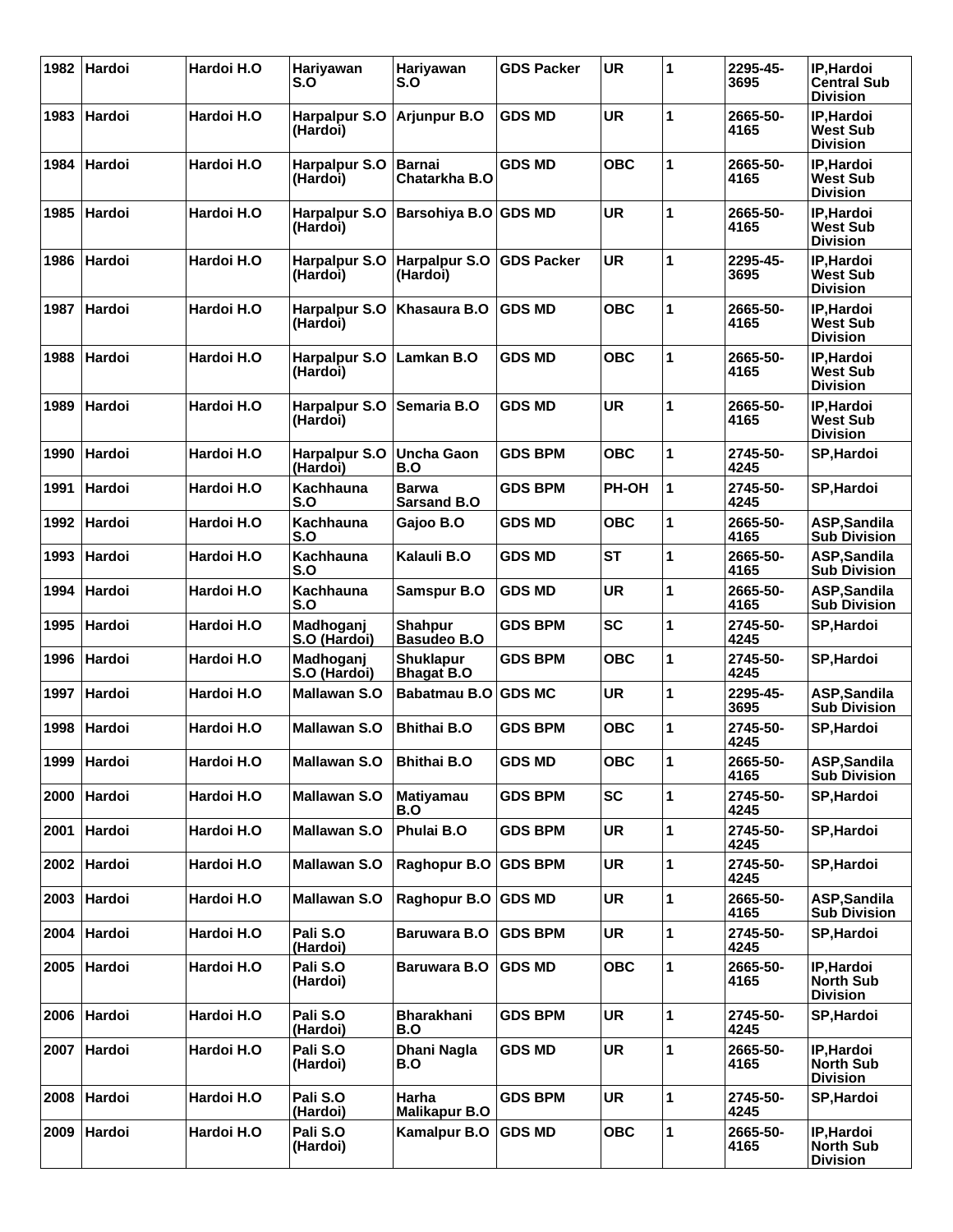| 2010 | Hardoi       | Hardoi H.O | Pali S.O<br>(Hardoi)                   | Pachdeora<br>B.O                | <b>GDS BPM</b>    | <b>UR</b>  | 1            | 2745-50-<br>4245 | <b>SP, Hardoi</b>                                 |
|------|--------------|------------|----------------------------------------|---------------------------------|-------------------|------------|--------------|------------------|---------------------------------------------------|
| 2011 | Hardoi       | Hardoi H.O | Pali S.O<br>(Hardoi)                   | Pali S.O<br>(Hardoi)            | <b>GDS Packer</b> | <b>UR</b>  | 1            | 2295-45-<br>3695 | IP, Hardoi<br><b>North Sub</b><br><b>Division</b> |
| 2012 | Hardoi       | Hardoi H.O | Pihani S.O                             | Banjariya B.O                   | <b>GDS BPM</b>    | <b>SC</b>  | 1            | 2745-50-<br>4245 | SP, Hardoi                                        |
| 2013 | Hardoi       | Hardoi H.O | Pihani S.O                             | Majhiya B.O                     | <b>GDS BPM</b>    | <b>OBC</b> | 1            | 2745-50-<br>4245 | SP, Hardoi                                        |
| 2014 | Hardoi       | Hardoi H.O | Pihani S.O                             | Para B.O                        | <b>GDS BPM</b>    | <b>UR</b>  | 1            | 2745-50-<br>4245 | <b>SP, Hardoi</b>                                 |
| 2015 | Hardoi       | Hardoi H.O | Saadat Nagar<br>S.O                    | Chaina B.O                      | <b>GDS BPM</b>    | <b>UR</b>  | 1            | 2745-50-<br>4245 | SP, Hardoi                                        |
|      | 2016 Hardoi  | Hardoi H.O | <b>Saadat Nagar</b><br>S.O             | Mahmoodpur<br>Saraiya B.O       | <b>GDS BPM</b>    | <b>UR</b>  | 1            | 2745-50-<br>4245 | <b>SP, Hardoi</b>                                 |
| 2017 | Hardoi       | Hardoi H.O | Saadat Nagar<br>S.O                    | <b>Saadat Nagar</b><br>S.O      | GDS Packer        | <b>UR</b>  | 1            | 2295-45-<br>3695 | IP, Hardoi<br><b>North Sub</b><br><b>Division</b> |
| 2018 | Hardoi       | Hardoi H.O | Sandi S.O                              | Sarhiapur B.O                   | <b>GDS BPM</b>    | <b>OBC</b> | 1            | 2745-50-<br>4245 | SP, Hardoi                                        |
| 2019 | Hardoi       | Hardoi H.O | Sandila I.<br>Estate S.O               | Sandila I.<br><b>Estate S.O</b> | <b>GDS MC</b>     | <b>OBC</b> | 1            | 2295-45-<br>3695 | ASP, Sandila<br><b>Sub Division</b>               |
| 2020 | Hardoi       | Hardoi H.O | Sandila S.O                            | <b>Atia Sahpur</b><br>B.O       | <b>GDS BPM</b>    | <b>SC</b>  | 1            | 2745-50-<br>4245 | SP, Hardoi                                        |
| 2021 | Hardoi       | Hardoi H.O | Sandila S.O                            | Loomamau<br>B.O                 | <b>GDS BPM</b>    | <b>OBC</b> | 1            | 2745-50-<br>4245 | SP, Hardoi                                        |
| 2022 | Hardoi       | Hardoi H.O | Sandila S.O                            | Teriya B.O                      | <b>GDS BPM</b>    | <b>SC</b>  | 1            | 2745-50-<br>4245 | <b>SP, Hardoi</b>                                 |
| 2023 | Hardoi       | Hardoi H.O | Shahabad S.O Anjhi R S B.O<br>(Hardoi) |                                 | <b>GDS BPM</b>    | <b>OBC</b> | 1            | 2745-50-<br>4245 | <b>SP, Hardoi</b>                                 |
| 2024 | Hardoi       | Hardoi H.O | Shahabad S.O<br>(Hardoi)               | Fatehpur<br>Gayand B.O          | <b>GDS MD</b>     | <b>UR</b>  | 1            | 2665-50-<br>4165 | IP, Hardoi<br><b>North Sub</b><br><b>Division</b> |
| 2025 | Hardoi       | Hardoi H.O | Shahabad S.O<br>(Hardoi)               | Sikandarpu<br>Narkatara B.O     | <b>GDS MD</b>     | <b>OBC</b> | 1            | 2665-50-<br>4165 | IP, Hardoi<br><b>North Sub</b><br><b>Division</b> |
| 2026 | Hardoi       | Hardoi H.O | Shahabad S.O<br>(Hardoi)               | <b>Udharanpur</b><br>B.O        | <b>GDS MD</b>     | <b>UR</b>  | 1            | 2665-50-<br>4165 | IP, Hardoi<br><b>North Sub</b><br><b>Division</b> |
| 2027 | Kheri        | Kheri H.O  | Aira Estate<br>S.O                     | <b>Adalispur B.O</b>            | <b>GDS MD</b>     | <b>UR</b>  | 1            | 2665-50-<br>4165 | IP, Kheri East<br><b>Sub Division</b>             |
| 2028 | Kheri        | Kheri H.O  | <b>Aira Estate</b><br>S.O              | Lakhun B.O                      | <b>GDS MC</b>     | <b>OBC</b> | $\mathbf{1}$ | 2295-45-<br>3695 | IP, Kheri East<br><b>Sub Division</b>             |
| 2029 | Kheri        | Kheri H.O  | Aira Estate<br>S.O                     | Midania B.O                     | <b>GDS BPM</b>    | <b>UR</b>  | 1            | 2745-50-<br>4245 | SP, Kheri                                         |
| 2030 | <b>Kheri</b> | Kheri H.O  | <b>Aira Estate</b><br>S.O              | Pakaria B.O                     | <b>GDS MD</b>     | <b>UR</b>  | 1            | 2665-50-<br>4165 | IP, Kheri East<br><b>Sub Division</b>             |
| 2031 | Kheri        | Kheri H.O  | <b>Aira Estate</b><br>S.O              | Phoolpur<br>Gunia B.O           | <b>GDS MD</b>     | <b>UR</b>  | 1            | 2665-50-<br>4165 | IP, Kheri East<br><b>Sub Division</b>             |
| 2032 | Kheri        | Kheri H.O  | <b>Aira Estate</b><br>S.O              | <b>Samodidih</b><br>B.O         | <b>GDS MD</b>     | UR         | 1            | 2665-50-<br>4165 | IP, Kheri East<br><b>Sub Division</b>             |
| 2033 | <b>Kheri</b> | Kheri H.O  | <b>Bankey Ganj</b><br>S.O              | <b>Bankey Ganj</b><br>S.O       | <b>GDS MC</b>     | <b>OBC</b> | 1            | 2295-45-<br>3695 | IP,G G Nath<br><b>Sub Division</b>                |
| 2034 | Kheri        | Kheri H.O  | <b>Bankey Ganj</b><br>S.O              | <b>Bankey Ganj</b><br>S.O       | <b>GDS MD</b>     | <b>UR</b>  | 1            | 2665-50-<br>4165 | IP.G G Nath<br><b>Sub Division</b>                |
| 2035 | Kheri        | Kheri H.O  | <b>Bankey Ganj</b><br>S.O              | <b>Hazaratpur</b><br>B.O        | <b>GDS MD</b>     | <b>SC</b>  | 1            | 2665-50-<br>4165 | IP,G G Nath<br><b>Sub Division</b>                |
| 2036 | <b>Kheri</b> | Kheri H.O  | <b>Bankey Ganj</b><br>S.O              | <b>Kukra Town</b><br>B.O        | <b>GDS MD</b>     | <b>UR</b>  | 1            | 2665-50-<br>4165 | IP, G G Nath<br><b>Sub Division</b>               |
| 2037 | Kheri        | Kheri H.O  | Behjam S.O                             | Behjam S.O                      | <b>GDS MD</b>     | <b>OBC</b> | 1            | 2665-50-<br>4165 | ASP, Kheri<br>South Sub<br><b>Division</b>        |
| 2038 | <b>Kheri</b> | Kheri H.O  | Behjam S.O                             | <b>Bhoolanpur</b><br>B.O        | <b>GDS MD</b>     | <b>UR</b>  | 1            | 2665-50-<br>4165 | ASP, Kheri<br><b>South Sub</b><br><b>Division</b> |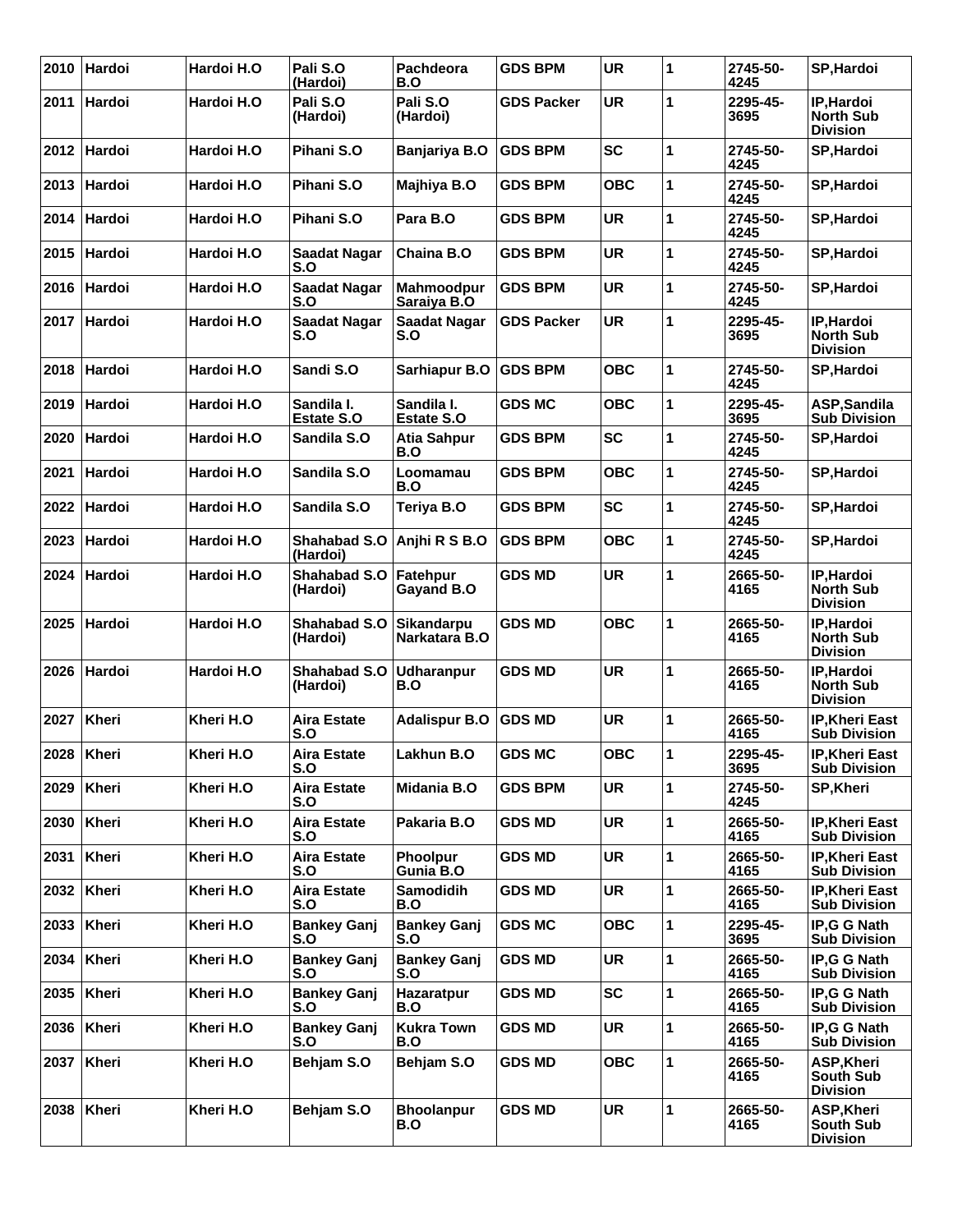| 2039       | <b>Kheri</b> | Kheri H.O | Behjam S.O                       | Gauria B.O                     | <b>GDS MD</b>     | <b>UR</b>  | 1 | 2665-50-<br>4165 | <b>ASP, Kheri</b><br>South Sub<br><b>Division</b>        |
|------------|--------------|-----------|----------------------------------|--------------------------------|-------------------|------------|---|------------------|----------------------------------------------------------|
| 2040       | $ $ Kheri    | Kheri H.O | Behjam S.O                       | Lakhaha B.O                    | <b>GDS MD</b>     | <b>UR</b>  | 1 | 2665-50-<br>4165 | <b>ASP, Kheri</b><br><b>South Sub</b><br><b>Division</b> |
| 2041       | <b>Kheri</b> | Kheri H.O | Behjam S.O                       | Ratasia B.O                    | <b>GDS BPM</b>    | <b>UR</b>  | 1 | 2745-50-<br>4245 | SP, Kheri                                                |
| 2042       | Kheri        | Kheri H.O | <b>Bhira S.O</b><br>(Kheri)      | Ambora B.O                     | <b>GDS MD</b>     | <b>UR</b>  | 1 | 2665-50-<br>4165 | <b>IP, Pallia Sub</b><br><b>Division</b>                 |
| 2043       | Kheri        | Kheri H.O | <b>Bhira S.O</b><br>(Kheri)      | <b>Bhanpur B.O</b>             | <b>GDS MD</b>     | <b>UR</b>  | 1 | 2665-50-<br>4165 | <b>IP.Pallia Sub</b><br><b>Division</b>                  |
| 2044       | Kheri        | Kheri H.O | <b>Bhira S.O</b><br>(Kheri)      | Bijua B.O                      | <b>GDS MD</b>     | <b>UR</b>  | 1 | 2665-50-<br>4165 | IP, Pallia Sub<br><b>Division</b>                        |
| 2045       | <b>Kheri</b> | Kheri H.O | <b>Bhira S.O</b><br>(Kheri)      | <b>Dharmapur</b><br>B.O        | <b>GDS MD</b>     | <b>OBC</b> | 1 | 2665-50-<br>4165 | IP, Pallia Sub<br><b>Division</b>                        |
| 2046       | <b>Kheri</b> | Kheri H.O | <b>Bhira S.O</b><br>(Kheri)      | Matehia B.O                    | <b>GDS BPM</b>    | <b>OBC</b> | 1 | 2745-50-<br>4245 | <b>SP,Kheri</b>                                          |
| 2047       | Kheri        | Kheri H.O | <b>Bhira S.O</b><br>(Kheri)      | Rara Bazar<br>B.O              | <b>GDS MD</b>     | <b>OBC</b> | 1 | 2665-50-<br>4165 | IP, Pallia Sub<br><b>Division</b>                        |
| 2048       | Kheri        | Kheri H.O | Chandan<br>Chauki S.O            | Borbata B.O                    | <b>GDS BPM</b>    | <b>SC</b>  | 1 | 2745-50-<br>4245 | <b>SP, Kheri</b>                                         |
| 2049       | <b>Kheri</b> | Kheri H.O | Chandan<br>Chauki S.O            | Borbata B.O                    | <b>GDS MD</b>     | <b>SC</b>  | 1 | 2665-50-<br>4165 | IP, Pallia Sub<br><b>Division</b>                        |
| 2050       | Kheri        | Kheri H.O | <b>Dhaurahara</b><br>S.O (Kheri) | Amethi B.O                     | <b>GDS MD</b>     | <b>OBC</b> | 1 | 2665-50-<br>4165 | <b>IP, Kheri East</b><br><b>Sub Division</b>             |
| 2051       | Kheri        | Kheri H.O | <b>Dhaurahara</b><br>S.O (Kheri) | Bajaha B.O                     | <b>GDS BPM</b>    | <b>OBC</b> | 1 | 2745-50-<br>4245 | <b>SP, Kheri</b>                                         |
| 2052       | <b>Kheri</b> | Kheri H.O | <b>Dhaurahara</b><br>S.O (Kheri) | <b>Basantapur</b><br>B.O       | <b>GDS MD</b>     | <b>UR</b>  | 1 | 2665-50-<br>4165 | <b>IP, Kheri East</b><br><b>Sub Division</b>             |
| 2053       | Kheri        | Kheri H.O | <b>Dhaurahara</b><br>S.O (Kheri) | <b>Bhatpurwa</b><br>Kallan B.O | <b>GDS BPM</b>    | <b>SC</b>  | 1 | 2745-50-<br>4245 | SP, Kheri                                                |
| 2054       | Kheri        | Kheri H.O | <b>Dhaurahara</b><br>S.O (Kheri) | Gudaria B.O                    | <b>GDS MD</b>     | <b>OBC</b> | 1 | 2665-50-<br>4165 | <b>IP, Kheri East</b><br><b>Sub Division</b>             |
| 2055       | Kheri        | Kheri H.O | <b>Dhaurahara</b><br>S.O (Kheri) | Kafara B.O                     | <b>GDS MD</b>     | <b>OBC</b> | 1 | 2665-50-<br>4165 | <b>IP.Kheri East</b><br><b>Sub Division</b>              |
| 2056       | Kheri        | Kheri H.O | <b>Dhaurahara</b><br>S.O (Kheri) | Kharwahiya                     | <b>GDS MC</b>     | <b>UR</b>  | 1 | 2295-45-<br>3695 | <b>IP, Kheri East</b><br><b>Sub Division</b>             |
| 2057       | Kheri        | Kheri H.O | <b>Dhaurahara</b><br>S.O (Kheri) | Lahabari B.O                   | <b>GDS MD</b>     | <b>UR</b>  | 1 | 2665-50-<br>4165 | IP, Kheri East<br><b>Sub Division</b>                    |
| 2058 Kheri |              | Kheri H.O | <b>Dhaurahara</b><br>S.O (Kheri) | Sisaiya Kallan GDS MD<br>B.O   |                   | <b>UR</b>  | 1 | 2665-50-<br>4165 | <b>IP, Kheri East</b><br><b>Sub Division</b>             |
| 2059       | Kheri        | Kheri H.O | Gola Gokaran<br>Nath S.O         | Aliganj B.O                    | <b>GDS BPM</b>    | <b>UR</b>  | 1 | 2745-50-<br>4245 | <b>SP,Kheri</b>                                          |
| 2060       | Kheri        | Kheri H.O | Gola Gokaran<br>Nath S.O         | Aliganj B.O                    | <b>GDS MD</b>     | <b>UR</b>  | 1 | 2665-50-<br>4165 | IP.G G Nath<br><b>Sub Division</b>                       |
| 2061       | Kheri        | Kheri H.O | Gola Gokaran<br>Nath S.O         | <b>Alipur B.O</b>              | <b>GDS BPM</b>    | <b>OBC</b> | 1 | 2745-50-<br>4245 | <b>SP, Kheri</b>                                         |
|            | 2062 Kheri   | Kheri H.O | Gola Gokaran<br>Nath S.O         | <b>Alipur B.O</b>              | <b>GDS MD</b>     | <b>UR</b>  | 1 | 2665-50-<br>4165 | IP,G G Nath<br><b>Sub Division</b>                       |
| 2063       | Kheri        | Kheri H.O | Gola Gokaran<br>Nath S.O         | Azan B.O                       | <b>GDS MD</b>     | <b>OBC</b> | 1 | 2665-50-<br>4165 | IP, G G Nath<br><b>Sub Division</b>                      |
| 2064       | Kheri        | Kheri H.O | Gola Gokaran<br>Nath S.O         | <b>Chhitaunia</b><br>B.O       | <b>GDS BPM</b>    | <b>OBC</b> | 1 | 2745-50-<br>4245 | SP, Kheri                                                |
| 2065       | Kheri        | Kheri H.O | Gola Gokaran<br>Nath S.O         | <b>Gola Town</b><br>S.O        | <b>GDS Packer</b> | <b>UR</b>  | 1 | 2295-45-<br>3695 | IP, G G Nath<br><b>Sub Division</b>                      |
| 2066       | Kheri        | Kheri H.O | Gola Gokaran<br>Nath S.O         | Jamunabad<br>Form B.O          | <b>GDS MC</b>     | <b>OBC</b> | 1 | 2295-45-<br>3695 | IP,G G Nath<br><b>Sub Division</b>                       |
| 2067       | Kheri        | Kheri H.O | Gola Gokaran<br>Nath S.O         | Kanchanpur<br>B.O              | <b>GDS MC</b>     | <b>UR</b>  | 1 | 2295-45-<br>3695 | IP.G G Nath<br><b>Sub Division</b>                       |
| 2068       | Kheri        | Kheri H.O | Gola Gokaran<br>Nath S.O         | Kaparaha B.O                   | <b>GDS MD</b>     | <b>OBC</b> | 1 | 2665-50-<br>4165 | IP, G G Nath<br><b>Sub Division</b>                      |
| 2069       | Kheri        | Kheri H.O | Gola Gokaran<br>Nath S.O         | Kotwora Raj<br>B.O             | <b>GDS MD</b>     | UR         | 1 | 2665-50-<br>4165 | IP,G G Nath<br><b>Sub Division</b>                       |
|            |              |           |                                  |                                |                   |            |   |                  |                                                          |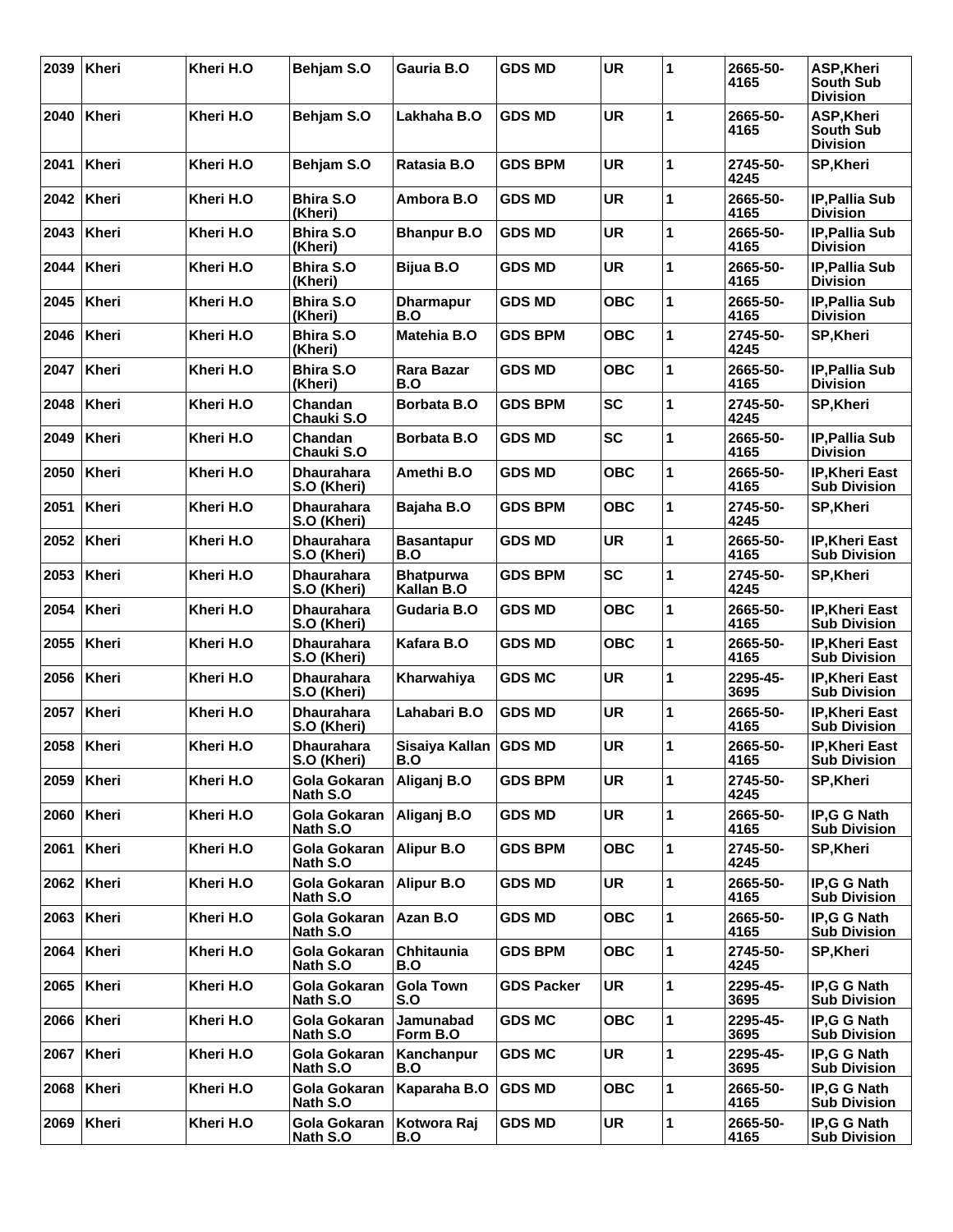| 2070 | Kheri        | Kheri H.O | Gola Gokaran<br>Nath S.O       | Londonpur<br>Grant B.O                  | <b>GDS MC</b>  | <b>OBC</b> | 1            | 2295-45-<br>3695 | <b>IP.G G Nath</b><br><b>Sub Division</b>                |
|------|--------------|-----------|--------------------------------|-----------------------------------------|----------------|------------|--------------|------------------|----------------------------------------------------------|
| 2071 | <b>Kheri</b> | Kheri H.O | Gola Gokaran<br>Nath S.O       | Muda<br>Sawaran B.O                     | <b>GDS MC</b>  | <b>UR</b>  | 1            | 2295-45-<br>3695 | <b>IP.G G Nath</b><br><b>Sub Division</b>                |
| 2072 | <b>Kheri</b> | Kheri H.O | Gola Gokaran<br>Nath S.O       | Parsehra B.O                            | <b>GDS BPM</b> | <b>UR</b>  | 1            | 2745-50-<br>4245 | <b>SP,Kheri</b>                                          |
| 2073 | <b>Kheri</b> | Kheri H.O | Gola Gokaran<br>Nath S.O       | <b>Raipur B.O</b>                       | <b>GDS MD</b>  | <b>UR</b>  | 1            | 2665-50-<br>4165 | IP,G G Nath<br><b>Sub Division</b>                       |
| 2074 | <b>Kheri</b> | Kheri H.O | Gola Gokaran<br>Nath S.O       | Rampur Grant   GDS MD<br>B.O            |                | PH-HH      | 1            | 2665-50-<br>4165 | IP.G G Nath<br><b>Sub Division</b>                       |
| 2075 | <b>Kheri</b> | Kheri H.O | Gola Gokaran<br>Nath S.O       | Roshan Nagar GDS MD<br>B.O              |                | <b>OBC</b> | 1            | 2665-50-<br>4165 | IP, G G Nath<br><b>Sub Division</b>                      |
| 2076 | <b>Kheri</b> | Kheri H.O | Gola Gokaran<br>Nath S.O       | Sansarpur<br>B.O                        | <b>GDS BPM</b> | UR         | 1            | 2745-50-<br>4245 | <b>SP,Kheri</b>                                          |
| 2077 | <b>Kheri</b> | Kheri H.O | Gola Gokaran<br>Nath S.O       | Sansarpur<br>B.O                        | <b>GDS MD</b>  | <b>UR</b>  | 1            | 2665-50-<br>4165 | IP,G G Nath<br><b>Sub Division</b>                       |
| 2078 | <b>Kheri</b> | Kheri H.O | Gola Gokaran<br>Nath S.O       | Suhela B.O                              | <b>GDS MD</b>  | <b>UR</b>  | 1            | 2665-50-<br>4165 | IP, G G Nath<br><b>Sub Division</b>                      |
| 2079 | <b>Kheri</b> | Kheri H.O | <b>Isanagar S.O</b><br>(Kheri) | <b>Badalipur B.O</b>                    | <b>GDS MD</b>  | <b>UR</b>  | 1            | 2665-50-<br>4165 | <b>IP, Kheri East</b><br><b>Sub Division</b>             |
| 2080 | <b>Kheri</b> | Kheri H.O | <b>Isanagar S.O</b><br>(Kheri) | Gaura B.O                               | <b>GDS MD</b>  | <b>SC</b>  | 1            | 2665-50-<br>4165 | <b>IP, Kheri East</b><br><b>Sub Division</b>             |
| 2081 | <b>Kheri</b> | Kheri H.O | <b>Isanagar S.O</b><br>(Kheri) | <b>Gopalapur</b><br>B.O                 | <b>GDS BPM</b> | <b>OBC</b> | 1            | 2745-50-<br>4245 | <b>SP,Kheri</b>                                          |
| 2082 | <b>Kheri</b> | Kheri H.O | <b>Isanagar S.O</b><br>(Kheri) | Gopalapur<br>B.O                        | <b>GDS MD</b>  | <b>SC</b>  | 1            | 2665-50-<br>4165 | <b>IP, Kheri East</b><br><b>Sub Division</b>             |
| 2083 | <b>Kheri</b> | Kheri H.O | <b>Isanagar S.O</b><br>(Kheri) | Hasanpur<br>Katauli B.O                 | <b>GDS BPM</b> | <b>UR</b>  | 1            | 2745-50-<br>4245 | <b>SP,Kheri</b>                                          |
| 2084 | <b>Kheri</b> | Kheri H.O | <b>Isanagar S.O</b><br>(Kheri) | Hasanpur<br>Katauli B.O                 | <b>GDS MD</b>  | <b>SC</b>  | 1            | 2665-50-<br>4165 | <b>IP, Kheri East</b><br><b>Sub Division</b>             |
| 2085 | <b>Kheri</b> | Kheri H.O | <b>Isanagar S.O</b><br>(Kheri) | Laukahi<br><b>Isanagar B.O</b>          | <b>GDS MD</b>  | <b>UR</b>  | 1            | 2665-50-<br>4165 | <b>IP, Kheri East</b><br><b>Sub Division</b>             |
| 2086 | <b>Kheri</b> | Kheri H.O | <b>Isanagar S.O</b><br>(Kheri) | Laukahi<br><b>Mallapur B.O</b>          | <b>GDS MD</b>  | <b>OBC</b> | 1            | 2665-50-<br>4165 | <b>IP, Kheri East</b><br><b>Sub Division</b>             |
| 2087 | <b>Kheri</b> | Kheri H.O | <b>Isanagar S.O</b><br>(Kheri) | Mohchanapur<br>B.O                      | <b>GDS MD</b>  | <b>UR</b>  | 1            | 2665-50-<br>4165 | <b>IP, Kheri East</b><br><b>Sub Division</b>             |
| 2088 | <b>Kheri</b> | Kheri H.O | <b>Isanagar S.O</b><br>(Kheri) | Mudi B.O                                | <b>GDS BPM</b> | <b>UR</b>  | 1            | 2745-50-<br>4245 | <b>SP,Kheri</b>                                          |
| 2089 | <b>Kheri</b> | Kheri H.O | <b>Isanagar S.O</b><br>(Kheri) | Mudi B.O                                | <b>GDS MD</b>  | <b>UR</b>  | 1            | 2665-50-<br>4165 | <b>IP.Kheri East</b><br><b>Sub Division</b>              |
| 2090 | Kheri        | Kheri H.O | <b>Isanagar S.O</b><br>(Kheri) | Rudrapur<br>Salim B.O                   | <b>GDS BPM</b> | <b>UR</b>  | 1            | 2745-50-<br>4245 | SP, Kheri                                                |
| 2091 | Kheri        | Kheri H.O | <b>Isanagar S.O</b><br>(Kheri) | Rudrapur<br>Salim B.O                   | <b>GDS MD</b>  | <b>OBC</b> | 1            | 2665-50-<br>4165 | IP, Kheri East<br><b>Sub Division</b>                    |
|      | 2092   Kheri | Kheri H.O | <b>Isanagar S.O</b><br>(Kheri) | Singawar B.O                            | <b>GDS BPM</b> | <b>OBC</b> | 1            | 2745-50-<br>4245 | SP, Kheri                                                |
| 2093 | Kheri        | Kheri H.O | <b>Isanagar S.O</b><br>(Kheri) | Singawar B.O                            | <b>GDS MD</b>  | <b>UR</b>  | 1            | 2665-50-<br>4165 | IP, Kheri East<br><b>Sub Division</b>                    |
| 2094 | Kheri        | Kheri H.O | Jatpurwa S.O                   | G.T. Amethi<br>B.O                      | <b>GDS BPM</b> | UR         | 1            | 2745-50-<br>4245 | <b>SP,Kheri</b>                                          |
| 2095 | Kheri        | Kheri H.O | Jatpurwa S.O                   | <b>Ghur Ghutta</b><br><b>Bujurg B.O</b> | <b>GDS MD</b>  | <b>OBC</b> | $\mathbf{1}$ | 2665-50-<br>4165 | <b>IP, Kheri East</b><br><b>Sub Division</b>             |
| 2096 | Kheri        | Kheri H.O | Jatpurwa S.O                   | Haukana B.O                             | <b>GDS BPM</b> | <b>UR</b>  | 1            | 2745-50-<br>4245 | <b>SP,Kheri</b>                                          |
| 2097 | Kheri        | Kheri H.O | Jatpurwa S.O                   | <b>Mallbehar B.O</b>                    | <b>GDS MD</b>  | <b>OBC</b> | 1            | 2665-50-<br>4165 | <b>IP, Kheri East</b><br><b>Sub Division</b>             |
| 2098 | Kheri        | Kheri H.O | Jatpurwa S.O                   | Nainapur B.O                            | <b>GDS MD</b>  | <b>OBC</b> | 1            | 2665-50-<br>4165 | <b>IP, Kheri East</b><br><b>Sub Division</b>             |
| 2099 | Kheri        | Kheri H.O | Kheri H.O                      | Deokali                                 | <b>GDS BPM</b> | <b>OBC</b> | 1            | 2745-50-<br>4245 | <b>SP,Kheri</b>                                          |
| 2100 | Kheri        | Kheri H.O | Kheri H.O                      | Ganeshpur<br>B.O                        | <b>GDS MD</b>  | <b>OBC</b> | 1            | 2665-50-<br>4165 | <b>ASP, Kheri</b><br><b>South Sub</b><br><b>Division</b> |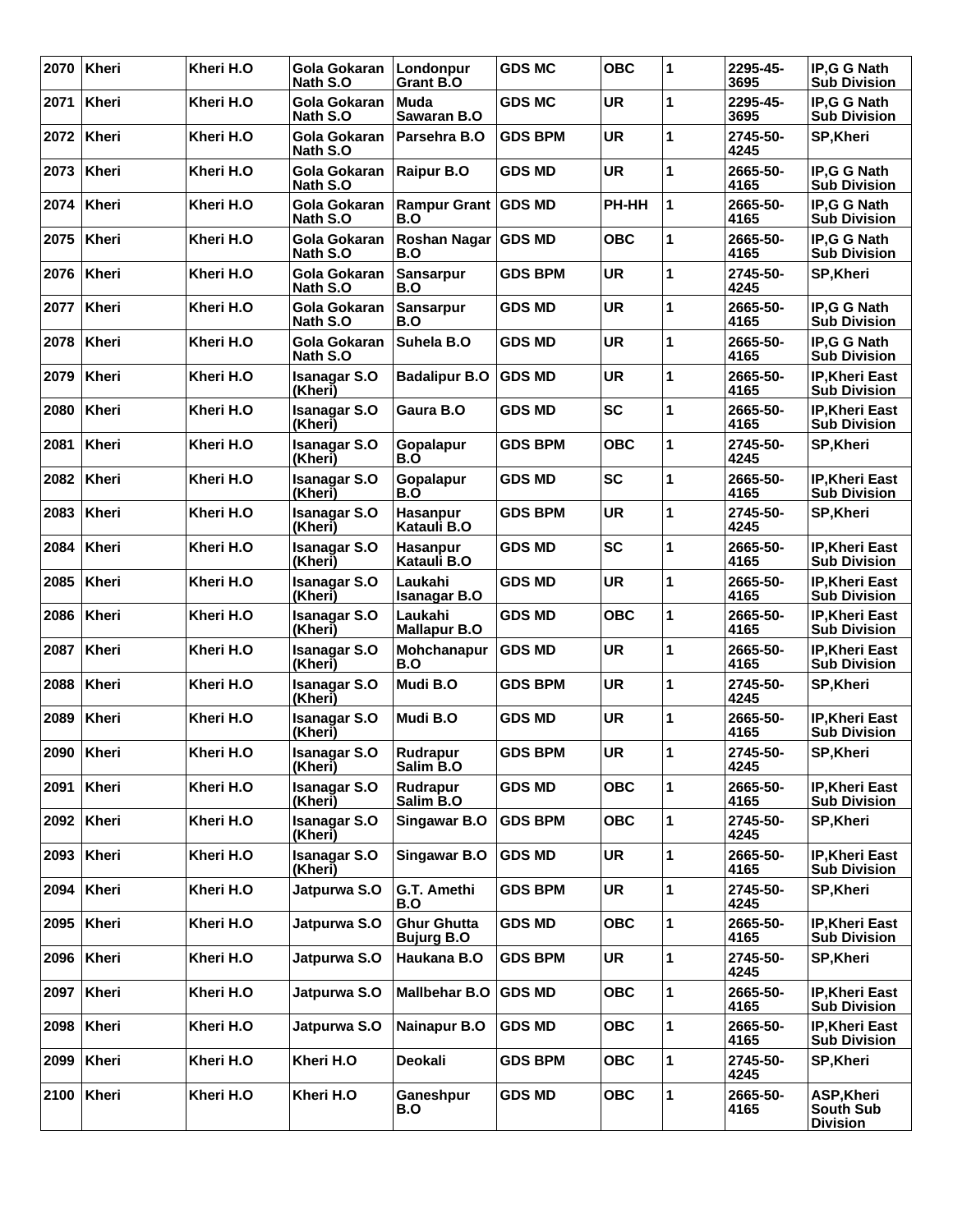| 2101 | <b>Kheri</b> | Kheri H.O | Kheri H.O                 | Kaimahra B.O              | <b>GDS MD</b>     | <b>OBC</b> | 1 | 2665-50-<br>4165 | ASP, Kheri<br>South Sub<br><b>Division</b>               |
|------|--------------|-----------|---------------------------|---------------------------|-------------------|------------|---|------------------|----------------------------------------------------------|
| 2102 | Kheri        | Kheri H.O | Kheri H.O                 | Kalaam B.O                | <b>GDS MD</b>     | <b>ST</b>  | 1 | 2665-50-<br>4165 | <b>ASP, Kheri</b><br><b>South Sub</b><br><b>Division</b> |
| 2103 | Kheri        | Kheri H.O | Kheri H.O                 | Manyora B.O               | <b>GDS MD</b>     | <b>UR</b>  | 1 | 2665-50-<br>4165 | ASP, Kheri<br><b>South Sub</b><br><b>Division</b>        |
| 2104 | <b>Kheri</b> | Kheri H.O | Kheri H.O                 | Midania B.O               | <b>GDS MD</b>     | <b>UR</b>  | 1 | 2665-50-<br>4165 | ASP, Kheri<br><b>South Sub</b><br><b>Division</b>        |
| 2105 | Kheri        | Kheri H.O | Lagucha S.O               | Lagucha S.O               | <b>GDS Packer</b> | <b>UR</b>  | 1 | 2295-45-<br>3695 | <b>ASP, Kheri</b><br><b>South Sub</b><br><b>Division</b> |
| 2106 | <b>Kheri</b> | Kheri H.O | Lagucha S.O               | Sadhauna B.O              | <b>GDS MD</b>     | <b>OBC</b> | 1 | 2665-50-<br>4165 | <b>ASP, Kheri</b><br><b>South Sub</b><br><b>Division</b> |
| 2107 | Kheri        | Kheri H.O | Mahewa Ganj<br>S.O        | <b>Aggar Khurd</b><br>B.O | <b>GDS BPM</b>    | <b>UR</b>  | 1 | 2745-50-<br>4245 | <b>SP, Kheri</b>                                         |
| 2108 | Kheri        | Kheri H.O | Mahewa Ganj<br>S.O        | Gaura B.O                 | <b>GDS MD</b>     | <b>UR</b>  | 1 | 2665-50-<br>4165 | IP, Kheri East<br><b>Sub Division</b>                    |
| 2109 | Kheri        | Kheri H.O | Mahewa Ganj<br>S.O        | Laukiha B.O               | <b>GDS MD</b>     | <b>OBC</b> | 1 | 2665-50-<br>4165 | <b>IP, Kheri East</b><br><b>Sub Division</b>             |
| 2110 | Kheri        | Kheri H.O | Mahewa Ganj<br>S.O        | Mahewa Ganj<br>S.O        | <b>GDS MD</b>     | <b>UR</b>  | 1 | 2665-50-<br>4165 | IP, Kheri East<br><b>Sub Division</b>                    |
| 2111 | Kheri        | Kheri H.O | Mahewa Ganj<br>S.O        | Mudia Puja<br>Gaon B.O    | <b>GDS MD</b>     | <b>ST</b>  | 1 | 2665-50-<br>4165 | <b>IP, Kheri East</b><br><b>Sub Division</b>             |
| 2112 | Kheri        | Kheri H.O | Mahewa Ganj<br>S.O        | <b>Pipra Goom</b><br>B.O  | <b>GDS MD</b>     | <b>UR</b>  | 1 | 2665-50-<br>4165 | IP, Kheri East<br><b>Sub Division</b>                    |
| 2113 | <b>Kheri</b> | Kheri H.O | Mahewa Ganj<br>S.O        | <b>Pratappur B.O</b>      | <b>GDS MD</b>     | <b>SC</b>  | 1 | 2665-50-<br>4165 | IP, Kheri East<br><b>Sub Division</b>                    |
| 2114 | Kheri        | Kheri H.O | Mahewa Ganj<br>S.O        | <b>Tetarpur B.O</b>       | <b>GDS MD</b>     | <b>OBC</b> | 1 | 2665-50-<br>4165 | IP, Kheri East<br><b>Sub Division</b>                    |
| 2115 | Kheri        | Kheri H.O | <b>Maigal Ganj</b><br>S.O | Aurongabad<br>B.O         | <b>GDS BPM</b>    | <b>UR</b>  | 1 | 2745-50-<br>4245 | SP, Kheri                                                |
| 2116 | Kheri        | Kheri H.O | <b>Maigal Ganj</b><br>S.O | Aurongabad<br>B.O         | <b>GDS MD</b>     | <b>OBC</b> | 1 | 2665-50-<br>4165 | ASP, Kheri<br><b>South Sub</b><br><b>Division</b>        |
| 2117 | Kheri        | Kheri H.O | Maigal Ganj<br>S.O        | <b>Baghoon</b>            | <b>GDS MD</b>     | <b>UR</b>  | 1 | 2665-50-<br>4165 | <b>ASP, Kheri</b><br><b>South Sub</b><br><b>Division</b> |
|      | 2118   Kheri | Kheri H.O | <b>Maigal Ganj</b><br>S.O | <b>Barbar B.O</b>         | <b>GDS MD</b>     | <b>UR</b>  | 1 | 2665-50-<br>4165 | ASP, Kheri<br><b>South Sub</b><br><b>Division</b>        |
| 2119 | <b>Kheri</b> | Kheri H.O | <b>Maigal Ganj</b><br>S.O | <b>Bhedahiya</b>          | <b>GDS MD</b>     | <b>UR</b>  | 1 | 2665-50-<br>4165 | <b>ASP, Kheri</b><br>South Sub<br><b>Division</b>        |
| 2120 | <b>Kheri</b> | Kheri H.O | <b>Maigal Ganj</b><br>S.O | <b>Bisari Khera</b>       | <b>GDS MD</b>     | <b>UR</b>  | 1 | 2665-50-<br>4165 | <b>ASP, Kheri</b><br><b>South Sub</b><br><b>Division</b> |
| 2121 | Kheri        | Kheri H.O | <b>Maigal Ganj</b><br>S.O | Fatepur B.O               | <b>GDS MD</b>     | <b>SC</b>  | 1 | 2665-50-<br>4165 | ASP, Kheri<br>South Sub<br><b>Division</b>               |
| 2122 | Kheri        | Kheri H.O | Maigal Ganj<br>S.O        | Kaimahara<br>B.O          | <b>GDS MD</b>     | <b>OBC</b> | 1 | 2665-50-<br>4165 | <b>ASP, Kheri</b><br>South Sub<br><b>Division</b>        |
| 2123 | Kheri        | Kheri H.O | Maigal Ganj<br>S.O        | Khunti Bujurg<br>B.O      | <b>GDS MD</b>     | <b>UR</b>  | 1 | 2665-50-<br>4165 | <b>ASP, Kheri</b><br><b>South Sub</b><br><b>Division</b> |
| 2124 | Kheri        | Kheri H.O | <b>Maigal Ganj</b><br>S.O | <b>Maigal Ganj</b><br>S.O | <b>GDS MD</b>     | <b>SC</b>  | 1 | 2665-50-<br>4165 | ASP, Kheri<br><b>South Sub</b><br><b>Division</b>        |
| 2125 | Kheri        | Kheri H.O | <b>Maigal Ganj</b><br>S.O | <b>Maigal Ganj</b><br>S.O | <b>GDS Packer</b> | <b>UR</b>  | 1 | 2295-45-<br>3695 | <b>ASP, Kheri</b><br><b>South Sub</b><br><b>Division</b> |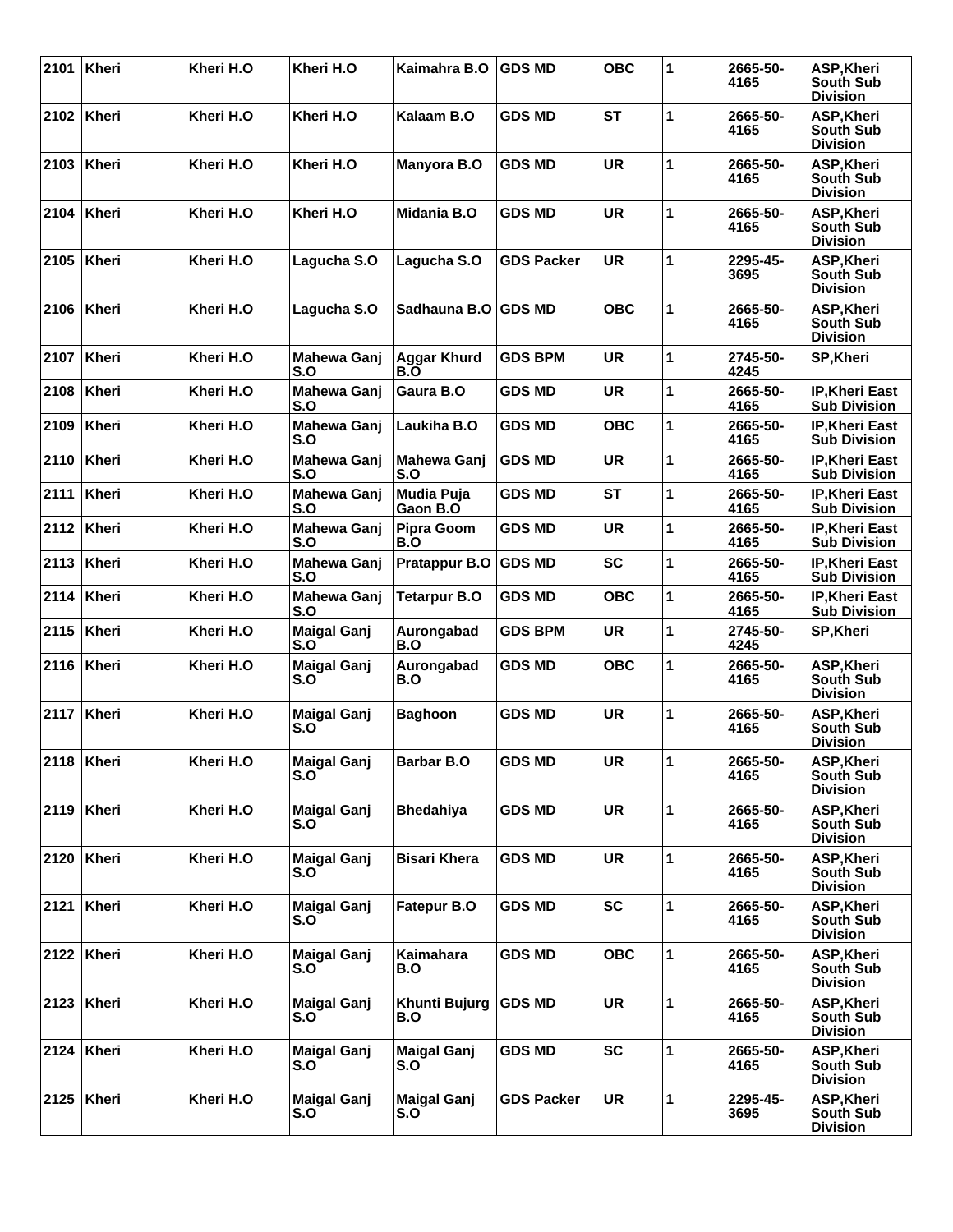| 2126 | Kheri        | Kheri H.O | <b>Maigal Ganj</b><br>S.O | <b>Mullapur B.O</b>             | <b>GDS MD</b>  | <b>UR</b>  | 1 | 2665-50-<br>4165 | <b>ASP, Kheri</b><br>South Sub<br><b>Division</b>        |
|------|--------------|-----------|---------------------------|---------------------------------|----------------|------------|---|------------------|----------------------------------------------------------|
| 2127 | <b>Kheri</b> | Kheri H.O | <b>Maigal Ganj</b><br>S.O | Nayagaon B.O                    | <b>GDS MD</b>  | <b>UR</b>  | 1 | 2665-50-<br>4165 | <b>ASP, Kheri</b><br><b>South Sub</b><br><b>Division</b> |
| 2128 | Kheri        | Kheri H.O | <b>Maigal Ganj</b><br>S.O | Panai B.O                       | <b>GDS MD</b>  | <b>SC</b>  | 1 | 2665-50-<br>4165 | <b>ASP, Kheri</b><br>South Sub<br><b>Division</b>        |
| 2129 | Kheri        | Kheri H.O | <b>Maigal Ganj</b><br>S.O | Rampur<br>Banwari B.O           | <b>GDS BPM</b> | <b>OBC</b> | 1 | 2745-50-<br>4245 | <b>SP, Kheri</b>                                         |
| 2130 | Kheri        | Kheri H.O | <b>Maigal Ganj</b><br>S.O | Shivrajpur                      | GDS BPM        | <b>UR</b>  | 1 | 2745-50-<br>4245 | <b>SP,Kheri</b>                                          |
| 2131 | Kheri        | Kheri H.O | Maigal Ganj<br>S.O        | Shivrajpur                      | <b>GDS MD</b>  | <b>OBC</b> | 1 | 2665-50-<br>4165 | <b>ASP, Kheri</b><br>South Sub<br><b>Division</b>        |
| 2132 | Kheri        | Kheri H.O | <b>Maigal Ganj</b><br>S.O | Sukhbasa B.O                    | <b>GDS MD</b>  | <b>OBC</b> | 1 | 2665-50-<br>4165 | <b>ASP, Kheri</b><br>South Sub<br><b>Division</b>        |
| 2133 | <b>Kheri</b> | Kheri H.O | <b>Maigal Ganj</b><br>S.O | <b>Sunauwa</b>                  | <b>GDS MD</b>  | <b>OBC</b> | 1 | 2665-50-<br>4165 | <b>ASP.Kheri</b><br><b>South Sub</b><br><b>Division</b>  |
| 2134 | Kheri        | Kheri H.O | Mailani S.O               | <b>Mailani Gram</b><br>B.O      | <b>GDS MD</b>  | <b>SC</b>  | 1 | 2665-50-<br>4165 | IP, G G Nath<br><b>Sub Division</b>                      |
| 2135 | Kheri        | Kheri H.O | Mitauli S.O               | Abgawan B.O                     | <b>GDS MD</b>  | <b>UR</b>  | 1 | 2665-50-<br>4165 | <b>ASP, Kheri</b><br>South Sub<br><b>Division</b>        |
| 2136 | Kheri        | Kheri H.O | Mitauli S.O               | Awadhpur B.O GDS BPM            |                | <b>UR</b>  | 1 | 2745-50-<br>4245 | <b>SP,Kheri</b>                                          |
| 2137 | Kheri        | Kheri H.O | Mitauli S.O               | Lalhaua B.O                     | <b>GDS MD</b>  | <b>SC</b>  | 1 | 2665-50-<br>4165 | ASP, Kheri<br><b>South Sub</b><br><b>Division</b>        |
| 2138 | Kheri        | Kheri H.O | <b>Mitauli S.O</b>        | <b>Mitauli S.O</b>              | <b>GDS MD</b>  | <b>UR</b>  | 1 | 2665-50-<br>4165 | <b>ASP, Kheri</b><br><b>South Sub</b><br><b>Division</b> |
| 2139 | <b>Kheri</b> | Kheri H.O | <b>Mitauli S.O</b>        | <b>Neem Chini</b>               | <b>GDS MD</b>  | <b>OBC</b> | 1 | 2665-50-<br>4165 | <b>ASP.Kheri</b><br><b>South Sub</b><br><b>Division</b>  |
| 2140 | Kheri        | Kheri H.O | Mitauli S.O               | Odara B.O                       | <b>GDS BPM</b> | <b>SC</b>  | 1 | 2745-50-<br>4245 | <b>SP, Kheri</b>                                         |
| 2141 | Kheri        | Kheri H.O | Mitauli S.O               | Odara B.O                       | <b>GDS MD</b>  | PH-OH      | 1 | 2665-50-<br>4165 | <b>ASP.Kheri</b><br><b>South Sub</b><br><b>Division</b>  |
|      | 2142   Kheri | Kheri H.O | Mohammadi<br>S.O          | Amir Nagar<br>B.O               | <b>GDS MD</b>  | <b>OBC</b> | 1 | 2665-50-<br>4165 | IP,G G Nath<br><b>Sub Division</b>                       |
| 2143 | Kheri        | Kheri H.O | Mohammadi<br>S.O          | Beni Rajapur                    | <b>GDS MC</b>  | <b>UR</b>  | 1 | 2295-45-<br>3695 | IP,G G Nath<br><b>Sub Division</b>                       |
| 2144 | Kheri        | Kheri H.O | Mohammadi<br>S.O          | <b>Bijhauli</b><br>Sahaspur B.O | <b>GDS MD</b>  | <b>SC</b>  | 1 | 2665-50-<br>4165 | IP, G G Nath<br><b>Sub Division</b>                      |
| 2145 | Kheri        | Kheri H.O | <b>Mohammadi</b><br>S.O   | Farenda B.O                     | <b>GDS BPM</b> | <b>OBC</b> | 1 | 2745-50-<br>4245 | <b>SP, Kheri</b>                                         |
| 2146 | Kheri        | Kheri H.O | Mohammadi<br>S.O          | Farenda B.O                     | <b>GDS MD</b>  | <b>OBC</b> | 1 | 2665-50-<br>4165 | IP,G G Nath<br><b>Sub Division</b>                       |
| 2147 | Kheri        | Kheri H.O | Mohammadi<br>S.O          | Lauki Khera<br>B.O              | <b>GDS MD</b>  | <b>OBC</b> | 1 | 2665-50-<br>4165 | IP, G G Nath<br><b>Sub Division</b>                      |
| 2148 | Kheri        | Kheri H.O | Mohammadi<br>S.O          | Magadapur<br>B.O                | <b>GDS MD</b>  | <b>SC</b>  | 1 | 2665-50-<br>4165 | IP, G G Nath<br><b>Sub Division</b>                      |
| 2149 | Kheri        | Kheri H.O | Mohammadi<br>S.O          | Mohammadi<br>S.O                | <b>GDS MD</b>  | <b>ST</b>  | 1 | 2665-50-<br>4165 | IP,G G Nath<br><b>Sub Division</b>                       |
| 2150 | Kheri        | Kheri H.O | Mohammadi<br>S.O          | <b>Muda Ghalib</b><br>B.O       | <b>GDS BPM</b> | <b>SC</b>  | 1 | 2745-50-<br>4245 | SP, Kheri                                                |
| 2151 | <b>Kheri</b> | Kheri H.O | Mohammadi<br>S.O          | <b>Muda Ghalib</b><br>B.O       | <b>GDS MD</b>  | <b>OBC</b> | 1 | 2665-50-<br>4165 | IP,G G Nath<br><b>Sub Division</b>                       |
| 2152 | Kheri        | Kheri H.O | Mohammadi<br>S.O          | Piparia Dhani<br>B.O            | <b>GDS BPM</b> | <b>OBC</b> | 1 | 2745-50-<br>4245 | <b>SP, Kheri</b>                                         |
| 2153 | Kheri        | Kheri H.O | Mohammadi<br>S.O          | Piparia<br>Kaptan B.O           | <b>GDS MD</b>  | <b>UR</b>  | 1 | 2665-50-<br>4165 | IP,G G Nath<br><b>Sub Division</b>                       |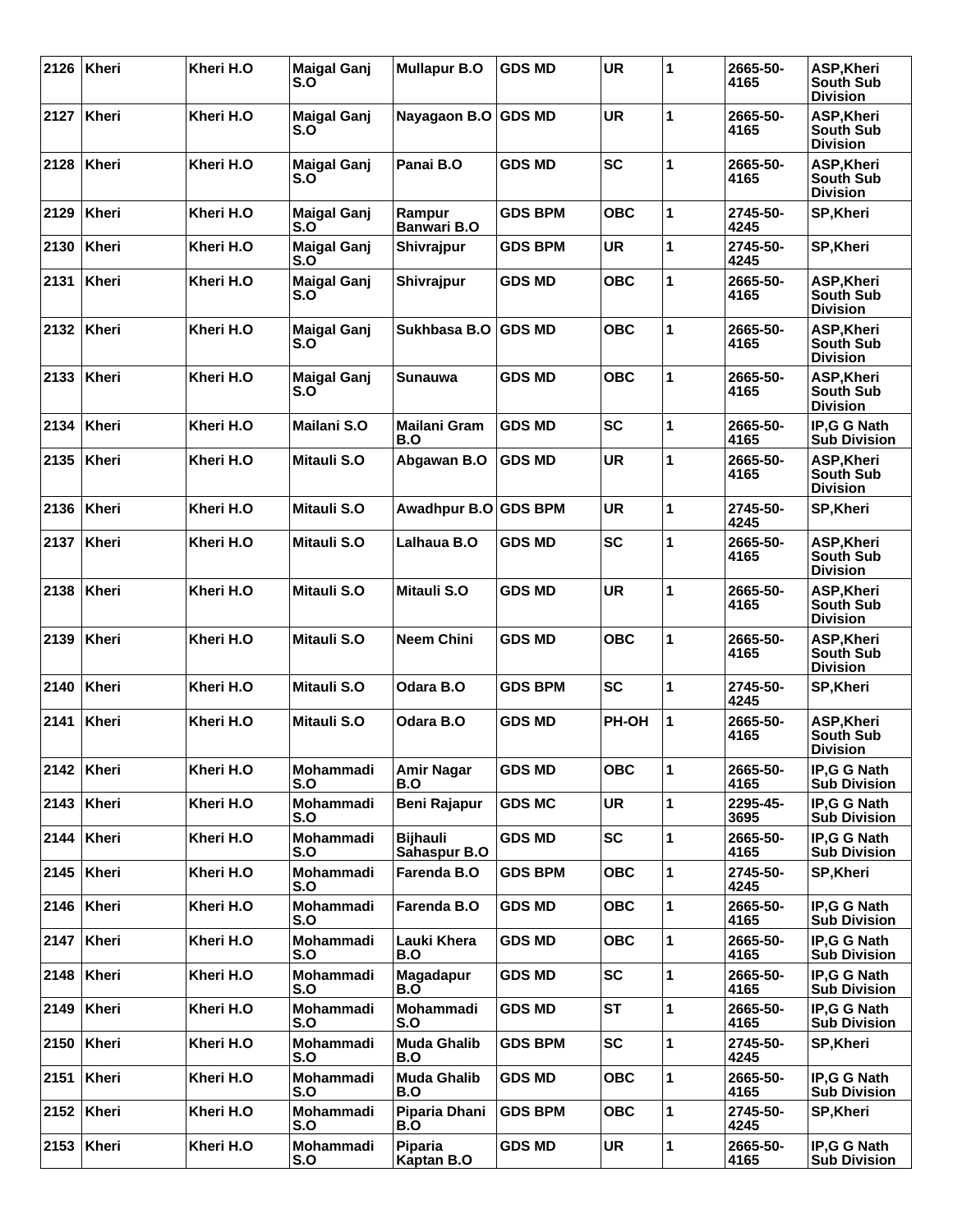| 2154 | Kheri        | Kheri H.O | Mohammadi<br>S.O             | Sasiya Ganj<br>B.O                  | <b>GDS BPM</b>    | <b>UR</b>    | 1            | 2745-50-<br>4245 | <b>SP, Kheri</b>                                         |
|------|--------------|-----------|------------------------------|-------------------------------------|-------------------|--------------|--------------|------------------|----------------------------------------------------------|
| 2155 | Kheri        | Kheri H.O | Nakha S.O                    | Atkohana B.O                        | <b>GDS BPM</b>    | PH-OH        | 1            | 2745-50-<br>4245 | SP, Kheri                                                |
| 2156 | Kheri        | Kheri H.O | Nakha S.O                    | <b>Kathkusuma</b><br>B.O            | <b>GDS BPM</b>    | <b>OBC</b>   | 1            | 2745-50-<br>4245 | <b>SP, Kheri</b>                                         |
| 2157 | Kheri        | Kheri H.O | Nakha S.O                    | Nakha S.O                           | <b>GDS MD</b>     | <b>UR</b>    | 1            | 2665-50-<br>4165 | <b>IP, Kheri East</b><br><b>Sub Division</b>             |
| 2158 | Kheri        | Kheri H.O | Nakha S.O                    | Patna<br><b>Baijnatpurwa</b><br>B.O | <b>GDS MD</b>     | <b>UR</b>    | 1            | 2665-50-<br>4165 | IP, Kheri East<br><b>Sub Division</b>                    |
| 2159 | Kheri        | Kheri H.O | Nakha S.O                    | <b>Piparia Form</b><br>B.O          | <b>GDS MD</b>     | <b>SC</b>    | 1            | 2665-50-<br>4165 | <b>IP, Kheri East</b><br><b>Sub Division</b>             |
| 2160 | Kheri        | Kheri H.O | Nakha S.O                    | <b>Saidipur</b><br>Harraiya B.O     | <b>GDS MD</b>     | <b>UR</b>    | 1            | 2665-50-<br>4165 | <b>IP, Kheri East</b><br><b>Sub Division</b>             |
| 2161 | ∣Kheri       | Kheri H.O | Nakha S.O                    | Sakethu B.O                         | <b>GDS MD</b>     | <b>OBC</b>   | 1            | 2665-50-<br>4165 | IP, Kheri East<br><b>Sub Division</b>                    |
| 2162 | Kheri        | Kheri H.O | Nakha S.O                    | Sarsawa B.O                         | <b>GDS MD</b>     | <b>PH-OH</b> | 1            | 2665-50-<br>4165 | IP, Kheri East<br><b>Sub Division</b>                    |
| 2163 | Kheri        | Kheri H.O | Nighasan S.O                 | <b>Adlabad B.O</b>                  | <b>GDS MD</b>     | <b>UR</b>    | 1            | 2665-50-<br>4165 | IP, Pallia Sub<br><b>Division</b>                        |
| 2164 | ∣Kheri       | Kheri H.O | Nighasan S.O                 | <b>Barotha B.O</b>                  | <b>GDS MD</b>     | <b>OBC</b>   | 1            | 2665-50-<br>4165 | IP, Pallia Sub<br><b>Division</b>                        |
| 2165 | Kheri        | Kheri H.O | Nighasan S.O                 | <b>Dharmapur</b><br>B.O             | <b>GDS BPM</b>    | <b>OBC</b>   | 1            | 2745-50-<br>4245 | SP, Kheri                                                |
| 2166 | Kheri        | Kheri H.O | Nighasan S.O                 | <b>Dharmapur</b><br>B.O             | <b>GDS MD</b>     | <b>UR</b>    | 1            | 2665-50-<br>4165 | IP, Pallia Sub<br><b>Division</b>                        |
| 2167 | ∣Kheri       | Kheri H.O | Nighasan S.O                 | Jhandi Raj<br>B.O                   | <b>GDS MD</b>     | <b>OBC</b>   | 1            | 2665-50-<br>4165 | IP, Pallia Sub<br><b>Division</b>                        |
| 2168 | Kheri        | Kheri H.O | Nighasan S.O                 | Ludhauri B.O                        | <b>GDS MD</b>     | <b>UR</b>    | 1            | 2665-50-<br>4165 | IP, Pallia Sub<br><b>Division</b>                        |
| 2169 | Kheri        | Kheri H.O | Nighasan S.O                 | Nighasan S.O                        | <b>GDS Packer</b> | <b>UR</b>    | 1            | 2295-45-<br>3695 | IP, Pallia Sub<br><b>Division</b>                        |
| 2170 | Kheri        | Kheri H.O | Nighasan S.O                 | Rakehati B.O                        | <b>GDS MD</b>     | <b>UR</b>    | 1            | 2665-50-<br>4165 | IP, Pallia Sub<br><b>Division</b>                        |
| 2171 | Kheri        | Kheri H.O | Oel S.O<br>(Kheri)           | <b>Tikar B.O</b>                    | <b>GDS MD</b>     | <b>OBC</b>   | 1            | 2665-50-<br>4165 | <b>ASP, Kheri</b><br><b>South Sub</b><br><b>Division</b> |
| 2172 | Kheri        | Kheri H.O | Pallia S.O                   | <b>Bela Kallan</b><br>B.O           | <b>GDS MD</b>     | <b>UR</b>    | 1            | 2665-50-<br>4165 | IP, Pallia Sub<br><b>Division</b>                        |
|      | 2173   Kheri | Kheri H.O | Pallia S.O                   | <b>Bijauria B.O</b>                 | <b>GDS MD</b>     | <b>OBC</b>   | 1            | 2665-50-<br>4165 | IP, Pallia Sub<br><b>Division</b>                        |
|      | 2174   Kheri | Kheri H.O | Pallia S.O                   | Majhgain B.O                        | <b>GDS MD</b>     | <b>OBC</b>   | 1            | 2665-50-<br>4165 | IP, Pallia Sub<br><b>Division</b>                        |
| 2175 | Kheri        | Kheri H.O | Pallia S.O                   | Pallia S.O                          | <b>GDS MD</b>     | <b>OBC</b>   | $\mathbf{1}$ | 2665-50-<br>4165 | IP, Pallia Sub<br><b>Division</b>                        |
| 2176 | Kheri        | Kheri H.O | Pallia S.O                   | Patihan B.O                         | <b>GDS MD</b>     | <b>OBC</b>   | 1            | 2665-50-<br>4165 | IP, Pallia Sub<br><b>Division</b>                        |
| 2177 | Kheri        | Kheri H.O | Pallia S.O                   | <b>Tilokpur B.O</b>                 | <b>GDS MD</b>     | <b>UR</b>    | 1            | 2665-50-<br>4165 | <b>IP, Pallia Sub</b><br><b>Division</b>                 |
| 2178 | Kheri        | Kheri H.O | Pallia S.O                   | Trikaulia B.O                       | <b>GDS MD</b>     | <b>SC</b>    | 1            | 2665-50-<br>4165 | IP, Pallia Sub<br><b>Division</b>                        |
| 2179 | Kheri        | Kheri H.O | <b>Sampurna</b><br>Nagar S.O | <b>Bhanpuri B.O</b>                 | <b>GDS MC</b>     | <b>UR</b>    | 1            | 2295-45-<br>3695 | IP, Pallia Sub<br><b>Division</b>                        |
| 2180 | Kheri        | Kheri H.O | <b>Sampurna</b><br>Nagar S.O | <b>Bhanpuri B.O</b>                 | <b>GDS MD</b>     | <b>UR</b>    | 1            | 2665-50-<br>4165 | IP, Pallia Sub<br><b>Division</b>                        |
| 2181 | Kheri        | Kheri H.O | <b>Sampurna</b><br>Nagar S.O | Kabir Ganj<br>B.O                   | <b>GDS MC</b>     | <b>OBC</b>   | $\mathbf{1}$ | 2295-45-<br>3695 | IP, Pallia Sub<br><b>Division</b>                        |
| 2182 | Kheri        | Kheri H.O | <b>Sampurna</b><br>Nagar S.O | Kabir Ganj<br>B.O                   | <b>GDS MD</b>     | <b>SC</b>    | 1            | 2665-50-<br>4165 | IP, Pallia Sub<br><b>Division</b>                        |
| 2183 | Kheri        | Kheri H.O | Semra S.O<br>(Kheri)         | Padhuwa                             | <b>GDS BPM</b>    | <b>OBC</b>   | 1            | 2745-50-<br>4245 | SP, Kheri                                                |
| 2184 | Kheri        | Kheri H.O | Semra S.O<br>(Kheri)         | Padhuwa                             | <b>GDS MD</b>     | <b>OBC</b>   | 1            | 2665-50-<br>4165 | IP, Pallia Sub<br><b>Division</b>                        |
|      |              |           |                              |                                     |                   |              |              |                  |                                                          |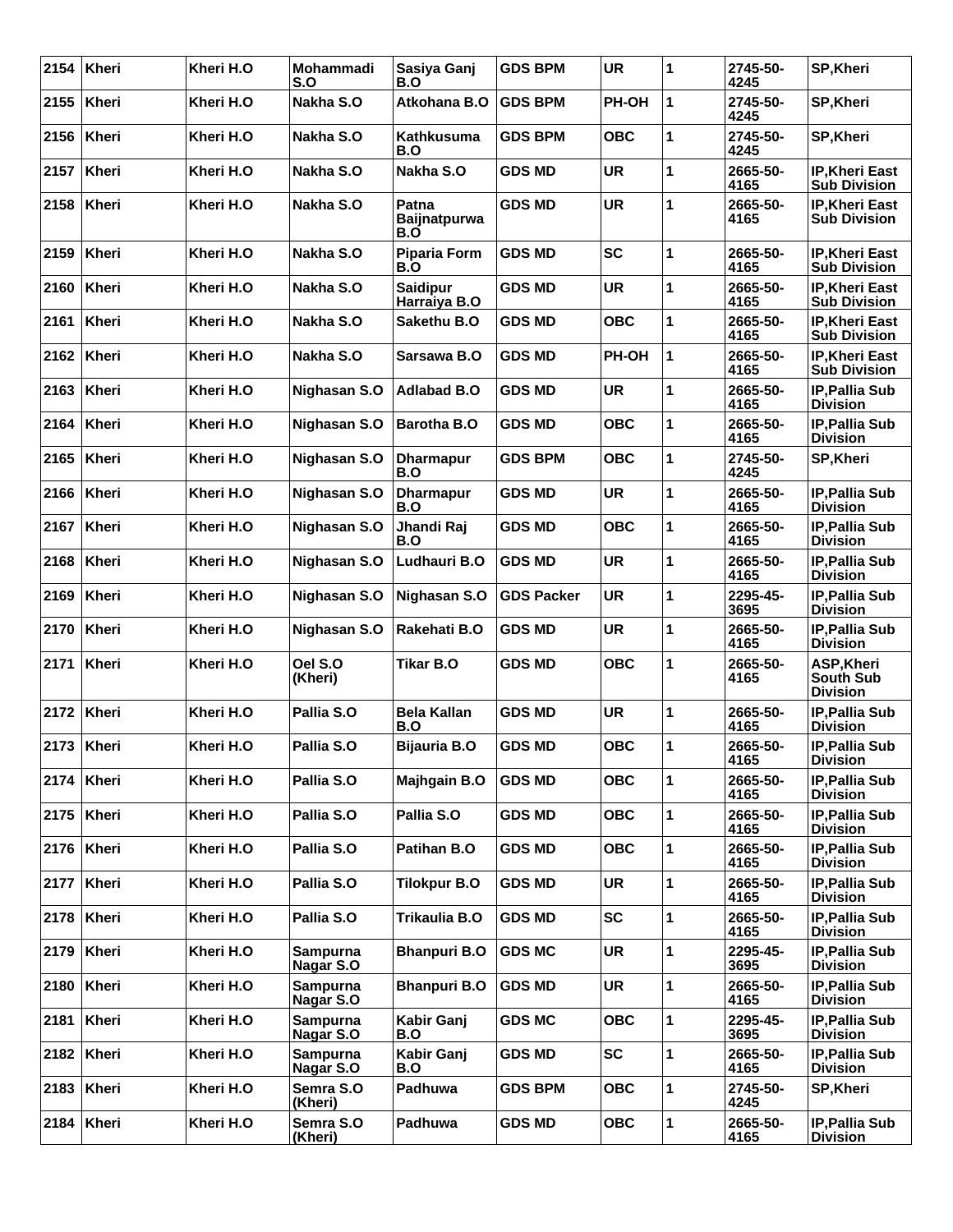| 2185 | <b>Kheri</b>  | Kheri H.O         | Semra S.O<br>(Kheri)              | Semra S.O<br>(Kheri)              | <b>GDS MD</b>      | <b>OBC</b>   | 1            | 2665-50-<br>4165 | <b>IP, Pallia Sub</b><br>Division                          |
|------|---------------|-------------------|-----------------------------------|-----------------------------------|--------------------|--------------|--------------|------------------|------------------------------------------------------------|
| 2186 | <b>Kheri</b>  | Kheri H.O         | Semra S.O<br>(Kheri)              | Semra S.O<br>(Kheri)              | <b>GDS Packer</b>  | <b>UR</b>    | 1            | 2295-45-<br>3695 | <b>IP.Pallia Sub</b><br><b>Division</b>                    |
| 2187 | Kheri         | Kheri H.O         | Semra S.O<br>(Kheri)              | Teliyar B.O                       | <b>GDS BPM</b>     | <b>OBC</b>   | 1            | 2745-50-<br>4245 | <b>SP,Kheri</b>                                            |
| 2188 | <b>Kheri</b>  | Kheri H.O         | <b>Sharda Nagar</b><br>S.O        | Banjaria B.O                      | <b>GDS BPM</b>     | <b>UR</b>    | 1            | 2745-50-<br>4245 | <b>SP,Kheri</b>                                            |
| 2189 | <b>Kheri</b>  | Kheri H.O         | <b>Sharda Nagar</b><br>S.O        | Banjaria B.O                      | <b>GDS MD</b>      | <b>UR</b>    | 1            | 2665-50-<br>4165 | IP, Pallia Sub<br><b>Division</b>                          |
| 2190 | <b>Kheri</b>  | Kheri H.O         | <b>Sharda Nagar</b><br>S.O        | Basaha B.O                        | <b>GDS MD</b>      | <b>UR</b>    | 1            | 2665-50-<br>4165 | IP, Pallia Sub<br><b>Division</b>                          |
| 2191 | <b>Kheri</b>  | Kheri H.O         | <b>Sharda Nagar</b><br>S.O        | Kothia B.O                        | <b>GDS MD</b>      | <b>UR</b>    | 1            | 2665-50-<br>4165 | IP, Pallia Sub<br><b>Division</b>                          |
| 2192 | Kheri         | Kheri H.O         | <b>Sharda Nagar</b><br>S.O        | Sharda Nagar<br>S.O               | <b>IGDS Packer</b> | <b>OBC</b>   | 1            | 2295-45-<br>3695 | IP, Pallia Sub<br><b>Division</b>                          |
| 2193 | <b>Kheri</b>  | Kheri H.O         | Sikandrabad<br>S.O (Kheri)        | <b>Bheekhampur</b><br>B.O         | <b>GDS BPM</b>     | <b>UR</b>    | 1            | 2745-50-<br>4245 | <b>SP,Kheri</b>                                            |
| 2194 | <b>Kheri</b>  | Kheri H.O         | Sikandrabad<br>S.O (Kheri)        | <b>Bheekhampur</b><br>B.O         | <b>GDS MD</b>      | <b>UR</b>    | 1            | 2665-50-<br>4165 | IP,G G Nath<br><b>Sub Division</b>                         |
| 2195 | <b>Kheri</b>  | Kheri H.O         | <b>Sikandrabad</b><br>S.O (Kheri) | <b>Bhupatipur</b><br>B.O          | <b>GDS MD</b>      | <b>OBC</b>   | 1            | 2665-50-<br>4165 | IP,G G Nath<br><b>Sub Division</b>                         |
| 2196 | <b>Kheri</b>  | Kheri H.O         | Sikandrabad<br>S.O (Kheri)        | Kotwa B.O                         | <b>GDS MD</b>      | <b>UR</b>    | 1            | 2665-50-<br>4165 | IP, G G Nath<br><b>Sub Division</b>                        |
| 2197 | <b>Kheri</b>  | Kheri H.O         | <b>Sikandrabad</b><br>S.O (Kheri) | <b>Sikandrabad</b><br>S.O (Kheri) | <b>GDS MD</b>      | <b>UR</b>    | 1            | 2665-50-<br>4165 | IP, G G Nath<br><b>Sub Division</b>                        |
| 2198 | <b>Kheri</b>  | Kheri H.O         | Singahi S.O                       | Naubana B.O                       | <b>GDS MD</b>      | <b>SC</b>    | 1            | 2665-50-<br>4165 | IP, Pallia Sub<br><b>Division</b>                          |
| 2199 | <b>Kheri</b>  | Kheri H.O         | Singahi S.O                       | Singaha<br>Kallan B.O             | <b>GDS MD</b>      | <b>UR</b>    | 1            | 2665-50-<br>4165 | IP, Pallia Sub<br><b>Division</b>                          |
| 2200 | <b>Kheri</b>  | Kheri H.O         | Singahi S.O                       | Singahi S.O                       | <b>GDS Packer</b>  | <b>PH-OH</b> | 1            | 2295-45-<br>3695 | IP, Pallia Sub<br>Division                                 |
| 2201 | <b>Kheri</b>  | Kheri H.O         | Tikunia S.O                       | <b>Belaparsua</b><br>B.O          | <b>GDS MD</b>      | <b>UR</b>    | 1            | 2665-50-<br>4165 | IP, Pallia Sub<br><b>Division</b>                          |
| 2202 | Kheri         | Kheri H.O         | Tikunia S.O                       | Manjha B.O                        | <b>GDS BPM</b>     | <b>UR</b>    | 1            | 2745-50-<br>4245 | <b>SP,Kheri</b>                                            |
| 2203 | Kheri         | Kheri H.O         | <b>Tikunia S.O</b>                | Tikunia S.O                       | <b>GDS MD</b>      | <b>OBC</b>   | 1            | 2665-50-<br>4165 | IP, Pallia Sub<br><b>Division</b>                          |
| 2204 | <b>Meerut</b> | <b>Baraut H.O</b> | Agarwal<br>Mandi S.O              | <b>Bali B.O</b>                   | <b>GDS BPM</b>     | <b>UR</b>    | 1            | 2745-50-<br>4245 | <b>SSP, Meerut</b>                                         |
|      | 2205 Meerut   | <b>Baraut H.O</b> | Agarwal<br>Mandi S.O              | Nibali B.O                        | <b>GDS BPM</b>     | SC           | 1            | 2745-50-<br>4245 | <b>SSP, Meerut</b>                                         |
| 2206 | <b>Meerut</b> | <b>Baraut H.O</b> | Aminagar<br>Sarai S.O             | Aminagar<br>Sarai S.O             | <b>GDS MD</b>      | <b>SC</b>    | 1            | 2665-50-<br>4165 | <b>IP, Meerut</b><br><b>Central Sub</b><br><b>Division</b> |
| 2207 | Meerut        | <b>Baraut H.O</b> | Aminagar<br>Sarai S.O             | <b>Mawi Kalan</b><br>B.O          | <b>GDS BPM</b>     | <b>SC</b>    | 1            | 2745-50-<br>4245 | <b>SSP, Meerut</b>                                         |
| 2208 | <b>Meerut</b> | <b>Baraut H.O</b> | Aminagar<br>Sarai S.O             | <b>Ram Nagar</b><br>B.O           | <b>GDS BPM</b>     | <b>OBC</b>   | 1            | 2745-50-<br>4245 | <b>SSP, Meerut</b>                                         |
| 2209 | Meerut        | <b>Baraut H.O</b> | <b>Baghpat S.O</b>                | Sisana B.O                        | <b>GDS BPM</b>     | <b>UR</b>    | 1            | 2745-50-<br>4245 | <b>SSP, Meerut</b>                                         |
| 2210 | Meerut        | <b>Baraut H.O</b> | Baoli S.O                         | Gunga Kheri<br>B.O                | <b>GDS BPM</b>     | PH-OH        | $\mathbf{1}$ | 2745-50-<br>4245 | <b>SSP, Meerut</b>                                         |
| 2211 | <b>Meerut</b> | <b>Baraut H.O</b> | Baoli S.O                         | <b>Jalalpur BO</b>                | <b>GDS BPM</b>     | <b>UR</b>    | 1            | 2745-50-<br>4245 | <b>SSP, Meerut</b>                                         |
|      | 2212 Meerut   | <b>Baraut H.O</b> | <b>Baraut H.O</b>                 | Khwaja<br>Nangla BO               | <b>GDS BPM</b>     | <b>OBC</b>   | $\mathbf{1}$ | 2745-50-<br>4245 | <b>SSP, Meerut</b>                                         |
|      | 2213   Meerut | <b>Baraut H.O</b> | <b>Binauli S.O</b>                | <b>Binauli S.O</b>                | <b>GDS MD</b>      | <b>OBC</b>   | $\mathbf{1}$ | 2665-50-<br>4165 | IP, Meerut<br>West Sub<br><b>Division</b>                  |
|      | 2214 Meerut   | <b>Baraut H.O</b> | <b>Binauli S.O</b>                | <b>Fazalpur B.O</b>               | <b>GDS BPM</b>     | <b>SC</b>    | 1            | 2745-50-<br>4245 | <b>SSP, Meerut</b>                                         |
| 2215 | Meerut        | <b>Baraut H.O</b> | <b>Binauli S.O</b>                | Galheta B.O                       | <b>GDS BPM</b>     | <b>SC</b>    | 1            | 2745-50-<br>4245 | <b>SSP, Meerut</b>                                         |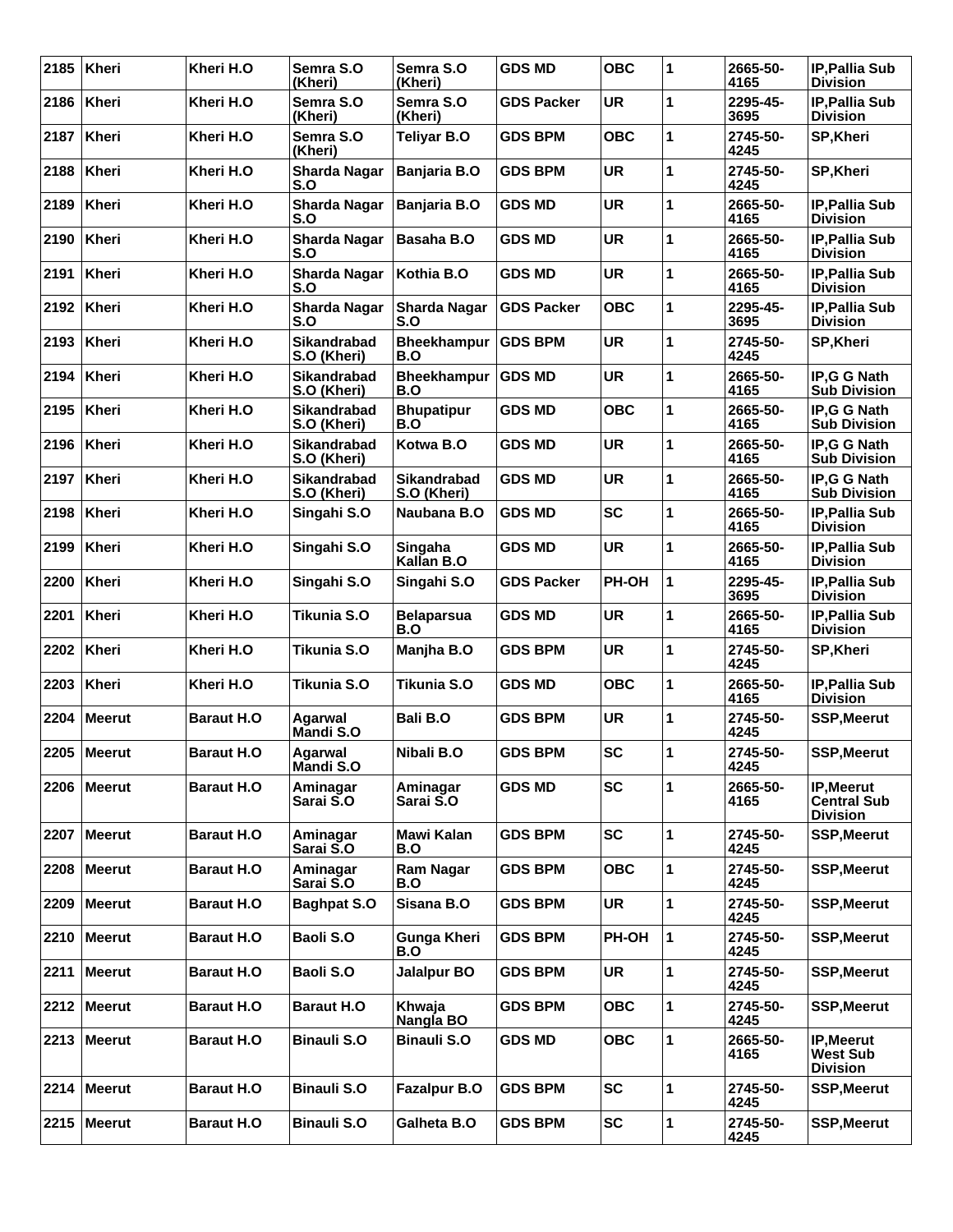| 2216 | <b>Meerut</b> | <b>Baraut H.O</b>          | <b>Binauli S.O</b>                | Sirsalgarh B.O GDS MD             |                | <b>UR</b>  | 1 | 2665-50-<br>4165 | IP, Meerut<br><b>West Sub</b><br><b>Division</b>           |
|------|---------------|----------------------------|-----------------------------------|-----------------------------------|----------------|------------|---|------------------|------------------------------------------------------------|
| 2217 | <b>Meerut</b> | <b>Baraut H.O</b>          | Doghat S.O                        | <b>Begmabad</b><br>Garhi B.O      | <b>GDS BPM</b> | <b>UR</b>  | 1 | 2745-50-<br>4245 | <b>SSP, Meerut</b>                                         |
| 2218 | <b>Meerut</b> | <b>Baraut H.O</b>          | Doghat S.O                        | <b>Bharal B.O</b>                 | <b>GDS BPM</b> | <b>OBC</b> | 1 | 2745-50-<br>4245 | <b>SSP, Meerut</b>                                         |
| 2219 | Meerut        | <b>Baraut H.O</b>          | Doghat S.O                        | <b>Muzaffarpur</b><br>Kanwara B.O | <b>GDS BPM</b> | <b>SC</b>  | 1 | 2745-50-<br>4245 | <b>SSP, Meerut</b>                                         |
| 2220 | <b>Meerut</b> | <b>Baraut H.O</b>          | Khekra S.O                        | Bassi B.O                         | <b>GDS MD</b>  | <b>UR</b>  | 1 | 2665-50-<br>4165 | <b>IP, Meerut</b><br><b>Central Sub</b><br><b>Division</b> |
| 2221 | <b>Meerut</b> | <b>Baraut H.O</b>          | Khekra S.O                        | Sunehra B.O                       | <b>GDS MD</b>  | <b>UR</b>  | 1 | 2665-50-<br>4165 | IP, Meerut<br><b>Central Sub</b><br><b>Division</b>        |
| 2222 | Meerut        | <b>Baraut H.O</b>          | Tikri S.O                         | Sujti B.O                         | <b>GDS BPM</b> | <b>UR</b>  | 1 | 2745-50-<br>4245 | <b>SSP, Meerut</b>                                         |
| 2223 | <b>Meerut</b> | <b>Meerut Cantt</b><br>H.O | Dabathwa S.O                      | <b>Bhalsona B.O</b>               | <b>GDS BPM</b> | <b>ST</b>  | 1 | 2745-50-<br>4245 | <b>SSP, Meerut</b>                                         |
| 2224 | Meerut        | <b>Meerut Cantt</b><br>H.O | Daurala S.O                       | Lohiya B.O                        | <b>GDS MD</b>  | <b>OBC</b> | 1 | 2665-50-<br>4165 | IP, Meerut<br><b>West Sub</b><br><b>Division</b>           |
| 2225 | <b>Meerut</b> | <b>Meerut Cantt</b><br>H.O | <b>Hastinapur</b><br>S.O          | <b>Bastora B.O</b>                | <b>GDS BPM</b> | <b>UR</b>  | 1 | 2745-50-<br>4245 | <b>SSP, Meerut</b>                                         |
| 2226 | <b>Meerut</b> | <b>Meerut Cantt</b><br>H.O | Hastinapur<br>S.O                 | Ganeshpur<br>B.O                  | <b>GDS BPM</b> | <b>OBC</b> | 1 | 2745-50-<br>4245 | <b>SSP, Meerut</b>                                         |
| 2227 | <b>Meerut</b> | <b>Meerut Cantt</b><br>H.O | Kithore S.O                       | Nagli Badli<br>B.O                | <b>GDS BPM</b> | <b>UR</b>  | 1 | 2745-50-<br>4245 | <b>SSP, Meerut</b>                                         |
| 2228 | <b>Meerut</b> | <b>Meerut Cantt</b><br>H.O | <b>Kithore S.O</b>                | Shahjahanpur<br>B.O               | <b>GDS BPM</b> | <b>UR</b>  | 1 | 2745-50-<br>4245 | <b>SSP, Meerut</b>                                         |
| 2229 | <b>Meerut</b> | <b>Meerut Cantt</b><br>H.O | L. L. R. M.<br>Med.college<br>S.O | Datawali B.O                      | <b>GDS BPM</b> | <b>UR</b>  | 1 | 2745-50-<br>4245 | <b>SSP, Meerut</b>                                         |
| 2230 | <b>Meerut</b> | <b>Meerut Cantt</b><br>H.O | Mawana S.O                        | Kaul B.O                          | <b>GDS BPM</b> | <b>UR</b>  | 1 | 2745-50-<br>4245 | <b>SSP, Meerut</b>                                         |
| 2231 | <b>Meerut</b> | <b>Meerut Cantt</b><br>H.O | <b>Meerut Cantt</b><br>H.O        | <b>Meerut Cantt</b><br>H.O        | <b>GDS MD</b>  | <b>OBC</b> | 1 | 2665-50-<br>4165 | IP, Meerut<br><b>West Sub</b><br><b>Division</b>           |
| 2232 | Meerut        | <b>Meerut Cantt</b><br>H.O | <b>Meerut Cantt</b><br>H.O        | Sikhera BO                        | <b>GDS BPM</b> | <b>SC</b>  | 1 | 2745-50-<br>4245 | <b>SSP, Meerut</b>                                         |
| 2233 | Meerut        | <b>Meerut Cantt</b><br>H.O | Parikshatgarh<br>S.O              | Agwanpur B.O GDS BPM              |                | <b>UR</b>  | 1 | 2745-50-<br>4245 | <b>SSP, Meerut</b>                                         |
| 2234 | Meerut        | <b>Meerut Cantt</b><br>H.O | Parikshatgarh<br>S.O              | Chitwana<br>Sherpur B.O           | <b>GDS BPM</b> | <b>OBC</b> | 1 | 2745-50-<br>4245 | <b>SSP, Meerut</b>                                         |
| 2235 | Meerut        | <b>Meerut Cantt</b><br>H.O | Sakoti Tanda<br>S.O               | Kaili B.O                         | <b>GDS BPM</b> | <b>OBC</b> | 1 | 2745-50-<br>4245 | <b>SSP, Meerut</b>                                         |
|      | 2236 Meerut   | <b>Meerut Cantt</b><br>H.O | Sakoti Tanda<br>S.O               | Ruhasa B.O                        | <b>GDS MD</b>  | <b>OBC</b> | 1 | 2665-50-<br>4165 | IP, Meerut<br><b>West Sub</b><br><b>Division</b>           |
| 2237 | Meerut        | <b>Meerut Cantt</b><br>H.O | Sardhana S.O                      | Khera B.O                         | <b>GDS MD</b>  | <b>UR</b>  | 1 | 2665-50-<br>4165 | IP, Meerut<br>West Sub<br><b>Division</b>                  |
| 2238 | <b>Meerut</b> | <b>Meerut Cantt</b><br>H.O | Sardhana S.O                      | Rardhana B.O                      | <b>GDS BPM</b> | <b>UR</b>  | 1 | 2745-50-<br>4245 | <b>SSP, Meerut</b>                                         |
| 2239 | <b>Meerut</b> | <b>Meerut Cantt</b><br>H.O | Sardhana S.O                      | Salawa B.O                        | <b>GDS BPM</b> | <b>UR</b>  | 1 | 2745-50-<br>4245 | <b>SSP, Meerut</b>                                         |
| 2240 | <b>Meerut</b> | <b>Meerut Cantt</b><br>H.O | <b>Sarurpur</b><br>Khurd S.O      | Harra B.O                         | <b>GDS BPM</b> | <b>SC</b>  | 1 | 2745-50-<br>4245 | <b>SSP, Meerut</b>                                         |
| 2241 | Meerut        | <b>Meerut Cantt</b><br>H.O | <b>Sarurpur</b><br>Khurd S.O      | <b>Karnawal B.O</b>               | <b>GDS BPM</b> | <b>UR</b>  | 1 | 2745-50-<br>4245 | <b>SSP, Meerut</b>                                         |
|      | 2242 Meerut   | <b>Meerut Cantt</b><br>H.O | <b>Sarurpur</b><br>Khurd S.O      | <b>Karnawal B.O</b>               | <b>GDS MD</b>  | <b>UR</b>  | 1 | 2665-50-<br>4165 | IP, Meerut<br><b>West Sub</b><br><b>Division</b>           |
|      | $2243$ Meerut | <b>Meerut Cantt</b><br>H.O | Sarurpur<br>Khurd S.O             | Khiwai B.O                        | <b>GDS BPM</b> | <b>UR</b>  | 1 | 2745-50-<br>4245 | <b>SSP, Meerut</b>                                         |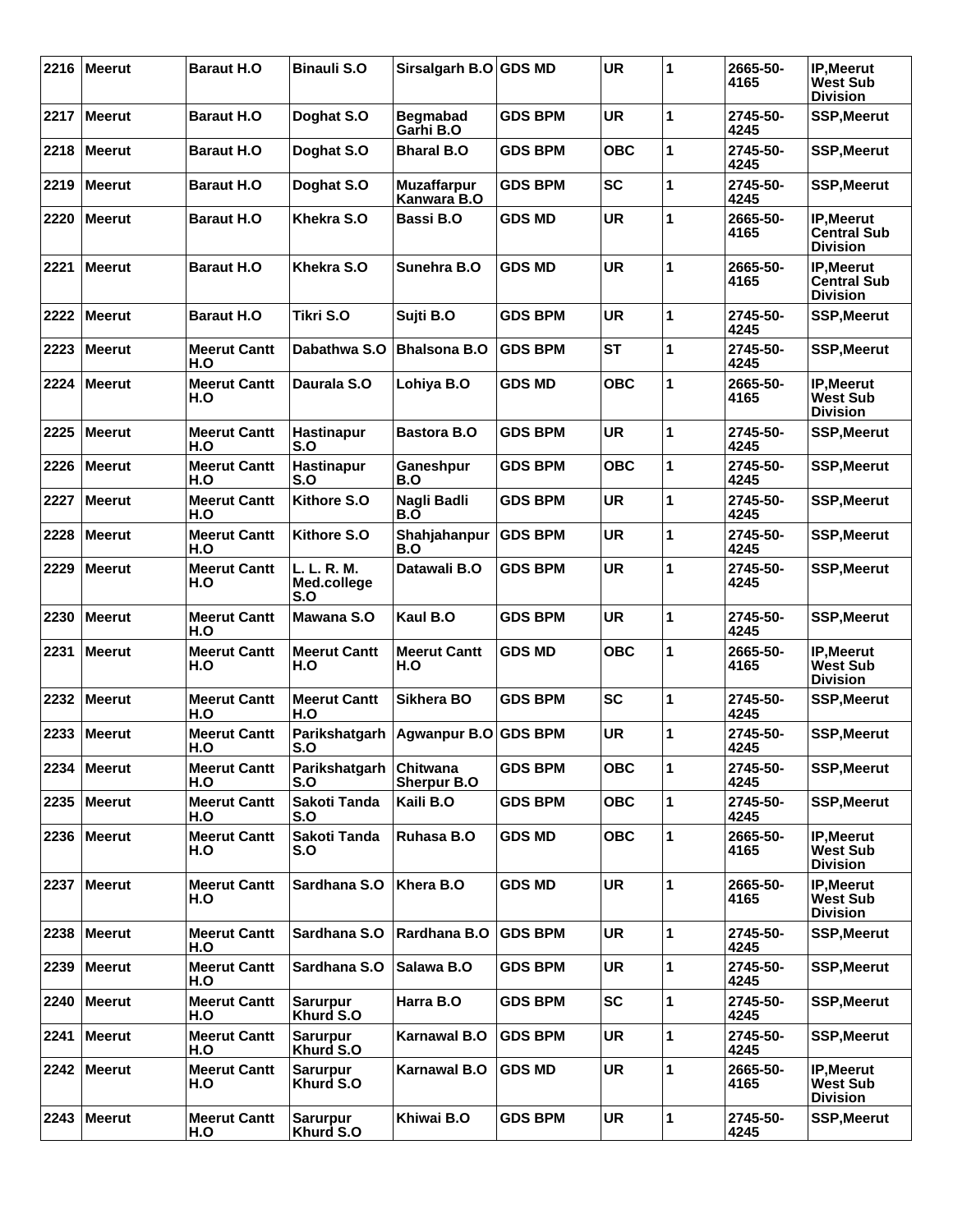| 2244 | <b>Meerut</b>    | <b>Meerut Cantt</b><br>H.O | <b>Sarurpur</b><br>Khurd S.O | <b>Sarurpur</b><br>Khurd S.O         | <b>GDS Packer</b> | <b>UR</b>  | 1            | 2295-45-<br>3695 | <b>IP, Meerut</b><br><b>West Sub</b><br><b>Division</b>    |
|------|------------------|----------------------------|------------------------------|--------------------------------------|-------------------|------------|--------------|------------------|------------------------------------------------------------|
| 2245 | <b>Meerut</b>    | <b>Meerut City</b><br>H.O  | <b>Baleni S.O</b>            | Duttnagar B.O                        | <b>GDS MC</b>     | OBC        | 1            | 2295-45-<br>3695 | IP, Meerut<br><b>Central Sub</b><br><b>Division</b>        |
| 2246 | <b>Meerut</b>    | <b>Meerut City</b><br>H.O  | <b>Baleni S.O</b>            | <b>Mukari BO</b>                     | <b>GDS BPM</b>    | <b>UR</b>  | 1            | 2745-50-<br>4245 | <b>SSP, Meerut</b>                                         |
| 2247 | <b>Meerut</b>    | <b>Meerut City</b><br>H.O  | I. E. Partapur<br>S.O        | <b>Rithani B.O</b>                   | <b>GDS BPM</b>    | <b>OBC</b> | 1            | 2745-50-<br>4245 | <b>SSP, Meerut</b>                                         |
| 2248 | <b>Meerut</b>    | <b>Meerut City</b><br>H.O  | Jani S.O                     | Kurali B.O                           | <b>GDS MD</b>     | <b>UR</b>  | 1            | 2665-50-<br>4165 | <b>IP, Meerut</b><br><b>Central Sub</b><br><b>Division</b> |
| 2249 | <b>Meerut</b>    | <b>Meerut City</b><br>H.O  | <b>Kharkhuda</b><br>S.O      | <b>Bhadoli B.O</b>                   | <b>GDS BPM</b>    | <b>OBC</b> | 1            | 2745-50-<br>4245 | <b>SSP, Meerut</b>                                         |
| 2250 | <b>Meerut</b>    | <b>Meerut City</b><br>H.O  | <b>Mohiuddinpur</b><br>S.O   | Kanshi B.O                           | <b>GDS BPM</b>    | <b>UR</b>  | 1            | 2745-50-<br>4245 | <b>SSP, Meerut</b>                                         |
| 2251 | <b>Meerut</b>    | <b>Meerut City</b><br>H.O  | Rasulpur<br>Rohta S.O        | Kaithwari B.O                        | <b>GDS MD</b>     | <b>OBC</b> | 1            | 2665-50-<br>4165 | IP, Meerut<br><b>Central Sub</b><br><b>Division</b>        |
| 2252 | <b>Meerut</b>    | <b>Meerut City</b><br>H.O  | <b>Rasulpur</b><br>Rohta S.O | <b>Poothkhas</b><br>B.O              | <b>GDS BPM</b>    | <b>OBC</b> | 1            | 2745-50-<br>4245 | <b>SSP, Meerut</b>                                         |
| 2253 | Moradabad        | Amroha H.O                 | Amroha H.O                   | <b>Bahadurpur</b><br>Khurd           | <b>GDS MD</b>     | <b>OBC</b> | 1            | 2665-50-<br>4165 | IP, Amroha<br><b>Sub Division</b>                          |
| 2254 | <b>Moradabad</b> | Amroha H.O                 | Amroha H.O                   | Jalalpur<br>Dhana                    | <b>GDS MD</b>     | <b>UR</b>  | 1            | 2665-50-<br>4165 | IP, Amroha<br><b>Sub Division</b>                          |
| 2255 | <b>Moradabad</b> | Amroha H.O                 | Amroha H.O                   | Mundha Khera GDS MD                  |                   | <b>OBC</b> | 1            | 2665-50-<br>4165 | IP, Amroha<br><b>Sub Division</b>                          |
| 2256 | <b>Moradabad</b> | Amroha H.O                 | Amroha H.O                   | <b>Nanhera</b><br><b>Aliyarpur</b>   | <b>GDS MD</b>     | <b>UR</b>  | 1            | 2665-50-<br>4165 | IP, Amroha<br><b>Sub Division</b>                          |
| 2257 | <b>Moradabad</b> | Amroha H.O                 | Amroha H.O                   | Qazi Sarai Urf<br>Kanker Sarai       | <b>GDS MD</b>     | <b>UR</b>  | 1            | 2665-50-<br>4165 | IP, Amroha<br><b>Sub Division</b>                          |
| 2258 | <b>Moradabad</b> | Amroha H.O                 | Asmoli S.O                   | Anchora<br>Kamboh B.O                | <b>GDS BPM</b>    | <b>OBC</b> | 1            | 2745-50-<br>4245 | SSP, Moradab<br>ad                                         |
| 2259 | <b>Moradabad</b> | Amroha H.O                 | Asmoli S.O                   | Dugawar B.O                          | <b>GDS BPM</b>    | <b>SC</b>  | 1            | 2745-50-<br>4245 | <b>SSP, Moradab</b><br>ad                                  |
| 2260 | <b>Moradabad</b> | Amroha H.O                 | <b>Bachhraon</b><br>S.O      | Chakanwala<br>B.O                    | <b>GDS MD</b>     | <b>UR</b>  | 1            | 2665-50-<br>4165 | <b>IP.Amroha</b><br><b>Sub Division</b>                    |
| 2261 | <b>Moradabad</b> | Amroha H.O                 | <b>Bhartiya Gram</b><br>S.O  | <b>Bhartiya Gram GDS MD</b><br>S.O   |                   | <b>UR</b>  | 1            | 2665-50-<br>4165 | IP, Amroha<br><b>Sub Division</b>                          |
| 2262 | Moradabad        | Amroha H.O                 | Dhanaura S.O                 | Ahraula Mafi<br>B.O                  | <b>GDS MD</b>     | <b>OBC</b> | 1            | 2665-50-<br>4165 | IP, Amroha<br><b>Sub Division</b>                          |
| 2263 | Moradabad        | Amroha H.O                 | Dhanaura S.O                 | <b>Chuchelakala</b><br>$n$ B.O       | <b>GDS BPM</b>    | <b>SC</b>  | 1            | 2745-50-<br>4245 | SSP, Moradab<br>ad                                         |
| 2264 | Moradabad        | Amroha H.O                 | Dhanaura S.O                 | Ladanpur B.O                         | <b>GDS BPM</b>    | <b>UR</b>  | $\mathbf{1}$ | 2745-50-<br>4245 | SSP, Moradab<br>ad                                         |
| 2265 | Moradabad        | Amroha H.O                 | Dhanaura S.O                 | S.R. Dhanaura<br>B.O                 | <b>GDS BPM</b>    | SC         | 1            | 2745-50-<br>4245 | SSP, Moradab<br>ad                                         |
| 2266 | Moradabad        | Amroha H.O                 | Gajraula S.O                 | Khadgujar<br>B.O                     | <b>GDS BPM</b>    | <b>UR</b>  | 1            | 2745-50-<br>4245 | SSP, Moradab<br>ad                                         |
| 2267 | Moradabad        | Amroha H.O                 | Gajraula S.O                 | Khadgujar<br>B.O                     | <b>GDS MD</b>     | <b>OBC</b> | $\mathbf{1}$ | 2665-50-<br>4165 | IP, Amroha<br><b>Sub Division</b>                          |
| 2268 | <b>Moradabad</b> | Amroha H.O                 | Joya S.O                     | Didauli B.O                          | <b>GDS BPM</b>    | UR         | 1            | 2745-50-<br>4245 | SSP, Moradab<br>ad                                         |
| 2269 | Moradabad        | Amroha H.O                 | Joya S.O                     | Tohfapur<br><b>Bhawanipur</b><br>B.O | <b>GDS BPM</b>    | <b>UR</b>  | 1            | 2745-50-<br>4245 | SSP, Moradab<br>ad                                         |
| 2270 | Moradabad        | Amroha H.O                 | Kanth S.O                    | <b>Jahangirpur</b><br>Chakpheri B.O  | <b>GDS BPM</b>    | <b>OBC</b> | 1            | 2745-50-<br>4245 | SSP, Moradab<br>ad                                         |
| 2271 | Moradabad        | Amroha H.O                 | Kanth S.O                    | Kothi<br>Khidmatpur<br>B.O           | <b>GDS BPM</b>    | <b>OBC</b> | 1            | 2745-50-<br>4245 | SSP, Moradab<br>ad                                         |
| 2272 | Moradabad        | Amroha H.O                 | Kanth S.O                    | <b>Madhpur B.O</b>                   | <b>GDS BPM</b>    | <b>UR</b>  | 1            | 2745-50-<br>4245 | SSP, Moradab<br>ad                                         |
| 2273 | Moradabad        | Amroha H.O                 | Pakbara S.O                  | <b>Chaudhar Pur</b><br>B.O           | <b>GDS BPM</b>    | <b>UR</b>  | 1            | 2745-50-<br>4245 | SSP, Moradab<br>ad                                         |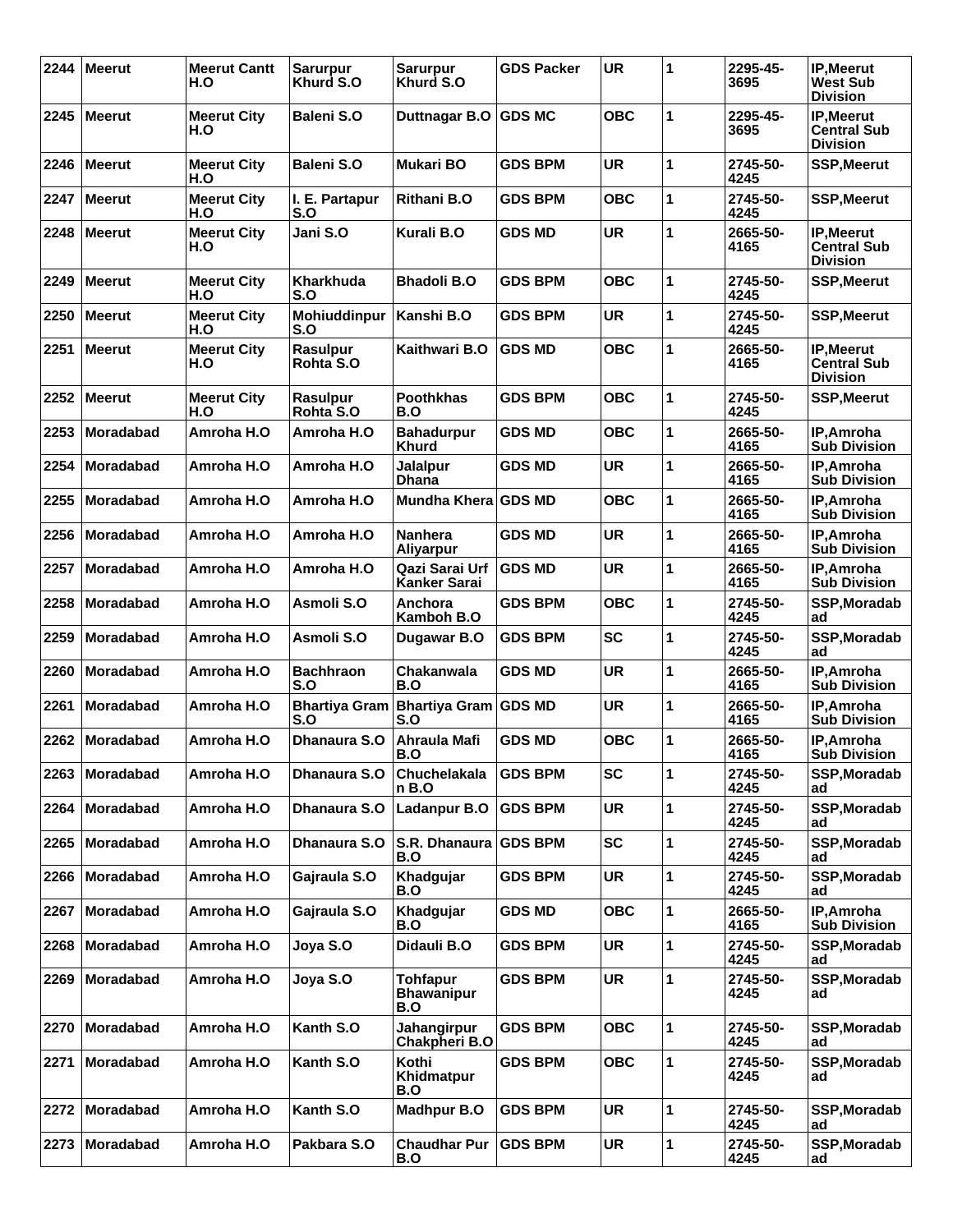| 2274 | <b>Moradabad</b> | Amroha H.O       | Pakbara S.O                            | <b>Chaudhar Pur</b><br>B.O     | <b>GDS MD</b>  | <b>UR</b>  | 1            | 2665-50-<br>4165 | IP, Moradabad<br>South Sub<br><b>Division</b>        |
|------|------------------|------------------|----------------------------------------|--------------------------------|----------------|------------|--------------|------------------|------------------------------------------------------|
| 2275 | <b>Moradabad</b> | Amroha H.O       | Pakbara S.O                            | Gumsani B.O                    | <b>GDS MD</b>  | <b>UR</b>  | 1            | 2665-50-<br>4165 | IP, Moradabad<br><b>South Sub</b><br><b>Division</b> |
| 2276 | Moradabad        | Amroha H.O       | Pakbara S.O                            | Yusufpur<br>Naglia B.O         | <b>GDS BPM</b> | <b>SC</b>  | 1            | 2745-50-<br>4245 | SSP, Moradab<br>ad                                   |
| 2277 | <b>Moradabad</b> | Amroha H.O       | Pakbara S.O                            | Yusufpur<br>Naglia B.O         | <b>GDS MD</b>  | <b>OBC</b> | 1            | 2665-50-<br>4165 | IP, Moradabad<br>South Sub<br><b>Division</b>        |
| 2278 | <b>Moradabad</b> | Amroha H.O       | Rajab Pur S.O                          | <b>Atrasikalan</b><br>B.O      | <b>GDS MD</b>  | <b>OBC</b> | 1            | 2665-50-<br>4165 | IP, Amroha<br><b>Sub Division</b>                    |
| 2279 | <b>Moradabad</b> | Amroha H.O       | Rajab Pur S.O                          | Karaundi B.O                   | <b>GDS BPM</b> | <b>UR</b>  | 1            | 2745-50-<br>4245 | SSP, Moradab<br>ad                                   |
| 2280 | <b>Moradabad</b> | Amroha H.O       | Rajab Pur S.O                          | Karaundi B.O                   | <b>GDS MD</b>  | <b>OBC</b> | 1            | 2665-50-<br>4165 | IP, Amroha<br><b>Sub Division</b>                    |
| 2281 | <b>Moradabad</b> | Amroha H.O       | Rajab Pur S.O                          | Piplikalan B.O                 | <b>GDS MD</b>  | <b>UR</b>  | 1            | 2665-50-<br>4165 | IP, Amroha<br><b>Sub Division</b>                    |
| 2282 | Moradabad        | Amroha H.O       | Rehra S.O                              | Paurara B.O                    | <b>GDS MD</b>  | <b>UR</b>  | 1            | 2665-50-<br>4165 | IP, Amroha<br><b>Sub Division</b>                    |
| 2283 | <b>Moradabad</b> | Amroha H.O       | Ujhari S.O                             | Dhakka B.O                     | <b>GDS MD</b>  | <b>OBC</b> | 1            | 2665-50-<br>4165 | IP, Amroha<br><b>Sub Division</b>                    |
| 2284 | Moradabad        | Amroha H.O       | Ujhari S.O                             | Lohari Bhoor<br>B.O            | <b>GDS BPM</b> | <b>UR</b>  | 1            | 2745-50-<br>4245 | SSP, Moradab<br>ad                                   |
| 2285 | <b>Moradabad</b> | Amroha H.O       | Ujhari S.O                             | Osa Mafi B.O                   | <b>GDS MD</b>  | <b>UR</b>  | 1            | 2665-50-<br>4165 | IP, Amroha<br><b>Sub Division</b>                    |
| 2286 | <b>Moradabad</b> | Moradabad<br>H.O | Bahjoi S.O                             | <b>Bahjoi S.O</b>              | <b>GDS MD</b>  | <b>UR</b>  | 1            | 2665-50-<br>4165 | IP, Chandausi<br><b>Sub Division</b>                 |
| 2287 | <b>Moradabad</b> | Moradabad<br>H.O | Bahjoi S.O                             | <b>Bahroli</b><br>Taharpur B.O | <b>GDS BPM</b> | <b>OBC</b> | 1            | 2745-50-<br>4245 | SSP, Moradab<br>ad                                   |
| 2288 | <b>Moradabad</b> | Moradabad<br>H.O | Bahjoi S.O                             | Mau Ka Ther<br>B.O             | <b>GDS MD</b>  | <b>UR</b>  | 1            | 2665-50-<br>4165 | IP, Chandausi<br><b>Sub Division</b>                 |
| 2289 | <b>Moradabad</b> | Moradabad<br>H.O | <b>Bahjoi S.O</b>                      | <b>Mulhata B.O</b>             | <b>GDS MD</b>  | <b>UR</b>  | 1            | 2665-50-<br>4165 | IP, Chandausi<br><b>Sub Division</b>                 |
| 2290 | <b>Moradabad</b> | Moradabad<br>H.O | Bahjoi S.O                             | Nadhos B.O                     | <b>GDS BPM</b> | <b>OBC</b> | 1            | 2745-50-<br>4245 | SSP, Moradab<br>ad                                   |
| 2291 | Moradabad        | Moradabad<br>H.O | <b>Bahjoi S.O</b>                      | Sheoraj Pur<br>B.O             | <b>GDS BPM</b> | <b>UR</b>  | 1            | 2745-50-<br>4245 | SSP, Moradab<br>ad                                   |
| 2292 | <b>Moradabad</b> | Moradabad<br>H.O | <b>Bilari S.O</b>                      | Akrauli B.O                    | <b>GDS MD</b>  | <b>SC</b>  | 1            | 2665-50-<br>4165 | IP, Moradabad<br>South Sub<br><b>Division</b>        |
| 2293 | Moradabad        | Moradabad<br>H.O | <b>Bilari S.O</b>                      | Berni B.O                      | <b>GDS BPM</b> | <b>SC</b>  | 1            | 2745-50-<br>4245 | SSP, Moradab<br>ad                                   |
| 2294 | Moradabad        | Moradabad<br>H.O | <b>Bilari S.O</b>                      | Chhawara B.O GDS MC            |                | <b>UR</b>  | 1            | 2295-45-<br>3695 | IP, Moradabad<br><b>South Sub</b><br><b>Division</b> |
| 2295 | Moradabad        | Moradabad<br>H.O | <b>Bilari S.O</b>                      | Chhitauni B.O                  | <b>GDS BPM</b> | <b>UR</b>  | 1            | 2745-50-<br>4245 | SSP, Moradab<br>ad                                   |
| 2296 | <b>Moradabad</b> | Moradabad<br>H.O | <b>Bilari S.O</b>                      | Gataura B.O                    | <b>GDS BPM</b> | <b>SC</b>  | $\mathbf{1}$ | 2745-50-<br>4245 | <b>SSP, Moradab</b><br>ad                            |
| 2297 | Moradabad        | Moradabad<br>H.O | <b>Bilari S.O</b>                      | Gataura B.O                    | <b>GDS MD</b>  | <b>OBC</b> | 1            | 2665-50-<br>4165 | IP, Moradabad<br>South Sub<br><b>Division</b>        |
| 2298 | <b>Moradabad</b> | Moradabad<br>H.O | <b>Bilari S.O</b>                      | Jargaon B.O                    | <b>GDS BPM</b> | <b>SC</b>  | 1            | 2745-50-<br>4245 | SSP, Moradab<br>ad                                   |
| 2299 | <b>Moradabad</b> | Moradabad<br>H.O | <b>Bilari S.O</b>                      | <b>Khawari</b><br>Awwal B.O    | <b>GDS MD</b>  | <b>OBC</b> | $\mathbf{1}$ | 2665-50-<br>4165 | IP, Moradabad<br><b>South Sub</b><br><b>Division</b> |
| 2300 | Moradabad        | Moradabad<br>H.O | <b>Bilari S.O</b>                      | Khurgh<br>Fetehgarh B.O        | <b>GDS BPM</b> | PH-OH      | $\mathbf{1}$ | 2745-50-<br>4245 | <b>SSP, Moradab</b><br>ad                            |
| 2301 | Moradabad        | Moradabad<br>H.O | <b>Bilari S.O</b>                      | Ronda B.O                      | <b>GDS BPM</b> | <b>UR</b>  | $\mathbf{1}$ | 2745-50-<br>4245 | SSP, Moradab<br>ad                                   |
| 2302 | Moradabad        | Moradabad<br>H.O | <b>Chandausi</b><br>Mukhya Dak<br>Ghar | <b>Asalatpur</b><br>Jarai B.O  | <b>GDS MD</b>  | <b>OBC</b> | 1            | 2665-50-<br>4165 | IP, Chandausi<br><b>Sub Division</b>                 |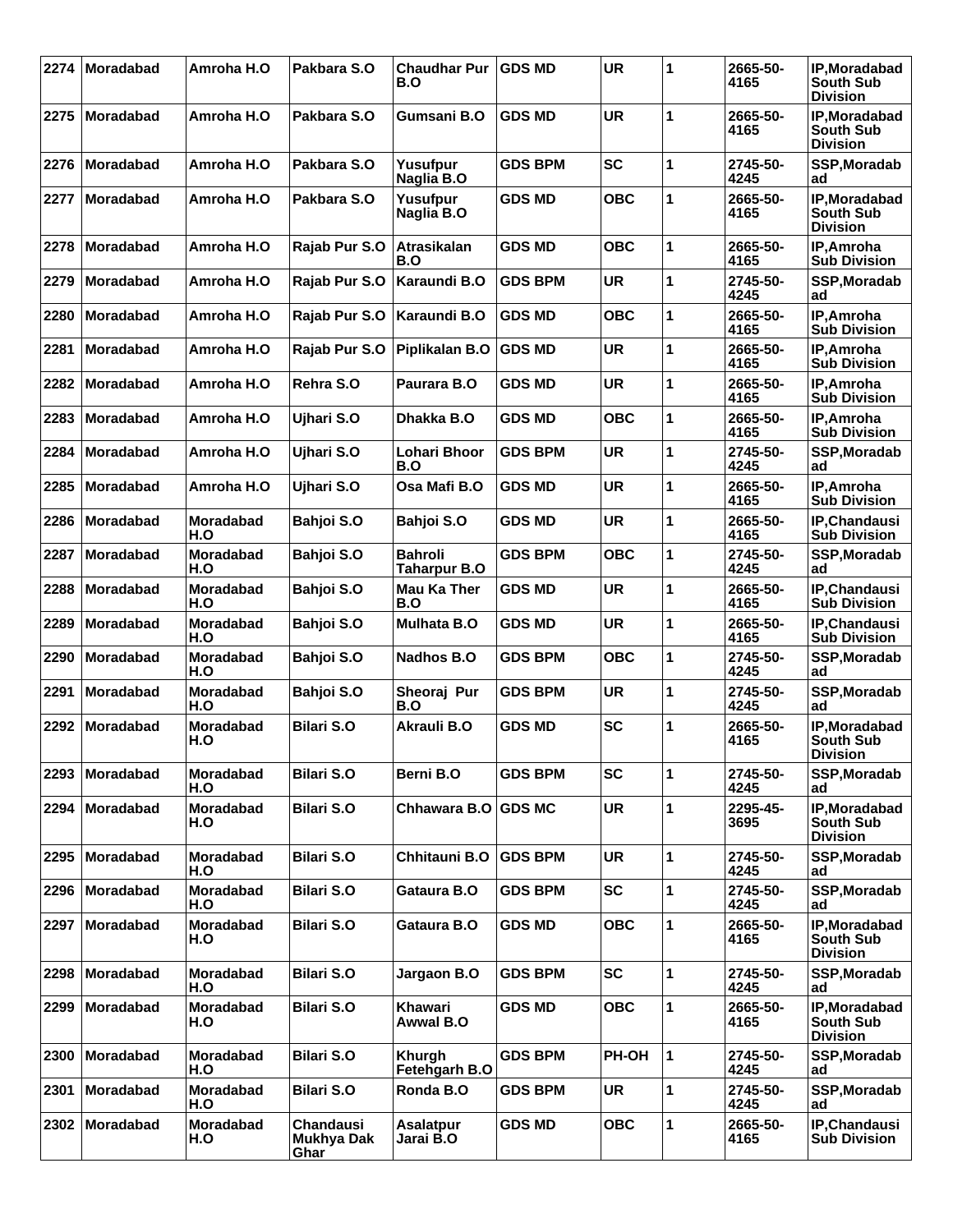| 2303 | Moradabad        | <b>Moradabad</b><br>H.O | <b>Chandausi</b><br>Mukhya Dak<br>Ghar | <b>Barauli</b><br>Rustampur<br>B.O        | <b>GDS BPM</b> | <b>UR</b>  | 1            | 2745-50-<br>4245 | SSP, Moradab<br>ad                                   |
|------|------------------|-------------------------|----------------------------------------|-------------------------------------------|----------------|------------|--------------|------------------|------------------------------------------------------|
| 2304 | <b>Moradabad</b> | Moradabad<br>H.O        | <b>Chandausi</b><br>Mukhya Dak<br>Ghar | <b>Barauli</b><br><b>Rustampur</b><br>B.O | <b>GDS MD</b>  | <b>UR</b>  | 1            | 2665-50-<br>4165 | IP, Chandausi<br><b>Sub Division</b>                 |
| 2305 | <b>Moradabad</b> | Moradabad<br>H.O        | <b>Chandausi</b><br>Mukhya Dak<br>Ghar | <b>Behta Khas</b><br>B.O                  | <b>GDS BPM</b> | <b>UR</b>  | 1            | 2745-50-<br>4245 | SSP, Moradab<br>ad                                   |
| 2306 | <b>Moradabad</b> | Moradabad<br>H.O        | Chandausi<br><b>Mukhya Dak</b><br>Ghar | <b>Budh Nagar</b><br>Khandwa B.O          | <b>GDS MD</b>  | <b>UR</b>  | 1            | 2665-50-<br>4165 | IP, Chandausi<br><b>Sub Division</b>                 |
| 2307 | <b>Moradabad</b> | Moradabad<br>H.O        | <b>Chandausi</b><br>Mukhya Dak<br>Ghar | <b>Gumthal B.O</b>                        | <b>GDS BPM</b> | <b>OBC</b> | 1            | 2745-50-<br>4245 | SSP, Moradab<br>ad                                   |
| 2308 | <b>Moradabad</b> | Moradabad<br>H.O        | <b>Chandausi</b><br>Mukhya Dak<br>Ghar | Maulagarh<br>B.O                          | <b>GDS BPM</b> | <b>OBC</b> | 1            | 2745-50-<br>4245 | SSP, Moradab<br>ad                                   |
| 2309 | <b>Moradabad</b> | <b>Moradabad</b><br>H.O | <b>Chandausi</b><br>Mukhya Dak<br>Ghar | Maulagarh<br>B.O                          | <b>GDS MD</b>  | <b>OBC</b> | 1            | 2665-50-<br>4165 | IP, Chandausi<br><b>Sub Division</b>                 |
| 2310 | <b>Moradabad</b> | Moradabad<br>H.O        | <b>Chandausi</b><br>Mukhya Dak<br>Ghar | Raholi B.O                                | <b>GDS MD</b>  | <b>UR</b>  | 1            | 2665-50-<br>4165 | IP, Chandausi<br><b>Sub Division</b>                 |
| 2311 | Moradabad        | Moradabad<br>H.O        | Kundarki S.O                           | <b>Hathipur</b><br>Chandoi B.O            | <b>GDS BPM</b> | <b>UR</b>  | 1            | 2745-50-<br>4245 | SSP, Moradab<br>ad                                   |
| 2312 | Moradabad        | <b>Moradabad</b><br>H.O | <b>Moradabad</b><br>H.O                | <b>Beejna</b>                             | <b>GDS BPM</b> | <b>UR</b>  | 1            | 2745-50-<br>4245 | SSP, Moradab<br>ad                                   |
| 2313 | <b>Moradabad</b> | Moradabad<br>H.O        | <b>Moradabad</b><br>H.O                | <b>Devapur</b><br><b>Mustkam</b>          | <b>GDS BPM</b> | <b>OBC</b> | 1            | 2745-50-<br>4245 | SSP, Moradab<br>ad                                   |
| 2314 | Moradabad        | Moradabad<br>H.O        | <b>Moradabad</b><br>H.O                | <b>Devapur</b><br><b>Mustkam</b>          | <b>GDS MD</b>  | <b>OBC</b> | 1            | 2665-50-<br>4165 | IP, Moradabad<br><b>South Sub</b><br><b>Division</b> |
| 2315 | Moradabad        | <b>Moradabad</b><br>H.O | <b>Moradabad</b><br>H.O                | Faredi                                    | <b>GDS BPM</b> | <b>UR</b>  | 1            | 2745-50-<br>4245 | SSP, Moradab<br>ad                                   |
| 2316 | <b>Moradabad</b> | Moradabad<br>H.O        | <b>Moradabad</b><br>H.O                | <b>Husainpur</b><br><b>Hameer</b>         | <b>GDS BPM</b> | <b>OBC</b> | 1            | 2745-50-<br>4245 | SSP, Moradab<br>ad                                   |
| 2317 | <b>Moradabad</b> | <b>Moradabad</b><br>H.O | <b>Moradabad</b><br>H.O                | Lakri Fazalpur                            | <b>GDS MC</b>  | <b>UR</b>  | 1            | 2295-45-<br>3695 | IP, Moradabad<br><b>South Sub</b><br><b>Division</b> |
| 2318 | Moradabad        | <b>Moradabad</b><br>H.O | Moradabad<br>H.O                       | <b>Noorpur</b>                            | <b>GDS BPM</b> | <b>UR</b>  | 1            | 2745-50-<br>4245 | SSP, Moradab<br>ad                                   |
|      | 2319 Moradabad   | Moradabad<br>H.O        | Moradabad<br>H.O                       | <b>Sitapuri</b>                           | <b>GDS BPM</b> | <b>OBC</b> | 1            | 2745-50-<br>4245 | SSP, Moradab<br>ad                                   |
| 2320 | Moradabad        | Moradabad<br>H.O        | Mundha S.O                             | Akkadilari B.O GDS MD                     |                | <b>OBC</b> | $\mathbf{1}$ | 2665-50-<br>4165 | IP, Moradabad<br>South Sub<br><b>Division</b>        |
| 2321 | Moradabad        | <b>Moradabad</b><br>H.O | Mundha S.O                             | <b>Beerpur Than</b><br>B.O                | <b>GDS MD</b>  | <b>UR</b>  | 1            | 2665-50-<br>4165 | IP, Moradabad<br><b>South Sub</b><br><b>Division</b> |
| 2322 | Moradabad        | Moradabad<br>H.O        | Mundha S.O                             | <b>Hiran Khera</b><br>B.O                 | <b>GDS BPM</b> | <b>UR</b>  | 1            | 2745-50-<br>4245 | SSP, Moradab<br>ad                                   |
| 2323 | Moradabad        | Moradabad<br>H.O        | Mundha S.O                             | Mundha S.O                                | <b>GDS MD</b>  | <b>UR</b>  | 1            | 2665-50-<br>4165 | IP, Moradabad<br><b>South Sub</b><br><b>Division</b> |
| 2324 | Moradabad        | Moradabad<br>H.O        | <b>Narauly S.O</b>                     | Afjalpur<br>Darauli B.O                   | <b>GDS MD</b>  | <b>OBC</b> | 1            | 2665-50-<br>4165 | IP, Chandausi<br><b>Sub Division</b>                 |
| 2325 | <b>Moradabad</b> | Moradabad<br>H.O        | <b>Narauly S.O</b>                     | Ancholi B.O                               | <b>GDS BPM</b> | <b>SC</b>  | $\mathbf{1}$ | 2745-50-<br>4245 | SSP, Moradab<br>ad                                   |
| 2326 | Moradabad        | Moradabad<br>H.O        | <b>Narauly S.O</b>                     | Bajhawli B.O                              | <b>GDS MD</b>  | <b>OBC</b> | $\mathbf{1}$ | 2665-50-<br>4165 | IP, Chandausi<br><b>Sub Division</b>                 |
| 2327 | <b>Moradabad</b> | Moradabad<br>H.O        | <b>Narauly S.O</b>                     | <b>Narauly S.O</b>                        | <b>GDS MC</b>  | <b>ST</b>  | 1            | 2295-45-<br>3695 | IP, Chandausi<br><b>Sub Division</b>                 |
| 2328 | Moradabad        | Moradabad<br>H.O        | Pipalsana R.S.<br>S.O                  | <b>Burhanpur</b><br>B.O                   | <b>GDS BPM</b> | <b>UR</b>  | 1            | 2745-50-<br>4245 | SSP, Moradab<br>ad                                   |
| 2329 | Moradabad        | Moradabad<br>H.O        | Pipalsana R.S.<br>S.O                  | <b>Chandpur B.O</b>                       | <b>GDS BPM</b> | <b>UR</b>  | 1            | 2745-50-<br>4245 | SSP, Moradab<br>ad                                   |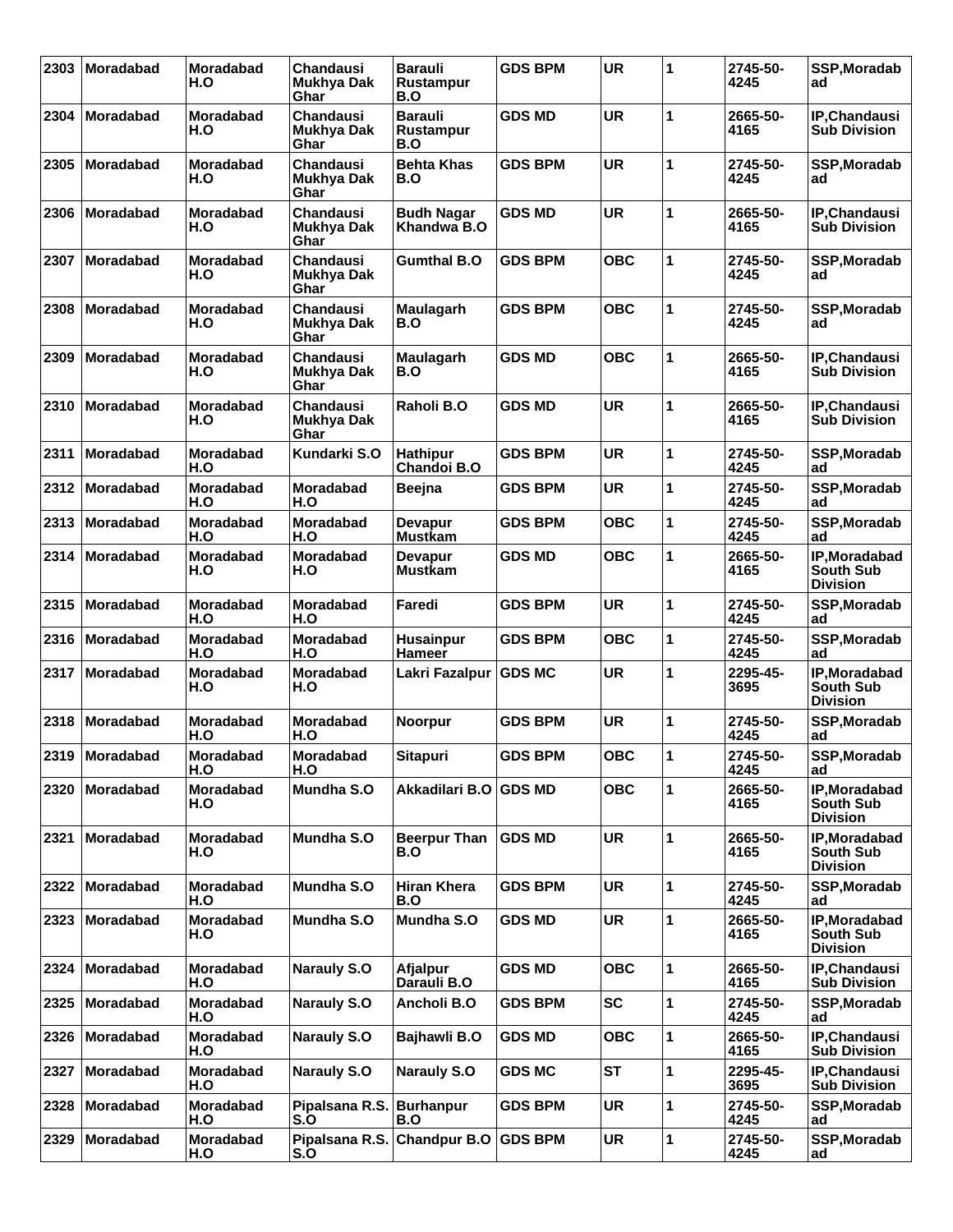| 2330 | Moradabad        | <b>Moradabad</b><br>H.O | Pipalsana R.S.<br>S.O             | Pipalsana B.O                       | <b>GDS BPM</b> | <b>OBC</b> | 1 | 2745-50-<br>4245 | SSP, Moradab<br>ad                         |
|------|------------------|-------------------------|-----------------------------------|-------------------------------------|----------------|------------|---|------------------|--------------------------------------------|
| 2331 | <b>Moradabad</b> | Moradabad<br>H.O        | Raja Ka<br>Sahaspur S.O           | Guarau B.O                          | <b>GDS BPM</b> | <b>UR</b>  | 1 | 2745-50-<br>4245 | SSP, Moradab<br>ad                         |
| 2332 | Moradabad        | Moradabad<br>H.O        | Raja Ka<br>Sahaspur S.O           | R.N. Sahaspur<br>B.O                | <b>GDS BPM</b> | <b>UR</b>  | 1 | 2745-50-<br>4245 | <b>SSP, Moradab</b><br>ad                  |
| 2333 | <b>Moradabad</b> | <b>Moradabad</b><br>H.O | <b>Sambhal MDG</b>                | <b>Akhtiarpur</b><br>Thillupura B.O | <b>GDS BPM</b> | <b>SC</b>  | 1 | 2745-50-<br>4245 | SSP, Moradab<br>ad                         |
| 2334 | <b>Moradabad</b> | Moradabad<br>H.O        | <b>Sambhal MDG</b>                | <b>Bhawanipur</b><br>B.O            | <b>GDS MD</b>  | <b>OBC</b> | 1 | 2665-50-<br>4165 | IP, Chandausi<br><b>Sub Division</b>       |
| 2335 | <b>Moradabad</b> | Moradabad<br>H.O        | <b>Sambhal MDG</b>                | Dilgaura B.O                        | <b>GDS BPM</b> | <b>OBC</b> | 1 | 2745-50-<br>4245 | SSP, Moradab<br>ad                         |
| 2336 | <b>Moradabad</b> | Moradabad<br>H.O        | <b>Sambhal MDG</b>                | <b>Isapur</b><br>Sunwari B.O        | <b>GDS BPM</b> | <b>SC</b>  | 1 | 2745-50-<br>4245 | SSP, Moradab<br>ad                         |
| 2337 | <b>Moradabad</b> | Moradabad<br>H.O        | <b>Sambhal MDG</b>                | Mohd. Pur<br>Tanda B.O              | <b>GDS MD</b>  | <b>UR</b>  | 1 | 2665-50-<br>4165 | IP, Chandausi<br><b>Sub Division</b>       |
| 2338 | <b>Moradabad</b> | Moradabad<br>H.O        | <b>Sambhal MDG</b>                | <b>Mohra</b><br>Lakhupura<br>B.O    | <b>GDS MD</b>  | <b>OBC</b> | 1 | 2665-50-<br>4165 | IP, Chandausi<br><b>Sub Division</b>       |
| 2339 | Moradabad        | Moradabad<br>H.O        | <b>Sambhal MDG</b>                | Pawasa B.O                          | <b>GDS BPM</b> | <b>UR</b>  | 1 | 2745-50-<br>4245 | SSP, Moradab<br>ad                         |
| 2340 | Moradabad        | Moradabad<br>H.O        | <b>Sambhal MDG</b>                | R.P. Niyaoli<br>B.O                 | <b>GDS BPM</b> | <b>UR</b>  | 1 | 2745-50-<br>4245 | SSP, Moradab<br>ad                         |
| 2341 | <b>Moradabad</b> | Moradabad<br>H.O        | <b>Sambhal MDG</b>                | <b>Salarpur B.O</b>                 | <b>GDS MD</b>  | <b>OBC</b> | 1 | 2665-50-<br>4165 | IP, Chandausi<br><b>Sub Division</b>       |
| 2342 | <b>Moradabad</b> | Moradabad<br>H.O        | <b>Sambhal MDG</b>                | Senjana B.O                         | <b>GDS MD</b>  | <b>OBC</b> | 1 | 2665-50-<br>4165 | <b>IP.Chandausi</b><br><b>Sub Division</b> |
| 2343 | <b>Moradabad</b> | Moradabad<br>H.O        | <b>Sambhal MDG</b>                | <b>Singhpur Sani</b><br>B.O         | <b>GDS BPM</b> | <b>UR</b>  | 1 | 2745-50-<br>4245 | SSP, Moradab<br>ad                         |
| 2344 | <b>Moradabad</b> | <b>Moradabad</b><br>H.O | <b>Sarai Tarin</b><br>S.O         | Datauli B.O                         | <b>GDS BPM</b> | <b>OBC</b> | 1 | 2745-50-<br>4245 | SSP, Moradab<br>ad                         |
| 2345 | <b>Moradabad</b> | Moradabad<br>H.O        | Sarai Tarin<br>S.O                | Rudayan B.O                         | <b>GDS BPM</b> | <b>SC</b>  | 1 | 2745-50-<br>4245 | SSP, Moradab<br>ad                         |
| 2346 | <b>Moradabad</b> | Moradabad<br>H.O        | <b>Sarai Tarin</b><br>S.O         | Rudayan B.O                         | <b>GDS MD</b>  | <b>OBC</b> | 1 | 2665-50-<br>4165 | IP, Chandausi<br><b>Sub Division</b>       |
| 2347 | <b>Moradabad</b> | Moradabad<br>H.O        | Sirsi S.O<br>(Moradabad)          | Barahi B.O                          | <b>GDS MD</b>  | <b>UR</b>  | 1 | 2665-50-<br>4165 | <b>IP.Chandausi</b><br><b>Sub Division</b> |
| 2348 | <b>Moradabad</b> | Moradabad<br>H.O        | Sirsi S.O<br>(Moradabad)          | <b>Bharthal</b><br>Madapur B.O      | <b>GDS BPM</b> | <b>UR</b>  | 1 | 2745-50-<br>4245 | SSP, Moradab<br>ad                         |
| 2349 | <b>Moradabad</b> | Moradabad<br>H.O        | Sirsi S.O<br>(Moradabad)          | Nayamatpur<br>B.O                   | <b>GDS MD</b>  | <b>UR</b>  | 1 | 2665-50-<br>4165 | IP, Chandausi<br><b>Sub Division</b>       |
| 2350 | Moradabad        | Moradabad<br>H.O        | Sirsi S.O<br>(Moradabad)          | Sirsi S.O<br>(Moradabad)            | <b>GDS MD</b>  | <b>UR</b>  | 1 | 2665-50-<br>4165 | IP, Chandausi<br><b>Sub Division</b>       |
| 2351 | Moradabad        | Moradabad<br>H.O        | <b>Thakurdwara</b><br>S.O         | Kalajhanda<br>B.O                   | <b>GDS BPM</b> | <b>UR</b>  | 1 | 2745-50-<br>4245 | SSP, Moradab<br>ad                         |
| 2352 | Moradabad        | Rampur H.O              | <b>Bilaspur</b><br>(Rampur) S.O   | Hamidabad<br>B.O                    | <b>GDS MD</b>  | <b>OBC</b> | 1 | 2665-50-<br>4165 | ASP, Rampur<br><b>Sub Division</b>         |
| 2353 | <b>Moradabad</b> | Rampur H.O              | <b>Bilaspur</b><br>(Rampur) S.O   | Ishanagar B.O                       | <b>GDS BPM</b> | <b>UR</b>  | 1 | 2745-50-<br>4245 | <b>SSP, Moradab</b><br>ad                  |
| 2354 | Moradabad        | Rampur H.O              | <b>Bilaspur</b><br>(Rampur) S.O   | Nawabganj<br>B.O                    | <b>GDS BPM</b> | <b>UR</b>  | 1 | 2745-50-<br>4245 | SSP, Moradab<br>ad                         |
| 2355 | Moradabad        | Rampur H.O              | <b>Bilaspur Chini</b><br>Mill S.O | <b>Kaushal Ganj</b><br>B.O          | <b>GDS BPM</b> | <b>OBC</b> | 1 | 2745-50-<br>4245 | SSP, Moradab<br>ad                         |
| 2356 | Moradabad        | Rampur H.O              | <b>Bilaspur Chini</b><br>Mill S.O | Rampur<br><b>Buzurg B.O</b>         | <b>GDS BPM</b> | <b>ST</b>  | 1 | 2745-50-<br>4245 | SSP, Moradab<br>ad                         |
| 2357 | Moradabad        | Rampur H.O              | <b>Bilaspur Chini</b><br>Mill S.O | Rampur<br><b>Buzurg B.O</b>         | <b>GDS MD</b>  | <b>OBC</b> | 1 | 2665-50-<br>4165 | ASP, Rampur<br><b>Sub Division</b>         |
| 2358 | <b>Moradabad</b> | Rampur H.O              | Milak S.O                         | <b>Bhonrka B.O</b>                  | <b>GDS BPM</b> | <b>UR</b>  | 1 | 2745-50-<br>4245 | SSP, Moradab<br>ad                         |
| 2359 | <b>Moradabad</b> | Rampur H.O              | Milak S.O                         | <b>Bhonrka B.O</b>                  | <b>GDS MD</b>  | <b>UR</b>  | 1 | 2665-50-<br>4165 | ASP, Rampur<br><b>Sub Division</b>         |
| 2360 | <b>Moradabad</b> | Rampur H.O              | Milak S.O                         | <b>Dhamorah</b><br>B.O              | <b>GDS BPM</b> | <b>UR</b>  | 1 | 2745-50-<br>4245 | SSP, Moradab<br>ad                         |
| 2361 | Moradabad        | Rampur H.O              | Milak S.O                         | Gangapur<br>Purvi B.O               | <b>GDS BPM</b> | PH-HH      | 1 | 2745-50-<br>4245 | SSP, Moradab<br>ad                         |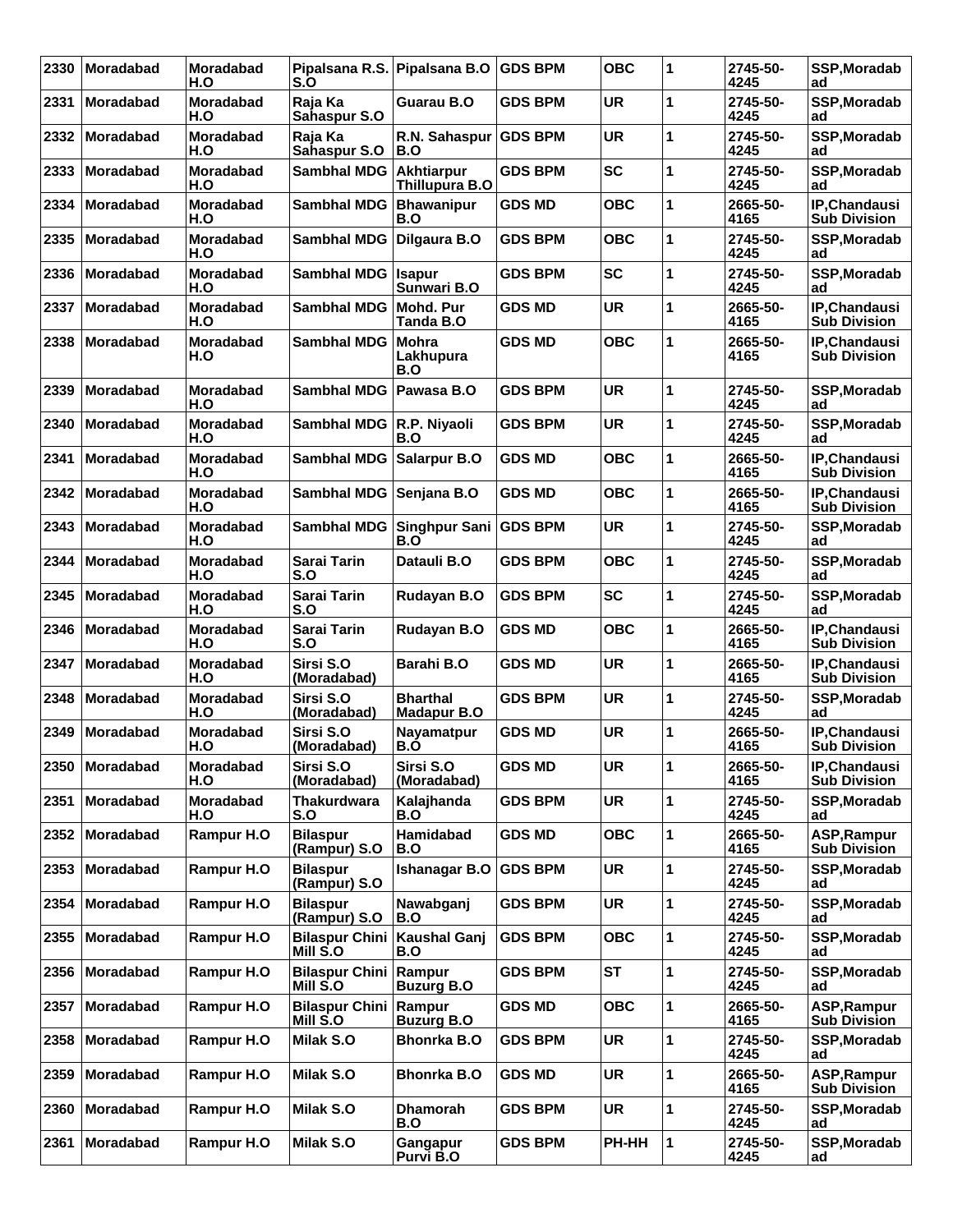| 2362 | <b>Moradabad</b>            | Rampur H.O                                          | Milak S.O                   | Khamaria B.O                           | <b>GDS MD</b>     | <b>OBC</b> | 1 | 2665-50-<br>4165 | ASP, Rampur<br>Sub Division                       |
|------|-----------------------------|-----------------------------------------------------|-----------------------------|----------------------------------------|-------------------|------------|---|------------------|---------------------------------------------------|
| 2363 | <b>Moradabad</b>            | Rampur H.O                                          | Milak S.O                   | Kiramcha B.O                           | <b>GDS BPM</b>    | <b>UR</b>  | 1 | 2745-50-<br>4245 | SSP, Moradab<br>ad                                |
| 2364 | Moradabad                   | Rampur H.O                                          | Milak S.O                   | Koop B.O                               | <b>GDS MD</b>     | <b>UR</b>  | 1 | 2665-50-<br>4165 | ASP, Rampur<br><b>Sub Division</b>                |
| 2365 | Moradabad                   | Rampur H.O                                          | Milak S.O                   | Loha B.O                               | GDS BPM           | <b>UR</b>  | 1 | 2745-50-<br>4245 | SSP, Moradab<br>ad                                |
| 2366 | <b>Moradabad</b>            | Rampur H.O                                          | Milak S.O                   | Patti<br><b>Basantpur</b><br>B.O       | <b>GDS MD</b>     | <b>UR</b>  | 1 | 2665-50-<br>4165 | ASP,Rampur<br>Sub Division                        |
| 2367 | <b>Moradabad</b>            | Rampur H.O                                          | <b>Milak S.O</b>            | Silai Bara<br>Gaon B.O                 | <b>GDS BPM</b>    | <b>SC</b>  | 1 | 2745-50-<br>4245 | SSP, Moradab<br>ad                                |
| 2368 | Moradabad                   | Rampur H.O                                          | Rampur H.O                  | <b>Barakhas</b>                        | <b>GDS MD</b>     | <b>OBC</b> | 1 | 2665-50-<br>4165 | ASP, Rampur<br><b>Sub Division</b>                |
| 2369 | Moradabad                   | Rampur H.O                                          | Rampur H.O                  | Daniyapur                              | GDS BPM           | <b>SC</b>  | 1 | 2745-50-<br>4245 | SSP, Moradab<br>ad                                |
| 2370 | Moradabad                   | Rampur H.O                                          | Rampur H.O                  | Juthia                                 | <b>GDS MD</b>     | <b>UR</b>  | 1 | 2665-50-<br>4165 | ASP, Rampur<br><b>Sub Division</b>                |
| 2371 | Moradabad                   | Rampur H.O                                          | Rampur H.O                  | Kakrawa                                | <b>GDS BPM</b>    | <b>SC</b>  | 1 | 2745-50-<br>4245 | SSP, Moradab<br>ad                                |
| 2372 | Moradabad                   | Rampur H.O                                          | Rampur H.O                  | Khushrobagh                            | <b>GDS BPM</b>    | <b>UR</b>  | 1 | 2745-50-<br>4245 | SSP, Moradab<br>ad                                |
| 2373 | Moradabad                   | Rampur H.O                                          | Rampur H.O                  | <b>Kira</b>                            | GDS BPM           | <b>OBC</b> | 1 | 2745-50-<br>4245 | SSP, Moradab<br>ad                                |
| 2374 | Moradabad                   | Rampur H.O                                          | Rampur H.O                  | Madhauli                               | <b>GDS MD</b>     | <b>UR</b>  | 1 | 2665-50-<br>4165 | ASP, Rampur<br><b>Sub Division</b>                |
| 2375 | Moradabad                   | Rampur H.O                                          | Rampur H.O                  | <b>Nipania</b>                         | GDS BPM           | овс        | 1 | 2745-50-<br>4245 | SSP, Moradab<br>ad                                |
| 2376 | <b>Moradabad</b>            | Rampur H.O                                          | Rampur H.O                  | Patwai                                 | <b>GDS BPM</b>    | <b>OBC</b> | 1 | 2745-50-<br>4245 | SSP, Moradab<br>ad                                |
| 2377 | Moradabad                   | Rampur H.O                                          | <b>Said Nagar</b><br>S.O    | Naglia Aqil<br>B.O                     | <b>GDS BPM</b>    | <b>OBC</b> | 1 | 2745-50-<br>4245 | SSP, Moradab<br>ad                                |
| 2378 | Moradabad                   | Rampur H.O                                          | Suar S.O                    | <b>Bhot Baqqal</b><br>B.O              | <b>GDS BPM</b>    | <b>OBC</b> | 1 | 2745-50-<br>4245 | SSP, Moradab<br>ad                                |
| 2379 | Moradabad                   | Rampur H.O                                          | Suar S.O                    | Maswasi B.O                            | <b>GDS MC</b>     | UR         | 1 | 2295-45-<br>3695 | <b>ASP, Rampur</b><br><b>Sub Division</b>         |
| 2380 | <b>Moradabad</b>            | Rampur H.O                                          | Suar S.O                    | Rehmatganj<br>B.O                      | <b>GDS MD</b>     | <b>SC</b>  | 1 | 2665-50-<br>4165 | ASP, Rampur<br><b>Sub Division</b>                |
| 2381 | <b>Moradabad</b>            | Rampur H.O                                          | Tanda Badli<br>S.O          | Pipali Nayak<br>B.O                    | GDS BPM           | <b>UR</b>  | 1 | 2745-50-<br>4245 | SSP, Moradab<br>ad                                |
| 2382 |                             | Muzaffarnagar Muzaffarnagar Ailum S.O<br>H.O        |                             | Ailum S.O                              | <b>GDS Packer</b> | <b>UR</b>  | 1 | 2295-45-<br>3695 | IP, Khatauli<br><b>Sub Division</b>               |
| 2383 |                             | Muzaffarnagar Muzaffarnagar Ailum S.O<br>H.O        |                             | <b>Biral B.O</b>                       | <b>GDS MC</b>     | <b>UR</b>  | 1 | 2295-45-<br>3695 | IP, Khatauli<br><b>Sub Division</b>               |
| 2384 | Muzaffarnagar               | Muzaffarnagar<br>H.O                                | <b>Alipur Kheri</b><br>S.O  | <b>Budina Kalan</b><br>B.O             | <b>GDS MD</b>     | <b>UR</b>  | 1 | 2665-50-<br>4165 | IP, Muzaffarna<br>gar West Sub<br><b>Division</b> |
| 2385 | Muzaffarnagar               | Muzaffarnagar Alipur Kheri<br>H.O                   | S.O                         | <b>Mohamad Pur</b><br><b>Madan B.O</b> | <b>GDS MD</b>     | <b>SC</b>  | 1 | 2665-50-<br>4165 | IP, Muzaffarna<br>gar West Sub<br><b>Division</b> |
| 2386 |                             | Muzaffarnagar   Muzaffarnagar   Alipur Kheri<br>H.O | S.O                         | Sonta B.O                              | <b>GDS MD</b>     | <b>OBC</b> | 1 | 2665-50-<br>4165 | IP,Muzaffarna<br>gar West Sub<br>Division         |
| 2387 | Muzaffarnagar Muzaffarnagar | H.O                                                 | Babri S.O                   | Babri S.O                              | <b>GDS Packer</b> | <b>OBC</b> | 1 | 2295-45-<br>3695 | IP, Muzaffarna<br>gar West Sub<br>Division        |
| 2388 | Muzaffarnagar               | Muzaffarnagar Babri S.O<br>H.O                      |                             | <b>Butrada B.O</b>                     | <b>GDS MC</b>     | <b>UR</b>  | 1 | 2295-45-<br>3695 | IP, Muzaffarna<br>gar West Sub<br><b>Division</b> |
| 2389 | Muzaffarnagar               | Muzaffarnagar<br>H.O                                | Babri S.O                   | Gogwan<br>Jalalpur B.O                 | <b>GDS BPM</b>    | <b>UR</b>  | 1 | 2745-50-<br>4245 | SSP, Muzaffar<br>nagar                            |
| 2390 | Muzaffarnagar               | Muzaffarnagar<br>H.O                                | Baghra S.O<br>(Muzaffarnaga | <b>Budina Khurd</b><br>B.O             | <b>GDS MD</b>     | <b>UR</b>  | 1 | 2665-50-<br>4165 | IP,Muzaffarna<br>gar West Sub<br>Division         |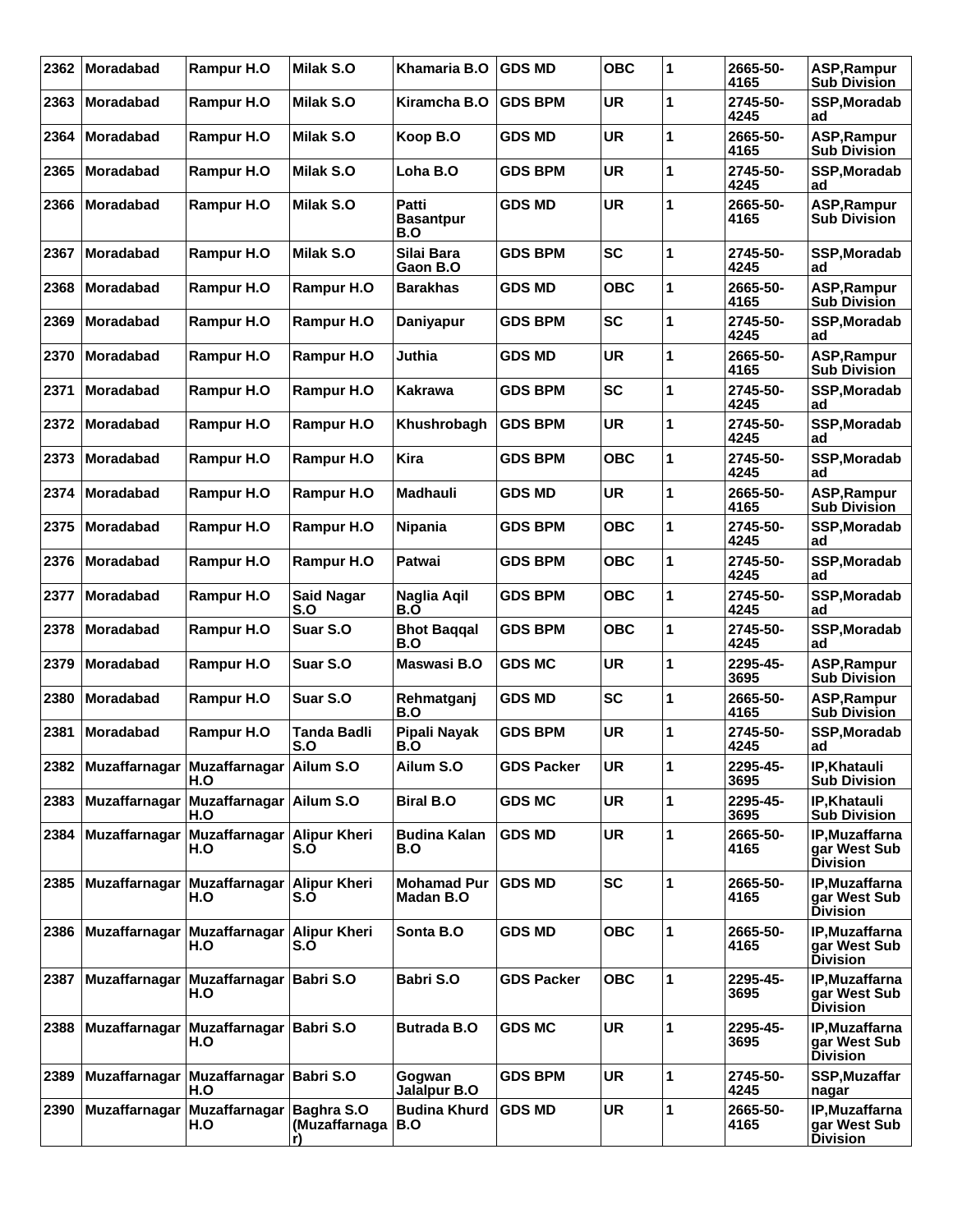| 2391 | <b>Muzaffarnagar</b>        | Muzaffarnagar<br>H.O                                | Baghra S.O<br>(Muzaffarnaga                      | <b>Nasir Pur B.O</b>                         | <b>GDS BPM</b> | <b>OBC</b> | 1 | 2745-50-<br>4245 | <b>SSP.Muzaffar</b><br>nagar                      |
|------|-----------------------------|-----------------------------------------------------|--------------------------------------------------|----------------------------------------------|----------------|------------|---|------------------|---------------------------------------------------|
| 2392 | Muzaffarnagar Muzaffarnagar | H.O                                                 | Baghra S.O<br>(Muzaffarnaga                      | Nasir Pur B.O                                | <b>GDS MD</b>  | OBC        | 1 | 2665-50-<br>4165 | IP,Muzaffarna<br>gar West Sub<br><b>Division</b>  |
| 2393 |                             | Muzaffarnagar Muzaffarnagar<br>H.O                  | <b>Barla S.O</b>                                 | <b>Badhedi B.O</b>                           | <b>GDS MD</b>  | <b>UR</b>  | 1 | 2665-50-<br>4165 | IP, Muzaffarna<br>gar East Sub<br>Division        |
| 2394 |                             | Muzaffarnagar Muzaffarnagar Barla S.O<br>H.O        |                                                  | Phalauda B.O                                 | <b>GDS MD</b>  | <b>OBC</b> | 1 | 2665-50-<br>4165 | IP, Muzaffarna<br>gar East Sub<br>Division        |
| 2395 |                             | Muzaffarnagar Muzaffarnagar<br>H.O                  | <b>Barla S.O</b>                                 | Phalauda B.O                                 | <b>GDS MD</b>  | <b>UR</b>  | 1 | 2665-50-<br>4165 | IP,Muzaffarna<br>gar East Sub<br>Division         |
| 2396 | Muzaffarnagar               | Muzaffarnagar Basera S.O<br>H.O                     |                                                  | Basera S.O                                   | <b>GDS MD</b>  | <b>UR</b>  | 1 | 2665-50-<br>4165 | IP, Muzaffarna<br>gar East Sub<br><b>Division</b> |
| 2397 | Muzaffarnagar               | Muzaffarnagar<br>H.O                                | <b>Basera S.O</b>                                | Gadla BO                                     | <b>GDS MD</b>  | <b>UR</b>  | 1 | 2665-50-<br>4165 | IP,Muzaffarna<br>gar East Sub<br><b>Division</b>  |
| 2398 | Muzaffarnagar               | Muzaffarnagar Basera S.O<br>H.O                     |                                                  | Khai-khedi<br>B.O                            | <b>GDS MD</b>  | <b>UR</b>  | 1 | 2665-50-<br>4165 | IP,Muzaffarna<br>gar East Sub<br><b>Division</b>  |
| 2399 |                             | Muzaffarnagar   Muzaffarnagar   Basera S.O<br>H.O   |                                                  | Tuglakpur B.O GDS MD                         |                | <b>UR</b>  | 1 | 2665-50-<br>4165 | IP, Muzaffarna<br>gar East Sub<br>Division        |
| 2400 |                             | Muzaffarnagar Muzaffarnagar Bhopa S.O<br>H.O        |                                                  | Bhopa S.O                                    | <b>GDS MD</b>  | <b>OBC</b> | 1 | 2665-50-<br>4165 | <b>IP.Muzaffarna</b><br>gar East Sub<br>Division  |
| 2401 |                             | Muzaffarnagar Muzaffarnagar   Bhopa S.O<br>H.O      |                                                  | Sikri BO                                     | <b>GDS MC</b>  | <b>OBC</b> | 1 | 2295-45-<br>3695 | IP, Muzaffarna<br>gar East Sub<br><b>Division</b> |
| 2402 | <b>Muzaffarnagar</b>        | Muzaffarnagar<br>H.O                                | <b>Budhana S.O</b>                               | Gadhi<br>Shekhawatpur<br>B.O                 | <b>GDS BPM</b> | <b>UR</b>  | 1 | 2745-50-<br>4245 | SSP, Muzaffar<br>nagar                            |
| 2403 | Muzaffarnagar               | Muzaffarnagar<br>H.O                                | <b>Budhana S.O</b>                               | <b>Hussainabad</b><br><b>Bhanwada</b><br>B.O | <b>GDS BPM</b> | <b>UR</b>  | 1 | 2745-50-<br>4245 | SSP, Muzaffar<br>nagar                            |
| 2404 |                             | Muzaffarnagar   Muzaffarnagar   Budhana S.O<br>H.O  |                                                  | Jaula B.O                                    | <b>GDS MD</b>  | <b>UR</b>  | 1 | 2665-50-<br>4165 | <b>IP, Khatauli</b><br><b>Sub Division</b>        |
| 2405 | Muzaffarnagar               | Muzaffarnagar Budhana S.O<br>H.O                    |                                                  | Kamruddin<br>Nagar B.O                       | <b>GDS BPM</b> | <b>UR</b>  | 1 | 2745-50-<br>4245 | SSP, Muzaffar<br>nagar                            |
|      |                             | 2406 Muzaffarnagar Muzaffarnagar Budhana S.O<br>H.O |                                                  | Loi Sarai B.O                                | <b>GDS BPM</b> | <b>ST</b>  | 1 | 2745-50-<br>4245 | SSP, Muzaffar<br>nagar                            |
| 2407 | Muzaffarnagar               | Muzaffarnagar Budhana S.O<br>H.O                    |                                                  | Luhsana B.O                                  | <b>GDS BPM</b> | <b>OBC</b> | 1 | 2745-50-<br>4245 | SSP, Muzaffar<br>nagar                            |
| 2408 | <b>Muzaffarnagar</b>        | Muzaffarnagar Budhana S.O<br>H.O                    |                                                  | <b>Raipur Aterna</b><br>B.O                  | <b>GDS BPM</b> | <b>UR</b>  | 1 | 2745-50-<br>4245 | <b>SSP, Muzaffar</b><br>nagar                     |
| 2409 | <b>Muzaffarnagar</b>        | Muzaffarnagar Charthawal<br>H.O                     | S.O                                              | Charthawal<br>S.O                            | <b>GDS MD</b>  | <b>OBC</b> | 1 | 2665-50-<br>4165 | IP, Muzaffarna<br>gar West Sub<br>Division        |
| 2410 |                             | Muzaffarnagar Muzaffarnagar<br>H.O                  | <b>Charthawal</b><br>S.O                         | Charthawal<br>S.O                            | <b>GDS MD</b>  | <b>UR</b>  | 1 | 2665-50-<br>4165 | IP, Muzaffarna<br>aar West Sub<br>Division        |
| 2411 | Muzaffarnagar Muzaffarnagar | H.O                                                 | Industrial<br><b>Estate S.O</b><br>(Muzaffarnaga | Lachheda B.O                                 | <b>GDS MD</b>  | <b>OBC</b> | 1 | 2665-50-<br>4165 | IP, Muzaffarna<br>gar West Sub<br><b>Division</b> |
| 2412 | Muzaffarnagar Muzaffarnagar | H.O                                                 | <b>Jalalabad S.O</b><br>(Muzaffarnaga            | Gandewda<br> B.O                             | <b>GDS MD</b>  | <b>UR</b>  | 1 | 2665-50-<br>4165 | IP,Muzaffarna<br>gar West Sub<br>Division         |
| 2413 | Muzaffarnagar Muzaffarnagar | H.O                                                 | <b>Jalalabad S.O</b><br>(Muzaffarnaga            | Hasanpur<br>Luhari B.O                       | <b>GDS MD</b>  | <b>OBC</b> | 1 | 2665-50-<br>4165 | IP,Muzaffarna<br>gar West Sub<br>Division         |
| 2414 | Muzaffarnagar               | Muzaffarnagar<br>H.O                                | Jalalabad S.O<br>(Muzaffarnaga<br>r)             | Jalalabad S.O<br>Kuzaffarnaga)<br>r)         | <b>GDS MD</b>  | <b>UR</b>  | 1 | 2665-50-<br>4165 | IP,Muzaffarna<br>gar West Sub<br><b>Division</b>  |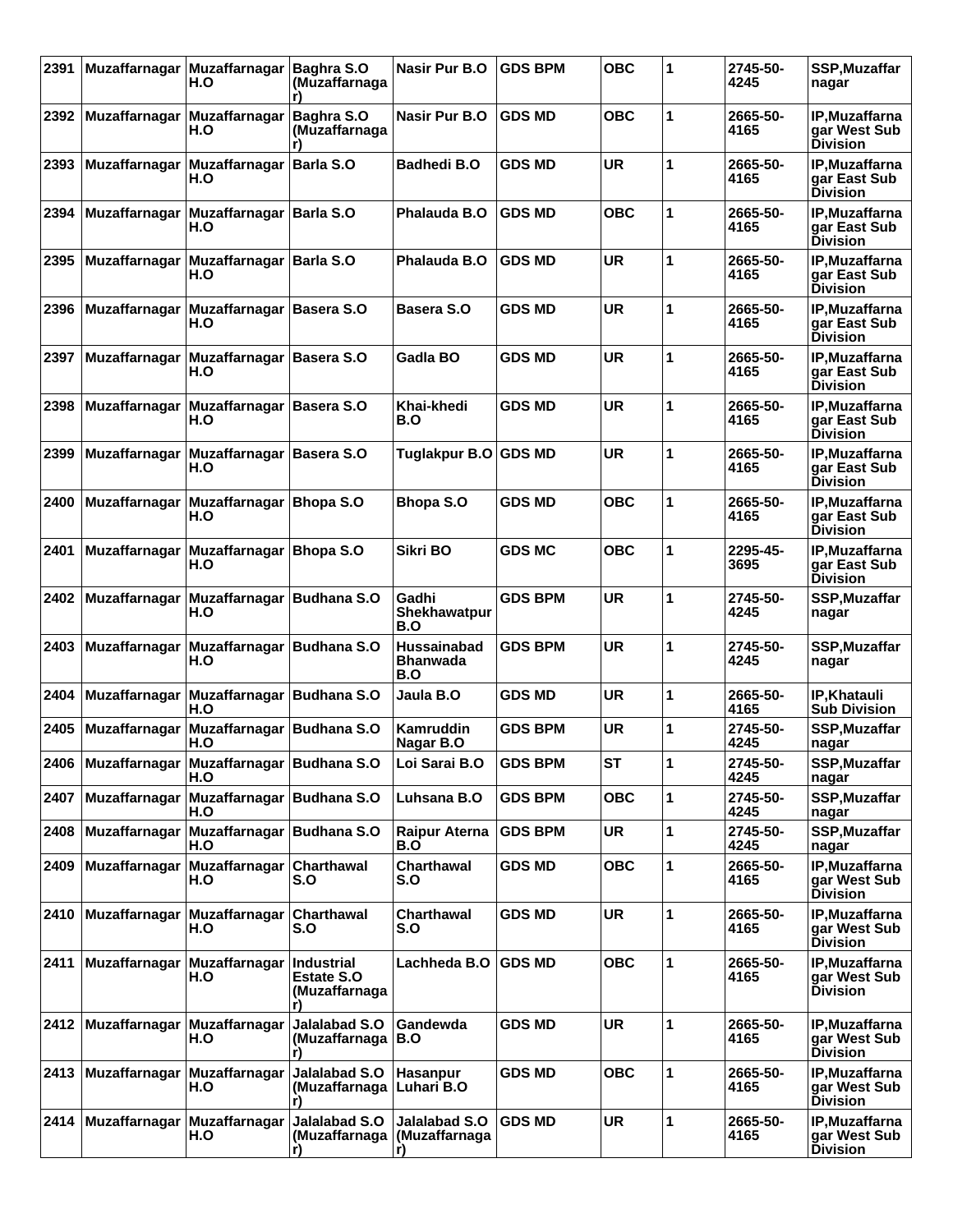| 2415 | Muzaffarnagar                                 | Muzaffarnagar Jansath S.O<br>H.O                 |                  | <b>Behda Assa</b><br>B.O       | <b>GDS BPM</b> | <b>SC</b>  | 1 | 2745-50-<br>4245 | SSP, Muzaffar<br>nagar                            |
|------|-----------------------------------------------|--------------------------------------------------|------------------|--------------------------------|----------------|------------|---|------------------|---------------------------------------------------|
| 2416 | Muzaffarnagar                                 | Muzaffarnagar Jansath S.O<br>H.O                 |                  | Dhansari B.O                   | <b>GDS BPM</b> | <b>OBC</b> | 1 | 2745-50-<br>4245 | SSP, Muzaffar<br>nagar                            |
| 2417 | Muzaffarnagar                                 | Muzaffarnagar Jansath S.O<br>H.O                 |                  | Kujheda BO                     | <b>GDS MC</b>  | <b>OBC</b> | 1 | 2295-45-<br>3695 | IP, Khatauli<br><b>Sub Division</b>               |
| 2418 | Muzaffarnagar                                 | Muzaffarnagar Jansath S.O<br>H.O                 |                  | Sambhal Heda GDS BPM<br>B.O    |                | <b>UR</b>  | 1 | 2745-50-<br>4245 | SSP, Muzaffar<br>nagar                            |
| 2419 | Muzaffarnagar                                 | Muzaffarnagar Jhinjhana S.O<br>H.O               |                  | Jhinjhana S.O                  | <b>GDS MD</b>  | <b>OBC</b> | 1 | 2665-50-<br>4165 | IP, Shamli Sub<br><b>Division</b>                 |
| 2420 | Muzaffarnagar                                 | Muzaffarnagar Jhinjhana S.O<br>H.O               |                  | Jhinjhana S.O                  | <b>GDS MD</b>  | <b>SC</b>  | 1 | 2665-50-<br>4165 | IP, Shamli Sub<br><b>Division</b>                 |
| 2421 | Muzaffarnagar                                 | Muzaffarnagar Jhinjhana S.O<br>H.O               |                  | <b>Purmafi B.O</b>             | <b>GDS MD</b>  | <b>OBC</b> | 1 | 2665-50-<br>4165 | IP, Shamli Sub<br><b>Division</b>                 |
| 2422 | Muzaffarnagar                                 | Muzaffarnagar   Kairana S.O<br>H.O               |                  | <b>Bhoora B.O</b>              | <b>GDS BPM</b> | <b>UR</b>  | 1 | 2745-50-<br>4245 | SSP, Muzaffar<br>nagar                            |
| 2423 | Muzaffarnagar                                 | Muzaffarnagar   Kairana S.O<br>H.O               |                  | Khedi Buchha<br>B.O            | <b>IGDS MD</b> | <b>UR</b>  | 1 | 2665-50-<br>4165 | IP, Shamli Sub<br><b>Division</b>                 |
| 2424 | Muzaffarnagar                                 | Muzaffarnagar   Kairana S.O<br>H.O               |                  | Khurgaon<br><b>Issopur B.O</b> | <b>GDS MD</b>  | <b>OBC</b> | 1 | 2665-50-<br>4165 | IP, Shamli Sub<br><b>Division</b>                 |
| 2425 | Muzaffarnagar                                 | Muzaffarnagar   Kairana S.O<br>H.O               |                  | <b>Uncha Gaon</b><br>B.O       | <b>GDS BPM</b> | <b>UR</b>  | 1 | 2745-50-<br>4245 | SSP, Muzaffar<br>nagar                            |
| 2426 | Muzaffarnagar                                 | Muzaffarnagar   Kandhala S.O<br>H.O              |                  | Dundu Kheda<br>B.O             | <b>GDS MC</b>  | <b>UR</b>  | 1 | 2295-45-<br>3695 | IP, Shamli Sub<br><b>Division</b>                 |
| 2427 | Muzaffarnagar                                 | Muzaffarnagar   Kandhala S.O<br>H.O              |                  | Jasala B.O                     | <b>GDS BPM</b> | <b>OBC</b> | 1 | 2745-50-<br>4245 | <b>SSP, Muzaffar</b><br>nagar                     |
| 2428 | Muzaffarnagar                                 | Muzaffarnagar   Kandhala S.O<br>H.O              |                  | Kandhala S.O                   | <b>GDS MD</b>  | UR         | 1 | 2665-50-<br>4165 | IP, Shamli Sub<br><b>Division</b>                 |
| 2429 | Muzaffarnagar                                 | Muzaffarnagar   Kandhala S.O<br>H.O              |                  | Sunna B.O                      | <b>GDS MC</b>  | <b>UR</b>  | 1 | 2295-45-<br>3695 | IP, Shamli Sub<br><b>Division</b>                 |
| 2430 | Muzaffarnagar                                 | Muzaffarnagar   Khatauli S.O<br>H.O              |                  | Antwada B.O                    | <b>GDS MD</b>  | <b>UR</b>  | 1 | 2665-50-<br>4165 | <b>IP, Khatauli</b><br><b>Sub Division</b>        |
| 2431 | Muzaffarnagar                                 | Muzaffarnagar   Khatauli S.O<br>H.O              |                  | Chand<br><b>Samand B.O</b>     | <b>GDS MC</b>  | <b>OBC</b> | 1 | 2295-45-<br>3695 | <b>IP, Khatauli</b><br><b>Sub Division</b>        |
| 2432 | Muzaffarnagar                                 | Muzaffarnagar   Khatauli S.O<br>H.O              |                  | <b>Chand Seena</b><br>B.O      | <b>GDS MD</b>  | OBC        | 1 | 2665-50-<br>4165 | IP, Khatauli<br><b>Sub Division</b>               |
| 2433 | Muzaffarnagar                                 | Muzaffarnagar   Khatauli S.O<br>H.O              |                  | <b>Fahimpur</b><br>Khurd B.O   | <b>GDS MD</b>  | <b>OBC</b> | 1 | 2665-50-<br>4165 | IP, Khatauli<br><b>Sub Division</b>               |
| 2434 | Muzaffarnagar                                 | Muzaffarnagar Khatauli S.O<br>H.O                |                  | <b>Galibpur B.O</b>            | <b>GDS MD</b>  | <b>OBC</b> | 1 | 2665-50-<br>4165 | IP, Khatauli<br><b>Sub Division</b>               |
|      | 2435 Muzaffarnagar Muzaffarnagar Khatauli S.O | H.O                                              |                  | Incholi B.O                    | <b>GDS MD</b>  | <b>UR</b>  | 1 | 2665-50-<br>4165 | IP, Khatauli<br><b>Sub Division</b>               |
| 2436 | Muzaffarnagar                                 | Muzaffarnagar   Khatauli S.O<br>H.O              |                  | Pamnawali<br>B.O               | <b>GDS BPM</b> | <b>UR</b>  | 1 | 2745-50-<br>4245 | SSP, Muzaffar<br>nagar                            |
| 2437 | Muzaffarnagar                                 | Muzaffarnagar Khatauli S.O<br>H.O                |                  | Pipalheda B.O                  | <b>GDS MD</b>  | <b>UR</b>  | 1 | 2665-50-<br>4165 | IP, Khatauli<br><b>Sub Division</b>               |
| 2438 | Muzaffarnagar                                 | Muzaffarnagar Mansurpur<br>H.O                   | S.O              | Purbaliyan<br>B.O              | <b>GDS MC</b>  | <b>OBC</b> | 1 | 2295-45-<br>3695 | IP, Khatauli<br><b>Sub Division</b>               |
| 2439 | Muzaffarnagar                                 | Muzaffarnagar<br>H.O                             | Mansurpur<br>S.O | Purbaliyan<br>B.O              | <b>GDS MD</b>  | <b>UR</b>  | 1 | 2665-50-<br>4165 | IP, Khatauli<br><b>Sub Division</b>               |
| 2440 | Muzaffarnagar                                 | Muzaffarnagar<br>H.O                             | Miranpur S.O     | Kithoda B.O                    | <b>GDS BPM</b> | <b>UR</b>  | 1 | 2745-50-<br>4245 | SSP, Muzaffar<br>nagar                            |
| 2441 | Muzaffarnagar                                 | Muzaffarnagar   Morna S.O<br>H.O                 |                  | <b>Bhokarhedi</b><br>B.O       | <b>GDS MC</b>  | UR.        | 1 | 2295-45-<br>3695 | IP, Muzaffarna<br>gar East Sub<br><b>Division</b> |
| 2442 | Muzaffarnagar                                 | Muzaffarnagar Morna S.O<br>H.O                   |                  | Chorawala<br><b>B.O</b>        | <b>GDS BPM</b> | <b>SC</b>  | 1 | 2745-50-<br>4245 | SSP, Muzaffar<br>nagar                            |
| 2443 | Muzaffarnagar                                 | Muzaffarnagar Morna S.O<br>H.O                   |                  | Kakrauli B.O                   | <b>GDS MD</b>  | <b>OBC</b> | 1 | 2665-50-<br>4165 | IP, Muzaffarna<br>gar East Sub<br><b>Division</b> |
| 2444 | Muzaffarnagar                                 | Muzaffarnagar Morna S.O<br>H.O                   |                  | Morna S.O                      | <b>GDS MD</b>  | <b>OBC</b> | 1 | 2665-50-<br>4165 | IP, Muzaffarna<br>gar East Sub<br><b>Division</b> |
| 2445 |                                               | Muzaffarnagar   Muzaffarnagar   Morna S.O<br>H.O |                  | <b>Shukratal BO</b>            | <b>GDS BPM</b> | PH-OH      | 1 | 2745-50-<br>4245 | SSP, Muzaffar<br>nagar                            |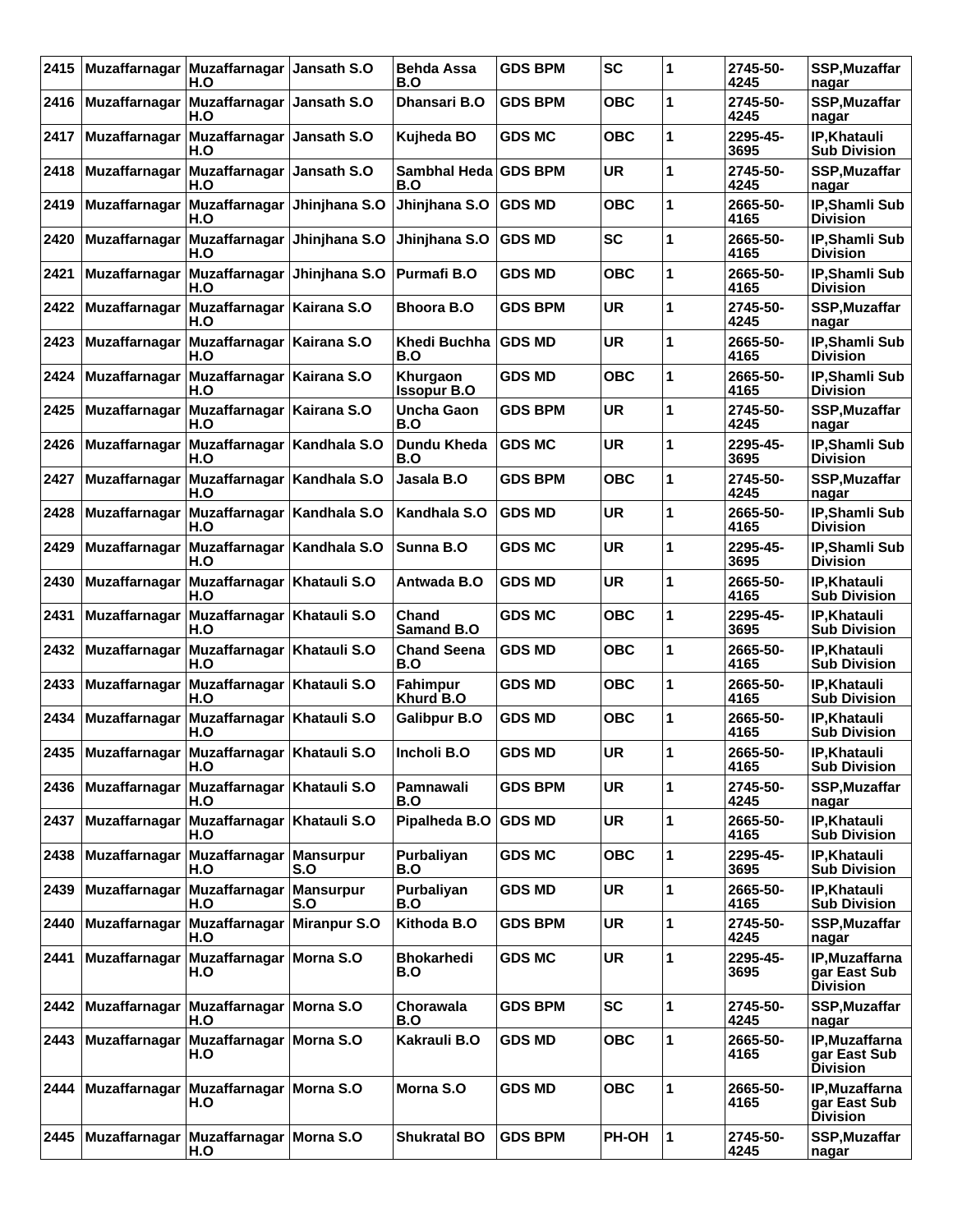| 2446 | Muzaffarnagar                                                           | H.O                                | Muzaffarnagar   Muzaffarnagar<br>H.O                    | Agarwal Paper GDS MD<br>Mill B.O |                   | <b>OBC</b> | 1 | 2665-50-<br>4165 | IP, Muzaffarna<br>gar East Sub<br><b>Division</b>       |
|------|-------------------------------------------------------------------------|------------------------------------|---------------------------------------------------------|----------------------------------|-------------------|------------|---|------------------|---------------------------------------------------------|
| 2447 | Muzaffarnagar                                                           | H.O                                | Muzaffarnagar   Muzaffarnagar   Datiyana B.O<br>H.O     |                                  | <b>GDS BPM</b>    | <b>OBC</b> | 1 | 2745-50-<br>4245 | SSP, Muzaffar<br>nagar                                  |
| 2448 | Muzaffarnagar                                                           | H.O                                | Muzaffarnagar Muzaffarnagar<br>H.O                      | Kinoni B.O                       | <b>GDS BPM</b>    | <b>UR</b>  | 1 | 2745-50-<br>4245 | SSP, Muzaffar<br>nagar                                  |
| 2449 | Muzaffarnagar                                                           | H.O                                | Muzaffarnagar Muzaffarnagar Makhiyali B.O<br>H.O        |                                  | <b>GDS BPM</b>    | <b>UR</b>  | 1 | 2745-50-<br>4245 | SSP, Muzaffar<br>nagar                                  |
| 2450 | Muzaffarnagar                                                           | H.O                                | Muzaffarnagar Muzaffarnagar Muzaffarnagar GDS MD<br>H.O | H.O                              |                   | <b>OBC</b> | 1 | 2665-50-<br>4165 | IP, Muzaffarna<br>gar East Sub<br><b>Division</b>       |
| 2451 | │Muzaffarnagar │Muzaffarnagar │Muzaffarnagar │Muzaffarnagar │GDS Packer | H.O                                | H.O                                                     | H.O                              |                   | <b>UR</b>  | 1 | 2295-45-<br>3695 | <b>Senior</b><br>Postmaster,<br>Muzaffarnagar<br>H.O    |
| 2452 | Muzaffarnagar                                                           | <b>Muzaffarnagar</b><br>H.O        | Muzaffarnagar<br>H.O                                    | Navin Mandi<br><b>Sthal S.O</b>  | <b>GDS Packer</b> | <b>ST</b>  | 1 | 2295-45-<br>3695 | IP, Muzaffarna<br>gar East Sub<br><b>Division</b>       |
| 2453 | Muzaffarnagar                                                           | Muzaffarnagar Muzaffarnagar<br>H.O | H.O                                                     | Pachenda<br>Kalan B.O            | <b>GDS MC</b>     | <b>UR</b>  | 1 | 2295-45-<br>3695 | <b>IP.Muzaffarna</b><br>gar East Sub<br><b>Division</b> |
| 2454 | Muzaffarnagar Muzaffarnagar Muzaffarnagar Pachenda                      | H.O                                | H.O                                                     | Kalan B.O                        | <b>GDS MD</b>     | <b>OBC</b> | 1 | 2665-50-<br>4165 | IP, Muzaffarna<br>gar East Sub<br><b>Division</b>       |
| 2455 | Muzaffarnagar  Muzaffarnagar  Muzaffarnagar  Rathedi B.O                | H.O                                | H.O                                                     |                                  | <b>GDS BPM</b>    | <b>OBC</b> | 1 | 2745-50-<br>4245 | SSP, Muzaffar<br>nagar                                  |
| 2456 | Muzaffarnagar                                                           | H.O                                | Muzaffarnagar Muzaffarnagar Rathedi B.O<br>H.O          |                                  | <b>GDS MC</b>     | <b>OBC</b> | 1 | 2295-45-<br>3695 | <b>IP.Muzaffarna</b><br>gar East Sub<br><b>Division</b> |
| 2457 | Muzaffarnagar Muzaffarnagar Purkazi S.O                                 | H.O                                |                                                         | <b>Kaillanpur BO</b>             | <b>GDS MD</b>     | <b>UR</b>  | 1 | 2665-50-<br>4165 | IP, Muzaffarna<br>gar East Sub<br><b>Division</b>       |
| 2458 | Muzaffarnagar Muzaffarnagar Ramraj S.O                                  | H.O                                |                                                         | <b>Hashimpur</b><br><b>BO</b>    | <b>GDS BPM</b>    | <b>SC</b>  | 1 | 2745-50-<br>4245 | SSP, Muzaffar<br>nagar                                  |
| 2459 | Muzaffarnagar                                                           | Muzaffarnagar   Ramraj S.O<br>H.O  |                                                         | Hashimpur<br>BO.                 | <b>GDS MD</b>     | <b>UR</b>  | 1 | 2665-50-<br>4165 | <b>IP.Muzaffarna</b><br>gar East Sub<br><b>Division</b> |
| 2460 | Muzaffarnagar Muzaffarnagar Rohana Mills                                | H.O                                | S.O                                                     | <b>Badhai Khurd</b><br>B.O       | <b>GDS BPM</b>    | <b>SC</b>  | 1 | 2745-50-<br>4245 | SSP, Muzaffar<br>nagar                                  |
| 2461 | Muzaffarnagar                                                           | Muzaffarnagar<br>H.O               | Rohana Mills<br>S.O                                     | <b>Badhai Khurd</b><br>B.O       | <b>GDS MD</b>     | <b>UR</b>  | 1 | 2665-50-<br>4165 | IP, Muzaffarna<br>gar East Sub<br><b>Division</b>       |
| 2462 | Muzaffarnagar                                                           | Muzaffarnagar Rohana Mills<br>H.O  | S.O                                                     | <b>Bahedi B.O</b>                | <b>GDS BPM</b>    | <b>UR</b>  | 1 | 2745-50-<br>4245 | SSP, Muzaffar<br>nagar                                  |
| 2463 | Muzaffarnagar                                                           | <b>Muzaffarnagar</b><br>H.O        | <b>Rohana Mills</b><br>S.O                              | Maleera B.O                      | <b>GDS MD</b>     | UR         | 1 | 2665-50-<br>4165 | IP, Muzaffarna<br>gar East Sub<br><b>Division</b>       |
| 2464 | Muzaffarnagar                                                           | Muzaffarnagar<br>H.O               | <b>Rohana Mills</b><br>S.O                              | Rohana Khurd GDS MD<br>B.O       |                   | <b>OBC</b> | 1 | 2665-50-<br>4165 | IP, Muzaffarna<br>gar East Sub<br>Division              |
| 2465 | Muzaffarnagar                                                           | Muzaffarnagar Shahpur<br>H.O       | (Muzaffarnaga<br>r) S.O                                 | Dhanayan B.O GDS MD              |                   | <b>UR</b>  | 1 | 2665-50-<br>4165 | IP, Muzaffarna<br>gar West Sub<br><b>Division</b>       |
| 2466 | Muzaffarnagar Muzaffarnagar Shahpur                                     | H.O                                | (Muzaffarnaga<br>r) S.O                                 | Dinkarpur B.O GDS MD             |                   | <b>OBC</b> | 1 | 2665-50-<br>4165 | IP, Muzaffarna<br>gar West Sub<br><b>Division</b>       |
| 2467 | Muzaffarnagar                                                           | <b>Muzaffarnagar</b><br>H.O        | Shahpur<br>(Muzaffarnaga<br>r) S.O                      | Kakda B.O                        | <b>GDS MD</b>     | <b>UR</b>  | 1 | 2665-50-<br>4165 | IP, Muzaffarna<br>gar West Sub<br><b>Division</b>       |
| 2468 | Muzaffarnagar                                                           | Muzaffarnagar<br>H.O               | Shahpur<br>(Muzaffarnaga<br>r) S.O                      | <b>Mubarikpur</b><br> B.O        | <b>GDS BPM</b>    | <b>UR</b>  | 1 | 2745-50-<br>4245 | SSP, Muzaffar<br>nagar                                  |
| 2469 | Muzaffarnagar                                                           | <b>Muzaffarnagar</b><br>H.O        | Shahpur<br>(Muzaffarnaga<br>r) S.O                      | Shoram B.O                       | <b>GDS MD</b>     | <b>OBC</b> | 1 | 2665-50-<br>4165 | IP, Muzaffarna<br>gar West Sub<br><b>Division</b>       |
| 2470 | Muzaffarnagar                                                           | Muzaffarnagar<br>H.O               | Shamli S.O                                              | <b>Balwa B.O</b>                 | <b>GDS BPM</b>    | ОВС        | 1 | 2745-50-<br>4245 | SSP, Muzaffar<br>nagar                                  |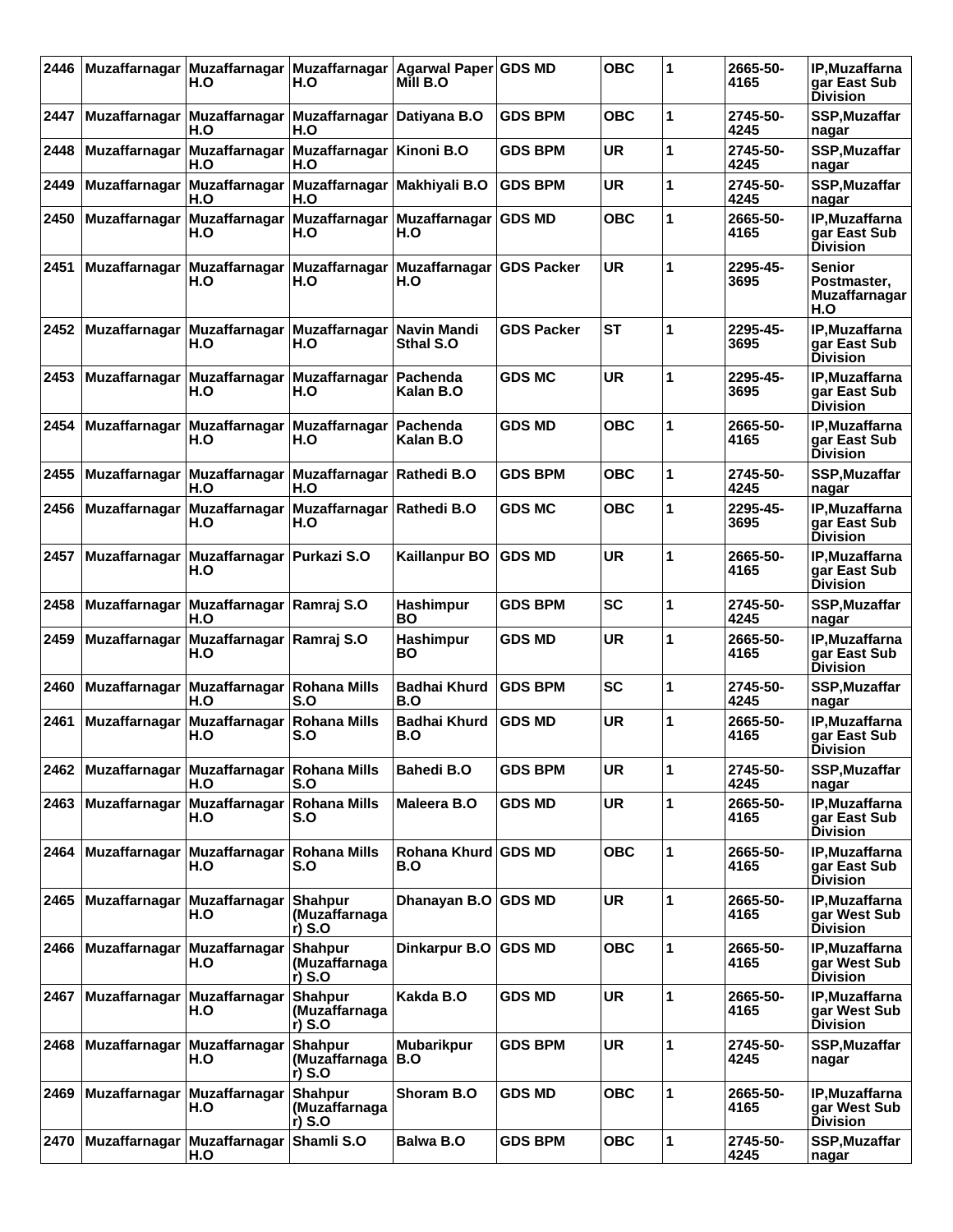| 2471 | <b>Muzaffarnagar</b>        | Muzaffarnagar<br>H.O                                 | Shamli S.O                       | <b>Balwa B.O</b>                                     | <b>GDS MC</b>     | <b>OBC</b> | 1 | 2295-45-<br>3695 | <b>IP, Shamli Sub</b><br><b>Division</b>          |
|------|-----------------------------|------------------------------------------------------|----------------------------------|------------------------------------------------------|-------------------|------------|---|------------------|---------------------------------------------------|
| 2472 |                             | Muzaffarnagar Muzaffarnagar Shamli S.O<br>H.O        |                                  | <b>Banat BO</b>                                      | <b>GDS MD</b>     | <b>OBC</b> | 1 | 2665-50-<br>4165 | <b>IP.Shamli Sub</b><br><b>Division</b>           |
| 2473 |                             | Muzaffarnagar Muzaffarnagar Shamli S.O<br>H.O        |                                  | Gadhi Pukhta<br>B.O                                  | <b>GDS MC</b>     | <b>OBC</b> | 1 | 2295-45-<br>3695 | IP, Shamli Sub<br><b>Division</b>                 |
| 2474 | Muzaffarnagar               | Muzaffarnagar<br>H.O                                 | Shamli S.O                       | <b>Malendi B.O</b>                                   | <b>GDS MC</b>     | <b>UR</b>  | 1 | 2295-45-<br>3695 | IP, Shamli Sub<br><b>Division</b>                 |
| 2475 | <b>Muzaffarnagar</b>        | Muzaffarnagar<br>H.O                                 | Shamli S.O                       | Shamli S.O                                           | <b>GDS MD</b>     | <b>UR</b>  | 1 | 2665-50-<br>4165 | <b>LSG</b><br>Postmaster,<br>Shamli S.O           |
| 2476 |                             | Muzaffarnagar Muzaffarnagar Sisauli S.O<br>H.O       |                                  | <b>Bhajju B.O</b>                                    | <b>GDS BPM</b>    | <b>UR</b>  | 1 | 2745-50-<br>4245 | <b>SSP, Muzaffar</b><br>nagar                     |
| 2477 | Muzaffarnagar               | Muzaffarnagar Sisauli S.O<br>H.O                     |                                  | Sisauli S.O                                          | <b>GDS Packer</b> | <b>UR</b>  | 1 | 2295-45-<br>3695 | IP, Muzaffarna<br>gar West Sub<br><b>Division</b> |
| 2478 |                             | Muzaffarnagar Muzaffarnagar Thanabhawan<br>H.O       | S.O                              | Hind B.O                                             | <b>GDS MD</b>     | <b>UR</b>  | 1 | 2665-50-<br>4165 | IP, Shamli Sub<br><b>Division</b>                 |
| 2479 |                             | Muzaffarnagar Muzaffarnagar<br>H.O                   | Thanabhawan<br>S.O               | Khanpur B.O                                          | <b>GDS BPM</b>    | <b>SC</b>  | 1 | 2745-50-<br>4245 | SSP, Muzaffar<br>nagar                            |
| 2480 | Muzaffarnagar               | <b>Muzaffarnagar</b><br>H.O                          | Thanabhawan<br>S.O               | Nojal B.O                                            | <b>GDS MC</b>     | UR         | 1 | 2295-45-<br>3695 | IP, Shamli Sub<br><b>Division</b>                 |
| 2481 |                             | Muzaffarnagar Muzaffarnagar<br>H.O                   | Thanabhawan<br>S.O               | <b>Sonta</b><br><b>Rasulpur B.O</b>                  | <b>GDS BPM</b>    | <b>UR</b>  | 1 | 2745-50-<br>4245 | SSP, Muzaffar<br>nagar                            |
| 2482 |                             | Muzaffarnagar Muzaffarnagar Thanabhawan<br>H.O       | S.O                              | Thanabhawan<br>S.O                                   | <b>GDS MD</b>     | <b>UR</b>  | 1 | 2665-50-<br>4165 | IP, Shamli Sub<br><b>Division</b>                 |
| 2483 | Muzaffarnagar               | <b>Muzaffarnagar</b><br>H.O                          | Un S.O<br>(Muzaffarnaga          | Chausana B.O                                         | <b>GDS BPM</b>    | <b>SC</b>  | 1 | 2745-50-<br>4245 | <b>SSP, Muzaffar</b><br>nagar                     |
| 2484 | Muzaffarnagar Muzaffarnagar | H.O                                                  | Un S.O<br>(Muzaffarnaga          | Chausana B.O GDS MC                                  |                   | <b>UR</b>  | 1 | 2295-45-<br>3695 | IP, Shamli Sub<br><b>Division</b>                 |
| 2485 |                             | Muzaffarnagar Muzaffarnagar<br>H.O                   | Un S.O<br>(Muzaffarnaga<br>r)    | Gadhi<br><b>Hasanpur B.O</b>                         | <b>GDS MD</b>     | <b>UR</b>  | 1 | 2665-50-<br>4165 | IP, Shamli Sub<br><b>Division</b>                 |
| 2486 | Muzaffarnagar Muzaffarnagar | H.O                                                  | Un S.O<br>(Muzaffarnaga          | Gagaur B.O                                           | <b>GDS BPM</b>    | <b>OBC</b> | 1 | 2745-50-<br>4245 | SSP, Muzaffar<br>nagar                            |
| 2487 |                             | Muzaffarnagar Muzaffarnagar<br>H.O                   | Un S.O<br>(Muzaffarnaga          | Toda B.O                                             | <b>GDS MD</b>     | <b>OBC</b> | 1 | 2665-50-<br>4165 | IP, Shamli Sub<br><b>Division</b>                 |
|      |                             | 2488   Muzaffarnagar   Muzaffarnagar   Un S.O<br>H.O | r)                               | <b>Un S.O</b><br>(Muzaffarnaga   (Muzaffarnaga<br>r) | <b>GDS MD</b>     | <b>OBC</b> | 1 | 2665-50-<br>4165 | IP, Shamli Sub<br><b>Division</b>                 |
| 2489 | Saharanpur                  | Saharanpur<br>H.O                                    | Ambehta S.O                      | Randeva B.O                                          | <b>GDS MD</b>     | <b>OBC</b> | 1 | 2665-50-<br>4165 | ASP, Saharanp<br>ut West Sub<br><b>Division</b>   |
| 2490 | Saharanpur                  | Saharanpur<br>H.O                                    | Ambehta S.O                      | Raniyala<br>Dayalpur B.O                             | <b>GDS MD</b>     | <b>UR</b>  | 1 | 2665-50-<br>4165 | ASP, Saharanp<br>ut West Sub<br><b>Division</b>   |
| 2491 | Saharanpur                  | Saharanpur<br>H.O                                    | <b>Babail Buzurg</b><br>S.O      | Ghunna B.O                                           | <b>GDS BPM</b>    | <b>UR</b>  | 1 | 2745-50-<br>4245 | SSP, Saharanp<br>ur                               |
| 2492 | <b>Saharanpur</b>           | Saharanpur<br>H.O                                    | <b>Babail Buzurg</b><br>S.O      | Topri B.O                                            | <b>GDS MD</b>     | <b>UR</b>  | 1 | 2665-50-<br>4165 | ASP, Saharanp<br>ut West Sub<br><b>Division</b>   |
| 2493 | <b>Saharanpur</b>           | Saharanpur<br>H.O                                    | <b>Behat S.O</b><br>(Saharanpur) | Kamboh Majra GDS BPM<br>B.O                          |                   | <b>OBC</b> | 1 | 2745-50-<br>4245 | SSP, Saharanp<br>ur                               |
| 2494 | Saharanpur                  | Saharanpur<br>H.O                                    | <b>Behat S.O</b><br>(Saharanpur) | <b>Mirjapur Poll</b><br>B.O                          | <b>GDS BPM</b>    | <b>OBC</b> | 1 | 2745-50-<br>4245 | SSP, Saharanp<br><b>ur</b>                        |
| 2495 | <b>Saharanpur</b>           | Saharanpur<br>H.O                                    | <b>Behat S.O</b><br>(Saharanpur) | <b>Raipur B.O</b>                                    | <b>GDS BPM</b>    | <b>UR</b>  | 1 | 2745-50-<br>4245 | SSP, Saharanp<br>ur                               |
| 2496 | Saharanpur                  | Saharanpur<br>H.O                                    | <b>Behat S.O</b><br>(Saharanpur) | Ruhalki B.O                                          | <b>GDS BPM</b>    | <b>UR</b>  | 1 | 2745-50-<br>4245 | SSP, Saharanp<br><b>ur</b>                        |
| 2497 | Saharanpur                  | Saharanpur<br>H.O                                    | <b>Behat S.O</b><br>(Saharanpur) | Sadholi<br>Quadeem B.O                               | <b>GDS MD</b>     | <b>OBC</b> | 1 | 2665-50-<br>4165 | ASP, Saharanp<br>ut West Sub<br><b>Division</b>   |
|      |                             |                                                      |                                  |                                                      |                   |            |   |                  |                                                   |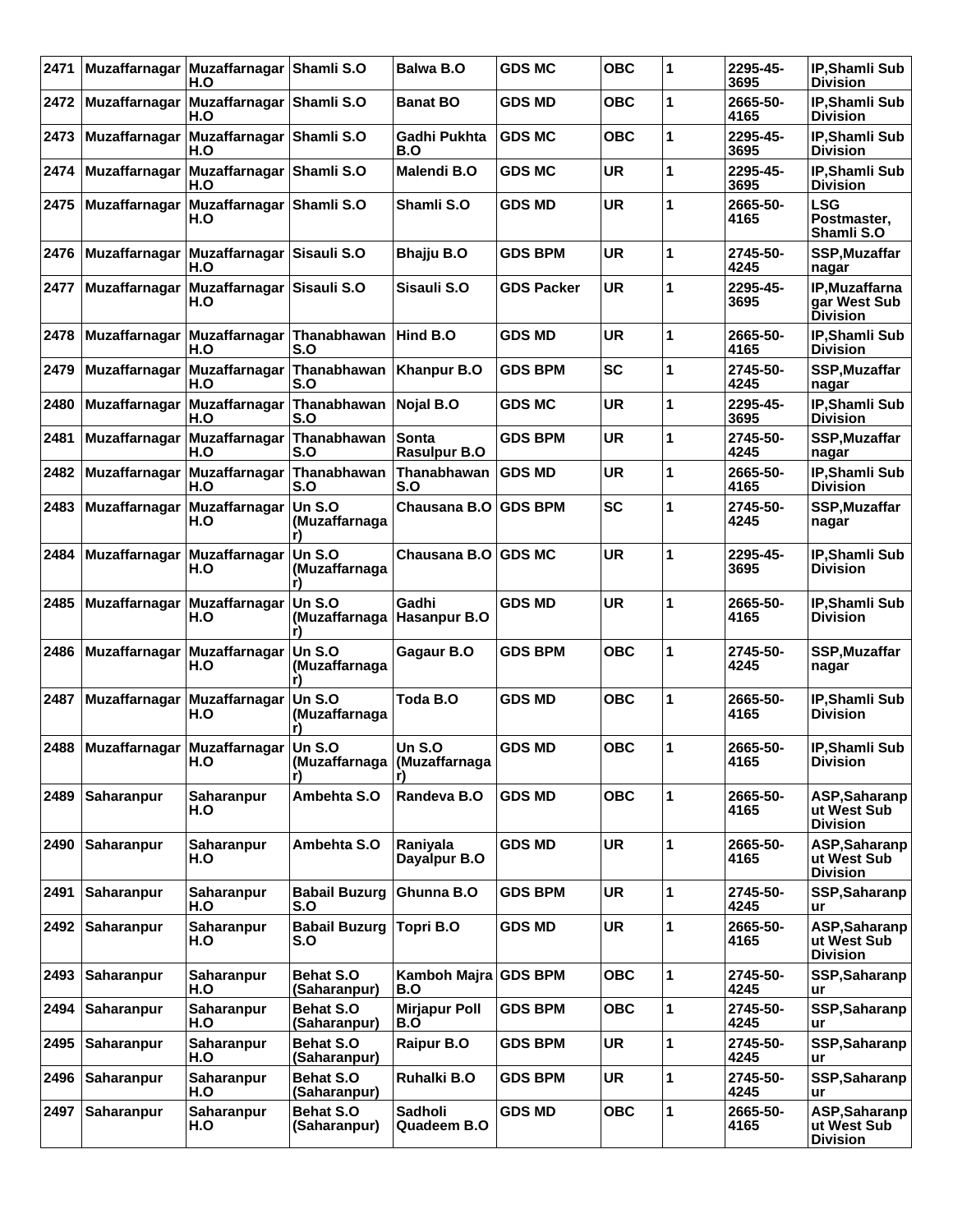| 2498 | Saharanpur        | Saharanpur<br>H.O        | Chilkana S.O              | <b>Bartha</b><br>Kayastha B.O           | <b>GDS BPM</b> | <b>UR</b>  | 1           | 2745-50-<br>4245 | SSP, Saharanp<br>ur                                  |
|------|-------------------|--------------------------|---------------------------|-----------------------------------------|----------------|------------|-------------|------------------|------------------------------------------------------|
| 2499 | Saharanpur        | Saharanpur<br>H.O        | Chilkana S.O              | <b>Budhakhera</b><br>B.O                | <b>GDS MD</b>  | <b>OBC</b> | 1           | 2665-50-<br>4165 | ASP, Saharanp<br>ut West Sub<br><b>Division</b>      |
| 2500 | Saharanpur        | Saharanpur<br>H.O        | Chilkana S.O              | <b>Toderpur B.O</b>                     | <b>GDS BPM</b> | <b>OBC</b> | 1           | 2745-50-<br>4245 | SSP, Saharanp<br>ur                                  |
| 2501 | Saharanpur        | Saharanpur<br>H.O        | Chutmalpur<br>S.O         | Kheri<br><b>Shikohpur</b><br>B.O        | <b>GDS BPM</b> | <b>UR</b>  | 1           | 2745-50-<br>4245 | SSP, Saharanp<br>ur                                  |
| 2502 | Saharanpur        | Saharanpur<br>H.O        | <b>Chutmalpur</b><br>S.O  | <b>Kheri</b><br><b>Shikohpur</b><br>B.O | <b>GDS MD</b>  | <b>OBC</b> | 1           | 2665-50-<br>4165 | IP, Saharanpur<br><b>East Sub</b><br><b>Division</b> |
| 2503 | Saharanpur        | Saharanpur<br>H.O        | Chutmalpur<br>S.O         | Khushalipur<br>B.O                      | <b>GDS BPM</b> | <b>UR</b>  | 1           | 2745-50-<br>4245 | SSP, Saharanp<br>ur                                  |
| 2504 | Saharanpur        | Saharanpur<br>H.O        | Chutmalpur<br>S.O         | Khushalipur<br>B.O                      | <b>GDS MD</b>  | <b>UR</b>  | 1           | 2665-50-<br>4165 | IP, Saharanpur<br>East Sub<br><b>Division</b>        |
| 2505 | Saharanpur        | <b>Saharanpur</b><br>H.O | Chutmalpur<br>S.O         | <b>Mohand B.O</b>                       | <b>GDS BPM</b> | <b>SC</b>  | 1           | 2745-50-<br>4245 | SSP, Saharanp<br>ur                                  |
| 2506 | Saharanpur        | Saharanpur<br>H.O        | <b>Chutmalpur</b><br>S.O  | <b>Sherpur</b><br>Khanazadpur<br>B.O    | <b>GDS BPM</b> | <b>UR</b>  | 1           | 2745-50-<br>4245 | SSP, Saharanp<br>ur                                  |
| 2507 | Saharanpur        | Saharanpur<br>H.O        | Deoband S.O               | <b>Babupur B.O</b>                      | <b>GDS BPM</b> | <b>UR</b>  | 1           | 2745-50-<br>4245 | SSP, Saharanp<br>ur                                  |
| 2508 | Saharanpur        | Saharanpur<br>H.O        | Deoband S.O               | <b>Bastam B.O</b>                       | <b>GDS MD</b>  | <b>SC</b>  | 1           | 2665-50-<br>4165 | IP, Saharanpur<br>East Sub<br><b>Division</b>        |
| 2509 | Saharanpur        | Saharanpur<br>H.O        | Deoband S.O               | Ghaloli B.O                             | <b>GDS BPM</b> | <b>UR</b>  | 1           | 2745-50-<br>4245 | SSP, Saharanp<br>ur                                  |
| 2510 | Saharanpur        | Saharanpur<br>H.O        | Deoband S.O               | Gopali B.O                              | <b>GDS BPM</b> | <b>OBC</b> | 1           | 2745-50-<br>4245 | SSP, Saharanp<br>ur                                  |
| 2511 | Saharanpur        | Saharanpur<br>H.O        | Deoband S.O               | Gopali B.O                              | <b>GDS MD</b>  | <b>OBC</b> | 1           | 2665-50-<br>4165 | IP, Saharanpur<br>East Sub<br><b>Division</b>        |
| 2512 | Saharanpur        | Saharanpur<br>H.O        | Deoband S.O               | Gunarsa B.O                             | <b>GDS BPM</b> | <b>UR</b>  | 1           | 2745-50-<br>4245 | SSP, Saharanp<br>ur                                  |
| 2513 | Saharanpur        | Saharanpur<br>H.O        | Deoband S.O               | Kenduki B.O                             | <b>GDS MD</b>  | <b>OBC</b> | 1           | 2665-50-<br>4165 | IP, Saharanpur<br>East Sub<br><b>Division</b>        |
| 2514 | Saharanpur        | Saharanpur<br>H.O        | <b>Deoband S.O</b>        | Kulsath B.O                             | <b>GDS MD</b>  | <b>OBC</b> | 1           | 2665-50-<br>4165 | IP, Saharanpur<br>East Sub<br><b>Division</b>        |
| 2515 | Saharanpur        | <b>Saharanpur</b><br>H.O | Deoband S.O               | <b>Miragpur B.O</b>                     | <b>GDS BPM</b> | UR         | 1           | 2745-50-<br>4245 | SSP, Saharanp<br>ur                                  |
| 2516 | <b>Saharanpur</b> | Saharanpur<br>H.O        | Deoband S.O               | Rankhandi<br>B.O                        | <b>GDS BPM</b> | <b>OBC</b> | $\mathbf 1$ | 2745-50-<br>4245 | SSP, Saharanp<br>ur                                  |
| 2517 | Saharanpur        | Saharanpur<br>H.O        | Deoband S.O               | Rankhandi<br>B.O                        | <b>GDS MC</b>  | UR         | 1           | 2295-45-<br>3695 | IP, Saharanpur<br><b>East Sub</b><br><b>Division</b> |
| 2518 | <b>Saharanpur</b> | Saharanpur<br>H.O        | Deoband S.O               | Saraswati<br>Nagar B.O                  | <b>GDS MD</b>  | <b>SC</b>  | 1           | 2665-50-<br>4165 | IP, Saharanpur<br><b>East Sub</b><br><b>Division</b> |
| 2519 | <b>Saharanpur</b> | <b>Saharanpur</b><br>H.O | Deoband S.O               | <b>Talheri</b><br><b>Buzurg B.O</b>     | <b>GDS BPM</b> | <b>SC</b>  | 1           | 2745-50-<br>4245 | SSP, Saharanp<br>ur                                  |
| 2520 | <b>Saharanpur</b> | Saharanpur<br>H.O        | Gagalheri S.O             | Gagalheri S.O                           | <b>GDS MD</b>  | UR         | 1           | 2665-50-<br>4165 | IP, Saharanpur<br><b>East Sub</b><br><b>Division</b> |
| 2521 | Saharanpur        | Saharanpur<br>H.O        | Jaroda Panda<br>S.O       | Shimlana B.O                            | <b>GDS BPM</b> | <b>OBC</b> | 1           | 2745-50-<br>4245 | SSP, Saharanp<br>ur                                  |
| 2522 | Saharanpur        | Saharanpur<br>H.O        | Jaroda Panda<br>S.O       | Thaska B.O                              | <b>GDS BPM</b> | <b>UR</b>  | 1           | 2745-50-<br>4245 | SSP, Saharanp<br>ur                                  |
| 2523 | Saharanpur        | Saharanpur<br>H.O        | <b>Muzaffrabad</b><br>S.O | Anwarpur<br>Baroli B.O                  | <b>GDS BPM</b> | <b>UR</b>  | 1           | 2745-50-<br>4245 | SSP, Saharanp<br>ur                                  |
| 2524 | Saharanpur        | Saharanpur<br>H.O        | <b>Muzaffrabad</b><br>S.O | Kaluwala<br>Jahanpur B.O                | <b>GDS MD</b>  | <b>SC</b>  | 1           | 2665-50-<br>4165 | ASP, Saharanp<br>ut West Sub<br><b>Division</b>      |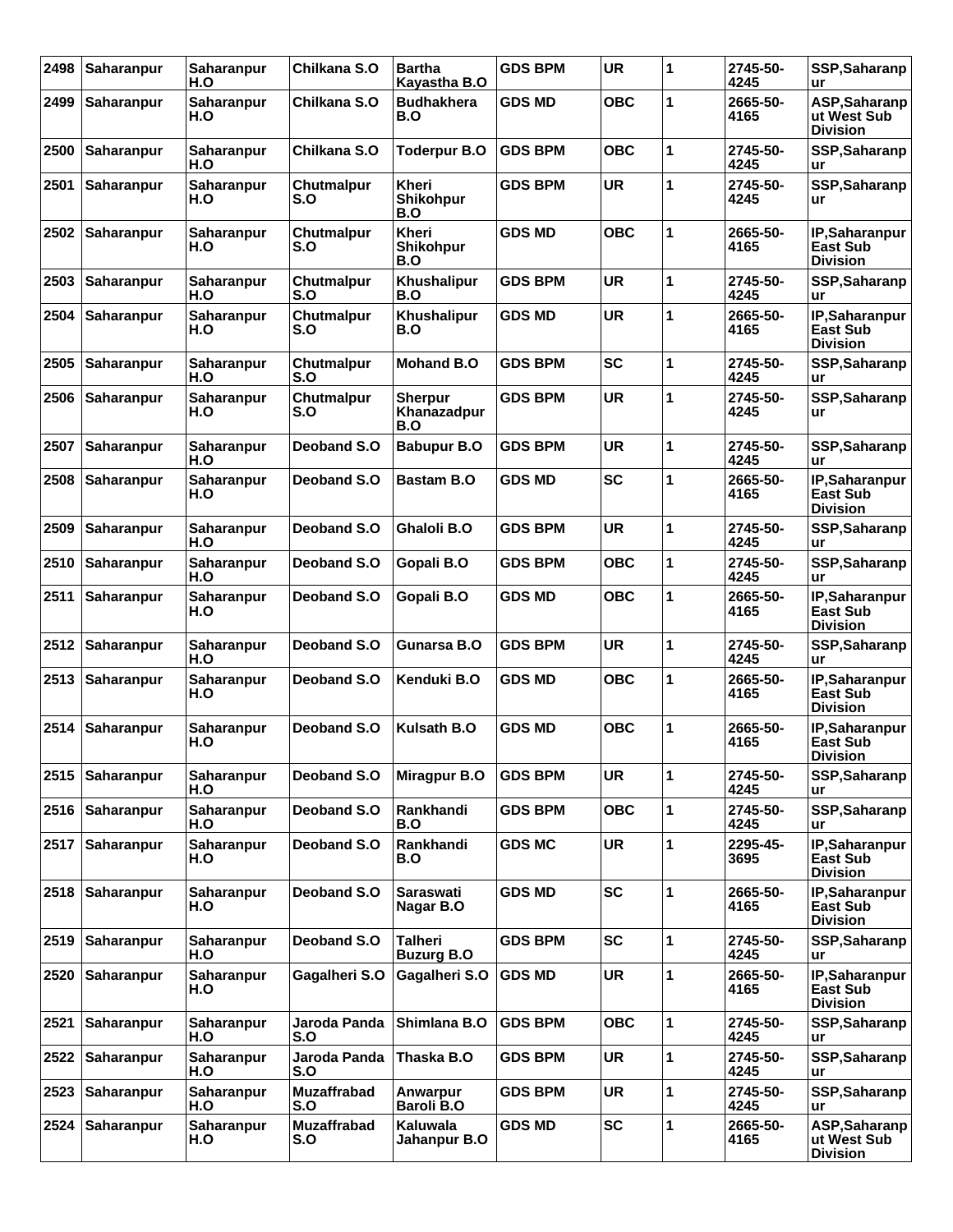| 2525 | Saharanpur        | <b>Saharanpur</b><br>H.O | <b>Muzaffrabad</b><br>S.O         | Khajnawar<br>B.O                     | <b>GDS MD</b>  | <b>UR</b>  | 1            | 2665-50-<br>4165 | ASP, Saharanp<br>ut West Sub<br><b>Division</b>      |
|------|-------------------|--------------------------|-----------------------------------|--------------------------------------|----------------|------------|--------------|------------------|------------------------------------------------------|
| 2526 | Saharanpur        | Saharanpur<br>H.O        | <b>Muzaffrabad</b><br>S.O         | Kurdi Khera<br>B.O                   | <b>GDS MD</b>  | <b>UR</b>  | 1            | 2665-50-<br>4165 | ASP, Saharanp<br>ut West Sub<br><b>Division</b>      |
| 2527 | Saharanpur        | Saharanpur<br>H.O        | <b>Muzaffrabad</b><br>S.O         | Niyamatpur<br>B.O                    | <b>GDS BPM</b> | <b>OBC</b> | 1            | 2745-50-<br>4245 | SSP, Saharanp<br>ur                                  |
| 2528 | Saharanpur        | Saharanpur<br>H.O        | <b>Muzaffrabad</b><br>S.O         | Niyamatpur<br>B.O                    | <b>GDS MD</b>  | <b>OBC</b> | 1            | 2665-50-<br>4165 | ASP, Saharanp<br>ut West Sub<br><b>Division</b>      |
| 2529 | Saharanpur        | Saharanpur<br>H.O        | <b>Nagal S.O</b><br>(Saharanpur)  | <b>Bachiti B.O</b>                   | <b>GDS MD</b>  | <b>UR</b>  | 1            | 2665-50-<br>4165 | IP, Saharanpur<br><b>East Sub</b><br><b>Division</b> |
| 2530 | Saharanpur        | Saharanpur<br>H.O        | Nagal S.O<br>(Saharanpur)         | Kota B.O                             | <b>GDS MD</b>  | <b>UR</b>  | 1            | 2665-50-<br>4165 | IP, Saharanpur<br><b>East Sub</b><br><b>Division</b> |
| 2531 | Saharanpur        | <b>Saharanpur</b><br>H.O | Nagal S.O<br>(Saharanpur)         | Pandoli B.O                          | <b>GDS BPM</b> | <b>OBC</b> | 1            | 2745-50-<br>4245 | SSP, Saharanp<br>ur                                  |
| 2532 | Saharanpur        | Saharanpur<br>H.O        | Nagal S.O<br>(Saharanpur)         | Paniyali<br>Kasimpur B.O             | <b>GDS BPM</b> | <b>OBC</b> | 1            | 2745-50-<br>4245 | SSP, Saharanp<br>ur                                  |
| 2533 | Saharanpur        | Saharanpur<br>H.O        | Nakur S.O                         | Hasanpur B.O                         | <b>GDS BPM</b> | OBC        | 1            | 2745-50-<br>4245 | SSP, Saharanp<br>ur                                  |
| 2534 | Saharanpur        | Saharanpur<br>H.O        | Nakur S.O                         | Sirsaka B.O                          | <b>GDS MD</b>  | <b>UR</b>  | 1            | 2665-50-<br>4165 | ASP, Saharanp<br>ut West Sub<br><b>Division</b>      |
| 2535 | Saharanpur        | Saharanpur<br>H.O        | Nanauta S.O                       | Mahengi B.O                          | <b>GDS MD</b>  | <b>UR</b>  | 1            | 2665-50-<br>4165 | IP, Saharanpur<br><b>East Sub</b><br><b>Division</b> |
| 2536 | Saharanpur        | Saharanpur<br>H.O        | Rampur S.O<br>(Saharanpur)        | Chakwali B.O                         | <b>GDS BPM</b> | <b>UR</b>  | 1            | 2745-50-<br>4245 | SSP, Saharanp<br><b>ur</b>                           |
| 2537 | Saharanpur        | Saharanpur<br>H.O        | Rampur S.O<br>(Saharanpur)        | <b>Sherpur B.O</b>                   | <b>GDS MD</b>  | <b>OBC</b> | 1            | 2665-50-<br>4165 | IP, Saharanpur<br><b>East Sub</b><br><b>Division</b> |
| 2538 | Saharanpur        | Saharanpur<br>H.O        | <b>Rampur S.O</b><br>(Saharanpur) | <b>Umahikalan</b><br>B.O             | <b>GDS BPM</b> | <b>UR</b>  | 1            | 2745-50-<br>4245 | SSP, Saharanp<br>ur                                  |
| 2539 | Saharanpur        | Saharanpur<br>H.O        | Rampur S.O<br>(Saharanpur)        | Umrikalan B.O GDS MD                 |                | <b>UR</b>  | 1            | 2665-50-<br>4165 | IP, Saharanpur<br><b>East Sub</b><br><b>Division</b> |
| 2540 | Saharanpur        | Saharanpur<br>H.O        | Saharanpur<br>H.O                 | <b>Halalpur B.O</b>                  | <b>GDS MD</b>  | <b>OBC</b> | 1            | 2665-50-<br>4165 | ASP, Saharanp<br>ut West Sub<br><b>Division</b>      |
|      | 2541 Saharanpur   | Saharanpur<br>H.O        | Saharanpur<br>H.O                 | <b>Harpal B.O</b>                    | <b>GDS BPM</b> | <b>UR</b>  | 1            | 2745-50-<br>4245 | SSP, Saharanp<br>ur                                  |
| 2542 | <b>Saharanpur</b> | Saharanpur<br>H.O        | Saharanpur<br>H.O                 | Kailashpur<br>B.O                    | <b>GDS MD</b>  | <b>UR</b>  | $\mathbf{1}$ | 2665-50-<br>4165 | ASP, Saharanp<br>ut West Sub<br><b>Division</b>      |
| 2543 | Saharanpur        | Saharanpur<br>H.O        | Saharanpur<br>H.O                 | Kankarkui B.O GDS BPM                |                | <b>OBC</b> | 1            | 2745-50-<br>4245 | SSP, Saharanp<br>ur                                  |
| 2544 | Saharanpur        | Saharanpur<br>H.O        | Saharanpur<br>H.O                 | <b>Malhipur B.O</b>                  | <b>GDS BPM</b> | <b>SC</b>  | 1            | 2745-50-<br>4245 | SSP, Saharanp<br>ur                                  |
| 2545 | Saharanpur        | Saharanpur<br>H.O        | Saharanpur<br>H.O                 | Nagrajpur B.O                        | <b>GDS MD</b>  | <b>UR</b>  | 1            | 2665-50-<br>4165 | ASP, Saharanp<br>ut West Sub<br><b>Division</b>      |
| 2546 | Saharanpur        | <b>Saharanpur</b><br>H.O | <b>Saharanpur</b><br>H.O          | Phandpuri<br>B.O                     | <b>GDS MD</b>  | <b>OBC</b> | 1            | 2665-50-<br>4165 | ASP, Saharanp<br>ut West Sub<br><b>Division</b>      |
| 2547 | Saharanpur        | Saharanpur<br>H.O        | Saharanpur<br>H.O                 | Pheraheri B.O                        | <b>GDS MD</b>  | <b>UR</b>  | 1            | 2665-50-<br>4165 | IP, Saharanpur<br><b>East Sub</b><br><b>Division</b> |
| 2548 | Saharanpur        | Saharanpur<br>H.O        | Saharanpur<br>H.O                 | Sadak Dudhali GDS MD<br>B.O          |                | <b>UR</b>  | 1            | 2665-50-<br>4165 | ASP, Saharanp<br>ut West Sub<br><b>Division</b>      |
| 2549 | Saharanpur        | Saharanpur<br>H.O        | Saharanpur<br>H.O                 | <b>Salempur</b><br><b>Bhukri B.O</b> | <b>GDS BPM</b> | <b>SC</b>  | 1            | 2745-50-<br>4245 | SSP, Saharanp<br>ur                                  |
| 2550 | <b>Saharanpur</b> | Saharanpur<br>H.O        | Saharanpur<br>H.O                 | Salempur<br><b>Bhukri B.O</b>        | <b>GDS MD</b>  | <b>UR</b>  | 1            | 2665-50-<br>4165 | ASP, Saharanp<br>ut West Sub<br><b>Division</b>      |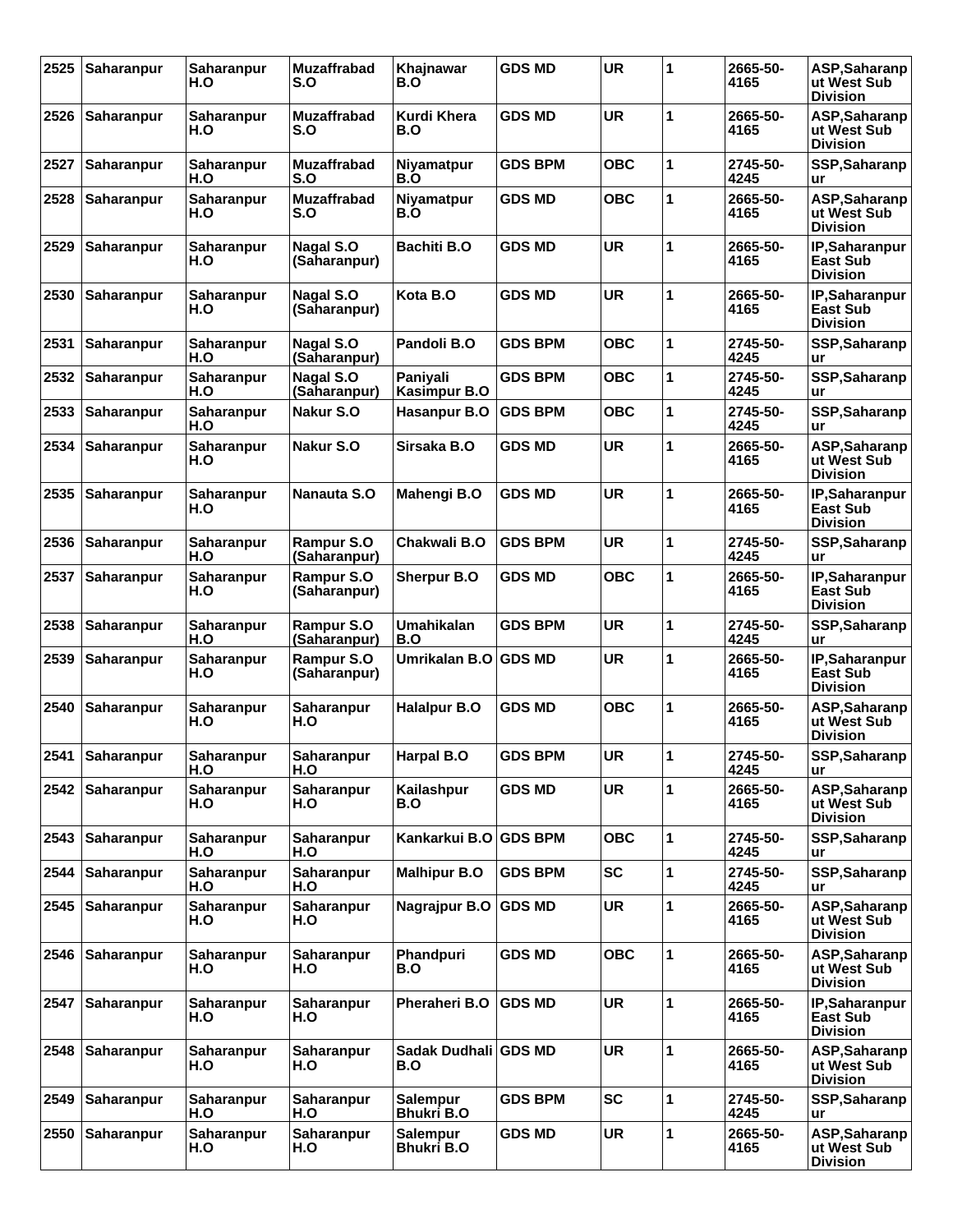| 2551 | Saharanpur        | Saharanpur<br>H.O        | Sarsawa S.O                          | Alipura B.O                 | <b>GDS MD</b>  | <b>OBC</b> | 1 | 2665-50-<br>4165 | ASP, Saharanp<br>ut West Sub<br><b>Division</b>   |
|------|-------------------|--------------------------|--------------------------------------|-----------------------------|----------------|------------|---|------------------|---------------------------------------------------|
| 2552 | <b>Saharanpur</b> | <b>Saharanpur</b><br>H.O | Sarsawa S.O                          | Gaderheri B.O               | <b>GDS MD</b>  | <b>OBC</b> | 1 | 2665-50-<br>4165 | ASP, Saharanp<br>ut West Sub<br><b>Division</b>   |
| 2553 | <b>Saharanpur</b> | <b>Saharanpur</b><br>H.O | Sarsawa S.O                          | Pilakhni B.O                | <b>GDS BPM</b> | PH-OH      | 1 | 2745-50-<br>4245 | SSP, Saharanp<br>ur                               |
| 2554 | Saharanpur        | <b>Saharanpur</b><br>H.O | Sarsawa S.O                          | Qutubpur B.O                | <b>GDS MD</b>  | <b>SC</b>  | 1 | 2665-50-<br>4165 | ASP, Saharanp<br>ut West Sub<br><b>Division</b>   |
| 2555 | Saharanpur        | <b>Saharanpur</b><br>H.O | Sarsawa S.O                          | Sorana B.O                  | <b>GDS MD</b>  | <b>UR</b>  | 1 | 2665-50-<br>4165 | ASP, Saharanp<br>ut West Sub<br><b>Division</b>   |
| 2556 | Shahjahanpur      | Shahjahanpur<br>H.O      | Allaganj S.O                         | Allaganj S.O                | <b>GDS MD</b>  | <b>UR</b>  | 1 | 2665-50-<br>4165 | IP, Shahjahanp<br>ur South Sub<br><b>Division</b> |
| 2557 | Shahjahanpur      | Shahjahanpur<br>H.O      | Allaganj S.O                         | Chaurasia B.O               | <b>IGDS MD</b> | <b>SC</b>  | 1 | 2665-50-<br>4165 | IP, Shahjahanp<br>ur South Sub<br><b>Division</b> |
| 2558 | Shahjahanpur      | Shahjahanpur<br>H.O      | Allaganj S.O                         | Raghunathpur<br>B.O         | <b>GDS BPM</b> | <b>OBC</b> | 1 | 2745-50-<br>4245 | SP, Shahjahan<br>pur                              |
| 2559 | Shahjahanpur      | Shahjahanpur<br>H.O      | <b>Banda S.O</b><br>(Shahjahanpu     | Mohiuddinpur<br>B.O         | <b>GDS BPM</b> | <b>OBC</b> | 1 | 2745-50-<br>4245 | SP, Shahjahan<br>pur                              |
| 2560 | Shahjahanpur      | Shahjahanpur<br>H.O      | <b>Banda S.O</b><br>(Shahjahanpu     | Nabhichi B.O                | <b>GDS MD</b>  | <b>OBC</b> | 1 | 2665-50-<br>4165 | IP, Shahjahanp<br>ur North Sub<br><b>Division</b> |
| 2561 | Shahjahanpur      | Shahjahanpur<br>H.O      | <b>Banda S.O</b><br>(Shahjahanpu     | Nawadabanki<br>B.O          | <b>GDS MD</b>  | <b>OBC</b> | 1 | 2665-50-<br>4165 | IP, Shahjahanp<br>ur North Sub<br><b>Division</b> |
| 2562 | Shahjahanpur      | Shahjahanpur<br>H.O      | Jalalabad S.O<br>(Shahjahanpu        | <b>Baharia B.O</b>          | <b>GDS BPM</b> | <b>UR</b>  | 1 | 2745-50-<br>4245 | SP, Shahjahan<br>pur                              |
| 2563 | Shahjahanpur      | Shahjahanpur<br>H.O      | Jalalabad S.O<br>(Shahjahanpu        | Burhaura B.O                | <b>GDS MD</b>  | OBC        | 1 | 2665-50-<br>4165 | IP, Shahjahanp<br>ur South Sub<br><b>Division</b> |
| 2564 | Shahjahanpur      | Shahjahanpur<br>H.O      | Jalalabad S.O<br>(Shahjahanpu        | Ch Bahadupur GDS BPM<br>B.O |                | <b>UR</b>  | 1 | 2745-50-<br>4245 | SP, Shahjahan<br>pur                              |
| 2565 | Shahjahanpur      | Shahjahanpur<br>H.O      | Jalalabad S.O<br>(Shahjahanpu<br>r)  | Ch Bahadupur GDS MD<br>B.O  |                | <b>OBC</b> | 1 | 2665-50-<br>4165 | IP, Shahjahanp<br>ur South Sub<br><b>Division</b> |
| 2566 | Shahjahanpur      | Shahjahanpur<br>H.O      | Jalalabad S.O<br>(Shahjahanpu        | Gularia B.O                 | <b>GDS BPM</b> | <b>UR</b>  | 1 | 2745-50-<br>4245 | SP, Shahjahan<br>pur                              |
| 2567 | Shahjahanpur      | Shahjahanpur<br>H.O      | Jalalabad S.O<br>(Shahjahanpu        | <b>Malupur B.O</b>          | <b>GDS BPM</b> | <b>UR</b>  | 1 | 2745-50-<br>4245 | SP, Shahjahan<br>pur                              |
| 2568 | Shahjahanpur      | Shahjahanpur<br>H.O      | Jalalabad S.O<br>(Shahjahanpu        | <b>Malupur B.O</b>          | <b>GDS MD</b>  | <b>UR</b>  | 1 | 2665-50-<br>4165 | IP, Shahjahanp<br>ur South Sub<br><b>Division</b> |
| 2569 | Shahjahanpur      | Shahjahanpur<br>H.O      | Jalalabad S.O<br>(Shahjahanpu        | Pirthvipurdhai<br>B.O       | <b>GDS MD</b>  | <b>OBC</b> | 1 | 2665-50-<br>4165 | IP, Shahjahanp<br>ur South Sub<br><b>Division</b> |
| 2570 | Shahjahanpur      | Shahjahanpur<br>H.O      | <b>Jalalabad S.O</b><br>(Shahjahanpu | <b>Shahpur B.O</b>          | <b>GDS BPM</b> | <b>SC</b>  | 1 | 2745-50-<br>4245 | SP, Shahjahan<br>pur                              |
| 2571 | Shahjahanpur      | Shahjahanpur<br>H.O      | Jalalabad S.O<br>(Shahjahanpu        | <b>Udaipurbhoor</b><br>B.O  | <b>GDS BPM</b> | <b>OBC</b> | 1 | 2745-50-<br>4245 | SP, Shahjahan<br>pur                              |
| 2572 | Shahjahanpur      | Shahjahanpur<br>H.O      | Jograjpur S.O                        | <b>Haripur B.O</b>          | <b>GDS MC</b>  | <b>OBC</b> | 1 | 2295-45-<br>3695 | IP, Shahjahanp<br>ur North Sub<br><b>Division</b> |
| 2573 | Shahjahanpur      | Shahjahanpur<br>H.O      | Jograjpur S.O                        | Mahuagundey<br>B.O          | <b>GDS BPM</b> | <b>SC</b>  | 1 | 2745-50-<br>4245 | SP, Shahjahan<br>pur                              |
| 2574 | Shahjahanpur      | Shahjahanpur<br>H.O      | Jograjpur S.O                        | Mahuagundey<br>B.O          | <b>GDS MD</b>  | <b>OBC</b> | 1 | 2665-50-<br>4165 | IP, Shahjahanp<br>ur North Sub<br><b>Division</b> |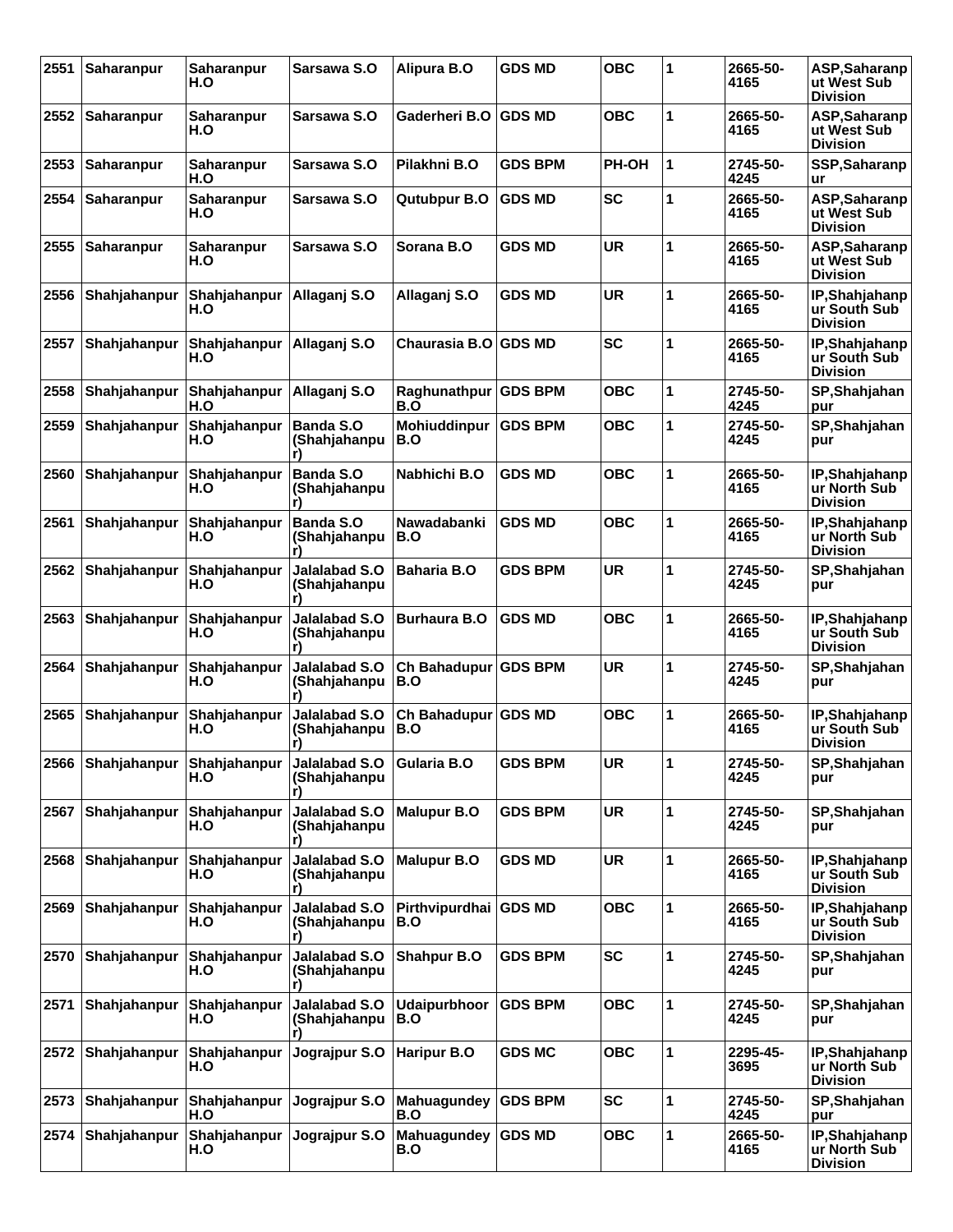| 2575 | Shahjahanpur | Shahjahanpur<br>H.O | Kant S.O                           | <b>Audapur B.O</b>                | <b>GDS BPM</b>    | <b>OBC</b> | 1 | 2745-50-<br>4245 | SP, Shahjahan<br>pur                                 |
|------|--------------|---------------------|------------------------------------|-----------------------------------|-------------------|------------|---|------------------|------------------------------------------------------|
| 2576 | Shahjahanpur | Shahjahanpur<br>H.O | Kant S.O                           | <b>Bhainsi B.O</b>                | <b>GDS BPM</b>    | <b>OBC</b> | 1 | 2745-50-<br>4245 | SP, Shahjahan<br>pur                                 |
| 2577 | Shahjahanpur | Shahjahanpur<br>H.O | Kant S.O                           | Deoriajhala<br>B.O                | <b>GDS BPM</b>    | <b>UR</b>  | 1 | 2745-50-<br>4245 | SP, Shahjahan<br>pur                                 |
| 2578 | Shahjahanpur | Shahjahanpur<br>H.O | Kant S.O                           | Deoriajhala<br>B.O                | <b>GDS MD</b>     | OBC        | 1 | 2665-50-<br>4165 | IP, Shahjahanp<br>ur South Sub<br><b>Division</b>    |
| 2579 | Shahjahanpur | Shahjahanpur<br>H.O | Kant S.O                           | Indeypur B.O                      | <b>GDS MD</b>     | <b>UR</b>  | 1 | 2665-50-<br>4165 | IP, Shahjahanp<br>ur South Sub<br><b>Division</b>    |
| 2580 | Shahjahanpur | Shahjahanpur<br>H.O | Kant S.O                           | Kamalnainpur<br>B.O               | <b>GDS BPM</b>    | <b>UR</b>  | 1 | 2745-50-<br>4245 | SP, Shahjahan<br>pur                                 |
| 2581 | Shahjahanpur | Shahjahanpur<br>H.O | <b>Kant S.O</b>                    | <b>Malhpur B.O</b>                | GDS MC            | <b>UR</b>  | 1 | 2295-45-<br>3695 | IP, Shahjahanp<br>ur South Sub<br><b>Division</b>    |
| 2582 | Shahjahanpur | Shahjahanpur<br>H.O | <b>Kant S.O</b>                    | Mohdpurazma GDS MD<br>bad B.O     |                   | <b>SC</b>  | 1 | 2665-50-<br>4165 | IP, Shahjahanp<br>ur South Sub<br><b>Division</b>    |
| 2583 | Shahjahanpur | Shahjahanpur<br>H.O | Khera Bajhera<br>S.O               | Garhiarangee<br>n B.O             | <b>GDS MD</b>     | <b>UR</b>  | 1 | 2665-50-<br>4165 | ASP, Shahjaha<br>npur Central<br><b>Sub Division</b> |
| 2584 | Shahjahanpur | Shahjahanpur<br>H.O | S.O                                | Khera Bajhera Gogeypur B.O GDS MD |                   | <b>OBC</b> | 1 | 2665-50-<br>4165 | ASP, Shahjaha<br>npur Central<br><b>Sub Division</b> |
| 2585 | Shahjahanpur | Shahjahanpur<br>H.O | Khera Bajhera<br>S.O               | Govindpur<br>B.O                  | <b>GDS MC</b>     | <b>UR</b>  | 1 | 2295-45-<br>3695 | ASP, Shahjaha<br>npur Central<br><b>Sub Division</b> |
| 2586 | Shahjahanpur | Shahjahanpur<br>H.O | Khera Bajhera<br>S.O               | Khera Bajhera<br>S.O              | <b>GDS MC</b>     | <b>UR</b>  | 1 | 2295-45-<br>3695 | ASP, Shahjaha<br>npur Central<br><b>Sub Division</b> |
| 2587 | Shahjahanpur | Shahjahanpur<br>H.O | <b>Khera Bajhera</b><br>S.O        | Khera Bajhera<br>S.O              | <b>GDS Packer</b> | OBC        | 1 | 2295-45-<br>3695 | ASP, Shahjaha<br>npur Central<br><b>Sub Division</b> |
| 2588 | Shahjahanpur | Shahjahanpur<br>H.O | Khera Bajhera<br>S.O               | <b>Marena B.O</b>                 | <b>GDS BPM</b>    | <b>UR</b>  | 1 | 2745-50-<br>4245 | SP, Shahjahan<br>pur                                 |
| 2589 | Shahjahanpur | Shahjahanpur<br>H.O | Khera Bajhera<br>S.O               | Marena B.O                        | <b>GDS MD</b>     | <b>OBC</b> | 1 | 2665-50-<br>4165 | ASP, Shahjaha<br>npur Central<br><b>Sub Division</b> |
| 2590 | Shahjahanpur | Shahjahanpur<br>H.O | Khera Bajhera   Umarsar B.O<br>S.O |                                   | <b>GDS BPM</b>    | <b>OBC</b> | 1 | 2745-50-<br>4245 | SP, Shahjahan<br>pur                                 |
| 2591 | Shahjahanpur | Shahjahanpur<br>H.O | Khudaganj<br>S.O                   | Hariharpursim GDS MD<br>ra B.O    |                   | <b>UR</b>  | 1 | 2665-50-<br>4165 | ASP, Shahjaha<br>npur Central<br><b>Sub Division</b> |
| 2592 | Shahjahanpur | Shahjahanpur<br>H.O | Khudaganj<br>S.O                   | Kamlapur B.O                      | <b>GDS MD</b>     | <b>OBC</b> | 1 | 2665-50-<br>4165 | ASP, Shahjaha<br>npur Central<br><b>Sub Division</b> |
| 2593 | Shahjahanpur | Shahjahanpur<br>H.O | Khudaganj<br>S.O                   | Kheramajhkhe GDS BPM<br>ra B.O    |                   | <b>UR</b>  | 1 | 2745-50-<br>4245 | SP, Shahjahan<br>pur                                 |
| 2594 | Shahjahanpur | Shahjahanpur<br>H.O | Khudaganj<br>S.O                   | Khudaganj<br>S.O                  | <b>GDS MD</b>     | <b>UR</b>  | 1 | 2665-50-<br>4165 | ASP, Shahjaha<br>npur Central<br><b>Sub Division</b> |
| 2595 | Shahjahanpur | Shahjahanpur<br>H.O | Khudaganj<br>S.O                   | Majila B.O                        | <b>GDS BPM</b>    | <b>UR</b>  | 1 | 2745-50-<br>4245 | SP, Shahjahan<br>pur                                 |
| 2596 | Shahjahanpur | Shahjahanpur<br>H.O | Khutar S.O                         | <b>Dhaknalahia</b><br>B.O         | <b>GDS MD</b>     | <b>UR</b>  | 1 | 2665-50-<br>4165 | IP, Shahjahanp<br>ur North Sub<br><b>Division</b>    |
| 2597 | Shahjahanpur | Shahjahanpur<br>H.O | Khutar S.O                         | Khandepur<br>B.O                  | <b>GDS MD</b>     | <b>UR</b>  | 1 | 2665-50-<br>4165 | IP, Shahjahanp<br>ur North Sub<br><b>Division</b>    |
| 2598 | Shahjahanpur | Shahjahanpur<br>H.O | M Ashram S.O                       | Azizganj B.O                      | <b>GDS BPM</b>    | <b>OBC</b> | 1 | 2745-50-<br>4245 | SP, Shahjahan<br>pur                                 |
| 2599 | Shahjahanpur | Shahjahanpur<br>H.O | Miranpur<br>Katra S.O              | Barkherajaipal GDS MC<br>B.O      |                   | <b>UR</b>  | 1 | 2295-45-<br>3695 | ASP, Shahjaha<br>npur Central<br><b>Sub Division</b> |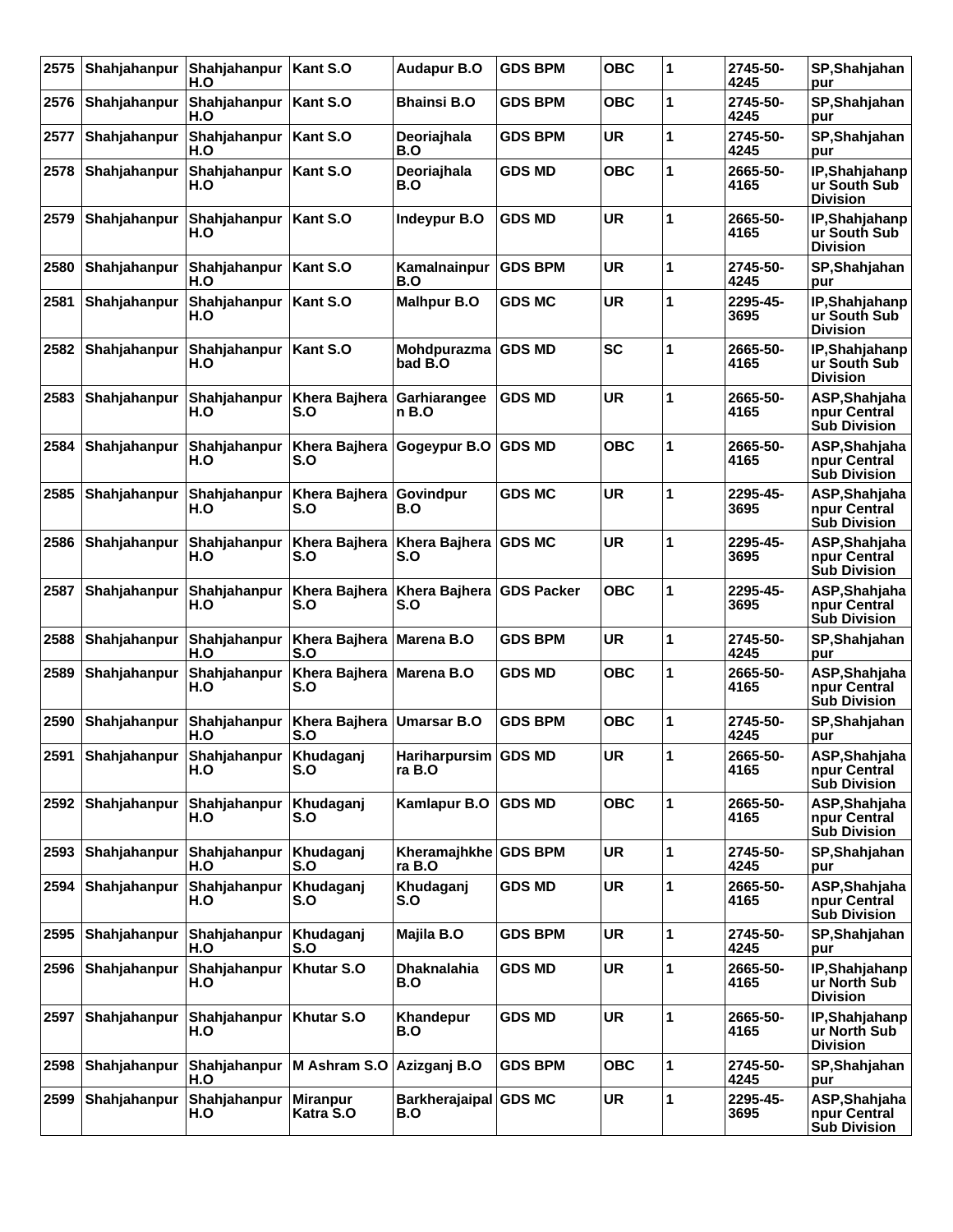| 2600 | Shahjahanpur | Shahjahanpur<br>H.O             | <b>Miranpur</b><br>Katra S.O | Kakraua B.O                      | <b>GDS MD</b>     | <b>UR</b>  | 1 | 2665-50-<br>4165 | ASP, Shahjaha<br>npur Central<br><b>Sub Division</b> |
|------|--------------|---------------------------------|------------------------------|----------------------------------|-------------------|------------|---|------------------|------------------------------------------------------|
| 2601 | Shahjahanpur | Shahjahanpur<br>H.O             | <b>Miranpur</b><br>Katra S.O | <b>Miranpur</b><br>Katra S.O     | <b>GDS MD</b>     | <b>OBC</b> | 1 | 2665-50-<br>4165 | ASP, Shahjaha<br>npur Central<br><b>Sub Division</b> |
| 2602 | Shahjahanpur | Shahjahanpur<br>H.O             | <b>Miranpur</b><br>Katra S.O | Paliapatti B.O                   | <b>GDS MC</b>     | <b>SC</b>  | 1 | 2295-45-<br>3695 | ASP, Shahjaha<br>npur Central<br><b>Sub Division</b> |
| 2603 | Shahjahanpur | Shahjahanpur<br>H.O             | <b>Miranpur</b><br>Katra S.O | Ukhlinawada<br>B.O               | <b>GDS BPM</b>    | PH-OH      | 1 | 2745-50-<br>4245 | SP, Shahjahan<br>pur                                 |
| 2604 | Shahjahanpur | Shahjahanpur<br>H.O             | Nigohi S.O                   | Areli B.O                        | <b>GDS BPM</b>    | <b>UR</b>  | 1 | 2745-50-<br>4245 | SP, Shahjahan<br>pur                                 |
| 2605 | Shahjahanpur | Shahjahanpur<br>H.O             | Nigohi S.O                   | <b>Bikrampurcha</b><br>kora B.O  | <b>GDS BPM</b>    | <b>UR</b>  | 1 | 2745-50-<br>4245 | SP, Shahjahan<br>pur                                 |
| 2606 | Shahjahanpur | Shahjahanpur<br>H.O             | Nigohi S.O                   | <b>Bilandpurgad</b><br>dipur B.O | <b>GDS BPM</b>    | <b>SC</b>  | 1 | 2745-50-<br>4245 | SP, Shahjahan<br>pur                                 |
| 2607 | Shahjahanpur | Shahjahanpur<br>H.O             | Nigohi S.O                   | Ladhaula B.O                     | <b>GDS BPM</b>    | <b>OBC</b> | 1 | 2745-50-<br>4245 | SP, Shahjahan<br>pur                                 |
| 2608 | Shahjahanpur | Shahjahanpur<br>H.O             | Nigohi S.O                   | Ladhaula B.O                     | <b>GDS MD</b>     | <b>UR</b>  | 1 | 2665-50-<br>4165 | ASP, Shahjaha<br>npur Central<br><b>Sub Division</b> |
| 2609 | Shahjahanpur | Shahjahanpur<br>H.O             | Nigohi S.O                   | Nigohi S.O                       | <b>GDS MD</b>     | <b>UR</b>  | 1 | 2665-50-<br>4165 | ASP, Shahjaha<br>npur Central<br><b>Sub Division</b> |
| 2610 | Shahjahanpur | Shahjahanpur<br>H.O             | Powayan S.O                  | <b>Baragaon B.O</b>              | <b>GDS MD</b>     | <b>SC</b>  | 1 | 2665-50-<br>4165 | IP, Shahjahanp<br>ur North Sub<br><b>Division</b>    |
| 2611 | Shahjahanpur | Shahjahanpur Powayan S.O<br>H.O |                              | Korokuiyan<br>B.O                | <b>GDS MD</b>     | <b>UR</b>  | 1 | 2665-50-<br>4165 | IP, Shahjahanp<br>ur North Sub<br><b>Division</b>    |
| 2612 | Shahjahanpur | Shahjahanpur<br>H.O             | R B Kalan S.O                | <b>Bamhora B.O</b>               | <b>GDS BPM</b>    | <b>UR</b>  | 1 | 2745-50-<br>4245 | SP, Shahjahan<br>pur                                 |
| 2613 | Shahjahanpur | Shahjahanpur<br>H.O             | R B Kalan S.O                | <b>Barakalan B.O</b>             | <b>IGDS BPM</b>   | <b>UR</b>  | 1 | 2745-50-<br>4245 | SP, Shahjahan<br>pur                                 |
| 2614 | Shahjahanpur | Shahjahanpur<br>H.O             | R B Kalan S.O                | <b>Kilapur B.O</b>               | <b>GDS MD</b>     | <b>OBC</b> | 1 | 2665-50-<br>4165 | IP, Shahjahanp<br>ur South Sub<br><b>Division</b>    |
| 2615 | Shahjahanpur | Shahjahanpur<br>H.O             | R B Kalan S.O                | Laxmanpur<br>B.O                 | <b>GDS BPM</b>    | <b>SC</b>  | 1 | 2745-50-<br>4245 | SP, Shahjahan<br>pur                                 |
| 2616 | Shahjahanpur | Shahjahanpur<br>H.O             | R B Kalan S.O                | Parthipur<br><b>Kuverpur B.O</b> | <b>GDS MD</b>     | <b>UR</b>  | 1 | 2665-50-<br>4165 | IP, Shahjahanp<br>ur South Sub<br><b>DIVISION</b>    |
| 2617 | Shahjahanpur | Shahjahanpur<br>H.O             | R B Kalan S.O                | Pilhua B.O                       | <b>GDS MD</b>     | <b>OBC</b> | 1 | 2665-50-<br>4165 | IP, Shahjahanp<br>ur South Sub<br><b>Division</b>    |
| 2618 | Shahjahanpur | Shahjahanpur<br>H.O             | Rosa RS S.O                  | <b>Bhatpurarasul</b><br>pur B.O  | <b>GDS MD</b>     | <b>UR</b>  | 1 | 2665-50-<br>4165 | IP, Shahjahanp<br>ur North Sub<br><b>Division</b>    |
| 2619 | Shahjahanpur | Shahjahanpur<br>H.O             | Rosa RS S.O                  | <b>Chhetepur</b><br>B.O          | <b>GDS BPM</b>    | <b>UR</b>  | 1 | 2745-50-<br>4245 | SP, Shahjahan<br>pur                                 |
| 2620 | Shahjahanpur | Shahjahanpur<br>H.O             | Rosa S.O                     | Kaneng B.O                       | <b>GDS MD</b>     | <b>SC</b>  | 1 | 2665-50-<br>4165 | IP, Shahjahanp<br>ur South Sub<br><b>Division</b>    |
| 2621 | Shahjahanpur | Shahjahanpur<br>H.O             | Rosa S.O                     | Pasgawan B.O GDS MD              |                   | <b>UR</b>  | 1 | 2665-50-<br>4165 | IP, Shahjahanp<br>ur South Sub<br><b>Division</b>    |
| 2622 | Shahjahanpur | Shahjahanpur<br>H.O             | Rosa S.O                     | Rosa S.O                         | <b>GDS MD</b>     | <b>UR</b>  | 1 | 2665-50-<br>4165 | IP, Shahjahanp<br>ur South Sub<br><b>Division</b>    |
| 2623 | Shahjahanpur | Shahjahanpur<br>H.O             | Rosa S.O                     | Rosa S.O                         | <b>GDS Packer</b> | <b>UR</b>  | 1 | 2295-45-<br>3695 | IP, Shahjahanp<br>ur South Sub<br><b>Division</b>    |
| 2624 | Shahjahanpur | Shahjahanpur<br>H.O             | Shahjahanpur<br>H.O          | GhantaGhar<br><b>BO</b>          | <b>GDS BPM</b>    | <b>ST</b>  | 1 | 2745-50-<br>4245 | SP, Shahjahan<br>pur                                 |
| 2625 | Shahjahanpur | Shahjahanpur<br>H.O             | Shahjahanpur<br>H.O          | Ghusgawan<br>B.O                 | <b>GDS BPM</b>    | <b>OBC</b> | 1 | 2745-50-<br>4245 | SP, Shahjahan<br>pur                                 |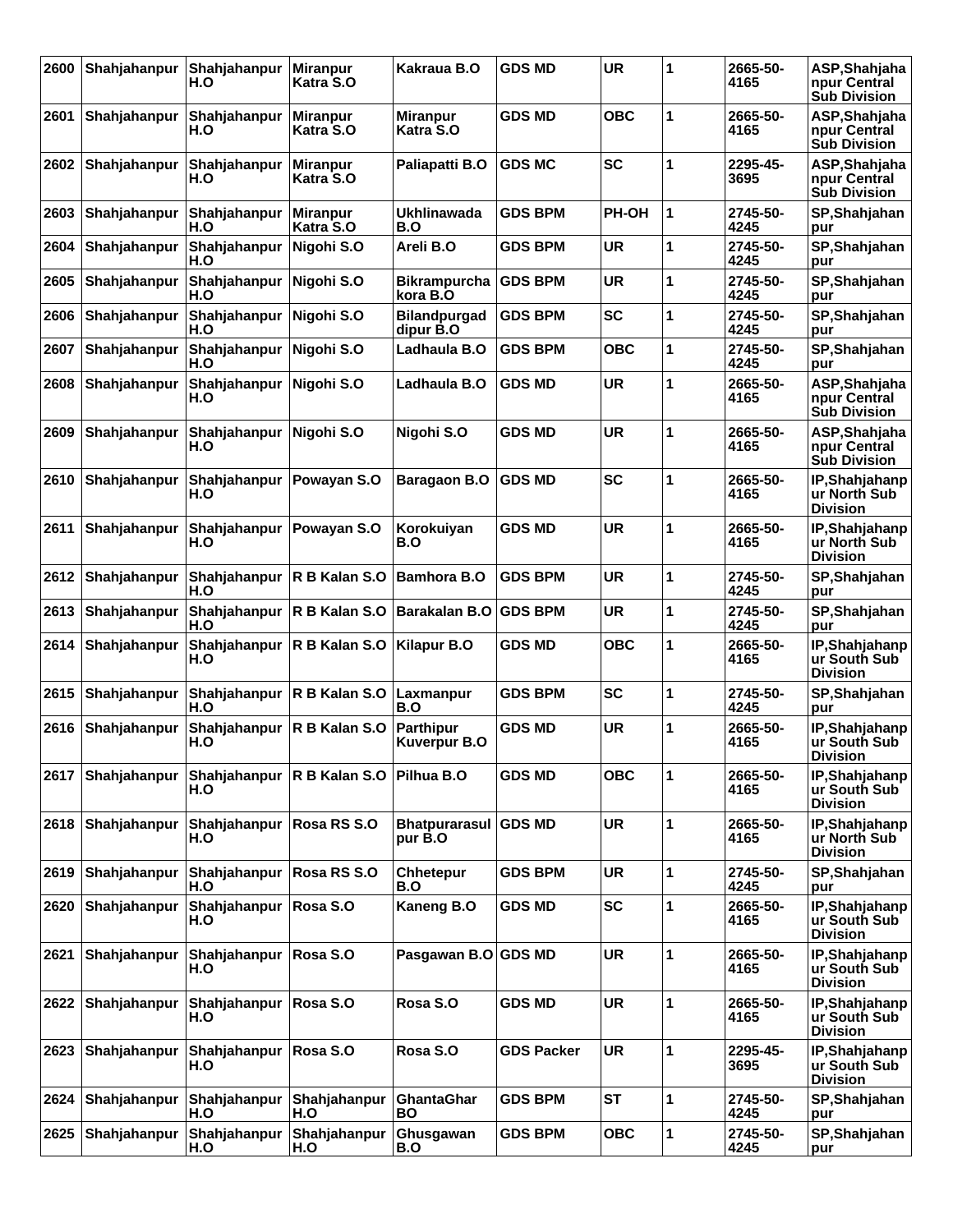| 2626 | Shahjahanpur  | Shahjahanpur<br>H.O          | Shahjahanpur<br>H.O                     | Ghusgawan<br>BО                        | <b>GDS MD</b>     | <b>UR</b>    | 1 | 2665-50-<br>4165 | IP, Shahjahanp<br>ur North Sub<br><b>Division</b>    |
|------|---------------|------------------------------|-----------------------------------------|----------------------------------------|-------------------|--------------|---|------------------|------------------------------------------------------|
| 2627 | Shahjahanpur  | Shahjahanpur<br>H.O          | Shahjahanpur<br>H.O                     | H Road S.O                             | <b>GDS Packer</b> | <b>UR</b>    | 1 | 2295-45-<br>3695 | IP, Shahjahanp<br>ur South Sub<br><b>Division</b>    |
| 2628 | Shahjahanpur  | Shahjahanpur<br>H.O          | Shahjahanpur<br>H.O                     | <b>Paina Buzurg</b><br>B.O             | <b>GDS BPM</b>    | <b>UR</b>    | 1 | 2745-50-<br>4245 | SP, Shahjahan<br>pur                                 |
| 2629 | Shahjahanpur  | Shahjahanpur<br>H.O          | Shahjahanpur<br>H.O                     | <b>Subhash</b><br>Nagar BO             | <b>GDS BPM</b>    | <b>OBC</b>   | 1 | 2745-50-<br>4245 | SP, Shahjahan<br>pur                                 |
| 2630 | Shahjahanpur  | Shahjahanpur<br>H.O          | Shahjahanpur<br>H.O                     | Tikri B.O                              | <b>GDS BPM</b>    | <b>UR</b>    | 1 | 2745-50-<br>4245 | SP, Shahjahan<br>pur                                 |
| 2631 | Shahjahanpur  | Shahjahanpur<br>H.O          | <b>Tilhar S.O</b>                       | <b>Banthara B.O</b>                    | <b>GDS BPM</b>    | <b>OBC</b>   | 1 | 2745-50-<br>4245 | SP, Shahjahan<br>pur                                 |
| 2632 | Shahjahanpur  | Shahjahanpur<br>H.O          | <b>Tilhar S.O</b>                       | <b>Dhakiaragha</b><br>B.O              | GDS BPM           | UR           | 1 | 2745-50-<br>4245 | SP, Shahjahan<br>pur                                 |
| 2633 | Shahjahanpur  | Shahjahanpur<br>H.O          | Tilhar S.O                              | <b>Dhakiaragha</b><br>B.O              | <b>GDS MC</b>     | <b>OBC</b>   | 1 | 2295-45-<br>3695 | ASP, Shahjaha<br>npur Central<br><b>Sub Division</b> |
| 2634 | Shahjahanpur  | Shahjahanpur<br>H.O          | <b>Tilhar S.O</b>                       | Gopalpurthath GDS MD<br>eura B.O       |                   | <b>SC</b>    | 1 | 2665-50-<br>4165 | ASP, Shahjaha<br>npur Central<br><b>Sub Division</b> |
| 2635 | Azamgarh      | Azamgarh H.O Aharaula S.O    |                                         | Aharaula S.O                           | <b>GDS MD</b>     | <b>OBC</b>   | 1 | 2665-50-<br>4165 | IP, Phoolpur<br><b>Sub Division</b>                  |
| 2636 | Azamgarh      | Azamgarh H.O Aharaula S.O    |                                         | <b>Daniyalpur</b><br>B.O               | <b>GDS BPM</b>    | <b>UR</b>    | 1 | 2745-50-<br>4245 | SSP, Azamgar<br>h                                    |
| 2637 | Azamgarh      | Azamgarh H.O Aharaula S.O    |                                         | <b>Edilpur B.O</b>                     | <b>GDS BPM</b>    | <b>UR</b>    | 1 | 2745-50-<br>4245 | SSP, Azamgar<br>h                                    |
| 2638 | Azamgarh      | Azamgarh H.O                 | Ajamat Garh<br>Estate S.O               | Ajamat Garh<br>Estate S.O              | <b>GDS Packer</b> | UR           | 1 | 2295-45-<br>3695 | IP, Azamgarh<br><b>East Sub</b><br><b>Division</b>   |
| 2639 | Azamgarh      | Azamgarh H.O Ambari S.O      |                                         | Khanjahan<br>Pur B.O                   | <b>GDS BPM</b>    | <b>UR</b>    | 1 | 2745-50-<br>4245 | SSP, Azamgar<br>h                                    |
| 2640 | Azamgarh      | Azamgarh H.O Ambari S.O      |                                         | Palia Maphi<br>B.O                     | <b>GDS BPM</b>    | <b>OBC</b>   | 1 | 2745-50-<br>4245 | SSP, Azamgar<br>h                                    |
| 2641 | Azamgarh      | Azamgarh H.O Ataraulia S.O   |                                         | Bansgaon B.O GDS BPM                   |                   | <b>SC</b>    | 1 | 2745-50-<br>4245 | SSP, Azamgar<br>h                                    |
| 2642 | Azamgarh      | Azamgarh H.O Ataraulia S.O   |                                         | <b>Base Pur</b><br>Dandava B.O         | <b>GDS BPM</b>    | UR           | 1 | 2745-50-<br>4245 | SSP, Azamgar<br>h                                    |
| 2643 | Azamgarh      | Azamgarh H.O   Ataraulia S.O |                                         | Gajendra Patti<br><b>Bhedaura B.O.</b> | <b>GDS BPM</b>    | <b>OBC</b>   | 1 | 2745-50-<br>4245 | SSP, Azamgar<br>h                                    |
|      | 2644 Azamgarh | Azamgarh H.O Ataraulia S.O   |                                         | <b>Mahagu Pur</b><br>B.O               | <b>GDS BPM</b>    | <b>UR</b>    |   | 2745-50-<br>4245 | SSP, Azamgar<br>h                                    |
| 2645 | Azamgarh      | Azamgarh H.O Bankat S.O      |                                         | Anjan Shahid<br><b>B.O.</b>            | <b>GDS BPM</b>    | <b>OBC</b>   | 1 | 2745-50-<br>4245 | SSP, Azamgar<br>h                                    |
| 2646 | Azamgarh      |                              | Azamgarh H.O Bansgaon S.O<br>(Azamgarh) | Bansgaon S.O GDS MD<br>(Azamgarh)      |                   | <b>PH-VH</b> | 1 | 2665-50-<br>4165 | <b>IP, M. B.</b><br>Gohna Sub<br><b>Division</b>     |
| 2647 | Azamgarh      | Azamgarh H.O Bansgaon S.O    | (Azamgarh)                              | <b>Bansgaon S.O</b><br>(Azamgarh)      | <b>GDS Packer</b> | <b>UR</b>    | 1 | 2295-45-<br>3695 | <b>IP, M. B.</b><br>Gohna Sub<br><b>Division</b>     |
| 2648 | Azamgarh      |                              | Azamgarh H.O Bansgaon S.O<br>(Azamgarh) | <b>Uchahuwan</b><br>B.O                | <b>GDS BPM</b>    | <b>UR</b>    | 1 | 2745-50-<br>4245 | SSP, Azamgar<br>h                                    |
| 2649 | Azamgarh      | Azamgarh H.O   Bardah S.O    |                                         | Ashwania B.O                           | <b>GDS BPM</b>    | <b>OBC</b>   | 1 | 2745-50-<br>4245 | SSP, Azamgar<br>h                                    |
| 2650 | Azamgarh      | Azamgarh H.O Bardah S.O      |                                         | <b>Barauna B.O</b>                     | <b>GDS MD</b>     | <b>UR</b>    | 1 | 2665-50-<br>4165 | IP, Lalganj Sub<br><b>Division</b>                   |
| 2651 | Azamgarh      | Azamgarh H.O Bardah S.O      |                                         | Bargahan B.O                           | <b>GDS BPM</b>    | <b>UR</b>    | 1 | 2745-50-<br>4245 | SSP, Azamgar<br>h                                    |
| 2652 | Azamgarh      | Azamgarh H.O Bardah S.O      |                                         | Dubara B.O                             | <b>GDS BPM</b>    | <b>SC</b>    | 1 | 2745-50-<br>4245 | SSP, Azamgar<br>h                                    |
| 2653 | Azamgarh      | Azamgarh H.O Bardah S.O      |                                         | Pichhaura B.O GDS BPM                  |                   | <b>UR</b>    | 1 | 2745-50-<br>4245 | SSP, Azamgar<br>h                                    |
| 2654 | Azamgarh      | Azamgarh H.O   Bardah S.O    |                                         | Sohauli B.O                            | <b>GDS BPM</b>    | <b>UR</b>    | 1 | 2745-50-<br>4245 | SSP, Azamgar<br>h.                                   |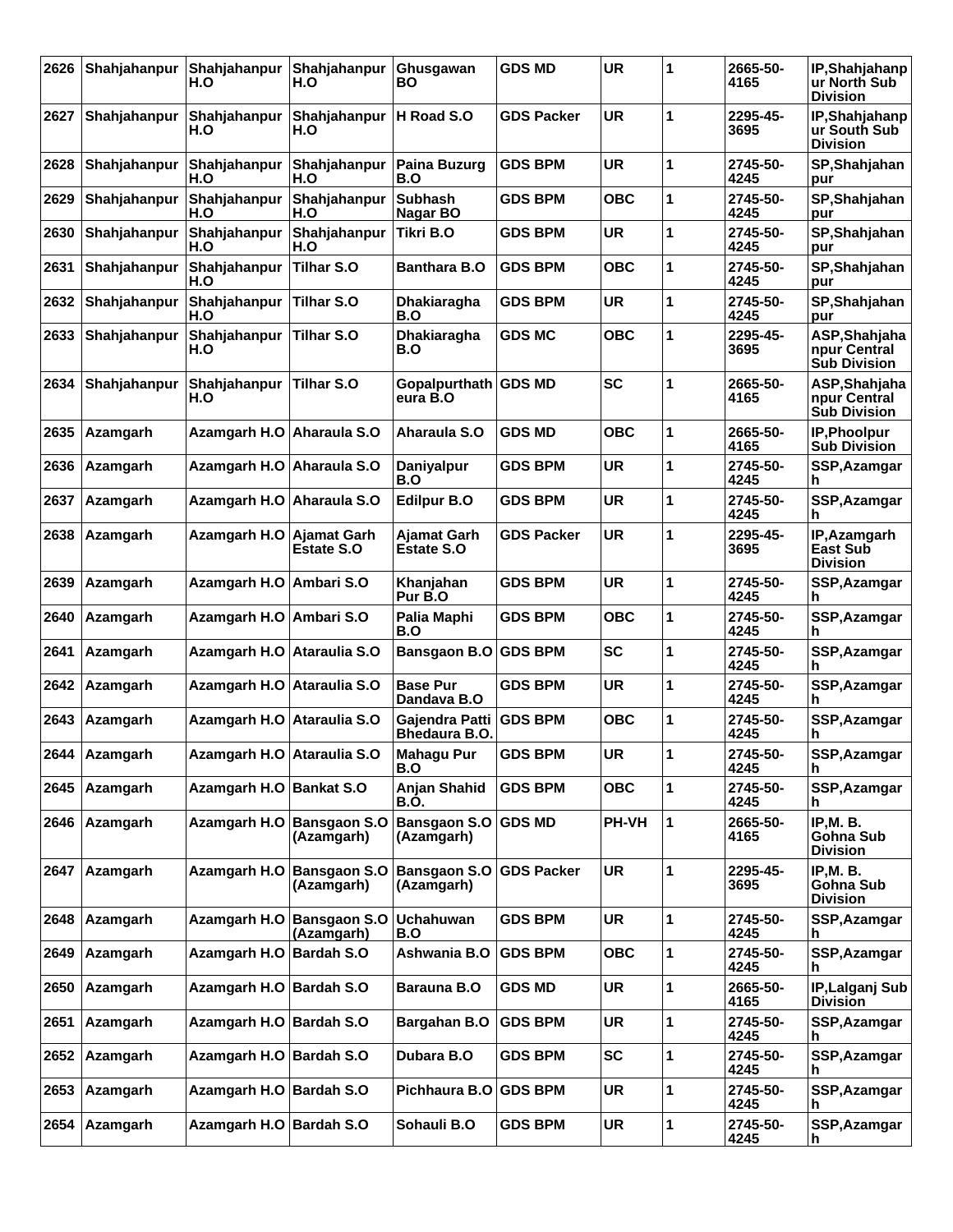| 2655 | Azamgarh        | Azamgarh H.O Bardah S.O     |                                       | Sohauli B.O                        | <b>GDS MD</b>     | <b>SC</b>  | 1 | 2665-50-<br>4165 | IP, Lalganj Sub<br><b>Division</b>                 |
|------|-----------------|-----------------------------|---------------------------------------|------------------------------------|-------------------|------------|---|------------------|----------------------------------------------------|
| 2656 | Azamgarh        | Azamgarh H.O Bardah S.O     |                                       | <b>Udiawan B.O</b>                 | <b>GDS MD</b>     | <b>OBC</b> | 1 | 2665-50-<br>4165 | IP, Lalganj Sub<br><b>Division</b>                 |
| 2657 | ∣Azamgarh       | Azamgarh H.O Bazar Gosain   | S.O                                   | <b>Bazar Gosain</b><br>S.O         | <b>GDS MD</b>     | <b>UR</b>  | 1 | 2665-50-<br>4165 | IP, Azamgarh<br>East Sub<br><b>Division</b>        |
| 2658 | Azamgarh        | Azamgarh H.O Bazar Gosain   | S.O                                   | <b>Bazar Gosain</b><br>S.O         | <b>GDS Packer</b> | <b>UR</b>  | 1 | 2295-45-<br>3695 | IP, Azamgarh<br>East Sub<br><b>Division</b>        |
| 2659 | Azamgarh        | Azamgarh H.O Bilaria Ganj   | S.O                                   | Barohi<br>Fatehpur B.O.            | <b>GDS BPM</b>    | <b>UR</b>  | 1 | 2745-50-<br>4245 | SSP, Azamgar<br>h                                  |
| 2660 | ∣Azamqarh       | Azamgarh H.O Bilaria Ganj   | S.O                                   | Chhihi B.O                         | <b>GDS BPM</b>    | <b>OBC</b> | 1 | 2745-50-<br>4245 | SSP, Azamgar<br>h                                  |
| 2661 | Azamgarh        | Azamgarh H.O                | <b>Bilaria Ganj</b><br>S.O            | Patwadh<br>Kautuk B.O              | GDS MD            | <b>UR</b>  | 1 | 2665-50-<br>4165 | IP, Azamgarh<br>East Sub<br><b>Division</b>        |
| 2662 | ∣Azamgarh       | Azamgarh H.O                | Bilaria Ganj<br>S.O                   | Vijayapar B.O                      | <b>GDS BPM</b>    | <b>UR</b>  | 1 | 2745-50-<br>4245 | SSP, Azamgar<br>h                                  |
| 2663 | Azamgarh        | Azamgarh H.O Chandesar      | S.O                                   | Basgit B.O.                        | <b>GDS BPM</b>    | <b>OBC</b> | 1 | 2745-50-<br>4245 | SSP, Azamgar<br>h                                  |
| 2664 | ∣Azamgarh       | Azamgarh H.O                | Chandesar<br>S.O                      | Gambhir Ban<br>B.O                 | <b>GDS MD</b>     | <b>UR</b>  | 1 | 2665-50-<br>4165 | IP, Azamgarh<br>West Sub<br><b>Division</b>        |
| 2665 | Azamgarh        | Azamgarh H.O Chandesar      | S.O                                   | Kanaila B.O                        | <b>GDS BPM</b>    | PH-VH      | 1 | 2745-50-<br>4245 | SSP, Azamgar<br>h                                  |
| 2666 | Azamgarh        | Azamgarh H.O                | Chandesar<br>S.O                      | Palhani B.O                        | <b>GDS MD</b>     | <b>UR</b>  | 1 | 2665-50-<br>4165 | IP, Azamgarh<br>West Sub<br><b>Division</b>        |
| 2667 | ∣Azamgarh       | Azamgarh H.O Chandesar      | S.O                                   | Sewata B.O                         | <b>GDS BPM</b>    | <b>SC</b>  | 1 | 2745-50-<br>4245 | SSP, Azamgar<br>h                                  |
| 2668 | ∣Azamgarh       | Azamgarh H.O Dev Gaon S.O   |                                       | Chewar<br><b>Pashchim</b><br>B.O.  | GDS BPM           | <b>UR</b>  | 1 | 2745-50-<br>4245 | SSP, Azamgar<br>h.                                 |
| 2669 | Azamgarh        | Azamgarh H.O Dev Gaon S.O   |                                       | Dev Gaon S.O                       | <b>GDS MD</b>     | PH-VH      | 1 | 2665-50-<br>4165 | IP, Lalganj Sub<br><b>Division</b>                 |
| 2670 | Azamgarh        | Azamgarh H.O   Dev Gaon S.O |                                       | <b>Kariya Gopal</b><br>Pur B.O     | <b>GDS BPM</b>    | <b>SC</b>  | 1 | 2745-50-<br>4245 | SSP, Azamgar<br>h                                  |
| 2671 | Azamgarh        |                             | Azamgarh H.O Dev Gaon S.O             | Rampur<br>Katharawa<br>B.O.        | <b>GDS BPM</b>    | <b>OBC</b> | 1 | 2745-50-<br>4245 | SSP, Azamgar<br>h                                  |
|      | 2672 Azamgarh   |                             | Azamgarh H.O Dev Gaon S.O Shrikantpur | <b>B.O.</b>                        | <b>GDS MD</b>     | <b>OBC</b> | 1 | 2665-50-<br>4165 | <b>IP, Lalgani Sub</b><br><b>Division</b>          |
| 2673 | Azamgarh        | Azamgarh H.O Dev Gaon S.O   |                                       | <b>Sikraur B.O</b>                 | <b>GDS BPM</b>    | <b>UR</b>  | 1 | 2745-50-<br>4245 | SSP, Azamgar<br>h.                                 |
| 2674 | <b>Azamgarh</b> | Azamgarh H.O Didarganj S.O  |                                       | Hubbi Ganj<br>B.O                  | <b>GDS MD</b>     | <b>SC</b>  | 1 | 2665-50-<br>4165 | IP, Phoolpur<br><b>Sub Division</b>                |
| 2675 | Azamgarh        | Azamgarh H.O Didarganj S.O  |                                       | Kaura Gahani<br>B.O                | <b>GDS BPM</b>    | <b>UR</b>  | 1 | 2745-50-<br>4245 | SSP, Azamgar<br>h                                  |
| 2676 | Azamgarh        | Azamgarh H.O Didarganj S.O  |                                       | <b>Mir Ahmedpur</b><br>Sahjada B.O | <b>GDS BPM</b>    | <b>UR</b>  | 1 | 2745-50-<br>4245 | SSP, Azamgar<br>h                                  |
| 2677 | Azamgarh        | Azamgarh H.O Didarganj S.O  |                                       | Phulesh B.O.                       | <b>GDS MD</b>     | <b>UR</b>  | 1 | 2665-50-<br>4165 | IP, Phoolpur<br><b>Sub Division</b>                |
| 2678 | Azamgarh        | Azamgarh H.O Didarganj S.O  |                                       | Surahan B.O                        | <b>GDS BPM</b>    | <b>SC</b>  | 1 | 2745-50-<br>4245 | SSP, Azamgar<br>h                                  |
| 2679 | <b>Azamgarh</b> | Azamgarh H.O Didarganj S.O  |                                       | Surahan B.O                        | <b>GDS MD</b>     | <b>UR</b>  | 1 | 2665-50-<br>4165 | IP, Phoolpur<br><b>Sub Division</b>                |
| 2680 | ∣Azamgarh       | Azamgarh H.O                | Gambhirpur<br>S.O                     | <b>Belaon B.O</b>                  | <b>GDS MD</b>     | <b>SC</b>  | 1 | 2665-50-<br>4165 | IP, Lalganj Sub<br><b>Division</b>                 |
| 2681 | Azamgarh        | Azamgarh H.O                | Gambhirpur<br>S.O                     | Dayalpur B.O                       | <b>GDS MD</b>     | <b>UR</b>  | 1 | 2665-50-<br>4165 | IP, Lalganj Sub<br><b>Division</b>                 |
| 2682 | Azamgarh        | Azamgarh H.O                | Kandhara Pur<br>S.O                   | Gauri<br>Narayanpur<br>B.O         | <b>GDS BPM</b>    | <b>UR</b>  | 1 | 2745-50-<br>4245 | SSP, Azamgar<br>h                                  |
| 2683 | Azamgarh        | Azamgarh H.O   Kandhara Pur | S.O                                   | Gauri<br>Narayanpur<br>B.O         | <b>GDS MD</b>     | <b>UR</b>  | 1 | 2665-50-<br>4165 | IP, Azamgarh<br><b>West Sub</b><br><b>Division</b> |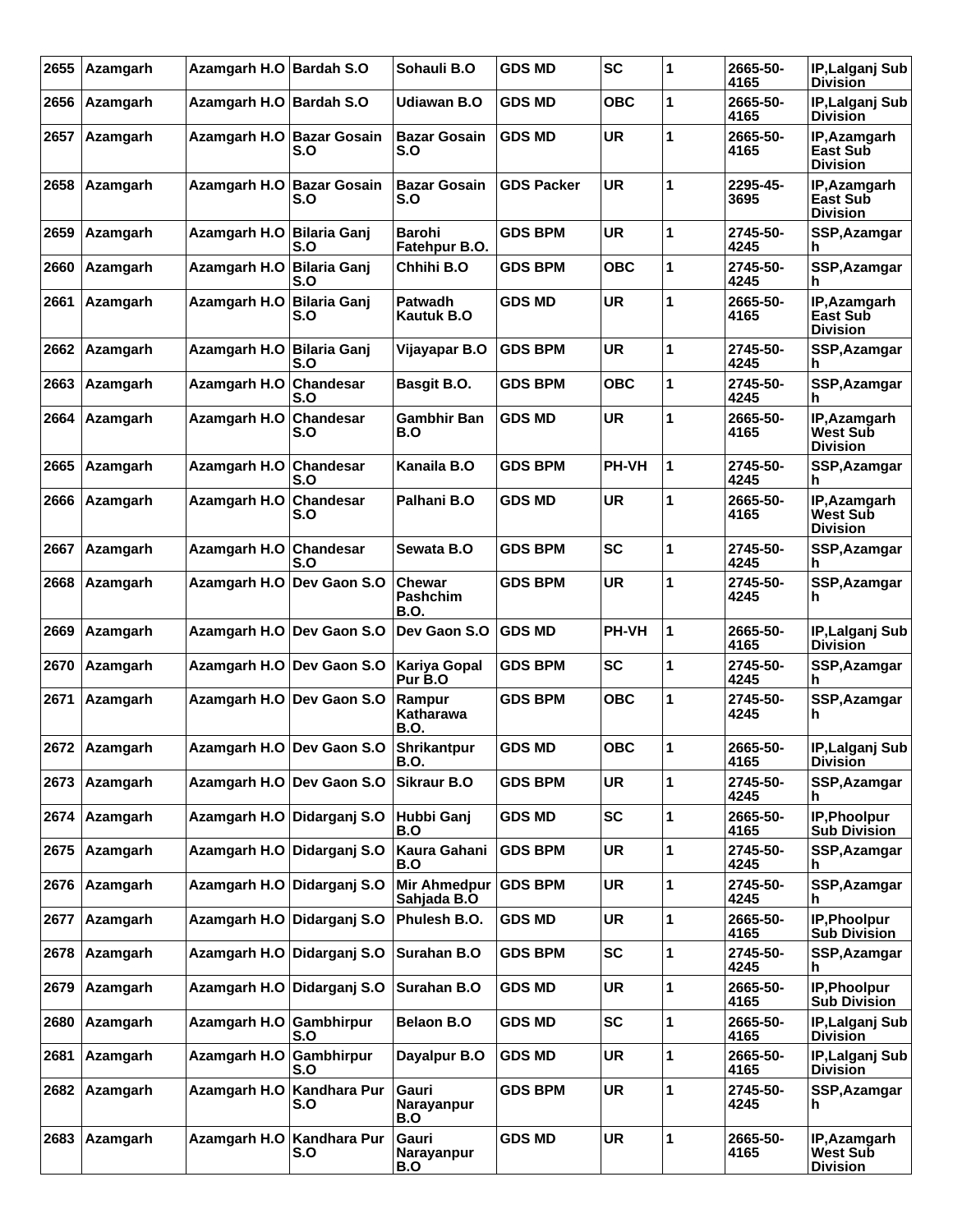| 2684 | Azamgarh        | Azamgarh H.O   Kandhara Pur | S.O                           | Shibli<br>Academy B.O.    | <b>GDS MC</b>     | <b>OBC</b> | 1              | 2295-45-<br>3695 | IP, Azamgarh<br><b>West Sub</b><br><b>Division</b> |
|------|-----------------|-----------------------------|-------------------------------|---------------------------|-------------------|------------|----------------|------------------|----------------------------------------------------|
| 2685 | Azamgarh        | Azamgarh H.O Koilsa S.O     |                               | Kothwa Jalal<br>Pur B.O   | <b>GDS BPM</b>    | <b>OBC</b> | 1              | 2745-50-<br>4245 | SSP, Azamgar<br>h                                  |
| 2686 | Azamgarh        | Azamgarh H.O Koilsa S.O     |                               | Pipari B.O                | <b>GDS MD</b>     | <b>UR</b>  | 1              | 2665-50-<br>4165 | IP, Azamgarh<br>West Sub<br><b>Division</b>        |
| 2687 | Azamgarh        | Azamgarh H.O   Lal Ganj     | (Azamgarh)<br>S.O             | Gomadih B.O               | <b>GDS BPM</b>    | <b>SC</b>  | 1              | 2745-50-<br>4245 | SSP, Azamgar<br>h                                  |
| 2688 | Azamgarh        | Azamgarh H.O                | Lal Ganj<br>(Azamgarh)<br>S.O | Gomadih B.O               | <b>GDS MD</b>     | <b>OBC</b> | 1              | 2665-50-<br>4165 | IP, Lalganj Sub<br><b>Division</b>                 |
| 2689 | Azamgarh        | Azamgarh H.O                | Lal Ganj<br>(Azamgarh)<br>S.O | Katauli Kala<br>B.O       | <b>GDS BPM</b>    | <b>UR</b>  | 1              | 2745-50-<br>4245 | SSP, Azamgar<br>h                                  |
| 2690 | Azamgarh        | Azamgarh H.O   Lal Ganj     | (Azamgarh)<br>S.O             | Lahuwan kala<br>B.O.      | <b>GDS MD</b>     | <b>UR</b>  | 1              | 2665-50-<br>4165 | IP, Lalganj Sub<br><b>Division</b>                 |
| 2691 | Azamgarh        | Azamgarh H.O                | Lal Ganj<br>(Azamgarh)<br>S.O | <b>Safipur B.O</b>        | <b>GDS MD</b>     | <b>UR</b>  | 1              | 2665-50-<br>4165 | IP, Lalganj Sub<br><b>Division</b>                 |
| 2692 | Azamgarh        | Azamgarh H.O                | Lal Ganj<br>(Azamgarh)<br>S.O | Sarawan B.O               | <b>GDS MD</b>     | <b>OBC</b> | 1              | 2665-50-<br>4165 | IP, Lalganj Sub<br><b>Division</b>                 |
| 2693 | Azamgarh        | Azamgarh H.O   Lat Ghat S.O |                               | <b>Bankatia B.O</b>       | <b>GDS MD</b>     | OBC        | 1              | 2665-50-<br>4165 | IP, Azamgarh<br><b>East Sub</b><br><b>Division</b> |
| 2694 | Azamgarh        | Azamgarh H.O Lat Ghat S.O   |                               | Jokahara B.O.             | <b>GDS BPM</b>    | <b>UR</b>  | 1              | 2745-50-<br>4245 | SSP, Azamgar<br>h                                  |
| 2695 | Azamgarh        | Azamgarh H.O Lat Ghat S.O   |                               | Lat Ghat S.O              | <b>GDS Packer</b> | <b>UR</b>  | 1              | 2295-45-<br>3695 | IP, Azamgarh<br><b>East Sub</b><br><b>Division</b> |
| 2696 | Azamgarh        | Azamgarh H.O Maharaj Ganj   | S.O                           | Dewara<br>Naubrar B.O.    | <b>GDS BPM</b>    | <b>OBC</b> | 1              | 2745-50-<br>4245 | SSP, Azamgar<br>h                                  |
| 2697 | Azamgarh        | Azamgarh H.O Maharaj Ganj   | S.O                           | <b>Molana Pur</b><br>B.O  | GDS BPM           | <b>SC</b>  | 1              | 2745-50-<br>4245 | SSP, Azamgar<br>h                                  |
| 2698 | Azamgarh        | Azamgarh H.O Mahul S.O      |                               | <b>Mahul S.O</b>          | <b>GDS MD</b>     | <b>UR</b>  | $\overline{2}$ | 2665-50-<br>4165 | IP, Phoolpur<br><b>Sub Division</b>                |
| 2699 | Azamgarh        | Azamgarh H.O   Mahul S.O    |                               | Raida B.O                 | GDS BPM           | <b>SC</b>  | 1              | 2745-50-<br>4245 | SSP, Azamgar<br>h                                  |
|      | 2700 Azamgarh   | Azamgarh H.O Mahul S.O      |                               | Rama Pur B.O GDS MD       |                   | <b>SC</b>  | 1              | 2665-50-<br>4165 | IP, Phoolpur<br><b>Sub Division</b>                |
| 2701 | Azamgarh        | Azamgarh H.O Mehanazpur     | S.O                           | Kubakhas B.O GDS BPM      |                   | <b>UR</b>  | 1              | 2745-50-<br>4245 | SSP, Azamgar<br>h                                  |
| 2702 | Azamgarh        | Azamgarh H.O                | Mehanazpur<br>S.O             | Nehula B.O                | <b>GDS BPM</b>    | <b>OBC</b> | 1              | 2745-50-<br>4245 | SSP, Azamgar<br>h                                  |
| 2703 | Azamgarh        |                             | Azamgarh H.O Mehnagar S.O     | <b>Benupur B.O</b>        | <b>GDS BPM</b>    | <b>SC</b>  | 1              | 2745-50-<br>4245 | SSP, Azamgar<br>h                                  |
| 2704 | <b>Azamgarh</b> | Azamgarh H.O Mehnagar S.O   |                               | Dama B.O                  | <b>GDS BPM</b>    | <b>UR</b>  | $\mathbf{1}$   | 2745-50-<br>4245 | SSP, Azamgar<br>h                                  |
| 2705 | Azamgarh        | Azamgarh H.O Mehnagar S.O   |                               | Renda B.O                 | <b>GDS BPM</b>    | <b>UR</b>  | 1              | 2745-50-<br>4245 | SSP, Azamgar<br>h                                  |
| 2706 | Azamgarh        | Azamgarh H.O Mittupur S.O   |                               | Kalafatpur<br>B.O         | <b>GDS BPM</b>    | <b>SC</b>  | 1              | 2745-50-<br>4245 | SSP, Azamgar<br>h                                  |
| 2707 | Azamgarh        | Azamgarh H.O Mohammad       | Pur S.O                       | Mohammad<br>Pur S.O       | <b>GDS MD</b>     | <b>UR</b>  | 1              | 2665-50-<br>4165 | IP, Lalganj Sub<br><b>Division</b>                 |
| 2708 | Azamgarh        | Azamgarh H.O                | <b>Mubarak Pur</b><br>S.O     | <b>Bind Mathia</b><br>B.O | <b>GDS MD</b>     | <b>OBC</b> | 1              | 2665-50-<br>4165 | <b>IP, M. B.</b><br>Gohna Sub<br><b>Division</b>   |
| 2709 | Azamgarh        | Azamgarh H.O Mubarak Pur    | S.O                           | Pahi B.O                  | <b>GDS BPM</b>    | <b>UR</b>  | 1              | 2745-50-<br>4245 | SSP, Azamgar<br>h.                                 |
| 2710 | Azamgarh        | Azamgarh H.O                | <b>Mubarak Pur</b><br>S.O     | Pahi B.O                  | <b>GDS MD</b>     | <b>OBC</b> | 1              | 2665-50-<br>4165 | <b>IP, M. B.</b><br>Gohna Sub<br><b>Division</b>   |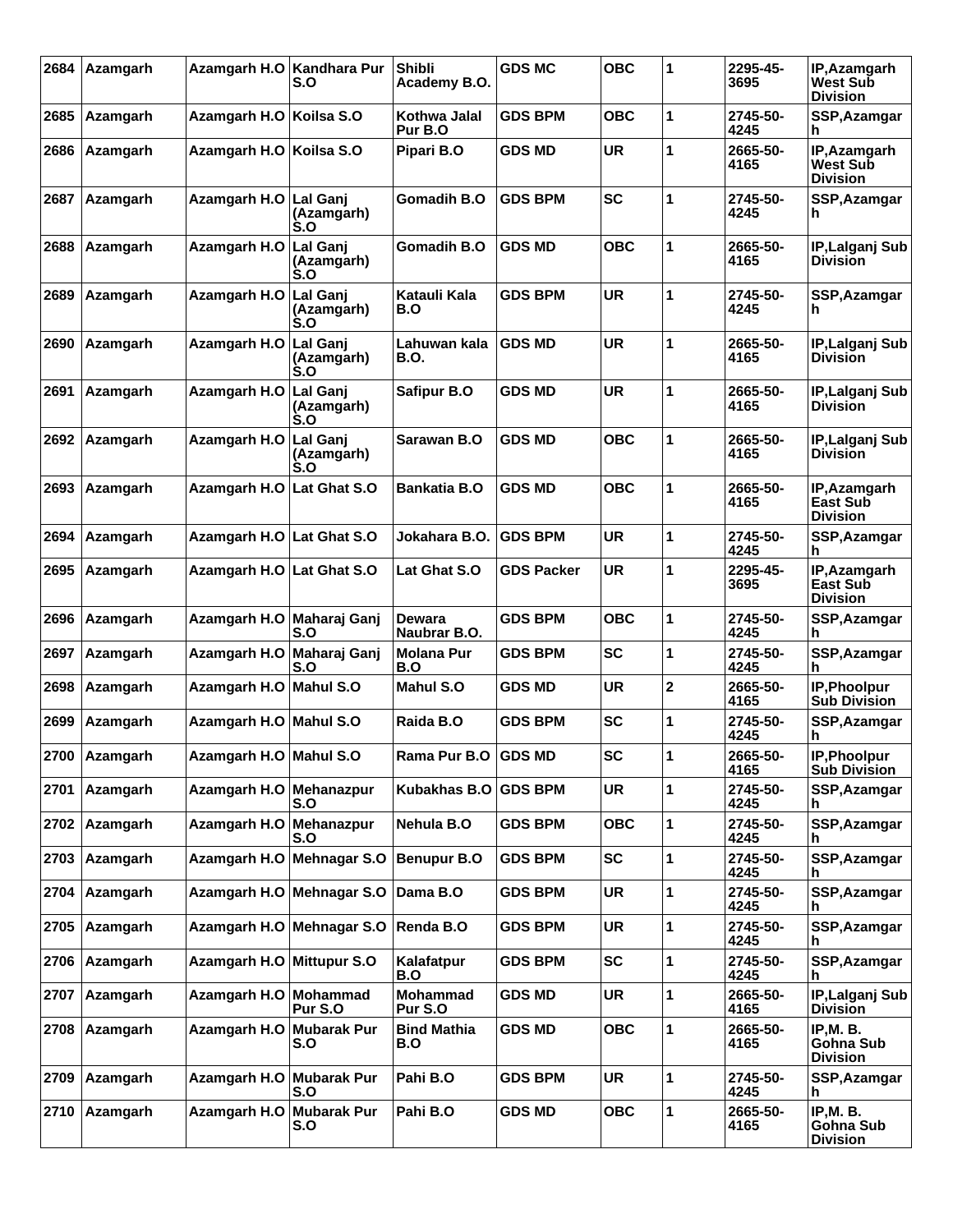| 2711 | Azamgarh        | Azamgarh H.O                 | <b>Nizamabad</b><br>S.O                  | <b>Barikhas B.O</b>          | <b>GDS BPM</b>    | <b>OBC</b> | 1 | 2745-50-<br>4245 | SSP, Azamgar<br>h                                  |
|------|-----------------|------------------------------|------------------------------------------|------------------------------|-------------------|------------|---|------------------|----------------------------------------------------|
| 2712 | Azamgarh        | Azamgarh H.O Nizamabad       | S.O                                      | Chak Inami<br>B.O            | <b>GDS BPM</b>    | <b>SC</b>  | 1 | 2745-50-<br>4245 | SSP, Azamgar<br>h                                  |
| 2713 | ∣Azamgarh       | Azamgarh H.O Nizamabad       | S.O                                      | Shivali B.O.                 | <b>GDS BPM</b>    | <b>UR</b>  | 1 | 2745-50-<br>4245 | SSP, Azamgar<br>h                                  |
| 2714 | Azamgarh        | Azamgarh H.O                 | Pawai S.O<br>(Azamgarh)                  | <b>Bahauddinpur</b><br>. B.O | <b>GDS BPM</b>    | <b>UR</b>  | 1 | 2745-50-<br>4245 | SSP, Azamgar<br>h                                  |
| 2715 | Azamgarh        | Azamgarh H.O   Pawai S.O     | (Azamgarh)                               | Galib Pur B.O                | <b>GDS BPM</b>    | <b>UR</b>  | 1 | 2745-50-<br>4245 | SSP, Azamgar                                       |
| 2716 | ∣Azamgarh       | Azamgarh H.O   Phool Pur S.O |                                          | <b>Bhormau B.O</b>           | <b>GDS BPM</b>    | <b>OBC</b> | 1 | 2745-50-<br>4245 | IP, Phoolpur<br><b>Sub Division</b>                |
| 2717 | Azamgarh        | Azamgarh H.O   Pushpnagar    | S.O                                      | <b>Ishapur B.O</b>           | <b>GDS BPM</b>    | <b>UR</b>  | 1 | 2745-50-<br>4245 | SSP, Azamgar<br>h                                  |
| 2718 | Azamgarh        | Azamgarh H.O Pushpnagar      | S.O                                      | <b>Ishapur B.O</b>           | <b>GDS MD</b>     | <b>UR</b>  | 1 | 2665-50-<br>4165 | IP, Phoolpur<br><b>Sub Division</b>                |
| 2719 | Azamgarh        | Azamgarh H.O Pushpnagar      | S.O                                      | Pushpnagar<br>S.O            | <b>GDS MD</b>     | <b>OBC</b> | 1 | 2665-50-<br>4165 | IP, Phoolpur<br><b>Sub Division</b>                |
| 2720 | Azamgarh        | Azamgarh H.O                 | Rani Ki Sarai<br>S.O                     | Chandai B.O                  | GDS MD            | <b>SC</b>  | 1 | 2665-50-<br>4165 | IP, Azamgarh<br>West Sub<br><b>Division</b>        |
| 2721 | Azamgarh        | Azamgarh H.O                 | Rani Ki Sarai<br>S.O                     | Kotila, B.O.                 | <b>GDS MD</b>     | <b>OBC</b> | 1 | 2665-50-<br>4165 | IP, Azamgarh<br>West Sub<br><b>Division</b>        |
| 2722 | ∣Azamgarh       |                              | Azamgarh H.O Rauna Par S.O Baijabari B.O |                              | <b>GDS BPM</b>    | <b>UR</b>  | 1 | 2745-50-<br>4245 | SSP, Azamgar<br>h                                  |
| 2723 | Azamgarh        |                              | Azamgarh H.O Rauna Par S.O               | Hyderabad<br>B.O.            | <b>GDS MD</b>     | <b>SC</b>  | 1 | 2665-50-<br>4165 | IP, Azamgarh<br><b>East Sub</b><br><b>Division</b> |
| 2724 | Azamgarh        |                              | Azamgarh H.O Rauna Par S.O Tahir Pur B.O |                              | <b>GDS BPM</b>    | <b>UR</b>  | 1 | 2745-50-<br>4245 | SSP, Azamgar<br>h                                  |
| 2725 | Azamgarh        |                              | Azamgarh H.O Rauna Par S.O Tahir Pur B.O |                              | <b>GDS MD</b>     | <b>OBC</b> | 1 | 2665-50-<br>4165 | IP, Azamgarh<br><b>East Sub</b><br><b>Division</b> |
| 2726 | Azamgarh        | Azamgarh H.O Sagari S.O      |                                          | <b>Khalispur B.O</b>         | <b>GDS MD</b>     | <b>UR</b>  | 1 | 2665-50-<br>4165 | IP, Azamgarh<br>East Sub<br><b>Division</b>        |
| 2727 | Azamgarh        | Azamgarh H.O Sagari S.O      |                                          | Mahulia<br>Bojhia B.O        | <b>GDS MD</b>     | <b>OBC</b> | 1 | 2665-50-<br>4165 | IP, Azamgarh<br><b>East Sub</b><br><b>Division</b> |
| 2728 | Azamgarh        | Azamgarh H.O Sanjar Pur      | S.O                                      | Ambarpur B.O GDS BPM         |                   | <b>OBC</b> | 1 | 2745-50-<br>4245 | SSP, Azamgar<br>h                                  |
| 2729 | Azamgarh        |                              | Azamgarh H.O Saraimeer S.O               | Nardah B.O                   | <b>GDS MD</b>     | <b>OBC</b> | 1 | 2665-50-<br>4165 | IP, Phoolpur<br><b>Sub Division</b>                |
| 2730 | Azamgarh        |                              | Azamgarh H.O Saraimeer S.O               | Saraimeer S.O GDS MD         |                   | <b>UR</b>  | 1 | 2665-50-<br>4165 | IP, Phoolpur<br><b>Sub Division</b>                |
| 2731 | Azamgarh        | Azamgarh H.O Sardaha S.O     |                                          | Bhaisaha B.O. GDS MD         |                   | <b>SC</b>  | 1 | 2665-50-<br>4165 | IP, Azamgarh<br><b>East Sub</b><br><b>Division</b> |
| 2732 | <b>Azamgarh</b> | Azamgarh H.O Sardaha S.O     |                                          | Jurarampur<br>B.O            | <b>GDS MD</b>     | <b>SC</b>  | 1 | 2665-50-<br>4165 | IP, Azamgarh<br><b>East Sub</b><br><b>Division</b> |
| 2733 | Azamgarh        | Azamgarh H.O Sardaha S.O     |                                          | Rasulpur<br>Nandlal B.O.     | <b>GDS BPM</b>    | <b>OBC</b> | 1 | 2745-50-<br>4245 | SSP, Azamgar<br>h.                                 |
|      | 2734 Azamgarh   | Azamgarh H.O Sardaha S.O     |                                          | Sardaha S.O                  | <b>GDS Packer</b> | <b>OBC</b> | 1 | 2295-45-<br>3695 | IP, Azamgarh<br>East Sub<br><b>Division</b>        |
| 2735 | Azamgarh        | Azamgarh H.O Sardaha S.O     |                                          | Singhwara<br>B.O             | <b>GDS MD</b>     | <b>UR</b>  | 1 | 2665-50-<br>4165 | IP, Azamgarh<br><b>East Sub</b><br><b>Division</b> |
| 2736 | Azamgarh        | Azamgarh H.O Sathion S.O     |                                          | Asona B.O.                   | <b>GDS BPM</b>    | <b>OBC</b> | 1 | 2745-50-<br>4245 | SSP, Azamgar<br>h                                  |
| 2737 | ∣Azamgarh       | Azamgarh H.O Sathion S.O     |                                          | Kerama B.O                   | <b>GDS BPM</b>    | <b>UR</b>  | 1 | 2745-50-<br>4245 | SSP, Azamgar<br>h                                  |
| 2738 | Azamgarh        | Azamgarh H.O Sathion S.O     |                                          | Lohara B.O                   | <b>GDS MD</b>     | UR         | 1 | 2665-50-<br>4165 | <b>IP, M. B.</b><br>Gohna Sub<br><b>Division</b>   |
|      |                 |                              |                                          |                              |                   |            |   |                  |                                                    |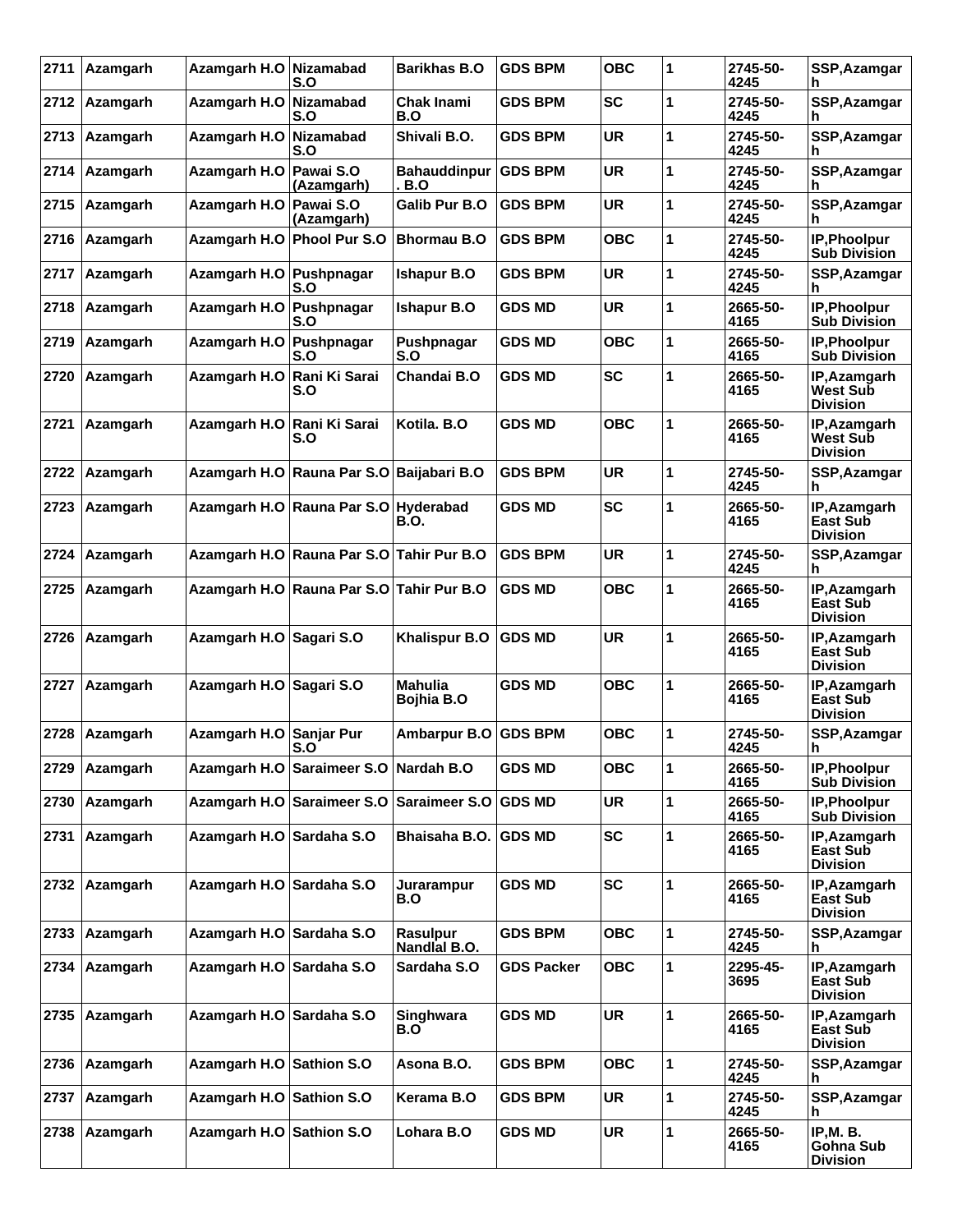| 2739 | Azamgarh  | Azamgarh H.O Sathion S.O  |                     | <b>Sathion S.O</b>          | <b>GDS MC</b>     | <b>SC</b>  | 1 | 2295-45-<br>3695 | IP,M. B.<br><b>Gohna Sub</b><br><b>Division</b>  |
|------|-----------|---------------------------|---------------------|-----------------------------|-------------------|------------|---|------------------|--------------------------------------------------|
| 2740 | Azamgarh  | Azamgarh H.O              | <b>Tarawa S.O</b>   | <b>Bangaon B.O</b>          | <b>GDS BPM</b>    | PH-OH      | 1 | 2745-50-<br>4245 | SSP, Azamgar<br>h                                |
| 2741 | Azamgarh  | Azamgarh H.O Tarawa S.O   |                     | <b>Bhawarpur</b><br>B.O     | <b>GDS BPM</b>    | <b>UR</b>  | 1 | 2745-50-<br>4245 | SSP, Azamgar<br>h                                |
| 2742 | Azamgarh  | Azamgarh H.O              | <b>Tarawa S.O</b>   | <b>Maholi B.O</b>           | <b>GDS MD</b>     | <b>SC</b>  | 1 | 2665-50-<br>4165 | IP, Lalganj Sub<br><b>Division</b>               |
| 2743 | Azamgarh  | Azamgarh H.O              | Tarawa S.O          | Tandawa B.O                 | <b>GDS BPM</b>    | <b>UR</b>  | 1 | 2745-50-<br>4245 | SSP, Azamgar<br>h                                |
| 2744 | Azamgarh  | Azamgarh H.O Tarawa S.O   |                     | Tarawa S.O                  | <b>GDS MD</b>     | <b>UR</b>  | 1 | 2665-50-<br>4165 | IP, Lalganj Sub<br><b>Division</b>               |
| 2745 | Azamgarh  | Azamgarh H.O Terahi S.O   |                     | <b>Bhedaura B.O</b>         | <b>GDS BPM</b>    | <b>SC</b>  | 1 | 2745-50-<br>4245 | SSP, Azamgar<br>h                                |
| 2746 | Azamgarh  | Azamgarh H.O              | Terahi S.O          | <b>Mokhalish Pur</b><br>B.O | <b>GDS BPM</b>    | <b>OBC</b> | 1 | 2745-50-<br>4245 | SSP, Azamgar<br>h                                |
| 2747 | Azamgarh  | Azamgarh H.O Terahi S.O   |                     | Tahar Wajid<br>Pur B.O      | <b>GDS BPM</b>    | <b>OBC</b> | 1 | 2745-50-<br>4245 | SSP, Azamgar<br>h                                |
| 2748 | Azamgarh  | Azamgarh H.O              | ∣Terahi S.O         | Tahar Wajid<br>Pur B.O      | <b>GDS MD</b>     | <b>UR</b>  | 1 | 2665-50-<br>4165 | IP, Azamgarh<br>West Sub<br><b>Division</b>      |
| 2749 | Azamgarh  | Azamgarh H.O Thekma S.O   |                     | Jamuawan<br>B.O             | <b>GDS MD</b>     | <b>UR</b>  | 1 | 2665-50-<br>4165 | IP, Lalganj Sub<br><b>Division</b>               |
| 2750 | Azamgarh  | Azamgarh H.O Thekma S.O   |                     | Murhar B.O                  | <b>GDS BPM</b>    | PH-HH      | 1 | 2745-50-<br>4245 | SSP, Azamgar<br>h                                |
| 2751 | Azamgarh  | Azamgarh H.O              | Thekma S.O          | Sarai Mohan<br>B.O          | GDS BPM           | UR         | 1 | 2745-50-<br>4245 | SSP, Azamgar<br>h                                |
| 2752 | Azamgarh  | Azamgarh H.O              | Thekma S.O          | Thekma S.O                  | <b>GDS Packer</b> | <b>UR</b>  | 1 | 2295-45-<br>3695 | IP,Lalganj Sub<br><b>Division</b>                |
| 2753 | Azamgarh  | Azamgarh H.O Tika Pur S.O |                     | Khutia B.O                  | <b>GDS BPM</b>    | <b>UR</b>  | 1 | 2745-50-<br>4245 | SSP, Azamgar<br>h                                |
| 2754 | Azamgarh  | Mau H.O                   | Amila S.O           | Amila S.O                   | GDS MD            | <b>OBC</b> | 1 | 2665-50-<br>4165 | <b>ASP, Mau Sub</b><br><b>Division</b>           |
| 2755 | Azamgarh  | Mau H.O                   | Amila S.O           | Bhatmila B.O                | <b>GDS BPM</b>    | <b>SC</b>  | 1 | 2745-50-<br>4245 | SSP, Azamgar<br>h                                |
| 2756 | Azamgarh  | Mau H.O                   | Amila S.O           | Katihari<br>Buzurg B.O.     | <b>GDS BPM</b>    | <b>SC</b>  | 1 | 2745-50-<br>4245 | SSP, Azamgar<br>h                                |
| 2757 | Azamgarh  | Mau H.O                   | Amila S.O           | Pirsui B.O.                 | GDS BPM           | <b>OBC</b> | 1 | 2745-50-<br>4245 | SSP, Azamgar<br>h                                |
| 2758 | ∣Azamqarh | Mau H.O                   | Amila S.O           | Pirsui B.O.                 | <b>GDS MD</b>     | <b>UR</b>  | 1 | 2665-50-<br>4165 | <b>ASP.Mau Sub</b><br><b>Division</b>            |
| 2759 | Azamgarh  | Mau H.O                   | Amila S.O           | Rampur<br>Sohand B.O        | <b>GDS BPM</b>    | <b>UR</b>  | 1 | 2745-50-<br>4245 | SSP, Azamgar<br>h                                |
| 2760 | Azamgarh  | Mau H.O                   | Amila S.O           | Usari Khurd<br>B.O          | <b>GDS BPM</b>    | <b>UR</b>  | 1 | 2745-50-<br>4245 | SSP, Azamgar<br>h                                |
| 2761 | Azamgarh  | Mau H.O                   | <b>Bhopaura S.O</b> | <b>Bhopaura S.O</b>         | <b>GDS MC</b>     | <b>UR</b>  | 1 | 2295-45-<br>3695 | <b>IP, M. B.</b><br>Gohna Sub<br><b>Division</b> |
| 2762 | Azamgarh  | Mau H.O                   | <b>Bhopaura S.O</b> | Brijpura B.O.               | <b>GDS MD</b>     | <b>SC</b>  | 1 | 2665-50-<br>4165 | <b>IP, M. B.</b><br>Gohna Sub<br><b>Division</b> |
| 2763 | Azamgarh  | Mau H.O                   | Chiraia Kot<br>S.O  | Kamarawa<br>B.O             | <b>GDS MD</b>     | <b>UR</b>  | 1 | 2665-50-<br>4165 | <b>IP, M. B.</b><br>Gohna Sub<br><b>Division</b> |
| 2764 | Azamgarh  | Mau H.O                   | Ghosi S.O<br>(Mau)  | Ahamadpur<br>Asana B.O      | <b>GDS BPM</b>    | <b>SC</b>  | 1 | 2745-50-<br>4245 | SSP, Azamgar<br>h                                |
| 2765 | Azamgarh  | Mau H.O                   | Ghosi S.O<br>(Mau)  | Ghosi S.O<br>(Mau)          | <b>GDS MD</b>     | <b>SC</b>  | 1 | 2665-50-<br>4165 | <b>ASP, Mau Sub</b><br><b>Division</b>           |
| 2766 | Azamgarh  | Mau H.O                   | Ghosi S.O<br>(Mau)  | <b>Sultan Pur</b><br>B.O    | <b>GDS BPM</b>    | <b>UR</b>  | 1 | 2745-50-<br>4245 | SSP, Azamgar<br>h.                               |
| 2767 | Azamgarh  | Mau H.O                   | Ghosi S.O<br>(Mau)  | <b>Sultan Pur</b><br>B.O    | <b>GDS MD</b>     | <b>UR</b>  | 1 | 2665-50-<br>4165 | <b>ASP, Mau Sub</b><br><b>Division</b>           |
| 2768 | Azamgarh  | Mau H.O                   | Haldharpur<br>S.O   | Dumraon B.O.                | <b>GDS BPM</b>    | <b>UR</b>  | 1 | 2745-50-<br>4245 | SSP, Azamgar<br>h                                |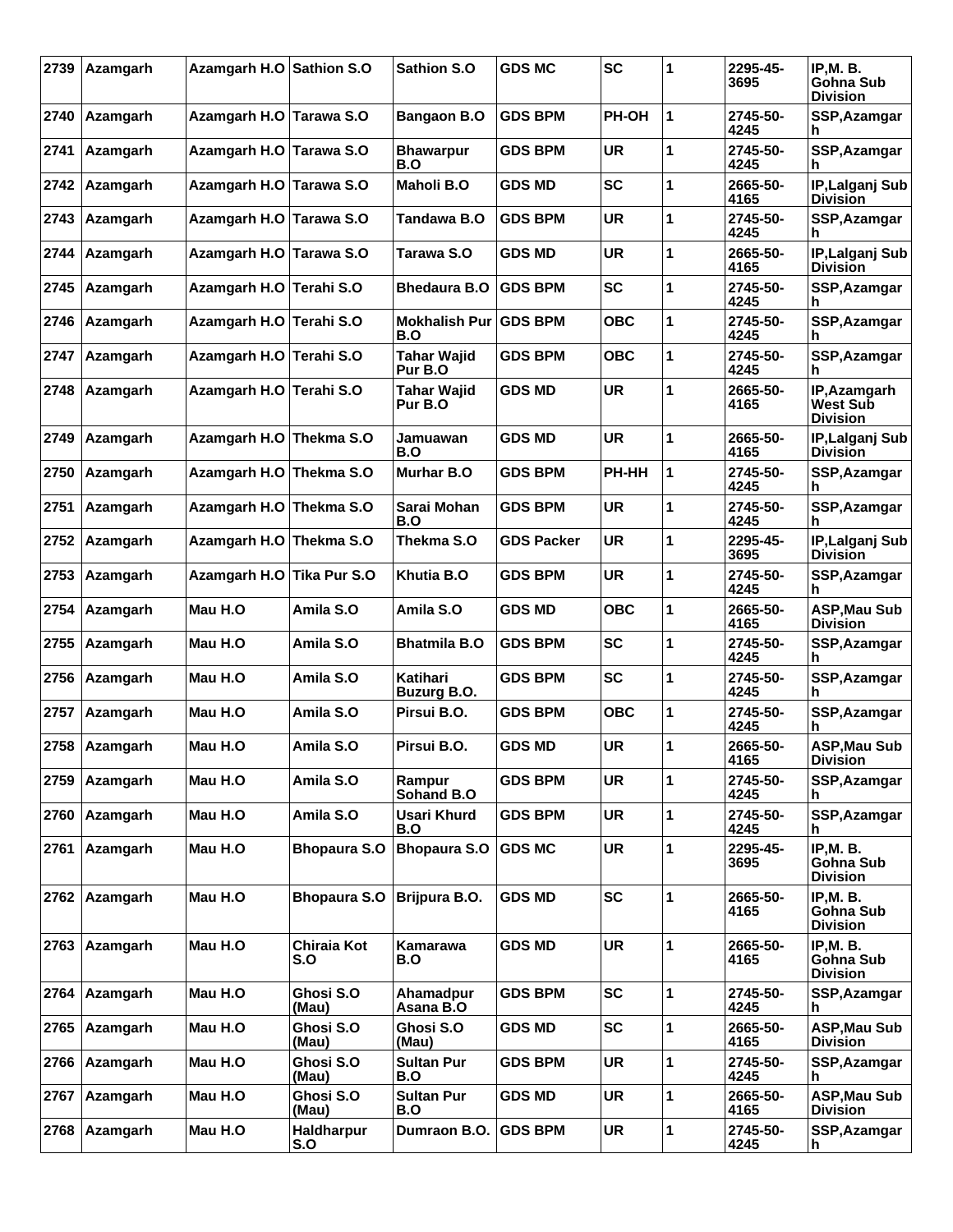| 2769 | Azamgarh      | Mau H.O | <b>Haldharpur</b><br>S.O   | Thalaipur B.O.                     | <b>GDS MD</b>  | <b>UR</b>  | 1 | 2665-50-<br>4165 | <b>ASP, Mau Sub</b><br><b>Division</b>                  |
|------|---------------|---------|----------------------------|------------------------------------|----------------|------------|---|------------------|---------------------------------------------------------|
| 2770 | Azamgarh      | Mau H.O | Indara S.O                 | Indara S.O                         | <b>GDS MD</b>  | <b>UR</b>  | 1 | 2665-50-<br>4165 | <b>ASP, Mau Sub</b><br><b>Division</b>                  |
| 2771 | Azamgarh      | Mau H.O | Jamal Mirja<br>Pur S.O     | Lilari Bharauli<br>B.O             | <b>GDS MD</b>  | <b>UR</b>  | 1 | 2665-50-<br>4165 | <b>ASP, Mau Sub</b><br><b>Division</b>                  |
| 2772 | Azamgarh      | Mau H.O | Karaha S.O                 | Gokulpura<br>B.O                   | <b>GDS BPM</b> | <b>UR</b>  | 1 | 2745-50-<br>4245 | SSP, Azamgar<br>h                                       |
| 2773 | Azamgarh      | Mau H.O | Karaha S.O                 | Nagpur B.O                         | <b>GDS MD</b>  | <b>OBC</b> | 1 | 2665-50-<br>4165 | <b>IP, M. B.</b><br><b>Gohna Sub</b><br><b>Division</b> |
| 2774 | Azamgarh      | Mau H.O | Karaha S.O                 | Padari B.O                         | <b>GDS BPM</b> | <b>UR</b>  | 1 | 2745-50-<br>4245 | SSP, Azamgar                                            |
| 2775 | Azamgarh      | Mau H.O | Karaha S.O                 | Padari B.O                         | <b>GDS MD</b>  | <b>SC</b>  | 1 | 2665-50-<br>4165 | <b>IP, M. B.</b><br>Gohna Sub<br><b>Division</b>        |
| 2776 | Azamgarh      | Mau H.O | Koiria Par S.O             | <b>Bandi Ghat</b><br>B.O           | <b>GDS BPM</b> | <b>SC</b>  | 1 | 2745-50-<br>4245 | SSP, Azamgar<br>h                                       |
| 2777 | Azamgarh      | Mau H.O | Koiria Par S.O             | Dagauli B.O                        | <b>GDS BPM</b> | <b>UR</b>  | 1 | 2745-50-<br>4245 | SSP, Azamgar<br>h                                       |
| 2778 | Azamgarh      | Mau H.O | Koiria Par S.O             | Dagauli B.O                        | <b>GDS MD</b>  | <b>UR</b>  | 1 | 2665-50-<br>4165 | <b>IP, M. B.</b><br>Gohna Sub<br><b>Division</b>        |
| 2779 | Azamgarh      | Mau H.O | Koiria Par S.O             | Koiria Par S.O                     | <b>GDS MD</b>  | <b>UR</b>  | 1 | 2665-50-<br>4165 | <b>IP, M. B.</b><br>Gohna Sub<br><b>Division</b>        |
| 2780 | Azamgarh      | Mau H.O | Kopa Ganj<br>S.O           | Bakhtawargan GDS BPM<br>i B.O.     |                | <b>UR</b>  | 1 | 2745-50-<br>4245 | SSP, Azamgar<br>h                                       |
| 2781 | Azamgarh      | Mau H.O | Kopa Ganj<br>S.O           | <b>Bhela Bandh</b><br>B.O          | <b>GDS BPM</b> | <b>SC</b>  | 1 | 2745-50-<br>4245 | SSP, Azamgar<br>h                                       |
| 2782 | Azamgarh      | Mau H.O | Kopa Ganj<br>S.O           | <b>Dhawariasath</b><br><b>B.O.</b> | <b>GDS MD</b>  | <b>OBC</b> | 1 | 2665-50-<br>4165 | <b>ASP, Mau Sub</b><br><b>Division</b>                  |
| 2783 | Azamgarh      | Mau H.O | Kopa Ganj<br>S.O           | <b>Hardas Pur</b><br>B.O           | GDS BPM        | <b>UR</b>  | 1 | 2745-50-<br>4245 | SSP, Azamgar<br>h                                       |
| 2784 | Azamgarh      | Mau H.O | Kopa Ganj<br>S.O           | Kopa Ganj<br>S.O                   | <b>GDS MD</b>  | PH-VH      | 1 | 2665-50-<br>4165 | <b>ASP, Mau Sub</b><br><b>Division</b>                  |
| 2785 | Azamgarh      | Mau H.O | Kopa Ganj<br>S.O           | Tajopur B.O                        | <b>GDS BPM</b> | <b>OBC</b> | 1 | 2745-50-<br>4245 | SSP, Azamgar<br>h                                       |
| 2786 | Azamgarh      | Mau H.O | <b>Kushmaur S.O</b>        | Bagali Pijara<br>B.O.              | <b>GDS BPM</b> | PH-VH      | 1 | 2745-50-<br>4245 | SSP, Azamgar                                            |
| 2787 | ∣Azamgarh     | Mau H.O | Kushmaur S.O Khiriya B.O   |                                    | <b>GDS MD</b>  | <b>UR</b>  | 1 | 2665-50-<br>4165 | <b>ASP, Mau Sub</b><br>DIVISION                         |
| 2788 | Azamgarh      | Mau H.O |                            | Kushmaur S.O Kushmaur S.O GDS MC   |                | <b>OBC</b> | 1 | 2295-45-<br>3695 | <b>ASP, Mau Sub</b><br><b>Division</b>                  |
| 2789 | Azamgarh      | Mau H.O | Madhu Ban<br>S.O           | <b>Baundih B.O</b>                 | <b>GDS BPM</b> | UR         | 1 | 2745-50-<br>4245 | SSP, Azamgar<br>h                                       |
| 2790 | Azamgarh      | Mau H.O | <b>Madhu Ban</b><br>S.O    | Katahara<br>Shankar B.O.           | <b>GDS MD</b>  | <b>OBC</b> | 1 | 2665-50-<br>4165 | <b>ASP, Mau Sub</b><br><b>Division</b>                  |
| 2791 | Azamgarh      | Mau H.O | <b>Madhu Ban</b><br>S.O    | <b>Natthupur</b><br>B.O.           | <b>GDS BPM</b> | <b>ST</b>  | 1 | 2745-50-<br>4245 | SSP, Azamgar<br>h                                       |
|      | 2792 Azamgarh | Mau H.O | Madhu Ban<br>S.O           | Saundih B.O                        | <b>GDS MD</b>  | <b>SC</b>  | 1 | 2665-50-<br>4165 | <b>ASP, Mau Sub</b><br><b>Division</b>                  |
| 2793 | Azamgarh      | Mau H.O | Maryad Pur.<br>S.O         | <b>Bahadurpur</b><br>B.O           | <b>GDS BPM</b> | UR         | 1 | 2745-50-<br>4245 | SSP, Azamgar<br>h                                       |
| 2794 | Azamgarh      | Mau H.O | Maryad Pur.<br>S.O         | <b>Bahadurpur</b><br>B.O           | <b>GDS MD</b>  | <b>SC</b>  | 1 | 2665-50-<br>4165 | <b>ASP, Mau Sub</b><br>Division                         |
| 2795 | Azamgarh      | Mau H.O | Maryad Pur.<br>S.O         | <b>Belauli B.O</b>                 | <b>GDS BPM</b> | <b>OBC</b> | 1 | 2745-50-<br>4245 | SSP, Azamgar<br>h                                       |
| 2796 | Azamgarh      | Mau H.O | Maryad Pur.<br>S.O         | <b>Nemdand B.O</b>                 | <b>GDS BPM</b> | UR         | 1 | 2745-50-<br>4245 | SSP, Azamgar<br>h                                       |
| 2797 | Azamgarh      | Mau H.O | Maryad Pur.<br>S.O         | Nemdand B.O                        | <b>GDS MD</b>  | <b>UR</b>  | 1 | 2665-50-<br>4165 | <b>ASP, Mau Sub</b><br><b>Division</b>                  |
| 2798 | Azamgarh      | Mau H.O | Mohammadab<br>ad Gohna S.O | <b>Bandikala B.O</b>               | <b>GDS BPM</b> | <b>UR</b>  | 1 | 2745-50-<br>4245 | SSP, Azamgar<br>h.                                      |
| 2799 | Azamgarh      | Mau H.O | Mohammadab<br>ad Gohna S.O | Kajha Khurd<br> B.O.               | <b>GDS BPM</b> | <b>UR</b>  | 1 | 2745-50-<br>4245 | SSP, Azamgar<br>h.                                      |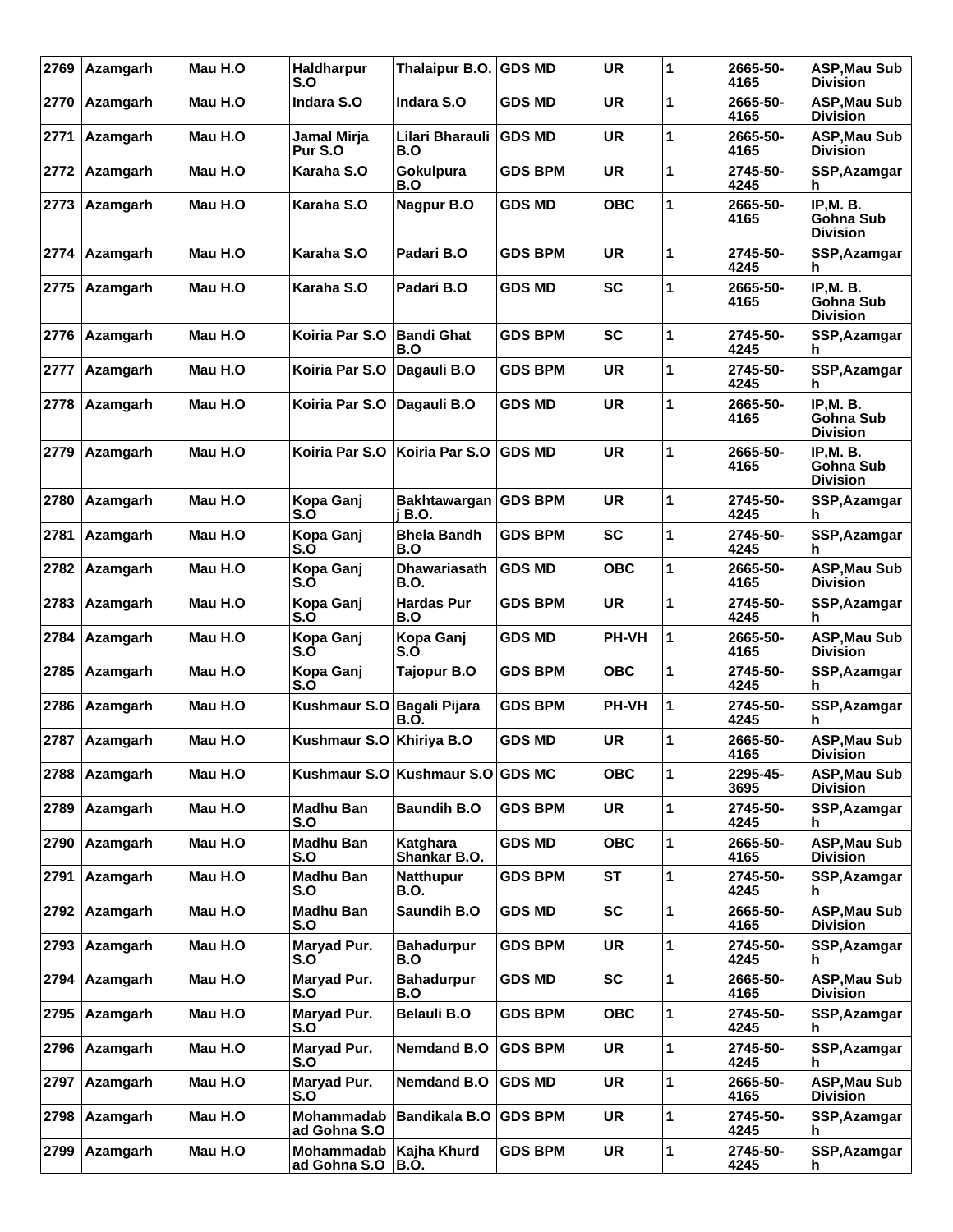| 2800 | Azamgarh        | Mau H.O             | Mohammadab<br>ad Gohna S.O        | Palia B.O                                | <b>GDS BPM</b>    | <b>OBC</b> | 1            | 2745-50-<br>4245 | SSP, Azamgar<br>h                                       |
|------|-----------------|---------------------|-----------------------------------|------------------------------------------|-------------------|------------|--------------|------------------|---------------------------------------------------------|
| 2801 | Azamgarh        | Mau H.O             | <b>Mohammadab</b><br>ad Gohna S.O | Pichari B.O                              | <b>GDS BPM</b>    | <b>SC</b>  | 1            | 2745-50-<br>4245 | SSP, Azamgar<br>h                                       |
| 2802 | Azamgarh        | Mau H.O             | <b>Mohammadab</b><br>ad Gohna S.O | <b>Surhurpur</b><br><b>B.O.</b>          | <b>GDS BPM</b>    | <b>OBC</b> | 1            | 2745-50-<br>4245 | SSP, Azamgar<br>h                                       |
| 2803 | Azamgarh        | Mau H.O             | Mohammadab<br>ad Gohna S.O        | Utrezpur B.O.                            | <b>GDS BPM</b>    | <b>UR</b>  | 1            | 2745-50-<br>4245 | SSP, Azamgar<br>h                                       |
| 2804 | Azamgarh        | Mau H.O             | <b>Ratan Pura</b><br>S.O          | Ataraul<br>Pandey B.O                    | <b>GDS BPM</b>    | <b>OBC</b> | 1            | 2745-50-<br>4245 | SSP, Azamgar<br>h                                       |
| 2805 | Azamgarh        | Mau H.O             | <b>Ratan Pura</b><br>S.O          | <b>Ataraul</b><br>Pandey B.O             | <b>GDS MD</b>     | <b>UR</b>  | 1            | 2665-50-<br>4165 | <b>ASP, Mau Sub</b><br><b>Division</b>                  |
| 2806 | Azamgarh        | Mau H.O             | <b>Ratan Pura</b><br>S.O          | Pindohari B.O                            | <b>GDS MD</b>     | <b>UR</b>  | 1            | 2665-50-<br>4165 | <b>ASP, Mau Sub</b><br><b>Division</b>                  |
| 2807 | Azamgarh        | Mau H.O             | Semari Jamal<br>Pur S.O           | Majhwara B.O                             | <b>GDS MD</b>     | <b>OBC</b> | 1            | 2665-50-<br>4165 | <b>ASP, Mau Sub</b><br><b>Division</b>                  |
| 2808 | Azamgarh        | Mau H.O             | Semari Jamal<br>Pur S.O           | Pawani B.O                               | <b>GDS MD</b>     | <b>SC</b>  | 1            | 2665-50-<br>4165 | <b>ASP, Mau Sub</b><br><b>Division</b>                  |
| 2809 | Azamgarh        | Mau H.O             | Semari Jamal<br>Pur S.O           | Semari Jamal<br>Pur S.O                  | <b>GDS MD</b>     | <b>UR</b>  | 1            | 2665-50-<br>4165 | <b>ASP, Mau Sub</b><br><b>Division</b>                  |
| 2810 | Azamgarh        | Mau H.O             | <b>Walid Pur S.O</b>              | <b>Bhadir B.O</b>                        | <b>GDS BPM</b>    | <b>SC</b>  | 1            | 2745-50-<br>4245 | SSP, Azamgar<br>h                                       |
| 2811 | Azamgarh        | Mau H.O             | <b>Walid Pur S.O</b>              | <b>Bisunpura</b><br>B.O                  | <b>GDS MD</b>     | <b>OBC</b> | 1            | 2665-50-<br>4165 | <b>IP, M. B.</b><br><b>Gohna Sub</b><br><b>Division</b> |
| 2812 | Azamgarh        | Mau H.O             | <b>Walid Pur S.O</b>              | <b>Dhaurahara</b><br><b>B.O.</b>         | <b>GDS BPM</b>    | <b>SC</b>  | 1            | 2745-50-<br>4245 | SSP, Azamgar<br>h                                       |
| 2813 | Azamgarh        | Mau H.O             | <b>Walid Pur S.O</b>              | <b>Walid Pur S.O</b>                     | <b>GDS MD</b>     | <b>UR</b>  | 1            | 2665-50-<br>4165 | <b>IP.M. B.</b><br><b>Gohna Sub</b><br><b>Division</b>  |
| 2814 | Azamgarh        | Mau H.O             | <b>Walid Pur S.O</b>              | <b>Walid Pur S.O</b>                     | <b>GDS Packer</b> | <b>UR</b>  | 1            | 2295-45-<br>3695 | <b>IP, M. B.</b><br><b>Gohna Sub</b><br><b>Division</b> |
| 2815 | <b>Bahraich</b> | <b>Bahraich H.O</b> | <b>Barnapur S.O</b>               | Babhnauti B.O GDS MC                     |                   | <b>UR</b>  | 1            | 2295-45-<br>3695 | IP, Kaiserganj<br><b>Sub Division</b>                   |
| 2816 | <b>Bahraich</b> | <b>Bahraich H.O</b> | <b>Barnapur S.O</b>               | Fattepurwa<br>B.O                        | <b>GDS BPM</b>    | <b>SC</b>  | 1            | 2745-50-<br>4245 | <b>SP, Bahraich</b>                                     |
| 2817 | <b>Bahraich</b> | <b>Bahraich H.O</b> | <b>Barnapur S.O</b>               | <b>Gadamar</b><br>Khurd B.O              | <b>GDS BPM</b>    | <b>UR</b>  | 1            | 2745-50-<br>4245 | <b>SP, Bahraich</b>                                     |
| 2818 | <b>Bahraich</b> | <b>Bahraich H.O</b> | <b>Barnapur S.O</b>               | Gopchandpur<br>B.O                       | <b>GDS MC</b>     | <b>UR</b>  | 1            | 2295-45-<br>3695 | IP, Kaiserganj<br><b>Sub Division</b>                   |
| 2819 | Bahraich        | <b>Bahraich H.O</b> | <b>Barnapur S.O</b>               | Murauwa B.O                              | <b>GDS BPM</b>    | <b>UR</b>  | 1            | 2745-50-<br>4245 | <b>SP, Bahraich</b>                                     |
| 2820 | <b>Bahraich</b> | <b>Bahraich H.O</b> | <b>Barnapur S.O</b>               | Pipri B.O                                | <b>GDS BPM</b>    | <b>OBC</b> | $\mathbf{1}$ | 2745-50-<br>4245 | <b>SP, Bahraich</b>                                     |
| 2821 | <b>Bahraich</b> | <b>Bahraich H.O</b> | <b>Barnapur S.O</b>               | <b>Tendwa</b><br><b>Basantpur</b><br>B.O | <b>GDS BPM</b>    | <b>UR</b>  | 1            | 2745-50-<br>4245 | <b>SP, Bahraich</b>                                     |
| 2822 | <b>Bahraich</b> | <b>Bahraich H.O</b> | <b>Bhinga S.O</b>                 | Akbarapur<br>Semra B.O                   | <b>GDS BPM</b>    | <b>UR</b>  | 1            | 2745-50-<br>4245 | SP, Bahraich                                            |
| 2823 | <b>Bahraich</b> | <b>Bahraich H.O</b> | <b>Bhinga S.O</b>                 | Amwa B.O                                 | <b>GDS BPM</b>    | <b>SC</b>  | 1            | 2745-50-<br>4245 | SP, Bahraich                                            |
| 2824 | <b>Bahraich</b> | <b>Bahraich H.O</b> | <b>Bhinga S.O</b>                 | Bhangha B.O                              | <b>GDS BPM</b>    | UR         | 1            | 2745-50-<br>4245 | SP, Bahraich                                            |
| 2825 | <b>Bahraich</b> | <b>Bahraich H.O</b> | <b>Bhinga S.O</b>                 | Dudhwania<br>B.O                         | <b>GDS BPM</b>    | <b>UR</b>  | 1            | 2745-50-<br>4245 | SP, Bahraich                                            |
| 2826 | <b>Bahraich</b> | <b>Bahraich H.O</b> | <b>Bhinga S.O</b>                 | Gothwa B.O                               | <b>GDS BPM</b>    | <b>UR</b>  | $\mathbf{1}$ | 2745-50-<br>4245 | SP, Bahraich                                            |
| 2827 | <b>Bahraich</b> | <b>Bahraich H.O</b> | <b>Bhinga S.O</b>                 | Kotwa B.O                                | <b>GDS BPM</b>    | SC         | 1            | 2745-50-<br>4245 | SP, Bahraich                                            |
| 2828 | <b>Bahraich</b> | <b>Bahraich H.O</b> | <b>Bhinga S.O</b>                 | Machhrihwa<br>B.O                        | <b>GDS BPM</b>    | <b>ST</b>  | 1            | 2745-50-<br>4245 | SP, Bahraich                                            |
| 2829 | <b>Bahraich</b> | <b>Bahraich H.O</b> | <b>Bisheswargan</b><br>j S.O      | Ganga Jamuni GDS MD<br>B.O               |                   | <b>SC</b>  | 1            | 2665-50-<br>4165 | ASP,Sadar<br><b>Bahraich Sub</b><br><b>Division</b>     |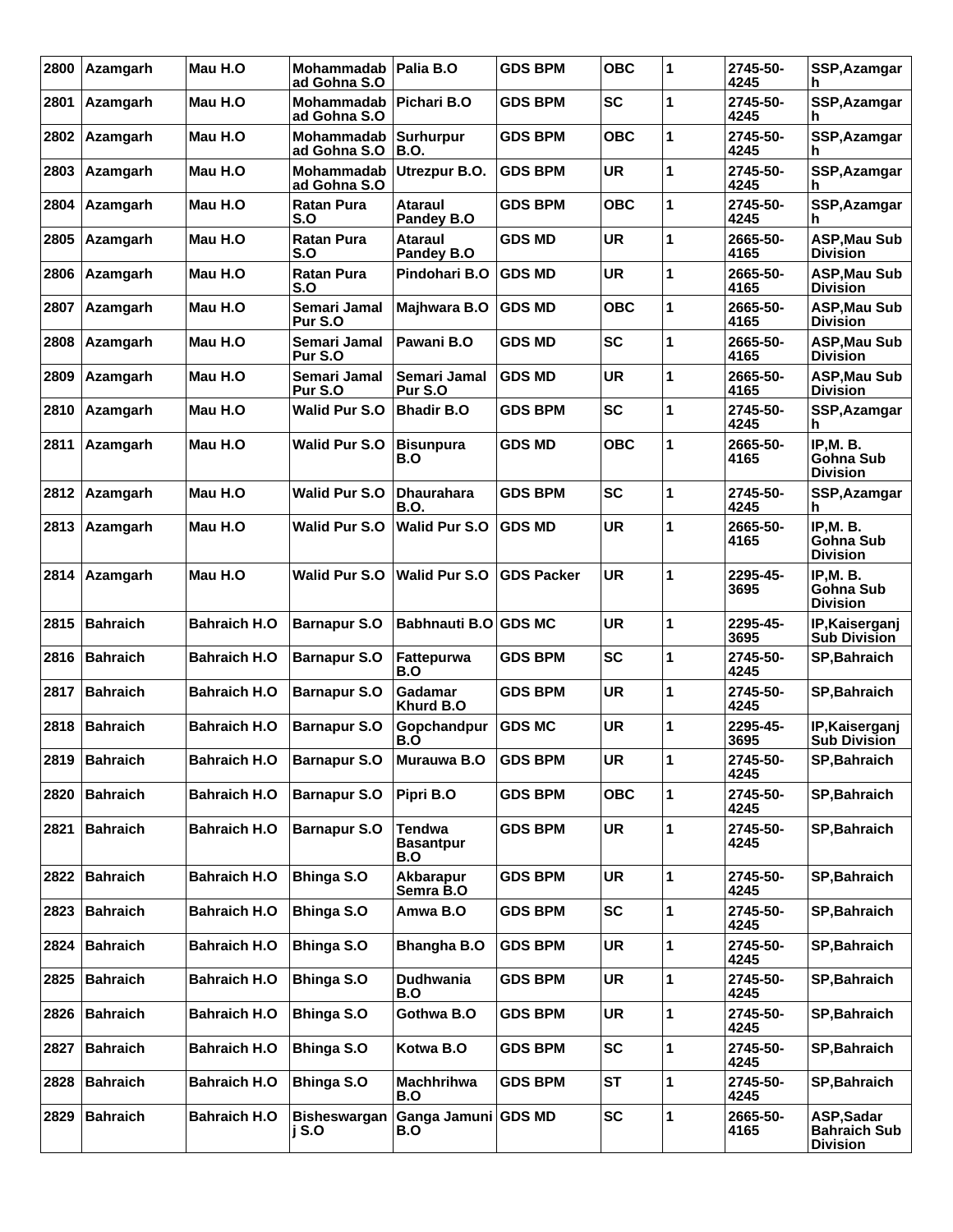| 2830 | <b>Bahraich</b> | <b>Bahraich H.O</b> | <b>Bisheswargan</b><br>i S.O     | <b>Shivpur</b><br>Bairagi B.O           | <b>GDS BPM</b>    | <b>OBC</b> | 1 | 2745-50-<br>4245 | <b>SP, Bahraich</b>                   |
|------|-----------------|---------------------|----------------------------------|-----------------------------------------|-------------------|------------|---|------------------|---------------------------------------|
| 2831 | <b>Bahraich</b> | <b>Bahraich H.O</b> | <b>Bisheswargan</b><br>i S.O     | Sohariyawan<br>B.O                      | <b>GDS BPM</b>    | <b>SC</b>  | 1 | 2745-50-<br>4245 | <b>SP, Bahraich</b>                   |
| 2832 | <b>Bahraich</b> | <b>Bahraich H.O</b> | <b>Fakharpur S.O</b>             | Kauraha B.O                             | <b>GDS BPM</b>    | <b>OBC</b> | 1 | 2745-50-<br>4245 | <b>SP, Bahraich</b>                   |
| 2833 | <b>Bahraich</b> | <b>Bahraich H.O</b> | <b>Fakharpur S.O</b>             | Madhavpur<br>B.O                        | <b>GDS MC</b>     | <b>UR</b>  | 1 | 2295-45-<br>3695 | IP, Kaiserganj<br><b>Sub Division</b> |
| 2834 | <b>Bahraich</b> | <b>Bahraich H.O</b> | Fakharpur S.O                    | Mudki B.O                               | <b>GDS BPM</b>    | <b>OBC</b> | 1 | 2745-50-<br>4245 | <b>SP, Bahraich</b>                   |
| 2835 | <b>Bahraich</b> | <b>Bahraich H.O</b> | <b>Fakharpur S.O</b>             | Sarai Jigina<br>B.O                     | <b>GDS BPM</b>    | <b>SC</b>  | 1 | 2745-50-<br>4245 | <b>SP, Bahraich</b>                   |
| 2836 | <b>Bahraich</b> | <b>Bahraich H.O</b> | Gilaula S.O                      | Katha B.O                               | <b>GDS MC</b>     | <b>UR</b>  | 1 | 2295-45-<br>3695 | ASP, Bhinga<br><b>Sub Division</b>    |
| 2837 | <b>Bahraich</b> | <b>Bahraich H.O</b> | Gilaula S.O                      | Rampur<br>Painda B.O                    | <b>GDS MD</b>     | <b>OBC</b> | 1 | 2665-50-<br>4165 | ASP, Bhinga<br><b>Sub Division</b>    |
| 2838 | <b>Bahraich</b> | <b>Bahraich H.O</b> | Gilaula S.O                      | Siswara B.O                             | <b>GDS BPM</b>    | <b>OBC</b> | 1 | 2745-50-<br>4245 | <b>SP, Bahraich</b>                   |
| 2839 | <b>Bahraich</b> | Bahraich H.O        | Girijapuri<br><b>Coloney S.O</b> | Chafaria<br>Bazar B.O                   | GDS BPM           | <b>UR</b>  | 1 | 2745-50-<br>4245 | <b>SP, Bahraich</b>                   |
| 2840 | <b>Bahraich</b> | <b>Bahraich H.O</b> | Girijapuri<br><b>Coloney S.O</b> | <b>Fakirpuri B.O</b>                    | <b>GDS BPM</b>    | <b>SC</b>  | 1 | 2745-50-<br>4245 | <b>SP, Bahraich</b>                   |
| 2841 | <b>Bahraich</b> | Bahraich H.O        | Huzoorpur<br>S.O                 | <b>Bhaggarwa</b><br>B.O                 | <b>GDS BPM</b>    | <b>OBC</b> | 1 | 2745-50-<br>4245 | <b>SP, Bahraich</b>                   |
| 2842 | <b>Bahraich</b> | <b>Bahraich H.O</b> | Huzoorpur<br>S.O                 | Gujra B.O                               | <b>GDS BPM</b>    | <b>SC</b>  | 1 | 2745-50-<br>4245 | <b>SP, Bahraich</b>                   |
| 2843 | <b>Bahraich</b> | <b>Bahraich H.O</b> | Huzoorpur<br>S.O                 | Jagtapur B.O                            | <b>GDS BPM</b>    | <b>UR</b>  | 1 | 2745-50-<br>4245 | <b>SP, Bahraich</b>                   |
| 2844 | <b>Bahraich</b> | <b>Bahraich H.O</b> | Huzoorpur<br>S.O                 | Jiginiya<br><b>Mahipal Singh</b><br>B.O | <b>GDS BPM</b>    | <b>UR</b>  | 1 | 2745-50-<br>4245 | <b>SP, Bahraich</b>                   |
| 2845 | <b>Bahraich</b> | <b>Bahraich H.O</b> | Huzoorpur<br>S.O                 | <b>Khanpur B.O</b>                      | <b>GDS BPM</b>    | <b>UR</b>  | 1 | 2745-50-<br>4245 | <b>SP, Bahraich</b>                   |
| 2846 | <b>Bahraich</b> | <b>Bahraich H.O</b> | Ikauna S.O                       | Dhanuhi B.O                             | <b>GDS BPM</b>    | <b>SC</b>  | 1 | 2745-50-<br>4245 | <b>SP, Bahraich</b>                   |
| 2847 | <b>Bahraich</b> | <b>Bahraich H.O</b> | Ikauna S.O                       | Madara B.O                              | <b>GDS BPM</b>    | <b>OBC</b> | 1 | 2745-50-<br>4245 | <b>SP, Bahraich</b>                   |
| 2848 | <b>Bahraich</b> | <b>Bahraich H.O</b> | Ikauna S.O                       | <b>Manoharapur</b><br>B.O               | <b>GDS BPM</b>    | <b>UR</b>  | 1 | 2745-50-<br>4245 | <b>SP, Bahraich</b>                   |
| 2849 | <b>Bahraich</b> | <b>Bahraich H.O</b> | Ikauna S.O                       | Takiya B.O                              | GDS BPM           | <b>OBC</b> | 1 | 2745-50-<br>4245 | SP, Bahraich                          |
| 2850 | <b>Bahraich</b> | <b>Bahraich H.O</b> | Ikauna S.O                       | Tendwa<br><b>Mahanth B.O</b>            | <b>GDS BPM</b>    | <b>OBC</b> | 1 | 2745-50-<br>4245 | SP, Bahraich                          |
| 2851 | <b>Bahraich</b> | <b>Bahraich H.O</b> | <b>Jarwal Road</b><br>S.O        | Jataura B.O                             | <b>GDS BPM</b>    | <b>UR</b>  | 1 | 2745-50-<br>4245 | SP, Bahraich                          |
| 2852 | <b>Bahraich</b> | <b>Bahraich H.O</b> | <b>Jarwal Road</b><br>S.O        | Tappa Sipah<br>BO.                      | <b>GDS BPM</b>    | PH-VH      | 1 | 2745-50-<br>4245 | SP, Bahraich                          |
| 2853 | <b>Bahraich</b> | <b>Bahraich H.O</b> | Jarwal S.O                       | <b>Badhauli B.O</b>                     | <b>GDS BPM</b>    | <b>UR</b>  | 1 | 2745-50-<br>4245 | <b>SP, Bahraich</b>                   |
| 2854 | <b>Bahraich</b> | <b>Bahraich H.O</b> | Jarwal S.O                       | Jarwal S.O                              | <b>GDS Packer</b> | <b>OBC</b> | 1 | 2295-45-<br>3695 | IP, Kaiserganj<br><b>Sub Division</b> |
| 2855 | <b>Bahraich</b> | <b>Bahraich H.O</b> | Jarwal S.O                       | Kandaila Khas<br>B.O                    | <b>GDS BPM</b>    | <b>OBC</b> | 1 | 2745-50-<br>4245 | SP, Bahraich                          |
| 2856 | <b>Bahraich</b> | <b>Bahraich H.O</b> | Jarwal S.O                       | Mahuri Kala<br>B.O                      | <b>GDS BPM</b>    | <b>OBC</b> | 1 | 2745-50-<br>4245 | SP, Bahraich                          |
| 2857 | <b>Bahraich</b> | <b>Bahraich H.O</b> | Jarwal S.O                       | Mustafabad<br>B.O                       | <b>GDS BPM</b>    | <b>UR</b>  | 1 | 2745-50-<br>4245 | SP, Bahraich                          |
| 2858 | <b>Bahraich</b> | <b>Bahraich H.O</b> | Jarwal S.O                       | Rani Ganj B.O                           | <b>GDS BPM</b>    | <b>SC</b>  | 1 | 2745-50-<br>4245 | SP, Bahraich                          |
| 2859 | <b>Bahraich</b> | <b>Bahraich H.O</b> | Kaiserganj<br>S.O                | <b>Badrauli B.O</b>                     | <b>GDS MC</b>     | <b>SC</b>  | 1 | 2295-45-<br>3695 | IP, Kaiserganj<br><b>Sub Division</b> |
| 2860 | <b>Bahraich</b> | <b>Bahraich H.O</b> | Kaiserganj<br>S.O                | Gandara B.O                             | <b>GDS MD</b>     | <b>OBC</b> | 1 | 2665-50-<br>4165 | IP, Kaiserganj<br><b>Sub Division</b> |
| 2861 | <b>Bahraich</b> | <b>Bahraich H.O</b> | Kaiserganj<br>S.O                | Gorahia B.O                             | <b>GDS BPM</b>    | UR         | 1 | 2745-50-<br>4245 | SP, Bahraich                          |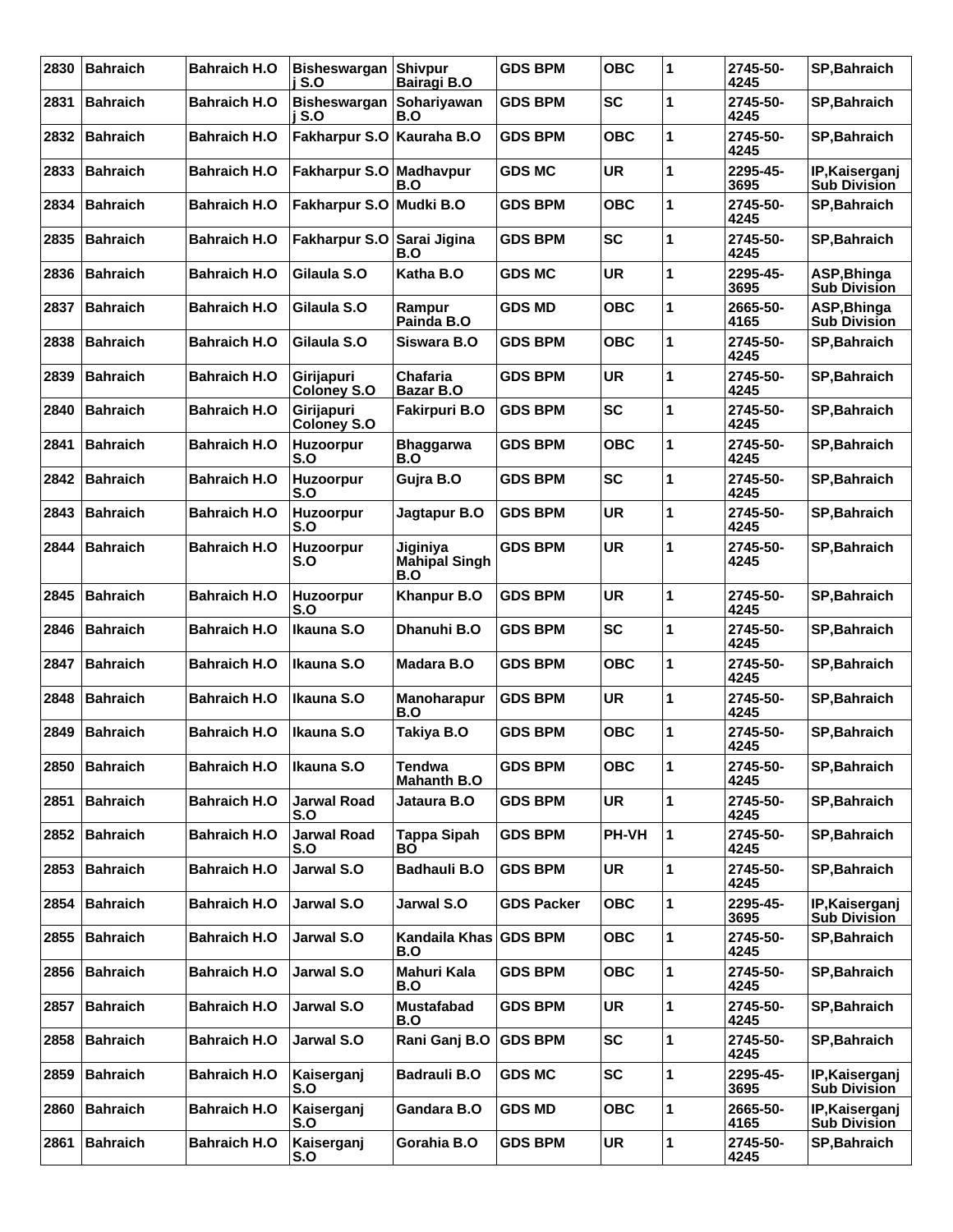| 2862 | <b>Bahraich</b> | <b>Bahraich H.O</b> | Kaiserganj<br>S.O                       | <b>Katka</b><br><b>Bhagatpurwa</b><br>B.O | <b>GDS BPM</b>    | <b>SC</b>  | 1 | 2745-50-<br>4245 | <b>SP, Bahraich</b>                                 |
|------|-----------------|---------------------|-----------------------------------------|-------------------------------------------|-------------------|------------|---|------------------|-----------------------------------------------------|
| 2863 | <b>Bahraich</b> | <b>Bahraich H.O</b> | Kaiserganj<br>S.O                       | <b>Maholi B.O</b>                         | <b>GDS BPM</b>    | <b>UR</b>  | 1 | 2745-50-<br>4245 | SP, Bahraich                                        |
| 2864 | <b>Bahraich</b> | <b>Bahraich H.O</b> | Kaiserganj<br>S.O                       | Majhara Taukli GDS MC<br>B.O              |                   | <b>SC</b>  | 1 | 2295-45-<br>3695 | IP, Kaiserganj<br><b>Sub Division</b>               |
| 2865 | <b>Bahraich</b> | Bahraich H.O        | Kaiserganj<br>S.O                       | Parsendi B.O                              | <b>GDS BPM</b>    | <b>UR</b>  | 1 | 2745-50-<br>4245 | <b>SP, Bahraich</b>                                 |
| 2866 | <b>Bahraich</b> | <b>Bahraich H.O</b> | Kaiserganj<br>S.O                       | Umari B.O                                 | GDS BPM           | PH-HH      | 1 | 2745-50-<br>4245 | <b>SP, Bahraich</b>                                 |
| 2867 | <b>Bahraich</b> | Bahraich H.O        | Kalpipara S.O                           | Chandarkha<br><b>Bujurga B.O</b>          | GDS BPM           | <b>OBC</b> | 1 | 2745-50-<br>4245 | <b>SP, Bahraich</b>                                 |
| 2868 | <b>Bahraich</b> | Bahraich H.O        | <b>Kharighat S.O</b>                    | <b>Chauksahar</b><br>B.O                  | GDS BPM           | <b>UR</b>  | 1 | 2745-50-<br>4245 | <b>SP, Bahraich</b>                                 |
| 2869 | <b>Bahraich</b> | <b>Bahraich H.O</b> | <b>Kharighat S.O</b>                    | Chauksahar<br>B.O                         | <b>GDS MC</b>     | OBC        | 1 | 2295-45-<br>3695 | IP, Kaiserganj<br><b>Sub Division</b>               |
| 2870 | <b>Bahraich</b> | Bahraich H.O        | <b>Kharighat S.O</b>                    | Kharighat S.O                             | <b>GDS MC</b>     | <b>UR</b>  | 1 | 2295-45-<br>3695 | IP, Kaiserganj<br><b>Sub Division</b>               |
| 2871 | <b>Bahraich</b> | Bahraich H.O        | <b>Kharighat S.O</b>                    | <b>Kharighat S.O</b>                      | <b>GDS Packer</b> | OBC        | 1 | 2295-45-<br>3695 | IP, Kaiserganj<br><b>Sub Division</b>               |
| 2872 | <b>Bahraich</b> | <b>Bahraich H.O</b> | <b>Kharighat S.O</b>                    | Kishunpur<br>Meetha B.O                   | <b>GDS BPM</b>    | <b>UR</b>  | 1 | 2745-50-<br>4245 | <b>SP, Bahraich</b>                                 |
| 2873 | <b>Bahraich</b> | Bahraich H.O        | <b>Kharighat S.O</b>                    | <b>Matera Kalan</b><br>B.O                | <b>GDS BPM</b>    | <b>UR</b>  | 1 | 2745-50-<br>4245 | <b>SP, Bahraich</b>                                 |
| 2874 | <b>Bahraich</b> | <b>Bahraich H.O</b> | <b>Kharighat S.O</b>                    | Rajapur Kalan GDS BPM<br>B.O              |                   | <b>UR</b>  | 1 | 2745-50-<br>4245 | <b>SP, Bahraich</b>                                 |
| 2875 | <b>Bahraich</b> | <b>Bahraich H.O</b> | Khutehna<br>Chauraha S.O                | Farda<br><b>Sumerpur B.O</b>              | <b>GDS MD</b>     | <b>UR</b>  | 1 | 2665-50-<br>4165 | ASP,Sadar<br><b>Bahraich Sub</b><br><b>Division</b> |
| 2876 | <b>Bahraich</b> | <b>Bahraich H.O</b> | Laxman Nagar<br><b>Bazar S.O</b>        | <b>Bhausawan</b><br>B.O                   | <b>GDS BPM</b>    | <b>OBC</b> | 1 | 2745-50-<br>4245 | <b>SP, Bahraich</b>                                 |
| 2877 | <b>Bahraich</b> | <b>Bahraich H.O</b> | <b>Laxman Nagar</b><br><b>Bazar S.O</b> | <b>Bhausawan</b><br>B.O                   | GDS MC            | UR         | 1 | 2295-45-<br>3695 | ASP, Bhinga<br><b>Sub Division</b>                  |
| 2878 | <b>Bahraich</b> | <b>Bahraich H.O</b> | Laxman Nagar<br><b>Bazar S.O</b>        | <b>Bishunapur</b><br>B.O                  | <b>GDS BPM</b>    | <b>UR</b>  | 1 | 2745-50-<br>4245 | <b>SP, Bahraich</b>                                 |
| 2879 | <b>Bahraich</b> | <b>Bahraich H.O</b> | <b>Laxman Nagar</b><br><b>Bazar S.O</b> | Nasirganj B.O                             | <b>GDS BPM</b>    | <b>UR</b>  | 1 | 2745-50-<br>4245 | SP, Bahraich                                        |
| 2880 | <b>Bahraich</b> | <b>Bahraich H.O</b> | Laxman Nagar<br><b>Bazar S.O</b>        | Ramnagra B.O                              | <b>GDS BPM</b>    | <b>UR</b>  | 1 | 2745-50-<br>4245 | <b>SP, Bahraich</b>                                 |
| 2881 | <b>Bahraich</b> | <b>Bahraich H.O</b> | Laxman Nagar Shahpur<br>Bazar S.O       | Kathotia B.O                              | <b>GDS BPM</b>    | <b>UR</b>  | 1 | 2745-50-<br>4245 | <b>SP.Bahraich</b>                                  |
| 2882 | Bahraich        | <b>Bahraich H.O</b> | <b>Mahasi Tahsil</b><br>S.O             | Mahasi B.O                                | <b>GDS BPM</b>    | <b>SC</b>  | 1 | 2745-50-<br>4245 | SP, Bahraich                                        |
| 2883 | <b>Bahraich</b> | <b>Bahraich H.O</b> | <b>Mahasi Tahsil</b><br>S.O             | Mahasi B.O                                | <b>GDS MD</b>     | <b>UR</b>  | 1 | 2665-50-<br>4165 | IP, Kaiserganj<br><b>Sub Division</b>               |
| 2884 | <b>Bahraich</b> | <b>Bahraich H.O</b> | <b>Mahasi Tahsil</b><br>S.O             | <b>Mahasi Tahsil</b><br>S.O               | <b>GDS Packer</b> | <b>UR</b>  | 1 | 2295-45-<br>3695 | IP, Kaiserganj<br><b>Sub Division</b>               |
| 2885 | <b>Bahraich</b> | <b>Bahraich H.O</b> | Matera RS S.O                           | Aswa<br>Mohammad<br>Pur B.O               | <b>GDS BPM</b>    | <b>UR</b>  | 1 | 2745-50-<br>4245 | SP, Bahraich                                        |
| 2886 | <b>Bahraich</b> | <b>Bahraich H.O</b> | Matera RS S.O                           | <b>Bulbul Newaj</b><br>B.O                | <b>GDS BPM</b>    | <b>OBC</b> | 1 | 2745-50-<br>4245 | SP, Bahraich                                        |
| 2887 | <b>Bahraich</b> | <b>Bahraich H.O</b> | Matera RS S.O                           | Maina Newaria GDS BPM<br>B.O              |                   | <b>UR</b>  | 1 | 2745-50-<br>4245 | SP, Bahraich                                        |
| 2888 | <b>Bahraich</b> | <b>Bahraich H.O</b> | Matera RS S.O                           | Moharba B.O                               | <b>GDS BPM</b>    | <b>UR</b>  | 1 | 2745-50-<br>4245 | <b>SP, Bahraich</b>                                 |
| 2889 | <b>Bahraich</b> | <b>Bahraich H.O</b> | <b>Mihinpurwa</b><br>S.O                | <b>Balsinghpur</b><br>B.O                 | <b>GDS BPM</b>    | <b>UR</b>  | 1 | 2745-50-<br>4245 | SP, Bahraich                                        |
| 2890 | <b>Bahraich</b> | <b>Bahraich H.O</b> | Mihinpurwa<br>S.O                       | Majhara B.O                               | <b>GDS BPM</b>    | <b>OBC</b> | 1 | 2745-50-<br>4245 | SP, Bahraich                                        |
| 2891 | <b>Bahraich</b> | <b>Bahraich H.O</b> | Mihinpurwa<br>S.O                       | <b>Mihinpurwa</b><br>S.O                  | <b>GDS MD</b>     | UR         | 1 | 2665-50-<br>4165 | IP, Nanpara<br><b>Sub Division</b>                  |
| 2892 | <b>Bahraich</b> | <b>Bahraich H.O</b> | <b>Mihinpurwa</b><br>S.O                | <b>Murtiha B.O</b>                        | <b>GDS BPM</b>    | <b>SC</b>  | 1 | 2745-50-<br>4245 | SP, Bahraich                                        |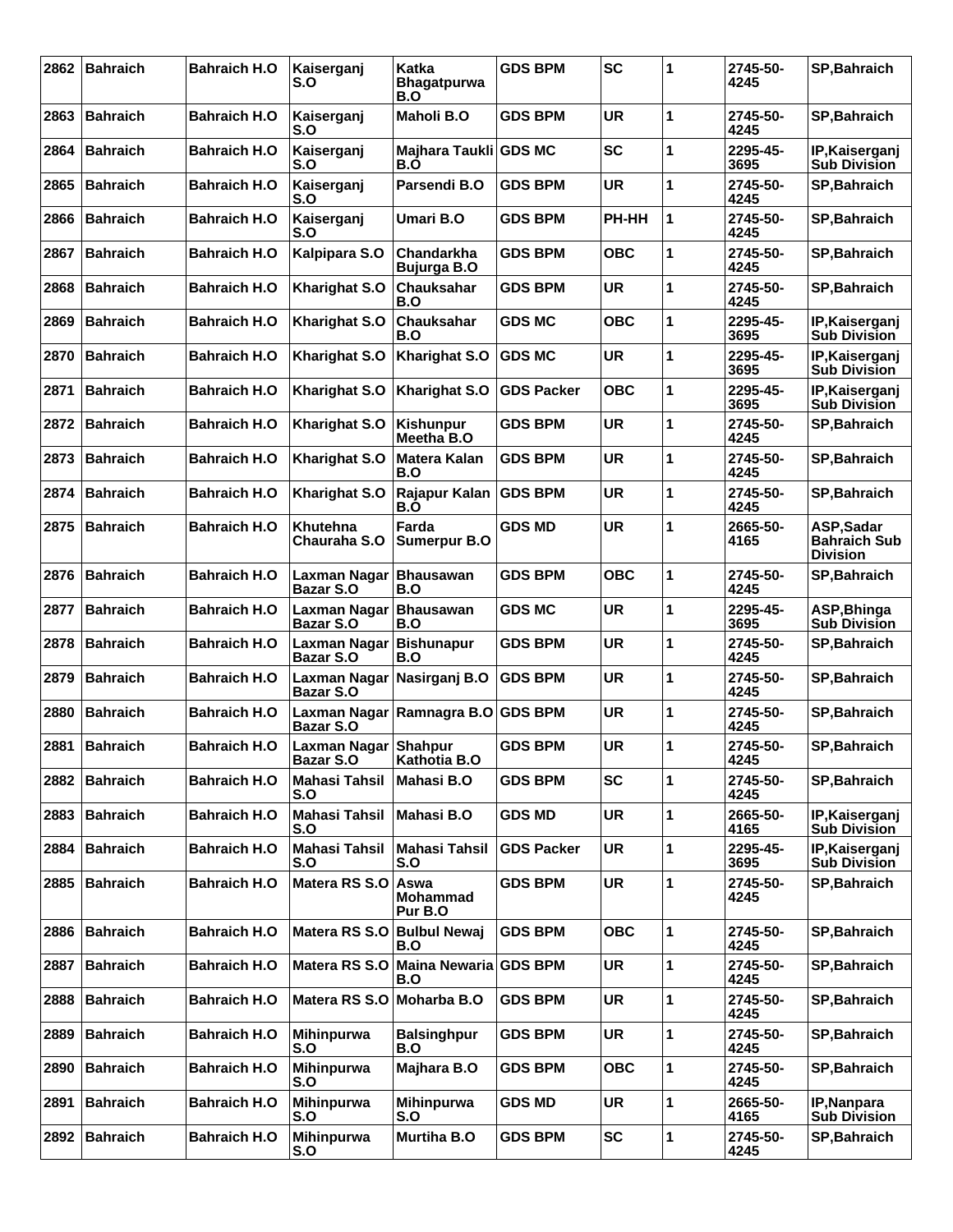| 2893 | <b>Bahraich</b> | <b>Bahraich H.O</b> | <b>Mihinpurwa</b><br>S.O     | Nishan Garha<br>B.O                    | <b>GDS MD</b>  | <b>SC</b>  | 1            | 2665-50-<br>4165 | <b>IP, Nanpara</b><br><b>Sub Division</b>           |
|------|-----------------|---------------------|------------------------------|----------------------------------------|----------------|------------|--------------|------------------|-----------------------------------------------------|
| 2894 | <b>Bahraich</b> | <b>Bahraich H.O</b> | <b>Mihinpurwa</b><br>S.O     | Petraha B.O                            | <b>GDS BPM</b> | <b>UR</b>  | 1            | 2745-50-<br>4245 | <b>SP, Bahraich</b>                                 |
| 2895 | <b>Bahraich</b> | <b>Bahraich H.O</b> | <b>Mihinpurwa</b><br>S.O     | Sarra Kalan<br>B.O                     | <b>GDS MC</b>  | <b>UR</b>  | 1            | 2295-45-<br>3695 | IP, Nanpara<br><b>Sub Division</b>                  |
| 2896 | <b>Bahraich</b> | <b>Bahraich H.O</b> | Nanpara S.O                  | Amwa Pokhar<br>B.O                     | <b>GDS BPM</b> | <b>OBC</b> | 1            | 2745-50-<br>4245 | SP, Bahraich                                        |
| 2897 | <b>Bahraich</b> | <b>Bahraich H.O</b> | Nanpara S.O                  | Chandanpur<br>Kalandarpur<br>B.O       | <b>GDS BPM</b> | <b>SC</b>  | 1            | 2745-50-<br>4245 | <b>SP, Bahraich</b>                                 |
| 2898 | <b>Bahraich</b> | <b>Bahraich H.O</b> | Nanpara S.O                  | Jamunaha<br><b>Bhawania Pur</b><br>B.O | <b>GDS BPM</b> | <b>SC</b>  | 1            | 2745-50-<br>4245 | <b>SP, Bahraich</b>                                 |
| 2899 | <b>Bahraich</b> | <b>Bahraich H.O</b> | Nanpara S.O                  | Nanpara S.O                            | <b>GDS MD</b>  | OBC        | 1            | 2665-50-<br>4165 | IP, Nanpara<br><b>Sub Division</b>                  |
| 2900 | <b>Bahraich</b> | <b>Bahraich H.O</b> | Nanpara S.O                  | Nawab Gani<br>Alia Bad B.O             | <b>GDS BPM</b> | PH-OH      | 1            | 2745-50-<br>4245 | <b>SP, Bahraich</b>                                 |
| 2901 | <b>Bahraich</b> | <b>Bahraich H.O</b> | Nanpara S.O                  | Sarraiya B.O                           | <b>GDS BPM</b> | <b>UR</b>  | 1            | 2745-50-<br>4245 | SP, Bahraich                                        |
| 2902 | <b>Bahraich</b> | <b>Bahraich H.O</b> | Patna<br><b>Malhipur S.O</b> | <b>Bhagwanpur</b><br>Bhaisahi B.O      | <b>GDS BPM</b> | UR         | 1            | 2745-50-<br>4245 | <b>SP, Bahraich</b>                                 |
| 2903 | <b>Bahraich</b> | <b>Bahraich H.O</b> | Patna<br><b>Malhipur S.O</b> | Gopala Sarai<br>B.O                    | <b>GDS BPM</b> | <b>UR</b>  | 1            | 2745-50-<br>4245 | <b>SP, Bahraich</b>                                 |
| 2904 | <b>Bahraich</b> | <b>Bahraich H.O</b> | Patna<br><b>Malhipur S.O</b> | Laxmanpur<br>Kothi B.O                 | <b>GDS BPM</b> | <b>UR</b>  | 1            | 2745-50-<br>4245 | <b>SP, Bahraich</b>                                 |
| 2905 | <b>Bahraich</b> | <b>Bahraich H.O</b> | Patna<br><b>Malhipur S.O</b> | Laxmanpur<br>Kothi B.O                 | <b>GDS MC</b>  | <b>UR</b>  | 1            | 2295-45-<br>3695 | ASP, Bhinga<br><b>Sub Division</b>                  |
| 2906 | <b>Bahraich</b> | <b>Bahraich H.O</b> | Patna<br><b>Malhipur S.O</b> | Maharu<br><b>Murtiha B.O</b>           | <b>GDS BPM</b> | <b>UR</b>  | 1            | 2745-50-<br>4245 | <b>SP, Bahraich</b>                                 |
| 2907 | <b>Bahraich</b> | <b>Bahraich H.O</b> | Patna<br><b>Malhipur S.O</b> | Patna<br><b>Malhipur S.O</b>           | <b>GDS MD</b>  | <b>OBC</b> | 1            | 2665-50-<br>4165 | ASP, Bhinga<br><b>Sub Division</b>                  |
| 2908 | <b>Bahraich</b> | <b>Bahraich H.O</b> | Patna<br><b>Malhipur S.O</b> | Sitkahana B.O                          | <b>GDS BPM</b> | <b>UR</b>  | 1            | 2745-50-<br>4245 | SP, Bahraich                                        |
| 2909 | <b>Bahraich</b> | <b>Bahraich H.O</b> | Payagpur S.O                 | <b>Dhauli B.O</b>                      | <b>GDS MC</b>  | <b>OBC</b> | 1            | 2295-45-<br>3695 | ASP,Sadar<br><b>Bahraich Sub</b><br><b>Division</b> |
| 2910 | <b>Bahraich</b> | <b>Bahraich H.O</b> | Payagpur S.O                 | Kot Bazar B.O                          | <b>GDS BPM</b> | <b>OBC</b> | 1            | 2745-50-<br>4245 | <b>SP.Bahraich</b>                                  |
| 2911 | <b>Bahraich</b> | <b>Bahraich H.O</b> | Payagpur S.O                 | Payagpur Bus<br><b>Station B.O</b>     | <b>GDS BPM</b> | <b>OBC</b> | 1            | 2745-50-<br>4245 | <b>SP, Bahraich</b>                                 |
|      | 2912 Bahraich   | <b>Bahraich H.O</b> | Payagpur S.O                 | Ramnagar<br>Khajuri B.O                | <b>GDS BPM</b> | <b>SC</b>  | 1            | 2745-50-<br>4245 | <b>SP, Bahraich</b>                                 |
| 2913 | <b>Bahraich</b> | <b>Bahraich H.O</b> | Payagpur S.O                 | Shivdaha B.O                           | <b>GDS BPM</b> | PH-VH      | $\mathbf{1}$ | 2745-50-<br>4245 | <b>SP, Bahraich</b>                                 |
| 2914 | Bahraich        | <b>Bahraich H.O</b> | Payagpur S.O                 | Shivdaha B.O                           | <b>GDS MC</b>  | UR         | 1            | 2295-45-<br>3695 | ASP,Sadar<br><b>Bahraich Sub</b><br><b>Division</b> |
| 2915 | Bahraich        | <b>Bahraich H.O</b> | Payagpur S.O                 | Tallab Baghel<br>B.O                   | <b>GDS BPM</b> | <b>OBC</b> | 1            | 2745-50-<br>4245 | SP, Bahraich                                        |
| 2916 | Bahraich        | <b>Bahraich H.O</b> | Risia S.O                    | <b>Dandey</b><br>Kuinya B.O            | <b>GDS BPM</b> | <b>UR</b>  | 1            | 2745-50-<br>4245 | SP, Bahraich                                        |
| 2917 | <b>Bahraich</b> | <b>Bahraich H.O</b> | Risia S.O                    | Gotutti B.O                            | <b>GDS BPM</b> | <b>UR</b>  | 1            | 2745-50-<br>4245 | <b>SP, Bahraich</b>                                 |
| 2918 | Bahraich        | <b>Bahraich H.O</b> | Risia S.O                    | Patna<br>Ghusiyari B.O                 | <b>GDS BPM</b> | <b>OBC</b> | 1            | 2745-50-<br>4245 | SP, Bahraich                                        |
| 2919 | Bahraich        | <b>Bahraich H.O</b> | Risia S.O                    | <b>Raipur B.O</b>                      | <b>GDS BPM</b> | <b>OBC</b> | 1            | 2745-50-<br>4245 | SP, Bahraich                                        |
| 2920 | <b>Bahraich</b> | <b>Bahraich H.O</b> | <b>Rupaidiha S.O</b>         | Charda B.O                             | <b>GDS BPM</b> | SC         | 1            | 2745-50-<br>4245 | SP, Bahraich                                        |
| 2921 | <b>Bahraich</b> | <b>Bahraich H.O</b> | Rupaidiha S.O Jalalpur B.O   |                                        | <b>GDS BPM</b> | <b>UR</b>  | 1            | 2745-50-<br>4245 | SP, Bahraich                                        |
| 2922 | Bahraich        | <b>Bahraich H.O</b> | Rupaidiha S.O   Kewalpur B.O |                                        | <b>GDS BPM</b> | <b>SC</b>  | 1            | 2745-50-<br>4245 | SP, Bahraich                                        |
| 2923 | <b>Bahraich</b> | <b>Bahraich H.O</b> |                              | Rupaidiha S.O Makanpur B.O             | <b>GDS BPM</b> | UR         | 1            | 2745-50-<br>4245 | <b>SP, Bahraich</b>                                 |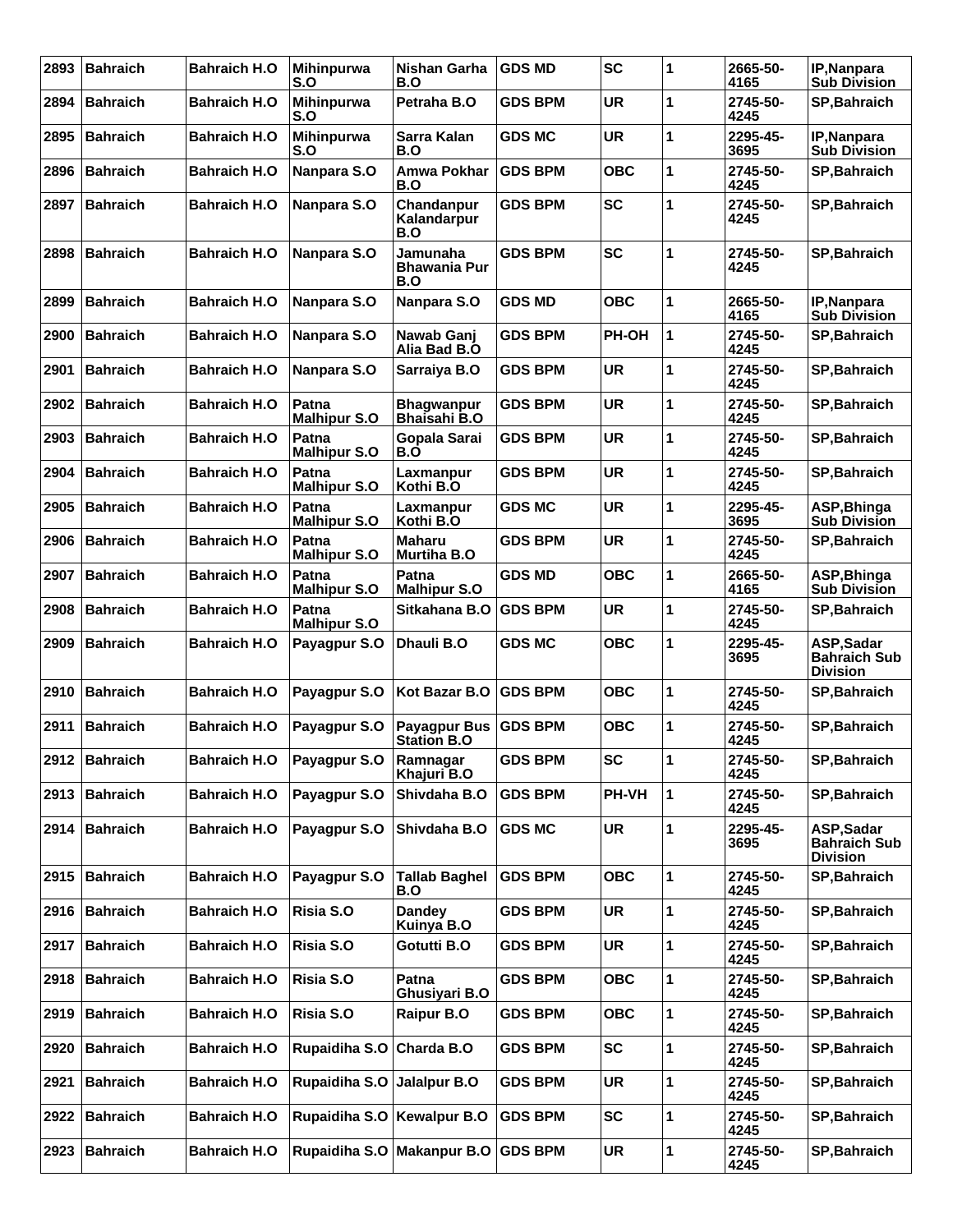| 2924 | <b>Bahraich</b> | <b>Bahraich H.O</b> | Rupaidiha S.O                    | <b>Prahalad</b><br>Gaon B.O  | <b>GDS BPM</b> | <b>OBC</b> | 1            | 2745-50-<br>4245 | <b>SP, Bahraich</b>                            |
|------|-----------------|---------------------|----------------------------------|------------------------------|----------------|------------|--------------|------------------|------------------------------------------------|
| 2925 | <b>Bahraich</b> | <b>Bahraich H.O</b> | <b>Shivpur S.O</b><br>(Bahraich) | Baibahi B.O                  | <b>GDS BPM</b> | <b>OBC</b> | 1            | 2745-50-<br>4245 | SP, Bahraich                                   |
| 2926 | Bahraich        | <b>Bahraich H.O</b> | <b>Shivpur S.O</b><br>(Bahraich) | <b>Bhawaniapur</b><br>B.O    | <b>GDS BPM</b> | <b>UR</b>  | 1            | 2745-50-<br>4245 | <b>SP, Bahraich</b>                            |
| 2927 | <b>Bahraich</b> | <b>Bahraich H.O</b> | <b>Shivpur S.O</b><br>(Bahraich) | Bitania B.O                  | GDS BPM        | <b>UR</b>  | 1            | 2745-50-<br>4245 | <b>SP, Bahraich</b>                            |
| 2928 | <b>Bahraich</b> | <b>Bahraich H.O</b> | <b>Shivpur S.O</b><br>(Bahraich) | Patrahiya B.O                | <b>GDS BPM</b> | <b>SC</b>  | 1            | 2745-50-<br>4245 | SP, Bahraich                                   |
| 2929 | <b>Bahraich</b> | <b>Bahraich H.O</b> | <b>Shivpur S.O</b><br>(Bahraich) | Rampur<br>Dhobia B.O         | <b>GDS BPM</b> | <b>UR</b>  | 1            | 2745-50-<br>4245 | <b>SP, Bahraich</b>                            |
| 2930 | <b>Bahraich</b> | <b>Bahraich H.O</b> | Sirsia S.O                       | Bhartha<br>Rosan Garh<br>B.O | <b>GDS MC</b>  | <b>OBC</b> | 1            | 2295-45-<br>3695 | ASP, Bhinga<br><b>Sub Division</b>             |
| 2931 | <b>Bahraich</b> | <b>Bahraich H.O</b> | Sirsia S.O                       | <b>Bishunapur</b><br>B.O     | <b>GDS BPM</b> | <b>OBC</b> | 1            | 2745-50-<br>4245 | SP, Bahraich                                   |
| 2932 | <b>Bahraich</b> | <b>Bahraich H.O</b> | Sirsia S.O                       | Gabbapur B.O                 | <b>GDS BPM</b> | <b>UR</b>  | 1            | 2745-50-<br>4245 | <b>SP, Bahraich</b>                            |
| 2933 | <b>Bahraich</b> | <b>Bahraich H.O</b> | Sirsia S.O                       | <b>Madhwapur</b><br>B.O      | <b>GDS MC</b>  | <b>UR</b>  | 1            | 2295-45-<br>3695 | ASP, Bhinga<br><b>Sub Division</b>             |
| 2934 | <b>Bahraich</b> | <b>Bahraich H.O</b> | Sirsia S.O                       | Sonbarsa B.O                 | <b>GDS BPM</b> | <b>UR</b>  | 1            | 2745-50-<br>4245 | SP, Bahraich                                   |
| 2935 | <b>Bahraich</b> | <b>Bahraich H.O</b> | Sirsia S.O                       | Taal Baghaura GDS BPM<br>B.O |                | <b>UR</b>  | 1            | 2745-50-<br>4245 | <b>SP, Bahraich</b>                            |
| 2936 | <b>Basti</b>    | <b>Bansi H.O.</b>   | Bansi H.O                        | Asogwa B.O                   | <b>GDS BPM</b> | <b>UR</b>  | 1            | 2745-50-<br>4245 | SP, Basti                                      |
| 2937 | <b>Basti</b>    | <b>Bansi H.O</b>    | <b>Bansi H.O</b>                 | <b>Basantpur</b><br>B.O      | <b>GDS BPM</b> | <b>OBC</b> | 1            | 2745-50-<br>4245 | <b>SP, Basti</b>                               |
| 2938 | <b>Basti</b>    | <b>Bansi H.O</b>    | <b>Bansi H.O</b>                 | Bhanwari B.O                 | <b>GDS BPM</b> | <b>UR</b>  | 1            | 2745-50-<br>4245 | <b>SP, Basti</b>                               |
| 2939 | <b>Basti</b>    | <b>Bansi H.O</b>    | <b>Bansi H.O</b>                 | Chetia B.O                   | <b>GDS MC</b>  | <b>UR</b>  | 1            | 2295-45-<br>3695 | IP, Tetari Bazar<br><b>Sub Division</b>        |
| 2940 | <b>Basti</b>    | <b>Bansi H.O</b>    | Bansi H.O                        | Madhukarpur<br>B.O           | <b>GDS BPM</b> | <b>UR</b>  | 1            | 2745-50-<br>4245 | SP, Basti                                      |
| 2941 | <b>Basti</b>    | <b>Bansi H.O</b>    | <b>Bansi H.O</b>                 | Mau B.O                      | <b>GDS BPM</b> | <b>UR</b>  | 1            | 2745-50-<br>4245 | <b>SP, Basti</b>                               |
| 2942 | Basti           | <b>Bansi H.O</b>    | <b>Bansi H.O</b>                 | Pachhar B.O                  | <b>GDS BPM</b> | <b>UR</b>  | 1            | 2745-50-<br>4245 | <b>SP, Basti</b>                               |
| 2943 | <b>Basti</b>    | Bansi H.O           | <b>Bansi H.O</b>                 | Ramwapur<br>Dubey B.O        | <b>GDS MC</b>  | <b>SC</b>  | 1            | 2295-45-<br>3695 | ASP, Bansi<br><b>Sub Division</b>              |
| 2944 | Basti           | Bansi H.O           | <b>Bansi H.O</b>                 | Sekhui B.O                   | <b>GDS BPM</b> | UR         | $\mathbf{1}$ | 2745-50-<br>4245 | SP, Basti                                      |
| 2945 | Basti           | Bansi H.O           | Bansi H.O                        | Sekhui B.O                   | <b>GDS MD</b>  | <b>OBC</b> | $\mathbf{1}$ | 2665-50-<br>4165 | <b>IP, Tetari Bazar</b><br><b>Sub Division</b> |
| 2946 | Basti           | Bansi H.O           | <b>Bansi H.O</b>                 | Sonkhar B.O                  | <b>GDS BPM</b> | <b>SC</b>  | $\mathbf{1}$ | 2745-50-<br>4245 | SP, Basti                                      |
| 2947 | Basti           | Bansi H.O           | <b>Bansi H.O</b>                 | Talpurwa B.O                 | <b>GDS BPM</b> | <b>OBC</b> | 1            | 2745-50-<br>4245 | SP, Basti                                      |
| 2948 | Basti           | Bansi H.O           | <b>Bansi H.O</b>                 | Tilauli B.O                  | <b>GDS MC</b>  | <b>UR</b>  | 1            | 2295-45-<br>3695 | ASP, Bansi<br><b>Sub Division</b>              |
| 2949 | <b>Basti</b>    | Bansi H.O           | Barhni S.O                       | Audahi Kalan<br>B.O          | <b>GDS BPM</b> | <b>OBC</b> | 1            | 2745-50-<br>4245 | SP, Basti                                      |
| 2950 | <b>Basti</b>    | <b>Bansi H.O</b>    | Barhni S.O                       | Dhebarua B.O                 | <b>GDS MD</b>  | <b>SC</b>  | 1            | 2665-50-<br>4165 | <b>IP, Tetari Bazar</b><br><b>Sub Division</b> |
| 2951 | <b>Basti</b>    | Bansi H.O           | Barhni S.O                       | Parsa R.S.<br>B.O            | <b>GDS BPM</b> | <b>UR</b>  | 1            | 2745-50-<br>4245 | SP, Basti                                      |
|      | 2952 Basti      | Bansi H.O           | <b>Bhanwapur</b><br>S.O          | Mahuwa<br><b>Buzurg B.O</b>  | <b>GDS BPM</b> | <b>ST</b>  | 1            | 2745-50-<br>4245 | SP, Basti                                      |
| 2953 | ∣Basti          | <b>Bansi H.O</b>    | <b>Bhanwapur</b><br>S.O          | Mahuwa<br><b>Buzurg B.O</b>  | <b>GDS MC</b>  | UR         | 1            | 2295-45-<br>3695 | IP, Domariyaga<br>nj Sub<br><b>Division</b>    |
| 2954 | Basti           | Bansi H.O           | <b>Bhanwapur</b><br>S.O          | Shukala Jote<br>B.O          | <b>GDS BPM</b> | <b>UR</b>  | 1            | 2745-50-<br>4245 | SP, Basti                                      |
|      |                 |                     |                                  |                              |                |            |              |                  |                                                |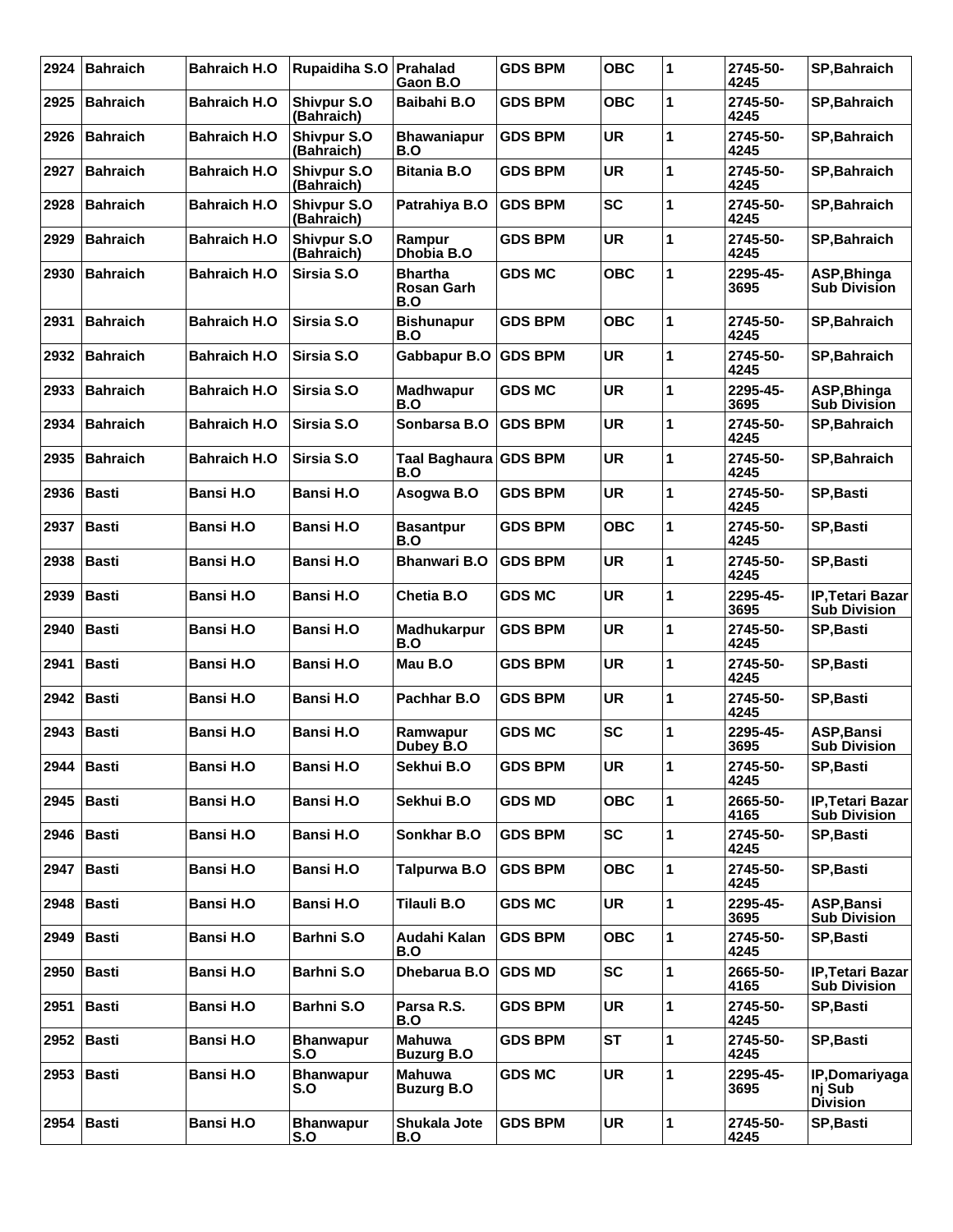| 2955 | <b>Basti</b> | Bansi H.O        | Daldala S.O                                             | <b>Bisunpurwa</b><br>B.O                   | <b>GDS BPM</b>    | <b>OBC</b> | 1            | 2745-50-<br>4245 | SP, Basti                                      |
|------|--------------|------------------|---------------------------------------------------------|--------------------------------------------|-------------------|------------|--------------|------------------|------------------------------------------------|
| 2956 | <b>Basti</b> | <b>Bansi H.O</b> | Daldala S.O                                             | <b>Sawadand</b><br>B.O                     | <b>GDS BPM</b>    | <b>UR</b>  | 1            | 2745-50-<br>4245 | <b>SP, Basti</b>                               |
| 2957 | <b>Basti</b> | <b>Bansi H.O</b> | Daldala S.O                                             | Sishania B.O                               | <b>GDS BPM</b>    | <b>SC</b>  | 1            | 2745-50-<br>4245 | <b>SP, Basti</b>                               |
| 2958 | <b>Basti</b> | <b>Bansi H.O</b> | Daldala S.O                                             | <b>Suhai</b><br>Kanpurwa B.O               | <b>GDS BPM</b>    | <b>OBC</b> | 1            | 2745-50-<br>4245 | SP, Basti                                      |
| 2959 | <b>Basti</b> | <b>Bansi H.O</b> | Dharamsingh<br>wa S.O                                   | <b>Dumaria</b><br><b>Buzurg B.O</b>        | <b>GDS MD</b>     | <b>UR</b>  | 1            | 2665-50-<br>4165 | <b>IP, Tetari Bazar</b><br><b>Sub Division</b> |
| 2960 | <b>Basti</b> | <b>Bansi H.O</b> | <b>Dharamsingh</b><br>wa S.O                            | Khajuri B.O                                | <b>GDS BPM</b>    | <b>UR</b>  | 1            | 2745-50-<br>4245 | SP, Basti                                      |
| 2961 | <b>Basti</b> | <b>Bansi H.O</b> | Domariaganj<br>S.O                                      | Bhandariaman GDS MD<br>ik Ganj B.O         |                   | <b>OBC</b> | 1            | 2665-50-<br>4165 | IP, Domariyaga<br>nj Sub<br><b>Division</b>    |
| 2962 | <b>Basti</b> | <b>Bansi H.O</b> | Domariaganj<br>S.O                                      | <b>Bharwatiya</b><br>Bazar B.O             | <b>GDS BPM</b>    | <b>OBC</b> | 1            | 2745-50-<br>4245 | <b>SP, Basti</b>                               |
| 2963 | <b>Basti</b> | Bansi H.O        | Domariaganj<br>S.O                                      | <b>Bharwatiya</b><br>Bazar B.O             | <b>GDS MC</b>     | <b>UR</b>  | 1            | 2295-45-<br>3695 | IP, Domariyaga<br>nj Sub<br><b>Division</b>    |
| 2964 | <b>Basti</b> | Bansi H.O        | Domariaganj<br>S.O                                      | <b>Bitharia B.O</b>                        | <b>GDS BPM</b>    | <b>SC</b>  | 1            | 2745-50-<br>4245 | SP, Basti                                      |
| 2965 | <b>Basti</b> | <b>Bansi H.O</b> | Domariaganj<br>S.O                                      | Gaura Bazar<br>B.O                         | <b>GDS BPM</b>    | <b>OBC</b> | 1            | 2745-50-<br>4245 | SP, Basti                                      |
| 2966 | <b>Basti</b> | <b>Bansi H.O</b> | Domariaganj<br>S.O                                      | Malimainha<br>B.O                          | <b>GDS BPM</b>    | PH-VH      | $\mathbf{1}$ | 2745-50-<br>4245 | <b>SP, Basti</b>                               |
| 2967 | <b>Basti</b> | Bansi H.O        | Domariaganj<br>S.O                                      | <b>Shahpur B.O</b>                         | <b>GDS BPM</b>    | <b>SC</b>  | 1            | 2745-50-<br>4245 | <b>SP, Basti</b>                               |
| 2968 | <b>Basti</b> | <b>Bansi H.O</b> | <b>Hallaur S.O</b><br>(Siddharthnag<br>ar)              | <b>Bewa</b><br>Chauraha B.O                | <b>GDS BPM</b>    | <b>SC</b>  | 1            | 2745-50-<br>4245 | SP, Basti                                      |
| 2969 | <b>Basti</b> | <b>Bansi H.O</b> | <b>Hallaur S.O</b><br>(Siddharthnag<br>ar)              | <b>Hallaur S.O</b><br>(Siddharthnag<br>ar) | <b>GDS Packer</b> | <b>OBC</b> | 1            | 2295-45-<br>3695 | IP, Domariyaga<br>nj Sub<br><b>Division</b>    |
| 2970 | <b>Basti</b> | <b>Bansi H.O</b> | <b>Hallaur S.O</b><br>(Siddharthnag<br>ar)              | Kathwathia<br>Alam B.O                     | <b>GDS BPM</b>    | <b>SC</b>  | 1            | 2745-50-<br>4245 | SP, Basti                                      |
| 2971 | <b>Basti</b> | <b>Bansi H.O</b> | <b>Hallaur S.O</b><br>(Siddharthnag<br>ar)              | <b>Manoharpur</b><br>B.O                   | <b>GDS BPM</b>    | <b>OBC</b> | 1            | 2745-50-<br>4245 | SP, Basti                                      |
| 2972 | <b>Basti</b> | Bansi H.O        | <b>Hallaur S.O</b><br>(Siddharthnag   Buzurg B.O<br>ar) | Tilgadiya                                  | <b>GDS BPM</b>    | <b>UR</b>  | 1            | 2745-50-<br>4245 | <b>SP, Basti</b>                               |
| 2973 | <b>Basti</b> | Bansi H.O        | Hallaur S.O<br>(Siddharthnag<br>ar)                     | Tilgadiya<br><b>Buzurg B.O</b>             | <b>GDS MD</b>     | <b>SC</b>  | 1            | 2665-50-<br>4165 | IP, Domariyaga<br>nj Sub<br><b>Division</b>    |
| 2974 | <b>Basti</b> | Bansi H.O        | Itwa S.O                                                | Bairwa B.O                                 | <b>GDS BPM</b>    | <b>UR</b>  | 1            | 2745-50-<br>4245 | SP, Basti                                      |
| 2975 | <b>Basti</b> | <b>Bansi H.O</b> | Itwa S.O                                                | <b>Bhadokhar</b><br>B.O                    | <b>GDS BPM</b>    | UR         | 1            | 2745-50-<br>4245 | SP, Basti                                      |
| 2976 | <b>Basti</b> | Bansi H.O        | Itwa S.O                                                | <b>Bhadokhar</b><br>B.O                    | <b>GDS MD</b>     | UR         | 1            | 2665-50-<br>4165 | IP, Domariyaga<br>nj Sub<br><b>Division</b>    |
| 2977 | <b>Basti</b> | Bansi H.O        | Itwa S.O                                                | <b>Dhangarhwa</b>                          | <b>GDS BPM</b>    | <b>UR</b>  | 1            | 2745-50-<br>4245 | SP, Basti                                      |
| 2978 | <b>Basti</b> | <b>Bansi H.O</b> | Itwa S.O                                                | Dhobha B.O                                 | <b>GDS BPM</b>    | PH-HH      | 1            | 2745-50-<br>4245 | SP, Basti                                      |
| 2979 | <b>Basti</b> | <b>Bansi H.O</b> | Itwa S.O                                                | Itwa S.O                                   | <b>GDS Packer</b> | UR         | 1            | 2295-45-<br>3695 | IP, Domariyaga<br>nj Sub<br><b>Division</b>    |
| 2980 | <b>Basti</b> | Bansi H.O        | Itwa S.O                                                | Maina B.O                                  | <b>GDS MD</b>     | <b>SC</b>  | 1            | 2665-50-<br>4165 | IP, Domariyaga<br>nj Sub<br><b>Division</b>    |
| 2981 | <b>Basti</b> | Bansi H.O        | Itwa S.O                                                | Mudila Nankar GDS BPM<br>B.O               |                   | <b>UR</b>  | 1            | 2745-50-<br>4245 | SP, Basti                                      |
|      |              |                  |                                                         |                                            |                   |            |              |                  |                                                |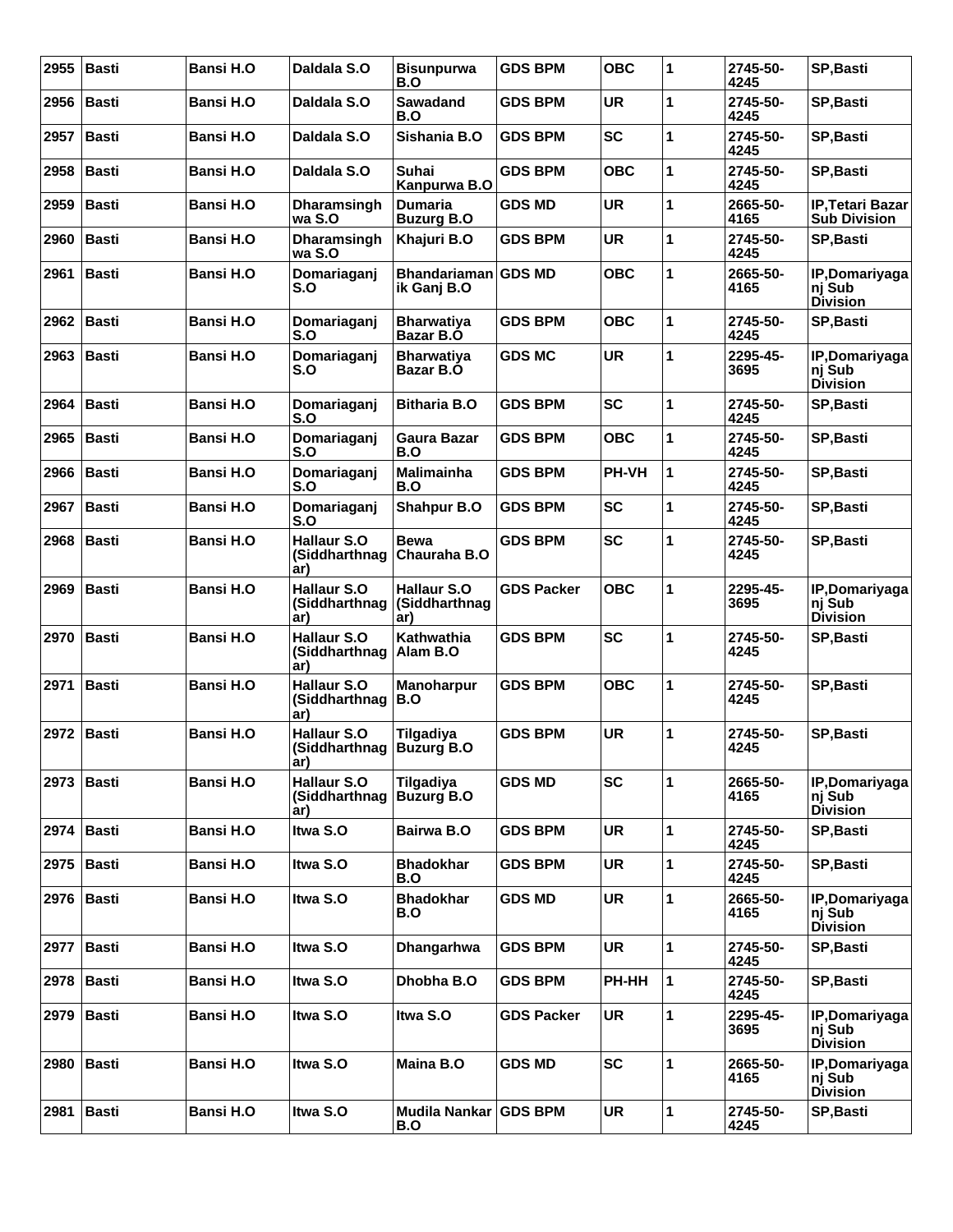| 2982 | <b>Basti</b> | Bansi H.O         | Itwa S.O                     | Patila B.O                                | <b>GDS MC</b>  | <b>UR</b>  | 1 | 2295-45-<br>3695 | IP, Domariyaga<br>nj Sub<br><b>Division</b>    |
|------|--------------|-------------------|------------------------------|-------------------------------------------|----------------|------------|---|------------------|------------------------------------------------|
| 2983 | <b>Basti</b> | <b>Bansi H.O</b>  | Itwa S.O                     | Tenuwagrant<br>B.O                        | <b>GDS BPM</b> | <b>UR</b>  | 1 | 2745-50-<br>4245 | <b>SP, Basti</b>                               |
| 2984 | <b>Basti</b> | Bansi H.O         | Santha S.O                   | <b>Bhainsamafi</b><br>B.O                 | <b>GDS MD</b>  | <b>OBC</b> | 1 | 2665-50-<br>4165 | ASP, Bansi<br><b>Sub Division</b>              |
| 2985 | <b>Basti</b> | <b>Bansi H.O</b>  | Santha S.O                   | <b>Bhataura B.O</b>                       | <b>GDS BPM</b> | <b>UR</b>  | 1 | 2745-50-<br>4245 | <b>SP,Basti</b>                                |
| 2986 | <b>Basti</b> | <b>Bansi H.O</b>  | Santha S.O                   | <b>Kotia Urf</b><br>Sekhui B.O            | <b>GDS BPM</b> | <b>OBC</b> | 1 | 2745-50-<br>4245 | SP, Basti                                      |
| 2987 | <b>Basti</b> | Bansi H.O         | Sheopatinagar<br>S.O         | Khakhara B.O                              | <b>GDS BPM</b> | <b>OBC</b> | 1 | 2745-50-<br>4245 | <b>SP,Basti</b>                                |
| 2988 | <b>Basti</b> | <b>Bansi H.O</b>  | S.O                          | Sheopatinagar Sheopatinagar GDS MD<br>S.O |                | <b>SC</b>  | 1 | 2665-50-<br>4165 | <b>IP, Tetari Bazar</b><br><b>Sub Division</b> |
| 2989 | <b>Basti</b> | <b>Bansi H.O.</b> | Shoharatgarh<br>S.O          | Antari Bazar<br>B.O                       | <b>GDS BPM</b> | <b>OBC</b> | 1 | 2745-50-<br>4245 | <b>SP,Basti</b>                                |
| 2990 | <b>Basti</b> | Bansi H.O         | Shoharatgarh<br>S.O          | Dabra B.O                                 | <b>GDS BPM</b> | <b>SC</b>  | 1 | 2745-50-<br>4245 | <b>SP,Basti</b>                                |
| 2991 | <b>Basti</b> | <b>Bansi H.O</b>  | Shoharatgarh<br>S.O          | Pakri B.O                                 | <b>GDS BPM</b> | <b>SC</b>  | 1 | 2745-50-<br>4245 | SP, Basti                                      |
| 2992 | <b>Basti</b> | <b>Bansi H.O</b>  | Shoharatgarh<br>S.O          | Ramwapur<br>B.O                           | <b>GDS MC</b>  | <b>UR</b>  | 1 | 2295-45-<br>3695 | <b>IP, Tetari Bazar</b><br><b>Sub Division</b> |
| 2993 | <b>Basti</b> | <b>Bansi H.O</b>  | Tetari Bazar<br>S.O          | Jogia Udaipur<br>B.O                      | <b>GDS BPM</b> | <b>OBC</b> | 1 | 2745-50-<br>4245 | <b>SP, Basti</b>                               |
| 2994 | <b>Basti</b> | <b>Bansi H.O</b>  | Tetari Bazar<br>S.O          | Jogia Udaipur<br>B.Ō                      | <b>GDS MD</b>  | <b>UR</b>  | 1 | 2665-50-<br>4165 | <b>IP, Tetari Bazar</b><br><b>Sub Division</b> |
| 2995 | <b>Basti</b> | <b>Bansi H.O</b>  | <b>Tetari Bazar</b><br>S.O   | Patni Jungle<br>B.O                       | <b>GDS BPM</b> | <b>UR</b>  | 1 | 2745-50-<br>4245 | <b>SP,Basti</b>                                |
| 2996 | <b>Basti</b> | <b>Bansi H.O</b>  | Udairajganj<br>S.O           | Chilihia B.O                              | <b>GDS BPM</b> | <b>UR</b>  | 1 | 2745-50-<br>4245 | <b>SP,Basti</b>                                |
| 2997 | <b>Basti</b> | <b>Bansi H.O</b>  | Udairajganj<br>S.O           | Katehna B.O                               | <b>GDS BPM</b> | <b>OBC</b> | 1 | 2745-50-<br>4245 | SP, Basti                                      |
| 2998 | <b>Basti</b> | Bansi H.O         | Udairajganj<br>S.O           | Khurhuria B.O                             | <b>GDS BPM</b> | <b>SC</b>  | 1 | 2745-50-<br>4245 | SP, Basti                                      |
| 2999 | <b>Basti</b> | <b>Bansi H.O</b>  | Uska Bazar<br>S.O            | <b>Bhelaunji B.O</b>                      | <b>GDS MD</b>  | <b>OBC</b> | 1 | 2665-50-<br>4165 | <b>IP, Tetari Bazar</b><br><b>Sub Division</b> |
| 3000 | <b>Basti</b> | <b>Basti H.O</b>  | Amorha S.O                   | Hiyaroopur<br>B.O                         | <b>GDS MC</b>  | <b>UR</b>  | 1 | 2295-45-<br>3695 | IP, Harraiya<br><b>Sub Division</b>            |
| 3001 | <b>Basti</b> | Basti H.O         | Amorha S.O                   | Jajupur B.O                               | <b>GDS BPM</b> | <b>UR</b>  | 1 | 2745-50-<br>4245 | <b>SP, Basti</b>                               |
| 3002 | <b>Basti</b> | <b>Basti H.O</b>  | Amorha S.O                   | Tursi B.O                                 | <b>GDS BPM</b> | <b>OBC</b> | 1 | 2745-50-<br>4245 | <b>SP, Basti</b>                               |
| 3003 | <b>Basti</b> | <b>Basti H.O</b>  | Asnahra S.O                  | Asnahra S.O                               | <b>GDS MD</b>  | <b>UR</b>  | 1 | 2665-50-<br>4165 | IP, Domariyaga<br>nj Sub<br><b>Division</b>    |
| 3004 | <b>Basti</b> | Basti H.O         | Asnahra S.O                  | Dhawai B.O                                | <b>GDS BPM</b> | <b>UR</b>  | 1 | 2745-50-<br>4245 | <b>SP, Basti</b>                               |
| 3005 | <b>Basti</b> | <b>Basti H.O</b>  | Asnahra S.O                  | Tusail B.O                                | <b>GDS BPM</b> | <b>OBC</b> | 1 | 2745-50-<br>4245 | SP, Basti                                      |
| 3006 | <b>Basti</b> | <b>Basti H.O</b>  | <b>Babhnan S.O</b>           | Barhya B.O                                | <b>GDS BPM</b> | <b>OBC</b> | 1 | 2745-50-<br>4245 | SP, Basti                                      |
| 3007 | <b>Basti</b> | <b>Basti H.O</b>  | <b>Bakhira S.O</b>           | Kopia B.O                                 | <b>GDS MC</b>  | <b>SC</b>  | 1 | 2295-45-<br>3695 | ASP, Bansi<br><b>Sub Division</b>              |
| 3008 | <b>Basti</b> | <b>Basti H.O</b>  | Bankati Bazar<br>S.O         | Pagar B.O                                 | <b>GDS BPM</b> | <b>UR</b>  | 1 | 2745-50-<br>4245 | SP, Basti                                      |
| 3009 | <b>Basti</b> | Basti H.O         | <b>Banpur S.O</b><br>(Basti) | <b>Banpur S.O</b><br>(Basti)              | <b>GDS MD</b>  | UR         | 1 | 2665-50-<br>4165 | ASP,Basti<br>East Sub<br><b>Division</b>       |
| 3010 | <b>Basti</b> | Basti H.O         | <b>Banpur S.O</b><br>(Basti) | Kharka B.O                                | <b>GDS BPM</b> | <b>SC</b>  | 1 | 2745-50-<br>4245 | SP, Basti                                      |
| 3011 | <b>Basti</b> | <b>Basti H.O</b>  | <b>Banpur S.O</b><br>(Basti) | Naguwa B.O                                | <b>GDS BPM</b> | UR         | 1 | 2745-50-<br>4245 | SP, Basti                                      |
| 3012 | <b>Basti</b> | <b>Basti H.O</b>  | Bishesharganj Bardia<br>S.O  | Kunwar B.O                                | <b>GDS BPM</b> | <b>UR</b>  | 1 | 2745-50-<br>4245 | SP, Basti                                      |
|      |              |                   |                              |                                           |                |            |   |                  |                                                |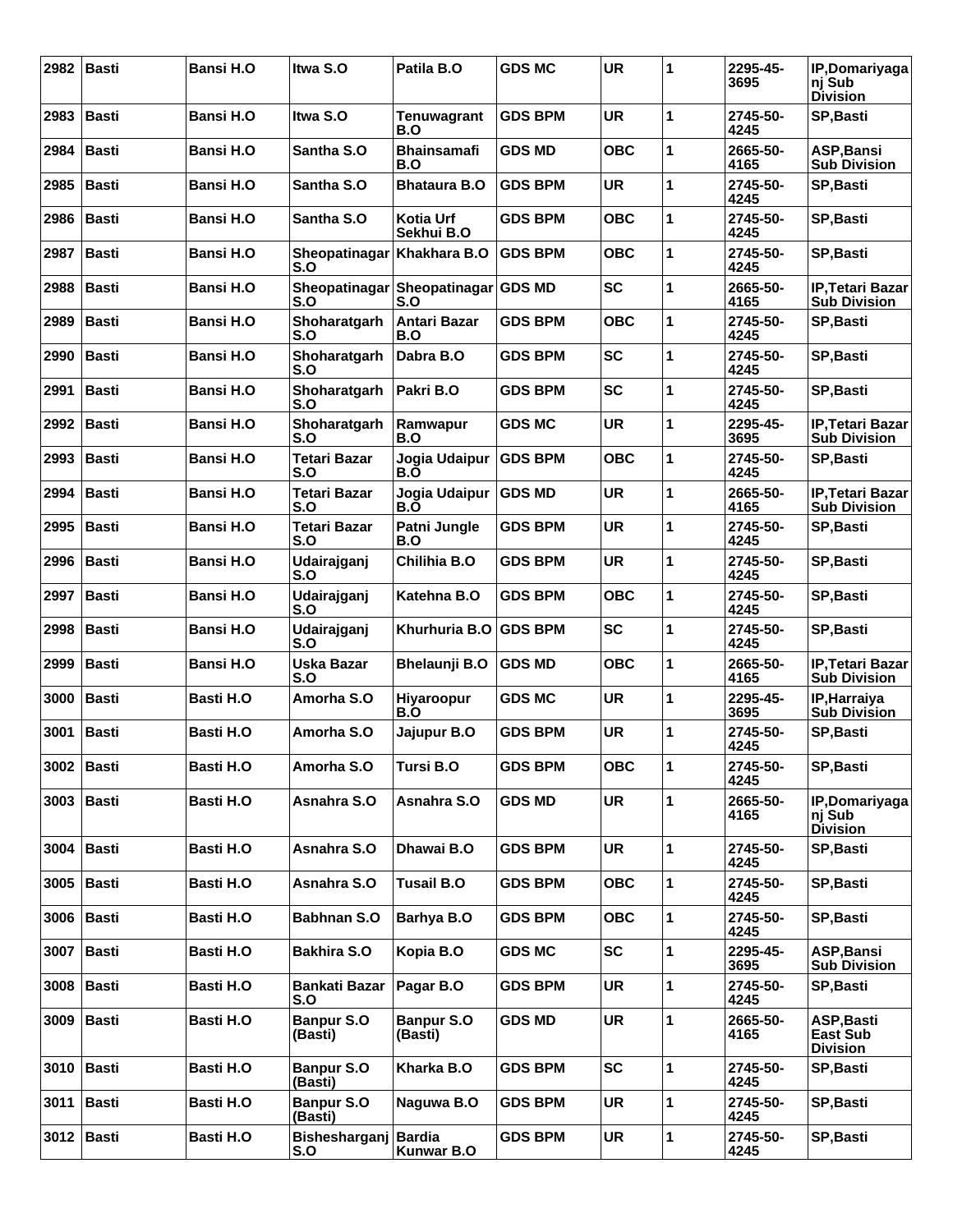| 3013 | <b>Basti</b> | <b>Basti H.O</b> | Bishesharganj<br>S.O                    | Nande Kuwan<br>B.O                  | <b>GDS BPM</b> | <b>SC</b>  | 1 | 2745-50-<br>4245 | SP, Basti                                        |
|------|--------------|------------------|-----------------------------------------|-------------------------------------|----------------|------------|---|------------------|--------------------------------------------------|
| 3014 | <b>Basti</b> | <b>Basti H.O</b> | S.O                                     | Bishesharganj Roopgarh B.O          | <b>GDS BPM</b> | <b>UR</b>  | 1 | 2745-50-<br>4245 | SP, Basti                                        |
| 3015 | <b>Basti</b> | <b>Basti H.O</b> | Captainganj<br>S.O (Basti)              | Barhni B.O                          | <b>GDS BPM</b> | <b>UR</b>  | 1 | 2745-50-<br>4245 | <b>SP, Basti</b>                                 |
| 3016 | <b>Basti</b> | <b>Basti H.O</b> | Captainganj<br>S.O (Basti)              | <b>Bemahri B.O</b>                  | <b>GDS MD</b>  | <b>UR</b>  | 1 | 2665-50-<br>4165 | IP, Harraiya<br><b>Sub Division</b>              |
| 3017 | <b>Basti</b> | <b>Basti H.O</b> | Captainganj<br>S.O (Basti)              | <b>Dubauli</b><br>Dubey B.O         | <b>GDS MC</b>  | <b>UR</b>  | 1 | 2295-45-<br>3695 | IP, Harraiya<br><b>Sub Division</b>              |
| 3018 | <b>Basti</b> | <b>Basti H.O</b> | Captainganj<br>S.O (Basti)              | Unji B.O                            | <b>GDS BPM</b> | <b>UR</b>  | 1 | 2745-50-<br>4245 | SP, Basti                                        |
| 3019 | <b>Basti</b> | <b>Basti H.O</b> | <b>Dhanghata</b><br>S.O                 | Chapraghat<br>B.O                   | <b>GDS BPM</b> | <b>UR</b>  | 1 | 2745-50-<br>4245 | <b>SP, Basti</b>                                 |
| 3020 | <b>Basti</b> | <b>Basti H.O</b> | <b>Dhanghata</b><br>S.O                 | Madhopur B.O GDS BPM                |                | <b>SC</b>  | 1 | 2745-50-<br>4245 | SP, Basti                                        |
| 3021 | <b>Basti</b> | <b>Basti H.O</b> | <b>Dhanghata</b><br>S.O                 | Marpauna B.O                        | <b>GDS BPM</b> | <b>OBC</b> | 1 | 2745-50-<br>4245 | <b>SP, Basti</b>                                 |
| 3022 | <b>Basti</b> | <b>Basti H.O</b> | <b>Dhanghata</b><br>S.O                 | Rosaya Bazar<br>B.O                 | <b>GDS BPM</b> | <b>UR</b>  | 1 | 2745-50-<br>4245 | <b>SP, Basti</b>                                 |
| 3023 | <b>Basti</b> | <b>Basti H.O</b> | <b>Dhanghata</b><br>S.O                 | <b>Sanichara</b><br>Bazar B.O       | <b>GDS BPM</b> | <b>UR</b>  | 1 | 2745-50-<br>4245 | <b>SP, Basti</b>                                 |
| 3024 | <b>Basti</b> | <b>Basti H.O</b> | Dudhara S.O                             | <b>Burhi Belhar</b><br>B.O          | <b>GDS BPM</b> | <b>OBC</b> | 1 | 2745-50-<br>4245 | SP, Basti                                        |
| 3025 | <b>Basti</b> | Basti H.O        | Dudhara S.O                             | Chhagulia<br>Bagulia B.O            | <b>GDS BPM</b> | <b>UR</b>  | 1 | 2745-50-<br>4245 | <b>SP.Basti</b>                                  |
| 3026 | <b>Basti</b> | <b>Basti H.O</b> | Dudhara S.O                             | Chhata B.O                          | <b>GDS MC</b>  | <b>SC</b>  | 1 | 2295-45-<br>3695 | ASP, Basti<br><b>East Sub</b><br><b>Division</b> |
| 3027 | <b>Basti</b> | <b>Basti H.O</b> | Dudhara S.O                             | <b>Mahani B.O</b>                   | <b>GDS BPM</b> | <b>SC</b>  | 1 | 2745-50-<br>4245 | SP, Basti                                        |
| 3028 | <b>Basti</b> | Basti H.O        | Dudhara S.O                             | Pachawa B.O                         | <b>GDS MD</b>  | <b>UR</b>  | 1 | 2665-50-<br>4165 | ASP, Basti<br><b>East Sub</b><br><b>Division</b> |
| 3029 | <b>Basti</b> | <b>Basti H.O</b> | Ganpatganj<br>S.O (Sant<br>Kabir Nagar) | <b>Mukhlishpur</b><br>B.O           | <b>GDS BPM</b> | OBC        | 1 | 2745-50-<br>4245 | SP, Basti                                        |
| 3030 | <b>Basti</b> | Basti H.O        | Ganpatganj<br>S.O (Sant<br>Kabir Nagar) | Onia B.O                            | <b>GDS BPM</b> | <b>SC</b>  | 1 | 2745-50-<br>4245 | <b>SP, Basti</b>                                 |
| 3031 | <b>Basti</b> | <b>Basti H.O</b> | Ganpatganj<br>S.O (Sant<br>Kabir Nagar) | Revta B.O                           | <b>GDS BPM</b> | UR         | 1 | 2745-50-<br>4245 | SP, Basti                                        |
|      | 3032 Basti   | Basti H.O        | Gaur Rs S.O                             | <b>Belsar B.O</b>                   | <b>GDS BPM</b> | UR         | 1 | 2745-50-<br>4245 | SP, Basti                                        |
| 3033 | <b>Basti</b> | Basti H.O        | Gaur Rs S.O                             | Itbahara B.O                        | <b>GDS BPM</b> | UR         | 1 | 2745-50-<br>4245 | SP, Basti                                        |
| 3034 | <b>Basti</b> | Basti H.O        | Gaur Rs S.O                             | Mansoornagar<br>B.O                 | <b>GDS BPM</b> | <b>UR</b>  | 1 | 2745-50-<br>4245 | SP, Basti                                        |
| 3035 | Basti        | Basti H.O        | Gaur Rs S.O                             | Pendar B.O                          | <b>GDS BPM</b> | SC         | 1 | 2745-50-<br>4245 | SP, Basti                                        |
| 3036 | <b>Basti</b> | Basti H.O        | Gaur Rs S.O                             | Sardaha Sukul<br>B.O                | <b>GDS MD</b>  | <b>SC</b>  | 1 | 2665-50-<br>4165 | <b>IP.Harraiva</b><br><b>Sub Division</b>        |
| 3037 | <b>Basti</b> | Basti H.O        | Gaur Rs S.O                             | <b>Shivpur B.O</b>                  | <b>GDS BPM</b> | UR         | 1 | 2745-50-<br>4245 | SP, Basti                                        |
| 3038 | Basti        | Basti H.O        | Gaur Rs S.O                             | <b>Shivpur B.O</b>                  | <b>GDS MD</b>  | <b>SC</b>  | 1 | 2665-50-<br>4165 | IP, Harraiya<br><b>Sub Division</b>              |
| 3039 | <b>Basti</b> | Basti H.O        | <b>Hainsar Bazar</b><br>S.O             | <b>Babhnauli B.O</b>                | <b>GDS BPM</b> | SC         | 1 | 2745-50-<br>4245 | SP, Basti                                        |
| 3040 | <b>Basti</b> | Basti H.O        | <b>Hainsar Bazar</b><br>S.O             | <b>Bakainia B.O</b>                 | <b>GDS BPM</b> | UR         | 1 | 2745-50-<br>4245 | SP, Basti                                        |
| 3041 | <b>Basti</b> | Basti H.O        | <b>Hainsar Bazar</b><br>S.O             | <b>Mundera</b><br><b>Shukul B.O</b> | <b>GDS BPM</b> | ОВС        | 1 | 2745-50-<br>4245 | SP, Basti                                        |
| 3042 | Basti        | Basti H.O        | <b>Hainsar Bazar</b><br>S.O             | Tama B.O                            | <b>GDS BPM</b> | <b>OBC</b> | 1 | 2745-50-<br>4245 | SP, Basti                                        |
|      |              |                  |                                         |                                     |                |            |   |                  |                                                  |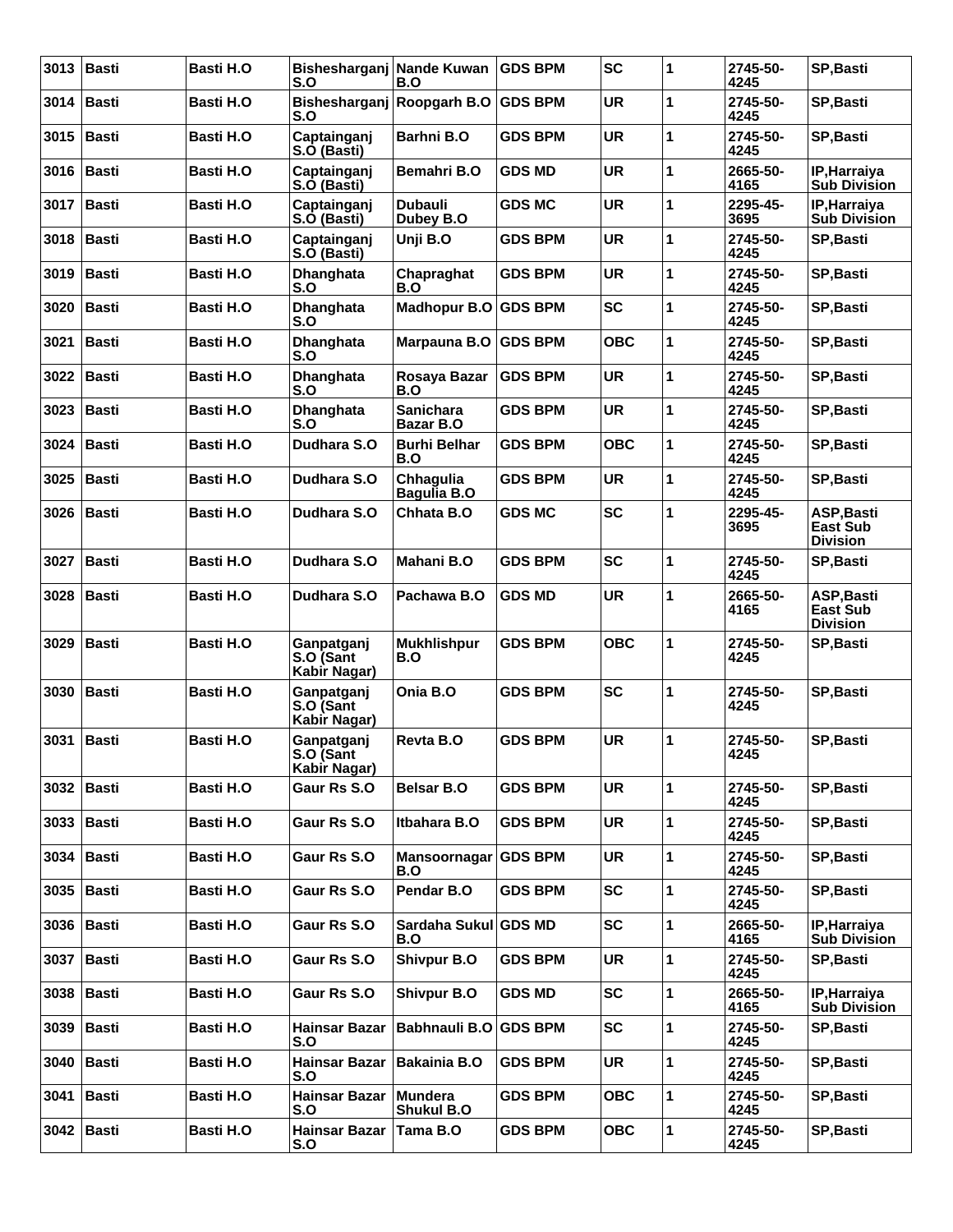| 3043 | <b>Basti</b> | <b>Basti H.O</b> | <b>Hainsar Bazar</b><br>S.O       | Tighra B.O                                | <b>GDS BPM</b>    | <b>UR</b>  | 1 | 2745-50-<br>4245 | <b>SP.Basti</b>                                  |
|------|--------------|------------------|-----------------------------------|-------------------------------------------|-------------------|------------|---|------------------|--------------------------------------------------|
| 3044 | <b>Basti</b> | <b>Basti H.O</b> | Hanumanganj<br>S.O (Basti)        | Kohra B.O                                 | <b>GDS MC</b>     | <b>UR</b>  | 1 | 2295-45-<br>3695 | ASP, Bansi<br><b>Sub Division</b>                |
| 3045 | <b>Basti</b> | <b>Basti H.O</b> | Hanumanganj<br>S.O (Basti)        | Majhauwa<br><b>Baikunth B.O</b>           | <b>GDS MD</b>     | <b>UR</b>  | 1 | 2665-50-<br>4165 | ASP, Bansi<br><b>Sub Division</b>                |
| 3046 | <b>Basti</b> | <b>Basti H.O</b> | Hariharpur<br>S.O                 | Dhanjwal B.O                              | <b>GDS BPM</b>    | <b>UR</b>  | 1 | 2745-50-<br>4245 | <b>SP,Basti</b>                                  |
| 3047 | <b>Basti</b> | <b>Basti H.O</b> | Harraiya S.O                      | Amari Bazar<br>B.O                        | <b>GDS BPM</b>    | <b>OBC</b> | 1 | 2745-50-<br>4245 | <b>SP,Basti</b>                                  |
| 3048 | <b>Basti</b> | <b>Basti H.O</b> | Harraiya S.O                      | Amari Bazar<br>B.O                        | <b>GDS MD</b>     | <b>SC</b>  | 1 | 2665-50-<br>4165 | IP, Harraiya<br><b>Sub Division</b>              |
| 3049 | <b>Basti</b> | <b>Basti H.O</b> | Harraiya S.O                      | Gauhania B.O                              | <b>GDS BPM</b>    | <b>SC</b>  | 1 | 2745-50-<br>4245 | <b>SP, Basti</b>                                 |
| 3050 | <b>Basti</b> | <b>Basti H.O</b> | Kalwari S.O<br>(Basti)            | <b>Bairari</b><br><b>Mustahkam</b><br>B.O | <b>GDS BPM</b>    | <b>SC</b>  | 1 | 2745-50-<br>4245 | SP, Basti                                        |
| 3051 | <b>Basti</b> | <b>Basti H.O</b> | Kalwari S.O<br>(Basti)            | <b>Bhangura B.O</b>                       | <b>GDS MC</b>     | <b>OBC</b> | 1 | 2295-45-<br>3695 | IP, Harraiya<br><b>Sub Division</b>              |
| 3052 | <b>Basti</b> | <b>Basti H.O</b> | Kalwari S.O<br>(Basti)            | Chhardahi<br>B.O                          | <b>GDS BPM</b>    | <b>OBC</b> | 1 | 2745-50-<br>4245 | <b>SP, Basti</b>                                 |
| 3053 | <b>Basti</b> | <b>Basti H.O</b> | Kalwari S.O<br>(Basti)            | <b>Dihukpura</b><br>B.O                   | <b>GDS BPM</b>    | <b>OBC</b> | 1 | 2745-50-<br>4245 | SP, Basti                                        |
| 3054 | <b>Basti</b> | <b>Basti H.O</b> | Kalwari S.O<br>(Basti)            | <b>Gauspur B.O</b>                        | <b>GDS BPM</b>    | UR         | 1 | 2745-50-<br>4245 | <b>SP,Basti</b>                                  |
| 3055 | <b>Basti</b> | <b>Basti H.O</b> | Kalwari S.O<br>(Basti)            | Kalwari S.O<br>(Basti)                    | <b>GDS Packer</b> | <b>OBC</b> | 1 | 2295-45-<br>3695 | IP, Harraiya<br><b>Sub Division</b>              |
| 3056 | <b>Basti</b> | <b>Basti H.O</b> | Kalwari S.O<br>(Basti)            | Kanaila B.O                               | <b>GDS MC</b>     | <b>OBC</b> | 1 | 2295-45-<br>3695 | IP, Harraiya<br><b>Sub Division</b>              |
| 3057 | <b>Basti</b> | <b>Basti H.O</b> | Kalwari S.O<br>(Basti)            | Kewarimustah<br>kam B.O                   | <b>GDS MC</b>     | <b>UR</b>  | 1 | 2295-45-<br>3695 | IP, Harraiya<br><b>Sub Division</b>              |
| 3058 | <b>Basti</b> | <b>Basti H.O</b> | Kalwari S.O<br>(Basti)            | Parsaon B.O                               | <b>GDS BPM</b>    | <b>UR</b>  | 1 | 2745-50-<br>4245 | SP, Basti                                        |
| 3059 | <b>Basti</b> | <b>Basti H.O</b> | Kalwari S.O<br>(Basti)            | Parsaon B.O                               | <b>GDS MC</b>     | <b>UR</b>  | 1 | 2295-45-<br>3695 | IP, Harraiya<br><b>Sub Division</b>              |
| 3060 | <b>Basti</b> | <b>Basti H.O</b> | Kalwari S.O<br>(Basti)            | Rajpur<br><b>Bairihwa B.O</b>             | <b>GDS BPM</b>    | <b>UR</b>  | 1 | 2745-50-<br>4245 | SP, Basti                                        |
| 3061 | <b>Basti</b> | <b>Basti H.O</b> | Khalilabad<br>S.O                 | Atraura B.O                               | <b>GDS BPM</b>    | <b>OBC</b> | 1 | 2745-50-<br>4245 | SP, Basti                                        |
| 3062 | <b>Basti</b> | <b>Basti H.O</b> | Khalilabad<br>S.O                 | Chakdahi B.O                              | <b>GDS BPM</b>    | <b>UR</b>  | 1 | 2745-50-<br>4245 | SP, Basti                                        |
| 3063 | <b>Basti</b> | <b>Basti H.O</b> | Khalilabad<br>S.O                 | Madhopur B.O GDS BPM                      |                   | <b>UR</b>  | 1 | 2745-50-<br>4245 | <b>SP, Basti</b>                                 |
| 3064 | <b>Basti</b> | <b>Basti H.O</b> | Khalilabad<br>S.O                 | <b>Utrawal B.O</b>                        | <b>GDS BPM</b>    | <b>SC</b>  | 1 | 2745-50-<br>4245 | SP, Basti                                        |
| 3065 | <b>Basti</b> | <b>Basti H.O</b> | Lalganj (Basti)<br>S.O            | <b>Gonare B.O</b>                         | <b>GDS BPM</b>    | PH-HH      | 1 | 2745-50-<br>4245 | SP,Basti                                         |
| 3066 | <b>Basti</b> | <b>Basti H.O</b> | Lalganj (Basti)<br>S.O            | Lalganj (Basti)<br>S.O                    | <b>GDS Packer</b> | <b>OBC</b> | 1 | 2295-45-<br>3695 | ASP, Basti<br>East Sub<br><b>Division</b>        |
| 3067 | <b>Basti</b> | Basti H.O        | Lalganj (Basti)<br>S.O            | Newari B.O                                | <b>GDS BPM</b>    | ОВС        | 1 | 2745-50-<br>4245 | SP, Basti                                        |
| 3068 | <b>Basti</b> | <b>Basti H.O</b> | Lalganj (Basti) Newari B.O<br>S.O |                                           | <b>GDS MD</b>     | ОВС        | 1 | 2665-50-<br>4165 | ASP, Basti<br><b>East Sub</b><br><b>Division</b> |
| 3069 | <b>Basti</b> | Basti H.O        | Lalganj (Basti)<br>S.O            | Thokwa B.O                                | <b>GDS MD</b>     | UR         | 1 | 2665-50-<br>4165 | ASP, Basti<br><b>East Sub</b><br><b>Division</b> |
| 3070 | <b>Basti</b> | <b>Basti H.O</b> | <b>Maghar S.O</b>                 | <b>Girdhar Pur</b><br>B.O                 | <b>GDS BPM</b>    | <b>SC</b>  | 1 | 2745-50-<br>4245 | SP, Basti                                        |
| 3071 | <b>Basti</b> | <b>Basti H.O</b> | <b>Mahson S.O</b>                 | <b>Bhawanipur</b><br>B.O                  | <b>GDS BPM</b>    | <b>UR</b>  | 1 | 2745-50-<br>4245 | SP, Basti                                        |
| 3072 | <b>Basti</b> | <b>Basti H.O</b> | <b>Mahson S.O</b>                 | <b>Rampur B.O</b>                         | <b>GDS BPM</b>    | <b>UR</b>  | 1 | 2745-50-<br>4245 | SP,Basti                                         |
| 3073 | <b>Basti</b> | Basti H.O        | <b>Mahson S.O</b>                 | Sillo B.O                                 | <b>GDS BPM</b>    | UR         | 1 | 2745-50-<br>4245 | SP,Basti                                         |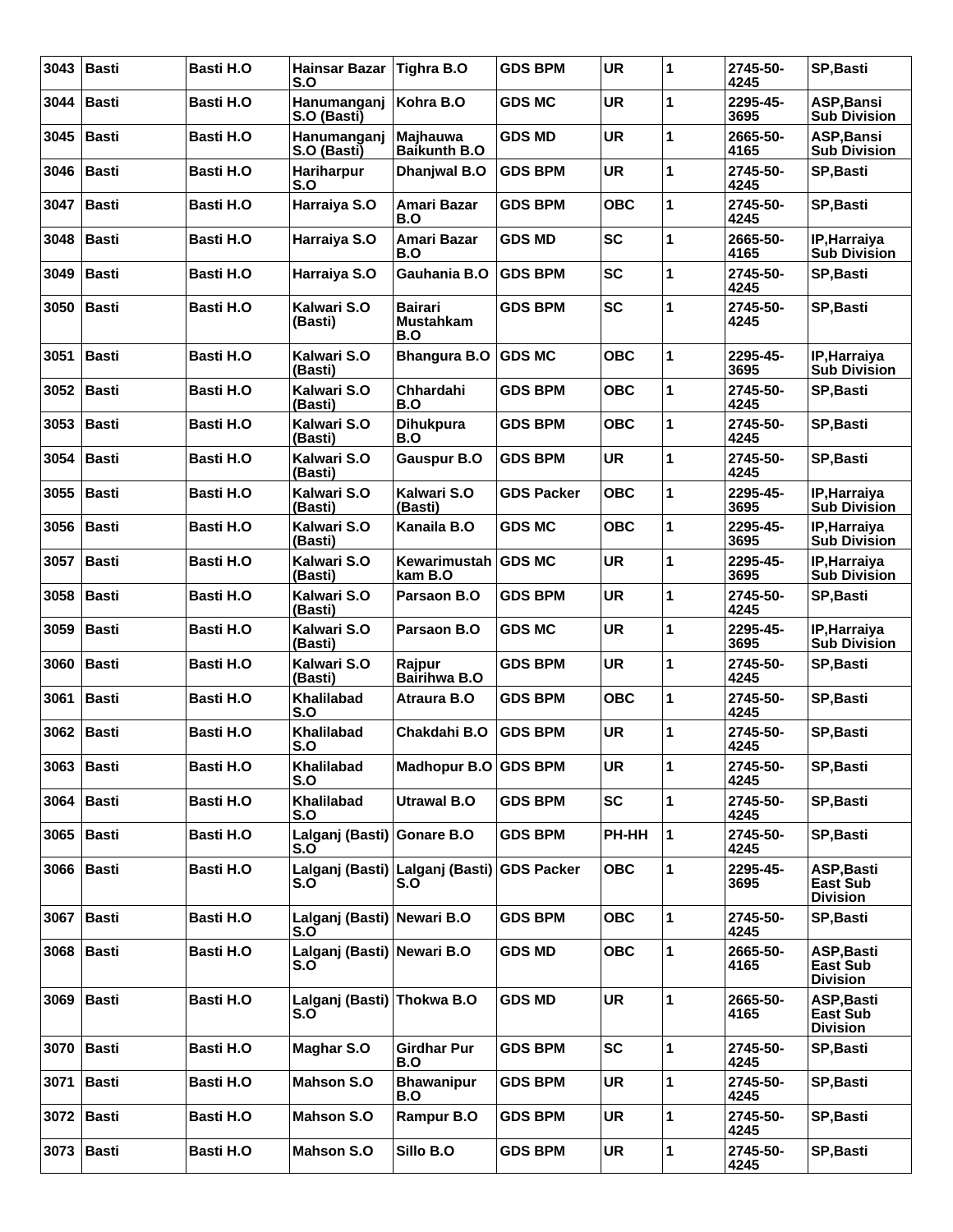| 3074 | <b>Basti</b> | <b>Basti H.O</b> | Mahuli S.O<br>(Sant Kabir<br>Nagar) | Lutuhi B.O                          | <b>GDS MD</b>  | <b>SC</b>  | 1 | 2665-50-<br>4165 | ASP, Basti<br>East Sub<br><b>Division</b>        |
|------|--------------|------------------|-------------------------------------|-------------------------------------|----------------|------------|---|------------------|--------------------------------------------------|
| 3075 | <b>Basti</b> | <b>Basti H.O</b> | Mahuli S.O<br>(Sant Kabir<br>Nagar) | Mahuli S.O<br>(Sant Kabir<br>Nagar) | <b>GDS MD</b>  | <b>UR</b>  | 1 | 2665-50-<br>4165 | ASP, Basti<br><b>East Sub</b><br><b>Division</b> |
| 3076 | <b>Basti</b> | <b>Basti H.O</b> | Mahuli S.O<br>(Sant Kabir<br>Nagar) | Siktaha B.O                         | <b>GDS BPM</b> | <b>UR</b>  | 1 | 2745-50-<br>4245 | SP, Basti                                        |
| 3077 | <b>Basti</b> | <b>Basti H.O</b> | Menhdawal<br>S.O                    | <b>Bhitia Kala</b><br>B.O           | <b>GDS BPM</b> | <b>OBC</b> | 1 | 2745-50-<br>4245 | SP, Basti                                        |
| 3078 | <b>Basti</b> | <b>Basti H.O</b> | <b>Menhdawal</b><br>S.O             | Gagnai Rao<br>B.O                   | <b>GDS MD</b>  | <b>UR</b>  | 1 | 2665-50-<br>4165 | ASP, Bansi<br><b>Sub Division</b>                |
| 3079 | <b>Basti</b> | <b>Basti H.O</b> | <b>Menhdawal</b><br>S.O             | <b>Sande Khurd</b><br>B.O           | <b>GDS BPM</b> | <b>OBC</b> | 1 | 2745-50-<br>4245 | <b>SP, Basti</b>                                 |
| 3080 | <b>Basti</b> | Basti H.O        | Munderwa S.O                        | Padari B.O                          | <b>GDS BPM</b> | <b>UR</b>  | 1 | 2745-50-<br>4245 | SP, Basti                                        |
| 3081 | <b>Basti</b> | <b>Basti H.O</b> | Nagar Bazar<br>S.O                  | Kasaila B.O                         | <b>GDS BPM</b> | PH-OH      | 1 | 2745-50-<br>4245 | <b>SP,Basti</b>                                  |
| 3082 | <b>Basti</b> | <b>Basti H.O</b> | Nagar Bazar<br>S.O                  | Katya B.O                           | <b>GDS BPM</b> | <b>UR</b>  | 1 | 2745-50-<br>4245 | SP, Basti                                        |
| 3083 | <b>Basti</b> | Basti H.O        | Nagar Bazar<br>S.O                  | <b>Meetanjot B.O</b>                | <b>GDS BPM</b> | <b>UR</b>  | 1 | 2745-50-<br>4245 | SP, Basti                                        |
| 3084 | <b>Basti</b> | <b>Basti H.O</b> | Nagar Bazar<br>S.O                  | <b>Nagar Bazar</b><br>S.O           | GDS Packer     | <b>UR</b>  | 1 | 2295-45-<br>3695 | ASP, Basti<br><b>East Sub</b><br><b>Division</b> |
| 3085 | <b>Basti</b> | <b>Basti H.O</b> | Paikolia S.O                        | <b>Diwakarpur</b><br>B.O            | <b>GDS BPM</b> | <b>UR</b>  | 1 | 2745-50-<br>4245 | <b>SP,Basti</b>                                  |
| 3086 | <b>Basti</b> | <b>Basti H.O</b> | Paikolia S.O                        | Hundrakunwa<br>r B.O                | <b>GDS BPM</b> | <b>OBC</b> | 1 | 2745-50-<br>4245 | <b>SP, Basti</b>                                 |
| 3087 | <b>Basti</b> | <b>Basti H.O</b> | Paikolia S.O                        | <b>Vedipur B.O</b>                  | <b>GDS BPM</b> | <b>UR</b>  | 1 | 2745-50-<br>4245 | <b>SP, Basti</b>                                 |
| 3088 | <b>Basti</b> | Basti H.O        | Parasrampur<br>S.O                  | <b>Bhainsaha</b><br>B.O             | <b>GDS BPM</b> | <b>UR</b>  | 1 | 2745-50-<br>4245 | SP, Basti                                        |
| 3089 | <b>Basti</b> | <b>Basti H.O</b> | Parasrampur<br>S.O                  | <b>Harish Nagar</b><br>B.O          | <b>GDS BPM</b> | <b>UR</b>  | 1 | 2745-50-<br>4245 | SP, Basti                                        |
| 3090 | <b>Basti</b> | Basti H.O        | Parasrampur<br>S.O                  | Jagdishpur<br>B.Ō                   | <b>GDS BPM</b> | <b>SC</b>  | 1 | 2745-50-<br>4245 | <b>SP,Basti</b>                                  |
| 3091 | <b>Basti</b> | <b>Basti H.O</b> | Parasrampur<br>S.O                  | Nedula B.O                          | <b>GDS BPM</b> | <b>OBC</b> | 1 | 2745-50-<br>4245 | SP, Basti                                        |
| 3092 | Basti        | Basti H.O        | Parasrampur<br>S.O                  | Sringinari B.O                      | <b>GDS BPM</b> | <b>OBC</b> | 1 | 2745-50-<br>4245 | <b>SP, Basti</b>                                 |
| 3093 | <b>Basti</b> | <b>Basti H.O</b> | Purani Basti<br>S.O (Basti)         | <b>Bhelkha B.O</b>                  | <b>GDS BPM</b> | <b>UR</b>  | 1 | 2745-50-<br>4245 | SP, Basti                                        |
| 3094 | <b>Basti</b> | <b>Basti H.O</b> | Purani Basti<br>S.O (Basti)         | Labnapar B.O                        | <b>GDS BPM</b> | <b>SC</b>  | 1 | 2745-50-<br>4245 | SP, Basti                                        |
| 3095 | <b>Basti</b> | <b>Basti H.O</b> | Purani Basti<br>S.O (Basti)         | Puraina<br>Pandey B.O               | <b>GDS BPM</b> | SC         | 1 | 2745-50-<br>4245 | SP,Basti                                         |
| 3096 | <b>Basti</b> | <b>Basti H.O</b> | Rayath S.O                          | Dandwapande<br>y B.O                | <b>GDS BPM</b> | <b>UR</b>  | 1 | 2745-50-<br>4245 | SP,Basti                                         |
|      | 3097 Basti   | <b>Basti H.O</b> | Rayath S.O                          | Kaitholia B.O                       | <b>GDS MC</b>  | <b>UR</b>  | 1 | 2295-45-<br>3695 | ASP, Bansi<br><b>Sub Division</b>                |
| 3098 | <b>Basti</b> | <b>Basti H.O</b> | Rudranagar<br>S.O                   | Athadama B.O                        | <b>IGDS MD</b> | UR         | 1 | 2665-50-<br>4165 | ASP, Bansi<br><b>Sub Division</b>                |
| 3099 | <b>Basti</b> | <b>Basti H.O</b> | Rudranagar<br>S.O                   | Chharahata<br>B.O                   | <b>GDS MC</b>  | <b>OBC</b> | 1 | 2295-45-<br>3695 | ASP, Bansi<br><b>Sub Division</b>                |
| 3100 | <b>Basti</b> | <b>Basti H.O</b> | Rudranagar<br>S.O                   | Khambha B.O                         | <b>GDS BPM</b> | <b>UR</b>  | 1 | 2745-50-<br>4245 | SP, Basti                                        |
| 3101 | <b>Basti</b> | <b>Basti H.O</b> | Saltauwa S.O                        | Majhauwa<br>Khurd B.O               | <b>GDS BPM</b> | SC         | 1 | 2745-50-<br>4245 | SP,Basti                                         |
| 3102 | <b>Basti</b> | <b>Basti H.O</b> | Saltauwa S.O                        | <b>Sihari</b><br>Sardaha B.O        | <b>GDS MD</b>  | <b>SC</b>  | 1 | 2665-50-<br>4165 | IP, Domariyaga<br>nj Sub<br><b>Division</b>      |
| 3103 | <b>Basti</b> | Basti H.O        | Semariyawan<br>S.O                  | <b>Bhagausa B.O</b>                 | <b>GDS MD</b>  | <b>OBC</b> | 1 | 2665-50-<br>4165 | ASP, Basti<br>East Sub<br><b>Division</b>        |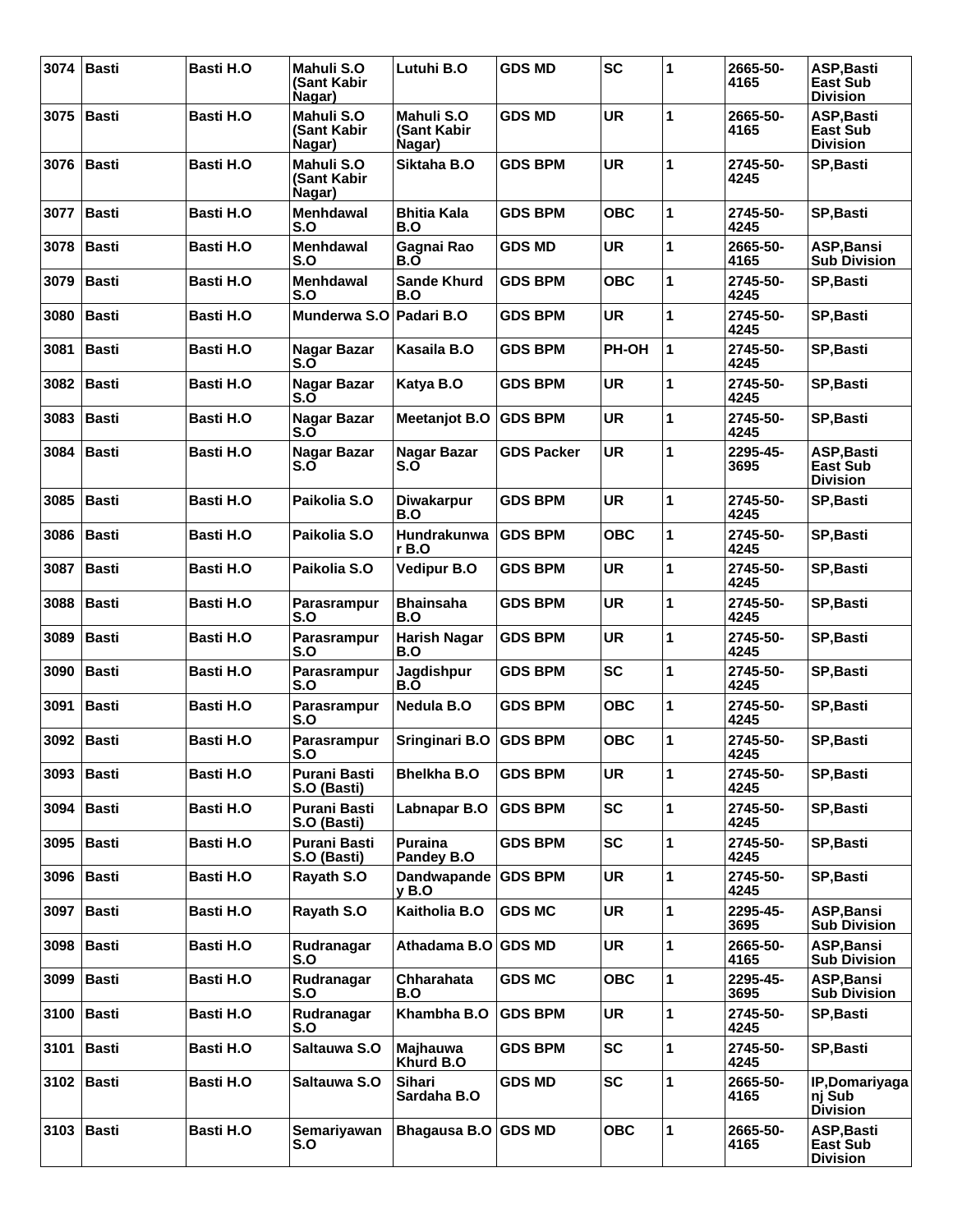| 3104 | <b>Basti</b>  | <b>Basti H.O</b> | Semariyawan<br>S.O              | <b>Bhitiya B.O</b>                  | <b>GDS BPM</b>    | <b>UR</b>  | 1 | 2745-50-<br>4245 | <b>SP, Basti</b>                                        |
|------|---------------|------------------|---------------------------------|-------------------------------------|-------------------|------------|---|------------------|---------------------------------------------------------|
| 3105 | <b>Basti</b>  | Basti H.O        | Semariyawan<br>S.O              | <b>Gunakhor B.O</b>                 | <b>GDS BPM</b>    | <b>UR</b>  | 1 | 2745-50-<br>4245 | <b>SP, Basti</b>                                        |
| 3106 | Basti         | <b>Basti H.O</b> | Semariyawan<br>S.O              | <b>Gunakhor B.O</b>                 | <b>GDS MD</b>     | <b>UR</b>  | 1 | 2665-50-<br>4165 | ASP, Basti<br>East Sub<br><b>Division</b>               |
| 3107 | Basti         | <b>Basti H.O</b> | Semariyawan<br>S.O              | Kohriyawan<br>B.O                   | <b>GDS MD</b>     | <b>UR</b>  | 1 | 2665-50-<br>4165 | <b>ASP, Basti</b><br><b>East Sub</b><br><b>Division</b> |
| 3108 | <b>Basti</b>  | Basti H.O        | Semariyawan<br>S.O              | <b>Tinharimafi</b><br>B.O           | <b>GDS BPM</b>    | PH-OH      | 1 | 2745-50-<br>4245 | SP, Basti                                               |
| 3109 | <b>Basti</b>  | <b>Basti H.O</b> | Semariyawan<br>S.O              | Tinharimafi<br>B.O                  | <b>GDS MD</b>     | <b>SC</b>  | 1 | 2665-50-<br>4165 | ASP, Basti<br>East Sub<br><b>Division</b>               |
| 3110 | <b>Basti</b>  | <b>Basti H.O</b> | Shankarpur<br>S.O               | Sikandarpur<br>B.O                  | <b>GDS MC</b>     | <b>UR</b>  | 1 | 2295-45-<br>3695 | IP, Harraiya<br><b>Sub Division</b>                     |
| 3111 | <b>Deoria</b> | Deoria H.O       | <b>Baitalpur S.O</b>            | <b>Udhopur B.O</b>                  | <b>GDS BPM</b>    | <b>OBC</b> | 1 | 2745-50-<br>4245 | SP, Deoria                                              |
| 3112 | Deoria        | Deoria H.O       | Bankata S.O                     | Sohanpur B.O                        | <b>GDS MD</b>     | <b>UR</b>  | 1 | 2665-50-<br>4165 | <b>IP, Deoria East</b><br><b>Sub Division</b>           |
| 3113 | Deoria        | Deoria H.O       | Barhaj S.O                      | Nawapar B.O                         | <b>GDS BPM</b>    | <b>UR</b>  | 1 | 2745-50-<br>4245 | <b>SP,Deoria</b>                                        |
| 3114 | Deoria        | Deoria H.O       | <b>Bhaluani S.O</b>             | <b>Karmtar Sher</b><br>Khan B.O     | <b>GDS MD</b>     | <b>OBC</b> | 1 | 2665-50-<br>4165 | IP,Salempur<br><b>Sub Division</b>                      |
| 3115 | Deoria        | Deoria H.O       | <b>Bhatni S.O</b>               | <b>Bhatni S.O</b>                   | <b>GDS Packer</b> | <b>OBC</b> | 1 | 2295-45-<br>3695 | <b>IP, Deoria East</b><br><b>Sub Division</b>           |
| 3116 | Deoria        | Deoria H.O       | <b>Bhatni S.O</b>               | Nonapar B.O                         | <b>GDS MD</b>     | <b>SC</b>  | 1 | 2665-50-<br>4165 | <b>IP, Deoria East</b><br><b>Sub Division</b>           |
| 3117 | <b>Deoria</b> | Deoria H.O       | <b>Bhatpar Rani</b><br>S.O      | <b>Bahiari</b><br><b>Baghel B.O</b> | <b>GDS BPM</b>    | <b>UR</b>  | 1 | 2745-50-<br>4245 | SP, Deoria                                              |
| 3118 | <b>Deoria</b> | Deoria H.O       | Chakara<br>Gosai S.O            | <b>Chero</b>                        | <b>GDS BPM</b>    | <b>UR</b>  | 1 | 2745-50-<br>4245 | SP, Deoria                                              |
| 3119 | <b>Deoria</b> | Deoria H.O       | Gauri Bazar<br>S.O              | <b>Mathia Sahu</b><br>B.O           | <b>GDS BPM</b>    | PH-HH      | 1 | 2745-50-<br>4245 | <b>SP,Deoria</b>                                        |
| 3120 | <b>Deoria</b> | Deoria H.O       | Gauri Bazar<br>S.O              | Patherhat B.O                       | <b>GDS MD</b>     | <b>OBC</b> | 1 | 2665-50-<br>4165 | IP, Deoria<br><b>West Sub</b><br><b>Division</b>        |
| 3121 | Deoria        | Deoria H.O       | Gauri Bazar<br>S.O              | Sadhopur B.O                        | <b>GDS BPM</b>    | <b>UR</b>  | 1 | 2745-50-<br>4245 | SP, Deoria                                              |
| 3122 | Deoria        | Deoria H.O       | Gauri Bazar<br>S.O              | Sadhopur B.O                        | <b>GDS MD</b>     | <b>UR</b>  | 1 | 2665-50-<br>4165 | <b>IP,Deoria</b><br><b>West Sub</b><br><b>Division</b>  |
| 3123 | Deoria        | Deoria H.O       | Ghanti S.O                      | <b>Balua Afgan</b><br>B.O           | <b>GDS MD</b>     | <b>OBC</b> | 1 | 2665-50-<br>4165 | <b>IP, Deoria East</b><br><b>Sub Division</b>           |
| 3124 | Deoria        | Deoria H.O       | Lar S.O                         | <b>Sutawar B.O</b>                  | <b>GDS BPM</b>    | <b>SC</b>  | 1 | 2745-50-<br>4245 | SP, Deoria                                              |
| 3125 | <b>Deoria</b> | Deoria H.O       | Majhauli Raj<br>S.O             | <b>Bankata</b><br>Mishra B.O        | <b>GDS MD</b>     | <b>UR</b>  | 1 | 2665-50-<br>4165 | IP,Salempur<br><b>Sub Division</b>                      |
| 3126 | <b>Deoria</b> | Deoria H.O       | Paratappur<br>S.O               | Paratappur<br>S.O                   | <b>GDS MC</b>     | UR         | 1 | 2295-45-<br>3695 | <b>IP, Deoria East</b><br><b>Sub Division</b>           |
| 3127 | Deoria        | Deoria H.O       | Patherdewa<br>S.O               | Mehaharhang<br>pur B.O              | <b>GDS BPM</b>    | UR         | 1 | 2745-50-<br>4245 | SP, Deoria                                              |
| 3128 | <b>Deoria</b> | Deoria H.O       | Patherdewa<br>S.O               | Sakutai B.O                         | <b>GDS MD</b>     | <b>UR</b>  | 1 | 2665-50-<br>4165 | <b>IP, Deoria East</b><br><b>Sub Division</b>           |
| 3129 | Deoria        | Deoria H.O       | Pindi S.O                       | Sajaon B.O                          | <b>GDS MD</b>     | UR         | 1 | 2665-50-<br>4165 | IP,Salempur<br><b>Sub Division</b>                      |
| 3130 | Deoria        | Deoria H.O       | <b>Rudrapur S.O</b><br>(Deoria) | <b>Laxmipur B.O</b>                 | <b>GDS BPM</b>    | <b>SC</b>  | 1 | 2745-50-<br>4245 | SP, Deoria                                              |
| 3131 | Deoria        | Deoria H.O       | Salaempur<br>S.O                | Tulsi Bara B.O                      | <b>GDS BPM</b>    | <b>OBC</b> | 1 | 2745-50-<br>4245 | SP, Deoria                                              |
| 3132 | Deoria        | Deoria H.O       | <b>Sant Vinoba</b><br>Marg S.O  | Pipra<br>Chandrabhan                | <b>GDS BPM</b>    | UR         | 1 | 2745-50-<br>4245 | <b>SP,Deoria</b>                                        |
| 3133 | Deoria        | Deoria H.O       | Saraon S.O                      | Nagawa Khas<br>B.O                  | <b>GDS BPM</b>    | <b>SC</b>  | 1 | 2745-50-<br>4245 | SP, Deoria                                              |
|      |               |                  |                                 |                                     |                   |            |   |                  |                                                         |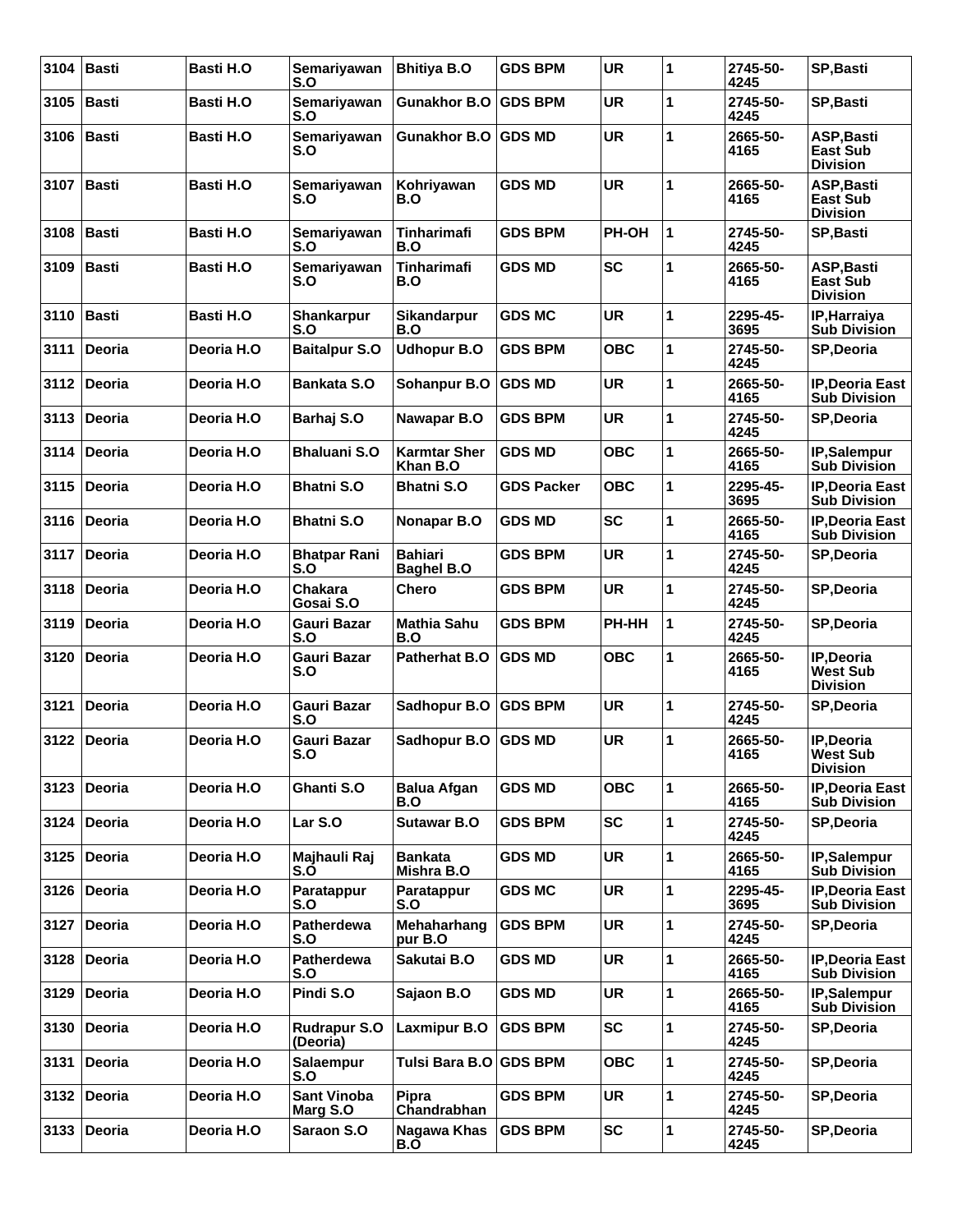| 3134 | <b>Deoria</b> | Deoria H.O              | Tarkulwa S.O                                    | <b>Mushari B.O</b>                  | <b>GDS BPM</b>    | <b>UR</b>  | $\mathbf{1}$ | 2745-50-<br>4245 | <b>SP,Deoria</b>                                       |
|------|---------------|-------------------------|-------------------------------------------------|-------------------------------------|-------------------|------------|--------------|------------------|--------------------------------------------------------|
| 3135 | <b>Deoria</b> | Padrauna H.O            | Captainganj<br>S.Ó<br>(Kushinagar)              | Fardaha B.O                         | <b>GDS BPM</b>    | <b>SC</b>  | 1            | 2745-50-<br>4245 | SP, Deoria                                             |
| 3136 | <b>Deoria</b> | Padrauna H.O            | Dudhai S.O                                      | Chaf B.O                            | <b>GDS MD</b>     | <b>UR</b>  | 1            | 2665-50-<br>4165 | ASP, Padrauna<br><b>Sub Division</b>                   |
| 3137 | Deoria        | Padrauna H.O            | Fazilnagar S.O Lachhia B.O                      |                                     | <b>GDS MD</b>     | <b>UR</b>  | 1            | 2665-50-<br>4165 | IP, Kasia Sub<br><b>Division</b>                       |
| 3138 | Deoria        | Padrauna H.O            | Fazilnagar S.O                                  | Semara Hardo GDS BPM<br>Patti B.O   |                   | <b>OBC</b> | 1            | 2745-50-<br>4245 | <b>SP,Deoria</b>                                       |
| 3139 | <b>Deoria</b> | Padrauna H.O            | Hata S.O                                        | <b>Bhaisahi</b><br>Bazar B.O        | <b>GDS MD</b>     | <b>UR</b>  | 1            | 2665-50-<br>4165 | IP, Deoria<br><b>West Sub</b><br><b>Division</b>       |
| 3140 | Deoria        | Padrauna H.O            | Hata S.O                                        | Sirsia B.O                          | <b>GDS MD</b>     | <b>SC</b>  | 1            | 2665-50-<br>4165 | <b>IP,Deoria</b><br><b>West Sub</b><br><b>Division</b> |
| 3141 | <b>Deoria</b> | Padrauna H.O            | Kasia S.O                                       | Dalip Nagar<br>B.O                  | <b>GDS BPM</b>    | <b>OBC</b> | 1            | 2745-50-<br>4245 | <b>SP,Deoria</b>                                       |
| 3142 | Deoria        | Padrauna H.O            | Kasia S.O                                       | <b>Dhuria Khas</b><br>B.O           | <b>GDS MD</b>     | <b>OBC</b> | 1            | 2665-50-<br>4165 | IP, Kasia Sub<br><b>Division</b>                       |
| 3143 | Deoria        | Padrauna H.O            | Kasia S.O                                       | Mahuawa<br>Karkhana B.O             | <b>GDS MC</b>     | <b>UR</b>  | 1            | 2295-45-<br>3695 | IP, Kasia Sub<br><b>Division</b>                       |
| 3144 | <b>Deoria</b> | Padrauna H.O            | Kasia S.O                                       | Mahuawa<br>Karkhana B.O             | <b>GDS MD</b>     | <b>UR</b>  | 1            | 2665-50-<br>4165 | <b>IP, Kasia Sub</b><br><b>Division</b>                |
| 3145 | <b>Deoria</b> | Padrauna H.O            | Kasia S.O                                       | Natwalia B.O                        | <b>GDS BPM</b>    | <b>UR</b>  | 1            | 2745-50-<br>4245 | SP, Deoria                                             |
| 3146 | Deoria        | Padrauna H.O            | Kath Kuiyan<br>S.O                              | Godaria B.O                         | <b>GDS BPM</b>    | <b>UR</b>  | 1            | 2745-50-<br>4245 | <b>SP,Deoria</b>                                       |
| 3147 | <b>Deoria</b> | Padrauna H.O            | Kath Kuiyan<br>S.O                              | Laxmipur B.O                        | <b>GDS MD</b>     | <b>UR</b>  | 1            | 2665-50-<br>4165 | ASP, Padrauna<br><b>Sub Division</b>                   |
| 3148 | Deoria        | Padrauna H.O            | Kushinagar<br>S.O                               | Kushinagar<br>S.O                   | <b>GDS Packer</b> | <b>OBC</b> | 1            | 2295-45-<br>3695 | IP, Kasia Sub<br><b>Division</b>                       |
| 3149 | Deoria        | Padrauna H.O            | Laxmiganj S.O                                   | Chandarpur<br>B.O                   | <b>GDS BPM</b>    | <b>OBC</b> | 1            | 2745-50-<br>4245 | <b>SP,Deoria</b>                                       |
| 3150 | <b>Deoria</b> | Padrauna H.O            | Laxmiganj S.O                                   | Marar<br><b>Bindwalia B.O</b>       | <b>GDS MC</b>     | <b>UR</b>  | 1            | 2295-45-<br>3695 | IP, Kasia Sub<br><b>Division</b>                       |
| 3151 | <b>Deoria</b> |                         | Padrauna H.O Laxmiganj S.O                      | Pagar B.O                           | <b>GDS MD</b>     | <b>SC</b>  | 1            | 2665-50-<br>4165 | IP, Kasia Sub<br><b>Division</b>                       |
| 3152 | <b>Deoria</b> |                         | Padrauna H.O Laxmiganj S.O Ragarganj B.O GDS MD |                                     |                   | <b>SC</b>  | 1            | 2665-50-<br>4165 | IP, Kasia Sub<br><b>Division</b>                       |
|      | 3153 Deoria   | Padrauna H.O            | Raja Bazar<br>Khadda S.O                        | <b>Barwa</b><br><b>Ratanpur B.O</b> | <b>GDS BPM</b>    | <b>UR</b>  | 1            | 2745-50-<br>4245 | SP, Deoria                                             |
| 3154 | Deoria        | Padrauna H.O            | Raja Bazar<br>Khadda S.O                        | Nebua Raiganj GDS MD<br>B.O         |                   | <b>UR</b>  | 1            | 2665-50-<br>4165 | ASP, Padrauna<br><b>Sub Division</b>                   |
| 3155 | Deoria        | Padrauna H.O            | Ramkola S.O                                     | Khajuri Bazar<br>B.O                | GDS MC            | <b>OBC</b> | 1            | 2295-45-<br>3695 | ASP, Padrauna<br><b>Sub Division</b>                   |
| 3156 | Deoria        | Padrauna H.O            | Ramkola S.O                                     | Parwarpar B.O GDS MD                |                   | <b>UR</b>  | 1            | 2665-50-<br>4165 | ASP, Padrauna<br><b>Sub Division</b>                   |
| 3157 | Deoria        | Padrauna H.O            | Ramkola S.O                                     | Ruari B.O                           | <b>GDS MD</b>     | <b>OBC</b> | 1            | 2665-50-<br>4165 | ASP, Padrauna<br><b>Sub Division</b>                   |
| 3158 | Deoria        | Padrauna H.O            | Ramkola S.O                                     | Singaha B.O                         | <b>GDS MD</b>     | <b>SC</b>  | 1            | 2665-50-<br>4165 | ASP, Padrauna<br><b>Sub Division</b>                   |
| 3159 | Deoria        | Padrauna H.O            | Tarya Sujan<br>S.O                              | <b>Mathia Sriram</b><br>B.O         | <b>GDS BPM</b>    | <b>UR</b>  | 1            | 2745-50-<br>4245 | SP, Deoria                                             |
| 3160 | Gonda         | <b>Balrampur</b><br>H.O | <b>Balrampur</b><br>H.O                         | Jeonar                              | <b>GDS BPM</b>    | <b>OBC</b> | 1            | 2745-50-<br>4245 | SP, Gonda                                              |
| 3161 | Gonda         | <b>Balrampur</b><br>H.O | Chamrupur<br>S.O                                | Gumri B.O                           | <b>GDS BPM</b>    | UR         | 1            | 2745-50-<br>4245 | SP, Gonda                                              |
| 3162 | Gonda         | <b>Balrampur</b><br>H.O | Chamrupur<br>S.O                                | Puraina Wajid<br>B.O                | <b>GDS BPM</b>    | <b>SC</b>  | 1            | 2745-50-<br>4245 | SP, Gonda                                              |
| 3163 | Gonda         | <b>Balrampur</b><br>H.O | <b>Dhaneypur</b><br>S.O                         | <b>Belbhariya</b><br><b>B.O.</b>    | <b>GDS BPM</b>    | <b>UR</b>  | 1            | 2745-50-<br>4245 | SP, Gonda                                              |
| 3164 | Gonda         | <b>Balrampur</b><br>H.O | <b>Dhaneypur</b><br>S.O                         | Dulhapur B.O                        | <b>GDS MC</b>     | <b>UR</b>  | 1            | 2295-45-<br>3695 | <b>IP, Utraula Sub</b><br><b>Division</b>              |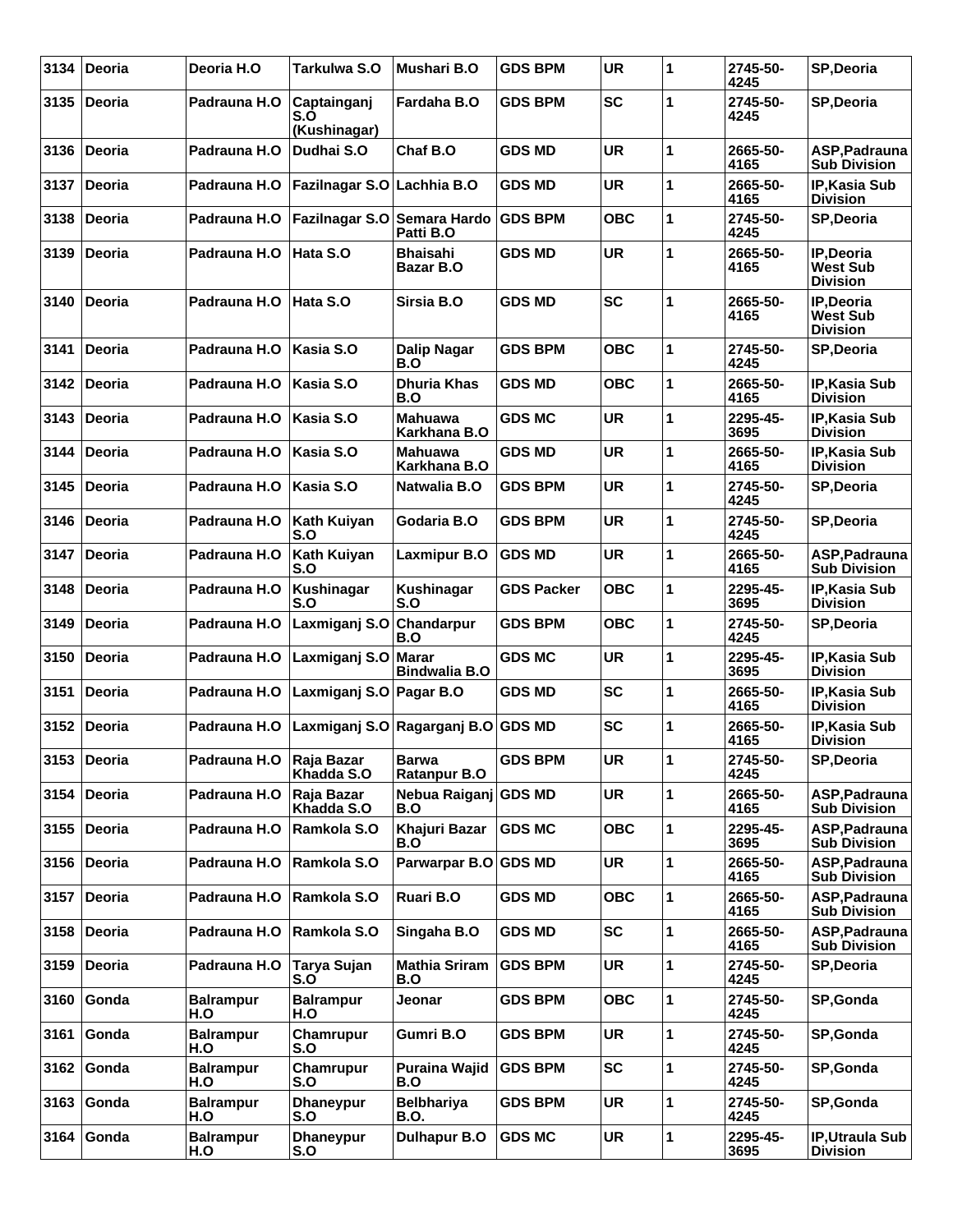| 3165 | Gonda      | <b>Balrampur</b><br>H.O | Jaiprabha<br>Gram S.O                         | <b>Basant Pur</b><br>Raja B.O                     | <b>GDS BPM</b> | <b>UR</b>  | 1 | 2745-50-<br>4245 | SP, Gonda                                 |
|------|------------|-------------------------|-----------------------------------------------|---------------------------------------------------|----------------|------------|---|------------------|-------------------------------------------|
| 3166 | Gonda      | <b>Balrampur</b><br>H.O | Jaiprabha<br>Gram S.O                         | <b>Bhawanipur</b><br><b>Uppadhyay</b><br>B.O      | <b>GDS MC</b>  | <b>OBC</b> | 1 | 2295-45-<br>3695 | IP, Colonelganj<br><b>Sub Division</b>    |
| 3167 | Gonda      | <b>Balrampur</b><br>H.O | Khargoopur<br>S.O                             | <b>Bishunpur Bel GDS BPM</b><br><b>Bharia B.O</b> |                | <b>OBC</b> | 1 | 2745-50-<br>4245 | SP, Gonda                                 |
| 3168 | Gonda      | <b>Balrampur</b><br>H.O | Mahrajganj<br>S.O<br>(Balrampur)              | Gugauli B.O                                       | <b>GDS BPM</b> | <b>UR</b>  | 1 | 2745-50-<br>4245 | SP, Gonda                                 |
| 3169 | Gonda      | <b>Balrampur</b><br>H.O | Mahrajganj<br>S.O<br>(Balrampur)              | Lai Budwa<br>B.O                                  | <b>GDS BPM</b> | <b>UR</b>  | 1 | 2745-50-<br>4245 | SP, Gonda                                 |
| 3170 | Gonda      | <b>Balrampur</b><br>H.O | Pachperwa<br>S.O                              | <b>Badhara B.O</b>                                | <b>GDS MC</b>  | <b>SC</b>  | 1 | 2295-45-<br>3695 | ASP, Balrampu<br>r Sub Division           |
| 3171 | Gonda      | <b>Balrampur</b><br>H.O | Pachperwa<br>S.O                              | <b>Bairihwa B.O</b>                               | <b>GDS BPM</b> | <b>UR</b>  | 1 | 2745-50-<br>4245 | SP, Gonda                                 |
| 3172 | Gonda      | <b>Balrampur</b><br>H.O | Pachperwa<br>S.O                              | <b>Banghusri</b><br>B.O                           | GDS BPM        | <b>OBC</b> | 1 | 2745-50-<br>4245 | SP, Gonda                                 |
| 3173 | Gonda      | <b>Balrampur</b><br>H.O | Pachperwa<br>S.O                              | <b>Bhathar B.O</b>                                | <b>GDS BPM</b> | <b>UR</b>  | 1 | 2745-50-<br>4245 | SP.Gonda                                  |
| 3174 | Gonda      | <b>Balrampur</b><br>H.O | Pachperwa<br>S.O                              | Madni B.O                                         | <b>GDS MC</b>  | <b>UR</b>  | 1 | 2295-45-<br>3695 | ASP, Balrampu<br>r Sub Division           |
| 3175 | Gonda      | <b>Balrampur</b><br>H.O | Pachperwa<br>S.O                              | Rajdarwa<br>Tharu B.O                             | <b>GDS BPM</b> | <b>UR</b>  | 1 | 2745-50-<br>4245 | SP, Gonda                                 |
| 3176 | Gonda      | <b>Balrampur</b><br>H.O | Pachperwa<br>S.O                              | <b>Visunpur</b><br>Tantanwa B.O                   | <b>GDS BPM</b> | <b>OBC</b> | 1 | 2745-50-<br>4245 | SP, Gonda                                 |
| 3177 | Gonda      | <b>Balrampur</b><br>H.O | <b>Purani Bazar</b><br>Pachperwa<br>S.O       | Achkawapur<br>B.O                                 | <b>GDS BPM</b> | <b>OBC</b> | 1 | 2745-50-<br>4245 | SP, Gonda                                 |
| 3178 | Gonda      | <b>Balrampur</b><br>H.O | <b>Purani Bazar</b><br>Pachperwa<br>S.O       | <b>Purani Bazar</b><br>Pachperwa<br>S.O           | <b>GDS MD</b>  | <b>UR</b>  | 1 | 2665-50-<br>4165 | ASP, Balrampu<br>r Sub Division           |
| 3179 | Gonda      | <b>Balrampur</b><br>H.O | Rehra Bazar<br>S.O                            | <b>Budhipur B.O</b>                               | <b>GDS BPM</b> | <b>OBC</b> | 1 | 2745-50-<br>4245 | SP, Gonda                                 |
| 3180 | Gonda      | <b>Balrampur</b><br>H.O | Rehra Bazar<br>S.O                            | Kishunpur<br><b>Grant B.O</b>                     | <b>GDS BPM</b> | <b>SC</b>  | 1 | 2745-50-<br>4245 | SP, Gonda                                 |
| 3181 | Gonda      | <b>Balrampur</b><br>H.O | Shivpura S.O                                  | <b>Bisunpur B.O</b>                               | <b>GDS BPM</b> | UR.        | 1 | 2745-50-<br>4245 | SP, Gonda                                 |
| 3182 | Gonda      | <b>Balrampur</b><br>H.O | Shivpura S.O                                  | Deopura B.O                                       | <b>GDS BPM</b> | <b>OBC</b> | 1 | 2745-50-<br>4245 | SP, Gonda                                 |
| 3183 | Gonda      | <b>Balrampur</b><br>H.O | Shivpura S.O                                  | Hasanapur<br>B.O                                  | <b>GDS BPM</b> | <b>UR</b>  | 1 | 2745-50-<br>4245 | SP, Gonda                                 |
| 3184 | Gonda      | <b>Balrampur</b><br>H.O | Sriduttganj<br>S.O                            | Dari Chaura<br>B.O                                | <b>GDS BPM</b> | <b>OBC</b> | 1 | 2745-50-<br>4245 | SP, Gonda                                 |
| 3185 | Gonda      | <b>Balrampur</b><br>H.O | <b>Srinagar S.O</b><br>(Gonda)                | <b>Pure Basalat</b><br>B.O                        | <b>GDS BPM</b> | <b>UR</b>  | 1 | 2745-50-<br>4245 | SP, Gonda                                 |
| 3186 | ∣Gonda     | <b>Balrampur</b><br>H.O | <b>Srinagar S.O</b><br>(Gonda)                | Ujjaini Kalan<br>B.O                              | <b>GDS BPM</b> | <b>SC</b>  | 1 | 2745-50-<br>4245 | SP, Gonda                                 |
| 3187 | Gonda      | <b>Balrampur</b><br>H.O | <b>Tulsipur S.O</b>                           | <b>Chauhattar</b><br>Kalan B.O                    | <b>GDS BPM</b> | UR         | 1 | 2745-50-<br>4245 | SP, Gonda                                 |
| 3188 | Gonda      | <b>Balrampur</b><br>H.O | Utraula S.O                                   | <b>Barhara</b><br><b>Bhitaura B.O</b>             | <b>GDS MC</b>  | <b>UR</b>  | 1 | 2295-45-<br>3695 | <b>IP, Utraula Sub</b><br><b>Division</b> |
| 3189 | Gonda      | <b>Balrampur</b><br>H.O | Utraula S.O                                   | Jaita Pur B.O                                     | <b>GDS BPM</b> | UR         | 1 | 2745-50-<br>4245 | SP, Gonda                                 |
| 3190 | Gonda      | Gonda H.O               | B.BSingh<br>S.O                               | Kharthari B.O                                     | <b>GDS BPM</b> | <b>OBC</b> | 1 | 2745-50-<br>4245 | SP, Gonda                                 |
| 3191 | Gonda      | Gonda H.O               | <b>B.B.</b> .Singh<br>S.O                     | Sarwangpurw<br>a B.O                              | <b>GDS BPM</b> | <b>OBC</b> | 1 | 2745-50-<br>4245 | SP, Gonda                                 |
|      | 3192 Gonda | Gonda H.O               | <b>Babhnan</b><br><b>Sugar Factory</b><br>S.O | Kotkhas B.O                                       | <b>GDS BPM</b> | <b>SC</b>  | 1 | 2745-50-<br>4245 | SP, Gonda                                 |
| 3193 | Gonda      | Gonda H.O               | <b>Babhnan</b><br><b>Sugar Factory</b><br>S.O | Parsaudaikar<br>B.O                               | <b>GDS BPM</b> | <b>UR</b>  | 1 | 2745-50-<br>4245 | SP, Gonda                                 |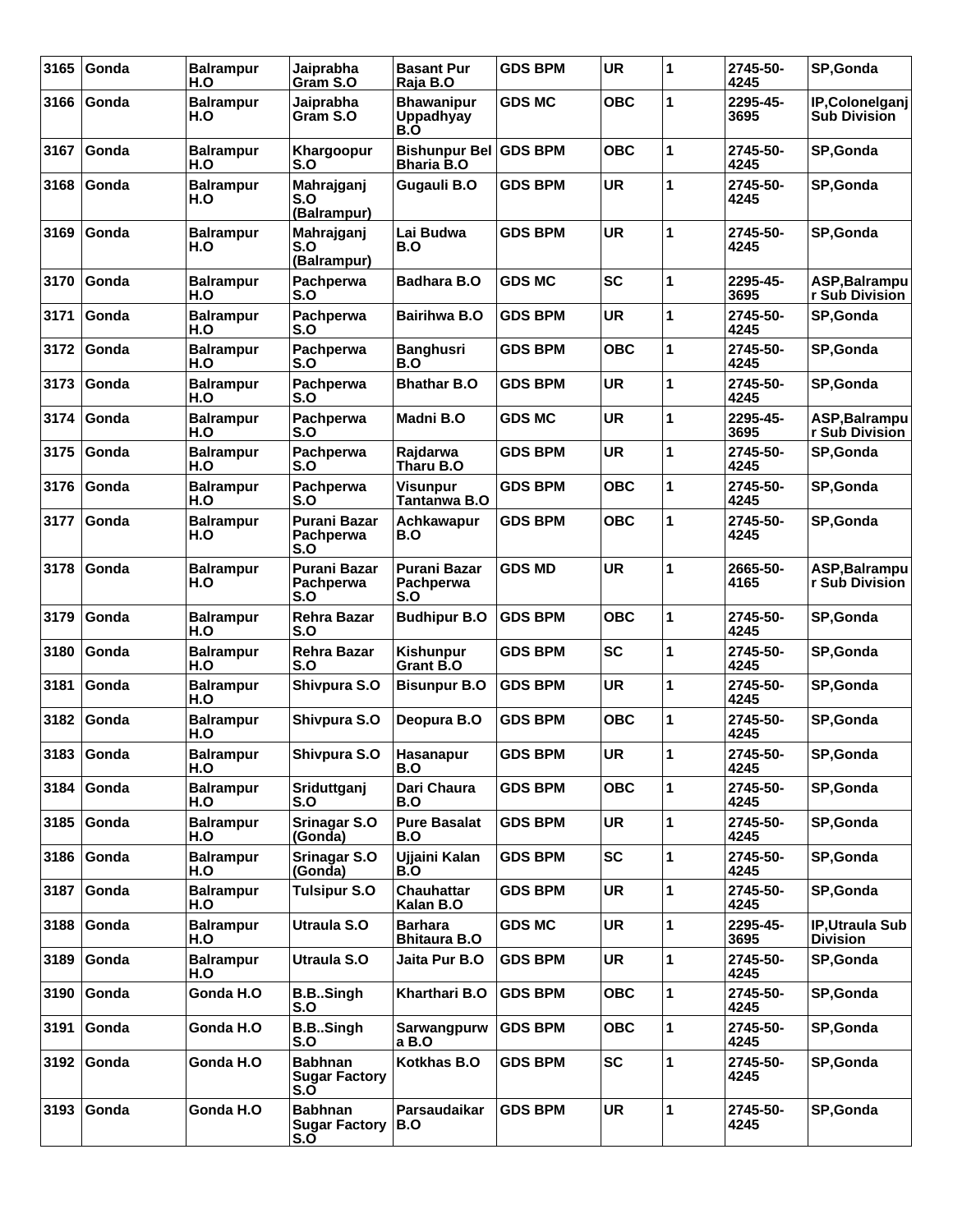| 3194 | Gonda  | Gonda H.O | Bankatwa                          | Dalpatpur B.O                          | <b>GDS BPM</b>    | <b>UR</b>    | 1 | 2745-50-         | SP, Gonda                                |
|------|--------|-----------|-----------------------------------|----------------------------------------|-------------------|--------------|---|------------------|------------------------------------------|
|      |        |           | Dehat S.O                         |                                        |                   |              |   | 4245             |                                          |
| 3195 | Gonda  | Gonda H.O | Bargadi Kot<br>S.O                | <b>Bhabhuwa</b><br>Kot B.O             | <b>GDS BPM</b>    | <b>UR</b>    | 1 | 2745-50-<br>4245 | SP, Gonda                                |
| 3196 | Gonda  | Gonda H.O | <b>Bargadi Kot</b><br>S.O         | Jahgirwa B.O                           | <b>GDS BPM</b>    | <b>UR</b>    | 1 | 2745-50-<br>4245 | SP, Gonda                                |
| 3197 | Gonda  | Gonda H.O | Begamganj<br>S.O                  | Pure Dal B.O                           | GDS BPM           | UR           | 1 | 2745-50-<br>4245 | SP, Gonda                                |
| 3198 | Gonda  | Gonda H.O | Begamganj<br>$S.\overline{O}$     | Sidhauti B.O                           | <b>GDS BPM</b>    | <b>SC</b>    | 1 | 2745-50-<br>4245 | SP, Gonda                                |
| 3199 | Gonda  | Gonda H.O | Begamganj<br>S.O                  | Sonauli<br><b>Mohammad</b><br>Pur B.O  | <b>GDS BPM</b>    | <b>SC</b>    | 1 | 2745-50-<br>4245 | SP, Gonda                                |
| 3200 | Gonda  | Gonda H.O | <b>Bishunpur</b><br>Bairiya S.O   | <b>Bishunpur</b><br><b>Bairiya S.O</b> | <b>GDS MD</b>     | <b>SC</b>    | 1 | 2665-50-<br>4165 | <b>IP.Utraula Sub</b><br><b>Division</b> |
| 3201 | Gonda  | Gonda H.O | <b>Bus Station</b><br>S.O (Gonda) | Banjaria B.O                           | <b>GDS BPM</b>    | <b>UR</b>    | 1 | 2745-50-<br>4245 | SP, Gonda                                |
| 3202 | Gonda  | Gonda H.O | <b>Bus Station</b><br>S.O (Gonda) | Chandawatpur<br>B.O                    | <b>GDS BPM</b>    | <b>UR</b>    | 1 | 2745-50-<br>4245 | SP, Gonda                                |
| 3203 | Gonda  | Gonda H.O | <b>Bus Station</b><br>S.O (Gonda) | Jhauhana B.O                           | <b>GDS BPM</b>    | <b>SC</b>    | 1 | 2745-50-<br>4245 | SP, Gonda                                |
| 3204 | Gonda  | Gonda H.O | Chandapur<br>S.O (Gonda)          | Naipur B.O                             | <b>GDS BPM</b>    | <b>SC</b>    | 1 | 2745-50-<br>4245 | SP, Gonda                                |
| 3205 | Gonda  | Gonda H.O | Colonelganj<br>S.O (Gonda)        | Kandaru B.O                            | <b>GDS MC</b>     | <b>UR</b>    | 1 | 2295-45-<br>3695 | IP, Colonelganj<br><b>Sub Division</b>   |
| 3206 | Gonda  | Gonda H.O | D.P.Ghat S.O                      | Gauhani B.O                            | GDS BPM           | <b>OBC</b>   | 1 | 2745-50-<br>4245 | SP, Gonda                                |
| 3207 | Gonda  | Gonda H.O | D.P.Ghat S.O                      | <b>Sakipur B.O</b>                     | <b>GDS BPM</b>    | <b>UR</b>    | 1 | 2745-50-<br>4245 | SP, Gonda                                |
| 3208 | Gonda  | Gonda H.O | Gaura Chawki<br>S.O               | Bangaonwa<br>B.O                       | <b>GDS MD</b>     | <b>SC</b>    | 1 | 2665-50-<br>4165 | IP, Nawabganj<br><b>Sub Division</b>     |
| 3209 | Gonda  | Gonda H.O | <b>Katra Bazar</b><br>S.O (Gonda) | <b>Katuwa Nala</b><br>B.O              | <b>GDS BPM</b>    | <b>SC</b>    | 1 | 2745-50-<br>4245 | SP, Gonda                                |
| 3210 | Gonda  | Gonda H.O | Katra Bazar<br>S.O (Gonda)        | Pipari Majha<br>B.O                    | <b>GDS BPM</b>    | PH-HH        | 1 | 2745-50-<br>4245 | SP, Gonda                                |
| 3211 | Gonda  | Gonda H.O | <b>Katra Bazar</b><br>S.O (Gonda) | Urdi B.O                               | <b>GDS BPM</b>    | <b>SC</b>    | 1 | 2745-50-<br>4245 | SP, Gonda                                |
| 3212 | Gonda  | Gonda H.O | Kauria S.O                        | Khairam<br><b>Lalwa Chak</b><br>B.O    | <b>GDS MC</b>     | <b>UR</b>    | 1 | 2295-45-<br>3695 | IP, Colonelganj<br><b>Sub Division</b>   |
| 3213 | ∣Gonda | Gonda H.O | Khorasha S.O                      | <b>Madhaipur</b><br>B.O                | <b>GDS BPM</b>    | <b>UR</b>    | 1 | 2745-50-<br>4245 | <b>SP.Gonda</b>                          |
| 3214 | Gonda  | Gonda H.O | <b>Mankapur</b><br>Bazar S.O      | <b>Balli Pur B.O</b>                   | <b>GDS BPM</b>    | <b>OBC</b>   | 1 | 2745-50-<br>4245 | SP, Gonda                                |
| 3215 | Gonda  | Gonda H.O | <b>Mankapur</b><br>Bazar S.O      | Bankasia B.O                           | <b>GDS MD</b>     | <b>UR</b>    | 1 | 2665-50-<br>4165 | IP, Nawabganj<br><b>Sub Division</b>     |
| 3216 | Gonda  | Gonda H.O | <b>Mankapur</b><br>Bazar S.O      | <b>Mallhipur B.O</b>                   | <b>GDS MD</b>     | <b>OBC</b>   | 1 | 2665-50-<br>4165 | IP, Nawabganj<br><b>Sub Division</b>     |
| 3217 | Gonda  | Gonda H.O | <b>Maskanwa Rs</b><br>S.O         | Ailanpur<br>Grant B.O                  | <b>GDS MD</b>     | <b>UR</b>    | 1 | 2665-50-<br>4165 | IP, Nawabganj<br><b>Sub Division</b>     |
| 3218 | Gonda  | Gonda H.O | <b>Maskanwa Rs</b><br>S.O         | Manda B.O                              | <b>GDS BPM</b>    | <b>PH-VH</b> | 1 | 2745-50-<br>4245 | SP, Gonda                                |
| 3219 | Gonda  | Gonda H.O | <b>Maskanwa Rs</b><br>S.O         | Maskanwa Rs<br>S.O                     | <b>GDS Packer</b> | <b>UR</b>    | 1 | 2295-45-<br>3695 | IP, Nawabganj<br>Sub Division            |
| 3220 | Gonda  | Gonda H.O | Motiganj S.O<br>(Gonda)           | Govindpara<br>B.O                      | <b>GDS BPM</b>    | <b>SC</b>    | 1 | 2745-50-<br>4245 | SP, Gonda                                |
| 3221 | Gonda  | Gonda H.O | Nawabganj<br>S.O (Gonda)          | <b>Ashokpur B.O</b>                    | <b>GDS BPM</b>    | <b>UR</b>    | 1 | 2745-50-<br>4245 | SP, Gonda                                |
| 3222 | Gonda  | Gonda H.O | Nawabganj<br>S.O (Gonda)          | Durjanpur B.O                          | <b>GDS BPM</b>    | <b>UR</b>    | 1 | 2745-50-<br>4245 | SP, Gonda                                |
| 3223 | Gonda  | Gonda H.O | Nawabganj<br>S.O (Gonda)          | Raghuraj<br>Nagar B.O                  | <b>GDS BPM</b>    | <b>UR</b>    | 1 | 2745-50-<br>4245 | SP, Gonda                                |
| 3224 | Gonda  | Gonda H.O | Nawabganj<br>S.O (Gonda)          | <b>Tulsipur</b><br>Majha B.O           | <b>GDS BPM</b>    | <b>OBC</b>   | 1 | 2745-50-<br>4245 | SP, Gonda                                |
|      |        |           |                                   |                                        |                   |              |   |                  |                                          |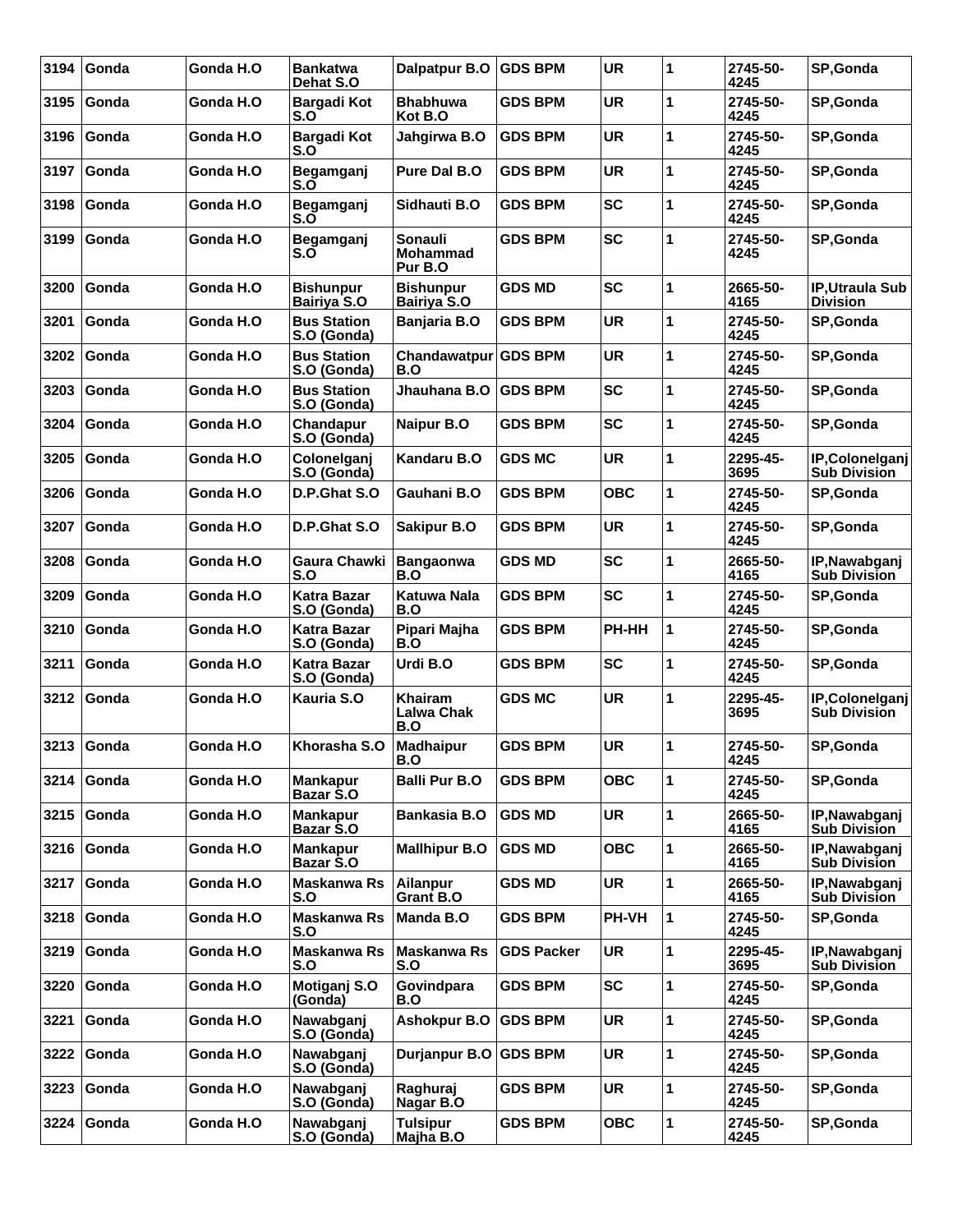| 3225 | Gonda     | Gonda H.O        | Paraspur S.O                        | Anta B.O                       | <b>GDS MD</b>  | <b>UR</b>  | 1 | 2665-50-<br>4165 | IP,Sadar<br>Gonda Sub<br><b>Division</b>         |
|------|-----------|------------------|-------------------------------------|--------------------------------|----------------|------------|---|------------------|--------------------------------------------------|
| 3226 | Gonda     | Gonda H.O        | Paraspur S.O                        | Bishunpur Kla GDS BPM<br>B.O   |                | <b>UR</b>  | 1 | 2745-50-<br>4245 | SP, Gonda                                        |
| 3227 | Gonda     | Gonda H.O        | Paraspur S.O                        | Jarauli B.O                    | <b>GDS MC</b>  | <b>OBC</b> | 1 | 2295-45-<br>3695 | IP,Sadar<br><b>Gonda Sub</b><br><b>Division</b>  |
| 3228 | Gonda     | Gonda H.O        | Paraspur S.O                        | Kundwa<br><b>Tewaripur B.O</b> | <b>GDS MC</b>  | <b>SC</b>  | 1 | 2295-45-<br>3695 | IP,Sadar<br>Gonda Sub<br><b>Division</b>         |
| 3229 | Gonda     | Gonda H.O        | Paraspur S.O                        | Lali Purwa<br>B.O              | <b>GDS BPM</b> | <b>UR</b>  | 1 | 2745-50-<br>4245 | SP, Gonda                                        |
| 3230 | Gonda     | Gonda H.O        | Paraspur S.O                        | Mohna B.O                      | <b>GDS MC</b>  | <b>UR</b>  | 1 | 2295-45-<br>3695 | IP,Sadar<br><b>Gonda Sub</b><br><b>Division</b>  |
| 3231 | Gonda     | Gonda H.O        | Sadullanagar<br>S.O                 | Deoria Inayat<br>B.O           | <b>GDS BPM</b> | UR         | 1 | 2745-50-<br>4245 | SP, Gonda                                        |
| 3232 | Gonda     | Gonda H.O        | Sadullanagar<br>S.O                 | <b>Obarideeh</b><br>B.O        | <b>GDS BPM</b> | <b>UR</b>  | 1 | 2745-50-<br>4245 | SP, Gonda                                        |
| 3233 | Gonda     | Gonda H.O        | Sadullanagar<br>S.O                 | Sadullanagar<br>S.O            | <b>GDS MD</b>  | ОВС        | 1 | 2665-50-<br>4165 | IP, Nawabganj<br><b>Sub Division</b>             |
| 3234 | Gonda     | Gonda H.O        | Tarabganj S.O                       | Singha<br>Chanda B.O           | <b>GDS BPM</b> | <b>UR</b>  | 1 | 2745-50-<br>4245 | SP, Gonda                                        |
| 3235 | Gorakhpur | Gorakhpur<br>H.O | Ali Nagar                           | Jafra Bazar<br>B.O             | GDS BPM        | <b>UR</b>  | 1 | 2745-50-<br>4245 | SSP, Gorakhp<br>ur                               |
| 3236 | Gorakhpur | Gorakhpur<br>H.O | <b>B.R.D Medical</b><br>College S.O | Jhungia Bazar<br>B.O           | <b>GDS BPM</b> | <b>UR</b>  | 1 | 2745-50-<br>4245 | SSP, Gorakhp<br>ur                               |
| 3237 | Gorakhpur | Gorakhpur<br>H.O | <b>B.R.D Medical</b><br>College S.O | Jungle Aurahi<br>B.O           | <b>GDS MD</b>  | <b>UR</b>  | 1 | 2665-50-<br>4165 | IP, Gorakhpur<br>East Sub<br><b>Division</b>     |
| 3238 | Gorakhpur | Gorakhpur<br>H.O | <b>B.R.D Medical</b><br>College S.O | Jungle<br>ayodhya<br>prasad BO | GDS BPM        | <b>UR</b>  | 1 | 2745-50-<br>4245 | SSP, Gorakhp<br>ur                               |
| 3239 | Gorakhpur | Gorakhpur<br>H.O | <b>Bansgaon S.O</b><br>(Gorakhpur)  | <b>Bishunpur BO</b>            | <b>GDS MC</b>  | <b>SC</b>  | 1 | 2295-45-<br>3695 | <b>IP, Kauriram</b><br><b>Sub Division</b>       |
| 3240 | Gorakhpur | Gorakhpur<br>H.O | <b>Bansgaon S.O</b><br>(Gorakhpur)  | <b>Hata Buzurg</b><br>B.O      | <b>GDS MC</b>  | <b>UR</b>  | 1 | 2295-45-<br>3695 | <b>IP,Kauriram</b><br><b>Sub Division</b>        |
| 3241 | Gorakhpur | Gorakhpur<br>H.O | <b>Bansgaon S.O</b><br>(Gorakhpur)  | Sahuapar B.O                   | <b>GDS BPM</b> | <b>OBC</b> | 1 | 2745-50-<br>4245 | SSP, Gorakhp<br>ur                               |
| 3242 | Gorakhpur | Gorakhpur<br>H.O | (Gorakhpur)                         | Bansgaon S.O Sahuapar B.O      | <b>GDS MC</b>  | <b>OBC</b> | 1 | 2295-45-<br>3695 | IP, Kauriram<br><b>Sub Division</b>              |
| 3243 | Gorakhpur | Gorakhpur<br>H.O | Barhalganj<br>S.O                   | <b>Bimuti B.O</b>              | <b>GDS BPM</b> | <b>UR</b>  | 1 | 2745-50-<br>4245 | SSP, Gorakhp<br>ur                               |
| 3244 | Gorakhpur | Gorakhpur<br>H.O | Barhalganj<br>S.O                   | Khadesari                      | <b>GDS BPM</b> | <b>UR</b>  | 1 | 2745-50-<br>4245 | SSP, Gorakhp<br>ur                               |
| 3245 | Gorakhpur | Gorakhpur<br>H.O | Barhalganj<br>S.O                   | Khadesari                      | <b>GDS MD</b>  | <b>OBC</b> | 1 | 2665-50-<br>4165 | IP, Kauriram<br><b>Sub Division</b>              |
| 3246 | Gorakhpur | Gorakhpur<br>H.O | Barhalganj<br>S.O                   | <b>Madaria</b>                 | <b>GDS BPM</b> | <b>UR</b>  | 1 | 2745-50-<br>4245 | SSP, Gorakhp<br>ur                               |
| 3247 | Gorakhpur | Gorakhpur<br>H.O | Barhalganj<br>S.O                   | <b>Newaijpar B.O</b>           | <b>GDS MC</b>  | <b>UR</b>  | 1 | 2295-45-<br>3695 | IP, Kauriram<br><b>Sub Division</b>              |
| 3248 | Gorakhpur | Gorakhpur<br>H.O | Barhalganj<br>S.O                   | <b>Sidhegaur BO</b>            | <b>GDS BPM</b> | <b>SC</b>  | 1 | 2745-50-<br>4245 | SSP, Gorakhp<br>ur                               |
| 3249 | Gorakhpur | Gorakhpur<br>H.O | <b>Belghat S.O</b>                  | Kuri Bazar<br>B.O              | <b>GDS MC</b>  | <b>OBC</b> | 1 | 2295-45-<br>3695 | IP, Uruwa<br><b>Bazar Sub</b><br><b>Division</b> |
| 3250 | Gorakhpur | Gorakhpur<br>H.O | <b>Belghat S.O</b>                  | Piparshandi<br>B.O             | <b>GDS BPM</b> | <b>UR</b>  | 1 | 2745-50-<br>4245 | SSP, Gorakhp<br>ur                               |
| 3251 | Gorakhpur | Gorakhpur<br>H.O | Deidiha S.O                         | Harpur B.O                     | <b>GDS BPM</b> | <b>UR</b>  | 1 | 2745-50-<br>4245 | SSP, Gorakhp<br>ur                               |
| 3252 | Gorakhpur | Gorakhpur<br>H.O | <b>Dhakhwa</b><br>Bazar S.O         | <b>Badhyapar</b><br>B.O        | <b>GDS MD</b>  | <b>SC</b>  | 1 | 2665-50-<br>4165 | IP, Uruwa<br><b>Bazar Sub</b><br><b>Division</b> |
| 3253 | Gorakhpur | Gorakhpur<br>H.O | <b>Dhakhwa</b><br>Bazar S.O         | <b>Barigaon B.O</b>            | <b>GDS BPM</b> | <b>UR</b>  | 1 | 2745-50-<br>4245 | SSP, Gorakhp<br>ur                               |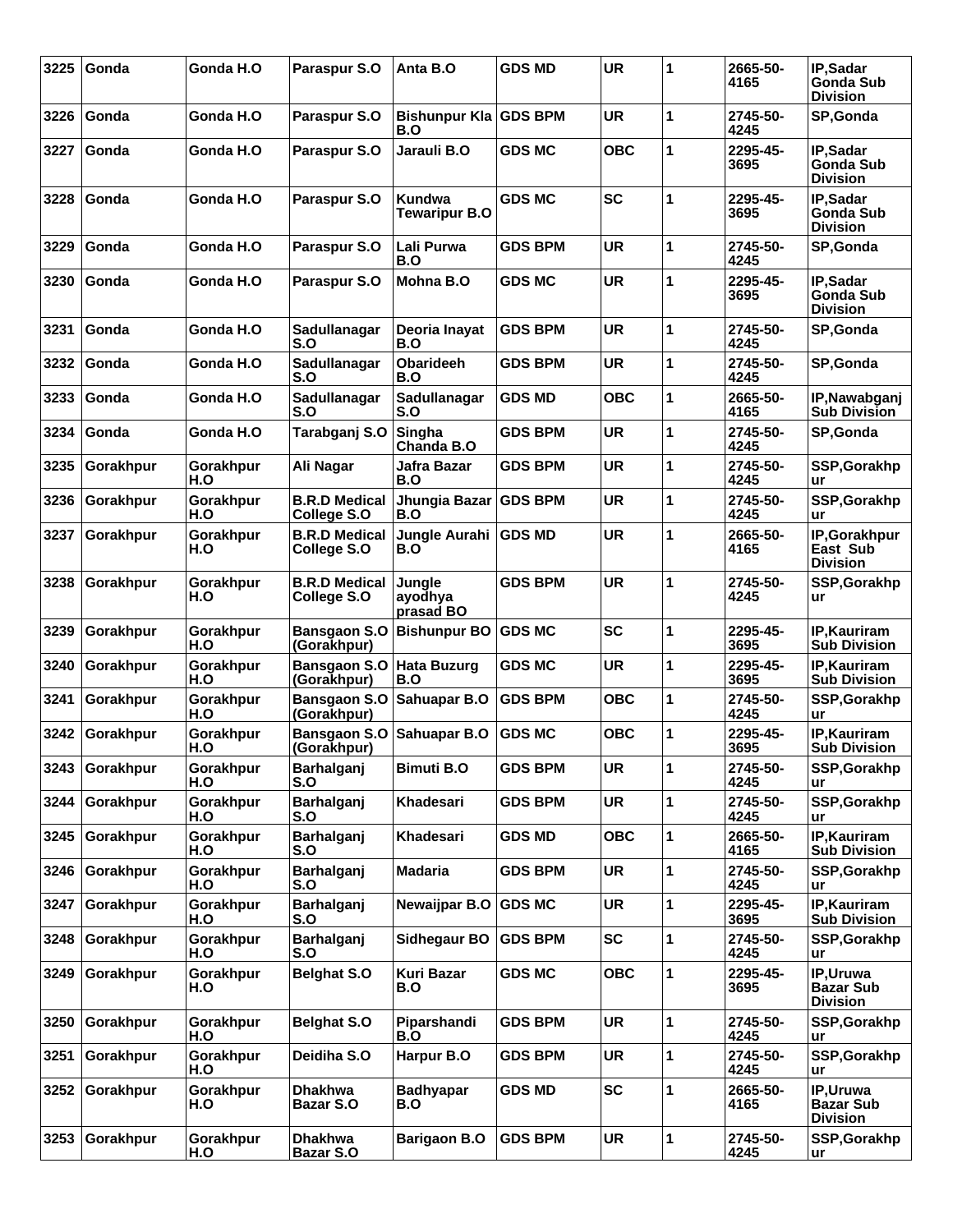| 3254 | Gorakhpur        | Gorakhpur<br>H.O | <b>Dhakhwa</b><br><b>Bazar S.O</b> | Murdewa B.O                                 | <b>GDS BPM</b> | <b>OBC</b> | 1 | 2745-50-<br>4245 | SSP, Gorakhp<br><b>ur</b>                         |
|------|------------------|------------------|------------------------------------|---------------------------------------------|----------------|------------|---|------------------|---------------------------------------------------|
| 3255 | Gorakhpur        | Gorakhpur<br>H.O | Gagaha S.O                         | <b>Belabirbhan</b><br>B.O                   | <b>GDS MC</b>  | <b>SC</b>  | 1 | 2295-45-<br>3695 | IP, Kauriram<br><b>Sub Division</b>               |
| 3256 | Gorakhpur        | Gorakhpur<br>H.O | Gagaha S.O                         | Gagaha S.O                                  | <b>GDS MD</b>  | <b>UR</b>  | 1 | 2665-50-<br>4165 | IP, Kauriram<br><b>Sub Division</b>               |
| 3257 | Gorakhpur        | Gorakhpur<br>H.O | Gagaha S.O                         | Khajuri Baboo<br>B.O                        | <b>GDS MC</b>  | <b>OBC</b> | 1 | 2295-45-<br>3695 | IP, Kauriram<br><b>Sub Division</b>               |
| 3258 | Gorakhpur        | Gorakhpur<br>H.O | Gola S.O<br>(Gorakhpur)            | <b>Bharroh B.O</b>                          | <b>GDS MD</b>  | <b>UR</b>  | 1 | 2665-50-<br>4165 | IP, Uruwa<br><b>Bazar Sub</b><br><b>Division</b>  |
| 3259 | Gorakhpur        | Gorakhpur<br>H.O | Gola S.O<br>(Gorakhpur)            | Deepgarh B.O                                | <b>GDS BPM</b> | <b>UR</b>  | 1 | 2745-50-<br>4245 | SSP, Gorakhp<br>ur                                |
| 3260 | Gorakhpur        | Gorakhpur<br>H.O | Gola S.O<br>(Gorakhpur)            | Deepgarh B.O                                | <b>GDS MD</b>  | <b>UR</b>  | 1 | 2665-50-<br>4165 | IP, Uruwa<br><b>Bazar Sub</b><br><b>Division</b>  |
| 3261 | Gorakhpur        | Gorakhpur<br>H.O | Gola S.O<br>(Gorakhpur)            | <b>Gopalpur B.O</b>                         | <b>GDS MD</b>  | <b>SC</b>  | 1 | 2665-50-<br>4165 | IP, Uruwa<br><b>Bazar Sub</b><br><b>Division</b>  |
| 3262 | Gorakhpur        | Gorakhpur<br>H.O | Gola S.O<br>(Gorakhpur)            | Kodri B.O                                   | <b>GDS MD</b>  | <b>UR</b>  | 1 | 2665-50-<br>4165 | IP, Uruwa<br><b>Bazar Sub</b><br><b>Division</b>  |
| 3263 | Gorakhpur        | Gorakhpur<br>H.O | Gola S.O<br>(Gorakhpur)            | Patauha B.O                                 | <b>GDS BPM</b> | <b>UR</b>  | 1 | 2745-50-<br>4245 | SSP, Gorakhp<br>ur                                |
| 3264 | Gorakhpur        | Gorakhpur<br>H.O | Gola S.O<br>(Gorakhpur)            | Samay than<br>bhiti B.O                     | <b>GDS MD</b>  | <b>UR</b>  | 1 | 2665-50-<br>4165 | IP, Uruwa<br><b>Bazar Sub</b><br><b>Division</b>  |
| 3265 | Gorakhpur        | Gorakhpur<br>H.O | Gorakhnath<br><b>Mandir S.O</b>    | Jagatbela B.O                               | <b>GDS MD</b>  | <b>UR</b>  | 1 | 2665-50-<br>4165 | ASP, Gorakhp<br>ur Central<br><b>Sub Division</b> |
| 3266 | Gorakhpur        | Gorakhpur<br>H.O | Kauriram S.O                       | <b>Chawaria</b><br><b>Buzurg BO</b>         | <b>GDS MD</b>  | <b>SC</b>  | 1 | 2665-50-<br>4165 | IP, Kauriram<br><b>Sub Division</b>               |
| 3267 | Gorakhpur        | Gorakhpur<br>H.O | Kauriram S.O                       | <b>Dhanaura</b><br><b>Bujurg BO</b>         | <b>GDS BPM</b> | <b>UR</b>  | 1 | 2745-50-<br>4245 | SSP, Gorakhp<br><b>ur</b>                         |
| 3268 | Gorakhpur        | Gorakhpur<br>H.O | Kauriram S.O                       | Kanaicha B.O                                | <b>GDS MD</b>  | <b>UR</b>  | 1 | 2665-50-<br>4165 | IP, Kauriram<br><b>Sub Division</b>               |
| 3269 | Gorakhpur        | Gorakhpur<br>H.O | Kauriram S.O                       | Kanail B.O                                  | <b>GDS MC</b>  | <b>UR</b>  | 1 | 2295-45-<br>3695 | <b>IP.Kauriram</b><br><b>Sub Division</b>         |
| 3270 | Gorakhpur        | Gorakhpur<br>H.O | Kauriram S.O                       | <b>Thunni</b><br><b>Mahadev</b><br>Chak B.O | <b>GDS BPM</b> | <b>OBC</b> | 1 | 2745-50-<br>4245 | SSP, Gorakhp<br>ur                                |
| 3271 | <b>Gorakhpur</b> | Gorakhpur<br>H.O | Kauriram S.O                       | <b>Tiar B.O</b>                             | <b>GDS BPM</b> | <b>OBC</b> | 1 | 2745-50-<br>4245 | SSP, Gorakhp<br>ur                                |
| 3272 | Gorakhpur        | Gorakhpur<br>H.O | Khajni S.O                         | <b>Bhaisa Bazar</b><br>B.O                  | <b>GDS BPM</b> | <b>UR</b>  | 1 | 2745-50-<br>4245 | SSP, Gorakhp<br>ur                                |
| 3273 | Gorakhpur        | Gorakhpur<br>H.O | Khajni S.O                         | <b>Hariharpur</b><br>B.O                    | <b>GDS MC</b>  | <b>OBC</b> | 1 | 2295-45-<br>3695 | IP, Uruwa<br><b>Bazar Sub</b><br><b>Division</b>  |
| 3274 | Gorakhpur        | Gorakhpur<br>H.O | Khajni S.O                         | Karanpura<br>B.O                            | <b>GDS MC</b>  | <b>UR</b>  | 1 | 2295-45-<br>3695 | IP, Uruwa<br><b>Bazar Sub</b><br><b>Division</b>  |
| 3275 | Gorakhpur        | Gorakhpur<br>H.O | Khajni S.O                         | Pagar B.O                                   | <b>GDS BPM</b> | <b>OBC</b> | 1 | 2745-50-<br>4245 | SSP, Gorakhp<br>ur                                |
| 3276 | Gorakhpur        | Gorakhpur<br>H.O | Khajni S.O                         | Piprauli B.O                                | <b>GDS BPM</b> | <b>OBC</b> | 1 | 2745-50-<br>4245 | SSP, Gorakhp<br>ur                                |
| 3277 | Gorakhpur        | Gorakhpur<br>H.O | Khajni S.O                         | Sonbarsa<br>Baboo B.O                       | <b>GDS MD</b>  | <b>UR</b>  | 1 | 2665-50-<br>4165 | IP, Uruwa<br><b>Bazar Sub</b><br><b>Division</b>  |
| 3278 | Gorakhpur        | Gorakhpur<br>H.O | Sahajanwa<br>S.O                   | <b>Bhitirawat B.O</b>                       | <b>GDS MD</b>  | <b>UR</b>  | 1 | 2665-50-<br>4165 | ASP, Gorakhp<br>ur Central<br><b>Sub Division</b> |
| 3279 | Gorakhpur        | Gorakhpur<br>H.O | Sahajanwa<br>S.O                   | <b>Dhuriapar B.O</b>                        | <b>GDS BPM</b> | <b>UR</b>  | 1 | 2745-50-<br>4245 | SSP, Gorakhp<br>ur                                |
| 3280 | Gorakhpur        | Gorakhpur<br>H.O | Sahajanwa<br>S.O                   | Lakhnapar<br>B.O                            | <b>GDS BPM</b> | <b>SC</b>  | 1 | 2745-50-<br>4245 | SSP, Gorakhp<br>ur                                |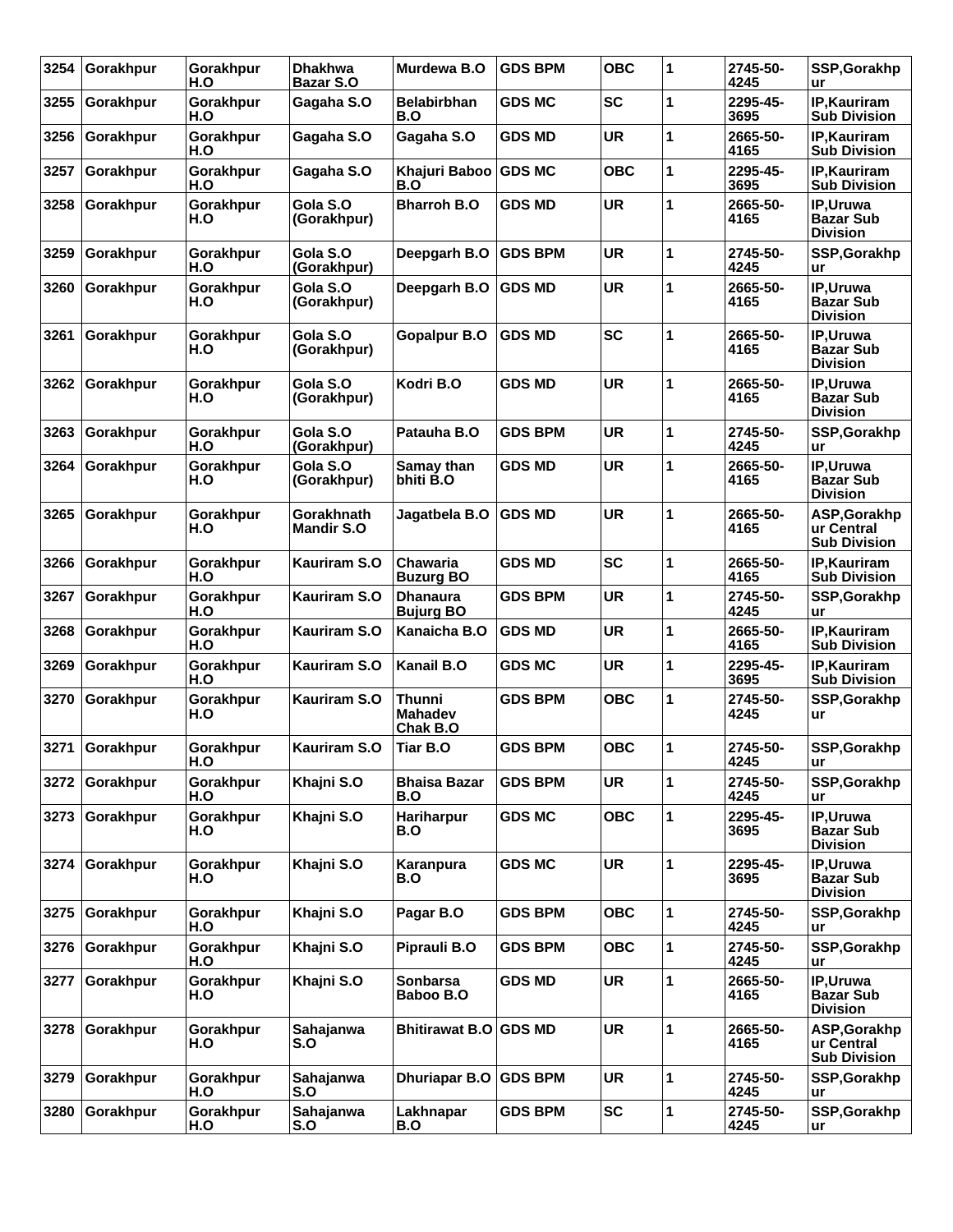| 3281 | Gorakhpur      | Gorakhpur<br>H.O | Sahajanwa<br>S.O                   | Newas B.O                     | <b>GDS MC</b>  | <b>OBC</b> | 1 | 2295-45-<br>3695 | ASP, Gorakhp<br>ur Central<br><b>Sub Division</b> |
|------|----------------|------------------|------------------------------------|-------------------------------|----------------|------------|---|------------------|---------------------------------------------------|
| 3282 | Gorakhpur      | Gorakhpur<br>H.O | Sahajanwa<br>S.O                   | Randauli B.O                  | <b>GDS BPM</b> | <b>OBC</b> | 1 | 2745-50-<br>4245 | SSP, Gorakhp<br>ur                                |
| 3283 | Gorakhpur      | Gorakhpur<br>H.O | Sahajanwa<br>S.O                   | Sidhauli B.O                  | <b>GDS MC</b>  | <b>UR</b>  | 1 | 2295-45-<br>3695 | ASP, Gorakhp<br>ur Central<br><b>Sub Division</b> |
| 3284 | Gorakhpur      | Gorakhpur<br>H.O | <b>Shivpur S.O</b><br>(Gorakhpur)  | Chhapra B.O                   | <b>GDS BPM</b> | <b>UR</b>  | 1 | 2745-50-<br>4245 | SSP, Gorakhp<br>ur                                |
| 3285 | Gorakhpur      | Gorakhpur<br>H.O | <b>Shivpur S.O</b><br>(Gorakhpur)  | Gangupar                      | <b>GDS BPM</b> | <b>UR</b>  | 1 | 2745-50-<br>4245 | SSP, Gorakhp<br><b>ur</b>                         |
| 3286 | Gorakhpur      | Gorakhpur<br>H.O | Shivpur S.O<br>(Gorakhpur)         | Kodarpandey<br>B.O            | <b>GDS BPM</b> | <b>OBC</b> | 1 | 2745-50-<br>4245 | SSP, Gorakhp<br><b>ur</b>                         |
| 3287 | Gorakhpur      | Gorakhpur<br>H.O | <b>Shivpur S.O</b><br>(Gorakhpur)  | <b>Riaon BO</b>               | <b>GDS BPM</b> | <b>UR</b>  | 1 | 2745-50-<br>4245 | SSP, Gorakhp<br><b>ur</b>                         |
| 3288 | Gorakhpur      | Gorakhpur<br>H.O | <b>Shivpur S.O</b><br>(Gorakhpur)  | Sahuwakole<br><b>BO</b>       | <b>GDS MD</b>  | <b>UR</b>  | 1 | 2665-50-<br>4165 | IP, Kauriram<br><b>Sub Division</b>               |
| 3289 | Gorakhpur      | Gorakhpur<br>H.O | Shivpur S.O<br>(Gorakhpur)         | Sihaijpar B.O                 | <b>GDS BPM</b> | <b>UR</b>  | 1 | 2745-50-<br>4245 | SSP, Gorakhp<br><b>ur</b>                         |
| 3290 | Gorakhpur      | Gorakhpur<br>H.O | <b>Shivpur S.O</b><br>(Gorakhpur)  | Ujjarpar B.O                  | <b>GDS BPM</b> | <b>UR</b>  | 1 | 2745-50-<br>4245 | SSP, Gorakhp<br><b>ur</b>                         |
| 3291 | Gorakhpur      | Gorakhpur<br>H.O | <b>Shivpur S.O</b><br>(Gorakhpur)  | Ujjarpar B.O                  | <b>GDS MC</b>  | <b>UR</b>  | 1 | 2295-45-<br>3695 | IP, Kauriram<br><b>Sub Division</b>               |
| 3292 | Gorakhpur      | Gorakhpur<br>H.O | Sikriganj S.O                      | Ahirauli<br><b>Bujurg B.O</b> | <b>GDS MD</b>  | <b>UR</b>  | 1 | 2665-50-<br>4165 | IP, Uruwa<br><b>Bazar Sub</b><br><b>Division</b>  |
| 3293 | Gorakhpur      | Gorakhpur<br>H.O | Sikriganj S.O                      | <b>Baraon B.O</b>             | <b>GDS BPM</b> | <b>UR</b>  | 1 | 2745-50-<br>4245 | SSP, Gorakhp<br><b>ur</b>                         |
| 3294 | Gorakhpur      | Gorakhpur<br>H.O | Sikriganj S.O                      | Trilokpur B.O                 | <b>GDS BPM</b> | <b>UR</b>  | 1 | 2745-50-<br>4245 | SSP, Gorakhp<br><b>ur</b>                         |
| 3295 | Gorakhpur      | Gorakhpur<br>H.O | Sikriganj S.O                      | <b>Trilokpur B.O</b>          | <b>GDS MD</b>  | <b>UR</b>  | 1 | 2665-50-<br>4165 | IP, Uruwa<br><b>Bazar Sub</b><br><b>Division</b>  |
| 3296 | Gorakhpur      | Gorakhpur<br>H.O | Unwal S.O                          | <b>Badani</b><br>Gopalpur B.O | <b>GDS BPM</b> | <b>UR</b>  | 1 | 2745-50-<br>4245 | SSP, Gorakhp<br>ur                                |
| 3297 | Gorakhpur      | Gorakhpur<br>H.O | Unwal S.O                          | <b>Badani</b><br>Gopalpur B.O | <b>GDS MD</b>  | <b>UR</b>  | 1 | 2665-50-<br>4165 | IP, Uruwa<br><b>Bazar Sub</b><br><b>Division</b>  |
| 3298 | Gorakhpur      | Gorakhpur<br>H.O | Unwal S.O                          | Godsaira B.O                  | <b>GDS BPM</b> | <b>SC</b>  | 1 | 2745-50-<br>4245 | SSP, Gorakhp<br>ur                                |
|      | 3299 Gorakhpur | Gorakhpur<br>H.O | Unwal S.O                          | Saraya Tiwari GDS BPM<br>B.O  |                | <b>UR</b>  | 1 | 2745-50-<br>4245 | SSP, Gorakhp<br>ur                                |
| 3300 | Gorakhpur      | Gorakhpur<br>H.O | Uruwa Bazar<br>S.O                 | Pandeypura<br>B.O             | <b>GDS MD</b>  | <b>OBC</b> | 1 | 2665-50-<br>4165 | IP, Uruwa<br><b>Bazar Sub</b><br><b>Division</b>  |
| 3301 | Gorakhpur      | Gorakhpur<br>H.O | Uruwa Bazar<br>S.O                 | Rohari B.O                    | <b>GDS BPM</b> | <b>UR</b>  | 1 | 2745-50-<br>4245 | SSP, Gorakhp<br>ur                                |
| 3302 | Gorakhpur      | Kunraghat<br>H.O | A.P.Station<br>S.O                 | Kusumhi<br><b>Bazar BO</b>    | <b>GDS MD</b>  | <b>UR</b>  | 1 | 2665-50-<br>4165 | IP, Gorakhpur<br>East Sub<br><b>Division</b>      |
| 3303 | Gorakhpur      | Kunraghat<br>H.O | A.P.Station<br>S.O                 | <b>Sonbarsa</b><br>Bazar B.O  | <b>GDS MC</b>  | <b>SC</b>  | 1 | 2295-45-<br>3695 | IP, Gorakhpur<br>East Sub<br><b>Division</b>      |
| 3304 | Gorakhpur      | Kunraghat<br>H.O | Anandnagar<br>S.O<br>(Maharajganj) | Gopalpur B.O                  | <b>GDS BPM</b> | <b>SC</b>  | 1 | 2745-50-<br>4245 | SSP, Gorakhp<br><b>ur</b>                         |
| 3305 | Gorakhpur      | Kunraghat<br>H.O | Anandnagar<br>S.O<br>(Maharajganj) | Lezar<br>Mahdewa B.O          | <b>GDS MC</b>  | <b>UR</b>  | 1 | 2295-45-<br>3695 | IP, Anand<br>Nagar Sub<br><b>Division</b>         |
| 3306 | Gorakhpur      | Kunraghat<br>H.O | Anandnagar<br>S.O<br>(Maharajganj) | <b>Mathuranagar</b><br>B.O    | <b>GDS BPM</b> | <b>SC</b>  | 1 | 2745-50-<br>4245 | SSP, Gorakhp<br><b>ur</b>                         |
| 3307 | Gorakhpur      | Kunraghat<br>H.O | Anandnagar<br>S.O<br>(Maharajganj) | Pharenda<br>Khurd B.O         | <b>GDS BPM</b> | <b>OBC</b> | 1 | 2745-50-<br>4245 | SSP, Gorakhp<br>ur                                |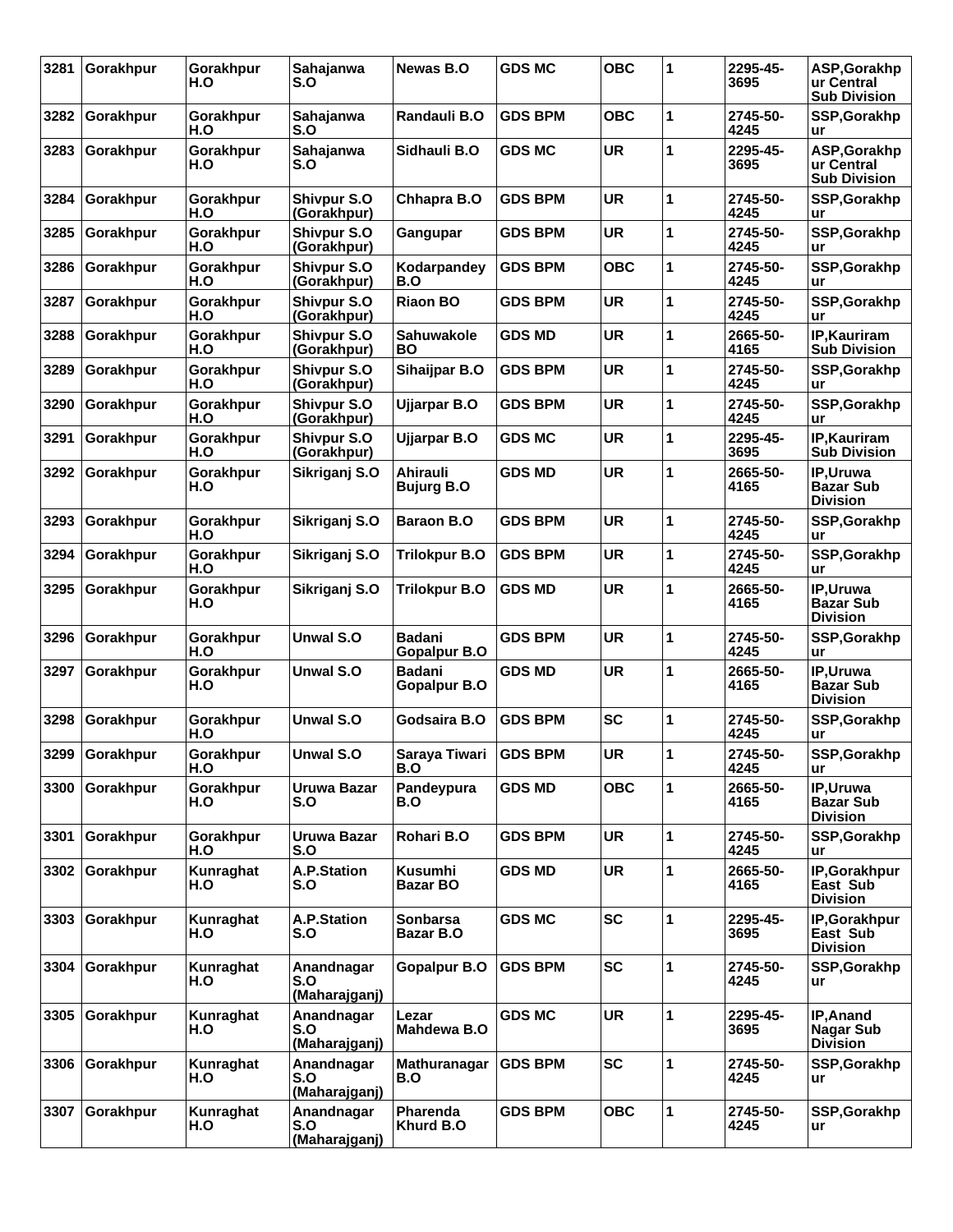| 3308 | Gorakhpur      | Kunraghat<br>H.O | Anandnagar<br>S.O<br>(Maharajganj)      | Pokharbhinda<br>B.O                               | <b>GDS MC</b>     | <b>OBC</b> | 1 | 2295-45-<br>3695 | IP, Anand<br><b>Nagar Sub</b><br><b>Division</b> |
|------|----------------|------------------|-----------------------------------------|---------------------------------------------------|-------------------|------------|---|------------------|--------------------------------------------------|
| 3309 | Gorakhpur      | Kunraghat<br>H.O | Barhi S.O<br>(Gorakhpur)                | Dihghat B.O                                       | <b>GDS MC</b>     | <b>UR</b>  | 1 | 2295-45-<br>3695 | IP, Gorakhpur<br>East Sub<br><b>Division</b>     |
| 3310 | Gorakhpur      | Kunraghat<br>H.O | <b>Bhathat S.O</b>                      | <b>Bhathat S.O</b>                                | <b>GDS Packer</b> | <b>UR</b>  | 1 | 2295-45-<br>3695 | IP, Gorakhpur<br>East Sub<br><b>Division</b>     |
| 3311 | Gorakhpur      | Kunraghat<br>H.O | <b>Bhathat S.O</b>                      | Piparpati B.O                                     | <b>GDS BPM</b>    | <b>UR</b>  | 1 | 2745-50-<br>4245 | SSP, Gorakhp<br>ur                               |
| 3312 | Gorakhpur      | Kunraqhat<br>H.O | <b>Bhitauli Bazar</b><br>S.O            | Puraina<br>Khandi<br>Chaura B.O.                  | GDS MD            | <b>OBC</b> | 1 | 2665-50-<br>4165 | IP, Maharajgan<br><b>i Sub Division</b>          |
| 3313 | Gorakhpur      | Kunraghat<br>H.O | <b>Bribgemanga</b><br>nj S.O            | Bela harriya<br>B.O                               | <b>GDS MC</b>     | <b>SC</b>  | 1 | 2295-45-<br>3695 | IP, Anand<br>Nagar Sub<br><b>Division</b>        |
| 3314 | Gorakhpur      | Kunraghat<br>H.O | <b>Bribgemanga</b><br>nj S.O            | Mahulani B.O                                      | <b>GDS BPM</b>    | <b>OBC</b> | 1 | 2745-50-<br>4245 | SSP, Gorakhp<br>ur                               |
| 3315 | Gorakhpur      | Kunraqhat<br>H.O | <b>Bribgemanga</b><br>nj S.O            | Mahulani B.O                                      | <b>GDS MC</b>     | <b>UR</b>  | 1 | 2295-45-<br>3695 | IP, Anand<br>Nagar Sub<br><b>Division</b>        |
| 3316 | Gorakhpur      | Kunraghat<br>H.O | Campierganj<br>S.O                      | Gulhariya B.O                                     | <b>GDS MC</b>     | <b>UR</b>  | 1 | 2295-45-<br>3695 | <b>IP, Anand</b><br>Nagar Sub<br><b>Division</b> |
| 3317 | Gorakhpur      | Kunraghat<br>H.O | Campierganj<br>S.O                      | Netwar Bazar<br>B.O                               | <b>GDS MC</b>     | <b>UR</b>  | 1 | 2295-45-<br>3695 | IP, Anand<br>Nagar Sub<br><b>Division</b>        |
| 3318 | Gorakhpur      | Kunraghat<br>H.O | Campierganj<br>S.O                      | Ramchaura<br>B.O                                  | <b>GDS MC</b>     | <b>OBC</b> | 1 | 2295-45-<br>3695 | IP, Anand<br>Nagar Sub<br><b>Division</b>        |
| 3319 | Gorakhpur      | Kunraghat<br>H.O | <b>Chauri Chaura</b><br>S.O             | Mehia B.O                                         | <b>GDS MC</b>     | <b>UR</b>  | 1 | 2295-45-<br>3695 | IP, Gorakhpur<br>East Sub<br><b>Division</b>     |
| 3320 | Gorakhpur      | Kunraghat<br>H.O | <b>Chauri Chaura</b><br>S.O             | Satahwa Puri<br>BO.                               | <b>GDS MC</b>     | OBC        | 1 | 2295-45-<br>3695 | IP, Gorakhpur<br>East Sub<br><b>Division</b>     |
| 3321 | Gorakhpur      | Kunraghat<br>H.O | Chauri Chaura Sonbarsa B.O<br>S.O       |                                                   | <b>GDS BPM</b>    | PH-HH      | 1 | 2745-50-<br>4245 | SSP, Gorakhp<br>ur                               |
| 3322 | Gorakhpur      | Kunraghat<br>H.O | <b>Fertilizer</b><br><b>Factory S.O</b> | Fertilizer<br><b>Factory S.O</b>                  | <b>GDS Packer</b> | <b>UR</b>  | 1 | 2295-45-<br>3695 | IP, Gorakhpur<br>East Sub<br><b>Division</b>     |
|      | 3323 Gorakhpur | Kunraghat<br>H.O | <b>Fertilizer</b><br><b>Factory S.O</b> | <b>Maina Bhagar</b><br><b>B.O</b>                 | <b>GDS BPM</b>    | <b>UR</b>  | 1 | 2745-50-<br>4245 | SSP, Gorakhp<br>ur                               |
| 3324 | Gorakhpur      | Kunraghat<br>H.O | <b>Fertilizer</b><br><b>Factory S.O</b> | <b>Mirpur BO</b>                                  | <b>GDS MC</b>     | <b>OBC</b> | 1 | 2295-45-<br>3695 | IP, Gorakhpur<br>East Sub<br><b>Division</b>     |
| 3325 | Gorakhpur      | Kunraghat<br>H.O | <b>Fertilizer</b><br><b>Factory S.O</b> | Parmeshwar<br>Pur B.O                             | <b>GDS BPM</b>    | <b>UR</b>  | 1 | 2745-50-<br>4245 | SSP, Gorakhp<br>ur                               |
| 3326 | Gorakhpur      | Kunraghat<br>H.O | Ghughli R.S.<br>S.O                     | <b>Basantpur</b><br>B.O                           | <b>GDS BPM</b>    | PH-VH      | 1 | 2745-50-<br>4245 | SSP, Gorakhp<br><b>ur</b>                        |
| 3327 | Gorakhpur      | Kunraghat<br>H.O | Ghughli R.S.<br>S.O                     | <b>Pakdiar</b><br><b>Bishunpur</b><br><b>B.O.</b> | <b>GDS MD</b>     | <b>OBC</b> | 1 | 2665-50-<br>4165 | IP, Maharajgan<br>i Sub Division                 |
| 3328 | Gorakhpur      | Kunraghat<br>H.O | Koluhi S.O                              | Kamharia<br><b>Buzurg B.O</b>                     | <b>GDS BPM</b>    | <b>ST</b>  | 1 | 2745-50-<br>4245 | SSP, Gorakhp<br>ur                               |
| 3329 | Gorakhpur      | Kunraghat<br>H.O | Koluhi S.O                              | Rudrapur<br>Shivnath B.O.                         | <b>GDS MC</b>     | <b>UR</b>  | 1 | 2295-45-<br>3695 | IP, Anand<br>Nagar Sub<br><b>Division</b>        |
| 3330 | Gorakhpur      | Kunraghat<br>H.O | Laxmipur<br>(Maharajganj)<br>S.O        | <b>Bhagirathpur</b><br>B.O                        | <b>GDS BPM</b>    | <b>UR</b>  | 1 | 2745-50-<br>4245 | SSP, Gorakhp<br>ur                               |
| 3331 | Gorakhpur      | Kunraghat<br>H.O | Maharajganj<br><b>MDG S.O</b>           | <b>Baspar</b><br>Baijauli B.O                     | <b>GDS BPM</b>    | <b>UR</b>  | 1 | 2745-50-<br>4245 | SSP, Gorakhp<br>ur                               |
| 3332 | Gorakhpur      | Kunraghat<br>H.O | Maharajganj<br>MDG S.O                  | <b>Belwa</b><br>KhurdB.O                          | <b>GDS BPM</b>    | <b>OBC</b> | 1 | 2745-50-<br>4245 | SSP, Gorakhp<br>ur                               |
| 3333 | Gorakhpur      | Kunraghat<br>H.O | Maharajganj<br>MDG S.O                  | Katahra B.O                                       | <b>GDS BPM</b>    | <b>SC</b>  | 1 | 2745-50-<br>4245 | SSP, Gorakhp<br>ur                               |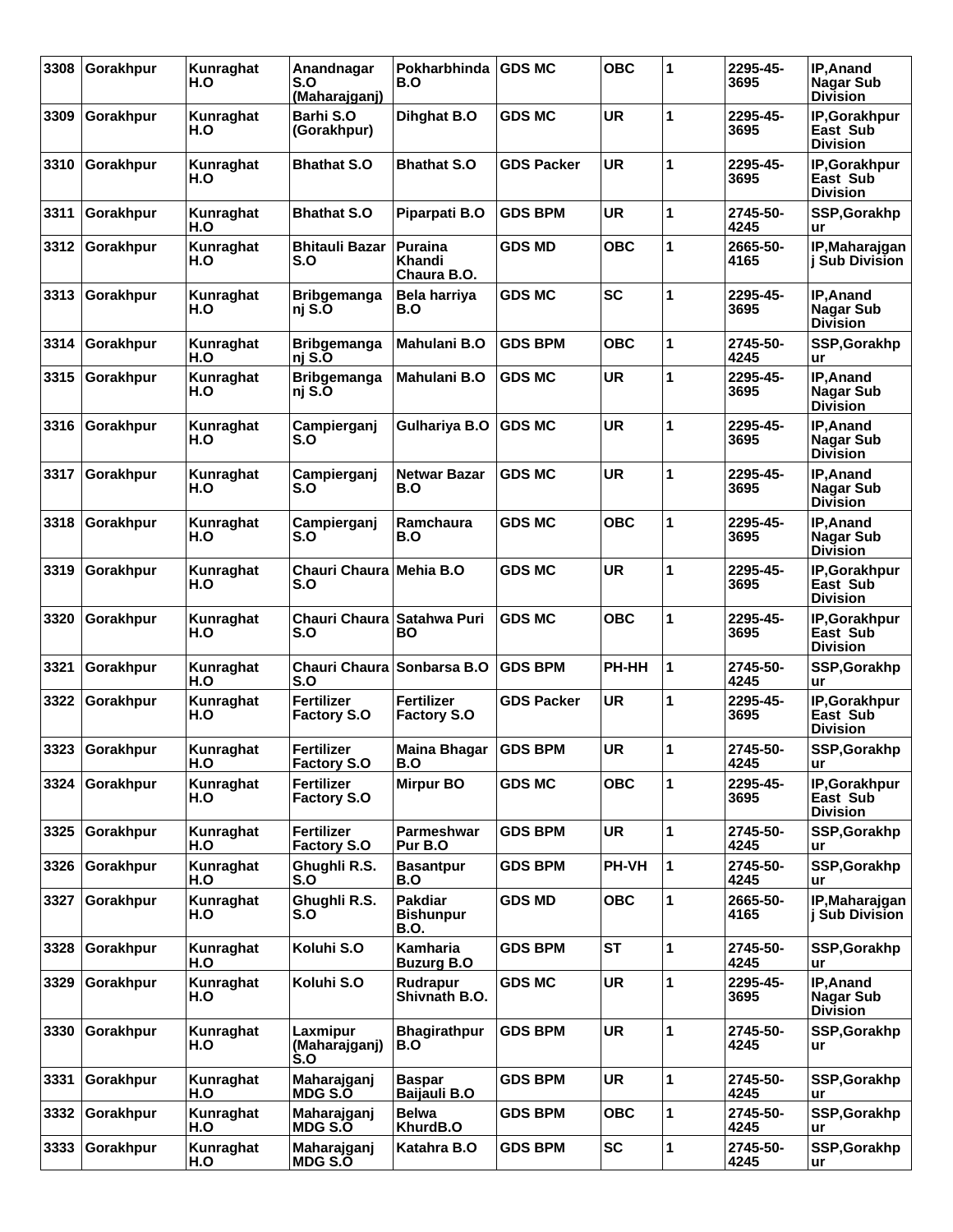| 3334 | Gorakhpur | Kunraghat<br>H.O | Maharajganj<br><b>MDG S.O</b>       | Khajuria B.O                               | <b>GDS BPM</b>    | <b>OBC</b>   | 1            | 2745-50-<br>4245 | SSP, Gorakhp<br>ur                           |
|------|-----------|------------------|-------------------------------------|--------------------------------------------|-------------------|--------------|--------------|------------------|----------------------------------------------|
| 3335 | Gorakhpur | Kunraghat<br>H.O | Maharajganj<br><b>MDG S.O</b>       | Rudhauli<br><b>Bhavchak</b><br><b>B.O.</b> | <b>GDS MC</b>     | <b>UR</b>    | 1            | 2295-45-<br>3695 | IP, Maharajgan<br>j Sub Division             |
| 3336 | Gorakhpur | Kunraghat<br>H.O | Maharajganj<br><b>MDG S.O</b>       | Sonara B.O.                                | <b>GDS BPM</b>    | <b>SC</b>    | 1            | 2745-50-<br>4245 | SSP, Gorakhp<br>ur                           |
| 3337 | Gorakhpur | Kunraghat<br>H.O | <b>Mithaura</b><br>Bazar S.O        | <b>Badharamir</b><br><b>B.O.</b>           | <b>GDS MC</b>     | <b>UR</b>    | 1            | 2295-45-<br>3695 | IP, Maharajgan<br>  Sub Division             |
| 3338 | Gorakhpur | Kunraghat<br>H.O | <b>Mithaura</b><br><b>Bazar S.O</b> | <b>Bhedia B.O</b>                          | <b>GDS BPM</b>    | <b>SC</b>    | 1            | 2745-50-<br>4245 | SSP, Gorakhp<br>ur                           |
| 3339 | Gorakhpur | Kunraghat<br>H.O | <b>Mithaura</b><br><b>Bazar S.O</b> | Gaunaria B.O                               | <b>GDS BPM</b>    | <b>UR</b>    | 1            | 2745-50-<br>4245 | SSP, Gorakhp<br>ur                           |
| 3340 | Gorakhpur | Kunraghat<br>H.O | <b>Mithaura</b><br><b>Bazar S.O</b> | Patrengwa<br><b>B.O.</b>                   | <b>GDS BPM</b>    | <b>UR</b>    | 1            | 2745-50-<br>4245 | SSP, Gorakhp<br>ur                           |
| 3341 | Gorakhpur | Kunraghat<br>H.O | <b>Nautanwa</b><br>Bazar S.O        | Karailia B.O                               | <b>GDS BPM</b>    | <b>UR</b>    | 1            | 2745-50-<br>4245 | SSP, Gorakhp<br>ur                           |
| 3342 | Gorakhpur | Kunraghat<br>H.O | <b>Nichlaul S.O</b>                 | <b>Baithwalia</b><br>B.O                   | <b>GDS BPM</b>    | <b>OBC</b>   | 1            | 2745-50-<br>4245 | SSP, Gorakhp<br>ur                           |
| 3343 | Gorakhpur | Kunraghat<br>H.O | <b>Nichlaul S.O</b>                 | Sekhui B.O.                                | <b>GDS BPM</b>    | OBC          | 1            | 2745-50-<br>4245 | SSP, Gorakhp<br>ur                           |
| 3344 | Gorakhpur | Kunraghat<br>H.O | Odwaliya S.O.                       | Jhulanipur<br>B.O.                         | <b>GDS BPM</b>    | <b>SC</b>    | 1            | 2745-50-<br>4245 | SSP, Gorakhp<br>ur                           |
| 3345 | Gorakhpur | Kunraghat<br>H.O | Odwaliya S.O.                       | Meghauli Kala<br><b>B.O.</b>               | <b>GDS BPM</b>    | <b>PH-OH</b> | 1            | 2745-50-<br>4245 | <b>SSP, Gorakhp</b><br>ur                    |
| 3346 | Gorakhpur | Kunraghat<br>H.O | Paniyara S.O                        | <b>Mahuwa</b><br>shukul B.O                | <b>GDS MD</b>     | <b>UR</b>    | 1            | 2665-50-<br>4165 | IP, Anand<br>Nagar Sub<br><b>Division</b>    |
| 3347 | Gorakhpur | Kunraghat<br>H.O | Paniyara S.O                        | Paniyara S.O                               | <b>GDS Packer</b> | <b>SC</b>    | 1            | 2295-45-<br>3695 | IP, Anand<br>Nagar Sub<br><b>Division</b>    |
| 3348 | Gorakhpur | Kunraghat<br>H.O | <b>Partawal</b><br>Bazar S.O        | Jaddupipra<br>B.O                          | <b>GDS BPM</b>    | <b>SC</b>    | 1            | 2745-50-<br>4245 | SSP, Gorakhp<br>ur                           |
| 3349 | Gorakhpur | Kunraghat<br>H.O | Pepeeganj<br>S.Ò                    | Ban B.O                                    | <b>GDS BPM</b>    | OBC          | 1            | 2745-50-<br>4245 | SSP, Gorakhp<br>ur                           |
| 3350 | Gorakhpur | Kunraghat<br>H.O | Pepeeganj<br>S.O                    | Domra B.O                                  | <b>GDS BPM</b>    | <b>UR</b>    | 1            | 2745-50-<br>4245 | SSP, Gorakhp<br>ur                           |
| 3351 | Gorakhpur | Kunraghat<br>H.O | Pepeeganj<br>S.O                    | Majhauna B.O                               | <b>GDS BPM</b>    | <b>UR</b>    | 1            | 2745-50-<br>4245 | SSP, Gorakhp<br>ur                           |
| 3352 | Gorakhpur | Kunraghat<br>H.O | Pepeeganj<br>S.O                    | Mansoorganj<br>Khurd B.O                   | <b>GDS MC</b>     | <b>OBC</b>   | 1            | 2295-45-<br>3695 | IP, Anand<br><b>Nagar Sub</b><br>Division    |
| 3353 | Gorakhpur | Kunraghat<br>H.O | Pepeeganj<br>S.O                    | <b>Rakhuakhor</b><br>B.O                   | <b>GDS MD</b>     | <b>UR</b>    | 1            | 2665-50-<br>4165 | IP, Anand<br>Nagar Sub<br><b>Division</b>    |
| 3354 | Gorakhpur | Kunraghat<br>H.O | <b>Pipraich S.O</b>                 | <b>Belakanta B.O</b>                       | <b>GDS BPM</b>    | <b>OBC</b>   | 1            | 2745-50-<br>4245 | SSP, Gorakhp<br>ur                           |
| 3355 | Gorakhpur | Kunraghat<br>H.O | <b>Sardar Nagar</b><br>S.O          | Amhia BO                                   | <b>GDS BPM</b>    | UR           | 1            | 2745-50-<br>4245 | SSP, Gorakhp<br>ur                           |
| 3356 | Gorakhpur | Kunraghat<br>H.O | <b>Sardar Nagar</b><br>S.O          | Amhia BO                                   | <b>GDS MC</b>     | <b>SC</b>    | 1            | 2295-45-<br>3695 | IP, Gorakhpur<br>East Sub<br><b>Division</b> |
| 3357 | Gorakhpur | Kunraghat<br>H.O | Sardar Nagar<br>S.O                 | <b>Belwa Babu</b><br>B.O                   | <b>GDS MC</b>     | <b>UR</b>    | 1            | 2295-45-<br>3695 | IP, Gorakhpur<br>East Sub<br><b>Division</b> |
| 3358 | Gorakhpur | Kunraghat<br>H.O | Sardar Nagar<br>S.O                 | <b>Bhauwapar</b><br>Bazar B.O              | <b>GDS MC</b>     | <b>OBC</b>   | 1            | 2295-45-<br>3695 | IP, Gorakhpur<br>East Sub<br><b>Division</b> |
| 3359 | Gorakhpur | Kunraghat<br>H.O | Sardar Nagar<br>S.O                 | <b>Jungle Gauri</b><br>B.O                 | <b>GDS BPM</b>    | <b>SC</b>    | 1            | 2745-50-<br>4245 | SSP, Gorakhp<br>ur                           |
| 3360 | Gorakhpur | Kunraghat<br>H.O | <b>Siswa Bazar</b><br>S.O           | <b>Chainpur B.O</b>                        | <b>GDS BPM</b>    | <b>SC</b>    | $\mathbf{1}$ | 2745-50-<br>4245 | SSP, Gorakhp<br>ur                           |
| 3361 | Gorakhpur | Kunraghat<br>H.O | Sonauli S.O                         | <b>Ratanpur B.O</b>                        | <b>GDS BPM</b>    | SC           | 1            | 2745-50-<br>4245 | SSP, Gorakhp<br>ur                           |
| 3362 | Gorakhpur | Kunraghat<br>H.O | Thuthibari S.O                      | Devghatti B.O. GDS BPM                     |                   | <b>OBC</b>   | 1            | 2745-50-<br>4245 | SSP, Gorakhp<br>ur                           |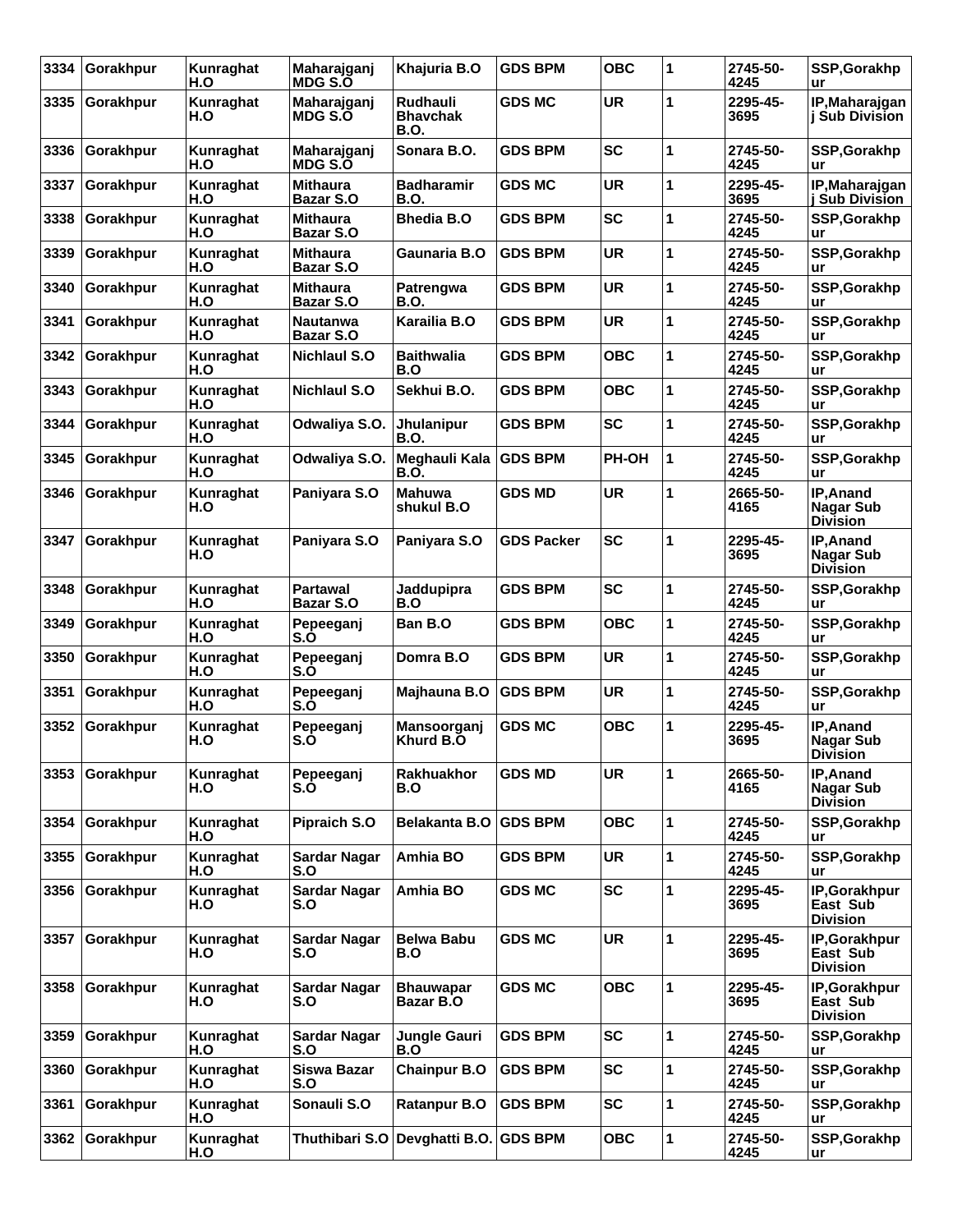| 3363 | RMS G Dn.<br>Gorakhpur        | <b>HRO</b><br>Gorakhpur     | <b>HRO</b><br>Gorakhpur                 | Gorakhpur<br><b>RMS - L1R</b>           | <b>GDS Mailman</b> | <b>OBC</b> | $\mathbf 2$ | 3635-65-<br>5585 | HRO, HRO<br>Gorakhpur                      |
|------|-------------------------------|-----------------------------|-----------------------------------------|-----------------------------------------|--------------------|------------|-------------|------------------|--------------------------------------------|
| 3364 | <b>RMS G Dn.</b><br>Gorakhpur | <b>HRO</b><br>Gorakhpur     | <b>HRO</b><br>Gorakhpur                 | Gorakhpur<br>RMS - L1R                  | <b>GDS Mailman</b> | <b>SC</b>  | 1           | 3635-65-<br>5585 | HRO, HRO<br>Gorakhpur                      |
| 3365 | RMS G Dn.<br>Gorakhpur        | <b>HRO</b><br>Gorakhpur     | <b>HRO</b><br>Gorakhpur                 | Gorakhpur<br>RMS - L1R                  | <b>GDS Mailman</b> | <b>UR</b>  | 3           | 3635-65-<br>5585 | HRO, HRO<br>Gorakhpur                      |
| 3366 | RMS G Dn.<br>Gorakhpur        | <b>HRO</b><br>Gorakhpur     | <b>SRO Basti</b>                        | <b>Basti RMS -</b><br>L2R               | <b>GDS Mailman</b> | UR         | 1           | 3635-65-<br>5585 | <b>SRO, SRO</b><br>Basti                   |
| 3367 | RMS G Dn.<br>Gorakhpur        | <b>HRO</b><br>Gorakhpur     | <b>SRO Deoria</b>                       | Deoria RMS -<br>L2R                     | <b>GDS Mailman</b> | <b>UR</b>  | 1           | 3635-65-<br>5585 | <b>SRO, SRO</b><br>Deoria                  |
| 3368 | RMS G Dn.<br>Gorakhpur        | <b>HRO</b><br>Gorakhpur     | <b>SRO Gonda</b>                        | Gonda RMS -<br>L2R                      | <b>GDS Mailman</b> | <b>OBC</b> | $\mathbf 2$ | 3635-65-<br>5585 | SRO, SRO<br>Gonda                          |
| 3369 | RMS G Dn.<br>Gorakhpur        | <b>HRO</b><br>Gorakhpur     | <b>SRO Gonda</b>                        | Gonda RMS -<br>L2R                      | <b>GDS Mailman</b> | <b>SC</b>  | 1           | 3635-65-<br>5585 | SRO, SRO<br>Gonda                          |
| 3370 | <b>RMS G Dn.</b><br>Gorakhpur | <b>HRO</b><br>Gorakhpur     | <b>SRO Gonda</b>                        | Gonda RMS -<br>L2R                      | <b>GDS Mailman</b> | <b>UR</b>  | 3           | 3635-65-<br>5585 | SRO, SRO<br>Gonda                          |
| 3371 | <b>Barabanki</b>              | Barabanki H.O               | <b>Aliabad S.O</b>                      | <b>Fattapur</b><br>Kalan B.O            | <b>GDS MD</b>      | <b>UR</b>  | 1           | 2665-50-<br>4165 | IP, Ram Nagar<br><b>Sub Division</b>       |
| 3372 | <b>Barabanki</b>              | <b>Barabanki H.O</b>        | Aliabad S.O                             | Khetasarai<br>B.O                       | <b>GDS MD</b>      | <b>SC</b>  | 1           | 2665-50-<br>4165 | IP, Ram Nagar<br><b>Sub Division</b>       |
| 3373 | <b>Barabanki</b>              | Barabanki H.O               | Aliabad S.O                             | Puredalai B.O                           | <b>GDS MC</b>      | <b>UR</b>  | 1           | 2295-45-<br>3695 | IP, Ram Nagar<br><b>Sub Division</b>       |
| 3374 | <b>Barabanki</b>              | Barabanki H.O Aliabad S.O   |                                         | Rasoolpur<br>B.O                        | <b>GDS MD</b>      | <b>SC</b>  | 1           | 2665-50-<br>4165 | IP, Ram Nagar<br><b>Sub Division</b>       |
| 3375 | <b>Barabanki</b>              | Barabanki H.O   Asandra S.O |                                         | Gajpatipur<br>B.O                       | <b>GDS BPM</b>     | UR         | 1           | 2745-50-<br>4245 | SP, Barabanki                              |
| 3376 | <b>Barabanki</b>              | Barabanki H.O   Asandra S.O |                                         | Gajpatipur<br>B.O                       | <b>GDS MD</b>      | <b>SC</b>  | 1           | 2665-50-<br>4165 | IP, Haidergarh<br><b>Sub Division</b>      |
| 3377 | <b>Barabanki</b>              | Barabanki H.O Asandra S.O   |                                         | Mansara B.O                             | <b>GDS MD</b>      | <b>UR</b>  | 1           | 2665-50-<br>4165 | IP, Haidergarh<br><b>Sub Division</b>      |
| 3378 | <b>Barabanki</b>              | Barabanki H.O   Asandra S.O |                                         | Paigamberpur<br>B.O                     | <b>GDS MD</b>      | OBC        | 1           | 2665-50-<br>4165 | IP, Haidergarh<br><b>Sub Division</b>      |
| 3379 | <b>Barabanki</b>              | Barabanki H.O Bahramghat    | S.O                                     | <b>Bahramghat</b><br>S.O                | <b>GDS MD</b>      | <b>OBC</b> | 1           | 2665-50-<br>4165 | IP, Ram Nagar<br><b>Sub Division</b>       |
| 3380 | <b>Barabanki</b>              | Barabanki H.O               | <b>Bahramghat</b><br>S.O                | Banarki B.O                             | <b>GDS MD</b>      | <b>UR</b>  | 1           | 2665-50-<br>4165 | IP, Ram Nagar<br><b>Sub Division</b>       |
| 3381 | <b>Barabanki</b>              | Barabanki H.O               | <b>Bahramghat</b><br>S.O                | <b>Mallapur B.O</b>                     | GDS BPM            | UR         | 1           | 2745-50-<br>4245 | SP, Barabanki                              |
| 3382 | <b>Barabanki</b>              |                             | Barabanki H.O Barabanki H.O             | <b>Banki S.O</b><br>(Barabanki)         | <b>GDS Packer</b>  | <b>UR</b>  | 1           | 2295-45-<br>3695 | ASP.Barabank<br>i Sub Division             |
| 3383 | Barabanki                     | Barabanki H.O Burhwal       | Sugar Mill S.O Sugar Mill S.O           | <b>Burhwal</b>                          | <b>GDS MC</b>      | UR         | 1           | 2295-45-<br>3695 | IP, Ram Nagar<br>Sub Division              |
|      | 3384 Barabanki                | Barabanki H.O               | <b>Burhwal</b><br><b>Sugar Mill S.O</b> | <b>Burhwal</b><br><b>Sugar Mill S.O</b> | <b>GDS MD</b>      | <b>SC</b>  | 1           | 2665-50-<br>4165 | IP, Ram Nagar<br><b>Sub Division</b>       |
| 3385 | <b>Barabanki</b>              | Barabanki H.O Dariya Bad    | S.O                                     | Imliha B.O                              | <b>GDS MC</b>      | <b>UR</b>  | 1           | 2295-45-<br>3695 | IP, Ram Nagar<br><b>Sub Division</b>       |
| 3386 | Barabanki                     | Barabanki H.O Dariya Bad    | S.O                                     | <b>Tarapur B.O</b>                      | <b>GDS BPM</b>     | <b>UR</b>  | 1           | 2745-50-<br>4245 | SP, Barabanki                              |
| 3387 | <b>Barabanki</b>              | Barabanki H.O               | Dariyabad<br><b>R.S. S.O</b>            | Dariyabad<br><b>R.S. S.O</b>            | <b>GDS Packer</b>  | <b>OBC</b> | 1           | 2295-45-<br>3695 | IP, Ram Nagar<br><b>Sub Division</b>       |
| 3388 | <b>Barabanki</b>              | Barabanki H.O               | Dariyabad<br><b>R.S. S.O.</b>           | Neoli Danapur<br>B.O                    | <b>GDS MD</b>      | <b>UR</b>  | 1           | 2665-50-<br>4165 | IP, Ram Nagar<br><b>Sub Division</b>       |
| 3389 | <b>Barabanki</b>              | Barabanki H.O               | Dariyabad<br><b>R.S. S.O</b>            | Pahroopur<br>B.O                        | <b>GDS MD</b>      | UR         | 1           | 2665-50-<br>4165 | IP, Ram Nagar<br><b>Sub Division</b>       |
| 3390 | <b>Barabanki</b>              | Barabanki H.O               | Dariyabad<br><b>R.S. S.O</b>            | Patulki B.O                             | <b>GDS BPM</b>     | SC         | 1           | 2745-50-<br>4245 | SP, Barabanki                              |
| 3391 | <b>Barabanki</b>              | Barabanki H.O Dewa Sharif   | S.O                                     | <b>Dewa Sharif</b><br>S.O               | <b>GDS MD</b>      | <b>UR</b>  | 1           | 2665-50-<br>4165 | ASP, Barabank<br>i Sub Division            |
| 3392 | <b>Barabanki</b>              | Barabanki H.O               | <b>Dewa Sharif</b><br>S.O               | <b>Dewa Sharif</b><br>S.O               | <b>GDS Packer</b>  | UR         | 1           | 2295-45-<br>3695 | ASP, Barabank<br><b>Sub Division</b><br>Ĩ. |
| 3393 | <b>Barabanki</b>              | Barabanki H.O               | <b>Dewa Sharif</b><br>S.O               | Kheoli B.O                              | <b>GDS MD</b>      | овс        | 1           | 2665-50-<br>4165 | ASP, Barabank<br>i Sub Division            |
| 3394 | <b>Barabanki</b>              | Barabanki H.O               | <b>Dewa Sharif</b><br>S.O               | <b>Malookpur</b><br>B.O                 | <b>GDS BPM</b>     | <b>OBC</b> | 1           | 2745-50-<br>4245 | SP, Barabanki                              |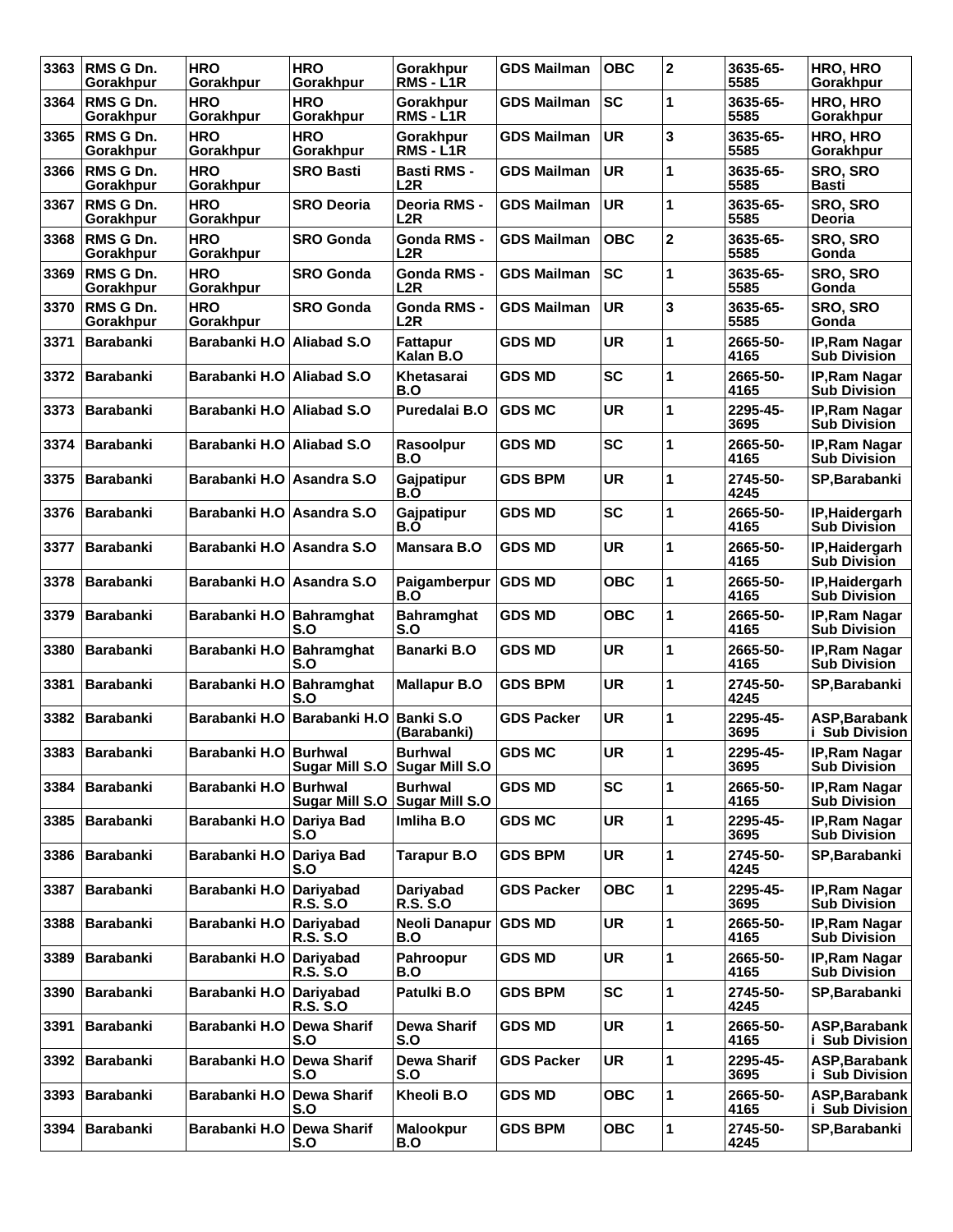| 3395 | <b>Barabanki</b> | Barabanki H.O Dewa Sharif | S.O                                                          | Narain Bhari<br>B.O          | <b>GDS MD</b>     | PH-HH        | 1 | 2665-50-<br>4165 | ASP, Barabank<br><b>Sub Division</b>  |
|------|------------------|---------------------------|--------------------------------------------------------------|------------------------------|-------------------|--------------|---|------------------|---------------------------------------|
| 3396 | <b>Barabanki</b> | Barabanki H.O Dewa Sharif | S.O                                                          | Sarsaundi B.O                | <b>GDS BPM</b>    | <b>UR</b>    | 1 | 2745-50-<br>4245 | <b>SP.Barabanki</b>                   |
| 3397 | <b>Barabanki</b> | Barabanki H.O Dewa Sharif | S.O                                                          | Ukhari B.O                   | <b>GDS MC</b>     | <b>UR</b>    | 1 | 2295-45-<br>3695 | ASP, Barabank<br>i Sub Division       |
| 3398 | <b>Barabanki</b> | Barabanki H.O             | Haidergarh<br>S.O                                            | Ansari B.O                   | <b>GDS BPM</b>    | <b>SC</b>    | 1 | 2745-50-<br>4245 | <b>SP.Barabanki</b>                   |
| 3399 | <b>Barabanki</b> | Barabanki H.O Haidergarh  | S.O                                                          | Beejapur B.O                 | <b>GDS BPM</b>    | ОВС          | 1 | 2745-50-<br>4245 | SP, Barabanki                         |
| 3400 | <b>Barabanki</b> | Barabanki H.O Haidergarh  | S.O                                                          | Ruknuddinpur   GDS MD<br>B.O |                   | <b>UR</b>    | 1 | 2665-50-<br>4165 | IP, Haidergarh<br><b>Sub Division</b> |
| 3401 | <b>Barabanki</b> | Barabanki H.O Haidergarh  | S.O                                                          | Sarai Rawat<br>B.O           | <b>GDS BPM</b>    | <b>UR</b>    | 1 | 2745-50-<br>4245 | SP, Barabanki                         |
| 3402 | <b>Barabanki</b> | Barabanki H.O Harakh S.O  |                                                              | <b>Barauli Malik</b><br>B.O  | <b>GDS BPM</b>    | <b>SC</b>    | 1 | 2745-50-<br>4245 | SP, Barabanki                         |
| 3403 | <b>Barabanki</b> | Barabanki H.O Harakh S.O  |                                                              | <b>Bhanmau B.O</b>           | <b>GDS MC</b>     | <b>PH-HH</b> | 1 | 2295-45-<br>3695 | IP, Haidergarh<br><b>Sub Division</b> |
| 3404 | <b>Barabanki</b> | Barabanki H.O Harakh S.O  |                                                              | <b>Bhanmau B.O</b>           | <b>GDS MD</b>     | <b>UR</b>    | 1 | 2665-50-<br>4165 | IP, Haidergarh<br><b>Sub Division</b> |
| 3405 | <b>Barabanki</b> | Barabanki H.O Harakh S.O  |                                                              | <b>Birahimabad</b><br>B.O    | <b>GDS MD</b>     | <b>UR</b>    | 1 | 2665-50-<br>4165 | IP, Haidergarh<br><b>Sub Division</b> |
| 3406 | <b>Barabanki</b> | Barabanki H.O Harakh S.O  |                                                              | <b>Dhaurahra</b><br>B.O      | <b>GDS MD</b>     | <b>SC</b>    | 1 | 2665-50-<br>4165 | IP, Haidergarh<br><b>Sub Division</b> |
| 3407 | <b>Barabanki</b> | Barabanki H.O Harakh S.O  |                                                              | Galhamau B.O GDS BPM         |                   | <b>SC</b>    | 1 | 2745-50-<br>4245 | SP, Barabanki                         |
| 3408 | <b>Barabanki</b> | Barabanki H.O Harakh S.O  |                                                              | Harakh S.O                   | <b>GDS MD</b>     | <b>UR</b>    | 1 | 2665-50-<br>4165 | IP, Haidergarh<br><b>Sub Division</b> |
| 3409 | <b>Barabanki</b> | Barabanki H.O Harakh S.O  |                                                              | Harakh S.O                   | <b>GDS Packer</b> | <b>SC</b>    | 1 | 2295-45-<br>3695 | IP, Haidergarh<br><b>Sub Division</b> |
| 3410 | <b>Barabanki</b> | Barabanki H.O Harakh S.O  |                                                              | <b>Manpur B.O</b>            | <b>GDS MD</b>     | <b>OBC</b>   | 1 | 2665-50-<br>4165 | IP, Haidergarh<br><b>Sub Division</b> |
| 3411 | <b>Barabanki</b> | Barabanki H.O Harakh S.O  |                                                              | Nanmau B.O                   | <b>GDS MD</b>     | <b>SC</b>    | 1 | 2665-50-<br>4165 | IP, Haidergarh<br><b>Sub Division</b> |
| 3412 | <b>Barabanki</b> | Barabanki H.O Hathaunda   | S.O                                                          | Meruwa B.O                   | <b>GDS BPM</b>    | <b>UR</b>    | 1 | 2745-50-<br>4245 | SP, Barabanki                         |
| 3413 | <b>Barabanki</b> | Barabanki H.O             | Hathaunda<br>S.O                                             | Thorthia B.O                 | <b>GDS BPM</b>    | <b>OBC</b>   | 1 | 2745-50-<br>4245 | SP, Barabanki                         |
| 3414 | Barabanki        | Barabanki H.O Hathaunda   | S.O                                                          | Thorthia B.O                 | <b>GDS MC</b>     | <b>SC</b>    | 1 | 2295-45-<br>3695 | IP, Ram Nagar<br><b>Sub Division</b>  |
|      | 3415 Barabanki   |                           | Barabanki H.O Jahangeeraba Sadruddinpur GDS BPM<br>d Raj S.O | B.O                          |                   | PH-HH        | 1 | 2745-50-<br>4245 | SP, Barabanki                         |
| 3416 | <b>Barabanki</b> | Barabanki H.O             | Kothi S.O<br>(Barabanki)                                     | <b>Bibiapur B.O</b>          | <b>GDS BPM</b>    | <b>UR</b>    | 1 | 2745-50-<br>4245 | SP, Barabanki                         |
| 3417 | <b>Barabanki</b> | Barabanki H.O Kursi S.O   |                                                              | Gariya Bazar<br>B.O          | <b>GDS MC</b>     | <b>OBC</b>   | 1 | 2295-45-<br>3695 | ASP, Barabank<br>i Sub Division       |
| 3418 | <b>Barabanki</b> | Barabanki H.O Kursi S.O   |                                                              | Ghunghter<br>B.O             | <b>GDS MD</b>     | <b>OBC</b>   | 1 | 2665-50-<br>4165 | ASP, Barabank<br>i Sub Division       |
| 3419 | <b>Barabanki</b> | Barabanki H.O Kursi S.O   |                                                              | Kursi S.O                    | <b>GDS MD</b>     | <b>UR</b>    | 1 | 2665-50-<br>4165 | ASP, Barabank<br><b>Sub Division</b>  |
| 3420 | <b>Barabanki</b> | Barabanki H.O Masauli S.O |                                                              | <b>Baragaon B.O</b>          | <b>GDS BPM</b>    | <b>UR</b>    | 1 | 2745-50-<br>4245 | SP, Barabanki                         |
| 3421 | <b>Barabanki</b> | Barabanki H.O Masauli S.O |                                                              | Neola<br>Karsanda B.O        | <b>GDS BPM</b>    | <b>UR</b>    | 1 | 2745-50-<br>4245 | SP, Barabanki                         |
| 3422 | Barabanki        | Barabanki H.O Masauli S.O |                                                              | <b>Niyamatpur</b><br>B.O     | <b>GDS BPM</b>    | <b>SC</b>    | 1 | 2745-50-<br>4245 | SP, Barabanki                         |
| 3423 | <b>Barabanki</b> | Barabanki H.O Mohammad    | <b>Pur Khaley</b><br>S.O                                     | <b>Basauli B.O</b>           | <b>GDS MD</b>     | <b>OBC</b>   | 1 | 2665-50-<br>4165 | IP, Ram Nagar<br><b>Sub Division</b>  |
| 3424 | <b>Barabanki</b> | Barabanki H.O Ram Sanehi  | Ghat S.O                                                     | Digsari B.O                  | <b>GDS MD</b>     | <b>UR</b>    | 1 | 2665-50-<br>4165 | IP, Haidergarh<br><b>Sub Division</b> |
| 3425 | <b>Barabanki</b> | Barabanki H.O Ram Sanehi  | Ghat S.O                                                     | Hakami B.O                   | <b>GDS BPM</b>    | <b>UR</b>    | 1 | 2745-50-<br>4245 | SP, Barabanki                         |
| 3426 | <b>Barabanki</b> | Barabanki H.O             | Ram Sanehi<br>Ghat S.O                                       | Ram Sanehi<br>Ghat S.O       | <b>GDS MD</b>     | <b>OBC</b>   | 1 | 2665-50-<br>4165 | IP, Haidergarh<br><b>Sub Division</b> |
|      |                  |                           |                                                              |                              |                   |              |   |                  |                                       |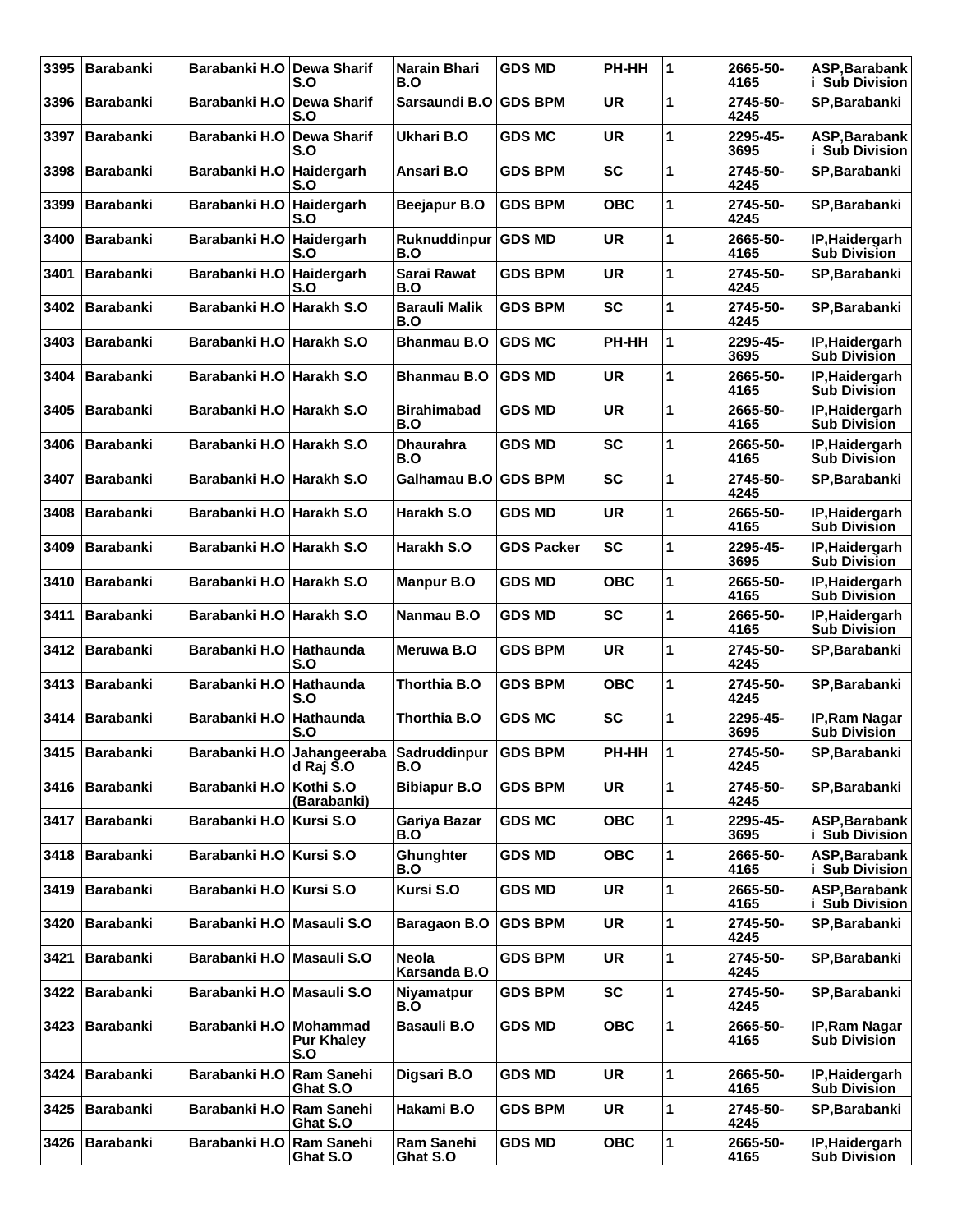| 3427 | <b>Barabanki</b> | Barabanki H.O               | <b>Ram Sanehi</b><br><b>Ghat S.O</b>      | <b>Ram Sanehi</b><br>Ghat S.O    | <b>GDS Packer</b> | <b>SC</b>    | 1            | 2295-45-<br>3695 | IP, Haidergarh<br><b>Sub Division</b> |
|------|------------------|-----------------------------|-------------------------------------------|----------------------------------|-------------------|--------------|--------------|------------------|---------------------------------------|
| 3428 | <b>Barabanki</b> | Barabanki H.O Ram Sanehi    | Ghat S.O                                  | Tiwaripur B.O                    | <b>GDS MD</b>     | <b>OBC</b>   | 1            | 2665-50-<br>4165 | IP, Haidergarh<br><b>Sub Division</b> |
| 3429 | <b>Barabanki</b> |                             | Barabanki H.O Ramnagar S.O<br>(Barabanki) | <b>Bhainsuriya</b><br>B.O        | <b>GDS BPM</b>    | <b>UR</b>    | 1            | 2745-50-<br>4245 | SP, Barabanki                         |
| 3430 | <b>Barabanki</b> | Barabanki H.O               | Ramnagar S.O<br>(Barabanki)               | <b>Bhainsuriya</b><br>B.O        | <b>GDS MD</b>     | UR           | 1            | 2665-50-<br>4165 | IP, Ram Nagar<br><b>Sub Division</b>  |
| 3431 | <b>Barabanki</b> |                             | Barabanki H.O Ramnagar S.O<br>(Barabanki) | Sirkauli B.O                     | <b>GDS MD</b>     | <b>UR</b>    | 1            | 2665-50-<br>4165 | IP, Ram Nagar<br><b>Sub Division</b>  |
| 3432 | <b>Barabanki</b> | Barabanki H.O               | Saadatganj<br>S.O<br>(Barabanki)          | Mailaraiganj<br>B.O              | <b>GDS MD</b>     | <b>SC</b>    | 1            | 2665-50-<br>4165 | IP, Ram Nagar<br><b>Sub Division</b>  |
| 3433 | <b>Barabanki</b> | Barabanki H.O               | Saadatganj<br>S.O<br>(Barabanki)          | <b>Pyarepur B.O</b>              | <b>GDS MD</b>     | <b>UR</b>    | 1            | 2665-50-<br>4165 | IP, Ram Nagar<br><b>Sub Division</b>  |
| 3434 | <b>Barabanki</b> | Barabanki H.O               | Saadatganj<br>S.O<br>(Barabanki)          | Saadatganj<br>S.O<br>(Barabanki) | <b>GDS MC</b>     | <b>OBC</b>   | 1            | 2295-45-<br>3695 | IP, Ram Nagar<br><b>Sub Division</b>  |
| 3435 | <b>Barabanki</b> | Barabanki H.O               | Safderganj<br>S.O                         | Ahmadpur<br>B.O                  | <b>GDS BPM</b>    | <b>UR</b>    | 1            | 2745-50-<br>4245 | SP, Barabanki                         |
| 3436 | <b>Barabanki</b> | Barabanki H.O Safderganj    | S.O                                       | Dadra B.O                        | <b>GDS BPM</b>    | OBC          | 1            | 2745-50-<br>4245 | SP, Barabanki                         |
| 3437 | <b>Barabanki</b> | Barabanki H.O               | Safderganj<br>S.O                         | Mahmoodaba<br>$d$ B.O            | <b>GDS MD</b>     | <b>UR</b>    | 1            | 2665-50-<br>4165 | IP, Ram Nagar<br><b>Sub Division</b>  |
| 3438 | <b>Barabanki</b> | Barabanki H.O               | Safderganj<br>S.O                         | Udhauli B.O                      | <b>GDS BPM</b>    | <b>SC</b>    | 1            | 2745-50-<br>4245 | <b>SP, Barabanki</b>                  |
| 3439 | <b>Barabanki</b> | Barabanki H.O               | <b>Satrikh S.O</b>                        | Barauli Jata<br>B.O              | <b>GDS MD</b>     | <b>UR</b>    | 1            | 2665-50-<br>4165 | IP, Haidergarh<br><b>Sub Division</b> |
| 3440 | <b>Barabanki</b> | Barabanki H.O               | <b>Satrikh S.O</b>                        | Laxmanpur<br>B.O                 | <b>GDS MD</b>     | <b>UR</b>    | 1            | 2665-50-<br>4165 | IP, Haidergarh<br><b>Sub Division</b> |
| 3441 | <b>Barabanki</b> | Barabanki H.O Shahpur       | <b>Bhagauli S.O</b>                       | Jharsawan<br>B.O                 | <b>GDS MC</b>     | <b>SC</b>    | 1            | 2295-45-<br>3695 | ASP, Barabank<br>i Sub Division       |
| 3442 | <b>Barabanki</b> | Barabanki H.O Shahpur       | <b>Bhagauli S.O</b>                       | Kaji Behta B.O GDS BPM           |                   | OBC          | 1            | 2745-50-<br>4245 | SP, Barabanki                         |
| 3443 | <b>Barabanki</b> | Barabanki H.O               | Shahpur<br><b>Bhagauli S.O</b>            | Khinjhana B.O GDS BPM            |                   | <b>UR</b>    | 1            | 2745-50-<br>4245 | SP, Barabanki                         |
| 3444 | <b>Barabanki</b> | Barabanki H.O               | Sidhaur S.O                               | Dhanaura B.O                     | <b>GDS BPM</b>    | <b>OBC</b>   | 1            | 2745-50-<br>4245 | SP, Barabanki                         |
| 3445 | <b>Barabanki</b> | Barabanki H.O               | Sidhaur S.O                               | <b>Malhauli B.O</b>              | <b>GDS MD</b>     | <b>UR</b>    | 1            | 2665-50-<br>4165 | IP, Haidergarh<br><b>Sub Division</b> |
| 3446 | Barabanki        | Barabanki H.O Sidhaur S.O   |                                           | <b>Maugorpur</b><br>B.O          | <b>GDS MC</b>     | <b>OBC</b>   | 1            | 2295-45-<br>3695 | IP, Haidergarh<br><b>Sub Division</b> |
| 3447 | <b>Barabanki</b> | Barabanki H.O Sidhaur S.O   |                                           | Uchita B.O                       | <b>GDS BPM</b>    | <b>UR</b>    | 1            | 2745-50-<br>4245 | SP, Barabanki                         |
| 3448 | <b>Barabanki</b> | Barabanki H.O Sirauli Gaus  | Pur S.O                                   | Addra B.O                        | <b>GDS MD</b>     | <b>UR</b>    | 1            | 2665-50-<br>4165 | IP, Ram Nagar<br><b>Sub Division</b>  |
| 3449 | <b>Barabanki</b> | Barabanki H.O               | <b>Sirauli Gaus</b><br>Pur S.O            | <b>Badosarai B.O</b>             | <b>GDS BPM</b>    | <b>UR</b>    | 1            | 2745-50-<br>4245 | SP, Barabanki                         |
| 3450 | <b>Barabanki</b> | Barabanki H.O Sirauli Gaus  | Pur S.O                                   | Khajuri B.O                      | <b>GDS MD</b>     | <b>SC</b>    | 1            | 2665-50-<br>4165 | IP, Ram Nagar<br><b>Sub Division</b>  |
| 3451 | <b>Barabanki</b> | Barabanki H.O Sirauli Gaus  | Pur S.O                                   | Markamau<br>B.O                  | <b>GDS BPM</b>    | <b>UR</b>    | 1            | 2745-50-<br>4245 | SP, Barabanki                         |
| 3452 | <b>Barabanki</b> | Barabanki H.O               | <b>Sirauli Gaus</b><br>Pur S.O            | Sirauli Gaus<br>Pur S.O          | <b>GDS MC</b>     | <b>UR</b>    | 1            | 2295-45-<br>3695 | IP, Ram Nagar<br><b>Sub Division</b>  |
| 3453 | <b>Barabanki</b> | Barabanki H.O               | Sirauli Gaus<br>Pur S.O                   | Sirauli Gaus<br>Pur S.O          | <b>GDS MD</b>     | <b>OBC</b>   | 1            | 2665-50-<br>4165 | IP, Ram Nagar<br>Sub Division         |
| 3454 | <b>Barabanki</b> | Barabanki H.O               | Sirauli Gaus<br>Pur S.O                   | <b>Sirauli Gaus</b><br>Pur S.O   | <b>GDS Packer</b> | <b>PH-OH</b> | 1            | 2295-45-<br>3695 | IP, Ram Nagar<br><b>Sub Division</b>  |
| 3455 | <b>Barabanki</b> | Barabanki H.O               | Subeha S.O                                | Sarai Gopi<br>B.O                | <b>GDS BPM</b>    | <b>OBC</b>   | 1            | 2745-50-<br>4245 | SP, Barabanki                         |
| 3456 | <b>Barabanki</b> | Barabanki H.O Subeha S.O    |                                           | Sarai Gopi<br>B.O                | <b>GDS MD</b>     | <b>OBC</b>   | $\mathbf{1}$ | 2665-50-<br>4165 | IP, Haidergarh<br><b>Sub Division</b> |
| 3457 | Barabanki        | Barabanki H.O Suratganj S.O |                                           | Jhanjhari B.O                    | <b>GDS MD</b>     | <b>UR</b>    | 1            | 2665-50-<br>4165 | IP, Ram Nagar<br><b>Sub Division</b>  |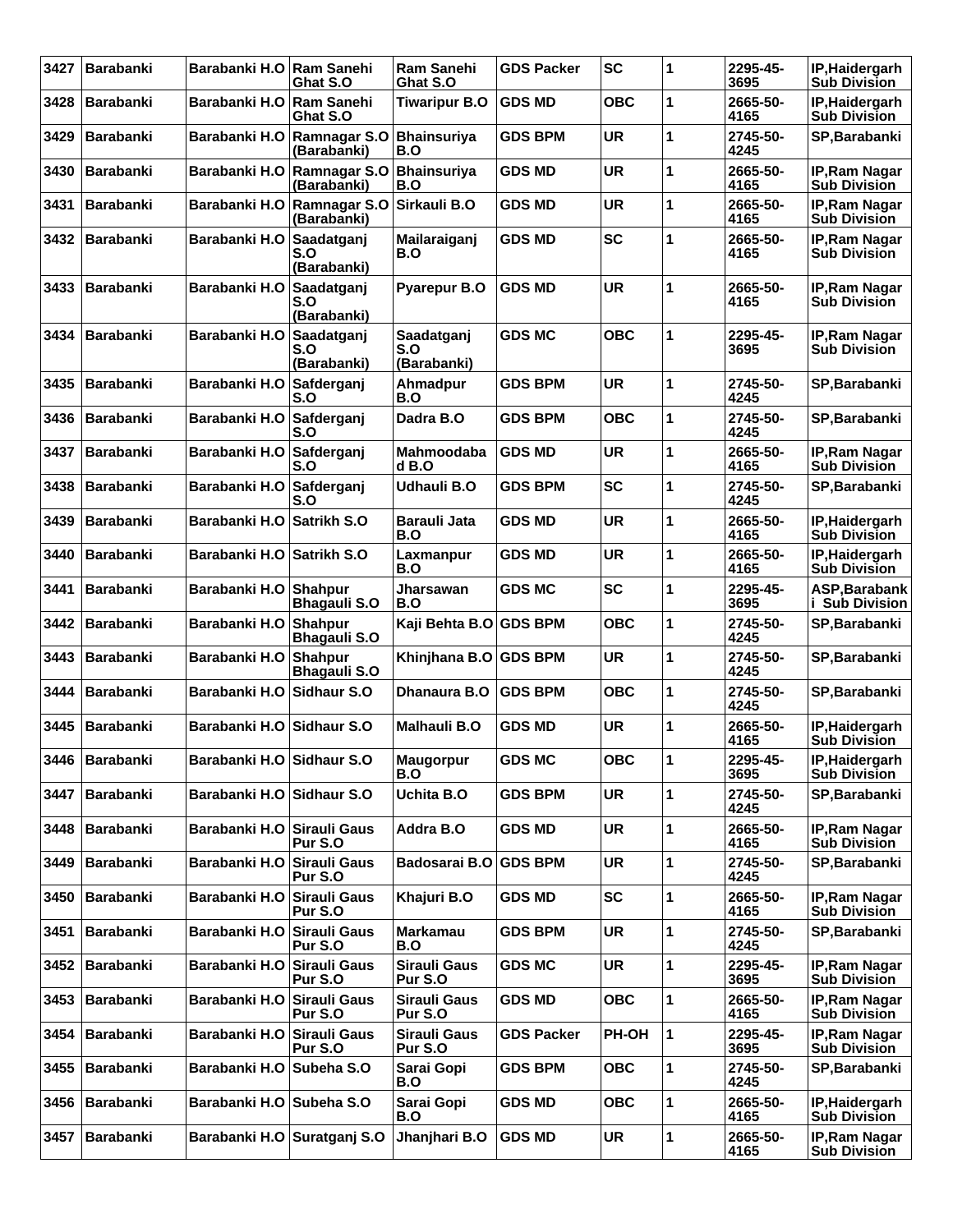| 3458 | <b>Barabanki</b> | Barabanki H.O Suratganj S.O |                                | Kandarwal<br>B.O                   | <b>GDS MD</b>     | <b>OBC</b> | 1 | 2665-50-<br>4165 | IP, Ram Nagar<br><b>Sub Division</b>       |
|------|------------------|-----------------------------|--------------------------------|------------------------------------|-------------------|------------|---|------------------|--------------------------------------------|
| 3459 | <b>Barabanki</b> | Barabanki H.O Suratganj S.O |                                | Ruhera B.O                         | <b>GDS BPM</b>    | <b>UR</b>  | 1 | 2745-50-<br>4245 | SP, Barabanki                              |
| 3460 | <b>Barabanki</b> | Barabanki H.O Suratganj S.O |                                | Ruhera B.O                         | <b>GDS MD</b>     | <b>UR</b>  | 1 | 2665-50-<br>4165 | IP, Ram Nagar<br><b>Sub Division</b>       |
| 3461 | <b>Barabanki</b> | Barabanki H.O               | <b>Tehsil Fateh</b><br>Pur S.O | Hasanpur<br>Tanda B.O              | <b>GDS BPM</b>    | <b>UR</b>  | 1 | 2745-50-<br>4245 | <b>SP.Barabanki</b>                        |
| 3462 | <b>Barabanki</b> | Barabanki H.O Tehsil Fateh  | Pur S.O                        | <b>Hazratpur B.O</b>               | <b>GDS BPM</b>    | <b>OBC</b> | 1 | 2745-50-<br>4245 | SP, Barabanki                              |
| 3463 | <b>Barabanki</b> | Barabanki H.O Tehsil Fateh  | Pur S.O                        | Jagsenda B.O                       | <b>GDS MD</b>     | <b>UR</b>  | 1 | 2665-50-<br>4165 | ASP, Barabank<br>i Sub Division            |
| 3464 | <b>Barabanki</b> | Barabanki H.O               | Tehsil Fateh<br>Pur S.O        | Majhgawan<br>Sharif B.O            | <b>GDS MC</b>     | <b>OBC</b> | 1 | 2295-45-<br>3695 | ASP, Barabank<br><b>Sub Division</b>       |
| 3465 | <b>Barabanki</b> | Barabanki H.O Tehsil Fateh  | Pur S.O                        | Nandna Kala<br>B.O                 | <b>GDS MD</b>     | <b>UR</b>  | 1 | 2665-50-<br>4165 | ASP, Barabank<br><b>Sub Division</b>       |
| 3466 | <b>Barabanki</b> | Barabanki H.O Tehsil Fateh  | Pur S.O                        | <b>Tehsil Fateh</b><br>Pur S.O     | <b>GDS MD</b>     | ОВС        | 1 | 2665-50-<br>4165 | ASP, Barabank<br><b>Sub Division</b>       |
| 3467 | <b>Barabanki</b> | Barabanki H.O               | Tehsil Fateh<br>Pur S.O        | <b>Tehsil Fateh</b><br>Pur S.O     | <b>GDS MD</b>     | <b>SC</b>  | 1 | 2665-50-<br>4165 | ASP, Barabank<br><b>Sub Division</b>       |
| 3468 | <b>Barabanki</b> | Barabanki H.O Tehsil Fateh  | Pur S.O                        | Watia B.O                          | <b>GDS MD</b>     | <b>UR</b>  | 1 | 2665-50-<br>4165 | ASP, Barabank<br>i Sub Division            |
| 3469 | <b>Barabanki</b> | Barabanki H.O Tikait Nagar  | S.O                            | Bansgaon B.O GDS BPM               |                   | <b>OBC</b> | 1 | 2745-50-<br>4245 | SP, Barabanki                              |
| 3470 | <b>Barabanki</b> | Barabanki H.O               | Tikait Nagar<br>S.O            | Bansgaon B.O GDS MD                |                   | <b>SC</b>  | 1 | 2665-50-<br>4165 | IP, Ram Nagar<br><b>Sub Division</b>       |
| 3471 | <b>Barabanki</b> | Barabanki H.O Tikait Nagar  | S.O                            | Hadha B.O                          | <b>GDS MD</b>     | <b>OBC</b> | 1 | 2665-50-<br>4165 | IP, Ram Nagar<br><b>Sub Division</b>       |
| 3472 | <b>Barabanki</b> | Barabanki H.O Tikait Nagar  | S.O                            | Ranimau Tarai GDS MD<br>B.O        |                   | ОВС        | 1 | 2665-50-<br>4165 | IP, Ram Nagar<br><b>Sub Division</b>       |
| 3473 | <b>Barabanki</b> | Barabanki H.O               | Tikait Nagar<br>S.O            | Sarai Dunauli<br>B.O               | <b>GDS BPM</b>    | <b>UR</b>  | 1 | 2745-50-<br>4245 | SP, Barabanki                              |
| 3474 | <b>Barabanki</b> | Barabanki H.O Tikait Nagar  | S.O                            | Sikari Jeewal<br>B.O               | <b>GDS BPM</b>    | PH-VH      | 1 | 2745-50-<br>4245 | SP, Barabanki                              |
| 3475 | <b>Barabanki</b> | Barabanki H.O Tikait Nagar  | S.O                            | <b>Udwat Nagar</b><br>B.O          | <b>GDS BPM</b>    | <b>SC</b>  | 1 | 2745-50-<br>4245 | SP, Barabanki                              |
| 3476 | <b>Barabanki</b> | Barabanki H.O               | Tilokpur S.O<br>(Barabanki)    | Achhechha<br>B.O                   | <b>GDS BPM</b>    | <b>OBC</b> | 1 | 2745-50-<br>4245 | SP, Barabanki                              |
| 3477 | <b>Barabanki</b> | Barabanki H.O Tilokpur S.O  | (Barabanki)                    | <b>Tilokpur S.O</b><br>(Barabanki) | <b>GDS Packer</b> | <b>UR</b>  | 1 | 2295-45-<br>3695 | ASP, Barabank<br><i>i</i> Sub Division     |
|      | 3478 Barabanki   | Barabanki H.O Trivediganj   | S.O                            | <b>Bhilwal B.O</b>                 | <b>GDS MD</b>     | <b>UR</b>  |   | 2665-50-<br>4165 | IP, Haidergarh<br><b>Sub Division</b>      |
| 3479 | <b>Barabanki</b> | Barabanki H.O               | Trivediganj<br>S.O             | Khaira<br>Kankoo B.O               | <b>GDS MC</b>     | <b>UR</b>  | 1 | 2295-45-<br>3695 | IP, Haidergarh<br><b>Sub Division</b>      |
| 3480 | <b>Barabanki</b> | Barabanki H.O Trivediganj   | S.O                            | Loni Katra<br>B.O                  | <b>GDS BPM</b>    | <b>OBC</b> | 1 | 2745-50-<br>4245 | SP, Barabanki                              |
| 3481 | <b>Barabanki</b> | Barabanki H.O Trivediganj   | S.O                            | Loni Katra<br>B.O                  | <b>GDS MD</b>     | <b>OBC</b> | 1 | 2665-50-<br>4165 | IP, Haidergarh<br><b>Sub Division</b>      |
| 3482 | <b>Barabanki</b> | Barabanki H.O               | Trivediganj<br>S.O             | Ramnagar<br>Pareeva B.O            | <b>GDS MC</b>     | <b>UR</b>  | 1 | 2295-45-<br>3695 | IP, Haidergarh<br><b>Sub Division</b>      |
| 3483 | <b>Barabanki</b> | Barabanki H.O Trivediganj   | S.O                            | Ramnagar<br>Pareeva B.O            | <b>GDS MD</b>     | <b>OBC</b> | 1 | 2665-50-<br>4165 | IP, Haidergarh<br><b>Sub Division</b>      |
| 3484 | <b>Barabanki</b> | Barabanki H.O Trivediganj   | S.O                            | Tejwapur B.O                       | <b>GDS BPM</b>    | <b>SC</b>  | 1 | 2745-50-<br>4245 | SP, Barabanki                              |
| 3485 | <b>Barabanki</b> | Barabanki H.O               | Trivediganj<br>S.O             | Trivediganj<br>S.O                 | <b>GDS MD</b>     | UR         | 1 | 2665-50-<br>4165 | IP, Haidergarh<br><b>Sub Division</b>      |
| 3486 | <b>Barabanki</b> | Barabanki H.O Trivediganj   | S.O                            | Trivediganj<br>S.O                 | <b>GDS Packer</b> | <b>UR</b>  | 1 | 2295-45-<br>3695 | IP, Haidergarh<br><b>Sub Division</b>      |
| 3487 | Barabanki        |                             | Barabanki H.O Usmanpur S.O     | Usmanpur S.O GDS Packer            |                   | <b>SC</b>  | 1 | 2295-45-<br>3695 | IP, Haidergarh<br><b>Sub Division</b>      |
| 3488 | <b>Barabanki</b> | Barabanki H.O Zaidpur S.O   |                                | Zaidpur S.O                        | <b>GDS Packer</b> | <b>UR</b>  | 1 | 2295-45-<br>3695 | IP, Haidergarh<br><b>Sub Division</b>      |
| 3489 | Faizabad         | Akbarpur H.O                | <b>Akbarpur H.O</b>            | <b>Akbarpur H.O</b>                | <b>GDS MD</b>     | <b>UR</b>  | 1 | 2665-50-<br>4165 | Head<br>Postmaster,<br><b>Akbarpur H.O</b> |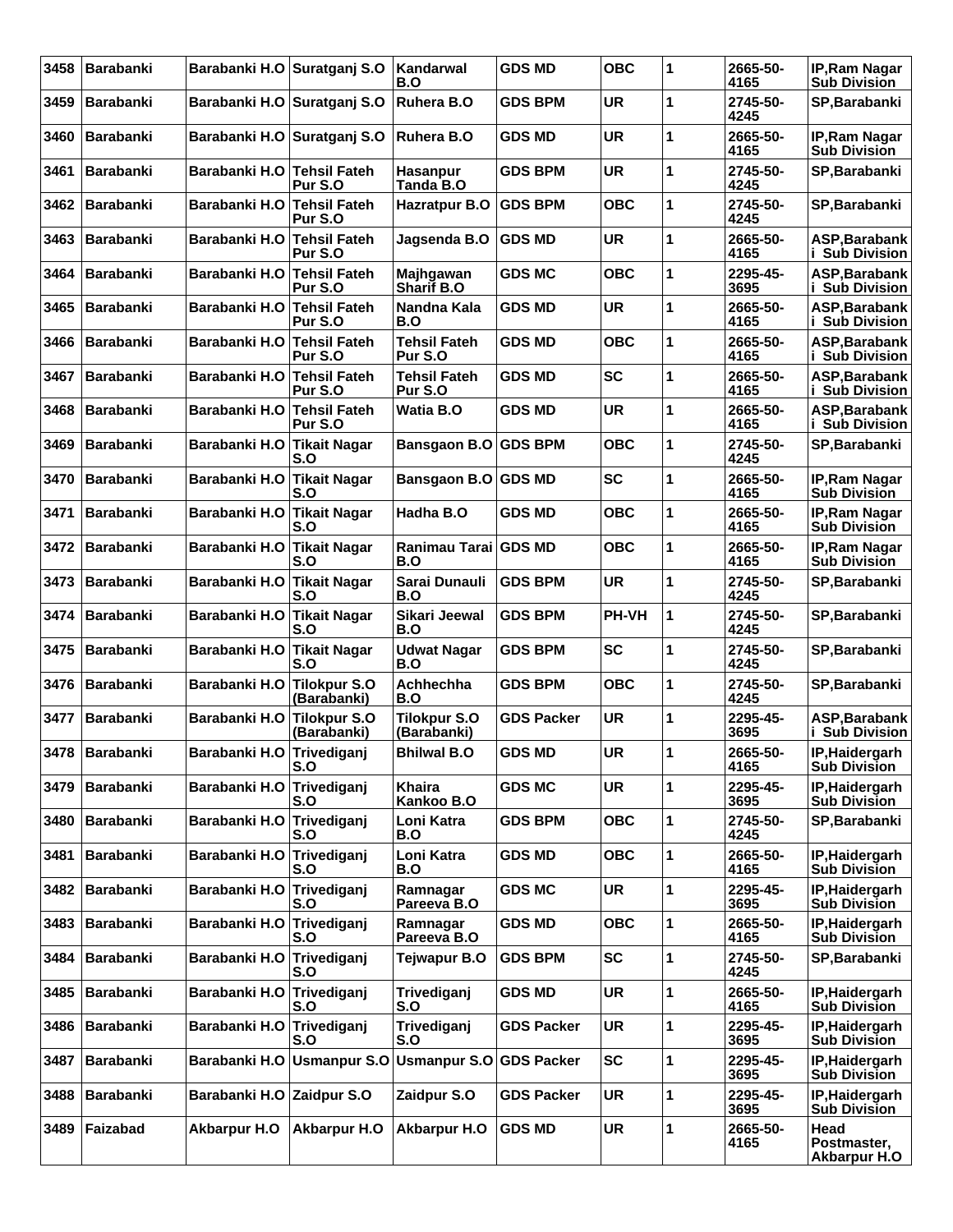| 3490 | Faizabad        | <b>Akbarpur H.O</b> | <b>Akbarpur H.O</b>               | <b>Bangaondihw</b><br>a B.O             | <b>GDS BPM</b> | <b>SC</b>  | 1 | 2745-50-<br>4245 | SSP, Faizabad                                       |
|------|-----------------|---------------------|-----------------------------------|-----------------------------------------|----------------|------------|---|------------------|-----------------------------------------------------|
| 3491 | Faizabad        | Akbarpur H.O        | <b>Akbarpur H.O</b>               | Jagdishpur<br>B.O                       | <b>GDS MC</b>  | <b>OBC</b> | 1 | 2295-45-<br>3695 | ASP, Akbarpur<br>West Sub<br><b>Division</b>        |
| 3492 | Faizabad        | <b>Akbarpur H.O</b> | <b>Akbarpur H.O</b>               | <b>Kotwa</b><br>Mohamadpur<br>B.O       | <b>GDS BPM</b> | <b>OBC</b> | 1 | 2745-50-<br>4245 | SSP, Faizabad                                       |
| 3493 | <b>Faizabad</b> | Akbarpur H.O        | <b>Akbarpur H.O</b>               | Kurcha B.O                              | <b>GDS MD</b>  | <b>OBC</b> | 1 | 2665-50-<br>4165 | ASP, Akbarpur<br>West Sub<br><b>Division</b>        |
| 3494 | Faizabad        | <b>Akbarpur H.O</b> | Akbarpur H.O                      | Rampur<br><b>Jaisingh B.O</b>           | <b>GDS BPM</b> | <b>SC</b>  | 1 | 2745-50-<br>4245 | SSP, Faizabad                                       |
| 3495 | Faizabad        | Akbarpur H.O        | Akbarpur H.O                      | Tajpur B.O                              | <b>GDS MC</b>  | <b>ST</b>  | 1 | 2295-45-<br>3695 | IP, Akbarpur<br><b>North Sub</b><br><b>Division</b> |
| 3496 | <b>Faizabad</b> | Akbarpur H.O        | <b>Akbarpur H.O</b>               | Tajpur B.O                              | <b>GDS MD</b>  | <b>UR</b>  | 1 | 2665-50-<br>4165 | IP, Akbarpur<br><b>North Sub</b><br><b>Division</b> |
| 3497 | Faizabad        | <b>Akbarpur H.O</b> | <b>Bandipur S.O</b>               | <b>Ashapur B.O</b>                      | <b>GDS BPM</b> | <b>SC</b>  | 1 | 2745-50-<br>4245 | SSP, Faizabad                                       |
| 3498 | Faizabad        | Akbarpur H.O        | <b>Bandipur S.O</b>               | Chakiya B.O                             | <b>GDS BPM</b> | <b>OBC</b> | 1 | 2745-50-<br>4245 | SSP, Faizabad                                       |
| 3499 | <b>Faizabad</b> | <b>Akbarpur H.O</b> | <b>Bandipur S.O</b>               | Pakhanpurbic<br>haila B.O               | <b>GDS MD</b>  | <b>UR</b>  | 1 | 2665-50-<br>4165 | IP, Akbarpur<br>South Sub<br><b>Division</b>        |
| 3500 | Faizabad        | Akbarpur H.O        | <b>Bariyawan</b><br>S.O           | <b>Bhaupur B.O</b>                      | <b>GDS MD</b>  | <b>UR</b>  | 1 | 2665-50-<br>4165 | IP, Akbarpur<br><b>East Sub</b><br><b>Division</b>  |
| 3501 | Faizabad        | <b>Akbarpur H.O</b> | <b>Bariyawan</b><br>S.O           | <b>Tendwa</b><br>Paharpur B.O           | <b>GDS MD</b>  | <b>UR</b>  | 1 | 2665-50-<br>4165 | IP, Akbarpur<br><b>East Sub</b><br><b>Division</b>  |
| 3502 | Faizabad        | <b>Akbarpur H.O</b> | <b>Baskhari S.O</b>               | <b>Baniyani B.O</b>                     | <b>GDS MD</b>  | <b>UR</b>  | 1 | 2665-50-<br>4165 | IP, Akbarpur<br><b>East Sub</b><br><b>Division</b>  |
| 3503 | Faizabad        | Akbarpur H.O        | Baskhari S.O                      | Kaurahi B.O                             | <b>GDS MD</b>  | <b>UR</b>  | 1 | 2665-50-<br>4165 | IP, Akbarpur<br><b>East Sub</b><br><b>Division</b>  |
| 3504 | Faizabad        | <b>Akbarpur H.O</b> | Baskhari S.O                      | Makoiya B.O                             | <b>GDS MD</b>  | <b>UR</b>  | 1 | 2665-50-<br>4165 | IP, Akbarpur<br><b>East Sub</b><br><b>Division</b>  |
| 3505 | Faizabad        | Akbarpur H.O        | <b>Baskhari S.O</b>               | <b>Sultanpur</b><br><b>Kabirpur B.O</b> | <b>GDS BPM</b> | <b>UR</b>  | 1 | 2745-50-<br>4245 | <b>SSP, Faizabad</b>                                |
| 3506 | Faizabad        | <b>Akbarpur H.O</b> | <b>Bhiti S.O</b>                  | <b>Bhadar B.O</b>                       | <b>GDS MC</b>  | <b>UR</b>  | 1 | 2295-45-<br>3695 | ASP, Akbarpur<br><b>West Sub</b><br><b>Division</b> |
| 3507 | Faizabad        | Akbarpur H.O        | Deoria S.O<br>(Ambedkar<br>Nagar) | <b>Alauddinur</b><br>B.O                | <b>GDS MD</b>  | <b>OBC</b> | 1 | 2665-50-<br>4165 | IP, Akbarpur<br><b>East Sub</b><br><b>Division</b>  |
| 3508 | Faizabad        | <b>Akbarpur H.O</b> | Deoria S.O<br>(Ambedkar<br>Nagar) | <b>Nikaspur B.O</b>                     | <b>GDS BPM</b> | <b>UR</b>  | 1 | 2745-50-<br>4245 | SSP, Faizabad                                       |
| 3509 | Faizabad        | <b>Akbarpur H.O</b> | Deoria S.O<br>(Ambedkar<br>Nagar) | <b>Sikraura</b><br>Kanchanpur<br>B.O    | <b>GDS MD</b>  | <b>UR</b>  | 1 | 2665-50-<br>4165 | IP, Akbarpur<br><b>East Sub</b><br><b>Division</b>  |
| 3510 | Faizabad        | <b>Akbarpur H.O</b> | Deoria S.O<br>(Ambedkar<br>Nagar) | Tendwai<br>Kalan B.O                    | <b>GDS MD</b>  | <b>UR</b>  | 1 | 2665-50-<br>4165 | IP, Akbarpur<br>East Sub<br><b>Division</b>         |
| 3511 | Faizabad        | <b>Akbarpur H.O</b> | Dulahoopur<br>S.O                 | Ahirauli<br><b>Govind Sahab</b><br>B.O  | <b>GDS MD</b>  | UR         | 1 | 2665-50-<br>4165 | IP, Akbarpur<br><b>South Sub</b><br><b>Division</b> |
|      | 3512 Faizabad   | Akbarpur H.O        | <b>Dulahoopur</b><br>S.O          | Ajmalpur B.O                            | <b>GDS MD</b>  | <b>OBC</b> | 1 | 2665-50-<br>4165 | IP, Akbarpur<br><b>South Sub</b><br><b>Division</b> |
| 3513 | Faizabad        | <b>Akbarpur H.O</b> | <b>Dulahoopur</b><br>S.O          | Amari B.O                               | <b>GDS MD</b>  | <b>UR</b>  | 1 | 2665-50-<br>4165 | IP, Akbarpur<br><b>South Sub</b><br><b>Division</b> |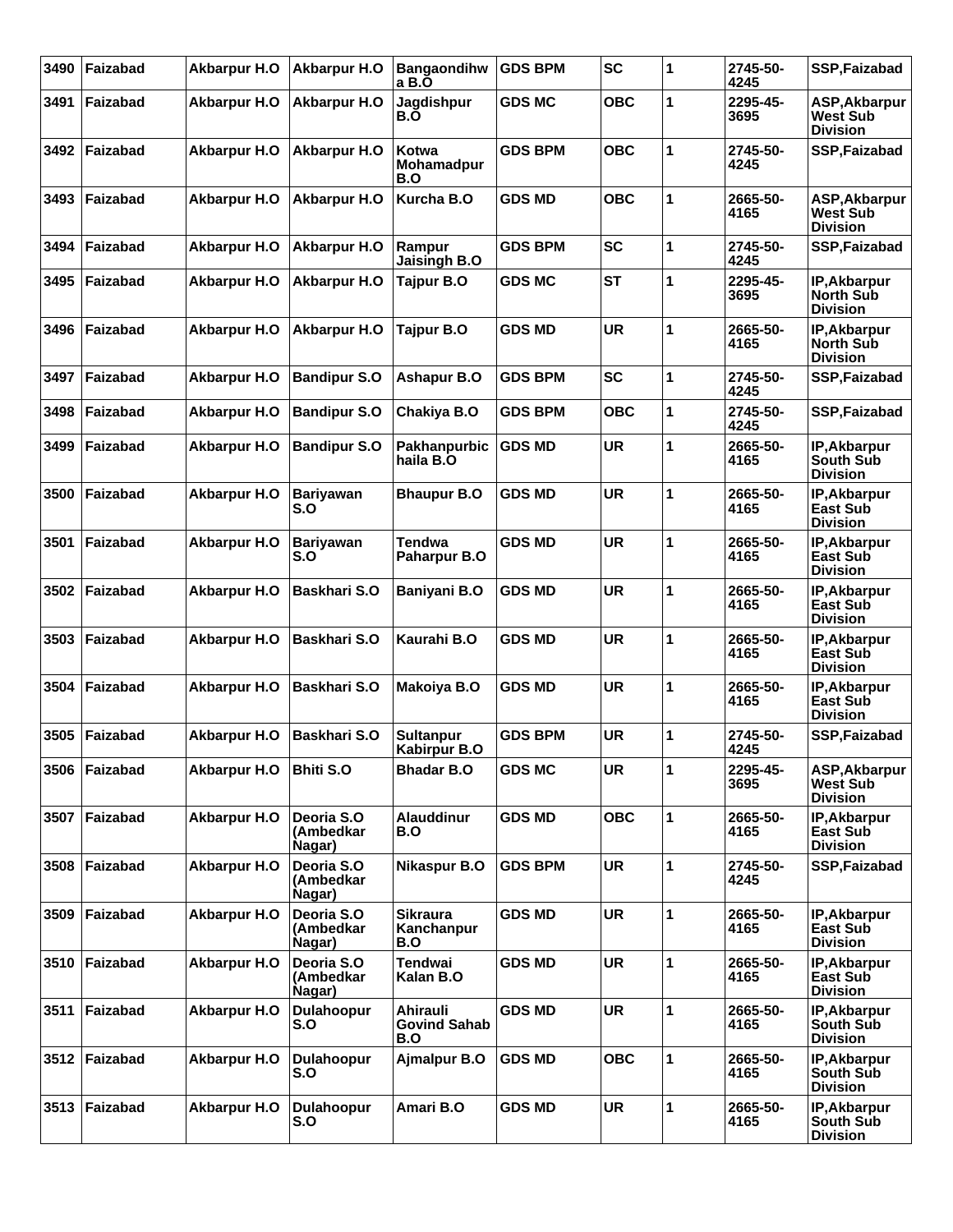| 3514 | Faizabad        | <b>Akbarpur H.O</b> | Dulahoopur<br>S.O                   | <b>Bhiyaon B.O</b>                 | <b>GDS BPM</b> | <b>UR</b>  | 1 | 2745-50-<br>4245 | <b>SSP, Faizabad</b>                                |
|------|-----------------|---------------------|-------------------------------------|------------------------------------|----------------|------------|---|------------------|-----------------------------------------------------|
| 3515 | Faizabad        | <b>Akbarpur H.O</b> | <b>Dulahoopur</b><br>S.O            | <b>Bhiyaon B.O</b>                 | <b>GDS MD</b>  | <b>UR</b>  | 1 | 2665-50-<br>4165 | IP, Akbarpur<br>South Sub<br><b>Division</b>        |
| 3516 | Faizabad        | <b>Akbarpur H.O</b> | <b>Dulahoopur</b><br>S.O            | <b>Bishambharp</b><br>ur B.O       | <b>GDS BPM</b> | <b>UR</b>  | 1 | 2745-50-<br>4245 | SSP, Faizabad                                       |
| 3517 | Faizabad        | <b>Akbarpur H.O</b> | <b>Dulahoopur</b><br>S.O            | <b>Dulahoopur</b><br>S.O           | <b>GDS MD</b>  | <b>UR</b>  | 1 | 2665-50-<br>4165 | IP, Akbarpur<br><b>South Sub</b><br><b>Division</b> |
| 3518 | Faizabad        | <b>Akbarpur H.O</b> | <b>Dulahoopur</b><br>S.O            | Pindoria B.O                       | <b>GDS BPM</b> | <b>UR</b>  | 1 | 2745-50-<br>4245 | SSP, Faizabad                                       |
| 3519 | Faizabad        | <b>Akbarpur H.O</b> | Dulahoopur<br>S.O                   | Pindoria B.O                       | <b>GDS MD</b>  | <b>UR</b>  | 1 | 2665-50-<br>4165 | IP, Akbarpur<br><b>South Sub</b><br><b>Division</b> |
| 3520 | Faizabad        | <b>Akbarpur H.O</b> | Hanswar S.O                         | Gohila B.O                         | <b>GDS MD</b>  | <b>OBC</b> | 1 | 2665-50-<br>4165 | IP, Akbarpur<br>East Sub<br><b>Division</b>         |
| 3521 | Faizabad        | Akbarpur H.O        | <b>Hanswar S.O</b>                  | <b>Musepur B.O</b>                 | <b>GDS BPM</b> | <b>OBC</b> | 1 | 2745-50-<br>4245 | SSP, Faizabad                                       |
| 3522 | <b>Faizabad</b> | Akbarpur H.O        | Iltifatganj S.O                     | <b>Khukhutara</b><br>B.O           | <b>GDS MD</b>  | <b>UR</b>  | 1 | 2665-50-<br>4165 | IP, Akbarpur<br><b>North Sub</b><br><b>Division</b> |
| 3523 | Faizabad        | <b>Akbarpur H.O</b> | Jafarganj S.O                       | Kakardilla B.O                     | <b>GDS BPM</b> | <b>OBC</b> | 1 | 2745-50-<br>4245 | SSP, Faizabad                                       |
| 3524 | Faizabad        | <b>Akbarpur H.O</b> | Jafarganj S.O                       | <b>Kartora B.O</b>                 | <b>GDS MD</b>  | <b>UR</b>  | 1 | 2665-50-<br>4165 | IP, Akbarpur<br><b>South Sub</b><br><b>Division</b> |
| 3525 | Faizabad        | Akbarpur H.O        | Jahangirganj<br>S.O                 | <b>Bairi Buzurg</b><br>B.O         | <b>GDS MD</b>  | <b>OBC</b> | 1 | 2665-50-<br>4165 | IP, Akbarpur<br><b>East Sub</b><br><b>Division</b>  |
| 3526 | Faizabad        | <b>Akbarpur H.O</b> | Jahangirganj<br>S.O                 | <b>Hariharpur</b><br>B.O           | <b>GDS MD</b>  | <b>SC</b>  | 1 | 2665-50-<br>4165 | IP, Akbarpur<br>East Sub<br><b>Division</b>         |
| 3527 | <b>Faizabad</b> | Akbarpur H.O        | Jahangirganj<br>S.O                 | Jainti B.O                         | <b>GDS MD</b>  | <b>SC</b>  | 1 | 2665-50-<br>4165 | IP, Akbarpur<br><b>East Sub</b><br><b>Division</b>  |
| 3528 | Faizabad        | Akbarpur H.O        | Jahangirganj<br>S.O                 | Jogipur<br><b>Dhanikpur</b><br>B.O | <b>GDS MD</b>  | <b>UR</b>  | 1 | 2665-50-<br>4165 | IP, Akbarpur<br><b>East Sub</b><br><b>Division</b>  |
| 3529 | Faizabad        | Akbarpur H.O        | Jahangirganj<br>S.O                 | Nariyawa B.O                       | <b>GDS MD</b>  | <b>SC</b>  | 1 | 2665-50-<br>4165 | IP, Akbarpur<br><b>East Sub</b><br><b>Division</b>  |
| 3530 | Faizabad        | Akbarpur H.O        | Jalalpur S.O<br>(Ambedkar<br>Nagar) | <b>Baragaon</b><br>Sheikhpur B.O   | <b>GDS BPM</b> | <b>UR</b>  | 1 | 2745-50-<br>4245 | SSP, Faizabad                                       |
| 3531 | Faizabad        | Akbarpur H.O        | Jalalpur S.O<br>(Ambedkar<br>Nagar) | Kannoopur<br>B.O                   | <b>GDS MD</b>  | <b>UR</b>  | 1 | 2665-50-<br>4165 | IP, Akbarpur<br>South Sub<br><b>Division</b>        |
|      | 3532 Faizabad   | <b>Akbarpur H.O</b> | Jalalpur S.O<br>(Ambedkar<br>Nagar) | <b>Mainpur B.O</b>                 | <b>GDS MD</b>  | <b>SC</b>  | 1 | 2665-50-<br>4165 | IP, Akbarpur<br><b>South Sub</b><br><b>Division</b> |
| 3533 | Faizabad        | <b>Akbarpur H.O</b> | Jalalpur S.O<br>(Ambedkar<br>Nagar) | <b>Udaipur B.O</b>                 | <b>GDS MD</b>  | <b>SC</b>  | 1 | 2665-50-<br>4165 | IP, Akbarpur<br>South Sub<br><b>Division</b>        |
| 3534 | Faizabad        | <b>Akbarpur H.O</b> | Katehari S.O                        | Ashrafpur<br>Barwa B.O             | <b>GDS MD</b>  | <b>SC</b>  | 1 | 2665-50-<br>4165 | ASP, Akbarpur<br>West Sub<br><b>Division</b>        |
| 3535 | Faizabad        | Akbarpur H.O        | Katehari S.O                        | <b>Marthua</b><br>Saraiya B.O      | <b>GDS BPM</b> | <b>UR</b>  | 1 | 2745-50-<br>4245 | SSP, Faizabad                                       |
| 3536 | Faizabad        | Akbarpur H.O        | Katehari S.O                        | Pyare Pur B.O                      | <b>GDS MD</b>  | <b>SC</b>  | 1 | 2665-50-<br>4165 | ASP, Akbarpur<br><b>West Sub</b><br><b>Division</b> |
| 3537 | Faizabad        | <b>Akbarpur H.O</b> | Kedarnagar<br>S.O                   | Jamunipur<br>B.O                   | <b>GDS MD</b>  | <b>UR</b>  | 1 | 2665-50-<br>4165 | IP, Akbarpur<br><b>North Sub</b><br><b>Division</b> |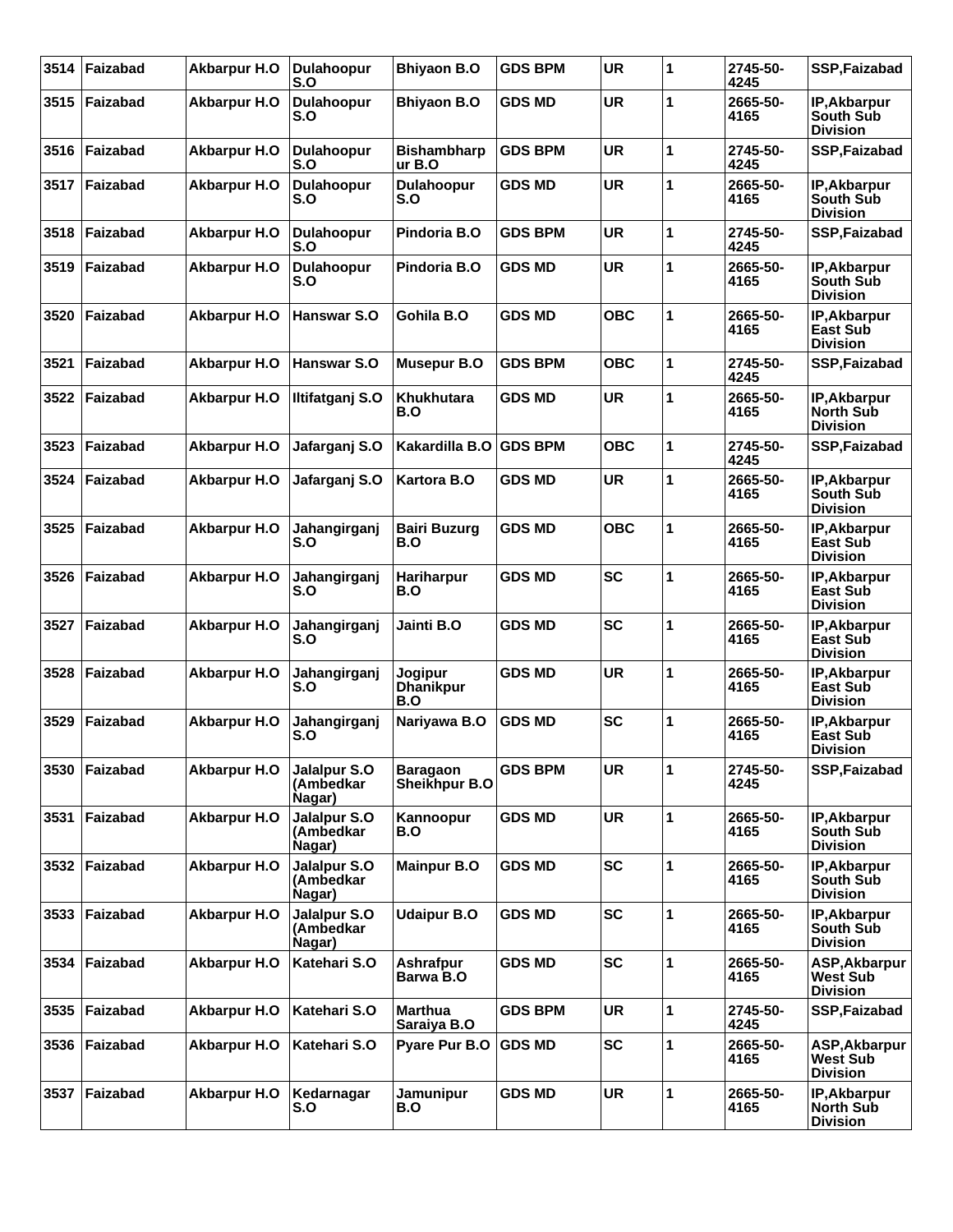| 3538 | Faizabad      | <b>Akbarpur H.O</b> | Khemapur S.O Hath Pakar     | B.O                          | <b>GDS MD</b>  | <b>UR</b>  | 1 | 2665-50-<br>4165 | ASP, Akbarpur<br>West Sub<br><b>Division</b>        |
|------|---------------|---------------------|-----------------------------|------------------------------|----------------|------------|---|------------------|-----------------------------------------------------|
| 3539 | Faizabad      | <b>Akbarpur H.O</b> | Kichhauccha<br>S.O          | Darqah<br>Rasoolpur<br>B.O   | <b>GDS MD</b>  | <b>UR</b>  | 1 | 2665-50-<br>4165 | IP, Akbarpur<br><b>South Sub</b><br><b>Division</b> |
| 3540 | Faizabad      | Akbarpur H.O        | Kichhauccha<br>S.O          | Paras Katui<br>B.O           | <b>GDS MD</b>  | <b>UR</b>  | 1 | 2665-50-<br>4165 | IP, Akbarpur<br>South Sub<br><b>Division</b>        |
| 3541 | Faizabad      | Akbarpur H.O        | <b>Maharuwa</b><br>Gola S.O | Bela B.O                     | <b>GDS MD</b>  | <b>UR</b>  | 1 | 2665-50-<br>4165 | ASP, Akbarpur<br><b>West Sub</b><br><b>Division</b> |
| 3542 | Faizabad      | Akbarpur H.O        | <b>Maharuwa</b><br>Gola S.O | Chapra B.O                   | <b>GDS MC</b>  | <b>UR</b>  | 1 | 2295-45-<br>3695 | ASP, Akbarpur<br><b>West Sub</b><br><b>Division</b> |
| 3543 | Faizabad      | Akbarpur H.O        | <b>Maharuwa</b><br>Gola S.O | Chapra B.O                   | <b>GDS MD</b>  | <b>UR</b>  | 1 | 2665-50-<br>4165 | ASP, Akbarpur<br><b>West Sub</b><br><b>Division</b> |
| 3544 | Faizabad      | Akbarpur H.O        | <b>Maharuwa</b><br>Gola S.O | Jaitoopur B.O                | <b>GDS MD</b>  | <b>UR</b>  | 1 | 2665-50-<br>4165 | ASP, Akbarpur<br>West Sub<br><b>Division</b>        |
| 3545 | Faizabad      | Akbarpur H.O        | <b>Maharuwa</b><br>Gola S.O | Keotahi B.O                  | <b>GDS MD</b>  | <b>OBC</b> | 1 | 2665-50-<br>4165 | ASP, Akbarpur<br>West Sub<br><b>Division</b>        |
| 3546 | Faizabad      | Akbarpur H.O        | <b>Maharuwa</b><br>Gola S.O | <b>Maharuwa</b><br>Gola S.O  | <b>GDS MD</b>  | <b>SC</b>  | 1 | 2665-50-<br>4165 | ASP, Akbarpur<br>West Sub<br><b>Division</b>        |
| 3547 | Faizabad      | Akbarpur H.O        | <b>Maharuwa</b><br>Gola S.O | Narharpur B.O GDS MD         |                | <b>UR</b>  | 1 | 2665-50-<br>4165 | ASP, Akbarpur<br>West Sub<br><b>Division</b>        |
| 3548 | Faizabad      | Akbarpur H.O        | <b>Malipur S.O</b>          | <b>Bhadohi B.O</b>           | <b>GDS BPM</b> | <b>UR</b>  | 1 | 2745-50-<br>4245 | SSP, Faizabad                                       |
| 3549 | Faizabad      | Akbarpur H.O        | <b>Malipur S.O</b>          | Dhaurua B.O                  | <b>GDS MD</b>  | <b>OBC</b> | 1 | 2665-50-<br>4165 | IP, Akbarpur<br><b>South Sub</b><br><b>Division</b> |
| 3550 | Faizabad      | <b>Akbarpur H.O</b> | <b>Malipur S.O</b>          | Itauri B.O                   | <b>GDS MD</b>  | <b>OBC</b> | 1 | 2665-50-<br>4165 | IP, Akbarpur<br>South Sub<br><b>Division</b>        |
| 3551 | Faizabad      | Akbarpur H.O        | <b>Malipur S.O</b>          | Paruiya<br>Ashram B.O        | <b>GDS BPM</b> | <b>OBC</b> | 1 | 2745-50-<br>4245 | SSP, Faizabad                                       |
| 3552 | Faizabad      | <b>Akbarpur H.O</b> | <b>Malipur S.O</b>          | Paruiya<br>Ashram B.O        | <b>GDS MD</b>  | <b>OBC</b> | 1 | 2665-50-<br>4165 | IP, Akbarpur<br>South Sub<br><b>Division</b>        |
|      | 3553 Faizabad | <b>Akbarpur H.O</b> | Malipur S.O                 | Setha Kalan<br>B.O           | <b>GDS BPM</b> | <b>UR</b>  | 1 | 2745-50-<br>4245 | SSP, Faizabad                                       |
| 3554 | Faizabad      | Akbarpur H.O        | <b>Malipur S.O</b>          | Surhurpur B.O GDS MD         |                | <b>OBC</b> | 1 | 2665-50-<br>4165 | IP, Akbarpur<br><b>South Sub</b><br><b>Division</b> |
| 3555 | Faizabad      | <b>Akbarpur H.O</b> | Mijhaura S.O                | <b>Benipur B.O</b>           | <b>GDS MC</b>  | <b>UR</b>  | 1 | 2295-45-<br>3695 | ASP, Akbarpur<br><b>West Sub</b><br><b>Division</b> |
| 3556 | Faizabad      | <b>Akbarpur H.O</b> | Mijhaura S.O                | <b>Mustafabad</b><br>B.O     | <b>GDS BPM</b> | <b>OBC</b> | 1 | 2745-50-<br>4245 | <b>SSP, Faizabad</b>                                |
| 3557 | Faizabad      | Akbarpur H.O        | Mijhaura S.O                | <b>Rudaupur B.O</b>          | <b>GDS MD</b>  | <b>OBC</b> | 1 | 2665-50-<br>4165 | ASP, Akbarpur<br>West Sub<br><b>Division</b>        |
| 3558 | Faizabad      | <b>Akbarpur H.O</b> | Mijhaura S.O                | <b>Samar</b><br>Singhpur B.O | <b>GDS MD</b>  | <b>UR</b>  | 1 | 2665-50-<br>4165 | ASP, Akbarpur<br><b>West Sub</b><br><b>Division</b> |
| 3559 | Faizabad      | Akbarpur H.O        | Mijhaura S.O                | Saya B.O                     | <b>GDS MC</b>  | <b>SC</b>  | 1 | 2295-45-<br>3695 | ASP, Akbarpur<br>West Sub<br><b>Division</b>        |
| 3560 | Faizabad      | Akbarpur H.O        | Pahitipur S.O               | <b>Bahorikpur</b><br>B.O     | <b>GDS MD</b>  | <b>UR</b>  | 1 | 2665-50-<br>4165 | ASP, Akbarpur<br>West Sub<br><b>Division</b>        |
| 3561 | Faizabad      | Akbarpur H.O        | Pahitipur S.O               | <b>Subhakarpur</b><br>B.O    | <b>GDS MD</b>  | <b>UR</b>  | 1 | 2665-50-<br>4165 | ASP, Akbarpur<br><b>West Sub</b><br><b>Division</b> |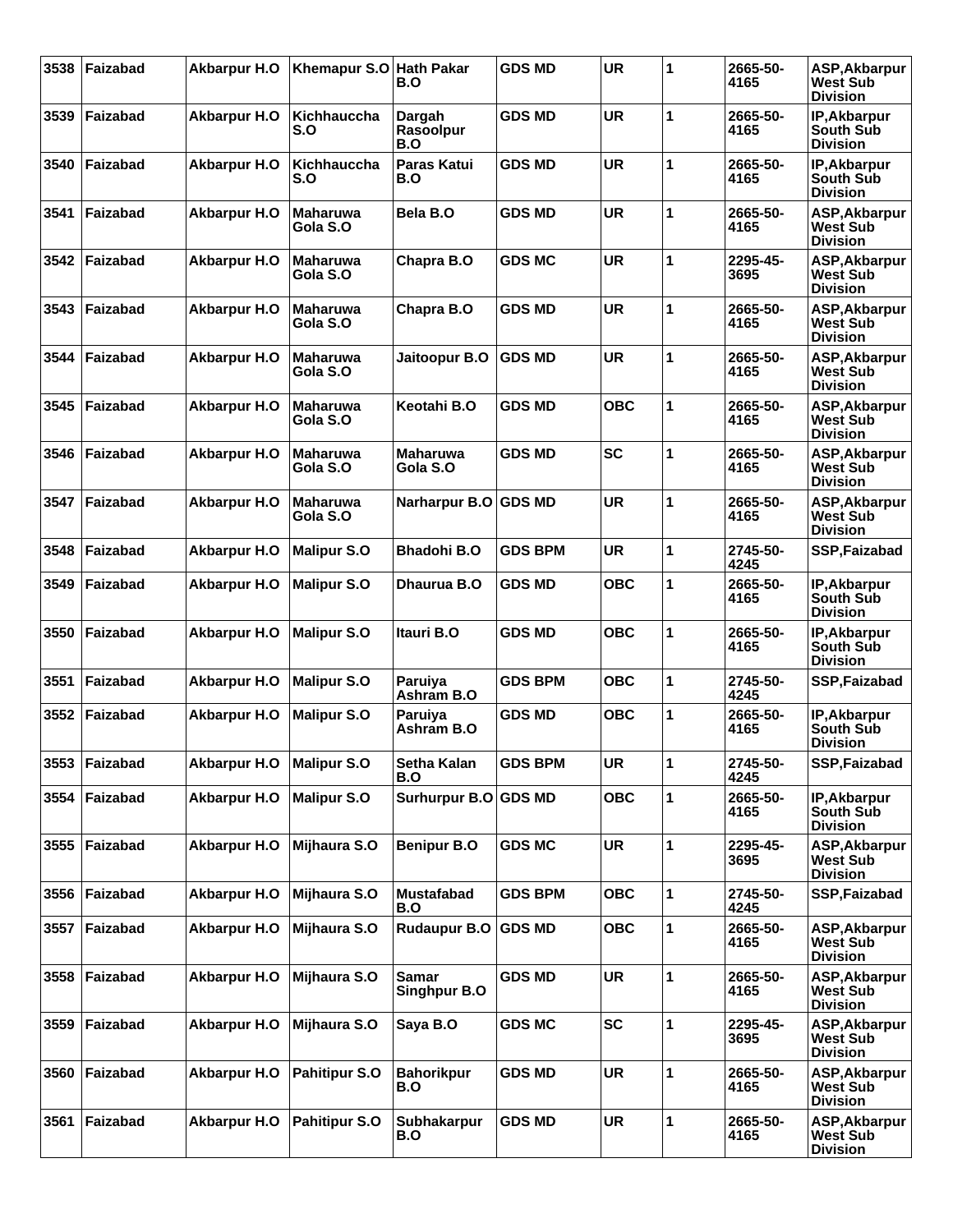| 3562 | Faizabad | <b>Akbarpur H.O</b> | Rajesultanpur<br>S.O                             | <b>Bankata</b><br><b>Bujurg B.O</b>       | <b>GDS MD</b>     | <b>UR</b>  | 1            | 2665-50-<br>4165 | IP, Akbarpur<br><b>East Sub</b><br><b>Division</b>  |
|------|----------|---------------------|--------------------------------------------------|-------------------------------------------|-------------------|------------|--------------|------------------|-----------------------------------------------------|
| 3563 | Faizabad | Akbarpur H.O        | Rajesultanpur<br>S.O                             | Mubarakpurpi<br>kar B.O                   | <b>GDS MD</b>     | <b>OBC</b> | 1            | 2665-50-<br>4165 | IP, Akbarpur<br>East Sub<br><b>Division</b>         |
| 3564 | Faizabad | <b>Akbarpur H.O</b> | Rajesultanpur<br>S.O                             | Rajesultanpur<br>S.O                      | <b>GDS Packer</b> | <b>UR</b>  | 1            | 2295-45-<br>3695 | IP, Akbarpur<br><b>East Sub</b><br><b>Division</b>  |
| 3565 | Faizabad | Akbarpur H.O        | <b>Ram Nagar</b><br>S.O<br>(Ambedkar<br>Nagar)   | <b>Sutharpara</b><br>B.O                  | <b>GDS MD</b>     | <b>UR</b>  | 1            | 2665-50-<br>4165 | IP, Akbarpur<br><b>East Sub</b><br><b>Division</b>  |
| 3566 | Faizabad | <b>Akbarpur H.O</b> | Saidahi S.O                                      | Lawaiya<br><b>Pratappur B.O</b>           | <b>GDS MD</b>     | <b>UR</b>  | 1            | 2665-50-<br>4165 | IP, Akbarpur<br><b>South Sub</b><br><b>Division</b> |
| 3567 | Faizabad | Akbarpur H.O        | Saidahi S.O                                      | <b>Mahulia B.O</b>                        | <b>GDS MD</b>     | <b>UR</b>  | 1            | 2665-50-<br>4165 | IP, Akbarpur<br><b>South Sub</b><br><b>Division</b> |
| 3568 | Faizabad | <b>Akbarpur H.O</b> | Saidahi S.O                                      | <b>Majgaon B.O</b>                        | <b>GDS MD</b>     | <b>UR</b>  | 1            | 2665-50-<br>4165 | IP, Akbarpur<br><b>South Sub</b><br><b>Division</b> |
| 3569 | Faizabad | Akbarpur H.O        | Saidahi S.O                                      | Sarjupur B.O                              | <b>GDS MD</b>     | <b>SC</b>  | 1            | 2665-50-<br>4165 | IP, Akbarpur<br><b>South Sub</b><br><b>Division</b> |
| 3570 | Faizabad | <b>Akbarpur H.O</b> | Sikandarpur<br>S.O<br>(Ambedkar<br>Nagar)        | <b>Amartal B.O</b>                        | <b>GDS MD</b>     | <b>OBC</b> | 1            | 2665-50-<br>4165 | IP, Akbarpur<br><b>South Sub</b><br><b>Division</b> |
| 3571 | Faizabad | <b>Akbarpur H.O</b> | Sikandarpur<br>S.O<br>(Ambedkar<br>Nagar)        | Hajpura B.O                               | <b>GDS MD</b>     | <b>UR</b>  | 1            | 2665-50-<br>4165 | IP, Akbarpur<br><b>South Sub</b><br><b>Division</b> |
| 3572 | Faizabad | Akbarpur H.O        | Sikandarpur<br>S.O<br>(Ambedkar<br>Nagar)        | Katui B.O                                 | <b>GDS BPM</b>    | <b>UR</b>  | 1            | 2745-50-<br>4245 | SSP, Faizabad                                       |
| 3573 | Faizabad | <b>Akbarpur H.O</b> | Sikandarpur<br>S.O<br>(Ambedkar<br>Nagar)        | Machhiligaon<br>B.O                       | <b>GDS BPM</b>    | PH-HH      | 1            | 2745-50-<br>4245 | SSP, Faizabad                                       |
| 3574 | Faizabad | <b>Akbarpur H.O</b> | Sikandarpur<br>S.O<br>(Ambedkar<br>Nagar)        | <b>Rukunuddinp</b><br>ur B.O              | <b>GDS MD</b>     | <b>UR</b>  | 1            | 2665-50-<br>4165 | IP, Akbarpur<br><b>South Sub</b><br><b>Division</b> |
| 3575 | Faizabad | Akbarpur H.O        | <b>Sikandarpur</b><br>S.O<br>(Ambedkar<br>Nagar) | Sikandarpur<br>S.O<br>(Ambedkar<br>Nagar) | <b>GDS MD</b>     | <b>SC</b>  | 1            | 2665-50-<br>4165 | IP, Akbarpur<br><b>South Sub</b><br><b>Division</b> |
| 3576 | Faizabad | <b>Akbarpur H.O</b> | Sikandarpur<br>S.O<br>(Ambedkar<br>Nagar)        | <b>Sulhantara</b><br>B.O                  | <b>GDS BPM</b>    | <b>SC</b>  | 1            | 2745-50-<br>4245 | SSP, Faizabad                                       |
| 3577 | Faizabad | <b>Akbarpur H.O</b> | <b>Surapur S.O</b>                               | Makhdumsara<br>i B.O                      | <b>GDS MD</b>     | <b>UR</b>  | $\mathbf{1}$ | 2665-50-<br>4165 | IP, Akbarpur<br><b>North Sub</b><br><b>Division</b> |
| 3578 | Faizabad | Akbarpur H.O        | <b>Surapur S.O</b>                               | <b>Mumrejpur</b><br>B.O                   | <b>GDS BPM</b>    | <b>UR</b>  | 1            | 2745-50-<br>4245 | SSP, Faizabad                                       |
| 3579 | Faizabad | Akbarpur H.O        | <b>Surapur S.O</b>                               | <b>Surapur S.O</b>                        | <b>GDS MD</b>     | <b>UR</b>  | 1            | 2665-50-<br>4165 | IP, Akbarpur<br><b>North Sub</b><br><b>Division</b> |
| 3580 | Faizabad | <b>Akbarpur H.O</b> | Tanda S.O<br>(Ambedkar<br>Nagar)                 | Asopur B.O                                | <b>GDS BPM</b>    | <b>SC</b>  | $\mathbf{1}$ | 2745-50-<br>4245 | SSP, Faizabad                                       |
| 3581 | Faizabad | Akbarpur H.O        | Tanda S.O<br>(Ambedkar<br>Nagar)                 | Asopur B.O                                | <b>GDS MD</b>     | <b>SC</b>  | 1            | 2665-50-<br>4165 | IP, Akbarpur<br><b>North Sub</b><br><b>Division</b> |
| 3582 | Faizabad | Akbarpur H.O        | Tanda S.O<br>(Ambedkar<br>Nagar)                 | <b>Balaiya</b><br>Jagdishpur<br>B.O       | <b>GDS MD</b>     | <b>OBC</b> | 1            | 2665-50-<br>4165 | IP, Akbarpur<br><b>North Sub</b><br><b>Division</b> |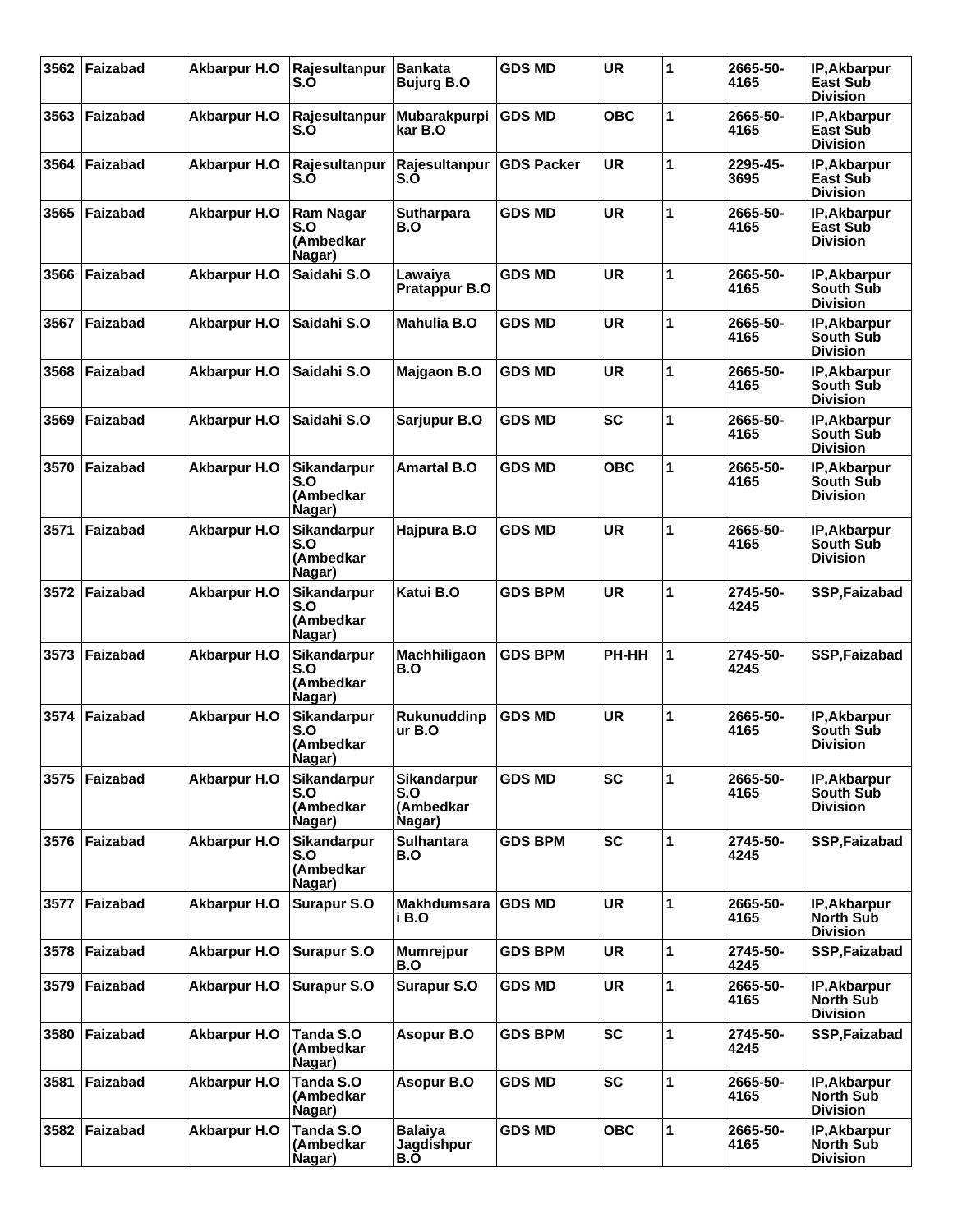| 3583 | Faizabad        | <b>Akbarpur H.O</b> | Tanda S.O<br>(Ambedkar<br>Nagar) | <b>Brahimpur</b><br>Kusma B.O | <b>GDS MD</b>     | <b>OBC</b> | 1            | 2665-50-<br>4165 | IP, Akbarpur<br><b>North Sub</b><br><b>Division</b> |
|------|-----------------|---------------------|----------------------------------|-------------------------------|-------------------|------------|--------------|------------------|-----------------------------------------------------|
| 3584 | Faizabad        | Akbarpur H.O        | Tanda S.O<br>(Ambedkar<br>Nagar) | Debipur B.O                   | <b>GDS MD</b>     | <b>UR</b>  | 1            | 2665-50-<br>4165 | IP, Akbarpur<br>North Sub<br><b>Division</b>        |
| 3585 | Faizabad        | <b>Akbarpur H.O</b> | Tanda S.O<br>(Ambedkar<br>Nagar) | Hajlapur B.O                  | <b>GDS MD</b>     | <b>OBC</b> | 1            | 2665-50-<br>4165 | IP, Akbarpur<br><b>North Sub</b><br><b>Division</b> |
| 3586 | Faizabad        | <b>Akbarpur H.O</b> | Tanda S.O<br>(Ambedkar<br>Nagar) | Khaspur B.O                   | <b>GDS MD</b>     | <b>OBC</b> | 1            | 2665-50-<br>4165 | IP, Akbarpur<br><b>North Sub</b><br><b>Division</b> |
| 3587 | Faizabad        | Akbarpur H.O        | Tanda S.O<br>(Ambedkar<br>Nagar) | Rampur Kalan   GDS MD<br>B.O  |                   | <b>UR</b>  | 1            | 2665-50-<br>4165 | IP, Akbarpur<br><b>North Sub</b><br><b>Division</b> |
| 3588 | Faizabad        | <b>Akbarpur H.O</b> | U.P.S.S. Mill<br>S.O             | Lorpur B.O                    | <b>GDS MD</b>     | <b>SC</b>  | 1            | 2665-50-<br>4165 | IP, Akbarpur<br><b>South Sub</b><br><b>Division</b> |
| 3589 | Faizabad        | Akbarpur H.O        | U.P.S.S. Mill<br>S.O             | Sijhauli B.O                  | <b>GDS MD</b>     | <b>UR</b>  | 1            | 2665-50-<br>4165 | IP, Akbarpur<br>South Sub<br><b>Division</b>        |
| 3590 | Faizabad        | Akbarpur H.O        | U.P.S.S. Mill<br>S.O             | U.P.S.S. Mill<br>S.O          | <b>GDS Packer</b> | PH-OH      | 1            | 2295-45-<br>3695 | IP, Akbarpur<br>South Sub<br><b>Division</b>        |
| 3591 | Faizabad        | <b>Faizabad H.O</b> | <b>Achhora S.O</b>               | <b>Achhora S.O</b>            | <b>GDS MD</b>     | <b>UR</b>  | 1            | 2665-50-<br>4165 | IP, Faizabad<br>South Sub<br><b>Division</b>        |
|      | 3592 Faizabad   | <b>Faizabad H.O</b> | <b>Achhora S.O</b>               | Reona B.O                     | <b>GDS MD</b>     | <b>UR</b>  | 1            | 2665-50-<br>4165 | IP, Faizabad<br>South Sub<br><b>Division</b>        |
| 3593 | Faizabad        | <b>Faizabad H.O</b> | Amaniganj<br>S.O                 | <b>Bakauli B.O</b>            | <b>GDS BPM</b>    | <b>OBC</b> | 1            | 2745-50-<br>4245 | SSP, Faizabad                                       |
| 3594 | Faizabad        | <b>Faizabad H.O</b> | Amaniganj<br>S.O                 | Chandaura<br>B.O              | <b>GDS MD</b>     | <b>SC</b>  | 1            | 2665-50-<br>4165 | IP, Faizabad<br>West Sub<br><b>Division</b>         |
| 3595 | Faizabad        | <b>Faizabad H.O</b> | Amaniganj<br>S.O                 | Gauhania B.O                  | <b>GDS MD</b>     | <b>OBC</b> | 1            | 2665-50-<br>4165 | IP, Faizabad<br>West Sub<br><b>Division</b>         |
| 3596 | Faizabad        | <b>Faizabad H.O</b> | Amaniganj<br>S.O                 | Mahuwa B.O                    | <b>GDS BPM</b>    | <b>SC</b>  | 1            | 2745-50-<br>4245 | SSP, Faizabad                                       |
| 3597 | Faizabad        | <b>Faizabad H.O</b> | Amaniganj<br>S.O                 | Raipatti B.O                  | <b>GDS BPM</b>    | <b>UR</b>  | 1            | 2745-50-<br>4245 | SSP, Faizabad                                       |
|      | 3598   Faizabad | Faizabad H.O        | Amaniganj<br>S.O                 | Sarauli B.O                   | <b>GDS BPM</b>    | <b>OBC</b> | 1            | 2745-50-<br>4245 | SSP, Faizabad                                       |
| 3599 | Faizabad        | <b>Faizabad H.O</b> | Ayodhya S.O                      | Ayodhya RS<br>S.O             | <b>GDS Packer</b> | <b>UR</b>  | 1            | 2295-45-<br>3695 | ASP.Faizabad<br><b>East Sub</b><br><b>Division</b>  |
| 3600 | Faizabad        | <b>Faizabad H.O</b> | Ayodhya S.O                      | Terhi Bazar<br>S.O            | <b>GDS MC</b>     | <b>UR</b>  | 1            | 2295-45-<br>3695 | ASP, Faizabad<br><b>East Sub</b><br><b>Division</b> |
| 3601 | Faizabad        | <b>Faizabad H.O</b> | <b>Baragaon RS</b><br>S.O        | <b>Baragaon RS</b><br>S.O     | <b>GDS MD</b>     | <b>UR</b>  | 1            | 2665-50-<br>4165 | IP, Faizabad<br>West Sub<br><b>Division</b>         |
| 3602 | Faizabad        | <b>Faizabad H.O</b> | <b>Baragaon RS</b><br>S.O        | Sarangpur<br>B.O              | <b>GDS BPM</b>    | UR         | 1            | 2745-50-<br>4245 | SSP, Faizabad                                       |
| 3603 | Faizabad        | Faizabad H.O        | <b>Bharatkund</b><br>S.O         | Raithua B.O                   | <b>GDS MD</b>     | <b>OBC</b> | $\mathbf{1}$ | 2665-50-<br>4165 | ASP, Faizabad<br><b>East Sub</b><br><b>Division</b> |
| 3604 | Faizabad        | <b>Faizabad H.O</b> | <b>Bhilsar S.O</b>               | Abboopur B.O GDS MD           |                   | <b>UR</b>  | 1            | 2665-50-<br>4165 | IP, Faizabad<br>West Sub<br><b>Division</b>         |
| 3605 | Faizabad        | <b>Faizabad H.O</b> | <b>Bhilsar S.O</b>               | <b>Bhilsar S.O</b>            | <b>GDS MD</b>     | <b>UR</b>  | 1            | 2665-50-<br>4165 | IP, Faizabad<br><b>West Sub</b><br><b>Division</b>  |
| 3606 | Faizabad        | <b>Faizabad H.O</b> | <b>Bikapur S.O</b>               | <b>Banket B.O</b>             | <b>GDS MC</b>     | <b>OBC</b> | 1            | 2295-45-<br>3695 | ASP, Faizabad<br><b>East Sub</b><br><b>Division</b> |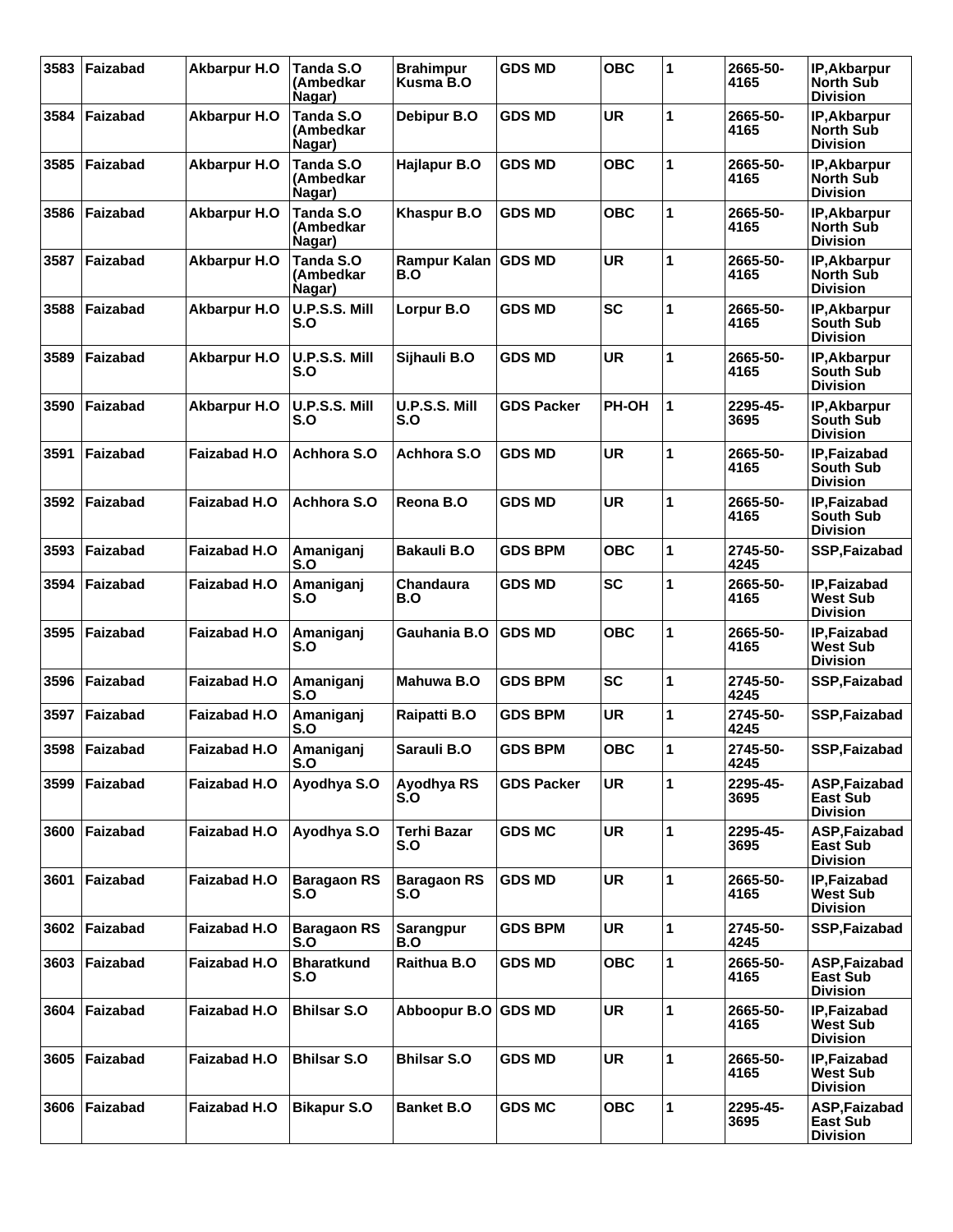| 3607 | Faizabad        | <b>Faizabad H.O</b> | <b>Bikapur S.O</b>                  | Bhawapur B.O GDS BPM            |                | <b>UR</b>  | 1            | 2745-50-<br>4245 | SSP, Faizabad                                       |
|------|-----------------|---------------------|-------------------------------------|---------------------------------|----------------|------------|--------------|------------------|-----------------------------------------------------|
| 3608 | Faizabad        | <b>Faizabad H.O</b> | <b>Bikapur S.O</b>                  | Khapraila<br><b>Bazar B.O</b>   | <b>GDS MC</b>  | <b>SC</b>  | 1            | 2295-45-<br>3695 | ASP, Faizabad<br><b>East Sub</b><br><b>Division</b> |
| 3609 | Faizabad        | Faizabad H.O        | <b>Bikapur S.O</b>                  | <b>Saraibhanauli</b><br>B.O     | <b>GDS MC</b>  | <b>UR</b>  | 1            | 2295-45-<br>3695 | ASP, Faizabad<br><b>East Sub</b><br><b>Division</b> |
| 3610 | Faizabad        | <b>Faizabad H.O</b> | <b>Bikapur S.O</b>                  | <b>Toron Darab</b><br>Ganj B.O  | <b>GDS MD</b>  | <b>UR</b>  | 1            | 2665-50-<br>4165 | ASP, Faizabad<br><b>East Sub</b><br><b>Division</b> |
| 3611 | Faizabad        | Faizabad H.O        | Chaurebazar<br>S.O                  | <b>Bhitergaon</b><br>B.O        | <b>GDS BPM</b> | PH-VH      | 1            | 2745-50-<br>4245 | SSP, Faizabad                                       |
| 3612 | Faizabad        | Faizabad H.O        | <b>Darshan</b><br>Nagar S.O         | <b>Alwalpur B.O</b>             | <b>GDS MD</b>  | <b>OBC</b> | 1            | 2665-50-<br>4165 | IP, Akbarpur<br><b>North Sub</b><br><b>Division</b> |
| 3613 | Faizabad        | <b>Faizabad H.O</b> | <b>Darshan</b><br>Nagar S.O         | Shahnawan<br>B.O                | <b>GDS MD</b>  | <b>UR</b>  | 1            | 2665-50-<br>4165 | IP, Akbarpur<br><b>North Sub</b><br><b>Division</b> |
| 3614 | <b>Faizabad</b> | <b>Faizabad H.O</b> | Deorhi S.O                          | <b>Baidarapur</b><br>B.O        | <b>GDS MD</b>  | <b>OBC</b> | 1            | 2665-50-<br>4165 | IP, Faizabad<br><b>West Sub</b><br><b>Division</b>  |
| 3615 | <b>Faizabad</b> | Faizabad H.O        | Deorhi S.O                          | Kandai Kalan<br>B.O             | <b>GDS BPM</b> | <b>SC</b>  | 1            | 2745-50-<br>4245 | <b>SSP, Faizabad</b>                                |
| 3616 | Faizabad        | <b>Faizabad H.O</b> | <b>Faizabad H.O</b>                 | Mumtaj Nagar<br>B.O             | <b>GDS MD</b>  | <b>UR</b>  | 1            | 2665-50-<br>4165 | ASP, Faizabad<br><b>East Sub</b><br><b>Division</b> |
| 3617 | Faizabad        | Faizabad H.O        | Goshaiganj<br>S.O                   | Teliagarh B.O                   | <b>GDS BPM</b> | <b>UR</b>  | 1            | 2745-50-<br>4245 | SSP, Faizabad                                       |
| 3618 | Faizabad        | <b>Faizabad H.O</b> | Harringtongan<br>i S.O              | Mian Ganj B.O                   | <b>GDS BPM</b> | <b>SC</b>  | 1            | 2745-50-<br>4245 | SSP, Faizabad                                       |
| 3619 | Faizabad        | <b>Faizabad H.O</b> | Harringtongan Singhora B.O<br>i S.O |                                 | <b>GDS BPM</b> | <b>UR</b>  | 1            | 2745-50-<br>4245 | SSP, Faizabad                                       |
| 3620 | Faizabad        | Faizabad H.O        | Harringtongan Sonbarsa B.O<br>S.O   |                                 | <b>GDS BPM</b> | <b>UR</b>  | 1            | 2745-50-<br>4245 | SSP, Faizabad                                       |
| 3621 | Faizabad        | Faizabad H.O        | Inayatnagar<br>S.O                  | Aghiyari B.O                    | <b>GDS BPM</b> | <b>ST</b>  | 1            | 2745-50-<br>4245 | SSP, Faizabad                                       |
| 3622 | Faizabad        | Faizabad H.O        | Inayatnagar<br>S.O                  | Kahuwa B.O                      | <b>GDS BPM</b> | <b>OBC</b> | 1            | 2745-50-<br>4245 | SSP, Faizabad                                       |
| 3623 | Faizabad        | <b>Faizabad H.O</b> | Khandasa S.O                        | <b>Bhakhauli B.O</b>            | <b>GDS MD</b>  | <b>UR</b>  | 1            | 2665-50-<br>4165 | IP,Faizabad<br><b>South Sub</b><br><b>Division</b>  |
|      | 3624   Faizabad | <b>Faizabad H.O</b> | Khapradih S.O Banghusara            | B.O                             | <b>GDS MD</b>  | <b>SC</b>  | 1            | 2665-50-<br>4165 | ASP, Faizabad<br><b>East Sub</b><br><b>Division</b> |
| 3625 | Faizabad        | Faizabad H.O        | Khapradih S.O Udharna B.O           |                                 | <b>GDS BPM</b> | <b>UR</b>  | 1            | 2745-50-<br>4245 | SSP, Faizabad                                       |
| 3626 | Faizabad        | <b>Faizabad H.O</b> | Kuchera S.O                         | Kumbhi B.O                      | <b>GDS MD</b>  | <b>SC</b>  | 1            | 2665-50-<br>4165 | IP, Faizabad<br>South Sub<br><b>Division</b>        |
| 3627 | Faizabad        | Faizabad H.O        | Kuchera S.O                         | Kurawan B.O                     | <b>GDS BPM</b> | <b>SC</b>  | 1            | 2745-50-<br>4245 | SSP, Faizabad                                       |
| 3628 | Faizabad        | <b>Faizabad H.O</b> | Kuchera S.O                         | Majnai B.O                      | <b>GDS MD</b>  | <b>OBC</b> | 1            | 2665-50-<br>4165 | IP, Faizabad<br>South Sub<br><b>Division</b>        |
| 3629 | Faizabad        | <b>Faizabad H.O</b> | Kumarganj<br>S.O                    | Jorium B.O                      | <b>GDS BPM</b> | UR         | 1            | 2745-50-<br>4245 | SSP, Faizabad                                       |
| 3630 | Faizabad        | Faizabad H.O        | Kumarganj<br>S.O                    | Pithila B.O                     | <b>GDS MD</b>  | <b>OBC</b> | $\mathbf{1}$ | 2665-50-<br>4165 | IP, Faizabad<br>South Sub<br><b>Division</b>        |
| 3631 | Faizabad        | <b>Faizabad H.O</b> | Mahboobganj<br>S.O                  | Karampur<br><b>Barsawan B.O</b> | <b>GDS MD</b>  | <b>UR</b>  | 1            | 2665-50-<br>4165 | IP, Akbarpur<br><b>North Sub</b><br><b>Division</b> |
|      | 3632 Faizabad   | <b>Faizabad H.O</b> | Mahboobganj<br>S.O                  | Lalpur B.O                      | <b>GDS MD</b>  | <b>SC</b>  | 1            | 2665-50-<br>4165 | IP, Akbarpur<br><b>North Sub</b><br><b>Division</b> |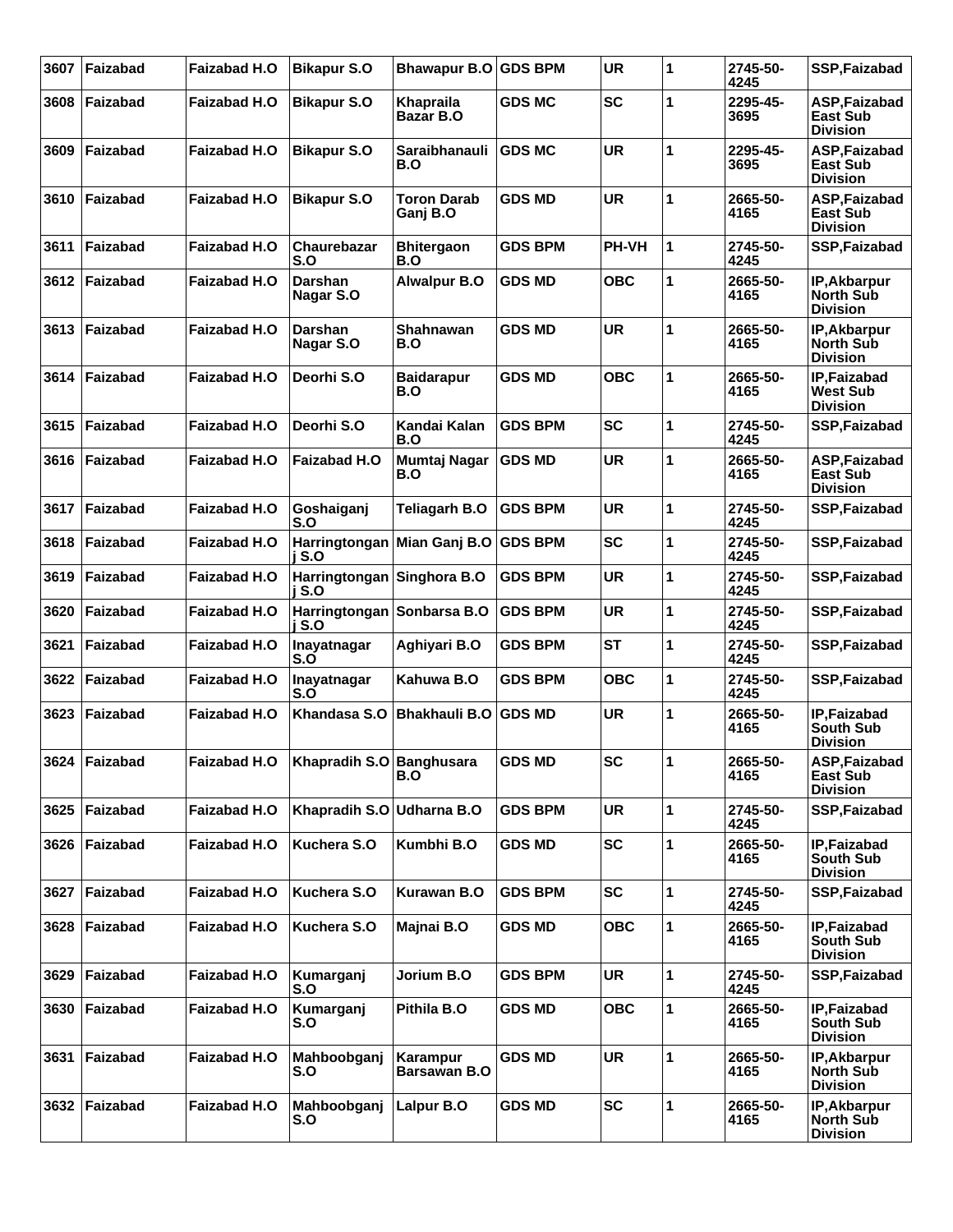| 3633 | Faizabad      | <b>Faizabad H.O</b> | Mahboobganj<br>S.O                 | Mahboobganj<br>S.O                  | <b>GDS Packer</b> | <b>UR</b>  | $\mathbf{1}$ | 2295-45-<br>3695 | IP, Akbarpur<br><b>North Sub</b><br><b>Division</b> |
|------|---------------|---------------------|------------------------------------|-------------------------------------|-------------------|------------|--------------|------------------|-----------------------------------------------------|
| 3634 | Faizabad      | <b>Faizabad H.O</b> | Mahboobganj<br>S.O                 | Pausara B.O                         | <b>GDS MD</b>     | <b>UR</b>  | 1            | 2665-50-<br>4165 | IP, Akbarpur<br>North Sub<br><b>Division</b>        |
| 3635 | Faizabad      | <b>Faizabad H.O</b> | Mahboobganj<br>S.O                 | Utrethu B.O                         | <b>GDS BPM</b>    | <b>OBC</b> | 1            | 2745-50-<br>4245 | SSP, Faizabad                                       |
| 3636 | Faizabad      | <b>Faizabad H.O</b> | Majurddinpur<br>S.O                | Dehriyawan<br>B.O                   | <b>GDS BPM</b>    | <b>OBC</b> | 1            | 2745-50-<br>4245 | SSP, Faizabad                                       |
| 3637 | Faizabad      | <b>Faizabad H.O</b> | Majurddinpur<br>S.O                | Majurddinpur<br>S.O                 | <b>GDS Packer</b> | <b>UR</b>  | 1            | 2295-45-<br>3695 | IP, Faizabad<br>South Sub<br><b>Division</b>        |
| 3638 | Faizabad      | <b>Faizabad H.O</b> | <b>Mawai S.O</b>                   | Manjanpur<br>B.O                    | <b>GDS BPM</b>    | <b>UR</b>  | 1            | 2745-50-<br>4245 | SSP, Faizabad                                       |
| 3639 | Faizabad      | <b>Faizabad H.O</b> | Maya S.O                           | Dalpatpur B.O                       | <b>GDS BPM</b>    | <b>SC</b>  | 1            | 2745-50-<br>4245 | SSP, Faizabad                                       |
| 3640 | Faizabad      | <b>Faizabad H.O</b> | Maya S.O                           | J.K.I.C. Arwat<br>B.O               | <b>GDS BPM</b>    | <b>OBC</b> | 1            | 2745-50-<br>4245 | SSP, Faizabad                                       |
| 3641 | Faizabad      | Faizabad H.O        | Maya S.O                           | Rauwa<br>Lohangpur<br>B.O           | <b>GDS MD</b>     | <b>SC</b>  | 1            | 2665-50-<br>4165 | IP, Akbarpur<br><b>North Sub</b><br><b>Division</b> |
| 3642 | Faizabad      | <b>Faizabad H.O</b> | Maya S.O                           | Sarai Sagar<br>B.O                  | <b>GDS BPM</b>    | <b>UR</b>  | 1            | 2745-50-<br>4245 | SSP, Faizabad                                       |
| 3643 | Faizabad      | <b>Faizabad H.O</b> | Meermau S.O                        | Meermau S.O                         | <b>GDS Packer</b> | <b>UR</b>  | 1            | 2295-45-<br>3695 | IP, Faizabad<br><b>West Sub</b><br><b>Division</b>  |
| 3644 | Faizabad      | <b>Faizabad H.O</b> | Meermau S.O                        | Sunba B.O                           | <b>GDS MD</b>     | <b>UR</b>  | 1            | 2665-50-<br>4165 | IP, Faizabad<br>West Sub<br><b>Division</b>         |
| 3645 | Faizabad      | <b>Faizabad H.O</b> | <b>Milkipur S.O</b>                | <b>Bhimatali B.O</b>                | <b>GDS BPM</b>    | <b>UR</b>  | 1            | 2745-50-<br>4245 | SSP, Faizabad                                       |
| 3646 | Faizabad      | <b>Faizabad H.O</b> | <b>Milkipur S.O</b>                | Ranapur B.O                         | <b>GDS BPM</b>    | <b>UR</b>  | 1            | 2745-50-<br>4245 | SSP, Faizabad                                       |
| 3647 | Faizabad      | <b>Faizabad H.O</b> | <b>Motinagar S.O</b><br>(Faizabad) | <b>Narainpur B.O</b>                | <b>GDS MD</b>     | <b>UR</b>  | 1            | 2665-50-<br>4165 | ASP, Faizabad<br>East Sub<br><b>Division</b>        |
| 3648 | Faizabad      | <b>Faizabad H.O</b> | <b>Motinagar S.O</b><br>(Faizabad) | Rampur<br>Sardha B.O                | <b>GDS MD</b>     | <b>OBC</b> | 1            | 2665-50-<br>4165 | ASP, Faizabad<br>East Sub<br><b>Division</b>        |
| 3649 | Faizabad      | <b>Faizabad H.O</b> | Patranga R.S.<br>S.O               | <b>Pure Kamgar</b><br><b>B.O</b>    | <b>GDS MD</b>     | <b>OBC</b> | 1            | 2665-50-<br>4165 | IP,Faizabad<br><b>West Sub</b><br><b>Division</b>   |
| 3650 | Faizabad      | Faizabad H.O        | Patranga R.S.<br>S.O               | Rani Mau<br><b>Bhatthi B.O</b>      | <b>GDS BPM</b>    | <b>UR</b>  | 1            | 2745-50-<br>4245 | SSP, Faizabad                                       |
| 3651 | Faizabad      | <b>Faizabad H.O</b> | Purah S.O                          | <b>Gyanpur B.O</b>                  | <b>GDS MD</b>     | <b>SC</b>  | $\mathbf{1}$ | 2665-50-<br>4165 | IP, Akbarpur<br><b>North Sub</b><br><b>Division</b> |
| 3652 | Faizabad      | Faizabad H.O        | Rampur<br><b>Bhagan S.O</b>        | <b>Taarun Bigara</b><br>B.O         | <b>GDS MC</b>     | <b>UR</b>  | 1            | 2295-45-<br>3695 | ASP, Faizabad<br>East Sub<br><b>Division</b>        |
| 3653 | Faizabad      | Faizabad H.O        | <b>Rasulabad</b><br>S.O            | <b>Bhadauli B.O</b>                 | <b>GDS MD</b>     | <b>UR</b>  | 1            | 2665-50-<br>4165 | IP, Akbarpur<br><b>North Sub</b><br><b>Division</b> |
| 3654 | Faizabad      | <b>Faizabad H.O</b> | Raunahi S.O                        | Barwa B.O                           | <b>GDS MD</b>     | <b>UR</b>  | 1            | 2665-50-<br>4165 | IP, Faizabad<br>West Sub<br><b>Division</b>         |
| 3655 | Faizabad      | <b>Faizabad H.O</b> | <b>Rudauli S.O</b>                 | Ferozpur<br><b>Makhdoomi</b><br>B.O | <b>GDS MD</b>     | <b>SC</b>  | 1            | 2665-50-<br>4165 | IP, Faizabad<br><b>West Sub</b><br><b>Division</b>  |
|      | 3656 Faizabad | <b>Faizabad H.O</b> | Rudauli S.O                        | Neoti B.O                           | <b>GDS MD</b>     | <b>SC</b>  | 1            | 2665-50-<br>4165 | IP, Faizabad<br><b>West Sub</b><br><b>Division</b>  |
| 3657 | Faizabad      | Faizabad H.O        | Shahganj S.O<br>(Faizabad)         | Shahganj S.O<br>(Faizabad)          | <b>GDS MD</b>     | <b>UR</b>  | 1            | 2665-50-<br>4165 | IP, Faizabad<br>South Sub<br><b>Division</b>        |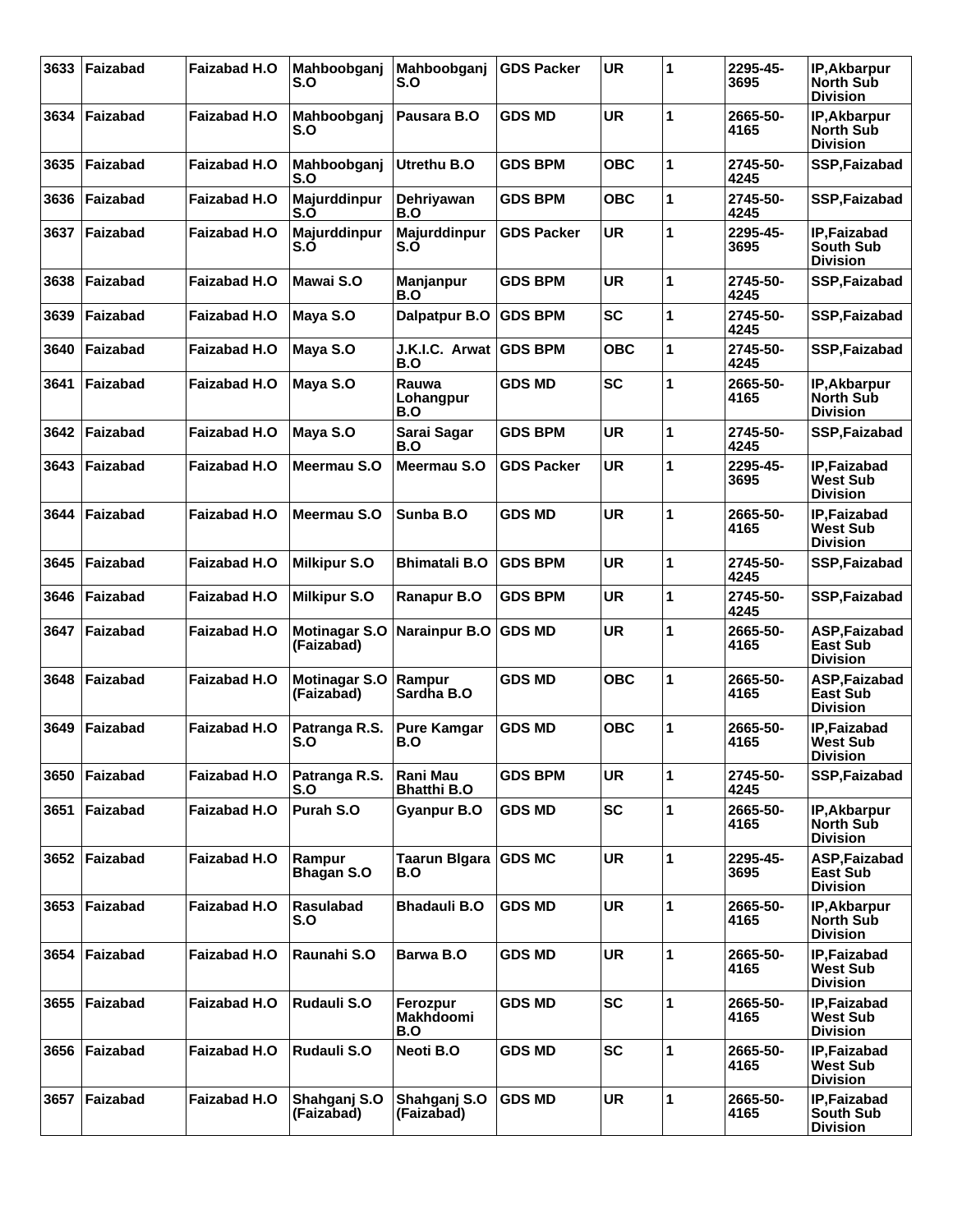| 3658 | Faizabad            | <b>Faizabad H.O</b>           | <b>Sohawal RS</b><br>S.O       | <b>Bhitaura B.O</b>              | <b>GDS MD</b>     | <b>OBC</b> | 1 | 2665-50-<br>4165 | IP, Faizabad<br><b>West Sub</b><br><b>Division</b>       |
|------|---------------------|-------------------------------|--------------------------------|----------------------------------|-------------------|------------|---|------------------|----------------------------------------------------------|
| 3659 | <b>Faizabad</b>     | <b>Faizabad H.O</b>           | Sohawal RS<br>S.O              | Moiyabegumg<br>anj B.O           | <b>GDS MD</b>     | <b>UR</b>  | 1 | 2665-50-<br>4165 | IP, Faizabad<br><b>West Sub</b><br><b>Division</b>       |
| 3660 | Faizabad            | <b>Faizabad H.O</b>           | <b>Sohawal RS</b><br>S.O       | <b>Sohawal RS</b><br>S.O         | <b>GDS MD</b>     | <b>UR</b>  | 1 | 2665-50-<br>4165 | IP, Faizabad<br><b>West Sub</b><br><b>Division</b>       |
| 3661 | <b>Faizabad</b>     | <b>Faizabad H.O</b>           | <b>Tikari S.O</b>              | <b>Barehta B.O</b>               | <b>GDS BPM</b>    | <b>UR</b>  | 1 | 2745-50-<br>4245 | SSP, Faizabad                                            |
| 3662 | Faizabad            | Faizabad H.O                  | <b>Tikari S.O</b>              | Jaishingmau<br>B.O               | <b>GDS BPM</b>    | <b>OBC</b> | 1 | 2745-50-<br>4245 | SSP, Faizabad                                            |
| 3663 | Faizabad            | Faizabad H.O                  | <b>Tikari S.O</b>              | Kesharuabuju<br>rg B.O           | <b>GDS MD</b>     | <b>UR</b>  | 1 | 2665-50-<br>4165 | ASP, Faizabad<br>East Sub<br>Division                    |
| 3664 | Lucknow             | Lucknow<br><b>Chowk H.O</b>   | <b>IIM Lucknow</b><br>S.O.     | Ghaila B.O.                      | <b>GDS BPM</b>    | PH-HH      | 1 | 2745-50-<br>4245 | <b>SSP, Lucknow</b>                                      |
| 3665 | Lucknow             | Lucknow<br>Chowk H.O          | Lucknow<br>Chowk H.O           | Nadan Mahal<br><b>B.O.</b>       | <b>GDS BPM</b>    | <b>UR</b>  | 1 | 2745-50-<br>4245 | <b>SSP, Lucknow</b>                                      |
| 3666 | Lucknow             | Lucknow<br><b>Chowk H.O</b>   | <b>Malihabad S.O</b>           | Kahla B.O                        | <b>GDS BPM</b>    | <b>OBC</b> | 1 | 2745-50-<br>4245 | <b>SSP, Lucknow</b>                                      |
| 3667 | Lucknow             | Lucknow<br><b>Chowk H.O</b>   | <b>Malihabad S.O</b>           | <b>Sindhrawan</b><br>B.O.        | GDS BPM           | <b>SC</b>  | 1 | 2745-50-<br>4245 | <b>SSP, Lucknow</b>                                      |
| 3668 | Lucknow             | Lucknow<br>Chowk H.O          | Mall S.O                       | <b>Bhagwantpur</b><br>B.O        | <b>GDS BPM</b>    | <b>UR</b>  | 1 | 2745-50-<br>4245 | <b>SSP, Lucknow</b>                                      |
| 3669 | Lucknow             | Lucknow<br><b>Chowk H.O</b>   | Mall S.O                       | Thari B.O                        | <b>GDS BPM</b>    | <b>UR</b>  | 1 | 2745-50-<br>4245 | <b>SSP, Lucknow</b>                                      |
| 3670 | Lucknow             | Lucknow<br><b>Chowk H.O</b>   | Sarojini Nagar<br>S.O          | <b>CE</b> School<br>B.O          | <b>GDS BPM</b>    | <b>SC</b>  | 1 | 2745-50-<br>4245 | <b>SSP, Lucknow</b>                                      |
| 3671 | Lucknow             | Lucknow<br><b>Chowk H.O</b>   | Sarojini Nagar<br>S.O          | Mawai<br>Padiyana B.O            | <b>GDS BPM</b>    | <b>SC</b>  | 1 | 2745-50-<br>4245 | <b>SSP, Lucknow</b>                                      |
| 3672 | Lucknow             | <b>Lucknow GPO</b>            | <b>Bakshi Ka</b><br>Talab S.O. | Asti B.O.                        | <b>GDS BPM</b>    | <b>OBC</b> | 1 | 2745-50-<br>4245 | <b>SSP, Lucknow</b>                                      |
| 3673 | Lucknow             | <b>Lucknow GPO</b>            | Chinhat S.O.                   | Laulai B.O.                      | GDS BPM           | <b>UR</b>  | 1 | 2745-50-<br>4245 | <b>SSP, Lucknow</b>                                      |
| 3674 | Lucknow             | <b>Lucknow GPO</b>            | Dilkusha S.O                   | Barauna B.O.                     | <b>GDS BPM</b>    | <b>SC</b>  | 1 | 2745-50-<br>4245 | <b>SSP, Lucknow</b>                                      |
| 3675 | Lucknow             | <b>Lucknow GPO</b>            | Gomtinagar<br>S.O              | <b>Maleshemau</b><br><b>B.O.</b> | <b>GDS BPM</b>    | <b>UR</b>  | 1 | 2745-50-<br>4245 | <b>SSP, Lucknow</b>                                      |
|      | 3676 Lucknow        | Lucknow GPO   Itaunja S.O.    |                                | Amaniganj<br>B.O.                | <b>GDS BPM</b>    | <b>OBC</b> | 1 | 2745-50-<br>4245 | <b>SSP, Lucknow</b>                                      |
| 3677 | Lucknow             | Lucknow GPO Itaunja S.O.      |                                | <b>Bahargaon</b><br>B.O.         | <b>GDS BPM</b>    | <b>OBC</b> | 1 | 2745-50-<br>4245 | <b>SSP, Lucknow</b>                                      |
|      | 3678 Lucknow        | Lucknow GPO Itaunja S.O.      |                                | Bibipur B.O.                     | <b>GDS BPM</b>    | <b>UR</b>  | 1 | 2745-50-<br>4245 | <b>SSP, Lucknow</b>                                      |
| 3679 | Lucknow             | Lucknow GPO Itaunja S.O.      |                                | Mahona B.O.                      | <b>GDS BPM</b>    | ST         | 1 | 2745-50-<br>4245 | <b>SSP, Lucknow</b>                                      |
| 3680 | Lucknow             | Lucknow GPO Mohanlalganj      | S.O.                           | Kankaha B.O.                     | <b>GDS BPM</b>    | <b>UR</b>  | 1 | 2745-50-<br>4245 | <b>SSP, Lucknow</b>                                      |
| 3681 | Lucknow             | <b>Lucknow GPO</b>            | Nagram S.O.                    | Samesi B.O.                      | <b>GDS BPM</b>    | <b>UR</b>  | 1 | 2745-50-<br>4245 | <b>SSP, Lucknow</b>                                      |
|      | 3682 Rae Bareilly   | Lalganj<br>(Raebareli)<br>H.O | Aihar S.O                      | Aihar S.O                        | <b>GDS MC</b>     | UR         | 1 | 2295-45-<br>3695 | ASP, Rae<br><b>Bareilly South</b><br><b>Sub Division</b> |
|      | 3683 Rae Bareilly   | Lalganj<br>(Raebareli)<br>H.O | Aihar S.O                      | <b>Kundwal B.O</b>               | <b>GDS BPM</b>    | <b>UR</b>  | 1 | 2745-50-<br>4245 | SP, Rae<br><b>Bareilly</b>                               |
| 3684 | <b>Rae Bareilly</b> | Lalganj<br>(Raebareli)<br>H.O | Aihar S.O                      | <b>Kundwal B.O</b>               | <b>GDS MC</b>     | <b>UR</b>  | 1 | 2295-45-<br>3695 | ASP, Rae<br><b>Bareilly South</b><br><b>Sub Division</b> |
|      | 3685   Rae Bareilly | Lalganj<br>(Raebareli)<br>H.O | Aihar S.O                      | <b>Madhukarpur</b><br>B.O        | <b>GDS MD</b>     | <b>SC</b>  | 1 | 2665-50-<br>4165 | ASP, Rae<br><b>Bareilly South</b><br><b>Sub Division</b> |
| 3686 | <b>Rae Bareilly</b> | Lalganj<br>(Raebareli)<br>H.O | <b>Atarhar S.O</b>             | <b>Atarhar S.O</b>               | <b>GDS Packer</b> | <b>OBC</b> | 1 | 2295-45-<br>3695 | IP, Rae Bareilly<br><b>West Sub</b><br><b>Division</b>   |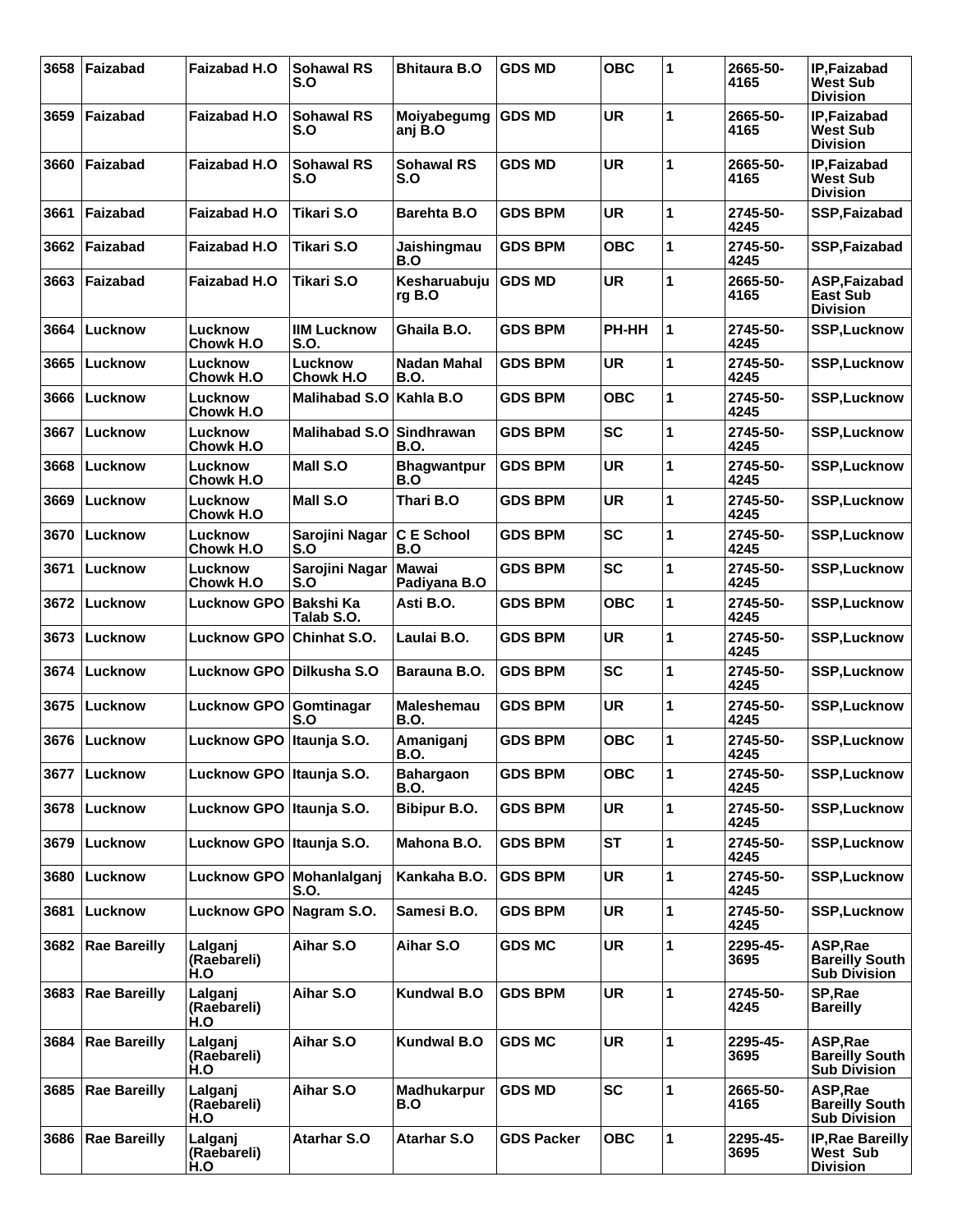| 3687 | <b>Rae Bareilly</b> | Lalganj<br>(Raebareli)<br>H.O | <b>Bhojpur S.O</b><br>(Raebareli) | Daulatpur B.O              | <b>GDS MD</b>     | <b>OBC</b> | 1 | 2665-50-<br>4165 | ASP, Lalganj<br><b>Sub Division</b>                      |
|------|---------------------|-------------------------------|-----------------------------------|----------------------------|-------------------|------------|---|------------------|----------------------------------------------------------|
| 3688 | <b>Rae Bareilly</b> | Lalganj<br>(Raebareli)<br>H.O | Cheolaha S.O                      | Bairua B.O                 | <b>GDS MD</b>     | <b>SC</b>  | 1 | 2665-50-<br>4165 | ASP, Lalganj<br><b>Sub Division</b>                      |
| 3689 | <b>Rae Bareilly</b> | Lalganj<br>(Raebareli)<br>H.O | Cheolaha S.O                      | Kahjurgaon<br>B.O          | <b>GDS BPM</b>    | <b>OBC</b> | 1 | 2745-50-<br>4245 | SP, Rae<br><b>Bareilly</b>                               |
| 3690 | <b>Rae Bareilly</b> | Lalganj<br>(Raebareli)<br>H.O | Cheolaha S.O                      | <b>Ralpur B.O</b>          | <b>GDS MD</b>     | <b>SC</b>  | 1 | 2665-50-<br>4165 | ASP, Lalganj<br><b>Sub Division</b>                      |
| 3691 | <b>Rae Bareilly</b> | Lalganj<br>(Raebareli)<br>H.O | Cheolaha S.O                      | <b>Rampur Kala</b><br>B.O  | <b>GDS BPM</b>    | <b>UR</b>  | 1 | 2745-50-<br>4245 | SP, Rae<br><b>Bareilly</b>                               |
| 3692 | <b>Rae Bareilly</b> | Lalganj<br>(Raebareli)<br>H.O | Cheolaha S.O                      | <b>Rampur Kala</b><br>B.O  | <b>GDS MD</b>     | <b>UR</b>  | 1 | 2665-50-<br>4165 | ASP, Lalganj<br><b>Sub Division</b>                      |
| 3693 | <b>Rae Bareilly</b> | Lalganj<br>(Raebareli)<br>H.O | Cheolaha S.O                      | Singhortara<br>B.O         | GDS MD            | <b>UR</b>  | 1 | 2665-50-<br>4165 | ASP, Lalganj<br><b>Sub Division</b>                      |
| 3694 | <b>Rae Bareilly</b> | Lalganj<br>(Raebareli)<br>H.O | Dalmau S.O                        | Sondasi B.O                | <b>GDS BPM</b>    | <b>OBC</b> | 1 | 2745-50-<br>4245 | SP, Rae<br><b>Bareilly</b>                               |
| 3695 | <b>Rae Bareilly</b> | Lalganj<br>(Raebareli)<br>H.O | Dalmau S.O                        | Utragauri B.O              | <b>GDS MD</b>     | <b>SC</b>  | 1 | 2665-50-<br>4165 | ASP, Lalganj<br><b>Sub Division</b>                      |
| 3696 | <b>Rae Bareilly</b> | Lalganj<br>(Raebareli)<br>H.O | Gaura S.O<br>(Raebareli)          | <b>Alawalpur B.O</b>       | <b>GDS BPM</b>    | <b>UR</b>  | 1 | 2745-50-<br>4245 | SP, Rae<br><b>Bareilly</b>                               |
| 3697 | <b>Rae Bareilly</b> | Lalganj<br>(Raebareli)<br>H.O | Gaura S.O<br>(Raebareli)          | Jharaha B.O                | <b>GDS MD</b>     | <b>OBC</b> | 1 | 2665-50-<br>4165 | ASP, Rae<br><b>Bareilly South</b><br><b>Sub Division</b> |
| 3698 | <b>Rae Bareilly</b> | Lalganj<br>(Raebareli)<br>H.O | Gurbuxganj<br>S.O                 | Gurbuxganj<br>S.O          | <b>GDS MD</b>     | <b>UR</b>  | 1 | 2665-50-<br>4165 | <b>IP, Rae Bareilly</b><br>West Sub<br><b>Division</b>   |
| 3699 | <b>Rae Bareilly</b> | Lalganj<br>(Raebareli)<br>H.O | Gurbuxganj<br>S.O                 | <b>Mishir Khera</b><br>B.O | <b>GDS MD</b>     | <b>SC</b>  | 1 | 2665-50-<br>4165 | <b>IP, Rae Bareilly</b><br>West Sub<br><b>Division</b>   |
| 3700 | <b>Rae Bareilly</b> | Lalganj<br>(Raebareli)<br>H.O | Gurbuxganj<br>S.O                 | Sataon B.O                 | <b>GDS MD</b>     | <b>UR</b>  | 1 | 2665-50-<br>4165 | <b>IP, Rae Bareilly</b><br>West Sub<br><b>Division</b>   |
|      | 3701 Rae Bareilly   | Lalganj<br>(Raebareli)<br>H.O | Gurbuxganj<br>S.O                 | Seni B.O                   | <b>GDS BPM</b>    | <b>OBC</b> | 1 | 2745-50-<br>4245 | SP, Rae<br><b>Bareilly</b>                               |
|      | 3702 Rae Bareilly   | Lalganj<br>(Raebareli)<br>H.O | Gurbuxganj<br>S.O                 | Tikwamau B.O GDS MD        |                   | <b>SC</b>  | 1 | 2665-50-<br>4165 | <b>IP, Rae Bareilly</b><br>West Sub<br><b>Division</b>   |
|      | 3703 Rae Bareilly   | Lalganj<br>(Raebareli)<br>H.O | Kathgar S.O                       | <b>Barraua B.O</b>         | <b>GDS MD</b>     | <b>UR</b>  | 1 | 2665-50-<br>4165 | ASP, Rae<br><b>Bareilly South</b><br><b>Sub Division</b> |
| 3704 | <b>Rae Bareilly</b> | Lalganj<br>(Raebareli)<br>H.O | Kathgar S.O                       | Kalyanpur<br>Railly B.O    | <b>GDS MD</b>     | <b>UR</b>  | 1 | 2665-50-<br>4165 | ASP, Rae<br><b>Bareilly South</b><br><b>Sub Division</b> |
| 3705 | <b>Rae Bareilly</b> | Lalganj<br>(Raebareli)<br>H.O | Kathgar S.O                       | Radhabalamp<br>ur B.O      | <b>GDS MD</b>     | <b>SC</b>  | 1 | 2665-50-<br>4165 | ASP, Rae<br><b>Bareilly South</b><br><b>Sub Division</b> |
| 3706 | <b>Rae Bareilly</b> | Lalganj<br>(Raebareli)<br>H.O | Kathgar S.O                       | Thulrai B.O                | <b>GDS MD</b>     | <b>UR</b>  | 1 | 2665-50-<br>4165 | ASP, Rae<br><b>Bareilly South</b><br><b>Sub Division</b> |
|      | 3707   Rae Bareilly | Lalganj<br>(Raebareli)<br>H.O | Khiro S.O                         | <b>Bhitargaon</b><br>B.O   | <b>GDS MC</b>     | <b>OBC</b> | 1 | 2295-45-<br>3695 | <b>IP, Rae Bareilly</b><br>West Sub<br><b>Division</b>   |
|      | 3708   Rae Bareilly | Lalganj<br>(Raebareli)<br>H.O | Khiro S.O                         | Khiro S.O                  | <b>GDS MD</b>     | <b>UR</b>  | 1 | 2665-50-<br>4165 | <b>IP, Rae Bareilly</b><br>West Sub<br><b>Division</b>   |
| 3709 | <b>Rae Bareilly</b> | Lalganj<br>(Raebareli)<br>H.O | Khiro S.O                         | Khiro S.O                  | <b>GDS Packer</b> | <b>UR</b>  | 1 | 2295-45-<br>3695 | <b>IP, Rae Bareilly</b><br>West Sub<br><b>Division</b>   |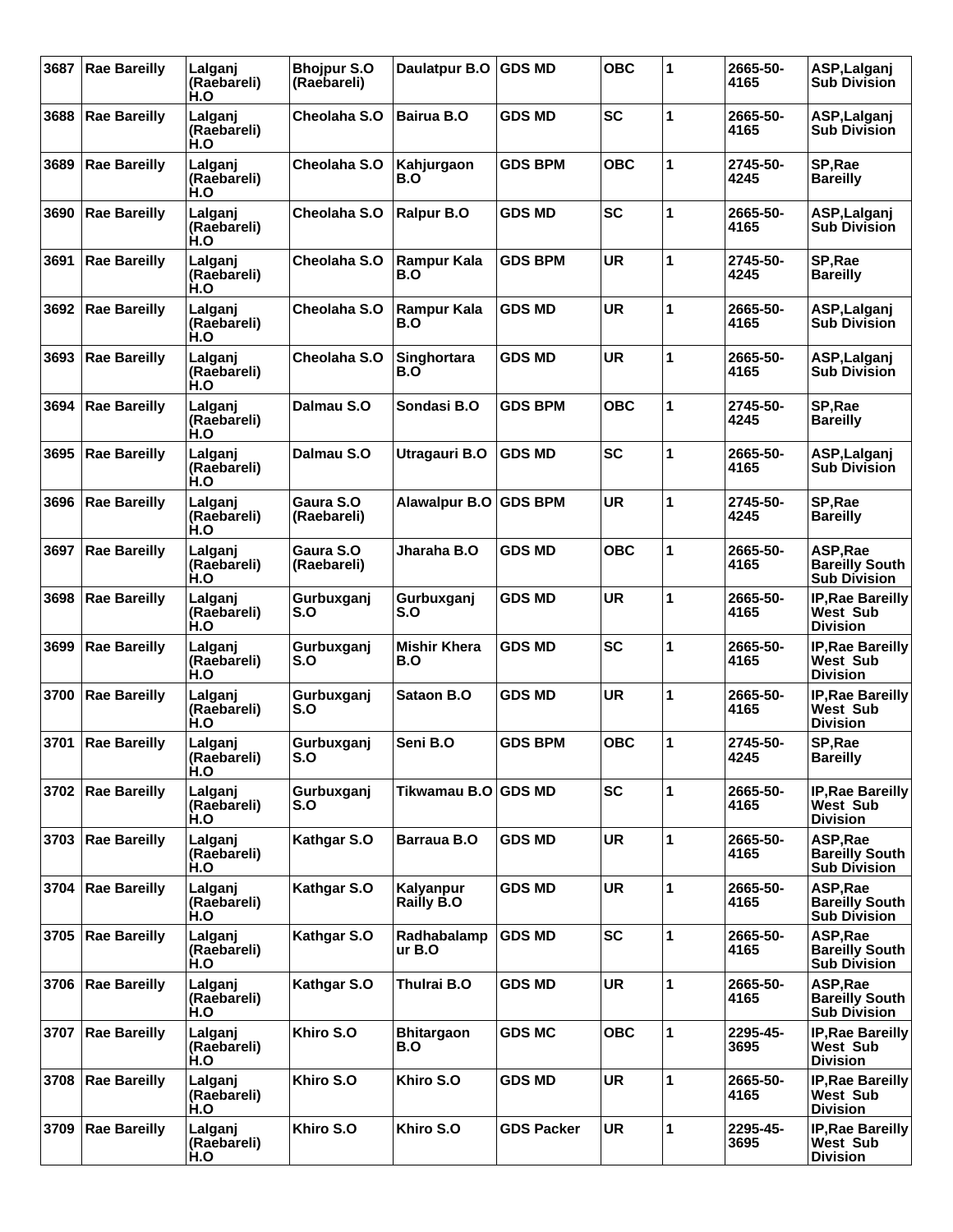| 3710 | <b>Rae Bareilly</b> | Lalganj<br>(Raebareli)<br>H.O | Khiro S.O                                                         | Saguni B.O                                                        | <b>GDS BPM</b>    | <b>UR</b>  | 1 | 2745-50-<br>4245 | SP, Rae<br><b>Bareilly</b>                                    |
|------|---------------------|-------------------------------|-------------------------------------------------------------------|-------------------------------------------------------------------|-------------------|------------|---|------------------|---------------------------------------------------------------|
| 3711 | <b>Rae Bareilly</b> | Lalganj<br>(Raebareli)<br>H.O | Lalganj<br>(Raebareli)<br>H.O                                     | Akauni B.O                                                        | <b>GDS MC</b>     | <b>UR</b>  | 1 | 2295-45-<br>3695 | ASP, Lalganj<br><b>Sub Division</b>                           |
|      | 3712   Rae Bareilly | Lalganj<br>(Raebareli)<br>H.O | Lalganj<br>(Raebareli)<br>H.O                                     | Merui B.O                                                         | <b>GDS MD</b>     | <b>UR</b>  | 1 | 2665-50-<br>4165 | ASP, Lalganj<br><b>Sub Division</b>                           |
| 3713 | <b>Rae Bareilly</b> | Lalganj<br>(Raebareli)<br>H.O | Nihastha S.O                                                      | Satanpur B.O                                                      | <b>GDS MD</b>     | <b>UR</b>  | 1 | 2665-50-<br>4165 | ASP, Lalganj<br><b>Sub Division</b>                           |
|      | 3714   Rae Bareilly | Lalganj<br>(Raebareli)<br>H.O | Paho S.O                                                          | Paho S.O                                                          | <b>GDS MD</b>     | <b>OBC</b> | 1 | 2665-50-<br>4165 | IP, Rae Bareilly<br><b>West Sub</b><br><b>Division</b>        |
| 3715 | <b>Rae Bareilly</b> | Lalganj<br>(Raebareli)<br>H.O | Paho S.O                                                          | Sheopuri B.O                                                      | <b>GDS MD</b>     | <b>OBC</b> | 1 | 2665-50-<br>4165 | <b>IP, Rae Bareilly</b><br>West Sub<br><b>Division</b>        |
| 3716 | <b>Rae Bareilly</b> | Lalganj<br>(Raebareli)<br>H.O | Purepandey<br>S.O                                                 | <b>Malkegaon</b><br>B.O                                           | <b>GDS MD</b>     | UR         | 1 | 2665-50-<br>4165 | ASP, Lalganj<br><b>Sub Division</b>                           |
|      | 3717 Rae Bareilly   | Lalganj<br>(Raebareli)<br>H.O | Purepandey<br>S.O                                                 | <b>Purepandey</b><br>S.O                                          | <b>GDS MD</b>     | <b>OBC</b> | 1 | 2665-50-<br>4165 | ASP, Lalganj<br><b>Sub Division</b>                           |
| 3718 | <b>Rae Bareilly</b> | Lalganj<br>(Raebareli)<br>H.O | Purepandey<br>S.O                                                 | Purepandey<br>S.O                                                 | <b>GDS Packer</b> | <b>UR</b>  | 1 | 2295-45-<br>3695 | ASP, Lalganj<br><b>Sub Division</b>                           |
| 3719 | <b>Rae Bareilly</b> | Lalganj<br>(Raebareli)<br>H.O | <b>Rail Coach</b><br><b>Factory</b><br>Lalganj(Raeba<br>reli) S.O | <b>Rail Coach</b><br><b>Factory</b><br>Lalganj(Raeba<br>reli) S.O | <b>GDS MD</b>     | OBC        | 1 | 2665-50-<br>4165 | ASP, Rae<br><b>Bareilly South</b><br><b>Sub Division</b>      |
| 3720 | <b>Rae Bareilly</b> | Lalganj<br>(Raebareli)<br>H.O | Sareni S.O                                                        | Deopur B.O                                                        | <b>GDS MD</b>     | <b>UR</b>  | 1 | 2665-50-<br>4165 | ASP, Lalganj<br><b>Sub Division</b>                           |
| 3721 | <b>Rae Bareilly</b> | Lalganj<br>(Raebareli)<br>H.O | Sareni S.O                                                        | Ibrahimpur<br>B.O                                                 | <b>GDS MD</b>     | <b>UR</b>  | 1 | 2665-50-<br>4165 | ASP, Lalganj<br><b>Sub Division</b>                           |
| 3722 | <b>Rae Bareilly</b> | Lalganj<br>(Raebareli)<br>H.O | Semri S.O                                                         | <b>Bakuliha B.O</b>                                               | <b>GDS MD</b>     | <b>OBC</b> | 1 | 2665-50-<br>4165 | ASP, Lalganj<br><b>Sub Division</b>                           |
| 3723 | <b>Rae Bareilly</b> | Lalganj<br>(Raebareli)<br>H.O | Semri S.O                                                         | Jogapur B.O                                                       | <b>GDS MD</b>     | <b>UR</b>  | 1 | 2665-50-<br>4165 | ASP, Lalganj<br><b>Sub Division</b>                           |
|      | 3724 Rae Bareilly   | Lalganj<br>(Raebareli)<br>H.O | Semri S.O                                                         | Mahraniganj<br>B.O                                                | <b>GDS BPM</b>    | <b>OBC</b> | 1 | 2745-50-<br>4245 | SP, Rae<br><b>Bareilly</b>                                    |
| 3725 | <b>Rae Bareilly</b> | Lalganj<br>(Raebareli)<br>H.O | Semri S.O                                                         | Semri S.O                                                         | <b>GDS MD</b>     | <b>UR</b>  | 1 | 2665-50-<br>4165 | ASP, Lalganj<br><b>Sub Division</b>                           |
| 3726 | <b>Rae Bareilly</b> | Raebarely H.O                 | <b>Bachrawan</b><br>S.O                                           | Asahanjagatp<br>ur B.O                                            | <b>GDS MD</b>     | <b>OBC</b> | 1 | 2665-50-<br>4165 | <b>IP, Rae Bareilly</b><br>West Sub<br><b>Division</b>        |
|      | 3727   Rae Bareilly | Raebarely H.O                 | <b>Bachrawan</b><br>S.O                                           | <b>Bachrawan</b><br>S.O                                           | <b>GDS MD</b>     | <b>UR</b>  | 2 | 2665-50-<br>4165 | <b>IP, Rae Bareilly</b><br><b>West Sub</b><br><b>Division</b> |
| 3728 | <b>Rae Bareilly</b> | Raebarely H.O   Bachrawan     | S.O                                                               | <b>Bachrawan</b><br>S.O                                           | <b>GDS Packer</b> | <b>SC</b>  | 1 | 2295-45-<br>3695 | <b>IP, Rae Bareilly</b><br>West Sub<br><b>Division</b>        |
| 3729 | <b>Rae Bareilly</b> | Raebarely H.O                 | <b>Bachrawan</b><br>S.O                                           | <b>Bachrawan</b><br>S.O                                           | <b>GDS Packer</b> | <b>UR</b>  | 1 | 2295-45-<br>3695 | <b>IP, Rae Bareilly</b><br>West Sub<br><b>Division</b>        |
| 3730 | <b>Rae Bareilly</b> | Raebarely H.O                 | <b>Bachrawan</b><br>S.O                                           | Kasrawan B.O                                                      | <b>GDS MD</b>     | UR         | 1 | 2665-50-<br>4165 | <b>IP, Rae Bareilly</b><br>West Sub<br><b>Division</b>        |
| 3731 | <b>Rae Bareilly</b> | <b>Raebarely H.O</b>          | <b>Bachrawan</b><br>S.O                                           | Raja Mau B.O                                                      | <b>GDS BPM</b>    | <b>UR</b>  | 1 | 2745-50-<br>4245 | SP, Rae<br><b>Bareilly</b>                                    |
| 3732 | <b>Rae Bareilly</b> | Raebarely H.O                 | <b>Bachrawan</b><br>S.O                                           | <b>Shekhpur</b><br>Samodha B.O                                    | <b>GDS MD</b>     | <b>SC</b>  | 1 | 2665-50-<br>4165 | <b>IP, Rae Bareilly</b><br>West Sub<br><b>Division</b>        |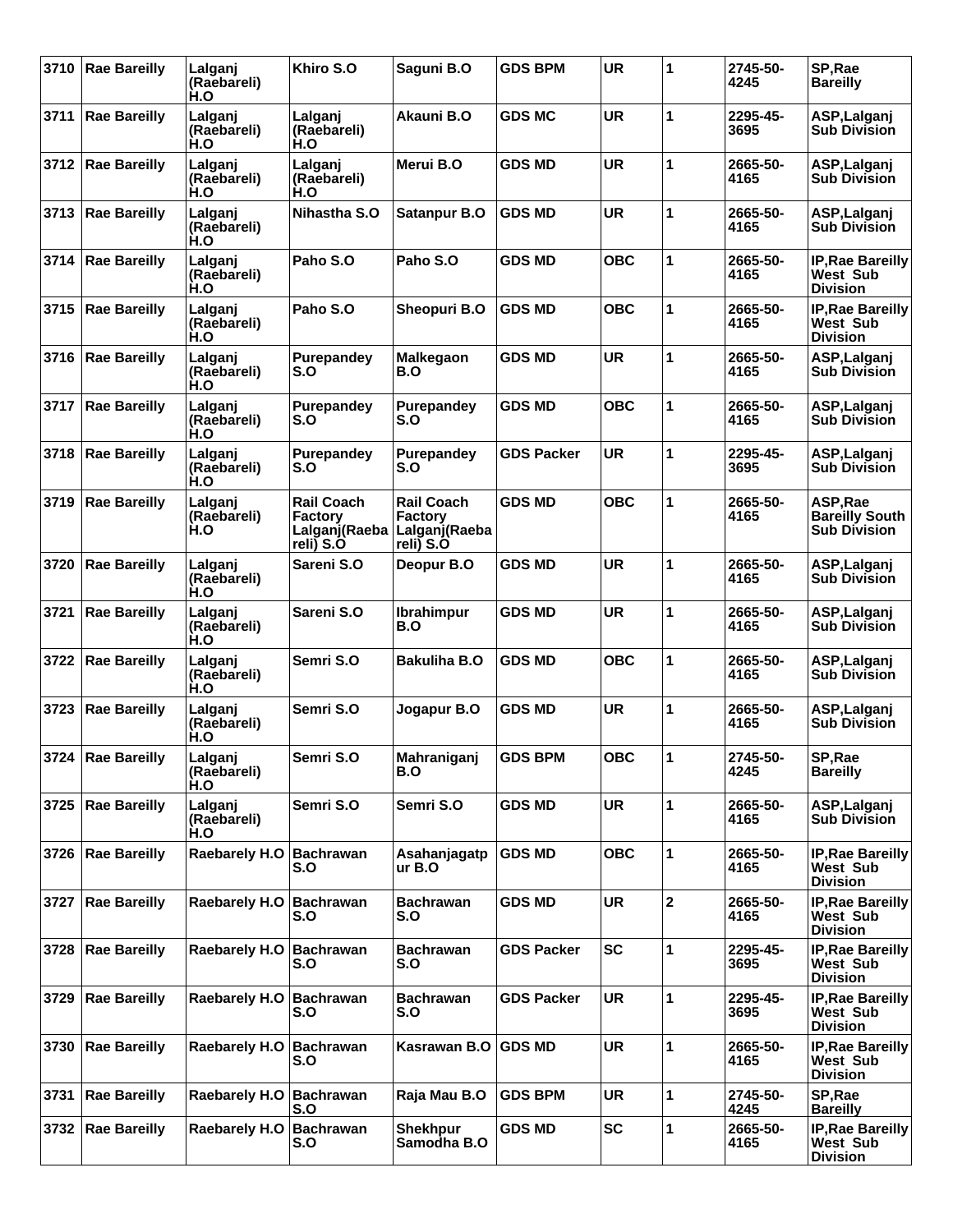| 3733 | <b>Rae Bareilly</b> | Raebarely H.O Bachrawan   | S.O                               | Thulendi B.O                                   | <b>GDS MD</b>     | <b>UR</b>  | 1 | 2665-50-<br>4165 | <b>IP, Rae Bareilly</b><br>West Sub<br><b>Division</b> |
|------|---------------------|---------------------------|-----------------------------------|------------------------------------------------|-------------------|------------|---|------------------|--------------------------------------------------------|
| 3734 | <b>Rae Bareilly</b> | Raebarely H.O             | Deeh S.O                          | Gondwara B.O GDS MD                            |                   | <b>SC</b>  | 1 | 2665-50-<br>4165 | <b>IP, Rae Bareilly</b><br>East Sub<br><b>Division</b> |
| 3735 | <b>Rae Bareilly</b> | Raebarely H.O Deeh S.O    |                                   | Jagdishpur<br>B.O                              | <b>GDS BPM</b>    | <b>UR</b>  | 1 | 2745-50-<br>4245 | SP, Rae<br><b>Bareilly</b>                             |
| 3736 | <b>Rae Bareilly</b> | Raebarely H.O   Deeh S.O  |                                   | <b>Sarain Manik</b><br>B.O                     | <b>GDS MD</b>     | <b>UR</b>  | 1 | 2665-50-<br>4165 | IP, Rae Bareilly<br>East Sub<br><b>Division</b>        |
| 3737 | <b>Rae Bareilly</b> | Raebarely H.O Fursatganj  | S.O                               | Kotwarmau<br>B.O                               | <b>GDS MD</b>     | <b>UR</b>  | 1 | 2665-50-<br>4165 | <b>IP, Rae Bareilly</b><br>East Sub<br><b>Division</b> |
| 3738 | <b>Rae Bareilly</b> | Raebarely H.O Fursatganj  | S.O                               | Pothai B.O                                     | <b>GDS BPM</b>    | <b>UR</b>  | 1 | 2745-50-<br>4245 | SP, Rae<br><b>Bareilly</b>                             |
| 3739 | <b>Rae Bareilly</b> | Raebarely H.O Fursatganj  | S.O                               | <b>Pure Wade</b><br>Singh B.O                  | <b>GDS BPM</b>    | PH-HH      | 1 | 2745-50-<br>4245 | SP, Rae<br><b>Bareilly</b>                             |
| 3740 | <b>Rae Bareilly</b> | Raebarely H.O Fursatganj  | S.O                               | Sarwan B.O                                     | <b>GDS BPM</b>    | <b>UR</b>  | 1 | 2745-50-<br>4245 | SP, Rae<br><b>Bareilly</b>                             |
| 3741 | <b>Rae Bareilly</b> | Raebarely H.O             | Fursatganj<br>S.O                 | Sarwan B.O                                     | <b>GDS MD</b>     | <b>SC</b>  | 1 | 2665-50-<br>4165 | IP, Rae Bareilly<br>East Sub<br><b>Division</b>        |
| 3742 | <b>Rae Bareilly</b> | Raebarely H.O Hallaur S.O | (Raebareli)                       | <b>Hallaur S.O</b><br>(Raebareli)              | <b>GDS Packer</b> | <b>UR</b>  | 1 | 2295-45-<br>3695 | IP, Mahrajganj<br><b>Sub Division</b>                  |
| 3743 | <b>Rae Bareilly</b> | Raebarely H.O             | <b>Hallaur S.O</b><br>(Raebareli) | <b>Nerthua B.O</b>                             | <b>GDS MC</b>     | <b>UR</b>  | 1 | 2295-45-<br>3695 | IP, Mahrajganj<br><b>Sub Division</b>                  |
| 3744 | <b>Rae Bareilly</b> | Raebarely H.O             | Hallaur S.O<br>(Raebareli)        | Nerthua B.O                                    | <b>GDS MD</b>     | <b>OBC</b> | 1 | 2665-50-<br>4165 | IP, Mahrajganj<br><b>Sub Division</b>                  |
| 3745 | <b>Rae Bareilly</b> | Raebarely H.O Hallaur S.O | (Raebareli)                       | Osah B.O                                       | <b>GDS MD</b>     | <b>SC</b>  | 1 | 2665-50-<br>4165 | IP, Mahrajganj<br><b>Sub Division</b>                  |
| 3746 | <b>Rae Bareilly</b> | Raebarely H.O             | <b>Hallaur S.O</b><br>(Raebareli) | Para Kala B.O                                  | <b>GDS MD</b>     | <b>SC</b>  | 1 | 2665-50-<br>4165 | IP, Mahrajganj<br><b>Sub Division</b>                  |
| 3747 | <b>Rae Bareilly</b> | Raebarely H.O             | Hallaur S.O<br>(Raebareli)        | Ramgaon B.O                                    | <b>GDS MD</b>     | <b>UR</b>  | 1 | 2665-50-<br>4165 | IP, Mahrajganj<br><b>Sub Division</b>                  |
| 3748 | <b>Rae Bareilly</b> | Raebarely H.O Hallaur S.O | (Raebareli)                       | Reewa B.O                                      | <b>GDS BPM</b>    | <b>OBC</b> | 1 | 2745-50-<br>4245 | SP, Rae<br><b>Bareilly</b>                             |
| 3749 | <b>Rae Bareilly</b> | Raebarely H.O             | Harbansganj<br>S.O                | Odari B.O                                      | <b>GDS MD</b>     | <b>UR</b>  | 1 | 2665-50-<br>4165 | <b>IP, Rae Bareilly</b><br>East Sub<br><b>Division</b> |
| 3750 | <b>Rae Bareilly</b> | Raebarely H.O Harbansganj | S.O                               | <b>Pure Thakur</b><br><b>Ram Tewari</b><br>B.O | <b>GDS BPM</b>    | <b>SC</b>  | 1 | 2745-50-<br>4245 | SP, Rae<br><b>Bareilly</b>                             |
| 3751 | <b>Rae Bareilly</b> | Raebarely H.O Harbansganj | S.O                               | Udwa<br>Hemrajpur<br>B.O                       | <b>GDS MC</b>     | <b>UR</b>  | 1 | 2295-45-<br>3695 | <b>IP, Rae Bareilly</b><br>East Sub<br><b>Division</b> |
| 3752 | <b>Rae Bareilly</b> | Raebarely H.O Harbansganj | S.O                               | <b>Udwa</b><br>Hemrajpur<br>B.O                | <b>GDS MD</b>     | <b>UR</b>  | 1 | 2665-50-<br>4165 | <b>IP, Rae Bareilly</b><br>East Sub<br><b>Division</b> |
| 3753 | <b>Rae Bareilly</b> | Raebarely H.O             | Harchandpur<br>S.O<br>(Raebareli) | Khijirpurkarau<br>ndi B.O                      | <b>GDS MD</b>     | <b>UR</b>  | 1 | 2665-50-<br>4165 | IP, Rae Bareilly<br>West Sub<br><b>Division</b>        |
| 3754 | <b>Rae Bareilly</b> | Raebarely H.O             | Harchandpur<br>S.O<br>(Raebareli) | Rahwa B.O                                      | <b>GDS MD</b>     | PH-VH      | 1 | 2665-50-<br>4165 | <b>IP, Rae Bareilly</b><br>West Sub<br><b>Division</b> |
| 3755 | <b>Rae Bareilly</b> | Raebarely H.O             | Harchandpur<br>S.O<br>(Raebareli) | Rahwa B.O                                      | <b>GDS MD</b>     | UR         | 1 | 2665-50-<br>4165 | <b>IP, Rae Bareilly</b><br>West Sub<br><b>Division</b> |
| 3756 | <b>Rae Bareilly</b> | Raebarely H.O             | Hardoi S.O                        | Ghurauna B.O                                   | <b>GDS MD</b>     | <b>UR</b>  | 1 | 2665-50-<br>4165 | IP, Mahrajganj<br><b>Sub Division</b>                  |
| 3757 | <b>Rae Bareilly</b> | Raebarely H.O Hardoi S.O  |                                   | Hardoi S.O                                     | <b>GDS MD</b>     | <b>OBC</b> | 1 | 2665-50-<br>4165 | IP, Mahrajganj<br><b>Sub Division</b>                  |
| 3758 | <b>Rae Bareilly</b> | Raebarely H.O Hardoi S.O  |                                   | Hardoi S.O                                     | <b>GDS Packer</b> | <b>OBC</b> | 1 | 2295-45-<br>3695 | IP, Mahrajganj<br><b>Sub Division</b>                  |
| 3759 | <b>Rae Bareilly</b> | Raebarely H.O Hardoi S.O  |                                   | Raghaupur<br>B.O                               | <b>GDS MD</b>     | PH-VH      | 1 | 2665-50-<br>4165 | IP, Mahrajganj<br><b>Sub Division</b>                  |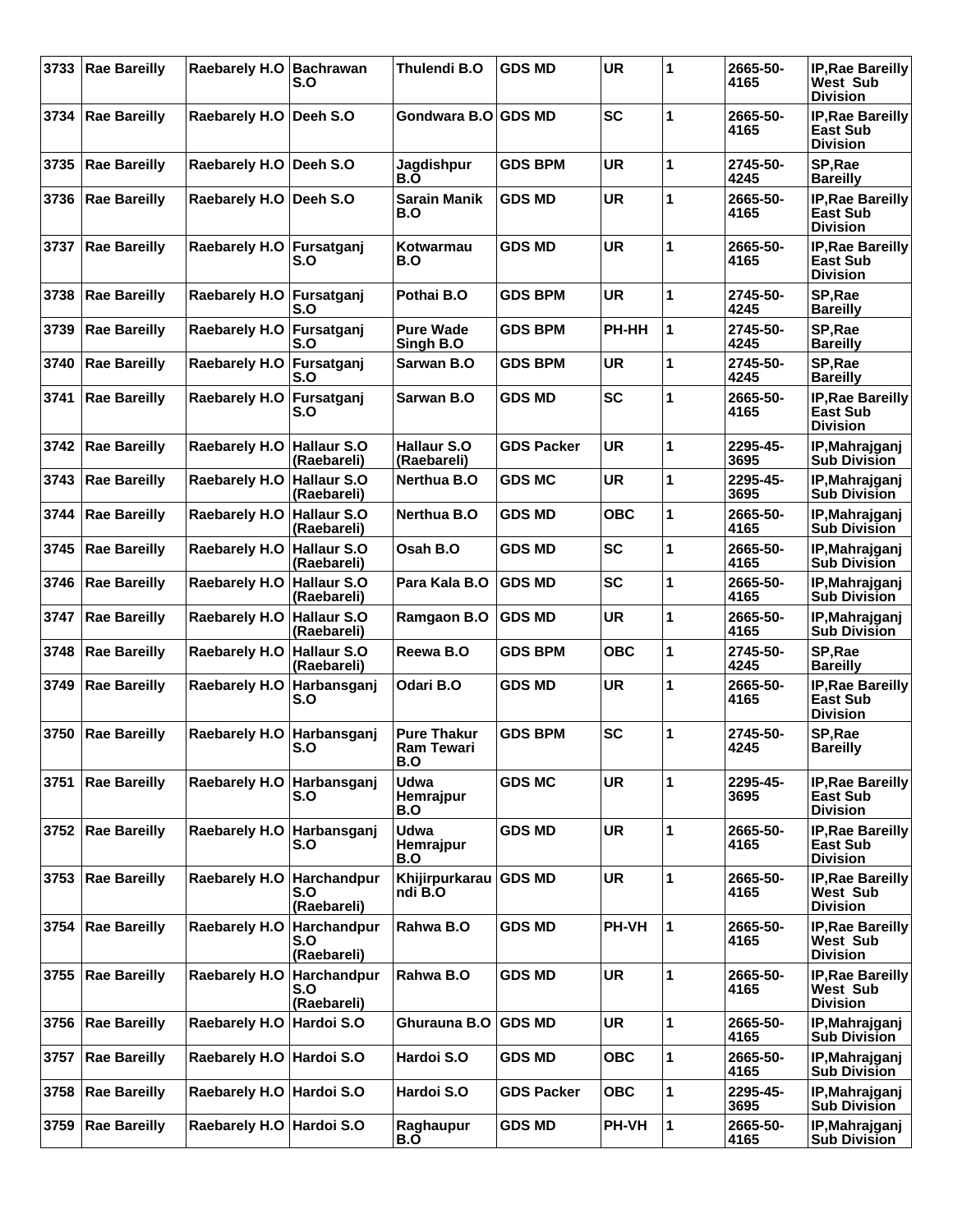| 3760 | <b>Rae Bareilly</b> | Raebarely H.O Hardoi S.O     |                                  | Salethu B.O                    | <b>GDS MD</b>     | <b>UR</b>  | 1 | 2665-50-<br>4165 | IP, Mahrajganj<br><b>Sub Division</b>                         |
|------|---------------------|------------------------------|----------------------------------|--------------------------------|-------------------|------------|---|------------------|---------------------------------------------------------------|
| 3761 | <b>Rae Bareilly</b> | Raebarely H.O   Inhauna S.O  |                                  | Chilauli B.O                   | <b>GDS BPM</b>    | <b>OBC</b> | 1 | 2745-50-<br>4245 | SP, Rae<br><b>Bareilly</b>                                    |
| 3762 | <b>Rae Bareilly</b> | Raebarely H.O   Inhauna S.O  |                                  | Inhauna S.O                    | <b>GDS MD</b>     | <b>UR</b>  | 1 | 2665-50-<br>4165 | IP, Mahrajganj<br><b>Sub Division</b>                         |
| 3763 | <b>Rae Bareilly</b> | Raebarely H.O   Inhauna S.O  |                                  | Kaithagaon<br>B.O              | <b>GDS MD</b>     | <b>SC</b>  | 1 | 2665-50-<br>4165 | IP, Mahrajganj<br><b>Sub Division</b>                         |
| 3764 | <b>Rae Bareilly</b> | Raebarely H.O   Inhauna S.O  |                                  | Kotwa B.O                      | <b>GDS MD</b>     | <b>UR</b>  | 1 | 2665-50-<br>4165 | IP, Mahrajganj<br><b>Sub Division</b>                         |
| 3765 | <b>Rae Bareilly</b> | Raebarely H.O Itaurabujurg   | S.O                              | <b>Bhilampur</b><br>B.O        | <b>GDS MC</b>     | <b>UR</b>  | 1 | 2295-45-<br>3695 | ASP, Rae<br><b>Bareilly South</b><br><b>Sub Division</b>      |
| 3766 | <b>Rae Bareilly</b> | Raebarely H.O   Itaurabujurg | S.O                              | Laxmiganj<br>B.O               | <b>GDS MC</b>     | <b>UR</b>  | 1 | 2295-45-<br>3695 | ASP, Rae<br><b>Bareilly South</b><br><b>Sub Division</b>      |
| 3767 | <b>Rae Bareilly</b> | Raebarely H.O Itaurabujurg   | S.O                              | Rohania B.O                    | <b>GDS BPM</b>    | <b>UR</b>  | 1 | 2745-50-<br>4245 | SP, Rae<br><b>Bareilly</b>                                    |
| 3768 | <b>Rae Bareilly</b> | Raebarely H.O                | Itaurabujurg<br>S.O              | Rohania B.O                    | <b>GDS MC</b>     | <b>UR</b>  | 1 | 2295-45-<br>3695 | ASP, Rae<br><b>Bareilly South</b><br><b>Sub Division</b>      |
| 3769 | <b>Rae Bareilly</b> | Raebarely H.O   ITI S.O      | (Raebareli)                      | Jawahar Vihar<br>S.O           | <b>GDS Packer</b> | <b>UR</b>  | 1 | 2295-45-<br>3695 | <b>IP, Rae Bareilly</b><br><b>East Sub</b><br><b>Division</b> |
| 3770 | <b>Rae Bareilly</b> | Raebarely H.O   ITI S.O      | (Raebareli)                      | Rahi B.O                       | <b>GDS MC</b>     | <b>UR</b>  | 1 | 2295-45-<br>3695 | <b>IP, Rae Bareilly</b><br><b>East Sub</b><br><b>Division</b> |
| 3771 | <b>Rae Bareilly</b> | Raebarely H.O   ITI S.O      | (Raebareli)                      | Rahi B.O                       | <b>GDS MD</b>     | <b>UR</b>  | 1 | 2665-50-<br>4165 | IP, Rae Bareilly<br><b>East Sub</b><br><b>Division</b>        |
| 3772 | <b>Rae Bareilly</b> | Raebarely H.O                | Jagatpur S.O<br>(Raebareli)      | <b>Ram Garh</b><br>Tikaria B.O | <b>GDS MD</b>     | OBC        | 1 | 2665-50-<br>4165 | ASP, Rae<br><b>Bareilly South</b><br><b>Sub Division</b>      |
| 3773 | <b>Rae Bareilly</b> | <b>Raebarely H.O</b>         | Jagatpur S.O<br>(Raebareli)      | <b>Tikaria B.O</b>             | <b>GDS BPM</b>    | <b>SC</b>  | 1 | 2745-50-<br>4245 | SP, Rae<br><b>Bareilly</b>                                    |
| 3774 | <b>Rae Bareilly</b> | <b>Raebarely H.O</b>         | Jagatpur S.O<br>(Raebareli)      | <b>Tikaria B.O</b>             | <b>GDS MD</b>     | <b>UR</b>  | 1 | 2665-50-<br>4165 | ASP, Rae<br><b>Bareilly South</b><br><b>Sub Division</b>      |
| 3775 | <b>Rae Bareilly</b> | Raebarely H.O                | Jais S.O                         | <b>Babhanpur</b><br>B.O        | <b>GDS BPM</b>    | <b>UR</b>  | 1 | 2745-50-<br>4245 | SP, Rae<br><b>Bareilly</b>                                    |
| 3776 | <b>Rae Bareilly</b> | Raebarely H.O Jais S.O       |                                  | <b>Barkhurdarpu</b><br>r B.O   | <b>GDS BPM</b>    | <b>SC</b>  | 1 | 2745-50-<br>4245 | SP, Rae<br><b>Bareilly</b>                                    |
|      | 3777 Rae Bareilly   | Raebarely H.O Jais S.O       |                                  | Kanta B.O                      | <b>GDS BPM</b>    | <b>UR</b>  | 1 | 2745-50-<br>4245 | SP, Rae<br><b>Bareilly</b>                                    |
| 3778 | <b>Rae Bareilly</b> | Raebarely H.O Jais S.O       |                                  | Kurha B.O                      | <b>GDS MC</b>     | UR         | 1 | 2295-45-<br>3695 | IP, Rae Bareilly<br>East Sub<br><b>Division</b>               |
| 3779 | <b>Rae Bareilly</b> | Raebarely H.O Jais S.O       |                                  | Sandaha B.O                    | <b>GDS MD</b>     | <b>SC</b>  | 1 | 2665-50-<br>4165 | IP, Rae Bareilly<br>East Sub<br><b>Division</b>               |
| 3780 | <b>Rae Bareilly</b> | Raebarely H.O K K Bajar S.O  |                                  | Kanhpur B.O                    | <b>GDS BPM</b>    | <b>OBC</b> | 1 | 2745-50-<br>4245 | SP, Rae<br><b>Bareilly</b>                                    |
| 3781 | <b>Rae Bareilly</b> | Raebarely H.O                | Mahrajganj<br>S.O<br>(Raebareli) | Dusauti B.O                    | <b>GDS MD</b>     | UR         | 1 | 2665-50-<br>4165 | IP, Mahrajganj<br><b>Sub Division</b>                         |
| 3782 | <b>Rae Bareilly</b> | <b>Raebarely H.O</b>         | Mahrajganj<br>S.O<br>(Raebareli) | Jyona B.O                      | <b>GDS MD</b>     | <b>UR</b>  | 1 | 2665-50-<br>4165 | IP, Mahrajganj<br><b>Sub Division</b>                         |
| 3783 | <b>Rae Bareilly</b> | Raebarely H.O                | Mahrajganj<br>S.O<br>(Raebareli) | Maugarbi B.O                   | <b>GDS MD</b>     | <b>SC</b>  | 1 | 2665-50-<br>4165 | IP, Mahrajganj<br><b>Sub Division</b>                         |
| 3784 | <b>Rae Bareilly</b> | <b>Raebarely H.O</b>         | Mahrajganj<br>S.O<br>(Raebareli) | Pahremau B.O GDS BPM           |                   | <b>UR</b>  | 1 | 2745-50-<br>4245 | SP, Rae<br><b>Bareilly</b>                                    |
| 3785 | <b>Rae Bareilly</b> | Raebarely H.O                | Mahrajganj<br>S.O<br>(Raebareli) | Sothi B.O                      | <b>GDS BPM</b>    | <b>SC</b>  | 1 | 2745-50-<br>4245 | SP, Rae<br><b>Bareilly</b>                                    |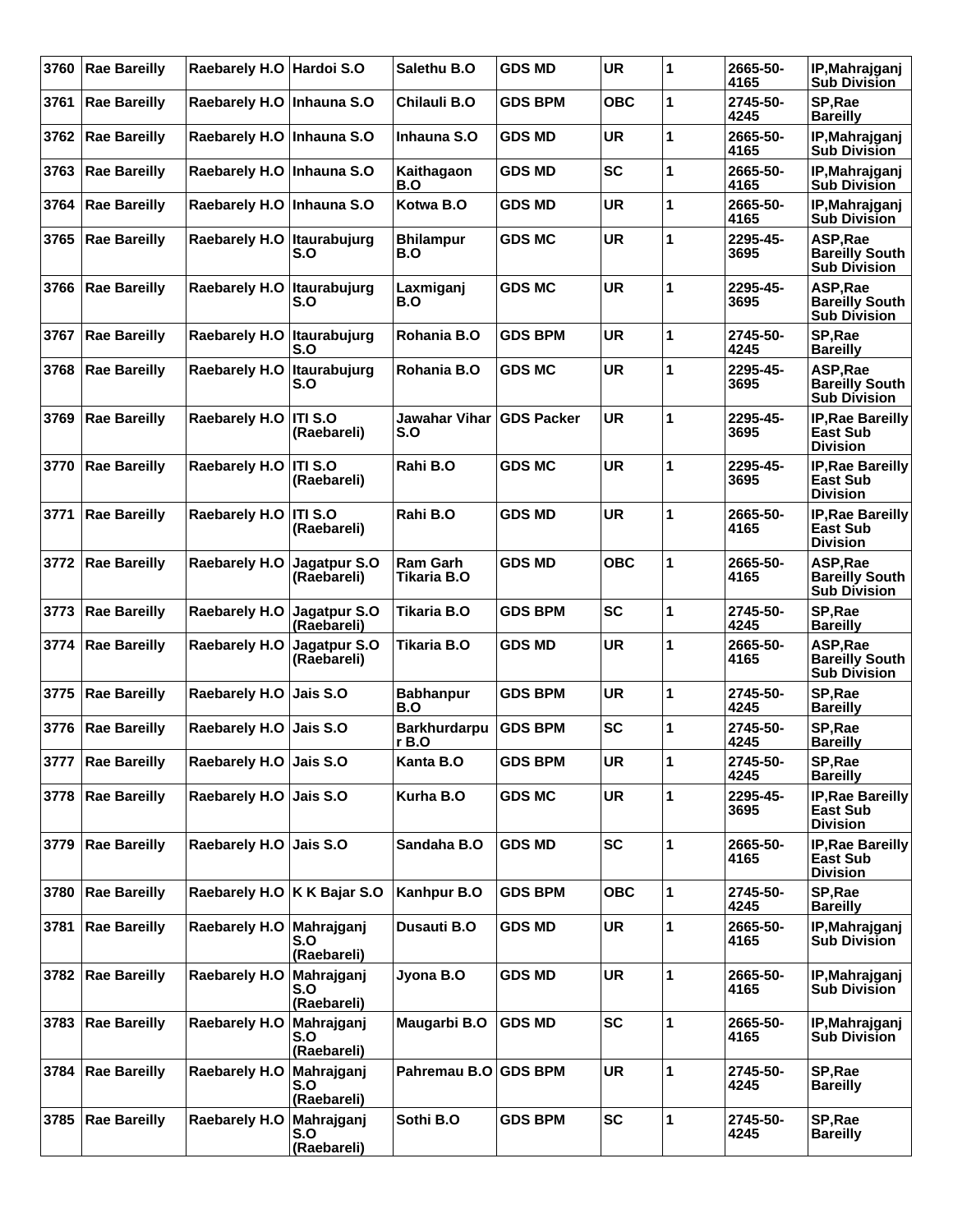| 3786 | <b>Rae Bareilly</b> | Raebarely H.O               | Mahrajganj<br>S.O<br>(Raebareli)        | Sothi B.O                        | <b>GDS MD</b>  | <b>OBC</b>   | 1 | 2665-50-<br>4165 | IP, Mahrajganj<br><b>Sub Division</b>                         |
|------|---------------------|-----------------------------|-----------------------------------------|----------------------------------|----------------|--------------|---|------------------|---------------------------------------------------------------|
| 3787 | <b>Rae Bareilly</b> | Raebarely H.O               | Mahrajganj<br>S.O<br>(Raebareli)        | Thulwasa B.O                     | <b>GDS MD</b>  | <b>OBC</b>   | 1 | 2665-50-<br>4165 | IP, Mahrajganj<br><b>Sub Division</b>                         |
| 3788 | <b>Rae Bareilly</b> | Raebarely H.O               | Malik Mau<br>Chaubara S.O               | <b>Ataura Khurd</b><br>B.O       | <b>GDS MD</b>  | <b>SC</b>    | 1 | 2665-50-<br>4165 | IP, Rae Bareilly<br>West Sub<br><b>Division</b>               |
| 3789 | <b>Rae Bareilly</b> | Raebarely H.O Malik Mau     | Chaubara S.O                            | <b>Korihar B.O</b>               | <b>GDS MD</b>  | OBC          | 1 | 2665-50-<br>4165 | <b>IP, Rae Bareilly</b><br>West Sub<br><b>Division</b>        |
| 3790 | <b>Rae Bareilly</b> | Raebarely H.O               | <b>Malik Mau</b><br>Chaubara S.O        | <b>Malik Mau</b><br>Chaubara S.O | <b>GDS MC</b>  | <b>UR</b>    | 1 | 2295-45-<br>3695 | IP, Rae Bareilly<br>West Sub<br><b>Division</b>               |
| 3791 | <b>Rae Bareilly</b> | Raebarely H.O               | ∣Malik Mau<br>Chaubara S.O              | <b>Malik Mau</b><br>Chaubara S.O | <b>GDS MD</b>  | <b>SC</b>    | 1 | 2665-50-<br>4165 | <b>IP, Rae Bareilly</b><br>West Sub<br><b>Division</b>        |
| 3792 | <b>Rae Bareilly</b> | Raebarely H.O               | <b>Malik Mau</b><br>Chaubara S.O        | <b>Malik Mau</b><br>Chaubara S.O | <b>GDS MD</b>  | <b>UR</b>    | 1 | 2665-50-<br>4165 | <b>IP, Rae Bareilly</b><br>West Sub<br><b>Division</b>        |
| 3793 | <b>Rae Bareilly</b> | Raebarely H.O Mejarganj S.O |                                         | <b>Baghaula B.O</b>              | <b>GDS BPM</b> | <b>PH-VH</b> | 1 | 2745-50-<br>4245 | SP, Rae<br><b>Bareilly</b>                                    |
| 3794 | <b>Rae Bareilly</b> | Raebarely H.O Mejarganj S.O |                                         | Khurehti B.O                     | <b>GDS MD</b>  | овс          | 1 | 2665-50-<br>4165 | <b>IP, Rae Bareilly</b><br>East Sub<br><b>Division</b>        |
| 3795 | <b>Rae Bareilly</b> | Raebarely H.O Mejarganj S.O |                                         | Tewaripur B.O                    | <b>GDS MD</b>  | <b>UR</b>    | 1 | 2665-50-<br>4165 | <b>IP, Rae Bareilly</b><br>East Sub<br><b>Division</b>        |
| 3796 | <b>Rae Bareilly</b> | Raebarely H.O               | Munshiganj<br>S.O<br>(Raebareli)        | Munshiganj<br>S.O<br>(Raebareli) | <b>GDS MD</b>  | <b>SC</b>    | 1 | 2665-50-<br>4165 | ASP, Rae<br><b>Bareilly South</b><br><b>Sub Division</b>      |
| 3797 | <b>Rae Bareilly</b> | Raebarely H.O Mustafabad    | S.O<br>(Raebareli)                      | Akordhia B.O                     | <b>GDS MD</b>  | <b>OBC</b>   | 1 | 2665-50-<br>4165 | ASP, Rae<br><b>Bareilly South</b><br><b>Sub Division</b>      |
| 3798 | <b>Rae Bareilly</b> | Raebarely H.O               | <b>Mustafabad</b><br>S.O<br>(Raebareli) | Prahladpur<br>B.O                | <b>GDS MD</b>  | <b>OBC</b>   | 1 | 2665-50-<br>4165 | ASP, Rae<br><b>Bareilly South</b><br><b>Sub Division</b>      |
| 3799 | <b>Rae Bareilly</b> | Raebarely H.O               | Mustafabad<br>S.O<br>(Raebareli)        | Sareni B.O                       | <b>GDS BPM</b> | <b>SC</b>    | 1 | 2745-50-<br>4245 | SP, Rae<br><b>Bareilly</b>                                    |
| 3800 | <b>Rae Bareilly</b> | Raebarely H.O               | <b>Mustafabad</b><br>S.O<br>(Raebareli) | <b>Umran B.O</b>                 | <b>GDS BPM</b> | <b>OBC</b>   | 1 | 2745-50-<br>4245 | SP, Rae<br><b>Bareilly</b>                                    |
| 3801 | <b>Rae Bareilly</b> | <b>Raebarely H.O</b>        | <b>Mustafabad</b><br>S.O<br>(Raebareli) | Umran B.O                        | <b>GDS MD</b>  | UR           | 1 | 2665-50-<br>4165 | ASP, Rae<br><b>Bareilly South</b><br><b>Sub Division</b>      |
| 3802 | <b>Rae Bareilly</b> | Raebarely H.O               | <b>Nasirabad S.O</b>                    | Kunwarmau<br>B.O                 | <b>GDS BPM</b> | <b>UR</b>    | 1 | 2745-50-<br>4245 | SP, Rae<br><b>Bareilly</b>                                    |
| 3803 | <b>Rae Bareilly</b> |                             | Raebarely H.O Nasirabad S.O             | Mau B.O                          | <b>GDS MD</b>  | ОВС          | 1 | 2665-50-<br>4165 | IP, Rae Bareilly<br><b>East Sub</b><br><b>Division</b>        |
| 3804 | <b>Rae Bareilly</b> |                             | Raebarely H.O Nasirabad S.O             | Sujwaria B.O                     | <b>GDS MD</b>  | UR           | 1 | 2665-50-<br>4165 | <b>IP, Rae Bareilly</b><br><b>East Sub</b><br><b>Division</b> |
| 3805 | <b>Rae Bareilly</b> | Raebarely H.O   Parsadepur  | S.O                                     | Atawan B.O                       | <b>GDS BPM</b> | <b>UR</b>    | 1 | 2745-50-<br>4245 | SP, Rae<br><b>Bareilly</b>                                    |
| 3806 | <b>Rae Bareilly</b> | Raebarely H.O               | Parsadepur<br>S.O                       | <b>Bhuwalpur</b><br>B.O          | <b>GDS MD</b>  | UR           | 1 | 2665-50-<br>4165 | IP, Rae Bareilly<br><b>East Sub</b><br><b>Division</b>        |
| 3807 | <b>Rae Bareilly</b> | Raebarely H.O               | Parsadepur<br>S.O                       | Parsadepur<br>S.O                | <b>GDS MD</b>  | <b>OBC</b>   | 1 | 2665-50-<br>4165 | IP, Rae Bareilly<br>East Sub<br><b>Division</b>               |
| 3808 | <b>Rae Bareilly</b> | Raebarely H.O               | Parsadepur<br>S.O                       | Parsadepur<br>S.O                | <b>GDS MD</b>  | <b>SC</b>    | 1 | 2665-50-<br>4165 | IP, Rae Bareilly<br><b>East Sub</b><br><b>Division</b>        |
| 3809 | <b>Rae Bareilly</b> |                             | Raebarely H.O Raebarely H.O             | AshanandPur<br>B.O               | <b>GDS MD</b>  | <b>UR</b>    | 1 | 2665-50-<br>4165 | <b>IP, Rae Bareilly</b><br><b>West Sub</b><br><b>Division</b> |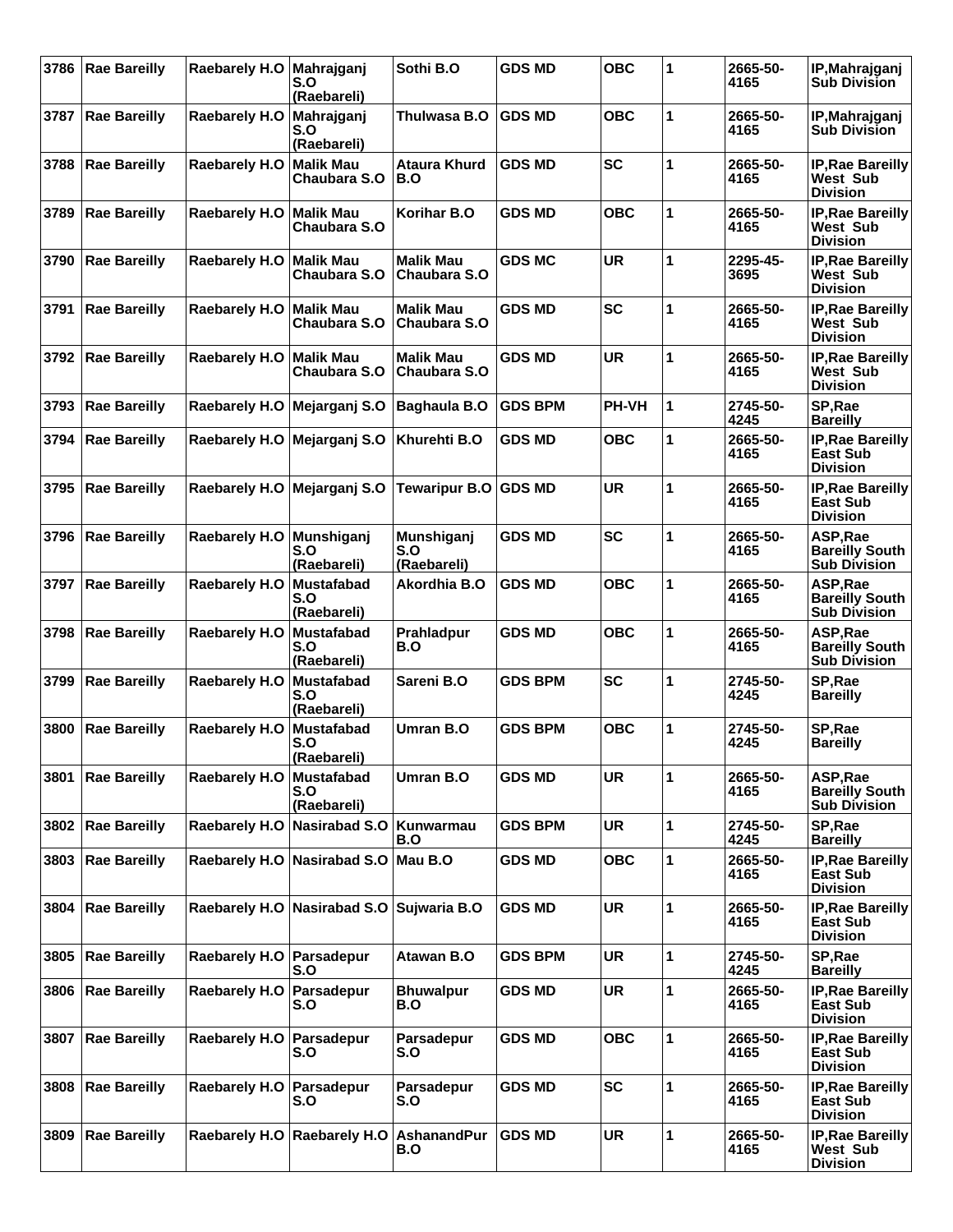| 3810 | <b>Rae Bareilly</b> |                            | Raebarely H.O Raebarely H.O        | Dariba B.O                           | <b>GDS MD</b>  | <b>SC</b>  | 1 | 2665-50-<br>4165 | <b>IP, Rae Bareilly</b><br>West Sub<br><b>Division</b>        |
|------|---------------------|----------------------------|------------------------------------|--------------------------------------|----------------|------------|---|------------------|---------------------------------------------------------------|
| 3811 | <b>Rae Bareilly</b> |                            | Raebarely H.O Raebarely H.O        | Dedaur B.O                           | <b>GDS MD</b>  | <b>UR</b>  | 1 | 2665-50-<br>4165 | <b>IP, Rae Bareilly</b><br>West Sub<br><b>Division</b>        |
| 3812 | <b>Rae Bareilly</b> |                            | Raebarely H.O Raebarely H.O        | Jathua Tappa<br>B.O                  | <b>GDS MD</b>  | <b>SC</b>  | 1 | 2665-50-<br>4165 | IP, Mahrajganj<br><b>Sub Division</b>                         |
| 3813 | <b>Rae Bareilly</b> |                            | Raebarely H.O Raebarely H.O        | Lodhwamau<br>B.O                     | <b>GDS BPM</b> | <b>OBC</b> | 1 | 2745-50-<br>4245 | SP, Rae<br><b>Bareilly</b>                                    |
| 3814 | <b>Rae Bareilly</b> |                            | Raebarely H.O Raebarely H.O        | <b>Matiha B.O</b>                    | <b>GDS MD</b>  | <b>UR</b>  | 1 | 2665-50-<br>4165 | ASP, Rae<br><b>Bareilly South</b><br><b>Sub Division</b>      |
| 3815 | <b>Rae Bareilly</b> |                            | Raebarely H.O Raebarely H.O        | Sandi Nagin<br>B.O                   | <b>GDS BPM</b> | <b>UR</b>  | 1 | 2745-50-<br>4245 | SP, Rae<br><b>Bareilly</b>                                    |
| 3816 | <b>Rae Bareilly</b> |                            | Raebarely H.O Raebarely H.O        | Tagia Kala<br>B.O                    | <b>GDS MD</b>  | <b>UR</b>  | 1 | 2665-50-<br>4165 | IP, Rae Bareilly<br>West Sub<br><b>Division</b>               |
| 3817 | <b>Rae Bareilly</b> | Raebarely H.O Ratapur S.O  |                                    | Ahiyapur B.O                         | <b>GDS BPM</b> | <b>UR</b>  | 1 | 2745-50-<br>4245 | SP, Rae<br><b>Bareilly</b>                                    |
| 3818 | <b>Rae Bareilly</b> | Raebarely H.O Ratapur S.O  |                                    | Ratapur S.O                          | <b>GDS MD</b>  | <b>OBC</b> | 1 | 2665-50-<br>4165 | IP, Rae Bareilly<br>West Sub<br><b>Division</b>               |
| 3819 | <b>Rae Bareilly</b> | Raebarely H.O Salon S.O    |                                    | Mohanganj<br>B.O                     | <b>GDS MD</b>  | <b>UR</b>  | 1 | 2665-50-<br>4165 | <b>IP, Rae Bareilly</b><br>East Sub<br><b>Division</b>        |
| 3820 | <b>Rae Bareilly</b> | Raebarely H.O Salon S.O    |                                    | Paksarawan<br>B.O                    | <b>GDS MD</b>  | <b>OBC</b> | 1 | 2665-50-<br>4165 | <b>IP, Rae Bareilly</b><br><b>East Sub</b><br><b>Division</b> |
| 3821 | <b>Rae Bareilly</b> | Raebarely H.O Salon S.O    |                                    | Rasoolpur<br>B.O                     | <b>GDS BPM</b> | <b>UR</b>  | 1 | 2745-50-<br>4245 | SP, Rae<br><b>Bareilly</b>                                    |
| 3822 | <b>Rae Bareilly</b> | Raebarely H.O Salon S.O    |                                    | Rasoolpur<br>B.O                     | <b>GDS MD</b>  | <b>OBC</b> | 1 | 2665-50-<br>4165 | <b>IP, Rae Bareilly</b><br>East Sub<br><b>Division</b>        |
| 3823 | <b>Rae Bareilly</b> | Raebarely H.O Sehgon S.O   |                                    | <b>Pindauli B.O</b>                  | <b>GDS BPM</b> | <b>SC</b>  | 1 | 2745-50-<br>4245 | SP, Rae<br><b>Bareilly</b>                                    |
| 3824 | <b>Rae Bareilly</b> | Raebarely H.O Semrauta S.O |                                    | Kotwa<br><b>Mohammadab</b><br>ad B.O | <b>GDS BPM</b> | <b>OBC</b> | 1 | 2745-50-<br>4245 | SP, Rae<br><b>Bareilly</b>                                    |
| 3825 | <b>Rae Bareilly</b> | Raebarely H.O Semrauta S.O |                                    | Kotwa<br>Mohammadab<br>ad B.O        | <b>GDS MD</b>  | <b>UR</b>  | 1 | 2665-50-<br>4165 | IP, Mahrajganj<br><b>Sub Division</b>                         |
|      | 3826 Rae Bareilly   | Raebarely H.O Semrauta S.O |                                    | Semrauta S.O                         | <b>GDS MD</b>  | <b>UR</b>  | 1 | 2665-50-<br>4165 | IP, Mahrajganj<br><b>Sub Division</b>                         |
| 3827 | <b>Rae Bareilly</b> |                            | Raebarely H.O Sheoratanganj<br>S.O | Lauli B.O                            | <b>GDS BPM</b> | UR         | 1 | 2745-50-<br>4245 | SP, Rae<br><b>Bareilly</b>                                    |
| 3828 | <b>Rae Bareilly</b> | Raebarely H.O Shivgarh S.O |                                    | <b>Bedaru B.O</b>                    | <b>GDS MD</b>  | UR         | 1 | 2665-50-<br>4165 | <b>IP, Rae Bareilly</b><br>West Sub<br><b>Division</b>        |
| 3829 | <b>Rae Bareilly</b> | Raebarely H.O Shivgarh S.O |                                    | Dehli B.O                            | <b>GDS MD</b>  | UR         | 1 | 2665-50-<br>4165 | <b>IP, Rae Bareilly</b><br>West Sub<br><b>Division</b>        |
| 3830 | <b>Rae Bareilly</b> | Raebarely H.O Shivgarh S.O |                                    | J.P.Natai B.O                        | <b>GDS MD</b>  | <b>OBC</b> | 1 | 2665-50-<br>4165 | IP, Rae Bareilly<br>West Sub<br><b>Division</b>               |
| 3831 | <b>Rae Bareilly</b> | Raebarely H.O Shivgarh S.O |                                    | Khajuro B.O                          | <b>GDS BPM</b> | <b>UR</b>  | 1 | 2745-50-<br>4245 | SP, Rae<br><b>Bareilly</b>                                    |
| 3832 | <b>Rae Bareilly</b> | Raebarely H.O Tiloi S.O    |                                    | Ahuri B.O                            | <b>GDS MC</b>  | <b>OBC</b> | 1 | 2295-45-<br>3695 | IP, Mahrajganj<br><b>Sub Division</b>                         |
| 3833 | <b>Rae Bareilly</b> | Raebarely H.O Tiloi S.O    |                                    | Ahuri B.O                            | <b>GDS MD</b>  | <b>OBC</b> | 1 | 2665-50-<br>4165 | IP, Mahrajganj<br><b>Sub Division</b>                         |
| 3834 | <b>Rae Bareilly</b> | Raebarely H.O Tiloi S.O    |                                    | <b>Barkot B.O</b>                    | <b>GDS MC</b>  | <b>SC</b>  | 1 | 2295-45-<br>3695 | IP, Mahrajganj<br><b>Sub Division</b>                         |
| 3835 | <b>Rae Bareilly</b> | Raebarely H.O Tiloi S.O    |                                    | <b>Barkot B.O</b>                    | <b>GDS MD</b>  | UR         | 1 | 2665-50-<br>4165 | IP, Mahrajganj<br><b>Sub Division</b>                         |
| 3836 | <b>Rae Bareilly</b> | Raebarely H.O Tiloi S.O    |                                    | Chiluli B.O                          | <b>GDS BPM</b> | <b>UR</b>  | 1 | 2745-50-<br>4245 | SP, Rae<br><b>Bareilly</b>                                    |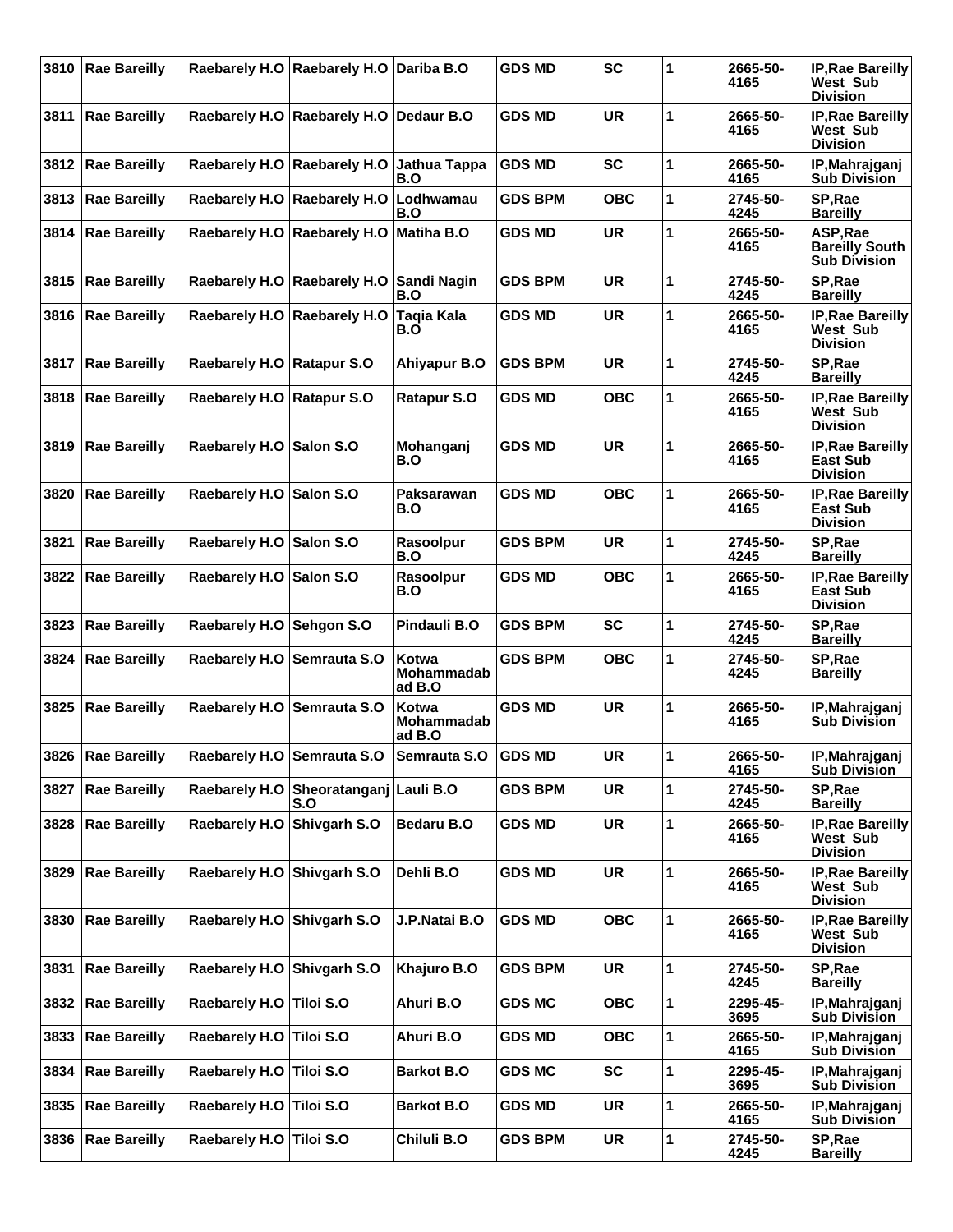| 3837 | <b>Rae Bareilly</b> | Raebarely H.O      | Tiloi S.O                   | <b>Fatehpur B.O</b>           | <b>GDS BPM</b> | <b>SC</b>  | 1 | 2745-50-         | SP, Rae                                              |
|------|---------------------|--------------------|-----------------------------|-------------------------------|----------------|------------|---|------------------|------------------------------------------------------|
|      |                     |                    |                             |                               |                |            |   | 4245             | <b>Bareilly</b>                                      |
| 3838 | <b>Rae Bareilly</b> | Raebarely H.O      | <b>Tiloi S.O</b>            | Gokula B.O                    | <b>GDS MC</b>  | <b>OBC</b> | 1 | 2295-45-<br>3695 | IP, Mahrajganj<br><b>Sub Division</b>                |
| 3839 | <b>Rae Bareilly</b> | Raebarely H.O      | Tiloi S.O                   | Haswa B.O                     | <b>GDS BPM</b> | <b>OBC</b> | 1 | 2745-50-<br>4245 | SP,Rae<br><b>Bareilly</b>                            |
| 3840 | <b>Rae Bareilly</b> | Raebarely H.O      | Tiloi S.O                   | Kamai B.O                     | GDS BPM        | <b>UR</b>  | 1 | 2745-50-<br>4245 | SP, Rae<br><b>Bareilly</b>                           |
| 3841 | <b>Rae Bareilly</b> | Raebarely H.O      | Tiloi S.O                   | Kamai B.O                     | <b>GDS MD</b>  | <b>UR</b>  | 1 | 2665-50-<br>4165 | IP, Mahrajganj<br><b>Sub Division</b>                |
| 3842 | <b>Rae Bareilly</b> | Raebarely H.O      | Tiloi S.O                   | Khanapur<br>Chapra B.O        | <b>GDS MC</b>  | <b>UR</b>  | 1 | 2295-45-<br>3695 | IP, Mahrajganj<br><b>Sub Division</b>                |
| 3843 | <b>Rae Bareilly</b> | Raebarely H.O      | Tiloi S.O                   | Kutumra B.O                   | GDS BPM        | <b>SC</b>  | 1 | 2745-50-<br>4245 | SP, Rae<br><b>Bareilly</b>                           |
| 3844 | <b>Rae Bareilly</b> | Raebarely H.O      | Tiloi S.O                   | <b>Medhauna</b><br>B.O        | <b>GDS MD</b>  | <b>UR</b>  | 1 | 2665-50-<br>4165 | IP, Mahrajganj<br><b>Sub Division</b>                |
| 3845 | <b>Sitapur</b>      | <b>Sitapur H.O</b> | Aurangabad<br>S.O (Sitapur) | <b>Chandpur B.O</b>           | <b>GDS MD</b>  | <b>UR</b>  | 1 | 2665-50-<br>4165 | IP, Sitapur<br>South Sub<br><b>Division</b>          |
| 3846 | <b>Sitapur</b>      | <b>Sitapur H.O</b> | Aurangabad<br>S.O (Sitapur) | Gangoopur<br>B.O              | <b>GDS MD</b>  | <b>UR</b>  | 1 | 2665-50-<br>4165 | IP, Sitapur<br><b>South Sub</b><br><b>Division</b>   |
| 3847 | <b>Sitapur</b>      | <b>Sitapur H.O</b> | Aurangabad<br>S.O (Sitapur) | Korauna B.O                   | <b>GDS MD</b>  | <b>SC</b>  | 1 | 2665-50-<br>4165 | IP, Sitapur<br><b>South Sub</b><br><b>Division</b>   |
| 3848 | <b>Sitapur</b>      | <b>Sitapur H.O</b> | Aurangabad<br>S.O (Sitapur) | Kunera B.O                    | <b>GDS BPM</b> | <b>UR</b>  | 1 | 2745-50-<br>4245 | <b>SP, Sitapur</b>                                   |
| 3849 | <b>Sitapur</b>      | <b>Sitapur H.O</b> | Aurangabad<br>S.O (Sitapur) | Kunera B.O                    | <b>GDS MC</b>  | <b>UR</b>  | 1 | 2295-45-<br>3695 | IP, Sitapur<br>South Sub<br><b>Division</b>          |
| 3850 | <b>Sitapur</b>      | <b>Sitapur H.O</b> | Aurangabad<br>S.O (Sitapur) | Mareli B.O                    | <b>GDS MC</b>  | <b>UR</b>  | 1 | 2295-45-<br>3695 | IP, Sitapur<br><b>South Sub</b><br><b>Division</b>   |
| 3851 | <b>Sitapur</b>      | <b>Sitapur H.O</b> | Aurangabad<br>S.O (Sitapur) | <b>Mudia Kail</b><br>B.O      | <b>GDS BPM</b> | PH-VH      | 1 | 2745-50-<br>4245 | <b>SP, Sitapur</b>                                   |
| 3852 | <b>Sitapur</b>      | <b>Sitapur H.O</b> | Aurangabad<br>S.O (Sitapur) | Mudia Kail<br>B.O             | <b>GDS MD</b>  | <b>UR</b>  | 1 | 2665-50-<br>4165 | IP,Sitapur<br>South Sub<br><b>Division</b>           |
| 3853 | <b>Sitapur</b>      | <b>Sitapur H.O</b> | Aurangabad<br>S.O (Sitapur) | Ralamau B.O                   | <b>GDS MD</b>  | <b>UR</b>  | 1 | 2665-50-<br>4165 | IP, Sitapur<br>South Sub<br><b>Division</b>          |
| 3854 | <b>Sitapur</b>      | <b>Sitapur H.O</b> | Aurangabad<br>S.O (Sitapur) | Samsapur B.O GDS MD           |                | <b>OBC</b> | 1 | 2665-50-<br>4165 | <b>IP,Sitapur</b><br>South Sub<br><b>Division</b>    |
| 3855 | <b>Sitapur</b>      | <b>Sitapur H.O</b> | Aurangabad<br>S.O (Sitapur) | Sandana B.O                   | <b>GDS MD</b>  | <b>UR</b>  | 1 | 2665-50-<br>4165 | IP, Sitapur<br>South Sub<br><b>Division</b>          |
| 3856 | <b>Sitapur</b>      | <b>Sitapur H.O</b> | <b>Bhandia S.O</b>          | <b>Baloia B.O</b>             | <b>GDS MD</b>  | <b>UR</b>  | 1 | 2665-50-<br>4165 | IP, Sitapur<br><b>Central Sub</b><br><b>Division</b> |
| 3857 | <b>Sitapur</b>      | <b>Sitapur H.O</b> | <b>Bhandia S.O</b>          | <b>Bhandia S.O</b>            | <b>GDS MC</b>  | <b>UR</b>  | 1 | 2295-45-<br>3695 | IP, Sitapur<br><b>Central Sub</b><br><b>Division</b> |
| 3858 | <b>Sitapur</b>      | <b>Sitapur H.O</b> | <b>Bhandia S.O</b>          | <b>Bhandia S.O</b>            | <b>GDS MD</b>  | <b>SC</b>  | 1 | 2665-50-<br>4165 | IP, Sitapur<br><b>Central Sub</b><br><b>Division</b> |
| 3859 | <b>Sitapur</b>      | <b>Sitapur H.O</b> | <b>Bhandia S.O</b>          | Dahawa B.O                    | <b>GDS MD</b>  | <b>OBC</b> | 1 | 2665-50-<br>4165 | IP, Sitapur<br>Central Sub<br><b>Division</b>        |
| 3860 | <b>Sitapur</b>      | <b>Sitapur H.O</b> | <b>Bhandia S.O</b>          | <b>Daulatpur</b><br>Behma B.O | <b>GDS BPM</b> | <b>UR</b>  | 1 | 2745-50-<br>4245 | <b>SP, Sitapur</b>                                   |
| 3861 | <b>Sitapur</b>      | <b>Sitapur H.O</b> | <b>Bhandia S.O</b>          | <b>Dhakhinawan</b><br>B.O     | <b>GDS MC</b>  | <b>OBC</b> | 1 | 2295-45-<br>3695 | IP, Sitapur<br><b>Central Sub</b><br><b>Division</b> |
| 3862 | <b>Sitapur</b>      | <b>Sitapur H.O</b> | <b>Bhandia S.O</b>          | Dhakhinawan<br>B.O            | <b>GDS MD</b>  | <b>SC</b>  | 1 | 2665-50-<br>4165 | IP, Sitapur<br><b>Central Sub</b><br><b>Division</b> |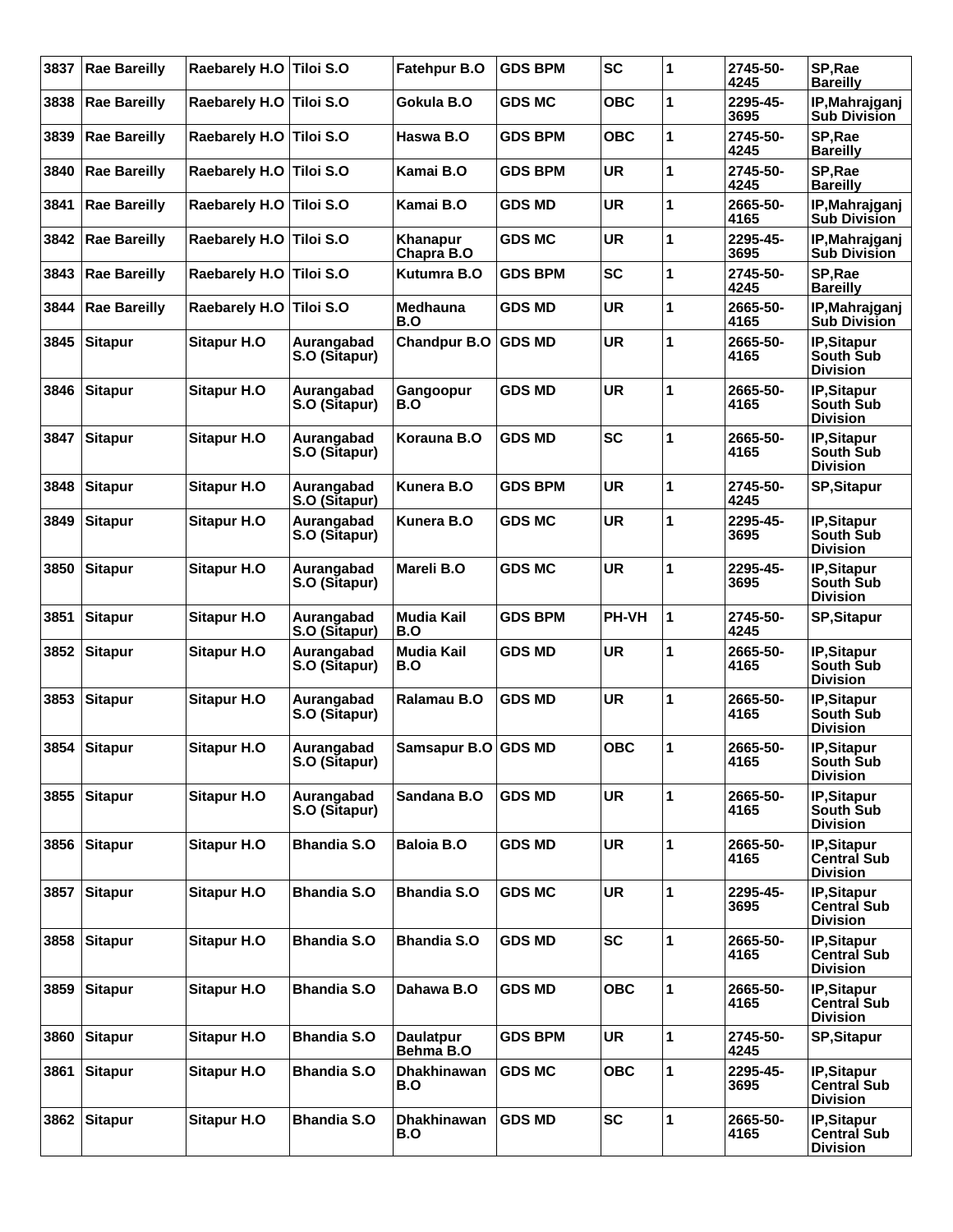| 3863 | <b>Sitapur</b> | <b>Sitapur H.O</b> | <b>Bhandia S.O</b> | Kabra B.O                     | <b>GDS MD</b>     | <b>OBC</b> | 1 | 2665-50-<br>4165 | IP, Sitapur<br><b>Central Sub</b><br><b>Division</b>       |
|------|----------------|--------------------|--------------------|-------------------------------|-------------------|------------|---|------------------|------------------------------------------------------------|
| 3864 | Sitapur        | Sitapur H.O        | <b>Bhandia S.O</b> | Kharwalia B.O                 | <b>GDS MD</b>     | <b>UR</b>  | 1 | 2665-50-<br>4165 | IP, Sitapur<br><b>Central Sub</b><br><b>Division</b>       |
| 3865 | Sitapur        | <b>Sitapur H.O</b> | <b>Bhandia S.O</b> | <b>Neelgaon B.O</b>           | <b>GDS MC</b>     | <b>OBC</b> | 1 | 2295-45-<br>3695 | IP, Sitapur<br>Central Sub<br><b>Division</b>              |
| 3866 | Sitapur        | Sitapur H.O        | <b>Bhandia S.O</b> | Rehuwa B.O                    | <b>GDS MD</b>     | <b>OBC</b> | 1 | 2665-50-<br>4165 | <b>IP,Sitapur</b><br><b>Central Sub</b><br><b>Division</b> |
| 3867 | <b>Sitapur</b> | <b>Sitapur H.O</b> | <b>Bhandia S.O</b> | Sair B.O                      | <b>GDS MC</b>     | <b>SC</b>  | 1 | 2295-45-<br>3695 | IP, Sitapur<br><b>Central Sub</b><br><b>Division</b>       |
| 3868 | <b>Sitapur</b> | <b>Sitapur H.O</b> | <b>Bhandia S.O</b> | Sair B.O                      | <b>GDS MD</b>     | <b>UR</b>  | 1 | 2665-50-<br>4165 | IP,Sitapur<br>Central Sub<br><b>Division</b>               |
| 3869 | <b>Sitapur</b> | Sitapur H.O        | <b>Bhandia S.O</b> | Unchakhera<br>Ajai B.O        | <b>GDS MD</b>     | <b>UR</b>  | 1 | 2665-50-<br>4165 | <b>IP,Sitapur</b><br><b>Central Sub</b><br><b>Division</b> |
| 3870 | Sitapur        | <b>Sitapur H.O</b> | <b>Biswan S.O</b>  | <b>Bhinaini B.O</b>           | <b>GDS MD</b>     | UR         | 1 | 2665-50-<br>4165 | <b>IP.Biswan Sub</b><br>Division                           |
| 3871 | <b>Sitapur</b> | <b>Sitapur H.O</b> | <b>Biswan S.O</b>  | <b>Bhurkunda</b><br>Bazar B.O | GDS MD            | <b>UR</b>  | 1 | 2665-50-<br>4165 | <b>IP, Biswan Sub</b><br><b>Division</b>                   |
| 3872 | Sitapur        | Sitapur H.O        | <b>Biswan S.O</b>  | Dhoukalganj<br>B.O            | <b>GDS BPM</b>    | <b>SC</b>  | 1 | 2745-50-<br>4245 | <b>SP, Sitapur</b>                                         |
| 3873 | <b>Sitapur</b> | Sitapur H.O        | <b>Biswan S.O</b>  | Dhoukalganj<br>B.O            | GDS MD            | <b>UR</b>  | 1 | 2665-50-<br>4165 | <b>IP, Biswan Sub</b><br>Division                          |
| 3874 | <b>Sitapur</b> | <b>Sitapur H.O</b> | <b>Biswan S.O</b>  | Hasnapur B.O                  | <b>GDS BPM</b>    | <b>SC</b>  | 1 | 2745-50-<br>4245 | <b>SP, Sitapur</b>                                         |
| 3875 | <b>Sitapur</b> | Sitapur H.O        | <b>Biswan S.O</b>  | Kaimahara<br>Kalan B.O        | <b>GDS MD</b>     | <b>UR</b>  | 1 | 2665-50-<br>4165 | <b>IP, Biswan Sub</b><br>Division                          |
| 3876 | <b>Sitapur</b> | Sitapur H.O        | <b>Biswan S.O</b>  | Kotra B.O                     | <b>GDS MC</b>     | <b>OBC</b> | 1 | 2295-45-<br>3695 | IP, Biswan Sub<br>Division                                 |
| 3877 | <b>Sitapur</b> | <b>Sitapur H.O</b> | <b>Biswan S.O</b>  | Lashkarpur<br>B.O             | GDS MD            | <b>UR</b>  | 1 | 2665-50-<br>4165 | <b>IP, Biswan Sub</b><br><b>Division</b>                   |
| 3878 | Sitapur        | Sitapur H.O        | <b>Biswan S.O</b>  | <b>Madnapur B.O</b>           | <b>GDS MD</b>     | <b>OBC</b> | 1 | 2665-50-<br>4165 | <b>IP, Biswan Sub</b><br><b>Division</b>                   |
| 3879 | ∣Sitapur       | Sitapur H.O        | <b>Biswan S.O</b>  | Maharaj Nagar<br>B.O          | <b>GDS MC</b>     | <b>UR</b>  | 1 | 2295-45-<br>3695 | <b>IP, Biswan Sub</b><br><b>Division</b>                   |
|      | 3880 Sitapur   | <b>Sitapur H.O</b> | <b>Biswan S.O</b>  | <b>Manikapur</b><br>B.O       | <b>GDS MD</b>     | <b>UR</b>  | 1 | 2665-50-<br>4165 | <b>IP.Biswan Sub</b><br><b>Division</b>                    |
|      | 3881 Sitapur   | <b>Sitapur H.O</b> | <b>Biswan S.O</b>  | Sadarpur B.O                  | <b>GDS MD</b>     | <b>OBC</b> | 1 | 2665-50-<br>4165 | <b>IP, Biswan Sub</b><br><b>Division</b>                   |
| 3882 | Sitapur        | <b>Sitapur H.O</b> | <b>Biswan S.O</b>  | Sadarpur B.O                  | <b>GDS MD</b>     | <b>SC</b>  | 1 | 2665-50-<br>4165 | <b>IP, Biswan Sub</b><br><b>Division</b>                   |
| 3883 | Sitapur        | <b>Sitapur H.O</b> | <b>Biswan S.O</b>  | Sarain B.O                    | <b>GDS MD</b>     | <b>OBC</b> | 1 | 2665-50-<br>4165 | <b>IP, Biswan Sub</b><br><b>Division</b>                   |
| 3884 | Sitapur        | <b>Sitapur H.O</b> | <b>Biswan S.O</b>  | Shivthana B.O                 | <b>GDS MD</b>     | <b>OBC</b> | 1 | 2665-50-<br>4165 | <b>IP, Biswan Sub</b><br><b>Division</b>                   |
| 3885 | Sitapur        | <b>Sitapur H.O</b> | <b>Biswan S.O</b>  | Tikra B.O                     | <b>GDS MD</b>     | <b>SC</b>  | 1 | 2665-50-<br>4165 | <b>IP, Biswan Sub</b><br><b>Division</b>                   |
| 3886 | <b>Sitapur</b> | <b>Sitapur H.O</b> | H.S. Mills S.O     | Dateli B.O                    | <b>GDS MC</b>     | <b>SC</b>  | 1 | 2295-45-<br>3695 | <b>ASP, Sitapur</b><br><b>North Sub</b><br><b>Division</b> |
|      | 3887 Sitapur   | <b>Sitapur H.O</b> | H.S. Mills S.O     | Gurdhapa B.O                  | <b>GDS MD</b>     | <b>OBC</b> | 1 | 2665-50-<br>4165 | <b>ASP, Sitapur</b><br><b>North Sub</b><br><b>Division</b> |
| 3888 | <b>Sitapur</b> | <b>Sitapur H.O</b> | H.S. Mills S.O     | H.S. Mills S.O                | <b>GDS Packer</b> | UR         | 1 | 2295-45-<br>3695 | <b>ASP, Sitapur</b><br><b>North Sub</b><br><b>Division</b> |
| 3889 | Sitapur        | <b>Sitapur H.O</b> | H.S. Mills S.O     | Hargaon N.D.<br>B.O           | <b>GDS BPM</b>    | <b>SC</b>  | 1 | 2745-50-<br>4245 | <b>SP, Sitapur</b>                                         |
| 3890 | Sitapur        | <b>Sitapur H.O</b> | H.S. Mills S.O     | Keoti Kalan<br>B.O            | <b>GDS MD</b>     | UR         | 1 | 2665-50-<br>4165 | <b>ASP, Sitapur</b><br><b>North Sub</b><br><b>Division</b> |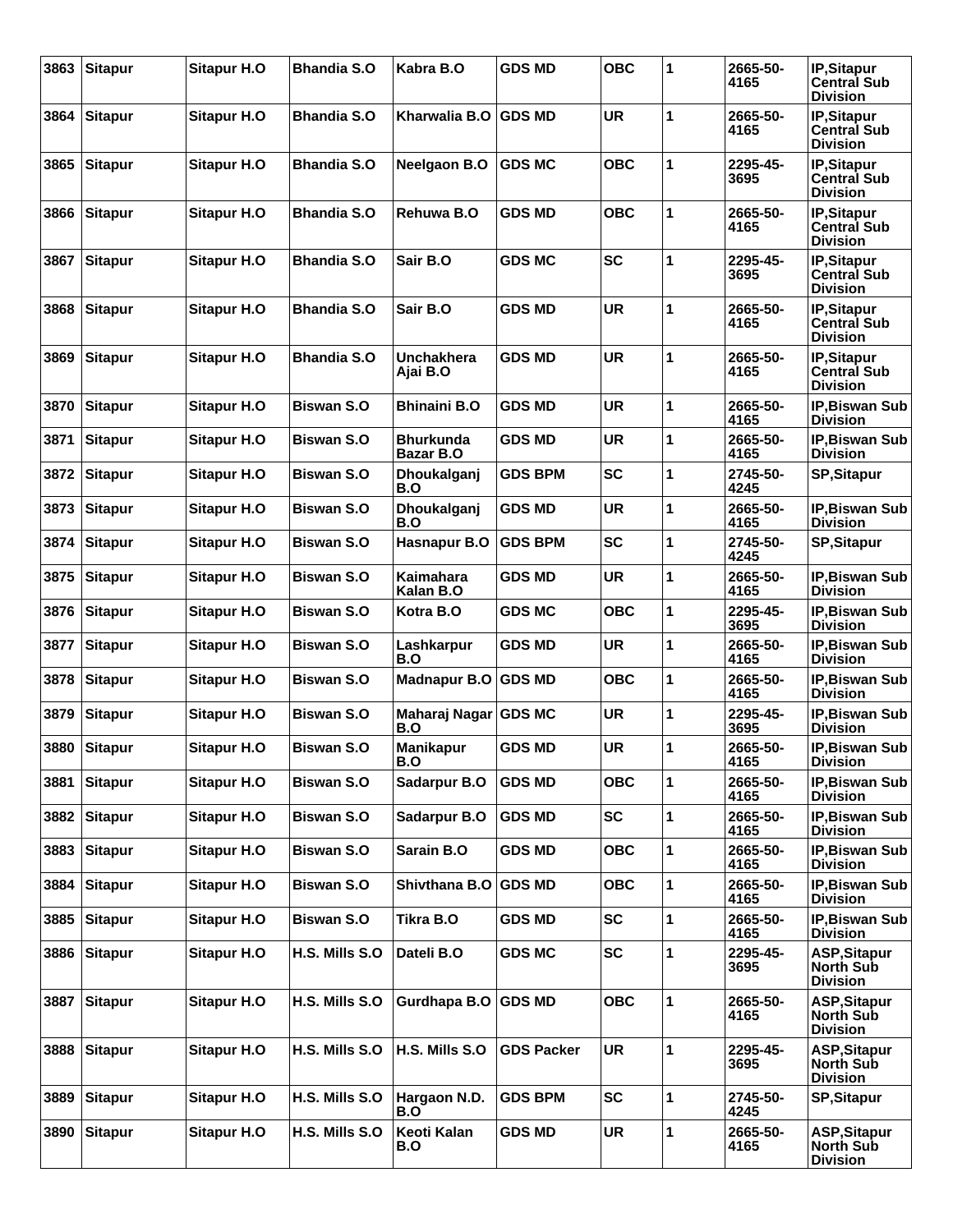| 3891 | <b>Sitapur</b> | <b>Sitapur H.O</b> | H.S. Mills S.O                | Koraiya<br><b>Udnapur B.O</b>           | <b>GDS BPM</b> | <b>OBC</b> | 1 | 2745-50-<br>4245 | <b>SP, Sitapur</b>                                         |
|------|----------------|--------------------|-------------------------------|-----------------------------------------|----------------|------------|---|------------------|------------------------------------------------------------|
| 3892 | <b>Sitapur</b> | <b>Sitapur H.O</b> | H.S. Mills S.O                | Koraiya<br><b>Udnapur B.O</b>           | <b>GDS MD</b>  | <b>UR</b>  | 1 | 2665-50-<br>4165 | <b>ASP, Sitapur</b><br><b>North Sub</b><br><b>Division</b> |
| 3893 | <b>Sitapur</b> | <b>Sitapur H.O</b> | H.S. Mills S.O                | Murai Tajpur<br>B.O                     | <b>GDS MD</b>  | <b>UR</b>  | 1 | 2665-50-<br>4165 | <b>ASP, Sitapur</b><br><b>North Sub</b><br><b>Division</b> |
| 3894 | <b>Sitapur</b> | <b>Sitapur H.O</b> | H.S. Mills S.O                | Rajepur B.O                             | <b>GDS MD</b>  | <b>UR</b>  | 1 | 2665-50-<br>4165 | <b>ASP, Sitapur</b><br><b>North Sub</b><br><b>Division</b> |
| 3895 | <b>Sitapur</b> | Sitapur H.O        | H.S. Mills S.O                | Rakhauna B.O                            | <b>IGDS MD</b> | <b>UR</b>  | 1 | 2665-50-<br>4165 | <b>ASP, Sitapur</b><br><b>North Sub</b><br><b>Division</b> |
| 3896 | <b>Sitapur</b> | <b>Sitapur H.O</b> | H.S. Mills S.O                | Selumau B.O                             | <b>GDS MD</b>  | <b>SC</b>  | 1 | 2665-50-<br>4165 | <b>ASP, Sitapur</b><br><b>North Sub</b><br><b>Division</b> |
| 3897 | <b>Sitapur</b> | <b>Sitapur H.O</b> | H.S. Mills S.O                | <b>Tihar B.O</b>                        | <b>GDS MD</b>  | <b>UR</b>  | 1 | 2665-50-<br>4165 | <b>ASP, Sitapur</b><br><b>North Sub</b><br><b>Division</b> |
| 3898 | <b>Sitapur</b> | <b>Sitapur H.O</b> | H.S. Mills S.O                | Umari B.O                               | <b>GDS BPM</b> | <b>OBC</b> | 1 | 2745-50-<br>4245 | <b>SP, Sitapur</b>                                         |
| 3899 | <b>Sitapur</b> | <b>Sitapur H.O</b> | Husainganj<br>S.O (Sitapur)   | <b>Baragaon</b><br><b>Bhurjiha B.O</b>  | <b>GDS MD</b>  | <b>UR</b>  | 1 | 2665-50-<br>4165 | IP, Sitapur<br><b>South Sub</b><br><b>Division</b>         |
| 3900 | <b>Sitapur</b> | <b>Sitapur H.O</b> | Husainganj<br>S.O (Sitapur)   | <b>Mubarakpur</b><br><b>Udaipur B.O</b> | <b>GDS MD</b>  | <b>UR</b>  | 1 | 2665-50-<br>4165 | IP, Sitapur<br>South Sub<br><b>Division</b>                |
| 3901 | <b>Sitapur</b> | <b>Sitapur H.O</b> | Jahangirabad<br>S.O (Sitapur) | Adwari B.O                              | <b>GDS MD</b>  | <b>OBC</b> | 1 | 2665-50-<br>4165 | <b>IP, Biswan Sub</b><br><b>Division</b>                   |
| 3902 | <b>Sitapur</b> | <b>Sitapur H.O</b> | Jahangirabad<br>S.O (Sitapur) | Basudaha B.O                            | <b>GDS MD</b>  | <b>OBC</b> | 1 | 2665-50-<br>4165 | IP, Biswan Sub<br><b>Division</b>                          |
| 3903 | <b>Sitapur</b> | <b>Sitapur H.O</b> | Jahangirabad<br>S.O (Sitapur) | Bohra B.O                               | <b>GDS BPM</b> | <b>OBC</b> | 1 | 2745-50-<br>4245 | <b>SP, Sitapur</b>                                         |
| 3904 | <b>Sitapur</b> | <b>Sitapur H.O</b> | Jahangirabad<br>S.O (Sitapur) | Jahangirabad<br>S.O (Sitapur)           | <b>GDS MD</b>  | <b>SC</b>  | 1 | 2665-50-<br>4165 | <b>IP, Biswan Sub</b><br><b>Division</b>                   |
| 3905 | <b>Sitapur</b> | Sitapur H.O        | Jahangirabad<br>S.O (Sitapur) | Naseerpur<br>B.O                        | <b>GDS MD</b>  | <b>UR</b>  | 1 | 2665-50-<br>4165 | <b>IP, Biswan Sub</b><br><b>Division</b>                   |
| 3906 | <b>Sitapur</b> | <b>Sitapur H.O</b> | Kamlapur S.O<br>(Sitapur)     | <b>Bambhera B.O</b>                     | <b>GDS BPM</b> | <b>UR</b>  | 1 | 2745-50-<br>4245 | <b>SP, Sitapur</b>                                         |
| 3907 | <b>Sitapur</b> | <b>Sitapur H.O</b> | Kamlapur S.O<br>(Sitapur)     | Bambhera B.O GDS MC                     |                | <b>UR</b>  | 1 | 2295-45-<br>3695 | IP,Sitapur<br><b>Central Sub</b><br><b>Division</b>        |
| 3908 | <b>Sitapur</b> | <b>Sitapur H.O</b> | Kamlapur S.O<br>(Sitapur)     | <b>Bhithauli B.O</b>                    | <b>GDS MD</b>  | <b>SC</b>  | 1 | 2665-50-<br>4165 | IP, Sitapur<br><b>Central Sub</b><br><b>Division</b>       |
| 3909 | <b>Sitapur</b> | <b>Sitapur H.O</b> | Kamlapur S.O<br>(Sitapur)     | Kasmanda<br>B.O                         | <b>GDS MC</b>  | UR         | 1 | 2295-45-<br>3695 | IP, Sitapur<br><b>Central Sub</b><br><b>Division</b>       |
| 3910 | <b>Sitapur</b> | <b>Sitapur H.O</b> | Kamlapur S.O<br>(Sitapur)     | Madhawapur<br>B.O                       | <b>GDS BPM</b> | UR         | 1 | 2745-50-<br>4245 | <b>SP, Sitapur</b>                                         |
| 3911 | <b>Sitapur</b> | <b>Sitapur H.O</b> | Kamlapur S.O<br>(Sitapur)     | Neorajpur B.O                           | <b>GDS MD</b>  | <b>UR</b>  | 1 | 2665-50-<br>4165 | IP, Sitapur<br><b>Central Sub</b><br><b>Division</b>       |
| 3912 | <b>Sitapur</b> | <b>Sitapur H.O</b> | Kamlapur S.O<br>(Sitapur)     | Phoolpur B.O                            | <b>GDS BPM</b> | UR         | 1 | 2745-50-<br>4245 | <b>SP, Sitapur</b>                                         |
| 3913 | <b>Sitapur</b> | <b>Sitapur H.O</b> | Kamlapur S.O<br>(Sitapur)     | <b>Phoolpur B.O</b>                     | <b>GDS MD</b>  | <b>SC</b>  | 1 | 2665-50-<br>4165 | IP, Sitapur<br><b>Central Sub</b><br><b>Division</b>       |
| 3914 | <b>Sitapur</b> | <b>Sitapur H.O</b> | Kamlapur S.O<br>(Sitapur)     | <b>Shah Jalalpur</b><br>B.O             | <b>GDS MC</b>  | <b>UR</b>  | 1 | 2295-45-<br>3695 | IP, Sitapur<br><b>Central Sub</b><br><b>Division</b>       |
| 3915 | <b>Sitapur</b> | <b>Sitapur H.O</b> | Kamlapur S.O<br>(Sitapur)     | Sujaulia B.O                            | <b>GDS MC</b>  | UR         | 1 | 2295-45-<br>3695 | IP, Sitapur<br><b>Central Sub</b><br><b>Division</b>       |
| 3916 | <b>Sitapur</b> | <b>Sitapur H.O</b> | Kamlapur S.O<br>(Sitapur)     | Suraincha B.O GDS MD                    |                | <b>OBC</b> | 1 | 2665-50-<br>4165 | IP, Sitapur<br><b>Central Sub</b><br><b>Division</b>       |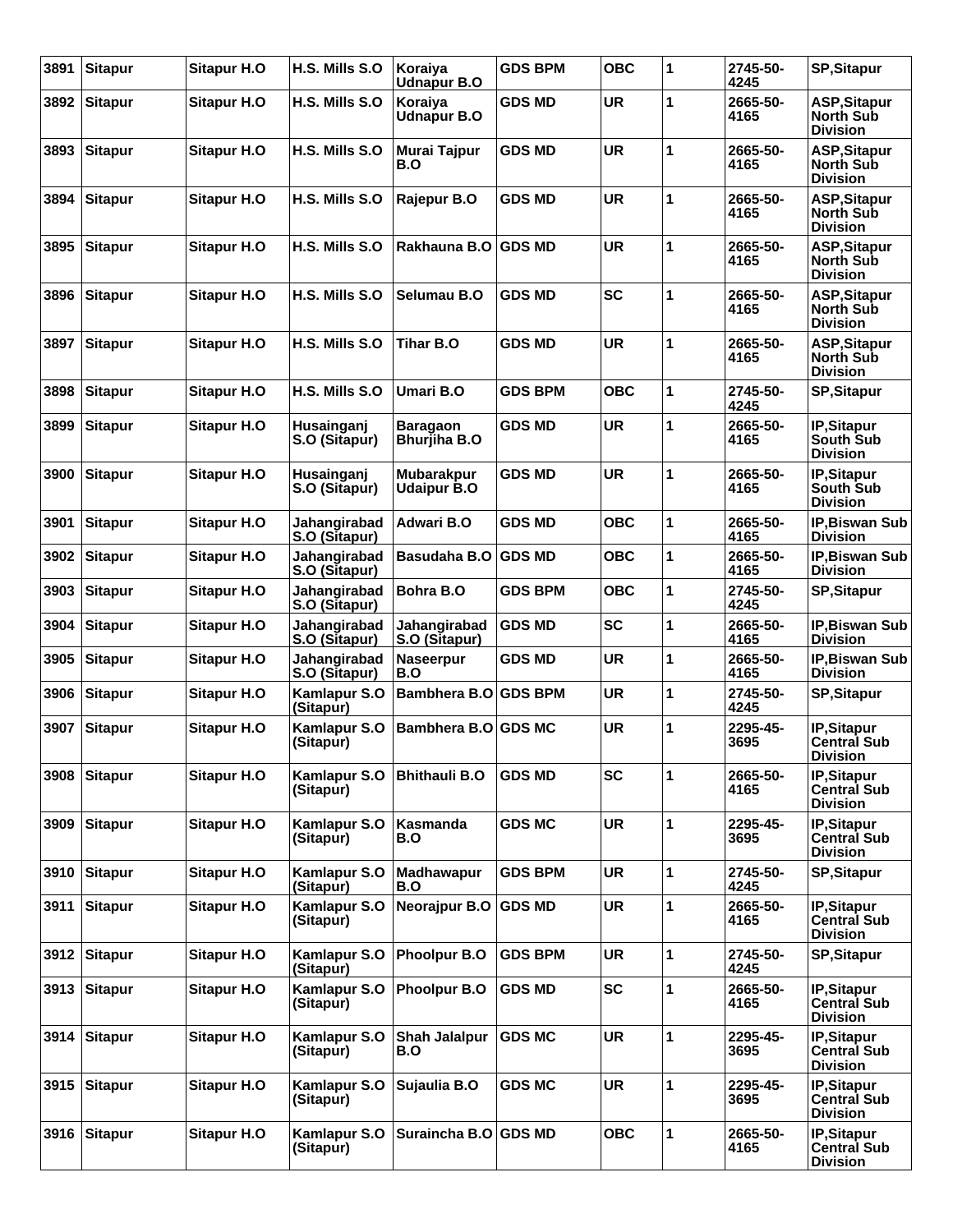| 3917 | <b>Sitapur</b> | <b>Sitapur H.O</b> | Kamlapur S.O<br>(Sitapur)         | Unchakhera<br>Kalan B.O           | <b>GDS MD</b>     | <b>UR</b>  | 1                       | 2665-50-<br>4165 | IP, Sitapur<br>Central Sub<br><b>Division</b>              |
|------|----------------|--------------------|-----------------------------------|-----------------------------------|-------------------|------------|-------------------------|------------------|------------------------------------------------------------|
| 3918 | <b>Sitapur</b> | <b>Sitapur H.O</b> | <b>Khairabad S.O</b><br>(Sitapur) | Garhisenpur<br>B.O                | <b>GDS BPM</b>    | <b>UR</b>  | 1                       | 2745-50-<br>4245 | <b>SP, Sitapur</b>                                         |
| 3919 | <b>Sitapur</b> | <b>Sitapur H.O</b> | Khairabad S.O<br>(Sitapur)        | Gauriya B.O                       | <b>GDS MD</b>     | <b>OBC</b> | 1                       | 2665-50-<br>4165 | IP, Sitapur<br><b>South Sub</b><br><b>Division</b>         |
| 3920 | <b>Sitapur</b> | <b>Sitapur H.O</b> | <b>Khairabad S.O</b><br>(Sitapur) | <b>Khairabad S.O</b><br>(Sitapur) | <b>GDS MD</b>     | <b>SC</b>  | $\overline{\mathbf{2}}$ | 2665-50-<br>4165 | IP, Sitapur<br><b>South Sub</b><br><b>Division</b>         |
| 3921 | <b>Sitapur</b> | <b>Sitapur H.O</b> | <b>Laharpur S.O</b>               | <b>Bhadfar B.O</b>                | <b>GDS MD</b>     | <b>UR</b>  | 1                       | 2665-50-<br>4165 | <b>ASP, Sitapur</b><br><b>North Sub</b><br><b>Division</b> |
| 3922 | <b>Sitapur</b> | <b>Sitapur H.O</b> | Laharpur S.O                      | <b>Bilariya B.O</b>               | <b>GDS MD</b>     | <b>OBC</b> | 1                       | 2665-50-<br>4165 | <b>ASP, Sitapur</b><br><b>North Sub</b><br><b>Division</b> |
| 3923 | <b>Sitapur</b> | <b>Sitapur H.O</b> | Laharpur S.O                      | Karseora B.O                      | <b>GDS MD</b>     | <b>OBC</b> | 1                       | 2665-50-<br>4165 | <b>ASP, Sitapur</b><br><b>North Sub</b><br><b>Division</b> |
| 3924 | <b>Sitapur</b> | <b>Sitapur H.O</b> | Laharpur S.O                      | <b>Makanpur B.O</b>               | <b>GDS MD</b>     | <b>UR</b>  | 1                       | 2665-50-<br>4165 | ASP, Sitapur<br><b>North Sub</b><br><b>Division</b>        |
| 3925 | <b>Sitapur</b> | <b>Sitapur H.O</b> | Laharpur S.O                      | Mudrasan B.O                      | <b>GDS MD</b>     | <b>UR</b>  | 1                       | 2665-50-<br>4165 | <b>ASP, Sitapur</b><br><b>North Sub</b><br><b>Division</b> |
| 3926 | <b>Sitapur</b> | <b>Sitapur H.O</b> | Laharpur S.O                      | <b>Murthana B.O</b>               | <b>GDS MD</b>     | <b>UR</b>  | 1                       | 2665-50-<br>4165 | <b>ASP, Sitapur</b><br><b>North Sub</b><br><b>Division</b> |
| 3927 | <b>Sitapur</b> | <b>Sitapur H.O</b> | Laharpur S.O                      | Ramnagar B.O GDS MC               |                   | <b>SC</b>  | 1                       | 2295-45-<br>3695 | ASP, Sitapur<br><b>North Sub</b><br><b>Division</b>        |
| 3928 | <b>Sitapur</b> | <b>Sitapur H.O</b> | Laharpur S.O                      | <b>Shahpur B.O</b>                | <b>GDS MD</b>     | <b>UR</b>  | 1                       | 2665-50-<br>4165 | <b>ASP, Sitapur</b><br><b>North Sub</b><br><b>Division</b> |
| 3929 | <b>Sitapur</b> | <b>Sitapur H.O</b> | Laharpur S.O                      | <b>Sherpur B.O</b>                | <b>GDS MD</b>     | <b>UR</b>  | 1                       | 2665-50-<br>4165 | <b>ASP, Sitapur</b><br><b>North Sub</b><br><b>Division</b> |
| 3930 | <b>Sitapur</b> | <b>Sitapur H.O</b> | <b>Machharehta</b><br>S.O         | <b>Fateh Nagar</b><br>B.O         | <b>GDS BPM</b>    | <b>UR</b>  | 1                       | 2745-50-<br>4245 | <b>SP, Sitapur</b>                                         |
| 3931 | <b>Sitapur</b> | <b>Sitapur H.O</b> | Machharehta<br>S.O                | <b>Machharehta</b><br>S.O         | <b>GDS Packer</b> | <b>UR</b>  | 1                       | 2295-45-<br>3695 | IP, Sitapur<br><b>South Sub</b><br><b>Division</b>         |
|      | 3932 Sitapur   | <b>Sitapur H.O</b> | Machharehta<br>S.O                | Rajepara B.O                      | <b>GDS MD</b>     | <b>OBC</b> | 1                       | 2665-50-<br>4165 | IP, Sitapur<br><b>South Sub</b><br><b>Division</b>         |
| 3933 | <b>Sitapur</b> | <b>Sitapur H.O</b> | <b>Mahmudabad</b><br>S.O          | Imiliya<br><b>Manpur B.O</b>      | <b>GDS BPM</b>    | <b>SC</b>  | 1                       | 2745-50-<br>4245 | <b>SP, Sitapur</b>                                         |
| 3934 | <b>Sitapur</b> | <b>Sitapur H.O</b> | Mahmudabad<br>S.O                 | Imiliya<br><b>Manpur B.O</b>      | <b>GDS MC</b>     | <b>UR</b>  | 1                       | 2295-45-<br>3695 | IP, Sitapur<br><b>Central Sub</b><br><b>Division</b>       |
| 3935 | Sitapur        | <b>Sitapur H.O</b> | Mahmudabad<br>S.O                 | Mahmudabad<br>S.O                 | <b>GDS MD</b>     | <b>SC</b>  | 1                       | 2665-50-<br>4165 | IP, Sitapur<br>Central Sub<br><b>Division</b>              |
| 3936 | <b>Sitapur</b> | <b>Sitapur H.O</b> | <b>Mahmudabad</b><br>S.O          | <b>Manapur B.O</b>                | <b>GDS BPM</b>    | <b>SC</b>  | 1                       | 2745-50-<br>4245 | <b>SP, Sitapur</b>                                         |
| 3937 | <b>Sitapur</b> | <b>Sitapur H.O</b> | Mahmudabad<br>S.O                 | Meeranagar<br>B.O                 | <b>GDS MD</b>     | <b>SC</b>  | 1                       | 2665-50-<br>4165 | IP, Sitapur<br><b>Central Sub</b><br><b>Division</b>       |
| 3938 | Sitapur        | <b>Sitapur H.O</b> | Mahmudabad<br>S.O                 | Niyamatpur<br>Labarha B.O         | <b>GDS MD</b>     | <b>SC</b>  | 1                       | 2665-50-<br>4165 | IP, Sitapur<br>Central Sub<br><b>Division</b>              |
| 3939 | <b>Sitapur</b> | <b>Sitapur H.O</b> | Mahmudabad<br>S.O                 | Painteypur<br>B.O                 | <b>GDS BPM</b>    | <b>UR</b>  | 1                       | 2745-50-<br>4245 | <b>SP, Sitapur</b>                                         |
| 3940 | <b>Sitapur</b> | <b>Sitapur H.O</b> | Mahmudabad<br>S.O                 | Parwatpur B.O GDS MD              |                   | ОВС        | 1                       | 2665-50-<br>4165 | IP, Sitapur<br><b>Central Sub</b><br><b>Division</b>       |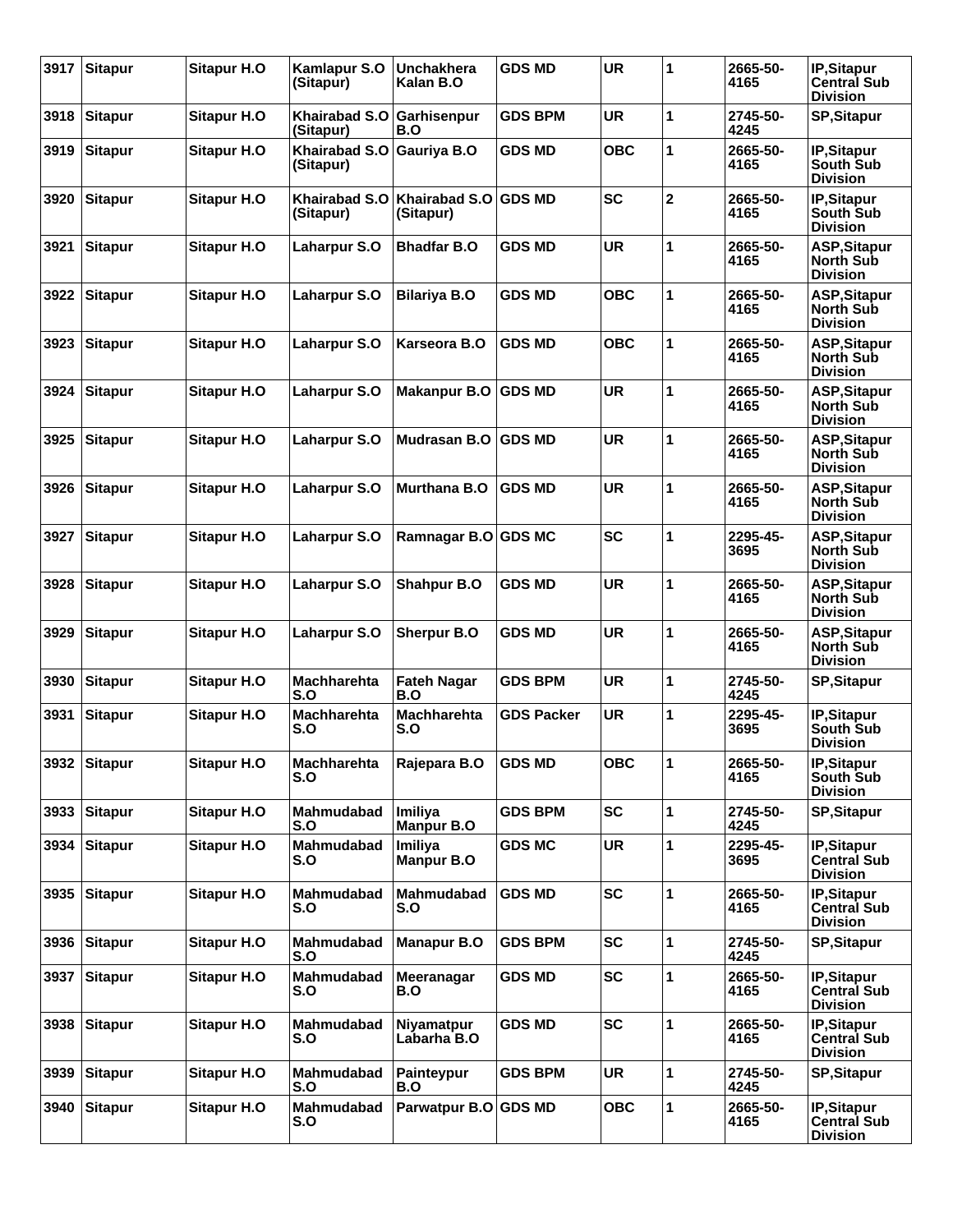| 3941 | <b>Sitapur</b> | <b>Sitapur H.O</b> | Maholi S.O                     | <b>Bambhaura</b><br>B.O                     | <b>GDS MC</b>  | <b>UR</b>  | 1 | 2295-45-<br>3695 | <b>IP, Sitapur</b><br><b>South Sub</b><br><b>Division</b> |
|------|----------------|--------------------|--------------------------------|---------------------------------------------|----------------|------------|---|------------------|-----------------------------------------------------------|
| 3942 | <b>Sitapur</b> | <b>Sitapur H.O</b> | <b>Maholi S.O</b>              | <b>Bhurkuri B.O</b>                         | <b>GDS MD</b>  | <b>SC</b>  | 1 | 2665-50-<br>4165 | IP, Sitapur<br><b>South Sub</b><br><b>Division</b>        |
| 3943 | <b>Sitapur</b> | <b>Sitapur H.O</b> | <b>Maholi S.O</b>              | <b>Bisara B.O</b>                           | <b>GDS MD</b>  | <b>UR</b>  | 1 | 2665-50-<br>4165 | IP, Sitapur<br><b>South Sub</b><br><b>Division</b>        |
| 3944 | <b>Sitapur</b> | <b>Sitapur H.O</b> | <b>Maholi S.O</b>              | Chaturaiya<br>B.O                           | <b>GDS MD</b>  | <b>SC</b>  | 1 | 2665-50-<br>4165 | <b>IP, Sitapur</b><br><b>South Sub</b><br><b>Division</b> |
| 3945 | <b>Sitapur</b> | <b>Sitapur H.O</b> | Maholi S.O                     | <b>Girdharpur</b><br>B.O                    | <b>GDS MD</b>  | <b>SC</b>  | 1 | 2665-50-<br>4165 | IP, Sitapur<br><b>South Sub</b><br><b>Division</b>        |
| 3946 | <b>Sitapur</b> | <b>Sitapur H.O</b> | <b>Maholi S.O</b>              | <b>Inayat Nagar</b><br>B.O                  | <b>GDS MC</b>  | <b>UR</b>  | 1 | 2295-45-<br>3695 | <b>IP, Sitapur</b><br><b>South Sub</b><br><b>Division</b> |
| 3947 | <b>Sitapur</b> | <b>Sitapur H.O</b> | <b>Maholi S.O</b>              | Jahansapur<br>B.O                           | <b>GDS MD</b>  | <b>UR</b>  | 1 | 2665-50-<br>4165 | IP, Sitapur<br><b>South Sub</b><br><b>Division</b>        |
| 3948 | <b>Sitapur</b> | <b>Sitapur H.O</b> | Maholi S.O                     | Kusaila B.O                                 | <b>GDS MD</b>  | <b>SC</b>  | 1 | 2665-50-<br>4165 | IP, Sitapur<br><b>South Sub</b><br><b>Division</b>        |
| 3949 | <b>Sitapur</b> | <b>Sitapur H.O</b> | <b>Maholi S.O</b>              | Neri B.O                                    | <b>GDS MD</b>  | <b>SC</b>  | 1 | 2665-50-<br>4165 | <b>IP, Sitapur</b><br><b>South Sub</b><br><b>Division</b> |
| 3950 | <b>Sitapur</b> | <b>Sitapur H.O</b> | Maholi S.O                     | Patabojh B.O                                | <b>GDS BPM</b> | <b>UR</b>  | 1 | 2745-50-<br>4245 | <b>SP, Sitapur</b>                                        |
| 3951 | <b>Sitapur</b> | Sitapur H.O        | Maholi S.O                     | Patabojh B.O                                | <b>GDS MD</b>  | <b>UR</b>  | 1 | 2665-50-<br>4165 | IP, Sitapur<br><b>South Sub</b><br><b>Division</b>        |
| 3952 | <b>Sitapur</b> | <b>Sitapur H.O</b> | <b>Manpur S.O</b><br>(Sitapur) | <b>Banni Kharela</b><br>B.O                 | <b>GDS MD</b>  | <b>UR</b>  | 1 | 2665-50-<br>4165 | <b>IP, Biswan Sub</b><br><b>Division</b>                  |
| 3953 | <b>Sitapur</b> | Sitapur H.O        | <b>Manpur S.O</b><br>(Sitapur) | Marsanda B.O                                | <b>GDS MD</b>  | <b>OBC</b> | 1 | 2665-50-<br>4165 | <b>IP.Biswan Sub</b><br><b>Division</b>                   |
| 3954 | <b>Sitapur</b> | Sitapur H.O        | <b>Manpur S.O</b><br>(Sitapur) | Saraiyan Sani<br>B.O                        | <b>GDS MC</b>  | <b>UR</b>  | 1 | 2295-45-<br>3695 | <b>IP, Biswan Sub</b><br><b>Division</b>                  |
| 3955 | <b>Sitapur</b> | <b>Sitapur H.O</b> | <b>Manpur S.O</b><br>(Sitapur) | Saraiyan Sani<br>B.O                        | <b>GDS MD</b>  | <b>UR</b>  | 1 | 2665-50-<br>4165 | <b>IP, Biswan Sub</b><br><b>Division</b>                  |
| 3956 | <b>Sitapur</b> | <b>Sitapur H.O</b> | <b>Manpur S.O</b><br>(Sitapur) | Ulara B.O                                   | <b>GDS MC</b>  | <b>OBC</b> | 1 | 2295-45-<br>3695 | <b>IP, Biswan Sub</b><br><b>Division</b>                  |
|      | 3957 Sitapur   | <b>Sitapur H.O</b> | Mishrikh S.O                   | <b>Akbarpur B.O</b>                         | <b>GDS MD</b>  | UR         | 1 | 2665-50-<br>4165 | <b>IP,Sitapur</b><br><b>South Sub</b><br><b>Division</b>  |
| 3958 | <b>Sitapur</b> | <b>Sitapur H.O</b> | Mishrikh S.O                   | Ant B.O                                     | <b>GDS MC</b>  | <b>OBC</b> | 1 | 2295-45-<br>3695 | IP, Sitapur<br><b>South Sub</b><br><b>Division</b>        |
| 3959 | <b>Sitapur</b> | <b>Sitapur H.O</b> | Mishrikh S.O                   | Ant B.O                                     | <b>GDS MD</b>  | <b>SC</b>  | 1 | 2665-50-<br>4165 | IP, Sitapur<br><b>South Sub</b><br><b>Division</b>        |
| 3960 | <b>Sitapur</b> | <b>Sitapur H.O</b> | Mishrikh S.O                   | <b>Arthapur B.O</b>                         | <b>GDS MD</b>  | <b>SC</b>  | 1 | 2665-50-<br>4165 | IP, Sitapur<br>South Sub<br><b>Division</b>               |
| 3961 | <b>Sitapur</b> | <b>Sitapur H.O</b> | Mishrikh S.O                   | Islamnagar<br>B.O                           | <b>GDS MD</b>  | <b>UR</b>  | 1 | 2665-50-<br>4165 | IP, Sitapur<br><b>South Sub</b><br><b>Division</b>        |
| 3962 | <b>Sitapur</b> | <b>Sitapur H.O</b> | Mishrikh S.O                   | Kishunpur<br>B.O                            | <b>GDS MD</b>  | <b>UR</b>  | 1 | 2665-50-<br>4165 | <b>IP,Sitapur</b><br><b>South Sub</b><br><b>Division</b>  |
| 3963 | <b>Sitapur</b> | <b>Sitapur H.O</b> | Mishrikh S.O                   | Mishrikh S.O                                | <b>GDS MD</b>  | <b>OBC</b> | 1 | 2665-50-<br>4165 | IP, Sitapur<br>South Sub<br><b>Division</b>               |
| 3964 | <b>Sitapur</b> | <b>Sitapur H.O</b> | Mishrikh S.O                   | <b>Mohkampur</b><br><b>Mandaruwa</b><br>B.O | <b>GDS MD</b>  | <b>OBC</b> | 1 | 2665-50-<br>4165 | IP, Sitapur<br><b>South Sub</b><br><b>Division</b>        |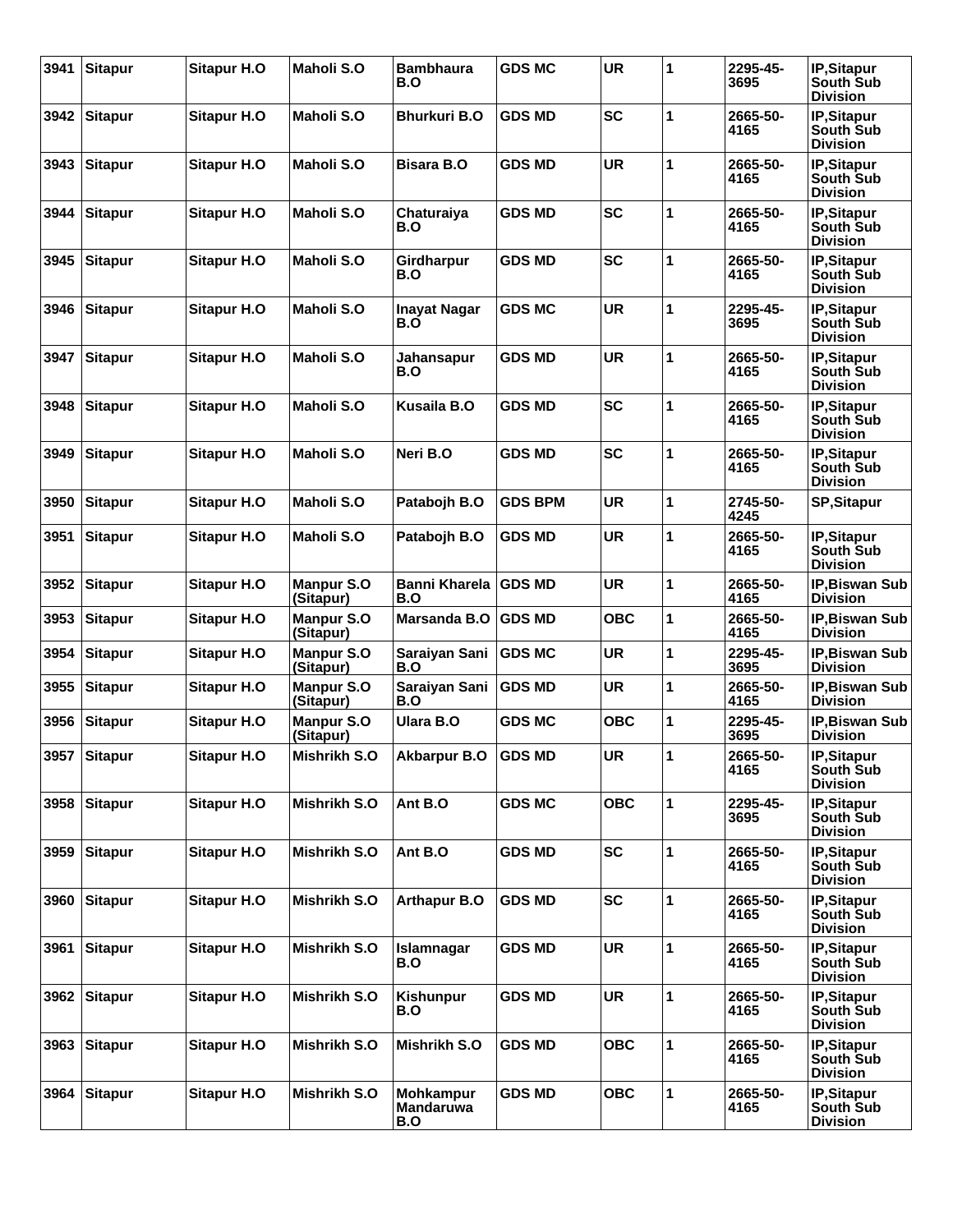| 3965 | <b>Sitapur</b> | <b>Sitapur H.O</b> | Mishrikh S.O                 | <b>Phulruwa B.O</b>                          | <b>GDS MC</b>  | <b>OBC</b> | 1            | 2295-45-<br>3695 | IP, Sitapur<br><b>South Sub</b><br><b>Division</b>   |
|------|----------------|--------------------|------------------------------|----------------------------------------------|----------------|------------|--------------|------------------|------------------------------------------------------|
| 3966 | <b>Sitapur</b> | <b>Sitapur H.O</b> | Mishrikh S.O                 | Qutubnagar<br>B.O                            | <b>GDS BPM</b> | <b>UR</b>  | 1            | 2745-50-<br>4245 | <b>SP, Sitapur</b>                                   |
| 3967 | <b>Sitapur</b> | <b>Sitapur H.O</b> | Mishrikh S.O                 | Qutubnagar<br>B.O                            | <b>GDS MC</b>  | <b>UR</b>  | 1            | 2295-45-<br>3695 | IP, Sitapur<br><b>South Sub</b><br><b>Division</b>   |
| 3968 | <b>Sitapur</b> | <b>Sitapur H.O</b> | Mishrikh S.O                 | Qutubnagar<br>B.O                            | <b>GDS MD</b>  | <b>UR</b>  | 1            | 2665-50-<br>4165 | IP, Sitapur<br><b>South Sub</b><br><b>Division</b>   |
| 3969 | <b>Sitapur</b> | <b>Sitapur H.O</b> | <b>Mishrikh S.O</b>          | Sahabnagar<br>B.O                            | <b>GDS MD</b>  | <b>OBC</b> | 1            | 2665-50-<br>4165 | IP, Sitapur<br><b>South Sub</b><br><b>Division</b>   |
| 3970 | <b>Sitapur</b> | <b>Sitapur H.O</b> | Naimisharany<br>a S.O        | <b>Bhithauli</b><br><b>Chitrakoot</b><br>B.O | <b>GDS BPM</b> | <b>SC</b>  | 1            | 2745-50-<br>4245 | <b>SP, Sitapur</b>                                   |
| 3971 | <b>Sitapur</b> | <b>Sitapur H.O</b> | Naimisharany<br>a S.O        | <b>Bhithauli</b><br>Chitrakoot<br>B.O        | <b>GDS MC</b>  | PH-VH      | $\mathbf{1}$ | 2295-45-<br>3695 | IP, Sitapur<br><b>South Sub</b><br><b>Division</b>   |
| 3972 | <b>Sitapur</b> | <b>Sitapur H.O</b> | Naimisharany<br>a S.O        | Naimisharany<br>a S.O                        | <b>GDS MD</b>  | <b>OBC</b> | 1            | 2665-50-<br>4165 | IP, Sitapur<br><b>South Sub</b><br><b>Division</b>   |
| 3973 | <b>Sitapur</b> | <b>Sitapur H.O</b> | Parsada S.O                  | Parsada S.O                                  | <b>GDS MD</b>  | <b>OBC</b> | 1            | 2665-50-<br>4165 | IP, Sitapur<br>South Sub<br><b>Division</b>          |
| 3974 | <b>Sitapur</b> | <b>Sitapur H.O</b> | Parsada S.O                  | Parsehra B.O                                 | <b>GDS MD</b>  | <b>OBC</b> | 1            | 2665-50-<br>4165 | IP,Sitapur<br>South Sub<br><b>Division</b>           |
| 3975 | <b>Sitapur</b> | <b>Sitapur H.O</b> | Parsada S.O                  | Sakrara B.O                                  | <b>GDS MD</b>  | <b>UR</b>  | 1            | 2665-50-<br>4165 | IP, Sitapur<br>South Sub<br><b>Division</b>          |
| 3976 | <b>Sitapur</b> | <b>Sitapur H.O</b> | Pisawan S.O                  | <b>Bhakuraha</b><br>B.O                      | <b>GDS MD</b>  | <b>OBC</b> | 1            | 2665-50-<br>4165 | IP, Sitapur<br><b>South Sub</b><br><b>Division</b>   |
| 3977 | <b>Sitapur</b> | <b>Sitapur H.O</b> | Pisawan S.O                  | Fakharpur B.O GDS MD                         |                | <b>UR</b>  | 1            | 2665-50-<br>4165 | IP, Sitapur<br>South Sub<br><b>Division</b>          |
| 3978 | <b>Sitapur</b> | <b>Sitapur H.O</b> | Pisawan S.O                  | Gursanda B.O                                 | <b>GDS MD</b>  | <b>UR</b>  | 1            | 2665-50-<br>4165 | IP, Sitapur<br>South Sub<br><b>Division</b>          |
| 3979 | <b>Sitapur</b> | <b>Sitapur H.O</b> | Pisawan S.O                  | <b>Mathan B.O</b>                            | <b>GDS BPM</b> | <b>OBC</b> | 1            | 2745-50-<br>4245 | <b>SP, Sitapur</b>                                   |
|      | 3980 Sitapur   | <b>Sitapur H.O</b> | Pisawan S.O                  | Pisawan S.O                                  | <b>GDS MD</b>  | <b>UR</b>  | 1            | 2665-50-<br>4165 | IP, Sitapur<br><b>South Sub</b><br><b>Division</b>   |
| 3981 | <b>Sitapur</b> | <b>Sitapur H.O</b> | Pisawan S.O                  | Sejkhurd B.O                                 | <b>GDS MD</b>  | <b>UR</b>  | 1            | 2665-50-<br>4165 | IP, Sitapur<br>South Sub<br><b>Division</b>          |
| 3982 | <b>Sitapur</b> | <b>Sitapur H.O</b> | Rampur<br><b>Mathura S.O</b> | Angaraura<br>B.O                             | <b>GDS MD</b>  | <b>OBC</b> | 1            | 2665-50-<br>4165 | IP, Sitapur<br><b>Central Sub</b><br><b>Division</b> |
| 3983 | <b>Sitapur</b> | <b>Sitapur H.O</b> | Rampur<br><b>Mathura S.O</b> | Ataura B.O                                   | <b>GDS MC</b>  | <b>UR</b>  | 1            | 2295-45-<br>3695 | IP, Sitapur<br>Central Sub<br><b>Division</b>        |
| 3984 | Sitapur        | <b>Sitapur H.O</b> | Rampur<br><b>Mathura S.O</b> | Bahadurganj<br>B.O                           | <b>GDS MC</b>  | <b>UR</b>  | 1            | 2295-45-<br>3695 | IP, Sitapur<br><b>Central Sub</b><br><b>Division</b> |
| 3985 | <b>Sitapur</b> | <b>Sitapur H.O</b> | Rampur<br>Mathura S.O        | <b>Bhagipur B.O</b>                          | <b>GDS BPM</b> | <b>OBC</b> | 1            | 2745-50-<br>4245 | <b>SP, Sitapur</b>                                   |
| 3986 | <b>Sitapur</b> | <b>Sitapur H.O</b> | Rampur<br>Mathura S.O        | <b>Bhagipur B.O</b>                          | <b>GDS MD</b>  | <b>UR</b>  | 1            | 2665-50-<br>4165 | IP, Sitapur<br><b>Central Sub</b><br><b>Division</b> |
| 3987 | <b>Sitapur</b> | <b>Sitapur H.O</b> | Rampur<br><b>Mathura S.O</b> | Chikkari<br><b>Dhandhar B.O</b>              | <b>GDS BPM</b> | <b>UR</b>  | 1            | 2745-50-<br>4245 | <b>SP, Sitapur</b>                                   |
| 3988 | <b>Sitapur</b> | <b>Sitapur H.O</b> | Rampur<br><b>Mathura S.O</b> | <b>Chikkari</b><br><b>Dhandhar B.O</b>       | <b>GDS MC</b>  | <b>OBC</b> | 1            | 2295-45-<br>3695 | IP, Sitapur<br><b>Central Sub</b><br><b>Division</b> |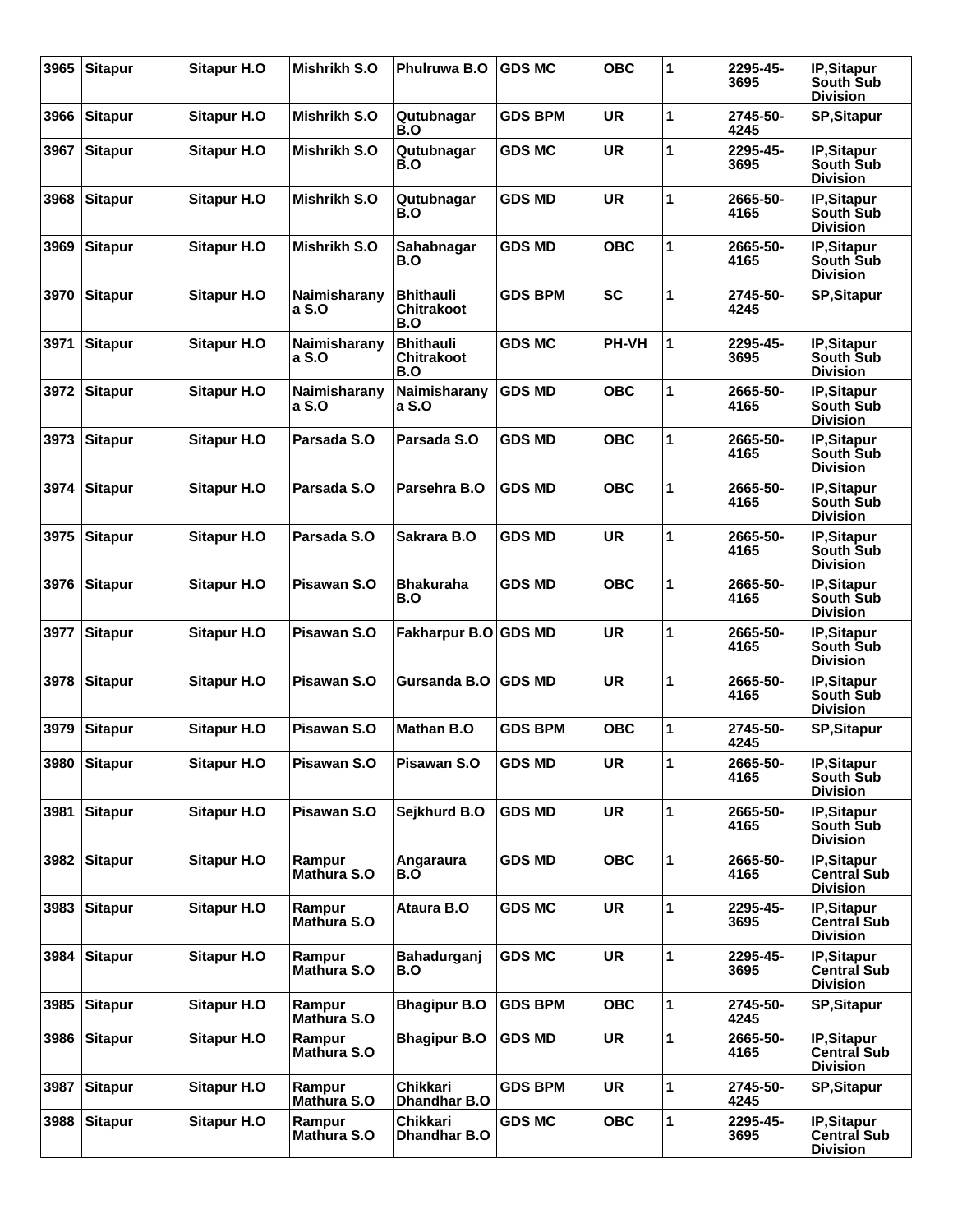| 3989 | <b>Sitapur</b> | <b>Sitapur H.O</b> | Rampur<br><b>Mathura S.O</b> | Keora B.O                               | <b>GDS BPM</b> | <b>OBC</b> | 1 | 2745-50-<br>4245 | <b>SP, Sitapur</b>                                         |
|------|----------------|--------------------|------------------------------|-----------------------------------------|----------------|------------|---|------------------|------------------------------------------------------------|
| 3990 | <b>Sitapur</b> | <b>Sitapur H.O</b> | Rampur<br>Mathura S.O        | Lohiyanagar<br>B.O                      | <b>GDS BPM</b> | <b>UR</b>  | 1 | 2745-50-<br>4245 | <b>SP.Sitapur</b>                                          |
| 3991 | <b>Sitapur</b> | <b>Sitapur H.O</b> | Rampur<br><b>Mathura S.O</b> | <b>Terwa</b><br><b>Manikapur</b><br>B.O | <b>GDS MD</b>  | <b>OBC</b> | 1 | 2665-50-<br>4165 | IP, Sitapur<br><b>Central Sub</b><br><b>Division</b>       |
| 3992 | <b>Sitapur</b> | <b>Sitapur H.O</b> | Reosa S.O                    | Bambhiya B.O                            | <b>GDS MD</b>  | <b>SC</b>  | 1 | 2665-50-<br>4165 | <b>IP, Biswan Sub</b><br><b>Division</b>                   |
| 3993 | <b>Sitapur</b> | <b>Sitapur H.O</b> | Reosa S.O                    | <b>Bhartha B.O</b>                      | <b>GDS MD</b>  | PH-HH      | 1 | 2665-50-<br>4165 | IP, Biswan Sub<br>Division                                 |
| 3994 | <b>Sitapur</b> | <b>Sitapur H.O</b> | Reosa S.O                    | Jatpurwa<br>Kishoreganj<br>B.O          | <b>GDS MD</b>  | <b>UR</b>  | 1 | 2665-50-<br>4165 | <b>IP, Biswan Sub</b><br><b>Division</b>                   |
| 3995 | <b>Sitapur</b> | <b>Sitapur H.O</b> | Reosa S.O                    | Kondari B.O                             | <b>GDS MD</b>  | <b>OBC</b> | 1 | 2665-50-<br>4165 | <b>IP, Biswan Sub</b><br>Division                          |
| 3996 | <b>Sitapur</b> | <b>Sitapur H.O</b> | Reosa S.O                    | Rajapur Kalan<br>B.O                    | <b>GDS BPM</b> | <b>OBC</b> | 1 | 2745-50-<br>4245 | <b>SP, Sitapur</b>                                         |
| 3997 | <b>Sitapur</b> | <b>Sitapur H.O</b> | Reosa S.O                    | Rajapur Kalan GDS MD<br>B.O             |                | <b>UR</b>  | 1 | 2665-50-<br>4165 | <b>IP, Biswan Sub</b><br>Division                          |
| 3998 | <b>Sitapur</b> | <b>Sitapur H.O</b> | Reosa S.O                    | Reosa S.O                               | <b>GDS MC</b>  | <b>SC</b>  | 1 | 2295-45-<br>3695 | <b>IP, Biswan Sub</b><br>Division                          |
| 3999 | <b>Sitapur</b> | <b>Sitapur H.O</b> | Reosa S.O                    | Semra B.O                               | <b>GDS MD</b>  | <b>UR</b>  | 1 | 2665-50-<br>4165 | <b>IP, Biswan Sub</b><br><b>Division</b>                   |
| 4000 | <b>Sitapur</b> | <b>Sitapur H.O</b> | Reosa S.O                    | Shankarpur<br>B.O                       | <b>GDS MD</b>  | <b>UR</b>  | 1 | 2665-50-<br>4165 | <b>IP, Biswan Sub</b><br><b>Division</b>                   |
| 4001 | <b>Sitapur</b> | <b>Sitapur H.O</b> | Reosa S.O                    | Thangaon B.O                            | <b>GDS MC</b>  | <b>SC</b>  | 1 | 2295-45-<br>3695 | <b>IP, Biswan Sub</b><br><b>Division</b>                   |
| 4002 | <b>Sitapur</b> | <b>Sitapur H.O</b> | Reosa S.O                    | Thangaon B.O GDS MD                     |                | <b>UR</b>  | 1 | 2665-50-<br>4165 | <b>IP, Biswan Sub</b><br>Division                          |
| 4003 | <b>Sitapur</b> | <b>Sitapur H.O</b> | Saraiyan Raja<br>Saheb S.O   | <b>Bambhaur</b><br>B.O                  | <b>GDS MD</b>  | <b>UR</b>  | 1 | 2665-50-<br>4165 | IP, Biswan Sub<br><b>Division</b>                          |
| 4004 | <b>Sitapur</b> | <b>Sitapur H.O</b> | Saraiyan Raja<br>Saheb S.O   | Rampur Kalan GDS MD<br>B.O              |                | <b>OBC</b> | 1 | 2665-50-<br>4165 | <b>IP, Biswan Sub</b><br>Division                          |
| 4005 | <b>Sitapur</b> | <b>Sitapur H.O</b> | Saraiyan Raja<br>Saheb S.O   | Saraiyan Raja<br>Saheb S.O              | <b>GDS MD</b>  | <b>UR</b>  | 1 | 2665-50-<br>4165 | <b>IP, Biswan Sub</b><br><b>Division</b>                   |
| 4006 | <b>Sitapur</b> | <b>Sitapur H.O</b> | Saraiyan Raja<br>Saheb S.O   | Shamshabad<br>B.O                       | <b>GDS MD</b>  | <b>UR</b>  | 1 | 2665-50-<br>4165 | IP, Biswan Sub<br><b>Division</b>                          |
| 4007 | <b>Sitapur</b> | Sitapur H.O        | Sidhauli S.O                 | Asuwamau<br>B.O                         | GDS MC         | UR         | 1 | 2295-45-<br>3695 | IP, Sitapur<br>Central Sub<br><b>Division</b>              |
|      | 4008 Sitapur   | <b>Sitapur H.O</b> | Sidhauli S.O                 | <b>Asuwamau</b><br>B.O                  | <b>GDS MD</b>  | <b>UR</b>  | 1 | 2665-50-<br>4165 | IP, Sitapur<br><b>Central Sub</b><br><b>Division</b>       |
| 4009 | <b>Sitapur</b> | <b>Sitapur H.O</b> | Sidhauli S.O                 | Atariya B.O                             | <b>GDS MC</b>  | <b>OBC</b> | 1 | 2295-45-<br>3695 | IP, Sitapur<br><b>Central Sub</b><br><b>Division</b>       |
| 4010 | <b>Sitapur</b> | <b>Sitapur H.O</b> | Sidhauli S.O                 | Atariya B.O                             | <b>GDS MD</b>  | <b>UR</b>  | 1 | 2665-50-<br>4165 | IP, Sitapur<br><b>Central Sub</b><br><b>Division</b>       |
| 4011 | <b>Sitapur</b> | <b>Sitapur H.O</b> | Sidhauli S.O                 | <b>Badanpur B.O</b>                     | <b>GDS BPM</b> | <b>OBC</b> | 1 | 2745-50-<br>4245 | <b>SP, Sitapur</b>                                         |
| 4012 | <b>Sitapur</b> | <b>Sitapur H.O</b> | Sidhauli S.O                 | Bari B.O                                | <b>GDS MD</b>  | <b>OBC</b> | 1 | 2665-50-<br>4165 | <b>IP.Sitapur</b><br><b>Central Sub</b><br><b>Division</b> |
| 4013 | <b>Sitapur</b> | <b>Sitapur H.O</b> | Sidhauli S.O                 | Bari B.O                                | <b>GDS MD</b>  | <b>UR</b>  | 1 | 2665-50-<br>4165 | IP, Sitapur<br><b>Central Sub</b><br><b>Division</b>       |
| 4014 | <b>Sitapur</b> | <b>Sitapur H.O</b> | Sidhauli S.O                 | <b>Baunabhari</b><br>B.O                | <b>GDS MC</b>  | <b>UR</b>  | 1 | 2295-45-<br>3695 | IP, Sitapur<br><b>Central Sub</b><br><b>Division</b>       |
| 4015 | <b>Sitapur</b> | <b>Sitapur H.O</b> | Sidhauli S.O                 | <b>Dhawarpara</b><br>B.O                | <b>GDS BPM</b> | <b>UR</b>  | 1 | 2745-50-<br>4245 | <b>SP, Sitapur</b>                                         |
| 4016 | <b>Sitapur</b> | <b>Sitapur H.O</b> | Sidhauli S.O                 | <b>Dhawarpara</b><br>B.O                | <b>GDS MD</b>  | <b>UR</b>  | 1 | 2665-50-<br>4165 | IP, Sitapur<br><b>Central Sub</b><br><b>Division</b>       |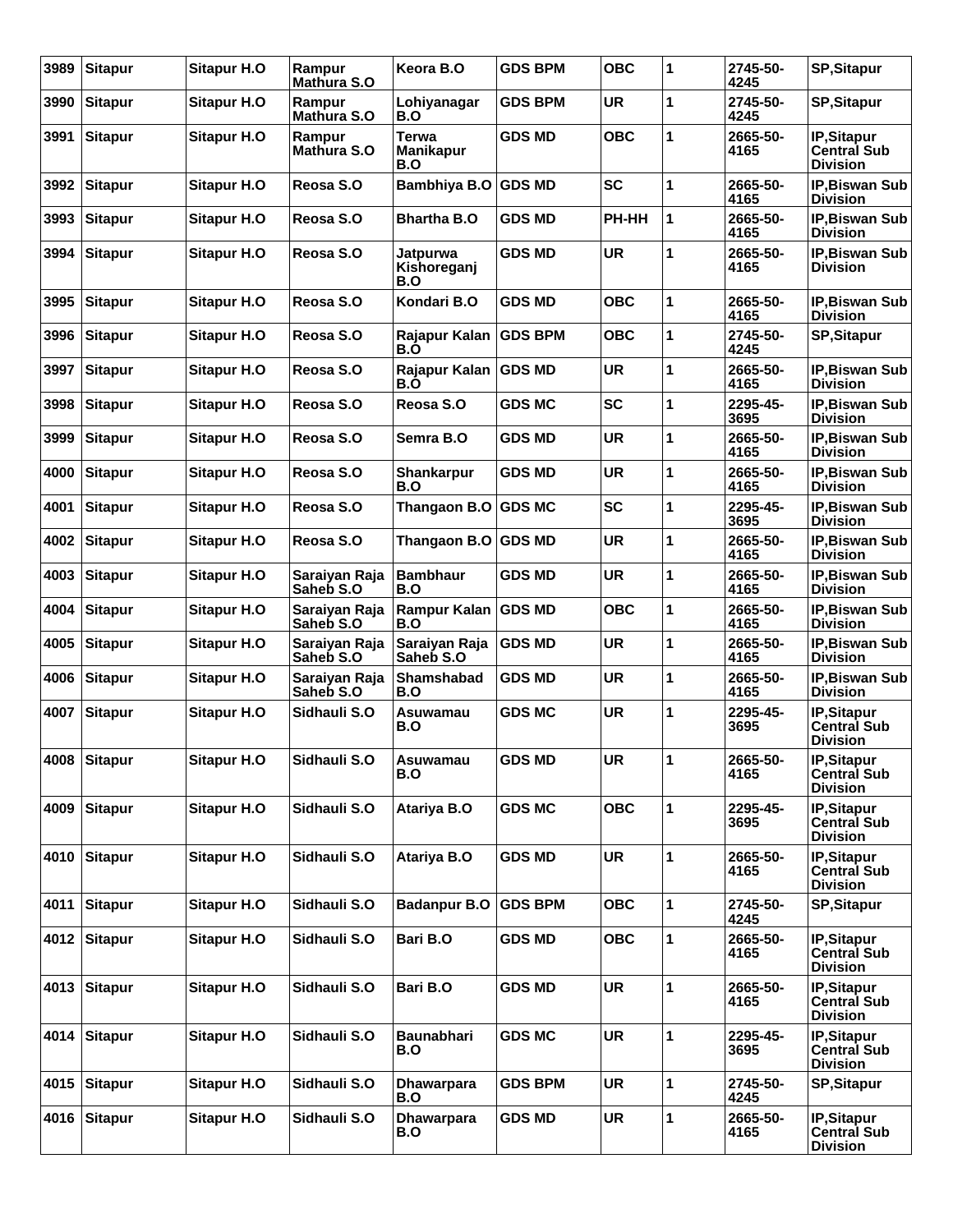| 4017 | <b>Sitapur</b> | <b>Sitapur H.O</b> | Sidhauli S.O             | Ganga Ganj<br>B.O          | <b>GDS MC</b>     | <b>UR</b>    | 1 | 2295-45-<br>3695 | <b>IP,Sitapur</b><br><b>Central Sub</b><br><b>Division</b> |
|------|----------------|--------------------|--------------------------|----------------------------|-------------------|--------------|---|------------------|------------------------------------------------------------|
| 4018 | <b>Sitapur</b> | Sitapur H.O        | Sidhauli S.O             | Ganga Ganj<br>B.O          | <b>GDS MD</b>     | <b>SC</b>    | 1 | 2665-50-<br>4165 | IP, Sitapur<br><b>Central Sub</b><br><b>Division</b>       |
| 4019 | <b>Sitapur</b> | <b>Sitapur H.O</b> | Sidhauli S.O             | Kuchlai B.O                | <b>GDS MD</b>     | PH-HH        | 1 | 2665-50-<br>4165 | IP, Sitapur<br>Central Sub<br><b>Division</b>              |
| 4020 | <b>Sitapur</b> | <b>Sitapur H.O</b> | Sidhauli S.O             | Kursi B.O                  | <b>GDS BPM</b>    | <b>UR</b>    | 1 | 2745-50-<br>4245 | <b>SP, Sitapur</b>                                         |
| 4021 | <b>Sitapur</b> | Sitapur H.O        | Sidhauli S.O             | Saholi B.O                 | GDS MD            | <b>UR</b>    | 1 | 2665-50-<br>4165 | IP, Sitapur<br><b>Central Sub</b><br><b>Division</b>       |
| 4022 | <b>Sitapur</b> | <b>Sitapur H.O</b> | Sidhauli S.O             | <b>Sarain B.O</b>          | <b>GDS MD</b>     | <b>UR</b>    | 1 | 2665-50-<br>4165 | IP, Sitapur<br>Central Sub<br><b>Division</b>              |
| 4023 | <b>Sitapur</b> | <b>Sitapur H.O</b> | Sidhauli S.O             | Sidhauli S.O               | <b>GDS MD</b>     | <b>SC</b>    | 1 | 2665-50-<br>4165 | IP, Sitapur<br>Central Sub<br><b>Division</b>              |
| 4024 | <b>Sitapur</b> | <b>Sitapur H.O</b> | Sidhauli S.O             | Sitarasoi B.O              | <b>GDS MD</b>     | <b>UR</b>    | 1 | 2665-50-<br>4165 | IP, Sitapur<br><b>Central Sub</b><br><b>Division</b>       |
| 4025 | <b>Sitapur</b> | <b>Sitapur H.O</b> | Singhnapur<br>S.O        | Dugana B.O                 | <b>GDS BPM</b>    | <b>UR</b>    | 1 | 2745-50-<br>4245 | <b>SP, Sitapur</b>                                         |
| 4026 | <b>Sitapur</b> | Sitapur H.O        | Singhnapur<br>S.O        | Dugana B.O                 | <b>GDS MC</b>     | <b>UR</b>    | 1 | 2295-45-<br>3695 | <b>ASP, Sitapur</b><br><b>North Sub</b><br><b>Division</b> |
| 4027 | <b>Sitapur</b> | <b>Sitapur H.O</b> | Singhnapur<br>S.O        | Itauwa B.O                 | <b>GDS BPM</b>    | <b>UR</b>    | 1 | 2745-50-<br>4245 | <b>SP, Sitapur</b>                                         |
| 4028 | <b>Sitapur</b> | <b>Sitapur H.O</b> | Singhnapur<br>S.O        | Itauwa B.O                 | <b>GDS MD</b>     | <b>OBC</b>   | 1 | 2665-50-<br>4165 | <b>ASP, Sitapur</b><br><b>North Sub</b><br><b>Division</b> |
| 4029 | <b>Sitapur</b> | Sitapur H.O        | <b>Singhnapur</b><br>S.O | <b>Lalpur Bajar</b><br>B.O | <b>GDS MD</b>     | <b>OBC</b>   | 1 | 2665-50-<br>4165 | <b>ASP, Sitapur</b><br><b>North Sub</b><br><b>Division</b> |
| 4030 | <b>Sitapur</b> | <b>Sitapur H.O</b> | Singhnapur<br>S.O        | <b>Maithaura B.O</b>       | <b>GDS MD</b>     | <b>UR</b>    | 1 | 2665-50-<br>4165 | <b>ASP, Sitapur</b><br><b>North Sub</b><br><b>Division</b> |
| 4031 | <b>Sitapur</b> | <b>Sitapur H.O</b> | <b>Singhnapur</b><br>S.O | Sonsari B.O                | <b>GDS MD</b>     | <b>SC</b>    | 1 | 2665-50-<br>4165 | <b>ASP, Sitapur</b><br><b>North Sub</b><br><b>Division</b> |
| 4032 | <b>Sitapur</b> | <b>Sitapur H.O</b> | Sitapur H.O              | Ailia                      | <b>GDS MD</b>     | <b>UR</b>    | 1 | 2665-50-<br>4165 | ASP, Sitapur<br>North Sub<br><b>Division</b>               |
| 4033 | <b>Sitapur</b> | <b>Sitapur H.O</b> | <b>Sitapur H.O</b>       | Angrasi                    | <b>GDS MC</b>     | <b>UR</b>    | 1 | 2295-45-<br>3695 | <b>ASP, Sitapur</b><br><b>North Sub</b><br><b>Division</b> |
| 4034 | <b>Sitapur</b> | <b>Sitapur H.O</b> | <b>Sitapur H.O</b>       | Indrauli                   | <b>GDS BPM</b>    | <b>UR</b>    | 1 | 2745-50-<br>4245 | <b>SP, Sitapur</b>                                         |
| 4035 | <b>Sitapur</b> | <b>Sitapur H.O</b> | <b>Sitapur H.O</b>       | Jar                        | <b>GDS MC</b>     | <b>PH-VH</b> | 1 | 2295-45-<br>3695 | <b>ASP, Sitapur</b><br><b>North Sub</b><br><b>Division</b> |
| 4036 | <b>Sitapur</b> | Sitapur H.O        | <b>Sitapur H.O</b>       | Jar                        | <b>GDS MD</b>     | UR           | 1 | 2665-50-<br>4165 | <b>ASP, Sitapur</b><br><b>North Sub</b><br><b>Division</b> |
| 4037 | <b>Sitapur</b> | <b>Sitapur H.O</b> | <b>Sitapur H.O</b>       | <b>Mirzapur</b>            | <b>GDS BPM</b>    | <b>UR</b>    | 1 | 2745-50-<br>4245 | <b>SP, Sitapur</b>                                         |
| 4038 | <b>Sitapur</b> | <b>Sitapur H.O</b> | <b>Sitapur H.O</b>       | <b>Mirzapur</b>            | <b>GDS MC</b>     | <b>SC</b>    | 1 | 2295-45-<br>3695 | <b>ASP, Sitapur</b><br><b>North Sub</b><br><b>Division</b> |
| 4039 | <b>Sitapur</b> | <b>Sitapur H.O</b> | <b>Sitapur H.O</b>       | Padrakha                   | <b>GDS MD</b>     | UR           | 1 | 2665-50-<br>4165 | <b>ASP, Sitapur</b><br><b>North Sub</b><br><b>Division</b> |
| 4040 | <b>Sitapur</b> | <b>Sitapur H.O</b> | <b>Sitapur H.O</b>       | <b>R.P.V. S.O</b>          | <b>GDS Packer</b> | ОВС          | 1 | 2295-45-<br>3695 | IP, Sitapur<br><b>Central Sub</b><br><b>Division</b>       |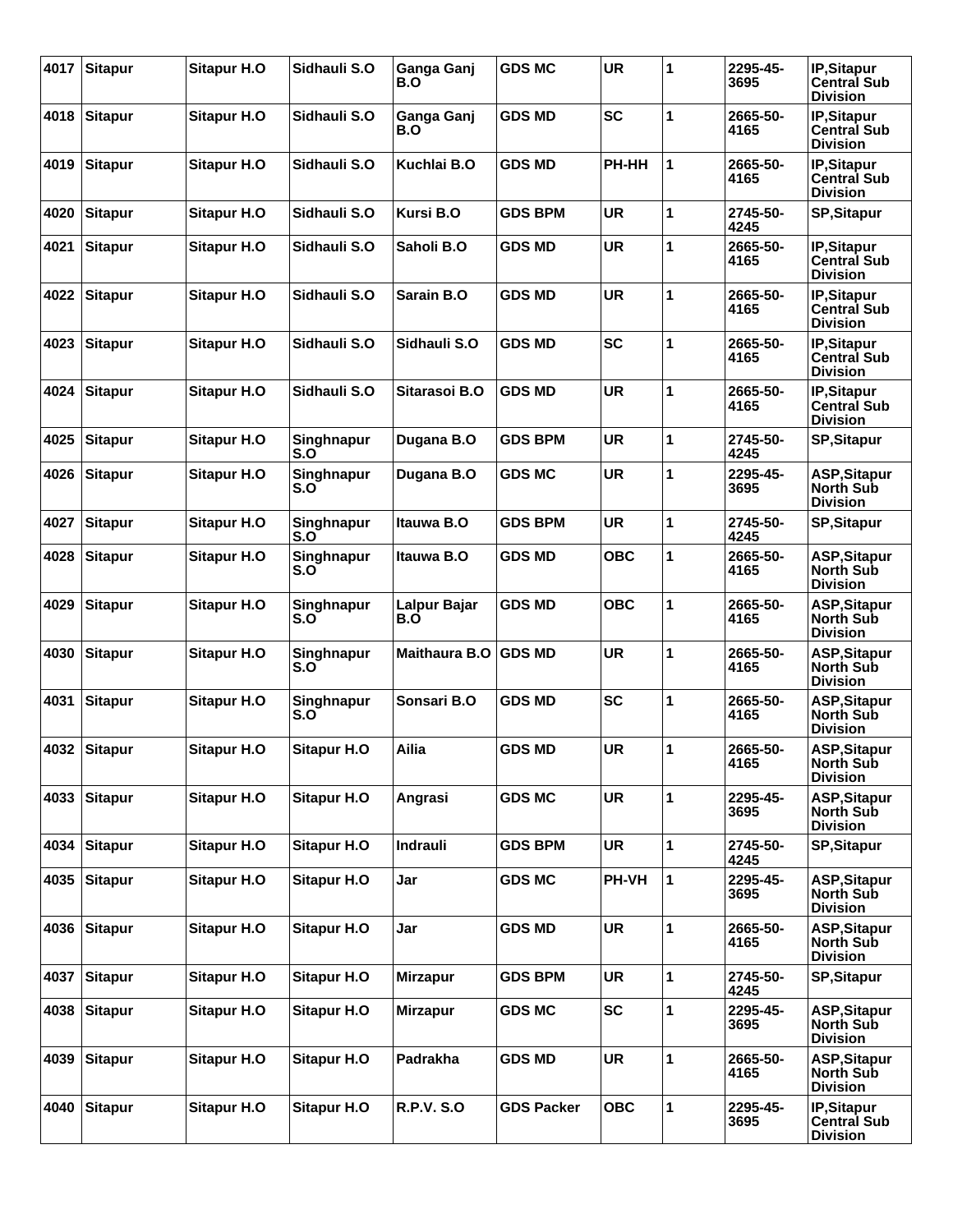| 4041 | <b>Sitapur</b> | <b>Sitapur H.O</b> | <b>Sitapur H.O</b> | Second Bn.<br><b>P.A.C. S.O</b> | <b>GDS Packer</b> | <b>OBC</b> | 1 | 2295-45-<br>3695 | IP, Sitapur<br>South Sub<br><b>Division</b>                |
|------|----------------|--------------------|--------------------|---------------------------------|-------------------|------------|---|------------------|------------------------------------------------------------|
| 4042 | <b>Sitapur</b> | Sitapur H.O        | <b>Sitapur H.O</b> | <b>Tareenpur</b>                | <b>GDS MC</b>     | <b>OBC</b> | 1 | 2295-45-<br>3695 | <b>ASP, Sitapur</b><br><b>North Sub</b><br><b>Division</b> |
| 4043 | <b>Sitapur</b> | <b>Sitapur H.O</b> | Talgaon S.O        | Atari B.O                       | <b>GDS MC</b>     | <b>UR</b>  | 1 | 2295-45-<br>3695 | <b>ASP, Sitapur</b><br><b>North Sub</b><br><b>Division</b> |
| 4044 | <b>Sitapur</b> | <b>Sitapur H.O</b> | Talgaon S.O        | <b>Gauria Jhal</b><br>B.O       | <b>GDS MD</b>     | <b>SC</b>  | 1 | 2665-50-<br>4165 | <b>ASP, Sitapur</b><br><b>North Sub</b><br><b>Division</b> |
| 4045 | <b>Sitapur</b> | <b>Sitapur H.O</b> | Talgaon S.O        | Kaimahra B.O                    | <b>GDS MD</b>     | <b>SC</b>  | 1 | 2665-50-<br>4165 | ASP, Sitapur<br><b>North Sub</b><br><b>Division</b>        |
| 4046 | <b>Sitapur</b> | <b>Sitapur H.O</b> | Talgaon S.O        | Parsendi B.O                    | <b>GDS MD</b>     | <b>OBC</b> | 1 | 2665-50-<br>4165 | <b>ASP, Sitapur</b><br><b>North Sub</b><br><b>Division</b> |
| 4047 | <b>Sitapur</b> | <b>Sitapur H.O</b> | Talgaon S.O        | Talgaon S.O                     | <b>GDS MD</b>     | <b>OBC</b> | 1 | 2665-50-<br>4165 | <b>ASP, Sitapur</b><br><b>North Sub</b><br><b>Division</b> |
| 4048 | <b>Sitapur</b> | <b>Sitapur H.O</b> | Talgaon S.O        | Teola B.O                       | <b>GDS MD</b>     | <b>OBC</b> | 1 | 2665-50-<br>4165 | <b>ASP, Sitapur</b><br><b>North Sub</b><br><b>Division</b> |
| 4049 | <b>Sitapur</b> | <b>Sitapur H.O</b> | Tambour S.O        | <b>Behta Pakauri</b><br>B.O     | <b>GDS MD</b>     | <b>UR</b>  | 1 | 2665-50-<br>4165 | <b>IP, Biswan Sub</b><br><b>Division</b>                   |
| 4050 | <b>Sitapur</b> | <b>Sitapur H.O</b> | Tambour S.O        | Govindapur<br>B.O               | <b>GDS MD</b>     | <b>SC</b>  | 1 | 2665-50-<br>4165 | <b>IP, Biswan Sub</b><br><b>Division</b>                   |
| 4051 | <b>Sitapur</b> | <b>Sitapur H.O</b> | Tambour S.O        | <b>Mallapur B.O</b>             | <b>GDS MC</b>     | <b>UR</b>  | 1 | 2295-45-<br>3695 | <b>IP, Biswan Sub</b><br><b>Division</b>                   |
| 4052 | <b>Sitapur</b> | <b>Sitapur H.O</b> | Tambour S.O        | Sujawalpur<br>B.O               | <b>GDS MD</b>     | <b>SC</b>  | 1 | 2665-50-<br>4165 | <b>IP, Biswan Sub</b><br>Division                          |
| 4053 | <b>Banda</b>   | <b>Banda H.O</b>   | Atarra S.O         | Atarra S.O                      | <b>GDS MD</b>     | <b>UR</b>  | 1 | 2665-50-<br>4165 | <b>IP.Karwi Sub</b><br>Division                            |
| 4054 | <b>Banda</b>   | <b>Banda H.O</b>   | Atarra S.O         | <b>Ballan B.O</b>               | <b>GDS BPM</b>    | <b>SC</b>  | 1 | 2745-50-<br>4245 | SP, Banda                                                  |
| 4055 | <b>Banda</b>   | <b>Banda H.O</b>   | Atarra S.O         | <b>Chausar B.O</b>              | <b>GDS MD</b>     | <b>UR</b>  | 1 | 2665-50-<br>4165 | IP, Karwi Sub<br><b>Division</b>                           |
| 4056 | <b>Banda</b>   | <b>Banda H.O</b>   | Atarra S.O         | <b>Khambhaura</b><br>B.O        | <b>GDS MD</b>     | <b>UR</b>  | 1 | 2665-50-<br>4165 | IP, Karwi Sub<br><b>Division</b>                           |
| 4057 | <b>Banda</b>   | <b>Banda H.O</b>   | Atarra S.O         | Oraha B.O                       | <b>GDS BPM</b>    | <b>UR</b>  | 1 | 2745-50-<br>4245 | SP, Banda                                                  |
|      | 4058   Banda   | <b>Banda H.O</b>   | Atarra S.O         | Pachokhar<br>B.O                | <b>GDS BPM</b>    | <b>UR</b>  | 1 | 2745-50-<br>4245 | SP, Banda                                                  |
| 4059 | <b>Banda</b>   | <b>Banda H.O</b>   | Atarra S.O         | Pachokhar<br>B.O                | <b>GDS MD</b>     | <b>SC</b>  | 1 | 2665-50-<br>4165 | IP, Karwi Sub<br><b>Division</b>                           |
| 4060 | <b>Banda</b>   | <b>Banda H.O</b>   | Atarra S.O         | Punahur B.O                     | <b>GDS BPM</b>    | <b>UR</b>  | 1 | 2745-50-<br>4245 | SP, Banda                                                  |
| 4061 | <b>Banda</b>   | Banda H.O          | Baberu S.O         | Aliha B.O                       | <b>GDS BPM</b>    | <b>OBC</b> | 1 | 2745-50-<br>4245 | SP, Banda                                                  |
| 4062 | <b>Banda</b>   | Banda H.O          | Baberu S.O         | <b>Bagehta B.O</b>              | <b>GDS MC</b>     | <b>SC</b>  | 1 | 2295-45-<br>3695 | IP, Banda<br><b>South Sub</b><br><b>Division</b>           |
| 4063 | <b>Banda</b>   | <b>Banda H.O</b>   | Baberu S.O         | Jalalpur B.O                    | <b>GDS MC</b>     | <b>UR</b>  | 1 | 2295-45-<br>3695 | IP, Banda<br><b>South Sub</b><br><b>Division</b>           |
| 4064 | <b>Banda</b>   | Banda H.O          | Baberu S.O         | <b>Majhiwan B.O</b>             | <b>GDS BPM</b>    | <b>SC</b>  | 1 | 2745-50-<br>4245 | SP, Banda                                                  |
| 4065 | <b>Banda</b>   | <b>Banda H.O</b>   | Baberu S.O         | <b>Murwal B.O</b>               | <b>GDS BPM</b>    | UR         | 1 | 2745-50-<br>4245 | SP, Banda                                                  |
| 4066 | <b>Banda</b>   | <b>Banda H.O</b>   | Baberu S.O         | Nibhaur B.O                     | <b>GDS BPM</b>    | <b>OBC</b> | 1 | 2745-50-<br>4245 | SP,Banda                                                   |
| 4067 | <b>Banda</b>   | <b>Banda H.O</b>   | Baberu S.O         | Patwan B.O                      | <b>GDS BPM</b>    | <b>OBC</b> | 1 | 2745-50-<br>4245 | SP,Banda                                                   |
| 4068 | <b>Banda</b>   | Banda H.O          | Baberu S.O         | Pindaran B.O                    | <b>GDS BPM</b>    | <b>SC</b>  | 1 | 2745-50-<br>4245 | SP,Banda                                                   |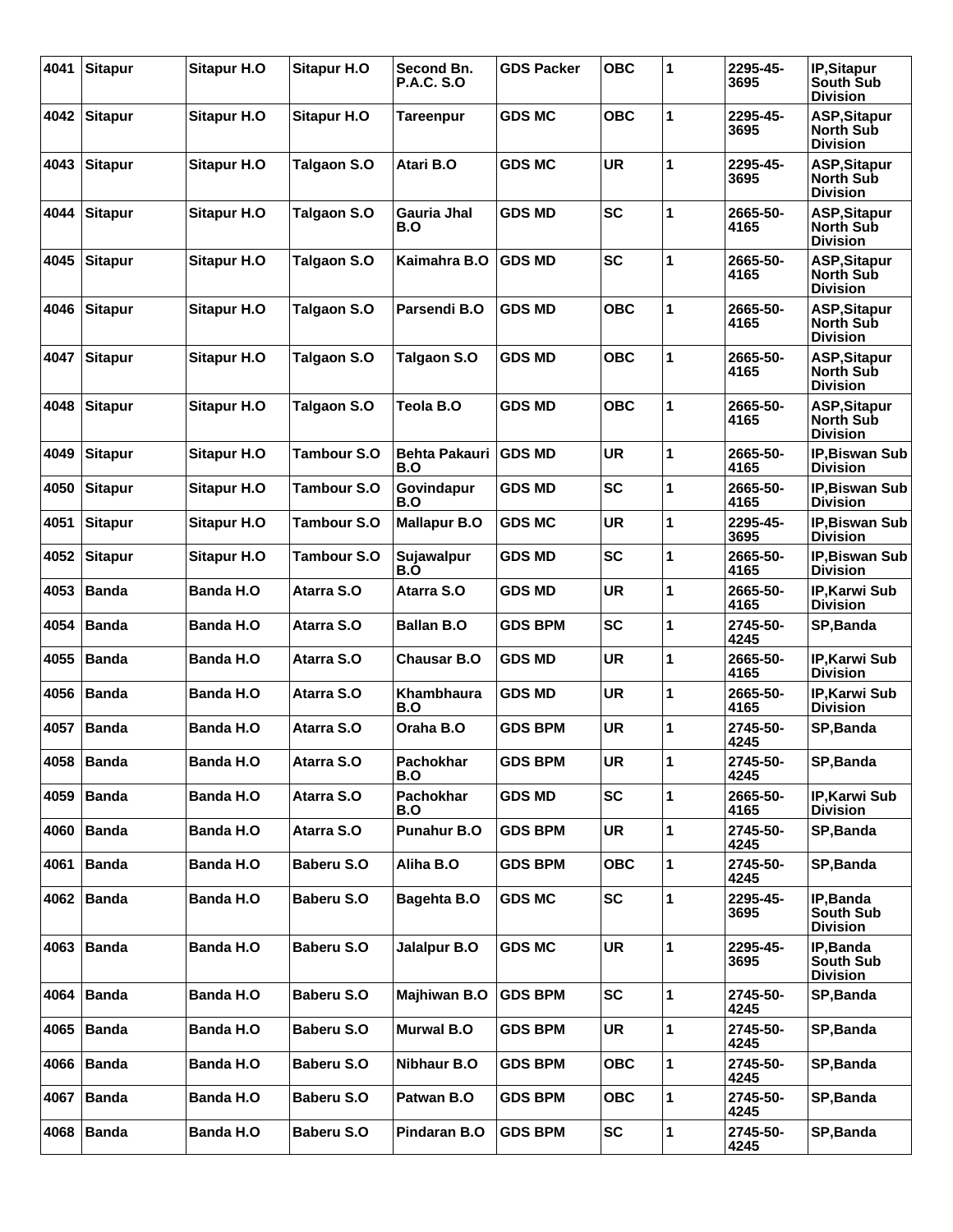| 4069 | <b>Banda</b> | <b>Banda H.O</b> | Baberu S.O         | Sathi B.O                     | <b>GDS MC</b>  | PH-HH        | 1 | 2295-45-<br>3695 | IP, Banda<br><b>South Sub</b><br><b>Division</b>        |
|------|--------------|------------------|--------------------|-------------------------------|----------------|--------------|---|------------------|---------------------------------------------------------|
| 4070 | <b>Banda</b> | Banda H.O        | Badausa S.O        | <b>Badausa S.O</b>            | <b>GDS MD</b>  | <b>UR</b>    | 2 | 2665-50-<br>4165 | IP, Karwi Sub<br><b>Division</b>                        |
| 4071 | <b>Banda</b> | <b>Banda H.O</b> | <b>Badausa S.O</b> | <b>Baghelabari</b><br>B.O     | <b>GDS MD</b>  | <b>UR</b>    | 1 | 2665-50-<br>4165 | IP, Karwi Sub<br><b>Division</b>                        |
| 4072 | <b>Banda</b> | Banda H.O        | Badausa S.O        | Dadhwamanp<br>ur B.O          | <b>GDS MC</b>  | <b>SC</b>    | 1 | 2295-45-<br>3695 | IP, Karwi Sub<br><b>Division</b>                        |
| 4073 | <b>Banda</b> | <b>Banda H.O</b> | Badausa S.O        | Rauli<br>Kalyanpur B.O        | <b>GDS BPM</b> | <b>UR</b>    | 1 | 2745-50-<br>4245 | SP, Banda                                               |
| 4074 | <b>Banda</b> | Banda H.O        | Badausa S.O        | Rauli<br><b>Kalyanpur B.O</b> | <b>GDS MD</b>  | <b>SC</b>    | 1 | 2665-50-<br>4165 | <b>IP, Karwi Sub</b><br><b>Division</b>                 |
| 4075 | <b>Banda</b> | Banda H.O        | Banda H.O          | Achharaund<br>B.O             | <b>GDS MD</b>  | <b>PH-VH</b> | 1 | 2665-50-<br>4165 | IP, Banda<br><b>North Sub</b><br><b>Division</b>        |
| 4076 | <b>Banda</b> | <b>Banda H.O</b> | <b>Banda H.O</b>   | Alona B.O                     | <b>GDS BPM</b> | <b>OBC</b>   | 1 | 2745-50-<br>4245 | SP, Banda                                               |
| 4077 | <b>Banda</b> | Banda H.O        | <b>Banda H.O</b>   | <b>Badokhar</b><br>Khurd B.O  | <b>GDS BPM</b> | <b>UR</b>    | 1 | 2745-50-<br>4245 | SP, Banda                                               |
| 4078 | <b>Banda</b> | Banda H.O        | Banda H.O          | <b>Banda H.O</b>              | <b>GDS MC</b>  | <b>UR</b>    | 1 | 2295-45-<br>3695 | <b>IP, Banda</b><br><b>North Sub</b><br><b>Division</b> |
| 4079 | <b>Banda</b> | Banda H.O        | Banda H.O          | <b>Baraimanpur</b><br>B.O     | <b>GDS MC</b>  | <b>UR</b>    | 1 | 2295-45-<br>3695 | IP, Banda<br><b>South Sub</b><br><b>Division</b>        |
| 4080 | <b>Banda</b> | <b>Banda H.O</b> | <b>Banda H.O</b>   | <b>Basahari B.O</b>           | <b>GDS MC</b>  | <b>UR</b>    | 1 | 2295-45-<br>3695 | IP, Banda<br><b>North Sub</b><br><b>Division</b>        |
| 4081 | <b>Banda</b> | <b>Banda H.O</b> | <b>Banda H.O</b>   | Chhenahra<br>Lalpur B.O       | <b>GDS BPM</b> | <b>SC</b>    | 1 | 2745-50-<br>4245 | SP, Banda                                               |
| 4082 | <b>Banda</b> | Banda H.O        | Banda H.O          | Chhenahra<br>Lalpur B.O       | <b>GDS MC</b>  | <b>SC</b>    | 1 | 2295-45-<br>3695 | IP, Banda<br><b>South Sub</b><br><b>Division</b>        |
| 4083 | <b>Banda</b> | <b>Banda H.O</b> | <b>Banda H.O</b>   | Goeramugli<br>B.O             | <b>GDS BPM</b> | <b>OBC</b>   | 1 | 2745-50-<br>4245 | SP, Banda                                               |
| 4084 | <b>Banda</b> | Banda H.O        | Banda H.O          | Hathaura B.O                  | <b>GDS BPM</b> | <b>UR</b>    | 1 | 2745-50-<br>4245 | SP, Banda                                               |
| 4085 | <b>Banda</b> | Banda H.O        | Banda H.O          | Jamalpur B.O                  | <b>GDS MC</b>  | <b>OBC</b>   | 1 | 2295-45-<br>3695 | IP, Banda<br><b>North Sub</b><br><b>Division</b>        |
|      | 4086 Banda   | <b>Banda H.O</b> | <b>Banda H.O</b>   | Mahokhar B.O GDS MC           |                | <b>OBC</b>   | 1 | 2295-45-<br>3695 | IP, Banda<br>North Sub<br><b>Division</b>               |
| 4087 | <b>Banda</b> | Banda H.O        | <b>Banda H.O</b>   | <b>Manipur B.O</b>            | <b>GDS BPM</b> | <b>SC</b>    | 1 | 2745-50-<br>4245 | SP, Banda                                               |
| 4088 | <b>Banda</b> | <b>Banda H.O</b> | <b>Banda H.O</b>   | Mataundh B.O                  | <b>GDS MD</b>  | <b>UR</b>    | 1 | 2665-50-<br>4165 | IP, Banda<br><b>North Sub</b><br><b>Division</b>        |
| 4089 | <b>Banda</b> | Banda H.O        | Banda H.O          | Mawai B.O                     | <b>GDS BPM</b> | <b>UR</b>    | 1 | 2745-50-<br>4245 | SP, Banda                                               |
| 4090 | <b>Banda</b> | <b>Banda H.O</b> | <b>Banda H.O</b>   | Pachnehi B.O                  | <b>GDS BPM</b> | <b>SC</b>    | 1 | 2745-50-<br>4245 | SP, Banda                                               |
| 4091 | <b>Banda</b> | Banda H.O        | Banda H.O          | Trivedi B.O                   | <b>GDS BPM</b> | <b>PH-VH</b> | 1 | 2745-50-<br>4245 | SP, Banda                                               |
| 4092 | <b>Banda</b> | Banda H.O        | <b>Bisanda S.O</b> | <b>Bisanda S.O</b>            | <b>GDS MC</b>  | <b>UR</b>    | 1 | 2295-45-<br>3695 | IP, Banda<br><b>South Sub</b><br><b>Division</b>        |
| 4093 | <b>Banda</b> | Banda H.O        | <b>Bisanda S.O</b> | <b>Bisanda S.O</b>            | <b>GDS MD</b>  | UR           | 1 | 2665-50-<br>4165 | IP, Banda<br><b>South Sub</b><br><b>Division</b>        |
| 4094 | <b>Banda</b> | <b>Banda H.O</b> | Chillatara S.O     | <b>Bichhwahi</b><br>B.O       | <b>GDS BPM</b> | <b>SC</b>    | 1 | 2745-50-<br>4245 | SP, Banda                                               |
| 4095 | <b>Banda</b> | Banda H.O        | Chillatara S.O     | Dighwat B.O                   | <b>GDS BPM</b> | <b>SC</b>    | 1 | 2745-50-<br>4245 | SP, Banda                                               |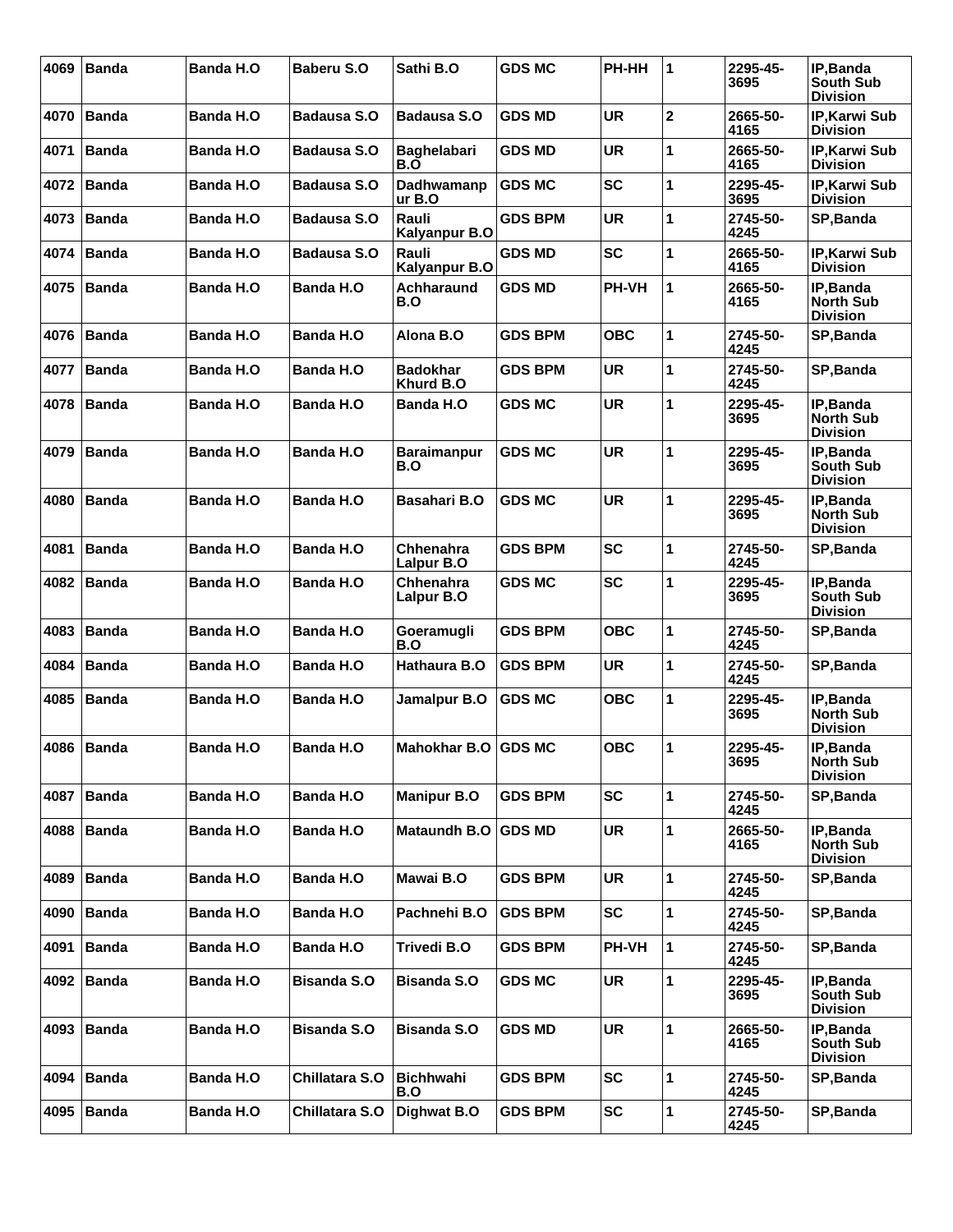| 4096 | <b>Banda</b> | <b>Banda H.O</b> | Chillatara S.O       | Palra B.O                         | <b>GDS MD</b>  | <b>OBC</b> | 1            | 2665-50-<br>4165 | IP, Banda<br><b>North Sub</b><br><b>Division</b> |
|------|--------------|------------------|----------------------|-----------------------------------|----------------|------------|--------------|------------------|--------------------------------------------------|
| 4097 | <b>Banda</b> | <b>Banda H.O</b> | Chillatara S.O       | Piprahari B.O                     | <b>GDS BPM</b> | <b>UR</b>  | 1            | 2745-50-<br>4245 | SP, Banda                                        |
| 4098 | <b>Banda</b> | Banda H.O        | Chillatara S.O       | Sadimadanpur<br>B.O               | <b>GDS BPM</b> | <b>UR</b>  | 1            | 2745-50-<br>4245 | SP, Banda                                        |
| 4099 | <b>Banda</b> | Banda H.O        | <b>Chitrakot S.O</b> | <b>Bhaisaundha</b><br>B.O         | <b>GDS BPM</b> | <b>UR</b>  | 1            | 2745-50-<br>4245 | SP, Banda                                        |
| 4100 | <b>Banda</b> | <b>Banda H.O</b> | <b>Chitrakot S.O</b> | <b>Chitrakot S.O</b>              | <b>GDS MC</b>  | <b>UR</b>  | 1            | 2295-45-<br>3695 | <b>IP.Karwi Sub</b><br>Division                  |
| 4101 | <b>Banda</b> | Banda H.O        | <b>Chitrakot S.O</b> | <b>Chitrakot S.O</b>              | <b>GDS MD</b>  | <b>SC</b>  | 1            | 2665-50-<br>4165 | IP, Karwi Sub<br><b>Division</b>                 |
| 4102 | <b>Banda</b> | Banda H.O        | <b>Chitrakot S.O</b> | Semariya<br>Jagannathbas<br>i B.O | <b>GDS MD</b>  | <b>SC</b>  | 1            | 2665-50-<br>4165 | IP, Karwi Sub<br><b>Division</b>                 |
| 4103 | <b>Banda</b> | <b>Banda H.O</b> | <b>Kamasin S.O</b>   | Audaha B.O                        | <b>GDS BPM</b> | <b>UR</b>  | 1            | 2745-50-<br>4245 | SP, Banda                                        |
| 4104 | <b>Banda</b> | Banda H.O        | Kamasin S.O          | <b>Banthari B.O</b>               | <b>GDS BPM</b> | <b>OBC</b> | 1            | 2745-50-<br>4245 | SP, Banda                                        |
| 4105 | <b>Banda</b> | <b>Banda H.O</b> | Kamasin S.O          | <b>Budhauli B.O</b>               | <b>GDS MC</b>  | <b>UR</b>  | 1            | 2295-45-<br>3695 | IP, Banda<br>South Sub<br><b>Division</b>        |
| 4106 | <b>Banda</b> | <b>Banda H.O</b> | Kamasin S.O          | Charka B.O                        | <b>GDS BPM</b> | <b>OBC</b> | 1            | 2745-50-<br>4245 | SP, Banda                                        |
| 4107 | <b>Banda</b> | Banda H.O        | Kamasin S.O          | Kharauli B.O                      | <b>GDS BPM</b> | <b>SC</b>  | 1            | 2745-50-<br>4245 | SP, Banda                                        |
| 4108 | <b>Banda</b> | Banda H.O        | Kamasin S.O          | Lohra B.O                         | <b>GDS MD</b>  | <b>OBC</b> | 1            | 2665-50-<br>4165 | IP, Banda<br><b>South Sub</b><br><b>Division</b> |
| 4109 | <b>Banda</b> | <b>Banda H.O</b> | Kamasin S.O          | Marka B.O                         | <b>GDS BPM</b> | <b>SC</b>  | 1            | 2745-50-<br>4245 | SP, Banda                                        |
| 4110 | <b>Banda</b> | Banda H.O        | Kamasin S.O          | Marka B.O                         | <b>GDS MC</b>  | <b>UR</b>  | 1            | 2295-45-<br>3695 | IP, Banda<br><b>South Sub</b><br><b>Division</b> |
| 4111 | <b>Banda</b> | Banda H.O        | Kamasin S.O          | <b>Museewan</b><br>B.O            | <b>GDS MC</b>  | <b>UR</b>  | 1            | 2295-45-<br>3695 | IP, Banda<br>South Sub<br><b>Division</b>        |
| 4112 | <b>Banda</b> | Banda H.O        | <b>Kamasin S.O</b>   | Pannah B.O                        | <b>GDS BPM</b> | <b>UR</b>  | 1            | 2745-50-<br>4245 | SP, Banda                                        |
| 4113 | <b>Banda</b> | Banda H.O        | Kamasin S.O          | Parsauli B.O                      | <b>GDS BPM</b> | <b>OBC</b> | 1            | 2745-50-<br>4245 | SP, Banda                                        |
|      | 4114   Banda | Banda H.O        | Kamasin S.O          | Sandasani<br>B.O                  | <b>GDS BPM</b> | <b>OBC</b> | 1            | 2745-50-<br>4245 | SP, Banda                                        |
| 4115 | <b>Banda</b> | Banda H.O        | Karwi S.O            | <b>Bhaunri B.O</b>                | <b>GDS BPM</b> | PH-VH      | $\mathbf{1}$ | 2745-50-<br>4245 | SP, Banda                                        |
|      | 4116   Banda | <b>Banda H.O</b> | Karwi S.O            | <b>Bhaunri B.O</b>                | <b>GDS MC</b>  | <b>SC</b>  | $\mathbf{1}$ | 2295-45-<br>3695 | IP, Karwi Sub<br><b>Division</b>                 |
| 4117 | <b>Banda</b> | Banda H.O        | Karwi S.O            | <b>Bhaunri B.O</b>                | <b>GDS MD</b>  | UR         | 1            | 2665-50-<br>4165 | IP, Karwi Sub<br><b>Division</b>                 |
| 4118 | <b>Banda</b> | Banda H.O        | Karwi S.O            | Chakla B.O                        | <b>GDS BPM</b> | <b>UR</b>  | 1            | 2745-50-<br>4245 | SP, Banda                                        |
| 4119 | <b>Banda</b> | Banda H.O        | Karwi S.O            | Chandramara<br>B.O                | <b>GDS BPM</b> | <b>OBC</b> | 1            | 2745-50-<br>4245 | SP, Banda                                        |
| 4120 | <b>Banda</b> | <b>Banda H.O</b> | Karwi S.O            | Itwan B.O                         | <b>GDS MC</b>  | PH-HH      | 1            | 2295-45-<br>3695 | IP, Karwi Sub<br><b>Division</b>                 |
| 4121 | <b>Banda</b> | Banda H.O        | Karwi S.O            | Raipura B.O                       | <b>GDS MD</b>  | <b>OBC</b> | 1            | 2665-50-<br>4165 | IP, Karwi Sub<br><b>Division</b>                 |
| 4122 | <b>Banda</b> | Banda H.O        | Karwi S.O            | Sidhpur B.O                       | <b>GDS MD</b>  | <b>OBC</b> | $\mathbf{1}$ | 2665-50-<br>4165 | IP, Karwi Sub<br><b>Division</b>                 |
| 4123 | <b>Banda</b> | <b>Banda H.O</b> | Khurand R.S.<br>S.O  | Hastam B.O                        | <b>GDS BPM</b> | UR         | 1            | 2745-50-<br>4245 | SP, Banda                                        |
| 4124 | <b>Banda</b> | <b>Banda H.O</b> | Khurand R.S.<br>S.O  | Hastam B.O                        | <b>GDS MC</b>  | <b>OBC</b> | 1            | 2295-45-<br>3695 | IP, Banda<br><b>North Sub</b><br><b>Division</b> |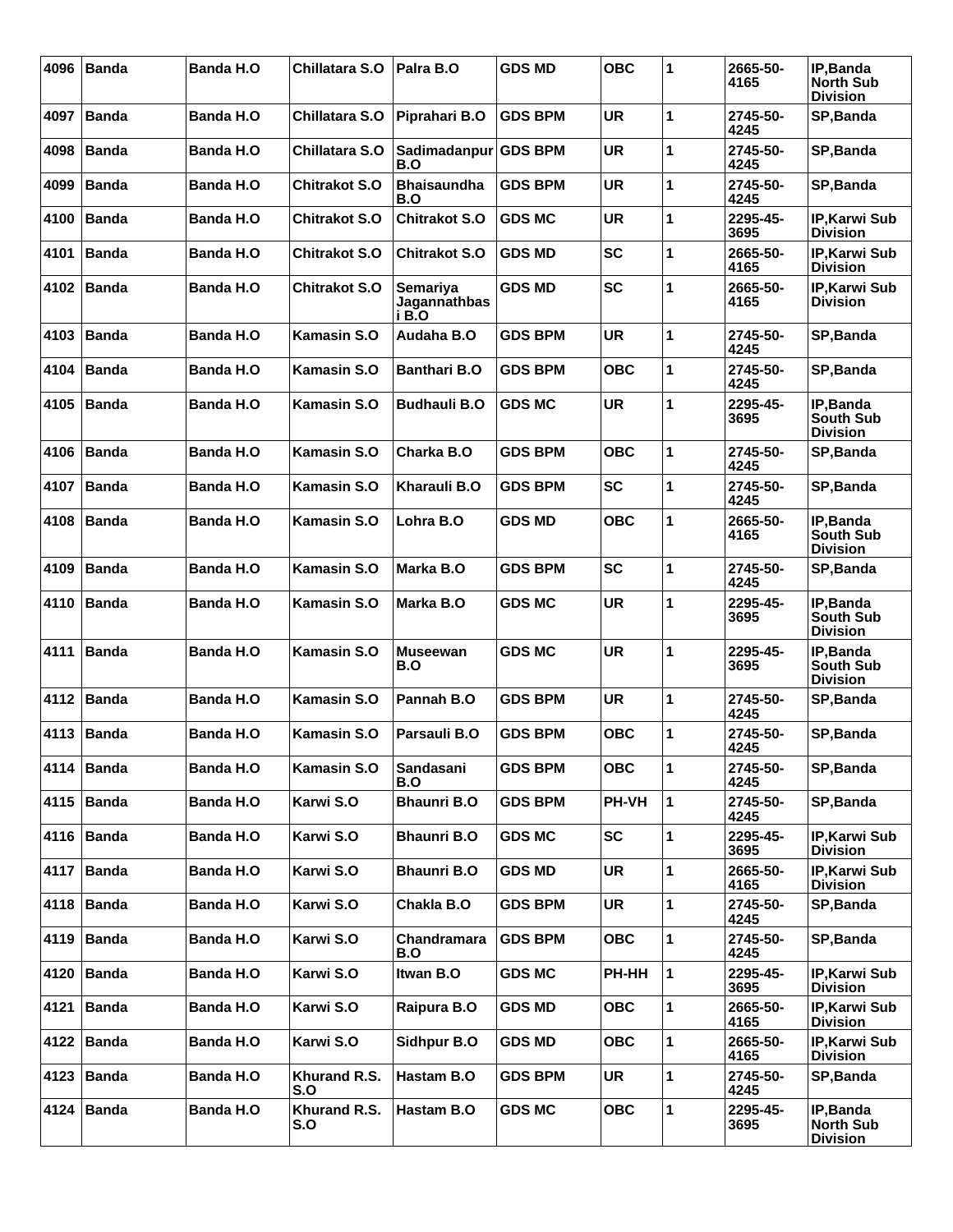| 4125 | <b>Banda</b> | Banda H.O        | Khurand R.S.<br>S.O                 | <b>Malehra</b><br>Newada B.O        | <b>GDS BPM</b>    | <b>UR</b>  | 1 | 2745-50-<br>4245 | SP, Banda                                              |
|------|--------------|------------------|-------------------------------------|-------------------------------------|-------------------|------------|---|------------------|--------------------------------------------------------|
| 4126 | Banda        | <b>Banda H.O</b> | Khurand R.S.<br>S.O                 | Sahewa B.O                          | <b>GDS MD</b>     | <b>UR</b>  | 1 | 2665-50-<br>4165 | <b>IP.Banda</b><br><b>North Sub</b><br><b>Division</b> |
| 4127 | <b>Banda</b> | <b>Banda H.O</b> | <b>Manikpur S.O</b><br>(Chitrakoot) | Goiya Kalan<br>B.O                  | <b>GDS MD</b>     | <b>UR</b>  | 1 | 2665-50-<br>4165 | IP, Karwi Sub<br><b>Division</b>                       |
| 4128 | <b>Banda</b> | <b>Banda H.O</b> | <b>Manikpur S.O</b><br>(Chitrakoot) | <b>Manikpur S.O</b><br>(Chitrakoot) | <b>GDS Packer</b> | <b>OBC</b> | 1 | 2295-45-<br>3695 | IP, Karwi Sub<br><b>Division</b>                       |
| 4129 | <b>Banda</b> | <b>Banda H.O</b> | <b>Manikpur S.O</b><br>(Chitrakoot) | Manka B.O                           | <b>GDS BPM</b>    | <b>SC</b>  | 1 | 2745-50-<br>4245 | SP, Banda                                              |
| 4130 | <b>Banda</b> | <b>Banda H.O</b> | <b>Manikpur S.O</b><br>(Chitrakoot) | Murka B.O                           | <b>GDS BPM</b>    | <b>UR</b>  | 1 | 2745-50-<br>4245 | SP, Banda                                              |
| 4131 | Banda        | <b>Banda H.O</b> | <b>Manikpur S.O</b><br>(Chitrakoot) | Murka B.O                           | GDS MC            | <b>UR</b>  | 1 | 2295-45-<br>3695 | IP, Karwi Sub<br><b>Division</b>                       |
| 4132 | <b>Banda</b> | <b>Banda H.O</b> | <b>Manikpur S.O</b><br>(Chitrakoot) | Unchadih B.O                        | <b>GDS BPM</b>    | <b>OBC</b> | 1 | 2745-50-<br>4245 | SP, Banda                                              |
| 4133 | <b>Banda</b> | <b>Banda H.O</b> | <b>Mauchhibu</b><br>S.O             | <b>Baria B.O</b>                    | <b>GDS BPM</b>    | <b>OBC</b> | 1 | 2745-50-<br>4245 | SP, Banda                                              |
| 4134 | <b>Banda</b> | <b>Banda H.O</b> | <b>Mauchhibu</b><br>S.O             | Baria B.O                           | GDS MD            | <b>UR</b>  | 1 | 2665-50-<br>4165 | IP, Karwi Sub<br><b>Division</b>                       |
| 4135 | Banda        | <b>Banda H.O</b> | <b>Mauchhibu</b><br>S.O             | Barua B.O                           | <b>GDS BPM</b>    | <b>SC</b>  | 1 | 2745-50-<br>4245 | SP, Banda                                              |
| 4136 | Banda        | <b>Banda H.O</b> | <b>Mauchhibu</b><br>S.O             | <b>Biyawal B.O</b>                  | <b>GDS BPM</b>    | <b>OBC</b> | 1 | 2745-50-<br>4245 | SP, Banda                                              |
| 4137 | <b>Banda</b> | Banda H.O        | <b>Mauchhibu</b><br>S.O             | Hanna Vinaika<br>B.O                | <b>GDS BPM</b>    | <b>UR</b>  | 1 | 2745-50-<br>4245 | SP, Banda                                              |
| 4138 | Banda        | <b>Banda H.O</b> | <b>Mauchhibu</b><br>S.O             | Khaptiha B.O                        | <b>GDS MC</b>     | <b>UR</b>  | 1 | 2295-45-<br>3695 | IP, Karwi Sub<br>Division                              |
| 4139 | <b>Banda</b> | <b>Banda H.O</b> | <b>Mauchhibu</b><br>S.O             | <b>Mandaur B.O</b>                  | <b>GDS MD</b>     | <b>OBC</b> | 1 | 2665-50-<br>4165 | IP, Karwi Sub<br><b>Division</b>                       |
| 4140 | <b>Banda</b> | <b>Banda H.O</b> | <b>Mauchhibu</b><br>S.O             | Nibi B.O                            | GDS MD            | <b>OBC</b> | 1 | 2665-50-<br>4165 | IP, Karwi Sub<br><b>Division</b>                       |
| 4141 | <b>Banda</b> | <b>Banda H.O</b> | <b>Mauchhibu</b><br>S.O             | Pardawan B.O                        | <b>GDS BPM</b>    | <b>SC</b>  | 1 | 2745-50-<br>4245 | SP, Banda                                              |
| 4142 | Banda        | <b>Banda H.O</b> | Naraini S.O                         | <b>Baheri B.O</b>                   | <b>GDS BPM</b>    | <b>UR</b>  | 1 | 2745-50-<br>4245 | SP, Banda                                              |
| 4143 | Banda        | <b>Banda H.O</b> | Naraini S.O                         | <b>Birauna B.O</b>                  | GDS MC            | <b>UR</b>  | 1 | 2295-45-<br>3695 | IP, Banda<br><b>South Sub</b><br><b>Division</b>       |
|      | 4144 Banda   | Banda H.O        | Naraini S.O                         | Chandpura<br>B.O                    | <b>GDS BPM</b>    | <b>OBC</b> | 1 | 2745-50-<br>4245 | SP, Banda                                              |
| 4145 | Banda        | <b>Banda H.O</b> | Naraini S.O                         | Jamwara B.O                         | <b>GDS BPM</b>    | <b>UR</b>  | 1 | 2745-50-<br>4245 | SP, Banda                                              |
| 4146 | <b>Banda</b> | <b>Banda H.O</b> | Naraini S.O                         | Jamwara B.O                         | <b>GDS MD</b>     | <b>SC</b>  | 1 | 2665-50-<br>4165 | IP,Banda<br>South Sub<br><b>Division</b>               |
| 4147 | Banda        | Banda H.O        | Naraini S.O                         | Kailnjar B.O                        | <b>GDS BPM</b>    | SC         | 1 | 2745-50-<br>4245 | SP, Banda                                              |
| 4148 | Banda        | <b>Banda H.O</b> | Naraini S.O                         | Kailnjar B.O                        | <b>GDS MC</b>     | <b>OBC</b> | 1 | 2295-45-<br>3695 | IP, Banda<br><b>South Sub</b><br><b>Division</b>       |
| 4149 | Banda        | Banda H.O        | Naraini S.O                         | Kailnjar B.O                        | <b>GDS MD</b>     | UR         | 1 | 2665-50-<br>4165 | IP, Banda<br>South Sub<br><b>Division</b>              |
| 4150 | Banda        | Banda H.O        | Naraini S.O                         | Kartal B.O                          | <b>GDS BPM</b>    | <b>UR</b>  | 1 | 2745-50-<br>4245 | SP, Banda                                              |
| 4151 | Banda        | <b>Banda H.O</b> | Naraini S.O                         | Kulsari B.O                         | <b>GDS MC</b>     | <b>SC</b>  | 1 | 2295-45-<br>3695 | IP, Banda<br><b>South Sub</b><br><b>Division</b>       |
| 4152 | Banda        | <b>Banda H.O</b> | Naraini S.O                         | Naraini S.O                         | <b>GDS MC</b>     | UR         | 1 | 2295-45-<br>3695 | IP, Banda<br><b>South Sub</b><br><b>Division</b>       |
| 4153 | Banda        | <b>Banda H.O</b> | Naraini S.O                         | Naraini S.O                         | <b>GDS MD</b>     | <b>OBC</b> | 1 | 2665-50-<br>4165 | IP, Banda<br>South Sub<br><b>Division</b>              |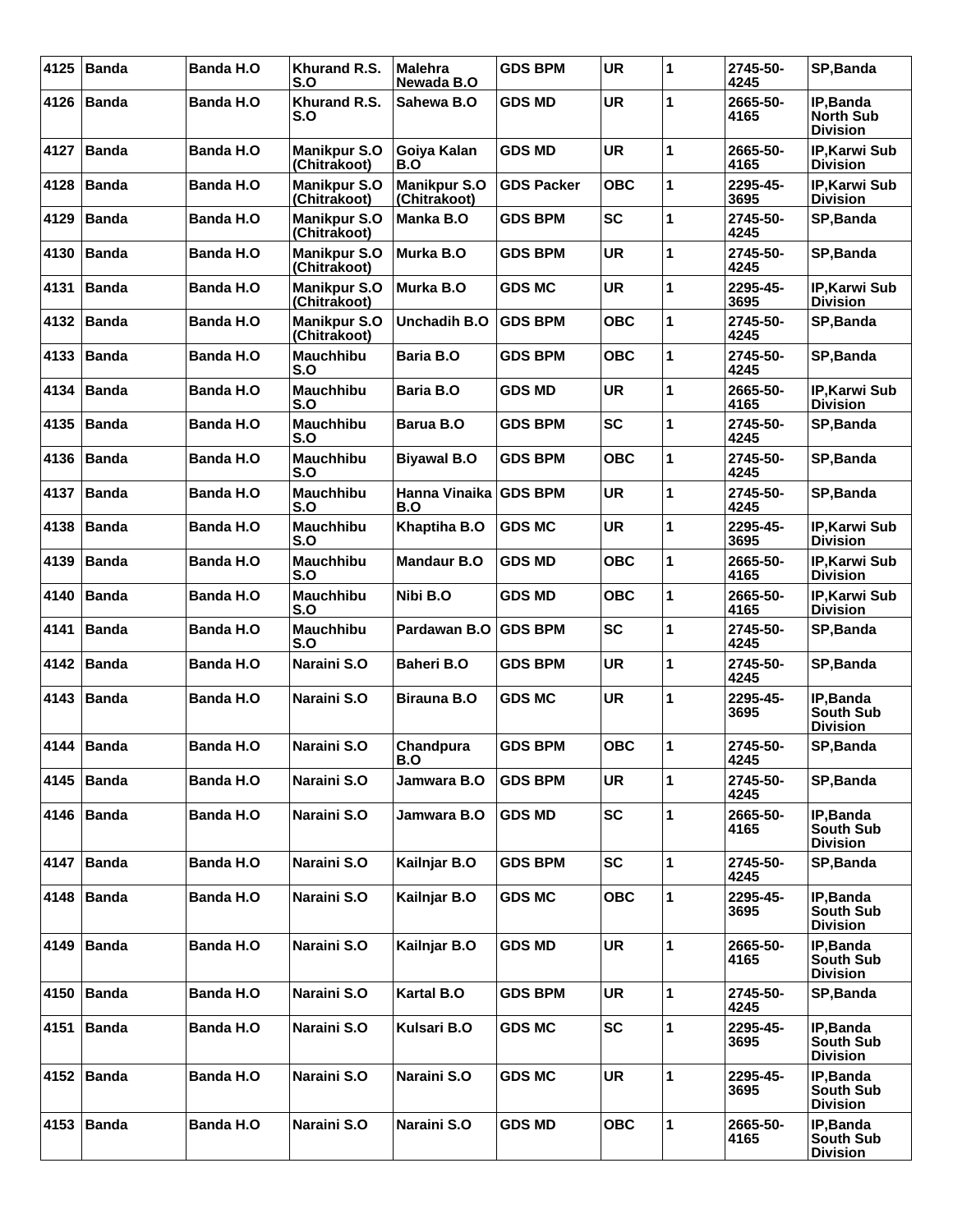| 4154 | <b>Banda</b> | Banda H.O        | Naraini S.O                | Nauhai B.O                 | <b>GDS BPM</b> | <b>UR</b>  | 1 | 2745-50-<br>4245 | SP, Banda                                        |
|------|--------------|------------------|----------------------------|----------------------------|----------------|------------|---|------------------|--------------------------------------------------|
| 4155 | <b>Banda</b> | <b>Banda H.O</b> | Naraini S.O                | Nauhai B.O                 | <b>GDS MC</b>  | <b>OBC</b> | 1 | 2295-45-<br>3695 | IP, Banda<br>South Sub<br><b>Division</b>        |
| 4156 | <b>Banda</b> | Banda H.O        | Naraini S.O                | Parsahar B.O               | <b>GDS MD</b>  | <b>UR</b>  | 1 | 2665-50-<br>4165 | IP, Banda<br>South Sub<br><b>Division</b>        |
| 4157 | <b>Banda</b> | <b>Banda H.O</b> | Naraini S.O                | Risaura B.O                | <b>GDS BPM</b> | PH-OH      | 1 | 2745-50-<br>4245 | SP, Banda                                        |
| 4158 | <b>Banda</b> | <b>Banda H.O</b> | Oran S.O                   | <b>Marauli</b>             | <b>GDS BPM</b> | <b>UR</b>  | 1 | 2745-50-<br>4245 | SP, Banda                                        |
| 4159 | <b>Banda</b> | <b>Banda H.O</b> | Oran S.O                   | Ranipur                    | <b>GDS BPM</b> | <b>SC</b>  | 1 | 2745-50-<br>4245 | SP, Banda                                        |
| 4160 | <b>Banda</b> | <b>Banda H.O</b> | Oran S.O                   | Ranipur                    | <b>GDS MC</b>  | <b>OBC</b> | 1 | 2295-45-<br>3695 | IP, Banda<br>South Sub<br><b>Division</b>        |
| 4161 | <b>Banda</b> | Banda H.O        | Oran S.O                   | <b>Singhpur</b>            | <b>GDS BPM</b> | <b>OBC</b> | 1 | 2745-50-<br>4245 | SP, Banda                                        |
| 4162 | <b>Banda</b> | <b>Banda H.O</b> | Oran S.O                   | <b>Tendura</b>             | <b>GDS BPM</b> | <b>OBC</b> | 1 | 2745-50-<br>4245 | SP, Banda                                        |
| 4163 | <b>Banda</b> | <b>Banda H.O</b> | Pahari S.O<br>(Chitrakoot) | Asoh B.O                   | <b>GDS BPM</b> | <b>UR</b>  | 1 | 2745-50-<br>4245 | SP, Banda                                        |
| 4164 | <b>Banda</b> | Banda H.O        | Pahari S.O<br>(Chitrakoot) | Audaha B.O                 | <b>GDS MC</b>  | <b>UR</b>  | 1 | 2295-45-<br>3695 | IP, Karwi Sub<br><b>Division</b>                 |
| 4165 | <b>Banda</b> | <b>Banda H.O</b> | Pahari S.O<br>(Chitrakoot) | Beohara B.O                | <b>GDS BPM</b> | <b>OBC</b> | 1 | 2745-50-<br>4245 | SP, Banda                                        |
| 4166 | <b>Banda</b> | <b>Banda H.O</b> | Pahari S.O<br>(Chitrakoot) | Kapna Itaura<br>B.O        | <b>GDS BPM</b> | <b>OBC</b> | 1 | 2745-50-<br>4245 | SP, Banda                                        |
| 4167 | <b>Banda</b> | <b>Banda H.O</b> | Pahari S.O<br>(Chitrakoot) | Kapna Itaura<br>B.O        | <b>GDS MC</b>  | <b>UR</b>  | 1 | 2295-45-<br>3695 | IP, Karwi Sub<br><b>Division</b>                 |
| 4168 | <b>Banda</b> | <b>Banda H.O</b> | Pahari S.O<br>(Chitrakoot) | Lohda B.O                  | <b>GDS BPM</b> | <b>UR</b>  | 1 | 2745-50-<br>4245 | SP, Banda                                        |
| 4169 | <b>Banda</b> | <b>Banda H.O</b> | Pahari S.O<br>(Chitrakoot) | Naditaura B.O              | <b>GDS MC</b>  | <b>UR</b>  | 1 | 2295-45-<br>3695 | IP, Karwi Sub<br><b>Division</b>                 |
| 4170 | <b>Banda</b> | <b>Banda H.O</b> | Pahari S.O<br>(Chitrakoot) | Ora B.O                    | <b>GDS BPM</b> | <b>UR</b>  | 1 | 2745-50-<br>4245 | SP, Banda                                        |
| 4171 | <b>Banda</b> | <b>Banda H.O</b> | Pahari S.O<br>(Chitrakoot) | Ora B.O                    | <b>GDS MC</b>  | <b>OBC</b> | 1 | 2295-45-<br>3695 | IP, Karwi Sub<br><b>Division</b>                 |
| 4172 | Banda        | <b>Banda H.O</b> | Pahari S.O<br>(Chitrakoot) | Pahari S.O<br>(Chitrakoot) | <b>GDS MD</b>  | <b>UR</b>  | 1 | 2665-50-<br>4165 | IP, Karwi Sub<br><b>Division</b>                 |
|      | 4173   Banda | <b>Banda H.O</b> | Pahari S.O<br>(Chitrakoot) | Parsaunja B.O GDS MC       |                | <b>OBC</b> | 1 | 2295-45-<br>3695 | IP, Karwi Sub<br><b>Division</b>                 |
| 4174 | Banda        | Banda H.O        | Pailani S.O                | Adri B.O                   | <b>GDS BPM</b> | <b>UR</b>  | 1 | 2745-50-<br>4245 | SP, Banda                                        |
|      | 4175   Banda | <b>Banda H.O</b> | Pailani S.O                | Adri B.O                   | <b>GDS MC</b>  | SC         | 1 | 2295-45-<br>3695 | IP, Banda<br><b>North Sub</b><br><b>Division</b> |
|      | 4176   Banda | Banda H.O        | Pailani S.O                | Amara B.O                  | <b>GDS BPM</b> | <b>UR</b>  | 1 | 2745-50-<br>4245 | SP, Banda                                        |
| 4177 | Banda        | Banda H.O        | Pailani S.O                | <b>Baragaon B.O</b>        | <b>GDS BPM</b> | UR         | 1 | 2745-50-<br>4245 | SP,Banda                                         |
| 4178 | <b>Banda</b> | <b>Banda H.O</b> | Pailani S.O                | Chandwara<br>B.O           | <b>GDS MD</b>  | UR         | 1 | 2665-50-<br>4165 | IP, Banda<br><b>North Sub</b><br><b>Division</b> |
| 4179 | <b>Banda</b> | Banda H.O        | Pailani S.O                | <b>Dharikhera</b><br>B.O   | <b>GDS BPM</b> | <b>OBC</b> | 1 | 2745-50-<br>4245 | SP, Banda                                        |
| 4180 | <b>Banda</b> | Banda H.O        | Pailani S.O                | Jaspura B.O                | <b>GDS MD</b>  | <b>OBC</b> | 1 | 2665-50-<br>4165 | IP, Banda<br><b>North Sub</b><br><b>Division</b> |
| 4181 | <b>Banda</b> | Banda H.O        | Pailani S.O                | Jhanjhari Ka<br>Purwa B.O  | <b>GDS BPM</b> | UR         | 1 | 2745-50-<br>4245 | SP, Banda                                        |
|      | 4182   Banda | Banda H.O        | Pailani S.O                | Mawaighat<br>B.O           | <b>GDS BPM</b> | SC         | 1 | 2745-50-<br>4245 | SP, Banda                                        |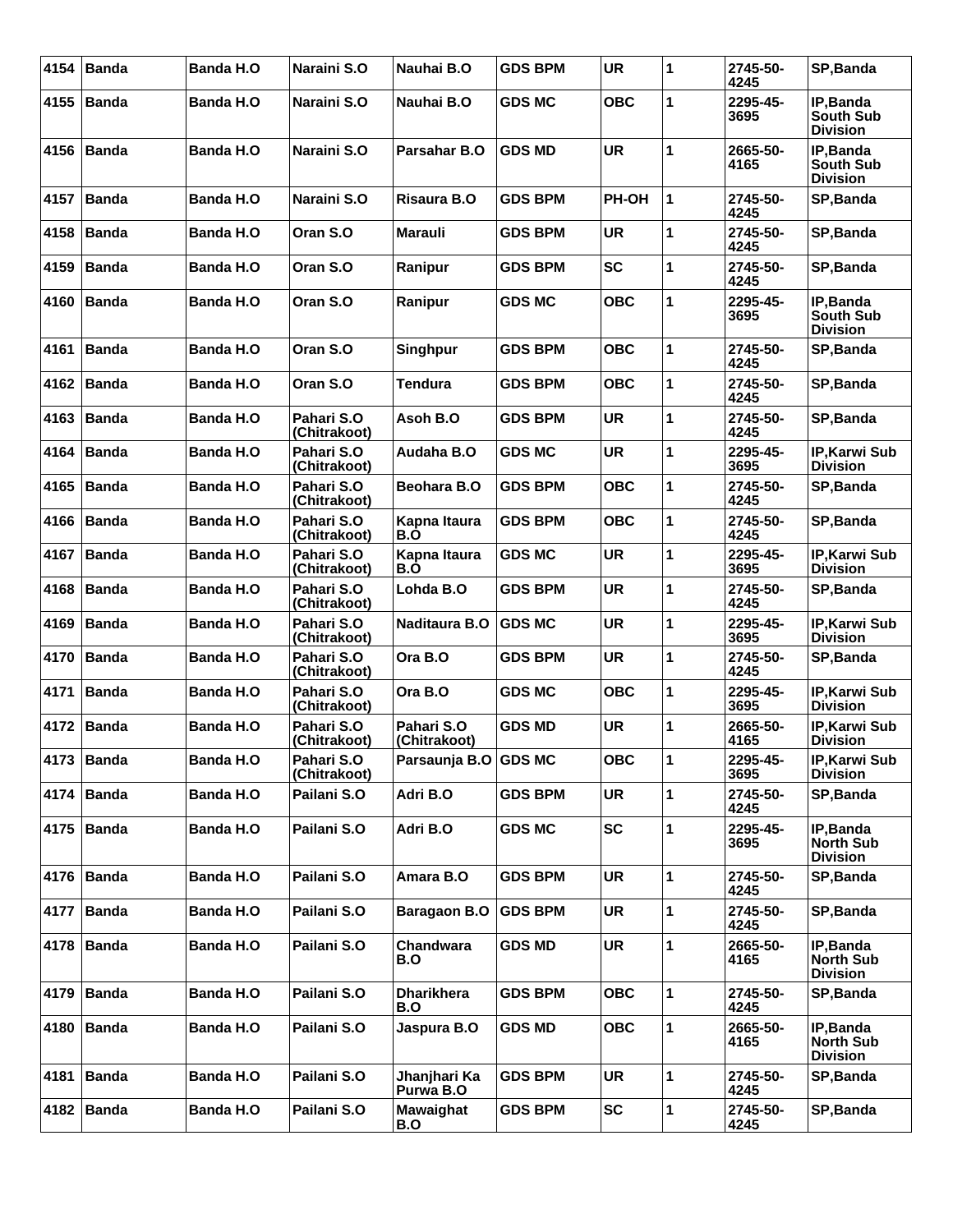| 4183 | <b>Banda</b> | <b>Banda H.O</b> | Pailani S.O                       | Narauli B.O                         | <b>GDS MC</b>  | <b>UR</b>  | 1            | 2295-45-<br>3695 | IP, Banda<br><b>North Sub</b><br><b>Division</b> |
|------|--------------|------------------|-----------------------------------|-------------------------------------|----------------|------------|--------------|------------------|--------------------------------------------------|
| 4184 | <b>Banda</b> | <b>Banda H.O</b> | Pailani S.O                       | Nari B.O                            | <b>GDS BPM</b> | <b>UR</b>  | 1            | 2745-50-<br>4245 | SP, Banda                                        |
| 4185 | <b>Banda</b> | Banda H.O        | Pailani S.O                       | Padohra B.O                         | <b>GDS BPM</b> | <b>UR</b>  | 1            | 2745-50-<br>4245 | SP, Banda                                        |
| 4186 | <b>Banda</b> | <b>Banda H.O</b> | Pailani S.O                       | <b>Rampur B.O</b>                   | <b>GDS MC</b>  | <b>UR</b>  | 1            | 2295-45-<br>3695 | IP, Banda<br><b>North Sub</b><br><b>Division</b> |
| 4187 | <b>Banda</b> | <b>Banda H.O</b> | Pailani S.O                       | Sabada B.O                          | <b>GDS MC</b>  | <b>UR</b>  | 1            | 2295-45-<br>3695 | IP, Banda<br><b>North Sub</b><br><b>Division</b> |
| 4188 | <b>Banda</b> | <b>Banda H.O</b> | Pailani S.O                       | Sikahula B.O                        | <b>GDS BPM</b> | <b>UR</b>  | 1            | 2745-50-<br>4245 | SP, Banda                                        |
| 4189 | <b>Banda</b> | <b>Banda H.O</b> | Rajapur S.O<br>(Chitrakoot)       | <b>Biharwan B.O</b>                 | <b>GDS BPM</b> | <b>OBC</b> | 1            | 2745-50-<br>4245 | SP, Banda                                        |
| 4190 | <b>Banda</b> | <b>Banda H.O</b> | Rajapur S.O<br>(Chitrakoot)       | <b>Biharwan B.O</b>                 | <b>GDS MC</b>  | <b>SC</b>  | 1            | 2295-45-<br>3695 | <b>IP.Karwi Sub</b><br>Division                  |
| 4191 | <b>Banda</b> | <b>Banda H.O</b> | Rajapur S.O<br>(Chitrakoot)       | Kalwalia B.O                        | <b>GDS BPM</b> | <b>UR</b>  | 1            | 2745-50-<br>4245 | SP, Banda                                        |
| 4192 | <b>Banda</b> | <b>Banda H.O</b> | Rajapur S.O<br>(Chitrakoot)       | Khatwara B.O                        | <b>GDS BPM</b> | <b>UR</b>  | 1            | 2745-50-<br>4245 | SP, Banda                                        |
| 4193 | <b>Banda</b> | <b>Banda H.O</b> | Rajapur S.O<br>(Chitrakoot)       | <b>Mamsi Buzurg</b><br>B.O          | <b>GDS BPM</b> | <b>UR</b>  | 1            | 2745-50-<br>4245 | SP.Banda                                         |
| 4194 | <b>Banda</b> | <b>Banda H.O</b> | Rajapur S.O<br>(Chitrakoot)       | <b>Nandin</b><br>Kurmiyan B.O       | <b>GDS MD</b>  | <b>OBC</b> | 1            | 2665-50-<br>4165 | IP, Karwi Sub<br><b>Division</b>                 |
| 4195 | <b>Banda</b> | Banda H.O        | Rajapur S.O<br>(Chitrakoot)       | Rajapur S.O<br>(Chitrakoot)         | <b>GDS MD</b>  | <b>OBC</b> | 1            | 2665-50-<br>4165 | IP, Karwi Sub<br><b>Division</b>                 |
| 4196 | <b>Banda</b> | <b>Banda H.O</b> | Rajapur S.O<br>(Chitrakoot)       | Rajapur S.O<br>(Chitrakoot)         | <b>GDS MD</b>  | <b>UR</b>  | 1            | 2665-50-<br>4165 | <b>IP, Karwi Sub</b><br><b>Division</b>          |
| 4197 | <b>Banda</b> | <b>Banda H.O</b> | Rajapur S.O<br>(Chitrakoot)       | Sardhuwa B.O                        | <b>GDS MD</b>  | <b>UR</b>  | 1            | 2665-50-<br>4165 | IP, Karwi Sub<br><b>Division</b>                 |
| 4198 | <b>Banda</b> | <b>Banda H.O</b> | Tindwari S.O                      | <b>Amlikaur B.O</b>                 | <b>GDS BPM</b> | <b>UR</b>  | 1            | 2745-50-<br>4245 | SP, Banda                                        |
| 4199 | <b>Banda</b> | Banda H.O        | Tindwari S.O                      | <b>Amlikaur B.O</b>                 | <b>GDS MC</b>  | <b>SC</b>  | 1            | 2295-45-<br>3695 | IP, Banda<br><b>North Sub</b><br><b>Division</b> |
| 4200 | <b>Banda</b> | <b>Banda H.O</b> | Tindwari S.O                      | <b>Bhujrakh B.O</b>                 | <b>GDS MD</b>  | <b>UR</b>  | 1            | 2665-50-<br>4165 | IP, Banda<br><b>North Sub</b><br><b>Division</b> |
|      | 4201 Banda   | Banda H.O        | Tindwari S.O                      | Jauharpur B.O GDS MC                |                | <b>UR</b>  | $\mathbf{1}$ | 2295-45-<br>3695 | IP, Banda<br><b>North Sub</b><br><b>Division</b> |
| 4202 | Banda        | Banda H.O        | Tindwari S.O                      | <b>Semri</b><br><b>Basilpur B.O</b> | <b>GDS MC</b>  | <b>SC</b>  | 1            | 2295-45-<br>3695 | IP, Banda<br><b>North Sub</b><br><b>Division</b> |
| 4203 | <b>Banda</b> | Hamirpur H.O     | <b>Bewar</b>                      | <b>Bajehta B.O</b>                  | <b>GDS MC</b>  | <b>OBC</b> | 1            | 2295-45-<br>3695 | <b>ASP, Hamirpur</b><br><b>Sub Division</b>      |
| 4204 | <b>Banda</b> | Hamirpur H.O     | <b>Bewar</b>                      | <b>Bandhur</b><br>Khurd B.O         | <b>GDS BPM</b> | <b>UR</b>  | 1            | 2745-50-<br>4245 | SP, Banda                                        |
| 4205 | <b>Banda</b> | Hamirpur H.O     | <b>Bewar</b>                      | <b>Bewar</b>                        | <b>GDS MD</b>  | <b>UR</b>  | 1            | 2665-50-<br>4165 | <b>ASP.Hamirpur</b><br><b>Sub Division</b>       |
| 4206 | <b>Banda</b> | Hamirpur H.O     | <b>Bewar</b>                      | <b>Mahera</b>                       | <b>GDS BPM</b> | <b>OBC</b> | 1            | 2745-50-<br>4245 | SP, Banda                                        |
| 4207 | <b>Banda</b> | Hamirpur H.O     | <b>Bewar</b>                      | Rooripara                           | <b>GDS MC</b>  | <b>UR</b>  | 1            | 2295-45-<br>3695 | ASP, Hamirpur<br><b>Sub Division</b>             |
| 4208 | Banda        | Hamirpur H.O     | <b>Bewar</b>                      | Umari B.O                           | <b>GDS BPM</b> | <b>SC</b>  | 1            | 2745-50-<br>4245 | SP, Banda                                        |
| 4209 | <b>Banda</b> | Hamirpur H.O     | <b>Bharuwa</b><br><b>Sumerpur</b> | Atraiya                             | <b>GDS MC</b>  | <b>UR</b>  | 1            | 2295-45-<br>3695 | ASP, Hamirpur<br><b>Sub Division</b>             |
| 4210 | <b>Banda</b> | Hamirpur H.O     | <b>Bharuwa</b><br>Sumerpur        | <b>Bharuwa</b><br>Sumerpur          | <b>GDS MD</b>  | <b>UR</b>  | $\mathbf 2$  | 2665-50-<br>4165 | ASP, Hamirpur<br><b>Sub Division</b>             |
| 4211 | <b>Banda</b> | Hamirpur H.O     | <b>Bharuwa</b><br>Sumerpur        | <b>Birkhera</b>                     | <b>GDS BPM</b> | <b>OBC</b> | 1            | 2745-50-<br>4245 | SP, Banda                                        |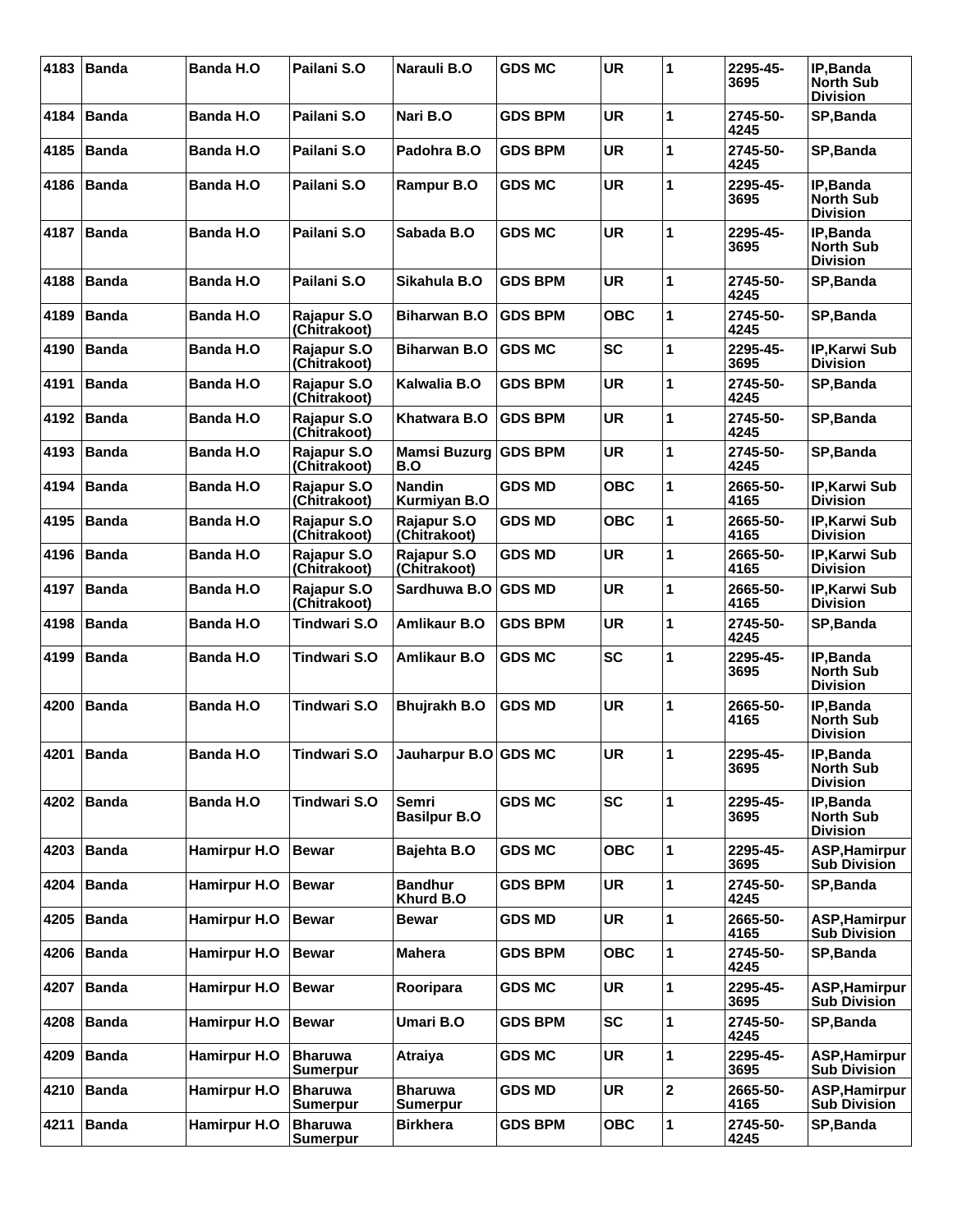| 4212 | <b>Banda</b> | Hamirpur H.O           | <b>Bharuwa</b><br><b>Sumerpur</b> | Chandpura                           | <b>GDS MC</b>     | <b>SC</b>  | 1 | 2295-45-<br>3695 | <b>ASP, Hamirpur</b><br><b>Sub Division</b> |
|------|--------------|------------------------|-----------------------------------|-------------------------------------|-------------------|------------|---|------------------|---------------------------------------------|
| 4213 | <b>Banda</b> | Hamirpur H.O           | <b>Bharuwa</b><br><b>Sumerpur</b> | Kundaura                            | <b>GDS BPM</b>    | <b>UR</b>  | 1 | 2745-50-<br>4245 | SP, Banda                                   |
| 4214 | <b>Banda</b> | Hamirpur H.O           | <b>Bharuwa</b><br><b>Sumerpur</b> | Kundaura                            | <b>GDS MC</b>     | PH-HH      | 1 | 2295-45-<br>3695 | ASP, Hamirpur<br><b>Sub Division</b>        |
| 4215 | <b>Banda</b> | Hamirpur H.O           | <b>Bharuwa</b><br><b>Sumerpur</b> | <b>Nadehra</b>                      | GDS BPM           | <b>OBC</b> | 1 | 2745-50-<br>4245 | SP, Banda                                   |
| 4216 | <b>Banda</b> | Hamirpur H.O           | <b>Charkhari</b><br><b>State</b>  | Aktauhan B.O                        | <b>GDS BPM</b>    | <b>UR</b>  | 1 | 2745-50-<br>4245 | SP, Banda                                   |
| 4217 | <b>Banda</b> | Hamirpur H.O           | Charkhari<br><b>State</b>         | Anghaura B.O                        | <b>GDS MC</b>     | <b>UR</b>  | 1 | 2295-45-<br>3695 | IP, Mahoba<br><b>Sub Division</b>           |
| 4218 | <b>Banda</b> | Hamirpur H.O           | <b>Charkhari</b><br>State         | <b>Bamhauri</b><br>Kalan B.O        | <b>GDS BPM</b>    | <b>UR</b>  | 1 | 2745-50-<br>4245 | <b>SP.Banda</b>                             |
| 4219 | <b>Banda</b> | Hamirpur H.O           | <b>Charkhari</b><br><b>State</b>  | <b>Bamrara B.O</b>                  | <b>GDS BPM</b>    | <b>UR</b>  | 1 | 2745-50-<br>4245 | SP, Banda                                   |
| 4220 | <b>Banda</b> | Hamirpur H.O           | <b>Charkhari</b><br><b>State</b>  | Chandauli B.O                       | <b>GDS BPM</b>    | <b>SC</b>  | 1 | 2745-50-<br>4245 | SP, Banda                                   |
| 4221 | <b>Banda</b> | Hamirpur H.O           | <b>Charkhari</b><br>State         | <b>Charkhari</b><br>State           | GDS MD            | <b>UR</b>  | 1 | 2665-50-<br>4165 | IP, Mahoba<br><b>Sub Division</b>           |
| 4222 | <b>Banda</b> | Hamirpur H.O           | <b>Charkhari</b><br><b>State</b>  | Rainpura B.O                        | <b>GDS BPM</b>    | PH-OH      | 1 | 2745-50-<br>4245 | SP, Banda                                   |
| 4223 | <b>Banda</b> | Hamirpur H.O           | Charkhari<br><b>State</b>         | Rewai B.O                           | <b>GDS BPM</b>    | <b>OBC</b> | 1 | 2745-50-<br>4245 | SP, Banda                                   |
| 4224 | Banda        | Hamirpur H.O           | Gohand                            | Gohand                              | <b>GDS Packer</b> | <b>SC</b>  | 1 | 2295-45-<br>3695 | IP, Mahoba<br><b>Sub Division</b>           |
| 4225 | <b>Banda</b> | Hamirpur H.O           | Gohand                            | Jigni B.O                           | <b>GDS BPM</b>    | <b>OBC</b> | 1 | 2745-50-<br>4245 | SP, Banda                                   |
| 4226 | <b>Banda</b> | Hamirpur H.O           | Gohand                            | Kachhwa<br>Kalan B.O                | <b>GDS BPM</b>    | <b>UR</b>  | 1 | 2745-50-<br>4245 | SP, Banda                                   |
| 4227 | <b>Banda</b> | Hamirpur H.O           | Gohand                            | Rawatpura<br>B.O                    | GDS BPM           | овс        | 1 | 2745-50-<br>4245 | SP, Banda                                   |
| 4228 | <b>Banda</b> | Hamirpur H.O           | <b>Hamirpur H.O</b>               | Hamirpur H.O                        | <b>GDS MC</b>     | <b>UR</b>  | 1 | 2295-45-<br>3695 | <b>ASP, Hamirpur</b><br><b>Sub Division</b> |
| 4229 | <b>Banda</b> | Hamirpur H.O           | Hamirpur H.O                      | <b>Mahoba</b>                       | <b>GDS MD</b>     | <b>OBC</b> | 1 | 2665-50-<br>4165 | IP, Mahoba<br><b>Sub Division</b>           |
| 4230 | Banda        | Hamirpur H.O           | <b>Hamirpur H.O</b>               | Manjhoopur<br>B.O                   | GDS BPM           | овс        | 1 | 2745-50-<br>4245 | SP, Banda                                   |
| 4231 | <b>Banda</b> | Hamirpur H.O           | Hamirpur H.O                      | <b>Pauthia</b><br><b>Bujurg B.O</b> | <b>GDS MD</b>     | овс        | 1 | 2665-50-<br>4165 | <b>ASP, Hamirpur</b><br><b>Sub Division</b> |
| 4232 | Banda        | Hamirpur H.O   Ingohta |                                   | <b>Bidokhar B.O</b>                 | <b>GDS MD</b>     | <b>SC</b>  | 1 | 2665-50-<br>4165 | ASP, Hamirpur<br><b>Sub Division</b>        |
| 4233 | Banda        | Hamirpur H.O           | Ingohta                           | <b>Mawaizar B.O</b>                 | <b>GDS BPM</b>    | SC         | 1 | 2745-50-<br>4245 | SP, Banda                                   |
| 4234 | Banda        | <b>Hamirpur H.O</b>    | <b>Jaitpur</b>                    | Ajnar B.O                           | <b>GDS BPM</b>    | <b>SC</b>  | 1 | 2745-50-<br>4245 | SP, Banda                                   |
| 4235 | Banda        | Hamirpur H.O           | <b>Jaitpur</b>                    | Ajnar B.O                           | <b>GDS MD</b>     | <b>UR</b>  | 1 | 2665-50-<br>4165 | IP, Mahoba<br><b>Sub Division</b>           |
| 4236 | Banda        | Hamirpur H.O           | <b>Jaitpur</b>                    | Akona B.O                           | <b>GDS BPM</b>    | SC         | 1 | 2745-50-<br>4245 | SP, Banda                                   |
| 4237 | <b>Banda</b> | <b>Hamirpur H.O</b>    | <b>Jaitpur</b>                    | Baghaura B.O                        | <b>GDS BPM</b>    | <b>SC</b>  | 1 | 2745-50-<br>4245 | SP, Banda                                   |
| 4238 | Banda        | <b>Hamirpur H.O</b>    | Jaitpur                           | Jaitpur                             | <b>GDS MD</b>     | <b>SC</b>  | 1 | 2665-50-<br>4165 | IP, Mahoba<br><b>Sub Division</b>           |
| 4239 | Banda        | Hamirpur H.O           | Jaitpur                           | Tikariya B.O                        | <b>GDS BPM</b>    | UR         | 1 | 2745-50-<br>4245 | SP, Banda                                   |
| 4240 | <b>Banda</b> | <b>Hamirpur H.O</b>    | <b>Jaitpur</b>                    | Tikariya B.O                        | <b>GDS MC</b>     | <b>UR</b>  | 1 | 2295-45-<br>3695 | IP, Mahoba<br><b>Sub Division</b>           |
| 4241 | Banda        | Hamirpur H.O           | Jaria                             | Atrauli B.O                         | <b>GDS MC</b>     | <b>UR</b>  | 1 | 2295-45-<br>3695 | IP, Mahoba<br><b>Sub Division</b>           |
| 4242 | Banda        | Hamirpur H.O           | Jaria                             | <b>Bira B.O</b>                     | <b>GDS MD</b>     | UR         | 1 | 2665-50-<br>4165 | IP, Mahoba<br><b>Sub Division</b>           |
| 4243 | Banda        | <b>Hamirpur H.O</b>    | Jaria                             | <b>Chandaut B.O</b>                 | <b>GDS MD</b>     | <b>OBC</b> | 1 | 2665-50-<br>4165 | IP, Mahoba<br><b>Sub Division</b>           |
|      |              |                        |                                   |                                     |                   |            |   |                  |                                             |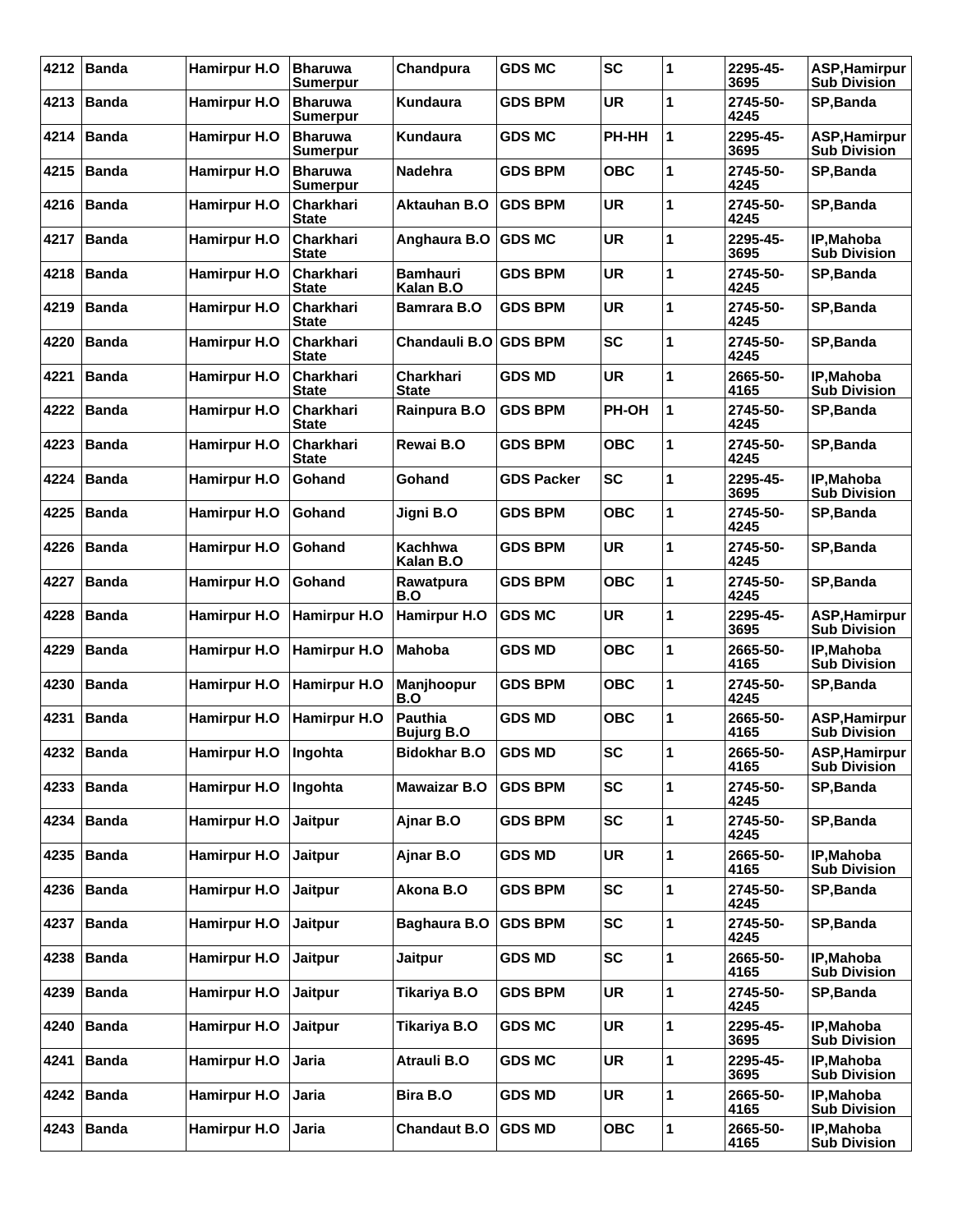| 4244 | <b>Banda</b> | <b>Hamirpur H.O</b>   | Jaria          | <b>Islampur B.O</b>       | <b>GDS BPM</b>    | <b>UR</b>  | 1 | 2745-50-<br>4245 | SP, Banda                                        |
|------|--------------|-----------------------|----------------|---------------------------|-------------------|------------|---|------------------|--------------------------------------------------|
| 4245 | <b>Banda</b> | Hamirpur H.O          | Jaria          | Itailiya B.O              | <b>GDS BPM</b>    | <b>UR</b>  | 1 | 2745-50-<br>4245 | SP, Banda                                        |
| 4246 | <b>Banda</b> | Hamirpur H.O          | Jaria          | Jitkiri B.O               | <b>GDS BPM</b>    | <b>UR</b>  | 1 | 2745-50-<br>4245 | SP, Banda                                        |
| 4247 | <b>Banda</b> | Hamirpur H.O          | Kabarai        | <b>Biladakshin</b><br>B.O | GDS BPM           | <b>OBC</b> | 1 | 2745-50-<br>4245 | SP, Banda                                        |
| 4248 | <b>Banda</b> | Hamirpur H.O          | Kabarai        | Dharaun B.O               | <b>GDS BPM</b>    | PH-HH      | 1 | 2745-50-<br>4245 | SP, Banda                                        |
| 4249 | <b>Banda</b> | Hamirpur H.O          | Kabarai        | Ganj B.O                  | <b>GDS MD</b>     | <b>UR</b>  | 1 | 2665-50-<br>4165 | IP, Banda<br><b>North Sub</b><br><b>Division</b> |
| 4250 | <b>Banda</b> | Hamirpur H.O          | Kabarai        | Garha B.O                 | <b>GDS MC</b>     | <b>UR</b>  | 1 | 2295-45-<br>3695 | IP, Banda<br><b>North Sub</b><br><b>Division</b> |
| 4251 | <b>Banda</b> | Hamirpur H.O          | Kabarai        | Kabarai                   | <b>GDS Packer</b> | <b>UR</b>  | 1 | 2295-45-<br>3695 | IP, Banda<br><b>North Sub</b><br><b>Division</b> |
| 4252 | <b>Banda</b> | <b>Hamirpur H.O</b>   | Kabarai        | Khajuriha<br>Pahra B.O    | <b>GDS BPM</b>    | <b>UR</b>  | 1 | 2745-50-<br>4245 | SP, Banda                                        |
| 4253 | <b>Banda</b> | Hamirpur H.O          | Kabarai        | Khajuriha<br>Pahra B.O    | <b>GDS MC</b>     | <b>UR</b>  | 1 | 2295-45-<br>3695 | IP, Banda<br><b>North Sub</b><br><b>Division</b> |
| 4254 | <b>Banda</b> | Hamirpur H.O          | Kabarai        | Mahewa B.O                | <b>GDS BPM</b>    | <b>UR</b>  | 1 | 2745-50-<br>4245 | SP, Banda                                        |
| 4255 | Banda        | Hamirpur H.O          | Kabarai        | Patha B.O                 | <b>GDS BPM</b>    | <b>OBC</b> | 1 | 2745-50-<br>4245 | SP, Banda                                        |
| 4256 | <b>Banda</b> | Hamirpur H.O          | Kabarai        | Patha B.O                 | <b>GDS MC</b>     | <b>OBC</b> | 1 | 2295-45-<br>3695 | IP, Banda<br><b>North Sub</b><br><b>Division</b> |
| 4257 | <b>Banda</b> | Hamirpur H.O          | Kabarai        | Rewai<br>Sunaicha B.O     | <b>GDS BPM</b>    | <b>OBC</b> | 1 | 2745-50-<br>4245 | SP, Banda                                        |
| 4258 | <b>Banda</b> | Hamirpur H.O          | Kabarai        | Singhanpur<br>Baghari B.O | <b>GDS BPM</b>    | <b>UR</b>  | 1 | 2745-50-<br>4245 | SP, Banda                                        |
| 4259 | <b>Banda</b> | Hamirpur H.O          | Khanna         | Chhirka B.O               | GDS MC            | <b>SC</b>  | 1 | 2295-45-<br>3695 | IP, Banda<br><b>North Sub</b><br><b>Division</b> |
| 4260 | <b>Banda</b> | Hamirpur H.O          | <b>Khanna</b>  | Kahra B.O                 | <b>GDS MC</b>     | <b>OBC</b> | 1 | 2295-45-<br>3695 | IP, Banda<br><b>North Sub</b><br><b>Division</b> |
|      | 4261 Banda   | Hamirpur H.O   Khanna |                | Karahiya B.O              | <b>GDS BPM</b>    | <b>UR</b>  | 1 | 2745-50-<br>4245 | SP, Banda                                        |
|      | 4262   Banda | Hamirpur H.O          | Khanna         | Mawai Khurd<br>B.O        | <b>GDS BPM</b>    | <b>OBC</b> | 1 | 2745-50-<br>4245 | SP, Banda                                        |
| 4263 | Banda        | Hamirpur H.O          | Khanna         | Mawai Khurd<br>B.O        | <b>GDS MD</b>     | <b>SC</b>  | 1 | 2665-50-<br>4165 | IP,Banda<br><b>North Sub</b><br><b>Division</b>  |
| 4264 | Banda        | <b>Hamirpur H.O</b>   | Khanna         | Sirsi Khurd<br>B.O        | <b>GDS BPM</b>    | <b>OBC</b> | 1 | 2745-50-<br>4245 | SP, Banda                                        |
| 4265 | <b>Banda</b> | Hamirpur H.O          | <b>Kharela</b> | <b>Basaut B.O</b>         | <b>GDS BPM</b>    | UR         | 1 | 2745-50-<br>4245 | SP, Banda                                        |
| 4266 | Banda        | <b>Hamirpur H.O</b>   | Kulpahar       | Satari B.O                | <b>GDS MC</b>     | <b>SC</b>  | 1 | 2295-45-<br>3695 | IP, Mahoba<br><b>Sub Division</b>                |
| 4267 | <b>Banda</b> | Hamirpur H.O          | Kulpahar       | Sungira B.O               | <b>GDS BPM</b>    | <b>UR</b>  | 1 | 2745-50-<br>4245 | SP, Banda                                        |
| 4268 | Banda        | Hamirpur H.O          | <b>Kurara</b>  | <b>Bhauli B.O</b>         | <b>GDS MC</b>     | <b>OBC</b> | 1 | 2295-45-<br>3695 | ASP, Hamirpur<br><b>Sub Division</b>             |
| 4269 | Banda        | <b>Hamirpur H.O</b>   | <b>Kurara</b>  | <b>Bilauta B.O</b>        | <b>GDS BPM</b>    | <b>SC</b>  | 1 | 2745-50-<br>4245 | SP, Banda                                        |
| 4270 | Banda        | Hamirpur H.O          | Kurara         | Jhalokhar B.O             | <b>GDS BPM</b>    | <b>UR</b>  | 1 | 2745-50-<br>4245 | SP, Banda                                        |
| 4271 | <b>Banda</b> | Hamirpur H.O          | <b>Kurara</b>  | Kharaunj B.O              | <b>GDS MC</b>     | UR         | 1 | 2295-45-<br>3695 | <b>ASP, Hamirpur</b><br><b>Sub Division</b>      |
| 4272 | Banda        | <b>Hamirpur H.O</b>   | Kurara         | <b>Kundaur B.O</b>        | <b>GDS MC</b>     | <b>OBC</b> | 1 | 2295-45-<br>3695 | ASP, Hamirpur<br><b>Sub Division</b>             |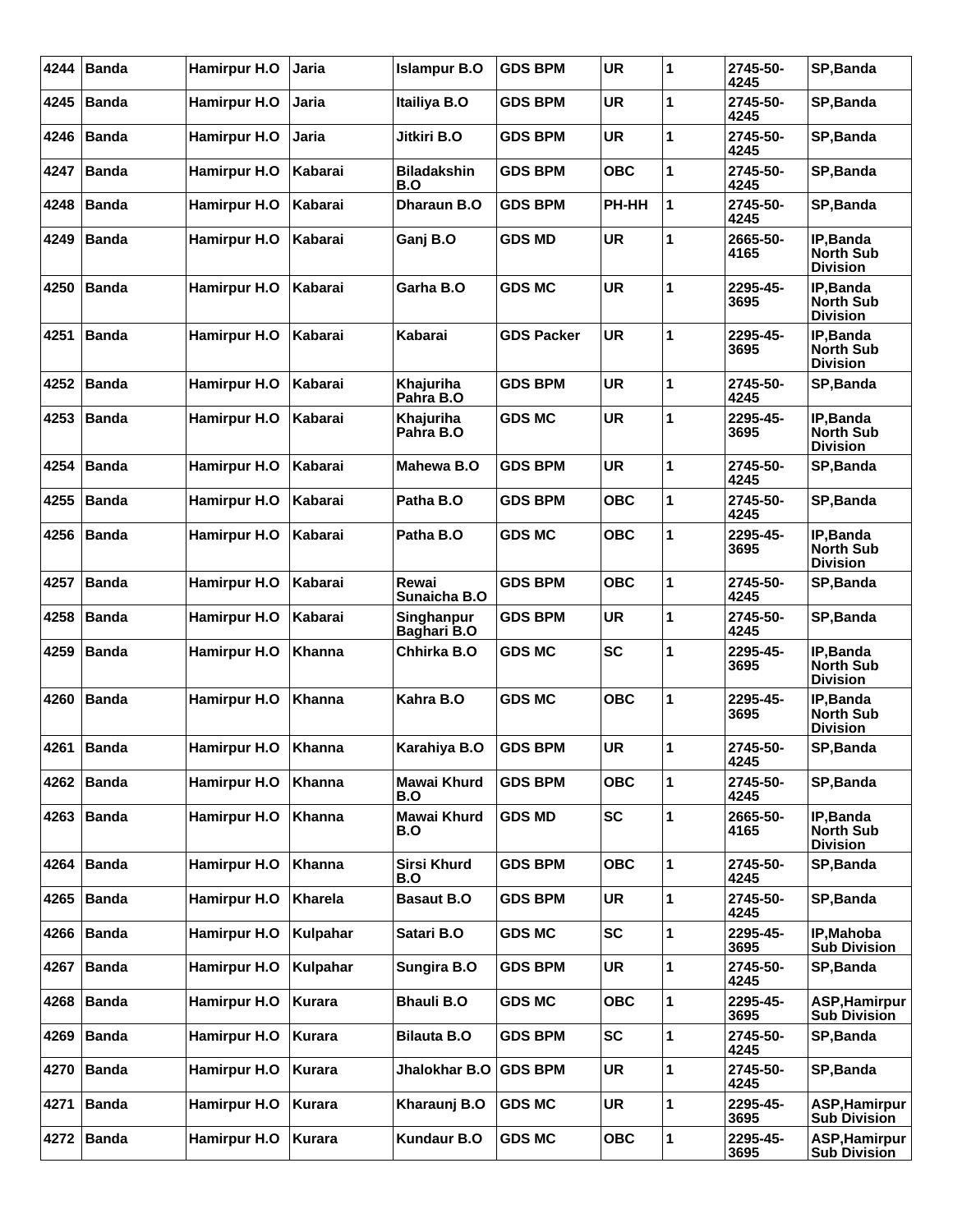| 4273 | <b>Banda</b> | Hamirpur H.O        | Kurara         | <b>Kurara</b>                  | <b>GDS MD</b>  | <b>UR</b>  | 1            | 2665-50-<br>4165 | <b>ASP, Hamirpur</b><br><b>Sub Division</b> |
|------|--------------|---------------------|----------------|--------------------------------|----------------|------------|--------------|------------------|---------------------------------------------|
| 4274 | <b>Banda</b> | Hamirpur H.O        | <b>Mahoba</b>  | <b>Bilbai B.O</b>              | <b>GDS BPM</b> | <b>SC</b>  | 1            | 2745-50-<br>4245 | SP, Banda                                   |
| 4275 | <b>Banda</b> | Hamirpur H.O        | <b>Mahoba</b>  | <b>Bilbai B.O</b>              | <b>GDS MC</b>  | <b>UR</b>  | 1            | 2295-45-<br>3695 | IP, Mahoba<br><b>Sub Division</b>           |
| 4276 | <b>Banda</b> | <b>Hamirpur H.O</b> | <b>Mahoba</b>  | Chhikahra B.O                  | <b>GDS BPM</b> | <b>UR</b>  | 1            | 2745-50-<br>4245 | SP, Banda                                   |
| 4277 | <b>Banda</b> | Hamirpur H.O        | Mahoba         | <b>Tikamau B.O</b>             | <b>GDS BPM</b> | <b>UR</b>  | 1            | 2745-50-<br>4245 | SP, Banda                                   |
| 4278 | <b>Banda</b> | Hamirpur H.O        | Majhgawan      | Jarakhar B.O                   | <b>GDS MC</b>  | <b>SC</b>  | 1            | 2295-45-<br>3695 | IP, Mahoba<br><b>Sub Division</b>           |
| 4279 | Banda        | Hamirpur H.O        | Majhgawan      | Majhgawan                      | GDS MC         | <b>UR</b>  | 1            | 2295-45-<br>3695 | IP, Mahoba<br><b>Sub Division</b>           |
| 4280 | <b>Banda</b> | Hamirpur H.O        | Majhgawan      | Malehta B.O                    | <b>GDS BPM</b> | <b>OBC</b> | 1            | 2745-50-<br>4245 | SP, Banda                                   |
| 4281 | <b>Banda</b> | Hamirpur H.O        | Majhgawan      | Malehta B.O                    | <b>GDS MD</b>  | <b>UR</b>  | 1            | 2665-50-<br>4165 | IP, Mahoba<br><b>Sub Division</b>           |
| 4282 | <b>Banda</b> | Hamirpur H.O        | Majhgawan      | <b>Tolarawat B.O</b>           | <b>GDS MC</b>  | <b>OBC</b> | 1            | 2295-45-<br>3695 | IP, Mahoba<br><b>Sub Division</b>           |
| 4283 | <b>Banda</b> | Hamirpur H.O        | Muskara        | Neuria B.O                     | <b>GDS BPM</b> | <b>UR</b>  | 1            | 2745-50-<br>4245 | SP, Banda                                   |
| 4284 | <b>Banda</b> | Hamirpur H.O        | Panwari        | <b>Bahadurpur</b><br>Kalan B.O | <b>GDS BPM</b> | <b>UR</b>  | 1            | 2745-50-<br>4245 | SP, Banda                                   |
| 4285 | Banda        | Hamirpur H.O        | Panwari        | <b>Bahadurpur</b><br>Kalan B.O | <b>GDS MD</b>  | PH-HH      | 1            | 2665-50-<br>4165 | IP, Mahoba<br><b>Sub Division</b>           |
| 4286 | <b>Banda</b> | Hamirpur H.O        | Panwari        | Bendo B.O                      | <b>GDS MC</b>  | <b>OBC</b> | 1            | 2295-45-<br>3695 | <b>IP.Mahoba</b><br><b>Sub Division</b>     |
| 4287 | <b>Banda</b> | Hamirpur H.O        | Panwari        | <b>Bharwara B.O</b>            | <b>GDS BPM</b> | <b>UR</b>  | 1            | 2745-50-<br>4245 | SP, Banda                                   |
| 4288 | <b>Banda</b> | Hamirpur H.O        | Panwari        | Dulara B.O                     | GDS BPM        | <b>UR</b>  | 1            | 2745-50-<br>4245 | SP, Banda                                   |
| 4289 | <b>Banda</b> | Hamirpur H.O        | Panwari        | Dulara B.O                     | <b>GDS MD</b>  | <b>UR</b>  | 1            | 2665-50-<br>4165 | IP.Mahoba<br><b>Sub Division</b>            |
| 4290 | <b>Banda</b> | Hamirpur H.O        | Panwari        | Kankuwan<br>B.O                | <b>GDS BPM</b> | <b>UR</b>  | 1            | 2745-50-<br>4245 | SP, Banda                                   |
| 4291 | Banda        | Hamirpur H.O        | <b>Panwari</b> | <b>Kashipur B.O</b>            | <b>GDS BPM</b> | <b>SC</b>  | 1            | 2745-50-<br>4245 | SP, Banda                                   |
| 4292 | <b>Banda</b> | Hamirpur H.O        | Panwari        | Kashipur B.O                   | <b>GDS MC</b>  | <b>OBC</b> | 1            | 2295-45-<br>3695 | IP, Mahoba<br><b>Sub Division</b>           |
| 4293 | Banda        | Hamirpur H.O        | Panwari        | Kilahuwa B.O                   | <b>GDS BPM</b> | <b>UR</b>  | 1            | 2745-50-<br>4245 | SP, Banda                                   |
| 4294 | Banda        | Hamirpur H.O        | Panwari        | Kohaniyan<br>B.O               | <b>GDS BPM</b> | UR         | 1            | 2745-50-<br>4245 | SP, Banda                                   |
| 4295 | <b>Banda</b> | <b>Hamirpur H.O</b> | Panwari        | Kohaniyan<br>B.O               | <b>GDS MD</b>  | <b>SC</b>  | 1            | 2665-50-<br>4165 | IP, Mahoba<br><b>Sub Division</b>           |
| 4296 | Banda        | Hamirpur H.O        | Panwari        | Masoodpur<br>B.O               | <b>GDS BPM</b> | <b>OBC</b> | 1            | 2745-50-<br>4245 | SP, Banda                                   |
| 4297 | <b>Banda</b> | Hamirpur H.O        | Panwari        | <b>Masoodpur</b><br>B.O        | <b>GDS MD</b>  | <b>OBC</b> | 1            | 2665-50-<br>4165 | IP.Mahoba<br><b>Sub Division</b>            |
| 4298 | Banda        | <b>Hamirpur H.O</b> | Panwari        | Paharia B.O                    | <b>GDS BPM</b> | <b>OBC</b> | 1            | 2745-50-<br>4245 | SP, Banda                                   |
| 4299 | <b>Banda</b> | <b>Hamirpur H.O</b> | Panwari        | Panwari                        | <b>GDS MD</b>  | <b>UR</b>  | 1            | 2665-50-<br>4165 | IP, Mahoba<br><b>Sub Division</b>           |
| 4300 | Banda        | Hamirpur H.O        | Panwari        | Ruri Kalan<br>B.O              | <b>GDS BPM</b> | UR         | 1            | 2745-50-<br>4245 | SP, Banda                                   |
| 4301 | Banda        | <b>Hamirpur H.O</b> | Panwari        | Syondhi B.O                    | <b>GDS BPM</b> | <b>OBC</b> | 1            | 2745-50-<br>4245 | SP, Banda                                   |
|      | 4302   Banda | Hamirpur H.O        | Ragaul         | Artara B.O                     | <b>GDS BPM</b> | PH-HH      | $\mathbf{1}$ | 2745-50-<br>4245 | SP, Banda                                   |
| 4303 | Banda        | Hamirpur H.O        | Ragaul         | <b>Bhamai B.O</b>              | <b>GDS MD</b>  | <b>OBC</b> | 1            | 2665-50-<br>4165 | ASP, Hamirpur<br><b>Sub Division</b>        |
| 4304 | Banda        | <b>Hamirpur H.O</b> | Ragaul         | <b>Bhulsi B.O</b>              | <b>GDS BPM</b> | <b>ST</b>  | 1            | 2745-50-<br>4245 | SP, Banda                                   |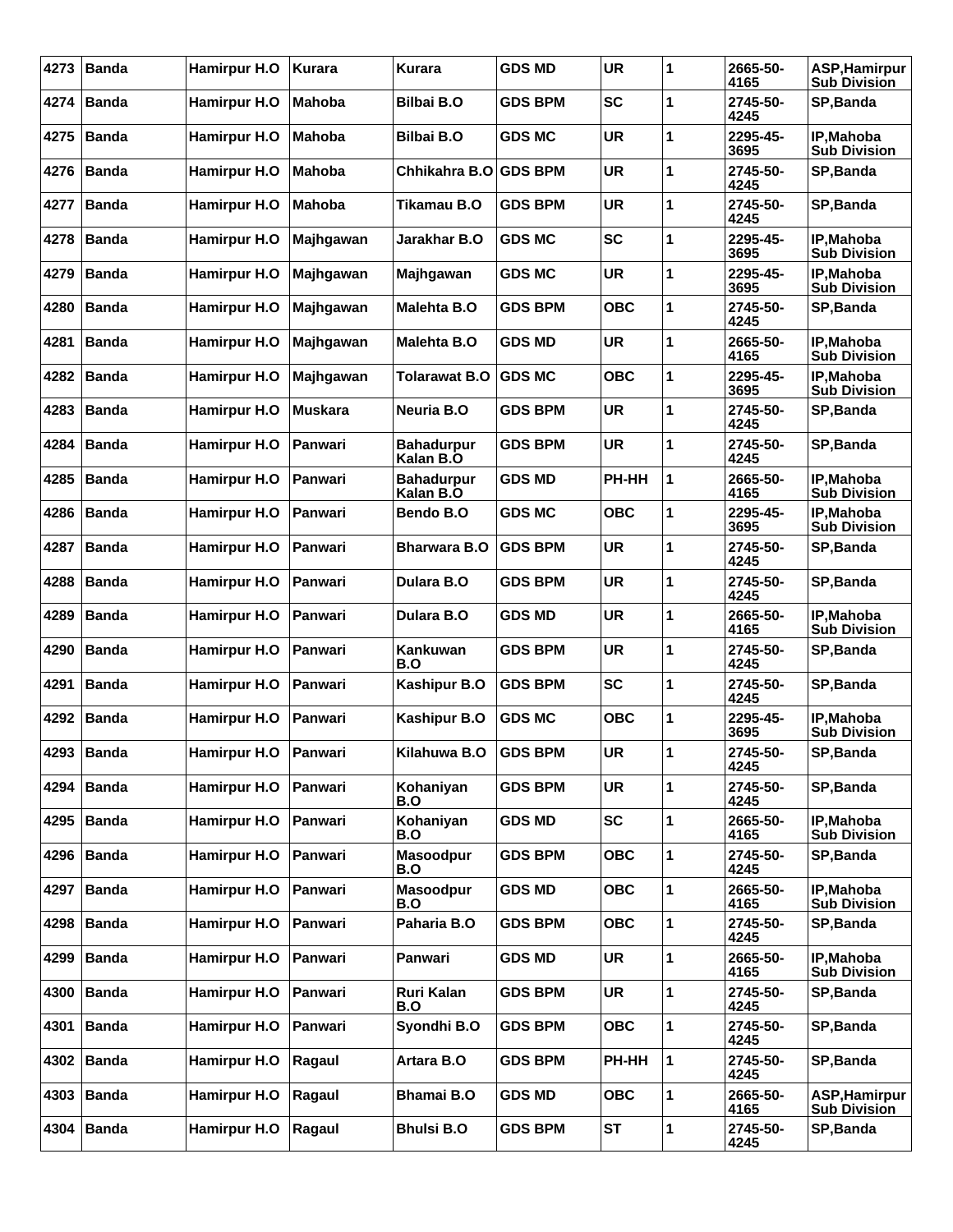| 4305 | <b>Banda</b> | <b>Hamirpur H.O</b> | Ragaul                       | Biharka B.O                  | <b>GDS BPM</b> | <b>SC</b>  | 1            | 2745-50-<br>4245 | SP, Banda                                   |
|------|--------------|---------------------|------------------------------|------------------------------|----------------|------------|--------------|------------------|---------------------------------------------|
| 4306 | <b>Banda</b> | Hamirpur H.O        | Ragaul                       | Gyondi B.O                   | <b>GDS BPM</b> | <b>UR</b>  | 1            | 2745-50-<br>4245 | SP, Banda                                   |
| 4307 | Banda        | Hamirpur H.O        | Ragaul                       | Ichauli B.O                  | <b>GDS BPM</b> | <b>UR</b>  | 1            | 2745-50-<br>4245 | SP, Banda                                   |
| 4308 | <b>Banda</b> | Hamirpur H.O        | Ragaul                       | Ichauli B.O                  | GDS MD         | <b>UR</b>  | 1            | 2665-50-<br>4165 | <b>ASP, Hamirpur</b><br><b>Sub Division</b> |
| 4309 | <b>Banda</b> | Hamirpur H.O        | Ragaul                       | Mehuna<br>Medera B.O         | <b>GDS BPM</b> | <b>UR</b>  | 1            | 2745-50-<br>4245 | SP, Banda                                   |
| 4310 | <b>Banda</b> | Hamirpur H.O        | Ragaul                       | Naraich B.O                  | <b>GDS MD</b>  | <b>UR</b>  | 1            | 2665-50-<br>4165 | ASP, Hamirpur<br><b>Sub Division</b>        |
| 4311 | Banda        | Hamirpur H.O        | Ragaul                       | Padhori B.O                  | <b>GDS BPM</b> | <b>UR</b>  | 1            | 2745-50-<br>4245 | SP, Banda                                   |
| 4312 | <b>Banda</b> | Hamirpur H.O        | Ragaul                       | Parchhat B.O                 | <b>GDS BPM</b> | <b>UR</b>  | 1            | 2745-50-<br>4245 | SP, Banda                                   |
| 4313 | Banda        | Hamirpur H.O        | Ragaul                       | Ragaul                       | <b>GDS MC</b>  | <b>UR</b>  | 1            | 2295-45-<br>3695 | ASP, Hamirpur<br><b>Sub Division</b>        |
| 4314 | <b>Banda</b> | Hamirpur H.O        | Ragaul                       | Sisolar B.O                  | GDS MC         | <b>SC</b>  | 1            | 2295-45-<br>3695 | ASP, Hamirpur<br><b>Sub Division</b>        |
| 4315 | <b>Banda</b> | Hamirpur H.O        | Rath                         | Aunta B.O                    | <b>GDS BPM</b> | <b>OBC</b> | 1            | 2745-50-<br>4245 | SP, Banda                                   |
| 4316 | Banda        | Hamirpur H.O        | Rath                         | Basela B.O                   | <b>GDS MD</b>  | <b>UR</b>  | 1            | 2665-50-<br>4165 | IP, Mahoba<br><b>Sub Division</b>           |
| 4317 | <b>Banda</b> | Hamirpur H.O        | Rath                         | Dhamna B.O                   | <b>GDS BPM</b> | <b>SC</b>  | 1            | 2745-50-<br>4245 | SP, Banda                                   |
| 4318 | ∣Banda       | Hamirpur H.O        | Rath                         | Jakhedi B.O                  | <b>GDS MC</b>  | <b>UR</b>  | 1            | 2295-45-<br>3695 | IP, Mahoba<br><b>Sub Division</b>           |
| 4319 | <b>Banda</b> | Hamirpur H.O        | Rath                         | Rath                         | <b>GDS MD</b>  | <b>UR</b>  | 1            | 2665-50-<br>4165 | IP, Mahoba<br><b>Sub Division</b>           |
| 4320 | Banda        | Hamirpur H.O        | Rath                         | Sarsai B.O                   | GDS BPM        | <b>UR</b>  | 1            | 2745-50-<br>4245 | SP, Banda                                   |
| 4321 | <b>Banda</b> | Hamirpur H.O        | Rath                         | Turra B.O                    | GDS BPM        | <b>SC</b>  | 1            | 2745-50-<br>4245 | SP, Banda                                   |
| 4322 | <b>Banda</b> | Hamirpur H.O        | Rath                         | Umariya B.O                  | <b>GDS BPM</b> | <b>OBC</b> | 1            | 2745-50-<br>4245 | SP, Banda                                   |
| 4323 | <b>Banda</b> | Hamirpur H.O        | <b>Sarila State</b>          | Amood B.O                    | GDS BPM        | <b>UR</b>  | 1            | 2745-50-<br>4245 | SP, Banda                                   |
| 4324 | <b>Banda</b> | Hamirpur H.O        | <b>Sarila State</b>          | Amood B.O                    | <b>GDS MD</b>  | <b>SC</b>  | 1            | 2665-50-<br>4165 | ASP, Hamirpur<br><b>Sub Division</b>        |
| 4325 | Banda        | Hamirpur H.O        | Sarila State                 | Inderpura B.O                | <b>GDS BPM</b> | <b>UR</b>  | 1            | 2745-50-<br>4245 | SP, Banda                                   |
| 4326 | Banda        | Hamirpur H.O        | <b>Sarila State</b>          | Jalalpur B.O                 | <b>GDS BPM</b> | <b>UR</b>  | 1            | 2745-50-<br>4245 | SP, Banda                                   |
| 4327 | Banda        | <b>Hamirpur H.O</b> | <b>Sarila State</b>          | Neulibansa<br>B.O            | <b>GDS MD</b>  | <b>UR</b>  | 1            | 2665-50-<br>4165 | <b>ASP, Hamirpur</b><br><b>Sub Division</b> |
| 4328 | Banda        | Hamirpur H.O        | <b>Sarila State</b>          | <b>Puraini B.O</b>           | <b>GDS BPM</b> | <b>SC</b>  | $\mathbf{1}$ | 2745-50-<br>4245 | SP, Banda                                   |
| 4329 | <b>Banda</b> | Hamirpur H.O        | <b>Sarila State</b>          | <b>Sarila State</b>          | <b>GDS MC</b>  | UR         | 1            | 2295-45-<br>3695 | ASP, Hamirpur<br><b>Sub Division</b>        |
| 4330 | Banda        | <b>Hamirpur H.O</b> | <b>Srinagar</b>              | <b>Atrarmaf B.O</b>          | <b>GDS BPM</b> | <b>UR</b>  | 1            | 2745-50-<br>4245 | SP, Banda                                   |
| 4331 | <b>Banda</b> | <b>Hamirpur H.O</b> | <b>Srinagar</b>              | Bhandra B.O                  | <b>GDS BPM</b> | <b>UR</b>  | 1            | 2745-50-<br>4245 | SP, Banda                                   |
| 4332 | <b>Banda</b> | Hamirpur H.O        | <b>Srinagar</b>              | Bilkhi B.O                   | <b>GDS BPM</b> | UR         | 1            | 2745-50-<br>4245 | SP, Banda                                   |
| 4333 | Banda        | <b>Hamirpur H.O</b> | <b>Srinagar</b>              | Pawa B.O                     | <b>GDS BPM</b> | <b>UR</b>  | 1            | 2745-50-<br>4245 | SP, Banda                                   |
| 4334 | Banda        | Hamirpur H.O        | Srinagar                     | <b>Salarpur B.O</b>          | <b>GDS MC</b>  | <b>OBC</b> | $\mathbf{1}$ | 2295-45-<br>3695 | IP, Mahoba<br><b>Sub Division</b>           |
| 4335 | Fatehgarh    | Fatehgarh H.O       | Aligarh S.O<br>(Farrukhabad) | Aligarh S.O<br>(Farrukhabad) | <b>GDS MD</b>  | UR         | 1            | 2665-50-<br>4165 | IP, Farrukhaba<br>d Sub Division            |
| 4336 | Fatehgarh    | Fatehgarh H.O       | Aligarh S.O<br>(Farrukhabad) | Kankapur B.O                 | <b>GDS MC</b>  | <b>UR</b>  | 1            | 2295-45-<br>3695 | IP, Farrukhaba<br>d Sub Division            |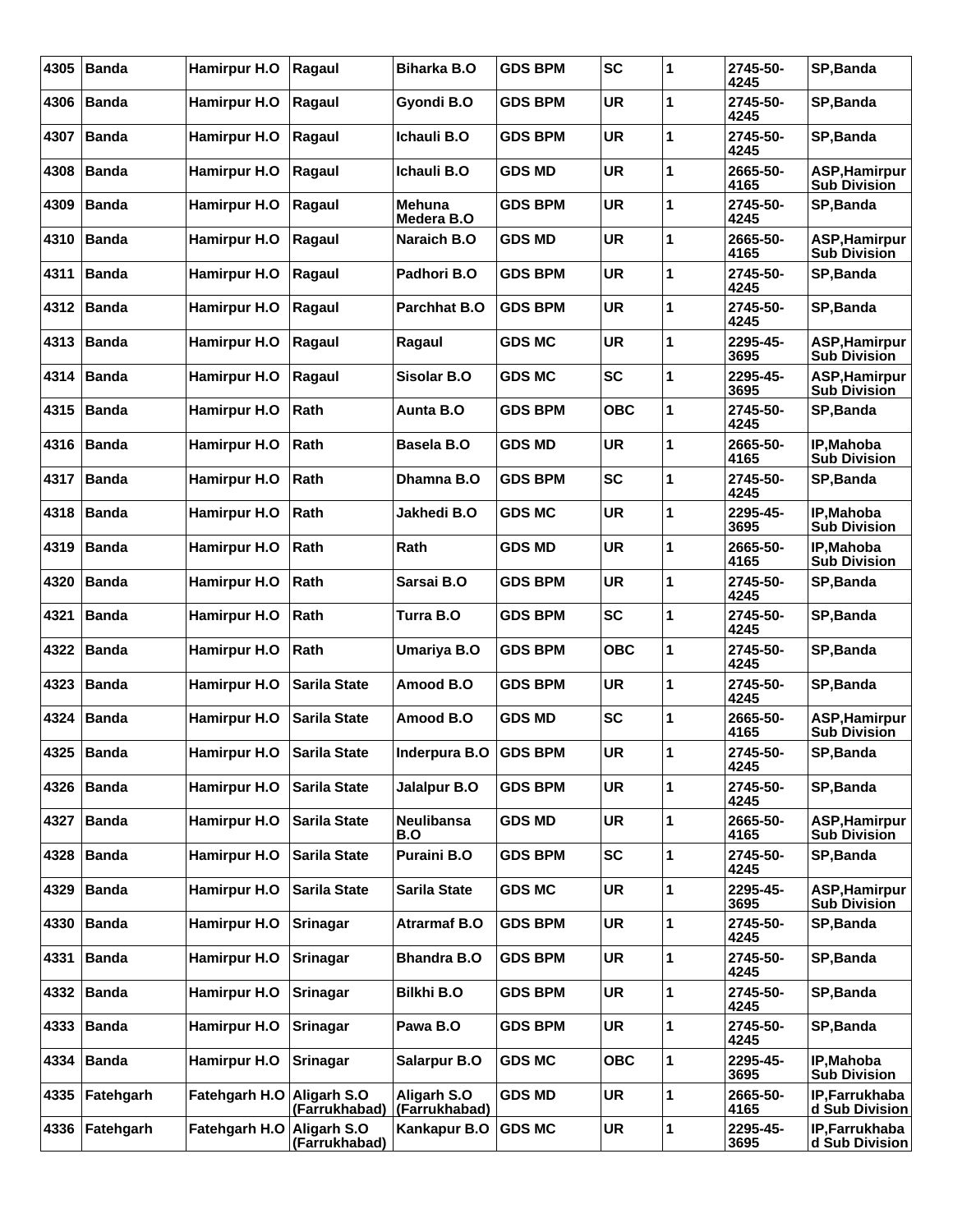| 4337 | Fatehgarh        | Fatehgarh H.O Amratpur S.O    |                                     | <b>Amratpur S.O</b>                                          | <b>GDS MD</b>     | <b>UR</b>  | 1 | 2665-50-<br>4165 | IP.Farrukhaba<br>d Sub Division        |
|------|------------------|-------------------------------|-------------------------------------|--------------------------------------------------------------|-------------------|------------|---|------------------|----------------------------------------|
| 4338 | Fatehgarh        | Fatehgarh H.O Amratpur S.O    |                                     | <b>Amratpur S.O</b>                                          | <b>GDS Packer</b> | <b>UR</b>  | 1 | 2295-45-<br>3695 | <b>IP.Farrukhaba</b><br>d Sub Division |
| 4339 | Fatehgarh        | Fatehgarh H.O Amratpur S.O    |                                     | <b>Karanpur Dutt</b><br>B.O                                  | <b>GDS MD</b>     | <b>OBC</b> | 1 | 2665-50-<br>4165 | IP, Farrukhaba<br>d Sub Division       |
| 4340 | Fatehgarh        | Fatehgarh H.O Bishungarh      | S.O (Kannauj)                       | <b>Asaltabad B.O</b>                                         | <b>GDS MD</b>     | <b>UR</b>  | 1 | 2665-50-<br>4165 | IP, Chhibrama<br>u Sub Division        |
| 4341 | Fatehgarh        | Fatehgarh H.O Bishungarh      | S.O (Kannauj)                       | <b>Bhaunrajpur</b><br>B.O                                    | <b>GDS MD</b>     | <b>UR</b>  | 1 | 2665-50-<br>4165 | <b>IP.Chhibrama</b><br>u Sub Division  |
| 4342 | Fatehgarh        | Fatehgarh H.O Bishungarh      | S.O (Kannauj)                       | <b>Bishungarh</b><br>S.O (Kannauj)                           | <b>GDS MC</b>     | <b>OBC</b> | 1 | 2295-45-<br>3695 | IP, Chhibrama<br>u Sub Division        |
| 4343 | Fatehgarh        | Fatehgarh H.O                 | <b>Bishungarh</b><br>S.O (Kannauj)  | <b>Bishungarh</b><br>S.O (Kannauj)                           | <b>GDS Packer</b> | <b>UR</b>  | 1 | 2295-45-<br>3695 | IP, Chhibrama<br>u Sub Division        |
| 4344 | Fatehgarh        | Fatehgarh H.O Central Jail    | S.O                                 | <b>Central Jail</b><br>S.O                                   | <b>GDS Packer</b> | <b>SC</b>  | 1 | 2295-45-<br>3695 | ASP, Fatehgar<br>h Sub Division        |
| 4345 | Fatehgarh        | Fatehgarh H.O                 | Chhibramau<br>S.O                   | <b>Bahbalpur</b><br>B.O                                      | <b>GDS BPM</b>    | <b>OBC</b> | 1 | 2745-50-<br>4245 | SP, Fatehgarh                          |
| 4346 | Fatehgarh        | Fatehgarh H.O                 | Chhibramau<br>S.O                   | <b>Bahbalpur</b><br>B.O                                      | <b>GDS MD</b>     | <b>SC</b>  | 1 | 2665-50-<br>4165 | IP, Chhibrama<br>u Sub Division        |
| 4347 | Fatehgarh        | Fatehgarh H.O                 | Chhibramau<br>S.O                   | Hathin B.O                                                   | <b>GDS MD</b>     | <b>UR</b>  | 1 | 2665-50-<br>4165 | <b>IP.Chhibrama</b><br>u Sub Division  |
| 4348 | Fatehgarh        | Fatehgarh H.O Farrukhabad     | S.O                                 | <b>AWAS VIKAS</b><br><b>COLONY</b><br><b>FARRUKHAB</b><br>AD | <b>GDS Packer</b> | <b>UR</b>  | 1 | 2295-45-<br>3695 | IP, Farrukhaba<br>d Sub Division       |
| 4349 | Fatehgarh        | Fatehgarh H.O Farrukhabad     | S.O                                 | Gutasi B.O                                                   | <b>GDS MC</b>     | <b>UR</b>  | 1 | 2295-45-<br>3695 | <b>IP.Farrukhaba</b><br>d Sub Division |
| 4350 | Fatehgarh        | Fatehgarh H.O Farrukhabad     | S.O                                 | Kila B.O                                                     | <b>GDS BPM</b>    | <b>UR</b>  | 1 | 2745-50-<br>4245 | SP, Fatehgarh                          |
| 4351 | Fatehgarh        | Fatehgarh H.O Farrukhabad     | S.O                                 | Lal Sarai S.O                                                | <b>GDS Packer</b> | <b>UR</b>  | 1 | 2295-45-<br>3695 | IP, Farrukhaba<br>d Sub Division       |
| 4352 | Fatehgarh        | Fatehgarh H.O                 | Farrukhabad<br>S.O                  | Pipergaon B.O                                                | <b>GDS MD</b>     | <b>SC</b>  | 1 | 2665-50-<br>4165 | IP, Farrukhaba<br>d Sub Division       |
| 4353 | Fatehgarh        |                               | Fatehgarh H.O Fatehgarh H.O         | J.N.V.Road<br>S.O                                            | <b>GDS Packer</b> | <b>UR</b>  | 1 | 2295-45-<br>3695 | ASP, Fatehgar<br>h Sub Division        |
| 4354 | Fatehgarh        |                               | Fatehgarh H.O Gurusahaigan<br>i S.O | Dundwabuzur<br><b>q</b> B.O                                  | <b>GDS MD</b>     | <b>OBC</b> | 1 | 2665-50-<br>4165 | IP, Chhibrama<br>u Sub Division        |
| 4355 | Fatehgarh        | Fatehgarh H.O                 | Gurusahaigan<br>i S.O               | <b>Tera Rabbu</b><br>B.O                                     | <b>GDS MD</b>     | <b>OBC</b> | 1 | 2665-50-<br>4165 | IP, Chhibrama<br>u Sub Division        |
|      | 4356   Fatehgarh | Fatehgarh H.O   Indergarh S.O | (Kannauj)                           | <b>Bhagwantpur</b><br>B.O                                    | <b>GDS MD</b>     | <b>SC</b>  | 1 | 2665-50-<br>4165 | IP, Kannauj<br><b>Sub Division</b>     |
| 4357 | Fatehgarh        | Fatehgarh H.O Indergarh S.O   | (Kannauj)                           | Indergarh S.O<br>(Kannauj)                                   | <b>GDS Packer</b> | <b>OBC</b> | 1 | 2295-45-<br>3695 | IP, Kannauj<br><b>Sub Division</b>     |
| 4358 | Fatehgarh        | Fatehgarh H.O                 | Indergarh S.O<br>(Kannauj)          | Lakh B.O                                                     | <b>GDS MD</b>     | <b>OBC</b> | 1 | 2665-50-<br>4165 | IP, Kannauj<br><b>Sub Division</b>     |
| 4359 | Fatehgarh        | Fatehgarh H.O Indergarh S.O   | (Kannauj)                           | Parsaramau<br>Majhretha B.O                                  | <b>GDS MD</b>     | <b>SC</b>  | 1 | 2665-50-<br>4165 | IP, Kannauj<br><b>Sub Division</b>     |
| 4360 | Fatehgarh        |                               | Fatehgarh H.O Jahanganj S.O         | Daraura B.O                                                  | <b>GDS MD</b>     | <b>OBC</b> | 1 | 2665-50-<br>4165 | IP, Chhibrama<br>u Sub Division        |
| 4361 | Fatehgarh        |                               | Fatehgarh H.O Jahanganj S.O         | Jahanganj S.O                                                | <b>GDS MD</b>     | <b>SC</b>  | 1 | 2665-50-<br>4165 | IP, Chhibrama<br>u Sub Division        |
| 4362 | Fatehgarh        | Fatehgarh H.O Jalalabad S.O   | (Kannauj)                           | Anaugi B.O                                                   | <b>GDS MD</b>     | <b>OBC</b> | 1 | 2665-50-<br>4165 | IP, Kannauj<br><b>Sub Division</b>     |
| 4363 | Fatehgarh        | Fatehgarh H.O Jalalabad S.O   | (Kannauj)                           | Saunsarapur<br>B.O                                           | <b>GDS BPM</b>    | <b>SC</b>  | 1 | 2745-50-<br>4245 | SP, Fatehgarh                          |
| 4364 | Fatehgarh        | Fatehgarh H.O                 | Kaimganj S.O                        | <b>Barkhera B.O</b>                                          | <b>GDS BPM</b>    | <b>UR</b>  | 1 | 2745-50-<br>4245 | SP, Fatehgarh                          |
| 4365 | Fatehgarh        | Fatehgarh H.O Kaimganj S.O    |                                     | KKWB.O                                                       | <b>GDS MD</b>     | <b>OBC</b> | 1 | 2665-50-<br>4165 | <b>IP.Farrukhaba</b><br>d Sub Division |
| 4366 | Fatehgarh        | Fatehgarh H.O Kaimganj S.O    |                                     | Lahra B.O                                                    | <b>GDS MD</b>     | <b>UR</b>  | 1 | 2665-50-<br>4165 | IP, Farrukhaba<br>d Sub Division       |
| 4367 | Fatehgarh        | Fatehgarh H.O Kaimganj S.O    |                                     | Paithan B.O                                                  | <b>GDS MD</b>     | <b>OBC</b> | 1 | 2665-50-<br>4165 | IP, Farrukhaba<br>d Sub Division       |
|      |                  |                               |                                     |                                                              |                   |            |   |                  |                                        |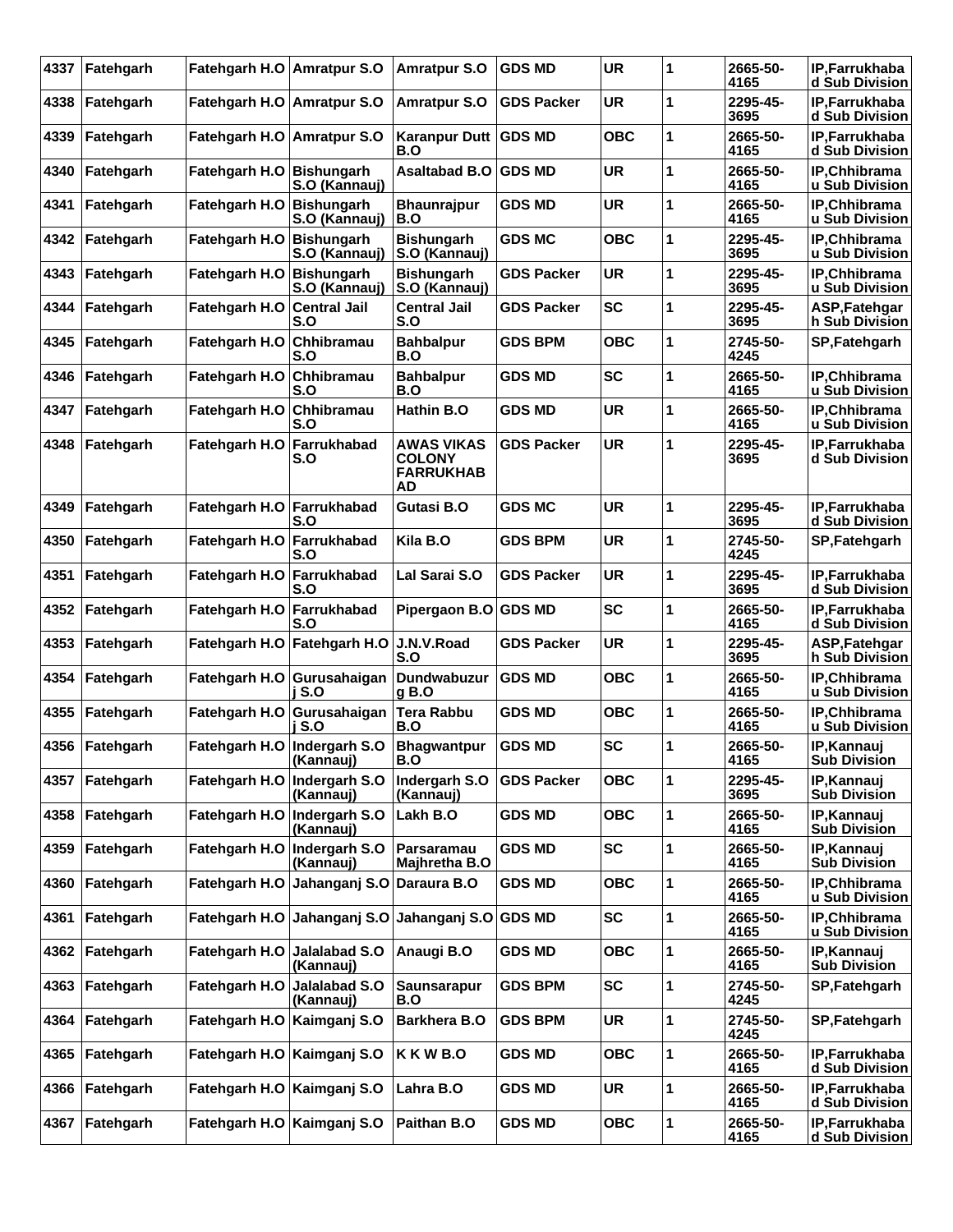| 4368 | Fatehgarh        | Fatehgarh H.O   Kamalganj  | S.O                                      | Singhirampur<br>B.O            | <b>GDS MD</b>     | <b>OBC</b> | 1 | 2665-50-<br>4165 | ASP, Fatehgar<br>h Sub Division        |
|------|------------------|----------------------------|------------------------------------------|--------------------------------|-------------------|------------|---|------------------|----------------------------------------|
| 4369 | Fatehgarh        | Fatehgarh H.O   Kampil S.O |                                          | Kampil S.O                     | <b>GDS Packer</b> | OBC        | 1 | 2295-45-<br>3695 | <b>IP.Farrukhaba</b><br>d Sub Division |
| 4370 | Fatehgarh        | Fatehgarh H.O   Kampil S.O |                                          | <b>Rudain B.O</b>              | <b>GDS MC</b>     | <b>OBC</b> | 1 | 2295-45-<br>3695 | IP, Farrukhaba<br>d Sub Division       |
| 4371 | Fatehgarh        | Fatehgarh H.O Kampil S.O   |                                          | <b>Siwara Khas</b><br>B.O      | GDS MD            | <b>UR</b>  | 1 | 2665-50-<br>4165 | IP, Farrukhaba<br>d Sub Division       |
| 4372 | Fatehgarh        | Fatehgarh H.O Kannauj S.O  |                                          | Chhipatti S.O                  | <b>GDS Packer</b> | <b>UR</b>  | 1 | 2295-45-<br>3695 | IP, Kannauj<br><b>Sub Division</b>     |
| 4373 | Fatehgarh        | Fatehgarh H.O Khairnagar   | S.O                                      | Auser B.O                      | <b>GDS MD</b>     | <b>OBC</b> | 1 | 2665-50-<br>4165 | IP, Kannauj<br><b>Sub Division</b>     |
| 4374 | Fatehgarh        | Fatehgarh H.O              | Khairnagar<br>S.O                        | <b>Binaura</b><br>Rampur B.O   | GDS MD            | <b>UR</b>  | 1 | 2665-50-<br>4165 | IP, Kannauj<br><b>Sub Division</b>     |
| 4375 | Fatehgarh        | Fatehgarh H.O Khairnagar   | S.O                                      | Jankhat B.O                    | <b>GDS MD</b>     | <b>UR</b>  | 1 | 2665-50-<br>4165 | IP, Kannauj<br><b>Sub Division</b>     |
| 4376 | Fatehgarh        | Fatehgarh H.O Khairnagar   | S.O                                      | Umrain B.O                     | <b>GDS MD</b>     | <b>UR</b>  | 1 | 2665-50-<br>4165 | IP, Kannauj<br><b>Sub Division</b>     |
| 4377 | Fatehgarh        | Fatehgarh H.O              | Khimseypur<br>S.O                        | Kanheypur<br>B.O               | GDS BPM           | <b>OBC</b> | 1 | 2745-50-<br>4245 | SP, Fatehgarh                          |
| 4378 | Fatehgarh        | Fatehgarh H.O Khimseypur   | S.O                                      | Khimseypur<br>S.O              | <b>GDS Packer</b> | UR.        | 1 | 2295-45-<br>3695 | ASP,Fatehgar<br>h Sub Division         |
| 4379 | Fatehgarh        | Fatehgarh H.O Khimseypur   | S.O                                      | <b>Madanpur B.O</b>            | <b>GDS MD</b>     | <b>UR</b>  | 1 | 2665-50-<br>4165 | ASP, Fatehgar<br>h Sub Division        |
| 4380 | Fatehgarh        | Fatehgarh H.O Manjhana S.O |                                          | Manjhana S.O                   | <b>GDS MD</b>     | <b>UR</b>  | 1 | 2665-50-<br>4165 | IP, Farrukhaba<br>d Sub Division       |
| 4381 | Fatehgarh        | Fatehgarh H.O Manjhana S.O |                                          | <b>Rasidpur Mai</b><br>B.O     | <b>GDS MD</b>     | <b>OBC</b> | 1 | 2665-50-<br>4165 | IP, Farrukhaba<br>d Sub Division       |
| 4382 | Fatehgarh        | Fatehgarh H.O Manjhana S.O |                                          | Shukrullapur<br>B.O            | <b>GDS BPM</b>    | <b>UR</b>  | 1 | 2745-50-<br>4245 | SP, Fatehgarh                          |
| 4383 | Fatehgarh        | Fatehgarh H.O              | Nawabganj<br>S.O<br>(Farrukhabad)        | Kanasi B.O                     | GDS BPM           | <b>SC</b>  | 1 | 2745-50-<br>4245 | SP,Fatehgarh                           |
| 4384 | Fatehgarh        | Fatehgarh H.O              | <b>Nawabganj</b><br>S.O<br>(Farrukhabad) | Ukhra B.O                      | <b>GDS BPM</b>    | <b>UR</b>  | 1 | 2745-50-<br>4245 | SP, Fatehgarh                          |
| 4385 | Fatehgarh        | Fatehgarh H.O Neebkarori   | S.O                                      | <b>Neebkarori</b><br>S.O       | <b>GDS MC</b>     | <b>UR</b>  | 1 | 2295-45-<br>3695 | ASP, Fatehgar<br>h Sub Division        |
| 4386 | Fatehgarh        | Fatehgarh H.O              | Neebkarori<br>S.O                        | Roop Nagar<br>B.O              | <b>GDS BPM</b>    | <b>OBC</b> | 1 | 2745-50-<br>4245 | SP, Fatehgarh                          |
|      | 4387   Fatehgarh | Fatehgarh H.O Neebkarori   | S.O                                      | Sankisa B.O                    | <b>GDS MD</b>     | <b>UR</b>  | 1 | 2665-50-<br>4165 | ASP, Fatehgar<br>h Sub Division        |
| 4388 | Fatehgarh        | Fatehgarh H.O Roshnabad    | S.O                                      | Amlaiya<br><b>Ashanand B.O</b> | <b>GDS BPM</b>    | <b>UR</b>  | 1 | 2745-50-<br>4245 | SP, Fatehgarh                          |
| 4389 | Fatehgarh        | Fatehgarh H.O              | Roshnabad<br>S.O                         | Roshnabad<br>S.O               | <b>GDS MD</b>     | <b>SC</b>  | 1 | 2665-50-<br>4165 | IP, Farrukhaba<br>d Sub Division       |
| 4390 | Fatehgarh        | Fatehgarh H.O Sakrawa S.O  |                                          | Dadauna B.O                    | <b>GDS MD</b>     | <b>UR</b>  | 1 | 2665-50-<br>4165 | <b>IP.Chhibrama</b><br>u Sub Division  |
| 4391 | Fatehgarh        | Fatehgarh H.O Sakrawa S.O  |                                          | <b>Majhupur B.O</b>            | <b>GDS MD</b>     | <b>SC</b>  | 1 | 2665-50-<br>4165 | IP, Chhibrama<br>u Sub Division        |
| 4392 | Fatehgarh        | Fatehgarh H.O Sakrawa S.O  |                                          | Salempur B.O                   | <b>GDS MD</b>     | UR         | 1 | 2665-50-<br>4165 | IP, Chhibrama<br>u Sub Division        |
| 4393 | Fatehgarh        | Fatehgarh H.O Sakrawa S.O  |                                          | Sarifabad B.O                  | <b>GDS MD</b>     | <b>UR</b>  | 1 | 2665-50-<br>4165 | <b>IP.Chhibrama</b><br>u Sub Division  |
| 4394 | Fatehgarh        | Fatehgarh H.O Sarai Prayag | S.O                                      | Rohili B.O                     | <b>GDS MD</b>     | <b>UR</b>  | 1 | 2665-50-<br>4165 | IP, Chhibrama<br>u Sub Division        |
| 4395 | Fatehgarh        | Fatehgarh H.O Sarai Prayag | S.O                                      | Sarai Prayag<br>S.O            | <b>GDS Packer</b> | UR         | 1 | 2295-45-<br>3695 | IP, Chhibrama<br>u Sub Division        |
| 4396 | Fatehgarh        | Fatehgarh H.O Saurikh S.O  |                                          | <b>Behta Rampur</b><br>B.O     | <b>GDS MD</b>     | PH-HH      | 1 | 2665-50-<br>4165 | <b>IP.Chhibrama</b><br>u Sub Division  |
| 4397 | Fatehgarh        | Fatehgarh H.O Saurikh S.O  |                                          | <b>Gyaspur B.O</b>             | <b>GDS MD</b>     | <b>OBC</b> | 1 | 2665-50-<br>4165 | IP, Chhibrama<br>u Sub Division        |
| 4398 | Fatehgarh        | Fatehgarh H.O Saurikh S.O  |                                          | Sarai Theku<br>B.O             | <b>GDS MD</b>     | UR         | 1 | 2665-50-<br>4165 | IP, Chhibrama<br>u Sub Division        |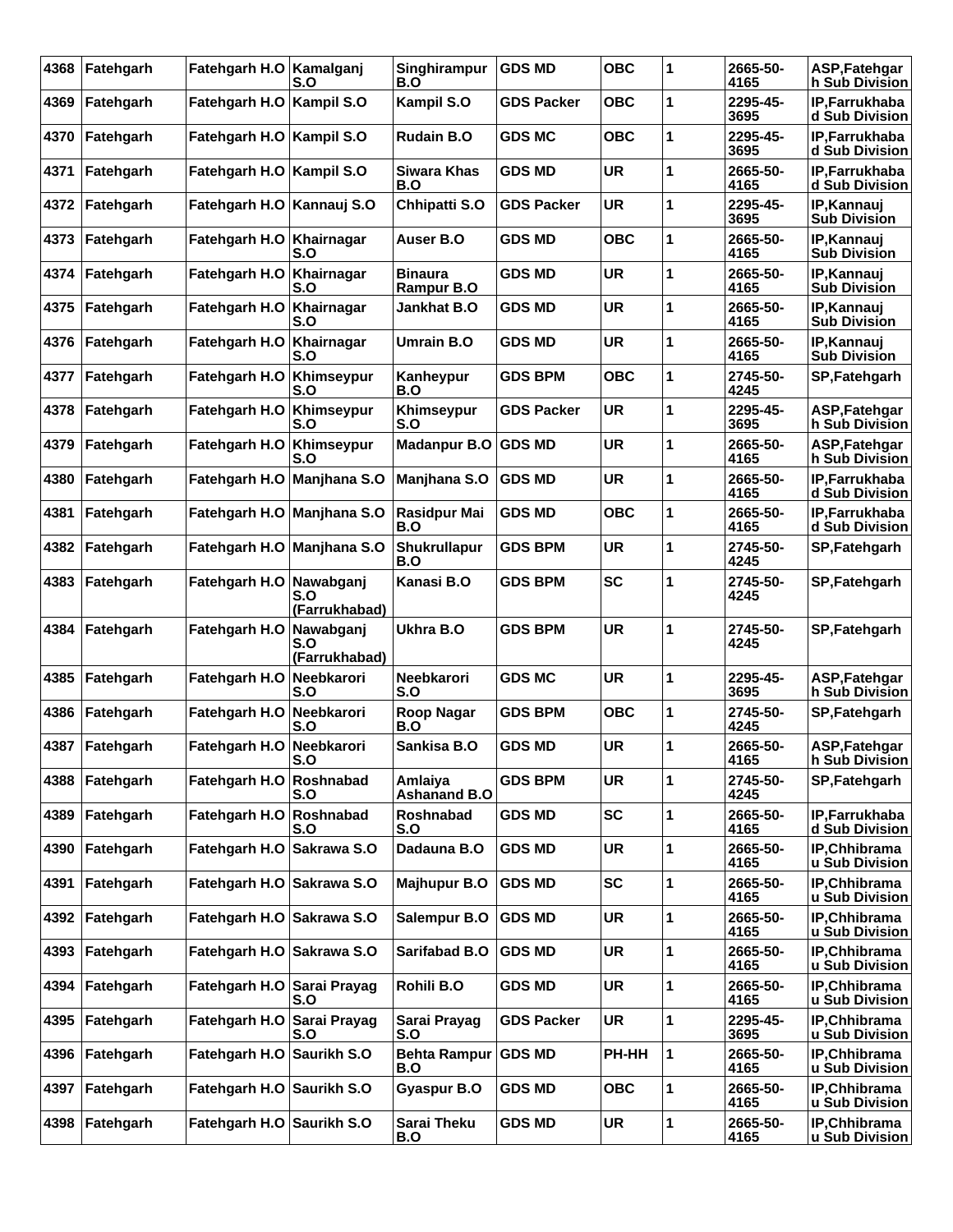| 4399 | Fatehgarh | Fatehgarh H.O             | Shamsabad<br>S.O<br>(Farrukhabad) | <b>Shamsabad</b><br>S.O<br>(Farrukhabad)    | <b>GDS MD</b>     | <b>OBC</b> | 1 | 2665-50-<br>4165 | IP.Farrukhaba<br>d Sub Division                        |
|------|-----------|---------------------------|-----------------------------------|---------------------------------------------|-------------------|------------|---|------------------|--------------------------------------------------------|
| 4400 | Fatehgarh | Fatehgarh H.O Sikanderpur | S.O (Kannauj)                     | Aseha B.O                                   | <b>GDS MD</b>     | <b>SC</b>  | 1 | 2665-50-<br>4165 | <b>IP.Chhibrama</b><br>u Sub Division                  |
| 4401 | Fatehgarh | Fatehgarh H.O             | Sikanderpur<br>S.O (Kannauj)      | Chanderpur<br>B.O                           | <b>GDS MD</b>     | <b>SC</b>  | 1 | 2665-50-<br>4165 | IP, Chhibrama<br>u Sub Division                        |
| 4402 | Fatehgarh | Fatehgarh H.O Sikanderpur | S.O (Kannauj)                     | <b>Sikanderpur</b><br>S.O (Kannauj)         | <b>GDS MD</b>     | OBC        | 1 | 2665-50-<br>4165 | <b>IP.Chhibrama</b><br>u Sub Division                  |
| 4403 | Fatehgarh | Fatehgarh H.O Talgram S.O |                                   | Jeramau<br>Alampur B.O                      | <b>GDS MD</b>     | <b>UR</b>  | 1 | 2665-50-<br>4165 | <b>IP.Chhibrama</b><br>u Sub Division                  |
| 4404 | Fatehgarh | Fatehgarh H.O Talgram S.O |                                   | Madhonagar<br>B.O                           | <b>GDS MD</b>     | <b>UR</b>  | 1 | 2665-50-<br>4165 | IP, Chhibrama<br>u Sub Division                        |
| 4405 | Fatehgarh | Fatehgarh H.O Talgram S.O |                                   | Salempur B.O                                | <b>GDS MD</b>     | <b>UR</b>  | 1 | 2665-50-<br>4165 | <b>IP.Chhibrama</b><br>u Sub Division                  |
| 4406 | Fatehgarh | Fatehgarh H.O Talgram S.O |                                   | <b>Tahpur B.O</b>                           | <b>GDS MC</b>     | <b>OBC</b> | 1 | 2295-45-<br>3695 | IP, Chhibrama<br>u Sub Division                        |
| 4407 | Fatehgarh | Fatehgarh H.O Talgram S.O |                                   | Talgram S.O                                 | <b>GDS MD</b>     | <b>UR</b>  | 1 | 2665-50-<br>4165 | IP, Chhibrama<br>u Sub Division                        |
| 4408 | Fatehgarh | Fatehgarh H.O Talgram S.O |                                   | <b>Talgram S.O</b>                          | <b>GDS Packer</b> | <b>UR</b>  | 1 | 2295-45-<br>3695 | <b>IP.Chhibrama</b><br>u Sub Division                  |
| 4409 | Fatehgarh | Fatehgarh H.O Thathia S.O |                                   | <b>Bhadausi B.O</b>                         | <b>GDS MD</b>     | <b>OBC</b> | 1 | 2665-50-<br>4165 | IP, Kannauj<br><b>Sub Division</b>                     |
| 4410 | Fatehgarh | Fatehgarh H.O Thathia S.O |                                   | Thathia S.O                                 | <b>GDS MC</b>     | <b>OBC</b> | 1 | 2295-45-<br>3695 | IP, Kannauj<br><b>Sub Division</b>                     |
| 4411 | Fatehgarh | Fatehgarh H.O Thathia S.O |                                   | Thathia S.O                                 | <b>GDS MD</b>     | <b>UR</b>  | 1 | 2665-50-<br>4165 | IP, Kannauj<br><b>Sub Division</b>                     |
| 4412 | Fatehgarh | Fatehgarh H.O Tirwa S.O   |                                   | Tirwa S.O                                   | <b>GDS MD</b>     | <b>UR</b>  | 1 | 2665-50-<br>4165 | IP, Kannauj<br><b>Sub Division</b>                     |
| 4413 | Fatehgarh | Fatehgarh H.O Umarda S.O  |                                   | Kudhina B.O                                 | <b>GDS MD</b>     | <b>UR</b>  | 1 | 2665-50-<br>4165 | IP, Kannauj<br><b>Sub Division</b>                     |
| 4414 | Fatehgarh | Fatehgarh H.O Umarda S.O  |                                   | Miruan Marha<br>B.O                         | <b>GDS MD</b>     | <b>UR</b>  | 1 | 2665-50-<br>4165 | IP, Kannauj<br><b>Sub Division</b>                     |
| 4415 | Fatehgarh |                           | Fatehgarh H.O Yaqutganj S.O       | <b>Bhojpur B.O</b>                          | <b>GDS MD</b>     | <b>OBC</b> | 1 | 2665-50-<br>4165 | ASP, Fatehgar<br>h Sub Division                        |
| 4416 | Fatehgarh |                           | Fatehgarh H.O Yaqutganj S.O       | Yaqutganj S.O GDS MD                        |                   | <b>OBC</b> | 1 | 2665-50-<br>4165 | ASP, Fatehgar<br>h Sub Division                        |
| 4417 | Fatehpur  | <b>Fatehpur H.O</b>       | Amauli S.O                        | <b>Burhwan B.O</b>                          | <b>GDS MC</b>     | <b>UR</b>  | 1 | 2295-45-<br>3695 | <b>IP, Bindki Sub</b><br><b>Division</b>               |
| 4418 | Fatehpur  | <b>Fatehpur H.O</b>       | Amauli S.O                        | Dayalnagar<br>B.O                           | <b>GDS BPM</b>    | <b>UR</b>  | 1 | 2745-50-<br>4245 | SP, Fatehpur                                           |
| 4419 | Fatehpur  | Fatehpur H.O              | Amauli S.O                        | Salhepur B.O                                | <b>GDS BPM</b>    | <b>SC</b>  | 1 | 2745-50-<br>4245 | SP, Fatehpur                                           |
| 4420 | Fatehpur  | Fatehpur H.O              | <b>Asother S.O</b>                | <b>Asother S.O</b>                          | <b>GDS Packer</b> | <b>UR</b>  | 1 | 2295-45-<br>3695 | ASP, Fatehpur<br><b>Central Sub</b><br><b>Division</b> |
| 4421 | Fatehpur  | Fatehpur H.O              | <b>Asother S.O</b>                | Kandhiya B.O                                | <b>GDS MC</b>     | <b>UR</b>  | 1 | 2295-45-<br>3695 | ASP, Fatehpur<br><b>Central Sub</b><br><b>Division</b> |
| 4422 | Fatehpur  | Fatehpur H.O              | <b>Asother S.O</b>                | <b>Tikar B.O</b>                            | <b>GDS BPM</b>    | <b>UR</b>  | 1 | 2745-50-<br>4245 | SP, Fatehpur                                           |
| 4423 | Fatehpur  | Fatehpur H.O              | Bahua S.O                         | <b>Chakas Karan</b><br>B.O                  | <b>GDS MC</b>     | <b>UR</b>  | 1 | 2295-45-<br>3695 | IP, Bindki Sub<br><b>Division</b>                      |
| 4424 | Fatehpur  | Fatehpur H.O              | Bahua S.O                         | Datauli B.O                                 | <b>GDS MC</b>     | <b>UR</b>  | 1 | 2295-45-<br>3695 | IP, Bindki Sub<br><b>Division</b>                      |
| 4425 | Fatehpur  | Fatehpur H.O              | Bahua S.O                         | Tapani B.O                                  | <b>GDS MC</b>     | UR         | 1 | 2295-45-<br>3695 | IP, Bindki Sub<br><b>Division</b>                      |
| 4426 | Fatehpur  | Fatehpur H.O              | Chheolaha<br>S.O                  | Chheolaha<br>S.O                            | <b>GDS Packer</b> | <b>UR</b>  | 1 | 2295-45-<br>3695 | IP, Khaga Sub<br><b>Division</b>                       |
| 4427 | Fatehpur  | Fatehpur H.O              | Erayan S.O                        | Ijura Bujurg<br>B.O                         | <b>GDS MC</b>     | <b>UR</b>  | 1 | 2295-45-<br>3695 | IP, Khaga Sub<br><b>Division</b>                       |
| 4428 | Fatehpur  | <b>Fatehpur H.O</b>       | Erayan S.O                        | <b>Mohammad</b><br><b>Pur Gaunti</b><br>B.O | <b>GDS MD</b>     | <b>OBC</b> | 1 | 2665-50-<br>4165 | IP, Khaga Sub<br><b>Division</b>                       |
| 4429 | Fatehpur  | Fatehpur H.O              | <b>Ghazipur S.O</b><br>(Fatehpur) | Deolan B.O                                  | <b>GDS BPM</b>    | <b>SC</b>  | 1 | 2745-50-<br>4245 | SP, Fatehpur                                           |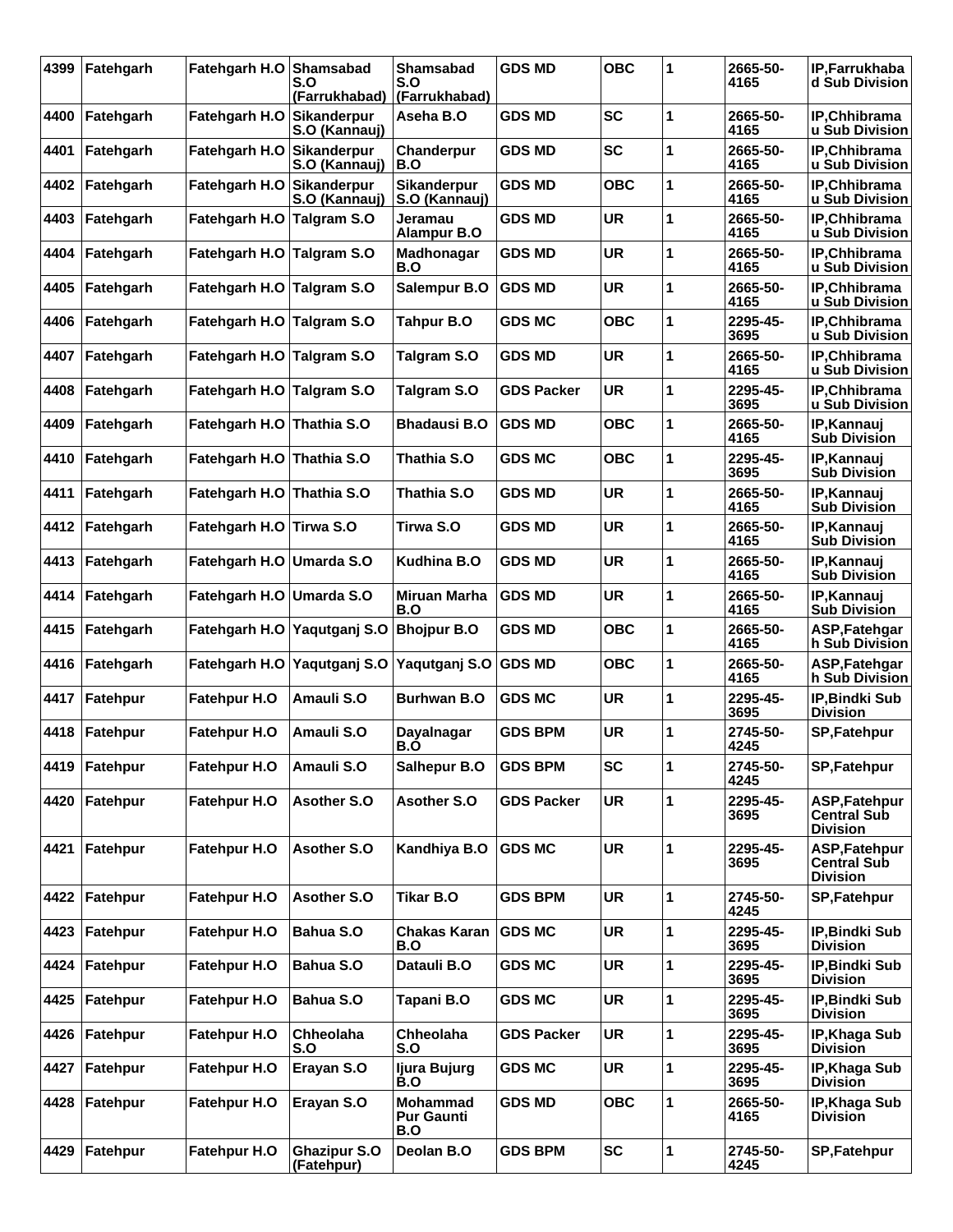| Fatehpur | <b>Fatehpur H.O</b>                                      | Haswa S.O                          | Lateefpur B.O                | <b>GDS BPM</b>                               | <b>UR</b>  | 1            | 2745-50-<br>4245 | <b>SP,Fatehpur</b>                                    |
|----------|----------------------------------------------------------|------------------------------------|------------------------------|----------------------------------------------|------------|--------------|------------------|-------------------------------------------------------|
| Fatehpur | <b>Fatehpur H.O</b>                                      | Haswa S.O                          | <b>Mahoi B.O</b>             | <b>GDS BPM</b>                               | <b>UR</b>  | 1            | 2745-50-<br>4245 | <b>SP.Fatehpur</b>                                    |
| Fatehpur | <b>Fatehpur H.O</b>                                      | Haswa S.O                          | Mahoi B.O                    | <b>GDS MC</b>                                | <b>OBC</b> | 1            | 2295-45-<br>3695 | <b>ASP.Fatehpur</b><br>Central Sub<br><b>Division</b> |
| Fatehpur | <b>Fatehpur H.O</b>                                      | Hathgaon S.O                       | <b>Itaily B.O</b>            | <b>GDS MD</b>                                | <b>UR</b>  | 1            | 2665-50-<br>4165 | IP, Khaga Sub<br>Division                             |
| Fatehpur | <b>Fatehpur H.O</b>                                      | Hathgaon S.O                       | Semramanapu<br>r B.O         | <b>GDS MD</b>                                | <b>SC</b>  | 1            | 2665-50-<br>4165 | IP, Khaga Sub<br>Division                             |
| Fatehpur | <b>Fatehpur H.O</b>                                      | Hathgaon S.O                       | Sithaura B.O                 | <b>GDS MC</b>                                | <b>SC</b>  | 1            | 2295-45-<br>3695 | IP, Khaga Sub<br>Division                             |
| Fatehpur | <b>Fatehpur H.O</b>                                      | Husainganj<br>S.O (Fatehpur)       | Husainganj<br>S.O (Fatehpur) | GDS Packer                                   | <b>UR</b>  | 1            | 2295-45-<br>3695 | ASP,Fatehpur<br>Central Sub<br>Division               |
| Fatehpur | <b>Fatehpur H.O</b>                                      | Khaga S.O                          | <b>Budwan B.O</b>            | <b>GDS MC</b>                                | <b>UR</b>  | 1            | 2295-45-<br>3695 | IP, Khaga Sub<br>Division                             |
| Fatehpur | <b>Fatehpur H.O</b>                                      | Khaga S.O                          | Hardon B.O                   | <b>GDS MD</b>                                | <b>UR</b>  | 1            | 2665-50-<br>4165 | IP, Khaga Sub<br>Division                             |
| Fatehpur | <b>Fatehpur H.O</b>                                      | Khaga S.O                          | Khaga S.O                    | <b>GDS MC</b>                                | <b>OBC</b> | 1            | 2295-45-<br>3695 | IP, Khaga Sub<br>Division                             |
| Fatehpur | <b>Fatehpur H.O</b>                                      | Khaga S.O                          | Kharai B.O                   | <b>GDS MD</b>                                | <b>UR</b>  | 1            | 2665-50-<br>4165 | IP, Khaga Sub<br><b>Division</b>                      |
| Fatehpur | <b>Fatehpur H.O</b>                                      | Khaga S.O                          | Pauli B.O                    | <b>GDS MC</b>                                | <b>OBC</b> | 1            | 2295-45-<br>3695 | IP, Khaga Sub<br><b>Division</b>                      |
| Fatehpur | <b>Fatehpur H.O</b>                                      | Khaga S.O                          | Silmi B.O                    | <b>GDS MC</b>                                | <b>UR</b>  | 1            | 2295-45-<br>3695 | IP,Khaga Sub<br>Division                              |
| Fatehpur | <b>Fatehpur H.O</b>                                      | Khajuha S.O                        | <b>Basant Khera</b><br>B.O   | <b>GDS MD</b>                                | <b>UR</b>  | 1            | 2665-50-<br>4165 | IP, Bindki Sub<br>Division                            |
| Fatehpur | <b>Fatehpur H.O</b>                                      | Khajuha S.O                        | <b>Bijauli B.O</b>           | <b>GDS BPM</b>                               | <b>UR</b>  | 1            | 2745-50-<br>4245 | SP, Fatehpur                                          |
| Fatehpur | <b>Fatehpur H.O</b>                                      | Khajuha S.O                        | <b>Bijuri B.O</b>            | GDS BPM                                      | <b>OBC</b> | 1            | 2745-50-<br>4245 | <b>SP.Fatehpur</b>                                    |
| Fatehpur | <b>Fatehpur H.O</b>                                      | Khajuha S.O                        | Missi B.O                    | <b>GDS MC</b>                                | <b>OBC</b> | 1            | 2295-45-<br>3695 | <b>IP, Bindki Sub</b><br><b>Division</b>              |
| Fatehpur | <b>Fatehpur H.O</b>                                      | Khakhreru<br>S.O                   | Dendasai B.O                 | <b>GDS MC</b>                                | <b>SC</b>  | 1            | 2295-45-<br>3695 | IP, Khaga Sub<br><b>Division</b>                      |
| Fatehpur | <b>Fatehpur H.O</b>                                      | <b>Khakhreru</b><br>S.O            | Jahangirnagar<br>Gahura B.O  | <b>GDS MC</b>                                | <b>OBC</b> | 1            | 2295-45-<br>3695 | IP, Khaga Sub<br>Division                             |
|          | <b>Fatehpur H.O</b>                                      | l Khakhreru<br> S.O                | <b>Khakhreru</b><br>S.O      | <b>GDS Packer</b>                            | PH-OH      | $\mathbf{1}$ | 2295-45-<br>3695 | IP, Khaga Sub<br><b>Division</b>                      |
|          | Fatehpur H.O                                             | Khakhreru<br>S.O                   | Kot B.O                      | <b>GDS BPM</b>                               | <b>OBC</b> | 1            | 2745-50-<br>4245 | <b>SP, Fatehpur</b>                                   |
| Fatehpur | <b>Fatehpur H.O</b>                                      | Khakhreru<br>S.O                   | Sothrapur B.O                | <b>GDS MC</b>                                | <b>UR</b>  | 1            | 2295-45-<br>3695 | IP, Khaga Sub<br><b>Division</b>                      |
|          | Fatehpur H.O                                             | Kishanpur S.O<br>(Fatehpur)        | Chandapur<br>B.O             | <b>GDS MD</b>                                | <b>OBC</b> | 1            | 2665-50-<br>4165 | IP, Khaga Sub<br><b>Division</b>                      |
|          | Fatehpur H.O                                             | (Fatehpur)                         | Narauli B.O                  | <b>GDS MC</b>                                | <b>SC</b>  | 1            | 2295-45-<br>3695 | IP, Khaga Sub<br><b>Division</b>                      |
| Fatehpur | Fatehpur H.O                                             | (Fatehpur)                         | <b>Bhasraul B.O.</b>         | <b>GDS MC</b>                                | <b>UR</b>  | 1            | 2295-45-<br>3695 | IP, Khaga Sub<br><b>Division</b>                      |
| Fatehpur | Fatehpur H.O                                             | <b>Kishanpur S.O</b><br>(Fatehpur) | Sarkandi B.O                 | <b>GDS MD</b>                                | <b>UR</b>  | 1            | 2665-50-<br>4165 | IP, Khaga Sub<br><b>Division</b>                      |
|          | Fatehpur H.O                                             | Kora<br>Jahanabad<br>S.O           | Kapil Kalan<br>B.O           | <b>GDS MD</b>                                | <b>UR</b>  | 1            | 2665-50-<br>4165 | IP, Bindki Sub<br><b>Division</b>                     |
| Fatehpur | Fatehpur H.O                                             | Lalauli S.O                        | Korra Kanak<br>B.O           | <b>GDS MC</b>                                | <b>OBC</b> | 1            | 2295-45-<br>3695 | IP, Bindki Sub<br><b>Division</b>                     |
| Fatehpur | <b>Fatehpur H.O</b>                                      | Lalauli S.O                        | Lalauli S.O                  | <b>GDS Packer</b>                            | <b>SC</b>  | 1            | 2295-45-<br>3695 | IP, Bindki Sub<br>Division                            |
| Fatehpur | Fatehpur H.O                                             | Lalauli S.O                        | <b>Mahakhera</b><br>B.O      | <b>GDS BPM</b>                               | <b>ST</b>  | 1            | 2745-50-<br>4245 | SP, Fatehpur                                          |
| Fatehpur | <b>Fatehpur H.O</b>                                      | Lalauli S.O                        | Mahana B.O                   | <b>GDS MD</b>                                | <b>OBC</b> | 1            | 2665-50-<br>4165 | IP, Bindki Sub<br><b>Division</b>                     |
|          | Fatehpur<br>Fatehpur<br>Fatehpur<br>Fatehpur<br>Fatehpur |                                    |                              | <b>Kishanpur S.O</b><br>Kishanpur S.O Raipur |            |              |                  |                                                       |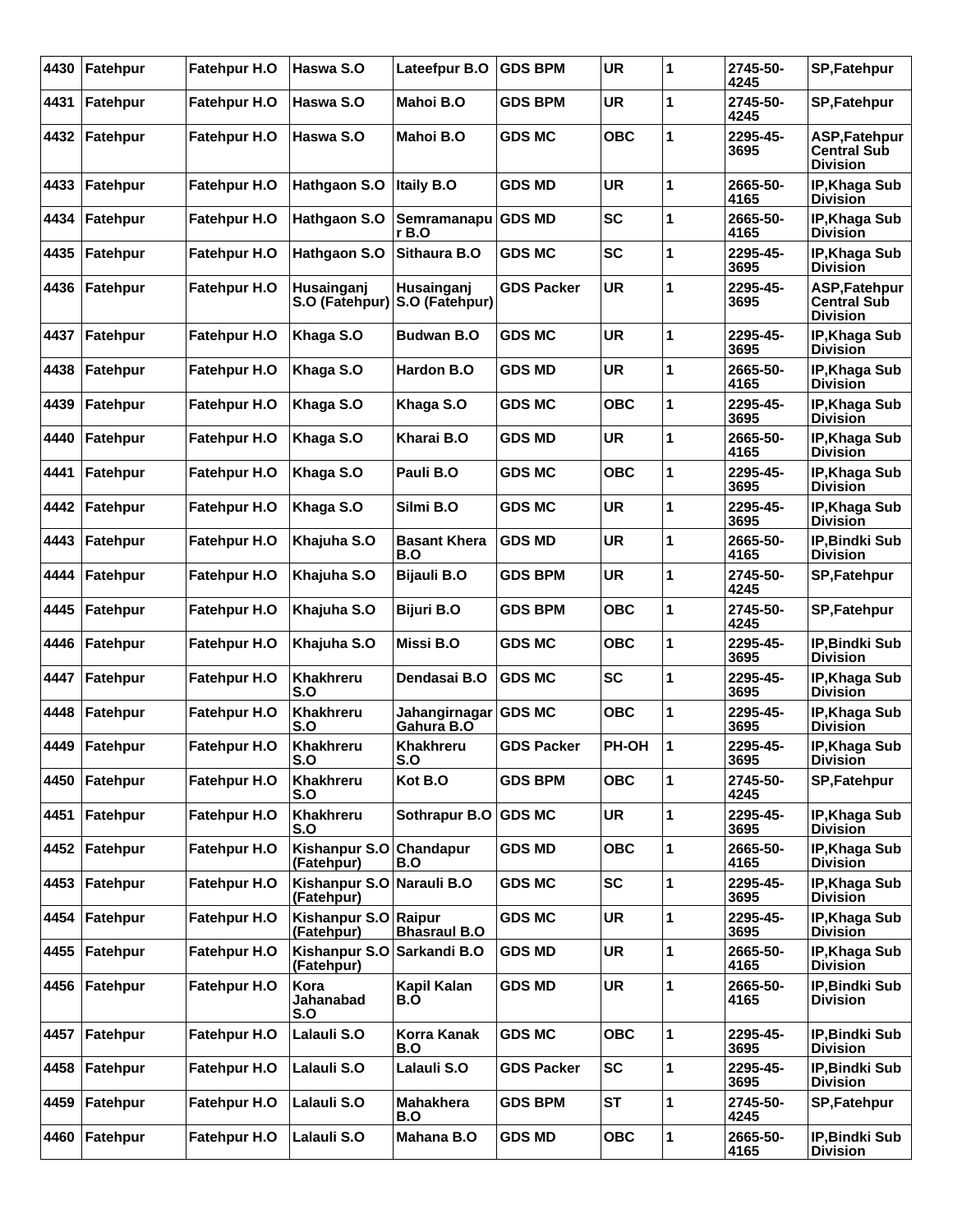| 4461 | Fatehpur           | <b>Fatehpur H.O</b>         | Malwan R.S.<br>S.O             | <b>Bhadba B.O</b>                          | <b>GDS MC</b>     | <b>SC</b>  | 1           | 2295-45-<br>3695 | <b>IP, Bindki Sub</b><br><b>Division</b>                |
|------|--------------------|-----------------------------|--------------------------------|--------------------------------------------|-------------------|------------|-------------|------------------|---------------------------------------------------------|
| 4462 | Fatehpur           | <b>Fatehpur H.O</b>         | Malwan R.S.<br>S.O             | Dawatpur B.O                               | <b>GDS MD</b>     | <b>UR</b>  | 1           | 2665-50-<br>4165 | <b>IP, Bindki Sub</b><br><b>Division</b>                |
| 4463 | Fatehpur           | Fatehpur H.O                | Malwan R.S.<br>S.O             | Kotiya B.O                                 | <b>GDS MC</b>     | <b>UR</b>  | 1           | 2295-45-<br>3695 | IP, Bindki Sub<br><b>Division</b>                       |
| 4464 | Fatehpur           | Fatehpur H.O                | <b>Mauhar S.O</b>              | <b>Abhaipur B.O</b>                        | <b>GDS MD</b>     | OBC        | 1           | 2665-50-<br>4165 | IP, Bindki Sub<br><b>Division</b>                       |
| 4465 | Fatehpur           | <b>Fatehpur H.O</b>         | <b>Mauhar S.O</b>              | Gugauli B.O                                | <b>GDS MC</b>     | <b>UR</b>  | 1           | 2295-45-<br>3695 | IP, Bindki Sub<br><b>Division</b>                       |
| 4466 | Fatehpur           | Fatehpur H.O                | <b>Mauhar S.O</b>              | <b>Shadipur B.O</b>                        | <b>GDS MC</b>     | <b>SC</b>  | 1           | 2295-45-<br>3695 | IP, Bindki Sub<br><b>Division</b>                       |
| 4467 | <b>Kanpur City</b> | <b>Kanpur Cantt.</b><br>H.O | <b>Chakeri</b><br>Aerodrum S.O | CAT S.O                                    | <b>GDS Packer</b> | <b>SC</b>  | 1           | 2295-45-<br>3695 | ASP, Kanpur<br><b>City East Sub</b><br><b>Division</b>  |
| 4468 | <b>Kanpur City</b> | Kanpur Cantt.<br>H.O        | Harjinder<br>Nagar S.O         | Krishna Nagar<br>S.O (Kanpur<br>Nagar)     | <b>GDS Packer</b> | <b>SC</b>  | 1           | 2295-45-<br>3695 | ASP, Kanpur<br><b>City East Sub</b><br><b>Division</b>  |
| 4469 | <b>Kanpur City</b> | Kanpur Cantt.<br>H.O        | Kanpur Cantt.<br>H.O           | <b>Napier Road</b><br>S.O                  | <b>GDS Packer</b> | <b>UR</b>  | 1           | 2295-45-<br>3695 | ASP, Kanpur<br><b>City East Sub</b><br><b>Division</b>  |
| 4470 | <b>Kanpur City</b> | Kanpur Cantt.<br>H.O        | N H Road S.O                   | Kasigaon B.O                               | <b>GDS MC</b>     | <b>SC</b>  | 1           | 2295-45-<br>3695 | ASP, Kanpur<br><b>City South</b><br><b>Sub Division</b> |
| 4471 | <b>Kanpur City</b> | <b>Kanpur Cantt.</b><br>H.O | N H Road S.O                   | Pipergaon B.O GDS MC                       |                   | <b>OBC</b> | 1           | 2295-45-<br>3695 | ASP, Kanpur<br><b>City South</b><br><b>Sub Division</b> |
| 4472 | <b>Kanpur City</b> | Kanpur Cantt.<br>H.O        | N H Road S.O                   | Sanigawan<br>B.O                           | <b>GDS MC</b>     | <b>SC</b>  | 1           | 2295-45-<br>3695 | ASP, Kanpur<br><b>City South</b><br><b>Sub Division</b> |
| 4473 | <b>Kanpur City</b> | Kanpur Cantt.<br>H.O        | N H Road S.O                   | Sanigawan<br>B.O                           | <b>GDS MD</b>     | <b>OBC</b> | 1           | 2665-50-<br>4165 | ASP, Kanpur<br><b>City South</b><br><b>Sub Division</b> |
| 4474 | <b>Kanpur City</b> | Kanpur Cantt.<br>H.O        | <b>Shiwans</b><br>Tanney S.O   | J K Puri S.O                               | <b>GDS Packer</b> | <b>SC</b>  | 1           | 2295-45-<br>3695 | ASP, Kanpur<br><b>City East Sub</b><br><b>Division</b>  |
| 4475 | <b>Kanpur City</b> | Kanpur H.O                  | <b>Bidhnoo S.O</b>             | <b>Bharu B.O</b>                           | <b>GDS MC</b>     | <b>UR</b>  | 1           | 2295-45-<br>3695 | ASP, Kanpur<br><b>City South</b><br><b>Sub Division</b> |
| 4476 | <b>Kanpur City</b> | Kanpur H.O                  | <b>Bidhnoo S.O</b>             | <b>Bidhnoo S.O</b>                         | <b>GDS MD</b>     | <b>OBC</b> | 1           | 2665-50-<br>4165 | ASP, Kanpur<br><b>City South</b><br><b>Sub Division</b> |
|      | 4477 Kanpur City   | Kanpur H.O                  | <b>Bidhnoo S.O</b>             | <b>Bidhnoo S.O</b>                         | <b>GDS Packer</b> | <b>OBC</b> | $\mathbf 1$ | 2295-45-<br>3695 | ASP, Kanpur<br><b>City South</b><br><b>Sub Division</b> |
| 4478 | <b>Kanpur City</b> | Kanpur H.O                  | <b>Bidhnoo S.O</b>             | Chaurai B.O                                | <b>GDS MC</b>     | <b>UR</b>  | 1           | 2295-45-<br>3695 | ASP, Kanpur<br><b>City South</b><br><b>Sub Division</b> |
| 4479 | <b>Kanpur City</b> | Kanpur H.O                  | <b>Bidhnoo S.O</b>             | Chhatarpur<br>B.O                          | <b>GDS MC</b>     | <b>UR</b>  | 1           | 2295-45-<br>3695 | ASP, Kanpur<br><b>City South</b><br><b>Sub Division</b> |
| 4480 | <b>Kanpur City</b> | Kanpur H.O                  | <b>Bidhnoo S.O</b>             | Deosarh B.O                                | <b>GDS MC</b>     | <b>SC</b>  | 1           | 2295-45-<br>3695 | ASP, Kanpur<br><b>City South</b><br><b>Sub Division</b> |
| 4481 | <b>Kanpur City</b> | Kanpur H.O                  | <b>Bidhnoo S.O</b>             | Gayatri Seedh<br>Peeth<br>Khadeshar<br>B.O | <b>GDS MC</b>     | <b>OBC</b> | 1           | 2295-45-<br>3695 | ASP, Kanpur<br><b>City South</b><br><b>Sub Division</b> |
| 4482 | <b>Kanpur City</b> | Kanpur H.O                  | <b>Bidhnoo S.O</b>             | Jamu B.O                                   | <b>GDS MC</b>     | <b>UR</b>  | 1           | 2295-45-<br>3695 | ASP, Kanpur<br><b>City South</b><br><b>Sub Division</b> |
| 4483 | <b>Kanpur City</b> | Kanpur H.O                  | <b>Bidhnoo S.O</b>             | Katherua B.O                               | <b>GDS MC</b>     | <b>UR</b>  | 1           | 2295-45-<br>3695 | ASP, Kanpur<br><b>City South</b><br><b>Sub Division</b> |
| 4484 | <b>Kanpur City</b> | Kanpur H.O                  | <b>Bidhnoo S.O</b>             | Majhawan B.O GDS MD                        |                   | <b>SC</b>  | 1           | 2665-50-<br>4165 | ASP, Kanpur<br><b>City South</b><br><b>Sub Division</b> |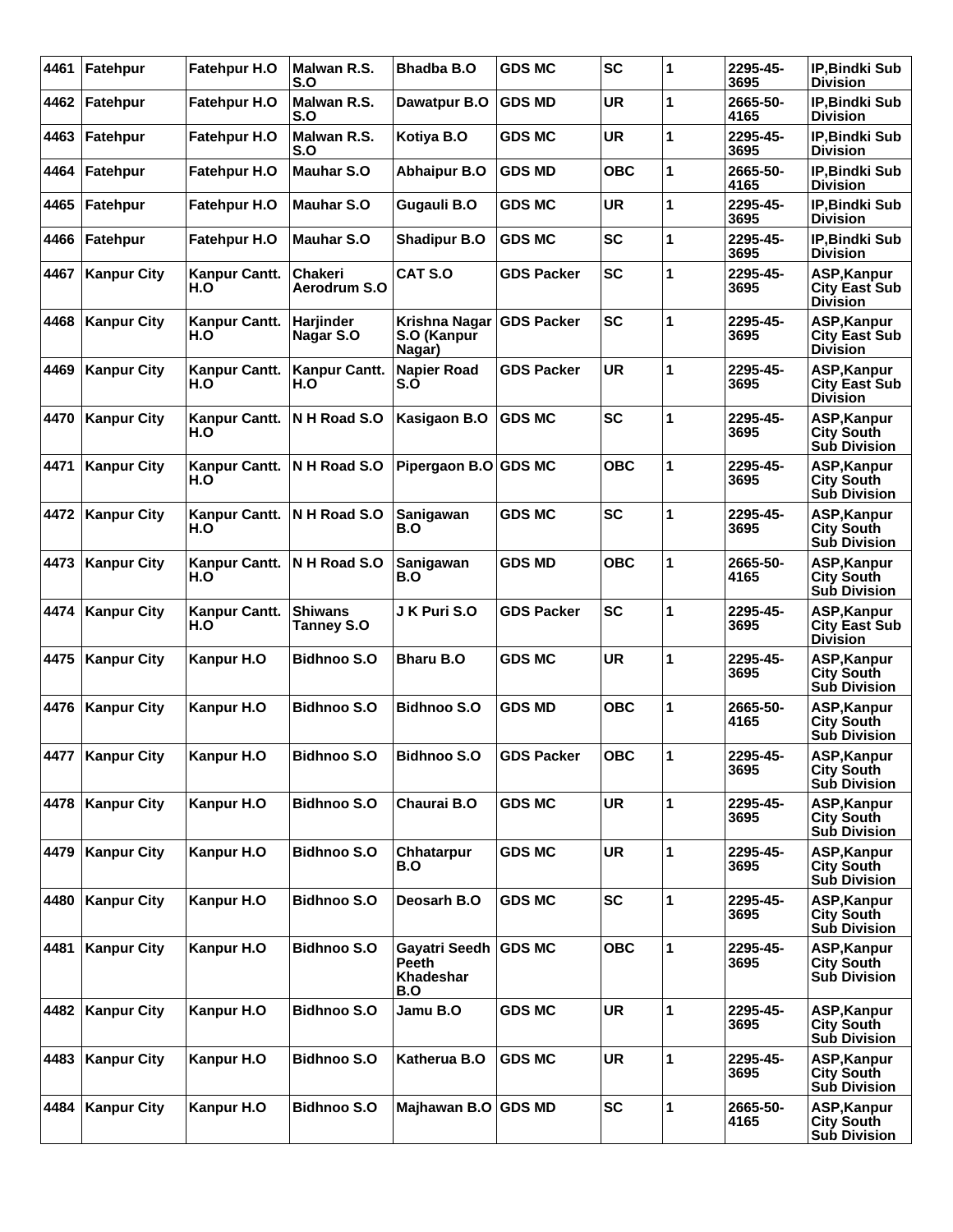| 4485 | <b>Kanpur City</b> | Kanpur H.O | <b>Chakarpur</b><br>S.O           | <b>Bhimsen B.O</b>    | <b>GDS MC</b>  | OBC        | 1 | 2295-45-<br>3695 | ASP, Kanpur<br><b>City East Sub</b><br><b>Division</b>        |
|------|--------------------|------------|-----------------------------------|-----------------------|----------------|------------|---|------------------|---------------------------------------------------------------|
| 4486 | <b>Kanpur City</b> | Kanpur H.O | Chakarpur<br>S.O                  | Chakarpur<br>S.O      | <b>GDS MD</b>  | <b>SC</b>  | 1 | 2665-50-<br>4165 | ASP, Kanpur<br><b>City West Sub</b><br><b>Division</b>        |
| 4487 | <b>Kanpur City</b> | Kanpur H.O | Chakarpur<br>S.O                  | Chakarpur<br>S.O      | <b>GDS MD</b>  | <b>UR</b>  | 1 | 2665-50-<br>4165 | <b>ASP, Kanpur</b><br><b>City West Sub</b><br><b>Division</b> |
| 4488 | <b>Kanpur City</b> | Kanpur H.O | Mandhana S.O                      | Tatya Ganj<br>B.O     | <b>GDS MD</b>  | <b>UR</b>  | 1 | 2665-50-<br>4165 | ASP, Kanpur<br><b>City West Sub</b><br><b>Division</b>        |
| 4489 | <b>Kanpur City</b> | Kanpur H.O | <b>Narwal S.O</b>                 | Amour B.O             | <b>GDS BPM</b> | <b>SC</b>  | 1 | 2745-50-<br>4245 | SSP, Kanpur<br>City                                           |
| 4490 | <b>Kanpur City</b> | Kanpur H.O | <b>Narwal S.O</b>                 | <b>Bausar B.O</b>     | <b>GDS MC</b>  | <b>UR</b>  | 1 | 2295-45-<br>3695 | ASP, Kanpur<br>City South<br><b>Sub Division</b>              |
| 4491 | <b>Kanpur City</b> | Kanpur H.O | <b>Narwal S.O</b>                 | Kudani B.O            | <b>GDS MD</b>  | <b>UR</b>  | 1 | 2665-50-<br>4165 | ASP, Kanpur<br><b>City South</b><br><b>Sub Division</b>       |
| 4492 | <b>Kanpur City</b> | Kanpur H.O | <b>Narwal S.O</b>                 | Sawaijpur B.O GDS MD  |                | <b>UR</b>  | 1 | 2665-50-<br>4165 | ASP, Kanpur<br><b>City South</b><br><b>Sub Division</b>       |
| 4493 | <b>Kanpur City</b> | Kanpur H.O | Narwal S.O                        | Semarjhal B.O GDS MD  |                | <b>UR</b>  | 1 | 2665-50-<br>4165 | ASP, Kanpur<br><b>City South</b><br><b>Sub Division</b>       |
| 4494 | <b>Kanpur City</b> | Kanpur H.O | Sachendi S.O                      | Parsauli B.O          | <b>GDS MD</b>  | OBC        | 1 | 2665-50-<br>4165 | ASP, Kanpur<br><b>City West Sub</b><br><b>Division</b>        |
| 4495 | <b>Kanpur City</b> | Kanpur H.O | Sarsaul S.O                       | <b>Bheoli B.O</b>     | <b>GDS BPM</b> | <b>OBC</b> | 1 | 2745-50-<br>4245 | SSP, Kanpur<br>City                                           |
| 4496 | <b>Kanpur City</b> | Kanpur H.O | <b>Sarsaul S.O</b>                | <b>Bheoli B.O</b>     | <b>GDS MD</b>  | <b>OBC</b> | 1 | 2665-50-<br>4165 | ASP, Kanpur<br><b>City East Sub</b><br><b>Division</b>        |
| 4497 | <b>Kanpur City</b> | Kanpur H.O | Sarsaul S.O                       | Hathigaon B.O GDS MD  |                | UR         | 1 | 2665-50-<br>4165 | ASP, Kanpur<br><b>City East Sub</b><br><b>Division</b>        |
| 4498 | <b>Kanpur City</b> | Kanpur H.O | <b>Sarsaul S.O</b>                | Jarkala B.O           | <b>GDS BPM</b> | <b>UR</b>  | 1 | 2745-50-<br>4245 | SSP, Kanpur<br>City                                           |
| 4499 | <b>Kanpur City</b> | Kanpur H.O | <b>Sarsaul S.O</b>                | Jarkala B.O           | <b>GDS MD</b>  | <b>OBC</b> | 1 | 2665-50-<br>4165 | ASP, Kanpur<br><b>City East Sub</b><br><b>Division</b>        |
| 4500 | <b>Kanpur City</b> | Kanpur H.O | <b>Sarsaul S.O</b>                | Kamlapur B.O          | <b>GDS MD</b>  | <b>UR</b>  | 1 | 2665-50-<br>4165 | ASP, Kanpur<br><b>City East Sub</b><br><b>Division</b>        |
| 4501 | <b>Kanpur City</b> | Kanpur H.O | <b>Sarsaul S.O</b>                | Karbigvan B.O GDS MD  |                | <b>UR</b>  | 1 | 2665-50-<br>4165 | ASP, Kanpur<br><b>City East Sub</b><br><b>Division</b>        |
| 4502 | <b>Kanpur City</b> | Kanpur H.O | Sarsaul S.O                       | Kulgaon B.O           | <b>GDS MD</b>  | <b>UR</b>  | 1 | 2665-50-<br>4165 | <b>ASP, Kanpur</b><br><b>City East Sub</b><br><b>Division</b> |
| 4503 | <b>Kanpur City</b> | Kanpur H.O | <b>Sarsaul S.O</b>                | Maharajpur<br>B.O     | <b>GDS MD</b>  | <b>UR</b>  | 1 | 2665-50-<br>4165 | ASP, Kanpur<br><b>City East Sub</b><br><b>Division</b>        |
| 4504 | <b>Kanpur City</b> | Kanpur H.O | Sarsaul S.O                       | Mahua Gaon<br>B.O     | <b>GDS MD</b>  | <b>OBC</b> | 1 | 2665-50-<br>4165 | ASP, Kanpur<br><b>City East Sub</b><br><b>Division</b>        |
| 4505 | <b>Kanpur City</b> | Kanpur H.O | Sarsaul S.O                       | Phuphuwar<br>B.O      | <b>GDS MD</b>  | <b>UR</b>  | 1 | 2665-50-<br>4165 | ASP, Kanpur<br><b>City East Sub</b><br><b>Division</b>        |
| 4506 | <b>Kanpur City</b> | Kanpur H.O | Sarsaul S.O                       | Rooma B.O             | <b>GDS MD</b>  | <b>UR</b>  | 1 | 2665-50-<br>4165 | ASP, Kanpur<br><b>City East Sub</b><br><b>Division</b>        |
| 4507 | <b>Kanpur City</b> | Kanpur H.O | Sarsaul S.O                       | Tilsahari B.O         | <b>GDS MD</b>  | <b>UR</b>  | 1 | 2665-50-<br>4165 | ASP, Kanpur<br><b>City East Sub</b><br><b>Division</b>        |
| 4508 | <b>Kanpur City</b> | Kanpur H.O | Sikandra S.O<br>(Kanpur<br>Dehat) | Palhnapur B.O GDS BPM |                | <b>SC</b>  | 1 | 2745-50-<br>4245 | SP, Kanpur<br><b>Moffusil</b>                                 |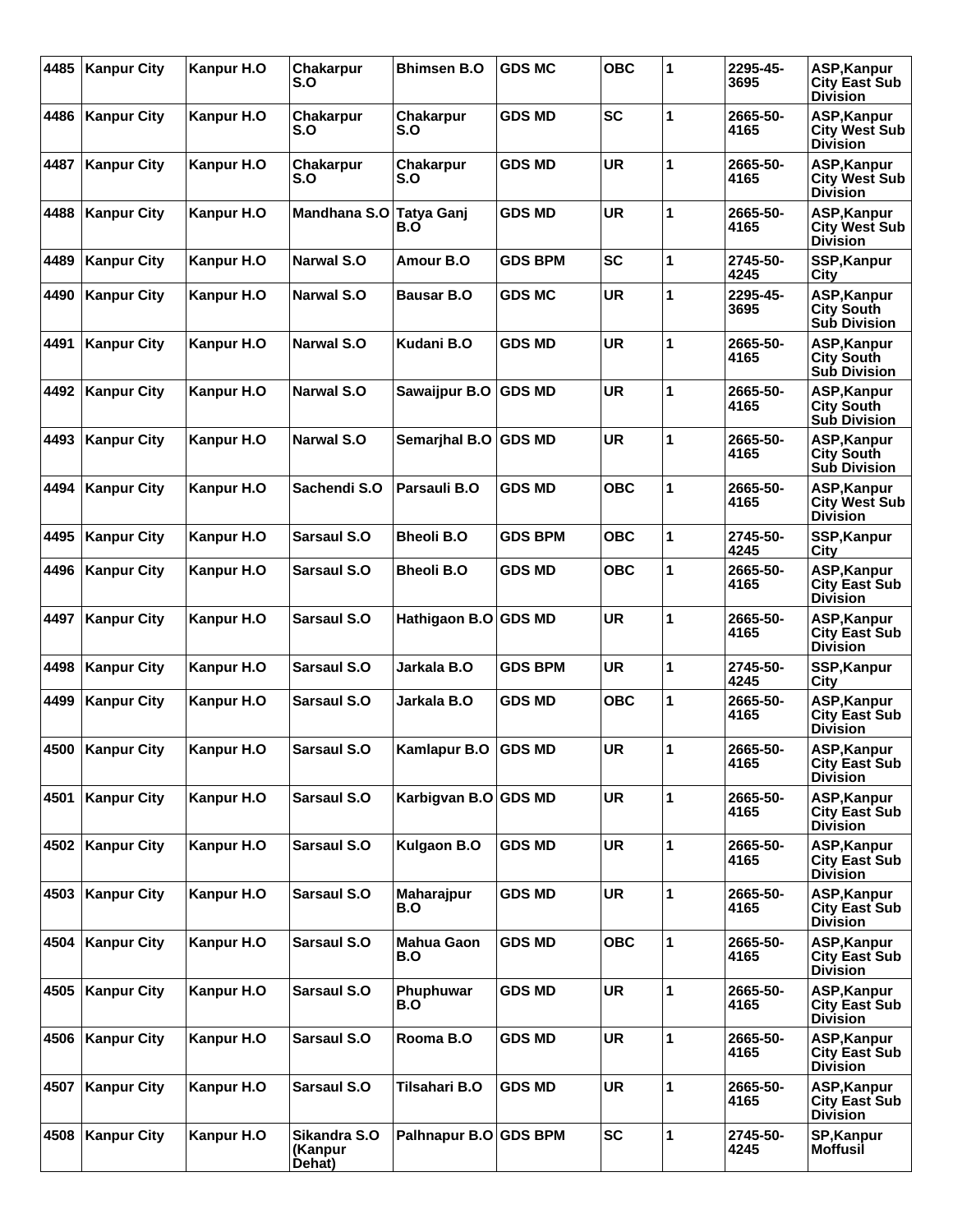| 4509 | Kanpur City                      | Kanpur H.O       | Sikandra S.O<br>(Kanpur<br>Dehat)  | <b>Pindarthu B.O</b>                      | <b>GDS BPM</b>    | <b>SC</b>  | 1 | 2745-50-<br>4245 | SP, Kanpur<br><b>Moffusil</b>                                 |
|------|----------------------------------|------------------|------------------------------------|-------------------------------------------|-------------------|------------|---|------------------|---------------------------------------------------------------|
| 4510 | <b>Kanpur City</b>               | Kanpur H.O       | Sikandra S.O<br>(Kanpur<br>Dehat)  | Sandalpur B.O GDS MD                      |                   | <b>SC</b>  | 1 | 2665-50-<br>4165 | IP, Akbarpur<br><b>Sub Division</b>                           |
| 4511 | <b>Kanpur City</b>               | Kanpur H.O       | Sikandra S.O<br>(Kanpur<br>Dehat)  | Sandalpur B.O GDS MD                      |                   | <b>UR</b>  | 1 | 2665-50-<br>4165 | IP, Akbarpur<br><b>Sub Division</b>                           |
| 4512 | <b>Kanpur City</b>               | Nawabganj<br>H.O | <b>K P University</b><br>S.O       | <b>K P University</b><br>S.O              | <b>GDS MD</b>     | <b>UR</b>  | 1 | 2665-50-<br>4165 | ASP, Kanpur<br><b>City West Sub</b><br><b>Division</b>        |
| 4513 | <b>Kanpur City</b>               | Nawabganj<br>H.O | <b>K P University</b><br>S.O       | <b>K P University</b><br>S.O              | <b>GDS Packer</b> | <b>UR</b>  | 1 | 2295-45-<br>3695 | ASP, Kanpur<br><b>City West Sub</b><br><b>Division</b>        |
| 4514 | <b>Kanpur City</b>               | Nawabganj<br>H.O | Nawabganj<br>H.O                   | <b>Gsvm Medical</b><br>College S.O        | <b>GDS Packer</b> | <b>OBC</b> | 1 | 2295-45-<br>3695 | ASP, Kanpur<br><b>City West Sub</b><br><b>Division</b>        |
| 4515 | <b>Kanpur City</b>               | Nawabganj<br>H.O | Nawabganj<br>H.O                   | Hbti S.O                                  | <b>GDS Packer</b> | ОВС        | 1 | 2295-45-<br>3695 | ASP, Kanpur<br><b>City West Sub</b><br><b>Division</b>        |
| 4516 | <b>Kanpur City</b>               | Nawabqanj<br>H.O | Nawabganj<br>H.O                   | <b>Motijheel S.O</b><br>(Kanpur<br>Nagar) | <b>GDS Packer</b> | <b>UR</b>  | 1 | 2295-45-<br>3695 | ASP, Kanpur<br><b>City West Sub</b><br><b>Division</b>        |
| 4517 | <b>Kanpur City</b>               | Nawabganj<br>H.O | Nsi S.O                            | Bairi Akbarpur GDS MD<br>B.O              |                   | <b>SC</b>  | 1 | 2665-50-<br>4165 | <b>ASP, Kanpur</b><br><b>City West Sub</b><br><b>Division</b> |
| 4518 | <b>Kanpur City</b>               | Nawabganj<br>H.O | Nsi S.O                            | Nsi S.O                                   | <b>GDS MD</b>     | <b>OBC</b> | 1 | 2665-50-<br>4165 | ASP, Kanpur<br><b>City West Sub</b><br><b>Division</b>        |
| 4519 | <b>Kanpur City</b>               | Nawabganj<br>H.O | Nsi S.O                            | Nsi S.O                                   | <b>GDS MD</b>     | <b>UR</b>  | 1 | 2665-50-<br>4165 | ASP, Kanpur<br><b>City West Sub</b><br><b>Division</b>        |
| 4520 | <b>Kanpur City</b>               | Nawabganj<br>H.O | Panki S.O<br>(Kanpur<br>Nagar)     | Panki S.O<br>(Kanpur<br>Nagar)            | <b>GDS MD</b>     | <b>SC</b>  | 1 | 2665-50-<br>4165 | ASP, Kanpur<br><b>City West Sub</b><br><b>Division</b>        |
| 4521 | <b>Kanpur City</b>               | Nawabganj<br>H.O | R K Nagar S.O<br>(Kanpur<br>Nagar) | Kaushalpuri<br>S.O                        | <b>GDS Packer</b> | UR         | 1 | 2295-45-<br>3695 | ASP, Kanpur<br><b>City West Sub</b><br><b>Division</b>        |
| 4522 | Kanpur<br><b>Moffusil</b>        | <b>Kanpur HO</b> | <b>Akbarpur S.O</b>                | <b>Badhapur B.O</b>                       | <b>GDS BPM</b>    | <b>UR</b>  | 1 | 2745-50-<br>4245 | SP, Kanpur<br><b>Moffusil</b>                                 |
| 4523 | Kanpur<br><b>Moffusil</b>        | <b>Kanpur HO</b> | Akbarpur S.O                       | Bewan B.O                                 | <b>GDS MC</b>     | PH-HH      | 1 | 2295-45-<br>3695 | IP, Akbarpur<br><b>Sub Division</b>                           |
|      | 4524 Kanpur<br><b>Moffusil</b>   | <b>Kanpur HO</b> | <b>Akbarpur S.O</b>                | Jhindaura B.O GDS MD                      |                   | <b>UR</b>  | 1 | 2665-50-<br>4165 | IP, Akbarpur<br><b>Sub Division</b>                           |
| 4525 | Kanpur<br><b>Moffusil</b>        | <b>Kanpur HO</b> | <b>Akbarpur S.O</b>                | <b>Korwakhurd</b><br>B.O                  | <b>GDS BPM</b>    | <b>SC</b>  | 1 | 2745-50-<br>4245 | <b>SP, Kanpur</b><br><b>Moffusil</b>                          |
| 4526 | Kanpur<br><b>Moffusil</b>        | <b>Kanpur HO</b> | Amraaudha<br>S.O                   | Amraaudha<br>S.O                          | <b>GDS Packer</b> | <b>SC</b>  | 1 | 2295-45-<br>3695 | IP, Pukhrayan<br><b>Sub Division</b>                          |
| 4527 | Kanpur<br><b>Moffusil</b>        | <b>Kanpur HO</b> | Amraaudha<br>S.O                   | Devrahut B.O                              | <b>GDS MC</b>     | <b>SC</b>  | 1 | 2295-45-<br>3695 | IP, Pukhrayan<br><b>Sub Division</b>                          |
| 4528 | Kanpur<br><b>Moffusil</b>        | <b>Kanpur HO</b> | Amraaudha<br>S.O                   | Mancha B.O                                | <b>GDS BPM</b>    | <b>UR</b>  | 1 | 2745-50-<br>4245 | <b>SP, Kanpur</b><br><b>Moffusil</b>                          |
| 4529 | <b>Kanpur</b><br><b>Moffusil</b> | <b>Kanpur HO</b> | Amraaudha<br>S.O                   | Nonapur B.O                               | <b>GDS MC</b>     | <b>UR</b>  | 1 | 2295-45-<br>3695 | IP, Pukhrayan<br><b>Sub Division</b>                          |
| 4530 | Kanpur<br><b>Moffusil</b>        | <b>Kanpur HO</b> | Amraaudha<br>S.O                   | Selhoopur<br>B.O                          | <b>GDS BPM</b>    | <b>UR</b>  | 1 | 2745-50-<br>4245 | SP, Kanpur<br><b>Moffusil</b>                                 |
| 4531 | Kanpur<br><b>Moffusil</b>        | <b>Kanpur HO</b> | Amraaudha<br>S.O                   | <b>Shekhpur B.O</b>                       | <b>GDS MD</b>     | <b>UR</b>  | 1 | 2665-50-<br>4165 | IP, Pukhrayan<br><b>Sub Division</b>                          |
| 4532 | Kanpur<br><b>Moffusil</b>        | <b>Kanpur HO</b> | <b>B.B.Gaon S.O</b>                | <b>B.B.Gaon S.O</b>                       | <b>GDS MD</b>     | <b>UR</b>  | 1 | 2665-50-<br>4165 | IP, Pukhrayan<br><b>Sub Division</b>                          |
| 4533 | Kanpur<br><b>Moffusil</b>        | <b>Kanpur HO</b> | <b>B.B.Gaon S.O</b>                | B.B.Gaon S.O                              | <b>GDS Packer</b> | <b>UR</b>  | 1 | 2295-45-<br>3695 | IP, Pukhrayan<br><b>Sub Division</b>                          |
| 4534 | Kanpur<br><b>Moffusil</b>        | <b>Kanpur HO</b> | <b>B.B.Gaon S.O</b>                | <b>Bauhar B.O</b>                         | <b>GDS MD</b>     | <b>UR</b>  | 1 | 2665-50-<br>4165 | IP, Pukhrayan<br><b>Sub Division</b>                          |
| 4535 | Kanpur<br><b>Moffusil</b>        | <b>Kanpur HO</b> | <b>B.B.Gaon S.O</b>                | <b>Behta Bujurg</b><br>B.O                | <b>GDS BPM</b>    | <b>SC</b>  | 1 | 2745-50-<br>4245 | SP, Kanpur<br><b>Moffusil</b>                                 |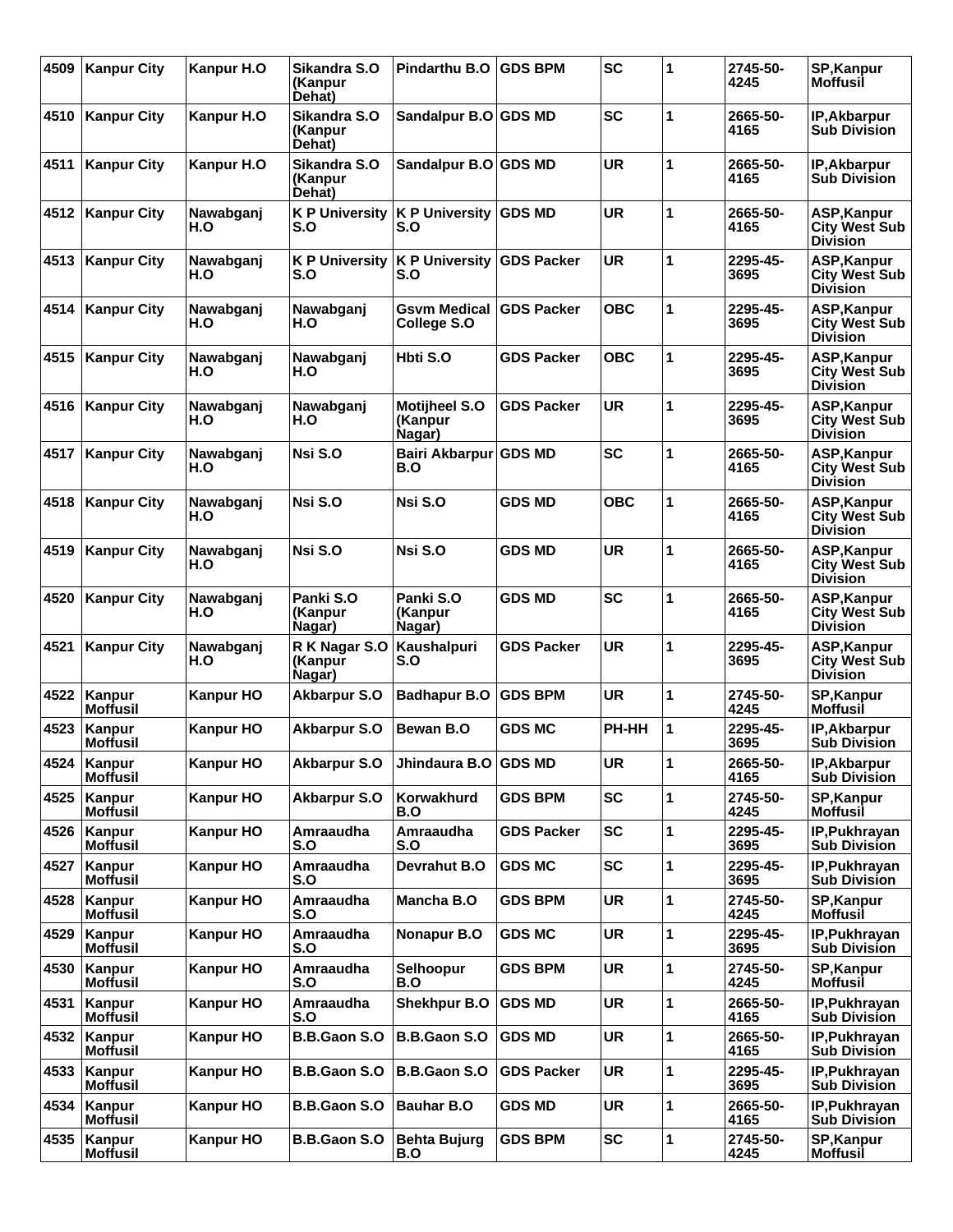| 4536 | Kanpur<br><b>Moffusil</b>        | <b>Kanpur HO</b> | B.B.Gaon S.O            | Rawatpur<br>Chaudhriyan<br>B.O       | <b>GDS BPM</b>    | <b>OBC</b> | 1 | 2745-50-<br>4245 | <b>SP, Kanpur</b><br>Moffusil             |
|------|----------------------------------|------------------|-------------------------|--------------------------------------|-------------------|------------|---|------------------|-------------------------------------------|
| 4537 | Kanpur<br>Moffusil               | <b>Kanpur HO</b> | <b>B.B.Gaon S.O</b>     | Rawatpur<br>Chaudhriyan<br>B.O       | <b>GDS MD</b>     | <b>OBC</b> | 1 | 2665-50-<br>4165 | IP, Pukhrayan<br><b>Sub Division</b>      |
| 4538 | Kanpur<br>Moffusil               | <b>Kanpur HO</b> | <b>Baraur S.O</b>       | Arhariyamau<br>B.O                   | <b>GDS BPM</b>    | <b>OBC</b> | 1 | 2745-50-<br>4245 | SP, Kanpur<br>Moffusil                    |
| 4539 | Kanpur<br>Moffusil               | <b>Kanpur HO</b> | <b>Baraur S.O</b>       | Arhariyamau<br>B.O                   | <b>GDS MD</b>     | <b>OBC</b> | 1 | 2665-50-<br>4165 | IP, Pukhrayan<br><b>Sub Division</b>      |
| 4540 | Kanpur<br><b>Moffusil</b>        | <b>Kanpur HO</b> | <b>Baraur S.O</b>       | <b>Baraur S.O</b>                    | <b>GDS MD</b>     | <b>SC</b>  | 1 | 2665-50-<br>4165 | IP, Pukhrayan<br><b>Sub Division</b>      |
| 4541 | Kanpur<br><b>Moffusil</b>        | <b>Kanpur HO</b> | <b>Baraur S.O</b>       | Gurugaon B.O                         | <b>GDS BPM</b>    | <b>UR</b>  | 1 | 2745-50-<br>4245 | <b>SP, Kanpur</b><br><b>Moffusil</b>      |
| 4542 | Kanpur<br>Moffusil               | <b>Kanpur HO</b> | <b>Baraur S.O</b>       | Jalalpur B.O                         | <b>GDS MC</b>     | <b>OBC</b> | 1 | 2295-45-<br>3695 | IP, Pukhrayan<br><b>Sub Division</b>      |
| 4543 | Kanpur<br>Moffusil               | <b>Kanpur HO</b> | <b>Baraur S.O</b>       | Mohammedpu<br>r B.O                  | <b>GDS BPM</b>    | <b>SC</b>  | 1 | 2745-50-<br>4245 | <b>SP, Kanpur</b><br><b>Moffusil</b>      |
| 4544 | Kanpur<br><b>Moffusil</b>        | <b>Kanpur HO</b> | <b>Bhaupur S.O</b>      | <b>Raipalpur B.O</b>                 | <b>GDS MC</b>     | <b>OBC</b> | 1 | 2295-45-<br>3695 | IP, Akbarpur<br><b>Sub Division</b>       |
| 4545 | Kanpur<br><b>Moffusil</b>        | <b>Kanpur HO</b> | <b>Bilhaur S.O</b>      | Aakeen B.O                           | <b>GDS MD</b>     | <b>UR</b>  | 1 | 2665-50-<br>4165 | <b>IP.Bilhaur Sub</b><br><b>Division</b>  |
| 4546 | Kanpur<br><b>Moffusil</b>        | <b>Kanpur HO</b> | <b>Bilhaur S.O</b>      | Araul B.O                            | <b>GDS BPM</b>    | <b>UR</b>  | 1 | 2745-50-<br>4245 | SP, Kanpur<br><b>Moffusil</b>             |
| 4547 | Kanpur<br><b>Moffusil</b>        | <b>Kanpur HO</b> | <b>Bilhaur S.O</b>      | <b>Barra Tharra</b><br>B.O           | <b>GDS MD</b>     | <b>SC</b>  | 1 | 2665-50-<br>4165 | IP, Bilhaur Sub<br><b>Division</b>        |
| 4548 | Kanpur<br>Moffusil               | <b>Kanpur HO</b> | <b>Bilhaur S.O</b>      | <b>Bedi Alipur</b><br>B.O            | <b>GDS BPM</b>    | <b>UR</b>  | 1 | 2745-50-<br>4245 | <b>SP, Kanpur</b><br>Moffusil             |
| 4549 | Kanpur<br><b>Moffusil</b>        | <b>Kanpur HO</b> | <b>Bilhaur S.O</b>      | Khera Kurshi<br>B.O                  | <b>GDS MC</b>     | <b>UR</b>  | 1 | 2295-45-<br>3695 | <b>IP, Bilhaur Sub</b><br><b>Division</b> |
| 4550 | Kanpur<br><b>Moffusil</b>        | <b>Kanpur HO</b> | <b>Bilhaur S.O</b>      | <b>Makanpur B.O</b>                  | <b>GDS MD</b>     | <b>UR</b>  | 1 | 2665-50-<br>4165 | <b>IP, Bilhaur Sub</b><br><b>Division</b> |
| 4551 | Kanpur<br><b>Moffusil</b>        | <b>Kanpur HO</b> | <b>Bilhaur S.O</b>      | Nanamau B.O                          | <b>GDS MC</b>     | <b>OBC</b> | 1 | 2295-45-<br>3695 | <b>IP, Bilhaur Sub</b><br><b>Division</b> |
| 4552 | Kanpur<br><b>Moffusil</b>        | <b>Kanpur HO</b> | <b>Bilhaur S.O</b>      | <b>Nashirapur</b><br>B.O             | <b>GDS BPM</b>    | <b>SC</b>  | 1 | 2745-50-<br>4245 | SP, Kanpur<br><b>Moffusil</b>             |
| 4553 | Kanpur<br><b>Moffusil</b>        | <b>Kanpur HO</b> | <b>Bilhaur S.O</b>      | Tisti B.O                            | <b>GDS MD</b>     | <b>SC</b>  | 1 | 2665-50-<br>4165 | <b>IP, Bilhaur Sub</b><br><b>Division</b> |
| 4554 | Kanpur<br><b>Moffusil</b>        | <b>Kanpur HO</b> | <b>Chaubepur</b><br>S.O | Gabdaha B.O                          | <b>GDS MD</b>     | <b>OBC</b> | 1 | 2665-50-<br>4165 | <b>IP, Bilhaur Sub</b><br><b>Division</b> |
|      | 4555   Kanpur<br><b>Moffusil</b> | Kanpur HO        | <b>Chaubepur</b><br>S.O | Gauri<br><b>Bhagwantpur</b><br>B.O   | <b>GDS BPM</b>    | <b>UR</b>  | 1 | 2745-50-<br>4245 | SP, Kanpur<br><b>Moffusil</b>             |
| 4556 | Kanpur<br><b>Moffusil</b>        | <b>Kanpur HO</b> | Chaubepur<br>S.O        | Ghanshyampu<br>r B.O                 | <b>GDS BPM</b>    | <b>UR</b>  | 1 | 2745-50-<br>4245 | SP, Kanpur<br><b>Moffusil</b>             |
| 4557 | Kanpur<br><b>Moffusil</b>        | <b>Kanpur HO</b> | Chaubepur<br>S.O        | Malon B.O                            | <b>GDS BPM</b>    | <b>OBC</b> | 1 | 2745-50-<br>4245 | SP, Kanpur<br><b>Moffusil</b>             |
| 4558 | Kanpur<br><b>Moffusil</b>        | <b>Kanpur HO</b> | Chaubepur<br>S.O        | Rautapur<br>Kalan B.O                | <b>GDS BPM</b>    | <b>UR</b>  | 1 | 2745-50-<br>4245 | <b>SP, Kanpur</b><br><b>Moffusil</b>      |
| 4559 | Kanpur<br><b>Moffusil</b>        | <b>Kanpur HO</b> | Derapur S.O             | <b>Badagaon</b><br><b>Bhikhi B.O</b> | <b>GDS MD</b>     | <b>UR</b>  | 1 | 2665-50-<br>4165 | IP, Akbarpur<br><b>Sub Division</b>       |
| 4560 | Kanpur<br><b>Moffusil</b>        | <b>Kanpur HO</b> | Derapur S.O             | <b>Bijhara B.O</b>                   | <b>GDS MD</b>     | <b>UR</b>  | 1 | 2665-50-<br>4165 | IP, Akbarpur<br><b>Sub Division</b>       |
| 4561 | Kanpur<br><b>Moffusil</b>        | <b>Kanpur HO</b> | Derapur S.O             | Derapur S.O                          | <b>GDS MD</b>     | <b>SC</b>  | 1 | 2665-50-<br>4165 | IP, Akbarpur<br><b>Sub Division</b>       |
| 4562 | Kanpur<br><b>Moffusil</b>        | <b>Kanpur HO</b> | Derapur S.O             | Derapur S.O                          | <b>GDS Packer</b> | <b>OBC</b> | 1 | 2295-45-<br>3695 | IP, Akbarpur<br><b>Sub Division</b>       |
| 4563 | Kanpur<br><b>Moffusil</b>        | <b>Kanpur HO</b> | Derapur S.O             | Reri B.O                             | <b>GDS BPM</b>    | <b>OBC</b> | 1 | 2745-50-<br>4245 | SP, Kanpur<br><b>Moffusil</b>             |
| 4564 | Kanpur<br><b>Moffusil</b>        | <b>Kanpur HO</b> | Derapur S.O             | Reri B.O                             | <b>GDS MC</b>     | <b>UR</b>  | 1 | 2295-45-<br>3695 | IP, Akbarpur<br><b>Sub Division</b>       |
| 4565 | Kanpur<br><b>Moffusil</b>        | <b>Kanpur HO</b> | Ghatampur<br>S.O        | <b>Bara</b><br>Daulatpur B.O         | <b>GDS MC</b>     | <b>UR</b>  | 1 | 2295-45-<br>3695 | IP, Pukhrayan<br><b>Sub Division</b>      |
| 4566 | Kanpur<br><b>Moffusil</b>        | <b>Kanpur HO</b> | Ghatampur<br>S.O        | <b>Bari Mahtaen</b><br>B.O           | <b>GDS BPM</b>    | <b>SC</b>  | 1 | 2745-50-<br>4245 | SP, Kanpur<br><b>Moffusil</b>             |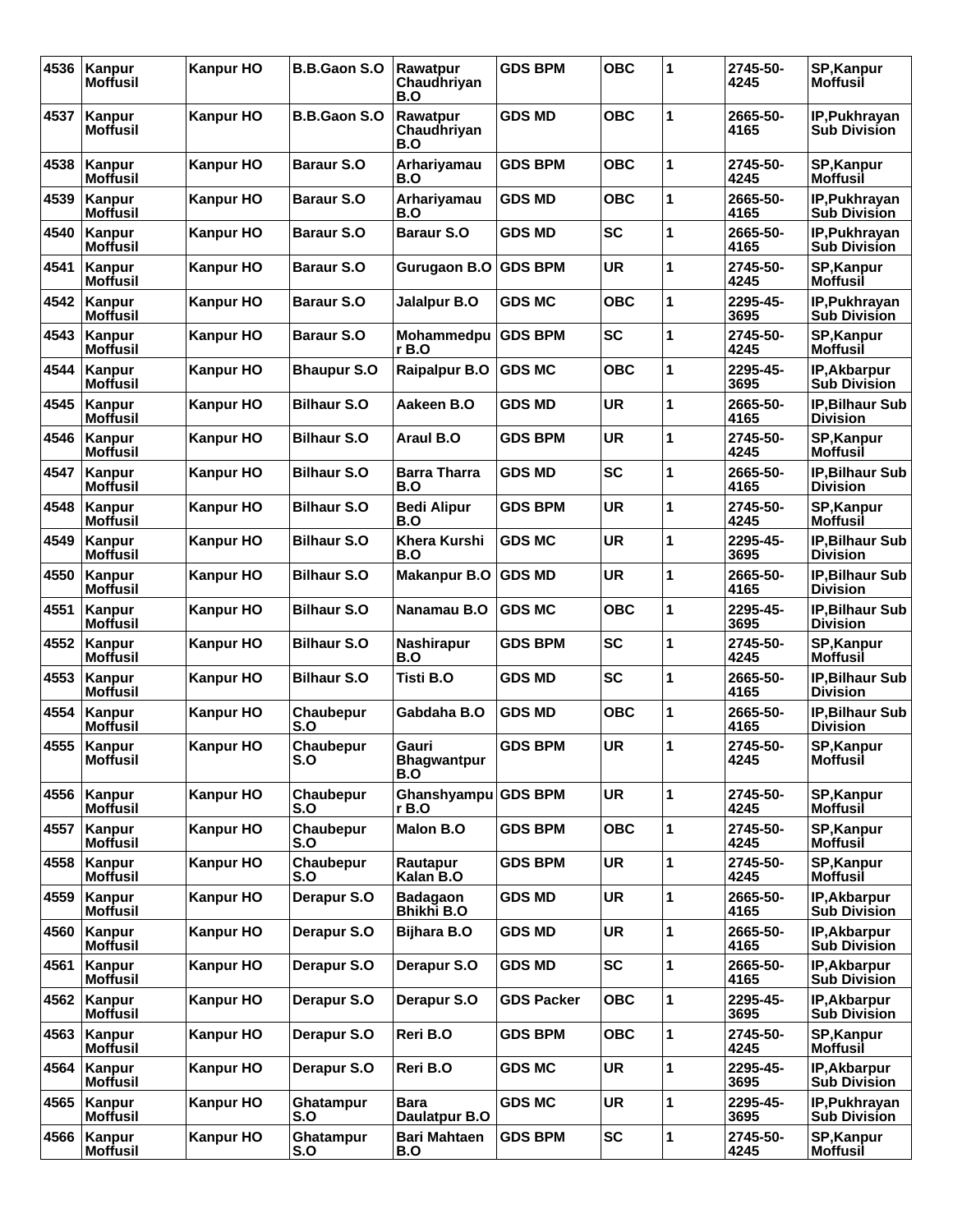| 4567 | Kanpur                           | <b>Kanpur HO</b> | <b>Ghatampur</b>                          | <b>Bhadwara B.O</b>                       | <b>GDS MC</b>     | <b>UR</b>  | 1 | 2295-45-         | IP, Pukhrayan                             |
|------|----------------------------------|------------------|-------------------------------------------|-------------------------------------------|-------------------|------------|---|------------------|-------------------------------------------|
|      | <b>Moffusil</b>                  |                  | S.O                                       |                                           |                   |            |   | 3695             | <b>Sub Division</b>                       |
| 4568 | Kanpur<br><b>Moffusil</b>        | <b>Kanpur HO</b> | Ghatampur<br>S.O                          | <b>Dhamna</b><br><b>Bujurg B.O</b>        | <b>GDS MD</b>     | <b>SC</b>  | 1 | 2665-50-<br>4165 | IP, Pukhrayan<br><b>Sub Division</b>      |
| 4569 | Kanpur<br><b>Moffusil</b>        | <b>Kanpur HO</b> | Ghatampur<br>S.O                          | Dharmangadp<br>ur B.O                     | <b>GDS MC</b>     | <b>UR</b>  | 1 | 2295-45-<br>3695 | IP, Pukhrayan<br><b>Sub Division</b>      |
| 4570 | Kanpur<br><b>Moffusil</b>        | <b>Kanpur HO</b> | Ghatampur<br>S.O                          | Ghatampur<br>S.O                          | <b>GDS MC</b>     | <b>SC</b>  | 1 | 2295-45-<br>3695 | IP, Pukhrayan<br><b>Sub Division</b>      |
| 4571 | Kanpur<br><b>Moffusil</b>        | <b>Kanpur HO</b> | Ghatampur<br>S.O                          | Korea B.O                                 | <b>GDS BPM</b>    | PH-HH      | 1 | 2745-50-<br>4245 | <b>SP, Kanpur</b><br><b>Moffusil</b>      |
| 4572 | Kanpur<br><b>Moffusil</b>        | <b>Kanpur HO</b> | Ghatampur<br>S.O                          | Korea B.O                                 | <b>GDS MD</b>     | <b>UR</b>  | 1 | 2665-50-<br>4165 | IP, Pukhrayan<br><b>Sub Division</b>      |
| 4573 | Kanpur<br><b>Moffusil</b>        | <b>Kanpur HO</b> | Ghatampur<br>S.O                          | Nauranga B.O                              | <b>GDS MD</b>     | <b>UR</b>  | 1 | 2665-50-<br>4165 | IP, Pukhrayan<br><b>Sub Division</b>      |
| 4574 | Kanpur<br><b>Moffusil</b>        | <b>Kanpur HO</b> | Ghatampur<br>S.O                          | Parachand<br>B.O                          | <b>GDS MC</b>     | <b>OBC</b> | 1 | 2295-45-<br>3695 | IP, Pukhrayan<br><b>Sub Division</b>      |
| 4575 | Kanpur<br><b>Moffusil</b>        | <b>Kanpur HO</b> | Ghatampur<br>S.O                          | Pras B.O                                  | <b>GDS MC</b>     | PH-OH      | 1 | 2295-45-<br>3695 | IP, Pukhrayan<br><b>Sub Division</b>      |
| 4576 | Kanpur<br><b>Moffusil</b>        | <b>Kanpur HO</b> | Ghatampur<br>S.O                          | <b>Rawaipur B.O</b>                       | <b>GDS MD</b>     | <b>UR</b>  | 1 | 2665-50-<br>4165 | IP, Pukhrayan<br><b>Sub Division</b>      |
| 4577 | Kanpur<br><b>Moffusil</b>        | <b>Kanpur HO</b> | Ghatampur<br>S.O                          | <b>Srinagar B.O</b>                       | <b>GDS MC</b>     | <b>UR</b>  | 1 | 2295-45-<br>3695 | IP, Pukhrayan<br><b>Sub Division</b>      |
| 4578 | Kanpur<br><b>Moffusil</b>        | <b>Kanpur HO</b> | Jainpur I A<br>S.O                        | Bara B.O                                  | <b>GDS MD</b>     | <b>UR</b>  | 1 | 2665-50-<br>4165 | IP, Akbarpur<br><b>Sub Division</b>       |
| 4579 | Kanpur<br><b>Moffusil</b>        | <b>Kanpur HO</b> | Jainpur I A<br>S.O                        | Girsi B.O                                 | <b>GDS MC</b>     | OBC        | 1 | 2295-45-<br>3695 | IP, Akbarpur<br><b>Sub Division</b>       |
| 4580 | Kanpur<br><b>Moffusil</b>        | <b>Kanpur HO</b> | Jainpur I A<br>S.O                        | Jainpur I A<br>S.O                        | <b>GDS Packer</b> | <b>UR</b>  | 1 | 2295-45-<br>3695 | IP, Akbarpur<br><b>Sub Division</b>       |
| 4581 | Kanpur<br><b>Moffusil</b>        | <b>Kanpur HO</b> | Jainpur I A<br>S.O                        | <b>Mohana</b><br>(E.U.P. 7305)<br>B.O     | <b>GDS BPM</b>    | <b>OBC</b> | 1 | 2745-50-<br>4245 | <b>SP, Kanpur</b><br><b>Moffusil</b>      |
| 4582 | Kanpur<br><b>Moffusil</b>        | <b>Kanpur HO</b> | Jainpur I A<br>S.O                        | <b>Mohana</b><br>(E.U.P. 7305)<br>B.O     | <b>GDS MC</b>     | OBC        | 1 | 2295-45-<br>3695 | IP, Akbarpur<br><b>Sub Division</b>       |
| 4583 | Kanpur<br><b>Moffusil</b>        | <b>Kanpur HO</b> | Jhinjhak S.O                              | Akaru B.O                                 | <b>GDS BPM</b>    | <b>UR</b>  | 1 | 2745-50-<br>4245 | <b>SP, Kanpur</b><br><b>Moffusil</b>      |
| 4584 | Kanpur<br><b>Moffusil</b>        | <b>Kanpur HO</b> | Jhinjhak S.O                              | Dilauliya B.O                             | <b>GDS BPM</b>    | <b>UR</b>  | 1 | 2745-50-<br>4245 | <b>SP, Kanpur</b><br><b>Moffusil</b>      |
| 4585 | Kanpur<br><b>Moffusil</b>        | <b>Kanpur HO</b> | Jhinjhak S.O                              | Injuarampur<br>B.O                        | <b>GDS MC</b>     | <b>UR</b>  | 1 | 2295-45-<br>3695 | <b>IP, Bilhaur Sub</b><br><b>Division</b> |
|      | 4586   Kanpur<br><b>Moffusil</b> | <b>Kanpur HO</b> | Jhinjhak S.O                              | Kishauraha<br>B.O                         | <b>GDS MC</b>     | <b>SC</b>  | 1 | 2295-45-<br>3695 | <b>IP.Bilhaur Sub</b><br><b>Division</b>  |
| 4587 | Kanpur<br><b>Moffusil</b>        | <b>Kanpur HO</b> | Jhinjhak S.O                              | Sithmara B.O                              | <b>GDS BPM</b>    | <b>SC</b>  | 1 | 2745-50-<br>4245 | SP, Kanpur<br><b>Moffusil</b>             |
| 4588 | Kanpur<br><b>Moffusil</b>        | <b>Kanpur HO</b> | Jhinjhak S.O                              | <b>Sunderpur</b><br>Gajan B.O             | <b>GDS BPM</b>    | <b>UR</b>  | 1 | 2745-50-<br>4245 | <b>SP, Kanpur</b><br><b>Moffusil</b>      |
| 4589 | Kanpur<br><b>Moffusil</b>        | <b>Kanpur HO</b> | Jhinjhak S.O                              | <b>Sunderpur</b><br>Gajan B.O             | <b>GDS MC</b>     | <b>UR</b>  | 1 | 2295-45-<br>3695 | <b>IP, Bilhaur Sub</b><br><b>Division</b> |
| 4590 | Kanpur<br><b>Moffusil</b>        | <b>Kanpur HO</b> | <b>Kanpur HO</b>                          | Kodhwa B.O.                               | <b>GDS MD</b>     | <b>SC</b>  | 1 | 2665-50-<br>4165 | IP, Akbarpur<br><b>Sub Division</b>       |
| 4591 | Kanpur<br><b>Moffusil</b>        | <b>Kanpur HO</b> | <b>Kanpur HO</b>                          | Shambuhi<br><b>B.O.</b>                   | <b>GDS MD</b>     | UR         | 1 | 2665-50-<br>4165 | IP, Pukhrayan<br><b>Sub Division</b>      |
| 4592 | Kanpur<br><b>Moffusil</b>        | <b>Kanpur HO</b> | <b>Mangalpur</b><br>S.O (Kanpur<br>Dehat) | Aurangabad<br>B.O                         | <b>GDS MD</b>     | PH-HH      | 1 | 2665-50-<br>4165 | <b>IP, Bilhaur Sub</b><br><b>Division</b> |
| 4593 | Kanpur<br><b>Moffusil</b>        | <b>Kanpur HO</b> | <b>Mangalpur</b><br>S.O (Kanpur<br>Dehat) | <b>Bhandemau</b><br>B.O                   | <b>GDS MD</b>     | <b>SC</b>  | 1 | 2665-50-<br>4165 | <b>IP, Bilhaur Sub</b><br><b>Division</b> |
| 4594 | Kanpur<br><b>Moffusil</b>        | <b>Kanpur HO</b> | Mangalpur<br>S.O (Kanpur<br>Dehat)        | <b>Mangalpur</b><br>S.O (Kanpur<br>Dehat) | <b>GDS Packer</b> | <b>OBC</b> | 1 | 2295-45-<br>3695 | <b>IP, Bilhaur Sub</b><br><b>Division</b> |
| 4595 | Kanpur<br><b>Moffusil</b>        | <b>Kanpur HO</b> | <b>Mangalpur</b><br>S.O (Kanpur<br>Dehat) | Paraukh B.O                               | <b>GDS MD</b>     | <b>UR</b>  | 1 | 2665-50-<br>4165 | <b>IP, Bilhaur Sub</b><br><b>Division</b> |
| 4596 | Kanpur<br><b>Moffusil</b>        | <b>Kanpur HO</b> | <b>Musa Nagar</b><br>S.O                  | Bamhrauli B.O GDS MC                      |                   | <b>UR</b>  | 1 | 2295-45-<br>3695 | IP, Pukhrayan<br><b>Sub Division</b>      |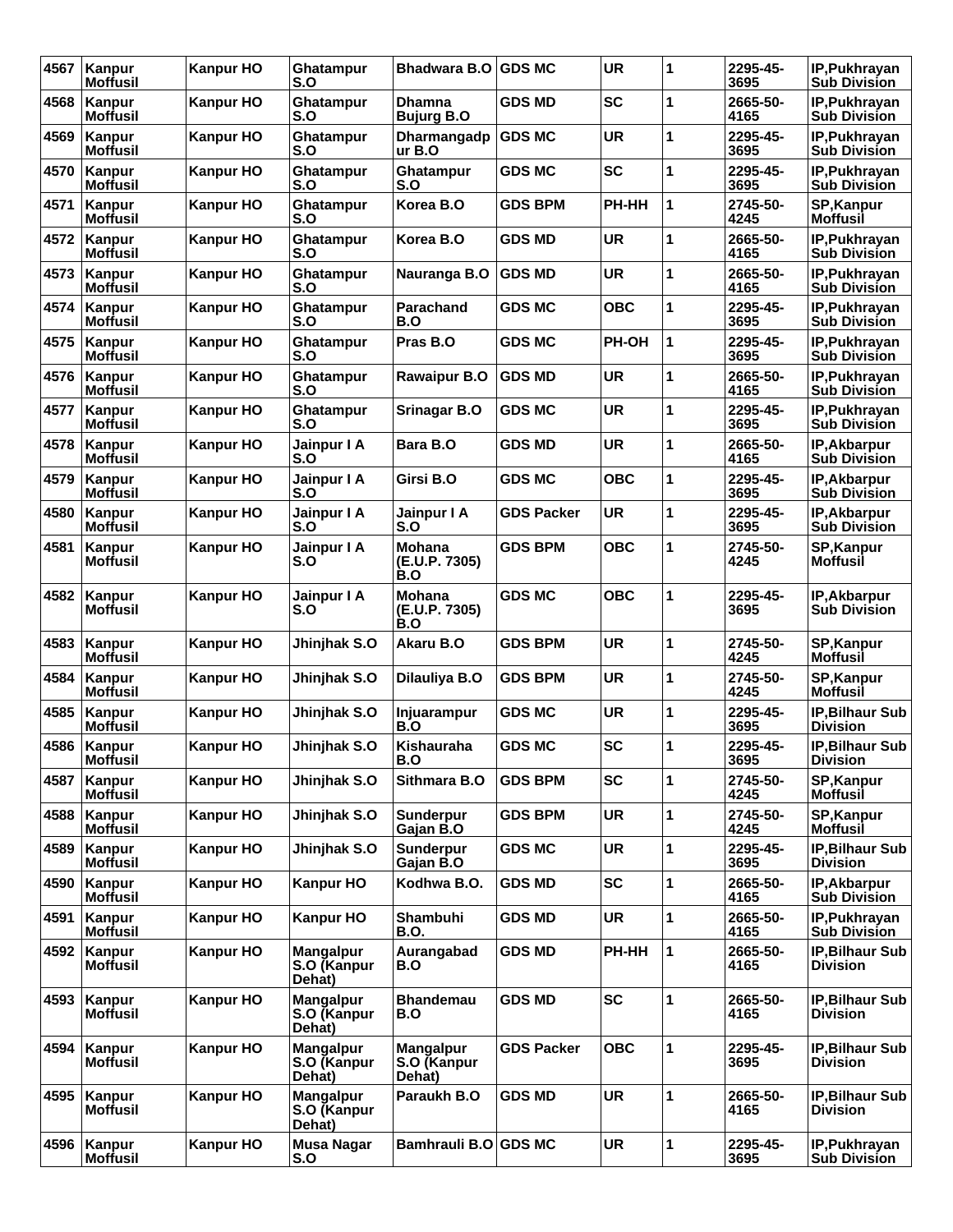| 4597 | Kanpur<br><b>Moffusil</b>        | <b>Kanpur HO</b> | <b>Musa Nagar</b><br>S.O                  | Gadatha B.O                   | <b>GDS BPM</b>    | <b>UR</b>  | 1 | 2745-50-<br>4245 | SP, Kanpur<br>Moffusil                    |
|------|----------------------------------|------------------|-------------------------------------------|-------------------------------|-------------------|------------|---|------------------|-------------------------------------------|
| 4598 | Kanpur<br><b>Moffusil</b>        | <b>Kanpur HO</b> | <b>Musa Nagar</b><br>S.O                  | Musa Nagar<br>S.O             | <b>GDS Packer</b> | <b>SC</b>  | 1 | 2295-45-<br>3695 | IP, Pukhrayan<br><b>Sub Division</b>      |
| 4599 | Kanpur<br><b>Moffusil</b>        | <b>Kanpur HO</b> | Patara S.O<br>(Kanpur<br>Dehat)           | Jahagirabad<br>B.O            | <b>GDS MC</b>     | <b>UR</b>  | 1 | 2295-45-<br>3695 | IP, Pukhrayan<br><b>Sub Division</b>      |
| 4600 | Kanpur<br><b>Moffusil</b>        | <b>Kanpur HO</b> | Patara S.O<br>(Kanpur<br>Dehat)           | Shambhua<br>B.O               | <b>GDS MC</b>     | <b>UR</b>  | 1 | 2295-45-<br>3695 | IP, Pukhrayan<br><b>Sub Division</b>      |
| 4601 | Kanpur<br><b>Moffusil</b>        | <b>Kanpur HO</b> | Patara S.O<br>(Kanpur<br>Dehat)           | Targaon B.O                   | <b>GDS MD</b>     | <b>UR</b>  | 1 | 2665-50-<br>4165 | IP, Pukhrayan<br><b>Sub Division</b>      |
| 4602 | Kanpur<br><b>Moffusil</b>        | <b>Kanpur HO</b> | Patara S.O<br>(Kanpur<br>Dehat)           | Tejpur B.O.                   | <b>GDS MC</b>     | <b>OBC</b> | 1 | 2295-45-<br>3695 | IP, Pukhrayan<br><b>Sub Division</b>      |
| 4603 | Kanpur<br><b>Moffusil</b>        | <b>Kanpur HO</b> | Patara S.O<br>(Kanpur<br>Dehat)           | Tilsada B.O                   | <b>GDS MD</b>     | <b>UR</b>  | 1 | 2665-50-<br>4165 | IP, Pukhrayan<br><b>Sub Division</b>      |
| 4604 | Kanpur<br><b>Moffusil</b>        | <b>Kanpur HO</b> | Pukhrayan<br>S.O                          | Akodhi B.O                    | <b>GDS MC</b>     | <b>UR</b>  | 1 | 2295-45-<br>3695 | IP, Pukhrayan<br><b>Sub Division</b>      |
| 4605 | Kanpur<br><b>Moffusil</b>        | <b>Kanpur HO</b> | Pukhrayan<br>S.O                          | <b>Bhognipur</b><br>B.O       | <b>GDS MD</b>     | <b>SC</b>  | 1 | 2665-50-<br>4165 | IP, Pukhrayan<br><b>Sub Division</b>      |
| 4606 | Kanpur<br><b>Moffusil</b>        | <b>Kanpur HO</b> | Pukhrayan<br>S.O                          | Haramau B.O                   | <b>GDS MD</b>     | <b>OBC</b> | 1 | 2665-50-<br>4165 | IP, Pukhrayan<br><b>Sub Division</b>      |
| 4607 | Kanpur<br><b>Moffusil</b>        | <b>Kanpur HO</b> | Pukhrayan<br>S.O                          | Pukhrayan<br>S.O              | <b>GDS MC</b>     | <b>OBC</b> | 1 | 2295-45-<br>3695 | IP, Pukhrayan<br><b>Sub Division</b>      |
| 4608 | Kanpur<br>Moffusil               | <b>Kanpur HO</b> | Pukhrayan<br>S.O                          | Saray B.O                     | <b>GDS MD</b>     | <b>OBC</b> | 1 | 2665-50-<br>4165 | IP, Pukhrayan<br><b>Sub Division</b>      |
| 4609 | Kanpur<br><b>Moffusil</b>        | <b>Kanpur HO</b> | Rajpur S.O<br>(Kanpur<br>Dehat)           | Auderi B.O                    | GDS MC            | <b>UR</b>  | 1 | 2295-45-<br>3695 | IP, Pukhrayan<br><b>Sub Division</b>      |
| 4610 | Kanpur<br><b>Moffusil</b>        | <b>Kanpur HO</b> | Rajpur S.O<br>(Kanpur<br>Dehat)           | <b>Baina B.O</b>              | <b>GDS BPM</b>    | <b>OBC</b> | 1 | 2745-50-<br>4245 | <b>SP, Kanpur</b><br><b>Moffusil</b>      |
| 4611 | Kanpur<br><b>Moffusil</b>        | <b>Kanpur HO</b> | Rajpur S.O<br>(Kanpur<br>Dehat)           | Gaurikaran<br>B.O             | <b>GDS BPM</b>    | <b>UR</b>  | 1 | 2745-50-<br>4245 | <b>SP, Kanpur</b><br>Moffusil             |
| 4612 | Kanpur<br><b>Moffusil</b>        | <b>Kanpur HO</b> | Rajpur S.O<br>(Kanpur<br>Dehat)           | Ramau B.O                     | <b>GDS MD</b>     | OBC        | 1 | 2665-50-<br>4165 | IP, Pukhrayan<br><b>Sub Division</b>      |
|      | 4613   Kanpur<br><b>Moffusil</b> | <b>Kanpur HO</b> | Rajpur S.O<br>(Kanpur<br>Dehat)           | Rasdhan B.O                   | <b>GDS MD</b>     | PH-HH      | 1 | 2665-50-<br>4165 | IP, Pukhrayan<br>Sub Division             |
|      | 4614 Kanpur<br><b>Moffusil</b>   | <b>Kanpur HO</b> | Rasulabad<br>S.O (Kanpur<br>Dehat)        | Bhaisayan(E.<br>U.P-7098) B.O | <b>GDS MD</b>     | <b>OBC</b> | 1 | 2665-50-<br>4165 | <b>IP, Bilhaur Sub</b><br><b>Division</b> |
|      | 4615   Kanpur<br>Moffusil        | <b>Kanpur HO</b> | <b>Rasulabad</b><br>S.O (Kanpur<br>Dehat) | Bharamau B.O GDS BPM          |                   | <b>OBC</b> | 1 | 2745-50-<br>4245 | SP, Kanpur<br><b>Moffusil</b>             |
|      | 4616   Kanpur<br><b>Moffusil</b> | <b>Kanpur HO</b> | <b>Rasulabad</b><br>S.O (Kanpur<br>Dehat) | <b>Birhuan B.O</b>            | <b>GDS BPM</b>    | <b>SC</b>  | 1 | 2745-50-<br>4245 | <b>SP, Kanpur</b><br><b>Moffusil</b>      |
|      | 4617 Kanpur<br><b>Moffusil</b>   | <b>Kanpur HO</b> | Rasulabad<br>S.O (Kanpur<br>Dehat)        | <b>Birhuan B.O</b>            | <b>GDS MD</b>     | <b>UR</b>  | 1 | 2665-50-<br>4165 | <b>IP, Bilhaur Sub</b><br><b>Division</b> |
| 4618 | Kanpur<br><b>Moffusil</b>        | <b>Kanpur HO</b> | <b>Rasulabad</b><br>S.O (Kanpur<br>Dehat) | Jot B.O                       | <b>GDS BPM</b>    | <b>SC</b>  | 1 | 2745-50-<br>4245 | SP, Kanpur<br><b>Moffusil</b>             |
| 4619 | Kanpur<br><b>Moffusil</b>        | <b>Kanpur HO</b> | <b>Rasulabad</b><br>S.O (Kanpur<br>Dehat) | Laloo B.O                     | <b>GDS MD</b>     | <b>UR</b>  | 1 | 2665-50-<br>4165 | <b>IP, Bilhaur Sub</b><br>Division        |
| 4620 | Kanpur<br><b>Moffusil</b>        | <b>Kanpur HO</b> | Rasulabad<br>S.O (Kanpur<br>Dehat)        | Mahera B.O                    | <b>GDS BPM</b>    | <b>SC</b>  | 1 | 2745-50-<br>4245 | SP, Kanpur<br><b>Moffusil</b>             |
|      | 4621   Kanpur<br><b>Moffusil</b> | <b>Kanpur HO</b> | <b>Rasulabad</b><br>S.O (Kanpur<br>Dehat) | <b>Nahuwa</b><br>Nogaon B.O   | <b>GDS MD</b>     | <b>OBC</b> | 1 | 2665-50-<br>4165 | IP, Bilhaur Sub<br><b>Division</b>        |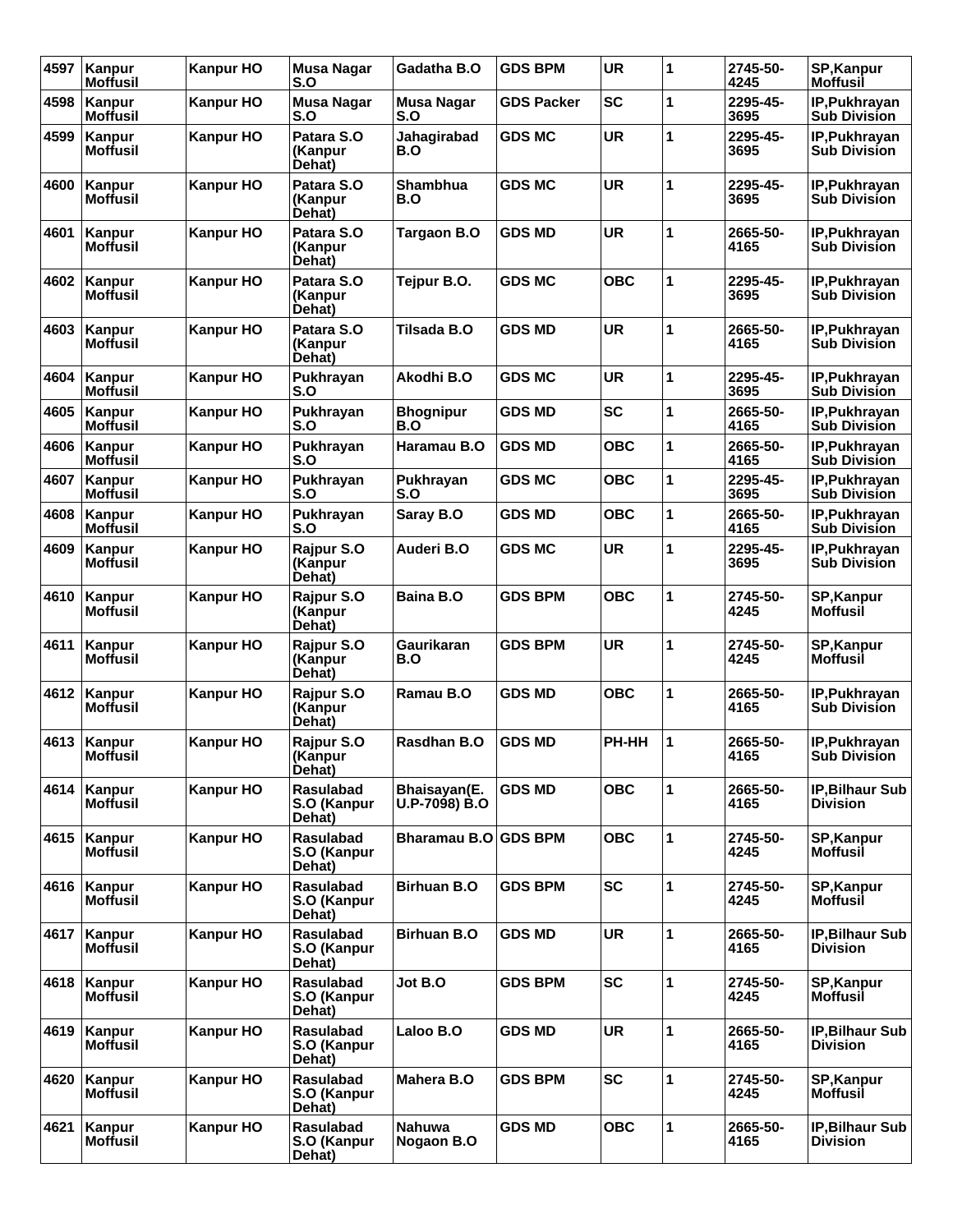| 4622 | Kanpur<br>Moffusil             | <b>Kanpur HO</b> | <b>Rasulabad</b><br>S.O (Kanpur<br>Dehat) | Naila B.O                                 | <b>GDS MD</b>     | <b>UR</b>  | 1 | 2665-50-<br>4165 | <b>IP, Bilhaur Sub</b><br><b>Division</b>  |
|------|--------------------------------|------------------|-------------------------------------------|-------------------------------------------|-------------------|------------|---|------------------|--------------------------------------------|
| 4623 | Kanpur<br><b>Moffusil</b>      | <b>Kanpur HO</b> | <b>Rasulabad</b><br>S.O (Kanpur<br>Dehat) | Puraanpurwa<br>B.O                        | <b>GDS MD</b>     | <b>UR</b>  | 1 | 2665-50-<br>4165 | IP, Bilhaur Sub<br>Division                |
| 4624 | Kanpur<br>Moffusil             | <b>Kanpur HO</b> | <b>Rasulabad</b><br>S.O (Kanpur<br>Dehat) | <b>Rasulabad</b><br>S.O (Kanpur<br>Dehat) | <b>GDS Packer</b> | <b>SC</b>  | 1 | 2295-45-<br>3695 | <b>IP, Bilhaur Sub</b><br><b>Division</b>  |
| 4625 | Kanpur<br>Moffusil             | <b>Kanpur HO</b> | Rasulabad<br>S.O (Kanpur<br>Dehat)        | Shisahi B.O                               | <b>GDS BPM</b>    | <b>SC</b>  | 1 | 2745-50-<br>4245 | SP, Kanpur<br><b>Moffusil</b>              |
| 4626 | Kanpur<br><b>Moffusil</b>      | <b>Kanpur HO</b> | Rura S.O                                  | <b>Banipara B.O</b>                       | <b>GDS BPM</b>    | <b>UR</b>  | 1 | 2745-50-<br>4245 | <b>SP, Kanpur</b><br><b>Moffusil</b>       |
| 4627 | Kanpur<br><b>Moffusil</b>      | <b>Kanpur HO</b> | Rura S.O                                  | <b>Gahlo Zarbi</b><br>B.O                 | <b>GDS BPM</b>    | <b>OBC</b> | 1 | 2745-50-<br>4245 | <b>SP, Kanpur</b><br><b>Moffusil</b>       |
| 4628 | Kanpur<br><b>Moffusil</b>      | <b>Kanpur HO</b> | Rura S.O                                  | Kari Kalwari<br>B.O                       | <b>GDS MD</b>     | <b>SC</b>  | 1 | 2665-50-<br>4165 | IP, Akbarpur<br><b>Sub Division</b>        |
| 4629 | Kanpur<br><b>Moffusil</b>      | <b>Kanpur HO</b> | Rura S.O                                  | Roshanmau (<br>E.U.P.-6054)<br>B.O        | <b>GDS MD</b>     | <b>UR</b>  | 1 | 2665-50-<br>4165 | IP, Akbarpur<br><b>Sub Division</b>        |
| 4630 | Kanpur<br><b>Moffusil</b>      | <b>Kanpur HO</b> | Rura S.O                                  | Rura S.O                                  | <b>GDS MD</b>     | <b>UR</b>  | 1 | 2665-50-<br>4165 | IP, Akbarpur<br><b>Sub Division</b>        |
| 4631 | Kanpur<br>Moffusil             | <b>Kanpur HO</b> | Rura S.O                                  | <b>Saray Garewa</b><br>B.O                | <b>GDS BPM</b>    | <b>UR</b>  | 1 | 2745-50-<br>4245 | SP, Kanpur<br>Moffusil                     |
| 4632 | Kanpur<br>Moffusil             | <b>Kanpur HO</b> | Rura S.O                                  | <b>Saray Garewa</b><br>B.O                | <b>GDS MD</b>     | <b>UR</b>  | 1 | 2665-50-<br>4165 | IP, Akbarpur<br><b>Sub Division</b>        |
| 4633 | Kanpur<br><b>Moffusil</b>      | <b>Kanpur HO</b> | Sarwankhera<br>S.O                        | Durooli B.O                               | <b>GDS MC</b>     | <b>OBC</b> | 1 | 2295-45-<br>3695 | <b>IP, Akbarpur</b><br><b>Sub Division</b> |
| 4634 | Kanpur<br>Moffusil             | <b>Kanpur HO</b> | Sarwankhera<br>S.O                        | Gajner B.O                                | <b>GDS MD</b>     | <b>OBC</b> | 1 | 2665-50-<br>4165 | IP, Akbarpur<br><b>Sub Division</b>        |
| 4635 | Kanpur<br><b>Moffusil</b>      | <b>Kanpur HO</b> | Sarwankhera<br>S.O                        | Karsa B.O                                 | <b>GDS BPM</b>    | <b>OBC</b> | 1 | 2745-50-<br>4245 | <b>SP, Kanpur</b><br><b>Moffusil</b>       |
| 4636 | Kanpur<br><b>Moffusil</b>      | <b>Kanpur HO</b> | <b>Sarwankhera</b><br>S.O                 | Kathethi<br>(E.U.P-7895)<br>B.O           | <b>GDS BPM</b>    | <b>OBC</b> | 1 | 2745-50-<br>4245 | <b>SP, Kanpur</b><br>Moffusil              |
| 4637 | Kanpur<br><b>Moffusil</b>      | <b>Kanpur HO</b> | Sarwankhera<br>S.O                        | Kathethi<br>(E.U.P-7895)<br>B.O           | <b>GDS MC</b>     | <b>UR</b>  | 1 | 2295-45-<br>3695 | IP, Akbarpur<br><b>Sub Division</b>        |
| 4638 | Kanpur<br><b>Moffusil</b>      | <b>Kanpur HO</b> | Sarwankhera<br>S.O                        | Pama R.S. B.O                             | <b>GDS BPM</b>    | PH-VH      | 1 | 2745-50-<br>4245 | SP, Kanpur<br><b>Moffusil</b>              |
|      | 4639 Kanpur<br><b>Moffusil</b> | <b>Kanpur HO</b> | <b>Sarwankhera</b><br>S.O                 | Rasulpur<br>Gogumau(E.U.<br>P-7906) B.O   | <b>GDS MC</b>     | <b>SC</b>  | 1 | 2295-45-<br>3695 | IP, Akbarpur<br><b>Sub Division</b>        |
| 4640 | Kanpur<br><b>Moffusil</b>      | <b>Kanpur HO</b> | <b>Sarwankhera</b><br>S.O                 | Saitha B.O                                | <b>GDS BPM</b>    | <b>OBC</b> | 1 | 2745-50-<br>4245 | <b>SP, Kanpur</b><br><b>Moffusil</b>       |
| 4641 | Kanpur<br><b>Moffusil</b>      | <b>Kanpur HO</b> | Sheoli S.O                                | Aonaha B.O                                | <b>GDS MD</b>     | <b>UR</b>  | 1 | 2665-50-<br>4165 | <b>IP.Bilhaur Sub</b><br><b>Division</b>   |
| 4642 | Kanpur<br><b>Moffusil</b>      | <b>Kanpur HO</b> | Sheoli S.O                                | <b>Bairi Sawai</b><br>B.O                 | <b>GDS BPM</b>    | <b>SC</b>  | 1 | 2745-50-<br>4245 | <b>SP, Kanpur</b><br><b>Moffusil</b>       |
| 4643 | Kanpur<br><b>Moffusil</b>      | <b>Kanpur HO</b> | Sheoli S.O                                | Nigoha B.O                                | <b>GDS MC</b>     | UR         | 1 | 2295-45-<br>3695 | <b>IP, Bilhaur Sub</b><br><b>Division</b>  |
| 4644 | Kanpur<br><b>Moffusil</b>      | <b>Kanpur HO</b> | Sheoli S.O                                | Sakhrez B.O                               | <b>GDS BPM</b>    | <b>UR</b>  | 1 | 2745-50-<br>4245 | SP, Kanpur<br><b>Moffusil</b>              |
| 4645 | Kanpur<br><b>Moffusil</b>      | <b>Kanpur HO</b> | Sheoli S.O                                | Sakrawa B.O                               | <b>GDS MC</b>     | <b>SC</b>  | 1 | 2295-45-<br>3695 | <b>IP, Bilhaur Sub</b><br><b>Division</b>  |
| 4646 | Kanpur<br><b>Moffusil</b>      | <b>Kanpur HO</b> | Sheorajpur<br>S.O                         | <b>Bhaisau B.O</b>                        | <b>GDS MD</b>     | <b>OBC</b> | 1 | 2665-50-<br>4165 | <b>IP, Bilhaur Sub</b><br><b>Division</b>  |
| 4647 | Kanpur<br><b>Moffusil</b>      | <b>Kanpur HO</b> | Sheorajpur<br>S.O                         | Kakoopur B.O                              | <b>GDS MC</b>     | <b>UR</b>  | 1 | 2295-45-<br>3695 | <b>IP, Bilhaur Sub</b><br><b>Division</b>  |
| 4648 | Kanpur<br><b>Moffusil</b>      | <b>Kanpur HO</b> | Sheorajpur<br>S.O                         | Sambhalpur<br>B.O                         | <b>GDS MD</b>     | <b>UR</b>  | 1 | 2665-50-<br>4165 | <b>IP, Bilhaur Sub</b><br><b>Division</b>  |
| 4649 | Kanpur<br><b>Moffusil</b>      | <b>Kanpur HO</b> | Sikandra S.O<br>(Kanpur<br>Dehat)         | <b>Dharampur</b><br>B.O                   | <b>GDS MD</b>     | UR         | 1 | 2665-50-<br>4165 | IP, Akbarpur<br><b>Sub Division</b>        |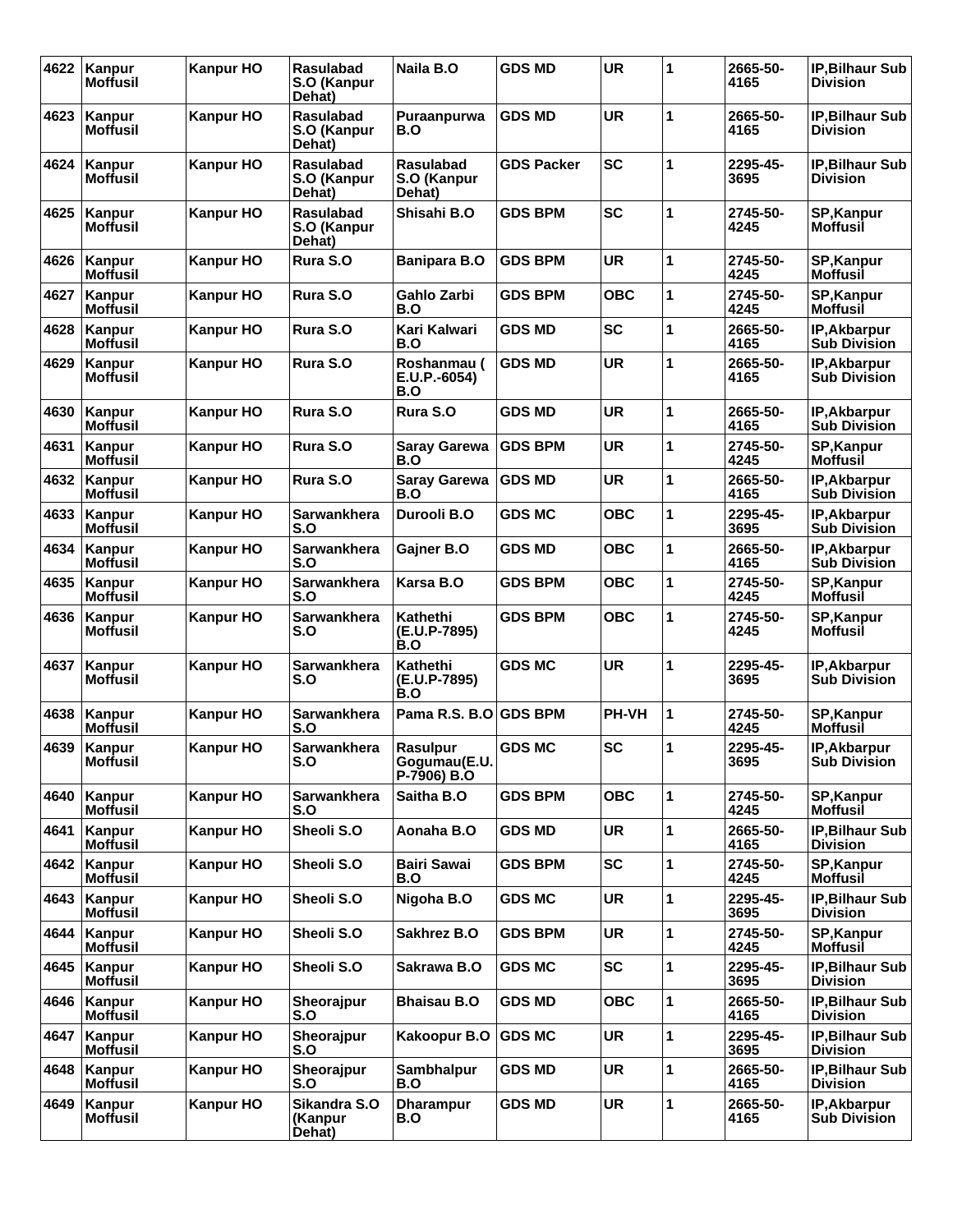| 4650 | Kanpur<br>Moffusil               | <b>Kanpur HO</b> | Sikandra S.O<br>(Kanpur<br>Dehat) | Sikandra S.O<br>(Kanpur<br>Dehat)    | <b>GDS MD</b>     | <b>UR</b>  | 1            | 2665-50-<br>4165 | IP, Akbarpur<br><b>Sub Division</b>       |
|------|----------------------------------|------------------|-----------------------------------|--------------------------------------|-------------------|------------|--------------|------------------|-------------------------------------------|
| 4651 | Kanpur<br><b>Moffusil</b>        | <b>Kanpur HO</b> | Uttaripura S.O                    | Radhan (<br>E.U.P.-5857)<br>B.O      | <b>GDS MD</b>     | PH-OH      | $\mathbf{1}$ | 2665-50-<br>4165 | <b>IP, Bilhaur Sub</b><br><b>Division</b> |
| 4652 | Kanpur<br>Moffusil               | <b>Kanpur HO</b> | <b>Uttaripura S.O</b>             | Saibasu B.O                          | <b>GDS MD</b>     | <b>UR</b>  | $\mathbf{1}$ | 2665-50-<br>4165 | IP, Bilhaur Sub<br><b>Division</b>        |
| 4653 | Kanpur<br>Moffusil               | <b>Kanpur HO</b> | Uttaripura S.O                    | Sugarardeva<br>(E.U.P - 9346)<br>B.O | <b>GDS BPM</b>    | <b>UR</b>  | 1            | 2745-50-<br>4245 | SP, Kanpur<br>Moffusil                    |
| 4654 | Kanpur<br><b>Moffusil</b>        | Unnao H.O        | Achalganj S.O                     | Aderuwa B.O                          | <b>GDS BPM</b>    | <b>UR</b>  | 1            | 2745-50-<br>4245 | SP, Kanpur<br>Moffusil                    |
| 4655 | Kanpur<br><b>Moffusil</b>        | Unnao H.O        | Achalganj S.O                     | Aderuwa B.O                          | <b>GDS MC</b>     | <b>UR</b>  | 1            | 2295-45-<br>3695 | ASP, Unnao<br><b>Sub Division</b>         |
| 4656 | Kanpur<br>Moffusil               | Unnao H.O        | Achalganj S.O                     | <b>Band</b><br>Hamirpur B.O          | <b>GDS BPM</b>    | <b>OBC</b> | 1            | 2745-50-<br>4245 | SP, Kanpur<br><b>Moffusil</b>             |
| 4657 | Kanpur<br><b>Moffusil</b>        | Unnao H.O        | Achalganj S.O                     | <b>Bhadohi B.O</b>                   | <b>GDS BPM</b>    | <b>UR</b>  | 1            | 2745-50-<br>4245 | <b>SP, Kanpur</b><br><b>Moffusil</b>      |
| 4658 | Kanpur<br><b>Moffusil</b>        | Unnao H.O        | Achalganj S.O                     | Itauli B.O                           | <b>GDS MD</b>     | <b>UR</b>  | 1            | 2665-50-<br>4165 | ASP, Unnao<br><b>Sub Division</b>         |
| 4659 | Kanpur<br>Moffusil               | Unnao H.O        | Achalganj S.O                     | Manjra<br><b>Bhikhna B.O</b>         | <b>GDS MC</b>     | <b>UR</b>  | 1            | 2295-45-<br>3695 | ASP, Unnao<br><b>Sub Division</b>         |
| 4660 | Kanpur<br><b>Moffusil</b>        | Unnao H.O        | Achalganj S.O                     | Nibai B.O                            | <b>GDS BPM</b>    | <b>UR</b>  | 1            | 2745-50-<br>4245 | <b>SP, Kanpur</b><br><b>Moffusil</b>      |
| 4661 | Kanpur<br><b>Moffusil</b>        | Unnao H.O        | Achalganj S.O                     | Nibai B.O                            | <b>GDS MC</b>     | <b>OBC</b> | $\mathbf{1}$ | 2295-45-<br>3695 | ASP, Unnao<br><b>Sub Division</b>         |
| 4662 | Kanpur<br>Moffusil               | Unnao H.O        | Achalganj S.O                     | <b>Ranipur B.O</b>                   | <b>GDS BPM</b>    | <b>OBC</b> | 1            | 2745-50-<br>4245 | SP, Kanpur<br><b>Moffusil</b>             |
| 4663 | Kanpur<br>Moffusil               | Unnao H.O        | Achalganj S.O                     | <b>Ranipur B.O</b>                   | <b>GDS MC</b>     | <b>UR</b>  | 1            | 2295-45-<br>3695 | ASP, Unnao<br><b>Sub Division</b>         |
| 4664 | Kanpur<br><b>Moffusil</b>        | Unnao H.O        | Achalganj S.O                     | Rawal Kalan<br>B.O                   | <b>GDS BPM</b>    | <b>UR</b>  | 1            | 2745-50-<br>4245 | SP, Kanpur<br><b>Moffusil</b>             |
| 4665 | Kanpur<br>Moffusil               | Unnao H.O        | Achalganj S.O                     | <b>Rawal Kalan</b><br>B.O            | <b>GDS MD</b>     | <b>UR</b>  | 1            | 2665-50-<br>4165 | ASP, Unnao<br><b>Sub Division</b>         |
| 4666 | Kanpur<br><b>Moffusil</b>        | Unnao H.O        | Ajgain S.O                        | <b>Bhauli B.O</b>                    | <b>GDS BPM</b>    | <b>UR</b>  | 1            | 2745-50-<br>4245 | <b>SP, Kanpur</b><br><b>Moffusil</b>      |
| 4667 | Kanpur<br><b>Moffusil</b>        | Unnao H.O        | Ajgain S.O                        | <b>Chamrauli B.O</b>                 | <b>GDS BPM</b>    | PH-OH      | 1            | 2745-50-<br>4245 | <b>SP, Kanpur</b><br><b>Moffusil</b>      |
| 4668 | Kanpur<br><b>Moffusil</b>        | Unnao H.O        | Ajgain S.O                        | Nawai B.O                            | <b>GDS MD</b>     | <b>UR</b>  | 1            | 2665-50-<br>4165 | ASP, Unnao<br><b>Sub Division</b>         |
|      | 4669   Kanpur<br><b>Moffusil</b> | Unnao H.O        | Ajgain S.O                        | Parenda B.O                          | <b>GDS MC</b>     | <b>UR</b>  | 1            | 2295-45-<br>3695 | ASP, Unnao<br><b>Sub Division</b>         |
| 4670 | Kanpur<br><b>Moffusil</b>        | Unnao H.O        | <b>Bangermau</b><br>S.O           | Atwabaik B.O                         | <b>GDS BPM</b>    | <b>UR</b>  | 1            | 2745-50-<br>4245 | <b>SP,Kanpur</b><br><b>Moffusil</b>       |
| 4671 | Kanpur<br><b>Moffusil</b>        | Unnao H.O        | <b>Bangermau</b><br>S.O           | <b>Bhikharipur</b><br>Patsiya B.O    | <b>GDS MC</b>     | <b>UR</b>  | 1            | 2295-45-<br>3695 | IP, Safipur Sub<br><b>Division</b>        |
| 4672 | Kanpur<br><b>Moffusil</b>        | Unnao H.O        | <b>Bangermau</b><br>S.O           | Hafizabad B.O                        | <b>GDS MC</b>     | <b>OBC</b> | $\mathbf{1}$ | 2295-45-<br>3695 | IP, Safipur Sub<br><b>Division</b>        |
| 4673 | Kanpur<br><b>Moffusil</b>        | Unnao H.O        | <b>Bangermau</b><br>S.O           | Khambhauli<br>B.O                    | <b>GDS MC</b>     | <b>OBC</b> | $\mathbf{1}$ | 2295-45-<br>3695 | <b>IP.Safipur Sub</b><br><b>Division</b>  |
| 4674 | Kanpur<br><b>Moffusil</b>        | Unnao H.O        | <b>Bangermau</b><br>S.O           | <b>Madhapur</b><br><b>B.O.</b>       | <b>GDS BPM</b>    | <b>UR</b>  | 1            | 2745-50-<br>4245 | SP, Kanpur<br><b>Moffusil</b>             |
| 4675 | Kanpur<br><b>Moffusil</b>        | Unnao H.O        | <b>Bangermau</b><br>S.O           | <b>Ruri Sadikpur</b><br>B.O          | <b>GDS MC</b>     | <b>UR</b>  | $\mathbf{1}$ | 2295-45-<br>3695 | <b>IP, Safipur Sub</b><br><b>Division</b> |
| 4676 | Kanpur<br><b>Moffusil</b>        | Unnao H.O        | <b>Bangermau</b><br>S.O           | Surseni B.O.                         | <b>GDS MC</b>     | PH-HH      | $\mathbf{1}$ | 2295-45-<br>3695 | IP, Safipur Sub<br><b>Division</b>        |
| 4677 | Kanpur<br><b>Moffusil</b>        | Unnao H.O        | Bara S.O<br>(Unnao)               | Jagatpur B.O                         | <b>GDS BPM</b>    | <b>UR</b>  | 1            | 2745-50-<br>4245 | SP, Kanpur<br><b>Moffusil</b>             |
| 4678 | Kanpur<br><b>Moffusil</b>        | Unnao H.O        | <b>Bhagwant</b><br>Nagar S.O      | <b>Bhagwant</b><br>Nagar S.O         | <b>GDS Packer</b> | <b>SC</b>  | $\mathbf{1}$ | 2295-45-<br>3695 | IP, Bighapur<br><b>Sub Division</b>       |
| 4679 | Kanpur<br><b>Moffusil</b>        | Unnao H.O        | <b>Bhagwant</b><br>Nagar S.O      | <b>Mahesh Khera</b><br>B.O           | <b>GDS MD</b>     | <b>OBC</b> | 1            | 2665-50-<br>4165 | IP, Bighapur<br><b>Sub Division</b>       |
| 4680 | Kanpur<br><b>Moffusil</b>        | Unnao H.O        | <b>Bhagwant</b><br>Nagar S.O      | Sawain B.O.                          | <b>GDS MC</b>     | <b>UR</b>  | $\mathbf{1}$ | 2295-45-<br>3695 | IP, Bighapur<br><b>Sub Division</b>       |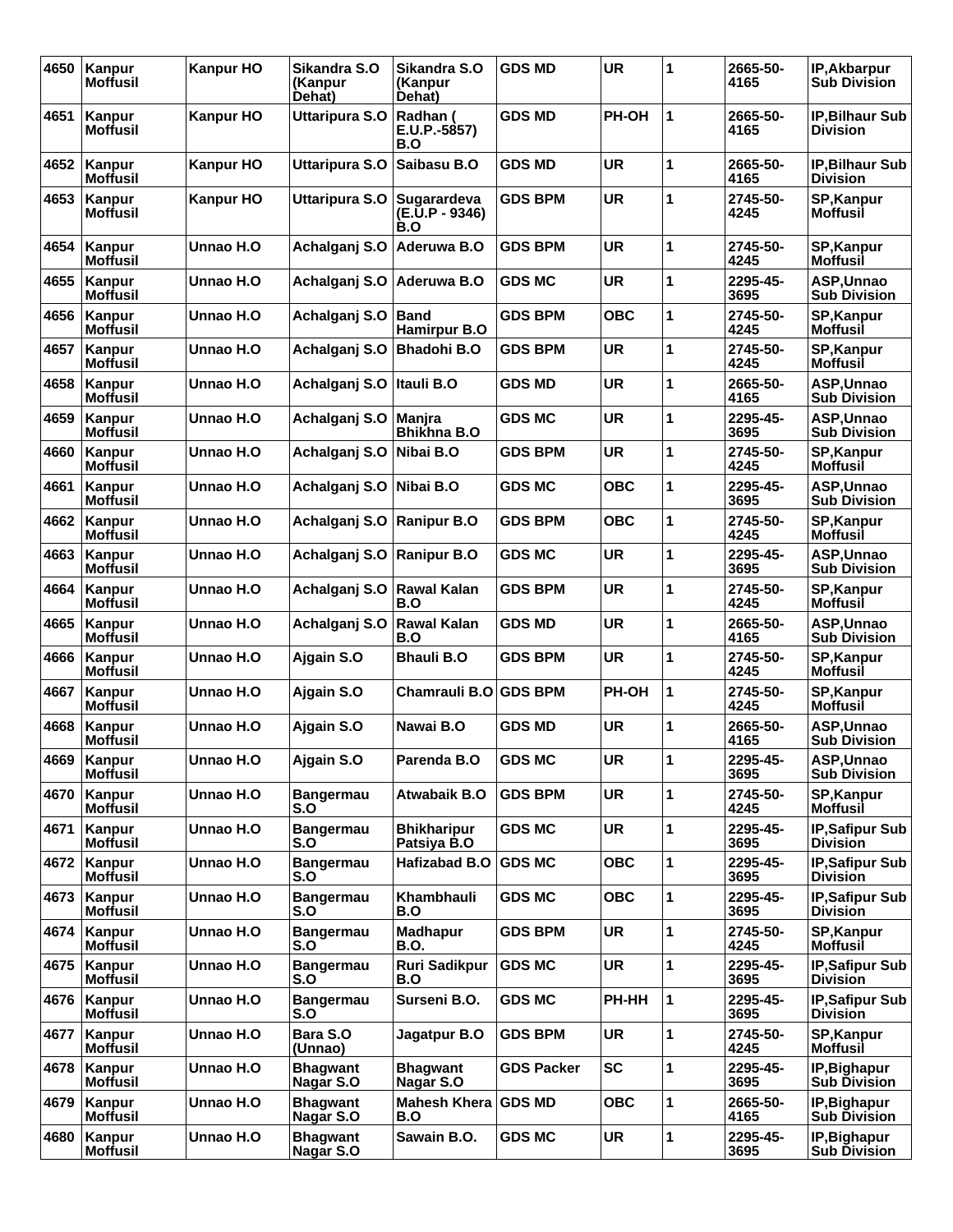| 4681 | Kanpur<br><b>Moffusil</b>        | Unnao H.O | <b>Bighapur S.O</b>             | <b>Behta</b><br><b>Bhawani B.O</b>     | <b>GDS MD</b>     | <b>UR</b>  | 1 | 2665-50-<br>4165 | IP, Bighapur<br><b>Sub Division</b>       |
|------|----------------------------------|-----------|---------------------------------|----------------------------------------|-------------------|------------|---|------------------|-------------------------------------------|
| 4682 | Kanpur<br><b>Moffusil</b>        | Unnao H.O | <b>Bighapur S.O</b>             | Ghatampur<br>B.O                       | <b>GDS BPM</b>    | <b>OBC</b> | 1 | 2745-50-<br>4245 | SP, Kanpur<br><b>Moffusil</b>             |
| 4683 | Kanpur<br><b>Moffusil</b>        | Unnao H.O | <b>Bighapur S.O</b>             | Ghatampur<br>B.O                       | <b>GDS MC</b>     | <b>UR</b>  | 1 | 2295-45-<br>3695 | IP, Bighapur<br><b>Sub Division</b>       |
| 4684 | Kanpur<br>Moffusil               | Unnao H.O | <b>Bighapur S.O</b>             | Osiya B.O                              | <b>GDS MC</b>     | <b>UR</b>  | 1 | 2295-45-<br>3695 | IP, Bighapur<br><b>Sub Division</b>       |
| 4685 | Kanpur<br><b>Moffusil</b>        | Unnao H.O | <b>Bighapur S.O</b>             | Raithana B.O                           | <b>GDS MC</b>     | <b>OBC</b> | 1 | 2295-45-<br>3695 | IP, Bighapur<br><b>Sub Division</b>       |
| 4686 | Kanpur<br>Moffusil               | Unnao H.O | <b>Bighapur S.O</b>             | Rujhai B.O                             | <b>GDS MD</b>     | <b>UR</b>  | 1 | 2665-50-<br>4165 | IP, Bighapur<br><b>Sub Division</b>       |
| 4687 | Kanpur<br><b>Moffusil</b>        | Unnao H.O | <b>Bihar S.O</b>                | Aakampur B.O                           | <b>GDS MD</b>     | <b>OBC</b> | 1 | 2665-50-<br>4165 | IP, Bighapur<br><b>Sub Division</b>       |
| 4688 | Kanpur<br><b>Moffusil</b>        | Unnao H.O | <b>Bihar S.O</b>                | <b>Bihar S.O</b>                       | <b>GDS Packer</b> | <b>UR</b>  | 1 | 2295-45-<br>3695 | IP, Bighapur<br><b>Sub Division</b>       |
| 4689 | Kanpur<br><b>Moffusil</b>        | Unnao H.O | <b>Bihar S.O</b>                | Pokhri B.O                             | <b>GDS MC</b>     | <b>UR</b>  | 1 | 2295-45-<br>3695 | IP, Bighapur<br><b>Sub Division</b>       |
| 4690 | Kanpur<br>Moffusil               | Unnao H.O | Chamiyani<br>S.O                | <b>Magraiyar B.O</b>                   | <b>GDS MC</b>     | <b>SC</b>  | 1 | 2295-45-<br>3695 | IP, Bighapur<br><b>Sub Division</b>       |
| 4691 | Kanpur<br><b>Moffusil</b>        | Unnao H.O | Chamiyani<br>S.O                | <b>Unchgaon</b><br>Sani B.O            | <b>GDS MC</b>     | <b>OBC</b> | 1 | 2295-45-<br>3695 | IP, Bighapur<br><b>Sub Division</b>       |
| 4692 | Kanpur<br><b>Moffusil</b>        | Unnao H.O | <b>Ganga Ghat</b><br>S.O        | <b>Ganga Ghat</b><br>S.O               | <b>GDS MD</b>     | <b>OBC</b> | 1 | 2665-50-<br>4165 | ASP, Unnao<br><b>Sub Division</b>         |
| 4693 | Kanpur<br><b>Moffusil</b>        | Unnao H.O | <b>Ganga Ghat</b><br>S.O        | <b>Manjra Piper</b><br>Khera B.O       | <b>GDS MD</b>     | <b>SC</b>  | 1 | 2665-50-<br>4165 | ASP, Unnao<br><b>Sub Division</b>         |
| 4694 | Kanpur<br><b>Moffusil</b>        | Unnao H.O | <b>Ganga Ghat</b><br>S.O        | <b>Shankerpur</b><br>Sarai B.O         | <b>GDS MD</b>     | <b>SC</b>  | 1 | 2665-50-<br>4165 | ASP, Unnao<br><b>Sub Division</b>         |
| 4695 | Kanpur<br><b>Moffusil</b>        | Unnao H.O | Ganj<br><b>Moradabad</b><br>S.O | <b>Ballapur B.O</b>                    | <b>GDS BPM</b>    | <b>UR</b>  | 1 | 2745-50-<br>4245 | SP, Kanpur<br><b>Moffusil</b>             |
| 4696 | Kanpur<br>Moffusil               | Unnao H.O | Ganj<br>Moradabad<br>S.O        | Kalwari B.O                            | <b>GDS MD</b>     | <b>UR</b>  | 1 | 2665-50-<br>4165 | IP, Safipur Sub<br><b>Division</b>        |
| 4697 | Kanpur<br><b>Moffusil</b>        | Unnao H.O | Ganj<br><b>Moradabad</b><br>S.O | Raghurampur<br>B.O                     | <b>GDS MD</b>     | <b>UR</b>  | 1 | 2665-50-<br>4165 | <b>IP, Safipur Sub</b><br><b>Division</b> |
| 4698 | Kanpur<br><b>Moffusil</b>        | Unnao H.O | Hasanganj<br>S.O                | <b>Maula</b><br><b>Bankipur B.O</b>    | <b>GDS BPM</b>    | <b>UR</b>  | 1 | 2745-50-<br>4245 | <b>SP, Kanpur</b><br><b>Moffusil</b>      |
| 4699 | Kanpur<br><b>Moffusil</b>        | Unnao H.O | <b>Magarwara</b><br>S.O         | <b>Banther B.O</b>                     | <b>GDS BPM</b>    | <b>UR</b>  | 1 | 2745-50-<br>4245 | SP, Kanpur<br><b>Moffusil</b>             |
|      | 4700 Kanpur<br><b>Moffusil</b>   | Unnao H.O | <b>Magarwara</b><br>S.O         | Kanjaura B.O                           | <b>GDS MC</b>     | <b>UR</b>  | 1 | 2295-45-<br>3695 | ASP, Unnao<br><b>Sub Division</b>         |
| 4701 | Kanpur<br><b>Moffusil</b>        | Unnao H.O | Magarwara<br>S.O                | <b>Magarwara</b><br>S.O                | <b>GDS Packer</b> | <b>UR</b>  | 1 | 2295-45-<br>3695 | ASP, Unnao<br><b>Sub Division</b>         |
|      | 4702 Kanpur<br><b>Moffusil</b>   | Unnao H.O | <b>Magarwara</b><br>S.O         | <b>Shekh Pur</b><br>Nari B.O           | <b>GDS MD</b>     | <b>OBC</b> | 1 | 2665-50-<br>4165 | ASP, Unnao<br><b>Sub Division</b>         |
| 4703 | Kanpur<br><b>Moffusil</b>        | Unnao H.O | Maurawan S.O                    | <b>Bisara B.O</b>                      | <b>GDS MD</b>     | <b>SC</b>  | 1 | 2665-50-<br>4165 | IP, Bighapur<br><b>Sub Division</b>       |
| 4704 | Kanpur<br><b>Moffusil</b>        | Unnao H.O | Maurawan S.O Drehata B.O        |                                        | <b>GDS MC</b>     | <b>OBC</b> | 1 | 2295-45-<br>3695 | IP, Bighapur<br><b>Sub Division</b>       |
|      | 4705 Kanpur<br><b>Moffusil</b>   | Unnao H.O |                                 | Maurawan S.O Lowa Singhan<br>Khera B.O | <b>GDS BPM</b>    | <b>UR</b>  | 1 | 2745-50-<br>4245 | SP, Kanpur<br><b>Moffusil</b>             |
| 4706 | Kanpur<br><b>Moffusil</b>        | Unnao H.O | Mohan S.O                       | Nevalganj B.O                          | <b>GDS MC</b>     | <b>UR</b>  | 1 | 2295-45-<br>3695 | ASP, Unnao<br><b>Sub Division</b>         |
| 4707 | Kanpur<br><b>Moffusil</b>        | Unnao H.O | Mohan S.O                       | Rasupur<br><b>Bankiya B.O</b>          | <b>GDS BPM</b>    | <b>UR</b>  | 1 | 2745-50-<br>4245 | SP, Kanpur<br><b>Moffusil</b>             |
|      | 4708   Kanpur<br><b>Moffusil</b> | Unnao H.O | Mohan S.O                       | Rasupur<br><b>Bankiya B.O</b>          | <b>GDS MD</b>     | <b>OBC</b> | 1 | 2665-50-<br>4165 | ASP, Unnao<br><b>Sub Division</b>         |
| 4709 | Kanpur<br><b>Moffusil</b>        | Unnao H.O | Mohan S.O                       | <b>Samadpur</b><br>Hardas B.O          | <b>GDS BPM</b>    | <b>UR</b>  | 1 | 2745-50-<br>4245 | SP, Kanpur<br><b>Moffusil</b>             |
| 4710 | Kanpur<br>Moffusil               | Unnao H.O | Mohan S.O                       | <b>Shahpur</b><br>Tonda B.O            | <b>GDS MD</b>     | <b>SC</b>  | 1 | 2665-50-<br>4165 | ASP, Unnao<br><b>Sub Division</b>         |
| 4711 | Kanpur<br><b>Moffusil</b>        | Unnao H.O | Nawabganj<br>S.O (Unnao)        | Arjunamau<br>B.O                       | <b>GDS MD</b>     | <b>UR</b>  | 1 | 2665-50-<br>4165 | ASP, Unnao<br><b>Sub Division</b>         |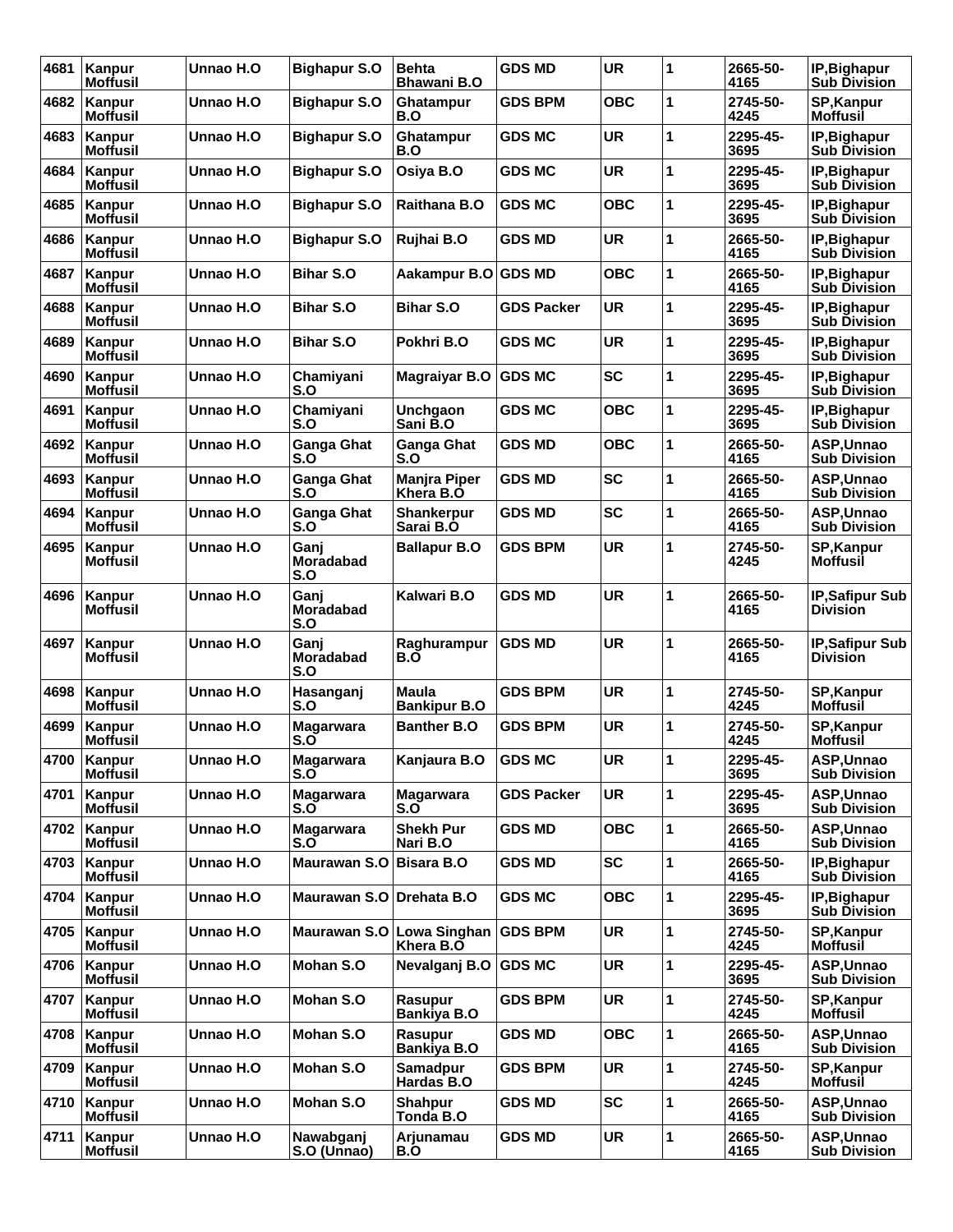| 4712 | Kanpur<br>Moffusil               | Unnao H.O | Nawabganj<br>S.O (Unnao)        | Asha Khera<br>B.O             | <b>GDS BPM</b> | <b>UR</b>  | 1 | 2745-50-<br>4245 | <b>SP, Kanpur</b><br>Moffusil             |
|------|----------------------------------|-----------|---------------------------------|-------------------------------|----------------|------------|---|------------------|-------------------------------------------|
| 4713 | Kanpur<br><b>Moffusil</b>        | Unnao H.O | Nawabganj<br>S.O (Unnao)        | Darehata B.O                  | <b>GDS MC</b>  | <b>UR</b>  | 1 | 2295-45-<br>3695 | ASP, Unnao<br><b>Sub Division</b>         |
| 4714 | Kanpur<br><b>Moffusil</b>        | Unnao H.O | Nawabganj<br>S.O (Unnao)        | Kusumbhi B.O                  | <b>GDS MC</b>  | <b>SC</b>  | 1 | 2295-45-<br>3695 | ASP, Unnao<br><b>Sub Division</b>         |
| 4715 | Kanpur<br>Moffusil               | Unnao H.O | Nawabganj<br>S.O (Unnao)        | Sohramau B.O                  | <b>GDS MD</b>  | OBC        | 1 | 2665-50-<br>4165 | ASP, Unnao<br><b>Sub Division</b>         |
| 4716 | Kanpur<br><b>Moffusil</b>        | Unnao H.O | Patan S.O<br>(Unnao)            | <b>Dhamnikhera</b><br>B.O.    | <b>GDS BPM</b> | <b>SC</b>  | 1 | 2745-50-<br>4245 | <b>SP, Kanpur</b><br><b>Moffusil</b>      |
| 4717 | Kanpur<br>Moffusil               | Unnao H.O | Patan S.O<br>(Unnao)            | Majhgawan<br>Sevak B.O        | <b>GDS MC</b>  | <b>UR</b>  | 1 | 2295-45-<br>3695 | IP, Bighapur<br><b>Sub Division</b>       |
| 4718 | Kanpur<br>Moffusil               | Unnao H.O | Purwa S.O                       | <b>Bichhiya B.O</b>           | <b>GDS MC</b>  | <b>UR</b>  | 1 | 2295-45-<br>3695 | IP, Bighapur<br><b>Sub Division</b>       |
| 4719 | Kanpur<br><b>Moffusil</b>        | Unnao H.O | Purwa S.O                       | Dela B.O                      | <b>GDS MD</b>  | PH-HH      | 1 | 2665-50-<br>4165 | IP, Bighapur<br><b>Sub Division</b>       |
| 4720 | Kanpur<br><b>Moffusil</b>        | Unnao H.O | Purwa S.O                       | <b>Dhannipur</b><br>B.O       | <b>GDS MD</b>  | <b>UR</b>  | 1 | 2665-50-<br>4165 | IP, Bighapur<br><b>Sub Division</b>       |
| 4721 | Kanpur<br>Moffusil               | Unnao H.O | Purwa S.O                       | Jargaon B.O                   | GDS MC         | <b>SC</b>  | 1 | 2295-45-<br>3695 | IP, Bighapur<br><b>Sub Division</b>       |
| 4722 | Kanpur<br><b>Moffusil</b>        | Unnao H.O | Purwa S.O                       | <b>Majhqawa</b><br>Sadkoo B.O | <b>GDS MD</b>  | <b>UR</b>  | 1 | 2665-50-<br>4165 | IP, Bighapur<br><b>Sub Division</b>       |
| 4723 | Kanpur<br>Moffusil               | Unnao H.O | Purwa S.O                       | Nathikhera<br>B.O             | <b>GDS BPM</b> | <b>UR</b>  | 1 | 2745-50-<br>4245 | <b>SP, Kanpur</b><br>Moffusil             |
| 4724 | Kanpur<br><b>Moffusil</b>        | Unnao H.O | Purwa S.O                       | Orhar B.O                     | <b>GDS MD</b>  | UR         | 1 | 2665-50-<br>4165 | IP, Bighapur<br><b>Sub Division</b>       |
| 4725 | Kanpur<br><b>Moffusil</b>        | Unnao H.O | Purwa S.O                       | <b>Targaon B.O</b>            | <b>GDS BPM</b> | <b>UR</b>  | 1 | 2745-50-<br>4245 | <b>SP, Kanpur</b><br><b>Moffusil</b>      |
| 4726 | Kanpur<br><b>Moffusil</b>        | Unnao H.O | Rasulabad<br>S.O (Unnao)        | <b>Bachhaauli</b><br>B.O      | <b>GDS MC</b>  | <b>UR</b>  | 1 | 2295-45-<br>3695 | <b>IP,Safipur Sub</b><br><b>Division</b>  |
| 4727 | Kanpur<br>Moffusil               | Unnao H.O | <b>Rasulabad</b><br>S.O (Unnao) | Baghwa Kola<br>B.O            | <b>GDS MC</b>  | OBC        | 1 | 2295-45-<br>3695 | IP, Safipur Sub<br><b>Division</b>        |
| 4728 | Kanpur<br><b>Moffusil</b>        | Unnao H.O | <b>Rasulabad</b><br>S.O (Unnao) | <b>Barithana B.O</b>          | <b>GDS MD</b>  | <b>UR</b>  | 1 | 2665-50-<br>4165 | IP, Safipur Sub<br><b>Division</b>        |
| 4729 | Kanpur<br>Moffusil               | Unnao H.O | <b>Rasulabad</b><br>S.O (Unnao) | <b>Birsinghpur</b><br>B.O     | <b>GDS BPM</b> | <b>OBC</b> | 1 | 2745-50-<br>4245 | <b>SP, Kanpur</b><br>Moffusil             |
| 4730 | Kanpur<br><b>Moffusil</b>        | Unnao H.O | <b>Rasulabad</b><br>S.O (Unnao) | Kanigaon B.O                  | <b>GDS MD</b>  | UR         | 1 | 2665-50-<br>4165 | IP, Safipur Sub<br><b>Division</b>        |
| 4731 | Kanpur<br><b>Moffusil</b>        | Unnao H.O | Rasulabad<br>S.O (Unnao)        | Kotra B.O.                    | <b>GDS MD</b>  | <b>UR</b>  | 1 | 2665-50-<br>4165 | <b>IP, Safipur Sub</b><br><b>Division</b> |
|      | 4732 Kanpur<br>Moffusil          | Unnao H.O | Rasulabad<br>S.O (Unnao)        | Mirzapur Kala GDS BPM<br>B.O  |                | <b>OBC</b> | 1 | 2745-50-<br>4245 | <b>SP, Kanpur</b><br><b>Moffusil</b>      |
| 4733 | Kanpur<br><b>Moffusil</b>        | Unnao H.O | Rasulabad<br>S.O (Unnao)        | <b>Mustafabad</b><br>B.O      | <b>GDS BPM</b> | <b>OBC</b> | 1 | 2745-50-<br>4245 | SP, Kanpur<br><b>Moffusil</b>             |
|      | 4734   Kanpur<br><b>Moffusil</b> | Unnao H.O | Safipur S.O                     | Dabauli B.O                   | <b>GDS MC</b>  | <b>OBC</b> | 1 | 2295-45-<br>3695 | <b>IP.Safipur Sub</b><br><b>Division</b>  |
|      | 4735 Kanpur<br><b>Moffusil</b>   | Unnao H.O | Safipur S.O                     | Daldalha B.O                  | <b>GDS MD</b>  | <b>UR</b>  | 1 | 2665-50-<br>4165 | IP, Safipur Sub<br><b>Division</b>        |
| 4736 | Kanpur<br><b>Moffusil</b>        | Unnao H.O | Safipur S.O                     | Jajamau B.O                   | <b>GDS MD</b>  | UR         | 1 | 2665-50-<br>4165 | <b>IP, Safipur Sub</b><br><b>Division</b> |
| 4737 | Kanpur<br><b>Moffusil</b>        | Unnao H.O | Safipur S.O                     | Korari Khurd<br>B.O           | <b>GDS MD</b>  | <b>SC</b>  | 1 | 2665-50-<br>4165 | <b>IP, Safipur Sub</b><br><b>Division</b> |
| 4738 | Kanpur<br><b>Moffusil</b>        | Unnao H.O | Safipur S.O                     | Muraha B.O.                   | <b>GDS MC</b>  | <b>SC</b>  | 1 | 2295-45-<br>3695 | IP, Safipur Sub<br><b>Division</b>        |
| 4739 | Kanpur<br><b>Moffusil</b>        | Unnao H.O | Safipur S.O                     | Osiya B.O                     | <b>GDS MC</b>  | UR         | 1 | 2295-45-<br>3695 | IP, Safipur Sub<br><b>Division</b>        |
| 4740 | Kanpur<br><b>Moffusil</b>        | Unnao H.O | Safipur S.O                     | Udsah B.O                     | <b>GDS BPM</b> | <b>SC</b>  | 1 | 2745-50-<br>4245 | SP, Kanpur<br><b>Moffusil</b>             |
| 4741 | Kanpur<br><b>Moffusil</b>        | Unnao H.O | Unnao H.O                       | Dipwal B.O                    | <b>GDS MC</b>  | <b>OBC</b> | 1 | 2295-45-<br>3695 | IP, Safipur Sub<br><b>Division</b>        |
| 4742 | Kanpur<br><b>Moffusil</b>        | Unnao H.O | Unnao H.O                       | Kanta<br><b>Guljarpur B.O</b> | <b>GDS MC</b>  | <b>OBC</b> | 1 | 2295-45-<br>3695 | <b>IP, Safipur Sub</b><br><b>Division</b> |
|      | 4743   Kanpur<br><b>Moffusil</b> | Unnao H.O | Unnao H.O                       | Makhi B.O                     | <b>GDS MC</b>  | <b>SC</b>  | 1 | 2295-45-<br>3695 | <b>IP, Safipur Sub</b><br><b>Division</b> |
|      |                                  |           |                                 |                               |                |            |   |                  |                                           |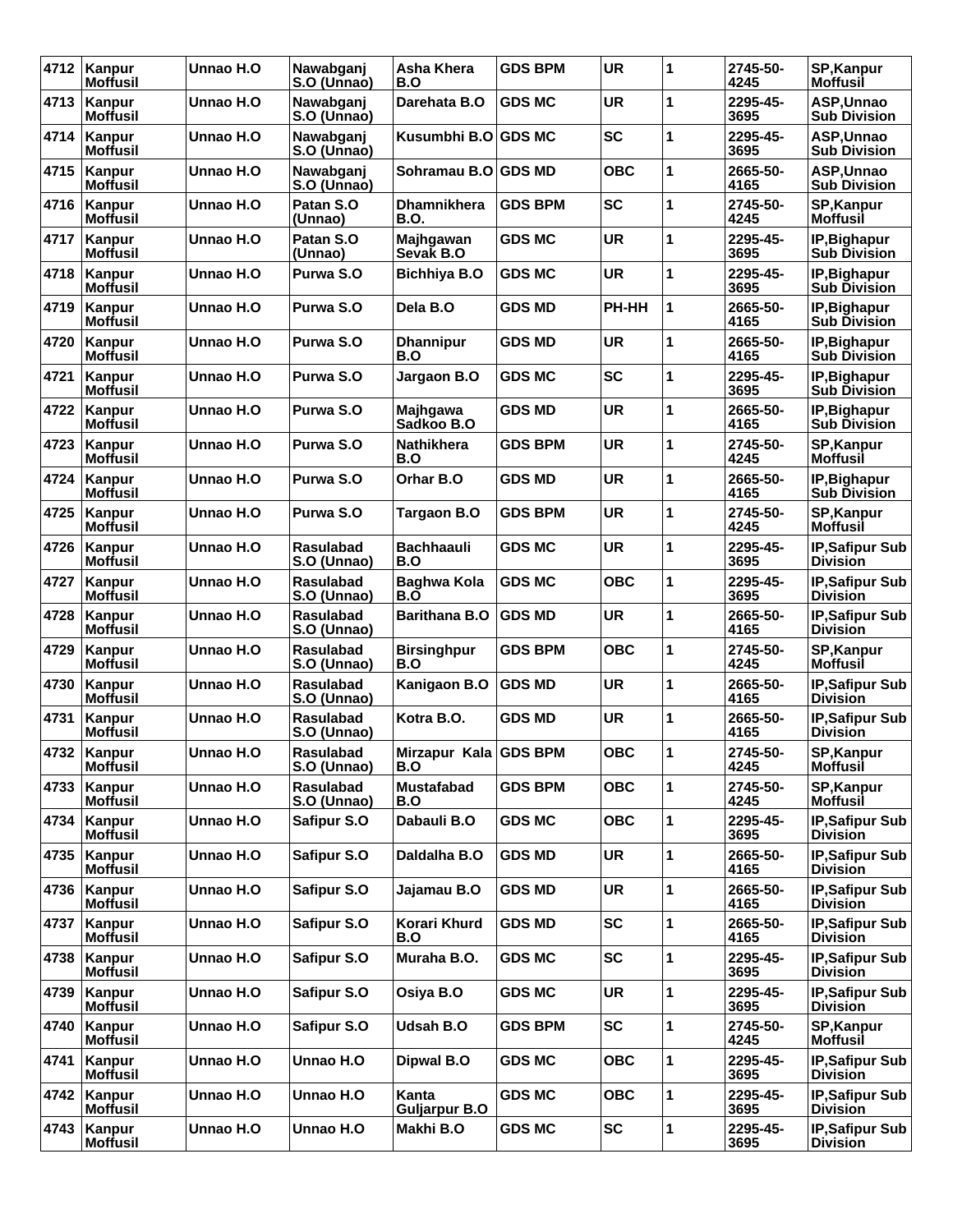| 4744 | Kanpur<br><b>Moffusil</b> | Unnao H.O               | Unnao H.O                                | Pidna B.O                                | <b>GDS MC</b>      | UR         | 1 | 2295-45-<br>3695 | <b>IP, Safipur Sub</b><br><b>Division</b>       |
|------|---------------------------|-------------------------|------------------------------------------|------------------------------------------|--------------------|------------|---|------------------|-------------------------------------------------|
| 4745 | Kanpur<br><b>Moffusil</b> | Unnao H.O               | Unnao H.O                                | Poora <sub>N</sub><br>Pansari B.O        | <b>GDS BPM</b>     | <b>UR</b>  | 1 | 2745-50-<br>4245 | <b>SP, Kanpur</b><br><b>Moffusil</b>            |
| 4746 | Kanpur<br><b>Moffusil</b> | Unnao H.O               | Unnao H.O                                | Raukarna B.O                             | <b>GDS BPM</b>     | <b>UR</b>  | 1 | 2745-50-<br>4245 | <b>SP, Kanpur</b><br><b>Moffusil</b>            |
| 4747 | Kanpur<br><b>Moffusil</b> | Unnao H.O               | Unnao H.O                                | Rupau B.O                                | <b>GDS MD</b>      | PH-HH      | 1 | 2665-50-<br>4165 | ASP, Unnao<br><b>Sub Division</b>               |
| 4748 | Kanpur<br><b>Moffusil</b> | Unnao H.O               | Unnao H.O                                | Sainta B.O                               | <b>GDS BPM</b>     | <b>OBC</b> | 1 | 2745-50-<br>4245 | <b>SP, Kanpur</b><br><b>Moffusil</b>            |
| 4749 | Kanpur<br><b>Moffusil</b> | Unnao H.O               | Unnao H.O                                | Sarosi B.O                               | <b>GDS BPM</b>     | <b>OBC</b> | 1 | 2745-50-<br>4245 | <b>SP,Kanpur</b><br><b>Moffusil</b>             |
| 4750 | Kanpur<br><b>Moffusil</b> | Unnao H.O               | Unnao H.O                                | Sikandarpur<br>Sihura B.O                | <b>GDS MC</b>      | <b>OBC</b> | 1 | 2295-45-<br>3695 | ASP, Unnao<br><b>Sub Division</b>               |
| 4751 | Kanpur<br><b>Moffusil</b> | Unnao H.O               | Unnao H.O                                | Tikra B.O                                | <b>GDS BPM</b>     | <b>UR</b>  | 1 | 2745-50-<br>4245 | <b>SP, Kanpur</b><br><b>Moffusil</b>            |
| 4752 | Kanpur<br><b>Moffusil</b> | Unnao H.O               | Unnao H.O                                | Ugoo B.O                                 | <b>GDS MC</b>      | <b>SC</b>  | 1 | 2295-45-<br>3695 | <b>IP, Safipur Sub</b><br><b>Division</b>       |
| 4753 | <b>RMS KP DN</b>          | <b>HRO KANPUR</b>       | <b>HRO KANPUR</b>                        | <b>Kanpur GPO</b><br>CRC - L1R           | <b>GDS Mailman</b> | <b>UR</b>  | 1 | 3635-65-<br>5585 | HRO, HRO<br><b>KANPUR</b>                       |
| 4754 | <b>RMS KP DN</b>          | <b>HRO KANPUR</b>       | <b>HRO KANPUR</b>                        | Kanpur RMS -<br>L1S                      | <b>GDS Mailman</b> | <b>OBC</b> | 1 | 3635-65-<br>5585 | HRO, HRO<br><b>KANPUR</b>                       |
| 4755 | <b>Ghaziabad</b>          | Ghaziabad<br>H.O        | Dhaulana S.O                             | Saulana B.O                              | <b>GDS BPM</b>     | <b>UR</b>  | 1 | 2745-50-<br>4245 | SSP, Ghaziaba<br>d                              |
| 4756 | Ghaziabad                 | Ghaziabad<br>H.O        | Ghaziabad<br>City S.O                    | <b>Bhoor Barat</b><br>Nagar B.O          | <b>GDS BPM</b>     | <b>UR</b>  | 1 | 2745-50-<br>4245 | SSP, Ghaziaba<br>d                              |
| 4757 | <b>Ghaziabad</b>          | Ghaziabad<br>H.O        | Ghaziabad<br>H.O                         | <b>Crossings</b><br>Republik S.O         | <b>GDS MD</b>      | <b>OBC</b> | 1 | 2665-50-<br>4165 | ASP, Ghaziaba<br>d North Sub<br><b>Division</b> |
| 4758 | Ghaziabad                 | Ghaziabad<br>H.O        | Ghaziabad<br>H.O                         | Vasundhara<br>S.O                        | <b>GDS Packer</b>  | <b>UR</b>  | 1 | 2295-45-<br>3695 | ASP, Noida<br><b>Sub Division</b>               |
| 4759 | Ghaziabad                 | Ghaziabad<br>H.O        | Govindpuram<br>S.O                       | Govindpuram<br>S.O                       | <b>GDS MD</b>      | <b>UR</b>  | 1 | 2665-50-<br>4165 | ASP, Ghaziaba<br>d North Sub<br><b>Division</b> |
| 4760 | <b>Ghaziabad</b>          | Ghaziabad<br>H.O        | <b>Hindon Nagar</b><br>S.O               | Dasna B.O                                | <b>GDS BPM</b>     | <b>OBC</b> | 1 | 2745-50-<br>4245 | SSP, Ghaziaba<br>d                              |
| 4761 | Ghaziabad                 | <b>Ghaziabad</b><br>H.O | <b>Kavi Nagar</b><br>S.O                 | <b>Shahpur</b><br><b>Bamheta B.O</b>     | <b>GDS MD</b>      | <b>UR</b>  | 1 | 2665-50-<br>4165 | ASP, Ghaziaba<br>d North Sub<br><b>Division</b> |
| 4762 | Ghaziabad                 | Ghaziabad<br>H.O        | Loni S.O                                 | <b>Behta Hazipur</b><br>B.O              | <b>GDS MD</b>      | <b>OBC</b> | 1 | 2665-50-<br>4165 | ASP, Ghaziaba<br>d North Sub<br><b>Division</b> |
| 4763 | ∣Ghaziabad                | Ghaziabad<br>H.O        | Loni S.O                                 | Chirori B.O                              | <b>GDS MD</b>      | <b>SC</b>  | 1 | 2665-50-<br>4165 | ASP, Ghaziaba<br>d North Sub<br><b>Division</b> |
| 4764 | Ghaziabad                 | Ghaziabad<br>H.O        | Loni S.O                                 | Jaoli B.O                                | <b>GDS MD</b>      | <b>UR</b>  | 1 | 2665-50-<br>4165 | ASP, Ghaziaba<br>d North Sub<br><b>Division</b> |
| 4765 | <b>Ghaziabad</b>          | Ghaziabad<br>H.O        | <b>Meerut Road</b><br>S.O                | <b>Ator Nagla</b><br>B.O                 | <b>GDS MD</b>      | UR         | 1 | 2665-50-<br>4165 | ASP, Ghaziaba<br>d North Sub<br><b>Division</b> |
| 4766 | <b>Ghaziabad</b>          | Ghaziabad<br>H.O        | <b>Meerut Road</b><br>S.O                | Farrukh Nagar<br>B.O                     | <b>GDS BPM</b>     | <b>SC</b>  | 1 | 4575-85-<br>7125 | SSP, Ghaziaba<br>d                              |
| 4767 | Ghaziabad                 | Ghaziabad<br>H.O        | <b>Mohan Nagar</b><br>S.O<br>(Ghaziabad) | <b>Mohan Nagar</b><br>S.O<br>(Ghaziabad) | <b>GDS MD</b>      | ОВС        | 1 | 2665-50-<br>4165 | ASP, Noida<br><b>Sub Division</b>               |
| 4768 | <b>Ghaziabad</b>          | Ghaziabad<br>H.O        | <b>Murad Nagar</b><br>S.O<br>(Ghaziabad) | <b>Basantpur</b><br>Sainthli B.O         | <b>GDS MD</b>      | UR         | 1 | 2665-50-<br>4165 | ASP, Ghaziaba<br>d North Sub<br><b>Division</b> |
| 4769 | <b>Ghaziabad</b>          | Ghaziabad<br>H.O        | <b>Murad Nagar</b><br>S.O<br>(Ghaziabad) | Didoli B.O                               | <b>GDS BPM</b>     | UR         | 1 | 2745-50-<br>4245 | SSP, Ghaziaba<br>d                              |
| 4770 | <b>Ghaziabad</b>          | Ghaziabad<br>H.O        | <b>Murad Nagar</b><br>S.O<br>(Ghaziabad) | Raoli Kalan<br>B.O                       | <b>GDS BPM</b>     | <b>UR</b>  | 1 | 2745-50-<br>4245 | SSP, Ghaziaba<br>d                              |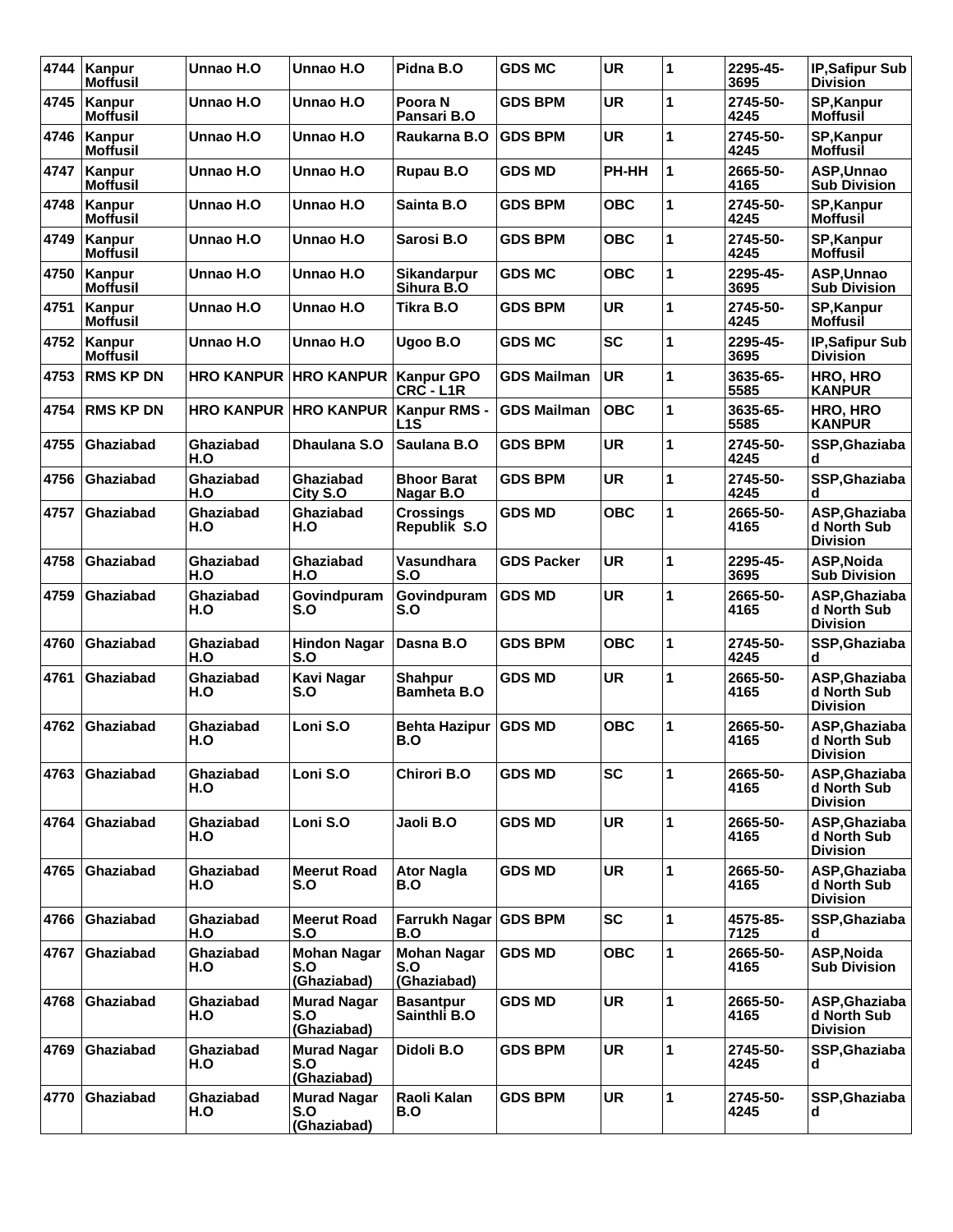| 4771 | <b>Ghaziabad</b> | Ghaziabad<br>H.O | Pilkhauwa<br><b>Post Office</b><br>S.O        | Dehpa<br><b>Azampur B.O</b>        | <b>GDS MD</b>     | <b>UR</b>  | 1 | 2665-50-<br>4165 | <b>IP.Hapur Sub</b><br><b>Division</b>          |
|------|------------------|------------------|-----------------------------------------------|------------------------------------|-------------------|------------|---|------------------|-------------------------------------------------|
| 4772 | <b>Ghaziabad</b> | Ghaziabad<br>H.O | <b>Pilkhauwa</b><br><b>Post Office</b><br>S.O | <b>Farid Nagar</b><br>B.O          | <b>GDS BPM</b>    | <b>UR</b>  | 1 | 4575-85-<br>7125 | SSP, Ghaziaba<br>d                              |
| 4773 | <b>Ghaziabad</b> | Ghaziabad<br>H.O | <b>Pilkhauwa</b><br><b>Post Office</b><br>S.O | Kalchhina B.O                      | <b>GDS BPM</b>    | <b>OBC</b> | 1 | 2745-50-<br>4245 | SSP, Ghaziaba<br>d                              |
| 4774 | <b>Ghaziabad</b> | Ghaziabad<br>H.O | <b>Pilkhauwa</b><br><b>Post Office</b><br>S.O | Nagola B.O                         | <b>GDS MD</b>     | <b>SC</b>  | 1 | 2665-50-<br>4165 | ASP, Ghaziaba<br>d North Sub<br><b>Division</b> |
| 4775 | Ghaziabad        | Ghaziabad<br>H.O | <b>Pilkhauwa</b><br><b>Post Office</b><br>S.O | Tyori B.O                          | <b>GDS BPM</b>    | <b>OBC</b> | 1 | 2745-50-<br>4245 | SSP, Ghaziaba<br>d                              |
| 4776 | <b>Ghaziabad</b> | Hapur H.O        | <b>Babugarh S.O</b>                           | <b>Alipur B.O</b>                  | <b>GDS BPM</b>    | UR         | 1 | 2745-50-<br>4245 | SSP, Ghaziaba<br>d                              |
| 4777 | Ghaziabad        | Hapur H.O        | <b>Babugarh S.O</b>                           | <b>Rasulpur B.O</b>                | <b>GDS BPM</b>    | <b>UR</b>  | 1 | 2745-50-<br>4245 | SSP, Ghaziaba<br>d                              |
| 4778 | Ghaziabad        | Hapur H.O        | Babugarh S.O                                  | <b>Sikandarpur</b><br>Kakori B.O   | <b>GDS MD</b>     | <b>SC</b>  | 1 | 2665-50-<br>4165 | IP, Hapur Sub<br><b>Division</b>                |
| 4779 | <b>Ghaziabad</b> | Hapur H.O        | <b>Babugarh S.O</b>                           | <b>Tatarpur B.O</b>                | <b>GDS MD</b>     | <b>OBC</b> | 1 | 2665-50-<br>4165 | IP, Hapur Sub<br><b>Division</b>                |
| 4780 | Ghaziabad        | Hapur H.O        | <b>Bahadurgarh</b><br>S.O                     | <b>Mahmoodpur</b><br>Palwara B.O   | <b>GDS MD</b>     | <b>UR</b>  | 1 | 2665-50-<br>4165 | IP, Hapur Sub<br><b>Division</b>                |
| 4781 | <b>Ghaziabad</b> | Hapur H.O        | Bahadurgarh<br>S.O                            | <b>Sherpur B.O</b>                 | <b>GDS BPM</b>    | <b>SC</b>  | 1 | 2745-50-<br>4245 | SSP, Ghaziaba<br>d                              |
| 4782 | <b>Ghaziabad</b> | Hapur H.O        | <b>Bahadurgarh</b><br>S.O                     | <b>Sherpur B.O</b>                 | <b>GDS MD</b>     | UR         | 1 | 2665-50-<br>4165 | <b>IP, Hapur Sub</b><br><b>Division</b>         |
| 4783 | Ghaziabad        | Hapur H.O        | <b>Garhmukhtes</b><br>hwer S.O                | Dehra Rampur<br>B.O                | <b>GDS MD</b>     | <b>OBC</b> | 1 | 2665-50-<br>4165 | IP, Hapur Sub<br><b>Division</b>                |
| 4784 | <b>Ghaziabad</b> | Hapur H.O        | <b>Garhmukhtes</b><br>hwer S.O                | Dotai B.O                          | <b>GDS BPM</b>    | OBC        | 1 | 2745-50-<br>4245 | SSP, Ghaziaba<br>d                              |
| 4785 | <b>Ghaziabad</b> | Hapur H.O        | <b>Garhmukhtes</b><br>hwer S.O                | <b>Gandu Nagla</b><br>B.O          | <b>GDS MD</b>     | <b>UR</b>  | 1 | 2665-50-<br>4165 | <b>IP.Hapur Sub</b><br><b>Division</b>          |
| 4786 | <b>Ghaziabad</b> | Hapur H.O        | <b>Garhmukhtes</b><br>hwer S.O                | <b>Garh Town</b><br>S.O            | <b>GDS Packer</b> | <b>UR</b>  | 1 | 2295-45-<br>3695 | IP, Hapur Sub<br><b>Division</b>                |
| 4787 | <b>Ghaziabad</b> | Hapur H.O        | <b>Garhmukhtes</b><br>hwer S.O                | <b>Jakhera</b><br>Rahmatpur<br>B.O | <b>GDS MD</b>     | <b>UR</b>  | 1 | 2665-50-<br>4165 | IP, Hapur Sub<br><b>Division</b>                |
| 4788 | Ghaziabad        | Hapur H.O        | <b>Garhmukhtes</b><br>hwer S.O                | <b>Salarpur B.O</b>                | <b>GDS MD</b>     | <b>SC</b>  | 1 | 2665-50-<br>4165 | IP, Hapur Sub<br><b>Division</b>                |
| 4789 | Ghaziabad        | Hapur H.O        | Govindpuri<br>S.O                             | Talheta B.O                        | <b>GDS MD</b>     | <b>UR</b>  | 1 | 2665-50-<br>4165 | ASP, Ghaziaba<br>d North Sub<br><b>Division</b> |
| 4790 | Ghaziabad        | Hapur H.O        | Hapur H.O                                     | Asaura B.O                         | <b>GDS BPM</b>    | <b>UR</b>  | 1 | 2745-50-<br>4245 | SSP, Ghaziaba<br>d                              |
| 4791 | Ghaziabad        | Hapur H.O        | Hapur H.O                                     | Iklehdi B.O                        | <b>GDS BPM</b>    | UR.        | 1 | 3660-70-<br>5760 | SSP, Ghaziaba                                   |
| 4792 | Ghaziabad        | Hapur H.O        | Hapur H.O                                     | Nan B.O                            | <b>GDS BPM</b>    | <b>OBC</b> | 1 | 2745-50-<br>4245 | SSP, Ghaziaba<br>d                              |
| 4793 | Ghaziabad        | Hapur H.O        | Hapur H.O                                     | Phagota B.O                        | <b>GDS BPM</b>    | <b>UR</b>  | 1 | 2745-50-<br>4245 | SSP, Ghaziaba<br>d                              |
| 4794 | Ghaziabad        | Hapur H.O        | Modi Nagar<br>S.O                             | Modi Nagar<br>S.O                  | <b>GDS MD</b>     | UR         | 1 | 2665-50-<br>4165 | ASP, Ghaziaba<br>d North Sub<br><b>Division</b> |
| 4795 | Ghaziabad        | Hapur H.O        | Modi Nagar<br>S.O                             | Patla B.O                          | <b>GDS MD</b>     | <b>OBC</b> | 1 | 2665-50-<br>4165 | ASP, Ghaziaba<br>d North Sub<br><b>Division</b> |
| 4796 | Ghaziabad        | Hapur H.O        | Simbhaoli S.O                                 | Dhana B.O                          | <b>GDS MD</b>     | <b>UR</b>  | 1 | 2665-50-<br>4165 | IP, Hapur Sub<br><b>Division</b>                |
| 4797 | Ghaziabad        | Noida H.O        | Dadri S.O                                     | Dadri S.O                          | <b>GDS Packer</b> | UR         | 1 | 2295-45-<br>3695 | ASP, Noida<br><b>Sub Division</b>               |
| 4798 | Ghaziabad        | Noida H.O        | Dadri S.O                                     | <b>Dhoom EDSO</b><br>B.O           | <b>GDS MD</b>     | <b>UR</b>  | 1 | 2665-50-<br>4165 | ASP, Noida<br><b>Sub Division</b>               |
| 4799 | Ghaziabad        | Noida H.O        | Knowledge<br>Park-I S.O                       | Ghori B.O                          | <b>GDS BPM</b>    | <b>SC</b>  | 1 | 2745-50-<br>4245 | SSP, Ghaziaba<br>d                              |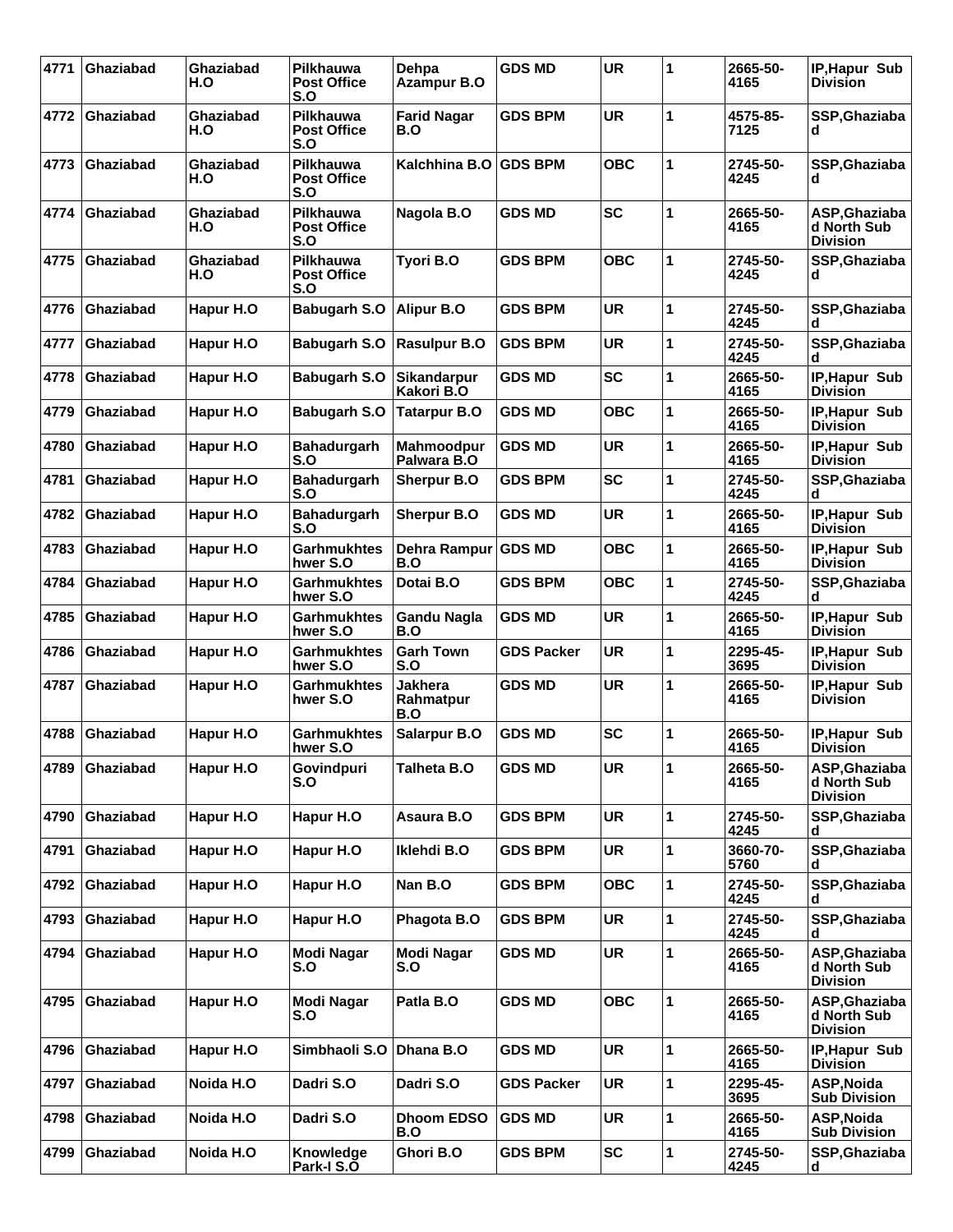| 4800 | Ghaziabad        | Noida H.O          | <b>Knowledge</b><br>Park-I S.O             | Knowledge<br>Park-I S.O        | <b>GDS MD</b>     | <b>UR</b>    | 1              | 2665-50-<br>4165 | ASP, Noida<br><b>Sub Division</b>                          |
|------|------------------|--------------------|--------------------------------------------|--------------------------------|-------------------|--------------|----------------|------------------|------------------------------------------------------------|
| 4801 | Ghaziabad        | Noida H.O          | <b>Noida Sector</b><br>122 S.O             | <b>Noida Sector</b><br>122 S.O | <b>GDS MD</b>     | <b>UR</b>    | 1              | 2665-50-<br>4165 | ASP, Noida<br><b>Sub Division</b>                          |
| 4802 | Ghaziabad        | Noida H.O          | <b>Noida Sector</b><br>122 S.O             | <b>Noida Sector</b><br>122 S.O | <b>GDS Packer</b> | <b>UR</b>    | 1              | 2295-45-<br>3695 | ASP, Noida<br><b>Sub Division</b>                          |
| 4803 | <b>Ghaziabad</b> | Noida H.O          | <b>Noida Sector</b><br>128 S.O             | <b>Noida Sector</b><br>128 S.O | <b>GDS MD</b>     | <b>OBC</b>   | 3              | 2665-50-<br>4165 | ASP, Noida<br><b>Sub Division</b>                          |
| 4804 | <b>Ghaziabad</b> | Noida H.O          | <b>Noida Sector</b><br>128 S.O             | <b>Noida Sector</b><br>128 S.O | <b>GDS MD</b>     | <b>PH-VH</b> | 1              | 2665-50-<br>4165 | ASP, Noida<br><b>Sub Division</b>                          |
| 4805 | <b>Ghaziabad</b> | Noida H.O          | <b>Noida Sector</b><br>128 S.O             | <b>Noida Sector</b><br>128 S.O | <b>GDS MD</b>     | <b>SC</b>    | 4              | 2665-50-<br>4165 | ASP, Noida<br><b>Sub Division</b>                          |
| 4806 | Ghaziabad        | Noida H.O          | <b>Noida Sector</b><br>128 S.O             | <b>Noida Sector</b><br>128 S.O | <b>GDS MD</b>     | <b>UR</b>    | $\overline{7}$ | 2665-50-<br>4165 | ASP, Noida<br><b>Sub Division</b>                          |
| 4807 | <b>Ghaziabad</b> | Noida H.O          | <b>Noida Sector</b><br>62 S.O              | <b>Noida Sector</b><br>62 S.O  | <b>GDS MD</b>     | <b>OBC</b>   | 1              | 2665-50-<br>4165 | ASP, Noida<br><b>Sub Division</b>                          |
| 4808 | <b>Ghaziabad</b> | Noida H.O          | <b>Shiv Nadar</b><br><b>University S.O</b> | Luharli B.O                    | <b>GDS BPM</b>    | <b>UR</b>    | 1              | 3660-70-<br>5760 | SSP, Ghaziaba<br>d                                         |
| 4809 | <b>Ballia</b>    | <b>Ballia H.O</b>  | Bairia S.O<br>(Ballia)                     | <b>Bhagwanpur</b><br>B.O       | <b>GDS MD</b>     | <b>UR</b>    | 1              | 2665-50-<br>4165 | <b>IP, Ballia East</b><br><b>Sub Division</b>              |
| 4810 | <b>Ballia</b>    | <b>Ballia H.O.</b> | Bairia S.O<br>(Ballia)                     | <b>Chandpur B.O</b>            | <b>GDS BPM</b>    | <b>SC</b>    | 1              | 2745-50-<br>4245 | <b>SP, Ballia</b>                                          |
| 4811 | <b>Ballia</b>    | <b>Ballia H.O</b>  | <b>Ballia H.O</b>                          | Khoripakar                     | <b>GDS MD</b>     | <b>OBC</b>   | 1              | 2665-50-<br>4165 | IP, Ballia<br><b>Central Sub</b><br><b>Division</b>        |
| 4812 | <b>Ballia</b>    | <b>Ballia H.O.</b> | <b>Ballia H.O</b>                          | Zeera Basti<br>B.O             | <b>GDS BPM</b>    | <b>UR</b>    | 1              | 2745-50-<br>4245 | SP, Ballia                                                 |
| 4813 | <b>Ballia</b>    | <b>Ballia H.O</b>  | <b>Bansdih Road</b><br>S.O                 | <b>Bansdih Road</b><br>S.O     | <b>GDS MD</b>     | <b>UR</b>    | 1              | 2665-50-<br>4165 | <b>IP, Ballia</b><br><b>Central Sub</b><br><b>Division</b> |
| 4814 | <b>Ballia</b>    | <b>Ballia H.O</b>  | Bansdih Road Dawani B.O<br>S.O             |                                | <b>GDS MD</b>     | <b>OBC</b>   | 1              | 2665-50-<br>4165 | IP, Ballia<br><b>Central Sub</b><br><b>Division</b>        |
| 4815 | <b>Ballia</b>    | <b>Ballia H.O</b>  | Bansdih Road Dumari B.O<br>S.O             |                                | <b>GDS MC</b>     | <b>SC</b>    | 1              | 2295-45-<br>3695 | IP, Ballia<br><b>Central Sub</b><br><b>Division</b>        |
| 4816 | <b>Ballia</b>    | <b>Ballia H.O</b>  | <b>Bansdih Road</b><br>S.O                 | Sher B.O                       | <b>GDS MD</b>     | <b>UR</b>    | 1              | 2665-50-<br>4165 | IP, Ballia<br><b>Central Sub</b><br><b>Division</b>        |
| 4817 | Ballia           | <b>Ballia H.O</b>  | <b>Bansdih S.O</b>                         | <b>Bakawan B.O</b>             | <b>GDS BPM</b>    | <b>UR</b>    | 1              | 2745-50-<br>4245 | SP, Ballia                                                 |
|      | 4818 Ballia      | <b>Ballia H.O</b>  | <b>Bansdih S.O</b>                         | Deodih B.O                     | <b>GDS BPM</b>    | <b>UR</b>    | 1              | 2745-50-<br>4245 | <b>SP, Ballia</b>                                          |
| 4819 | Ballia           | <b>Ballia H.O</b>  | <b>Bansdih S.O</b>                         | Deodih B.O                     | <b>GDS MC</b>     | <b>SC</b>    | 1              | 2295-45-<br>3695 | IP, Ballia<br><b>Central Sub</b><br><b>Division</b>        |
| 4820 | Ballia           | <b>Ballia H.O</b>  | Basantpur S.O Kummhaila<br>(Ballia)        | B.O                            | <b>GDS MD</b>     | <b>OBC</b>   | 1              | 2665-50-<br>4165 | IP, Ballia<br><b>Central Sub</b><br><b>Division</b>        |
| 4821 | <b>Ballia</b>    | <b>Ballia H.O</b>  | Basantpur S.O Surajpura<br>(Ballia)        |                                | <b>GDS BPM</b>    | SC           | 1              | 2745-50-<br>4245 | <b>SP, Ballia</b>                                          |
|      | 4822 Ballia      | <b>Ballia H.O</b>  | <b>Bharsar S.O</b>                         | Akhar B.O                      | <b>GDS BPM</b>    | <b>OBC</b>   | 1              | 2745-50-<br>4245 | SP, Ballia                                                 |
| 4823 | Ballia           | <b>Ballia H.O</b>  | <b>Bharsar S.O</b>                         | <b>Bharsar S.O</b>             | <b>GDS MD</b>     | UR           | 1              | 2665-50-<br>4165 | IP, Ballia<br><b>Central Sub</b><br><b>Division</b>        |
| 4824 | <b>Ballia</b>    | <b>Ballia H.O</b>  | <b>Bharsar S.O</b>                         | Janari B.O                     | <b>GDS BPM</b>    | UR           | 1              | 2745-50-<br>4245 | SP, Ballia                                                 |
| 4825 | <b>Ballia</b>    | <b>Ballia H.O</b>  | <b>Bharsar S.O</b>                         | Nagwa B.O                      | <b>GDS BPM</b>    | <b>OBC</b>   | 1              | 2745-50-<br>4245 | SP, Ballia                                                 |
| 4826 | <b>Ballia</b>    | <b>Ballia H.O</b>  | <b>Bharsar S.O</b>                         | Repura B.O                     | <b>GDS MC</b>     | <b>SC</b>    | 1              | 2295-45-<br>3695 | IP, Ballia<br><b>Central Sub</b><br><b>Division</b>        |
| 4827 | <b>Ballia</b>    | <b>Ballia H.O</b>  | Chhata S.O<br>(Ballia)                     | Chhotaki<br>Seriya B.O         | <b>GDS MD</b>     | SC           | 1              | 2665-50-<br>4165 | <b>IP, Ballia East</b><br><b>Sub Division</b>              |
| 4828 | <b>Ballia</b>    | <b>Ballia H.O</b>  | <b>Dallan</b><br>Chhapra S.O               | Jai Prakash<br>Nagar B.O       | <b>GDS BPM</b>    | <b>OBC</b>   | 1              | 2745-50-<br>4245 | SP, Ballia                                                 |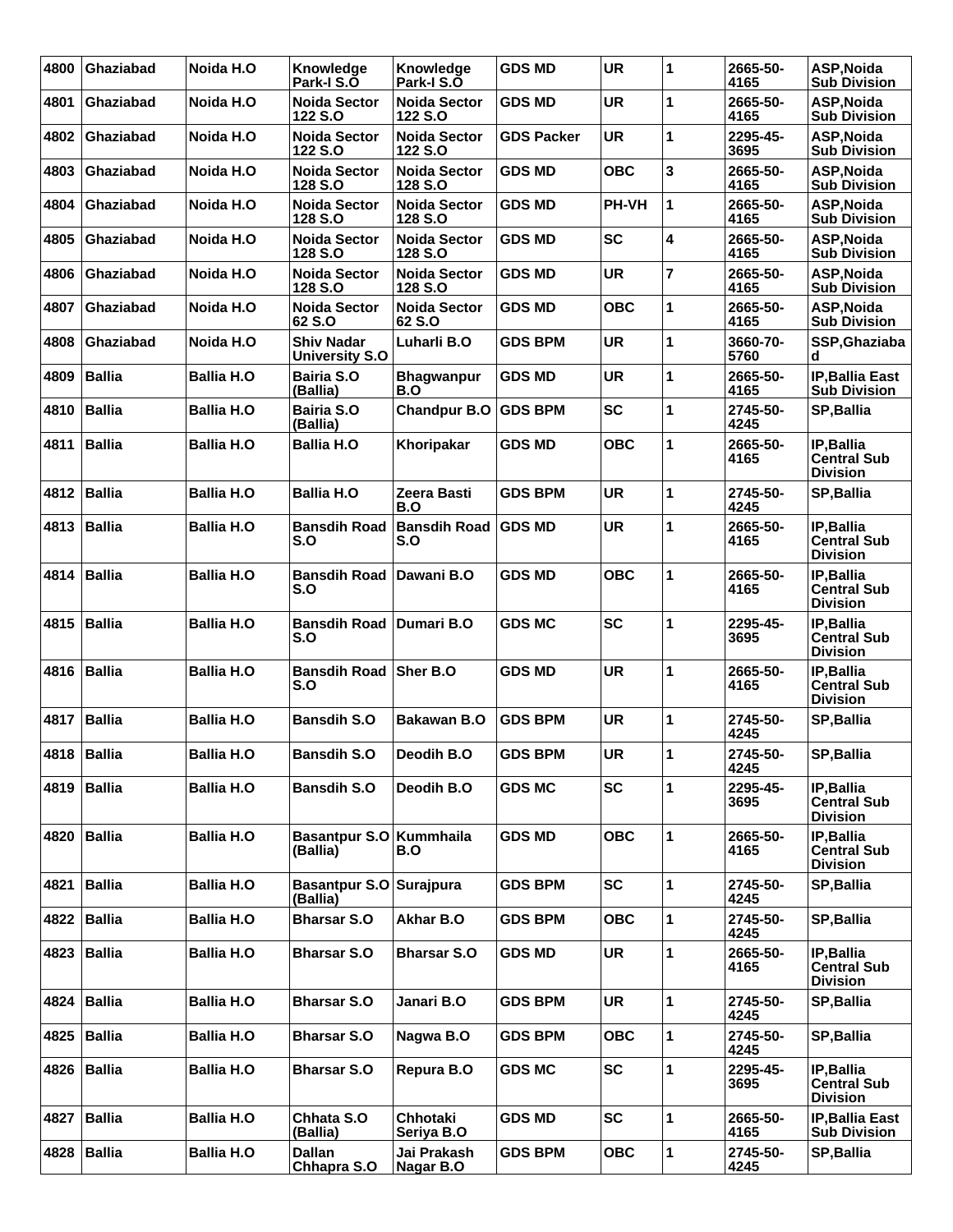| 4829 | <b>Ballia</b> | <b>Ballia H.O</b> | Haldi S.O<br>(Ballia)              | Jawahi B.O                   | <b>GDS BPM</b>    | <b>OBC</b> | 1            | 2745-50-<br>4245 | SP, Ballia                                          |
|------|---------------|-------------------|------------------------------------|------------------------------|-------------------|------------|--------------|------------------|-----------------------------------------------------|
| 4830 | <b>Ballia</b> | <b>Ballia H.O</b> | Haldi S.O<br>(Ballia)              | Jawahi Dear<br>B.O           | <b>GDS BPM</b>    | <b>SC</b>  | 1            | 2745-50-<br>4245 | SP, Ballia                                          |
| 4831 | <b>Ballia</b> | <b>Ballia H.O</b> | Haldi S.O<br>(Ballia)              | <b>Rudrapur B.O</b>          | <b>GDS MD</b>     | <b>UR</b>  | 1            | 2665-50-<br>4165 | <b>IP.Ballia East</b><br><b>Sub Division</b>        |
| 4832 | <b>Ballia</b> | Ballia H.O        | Karanchhapra                       | Laxmanchhap<br>ra            | <b>GDS BPM</b>    | <b>UR</b>  | 1            | 2745-50-<br>4245 | SP, Ballia                                          |
| 4833 | <b>Ballia</b> | <b>Ballia H.O</b> | Kharasara S.O                      | Jigirasand<br>B.O            | <b>GDS MD</b>     | <b>UR</b>  | 1            | 2665-50-<br>4165 | IP, Ballia<br><b>Central Sub</b><br><b>Division</b> |
| 4834 | <b>Ballia</b> | <b>Ballia H.O</b> | Kharasara S.O                      | Kharasara S.O GDS MD         |                   | <b>UR</b>  | 1            | 2665-50-<br>4165 | IP, Ballia<br><b>Central Sub</b><br><b>Division</b> |
| 4835 | <b>Ballia</b> | <b>Ballia H.O</b> | Kharasara S.O                      | Panicha B.O                  | <b>GDS BPM</b>    | <b>OBC</b> | 1            | 2745-50-<br>4245 | SP, Ballia                                          |
| 4836 | <b>Ballia</b> | <b>Ballia H.O</b> | Kheosar S.O                        | <b>Husainabad</b><br>B.O     | <b>GDS BPM</b>    | <b>OBC</b> | $\mathbf{1}$ | 2745-50-<br>4245 | <b>SP, Ballia</b>                                   |
| 4837 | <b>Ballia</b> | <b>Ballia H.O</b> | Kheosar S.O                        | Kharauni B.O                 | <b>GDS BPM</b>    | <b>UR</b>  | 1            | 2745-50-<br>4245 | <b>SP, Ballia</b>                                   |
| 4838 | <b>Ballia</b> | <b>Ballia H.O</b> | Kheosar S.O                        | Kheosar S.O                  | <b>GDS MD</b>     | <b>SC</b>  | 1            | 2665-50-<br>4165 | IP, Ballia<br><b>Central Sub</b><br><b>Division</b> |
| 4839 | <b>Ballia</b> | <b>Ballia H.O</b> | Kheosar S.O                        | Kheosar S.O                  | <b>GDS Packer</b> | <b>UR</b>  | 1            | 2295-45-<br>3695 | IP, Ballia<br>Central Sub<br><b>Division</b>        |
| 4840 | <b>Ballia</b> | <b>Ballia H.O</b> | Majhua S.O                         | Dighar B.O                   | <b>GDS MD</b>     | <b>UR</b>  | 1            | 2665-50-<br>4165 | <b>IP, Ballia East</b><br><b>Sub Division</b>       |
| 4841 | <b>Ballia</b> | <b>Ballia H.O</b> | <b>Maniar S.O</b>                  | <b>Bahadura B.O</b>          | <b>GDS MD</b>     | <b>UR</b>  | 1            | 2665-50-<br>4165 | IP, Ballia<br><b>Central Sub</b><br><b>Division</b> |
| 4842 | <b>Ballia</b> | <b>Ballia H.O</b> | <b>Maniar S.O</b>                  | <b>Manikpur B.O</b>          | <b>GDS MC</b>     | <b>UR</b>  | 1            | 2295-45-<br>3695 | IP, Ballia<br>Central Sub<br><b>Division</b>        |
| 4843 | <b>Ballia</b> | <b>Ballia H.O</b> | <b>Maniar S.O</b>                  | Rampur B.O                   | <b>GDS MC</b>     | <b>UR</b>  | 1            | 2295-45-<br>3695 | IP, Ballia<br><b>Central Sub</b><br><b>Division</b> |
| 4844 | <b>Ballia</b> | <b>Ballia H.O</b> | Nawanagar<br>S.O (Ballia)          | <b>Baghuri B.O</b>           | <b>GDS BPM</b>    | <b>UR</b>  | 1            | 2745-50-<br>4245 | SP, Ballia                                          |
| 4845 | <b>Ballia</b> | <b>Ballia H.O</b> | Nawanagar<br>S.O (Ballia)          | Jamui B.O                    | <b>GDS BPM</b>    | <b>UR</b>  | 1            | 2745-50-<br>4245 | SP, Ballia                                          |
|      | 4846 Ballia   | <b>Ballia H.O</b> | Raniganj<br>Bazar S.O              | Jamalpur B.O                 | <b>GDS BPM</b>    | <b>SC</b>  | 1            | 2745-50-<br>4245 | SP, Ballia                                          |
| 4847 | <b>Ballia</b> | <b>Ballia H.O</b> | Ratsar S.O                         | Pachkhora<br>B.O             | <b>GDS BPM</b>    | <b>OBC</b> | 1            | 2745-50-<br>4245 | SP, Ballia                                          |
| 4848 | <b>Ballia</b> | <b>Ballia H.O</b> | Ratsar S.O                         | Sikariyan<br>Kalan B.O       | <b>GDS BPM</b>    | <b>UR</b>  | 1            | 2745-50-<br>4245 | <b>SP, Ballia</b>                                   |
| 4849 | <b>Ballia</b> | <b>Ballia H.O</b> | Reoti S.O                          | <b>Hariahan</b><br>Kalan B.O | <b>GDS MD</b>     | UR         | 1            | 2665-50-<br>4165 | <b>IP, Ballia East</b><br><b>Sub Division</b>       |
| 4850 | <b>Ballia</b> | <b>Ballia H.O</b> | Reoti S.O                          | Kusauri B.O                  | <b>GDS BPM</b>    | <b>OBC</b> | $\mathbf{1}$ | 2745-50-<br>4245 | <b>SP, Ballia</b>                                   |
| 4851 | <b>Ballia</b> | <b>Ballia H.O</b> | Reoti S.O                          | Muradih B.O                  | <b>GDS BPM</b>    | <b>UR</b>  | 1            | 2745-50-<br>4245 | <b>SP, Ballia</b>                                   |
| 4852 | <b>Ballia</b> | <b>Ballia H.O</b> | Sahatwar S.O                       | <b>Binaha B.O</b>            | <b>GDS MD</b>     | <b>OBC</b> | 1            | 2665-50-<br>4165 | <b>IP, Ballia East</b><br><b>Sub Division</b>       |
| 4853 | <b>Ballia</b> | <b>Ballia H.O</b> | Sahatwar S.O                       | Kusaura B.O                  | <b>GDS BPM</b>    | <b>UR</b>  | 1            | 2745-50-<br>4245 | SP, Ballia                                          |
| 4854 | Ballia        | <b>Ballia H.O</b> | <b>Sikanderpur</b><br>S.O (Ballia) | Banahra B.O                  | <b>GDS BPM</b>    | <b>UR</b>  | 1            | 2745-50-<br>4245 | <b>SP, Ballia</b>                                   |
| 4855 | <b>Ballia</b> | <b>Ballia H.O</b> | Sikanderpur<br>S.O (Ballia)        | <b>Gosain Pur</b><br>B.O     | <b>GDS BPM</b>    | <b>UR</b>  | 1            | 2745-50-<br>4245 | <b>SP, Ballia</b>                                   |
| 4856 | <b>Ballia</b> | <b>Ballia H.O</b> | Sikanderpur<br>S.O (Ballia)        | Karmauta B.O                 | <b>GDS MC</b>     | <b>UR</b>  | 1            | 2295-45-<br>3695 | IP, Ballia<br><b>Central Sub</b><br><b>Division</b> |
| 4857 | <b>Ballia</b> | <b>Ballia H.O</b> | Sikanderpur<br>S.O (Ballia)        | Kazipur B.O                  | <b>GDS MD</b>     | <b>OBC</b> | 1            | 2665-50-<br>4165 | IP, Ballia<br><b>Central Sub</b><br><b>Division</b> |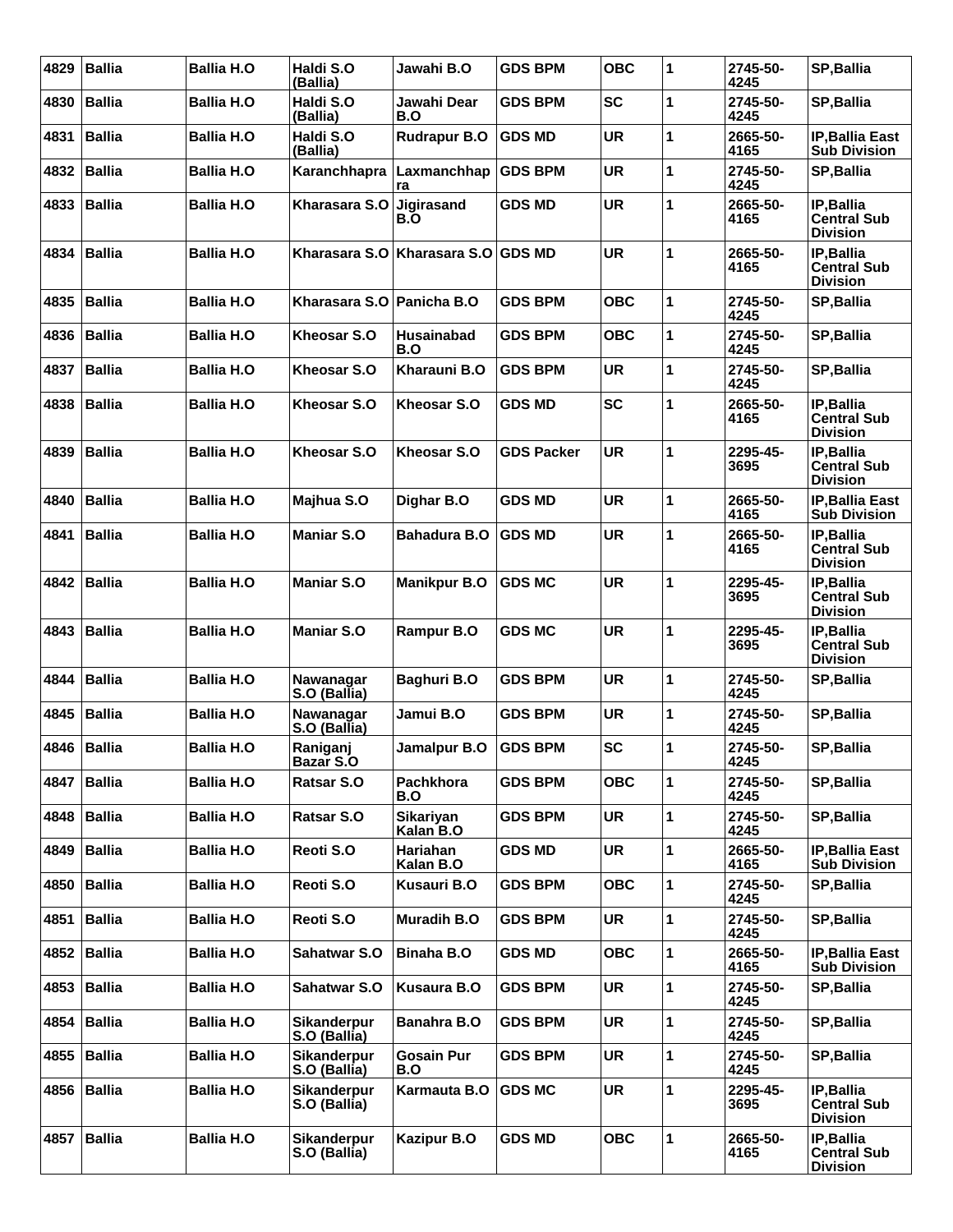| 4858 | <b>Ballia</b> | <b>Ballia H.O</b> | Sikanderpur<br>S.O (Ballia)          | Lilkar B.O                                | <b>GDS BPM</b> | <b>UR</b>  | 1            | 2745-50-<br>4245 | SP, Ballia                                               |
|------|---------------|-------------------|--------------------------------------|-------------------------------------------|----------------|------------|--------------|------------------|----------------------------------------------------------|
| 4859 | <b>Ballia</b> | <b>Ballia H.O</b> | Sikanderpur<br>S.O (Ballia)          | <b>Masoompur</b><br>B.O                   | <b>GDS BPM</b> | <b>UR</b>  | 1            | 2745-50-<br>4245 | SP, Ballia                                               |
| 4860 | <b>Ballia</b> | <b>Ballia H.O</b> | Sikanderpur<br>S.O (Ballia)          | Nanhul B.O                                | <b>GDS BPM</b> | <b>SC</b>  | 1            | 2745-50-<br>4245 | SP, Ballia                                               |
| 4861 | <b>Ballia</b> | Ballia H.O        | Sikanderpur<br>S.O (Ballia)          | Siwankala B.O                             | <b>GDS MC</b>  | <b>OBC</b> | 1            | 2295-45-<br>3695 | IP,Ballia<br><b>Central Sub</b><br><b>Division</b>       |
| 4862 | <b>Ballia</b> | <b>Ballia H.O</b> | Sukhpura S.O                         | <b>Apail B.O</b>                          | <b>GDS MC</b>  | <b>UR</b>  | 1            | 2295-45-<br>3695 | IP, Ballia<br><b>Central Sub</b><br><b>Division</b>      |
| 4863 | <b>Ballia</b> | <b>Ballia H.O</b> | V.B.Narayanp<br>$ur S.$ O            | Halpur B.O                                | <b>GDS BPM</b> | PH-OH      | $\mathbf{1}$ | 2745-50-<br>4245 | <b>SP, Ballia</b>                                        |
| 4864 | <b>Ballia</b> | Ballia H.O        | V.B.Narayanp<br>ur S.O               | Halpur B.O                                | <b>GDS MD</b>  | <b>UR</b>  | 1            | 2665-50-<br>4165 | IP,Ballia<br><b>Central Sub</b><br><b>Division</b>       |
| 4865 | <b>Ballia</b> | <b>Ballia H.O</b> | V.B.Narayanp<br>ur S.O               | <b>Malhaua</b><br><b>Chorkaind</b><br>B.O | <b>GDS BPM</b> | <b>UR</b>  | 1            | 2745-50-<br>4245 | SP, Ballia                                               |
| 4866 | <b>Ballia</b> | <b>Ballia H.O</b> | V.B.Narayanp<br>ur S.O               | <b>Malhaua</b><br><b>Chorkaind</b><br>B.O | <b>GDS MC</b>  | <b>UR</b>  | 1            | 2295-45-<br>3695 | IP, Ballia<br><b>Central Sub</b><br><b>Division</b>      |
| 4867 | <b>Ballia</b> | Rasra H.O         | <b>Bilthra Road</b><br><b>RS S.O</b> | Chandadih<br>B.O                          | <b>GDS BPM</b> | <b>OBC</b> | 1            | 2745-50-<br>4245 | SP, Ballia                                               |
| 4868 | <b>Ballia</b> | Rasra H.O         | <b>Bilthra Road</b><br><b>RS S.O</b> | Indauli B.O                               | <b>GDS MC</b>  | <b>OBC</b> | 1            | 2295-45-<br>3695 | IP, Bilthara<br><b>Road Sub</b><br><b>Division</b>       |
| 4869 | <b>Ballia</b> | Rasra H.O         | <b>Bilthra Road</b><br><b>RS S.O</b> | Piprauli<br><b>Baragaon</b>               | <b>GDS BPM</b> | <b>UR</b>  | 1            | 2745-50-<br>4245 | SP, Ballia                                               |
| 4870 | <b>Ballia</b> | Rasra H.O         | <b>Bilthra Road</b><br><b>RS S.O</b> | Piprauli<br><b>Baragaon</b>               | <b>GDS MC</b>  | <b>UR</b>  | 1            | 2295-45-<br>3695 | IP, Bilthara<br><b>Road Sub</b><br><b>Division</b>       |
| 4871 | <b>Ballia</b> | Rasra H.O         | <b>Bilthra Road</b><br><b>RS S.O</b> | Sarya Dihu<br><b>Bhagat B.O</b>           | <b>GDS BPM</b> | <b>SC</b>  | 1            | 2745-50-<br>4245 | SP, Ballia                                               |
| 4872 | <b>Ballia</b> | Rasra H.O         | <b>Bilthra Road</b><br><b>RS S.O</b> | Sonadih B.O                               | <b>GDS MC</b>  | <b>UR</b>  | 1            | 2295-45-<br>3695 | IP, Bilthara<br><b>Road Sub</b><br><b>Division</b>       |
| 4873 | <b>Ballia</b> | Rasra H.O         | <b>Bilthra Road</b><br><b>RS S.O</b> | <b>Ubhaon B.O</b>                         | <b>GDS MD</b>  | <b>UR</b>  | 1            | 2665-50-<br>4165 | <b>IP.Bilthara</b><br><b>Road Sub</b><br><b>Division</b> |
|      | 4874 Ballia   | Rasra H.O         | <b>Chilkahar S.O</b>                 | <b>Aundi B.O</b>                          | <b>GDS BPM</b> | <b>OBC</b> | 1            | 2745-50-<br>4245 | SP, Ballia                                               |
| 4875 | <b>Ballia</b> | Rasra H.O         | Chilkahar S.O                        | Chhibbi B.O                               | <b>GDS BPM</b> | <b>UR</b>  | 1            | 2745-50-<br>4245 | <b>SP, Ballia</b>                                        |
|      | 4876   Ballia | Rasra H.O         | Chilkahar S.O                        | Dumari B.O                                | <b>GDS BPM</b> | <b>UR</b>  | 1            | 2745-50-<br>4245 | SP, Ballia                                               |
| 4877 | <b>Ballia</b> | Rasra H.O         | Chitbaragaon<br>S.O                  | Daulatpur B.O                             | <b>GDS BPM</b> | UR         | 1            | 2745-50-<br>4245 | SP, Ballia                                               |
| 4878 | <b>Ballia</b> | Rasra H.O         | Garhmalpur<br>S.O                    | Garhmalpur<br>S.O                         | <b>GDS MD</b>  | <b>UR</b>  | 1            | 2665-50-<br>4165 | IP.Bilthara<br><b>Road Sub</b><br><b>Division</b>        |
| 4879 | <b>Ballia</b> | Rasra H.O         | Garhmalpur<br>S.O                    | Khari B.O                                 | <b>GDS MC</b>  | UR         | 1            | 2295-45-<br>3695 | IP, Bilthara<br><b>Road Sub</b><br><b>Division</b>       |
| 4880 | <b>Ballia</b> | Rasra H.O         | Garhmalpur<br>S.O                    | Sarya<br>Bagdaura B.O                     | <b>GDS BPM</b> | <b>SC</b>  | 1            | 2745-50-<br>4245 | SP, Ballia                                               |
| 4881 | <b>Ballia</b> | Rasra H.O         | Garhmalpur<br>S.O                    | Sarya<br>Bagdaura B.O                     | <b>GDS MC</b>  | <b>UR</b>  | 1            | 2295-45-<br>3695 | IP, Bilthara<br><b>Road Sub</b><br><b>Division</b>       |
| 4882 | <b>Ballia</b> | Rasra H.O         | Garwar S.O                           | <b>Shahpur B.O</b>                        | <b>GDS BPM</b> | PH-HH      | 1            | 2745-50-<br>4245 | SP, Ballia                                               |
| 4883 | <b>Ballia</b> | Rasra H.O         | Khandwa S.O                          | Sisyandkala<br>B.O                        | <b>GDS BPM</b> | <b>UR</b>  | 1            | 2745-50-<br>4245 | SP, Ballia                                               |
| 4884 | <b>Ballia</b> | Rasra H.O         | Khandwa S.O                          | <b>Sisyandkala</b><br>B.O                 | <b>GDS MC</b>  | <b>SC</b>  | 1            | 2295-45-<br>3695 | IP, Bilthara<br><b>Road Sub</b><br><b>Division</b>       |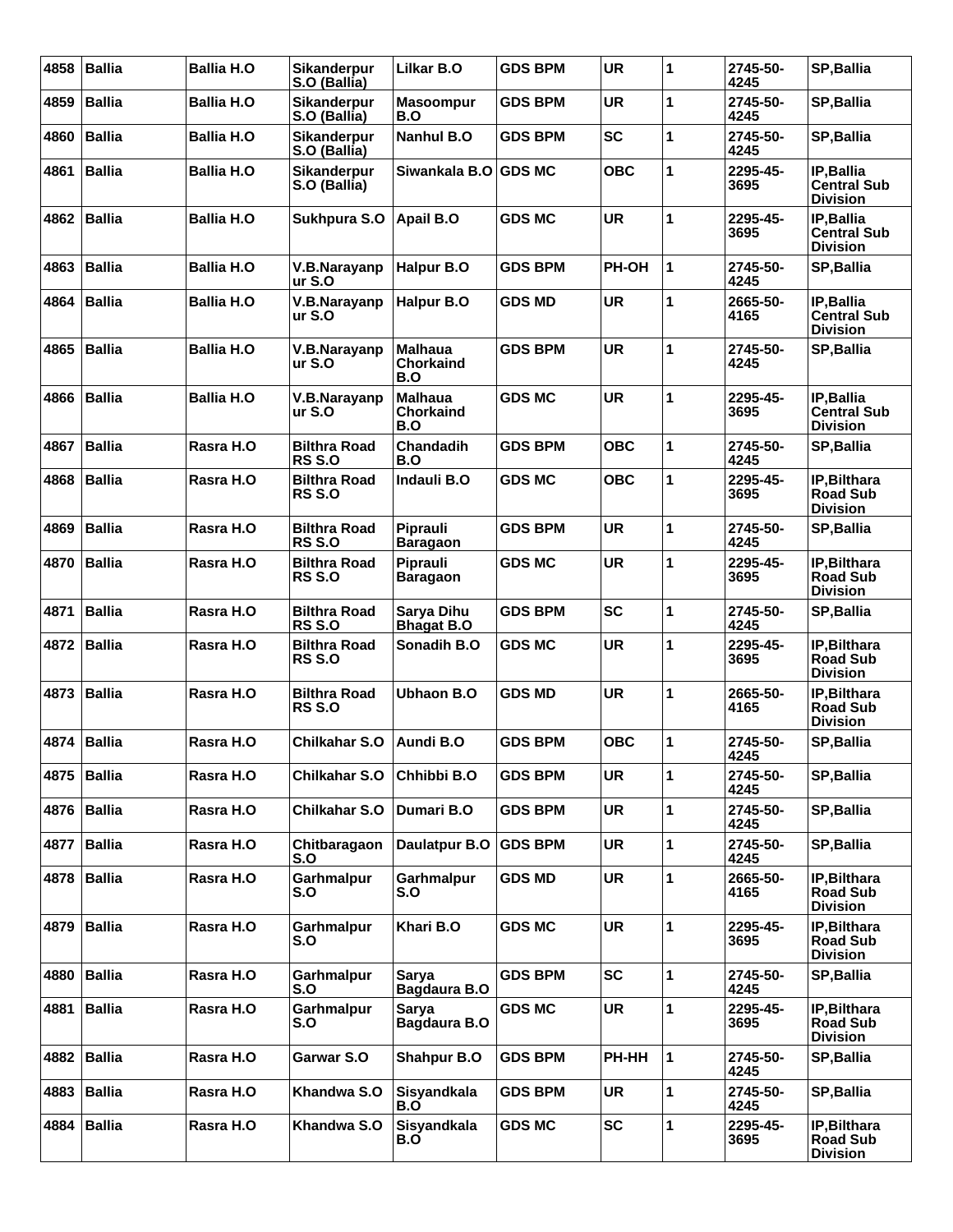| 4885 | <b>Ballia</b>   | Rasra H.O           | Khandwa S.O                      | Telma B.O                  | <b>GDS BPM</b> | <b>SC</b>  | 1 | 2745-50-<br>4245 | SP, Ballia                                               |
|------|-----------------|---------------------|----------------------------------|----------------------------|----------------|------------|---|------------------|----------------------------------------------------------|
| 4886 | <b>Ballia</b>   | Rasra H.O           | Kidihirapur<br>S.O               | <b>Bahorawan</b><br>B.O    | <b>GDS MC</b>  | <b>SC</b>  | 1 | 2295-45-<br>3695 | IP, Bilthara<br><b>Road Sub</b><br><b>Division</b>       |
| 4887 | <b>Ballia</b>   | Rasra H.O           | Kidihirapur<br>S.O               | Mohammadpu<br>r B.O        | <b>GDS BPM</b> | <b>UR</b>  | 1 | 2745-50-<br>4245 | SP, Ballia                                               |
| 4888 | <b>Ballia</b>   | Rasra H.O           | Korantadih<br>S.O                | <b>Tutuwari B.O</b>        | <b>GDS BPM</b> | <b>UR</b>  | 1 | 2745-50-<br>4245 | SP, Ballia                                               |
| 4889 | <b>Ballia</b>   | Rasra H.O           | Nagra S.O<br>(Ballia)            | <b>Atrauli</b><br>Karmauta | <b>GDS MC</b>  | <b>OBC</b> | 1 | 2295-45-<br>3695 | <b>IP.Bilthara</b><br><b>Road Sub</b><br><b>Division</b> |
| 4890 | <b>Ballia</b>   | Rasra H.O           | Nagra S.O<br>(Ballia)            | <b>Biharaharpur</b><br>B.O | <b>GDS BPM</b> | <b>SC</b>  | 1 | 2745-50-<br>4245 | <b>SP, Ballia</b>                                        |
| 4891 | <b>Ballia</b>   | Rasra H.O           | Nagra S.O<br>(Ballia)            | <b>Ekail B.O</b>           | <b>GDS BPM</b> | <b>SC</b>  | 1 | 2745-50-<br>4245 | <b>SP, Ballia</b>                                        |
| 4892 | <b>Ballia</b>   | Rasra H.O           | Nagra S.O<br>(Ballia)            | <b>Indaso</b>              | <b>GDS BPM</b> | <b>UR</b>  | 1 | 2745-50-<br>4245 | <b>SP, Ballia</b>                                        |
| 4893 | <b>Ballia</b>   | Rasra H.O           | Nagra S.O<br>(Ballia)            | Nanaura B.O                | <b>GDS BPM</b> | <b>OBC</b> | 1 | 2745-50-<br>4245 | <b>SP, Ballia</b>                                        |
| 4894 | <b>Ballia</b>   | Rasra H.O           | Phehpana S.O                     | Cherueyan<br>B.O           | <b>GDS MD</b>  | <b>UR</b>  | 1 | 2665-50-<br>4165 | ASP, Rasra<br><b>Sub Division</b>                        |
| 4895 | <b>Ballia</b>   | Rasra H.O           | Phehpana S.O                     | Phehpana S.O               | <b>GDS MD</b>  | <b>SC</b>  | 1 | 2665-50-<br>4165 | ASP, Rasra<br><b>Sub Division</b>                        |
| 4896 | <b>Ballia</b>   | Rasra H.O           | Rasra H.O                        | Chandrawar<br>B.O          | <b>GDS BPM</b> | <b>SC</b>  | 1 | 2745-50-<br>4245 | <b>SP, Ballia</b>                                        |
| 4897 | <b>Ballia</b>   | Rasra H.O           | Rasra H.O                        | Kharuaon                   | <b>GDS BPM</b> | <b>OBC</b> | 1 | 2745-50-<br>4245 | <b>SP, Ballia</b>                                        |
| 4898 | <b>Ballia</b>   | Rasra H.O           | Rasra H.O                        | Kharuaon                   | <b>GDS MD</b>  | <b>UR</b>  | 1 | 2665-50-<br>4165 | ASP, Rasra<br><b>Sub Division</b>                        |
| 4899 | <b>Ballia</b>   | Rasra H.O           | Rasra H.O                        | Nagpur B.O                 | <b>GDS BPM</b> | <b>OBC</b> | 1 | 2745-50-<br>4245 | SP, Ballia                                               |
| 4900 | <b>Ballia</b>   | Rasra H.O           | Rasra H.O                        | Parasia B.O                | <b>GDS BPM</b> | <b>UR</b>  | 1 | 2745-50-<br>4245 | <b>SP, Ballia</b>                                        |
| 4901 | <b>Ballia</b>   | Rasra H.O           | Rasra H.O                        | Pradhanpur<br>B.O          | <b>GDS BPM</b> | <b>UR</b>  | 1 | 2745-50-<br>4245 | SP, Ballia                                               |
| 4902 | <b>Ballia</b>   | Rasra H.O           | Rasra H.O                        | Rasra H.O                  | <b>GDS MD</b>  | <b>OBC</b> | 1 | 2665-50-<br>4165 | ASP, Rasra<br><b>Sub Division</b>                        |
| 4903 | <b>Ballia</b>   | Rasra H.O           | Rasra H.O                        | Saraybharti<br>B.O         | <b>GDS BPM</b> | <b>UR</b>  | 1 | 2745-50-<br>4245 | SP, Ballia                                               |
| 4904 | Ballia          | Rasra H.O           | Sagarpali S.O                    | Sagarpali S.O              | <b>GDS MD</b>  | <b>UR</b>  | 1 | 2665-50-<br>4165 | ASP.Rasra<br><b>Sub Division</b>                         |
| 4905 | <b>Ghazipur</b> | <b>Ghazipur H.O</b> | <b>Aurihar S.O</b>               | Sauna B.O                  | <b>GDS BPM</b> | <b>SC</b>  | 1 | 2745-50-<br>4245 | <b>SP, Ghazipur</b>                                      |
| 4906 | Ghazipur        | <b>Ghazipur H.O</b> | <b>Aurihar S.O</b>               | <b>Singarpur B.O</b>       | <b>GDS BPM</b> | <b>SC</b>  | 1 | 2745-50-<br>4245 | <b>SP, Ghazipur</b>                                      |
| 4907 | Ghazipur        | <b>Ghazipur H.O</b> | Bahadurganj<br>S.O<br>(Ghazipur) | Mahuwari B.O               | <b>GDS MD</b>  | <b>SC</b>  | 1 | 2665-50-<br>4165 | IP, Mohamada<br>bad Yousupur<br><b>Sub Division</b>      |
| 4908 | Ghazipur        | <b>Ghazipur H.O</b> | Bahadurganj<br>S.O<br>(Ghazipur) | Pali B.O                   | <b>GDS BPM</b> | <b>ST</b>  | 1 | 2745-50-<br>4245 | <b>SP, Ghazipur</b>                                      |
| 4909 | <b>Ghazipur</b> | <b>Ghazipur H.O</b> | Bahadurganj<br>S.O<br>(Ghazipur) | Ramgarh B.O                | <b>GDS MD</b>  | <b>OBC</b> | 1 | 2665-50-<br>4165 | IP, Mohamada<br>bad Yousupur<br><b>Sub Division</b>      |
| 4910 | Ghazipur        | <b>Ghazipur H.O</b> | <b>Barachawar</b><br>S.O         | <b>Barachawar</b><br>S.O   | <b>GDS MD</b>  | <b>UR</b>  | 1 | 2665-50-<br>4165 | IP, Mohamada<br>bad Yousupur<br><b>Sub Division</b>      |
| 4911 | Ghazipur        | <b>Ghazipur H.O</b> | <b>Barachawar</b><br>S.O         | Mata B.O                   | <b>GDS BPM</b> | <b>SC</b>  | 1 | 2745-50-<br>4245 | <b>SP, Ghazipur</b>                                      |
| 4912 | Ghazipur        | <b>Ghazipur H.O</b> | <b>Bhimapar S.O</b>              | <b>Bhuwarpur</b><br>B.O    | <b>GDS BPM</b> | <b>UR</b>  | 1 | 2745-50-<br>4245 | <b>SP, Ghazipur</b>                                      |
| 4913 | Ghazipur        | <b>Ghazipur H.O</b> | <b>Birno S.O</b>                 | <b>Badhupur B.O</b>        | <b>GDS MC</b>  | <b>OBC</b> | 1 | 2295-45-<br>3695 | IP, Ghazipur<br><b>Central Sub</b><br><b>Division</b>    |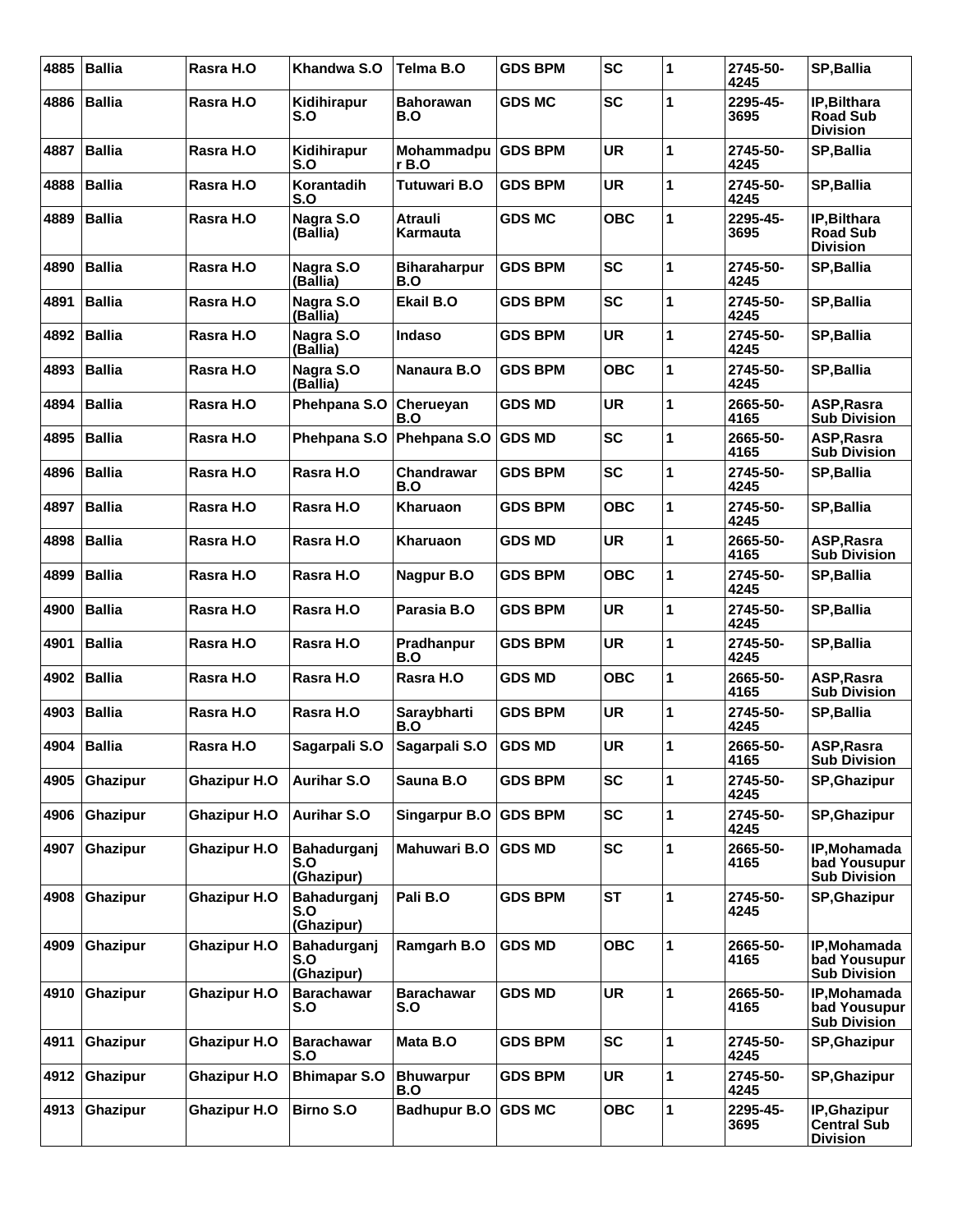| 4914 | Ghazipur        | <b>Ghazipur H.O</b> | <b>Birno S.O</b>         | <b>Badhupur B.O</b>               | <b>GDS MD</b>     | <b>OBC</b> | 1 | 2665-50-<br>4165 | IP, Ghazipur<br>Central Sub<br><b>Division</b>        |
|------|-----------------|---------------------|--------------------------|-----------------------------------|-------------------|------------|---|------------------|-------------------------------------------------------|
| 4915 | <b>Ghazipur</b> | Ghazipur H.O        | <b>Birno S.O</b>         | <b>Ranipur B.O</b>                | <b>GDS MD</b>     | <b>UR</b>  | 1 | 2665-50-<br>4165 | IP, Ghazipur<br><b>Central Sub</b><br><b>Division</b> |
| 4916 | <b>Ghazipur</b> | <b>Ghazipur H.O</b> | <b>Birno S.O</b>         | <b>Tilesara B.O</b>               | <b>GDS BPM</b>    | <b>UR</b>  | 1 | 2745-50-<br>4245 | <b>SP, Ghazipur</b>                                   |
| 4917 | <b>Ghazipur</b> | <b>Ghazipur H.O</b> | Deokali S.O              | <b>Paharpur</b><br>Kalan B.O      | GDS BPM           | <b>UR</b>  | 1 | 2745-50-<br>4245 | <b>SP, Ghazipur</b>                                   |
| 4918 | <b>Ghazipur</b> | Ghazipur H.O        | Deoria S.O<br>(Ghazipur) | Deoria S.O<br>(Ghazipur)          | <b>GDS Packer</b> | <b>SC</b>  | 1 | 3635-65-<br>5585 | ASP, Zamania<br><b>Sub Division</b>                   |
| 4919 | <b>Ghazipur</b> | <b>Ghazipur H.O</b> | Deoria S.O<br>(Ghazipur) | Jeevpur B.O                       | <b>GDS MD</b>     | <b>UR</b>  | 1 | 2665-50-<br>4165 | ASP, Zamania<br><b>Sub Division</b>                   |
| 4920 | Ghazipur        | <b>Ghazipur H.O</b> | Deoria S.O<br>(Ghazipur) | Saidabad B.O                      | <b>GDS BPM</b>    | ОВС        | 1 | 2745-50-<br>4245 | <b>SP, Ghazipur</b>                                   |
| 4921 | <b>Ghazipur</b> | <b>Ghazipur H.O</b> | Deoria S.O<br>(Ghazipur) | Saidabad B.O                      | <b>GDS MD</b>     | <b>OBC</b> | 1 | 2665-50-<br>4165 | ASP, Zamania<br><b>Sub Division</b>                   |
| 4922 | Ghazipur        | <b>Ghazipur H.O</b> | Dharhni S.O              | <b>Andharipur</b><br>Sonwal B.O   | <b>GDS MD</b>     | <b>UR</b>  | 1 | 2665-50-<br>4165 | ASP, Zamania<br><b>Sub Division</b>                   |
| 4923 | <b>Ghazipur</b> | <b>Ghazipur H.O</b> | Dharhni S.O              | <b>Bhagirathpur</b><br>B.O        | <b>GDS MC</b>     | <b>SC</b>  | 1 | 2295-45-<br>3695 | ASP, Zamania<br><b>Sub Division</b>                   |
| 4924 | <b>Ghazipur</b> | <b>Ghazipur H.O</b> | Dharhni S.O              | Dharhni S.O                       | <b>GDS MC</b>     | <b>UR</b>  | 1 | 2295-45-<br>3695 | ASP, Zamania<br><b>Sub Division</b>                   |
| 4925 | Ghazipur        | <b>Ghazipur H.O</b> | Dildarnagar<br>S.O       | Gohda<br><b>Bishunpura</b><br>B.O | <b>GDS MC</b>     | <b>UR</b>  | 1 | 2295-45-<br>3695 | ASP, Zamania<br><b>Sub Division</b>                   |
| 4926 | <b>Ghazipur</b> | <b>Ghazipur H.O</b> | Dildarnagar<br>S.O       | Gohda<br><b>Bishunpura</b><br>B.O | <b>GDS MD</b>     | OBC        | 1 | 2665-50-<br>4165 | ASP, Zamania<br><b>Sub Division</b>                   |
| 4927 | <b>Ghazipur</b> | Ghazipur H.O        | Dildarnagar<br>S.O       | Mircha B.O                        | <b>GDS MD</b>     | <b>OBC</b> | 1 | 2665-50-<br>4165 | ASP, Zamania<br><b>Sub Division</b>                   |
| 4928 | Ghazipur        | <b>Ghazipur H.O</b> | <b>Dullahpur S.O</b>     | <b>Jalalabad B.O</b>              | <b>GDS BPM</b>    | <b>UR</b>  | 1 | 2745-50-<br>4245 | <b>SP.Ghazipur</b>                                    |
| 4929 | <b>Ghazipur</b> | Ghazipur H.O        | Gangauli S.O             | <b>Basudeopur</b><br>B.O          | <b>GDS BPM</b>    | <b>OBC</b> | 1 | 2745-50-<br>4245 | <b>SP, Ghazipur</b>                                   |
| 4930 | Ghazipur        | <b>Ghazipur H.O</b> | Gangauli S.O             | Gathia B.O                        | <b>GDS MD</b>     | <b>UR</b>  | 1 | 2665-50-<br>4165 | IP,Mohamada<br>bad Yousupur<br><b>Sub Division</b>    |
| 4931 | Ghazipur        | <b>Ghazipur H.O</b> | Gangauli S.O             | <b>Jahurabad</b><br>B.O           | <b>GDS BPM</b>    | <b>OBC</b> | 1 | 2745-50-<br>4245 | <b>SP, Ghazipur</b>                                   |
|      | 4932 Ghazipur   | <b>Ghazipur H.O</b> | Gangauli S.O             | Mahespur<br>Kalan B.O             | <b>GDS MD</b>     | UR         | 1 | 2665-50-<br>4165 | IP, Mohamada<br>bad Yousupur<br><b>Sub Division</b>   |
| 4933 | <b>Ghazipur</b> | <b>Ghazipur H.O</b> | Goshandepur<br>S.O       | Barsara B.O                       | <b>GDS MD</b>     | <b>UR</b>  | 1 | 2665-50-<br>4165 | ASP, Zamania<br><b>Sub Division</b>                   |
| 4934 | Ghazipur        | Ghazipur H.O        | Goshandepur<br>S.O       | Dharammarpu<br>r B.O              | <b>GDS BPM</b>    | <b>SC</b>  | 1 | 2745-50-<br>4245 | <b>SP, Ghazipur</b>                                   |
| 4935 | <b>Ghazipur</b> | <b>Ghazipur H.O</b> | Goshandepur<br>S.O       | Dharammarpu<br>r B.O              | <b>GDS MD</b>     | UR         | 1 | 2665-50-<br>4165 | ASP, Zamania<br><b>Sub Division</b>                   |
| 4936 | <b>Ghazipur</b> | <b>Ghazipur H.O</b> | Goshandepur<br>S.O       | Dinapur B.O                       | <b>GDS MD</b>     | <b>OBC</b> | 1 | 2665-50-<br>4165 | ASP, Zamania<br><b>Sub Division</b>                   |
| 4937 | Ghazipur        | <b>Ghazipur H.O</b> | Goshandepur<br>S.O       | Goshandepur<br>S.O                | <b>GDS MC</b>     | <b>UR</b>  | 1 | 2295-45-<br>3695 | ASP, Zamania<br><b>Sub Division</b>                   |
| 4938 | <b>Ghazipur</b> | <b>Ghazipur H.O</b> | Goshandepur<br>S.O       | Goshandepur<br>S.O                | <b>GDS MD</b>     | SC         | 1 | 2665-50-<br>4165 | ASP, Zamania<br><b>Sub Division</b>                   |
| 4939 | <b>Ghazipur</b> | <b>Ghazipur H.O</b> | Jakhania S.O             | <b>Burhanpur</b><br>B.O           | <b>GDS BPM</b>    | <b>UR</b>  | 1 | 2745-50-<br>4245 | <b>SP, Ghazipur</b>                                   |
| 4940 | Ghazipur        | <b>Ghazipur H.O</b> | Karahiya S.O             | Deokali B.O                       | <b>GDS BPM</b>    | <b>UR</b>  | 1 | 2745-50-<br>4245 | <b>SP, Ghazipur</b>                                   |
| 4941 | <b>Ghazipur</b> | <b>Ghazipur H.O</b> | Karahiya S.O             | Karahiya S.O                      | <b>GDS MD</b>     | UR         | 1 | 2665-50-<br>4165 | ASP, Zamania<br><b>Sub Division</b>                   |
| 4942 | <b>Ghazipur</b> | <b>Ghazipur H.O</b> | Karanda S.O              | Chochakpur<br>B.O                 | <b>GDS MD</b>     | <b>UR</b>  | 1 | 2665-50-<br>4165 | ASP, Zamania<br><b>Sub Division</b>                   |
| 4943 | Ghazipur        | <b>Ghazipur H.O</b> | Karanda S.O              | Karanda S.O                       | <b>GDS Packer</b> | <b>UR</b>  | 1 | 3635-65-<br>5585 | ASP, Zamania<br><b>Sub Division</b>                   |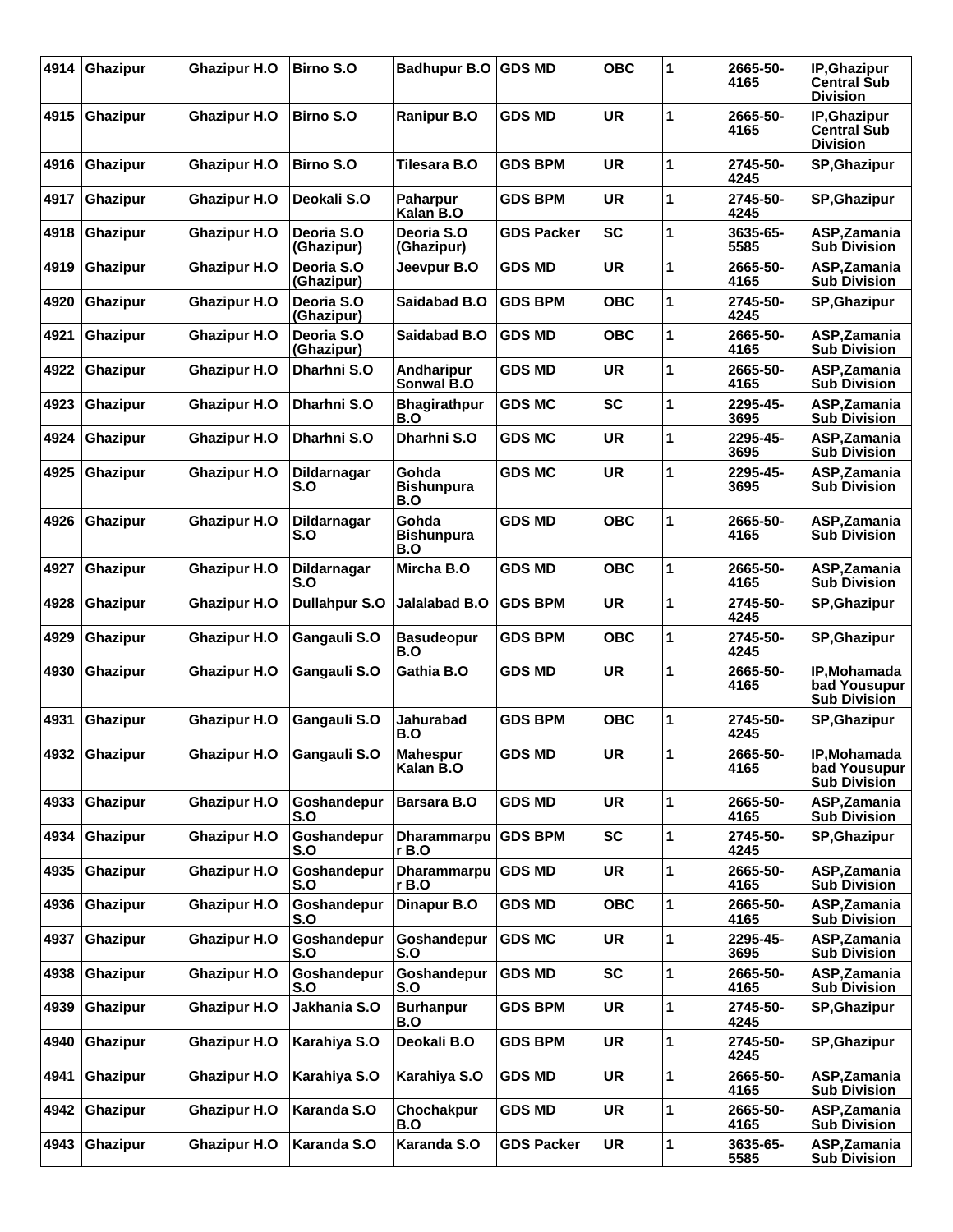| 4944 | Ghazipur        | <b>Ghazipur H.O</b> | Karanda S.O                             | <b>Lilapur B.O</b>                | <b>GDS MD</b>     | <b>UR</b>  | 1 | 2665-50-<br>4165 | ASP, Zamania<br><b>Sub Division</b>                          |
|------|-----------------|---------------------|-----------------------------------------|-----------------------------------|-------------------|------------|---|------------------|--------------------------------------------------------------|
| 4945 | <b>Ghazipur</b> | Ghazipur H.O        | Kasimabad<br>S.O                        | Kasimabad<br>S.O                  | <b>GDS Packer</b> | <b>SC</b>  | 1 | 3635-65-<br>5585 | IP, Mohamada<br>bad Yousupur<br><b>Sub Division</b>          |
| 4946 | <b>Ghazipur</b> | <b>Ghazipur H.O</b> | <b>Kasimabad</b><br>S.O                 | <b>Shekhanpur</b><br>B.O          | <b>GDS BPM</b>    | <b>UR</b>  | 1 | 2745-50-<br>4245 | <b>SP, Ghazipur</b>                                          |
| 4947 | <b>Ghazipur</b> | <b>Ghazipur H.O</b> | Khardiha S.O                            | Joga Musahib<br>B.O               | <b>GDS BPM</b>    | PH-OH      | 1 | 2745-50-<br>4245 | <b>SP, Ghazipur</b>                                          |
| 4948 | <b>Ghazipur</b> | <b>Ghazipur H.O</b> | Khardiha S.O                            | Joga Musahib<br>B.O               | <b>GDS MD</b>     | <b>UR</b>  | 1 | 2665-50-<br>4165 | IP, Mohamada<br>bad Yousupur<br><b>Sub Division</b>          |
| 4949 | Ghazipur        | <b>Ghazipur H.O</b> | Khardiha S.O                            | Lauwadih B.O                      | <b>GDS MD</b>     | <b>UR</b>  | 1 | 2665-50-<br>4165 | IP, Mohamada<br>bad Yousupur<br><b>Sub Division</b>          |
| 4950 | <b>Ghazipur</b> | <b>Ghazipur H.O</b> | Khardiha S.O                            | Mundera B.O                       | <b>GDS BPM</b>    | OBC        | 1 | 2745-50-<br>4245 | <b>SP, Ghazipur</b>                                          |
| 4951 | <b>Ghazipur</b> | <b>Ghazipur H.O</b> | <b>Malikpura S.O</b>                    | Hansrajpur<br>B.O                 | <b>GDS BPM</b>    | <b>OBC</b> | 1 | 2745-50-<br>4245 | SP, Ghazipur                                                 |
| 4952 | <b>Ghazipur</b> | <b>Ghazipur H.O</b> | <b>Malikpura S.O</b>                    | <b>Malikpura S.O</b>              | <b>GDS MD</b>     | <b>OBC</b> | 1 | 2665-50-<br>4165 | IP, Ghazipur<br><b>Central Sub</b><br><b>Division</b>        |
| 4953 | <b>Ghazipur</b> | <b>Ghazipur H.O</b> | <b>Malikpura S.O</b>                    | Sarai Gobind<br>B.O               | <b>GDS BPM</b>    | <b>UR</b>  | 1 | 2745-50-<br>4245 | <b>SP, Ghazipur</b>                                          |
| 4954 | <b>Ghazipur</b> | <b>Ghazipur H.O</b> | <b>Malikpura S.O</b>                    | <b>Yusufpur B.O</b>               | <b>GDS BPM</b>    | <b>UR</b>  | 1 | 2745-50-<br>4245 | <b>SP, Ghazipur</b>                                          |
| 4955 | <b>Ghazipur</b> | Ghazipur H.O        | Mardah S.O                              | <b>Birbalpur B.O</b>              | <b>GDS BPM</b>    | <b>SC</b>  | 1 | 2745-50-<br>4245 | <b>SP, Ghazipur</b>                                          |
| 4956 | <b>Ghazipur</b> | Ghazipur H.O        | Mardah S.O                              | <b>Chaubepur</b><br>B.O           | <b>GDS BPM</b>    | <b>UR</b>  | 1 | 2745-50-<br>4245 | <b>SP, Ghazipur</b>                                          |
| 4957 | Ghazipur        | <b>Ghazipur H.O</b> | Mardah S.O                              | Chaubepur<br>B.O                  | <b>GDS MD</b>     | <b>UR</b>  | 1 | 2665-50-<br>4165 | IP, Ghazipur<br><b>Central Sub</b><br><b>Division</b>        |
| 4958 | <b>Ghazipur</b> | <b>Ghazipur H.O</b> | Mardah S.O                              | Gahli<br><b>Basarikpur</b><br>B.O | <b>GDS MD</b>     | <b>SC</b>  | 1 | 2665-50-<br>4165 | <b>IP, Ghazipur</b><br><b>Central Sub</b><br><b>Division</b> |
| 4959 | <b>Ghazipur</b> | <b>Ghazipur H.O</b> | Mardah S.O                              | <b>Gobindpur</b><br>B.O           | <b>GDS BPM</b>    | <b>UR</b>  | 1 | 2745-50-<br>4245 | <b>SP, Ghazipur</b>                                          |
| 4960 | <b>Ghazipur</b> | <b>Ghazipur H.O</b> | Mardah S.O                              | Gobindpur<br>B.O                  | <b>GDS MD</b>     | <b>SC</b>  | 1 | 2665-50-<br>4165 | IP, Ghazipur<br><b>Central Sub</b><br><b>Division</b>        |
| 4961 | Ghazipur        | Ghazipur H.O        | Mardah S.O                              | Harhari B.O                       | <b>GDS BPM</b>    | <b>UR</b>  | 1 | 2745-50-<br>4245 | <b>SP, Ghazipur</b>                                          |
| 4962 | Ghazipur        | <b>Ghazipur H.O</b> | Mardah S.O                              | Mardah S.O                        | <b>GDS MD</b>     | <b>UR</b>  | 1 | 2665-50-<br>4165 | IP, Ghazipur<br><b>Central Sub</b><br><b>Division</b>        |
| 4963 | <b>Ghazipur</b> | <b>Ghazipur H.O</b> | Mardah S.O                              | <b>Nakhatpur</b><br>B.O           | <b>GDS MD</b>     | <b>SC</b>  | 1 | 2665-50-<br>4165 | IP, Ghazipur<br><b>Central Sub</b><br><b>Division</b>        |
| 4964 | Ghazipur        | <b>Ghazipur H.O</b> | Mardah S.O                              | <b>Prithvipur B.O</b>             | <b>GDS MD</b>     | <b>UR</b>  | 1 | 2665-50-<br>4165 | IP, Ghazipur<br><b>Central Sub</b><br><b>Division</b>        |
| 4965 | <b>Ghazipur</b> | <b>Ghazipur H.O</b> | <b>Mohammadab</b><br>ad Yusufpur<br>S.O | Machhati B.O                      | <b>GDS MD</b>     | <b>UR</b>  | 1 | 2665-50-<br>4165 | IP, Mohamada<br>bad Yousupur<br><b>Sub Division</b>          |
| 4966 | <b>Ghazipur</b> | <b>Ghazipur H.O</b> | <b>Mohammadab</b><br>ad Yusufpur<br>S.O | Murki Kalan<br>B.O                | <b>GDS MD</b>     | <b>UR</b>  | 1 | 2665-50-<br>4165 | IP, Mohamada<br>bad Yousupur<br><b>Sub Division</b>          |
| 4967 | Ghazipur        | <b>Ghazipur H.O</b> | Mohammadab<br>ad Yusufpur<br>S.O        | Yusufpur<br>Bazar S.O             | <b>GDS Packer</b> | <b>UR</b>  | 1 | 3635-65-<br>5585 | IP, Mohamada<br>bad Yousupur<br><b>Sub Division</b>          |
| 4968 | <b>Ghazipur</b> | <b>Ghazipur H.O</b> | <b>Mubarakpur</b><br>S.O<br>(Ghazipur)  | <b>Bagend B.O</b>                 | <b>GDS BPM</b>    | <b>OBC</b> | 1 | 2745-50-<br>4245 | SP, Ghazipur                                                 |
| 4969 | <b>Ghazipur</b> | <b>Ghazipur H.O</b> | <b>Mubarakpur</b><br>S.O<br>(Ghazipur)  | Rajapur B.O                       | <b>GDS BPM</b>    | <b>UR</b>  | 1 | 2745-50-<br>4245 | SP, Ghazipur                                                 |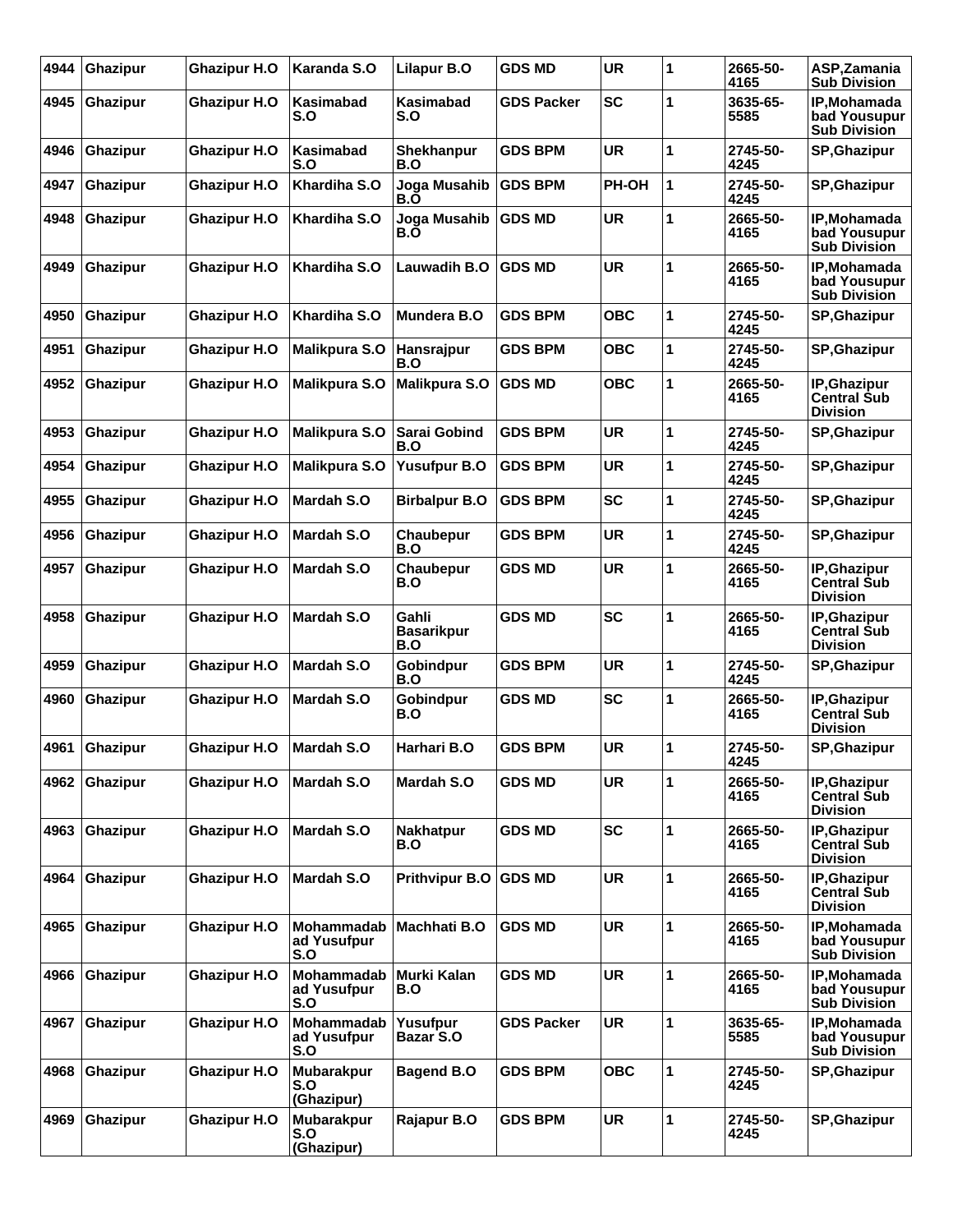| 4970 | Ghazipur        | <b>Ghazipur H.O</b> | Nandganj S.O                     | Madanahi B.O          | <b>GDS MD</b>     | <b>UR</b>  | 1            | 2665-50-<br>4165 | <b>IP.Ghazipur</b><br><b>Central Sub</b><br><b>Division</b> |
|------|-----------------|---------------------|----------------------------------|-----------------------|-------------------|------------|--------------|------------------|-------------------------------------------------------------|
| 4971 | <b>Ghazipur</b> | Ghazipur H.O        | Nandganj S.O                     | Naisare B.O           | <b>GDS BPM</b>    | <b>SC</b>  | 1            | 2745-50-<br>4245 | <b>SP, Ghazipur</b>                                         |
| 4972 | <b>Ghazipur</b> | <b>Ghazipur H.O</b> | Nonhara S.O                      | Lawa B.O              | <b>GDS MD</b>     | <b>OBC</b> | 1            | 2665-50-<br>4165 | IP, Mohamada<br>bad Yousupur<br><b>Sub Division</b>         |
| 4973 | <b>Ghazipur</b> | <b>Ghazipur H.O</b> | Nonhara S.O                      | <b>Miranpur B.O</b>   | <b>GDS MD</b>     | <b>UR</b>  | 1            | 2665-50-<br>4165 | IP, Mohamada<br>bad Yousupur<br><b>Sub Division</b>         |
| 4974 | <b>Ghazipur</b> | <b>Ghazipur H.O</b> | Nonhara S.O                      | Nonhara S.O           | <b>GDS Packer</b> | <b>OBC</b> | 1            | 3635-65-<br>5585 | IP, Mohamada<br>bad Yousupur<br><b>Sub Division</b>         |
| 4975 | <b>Ghazipur</b> | <b>Ghazipur H.O</b> | <b>NSS Mill S.O</b>              | <b>Barhat B.O</b>     | <b>GDS MD</b>     | <b>SC</b>  | 1            | 2665-50-<br>4165 | IP, Ghazipur<br><b>Central Sub</b><br><b>Division</b>       |
| 4976 | Ghazipur        | <b>Ghazipur H.O</b> | <b>NSS Mill S.O</b>              | Katghara B.O          | <b>GDS MD</b>     | <b>UR</b>  | 1            | 2665-50-<br>4165 | IP, Ghazipur<br><b>Central Sub</b><br><b>Division</b>       |
| 4977 | <b>Ghazipur</b> | <b>Ghazipur H.O</b> | <b>NSS Mill S.O</b>              | Sihori B.O            | <b>GDS BPM</b>    | <b>UR</b>  | 1            | 2745-50-<br>4245 | <b>SP, Ghazipur</b>                                         |
| 4978 | <b>Ghazipur</b> | Ghazipur H.O        | Peernagar S.O                    | <b>Fadanpur B.O</b>   | <b>GDS BPM</b>    | <b>UR</b>  | 1            | 2745-50-<br>4245 | SP, Ghazipur                                                |
| 4979 | <b>Ghazipur</b> | Ghazipur H.O        | Peernagar S.O                    | Hussainpur<br>B.O     | <b>GDS BPM</b>    | <b>UR</b>  | 1            | 2745-50-<br>4245 | <b>SP, Ghazipur</b>                                         |
| 4980 | <b>Ghazipur</b> | Ghazipur H.O        | Peernagar S.O                    | Kaithwalia<br>B.O     | <b>GDS BPM</b>    | <b>UR</b>  | 1            | 2745-50-<br>4245 | <b>SP, Ghazipur</b>                                         |
| 4981 | Ghazipur        | Ghazipur H.O        | Peernagar S.O                    | <b>Pithapur B.O</b>   | <b>GDS MD</b>     | <b>OBC</b> | 1            | 2665-50-<br>4165 | IP, Ghazipur<br><b>Central Sub</b><br><b>Division</b>       |
| 4982 | Ghazipur        | <b>Ghazipur H.O</b> | Rampur S.O<br>(Ghazipur)         | Bahediya B.O          | <b>GDS BPM</b>    | <b>OBC</b> | 1            | 2745-50-<br>4245 | <b>SP, Ghazipur</b>                                         |
| 4983 | <b>Ghazipur</b> | <b>Ghazipur H.O</b> | <b>Reotipur S.O</b>              | Derhgawan<br>B.O      | <b>GDS BPM</b>    | <b>OBC</b> | 1            | 2745-50-<br>4245 | <b>SP, Ghazipur</b>                                         |
| 4984 | <b>Ghazipur</b> | Ghazipur H.O        | <b>Reotipur S.O</b>              | Pakari B.O            | <b>GDS MC</b>     | <b>OBC</b> | 1            | 2295-45-<br>3695 | ASP, Zamania<br><b>Sub Division</b>                         |
| 4985 | Ghazipur        | Ghazipur H.O        | Sadat S.O                        | Maudhia B.O           | <b>GDS BPM</b>    | <b>UR</b>  | 1            | 2745-50-<br>4245 | SP, Ghazipur                                                |
| 4986 | <b>Ghazipur</b> | Ghazipur H.O        | Saidpur S.O<br>(Ghazipur)        | <b>Bhitari B.O</b>    | <b>GDS BPM</b>    | <b>OBC</b> | 1            | 2745-50-<br>4245 | <b>SP, Ghazipur</b>                                         |
| 4987 | <b>Ghazipur</b> | Ghazipur H.O        | <b>Saidpur S.O</b><br>(Ghazipur) | Daulatpur B.O GDS BPM |                   | <b>SC</b>  | 1            | 2745-50-<br>4245 | <b>SP.Ghazipur</b>                                          |
| 4988 | Ghazipur        | <b>Ghazipur H.O</b> | Saidpur S.O<br>(Ghazipur)        | <b>Muriyar B.O</b>    | <b>GDS BPM</b>    | <b>SC</b>  | 1            | 2745-50-<br>4245 | <b>SP, Ghazipur</b>                                         |
| 4989 | <b>Ghazipur</b> | <b>Ghazipur H.O</b> | Satramganj<br>Bazar S.O          | <b>Bhadaura B.O</b>   | <b>GDS BPM</b>    | UR         | 1            | 2745-50-<br>4245 | <b>SP, Ghazipur</b>                                         |
| 4990 | Ghazipur        | <b>Ghazipur H.O</b> | Satramganj<br>Bazar S.O          | <b>Bhadaura B.O</b>   | <b>GDS MD</b>     | <b>SC</b>  | 1            | 2665-50-<br>4165 | ASP, Zamania<br><b>Sub Division</b>                         |
| 4991 | <b>Ghazipur</b> | <b>Ghazipur H.O</b> | Satramganj<br>Bazar S.O          | Gorsara B.O           | <b>GDS BPM</b>    | <b>UR</b>  | 1            | 2745-50-<br>4245 | <b>SP, Ghazipur</b>                                         |
| 4992 | <b>Ghazipur</b> | <b>Ghazipur H.O</b> | Satramganj<br>Bazar S.O          | Nauli B.O             | <b>GDS BPM</b>    | UR         | 1            | 2745-50-<br>4245 | <b>SP, Ghazipur</b>                                         |
| 4993 | <b>Ghazipur</b> | <b>Ghazipur H.O</b> | Satramganj<br>Bazar S.O          | Nauli B.O             | <b>GDS MD</b>     | <b>SC</b>  | 1            | 2665-50-<br>4165 | ASP, Zamania<br><b>Sub Division</b>                         |
| 4994 | Ghazipur        | Ghazipur H.O        | Satramganj<br>Bazar S.O          | Utrauli B.O           | <b>GDS BPM</b>    | <b>OBC</b> | $\mathbf{1}$ | 2745-50-<br>4245 | SP, Ghazipur                                                |
| 4995 | Ghazipur        | Ghazipur H.O        | Shadiabad<br>S.O                 | Guraini B.O           | <b>GDS BPM</b>    | <b>UR</b>  | 1            | 2745-50-<br>4245 | <b>SP, Ghazipur</b>                                         |
| 4996 | <b>Ghazipur</b> | <b>Ghazipur H.O</b> | <b>Tajpur Dehma</b><br>S.O       | Goshalpur<br>B.O      | <b>GDS BPM</b>    | <b>SC</b>  | 1            | 2745-50-<br>4245 | SP, Ghazipur                                                |
| 4997 | <b>Ghazipur</b> | <b>Ghazipur H.O</b> | <b>Tajpur Dehma</b><br>S.O       | Patar B.O             | <b>GDS MD</b>     | <b>OBC</b> | 1            | 2665-50-<br>4165 | IP, Mohamada<br>bad Yousupur<br><b>Sub Division</b>         |
| 4998 | Ghazipur        | Ghazipur H.O        | <b>Tajpur Dehma</b><br>S.Ö       | Sonwani B.O           | <b>GDS BPM</b>    | <b>SC</b>  | 1            | 2745-50-<br>4245 | <b>SP, Ghazipur</b>                                         |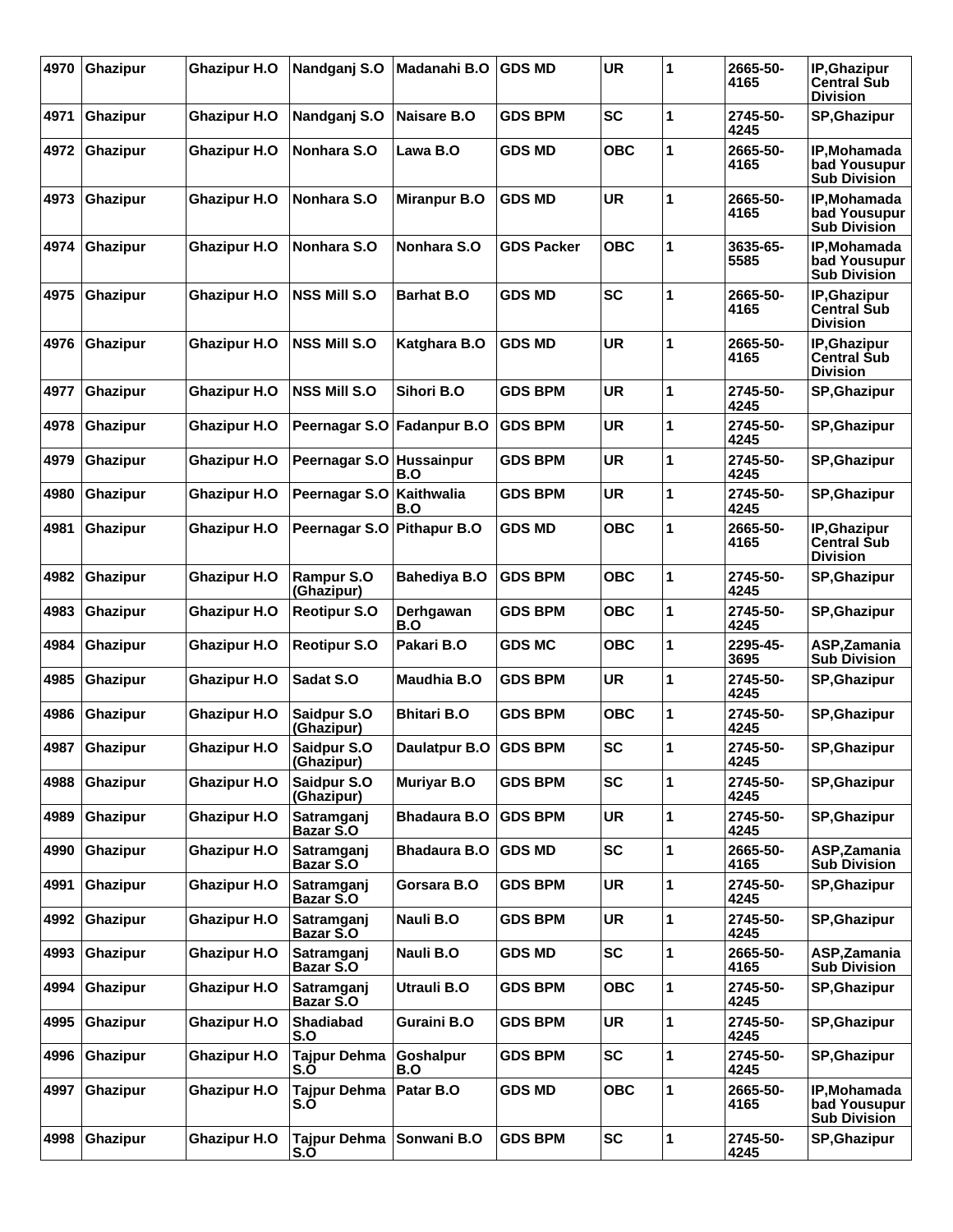| 4999 | <b>Ghazipur</b> | <b>Ghazipur H.O</b> | <b>Tarighat S.O</b>      | <b>Bhikhichaura</b><br>B.O          | <b>GDS MD</b>     | <b>UR</b>  | 1 | 2665-50-<br>4165 | ASP.Zamania<br><b>Sub Division</b>                    |
|------|-----------------|---------------------|--------------------------|-------------------------------------|-------------------|------------|---|------------------|-------------------------------------------------------|
| 5000 | <b>Ghazipur</b> | Ghazipur H.O        | <b>Tarighat S.O</b>      | Patkaniya B.O                       | <b>GDS MD</b>     | <b>UR</b>  | 1 | 2665-50-<br>4165 | ASP, Zamania<br><b>Sub Division</b>                   |
| 5001 | <b>Ghazipur</b> | Ghazipur H.O        | <b>Tarighat S.O</b>      | Suhwal B.O                          | <b>GDS MD</b>     | <b>OBC</b> | 1 | 2665-50-<br>4165 | ASP, Zamania<br><b>Sub Division</b>                   |
| 5002 | Ghazipur        | Ghazipur H.O        | Usia S.O                 | Usia S.O                            | <b>GDS Packer</b> | <b>OBC</b> | 1 | 3635-65-<br>5585 | ASP, Zamania<br><b>Sub Division</b>                   |
| 5003 | <b>Ghazipur</b> | <b>Ghazipur H.O</b> | <b>Zamania RS</b><br>S.O | <b>Abhaipur B.O</b>                 | <b>GDS MD</b>     | <b>UR</b>  | 1 | 2665-50-<br>4165 | ASP, Zamania<br><b>Sub Division</b>                   |
| 5004 | <b>Ghazipur</b> | <b>Ghazipur H.O</b> | <b>Zamania RS</b><br>S.O | Daudpur B.O                         | <b>GDS MC</b>     | <b>OBC</b> | 1 | 2295-45-<br>3695 | ASP, Zamania<br><b>Sub Division</b>                   |
| 5005 | <b>Ghazipur</b> | <b>Ghazipur H.O</b> | Zamania RS<br>S.O        | Daudpur B.O                         | <b>GDS MD</b>     | <b>SC</b>  | 1 | 2665-50-<br>4165 | ASP, Zamania<br><b>Sub Division</b>                   |
| 5006 | <b>Ghazipur</b> | <b>Ghazipur H.O</b> | Zamania RS<br>S.O        | Khargasipur<br>Urf Naibazar<br>B.O  | <b>GDS BPM</b>    | <b>UR</b>  | 1 | 2745-50-<br>4245 | <b>SP.Ghazipur</b>                                    |
| 5007 | <b>Ghazipur</b> | <b>Ghazipur H.O</b> | <b>Zamania RS</b><br>S.O | Tokwa B.O                           | <b>GDS MD</b>     | <b>UR</b>  | 1 | 2665-50-<br>4165 | ASP, Zamania<br><b>Sub Division</b>                   |
| 5008 | <b>Ghazipur</b> | <b>Ghazipur H.O</b> | Zamania S.O              | Phulli B.O                          | <b>GDS BPM</b>    | <b>UR</b>  | 1 | 2745-50-<br>4245 | SP, Ghazipur                                          |
| 5009 | <b>Ghazipur</b> | <b>Ghazipur H.O</b> | Zangipur S.O             | Andhau B.O                          | <b>GDS BPM</b>    | <b>UR</b>  | 1 | 2745-50-<br>4245 | <b>SP, Ghazipur</b>                                   |
| 5010 | Ghazipur        | <b>Ghazipur H.O</b> | Zangipur S.O             | <b>Manpur B.O</b>                   | <b>GDS MD</b>     | <b>UR</b>  | 1 | 2665-50-<br>4165 | IP, Ghazipur<br><b>Central Sub</b><br><b>Division</b> |
| 5011 | Ghazipur        | <b>Ghazipur H.O</b> | Zangipur S.O             | Pahetia B.O                         | <b>GDS MC</b>     | <b>UR</b>  | 1 | 2295-45-<br>3695 | IP, Ghazipur<br><b>Central Sub</b><br><b>Division</b> |
| 5012 | Ghazipur        | <b>Ghazipur H.O</b> | Zangipur S.O             | Rampur Jiwan GDS BPM<br>B.O         |                   | <b>UR</b>  | 1 | 2745-50-<br>4245 | <b>SP, Ghazipur</b>                                   |
| 5013 | Jaunpur         | Jaunpur H.O         | <b>Baderi S.O</b>        | Kanhabanship GDS MD<br>ur B.O       |                   | <b>UR</b>  | 1 | 2665-50-<br>4165 | IP, Mariyahun<br><b>Sub Division</b>                  |
| 5014 | Jaunpur         | Jaunpur H.O         | <b>Baderi S.O</b>        | Mujar B.O                           | <b>GDS MD</b>     | <b>OBC</b> | 1 | 2665-50-<br>4165 | IP, Mariyahun<br><b>Sub Division</b>                  |
| 5015 | Jaunpur         | Jaunpur H.O         | <b>Baderi S.O</b>        | Nizamuddinpu<br>r B.O               | <b>GDS MD</b>     | <b>OBC</b> | 1 | 2665-50-<br>4165 | IP, Mariyahun<br><b>Sub Division</b>                  |
| 5016 | Jaunpur         | Jaunpur H.O         | <b>Badlapur S.O</b>      | Bangaonpatti<br>B.O                 | <b>GDS MD</b>     | <b>OBC</b> | 1 | 2665-50-<br>4165 | IP, Machhali<br>Sahahar Sub<br><b>Division</b>        |
| 5017 | Jaunpur         | Jaunpur H.O         | <b>Badlapur S.O</b>      | Gaddopur B.O GDS MD                 |                   | <b>OBC</b> | 1 | 2665-50-<br>4165 | IP, Machhali<br>Sahahar Sub<br><b>Division</b>        |
|      | 5018 Jaunpur    | Jaunpur H.O         | <b>Badlapur S.O</b>      | Kuhi Kalan<br>B.O                   | <b>GDS BPM</b>    | <b>UR</b>  | 1 | 2745-50-<br>4245 | IP, Machhali<br><b>Sahahar Sub</b><br><b>Division</b> |
| 5019 | Jaunpur         | Jaunpur H.O         | <b>Badlapur S.O</b>      | <b>Meerapur</b><br>Kewal B.O        | <b>GDS MD</b>     | <b>SC</b>  | 1 | 2665-50-<br>4165 | IP, Machhali<br>Sahahar Sub<br><b>Division</b>        |
| 5020 | <b>Jaunpur</b>  | Jaunpur H.O         | <b>Badlapur S.O</b>      | <b>Mirsahdpur</b><br>B.O            | <b>GDS MD</b>     | <b>UR</b>  | 1 | 2665-50-<br>4165 | IP, Machhali<br><b>Sahahar Sub</b><br><b>Division</b> |
| 5021 | Jaunpur         | Jaunpur H.O         | <b>Badlapur S.O</b>      | Newada<br><b>Mukhalispur</b><br>B.O | <b>GDS MD</b>     | <b>UR</b>  | 1 | 2665-50-<br>4165 | IP, Machhali<br><b>Sahahar Sub</b><br><b>Division</b> |
| 5022 | Jaunpur         | Jaunpur H.O         | Balwarganj<br>S.O        | <b>Ghuripur B.O</b>                 | <b>GDS BPM</b>    | <b>UR</b>  | 1 | 2745-50-<br>4245 | IP, Machhali<br>Sahahar Sub<br><b>Division</b>        |
| 5023 | Jaunpur         | Jaunpur H.O         | Balwarganj<br>S.O        | <b>Kushmaul B.O</b>                 | <b>GDS BPM</b>    | <b>UR</b>  | 1 | 2745-50-<br>4245 | IP, Machhali<br><b>Sahahar Sub</b><br><b>Division</b> |
| 5024 | <b>Jaunpur</b>  | Jaunpur H.O         | Balwarganj<br>S.O        | Neoraha B.O                         | <b>GDS MD</b>     | <b>UR</b>  | 1 | 2665-50-<br>4165 | IP, Machhali<br>Sahahar Sub<br><b>Division</b>        |
| 5025 | <b>Jaunpur</b>  | Jaunpur H.O         | <b>Baraipar S.O</b>      | Itaha B.O                           | <b>GDS MD</b>     | <b>OBC</b> | 1 | 2665-50-<br>4165 | IP, Machhali<br><b>Sahahar Sub</b><br><b>Division</b> |
|      |                 |                     |                          |                                     |                   |            |   |                  |                                                       |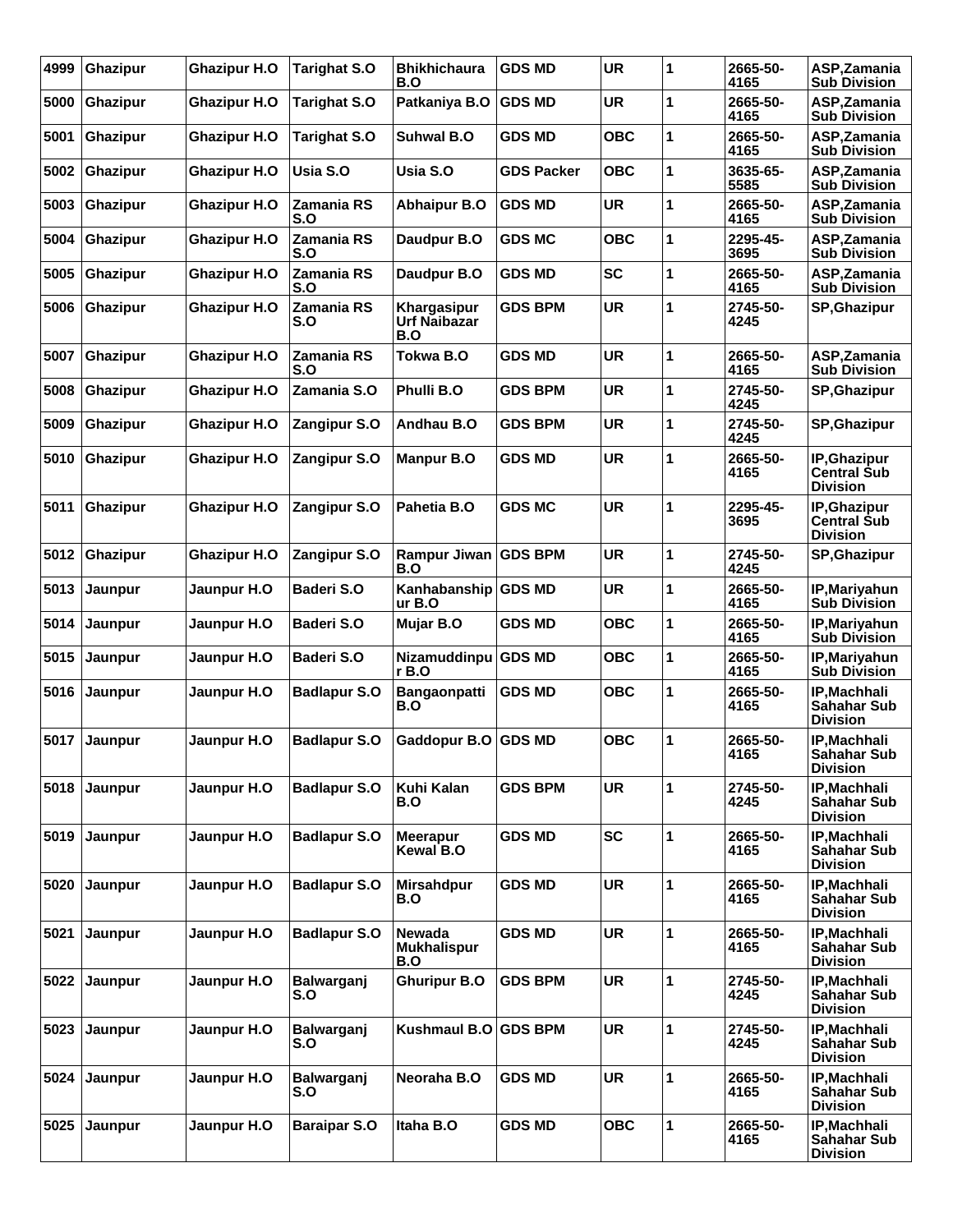| 5026 | Jaunpur | Jaunpur H.O | <b>Barsathi S.O</b>         | Alamganj B.O                        | <b>GDS MC</b>     | <b>UR</b>  | 1 | 2295-45-<br>3695 | IP, Mariyahun<br><b>Sub Division</b>                 |
|------|---------|-------------|-----------------------------|-------------------------------------|-------------------|------------|---|------------------|------------------------------------------------------|
| 5027 | Jaunpur | Jaunpur H.O | Barsathi S.O                | Kusa B.O                            | <b>GDS BPM</b>    | <b>UR</b>  | 1 | 2745-50-<br>4245 | IP, Mariyahun<br><b>Sub Division</b>                 |
| 5028 | Jaunpur | Jaunpur H.O | <b>Barsathi S.O</b>         | <b>Mangara B.O</b>                  | <b>GDS MD</b>     | <b>UR</b>  | 1 | 2665-50-<br>4165 | IP, Mariyahun<br><b>Sub Division</b>                 |
| 5029 | Jaunpur | Jaunpur H.O | <b>Barsathi S.O</b>         | <b>Sotipur B.O</b>                  | <b>GDS MD</b>     | <b>UR</b>  | 1 | 2665-50-<br>4165 | IP, Mariyahun<br><b>Sub Division</b>                 |
| 5030 | Jaunpur | Jaunpur H.O | <b>Bazar Neorhia</b><br>S.O | Bhawaniganj<br>B.O                  | <b>GDS MD</b>     | <b>SC</b>  | 1 | 2665-50-<br>4165 | IP, Kerakat<br><b>Sub Division</b>                   |
| 5031 | Jaunpur | Jaunpur H.O | <b>Bazar Neorhia</b><br>S.O | Nonari B.O                          | <b>GDS MD</b>     | <b>UR</b>  | 1 | 2665-50-<br>4165 | <b>IP.Kerakat</b><br><b>Sub Division</b>             |
| 5032 | Jaunpur | Jaunpur H.O | <b>Chandwak</b><br>S.O      | Chandepur<br>B.O                    | <b>GDS MD</b>     | UR         | 1 | 2665-50-<br>4165 | IP, Kerakat<br><b>Sub Division</b>                   |
| 5033 | Jaunpur | Jaunpur H.O | Fatehganj S.O<br>(Jaunpur)  | Masida B.O                          | <b>GDS MD</b>     | <b>OBC</b> | 1 | 2665-50-<br>4165 | IP, Jaunpur<br><b>Central Sub</b><br><b>Division</b> |
| 5034 | Jaunpur | Jaunpur H.O | Fatehganj S.O<br>(Jaunpur)  | Shambhuganj<br>B.O                  | <b>GDS BPM</b>    | <b>SC</b>  | 1 | 2745-50-<br>4245 | IP, Jaunpur<br><b>Central Sub</b><br><b>Division</b> |
| 5035 | Jaunpur | Jaunpur H.O | Gaurabadsha<br>hpur S.O     | <b>Baghendra</b><br>B.O             | <b>GDS MC</b>     | ОВС        | 1 | 2295-45-<br>3695 | ASP, Shahganj<br><b>Sub Division</b>                 |
| 5036 | Jaunpur | Jaunpur H.O | Gaurabadsha<br>hpur S.O     | <b>Chorsand B.O</b>                 | <b>GDS MD</b>     | ОВС        | 1 | 2665-50-<br>4165 | ASP, Shahganj<br><b>Sub Division</b>                 |
| 5037 | Jaunpur | Jaunpur H.O | Gaurabadsha<br>hpur S.O     | Gaurabadsha<br>hpur S.O             | <b>GDS Packer</b> | <b>UR</b>  | 1 | 2295-45-<br>3695 | ASP, Shahganj<br><b>Sub Division</b>                 |
| 5038 | Jaunpur | Jaunpur H.O | Gaurabadsha<br>hpur S.O     | <b>Kukuhan B.O</b>                  | <b>GDS MD</b>     | <b>UR</b>  | 1 | 2665-50-<br>4165 | ASP, Shahganj<br><b>Sub Division</b>                 |
| 5039 | Jaunpur | Jaunpur H.O | Gaurabadsha<br>hpur S.O     | Umari B.O                           | <b>GDS MC</b>     | <b>UR</b>  | 1 | 2295-45-<br>3695 | ASP, Shahganj<br><b>Sub Division</b>                 |
| 5040 | Jaunpur | Jaunpur H.O | Jalalpur S.O<br>(Jaunpur)   | <b>Bakarabad</b><br>B.O             | <b>GDS BPM</b>    | <b>OBC</b> | 1 | 2745-50-<br>4245 | <b>IP.Kerakat</b><br><b>Sub Division</b>             |
| 5041 | Jaunpur | Jaunpur H.O | Jalalpur S.O<br>(Jaunpur)   | Dewapar B.O                         | <b>GDS MD</b>     | UR         | 1 | 2665-50-<br>4165 | <b>IP, Kerakat</b><br><b>Sub Division</b>            |
| 5042 | Jaunpur | Jaunpur H.O | Jalalpur S.O<br>(Jaunpur)   | Dubepur B.O                         | <b>GDS MD</b>     | <b>SC</b>  | 1 | 2665-50-<br>4165 | <b>IP, Kerakat</b><br><b>Sub Division</b>            |
| 5043 | Jaunpur | Jaunpur H.O | Jalalpur S.O<br>(Jaunpur)   | Nahora B.O                          | <b>GDS BPM</b>    | <b>UR</b>  | 1 | 2745-50-<br>4245 | <b>IP.Kerakat</b><br><b>Sub Division</b>             |
| 5044 | Jaunpur | Jaunpur H.O | Jalalpur S.O<br>(Jaunpur)   | Pasiahi Khurd<br>B.O                | <b>GDS BPM</b>    | <b>SC</b>  | 1 | 2745-50-<br>4245 | <b>IP, Kerakat</b><br><b>Sub Division</b>            |
| 5045 | Jaunpur | Jaunpur H.O | Jamalapur<br>S.O            | <b>Gopalapur</b><br>B.O             | <b>GDS MC</b>     | <b>UR</b>  | 1 | 2295-45-<br>3695 | IP, Mariyahun<br><b>Sub Division</b>                 |
| 5046 | Jaunpur | Jaunpur H.O | Jamalapur<br>S.O            | Kumbhapur<br>B.O                    | <b>GDS BPM</b>    | <b>UR</b>  | 1 | 2745-50-<br>4245 | IP, Mariyahun<br><b>Sub Division</b>                 |
| 5047 | Jaunpur | Jaunpur H.O | Jamalapur<br>S.O            | Kumbhapur<br>B.O                    | <b>GDS MD</b>     | <b>OBC</b> | 1 | 2665-50-<br>4165 | IP, Mariyahun<br><b>Sub Division</b>                 |
| 5048 | Jaunpur | Jaunpur H.O | Jamalapur<br>S.O            | Sukhlalganj<br>B.O                  | <b>GDS BPM</b>    | <b>UR</b>  | 1 | 2745-50-<br>4245 | IP, Mariyahun<br><b>Sub Division</b>                 |
| 5049 | Jaunpur | Jaunpur H.O | Jaunpur Kty.<br>S.O         | <b>Dharmapur</b><br>B.O             | <b>GDS BPM</b>    | <b>SC</b>  | 1 | 2745-50-<br>4245 | IP, Jaunpur<br><b>Central Sub</b><br><b>Division</b> |
| 5050 | Jaunpur | Jaunpur H.O | Kajgaon S.O<br>(Jaunpur)    | Pariyawan<br>B.O                    | <b>GDS MD</b>     | <b>OBC</b> | 1 | 2665-50-<br>4165 | IP, Jaunpur<br><b>Central Sub</b><br><b>Division</b> |
| 5051 | Jaunpur | Jaunpur H.O | <b>Kerakat S.O</b>          | Pasewa B.O                          | <b>GDS MD</b>     | <b>UR</b>  | 1 | 2665-50-<br>4165 | <b>IP.Kerakat</b><br><b>Sub Division</b>             |
| 5052 | Jaunpur | Jaunpur H.O | <b>Kerakat S.O</b>          | Sarauni B.O                         | <b>GDS MD</b>     | <b>OBC</b> | 1 | 2665-50-<br>4165 | IP, Kerakat<br><b>Sub Division</b>                   |
| 5053 | Jaunpur | Jaunpur H.O | Khetasarai<br>S.O           | Ayurved<br>Vishwavidyala<br>$V$ B.O | <b>GDS MC</b>     | UR         | 1 | 2295-45-<br>3695 | ASP, Shahganj<br><b>Sub Division</b>                 |
| 5054 | Jaunpur | Jaunpur H.O | Khetasarai<br>S.O           | Japtapur B.O                        | <b>GDS MD</b>     | <b>SC</b>  | 1 | 2665-50-<br>4165 | ASP, Shahganj<br><b>Sub Division</b>                 |
| 5055 | Jaunpur | Jaunpur H.O | Khetasarai<br>S.O           | Songar B.O                          | <b>GDS MD</b>     | UR         | 1 | 2665-50-<br>4165 | ASP, Shahganj<br><b>Sub Division</b>                 |
|      |         |             |                             |                                     |                   |            |   |                  |                                                      |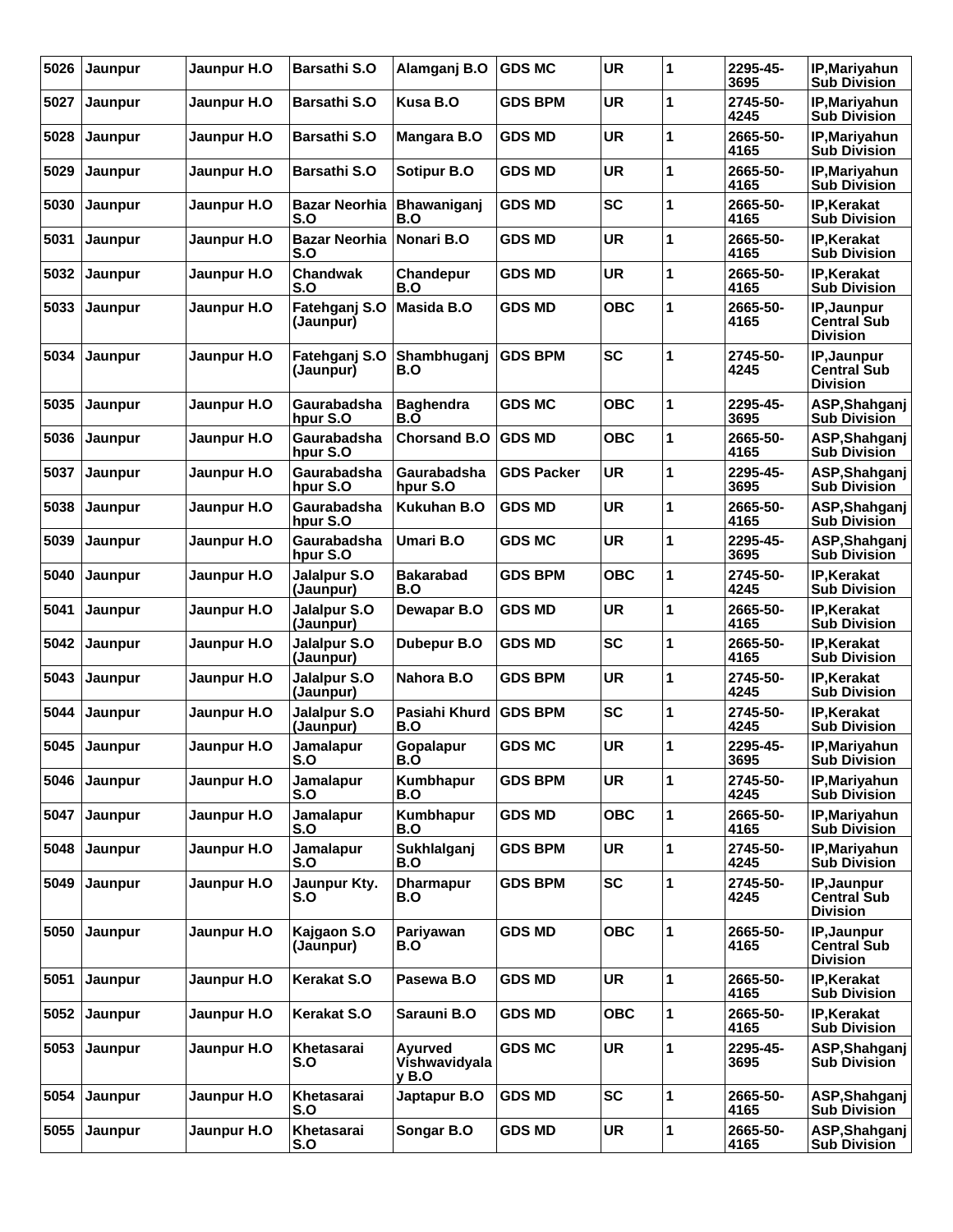| 5056 | Jaunpur | Jaunpur H.O | Khuthan S.O                               | Anguli B.O                  | <b>GDS MC</b>  | <b>OBC</b> | 1 | 2295-45-<br>3695 | ASP, Shahganj<br><b>Sub Division</b>                  |
|------|---------|-------------|-------------------------------------------|-----------------------------|----------------|------------|---|------------------|-------------------------------------------------------|
| 5057 | Jaunpur | Jaunpur H.O | Khuthan S.O                               | Gajendrapur<br>B.O          | <b>GDS MD</b>  | <b>UR</b>  | 1 | 2665-50-<br>4165 | ASP, Shahganj<br><b>Sub Division</b>                  |
| 5058 | Jaunpur | Jaunpur H.O | Khuthan S.O                               | Gopalapur<br>B.O            | <b>GDS MC</b>  | <b>UR</b>  | 1 | 2295-45-<br>3695 | ASP, Shahganj<br><b>Sub Division</b>                  |
| 5059 | Jaunpur | Jaunpur H.O | Khuthan S.O                               | <b>Marhat B.O</b>           | <b>GDS MD</b>  | <b>SC</b>  | 1 | 2665-50-<br>4165 | ASP, Shahganj<br><b>Sub Division</b>                  |
| 5060 | Jaunpur | Jaunpur H.O | <b>Kutir Chakkey</b><br>S.O               | <b>Haripur B.O</b>          | <b>GDS MD</b>  | <b>UR</b>  | 1 | 2665-50-<br>4165 | IP, Kerakat<br><b>Sub Division</b>                    |
| 5061 | Jaunpur | Jaunpur H.O | <b>Kutir Chakkey</b><br>S.O               | <b>Kutir Chakkey</b><br>S.O | <b>GDS MD</b>  | <b>UR</b>  | 1 | 2665-50-<br>4165 | IP, Kerakat<br><b>Sub Division</b>                    |
| 5062 | Jaunpur | Jaunpur H.O | <b>Kutir Chakkey</b><br>S.O               | Mai B.O                     | <b>GDS BPM</b> | <b>SC</b>  | 1 | 2745-50-<br>4245 | <b>IP, Kerakat</b><br><b>Sub Division</b>             |
| 5063 | Jaunpur | Jaunpur H.O | Leorua S.O                                | Leorua S.O                  | <b>GDS MD</b>  | <b>UR</b>  | 1 | 2665-50-<br>4165 | IP, Kerakat<br><b>Sub Division</b>                    |
| 5064 | Jaunpur | Jaunpur H.O | Leorua S.O                                | Senapur B.O                 | <b>GDS MD</b>  | OBC        | 1 | 2665-50-<br>4165 | IP, Kerakat<br><b>Sub Division</b>                    |
| 5065 | Jaunpur | Jaunpur H.O | Machhali<br><b>Shahar S.O</b>             | Bami B.O                    | <b>GDS MD</b>  | <b>SC</b>  | 1 | 2665-50-<br>4165 | IP, Machhali<br><b>Sahahar Sub</b><br><b>Division</b> |
| 5066 | Jaunpur | Jaunpur H.O | <b>Machhali</b><br><b>Shahar S.O</b>      | Karaura B.O                 | <b>GDS MD</b>  | <b>OBC</b> | 1 | 2665-50-<br>4165 | IP, Machhali<br><b>Sahahar Sub</b><br><b>Division</b> |
| 5067 | Jaunpur | Jaunpur H.O | Machhali<br>Shahar S.O                    | Mustafabad<br>B.O           | <b>GDS MD</b>  | <b>UR</b>  | 1 | 2665-50-<br>4165 | IP, Machhali<br>Sahahar Sub<br><b>Division</b>        |
| 5068 | Jaunpur | Jaunpur H.O | Mahraj Ganj<br>S.O                        | <b>Bhatauli B.O</b>         | <b>GDS BPM</b> | <b>OBC</b> | 1 | 2745-50-<br>4245 | IP, Machhali<br><b>Sahahar Sub</b><br><b>Division</b> |
| 5069 | Jaunpur | Jaunpur H.O | <b>Mariahun S.O</b>                       | Daudi B.O                   | <b>GDS MD</b>  | <b>SC</b>  | 1 | 2665-50-<br>4165 | IP, Mariyahun<br><b>Sub Division</b>                  |
| 5070 | Jaunpur | Jaunpur H.O | <b>Mariahun S.O</b>                       | <b>Mithepar B.O</b>         | <b>GDS MD</b>  | <b>UR</b>  | 1 | 2665-50-<br>4165 | IP, Mariyahun<br><b>Sub Division</b>                  |
| 5071 | Jaunpur | Jaunpur H.O | Mariahun S.O                              | <b>Mokalpur B.O</b>         | <b>GDS MC</b>  | <b>SC</b>  | 1 | 2295-45-<br>3695 | IP, Mariyahun<br><b>Sub Division</b>                  |
| 5072 | Jaunpur | Jaunpur H.O | <b>Mariahun S.O</b>                       | Seur B.O                    | <b>GDS MD</b>  | <b>OBC</b> | 1 | 2665-50-<br>4165 | IP, Mariyahun<br><b>Sub Division</b>                  |
| 5073 | Jaunpur | Jaunpur H.O | Meerganj S.O<br>(Jaunpur)                 | <b>Katwar B.O</b>           | <b>GDS MD</b>  | <b>UR</b>  | 1 | 2665-50-<br>4165 | IP, Mariyahun<br><b>Sub Division</b>                  |
| 5074 | Jaunpur | Jaunpur H.O | Meerganj S.O<br>(Jaunpur)                 | <b>Mahuari B.O</b>          | <b>GDS MD</b>  | <b>SC</b>  | 1 | 2665-50-<br>4165 | IP, Mariyahun<br><b>Sub Division</b>                  |
| 5075 | Jaunpur | Jaunpur H.O | Meerganj S.O<br>(Jaunpur)                 | <b>Manikapur</b><br>B.O     | <b>GDS MD</b>  | <b>OBC</b> | 1 | 2665-50-<br>4165 | IP, Mariyahun<br><b>Sub Division</b>                  |
| 5076 | Jaunpur | Jaunpur H.O | Muftiganj S.O                             | <b>Beerampur</b><br>B.O     | <b>GDS MD</b>  | <b>OBC</b> | 1 | 2665-50-<br>4165 | IP, Kerakat<br><b>Sub Division</b>                    |
| 5077 | Jaunpur | Jaunpur H.O | Muftiganj S.O                             | Gaddopur B.O                | <b>GDS MD</b>  | <b>OBC</b> | 1 | 2665-50-<br>4165 | IP, Kerakat<br><b>Sub Division</b>                    |
| 5078 | Jaunpur | Jaunpur H.O | Muftiganj S.O                             | Vijayeepur<br>B.O           | <b>GDS BPM</b> | <b>UR</b>  | 1 | 2745-50-<br>4245 | IP, Kerakat<br><b>Sub Division</b>                    |
| 5079 | Jaunpur | Jaunpur H.O | <b>Mungra</b><br><b>Badshahpur</b><br>S.O | Madhupur B.O GDS MD         |                | <b>UR</b>  | 1 | 2665-50-<br>4165 | IP, Machhali<br><b>Sahahar Sub</b><br><b>Division</b> |
| 5080 | Jaunpur | Jaunpur H.O | <b>Mungra</b><br><b>Badshahpur</b><br>S.O | <b>Raipur B.O</b>           | <b>GDS MD</b>  | <b>UR</b>  | 1 | 2665-50-<br>4165 | IP, Machhali<br><b>Sahahar Sub</b><br><b>Division</b> |
| 5081 | Jaunpur | Jaunpur H.O | <b>Mungra</b><br><b>Badshahpur</b><br>S.O | Saraibika B.O               | <b>GDS MD</b>  | <b>SC</b>  | 1 | 2665-50-<br>4165 | IP, Machhali<br><b>Sahahar Sub</b><br><b>Division</b> |
| 5082 | Jaunpur | Jaunpur H.O | <b>Mungra</b><br><b>Badshahpur</b><br>S.O | Ukani B.O                   | <b>GDS BPM</b> | <b>UR</b>  | 1 | 2745-50-<br>4245 | IP, Machhali<br><b>Sahahar Sub</b><br><b>Division</b> |
| 5083 | Jaunpur | Jaunpur H.O | Naupedwa<br>S.O                           | Buxa B.O                    | <b>GDS MD</b>  | <b>UR</b>  | 1 | 2665-50-<br>4165 | IP, Jaunpur<br><b>Central Sub</b><br><b>Division</b>  |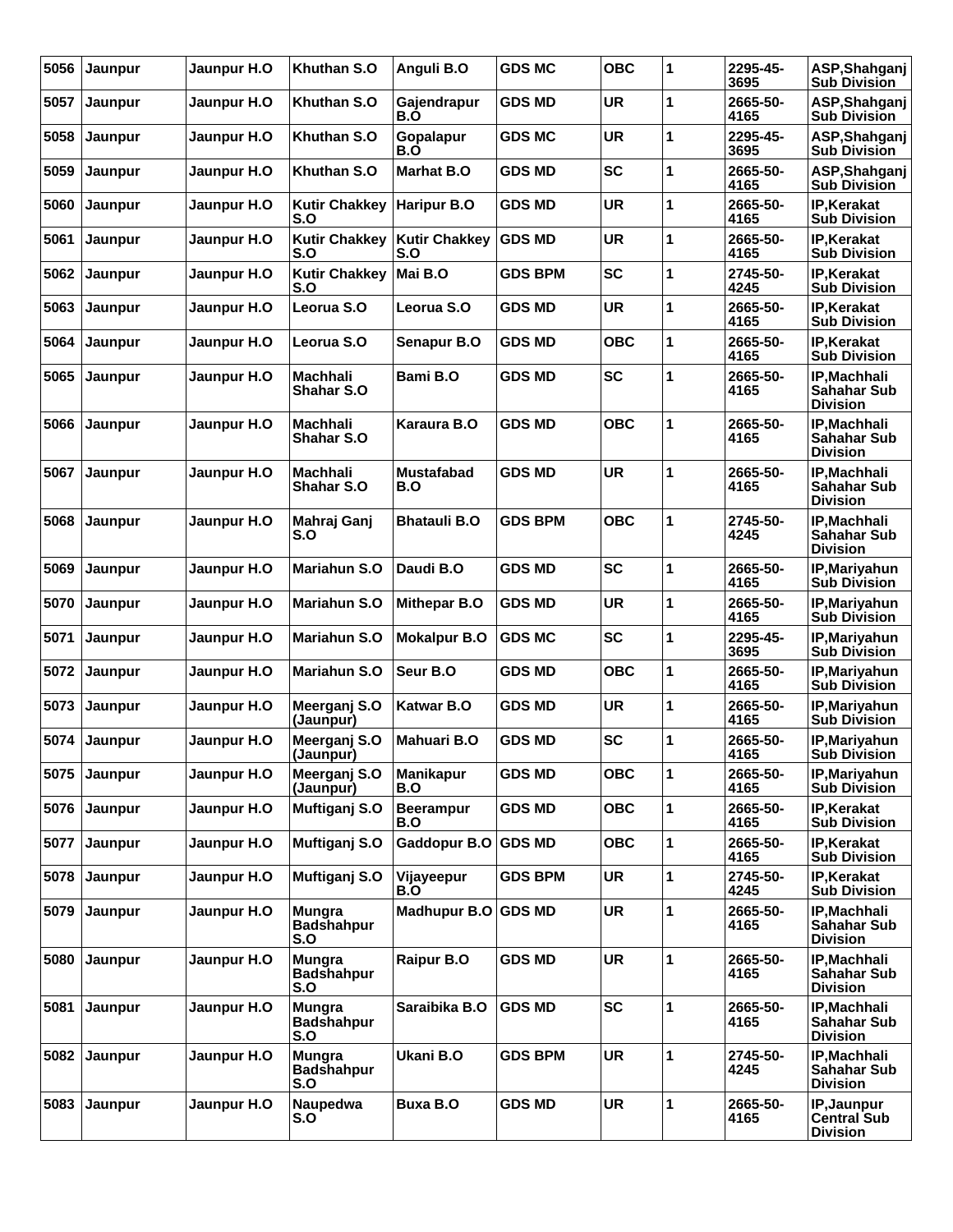| 5084 | Jaunpur        | Jaunpur H.O | Naupedwa<br>S.O                                     | Dariaoganj<br>B.O                         | <b>GDS MD</b>  | <b>UR</b>  | 1 | 2665-50-<br>4165 | IP, Jaunpur<br><b>Central Sub</b><br><b>Division</b> |
|------|----------------|-------------|-----------------------------------------------------|-------------------------------------------|----------------|------------|---|------------------|------------------------------------------------------|
| 5085 | Jaunpur        | Jaunpur H.O | Naupedwa<br>S.O                                     | Naupedwa<br>S.O                           | <b>GDS MD</b>  | OBC        | 1 | 2665-50-<br>4165 | IP, Jaunpur<br><b>Central Sub</b><br><b>Division</b> |
| 5086 | Jaunpur        | Jaunpur H.O | Naupedwa<br>S.O                                     | Saderi B.O                                | <b>GDS MD</b>  | <b>UR</b>  | 1 | 2665-50-<br>4165 | IP, Jaunpur<br><b>Central Sub</b><br><b>Division</b> |
| 5087 | Jaunpur        | Jaunpur H.O | Nibhapur S.O                                        | Sohansa B.O                               | <b>GDS MD</b>  | <b>UR</b>  | 1 | 2665-50-<br>4165 | IP, Machhali<br>Sahahar Sub<br><b>Division</b>       |
| 5088 | Jaunpur        | Jaunpur H.O | S.O                                                 | Patti Narendra Adhanpur B.O               | <b>GDS MC</b>  | <b>UR</b>  | 1 | 2295-45-<br>3695 | ASP, Shahganj<br><b>Sub Division</b>                 |
| 5089 | Jaunpur        | Jaunpur H.O | Patti Narendra Basauli B.O<br>S.O                   |                                           | <b>GDS MC</b>  | <b>SC</b>  | 1 | 2295-45-<br>3695 | ASP, Shahganj<br><b>Sub Division</b>                 |
| 5090 | Jaunpur        | Jaunpur H.O | Patti Narendra Bhagasa B.O<br>S.O                   |                                           | <b>GDS MD</b>  | <b>OBC</b> | 1 | 2665-50-<br>4165 | ASP, Shahganj<br><b>Sub Division</b>                 |
| 5091 | Jaunpur        | Jaunpur H.O | Patti Narendra   Pataila B.O<br>S.O                 |                                           | <b>GDS MD</b>  | овс        | 1 | 2665-50-<br>4165 | ASP, Shahganj<br><b>Sub Division</b>                 |
| 5092 | Jaunpur        | Jaunpur H.O | <b>Purvanchal</b><br><b>Vishwa</b><br>Vidyalaya S.O | Aurahi B.O                                | <b>GDS MD</b>  | <b>UR</b>  | 1 | 2665-50-<br>4165 | IP, Jaunpur<br><b>Central Sub</b><br><b>Division</b> |
| 5093 | Jaunpur        | Jaunpur H.O | <b>Purvanchal</b><br><b>Vishwa</b><br>Vidyalaya S.O | I.T.I.Siddikpur<br>B.O                    | <b>GDS MC</b>  | <b>SC</b>  | 1 | 2295-45-<br>3695 | IP, Jaunpur<br><b>Central Sub</b><br><b>Division</b> |
| 5094 | Jaunpur        | Jaunpur H.O | Purvanchal<br>Vishwa<br>Vidyalaya S.O               | Jamuhai B.O                               | <b>GDS MC</b>  | <b>UR</b>  | 1 | 2295-45-<br>3695 | IP, Jaunpur<br><b>Central Sub</b><br><b>Division</b> |
| 5095 | Jaunpur        | Jaunpur H.O | <b>Purvanchal</b><br>Vishwa<br>Vidyalaya S.O        | Kanja B.O                                 | <b>GDS BPM</b> | <b>OBC</b> | 1 | 2745-50-<br>4245 | IP, Jaunpur<br><b>Central Sub</b><br><b>Division</b> |
| 5096 | Jaunpur        | Jaunpur H.O | <b>Purvanchal</b><br>Vishwa<br>Vidyalaya S.O        | <b>Khalilpur B.O</b>                      | <b>GDS BPM</b> | <b>OBC</b> | 1 | 2745-50-<br>4245 | IP, Jaunpur<br><b>Central Sub</b><br><b>Division</b> |
| 5097 | Jaunpur        | Jaunpur H.O | <b>Purvanchal</b><br>Vishwa<br>Vidyalaya S.O        | <b>NDC Jamuhai</b><br>B.O                 | <b>GDS MD</b>  | <b>UR</b>  | 1 | 2665-50-<br>4165 | IP, Jaunpur<br><b>Central Sub</b><br><b>Division</b> |
| 5098 | Jaunpur        | Jaunpur H.O | <b>Purvanchal</b><br>Vishwa<br>Vidyalaya S.O        | Pathana B.O                               | <b>GDS MD</b>  | <b>UR</b>  | 1 | 2665-50-<br>4165 | IP, Jaunpur<br><b>Central Sub</b><br><b>Division</b> |
| 5099 | Jaunpur        | Jaunpur H.O | Purvanchal<br><b>Vishwa</b><br>Vidyalaya S.O        | Purvanchal<br>Vishwa<br>Vidyalaya S.O     | <b>GDS MD</b>  | <b>SC</b>  | 1 | 2665-50-<br>4165 | IP, Jaunpur<br><b>Central Sub</b><br><b>Division</b> |
| 5100 | Jaunpur        | Jaunpur H.O | Purvanchal<br>Vishwa<br>Vidyalaya S.O               | Sonikpur B.O                              | <b>GDS MD</b>  | <b>UR</b>  | 1 | 2665-50-<br>4165 | IP, Jaunpur<br><b>Central Sub</b><br><b>Division</b> |
| 5101 | Jaunpur        | Jaunpur H.O | Ramdayalganj<br>S.O                                 | Auraila B.O                               | <b>GDS MD</b>  | UR         | 1 | 2665-50-<br>4165 | IP, Mariyahun<br><b>Sub Division</b>                 |
| 5102 | Jaunpur        | Jaunpur H.O | Ramdayalganj<br>S.O                                 | Kailawar B.O                              | <b>GDS MD</b>  | <b>UR</b>  | 1 | 2665-50-<br>4165 | IP, Mariyahun<br><b>Sub Division</b>                 |
| 5103 | Jaunpur        | Jaunpur H.O | Rampur S.O<br>(Jaunpur)                             | <b>Banidih B.O</b>                        | <b>GDS MD</b>  | <b>SC</b>  | 1 | 2665-50-<br>4165 | IP, Mariyahun<br><b>Sub Division</b>                 |
| 5104 | Jaunpur        | Jaunpur H.O | Rampur S.O<br>(Jaunpur)                             | <b>Bhanpur B.O</b>                        | <b>GDS MC</b>  | UR         | 1 | 2295-45-<br>3695 | IP, Mariyahun<br><b>Sub Division</b>                 |
| 5105 | Jaunpur        | Jaunpur H.O | Rampur S.O<br>(Jaunpur)                             | <b>Marikpur B.O</b>                       | <b>GDS MD</b>  | <b>UR</b>  | 1 | 2665-50-<br>4165 | IP, Mariyahun<br><b>Sub Division</b>                 |
| 5106 | Jaunpur        | Jaunpur H.O | Saraiharakhu<br>S.O                                 | Kandhikala<br>B.O                         | <b>GDS MD</b>  | <b>OBC</b> | 1 | 2665-50-<br>4165 | IP, Jaunpur<br><b>Central Sub</b><br><b>Division</b> |
| 5107 | Jaunpur        | Jaunpur H.O | Saraimohiddin Bazar Arasia<br>S.O                   | B.O                                       | <b>GDS MC</b>  | <b>UR</b>  | 1 | 2295-45-<br>3695 | ASP, Shahganj<br><b>Sub Division</b>                 |
| 5108 | Jaunpur        | Jaunpur H.O | Saraimohiddin Gurbari B.O<br>S.O                    |                                           | <b>GDS MC</b>  | <b>SC</b>  | 1 | 2295-45-<br>3695 | ASP, Shahganj<br><b>Sub Division</b>                 |
| 5109 | Jaunpur        | Jaunpur H.O | S.O                                                 | Saraimohiddin Patti Chakesar<br>B.O       | <b>GDS MD</b>  | <b>UR</b>  | 1 | 2665-50-<br>4165 | ASP, Shahganj<br><b>Sub Division</b>                 |
| 5110 | <b>Jaunpur</b> | Jaunpur H.O | S.O                                                 | Saraimohiddin Saraimohiddin GDS MD<br>S.O |                | <b>UR</b>  | 1 | 2665-50-<br>4165 | ASP, Shahganj<br><b>Sub Division</b>                 |
|      |                |             |                                                     |                                           |                |            |   |                  |                                                      |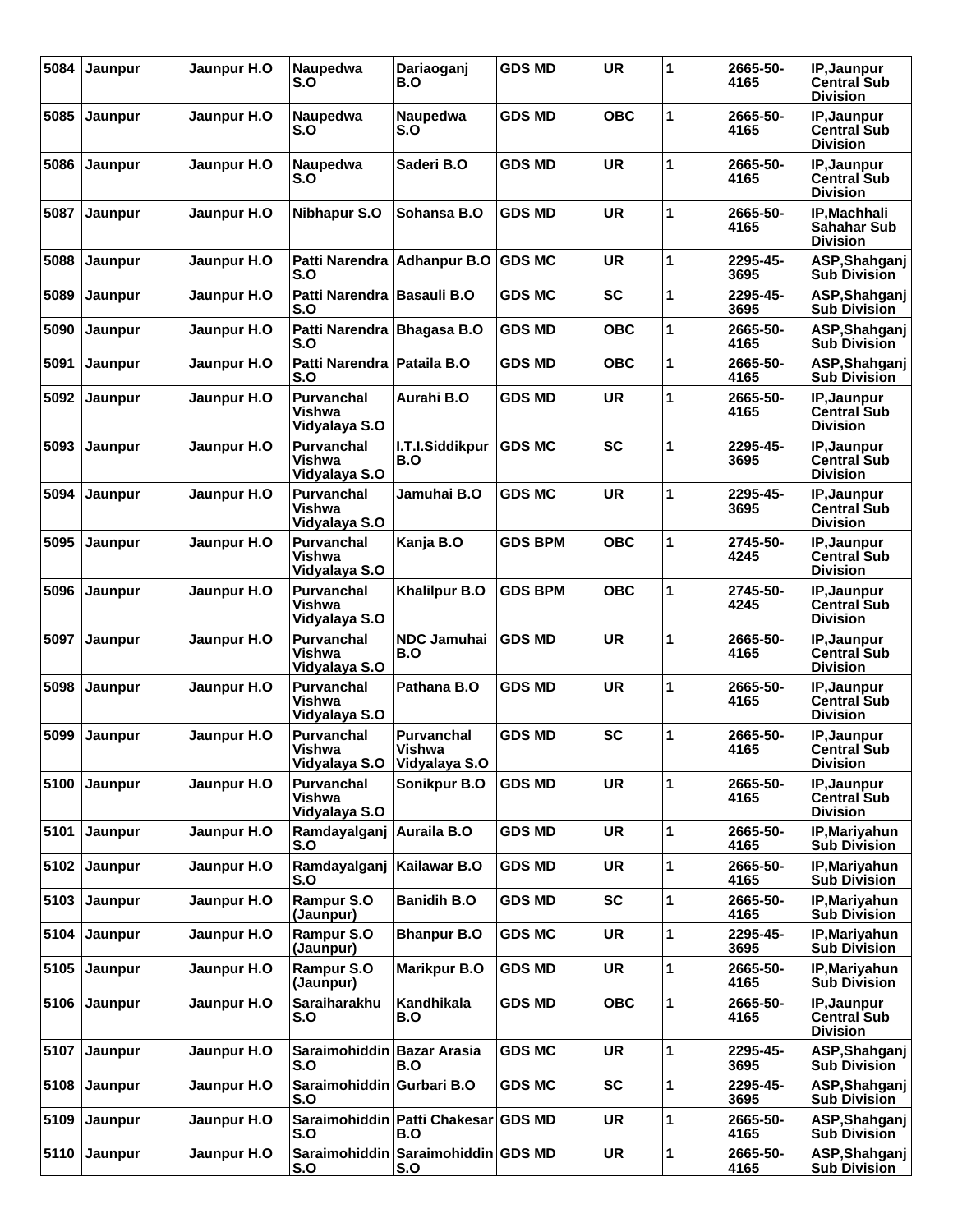| 5111 | Jaunpur                         | Jaunpur H.O  | <b>Sard College</b><br>Dobhi S.O | Kusarana B.O                          | <b>GDS MD</b>  | <b>SC</b>  | 1 | 2665-50-<br>4165 | <b>IP, Kerakat</b><br><b>Sub Division</b>             |
|------|---------------------------------|--------------|----------------------------------|---------------------------------------|----------------|------------|---|------------------|-------------------------------------------------------|
| 5112 | Jaunpur                         | Jaunpur H.O  | Shahganj S.O<br>(Jaunpur)        | Chhatai Kala<br>B.O                   | <b>GDS MD</b>  | <b>OBC</b> | 1 | 2665-50-<br>4165 | ASP, Shahganj<br><b>Sub Division</b>                  |
| 5113 | Jaunpur                         | Jaunpur H.O  | Shahganj S.O<br>(Jaunpur)        | Sabarhad B.O                          | <b>GDS MD</b>  | <b>UR</b>  | 1 | 2665-50-<br>4165 | ASP, Shahganj<br><b>Sub Division</b>                  |
| 5114 | Jaunpur                         | Jaunpur H.O  | Sikrara S.O                      | Khapraha]<br>B.O                      | GDS MD         | <b>UR</b>  | 1 | 2665-50-<br>4165 | IP, Jaunpur<br>Central Sub<br><b>Division</b>         |
| 5115 | Jaunpur                         | Jaunpur H.O  | Sikrara S.O                      | Rithi B.O                             | <b>GDS MD</b>  | <b>SC</b>  | 1 | 2665-50-<br>4165 | IP, Jaunpur<br><b>Central Sub</b><br><b>Division</b>  |
| 5116 | Jaunpur                         | Jaunpur H.O  | Singramau<br>S.O                 | Pahetiapur<br>B.O                     | <b>GDS MD</b>  | <b>UR</b>  | 1 | 2665-50-<br>4165 | IP, Machhali<br><b>Sahahar Sub</b><br><b>Division</b> |
| 5117 | Jaunpur                         | Jaunpur H.O  | Soithakalan<br>S.O               | <b>Dukhaipur</b><br>Sambalshah<br>B.O | <b>GDS MD</b>  | <b>SC</b>  | 1 | 2665-50-<br>4165 | ASP, Shahganj<br><b>Sub Division</b>                  |
| 5118 | Jaunpur                         | Jaunpur H.O  | <b>Soithakalan</b><br>S.O        | Ramnagar B.O GDS MD                   |                | <b>UR</b>  | 1 | 2665-50-<br>4165 | ASP, Shahganj<br><b>Sub Division</b>                  |
| 5119 | Jaunpur                         | Jaunpur H.O  | Soithakalan<br>S.O               | Sarijahangirpa GDS MD<br>tti B.O      |                | <b>OBC</b> | 1 | 2665-50-<br>4165 | ASP, Shahganj<br><b>Sub Division</b>                  |
| 5120 | Jaunpur                         | Jaunpur H.O  | <b>Soithakalan</b><br>S.O        | Sarpataha B.O GDS MC                  |                | <b>UR</b>  | 1 | 2295-45-<br>3695 | ASP, Shahganj<br><b>Sub Division</b>                  |
| 5121 | Jaunpur                         | Jaunpur H.O  | Thanagaddi<br>S.O                | Sohani B.O                            | <b>GDS MD</b>  | <b>UR</b>  | 1 | 2665-50-<br>4165 | IP, Kerakat<br><b>Sub Division</b>                    |
| 5122 | Varanasi East                   | Varanasi H.O | <b>Baburi S.O</b>                | Jarkhor B.O                           | <b>GDS BPM</b> | <b>OBC</b> | 1 | 2745-50-<br>4245 | <b>SP, Varanasi</b><br>East                           |
| 5123 | Varanasi East                   | Varanasi H.O | Chakia S.O                       | <b>Bhaisahi B.O</b>                   | <b>GDS BPM</b> | <b>OBC</b> | 1 | 2745-50-<br>4245 | SP, Varanasi<br>East                                  |
| 5124 | Varanasi East                   | Varanasi H.O | Chakia S.O                       | Kharaujha B.O GDS BPM                 |                | <b>SC</b>  | 1 | 2745-50-<br>4245 | SP, Varanasi<br>East                                  |
| 5125 | Varanasi East                   | Varanasi H.O | Chakia S.O                       | Sikarganj B.O                         | <b>GDS BPM</b> | <b>SC</b>  | 1 | 2745-50-<br>4245 | SP, Varanasi<br>East                                  |
| 5126 | Varanasi East                   | Varanasi H.O | Chakia S.O                       | Tiyari B.O                            | <b>GDS BPM</b> | <b>OBC</b> | 1 | 2745-50-<br>4245 | SP, Varanasi<br>East                                  |
| 5127 | Varanasi East                   | Varanasi H.O | Chakia S.O                       | Tiyari B.O                            | <b>GDS MD</b>  | <b>UR</b>  | 1 | 2665-50-<br>4165 | ASP, Moghal<br>Sarai Sub<br><b>Division</b>           |
| 5128 | Varanasi East                   | Varanasi H.O | Chakia S.O                       | Utraut B.O                            | <b>GDS BPM</b> | <b>OBC</b> | 1 | 2745-50-<br>4245 | SP, Varanasi<br>East                                  |
|      | 5129 Varanasi East Varanasi H.O |              | Chakia S.O                       | <b>Utraut B.O</b>                     | <b>GDS MD</b>  | UR         | 1 | 2665-50-<br>4165 | ASP, Moghal<br>Sarai Sub<br><b>Division</b>           |
| 5130 | Varanasi East                   | Varanasi H.O | Chandauli S.O Bisauri B.O        |                                       | <b>GDS MD</b>  | <b>UR</b>  | 1 | 2665-50-<br>4165 | IP, Chandauli<br><b>Sub Division</b>                  |
| 5131 | Varanasi East                   | Varanasi H.O | Chandauli S.O                    | Chandauli S.O                         | <b>GDS MD</b>  | <b>SC</b>  | 1 | 2665-50-<br>4165 | IP, Chandauli<br><b>Sub Division</b>                  |
| 5132 | Varanasi East                   | Varanasi H.O | Chandauli S.O                    | ∣Jagdish Sarai<br>B.O                 | <b>GDS BPM</b> | UR.        | 1 | 2745-50-<br>4245 | SP, Varanasi<br>East                                  |
| 5133 | Varanasi East                   | Varanasi H.O | Chandauli S.O                    | Jagdish Sarai<br>B.O                  | <b>GDS MD</b>  | <b>OBC</b> | 1 | 2665-50-<br>4165 | IP, Chandauli<br><b>Sub Division</b>                  |
| 5134 | Varanasi East                   | Varanasi H.O | Chandauli S.O                    | Kanta B.O                             | <b>GDS BPM</b> | <b>SC</b>  | 1 | 2745-50-<br>4245 | SP, Varanasi<br>East                                  |
| 5135 | Varanasi East                   | Varanasi H.O | Chandauli S.O                    | Launda B.O                            | <b>GDS MD</b>  | UR.        | 1 | 2665-50-<br>4165 | IP, Chandauli<br><b>Sub Division</b>                  |
| 5136 | Varanasi East                   | Varanasi H.O | Chandauli S.O                    | Marhi B.O                             | <b>GDS BPM</b> | <b>UR</b>  | 1 | 2745-50-<br>4245 | SP, Varanasi<br>East                                  |
| 5137 | Varanasi East                   | Varanasi H.O | Chaubeypur<br>S.O                | Ambba B.O                             | <b>GDS MD</b>  | <b>UR</b>  | 1 | 2665-50-<br>4165 | ASP, Moghal<br>Sarai Sub<br><b>Division</b>           |
| 5138 | Varanasi East   Varanasi H.O    |              | Chaubeypur<br>S.O                | <b>Barthara</b><br>Khurd B.O          | <b>GDS MD</b>  | UR.        | 1 | 2665-50-<br>4165 | ASP, Moghal<br>Sarai Sub<br><b>Division</b>           |
| 5139 | Varanasi East                   | Varanasi H.O | Chaubeypur<br>S.O                | Pachraon B.O                          | <b>GDS BPM</b> | <b>UR</b>  | 1 | 2745-50-<br>4245 | SP, Varanasi<br>East                                  |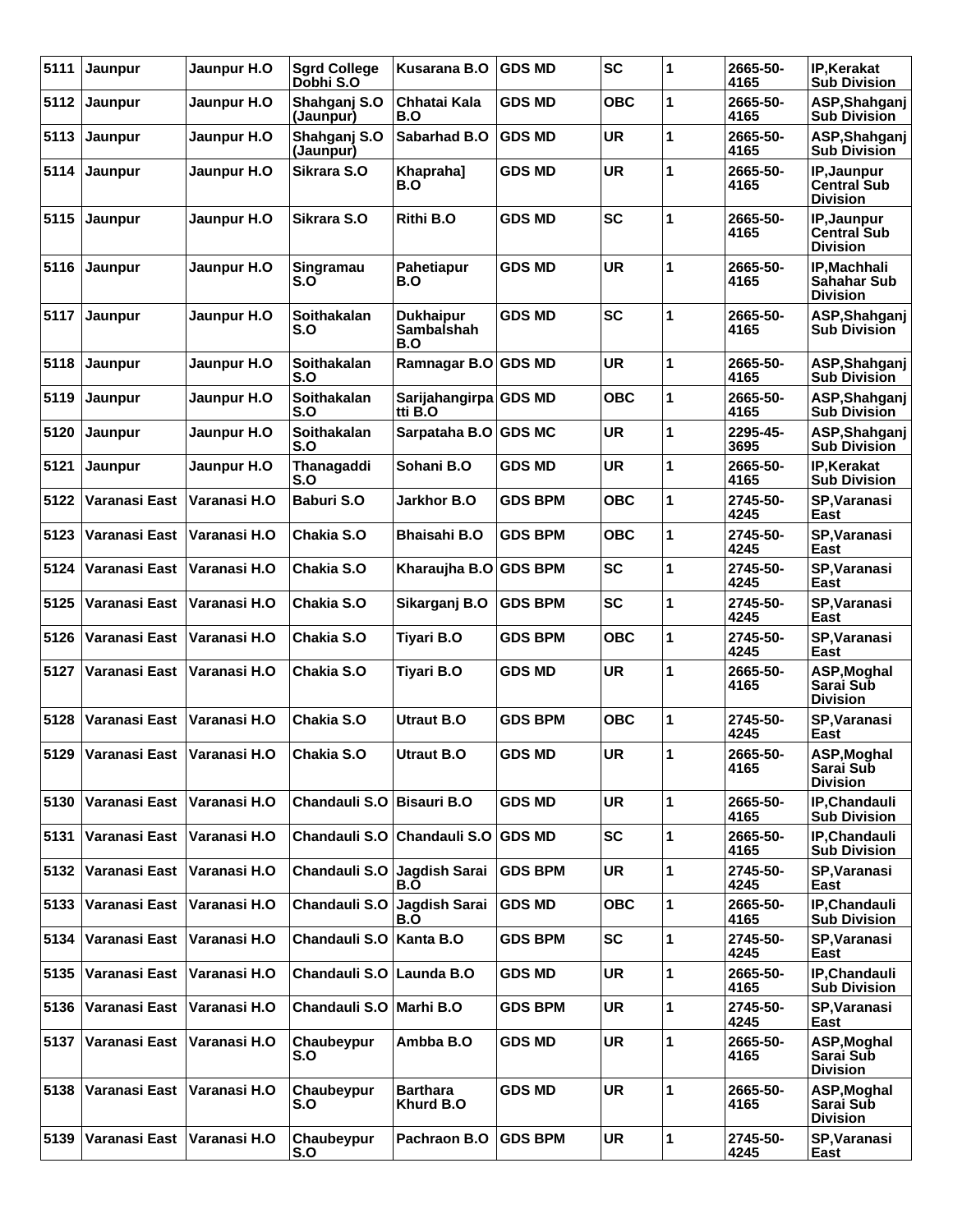| 5140 | Varanasi East                   | Varanasi H.O | Chaubeypur<br>S.O                        | Pachraon B.O                 | <b>GDS MD</b>  | <b>OBC</b> | 1            | 2665-50-<br>4165 | ASP, Moghal<br>Sarai Sub<br><b>Division</b>         |
|------|---------------------------------|--------------|------------------------------------------|------------------------------|----------------|------------|--------------|------------------|-----------------------------------------------------|
| 5141 | Varanasi East                   | Varanasi H.O | Chaubeypur<br>S.O                        | Ukathi B.O                   | <b>GDS MD</b>  | <b>UR</b>  | 1            | 2665-50-<br>4165 | ASP, Moghal<br>Sarai Sub<br><b>Division</b>         |
| 5142 | Varanasi East                   | Varanasi H.O | Chiraigaon<br>S.O                        | <b>Bariyasanpur</b><br>B.O   | <b>GDS BPM</b> | <b>UR</b>  | 1            | 2745-50-<br>4245 | SP, Varanasi<br>East                                |
| 5143 | Varanasi East                   | Varanasi H.O | Chiraigaon<br>S.O                        | Kamauli B.O                  | <b>GDS BPM</b> | овс        | 1            | 2745-50-<br>4245 | SP, Varanasi<br>East                                |
| 5144 | Varanasi East                   | Varanasi H.O | Chiraigaon<br>S.O                        | Umrahan B.O                  | <b>GDS MC</b>  | <b>UR</b>  | 1            | 2295-45-<br>3695 | ASP, Varanasi<br>Town Sub<br><b>Division</b>        |
| 5145 | Varanasi East                   | Varanasi H.O | Chiraigaon<br>S.O                        | Umrahan B.O                  | <b>GDS MD</b>  | <b>UR</b>  | 1            | 2665-50-<br>4165 | ASP, Varanasi<br>Town Sub<br><b>Division</b>        |
| 5146 | Varanasi East                   | Varanasi H.O | <b>Cholapur S.O</b>                      | Amarpatti B.O                | <b>IGDS MD</b> | <b>SC</b>  | 1            | 2665-50-<br>4165 | ASP, Varanasi<br>Town Sub<br><b>Division</b>        |
| 5147 | Varanasi East                   | Varanasi H.O | <b>Cholapur S.O</b>                      | <b>Babiaon B.O</b>           | <b>GDS BPM</b> | <b>UR</b>  | 1            | 2745-50-<br>4245 | SP, Varanasi<br>East                                |
| 5148 | Varanasi East                   | Varanasi H.O | <b>Cholapur S.O</b>                      | Chaubepurkh<br>urd B.O       | <b>GDS MD</b>  | <b>OBC</b> | 1            | 2665-50-<br>4165 | ASP, Varanasi<br><b>Town Sub</b><br><b>Division</b> |
| 5149 | Varanasi East                   | Varanasi H.O | <b>Cholapur S.O</b>                      | Danganj Bazar GDS BPM<br>B.O |                | UR         | 1            | 2745-50-<br>4245 | SP, Varanasi<br>East                                |
| 5150 | Varanasi East                   | Varanasi H.O | <b>Cholapur S.O</b>                      | Danganj Bazar GDS MC<br>B.O  |                | <b>UR</b>  | 1            | 2295-45-<br>3695 | ASP, Varanasi<br>Town Sub<br><b>Division</b>        |
| 5151 | Varanasi East                   | Varanasi H.O | <b>Cholapur S.O</b>                      | Danganj Bazar GDS MD<br>B.O  |                | <b>UR</b>  | 1            | 2665-50-<br>4165 | ASP, Varanasi<br><b>Town Sub</b><br><b>Division</b> |
| 5152 | Varanasi East                   | Varanasi H.O | <b>Cholapur S.O</b>                      | Gosaipurmoh<br>awn B.O       | <b>IGDS MD</b> | UR         | 1            | 2665-50-<br>4165 | ASP, Varanasi<br>Town Sub<br><b>Division</b>        |
| 5153 | <b>Varanasi East</b>            | Varanasi H.O | <b>Cholapur S.O</b>                      | Hathiyarkalan<br>B.O         | <b>GDS MC</b>  | <b>SC</b>  | 1            | 2295-45-<br>3695 | ASP, Varanasi<br>Town Sub<br><b>Division</b>        |
| 5154 | Varanasi East                   | Varanasi H.O | <b>Cholapur S.O</b>                      | Jagdishpur<br>B.O            | <b>GDS BPM</b> | PH-HH      | 1            | 2745-50-<br>4245 | SP, Varanasi<br>East                                |
| 5155 | Varanasi East                   | Varanasi H.O | <b>Cholapur S.O</b>                      | Lakhanpur<br>B.O             | <b>GDS BPM</b> | UR         | 1            | 2745-50-<br>4245 | SP, Varanasi<br>East                                |
|      | 5156 Varanasi East Varanasi H.O |              | <b>Cholapur S.O</b>                      | Niyar B.O                    | <b>GDS BPM</b> | <b>UR</b>  | 1            | 2745-50-<br>4245 | SP, Varanasi<br>East                                |
| 5157 | Varanasi East                   | Varanasi H.O | <b>Cholapur S.O</b>                      | Niyar B.O                    | <b>GDS MC</b>  | <b>UR</b>  | 1            | 2295-45-<br>3695 | ASP, Varanasi<br><b>Town Sub</b><br><b>Division</b> |
| 5158 | Varanasi East                   | Varanasi H.O | <b>Cholapur S.O</b>                      | <b>Udaipur B.O</b>           | <b>GDS MD</b>  | <b>OBC</b> | 1            | 2665-50-<br>4165 | ASP, Varanasi<br>Town Sub<br><b>Division</b>        |
| 5159 | Varanasi East                   | Varanasi H.O | Dafi S.O                                 | Kurahuwan<br>B.O             | <b>GDS BPM</b> | <b>UR</b>  | 1            | 2745-50-<br>4245 | SP, Varanasi<br>East                                |
| 5160 | Varanasi East                   | Varanasi H.O | Dafi S.O                                 | Ramna B.O                    | <b>GDS BPM</b> | <b>SC</b>  | $\mathbf{1}$ | 2745-50-<br>4245 | SP, Varanasi<br>East                                |
| 5161 | Varanasi East                   | Varanasi H.O | <b>Dhanapur S.O</b>                      | Dabaria B.O                  | <b>GDS MD</b>  | <b>OBC</b> | 1            | 2665-50-<br>4165 | IP, Chandauli<br><b>Sub Division</b>                |
| 5162 | Varanasi East                   | Varanasi H.O | Dhanapur S.O                             | Hingutarjagdi<br>shpur B.O   | <b>GDS MD</b>  | <b>UR</b>  | $\mathbf{1}$ | 2665-50-<br>4165 | IP, Chandauli<br><b>Sub Division</b>                |
| 5163 | Varanasi East                   | Varanasi H.O | <b>Hindu Vishwa</b><br>Vidhyalaya<br>S.O | Sunderpur<br>B.O             | <b>GDS BPM</b> | <b>UR</b>  | 1            | 2745-50-<br>4245 | SP, Varanasi<br>East                                |
| 5164 | Varanasi East                   | Varanasi H.O | Kaithi S.O                               | Chandrawati<br>B.O           | <b>GDS MD</b>  | <b>UR</b>  | 1            | 2665-50-<br>4165 | ASP, Moghal<br>Sarai Sub<br><b>Division</b>         |
| 5165 | Varanasi East                   | Varanasi H.O | Kaithi S.O                               | <b>Srikanthpur</b><br>B.O    | <b>GDS MD</b>  | <b>UR</b>  | 1            | 2665-50-<br>4165 | ASP, Moghal<br>Sarai Sub<br><b>Division</b>         |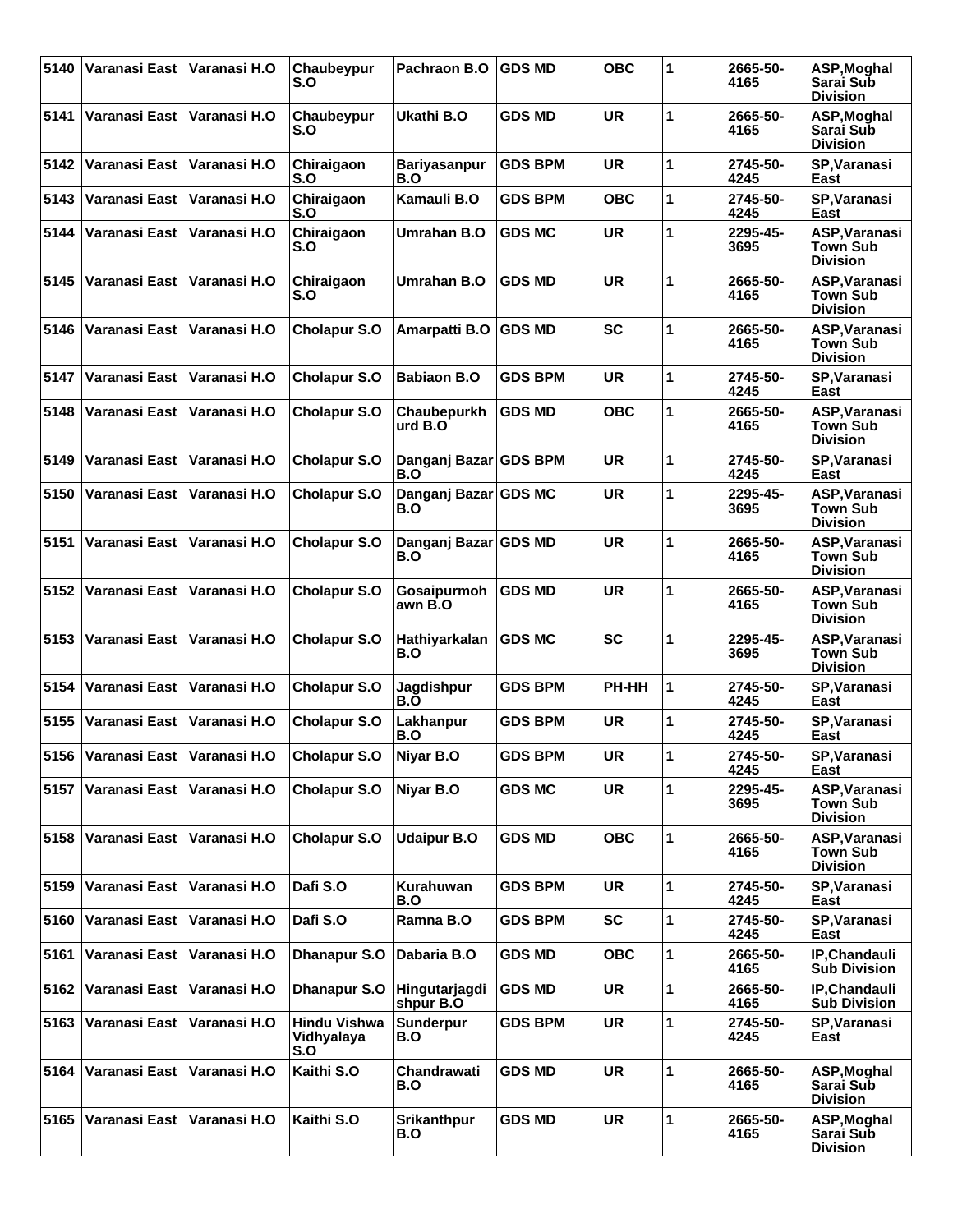| 5166 | Varanasi East              | Varanasi H.O | <b>Kamalpur S.O</b><br>(Chandauli) | Arkaura B.O                        | <b>GDS MD</b>  | <b>UR</b>  | 1 | 2665-50-<br>4165 | IP, Chandauli<br><b>Sub Division</b>        |
|------|----------------------------|--------------|------------------------------------|------------------------------------|----------------|------------|---|------------------|---------------------------------------------|
| 5167 | Varanasi East              | Varanasi H.O | Kamalpur S.O<br>(Chandauli)        | Awati B.O                          | <b>GDS MD</b>  | <b>OBC</b> | 1 | 2665-50-<br>4165 | IP, Chandauli<br><b>Sub Division</b>        |
| 5168 | Varanasi East              | Varanasi H.O | Kamalpur S.O<br>(Chandauli)        | Dheena B.O                         | <b>GDS MD</b>  | <b>UR</b>  | 1 | 2665-50-<br>4165 | IP, Chandauli<br><b>Sub Division</b>        |
| 5169 | Varanasi East              | Varanasi H.O | <b>Kamalpur S.O</b><br>(Chandauli) | Jalalpur B.O                       | <b>GDS BPM</b> | ОВС        | 1 | 2745-50-<br>4245 | SP, Varanasi<br>East                        |
| 5170 | Varanasi East              | Varanasi H.O | Kamalpur S.O<br>(Chandauli)        | Jalalpur B.O                       | <b>GDS MD</b>  | <b>UR</b>  | 1 | 2665-50-<br>4165 | IP, Chandauli<br><b>Sub Division</b>        |
| 5171 | Varanasi East              | Varanasi H.O | Kamalpur S.O<br>(Chandauli)        | Kharan B.O                         | <b>GDS BPM</b> | <b>SC</b>  | 1 | 2745-50-<br>4245 | SP, Varanasi<br>East                        |
| 5172 | Varanasi East              | Varanasi H.O | <b>Kamalpur S.O</b><br>(Chandauli) | Raiytha B.O                        | <b>GDS MD</b>  | <b>OBC</b> | 1 | 2665-50-<br>4165 | IP, Chandauli<br><b>Sub Division</b>        |
| 5173 | Varanasi East              | Varanasi H.O | Mugalsarai<br>S.O                  | <b>Alinagar B.O</b>                | <b>GDS MD</b>  | <b>SC</b>  | 1 | 2665-50-<br>4165 | ASP, Moghal<br>Sarai Sub<br><b>Division</b> |
| 5174 | Varanasi East              | Varanasi H.O | Mugalsarai<br>S.O                  | Dul;hipur B.O                      | <b>GDS BPM</b> | <b>SC</b>  | 1 | 2745-50-<br>4245 | SP, Varanasi<br>East                        |
| 5175 | Varanasi East              | Varanasi H.O | Mugalsarai<br>S.O                  | Hanumanpur<br>B.O                  | <b>GDS MD</b>  | <b>OBC</b> | 1 | 2665-50-<br>4165 | ASP, Moghal<br>Sarai Sub<br><b>Division</b> |
| 5176 | Varanasi East              | Varanasi H.O | Naugarh S.O<br>(Chandauli)         | Majhghain<br>B.O                   | <b>GDS BPM</b> | <b>UR</b>  | 1 | 2745-50-<br>4245 | SP, Varanasi<br>East                        |
| 5177 | Varanasi East              | Varanasi H.O | Naugarh S.O<br>(Chandauli)         | Naugarh S.O<br>(Chandauli)         | <b>GDS MD</b>  | <b>UR</b>  | 1 | 2665-50-<br>4165 | ASP, Moghal<br>Sarai Sub<br><b>Division</b> |
| 5178 | Varanasi East              | Varanasi H.O | Naugarh S.O<br>(Chandauli)         | Shamsherpur<br>B.O                 | <b>GDS MC</b>  | <b>UR</b>  | 1 | 2295-45-<br>3695 | ASP, Moghal<br>Sarai Sub<br><b>Division</b> |
| 5179 | Varanasi East              | Varanasi H.O | Ramgarh S.O<br>(Chandauli)         | Ramgarh S.O<br>(Chandauli)         | <b>GDS MD</b>  | <b>UR</b>  | 1 | 2665-50-<br>4165 | IP, Chandauli<br><b>Sub Division</b>        |
| 5180 | Varanasi East              | Varanasi H.O | Ramgarh S.O<br>(Chandauli)         | Saifpur B.O                        | <b>GDS BPM</b> | <b>UR</b>  | 1 | 2745-50-<br>4245 | SP, Varanasi<br>East                        |
| 5181 | Varanasi East              | Varanasi H.O | Ramnagar S.O<br>(Varanasi)         | <b>Kateshar B.O</b>                | <b>GDS BPM</b> | <b>UR</b>  | 1 | 2745-50-<br>4245 | SP, Varanasi<br>East                        |
| 5182 | Varanasi East              | Varanasi H.O | Ramnagar S.O<br>(Varanasi)         | <b>Kateshar B.O</b>                | <b>GDS MD</b>  | <b>OBC</b> | 1 | 2665-50-<br>4165 | ASP, Moghal<br>Sarai Sub<br><b>Division</b> |
| 5183 | Varanasi East              | Varanasi H.O | Sadalpura S.O                      | Farsandpurm<br>ohanpur B.O         | <b>GDS MD</b>  | <b>UR</b>  | 1 | 2665-50-<br>4165 | ASP, Moghal<br>Sarai Sub<br><b>Division</b> |
| 5184 | Varanasi East              | Varanasi H.O | Sadalpura S.O Kori B.O             |                                    | <b>GDS BPM</b> | <b>SC</b>  | 1 | 2745-50-<br>4245 | SP, Varanasi<br>East                        |
| 5185 | Varanasi East              | Varanasi H.O | Sadalpura S.O Rupetha B.O          |                                    | <b>GDS MD</b>  | <b>SC</b>  | 1 | 2665-50-<br>4165 | ASP, Moghal<br>Sarai Sub<br><b>Division</b> |
| 5186 | Varanasi East              | Varanasi H.O |                                    | Sadalpura S.O Sadalpura S.O GDS MD |                | <b>OBC</b> | 1 | 2665-50-<br>4165 | ASP, Moghal<br>Sarai Sub<br><b>Division</b> |
| 5187 | Varanasi East              | Varanasi H.O | Sadalpura S.O                      | Sanghati B.O                       | <b>GDS BPM</b> | UR         | 1 | 2745-50-<br>4245 | SP, Varanasi<br>East                        |
| 5188 | Varanasi East              | Varanasi H.O | Sahabganj<br>S.O<br>(Chandauli)    | Keraigaon B.O GDS BPM              |                | <b>UR</b>  | 1 | 2745-50-<br>4245 | SP, Varanasi<br>East                        |
| 5189 | Varanasi East              | Varanasi H.O | Sahupuri S.O                       | Sahupuri S.O                       | <b>GDS MC</b>  | <b>SC</b>  | 1 | 2295-45-<br>3695 | ASP, Moghal<br>Sarai Sub<br><b>Division</b> |
| 5190 | Varanasi East              | Varanasi H.O | Saiyadraja<br>S.O                  | Amara B.O                          | <b>GDS BPM</b> | UR         | 1 | 2745-50-<br>4245 | SP, Varanasi<br>East                        |
| 5191 | Varanasi East              | Varanasi H.O | Saiyadraja<br>S.O                  | Amara B.O                          | <b>GDS MC</b>  | <b>UR</b>  | 1 | 2295-45-<br>3695 | IP, Chandauli<br><b>Sub Division</b>        |
| 5192 | Varanasi East Varanasi H.O |              | Saiyadraja<br>S.O                  | Arangi B.O                         | <b>GDS MD</b>  | <b>UR</b>  | 1 | 2665-50-<br>4165 | IP, Chandauli<br><b>Sub Division</b>        |
| 5193 | Varanasi East              | Varanasi H.O | Saiyadraja<br>S.O                  | Fesuda B.O                         | <b>GDS BPM</b> | <b>SC</b>  | 1 | 2745-50-<br>4245 | SP, Varanasi<br>East                        |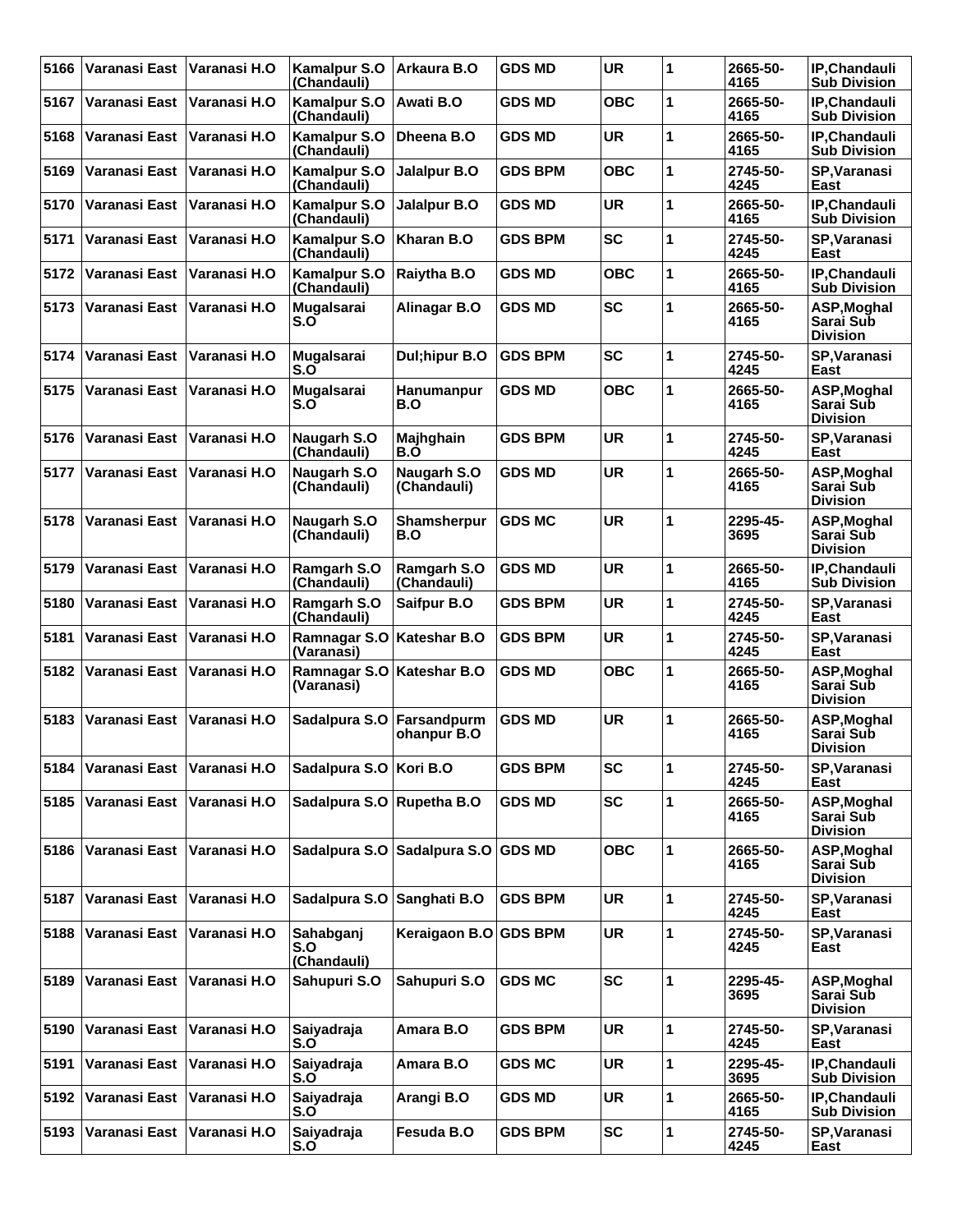| 5194 | Varanasi East              | Varanasi H.O     | Saiyadraja<br>S.O                    | Fesuda B.O                      | <b>GDS MD</b>  | <b>UR</b>  | 1           | 2665-50-<br>4165 | <b>IP.Chandauli</b><br><b>Sub Division</b>          |
|------|----------------------------|------------------|--------------------------------------|---------------------------------|----------------|------------|-------------|------------------|-----------------------------------------------------|
| 5195 | Varanasi East              | Varanasi H.O     | Saiyadraja<br>S.O                    | Imilia B.O                      | <b>GDS BPM</b> | <b>OBC</b> | 1           | 2745-50-<br>4245 | <b>SP.Varanasi</b><br>East                          |
| 5196 | Varanasi East              | Varanasi H.O     | Saiyadraja<br>S.O                    | Imilia B.O                      | <b>GDS MD</b>  | <b>SC</b>  | 1           | 2665-50-<br>4165 | IP, Chandauli<br><b>Sub Division</b>                |
| 5197 | Varanasi East              | Varanasi H.O     | Saiyadraja<br>S.O                    | Jeori B.O                       | <b>GDS MD</b>  | <b>UR</b>  | 1           | 2665-50-<br>4165 | IP, Chandauli<br><b>Sub Division</b>                |
| 5198 | Varanasi East              | Varanasi H.O     | Saiyadraja<br>S.O                    | Rampur B.O                      | <b>GDS BPM</b> | <b>SC</b>  | 1           | 2745-50-<br>4245 | SP, Varanasi<br>East                                |
| 5199 | Varanasi East              | Varanasi H.O     | Saiyadraja<br>S.O                    | <b>Rampur B.O</b>               | <b>GDS MD</b>  | <b>SC</b>  | 1           | 2665-50-<br>4165 | IP, Chandauli<br><b>Sub Division</b>                |
| 5200 | Varanasi East              | Varanasi H.O     | Saiyadraja<br>S.O                    | Sogai B.O                       | <b>GDS BPM</b> | <b>OBC</b> | 1           | 2745-50-<br>4245 | <b>SP.Varanasi</b><br>East                          |
| 5201 | Varanasi East              | Varanasi H.O     | Saiyadraja<br>S.O                    | Sogai B.O                       | <b>GDS MD</b>  | <b>UR</b>  | 1           | 2665-50-<br>4165 | <b>IP.Chandauli</b><br><b>Sub Division</b>          |
| 5202 | Varanasi East              | Varanasi H.O     | <b>Sakaldiha</b><br><b>Bazar S.O</b> | Amilai B.O                      | <b>GDS BPM</b> | <b>UR</b>  | 1           | 2745-50-<br>4245 | SP, Varanasi<br>East                                |
| 5203 | <b>Varanasi East</b>       | Varanasi H.O     | <b>Sakaldiha</b><br><b>Bazar S.O</b> | <b>Bathawar B.O</b>             | <b>GDS MD</b>  | ОВС        | 1           | 2665-50-<br>4165 | <b>IP.Chandauli</b><br><b>Sub Division</b>          |
| 5204 | Varanasi East              | Varanasi H.O     | <b>Sakaldiha</b><br><b>Bazar S.O</b> | Gurera B.O                      | <b>GDS MD</b>  | <b>SC</b>  | 1           | 2665-50-<br>4165 | <b>IP, Chandauli</b><br><b>Sub Division</b>         |
| 5205 | Varanasi East              | Varanasi H.O     | <b>Sakaldiha</b><br>Bazar S.O        | Kawanr B.O                      | <b>GDS MD</b>  | <b>UR</b>  | 1           | 2665-50-<br>4165 | IP, Chandauli<br><b>Sub Division</b>                |
| 5206 | Varanasi East              | Varanasi H.O     | Sakaldiha<br>Bazar S.O               | <b>Mathela B.O</b>              | <b>GDS MD</b>  | <b>OBC</b> | 1           | 2665-50-<br>4165 | <b>IP, Chandauli</b><br><b>Sub Division</b>         |
| 5207 | Varanasi East              | Varanasi H.O     | Sakaldiha S.O                        | Awajapur B.O                    | <b>GDS BPM</b> | <b>UR</b>  | 1           | 2745-50-<br>4245 | SP, Varanasi<br>East                                |
| 5208 | Varanasi East              | Varanasi H.O     | Sakaldiha S.O                        | Kamharia B.O                    | <b>GDS BPM</b> | <b>UR</b>  | 1           | 2745-50-<br>4245 | SP, Varanasi<br>East                                |
| 5209 | <b>Varanasi East</b>       | Varanasi H.O     | Sakaldiha S.O                        | Kamharia B.O                    | <b>GDS MC</b>  | <b>OBC</b> | 1           | 2295-45-<br>3695 | <b>IP, Chandauli</b><br><b>Sub Division</b>         |
| 5210 | Varanasi East              | Varanasi H.O     | Sakaldiha S.O                        | <b>Mahesua Nai</b><br>Bazar B.O | <b>GDS MD</b>  | <b>OBC</b> | 1           | 2665-50-<br>4165 | IP, Chandauli<br><b>Sub Division</b>                |
| 5211 | Varanasi East              | Varanasi H.O     | Sakaldiha S.O                        | Paura B.O                       | <b>GDS BPM</b> | <b>UR</b>  | 1           | 2745-50-<br>4245 | SP, Varanasi<br>East                                |
| 5212 | Varanasi East              | Varanasi H.O     | Sakaldiha S.O                        | Paura B.O                       | <b>GDS MD</b>  | <b>SC</b>  | 1           | 2665-50-<br>4165 | IP, Chandauli<br><b>Sub Division</b>                |
| 5213 | Varanasi East              | Varanasi H.O     | <b>Sarnath S.O</b>                   | Konia B.O                       | GDS BPM        | овс        | 1           | 2745-50-<br>4245 | SP, Varanasi<br>East                                |
| 5214 | Varanasi East Varanasi H.O |                  | Sarnath S.O                          | Konia B.O                       | <b>GDS MD</b>  | <b>OBC</b> | 1           | 2665-50-<br>4165 | ASP, Varanasi<br><b>Town Sub</b><br><b>Division</b> |
| 5215 | Varanasi East Varanasi H.O |                  | Sarnath S.O                          | Tapowanashr<br>am B.O           | <b>GDS MD</b>  | <b>OBC</b> | 1           | 2665-50-<br>4165 | ASP, Varanasi<br>Town Sub<br><b>Division</b>        |
| 5216 | Varanasi East              | Varanasi H.O     | Tanda Kalan<br>S.O                   | Mahuwarkalan GDS BPM<br>B.O     |                | <b>OBC</b> | 1           | 2745-50-<br>4245 | SP, Varanasi<br>East                                |
| 5217 | Varanasi East              | Varanasi H.O     | <b>Tanda Kalan</b><br>S.O            | <b>Marufpur B.O</b>             | <b>GDS MD</b>  | <b>SC</b>  | $\mathbf 1$ | 2665-50-<br>4165 | IP, Chandauli<br><b>Sub Division</b>                |
| 5218 | Varanasi East              | Varanasi H.O     | Tanda Kalan<br>S.O                   | <b>Samudpur</b><br>B.O          | <b>GDS MD</b>  | UR         | 1           | 2665-50-<br>4165 | IP, Chandauli<br><b>Sub Division</b>                |
| 5219 | Varanasi East              | Varanasi H.O     | <b>Tanda Kalan</b><br>S.O            | Targaonajgara GDS BPM<br>B.O    |                | <b>OBC</b> | 1           | 2745-50-<br>4245 | SP, Varanasi<br>East                                |
| 5220 | Varanasi West Varanasi     | <b>Cantt H.O</b> | Anai S.O                             | Akorha B.O                      | <b>GDS MC</b>  | <b>ST</b>  | 1           | 2295-45-<br>3695 | IP, Varanasi<br><b>North Sub</b><br><b>Division</b> |
| 5221 | Varanasi West Varanasi     | <b>Cantt H.O</b> | Anai S.O                             | <b>Balua Gajapur</b><br>B.O     | <b>GDS MD</b>  | <b>UR</b>  | 1           | 2665-50-<br>4165 | IP, Varanasi<br><b>North Sub</b><br><b>Division</b> |
| 5222 | Varanasi West Varanasi     | <b>Cantt H.O</b> | Anai S.O                             | <b>Bhonda B.O</b>               | <b>GDS MC</b>  | <b>UR</b>  | 1           | 2295-45-<br>3695 | IP, Varanasi<br><b>North Sub</b><br><b>Division</b> |
| 5223 | Varanasi West Varanasi     | <b>Cantt H.O</b> | Anai S.O                             | Hasanpur<br><b>Biraon B.O</b>   | <b>GDS MD</b>  | <b>UR</b>  | 1           | 2665-50-<br>4165 | IP, Varanasi<br><b>North Sub</b><br><b>Division</b> |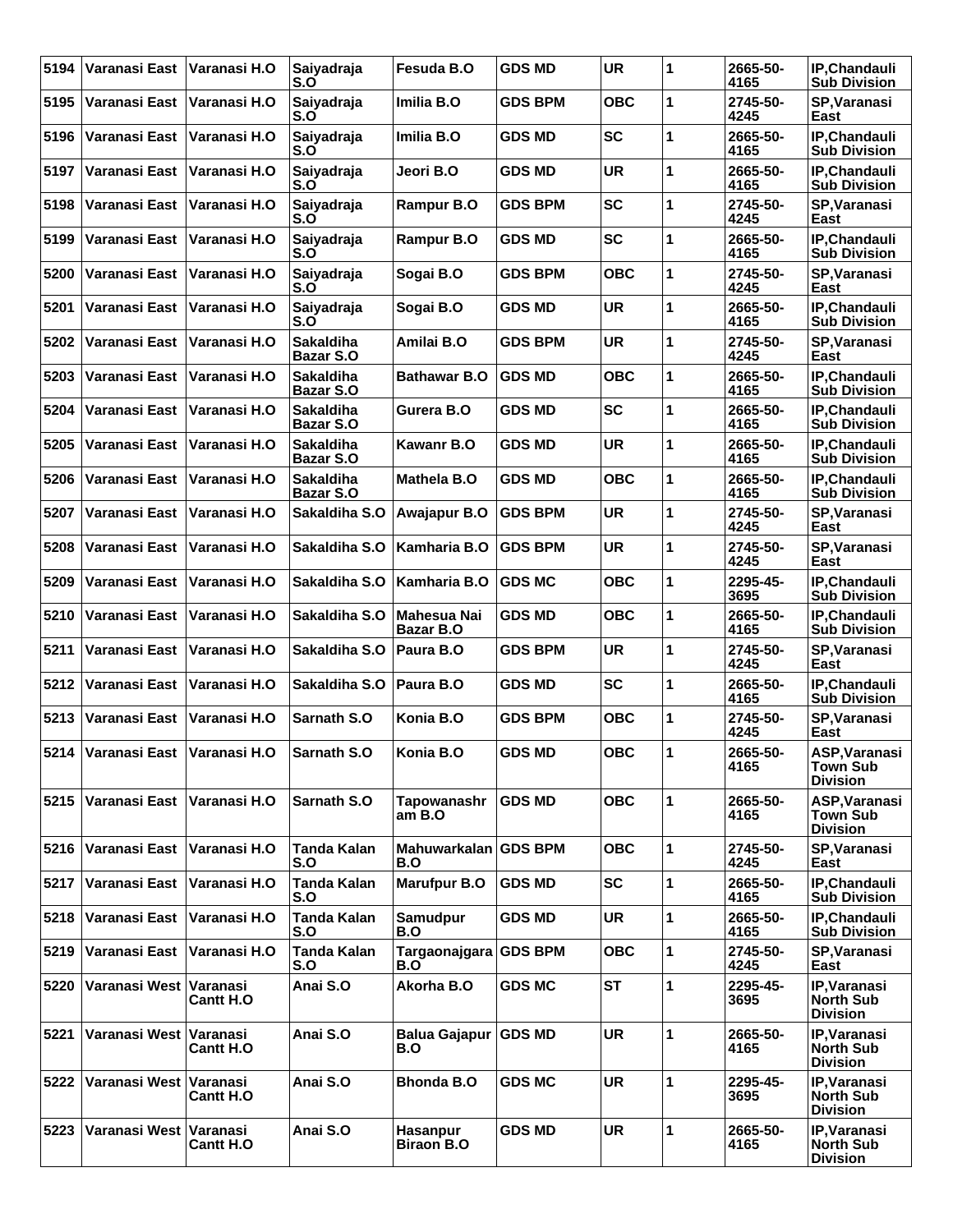| 5224 | Varanasi West Varanasi   | Cantt H.O                     | Anai S.O                          | Madhumakhiy<br>a B.O                   | <b>GDS MC</b>     | <b>UR</b>  | 1 | 2295-45-<br>3695 | IP, Varanasi<br><b>North Sub</b><br><b>Division</b>       |
|------|--------------------------|-------------------------------|-----------------------------------|----------------------------------------|-------------------|------------|---|------------------|-----------------------------------------------------------|
| 5225 | Varanasi West            | <b>IVaranasi</b><br>Cantt H.O | Anai S.O                          | Sisawan B.O                            | <b>GDS MD</b>     | <b>SC</b>  | 1 | 2665-50-<br>4165 | <b>IP.Varanasi</b><br><b>North Sub</b><br><b>Division</b> |
| 5226 | Varanasi West            | Varanasi<br>Cantt H.O         | <b>Babatpur Ad</b><br>S.O         | <b>Pure</b><br>Raghunathpur<br>B.O     | <b>GDS MD</b>     | <b>UR</b>  | 1 | 2665-50-<br>4165 | IP, Varanasi<br><b>North Sub</b><br><b>Division</b>       |
| 5227 | Varanasi West Varanasi   | <b>Cantt H.O</b>              | <b>Baragaon S.O</b><br>(Varanasi) | <b>Baragaon S.O</b><br>(Varanasi)      | <b>GDS Packer</b> | <b>SC</b>  | 1 | 2295-45-<br>3695 | IP, Varanasi<br><b>North Sub</b><br><b>Division</b>       |
| 5228 | Varanasi West   Varanasi | Cantt H.O                     | Baragaon S.O<br>(Varanasi)        | <b>Basani B.O</b>                      | <b>GDS BPM</b>    | <b>UR</b>  | 1 | 2745-50-<br>4245 | <b>SP, Varanasi</b><br>West                               |
| 5229 | Varanasi West Varanasi   | <b>Cantt H.O</b>              | <b>Baragaon S.O</b><br>(Varanasi) | Deochandpur<br>B.O                     | <b>GDS BPM</b>    | <b>SC</b>  | 1 | 2745-50-<br>4245 | SP, Varanasi<br>West                                      |
| 5230 | Varanasi West Varanasi   | <b>Cantt H.O</b>              | <b>Baragaon S.O</b><br>(Varanasi) | Kaniyar B.O                            | <b>GDS BPM</b>    | <b>OBC</b> | 1 | 2745-50-<br>4245 | SP, Varanasi<br>West                                      |
| 5231 | Varanasi West Varanasi   | Cantt H.O                     | <b>Baragaon S.O</b><br>(Varanasi) | <b>Kuar B.O</b>                        | <b>GDS MD</b>     | <b>SC</b>  | 1 | 2665-50-<br>4165 | IP, Varanasi<br><b>North Sub</b><br><b>Division</b>       |
| 5232 | Varanasi West   Varanasi | Cantt H.O                     | Baragaon S.O<br>(Varanasi)        | Kundi B.O                              | <b>GDS MD</b>     | <b>UR</b>  | 1 | 2665-50-<br>4165 | IP, Varanasi<br><b>North Sub</b><br><b>Division</b>       |
| 5233 | Varanasi West Varanasi   | Cantt H.O                     | <b>Baragaon S.O</b><br>(Varanasi) | Rasoolpur<br>B.O                       | <b>GDS MC</b>     | <b>UR</b>  | 1 | 2295-45-<br>3695 | IP, Varanasi<br><b>North Sub</b><br><b>Division</b>       |
| 5234 | Varanasi West            | <b>IVaranasi</b><br>Cantt H.O | <b>Baragaon S.O</b><br>(Varanasi) | Rasoolpur<br>B.O                       | <b>GDS MD</b>     | <b>UR</b>  | 1 | 2665-50-<br>4165 | <b>IP.Varanasi</b><br><b>North Sub</b><br><b>Division</b> |
| 5235 | Varanasi West   Varanasi | <b>Cantt H.O</b>              | <b>Bhulanpur</b><br>Pac S.O       | Rohana B.O                             | <b>GDS BPM</b>    | <b>UR</b>  | 1 | 2745-50-<br>4245 | SP, Varanasi<br>West                                      |
| 5236 | Varanasi West            | lVaranasi<br>Cantt H.O        | <b>D.L.W. S.O</b>                 | <b>D.L.W. S.O</b>                      | <b>GDS Packer</b> | <b>UR</b>  | 1 | 2295-45-<br>3695 | ASP, Varanasi<br>West West<br><b>Sub Division</b>         |
| 5237 | Varanasi West            | <b>IVaranasi</b><br>Cantt H.O | Gangapur<br>(Varanasi) S.O        | Harshosh B.O                           | <b>GDS MD</b>     | <b>UR</b>  | 1 | 2665-50-<br>4165 | ASP, Varanasi<br>West West<br><b>Sub Division</b>         |
| 5238 | Varanasi West            | Varanasi<br><b>Cantt H.O.</b> | Gangapur<br>(Varanasi) S.O        | Jagatpur B.O                           | <b>GDS MC</b>     | <b>ST</b>  | 1 | 2295-45-<br>3695 | ASP, Varanasi<br><b>West West</b><br><b>Sub Division</b>  |
| 5239 | Varanasi West Varanasi   | <b>Cantt H.O</b>              | Gangapur<br>(Varanasi) S.O        | Sajoi B.O                              | <b>GDS BPM</b>    | <b>UR</b>  | 1 | 2745-50-<br>4245 | SP, Varanasi<br>West                                      |
| 5240 | ∣Varanasi West ∣Varanasi | Cantt H.O                     | Gopiganj S.O                      | <b>Bairibisa B.O</b>                   | <b>GDS BPM</b>    | UR         | 1 | 2745-50-<br>4245 | SP, Varanasi<br>West                                      |
| 5241 | Varanasi West Varanasi   | <b>Cantt H.O</b>              | <b>Gyanpur S.O</b>                | <b>Dasharthpur</b><br>B.O              | <b>GDS BPM</b>    | <b>UR</b>  | 1 | 2745-50-<br>4245 | SP, Varanasi<br>West                                      |
| 5242 | Varanasi West Varanasi   | <b>Cantt H.O</b>              | Harhua S.O                        | Harhua S.O                             | <b>GDS Packer</b> | <b>OBC</b> | 1 | 2295-45-<br>3695 | IP, Varanasi<br><b>North Sub</b><br><b>Division</b>       |
| 5243 | Varanasi West Varanasi   | Cantt H.O                     | Hathi Bazar<br>S.O                | Hathi Bazar<br>S.O                     | <b>GDS MD</b>     | <b>OBC</b> | 1 | 2665-50-<br>4165 | ASP, Varanasi<br><b>West West</b><br><b>Sub Division</b>  |
| 5244 | ∣Varanasi West ∣Varanasi | <b>Cantt H.O</b>              | Hathi Bazar<br>S.O                | Rameswar<br>B.O                        | <b>GDS MC</b>     | <b>OBC</b> | 1 | 2295-45-<br>3695 | ASP, Varanasi<br>West West<br><b>Sub Division</b>         |
| 5245 | ∣Varanasi West ∣Varanasi | <b>Cantt H.O</b>              | Jakhini S.O                       | <b>Dhandhorpur</b><br>B.O              | <b>GDS MC</b>     | UR.        | 1 | 2295-45-<br>3695 | ASP, Varanasi<br>West West<br><b>Sub Division</b>         |
| 5246 | Varanasi West Varanasi   | Cantt H.O                     | Jangiganj S.O                     | <b>Ibrhimpur</b><br><b>Uparwar B.O</b> | <b>GDS BPM</b>    | UR         | 1 | 2745-50-<br>4245 | SP, Varanasi<br>West                                      |
| 5247 | ∣Varanasi West ∣Varanasi | <b>Cantt H.O</b>              | Jayapur S.O                       | Jayapur S.O                            | <b>GDS Packer</b> | UR         | 1 | 2295-45-<br>3695 | ASP, Varanasi<br>West West<br><b>Sub Division</b>         |
| 5248 | Varanasi West Varanasi   | <b>Cantt H.O</b>              | Kathiraon S.O                     | <b>Thaney</b><br>Rampur B.O            | <b>GDS MC</b>     | <b>OBC</b> | 1 | 2295-45-<br>3695 | IP, Varanasi<br><b>North Sub</b><br><b>Division</b>       |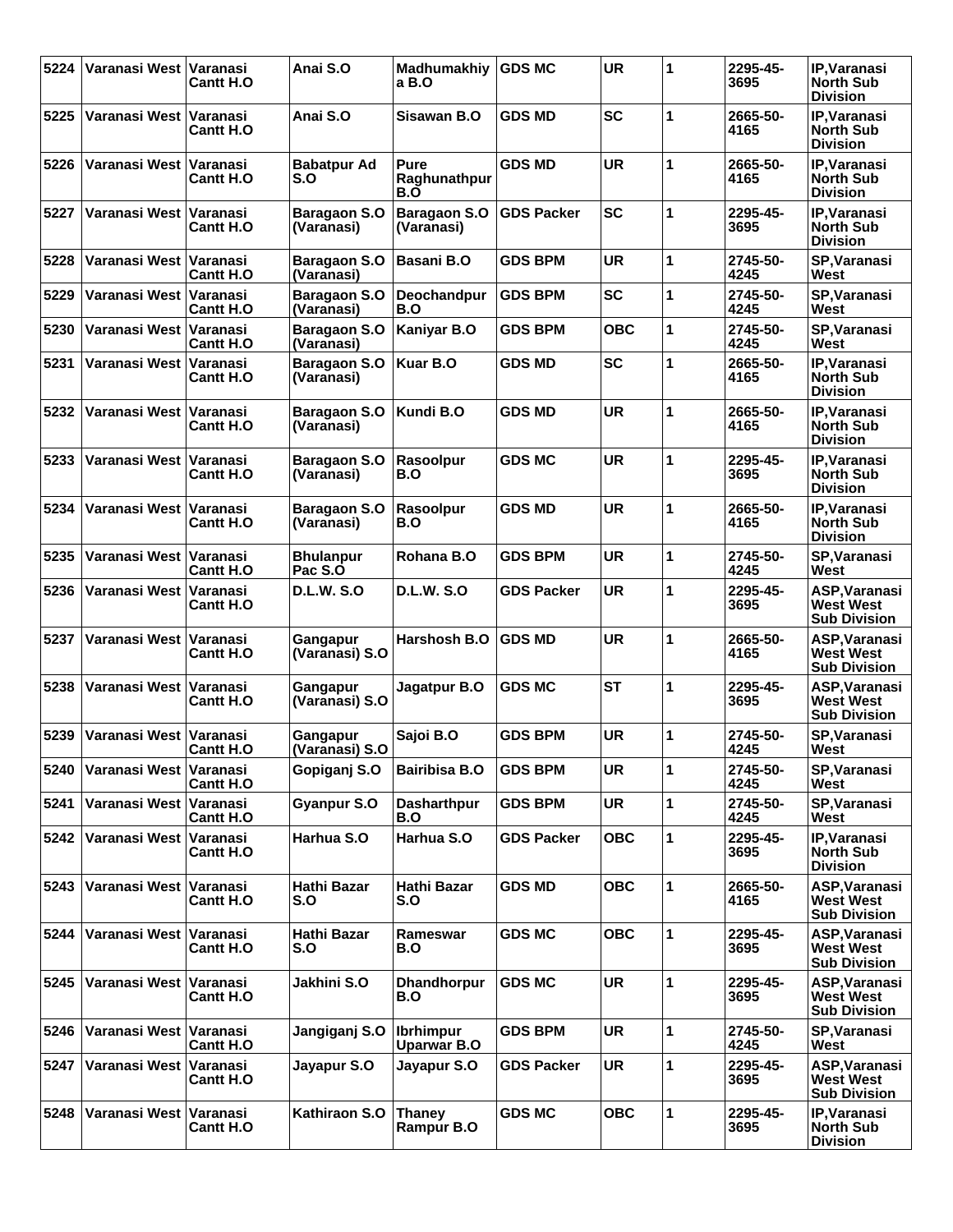| 5249 | Varanasi West Varanasi   | <b>Cantt H.O.</b>                   | Khamaria S.O<br>(Varanasi)                   | Koilara B.O                     | <b>GDS BPM</b>    | <b>UR</b>  | 1 | 2745-50-<br>4245 | SP, Varanasi<br>West                                           |
|------|--------------------------|-------------------------------------|----------------------------------------------|---------------------------------|-------------------|------------|---|------------------|----------------------------------------------------------------|
| 5250 | Varanasi West            | <b>Varanasi</b><br><b>Cantt H.O</b> | Khamaria S.O<br>(Varanasi)                   | Pakhawaiya<br>B.O               | <b>GDS BPM</b>    | <b>SC</b>  | 1 | 2745-50-<br>4245 | SP, Varanasi<br>West                                           |
| 5251 | Varanasi West Varanasi   | <b>Cantt H.O</b>                    | Koirauna S.O                                 | Ithara B.O                      | <b>GDS BPM</b>    | <b>SC</b>  | 1 | 2745-50-<br>4245 | SP, Varanasi<br>West                                           |
| 5252 | Varanasi West            | Varanasi<br><b>Cantt H.O</b>        | Mahrajganj<br>S.O (Sant<br>Ravidas<br>Nagar) | Girdbaragaon<br>B.O             | <b>GDS BPM</b>    | <b>SC</b>  | 1 | 2745-50-<br>4245 | SP, Varanasi<br>West                                           |
| 5253 | Varanasi West Varanasi   | <b>Cantt H.O.</b>                   | <b>Manduadih</b><br>S.O                      | <b>Manduadih</b><br>S.O         | <b>GDS MD</b>     | <b>UR</b>  | 1 | 2665-50-<br>4165 | <b>ASP.Varanasi</b><br><b>West West</b><br><b>Sub Division</b> |
| 5254 | Varanasi West   Varanasi | <b>Cantt H.O</b>                    | <b>Mangari S.O</b>                           | <b>Bhopapur B.O</b>             | <b>GDS MC</b>     | <b>SC</b>  | 1 | 2295-45-<br>3695 | IP, Varanasi<br><b>North Sub</b><br><b>Division</b>            |
| 5255 | Varanasi West   Varanasi | Cantt H.O                           | <b>Mangari S.O</b>                           | Jagdishpur<br>B.O               | <b>GDS MD</b>     | <b>SC</b>  | 1 | 2665-50-<br>4165 | IP, Varanasi<br><b>North Sub</b><br><b>Division</b>            |
| 5256 | Varanasi West            | Varanasi<br><b>Cantt H.O</b>        | <b>Mangari S.O</b>                           | <b>Mangari S.O</b>              | <b>GDS Packer</b> | <b>SC</b>  | 1 | 2295-45-<br>3695 | <b>IP.Varanasi</b><br><b>North Sub</b><br><b>Division</b>      |
| 5257 | Varanasi West            | Varanasi<br><b>Cantt H.O</b>        | Mangari S.O                                  | <b>Murdaha</b><br>Bazar B.O     | <b>GDS MC</b>     | <b>OBC</b> | 1 | 2295-45-<br>3695 | IP, Varanasi<br><b>North Sub</b><br><b>Division</b>            |
| 5258 | Varanasi West Varanasi   | <b>Cantt H.O.</b>                   | <b>Mangari S.O</b>                           | Shivrampur<br>B.O               | <b>GDS MD</b>     | OBC        | 1 | 2665-50-<br>4165 | <b>IP, Varanasi</b><br><b>North Sub</b><br><b>Division</b>     |
| 5259 | Varanasi West   Varanasi | <b>Cantt H.O</b>                    | <b>Mirzamurad</b><br>S.O                     | <b>Benipur</b><br>Kundariya B.O | <b>GDS MC</b>     | <b>UR</b>  | 1 | 2295-45-<br>3695 | ASP, Varanasi<br>West West<br><b>Sub Division</b>              |
| 5260 | Varanasi West            | Varanasi<br><b>Cantt H.O</b>        | <b>Mirzamurad</b><br>S.O                     | Gorai B.O                       | <b>GDS MC</b>     | <b>OBC</b> | 1 | 2295-45-<br>3695 | ASP, Varanasi<br>West West<br><b>Sub Division</b>              |
| 5261 | Varanasi West   Varanasi | <b>Cantt H.O</b>                    | Mirzamurad<br>S.O                            | <b>Mirzamurad</b><br>S.O        | <b>GDS MD</b>     | <b>UR</b>  | 1 | 2665-50-<br>4165 | ASP, Varanasi<br>West West<br><b>Sub Division</b>              |
| 5262 | Varanasi West            | Varanasi<br><b>Cantt H.O</b>        | Ozh S.O                                      | Sudhwai B.O                     | <b>GDS BPM</b>    | <b>UR</b>  | 1 | 2745-50-<br>4245 | SP, Varanasi<br>West                                           |
| 5263 | Varanasi West Varanasi   | <b>Cantt H.O</b>                    | Parsipur S.O                                 | Amawa Khurd<br>B.O              | <b>GDS BPM</b>    | <b>UR</b>  | 1 | 2745-50-<br>4245 | SP, Varanasi<br>West                                           |
| 5264 | Varanasi West Varanasi   | <b>Cantt H.O</b>                    | Pindra S.O                                   | Belwan B.O                      | <b>GDS MC</b>     | <b>SC</b>  | 1 | 2295-45-<br>3695 | IP, Varanasi<br><b>North Sub</b><br><b>Division</b>            |
| 5265 | Varanasi West Varanasi   | <b>Cantt H.O.</b>                   | Pindra S.O                                   | Kanakpur B.O                    | <b>GDS MC</b>     | <b>SC</b>  | 1 | 2295-45-<br>3695 | IP, Varanasi<br><b>North Sub</b><br><b>Division</b>            |
| 5266 | Varanasi West            | Varanasi<br><b>Cantt H.O</b>        | Pindra S.O                                   | Karkhiaon B.O GDS BPM           |                   | <b>SC</b>  | 1 | 2745-50-<br>4245 | SP, Varanasi<br>West                                           |
| 5267 | Varanasi West            | Varanasi<br><b>Cantt H.O</b>        | Pindra S.O                                   | Pindarai B.O                    | <b>GDS MD</b>     | <b>OBC</b> | 1 | 2665-50-<br>4165 | IP, Varanasi<br><b>North Sub</b><br><b>Division</b>            |
| 5268 | Varanasi West Varanasi   | Cantt H.O                           | Rajatalab S.O                                | <b>Mahgaon B.O</b>              | <b>GDS BPM</b>    | <b>UR</b>  | 1 | 2745-50-<br>4245 | SP, Varanasi<br>West                                           |
| 5269 | Varanasi West            | Varanasi<br><b>Cantt H.O</b>        | Sewapuri S.O                                 | <b>Banakat B.O</b>              | <b>GDS BPM</b>    | <b>SC</b>  | 1 | 2745-50-<br>4245 | SP, Varanasi<br>West                                           |
| 5270 | Varanasi West            | Varanasi<br><b>Cantt H.O.</b>       | Sewapuri S.O                                 | Barki B.O                       | <b>GDS BPM</b>    | <b>UR</b>  | 1 | 2745-50-<br>4245 | SP, Varanasi<br>West                                           |
| 5271 | Varanasi West            | Varanasi<br><b>Cantt H.O</b>        | Sewapuri S.O                                 | Kalikabara<br>B.O               | <b>GDS MC</b>     | <b>SC</b>  | 1 | 2295-45-<br>3695 | ASP, Varanasi<br>West West<br><b>Sub Division</b>              |
| 5272 | Varanasi West            | Varanasi<br><b>Cantt H.O</b>        | Sewapuri S.O                                 | Sewapuri S.O                    | <b>GDS MD</b>     | <b>SC</b>  | 1 | 2665-50-<br>4165 | ASP, Varanasi<br><b>West West</b><br><b>Sub Division</b>       |
| 5273 | Varanasi West            | Varanasi<br><b>Cantt H.O.</b>       | Sewapuri S.O                                 | Sikhari Barki<br>B.O            | <b>GDS MD</b>     | <b>OBC</b> | 1 | 2665-50-<br>4165 | ASP, Varanasi<br>West West<br><b>Sub Division</b>              |